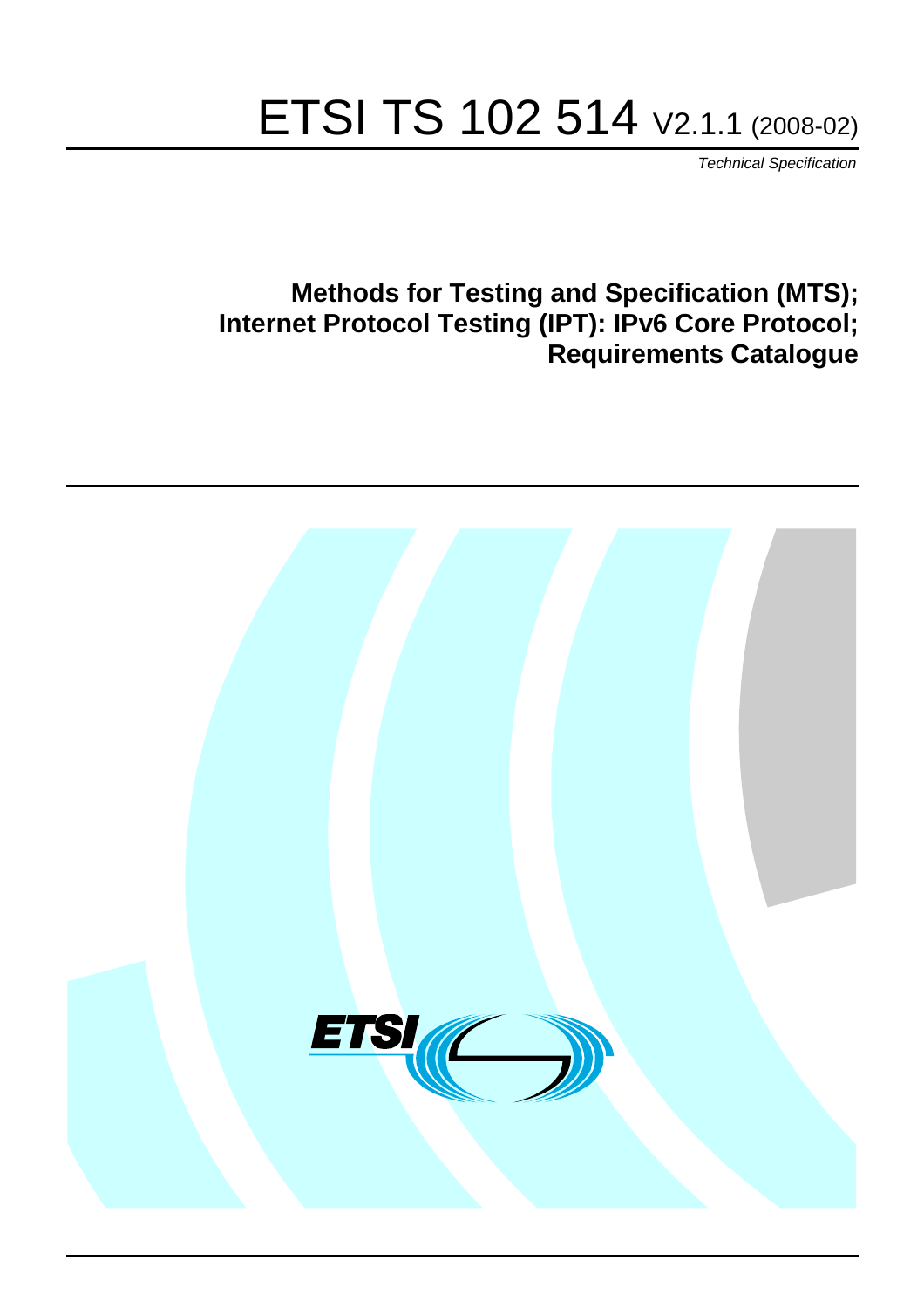Reference RTS/MTS-IPT-003[2]-IPv6-CrRqCa

Keywords

IP, IPv6, testing

# *ETSI*

#### 650 Route des Lucioles F-06921 Sophia Antipolis Cedex - FRANCE

Tel.: +33 4 92 94 42 00 Fax: +33 4 93 65 47 16

Siret N° 348 623 562 00017 - NAF 742 C Association à but non lucratif enregistrée à la Sous-Préfecture de Grasse (06) N° 7803/88

### *Important notice*

Individual copies of the present document can be downloaded from: [http://www.etsi.org](http://www.etsi.org/)

The present document may be made available in more than one electronic version or in print. In any case of existing or perceived difference in contents between such versions, the reference version is the Portable Document Format (PDF). In case of dispute, the reference shall be the printing on ETSI printers of the PDF version kept on a specific network drive within ETSI Secretariat.

Users of the present document should be aware that the document may be subject to revision or change of status. Information on the current status of this and other ETSI documents is available at <http://portal.etsi.org/tb/status/status.asp>

If you find errors in the present document, please send your comment to one of the following services: [http://portal.etsi.org/chaircor/ETSI\\_support.asp](http://portal.etsi.org/chaircor/ETSI_support.asp)

### *Copyright Notification*

No part may be reproduced except as authorized by written permission. The copyright and the foregoing restriction extend to reproduction in all media.

> © European Telecommunications Standards Institute 2008. All rights reserved.

**DECT**TM, **PLUGTESTS**TM, **UMTS**TM, **TIPHON**TM, the TIPHON logo and the ETSI logo are Trade Marks of ETSI registered for the benefit of its Members.

**3GPP**TM is a Trade Mark of ETSI registered for the benefit of its Members and of the 3GPP Organizational Partners.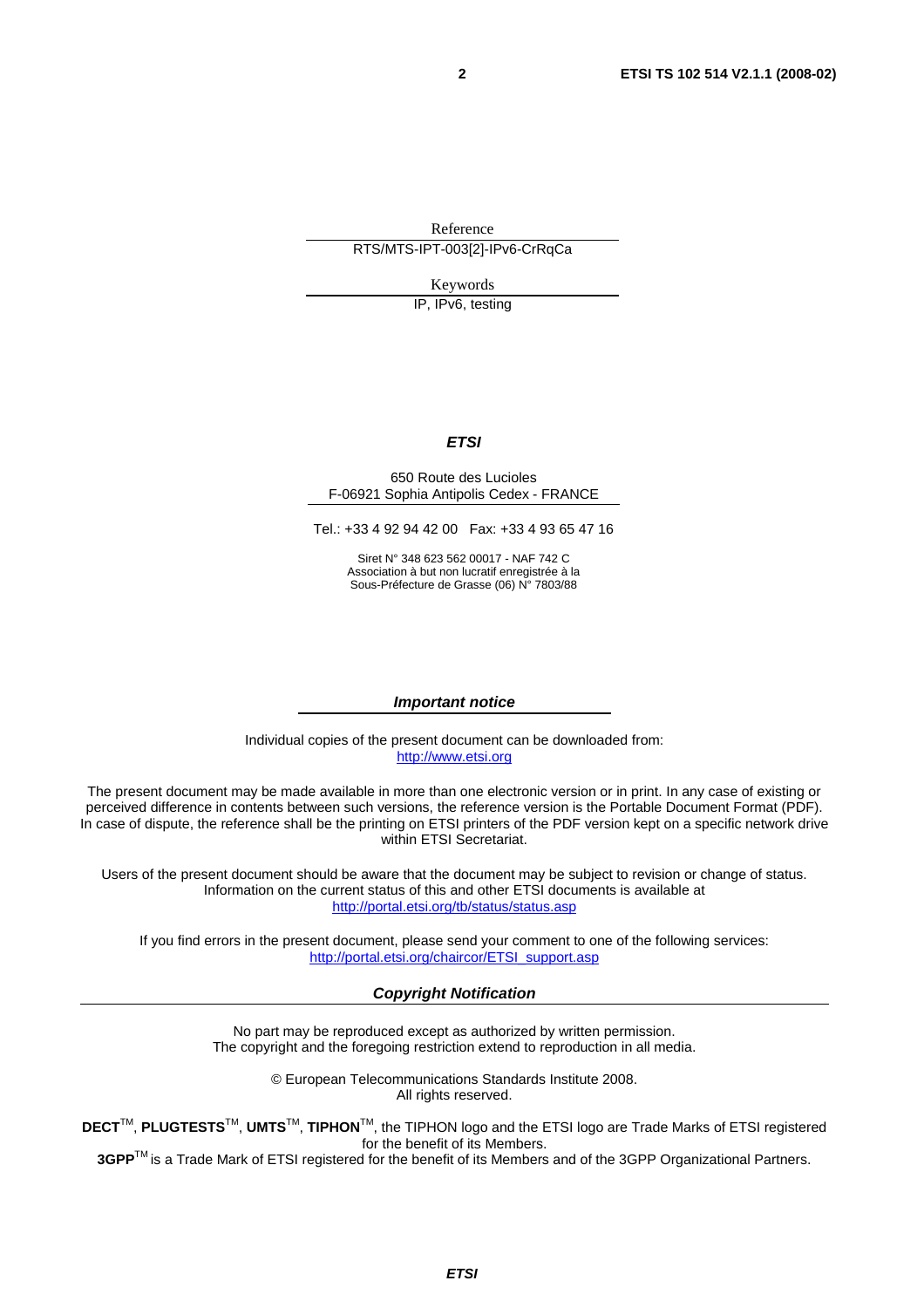# Contents

| $\overline{2}$<br>2.1 |                               |  |      |
|-----------------------|-------------------------------|--|------|
| 3                     |                               |  |      |
| $\overline{4}$        |                               |  |      |
| 4.1                   |                               |  |      |
| 4.2                   |                               |  |      |
| 4.3                   |                               |  |      |
| 4.4                   |                               |  |      |
| 4.5                   |                               |  |      |
| 4.6                   |                               |  |      |
| 4.7                   |                               |  |      |
| 4.8                   |                               |  |      |
| 4.9                   |                               |  |      |
| 4.10                  |                               |  |      |
| 4.11                  |                               |  |      |
|                       | <b>Annex A (informative):</b> |  |      |
|                       | <b>Annex B</b> (informative): |  |      |
|                       |                               |  | .358 |

 $\mathbf{3}$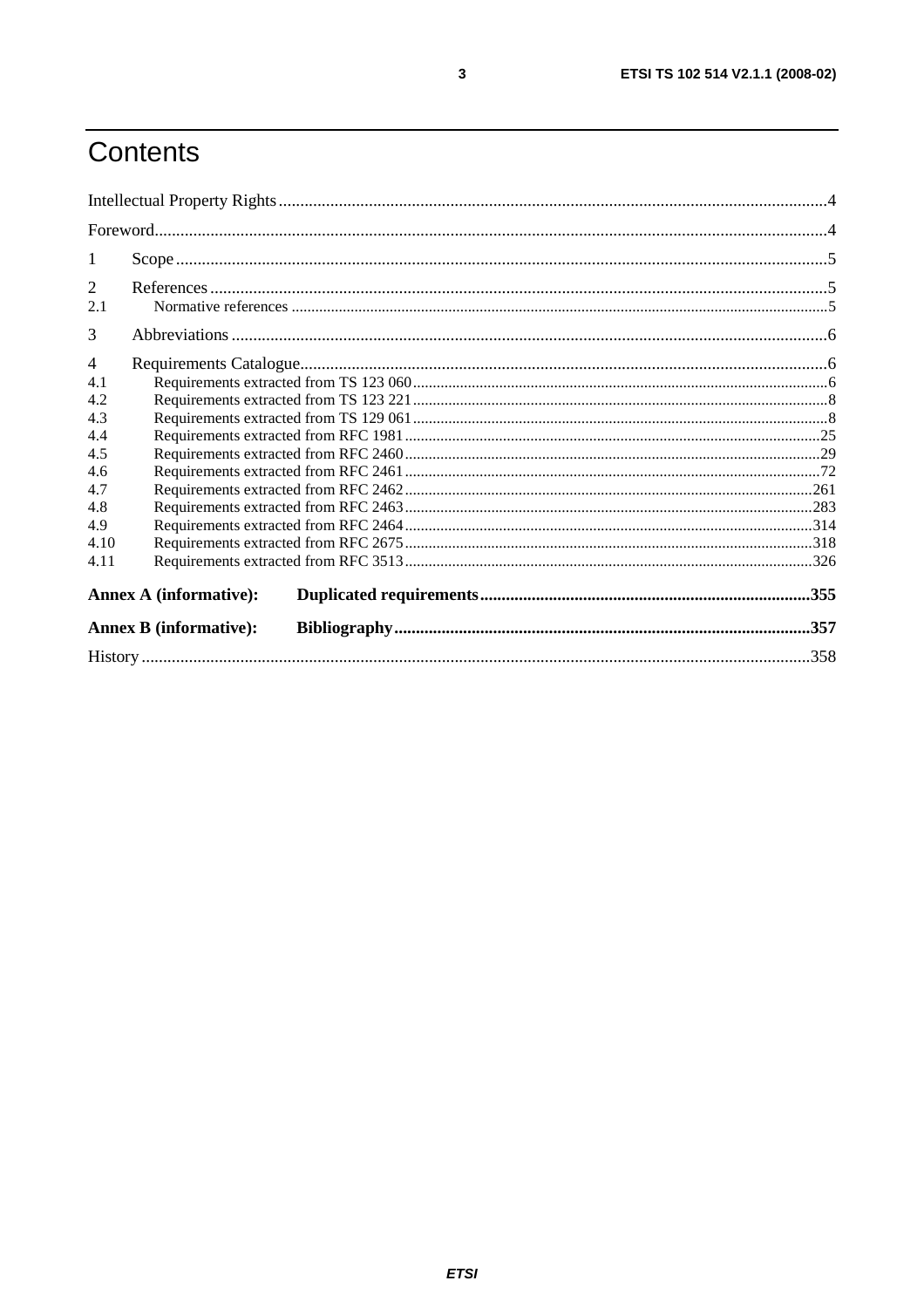IPRs essential or potentially essential to the present document may have been declared to ETSI. The information pertaining to these essential IPRs, if any, is publicly available for **ETSI members and non-members**, and can be found in ETSI SR 000 314: *"Intellectual Property Rights (IPRs); Essential, or potentially Essential, IPRs notified to ETSI in respect of ETSI standards"*, which is available from the ETSI Secretariat. Latest updates are available on the ETSI Web server ([http://webapp.etsi.org/IPR/home.asp\)](http://webapp.etsi.org/IPR/home.asp).

Pursuant to the ETSI IPR Policy, no investigation, including IPR searches, has been carried out by ETSI. No guarantee can be given as to the existence of other IPRs not referenced in ETSI SR 000 314 (or the updates on the ETSI Web server) which are, or may be, or may become, essential to the present document.

# Foreword

This Technical Specification (TS) has been produced by ETSI Technical Committee Methods for Testing and Specification (MTS).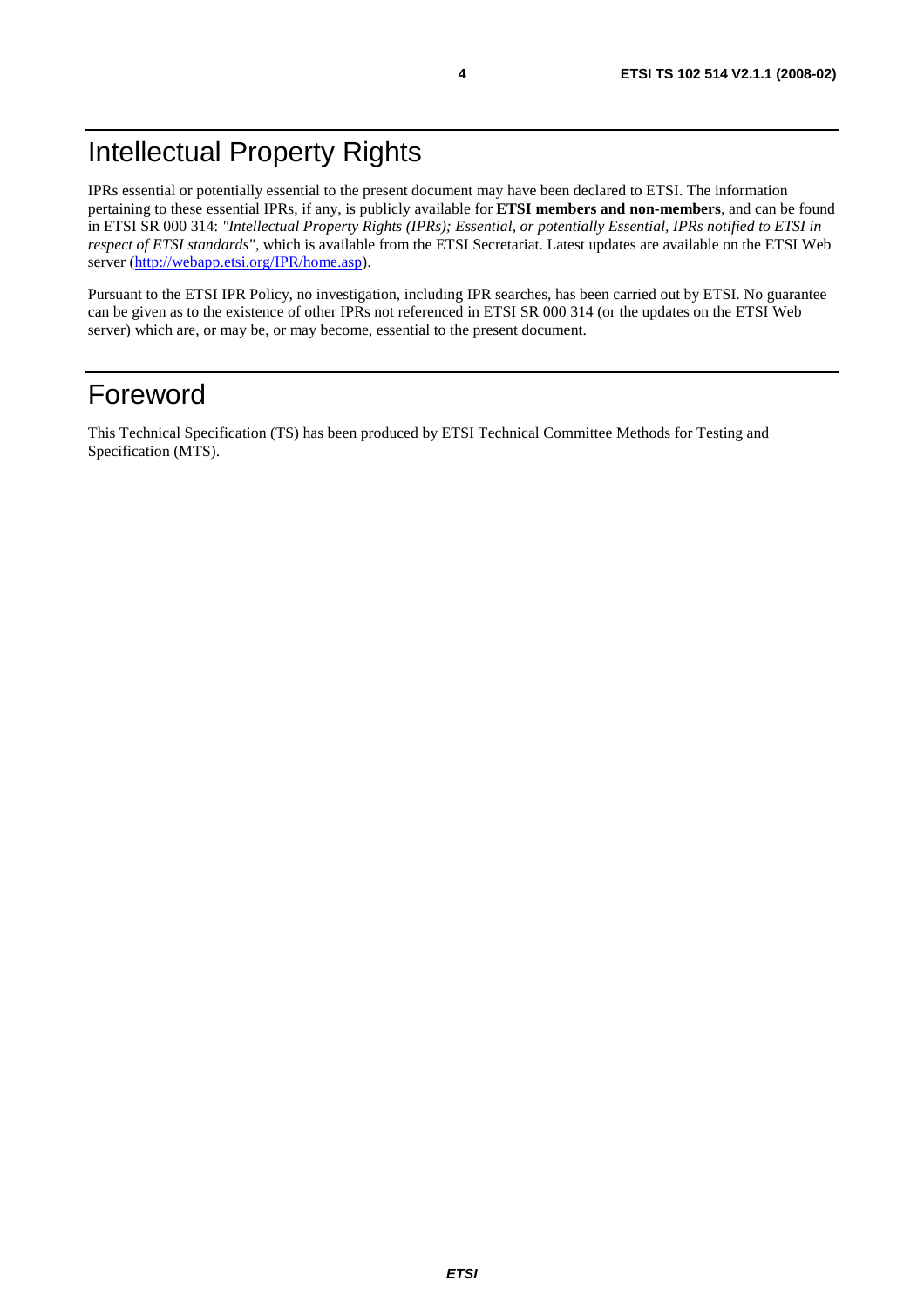# 1 Scope

The purpose of the present document is to provide a catalogue of requirements extracted from the core IPv6 RFCs (see references in clause 2) and from ETSI Specifications. The catalogue follows the guidelines defined by the MTS IPv6 Testing: Methodology and Framework (see TS 102 351 in bibliography).

# 2 References

References are either specific (identified by date of publication and/or edition number or version number) or non-specific.

- For a specific reference, subsequent revisions do not apply.
- Non-specific reference may be made only to a complete document or a part thereof and only in the following cases:
	- if it is accepted that it will be possible to use all future changes of the referenced document for the purposes of the referring document;
	- for informative references.

Referenced documents which are not found to be publicly available in the expected location might be found at <http://docbox.etsi.org/Reference>.

For online referenced documents, information sufficient to identify and locate the source shall be provided. Preferably, the primary source of the referenced document should be cited, in order to ensure traceability. Furthermore, the reference should, as far as possible, remain valid for the expected life of the document. The reference shall include the method of access to the referenced document and the full network address, with the same punctuation and use of upper case and lower case letters.

NOTE: While any hyperlinks included in this clause were valid at the time of publication ETSI cannot guarantee their long term validity.

# 2.1 Normative references

The following referenced documents are indispensable for the application of the present document. For dated references, only the edition cited applies. For non-specific references, the latest edition of the referenced document (including any amendments) applies.

[1] IETF RFC 1122: "Requirements for Internet Hosts - Communication Layers". [2] IETF RFC 1981: "Path MTU Discovery for IP version 6". [3] IETF RFC 2373: "IP Version 6 Addressing Architecture". [4] IETF RFC 2402: "IP Authentication Header". [5] IETF RFC 2460: "Internet Protocol, Version 6 (IPv6) Specification". [6] IETF RFC 2461: "Neighbor Discovery for IP Version 6 (IPv6)". [7] IETF RFC 2462: "IPv6 Stateless Address Autoconfiguration". [8] IETF RFC 2463: "Internet Control Message Protocol (ICMPv6) for the Internet Protocol Version 6 (IPv6) Specification". [9] IETF RFC 2464: "Transmission of IPv6 Packets over Ethernet Networks". [10] **IETF RFC 2675: "IPv6 Jumbograms".** [11] IETF RFC 3513: "Internet Protocol Version 6 (IPv6) Addressing Architecture".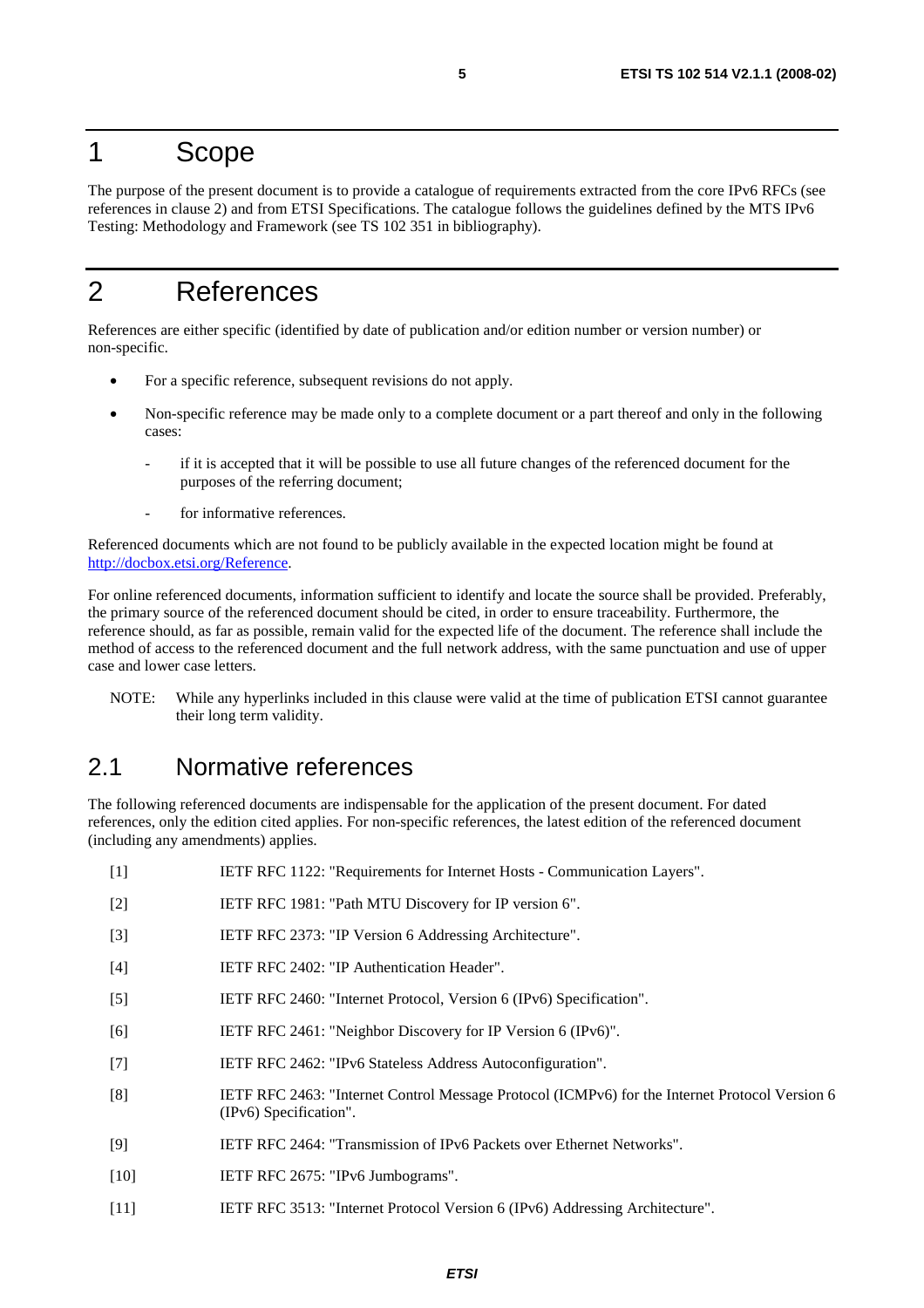- [12] ETSI TS 123 060: "Digital cellular telecommunications system (Phase 2+); Universal Mobile Telecommunications System (UMTS); General Packet Radio Service (GPRS); Service description; Stage 2 (3GPP TS 23.060)".
- [13] ETSI TS 123 221: "Digital cellular telecommunications system (Phase 2+); Universal Mobile Telecommunications System (UMTS); Architectural requirements (3GPP TS 23.221)".
- [14] ETSI TS 123 228: "Digital cellular telecommunications system (Phase 2+); Universal Mobile Telecommunications System (UMTS); IP Multimedia Subsystem (IMS); Stage 2 (3GPP TS 23.228)".
- [15] ETSI TS 129 061: "Digital cellular telecommunications system (Phase 2+); Universal Mobile Telecommunications System (UMTS); Interworking between the Public Land Mobile Network (PLMN) supporting packet based services and Packet Data Networks (PDN) (3GPP TS 29.061)".

# 3 Abbreviations

For the purposes of the present document, the following abbreviations apply:

| <b>ICMP</b> | <b>Internet Control Message Protocol</b> |
|-------------|------------------------------------------|
| IE          | <b>Information Element</b>               |
| <b>MTU</b>  | <b>Maximum Transmission Unit</b>         |
| ND          | Neighbor Discovery                       |
| <b>PDP</b>  | Packet Data Protocol                     |
| <b>PMTU</b> | Path MTU                                 |
| <b>TCP</b>  | <b>Transfer Control Protocol</b>         |
| <b>UDP</b>  | <b>User Datagram Protocol</b>            |
|             |                                          |

# 4 Requirements Catalogue

The requirements below have been extracted from IETF RFCs 1981 [2], 2460 [5], 2461 [6], 2462 [7], 2463 [8], 2464 [9], 2675 [10], 3513[11]) and ETSI specifications TS 123 060 [12], TS 123 221 [13], TS 123 228 [14], TS 129 061 [15]).

# 4.1 Requirements extracted from TS 123 060

# **RQ\_000\_7003 Configure Address**

TS 123 060 9.2.1.1 MANDATORY Applies to: Host

Context:

An IPv6 Mobile Station is performing either stateless or stateful address autoconfiguration Requirement:

An IPv6 Mobile Station SHALL use the interface identifier provided by the Gateway GPRS Support Node to configure its link-local address

### Specification Text:

**To ensure that the link-local address generated by the MS does not collide with the link-local address of the GGSN, the GGSN shall provide an interface identifier (see RFC 2462 [69]) to the MS and the MS shall use this interface identifier to configure its link-local address.** This is applicable for both stateful and stateless IPv6 address autoconfiguration. In case of stateless address autoconfiguration however, the MS can choose any interface identifier to generate addresses other than link-local, without involving the network. In particular, the SGSN and the GGSN are not updated with the actual address used by the MS, as the prefix alone identifies the PDP context.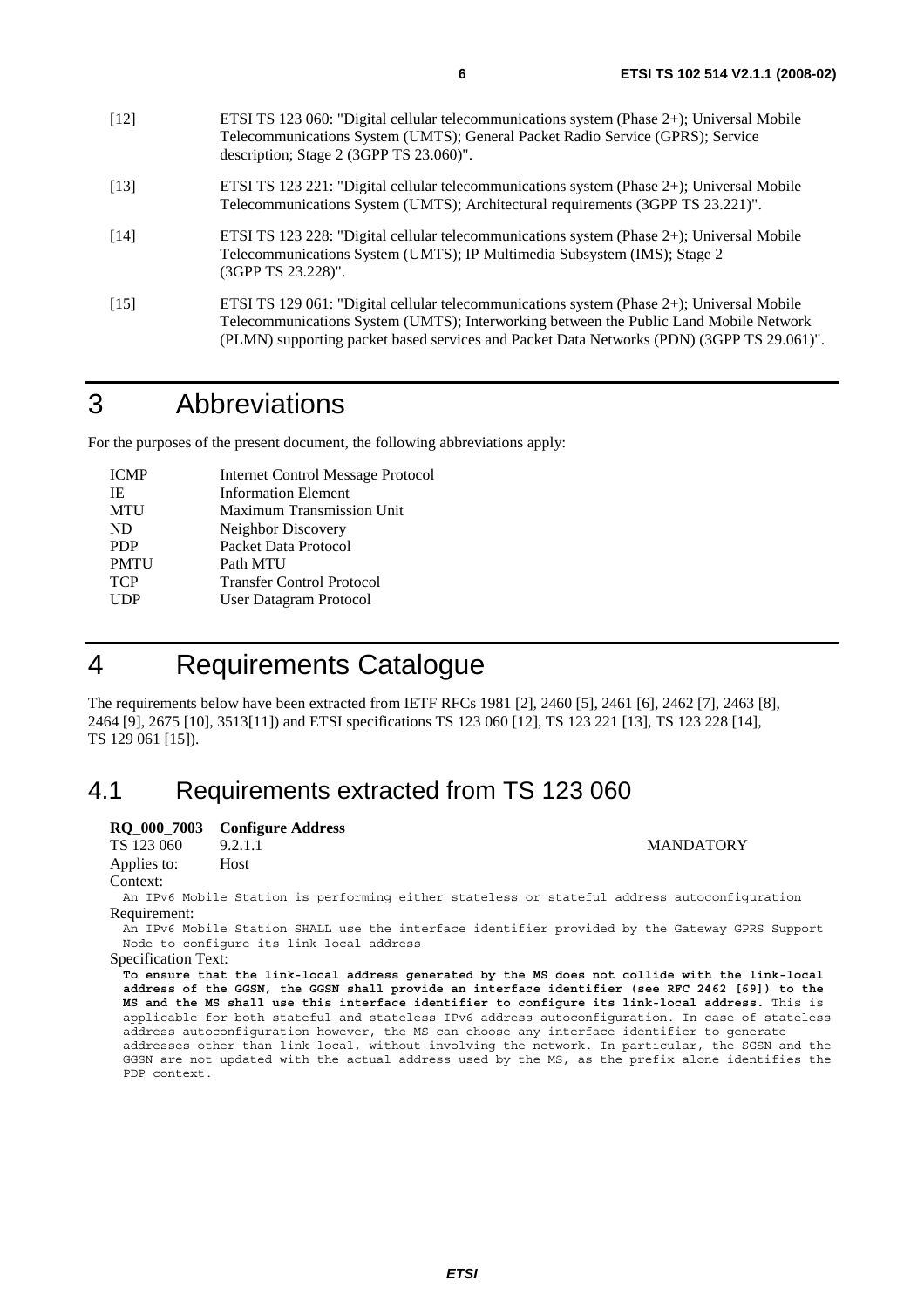# **RQ\_000\_7004 Detect Duplicate Address (DAD)**

| TS 123 060  | 9.2.1.1                                                     |  |                                                                                         | <b>OPTIONAL</b> |  |
|-------------|-------------------------------------------------------------|--|-----------------------------------------------------------------------------------------|-----------------|--|
| Applies to: | <b>Host</b>                                                 |  |                                                                                         |                 |  |
| Context:    |                                                             |  |                                                                                         |                 |  |
|             |                                                             |  | An IPv6 Mobile Station is performing stateless address autoconfiguration using a prefix |                 |  |
|             | advertised by a Gateway BPRS Support Node in a PDP context. |  |                                                                                         |                 |  |

#### Requirement:

The IPv6 Mobile Station MAY omit duplicate address detection.

Specification Text:

**Because any prefix that the GGSN advertises in a PDP context is unique within the scope of the prefix (i.e. site-local or global), there is no need for the MS to perform Duplicate Address Detection for this IPv6 address.** Therefore, the GGSN shall silently discard Neighbor Solicitation messages that the MS may send to perform Duplicate Address Detection. It is possible for the MS to perform Neighbor Unreachability Detection towards the GGSN, as defined in RFC 2461[71]; therefore if the GGSN receives a Neighbor Solicitation as part of this procedure, the GGSN shall provide a Neighbor Advertisement as described in RFC 2461.

#### **RQ\_000\_7005 Detect Duplicate Address (DAD)**

| TS 123 060  | 9.2.1.1 |
|-------------|---------|
| Applies to: | Router  |

#### Context:

An IPv6 Mobile Station is performing stateless address autoconfiguration using a prefix advertised by a Gateway BPRS Support Node in a PDP context.

#### Requirement:

The IPv6 Gateway GPRS Support NODE SHALL silently discard any Neighbor Solicitation messages sent by the IPv6 Mobile Station.

#### Specification Text:

Because any prefix that the GGSN advertises in a PDP context is unique within the scope of the prefix (i.e. site-local or global), there is no need for the MS to perform Duplicate Address Detection for this IPv6 address. Therefore, the GGSN shall **silently discard Neighbor Solicitation messages that the MS may send to perform Duplicate Address Detection.** .

#### **RQ\_000\_7006 Stateless Autoconfiguration**

TS 123 060 9.2.1.1 MANDATORY

### Applies to: Router

Context:

An IPv6 Mobile Station has sent an "Activate PDP Context Request" to its Serving GPRS Support Node

# Requirement:

The IPv6 Gateway GPRS Support Node SHALL NOT advertise the same prefix on more than one PDP context on a given APN or set of APNs, within the same addressing scope.

#### Specification Text:

The GGSN sends a Router Advertisement message. The Router Advertisement messages shall contain the same prefix as the one provided in step 2. **A given prefix shall not be advertised on more than one PDP context on a given APN, or set of APNs, within the same addressing scope.** The GGSN shall be configured to advertise only one prefix per PDP context

After the MS has received the Router Advertisement message, it constructs its full IPv6 address by concatenating the interface identifier received in step 3, or a locally generated interface identifier, and the prefix received in the Router Advertisement. **If the Router Advertisement contains more than one prefix option, the MS shall only consider the first one and silently discard the others**.

### **RQ\_000\_7007 Stateless Autoconfiguration**

| TS 123 060  | 9.2.1.1     |
|-------------|-------------|
| Applies to: | <b>Host</b> |
| Context:    |             |

An IPv6 Mobile Station receives a Router Advertisement message which contains more than one prefix.

#### Requirement:

The IPv6 Mobile Station SHALL use the first prefix and silently discard the others.

#### Specification Text:

The GGSN sends a Router Advertisement message. The Router Advertisement messages shall contain the same prefix as the one provided in step 2. **A given prefix shall not be advertised on more than one PDP context on a given APN, or set of APNs, within the same addressing scope.** The GGSN shall be configured to advertise only one prefix per PDP context

**MANDATORY** 

**MANDATORY**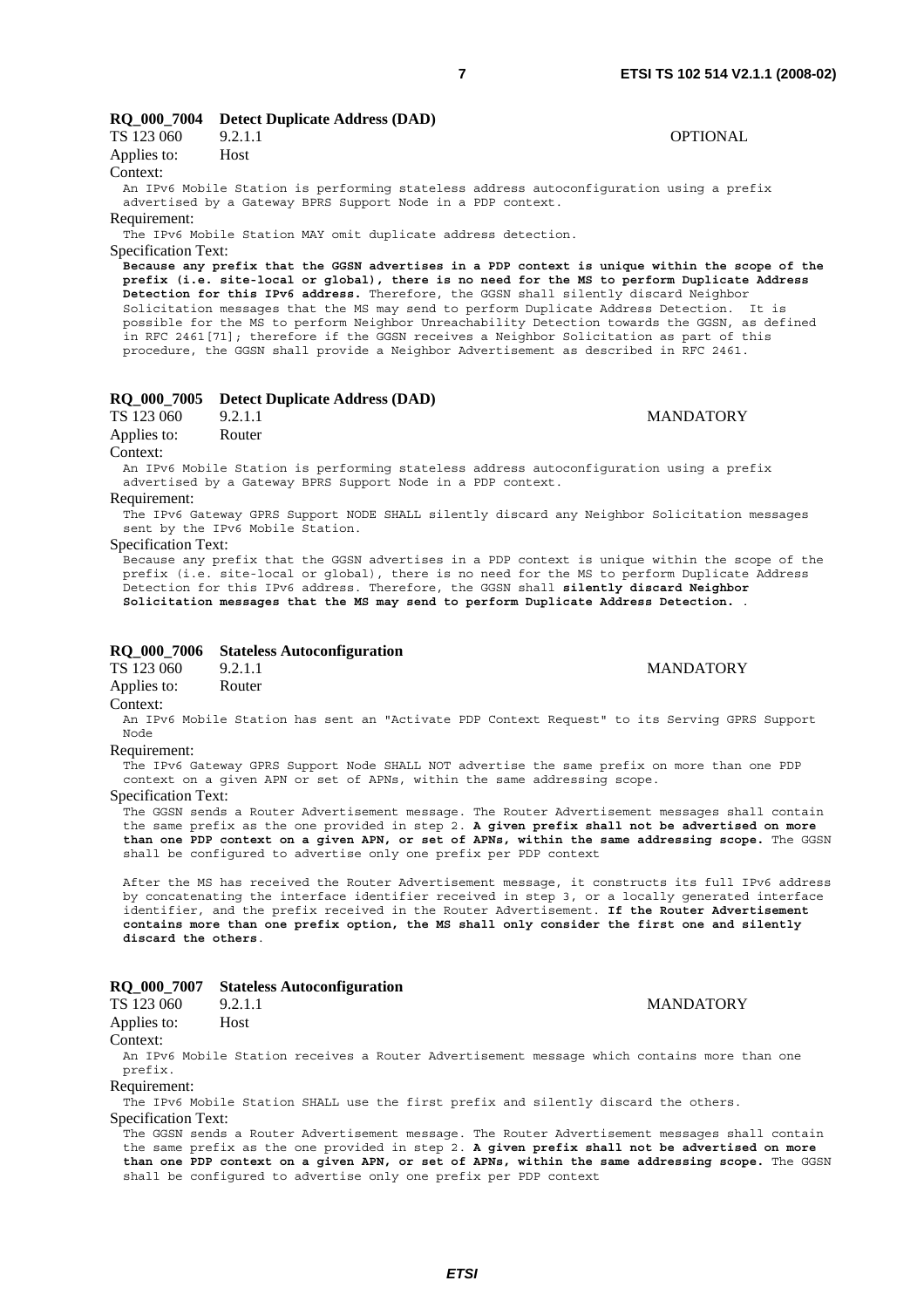After the MS has received the Router Advertisement message, it constructs its full IPv6 address by concatenating the interface identifier received in step 3, or a locally generated interface identifier, and the prefix received in the Router Advertisement. **If the Router Advertisement contains more than one prefix option, the MS shall only consider the first one and silently discard the others**.

#### **RQ\_000\_7009 Startup Router Advertisement Behavior**

**MANDATORY** 

| TS 123 060  | 9.2.1.1 |
|-------------|---------|
| Applies to: | Router  |
| Context:    |         |

#### Requirement:

An IPv6 Gateway GPRS Support Node shall automatically and periodically send Router Advertisement messages towards the Mobile Station after a PDP context of type IPv6 is activated

#### Specification Text:

IPv6 stateful address autoconfiguration uses the standard External PDN Address Allocation procedure, as described in TS 29.061. The GGSN informs the MS that it shall perform stateful address autoconfiguration by means of the Router Advertisements, as defined in RFC 2461. For this purpose, **the GGSN shall automatically and periodically send Router Advertisement messages towards the MS after a PDP context of type IPv6 is activated.** The use of stateless or stateful address autoconfiguration is configured per APN.

# 4.2 Requirements extracted from TS 123 221

### **RQ\_000\_7010 3GPP UE supports IPv6**

TS 123 221 5.6 MANDATORY Applies to: Host Context:

#### Requirement:

A 3GPP User Equipment supporting IPv6 SHALL comply with the Basic IP group of specifications as defined in RFC3316.

Specification Text:

The set of IPv6 functionality a 3GPP UE will require is dependent on the services (IMS, Packet Streaming etc.) it will use.

**As a minimum, a 3GPP UE shall comply with the Basic IP group of specifications as defined in RFC3316.** This IPv6 functionality is sufficient to provide compatibility towards IPv6 entities external to 3GPP.

A 3GPP UE shall follow the recommendations for the IP Security set of functions in RFC3316 when a specific service requires such functions.

According to the procedures defined in TS 23.060, when a UE is assigned an IPv6 prefix, it can change the global IPv6 address it is currently using via the mechanism defined in RFC 3041, or similar means, without updating the PS domain. Any application that requires full IP address knowledge shall provide a mechanism to get the latest IPv6 address when the IPv6 address in the UE has been changed. An example of such means is defined in TS 23.228.

Note: RFC3316 does not make any recommendations on preferred transition and interoperability mechanisms between IPv4 and IPv6.

# 4.3 Requirements extracted from TS 129 061

## **RQ\_000\_7000 Configure Address**

TS 129 061 11.2.1.3 MANDATORY Applies to: Host Context:

An IPv6 Mobile Station which is capable of both stateless and stateful autoconfiguration. Requirement:

The IPv6 Mobile Station SHALL use stateless autoconfiguration to configure the address and stateful autoconfiguration to configure additional parameters only.

Specification Text:

**Stateful and Stateless Autoconfiguration may also co-exist. In that case, the MS shall use Stateless to configure the address and Stateful to configure additional parameters only.** The MS shall not use Stateless and Stateful Address Autoconfiguration simultaneously since GPRS only supports one prefix per PDP.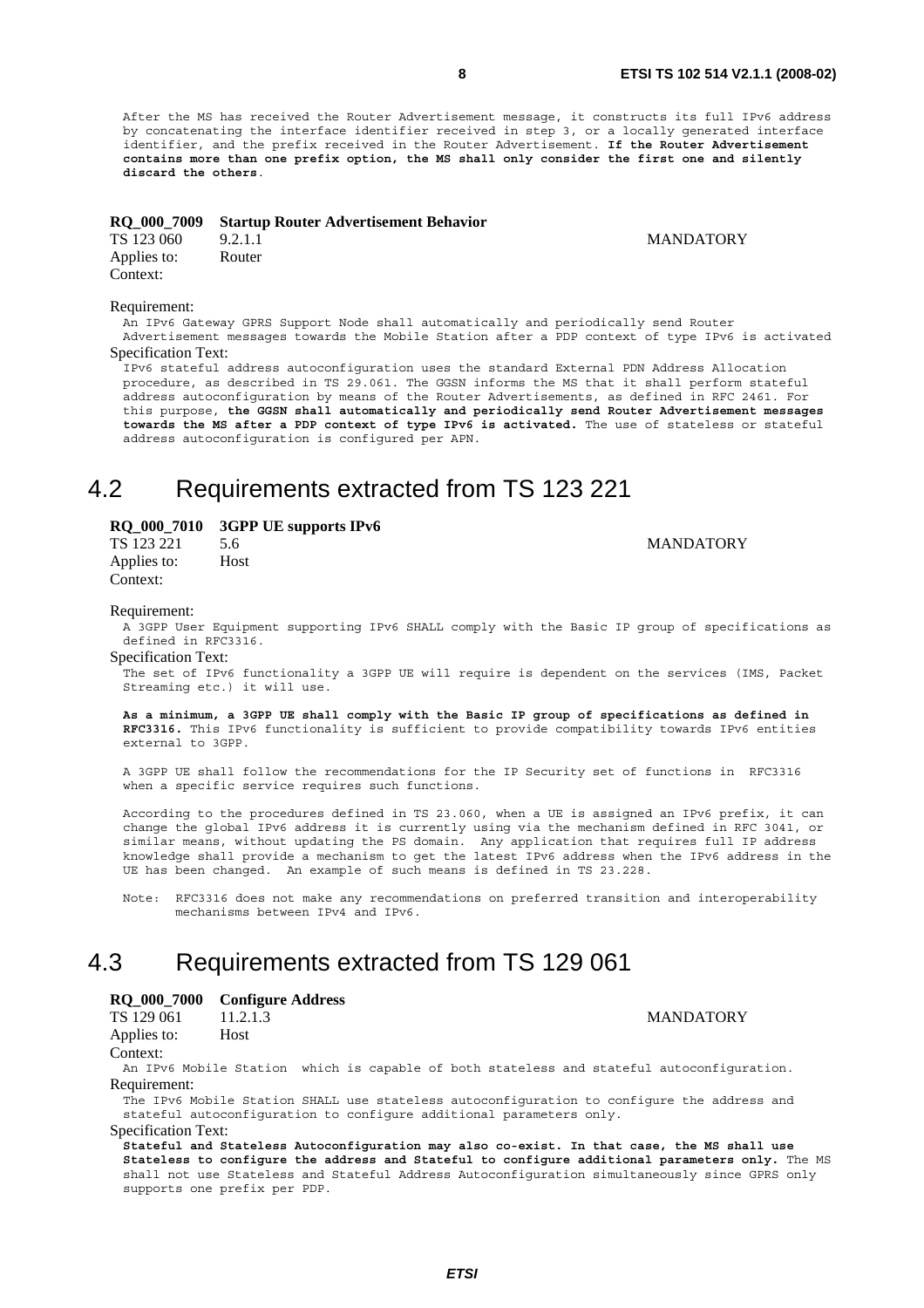| <b>RQ_000_7001</b><br>TS 129 061<br>Applies to:<br>Context:                                                                                                                                                                                                                                                                                                                                                                                                                                                                                                                                                                                                                                                                                                                                                                                                                                                                             | <b>Configure Address</b><br>11.2.1.3<br>Host                                                                                                                                                                                                                                                                                                                                                                                | <b>MANDATORY</b> |  |  |
|-----------------------------------------------------------------------------------------------------------------------------------------------------------------------------------------------------------------------------------------------------------------------------------------------------------------------------------------------------------------------------------------------------------------------------------------------------------------------------------------------------------------------------------------------------------------------------------------------------------------------------------------------------------------------------------------------------------------------------------------------------------------------------------------------------------------------------------------------------------------------------------------------------------------------------------------|-----------------------------------------------------------------------------------------------------------------------------------------------------------------------------------------------------------------------------------------------------------------------------------------------------------------------------------------------------------------------------------------------------------------------------|------------------|--|--|
| Requirement:<br>simultaneously.<br>Specification Text:                                                                                                                                                                                                                                                                                                                                                                                                                                                                                                                                                                                                                                                                                                                                                                                                                                                                                  | An IPv6 Mobile Station SHALL NOT use both stateless and stateful autoconfiguration<br>Stateful and Stateless Autoconfiguration may also co-exist. In that case, the MS shall use<br>Stateless to configure the address and Stateful to configure additional parameters only. The MS<br>shall not use Stateless and Stateful Address Autoconfiguration simultaneously since GPRS only<br>supports one prefix per PDP Context |                  |  |  |
| <b>RQ_000_7002</b><br>TS 129 061<br>Applies to:<br>Context:                                                                                                                                                                                                                                                                                                                                                                                                                                                                                                                                                                                                                                                                                                                                                                                                                                                                             | <b>Configure Address</b><br>11.2.1.3<br>Host                                                                                                                                                                                                                                                                                                                                                                                | <b>MANDATORY</b> |  |  |
| Requirement:<br>An IPv6 Mobile Station SHALL support stateless address autoconfiquration.<br>Specification Text:<br>For MS, IPv6 Stateless Address Autoconfiguration is mandatory, and IPv6 Stateful Address<br>Autoconfiguration is optional.                                                                                                                                                                                                                                                                                                                                                                                                                                                                                                                                                                                                                                                                                          |                                                                                                                                                                                                                                                                                                                                                                                                                             |                  |  |  |
| <b>RQ_000_7008</b><br>TS 129 061<br>Applies to:<br>Context:                                                                                                                                                                                                                                                                                                                                                                                                                                                                                                                                                                                                                                                                                                                                                                                                                                                                             | <b>Startup Router Advertisement Behavior</b><br>11.2.1.3.2<br>Router                                                                                                                                                                                                                                                                                                                                                        | <b>OPTIONAL</b>  |  |  |
| Requirement:<br>AN IPv6 Gateway GPRS Support Node MAY omit the randomisation of the period between sending<br>Router Advertisements.<br><b>Specification Text:</b><br>The handling of Router Advertisements shall be consistent with what is specified in RFC 2461<br>[44]. For the MS-GGSN link however, some specific handling shall apply. The randomisation part<br>to determine when Router Advertisements shall be sent may be omitted since the GGSN is the only<br>router on the link. Furthermore, some 3GPP specific protocol constants and default values shall<br>apply (see subclause "IPv6 Router Configuration Variables in the GGSN"). These relate to the<br>periodicity of the Router Advertisements initially and during continued operation. The<br>motivation for this is to have a faster user-plane set-up even in bad radio conditions and to<br>minimize MS power consumption during long continued operation. |                                                                                                                                                                                                                                                                                                                                                                                                                             |                  |  |  |
| RQ_000_7011<br>TS 129 061<br>Applies to:<br>Context:                                                                                                                                                                                                                                                                                                                                                                                                                                                                                                                                                                                                                                                                                                                                                                                                                                                                                    | <b>Configure Address</b><br>11.2.1.3<br>Host                                                                                                                                                                                                                                                                                                                                                                                | <b>OPTIONAL</b>  |  |  |

Requirement:

An IPv6 Mobile Station MAY support stateful address autoconfiguration.

Specification Text:

**For MS,** IPv6 Stateless Address Autoconfiguration is mandatory, and **IPv6 Stateful Address Autoconfiguration is optional**.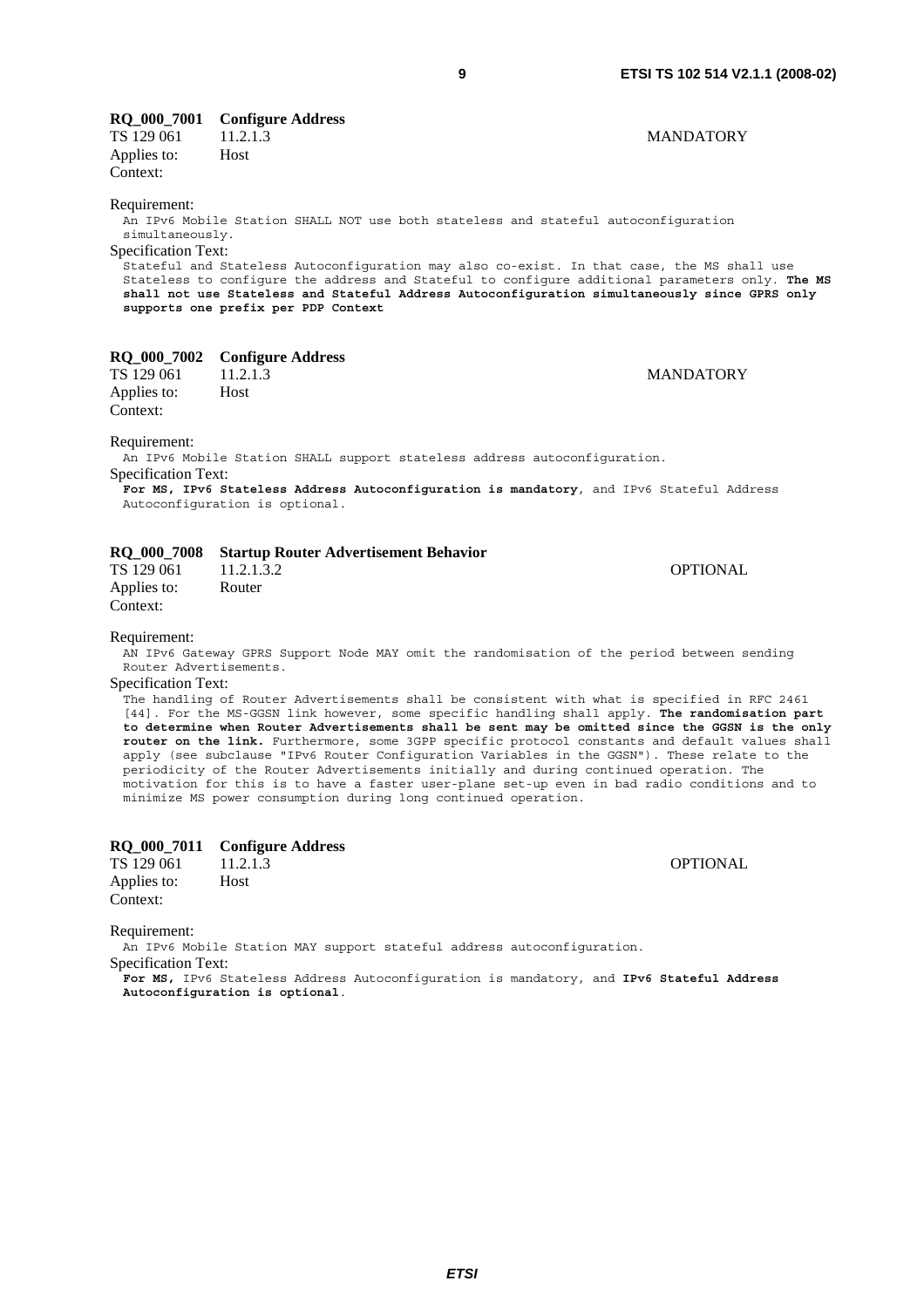### **RQ\_000\_7012 MaxRtrAdvInterval**

TS 129 061 11.2.1.3.4 MANDATORY Applies to: Router Context:

#### Requirement:

The default value of the configurable timer, MaxRtrAdvInterval in a 3GPP IPv6 router shall be 21,600s (6 hours).

### Specification Text:

For IPv6 Stateless and Stateful Address Autoconfiguration to work properly the GGSN shall behave as an IPv6 router towards the MS. In this respect the GGSN shall be consistent with the RFCs specifying this process (for example RFC 2462 and RFC 2461), unless stated otherwise in this or other 3GPP specifications.

RFC 2461 specifies a set of conceptual router configuration variables. Some of these variables require particular attention in GPRS in order to preserve radio resources and MS power consumption while still allowing for appropriate robustness and fast user-plane set-up time even in bad radio conditions, or simply because they have a particular meaning in GPRS. These particular variables are listed below with appropriate (default) values and shall be configurable per APN. **The values specified hereafter are specific to GPRS and supersede those specified in RFC 2461.**

#### **MaxRtrAdvInterval**

 **Shall have a default value of 21 600 s (6 h).**

MinRtrAdvInterval

Shall have a default value of 0,75 × MaxRtrAdvInterval i.e.16 200 s (4,5 h).

AdvValidLifetime

 Shall have a value giving Prefixes infinite lifetime, i.e. 0xFFFFFFFF. The assigned prefix remains Preferred until PDP Context Deactivation.

#### AdvPreferredLifetime

 Shall have a value giving Prefixes infinite lifetime, i.e. 0xFFFFFFFF. The assigned prefix remains Preferred until PDP Context Deactivation.

RFC 2461 also specifies a number of protocol constants. The following shall have specific values for GPRS:

#### MAX\_INITIAL\_RTR\_ADVERT\_INTERVAL

 This constant may be a variable within GPRS. It may have a value that gradually increases (exponentially or by some other means) with the number of initial Router Advertisements sent. This will enable a fast set-up of the MS-GGSN link in most cases, while still allowing the MS to receive a Router Advertisement within the initial phase, even in case of bad radio conditions or slow response time, without having to send a large number of initial Router Advertisements.

#### MAX\_INITIAL\_RTR\_ADVERTISEMENTS

 This is the number of Router Advertisements sent during the initial phase after the MS-GGSN link has been established. The value of this constant shall be chosen carefully, and in conjunction with MAX INITIAL RTR ADVERT INTERVAL, so as to not overload the radio interface while still allowing the MS to complete its configuration in a reasonable delay. For instance, the default value could be chosen so that initial Router Advertisements are sent for at least 30 s.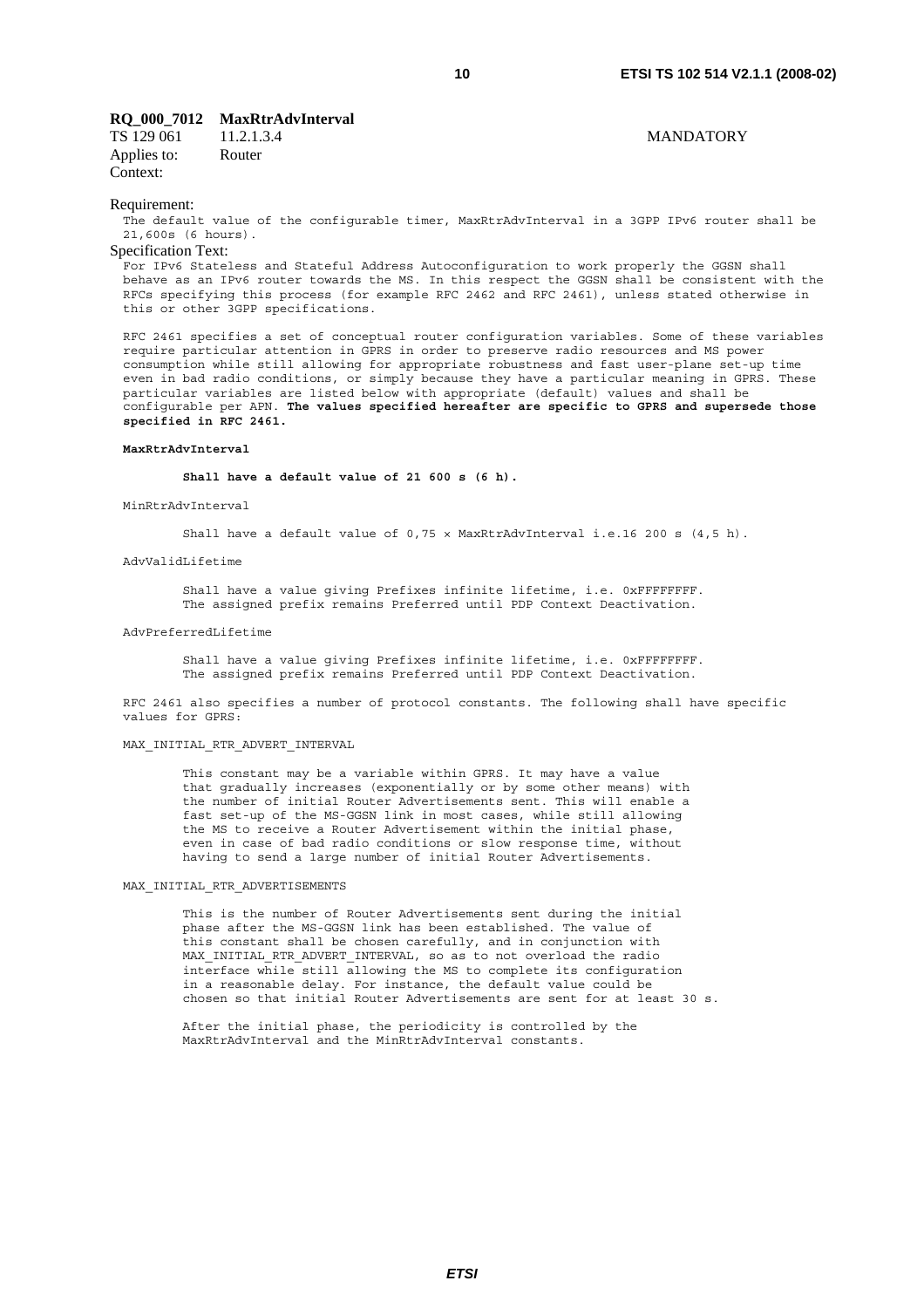### **RQ\_000\_7013 MinRtrAdvInterval**

TS 129 061 11.2.1.3.4 MANDATORY Applies to: Router Context:

#### Requirement:

The default value of the configurable timer, MinRtrAdvInterval in a 3GPP IPv6 router SHALL be 0.75 x MaxRtrAdvInterval (4,5 hours).

### Specification Text:

For IPv6 Stateless and Stateful Address Autoconfiguration to work properly the GGSN shall behave as an IPv6 router towards the MS. In this respect the GGSN shall be consistent with the RFCs specifying this process (for example RFC 2462 and RFC 2461), unless stated otherwise in this or other 3GPP specifications.

RFC 2461 specifies a set of conceptual router configuration variables. Some of these variables require particular attention in GPRS in order to preserve radio resources and MS power consumption while still allowing for appropriate robustness and fast user-plane set-up time even in bad radio conditions, or simply because they have a particular meaning in GPRS. These particular variables are listed below with appropriate (default) values and shall be configurable per APN. **The values specified hereafter are specific to GPRS and supersede those specified in RFC 2461.**

#### MaxRtrAdvInterval

Shall have a default value of 21 600 s (6 h).

#### **MinRtrAdvInterval**

 **Shall have a default value of 0,75 × MaxRtrAdvInterval i.e.16 200 s (4,5 h**).

#### AdvValidLifetime

 Shall have a value giving Prefixes infinite lifetime, i.e. 0xFFFFFFFF. The assigned prefix remains Preferred until PDP Context Deactivation.

#### AdvPreferredLifetime

 Shall have a value giving Prefixes infinite lifetime, i.e. 0xFFFFFFFF. The assigned prefix remains Preferred until PDP Context Deactivation.

RFC 2461 also specifies a number of protocol constants. The following shall have specific values for GPRS:

#### MAX\_INITIAL\_RTR\_ADVERT\_INTERVAL

 This constant may be a variable within GPRS. It may have a value that gradually increases (exponentially or by some other means) with the number of initial Router Advertisements sent. This will enable a fast set-up of the MS-GGSN link in most cases, while still allowing the MS to receive a Router Advertisement within the initial phase, even in case of bad radio conditions or slow response time, without having to send a large number of initial Router Advertisements.

#### MAX\_INITIAL\_RTR\_ADVERTISEMENTS

 This is the number of Router Advertisements sent during the initial phase after the MS-GGSN link has been established. The value of this constant shall be chosen carefully, and in conjunction with MAX INITIAL RTR ADVERT INTERVAL, so as to not overload the radio interface while still allowing the MS to complete its configuration in a reasonable delay. For instance, the default value could be chosen so that initial Router Advertisements are sent for at least 30 s.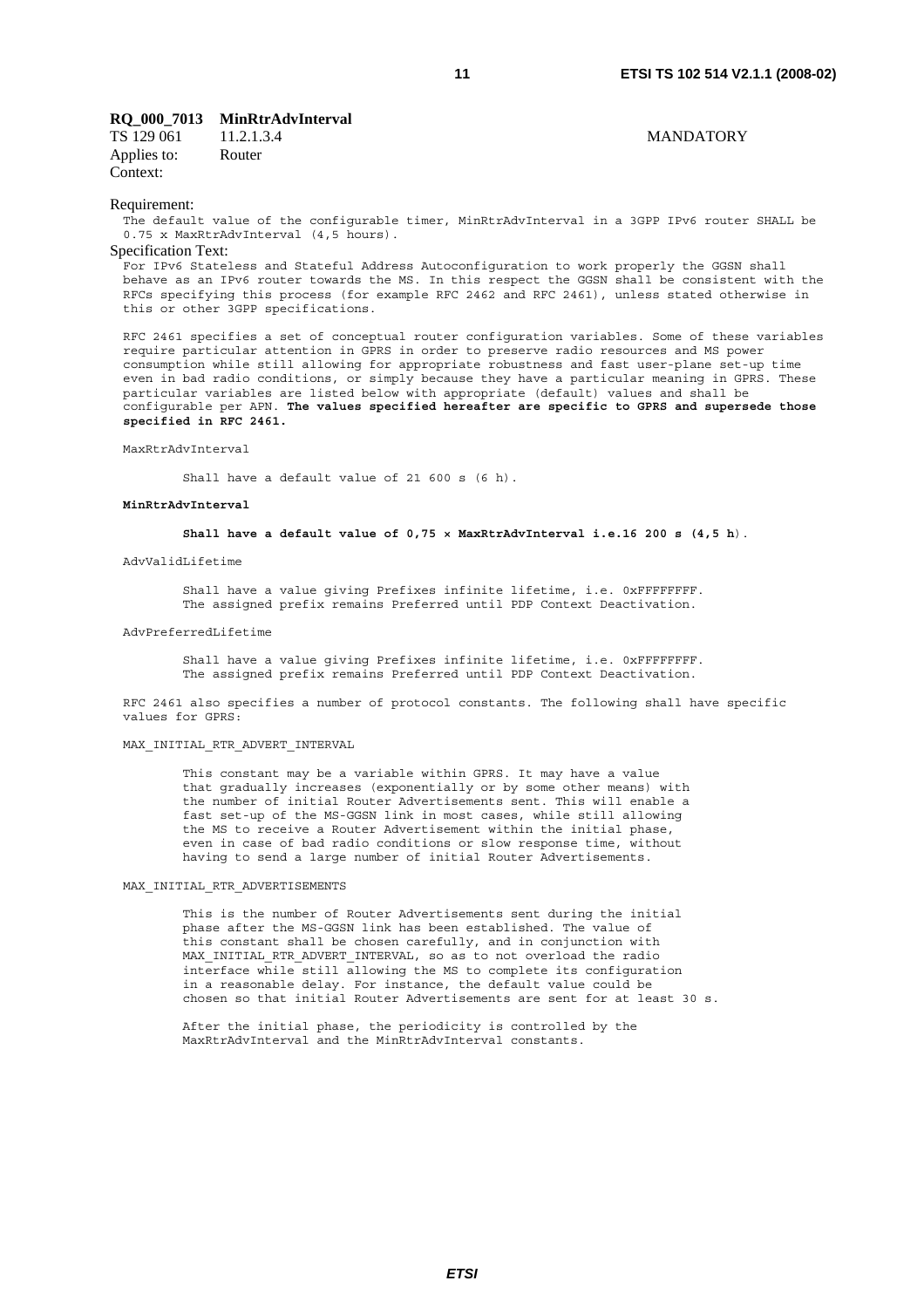### **RQ\_000\_7014 RA Prefix Option**

TS 129 061 11.2.1.3.4 MANDATORY Applies to: Router Context:

#### Requirement:

The default value of the configurable timer, AdvValidLifetime in a 3GPP IPv6 router SHALL be 0xFFFFFFFFH

#### Specification Text:

For IPv6 Stateless and Stateful Address Autoconfiguration to work properly the GGSN shall behave as an IPv6 router towards the MS. In this respect the GGSN shall be consistent with the RFCs specifying this process (for example RFC 2462 and RFC 2461), unless stated otherwise in this or other 3GPP specifications.

RFC 2461 specifies a set of conceptual router configuration variables. Some of these variables require particular attention in GPRS in order to preserve radio resources and MS power consumption while still allowing for appropriate robustness and fast user-plane set-up time even in bad radio conditions, or simply because they have a particular meaning in GPRS. These particular variables are listed below with appropriate (default) values and shall be configurable per APN. **The values specified hereafter are specific to GPRS and supersede those specified in RFC 2461.**

#### MaxRtrAdvInterval

Shall have a default value of 21 600 s (6 h).

#### MinRtrAdvInterval

Shall have a default value of 0,75 × MaxRtrAdvInterval i.e.16 200 s (4,5 h).

#### **AdvValidLifetime**

#### **Shall have a value giving Prefixes infinite lifetime, i.e. 0xFFFFFFFF. The assigned prefix remains Preferred until PDP Context Deactivation**.

#### AdvPreferredLifetime

 Shall have a value giving Prefixes infinite lifetime, i.e. 0xFFFFFFFF. The assigned prefix remains Preferred until PDP Context Deactivation.

RFC 2461 also specifies a number of protocol constants. The following shall have specific values for GPRS:

#### MAX\_INITIAL\_RTR\_ADVERT\_INTERVAL

 This constant may be a variable within GPRS. It may have a value that gradually increases (exponentially or by some other means) with the number of initial Router Advertisements sent. This will enable a fast set-up of the MS-GGSN link in most cases, while still allowing the MS to receive a Router Advertisement within the initial phase, even in case of bad radio conditions or slow response time, without having to send a large number of initial Router Advertisements.

#### MAX\_INITIAL\_RTR\_ADVERTISEMENTS

 This is the number of Router Advertisements sent during the initial phase after the MS-GGSN link has been established. The value of this constant shall be chosen carefully, and in conjunction with MAX INITIAL RTR ADVERT INTERVAL, so as to not overload the radio interface while still allowing the MS to complete its configuration in a reasonable delay. For instance, the default value could be chosen so that initial Router Advertisements are sent for at least 30 s.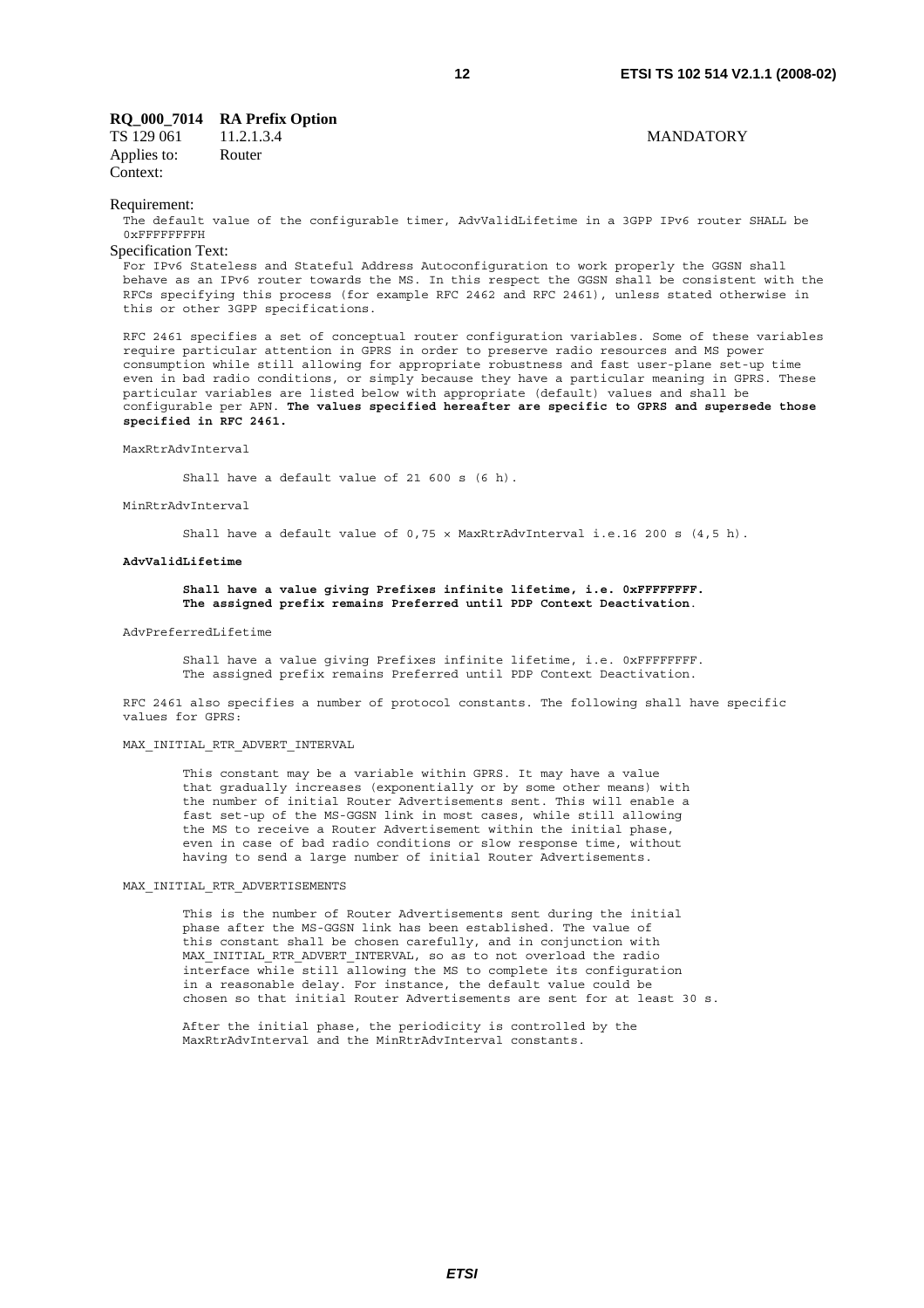### **RQ\_000\_7015 RA Prefix Option**

TS 129 061 11.2.1.3.4 MANDATORY Applies to: Router Context:

#### Requirement:

The default value of the configurable timer, AdvPreferredLifetime in a 3GPP IPv6 router SHALL be 0xFFFFFFFFH

#### Specification Text:

For IPv6 Stateless and Stateful Address Autoconfiguration to work properly the GGSN shall behave as an IPv6 router towards the MS. In this respect the GGSN shall be consistent with the RFCs specifying this process (for example RFC 2462 and RFC 2461), unless stated otherwise in this or other 3GPP specifications.

RFC 2461 specifies a set of conceptual router configuration variables. Some of these variables require particular attention in GPRS in order to preserve radio resources and MS power consumption while still allowing for appropriate robustness and fast user-plane set-up time even in bad radio conditions, or simply because they have a particular meaning in GPRS. These particular variables are listed below with appropriate (default) values and shall be configurable per APN. **The values specified hereafter are specific to GPRS and supersede those specified in RFC 2461.**

#### MaxRtrAdvInterval

Shall have a default value of 21 600 s (6 h).

#### MinRtrAdvInterval

Shall have a default value of 0,75 × MaxRtrAdvInterval i.e.16 200 s (4,5 h).

#### AdvValidLifetime

 Shall have a value giving Prefixes infinite lifetime, i.e. 0xFFFFFFFF. The assigned prefix remains Preferred until PDP Context Deactivation.

#### **AdvPreferredLifetime**

#### **Shall have a value giving Prefixes infinite lifetime, i.e. 0xFFFFFFFF. The assigned prefix remains Preferred until PDP Context Deactivation.**

RFC 2461 also specifies a number of protocol constants. The following shall have specific values for GPRS:

#### MAX\_INITIAL\_RTR\_ADVERT\_INTERVAL

 This constant may be a variable within GPRS. It may have a value that gradually increases (exponentially or by some other means) with the number of initial Router Advertisements sent. This will enable a fast set-up of the MS-GGSN link in most cases, while still allowing the MS to receive a Router Advertisement within the initial phase, even in case of bad radio conditions or slow response time, without having to send a large number of initial Router Advertisements.

#### MAX\_INITIAL\_RTR\_ADVERTISEMENTS

 This is the number of Router Advertisements sent during the initial phase after the MS-GGSN link has been established. The value of this constant shall be chosen carefully, and in conjunction with MAX INITIAL RTR ADVERT INTERVAL, so as to not overload the radio interface while still allowing the MS to complete its configuration in a reasonable delay. For instance, the default value could be chosen so that initial Router Advertisements are sent for at least 30 s.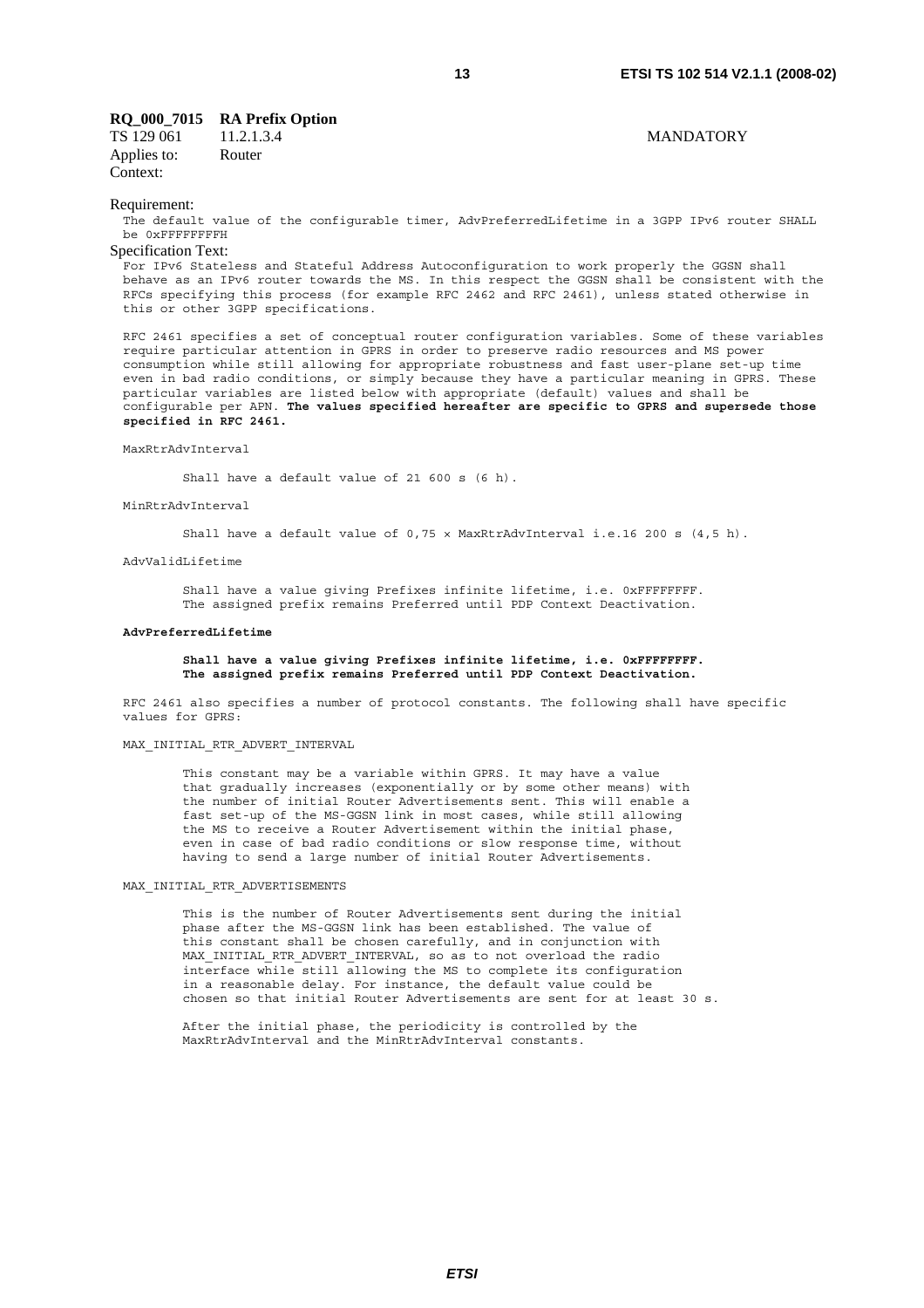#### **RQ\_000\_7016 ND Protocol Constants and Default Values**

| TS 129 061  | 11.2.1.3.4 | OPTIONAL |
|-------------|------------|----------|
| Applies to: | Router     |          |
| Context:    |            |          |

Requirement:

The IPv6 router "constant" MAX INITIAL RTR ADVERT INTERVAL MAY be treated as a variable in a 3GPP router.

#### Specification Text:

For IPv6 Stateless and Stateful Address Autoconfiguration to work properly the GGSN shall behave as an IPv6 router towards the MS. In this respect the GGSN shall be consistent with the RFCs specifying this process (for example RFC 2462 and RFC 2461), unless stated otherwise in this or other 3GPP specifications.

RFC 2461 specifies a set of conceptual router configuration variables. Some of these variables require particular attention in GPRS in order to preserve radio resources and MS power consumption while still allowing for appropriate robustness and fast user-plane set-up time even in bad radio conditions, or simply because they have a particular meaning in GPRS. These particular variables are listed below with appropriate (default) values and shall be configurable per APN. The values specified hereafter are specific to GPRS and supersede those specified in RFC 2461.

#### MaxRtrAdvInterval

Shall have a default value of 21 600 s (6 h).

MinRtrAdvInterval

Shall have a default value of 0,75 × MaxRtrAdvInterval i.e.16 200 s (4,5 h).

AdvValidLifetime

 Shall have a value giving Prefixes infinite lifetime, i.e. 0xFFFFFFFF. The assigned prefix remains Preferred until PDP Context Deactivation.

#### AdvPreferredLifetime

 Shall have a value giving Prefixes infinite lifetime, i.e. 0xFFFFFFFF. The assigned prefix remains Preferred until PDP Context Deactivation.

**RFC 2461 also specifies a number of protocol constants. The following shall have specific values for GPRS:** 

#### **MAX\_INITIAL\_RTR\_ADVERT\_INTERVAL**

 **This constant may be a variable within GPRS. It may have a value that gradually increases (exponentially or by some other means) with the number of initial Router Advertisements sent. This will enable a fast set-up of the MS-GGSN link in most cases, while still allowing the MS to receive a Router Advertisement within the initial phase, even in case of bad radio conditions or slow response time, without having to send a large number of initial Router Advertisements.**

#### MAX\_INITIAL\_RTR\_ADVERTISEMENTS

 This is the number of Router Advertisements sent during the initial phase after the MS-GGSN link has been established. The value of this constant shall be chosen carefully, and in conjunction with MAX INITIAL RTR ADVERT INTERVAL, so as to not overload the radio interface while still allowing the MS to complete its configuration in a reasonable delay. For instance, the default value could be chosen so that initial Router Advertisements are sent for at least 30 s.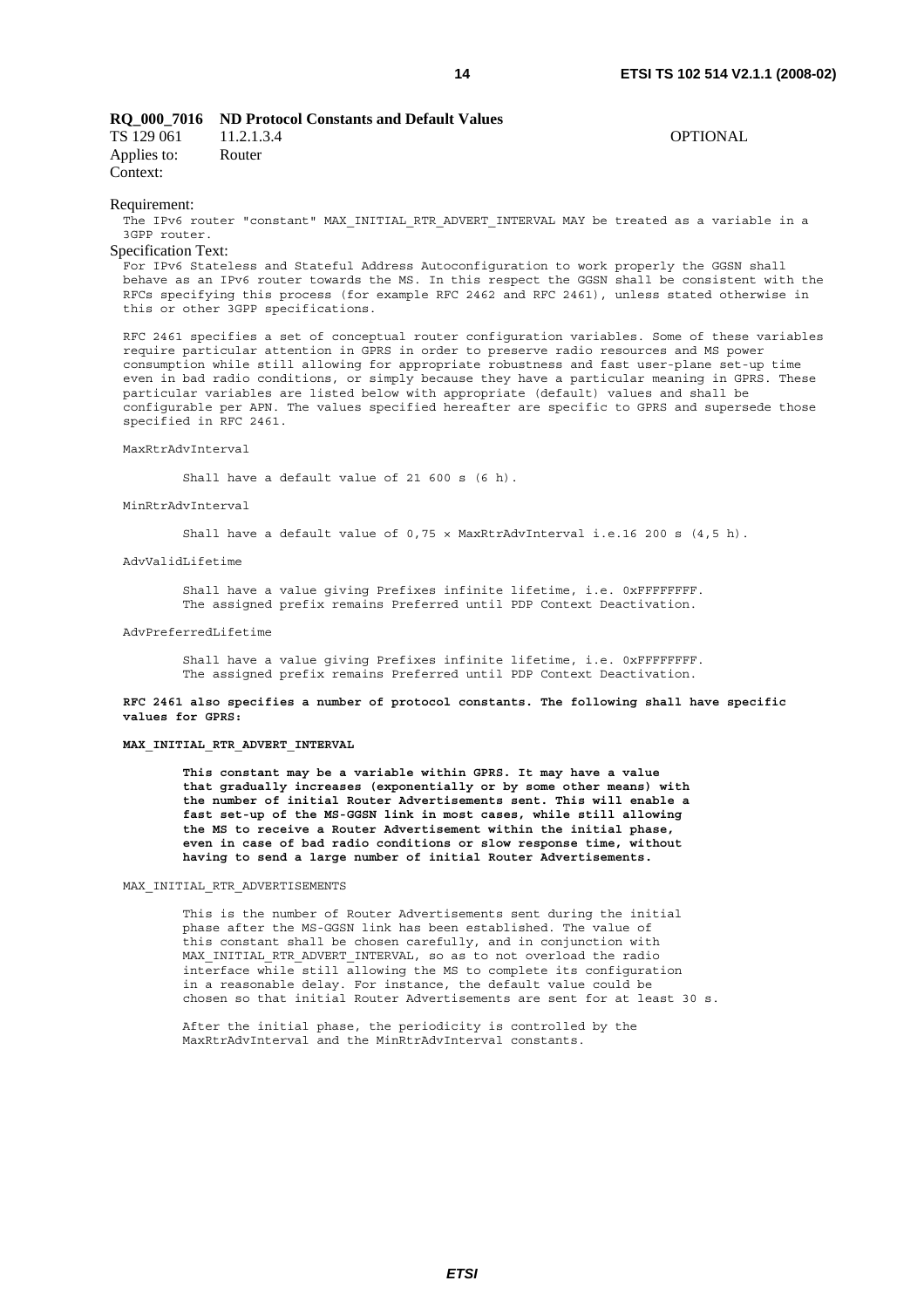#### **RQ\_000\_7017 ND Protocol Constants and Default Values**

| TS 129 061              | 11.2.1.3.4 | <b>MANDATORY</b> |
|-------------------------|------------|------------------|
| Applies to:<br>Context: | Router     |                  |

#### Requirement:

The MAX\_INITIAL\_RTR\_ADVERTISEMENTS SHALL be configured to have a value such that it does not overload the radio interface while still allowing the Mobile Station to complete its configuration in a reasonable delay.

#### Specification Text:

For IPv6 Stateless and Stateful Address Autoconfiguration to work properly the GGSN shall behave as an IPv6 router towards the MS. In this respect the GGSN shall be consistent with the RFCs specifying this process (for example RFC 2462 and RFC 2461), unless stated otherwise in this or other 3GPP specifications.

RFC 2461 specifies a set of conceptual router configuration variables. Some of these variables require particular attention in GPRS in order to preserve radio resources and MS power consumption while still allowing for appropriate robustness and fast user-plane set-up time even in bad radio conditions, or simply because they have a particular meaning in GPRS. These particular variables are listed below with appropriate (default) values and shall be configurable per APN. The values specified hereafter are specific to GPRS and supersede those specified in RFC 2461.

#### MaxRtrAdvInterval

Shall have a default value of 21 600 s (6 h).

#### MinRtrAdvInterval

Shall have a default value of 0,75 × MaxRtrAdvInterval i.e.16 200 s (4,5 h).

#### AdvValidLifetime

 Shall have a value giving Prefixes infinite lifetime, i.e. 0xFFFFFFFF. The assigned prefix remains Preferred until PDP Context Deactivation.

#### AdvPreferredLifetime

 Shall have a value giving Prefixes infinite lifetime, i.e. 0xFFFFFFFF. The assigned prefix remains Preferred until PDP Context Deactivation.

#### **RFC 2461 also specifies a number of protocol constants. The following shall have specific values for GPRS:**

#### MAX\_INITIAL\_RTR\_ADVERT\_INTERVAL

 This constant may be a variable within GPRS. It may have a value that gradually increases (exponentially or by some other means) with the number of initial Router Advertisements sent. This will enable a fast set-up of the MS-GGSN link in most cases, while still allowing the MS to receive a Router Advertisement within the initial phase, even in case of bad radio conditions or slow response time, without having to send a large number of initial Router Advertisements.

#### **MAX\_INITIAL\_RTR\_ADVERTISEMENTS**

 **This is the number of Router Advertisements sent during the initial phase after the MS-GGSN link has been established. The value of this constant shall be chosen carefully, and in conjunction with MAX\_INITIAL\_RTR\_ADVERT\_INTERVAL, so as to not overload the radio interface while still allowing the MS to complete its configuration in a reasonable delay.** For instance, the default value could be chosen so that initial Router Advertisements are sent for at least 30 s.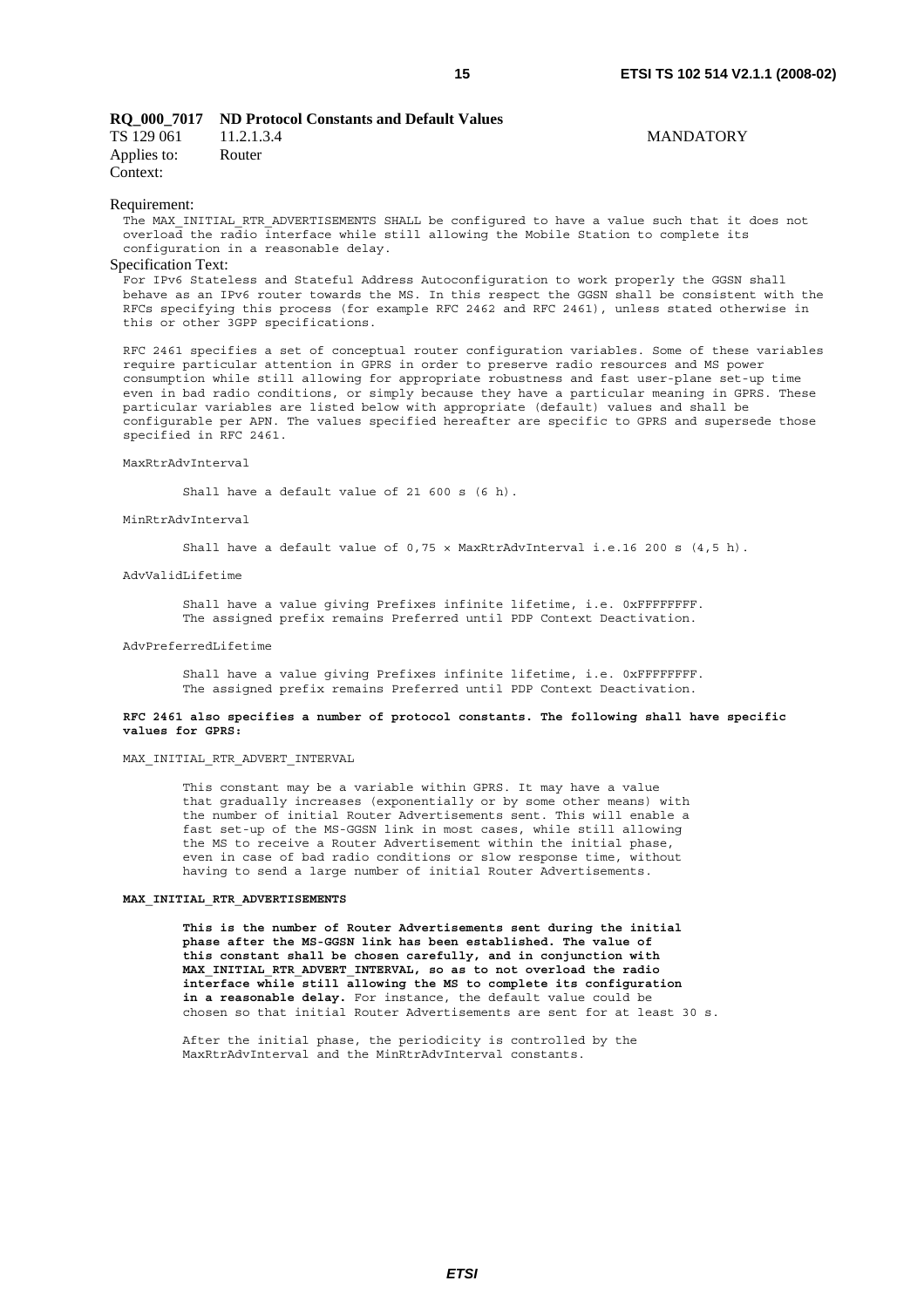# **RQ\_000\_7019 Configure Address**

TS 129 061 11.2.1.3.1 MANDATORY Applies to: Router Context:

#### Requirement:

As part of the IPv6 PDP Context Activation, an IPv6 Gateway GPRS Support Node SHALL provide a dynamic IPv6 address to a Mobile Station using either stateless or stateful address autoconfiguration.

### Specification Text:

The GGSN provides the MS with an IPv6 Prefix belonging to the Intranet/ISP addressing space. **A dynamic IPv6 address shall be given using either stateless or stateful address autoconfiguration.** This IPv6 address is used for packet forwarding within the packet domain and for packet forwarding on the Intranet/ISP

### **RQ\_000\_7021 Configure Address**

TS 129 061 11.2.1.1 MANDATORY Applies to: Router Context:

#### Requirement:

An IPv6 Mobile Station SHALL use either stateless or stateful address autoconfiguration to assign an IPv6 address to itself.

### Specification Text:

The MS is given an address or IPv6 Prefix belonging to the operator addressing space. The address or IPv6 Prefix is given either at subscription in which case it is a static address or at PDP context activation in which case it is a dynamic address. This address or IPv6 Prefix is used for packet forwarding between the Internet and the GGSN and within the packet domain. **With IPv6, either Stateless or Stateful Address Autoconfiguration shall be used to assign an IPv6 address to the MS.** These procedures are as described in the IPv6 non-transparent access case except that the addresses belong to the operator addressing space. The use of stateful or stateless is configured per APN.

# **RQ\_000\_7022 Neighbor Discovery**<br> **TS** 129 061 11.2.1.3

TS 11.2.1.3 MANDATORY Applies to: Host, Router Context:

#### Requirement:

An IPv6 Gateway GPRS Support Node SHALL comply with the principles of RFC 2461 for sending Router Advertisements.

Specification Text:

The selection between Stateful and Stateless Autoconfiguration is dictated by **the Router Advertisements sent by the GGSN as described in the corresponding subclauses below and according to the principles defined in RFC 2461** and RFC 2462.

### **RQ\_000\_7023 Stateless Autoconfiguration**

TS 129 061 11.2.1.3 MANDATORY Applies to: Host, Router Context:

#### Requirement:

An IPv6 Gateway GPRS Support Node SHALL comply with the principles of RFC 2462 for stateless address autoconfiguration.

#### Specification Text:

The selection between Stateful and Stateless Autoconfiguration is dictated by **the Router Advertisements sent by the GGSN as described in the corresponding subclauses below and according to the principles defined in RFC 2461 and RFC 2462.**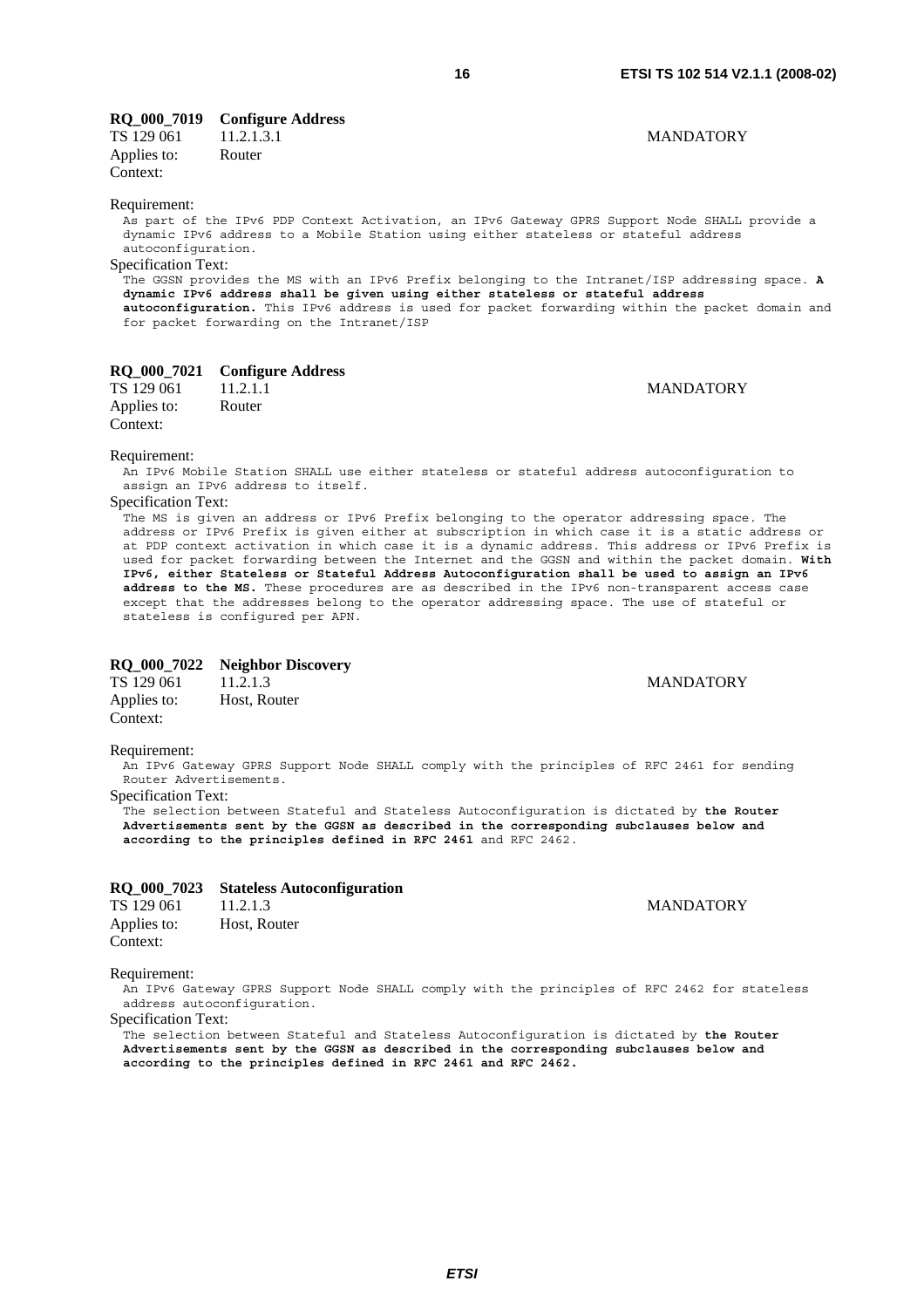### **RQ\_000\_7024 Form Link-local Address**

| TS 129 061  | 11.2.1.3.1 |
|-------------|------------|
| Applies to: | Host       |

Context:

An IPv6 Mobile Terminal receives an Interface Identifier during IPv6 PDP context Activation. Requirement:

The Mobile Terminal SHALL use the received Interface Identifier to create a link-local address for IPv6 address autoconfiguration.

Specification Text:

...The MT finalises the IPV6CP negotiation by sending an IPV6CP Configure-Ack message to the TE with the appropriate options included, e.g. Interface-Identifier. **The Interface-Identifier shall be used in the TE to create a link-local address to be able to perform the IPv6 address autoconfiguration** 

### **RQ\_000\_7030 Stateless Autoconfiguration**

### TS 129 061 11.2.1.3.2 MANDATORY

Applies to: Host, Router Context:

An IPv6 Mobile Station has completed PDP context activation and has started stateless address autoconfiguration.

Requirement:

The IPv6 Mobile Station SHALL use the interface identifier provided by the Gateway GPRS Support Node to configure its link-local address.

#### Specification Text:

**After the first phase of setting up IPv6 access to an Intranet or ISP, the MS shall use the IPv6 Interface-Identifier, as provided by the GGSN, to create its IPv6 Link-Local Unicast Address according to RFC 2373.**

Before the MS can communicate with other hosts or MSes on the Intranet/ISP, the MS must obtain an IPv6 Global or Site-Local Unicast Address. The simplest way is the IPv6 Stateless Address Autoconfiguration procedure described below and in 3GPP TS 23.060 [3]. The procedure is consistent with RFC 2462.

The procedure below takes place through signalling in the user plane. It is done on the link between the MS and the GGSN. From the MS perspective the GGSN is now the first router on the link.

### **RQ\_000\_7031 Stateless Autoconfiguration**

| TS 129 061  | 11.2.1.3.2   |
|-------------|--------------|
| Applies to: | Router, Host |

Context:

An IPv6 Mobile Station has completed PDP context activation and has started stateless address autoconfiguration.

#### Requirement:

The IPv6 Mobile Station SHOULD use IPv6 Stateless Address Autoconfiguration to obtain an IPv6 Global or Site-Local Unicast address.

Specification Text:

After the first phase of setting up IPv6 access to an Intranet or ISP, the MS shall use the IPv6 Interface-Identifier, as provided by the GGSN, to create its IPv6 Link-Local Unicast Address according to RFC 2373.

**Before the MS can communicate with other hosts or MSes on the Intranet/ISP, the MS must obtain an IPv6 Global or Site-Local Unicast Address. The simplest way is the IPv6 Stateless Address Autoconfiguration procedure described below and in 3GPP TS 23.060 [3]. The procedure is consistent with RFC 2462.**

The procedure below takes place through signalling in the user plane. It is done on the link between the MS and the GGSN. From the MS perspective the GGSN is now the first router on the link.

# **MANDATORY**

**RECOMMENDED**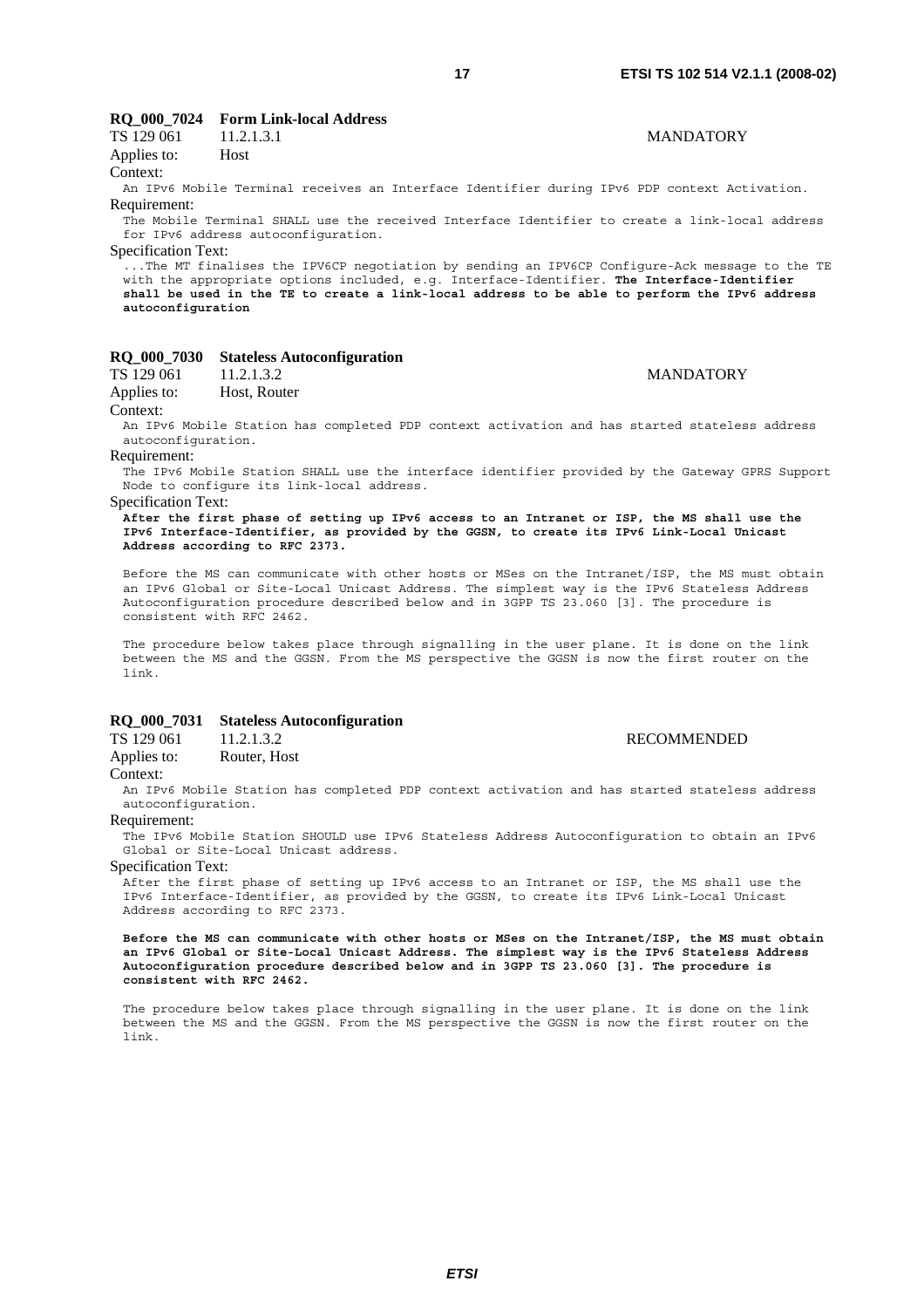### **RQ\_000\_7032 Startup Router Advertisement Behavior**

| TS 129 061  | 11.2.1.3.2 |
|-------------|------------|
| Applies to: | Router     |

## Context:

An IPv6 Gateway GPRS Support Node has sent a Create PDP Context Response message to complete the PDP context activation procedure.

#### Requirement:

The IPv6 Gateway GPRS Support Node shall send Router Advertisements periodically on the new link to the Mobile Station established by the PDP Context.

#### Specification Text:

**After the GGSN has sent a Create PDP Context Response message to the SGSN, it shall start sending Router Advertisements periodically on the new MS-GGSN link established by the PDP Context**. The MS may issue a Router Solicitation directly after the user plane establishment. This shall trigger the GGSN to send a Router Advertisement immediately.

To indicate to the MS that stateless address autoconfiguration shall be performed, the GGSN shall leave the M flag cleared in the Router Advertisement messages. An MS shall not perform stateless and stateful address autoconfiguration simultaneously, since multiple prefixes are not allowed in GPRS. The O-flag may be set though, since it does not result in additional addresses being acquired (see below).

The Prefix sent in the Router Advertisements shall be identical to the Prefix returned in the Create PDP Context Response. The Prefix is contained in the Prefix Information Option of the Router Advertisements and shall have the A-flag set ("Autonomous address configuration flag") and the L-flag cleared (i.e. the prefix should not be used for on-link determination). The lifetime of the prefix shall be set to infinity. In practice, the lifetime of a Prefix will be the lifetime of its PDP Context. There shall be exactly one Prefix included in the Router Advertisements.

The handling of Router Advertisements shall be consistent with what is specified in RFC 2461. For the MS-GGSN link however, some specific handling shall apply. The randomisation part to determine when Router Advertisements shall be sent may be omitted since the GGSN is the only router on the link. Furthermore, some 3GPP specific protocol constants and default values shall apply (see subclause "IPv6 Router Configuration Variables in the GGSN"). These relate to the periodicity of the Router Advertisements initially and during continued operation. The motivation for this is to have a faster user-plane set-up even in bad radio conditions and to minimize MS power consumption during long continued operation.

#### **RQ\_000\_7033 Stateless Autoconfiguration**

| TS 129 061  | 11.2.1.3.2 |
|-------------|------------|
| Applies to: | Router     |
| Context:    |            |

**MANDATORY** 

#### Requirement:

An IPv6 Gateway GPRS Support Node SHALL send Router Advertisements with the M-flag cleared to zero if it needs to indicate to any Mobile Station that stateless address autoconfiguration shall be performed.

#### Specification Text:

After the GGSN has sent a Create PDP Context Response message to the SGSN, it shall start sending Router Advertisements periodically on the new MS-GGSN link established by the PDP Context. The MS may issue a Router Solicitation directly after the user plane establishment. This shall trigger the GGSN to send a Router Advertisement immediately.

**To indicate to the MS that stateless address autoconfiguration shall be performed, the GGSN shall leave the M flag cleared in the Router Advertisement messages**. An MS shall not perform stateless and stateful address autoconfiguration simultaneously, since multiple prefixes are not allowed in GPRS. The O-flag may be set though, since it does not result in additional addresses being acquired (see below).

The Prefix sent in the Router Advertisements shall be identical to the Prefix returned in the Create PDP Context Response. The Prefix is contained in the Prefix Information Option of the Router Advertisements and shall have the A-flag set ("Autonomous address configuration flag") and the L-flag cleared (i.e. the prefix should not be used for on-link determination). The lifetime of the prefix shall be set to infinity. In practice, the lifetime of a Prefix will be the lifetime of its PDP Context. There shall be exactly one Prefix included in the Router Advertisements.

**MANDATORY**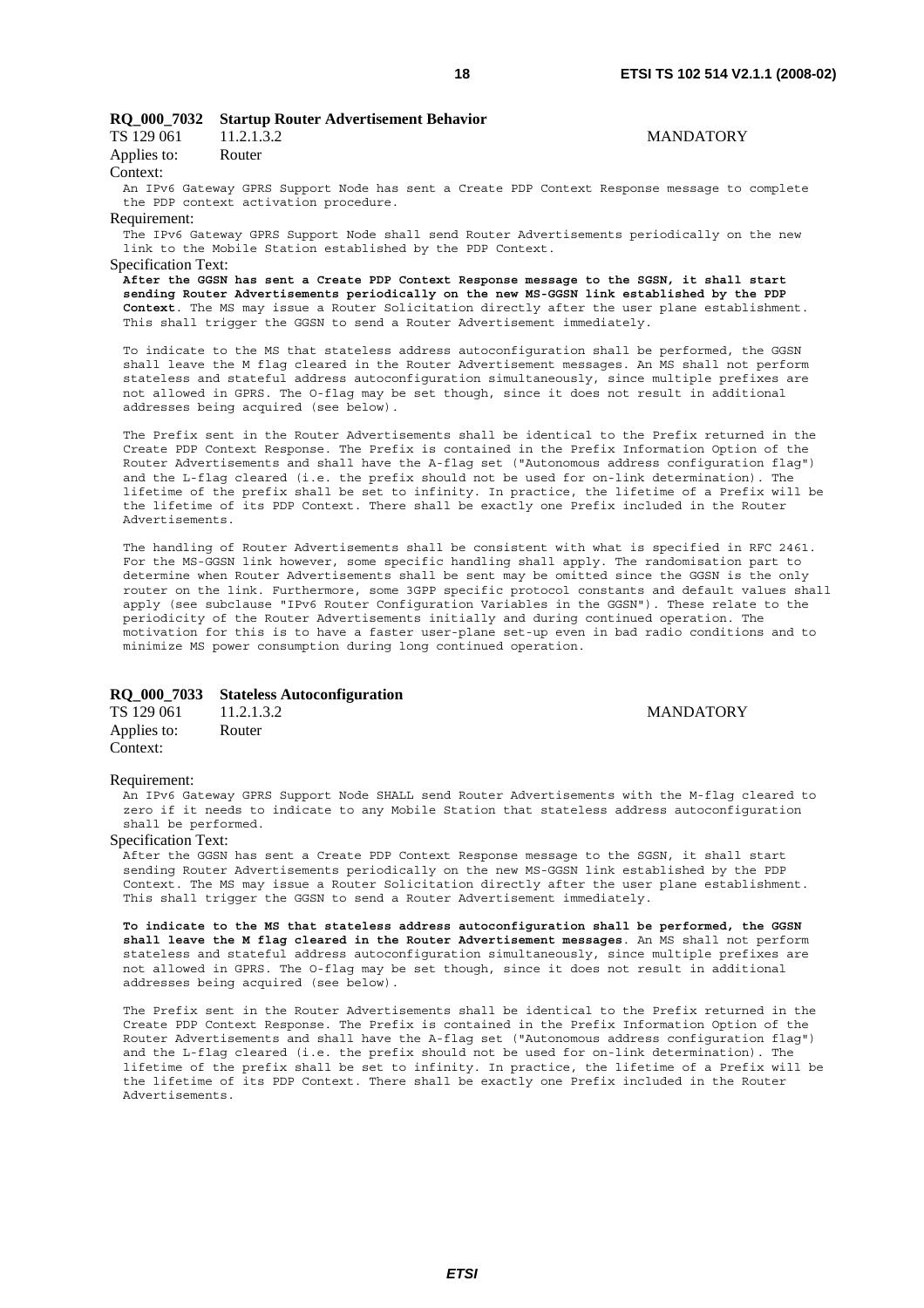The handling of Router Advertisements shall be consistent with what is specified in RFC 2461. For the MS-GGSN link however, some specific handling shall apply. The randomisation part to determine when Router Advertisements shall be sent may be omitted since the GGSN is the only router on the link. Furthermore, some 3GPP specific protocol constants and default values shall apply (see subclause "IPv6 Router Configuration Variables in the GGSN"). These relate to the periodicity of the Router Advertisements initially and during continued operation. The motivation for this is to have a faster user-plane set-up even in bad radio conditions and to minimize MS power consumption during long continued operation.

### **RQ\_000\_7034 Simultaneous Stateless and Stateful Autoconfiguration**

TS 129 061 11.2.1.3.2 MANDATORY<br>Applies to: Host Applies to: Context:

# Requirement:

An IPv6 Mobile Station SHALL NOT perform stateless and stateful address autoconfiguration simultaneously.

#### Specification Text:

After the GGSN has sent a Create PDP Context Response message to the SGSN, it shall start sending Router Advertisements periodically on the new MS-GGSN link established by the PDP Context. The MS may issue a Router Solicitation directly after the user plane establishment. This shall trigger the GGSN to send a Router Advertisement immediately.

To indicate to the MS that stateless address autoconfiguration shall be performed, the GGSN shall leave the M flag cleared in the Router Advertisement messages. **An MS shall not perform stateless and stateful address autoconfiguration simultaneously, since multiple prefixes are not allowed in GPRS.** The O-flag may be set though, since it does not result in additional addresses being acquired (see below).

The Prefix sent in the Router Advertisements shall be identical to the Prefix returned in the Create PDP Context Response. The Prefix is contained in the Prefix Information Option of the Router Advertisements and shall have the A-flag set ("Autonomous address configuration flag") and the L-flag cleared (i.e. the prefix should not be used for on-link determination). The lifetime of the prefix shall be set to infinity. In practice, the lifetime of a Prefix will be the lifetime of its PDP Context. There shall be exactly one Prefix included in the Router Advertisements.

The handling of Router Advertisements shall be consistent with what is specified in RFC 2461. For the MS-GGSN link however, some specific handling shall apply. The randomisation part to determine when Router Advertisements shall be sent may be omitted since the GGSN is the only router on the link. Furthermore, some 3GPP specific protocol constants and default values shall apply (see subclause "IPv6 Router Configuration Variables in the GGSN"). These relate to the periodicity of the Router Advertisements initially and during continued operation. The motivation for this is to have a faster user-plane set-up even in bad radio conditions and to minimize MS power consumption during long continued operation.

#### **RQ\_000\_7035 Use of O-Flag**

TS 129 061 11.2.1.3.2 MANDATORY Applies to: Host

#### Context:

An IPv6 Mobile Station receives a Router advertisement message with M-flag cleared to zero and the O-flag set to one.

#### Requirement:

The IPv6 Mobile Station SHALL only perform stateless autoconfiguration for one IPv6 address. Specification Text:

After the GGSN has sent a Create PDP Context Response message to the SGSN, it shall start sending Router Advertisements periodically on the new MS-GGSN link established by the PDP Context. The MS may issue a Router Solicitation directly after the user plane establishment. This shall trigger the GGSN to send a Router Advertisement immediately.

To indicate to the MS that stateless address autoconfiguration shall be performed, the GGSN shall leave the M flag cleared in the Router Advertisement messages. An MS shall not perform stateless and stateful address autoconfiguration simultaneously, since multiple prefixes are not allowed in GPRS. **The O-flag may be set though, since it does not result in additional addresses being acquired** (see below).

The Prefix sent in the Router Advertisements shall be identical to the Prefix returned in the Create PDP Context Response. The Prefix is contained in the Prefix Information Option of the Router Advertisements and shall have the A-flag set ("Autonomous address configuration flag") and the L-flag cleared (i.e. the prefix should not be used for on-link determination). The lifetime of the prefix shall be set to infinity. In practice, the lifetime of a Prefix will be the lifetime of its PDP Context. There shall be exactly one Prefix included in the Router Advertisements.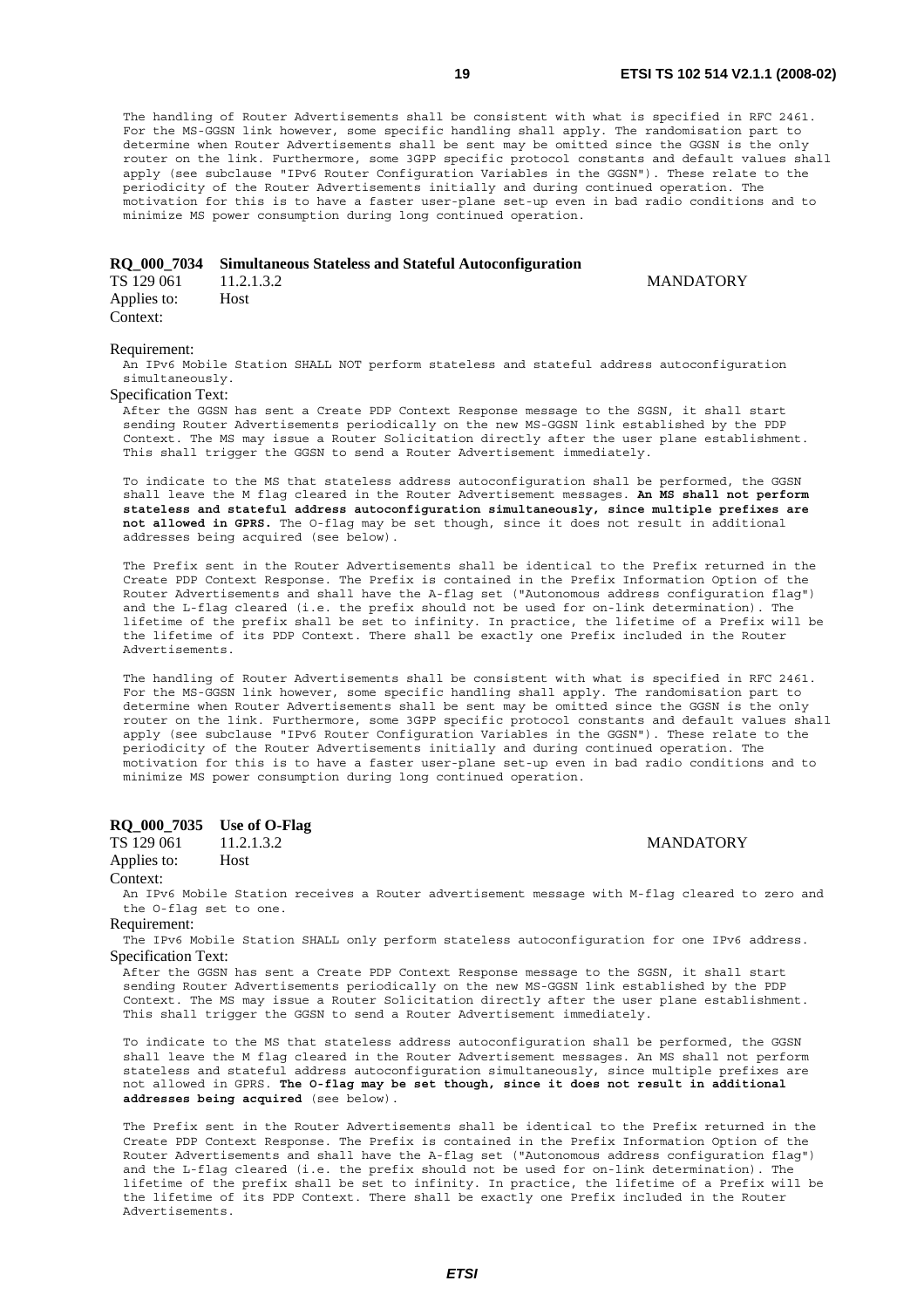The handling of Router Advertisements shall be consistent with what is specified in RFC 2461. For the MS-GGSN link however, some specific handling shall apply. The randomisation part to determine when Router Advertisements shall be sent may be omitted since the GGSN is the only router on the link. Furthermore, some 3GPP specific protocol constants and default values shall apply (see subclause "IPv6 Router Configuration Variables in the GGSN"). These relate to the periodicity of the Router Advertisements initially and during continued operation. The motivation for this is to have a faster user-plane set-up even in bad radio conditions and to minimize MS power consumption during long continued operation.

#### **RQ\_000\_7036 Stateful Autoconfiguration**

| TS 129 061  | 11.2.1.3.3 |
|-------------|------------|
| Applies to: | Router     |

#### Context:

Implementation (GGSN) is generating a Router Advertisement message for Stateful address autoconfiguration

#### Requirement:

An IPv6 Gateway GPRS Support Node SHALL send Router Advertisements without any Prefix-Information option and with the M-flag set to one if it needs to indicate to any Mobile Station that stateful address autoconfiguration shall be performed.

#### Specification Text:

After the GGSN has sent a Create PDP Context Response message to the SGSN, it shall start sending Router Advertisements periodically on the new MS-GGSN link established by the PDP Context. The MS may issue a Router Solicitation directly after the user plane establishment. This shall trigger the GGSN to send a Router Advertisement immediately. This shall be consistent with what is specified in RFC 2461. For the MS-GGSN link however, some 3GPP specific protocol constants and default values shall apply (see subclause "IPv6 Router Configuration Variables in the GGSN").

**To indicate to the MS that Stateful Address Autoconfiguration shall be performed, the Router Advertisements shall not contain any Prefix-Information option and the M-flag ("Managed Address Configuration Flag") shall be set.**

#### **RQ\_000\_7038 RA Prefix Option**

TS 129 061 11.2.1.3.1 MANDATORY Applies to: Router Context:

#### Requirement:

An IPv6 Gateway GPRS Support Node's internal IPv6 prefix pool SHALL be configurable and structured per Access Point Name.

#### Specification Text:

**IPv6 Prefixes in a GGSN internal Prefix pool shall be configurable and structured per APN**.

#### **RQ\_000\_7042 Stateless Autoconfiguration**

| TS 129 061  | 11.2.1.3.2 |
|-------------|------------|
| Applies to: | Router     |

#### Context:

An IPv6 Gateway GPRS Support Node receives a valid Router Solicitation. Requirement:

The IPv6 Gateway GPRS Support Node SHALL send a Router Advertisement to the source of the Router Solicitation immediately with the Prefix field in the Prefix Information Option set to the same single Prefix as the one previously sent in the Create PDP Context Response, the A-Flag set to one (1), the L-Flag set to zero (0) and the Prefix Lifetime set to infinity.

#### Specification Text:

After the GGSN has sent a Create PDP Context Response message to the SGSN, it shall start sending Router Advertisements periodically on the new MS-GGSN link established by the PDP Context. **The MS may issue a Router Solicitation directly after the user plane establishment. This shall trigger the GGSN to send a Router Advertisement immediately.**

To indicate to the MS that stateless address autoconfiguration shall be performed, the GGSN shall leave the M flag cleared in the Router Advertisement messages. An MS shall not perform stateless and stateful address autoconfiguration simultaneously, since multiple prefixes are not allowed in GPRS. The O-flag may be set though, since it does not result in additional addresses being acquired (see below).

**MANDATORY** 

**MANDATORY**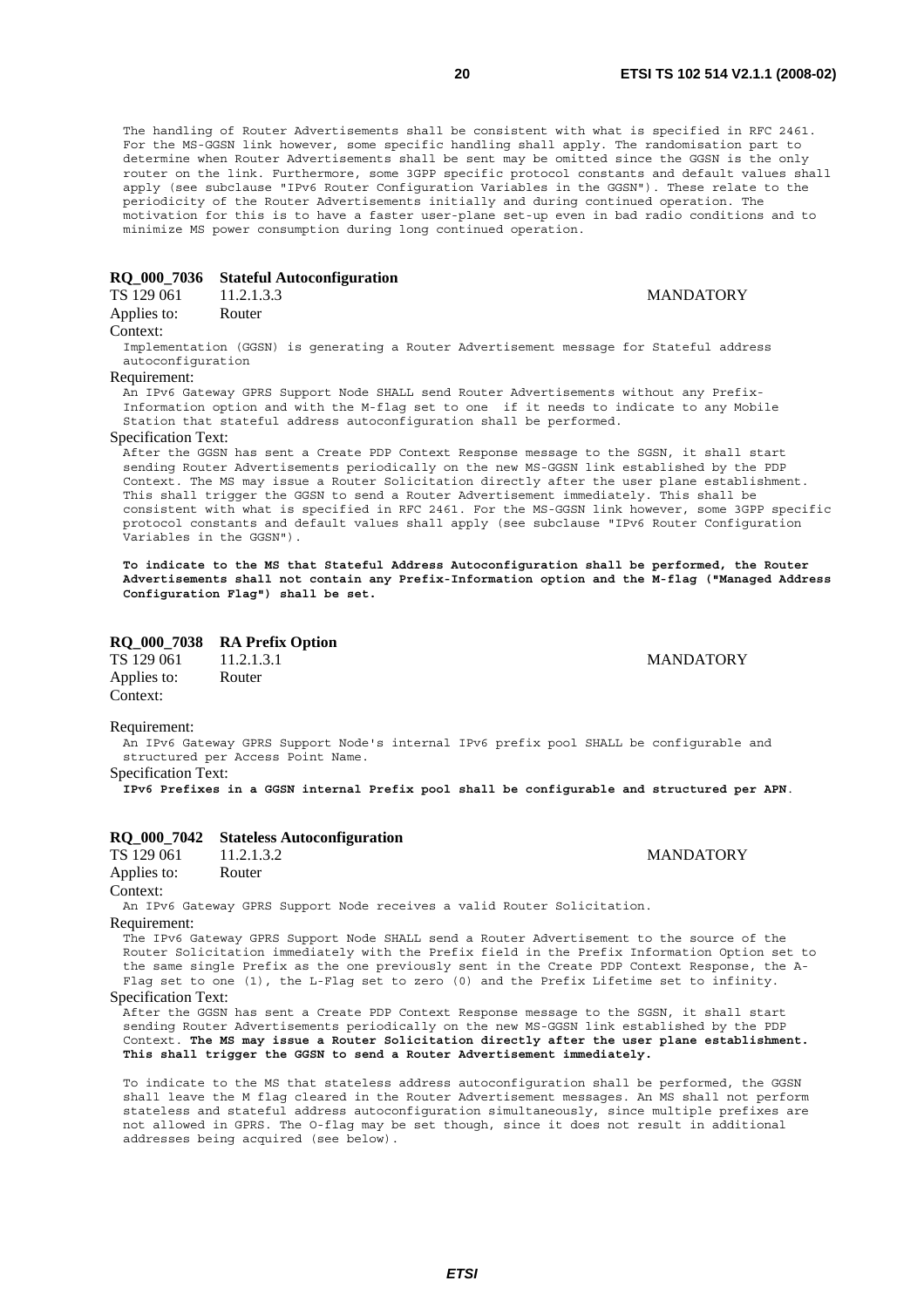**The Prefix sent in the Router Advertisements shall be identical to the Prefix returned in the Create PDP Context Response. The Prefix is contained in the Prefix Information Option of the Router Advertisements and shall have the A-flag set ("Autonomous address configuration flag") and the L-flag cleared (i.e. the prefix should not be used for on-link determination). The lifetime of the prefix shall be set to infinity**. In practice, the lifetime of a Prefix will be the lifetime of its PDP Context. There shall be exactly one Prefix included in the Router Advertisements.

The handling of Router Advertisements shall be consistent with what is specified in RFC 2461. For the MS-GGSN link however, some specific handling shall apply. The randomisation part to determine when Router Advertisements shall be sent may be omitted since the GGSN is the only router on the link. Furthermore, some 3GPP specific protocol constants and default values shall apply (see subclause "IPv6 Router Configuration Variables in the GGSN"). These relate to the periodicity of the Router Advertisements initially and during continued operation. The motivation for this is to have a faster user-plane set-up even in bad radio conditions and to minimize MS power consumption during long continued operation.

#### **RQ\_000\_7047 Startup Router Advertisement Behavior**

TS 129 061 11.2.1.3.2 MANDATORY Applies to: Router Context:

#### Requirement:

The handling of Router Advertisements by an IPv6 Gateway GPRS Support Node SHALL be consistent with the procedures specified in IETF RFC 2461

### Specification Text:

After the GGSN has sent a Create PDP Context Response message to the SGSN, it shall start sending Router Advertisements periodically on the new MS-GGSN link established by the PDP Context. The MS may issue a Router Solicitation directly after the user plane establishment. This shall trigger the GGSN to send a Router Advertisement immediately.

To indicate to the MS that stateless address autoconfiguration shall be performed, the GGSN shall leave the M flag cleared in the Router Advertisement messages. An MS shall not perform stateless and stateful address autoconfiguration simultaneously, since multiple prefixes are not allowed in GPRS. The O-flag may be set though, since it does not result in additional addresses being acquired (see below).

The Prefix sent in the Router Advertisements shall be identical to the Prefix returned in the Create PDP Context Response. The Prefix is contained in the Prefix Information Option of the Router Advertisements and shall have the A-flag set ("Autonomous address configuration flag") and the L-flag cleared (i.e. the prefix should not be used for on-link determination). The lifetime of the prefix shall be set to infinity. In practice, the lifetime of a Prefix will be the lifetime of its PDP Context. There shall be exactly one Prefix included in the Router Advertisements.

**The handling of Router Advertisements shall be consistent with what is specified in RFC 2461.**  For the MS-GGSN link however, some specific handling shall apply. The randomisation part to determine when Router Advertisements shall be sent may be omitted since the GGSN is the only router on the link. Furthermore, some 3GPP specific protocol constants and default values shall apply (see subclause "IPv6 Router Configuration Variables in the GGSN"). These relate to the periodicity of the Router Advertisements initially and during continued operation. The motivation for this is to have a faster user-plane set-up even in bad radio conditions and to minimize MS power consumption during long continued operation.

#### **RQ\_000\_7048 Unicast Address**

TS 129 061 11.2.1.3.2 OPTIONAL Applies to: Host Context:

#### Requirement:

When creating a global or site-local unicast address, an IPv6 Mobile Station MAY use the Interface Identifier received during the IPv6 PDP Context Activation phase Specification Text:

**When creating a Global or Site-Local Unicast Address, the MS may use the Interface-Identifier received during the PDP Context Activation phase or it may generate a new Interface-Identifier.**  There is no restriction on the value of the Interface-Identifier of the Global or Site-Local Unicast Address, since the Prefix is unique. Interface-Identifiers shall in any case be 64-bit long.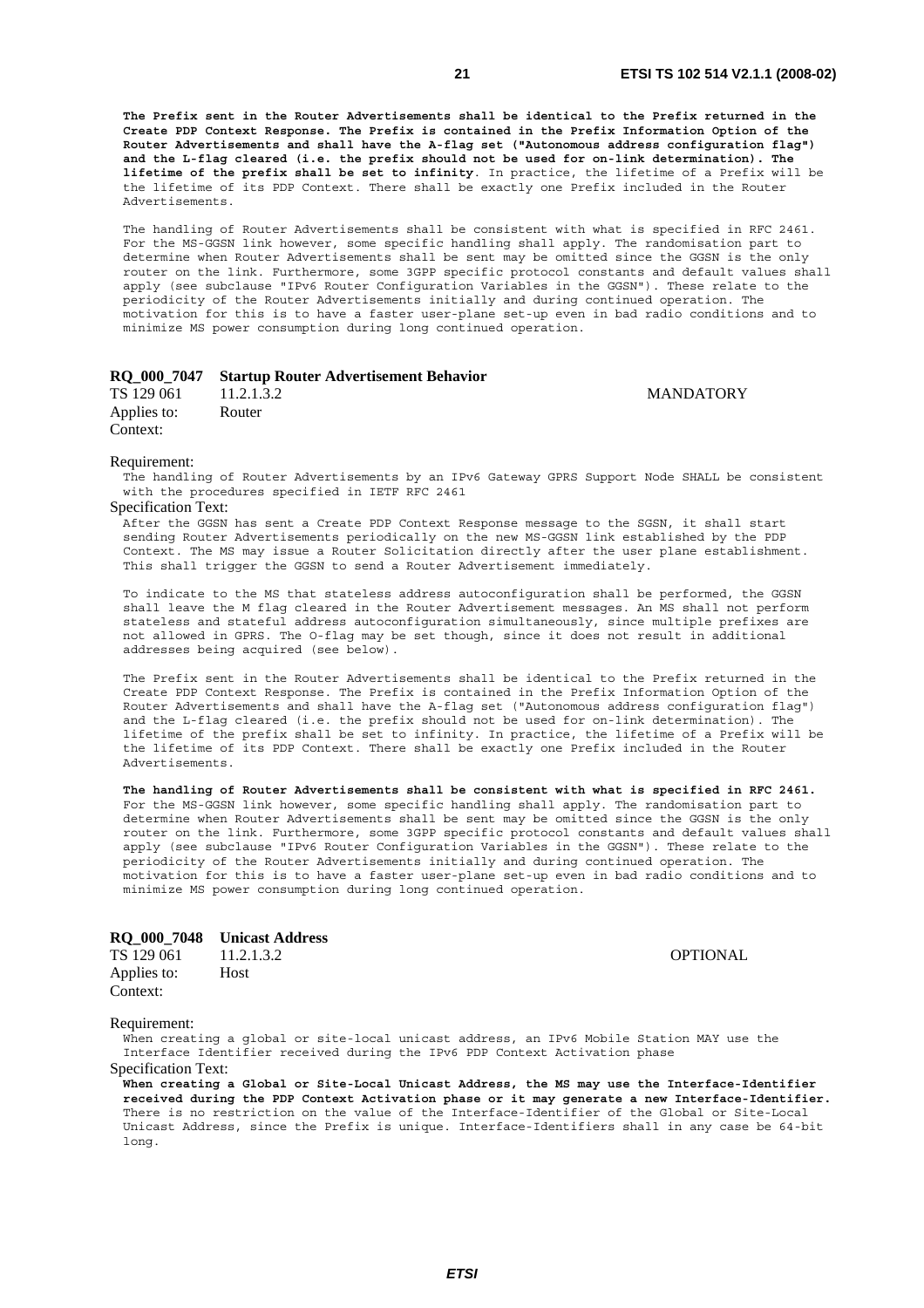Since the GGSN guarantees that the Prefix is unique, the MS does not need to perform any Duplicate Address Detection on addresses it creates. That is, the 'DupAddrDetectTransmits' variable in the MS should have a value of zero. If the MS finds more than one Prefix in the Router Advertisement message, it shall only consider the first one and silently discard the others. The GGSN shall not generate any globally unique IPv6 addresses for itself using the Prefix assigned to the MS in the Router Advertisement.

If the O-flag ("Other stateful configuration flag") was set in the Router Advertisement, the MS may start a DHCP session to retrieve additional configuration parameters. See subclause 13.2.2 "Other configuration by the Intranet or ISP". If the MS is not DHCP capable, the O-flag may be ignored.

|             | RO 000 7050 Unicast Address |
|-------------|-----------------------------|
| TS 129 061  | 11.2.1.3.2                  |
| Applies to: | <b>Host</b>                 |

**MANDATORY** 

#### Requirement:

Context:

When creating a Global or Site-Local Unicast address, an IPv6 Mobile Station SHALL use an Interface-Identifier that is 64-bits long.

#### Specification Text:

When creating a Global or Site-Local Unicast Address, the MS may use the Interface-Identifier received during the PDP Context Activation phase or it may generate a new Interface-Identifier. There is no restriction on the value of the Interface-Identifier of the Global or Site-Local Unicast Address, since the Prefix is unique. **Interface-Identifiers shall in any case be 64-bit long**.

Since the GGSN guarantees that the Prefix is unique, the MS does not need to perform any Duplicate Address Detection on addresses it creates. That is, the 'DupAddrDetectTransmits' variable in the MS should have a value of zero. If the MS finds more than one Prefix in the Router Advertisement message, it shall only consider the first one and silently discard the others. The GGSN shall not generate any globally unique IPv6 addresses for itself using the Prefix assigned to the MS in the Router Advertisement.

If the O-flag ("Other stateful configuration flag") was set in the Router Advertisement, the MS may start a DHCP session to retrieve additional configuration parameters. See subclause 13.2.2 "Other configuration by the Intranet or ISP". If the MS is not DHCP capable, the O-flag may be ignored.

#### **RQ\_000\_7051 Detect Duplicate Address (DAD)**

Applies to: Host Context:

TS 129 061 11.2.1.3.2 RECOMMENDED

#### Requirement:

An IPv6 Mobile Station does not need to perform any Duplicate Address Detection on addresses it creates.

Specification Text:

When creating a Global or Site-Local Unicast Address, the MS may use the Interface-Identifier received during the PDP Context Activation phase or it may generate a new Interface-Identifier. There is no restriction on the value of the Interface-Identifier of the Global or Site-Local Unicast Address, since the Prefix is unique. Interface-Identifiers shall in any case be 64-bit long.

**Since the GGSN guarantees that the Prefix is unique, the MS does not need to perform any Duplicate Address Detection on addresses it creates**. That is, the 'DupAddrDetectTransmits' variable in the MS should have a value of zero. If the MS finds more than one Prefix in the Router Advertisement message, it shall only consider the first one and silently discard the others. The GGSN shall not generate any globally unique IPv6 addresses for itself using the Prefix assigned to the MS in the Router Advertisement.

If the O-flag ("Other stateful configuration flag") was set in the Router Advertisement, the MS may start a DHCP session to retrieve additional configuration parameters. See subclause 13.2.2 "Other configuration by the Intranet or ISP". If the MS is not DHCP capable, the O-flag may be ignored.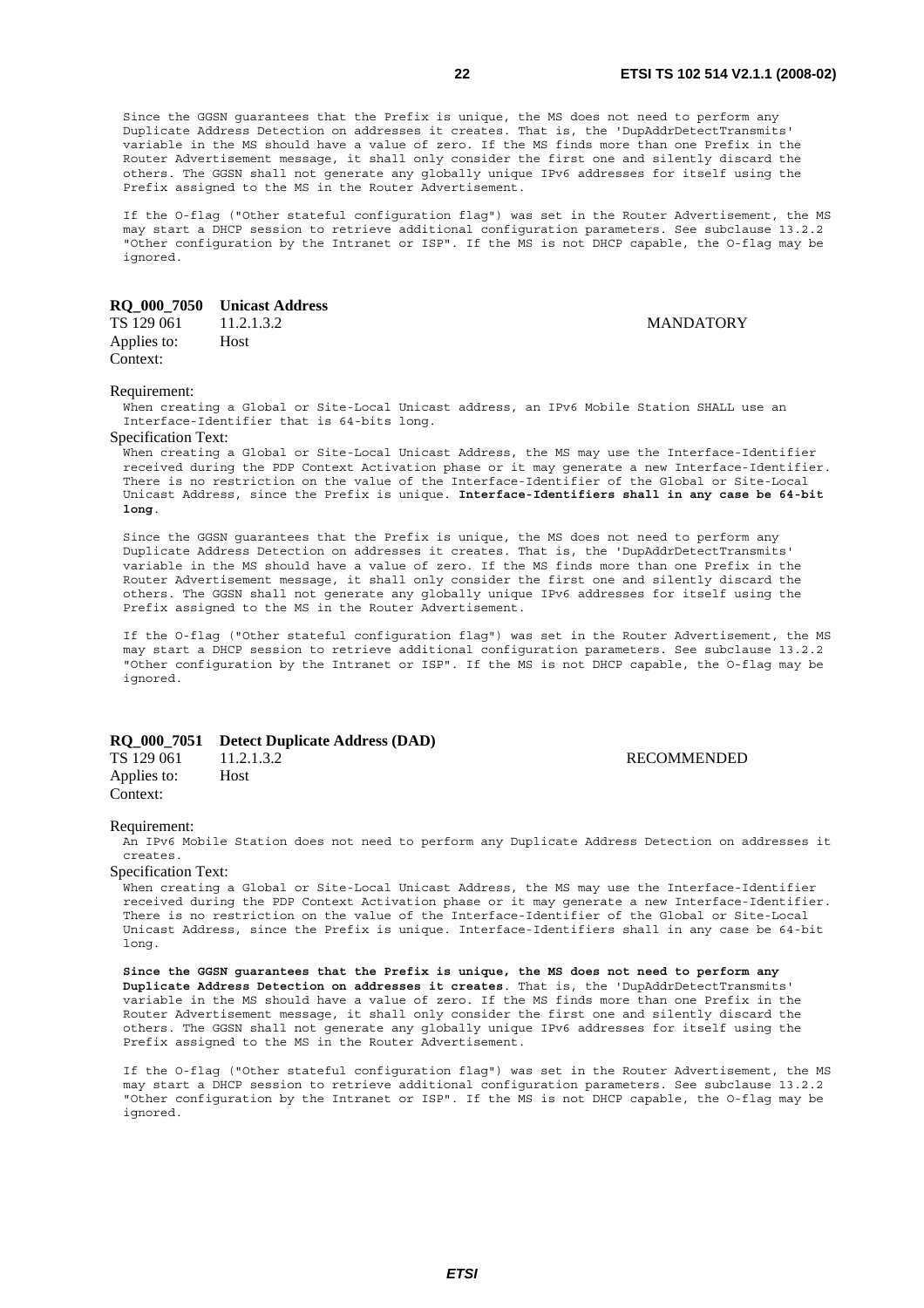### **RQ\_000\_7053 Configure Address**

TS 129 061 11.2.1.3.2 MANDATORY Applies to: Router Context:

#### Requirement:

An IPv6 Gateway GPRS Support Node SHALL NOT generate any globally unique IPv6 addresses for itself using a Prefix assigned to any MS in Router Advertisement messages. Specification Text:

When creating a Global or Site-Local Unicast Address, the MS may use the Interface-Identifier received during the PDP Context Activation phase or it may generate a new Interface-Identifier. There is no restriction on the value of the Interface-Identifier of the Global or Site-Local Unicast Address, since the Prefix is unique. Interface-Identifiers shall in any case be 64-bit long.

Since the GGSN guarantees that the Prefix is unique, the MS does not need to perform any Duplicate Address Detection on addresses it creates. That is, the 'DupAddrDetectTransmits' variable in the MS should have a value of zero. If the MS finds more than one Prefix in the Router Advertisement message, it shall only consider the first one and silently discard the others. **The GGSN shall not generate any globally unique IPv6 addresses for itself using the Prefix assigned to the MS in the Router Advertisement.**

If the O-flag ("Other stateful configuration flag") was set in the Router Advertisement, the MS may start a DHCP session to retrieve additional configuration parameters. See subclause 13.2.2 "Other configuration by the Intranet or ISP". If the MS is not DHCP capable, the O-flag may be ignored.

# **RQ\_000\_7054** Use of O-Flag<br>TS 129 061 11.2.1.3.2

TS 129 061 11.2.1.3.2 OPTIONAL

Applies to: Host Context:

An IPv6 Mobile Station receives a Router Advertisement in which the O-flag ("Other stateful configuration flag") is set to one (1).

Requirement:

The IPv6 Mobile Station MAY start a DHCP session to retrieve additional configuration parameters.

Specification Text:

When creating a Global or Site-Local Unicast Address, the MS may use the Interface-Identifier received during the PDP Context Activation phase or it may generate a new Interface-Identifier. There is no restriction on the value of the Interface-Identifier of the Global or Site-Local Unicast Address, since the Prefix is unique. Interface-Identifiers shall in any case be 64-bit long.

Since the GGSN guarantees that the Prefix is unique, the MS does not need to perform any Duplicate Address Detection on addresses it creates. That is, the 'DupAddrDetectTransmits' variable in the MS should have a value of zero. If the MS finds more than one Prefix in the Router Advertisement message, it shall only consider the first one and silently discard the others. The GGSN shall not generate any globally unique IPv6 addresses for itself using the Prefix assigned to the MS in the Router Advertisement.

**If the O-flag ("Other stateful configuration flag") was set in the Router Advertisement, the MS may start a DHCP session to retrieve additional configuration parameters.** See subclause 13.2.2 "Other configuration by the Intranet or ISP". If the MS is not DHCP capable, the O-flag may be ignored.

#### **RQ\_000\_7056 Stateful Autoconfiguration**

| TS 129 061  | 11.2.1.3.3  |
|-------------|-------------|
| Applies to: | <b>Host</b> |
| Context:    |             |

**MANDATORY** 

#### Requirement:

An IPv6 Mobile Station SHALL use the IPv6 Interface-Identifier, as provided by the gateway GPRS Support Node during IPv6 PDP Context Activation, to create its IPv6 Link-Local Unicast Address according to the procedures specified in RFC 2373.

Specification Text:

**After the first phase of setting up IPv6 access to an Intranet or ISP, the MS shall use the IPv6 Interface Identifier, as provided by the GGSN, to create its IPv6 Link-Local Unicast Address according to RFC 2373**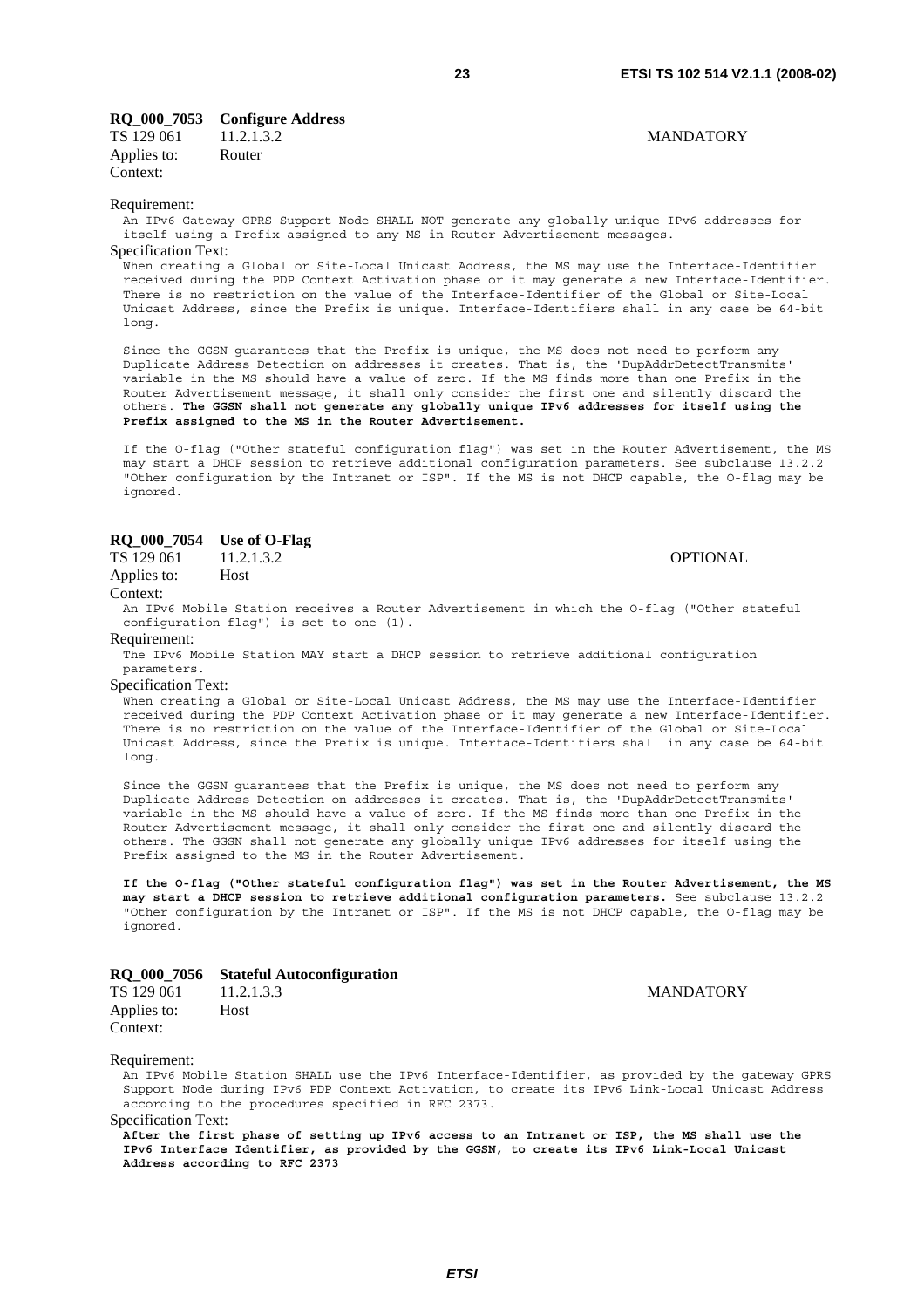**MANDATORY** 

# **RQ\_000\_7057 Stateful Autoconfiguration**

| $\sim$ $\sim$ $\sim$ $\sim$ $\sim$ $\sim$ $\sim$<br>TS 129 061 | 11.2.1.3.3                                                   | <b>MANDATORY</b>                                                                                                                                                                                                                                                                                                                                                                                                                                                                                                                                           |
|----------------------------------------------------------------|--------------------------------------------------------------|------------------------------------------------------------------------------------------------------------------------------------------------------------------------------------------------------------------------------------------------------------------------------------------------------------------------------------------------------------------------------------------------------------------------------------------------------------------------------------------------------------------------------------------------------------|
| Applies to:                                                    | Host                                                         |                                                                                                                                                                                                                                                                                                                                                                                                                                                                                                                                                            |
| Context:                                                       | receives a Router Advertisement with the M-flaq set to one.  | An Ipv6 Mobile Station which is capable of performing stateful address autoconfiguration                                                                                                                                                                                                                                                                                                                                                                                                                                                                   |
| Requirement:                                                   |                                                              |                                                                                                                                                                                                                                                                                                                                                                                                                                                                                                                                                            |
|                                                                |                                                              | The IPv6 Mobile Station SHALL start a DHCPv6 configuration to request an IPv6 address.                                                                                                                                                                                                                                                                                                                                                                                                                                                                     |
| <b>Specification Text:</b><br>for an IPv6 address.             |                                                              | When the MS has received a Router Advertisement with the M-flag set, it shall start a DHCPv6<br>configuration as described in subclause "Address allocation using DHCPv6" including a request                                                                                                                                                                                                                                                                                                                                                              |
|                                                                | RQ_000_7058 3GPP Startup Router Behavior                     |                                                                                                                                                                                                                                                                                                                                                                                                                                                                                                                                                            |
| TS 129 061                                                     | 11.2.1.3.4                                                   | <b>MANDATORY</b>                                                                                                                                                                                                                                                                                                                                                                                                                                                                                                                                           |
| Applies to:                                                    | Router                                                       |                                                                                                                                                                                                                                                                                                                                                                                                                                                                                                                                                            |
| Context:                                                       |                                                              |                                                                                                                                                                                                                                                                                                                                                                                                                                                                                                                                                            |
| Requirement:<br><b>Specification Text:</b>                     |                                                              | Unless specifically stated otherwise in TS 129 061 or other 3GPP specifications, an IPv6<br>Gateway GPRS Support Node SHALL behave as a IPv6 router and be consistent with the RFCs<br>specifying Stateless and Stateful Address Autoconfiguration procedures.<br>For IPv6 Stateless and Stateful Address Autoconfiguration to work properly the GGSN shall<br>behave as an IPv6 router towards the MS. In this respect the GGSN shall be consistent with the<br>RFCs specifying this process (for example RFC 2462 [29] and RFC 2461 [44]), unless stated |
|                                                                | otherwise in this or other 3GPP specifications.              |                                                                                                                                                                                                                                                                                                                                                                                                                                                                                                                                                            |
| RQ 000 7059                                                    | <b>Simultaneous Stateless and Stateful Autoconfiguration</b> |                                                                                                                                                                                                                                                                                                                                                                                                                                                                                                                                                            |
| TS 129 061                                                     | 13a.2.1                                                      | <b>OPTIONAL</b>                                                                                                                                                                                                                                                                                                                                                                                                                                                                                                                                            |
| Applies to:                                                    | Host                                                         |                                                                                                                                                                                                                                                                                                                                                                                                                                                                                                                                                            |
| Context:                                                       |                                                              |                                                                                                                                                                                                                                                                                                                                                                                                                                                                                                                                                            |
| Requirement:<br>parameters.                                    |                                                              | An IPv6 Mobile Station MAY simultaneously use stateless address autoconfiguration for<br>configuring its IPv6 address and stateful autoconfiguration for configuring IMS specific                                                                                                                                                                                                                                                                                                                                                                          |

# Specification Text:

When the "M-flag" is cleared, the "O- flag" shall be set in IPv6 Router Advertisement messages sent by the GGSN for APNs used for IMS services. This will trigger a DHCP capable MS to start a DHCPv6 session to retrieve server addresses and other configuration parameters. An MS which doesn't support DHCP will simply ignore the "O-flag". **An MS may simultaneously use stateless address autoconfiguration for configuring its IPv6 address and stateful autoconfiguration for configuring IMS specific parameters**.

# **RQ\_000\_7999 Configure Address**<br>TS 129 061 11.2.1.3.1

Applies to: Router

Context:

An IPv6 Gateway GPRS Support Node receives a Create PDP Context Request from an Access Point Name that is configured for stateful address autoconfiguration

Requirement:

The IPv6 Gateway GPRS Support Node SHALL return an IPv6 address in the PDP Address Information Element of the Create PDP Context Response with the Prefix part set to the link-local prefix, FE80::/64.

Specification Text:

**The GGSN shall in the PDP Address IE in the Create PDP Context Response return an IPv6 address composed of a Prefix and an Interface-Identifier.** The Interface-Identifier may have any value and it does not need to be unique within or across APNs. It shall however not conflict with the Interface-Identifier the GGSN has selected for its own side of the MS-GGSN link. The Prefix assigned by the GGSN or the external AAA server shall be globally or site-local unique, if stateless address autoconfiguration is configured on this APN. **If, on the other hand, stateful address autoconfiguration is configured on the APN, the Prefix part of the IPv6 address returned in the PDP Address IE shall be set to the link-local prefix (FE80::/64).**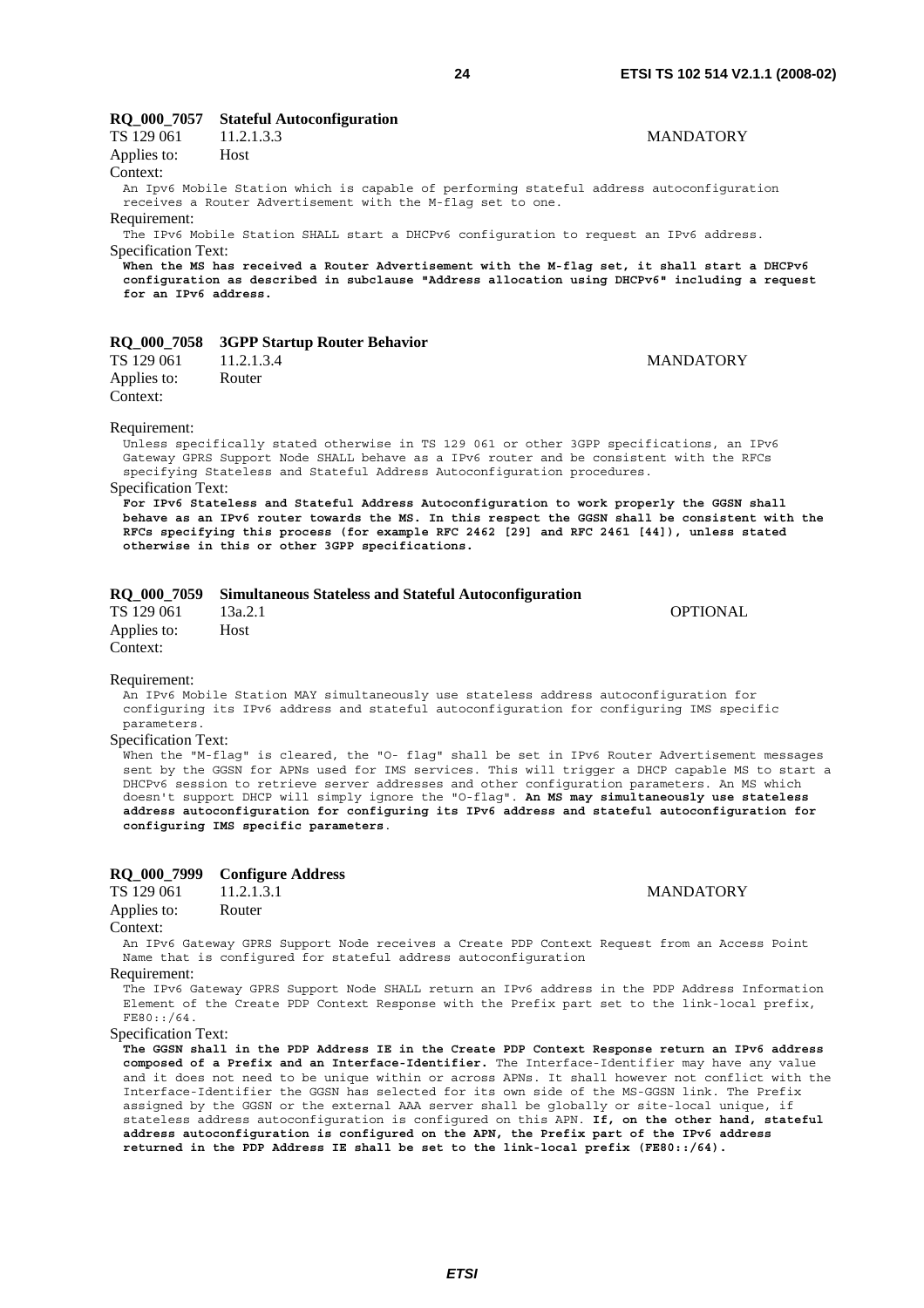# 4.4 Requirements extracted from RFC 1981

### **RQ\_000\_1802 Discover PMTU**  1 **RECOMMENDED**

Applies to: Router, Host Context:

Requirement:

An IPv6 node SHOULD implement Path MTU Discovery in order to discover and take advantage of paths with PMTU greater than the IPv6 minimum link MTU.

Specification Text:

**IPv6 nodes SHOULD implement Path MTU Discovery in order to discover and take advantage of paths with PMTU greater than the IPv6 minimum link MTU [RFC 2460]**. A minimal IPv6 implementation (e.g., in a boot ROM) may choose to omit implementation of Path MTU Discovery.

# **RQ\_000\_1803 Discover PMTU**<br>RFC1981 1

RFC1981 1 OPTIONAL

Applies to: Host, Router Context:

#### Requirement:

An IPv6 node MAY omit the implementation of Path MTU Discovery

Specification Text:

IPv6 nodes SHOULD implement Path MTU Discovery in order to discover and take advantage of paths with PMTU greater than the IPv6 minimum link MTU [IPv6-SPEC]. **A minimal IPv6 implementation (e.g., in a boot ROM) may choose to omit implementation of Path MTU Discovery**.

# **RQ\_000\_1806 Discover PMTU**<br>RFC1981 3

3 CONDITIONAL

[if RQ\_000\_1098 or RQ\_000\_1802 then MANDATORY]

Applies to: Host, Router

Context:

An IPv6 node has not yet determined the MTU for a particular path to another node Requirement:

The IPv6 node MUST initially send sends packets at the (known) MTU of the first hop in the path.

Specification Text:

This memo describes a technique to dynamically discover the PMTU of a path. **The basic idea is that a source node initially assumes that the PMTU of a path is the (known) MTU of the first hop in the path**. If any of the packets sent on that path are too large to be forwarded by some node along the path, that node will discard them and return ICMPv6 Packet Too Big messages [RFC 2463]. Upon receipt of such a message, the source node reduces its assumed PMTU for the path based on the MTU of the constricting hop as reported in the Packet Too Big message.

### **RQ\_000\_1808 Discover PMTU**

RFC1981 3 CONDITIONAL [if RQ\_000\_1806 then MANDATORY]

#### Applies to: Router, Host Context:

An IPv6 node receives an ICMPv6 Packet Too Big message in response to a packet it had previously sent

#### Requirement:

The IPv6 node MUST reduce its assumed PMTU for the path, based on the content of the MTU field in the Packet Too Big message.

#### Specification Text:

This memo describes a technique to dynamically discover the PMTU of a path. The basic idea is that a source node initially assumes that the PMTU of a path is the (known) MTU of the first hop in the path. **If any of the packets sent on that path are too large to be forwarded by some node along the path, that node will discard them and return ICMPv6 Packet Too Big messages [RFC 2463]. Upon receipt of such a message, the source node reduces its assumed PMTU for the path based on the MTU of the constricting hop as reported in the Packet Too Big message**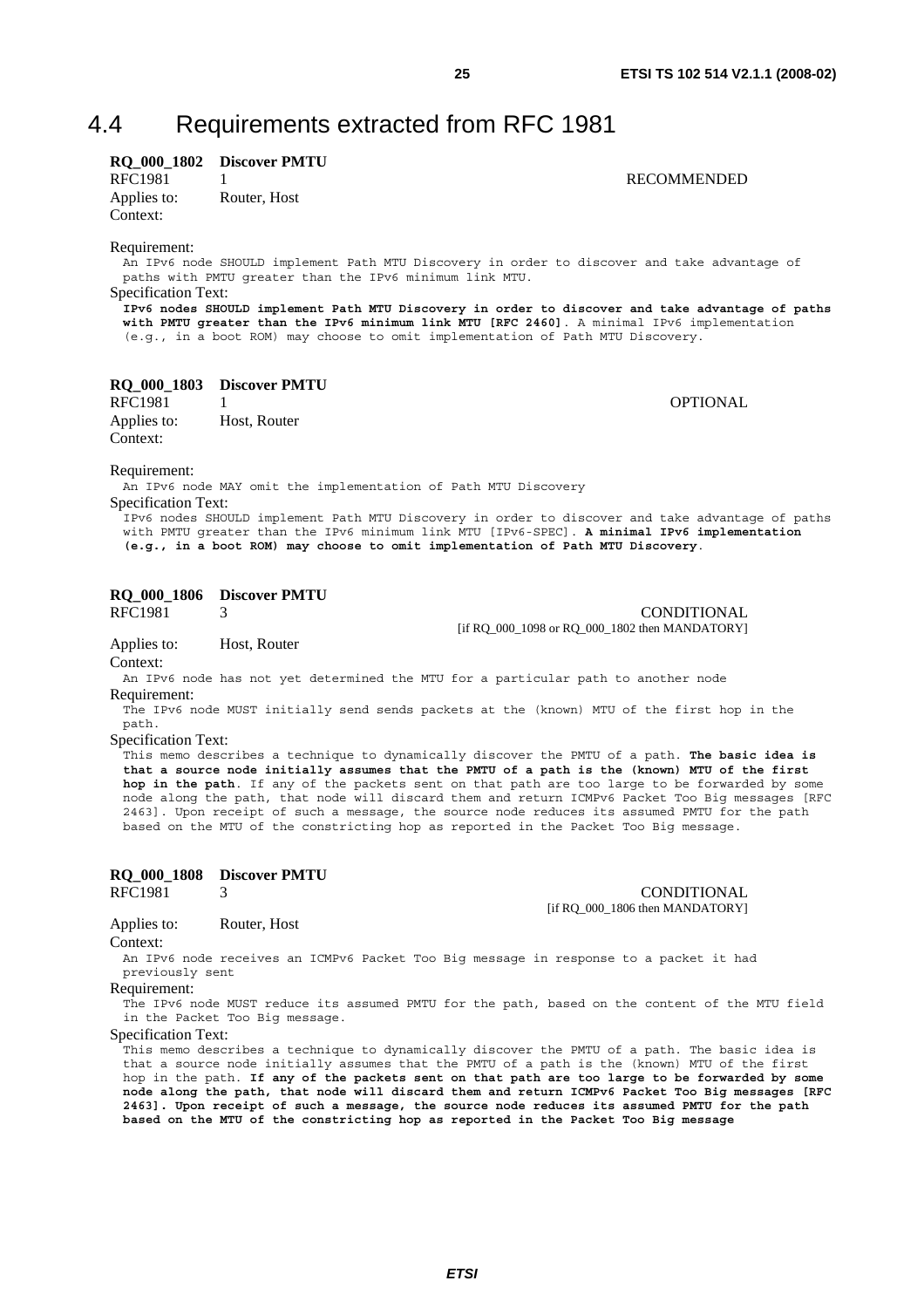# **RQ\_000\_1810 Discover PMTU**

RFC1981 3 CONDITIONAL

#### Applies to: Host, Router

Context:

An IPv6 node is in the process of discovering the MTU of a path to another node Requirement:

The IPv6 node MAY end the discovery process by ceasing to send packets larger than the IPv6 minimum link MTU.

Specification Text:

The Path MTU Discovery process ends when the node's estimate of the PMTU is less than or equal to the actual PMTU. Note that several iterations of the packet-sent/Packet-Too-Big-messagereceived cycle may occur before the Path MTU Discovery process ends, as there may be links with smaller MTUs further along the path.

**Alternatively, the node may elect to end the discovery process by ceasing to send packets larger than the IPv6 minimum link MTU**.

# **RQ\_000\_1812 Discover PMTU**<br>RFC1981 3

3 CONDITIONAL [if RQ\_000\_1098 or RQ\_000\_1802 then MANDATORY]

Applies to: Host, Router Context:

An IPv6 node has established an MTU on a path to another node

Requirement:

The IPv6 node MUST periodically but infrequently increase the PMTU during data delivery. Specification Text:

The PMTU of a path may change over time, due to changes in the routing topology. Reductions of the PMTU are detected by Packet Too Big messages. **To detect increases in a path's PMTU, a node periodically increases its assumed PMTU. This will almost always result in packets being discarded and Packet Too Big messages being generated, because in most cases the PMTU of the path will not have changed. Therefore, attempts to detect increases in a path's PMTU should be done infrequently.**

#### **RQ\_000\_1814 Multicast PMTU Discovery**

RFC1981 3 CONDITIONAL

Applies to: Host, Router

Context:

An IPv6 node supports Path MTU discovery

#### Requirement:

The IPv6 node MUST support Path MTU Discovery for Multicast as well as unicast destinations. Specification Text:

**Path MTU Discovery supports multicast as well as unicast destinations**. In the case of a multicast destination, copies of a packet may traverse many different paths to many different nodes. Each path may have a different PMTU, and a single multicast packet may result in multiple Packet Too Big messages, each reporting a different next-hop MTU. The minimum PMTU value across the set of paths in use determines the size of subsequent packets sent to the multicast destination.

#### **RQ\_000\_1815 Multicast PMTU Discovery**

RFC1981 3 CONDITIONAL [if RQ\_000\_1098 or RQ\_000\_1802 then MANDATORY]

[if RQ\_000\_1098 or RQ\_000\_1802 then MANDATORY]

#### Applies to: Host, Router

Context:

An IPv6 node is in the process of determining the Path MTU for sending packets to a multicast address

Requirement:

The IPv6 node MUST use the minimum PMTU value determined across all members of the multicast group as the PMTU to be used when sending subsequent packets to the multicast destination. Specification Text:

Path MTU Discovery supports multicast as well as unicast destinations. **In the case of a multicast destination, copies of a packet may traverse many different paths to many different nodes. Each path may have a different PMTU, and a single multicast packet may result in multiple Packet Too Big messages, each reporting a different next-hop MTU. The minimum PMTU value across the set of paths in use determines the size of subsequent packets sent to the multicast destination**.

[if RQ\_000\_1098 or RQ\_000\_1802 then OPTIONAL]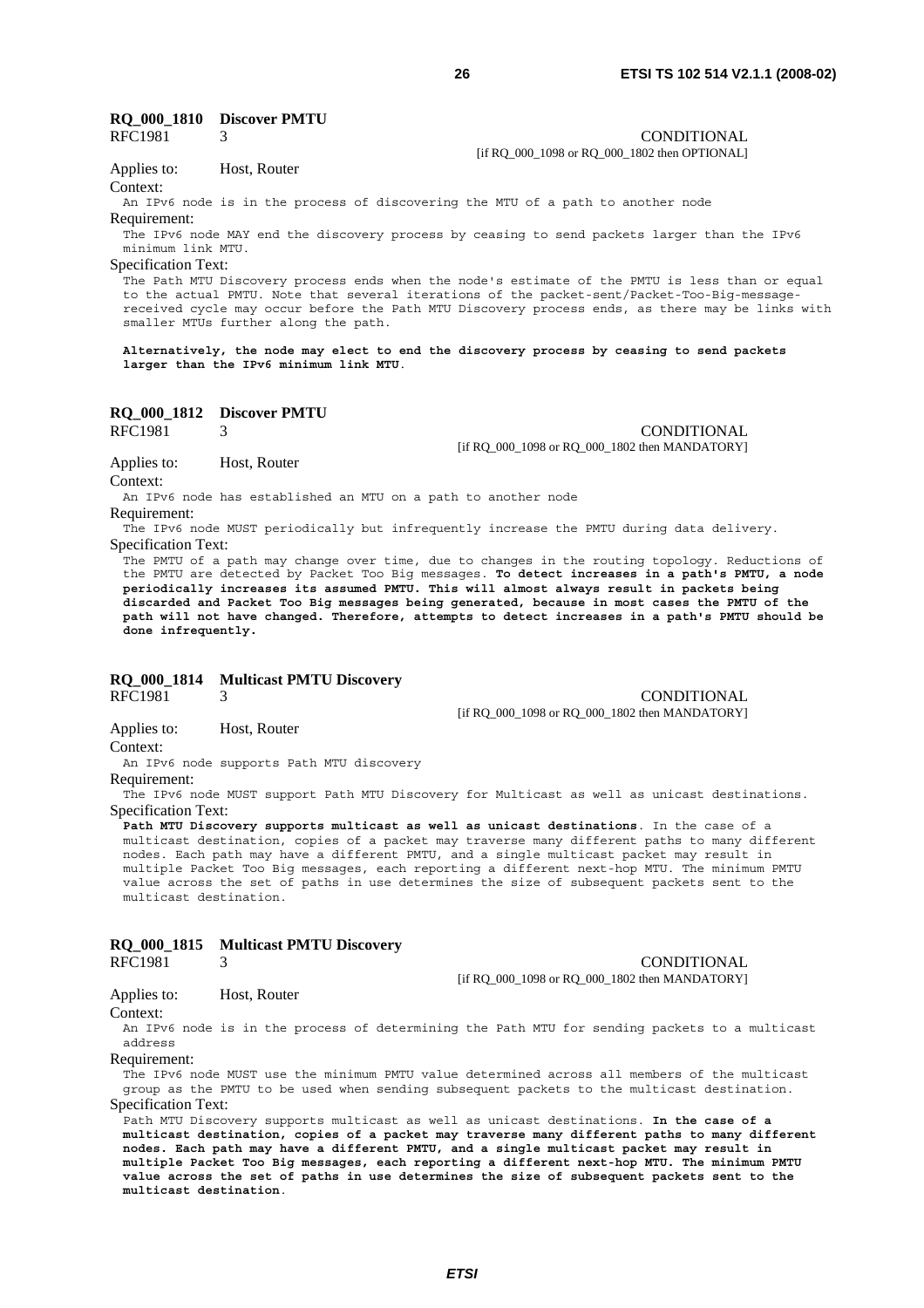# **RQ\_000\_1816 Discover PMTU**

RFC1981 3 CONDITIONAL

[if RQ\_000\_1098 or RQ\_000\_1802 then MANDATORY]

Applies to: Router, Host

Context:

Requirement:

An IPv6 node MUST perform Path MTU Discovery even if the destination node appears to be attached to the same link as itself.

Specification Text:

**Note that Path MTU Discovery must be performed even in cases where a node "thinks" a destination is attached to the same link as itself**. In a situation such as when a neighboring router acts as proxy for some destination, the destination can to appear to be directly connected but is in fact more than one hop away.

# **RQ\_000\_1818 Discover PMTU**

#### 4 MANDATORY

Applies to: Host, Router

Context:

An IPv6 node receives an ICMPv6 Packet Too Big message in response to a packet it had previously sent

Requirement:

The IPv6 node MUST reduce its assumed PMTU for the path, based on the content of the MTU field in the Packet Too Big message.

#### Specification Text:

After receiving a Packet Too Big message, a node MUST attempt to avoid eliciting more such messages in the near future. **The node MUST reduce the size of the packets it is sending along the path**. Using a PMTU estimate larger than the IPv6 minimum link MTU may continue to elicit Packet Too Big messages. Since each of these messages (and the dropped packets they respond to) consume network resources, the node MUST force the Path MTU Discovery process to end}}.

|             | RQ 000 1819 Discover PMTU |                                                |
|-------------|---------------------------|------------------------------------------------|
| RFC1981     |                           | CONDITIONAL                                    |
|             |                           | [if RQ 000 1098 or RQ 000 1802 then MANDATORY] |
| Applies to: | Host, Router              |                                                |

Context:

Requirement:

An IPv6 node MUST detect a reduction in the MTU on an active path as fast as possible. Specification Text:

**Nodes using Path MTU Discovery MUST detect decreases in PMTU as fast as possible.** Nodes MAY detect increases in PMTU, but because doing so requires sending packets larger than the current estimated PMTU, and because the likelihood is that the PMTU will not have increased, this MUST be done at infrequent intervals. An attempt to detect an increase (by sending a packet larger than the current estimate) MUST NOT be done less than 5 minutes after a Packet Too Big message has been received for the given path. The recommended setting for this timer is twice its minimum value (10 minutes).

|             | RQ 000 1820 Discover PMTU |                                               |
|-------------|---------------------------|-----------------------------------------------|
| RFC1981     |                           | CONDITIONAL                                   |
|             |                           | [if RO 000 1098 or RO 000 1802 then OPTIONAL] |
| Applies to: | Host, Router              |                                               |

Requirement:

Context:

An IPv6 node MAY implement procedures to detect an increase in the MTU on an active path. Specification Text:

Nodes using Path MTU Discovery MUST detect decreases in PMTU as fast as possible. **Nodes MAY detect increases in PMTU, but because doing so requires sending packets larger than the current estimated PMTU, and because the likelihood is that the PMTU will not have increased, this MUST be done at infrequent intervals**. An attempt to detect an increase (by sending a packet larger than the current estimate) MUST NOT be done less than 5 minutes after a Packet Too Big message has been received for the given path. The recommended setting for this timer is twice its minimum value (10 minutes).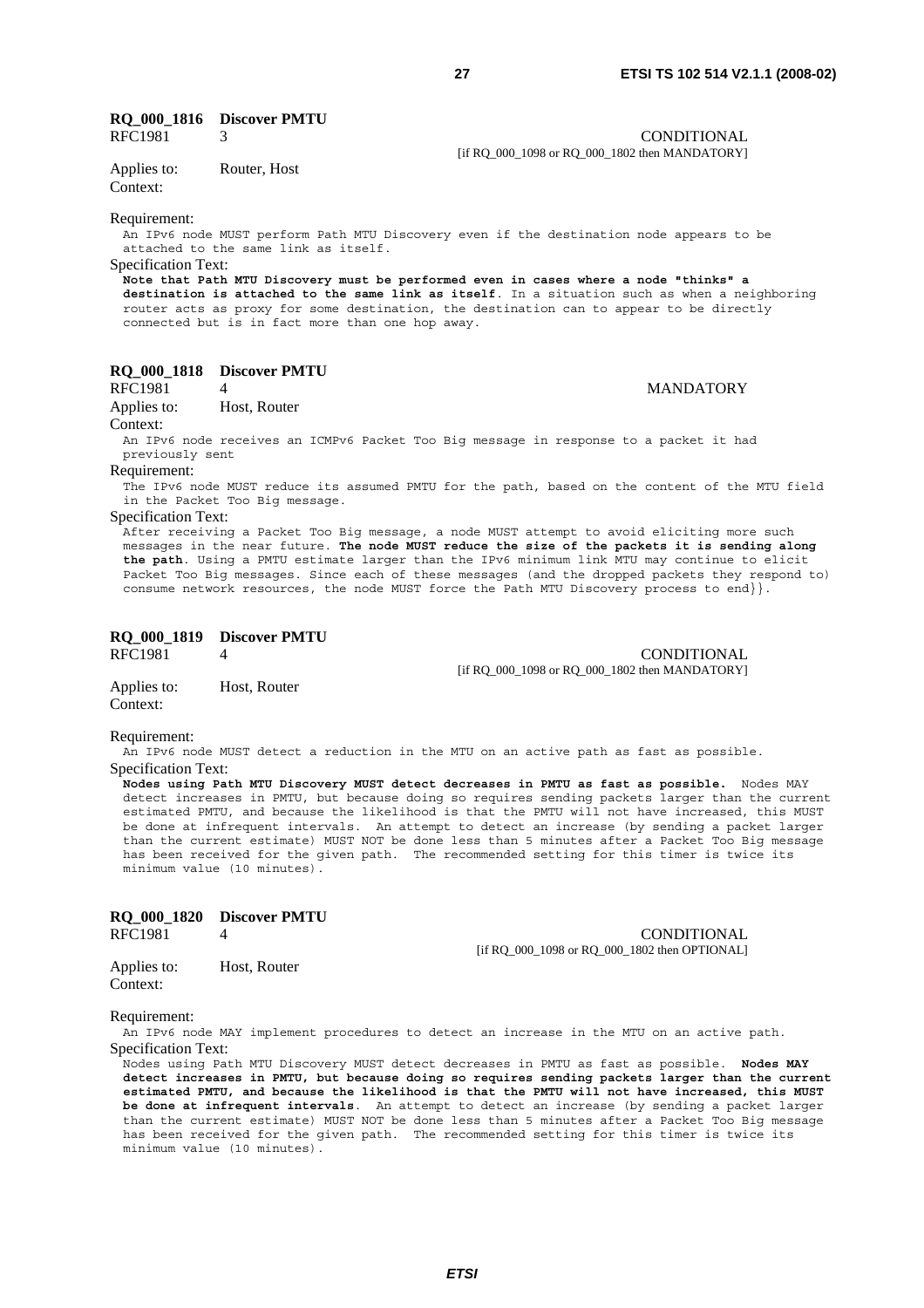# **RQ\_000\_1821 Discover PMTU**

#### RFC1981 4 CONDITIONAL

[if RQ\_000\_1098 or RQ\_000\_1802 then MANDATORY]

#### Applies to: Host, Router Context:

#### Requirement:

An IPv6 node MUST NOT reduce its estimate of the Path MTU below the IPv6 minimum link MTU. Specification Text:

# **A node MUST NOT reduce its estimate of the Path MTU below the IPv6 minimum link MTU.**

 Note: A node may receive a Packet Too Big message reporting a next-hop MTU that is less than the IPv6 minimum link MTU. In that case, the node is not required to reduce the size of subsequent packets sent on the path to less than the IPv6 minimum link MTU, but rather must include a Fragment header in those packets [RFC 2360].

# **RQ\_000\_1822 Discover PMTU**

#### 4 CONDITIONAL [if RQ\_000\_1064 and RQ\_000\_1808 then MANDATORY]

Applies to: Router, Host

Context:

An IPv6 node receives a Packet Too Big message reporting a next-hop MTU that is less than the IPv6 minimum link MTU.

Requirement:

The IPv6 node MUST include a Fragment header in subsequent packets sent on the path. Specification Text:

A node MUST NOT reduce its estimate of the Path MTU below the IPv6 minimum link MTU.

 **Note: A node may receive a Packet Too Big message reporting a next-hop MTU that is less than the IPv6 minimum link MTU. In that case, the node is not required to reduce the size of subsequent packets sent on the path to less than the IPv6 minimum link MTU, but rather must include a Fragment header in those packets** [RFC 2360].

#### **RQ\_000\_1823 Discover PMTU**

RFC1981 4 MANDATORY Applies to: Host, Router Context:

Requirement:

An IPv6 node MUST NOT increase its estimate of the Path MTU in response to the contents of a Packet Too Big message.

Specification Text:

**A node MUST NOT increase its estimate of the Path MTU in response to the contents of a Packet Too Big message**. A message purporting to announce an increase in the Path MTU might be a stale packet that has been floating around in the network, a false packet injected as part of a denial-of-service attack, or the result of having multiple paths to the destination, each with a different PMTU.

| RQ_000_1867 | <b>Discover PMTU</b> |
|-------------|----------------------|
|-------------|----------------------|

#### RFC1981 4 CONDITIONAL [if RQ\_000\_1820 then MANDATORY]

Applies to: Host, Router Context:

#### Requirement:

An IPv6 node MUST NOT attempt to detect an increase in the MTU on an active path less than 5 minutes after a Packet Too Big message has been received for the given path. Specification Text:

Nodes using Path MTU Discovery MUST detect decreases in PMTU as fast as possible. Nodes MAY detect increases in PMTU, but because doing so requires sending packets larger than the current estimated PMTU, and because the likelihood is that the PMTU will not have increased, this MUST be done at infrequent intervals. **An attempt to detect an increase (by sending a packet larger than the current estimate) MUST NOT be done less than 5 minutes after a Packet Too Big message has been received for the given path.** The recommended setting for this timer is twice its minimum value (10 minutes).

*ETSI*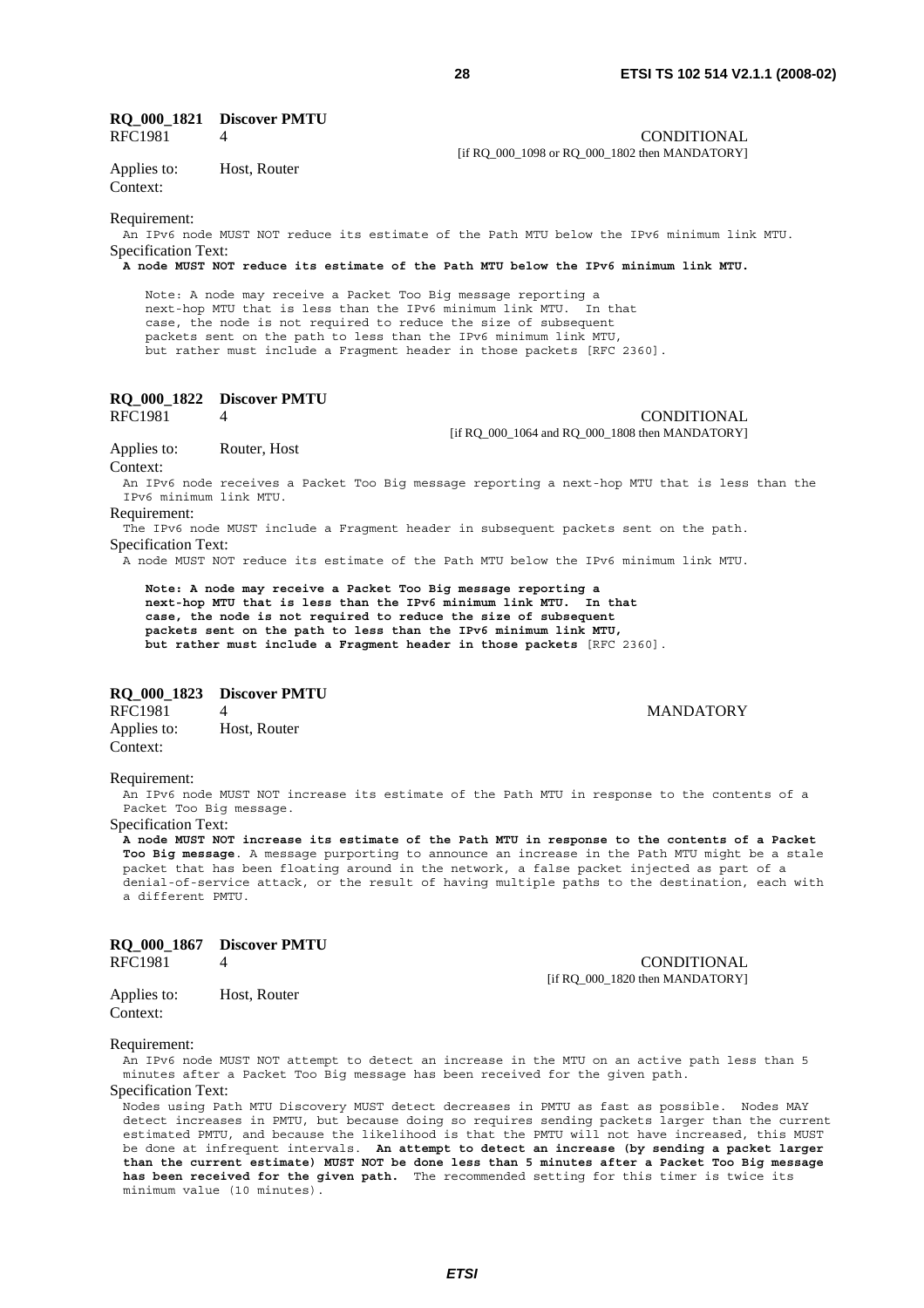[if RQ\_000\_1820 then RECOMMENDED]

#### **RQ\_000\_1868 Discover PMTU**  RFC1981 4 CONDITIONAL

Applies to: Router, Host

Context:

#### Requirement:

If an IPv6 node implements procedures to detect an increase in the MTU on an active path, these should be invoked 10 minutes after receiving a Packet Too Big message for the given path. Specification Text:

Nodes using Path MTU Discovery MUST detect decreases in PMTU as fast as possible. Nodes MAY detect increases in PMTU, but because doing so requires sending packets larger than the current estimated PMTU, and because the likelihood is that the PMTU will not have increased, this MUST be done at infrequent intervals. **An attempt to detect an increase (by sending a packet larger than the current estimate) MUST NOT be done less than 5 minutes after a Packet Too Big message has been received for the given path. The recommended setting for this timer is twice its minimum value (10 minutes).**

# 4.5 Requirements extracted from RFC 2460

**RQ\_000\_1000 Generate IPv6 Header** 

RFC2460 3 MANDATORY Applies to: Router, Host Context:

An IPv6 node sends an IPv6 packet.

Requirement:

The IPv6 node MUST set the value of the Payload Length Field in an IPv6 Header to the packet's total length (in octets) minus the IPv6 header's length (in octets).

Specification Text:

Payload Length 16-bit unsigned integer. **Length of the IPv6 payload, i.e., the rest of the packet following this IPv6 header, in octets. (Note that any extension headers [section 4] present are considered part of the payload, i.e., included in the length count.)**

### **RQ\_000\_1001 Generate IPv6 Header**

RFC2460 3 MANDATORY Applies to: Host, Router Context:

An IPv6 node sends an IPv6 packet.

Requirement:

The IPv6 node MUST set the value in the Next Header Field in an IPv6 Header to the type of header immediately following the IPv6 header as defined in IETF RFC-1700.

Specification Text:

Next Header 8-bit selector. **Identifies the type of header immediately following the IPv6 header. Uses the same values as the IPv4 Protocol field [RFC-1700 et seq.].**

### **RQ\_000\_1002 Process Hop Limit**

Applies to: Router

Context:

An IPv6 router receives an IPv6 packet with the Hop Limit field set to a value greater than 1 and the Destination Address field set to a value that does not correspond to the address of the router.

Requirement:

The router MUST decrement the value in Hop Limit field and forward the modified packet. Specification Text:

Hop Limit 8-bit unsigned integer. **Decremented by 1 by each node that forwards the packet**. The packet is discarded if Hop Limit is decremented to zero.

RFC2460 3 MANDATORY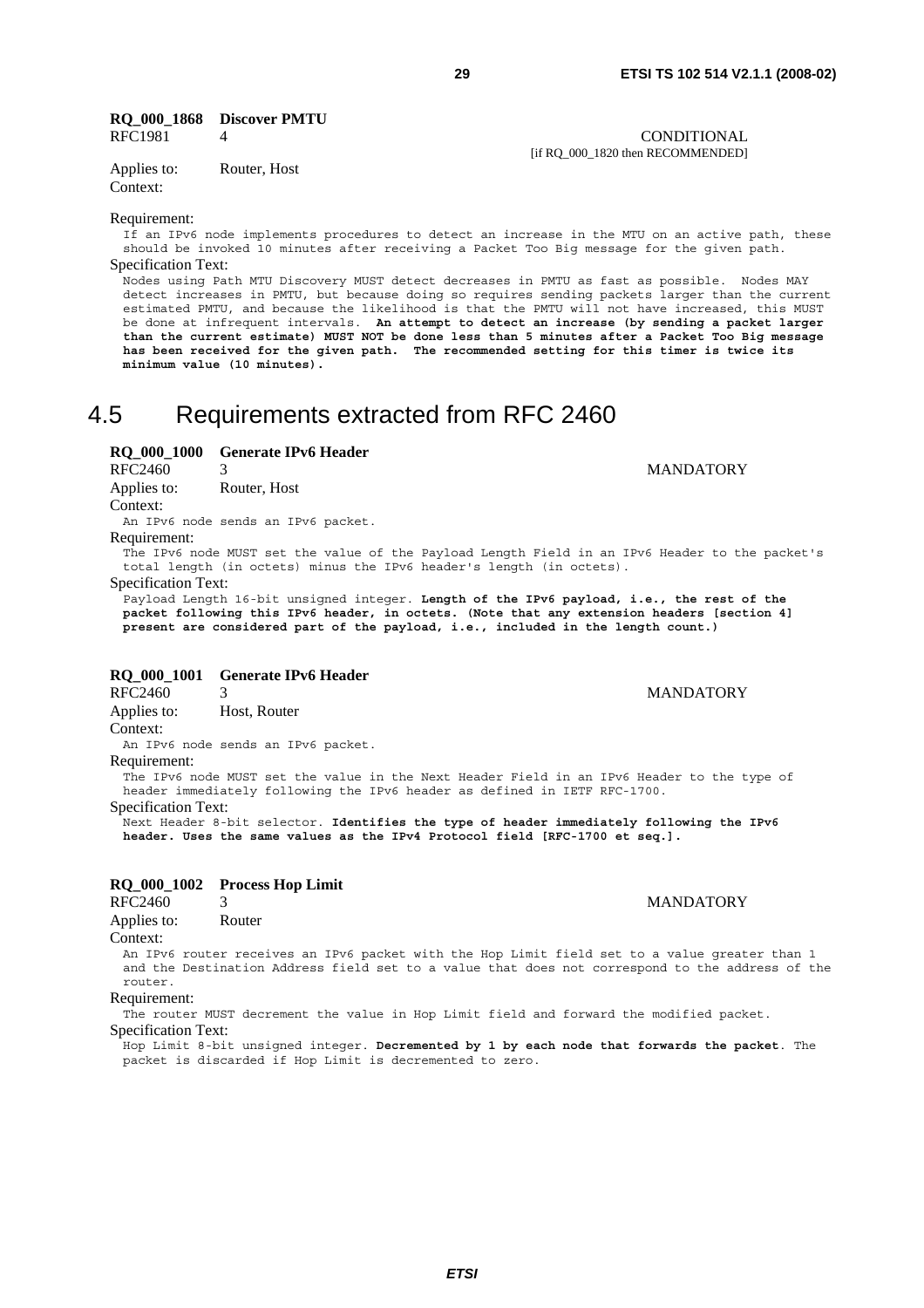# RFC2460 3 MANDATORY

# Applies to: Router

Context:

An IPv6 router receives an IPv6 packet with the Hop Limit field set to a value of 1 and the Destination Address field set to a value that does not correspond to the address of the router.

Requirement:

The router MUST NOT forward the packet.

Specification Text:

Hop Limit 8-bit unsigned integer. Decremented by 1 by each node that forwards the packet. **The packet is discarded if Hop Limit is decremented to zero**.

### **RQ\_000\_1004 Process Extension Headers**

| RFC2460     | $4 - 3$      | <b>MANDATORY</b> |
|-------------|--------------|------------------|
| Applies to: | Host, Router |                  |

Context:

An IPv6 node receives an IPv6 packet containing extension headers other than the Hop-by-Hop Options header and with the Destination Address field in the IPv6 header set to a value that does not correspond to the address of the IPv6 node.

Requirement:

The IPv6 node MUST NOT process the extension headers.

Specification Text:

**With one exception, extension headers are not examined or processed by any node along a packet's delivery path, until the packet reaches the node (or each of the set of nodes, in the case of multicast) identified in the Destination Address field of the IPv6 header. ...The exception referred to in the preceding paragraph is the Hop-by- Hop Options header, ...**

## **RQ\_000\_1005 Process Extension Headers**

Applies to: Host, Router

Context:

An IPv6 node receives an IPv6 packet containing extension headers other than the Hop-by-Hop Options header and with the Destination Address field in the IPv6 header set to a value that corresponds to the address of the IPv6 node.

Requirement:

The IPv6 node MUST processes the extension headers.

Specification Text:

**With one exception, extension headers are not examined or processed by any node along a packet's delivery path, until the packet reaches the node (or each of the set of nodes, in the case of multicast) identified in the Destination Address field of the IPv6 header. ...The exception referred to in the preceding paragraph is the Hop-by- Hop Options header, ...**

#### **RQ\_000\_1006 Process Extension Headers**

RFC2460 4 MANDATORY Applies to: Router, Host

Context:

An IPv6 node receives an IPv6 packet containing several extension headers.

Requirement:

The IPv6 node MUST process the extension headers strictly in the order they appear in the packet.

Specification Text:

Therefore, **extension headers must be processed strictly in the order they appear in the packet**; a receiver must not, for example, scan through a packet looking for a particular kind of extension header and process that header prior to processing all preceding ones .

RFC2460 4 -3 MANDATORY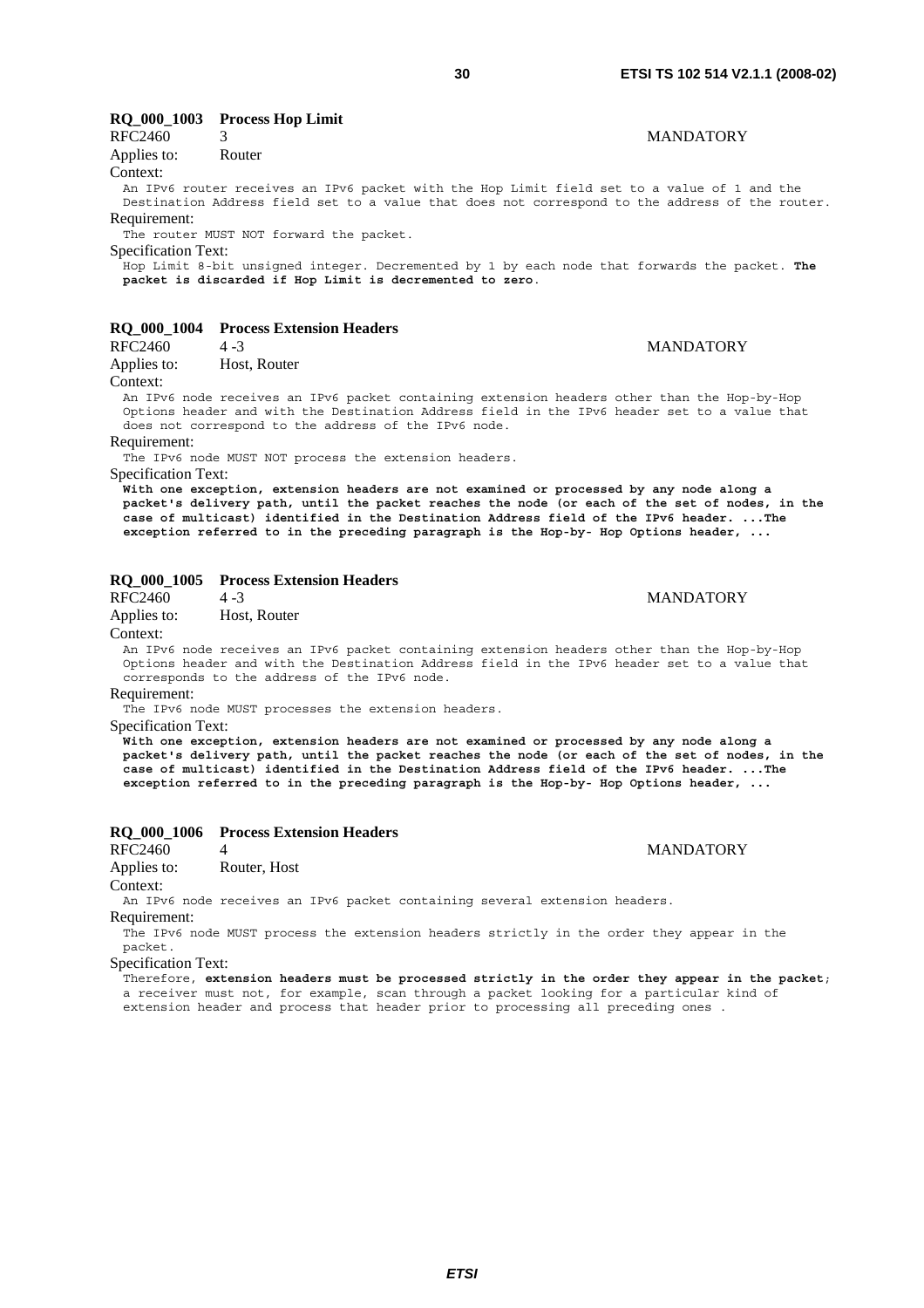# **RQ\_000\_1007 Process Hop by Hop Header**

RFC2460 4 MANDATORY Applies to: Host, Router Context: An IPv6 node receives an IPv6 packet with a Hop-by-Hop Options header Requirement: The IPv6 node MUST process the extension header. Specification Text: **The exception referred to in the preceding paragraph is the Hop-by- Hop Options header, which carries information that must be examined and processed by every node along a packet's delivery path, including the source and destination nodes.** The Hop-by-Hop Options header, when present, must immediately follow the IPv6 header. Its presence is indicated by the value zero in the Next Header field of the IPv6 header.

### **RQ\_000\_1008 Generate Hop by Hop Header**

RFC2460 4 MANDATORY

Applies to: Host, Router

Context:

An IPv6 node sends an IPv6 packet which includes a Hop-by-Hop Options extension header. Requirement:

The Hop-by-Hop Options extension header MUST be the first extension header following the IPv6 header.

Specification Text:

The exception referred to in the preceding paragraph is the Hop-by- Hop Options header, which carries information that must be examined and processed by every node along a packet's delivery path, including the source and destination nodes. **The Hop-by-Hop Options header, when present, must immediately follow the IPv6 header.** Its presence is indicated by the value zero in the Next Header field of the IPv6 header.

### **RQ\_000\_1009 Generate Hop by Hop Header**

RFC2460 4 MANDATORY

Applies to: Router, Host

Context:

An IPv6 node sends an IPv6 packet which includes a Hop-by-Hop Options extension header. Requirement:

The Next Header field in the IPv6 Header MUST be set to the value zero (0).

Specification Text:

The exception referred to in the preceding paragraph is the Hop-by- Hop Options header, which carries information that must be examined and processed by every node along a packet's delivery path, including the source and destination nodes. The Hop-by-Hop Options header, when present, must immediately follow the IPv6 header. **Its presence is indicated by the value zero in the Next Header field of the IPv6 header**.

## **RQ\_000\_1010 Process Extension Headers**

RFC2460 4 MANDATORY

Applies to: Router, Host

Context:

An IPv6 node receives an IPv6 packet containing an extension header in which the Next Header field is set to an unrecognized value.

Requirement:

The IPv6 node MUST discard the packet

Specification Text:

**If, as a result of processing a header, a node is required to proceed to the next header but the Next Header value in the current header is unrecognized by the node, it should discard the packet** and send an ICMP Parameter Problem message to the source of the packet, with an ICMP Code value of 1 ("unrecognized Next Header type encountered") and the ICMP Pointer field containing the offset of the unrecognized value within the original packet. The same action should be taken if a node encounters a Next Header value of zero in any header other than an IPv6 header.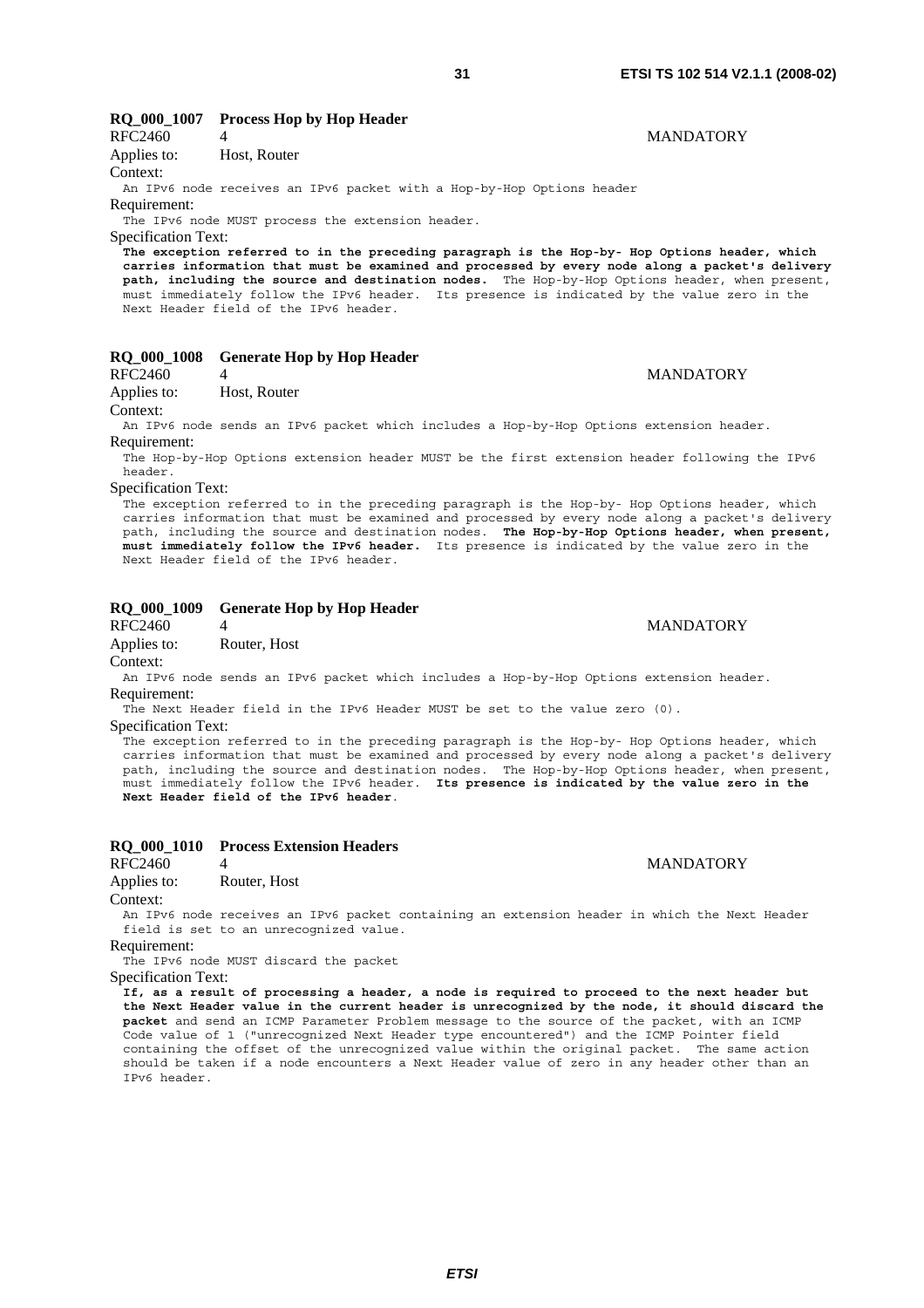## **RQ\_000\_1011 Process Extension Headers**

| RFC2460     |              | <b>MANDATORY</b> |
|-------------|--------------|------------------|
| Applies to: | Router, Host |                  |

Context:

An IPv6 node receives an IPv6 packet containing a Next Header field set to zero in any header other than the IPv6 header.

#### Requirement:

The IPv6 node MUST discard the packet

#### Specification Text:

If, as a result of processing a header, a node is required to proceed to the next header but the Next Header value in the current header is unrecognized by the node, **it should discard the packet** and send an ICMP Parameter Problem message to the source of the packet, with an ICMP Code value of 1 ("unrecognized Next Header type encountered") and the ICMP Pointer field containing the offset of the unrecognized value within the original packet. **The same action should be taken if a node encounters a Next Header value of zero in any header other than an IPv6 header**.

# **RQ\_000\_1013 Generate Extension Headers**

RFC2460 4.1 RECOMMENDED Applies to: Router, Host

Context:

An IPv6 node sends an IPv6 packet containing more than one extension header.

Requirement:

The extension headers SHOULD appear in the following order:

- 1. IPv6 header,
- 2. Hop-by-Hop Options header,
- 3. Destination Options header,
- 4. Routing header,
- 5. Fragment header,
- 6. Authentication header,
- 7. Encapsulating Security Payload header,
- 8. Destination Options header,
- 9. upper-layer header.

#### Specification Text:

**When more than one extension header is used in the same packet, it is recommended that those headers appear in the following order:** 

 **IPv6 header Hop-by-Hop Options header Destination Options header Routing header Fragment header Authentication header Encapsulating Security Payload header Destination Options header upper-layer header** 

# **RQ\_000\_1014 Generate Extension Headers**

Applies to: Router, Host

Context: An IPv6 node sends an IPv6 packet containing more than one extension header.

Requirement:

An IPv6 packet SHOULD NOT contain more than one instance of each extension header except for the Destination Options header

#### Specification Text:

**Each extension header should occur at most once, except for the Destination Options header** which should occur at most twice (once before a Routing header and once before the upper-layer header).

*ETSI* 

#### RFC2460 4.1 RECOMMENDED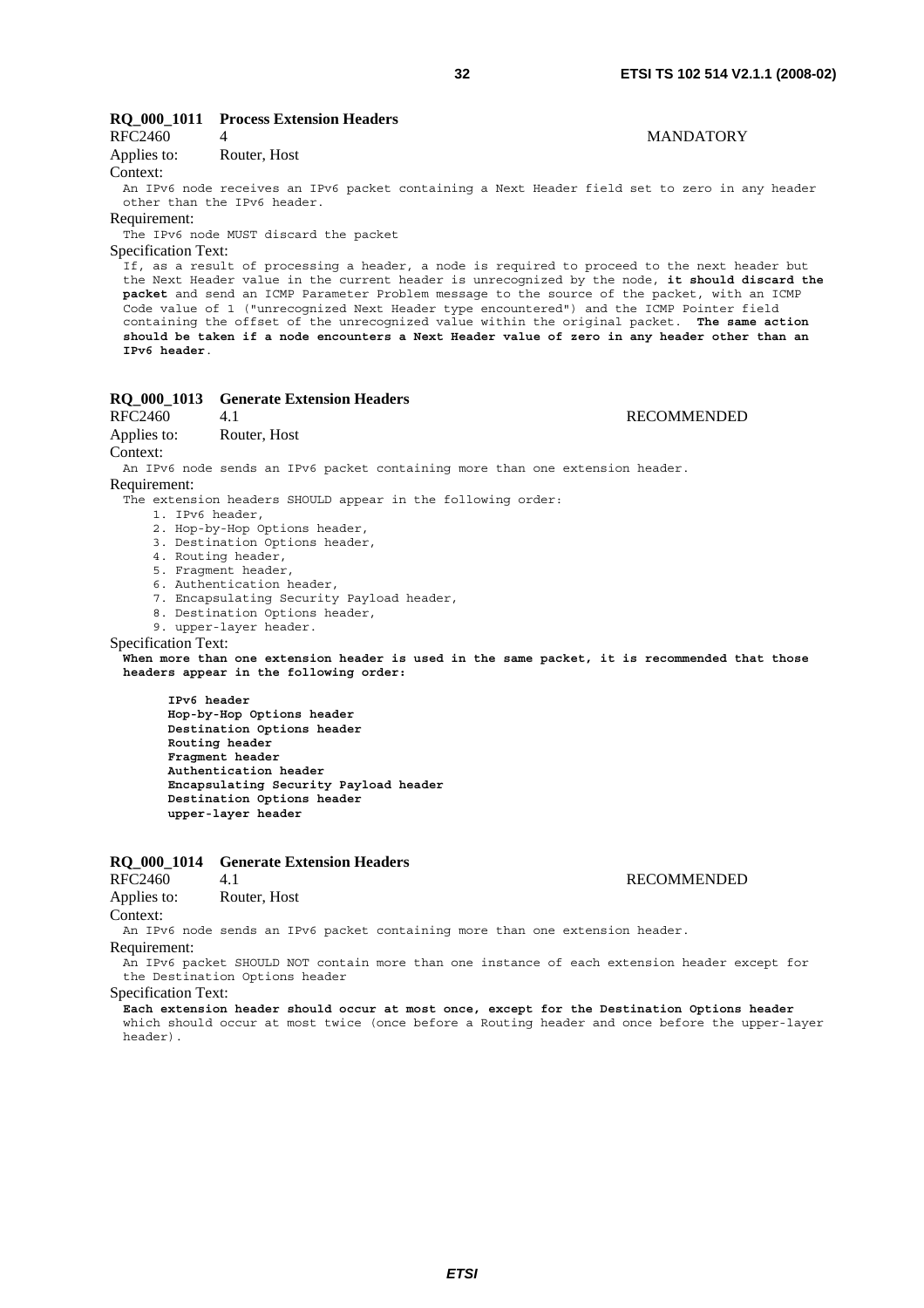## **RQ\_000\_1015 Generate Extension Headers**

# RFC2460 4.1 RECOMMENDED

# Applies to: Router, Host

Context:

An IPv6 node transmits a packet containing an upper-layer header which, itself, contains an IPv6 header with its own extension headers; i.e. IPv6 tunnelled over or encapsulated in IPv6.

## Requirement:

The extension headers within the upper-layer header SHOULD appear in the following order:

- 1. IPv6 header, 2. Hop-by-Hop Options header,
- 
- 3. Destination Options header,
- 4. Routing header, Fragment header,
- 5. Authentication header,
- 6. Encapsulating Security Payload header,
- 7. Destination Options header,
- 8. upper-layer header.

### Specification Text:

**If the upper-layer header is another IPv6 header (in the case of IPv6 being tunneled over or encapsulated in IPv6), it may be followed by its own extension headers, which are separately (sic) subject to the same ordering recommendations**.

# **RQ\_000\_1016** Process Extension Headers<br>RFC2460 4.1

Applies to: Router, Host

Context:

An IPv6 node receives a packet containing more than one extension header with duplicated extension headers and the headers not arranged in the recommended order. The Hop-by-Hop Options header is the first extension header in the packet.

#### Requirement:

The IPv6 node MUST accept and attempt to process extension headers (other than the Hop-by-Hop options header) in any order and occurring any number of times within the received packet.

#### Specification Text:

**IPv6 nodes must accept and attempt to process extension headers in any order and occurring any number of times in the same packet, except for the Hop-by-Hop Options header which is restricted to appear immediately after an IPv6 header only**. Nonetheless, it is strongly advised that sources of IPv6 packets adhere to the above recommended order until and unless subsequent specifications revise that recommendation.

### **RQ\_000\_1017 Process Extension Header Options**

#### RFC2460 4.2 MANDATORY

Applies to: Router, Host

#### Context:

An IPv6 node receives a packet with a Hop-by-Hop Options header comprising a variable number of type-length-value (TLV) encoded "options".

#### Requirement:

The IPv6 node MUST process the options contained within the Hop-by-Hop options header strictly in the order that they appear in the header.

Specification Text:

Two of the currently-defined extension headers -- **the Hop-by-Hop Options header** and the Destination Options header -- **carry a variable number of type-length-value (TLV) encoded "options",** of the following format:

 +-+-+-+-+-+-+-+-+-+-+-+-+-+-+-+-+- - - - - - - - - | Option Type | Opt Data Len | Option Data +-+-+-+-+-+-+-+-+-+-+-+-+-+-+-+-+- - - - - - - - - Option Type 8-bit identifier of the type of option. Opt Data Len 8-bit unsigned integer. Length of the Option Data field of this option, in octets. Option Data Variable-length field. Option-Type-specific data.

**The sequence of options within a header must be processed strictly in the order they appear in the header;** a receiver must not, for example, scan through the header looking for a particular kind of option and process that option prior to processing all preceding ones.

#### A 1 MANDATORY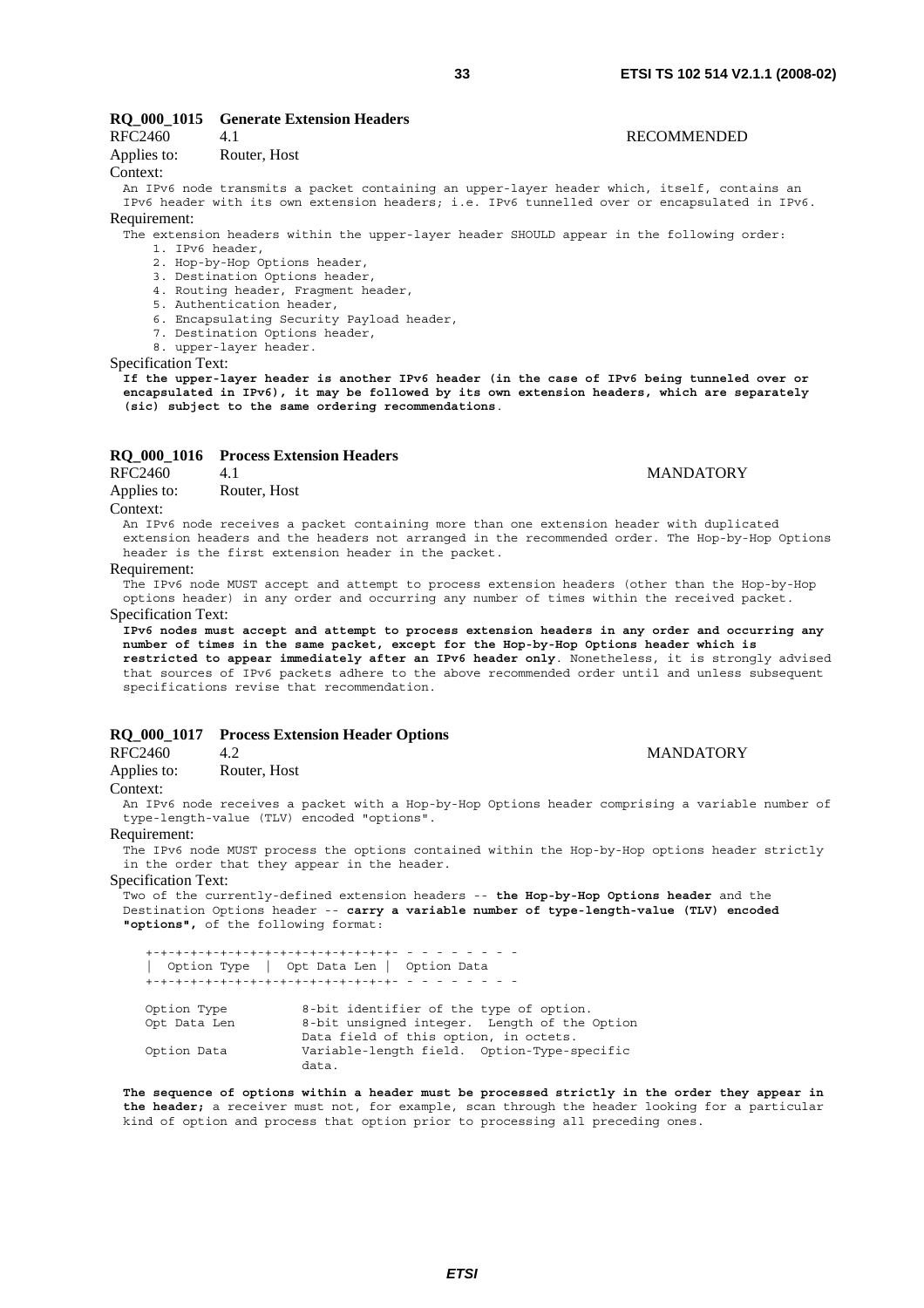#### **RQ\_000\_1018 Process Extension Header Options**  RFC2460 4.2 MANDATORY Applies to: Host, Router Context: An IPv6 node receives an IPv6 packet containing a Hop-by-Hop Options extension header in which the Option Type field is set to an unrecognized value but with its highest-order two bits set to the binary value '00'. Requirement: The IPv6 node MUST ignore this option and continue processing the header. Specification Text: **The Option Type identifiers are internally encoded such that their highest-order two bits specify the action that must be taken if the processing IPv6 node does not recognize the Option Type.**

#### **00 - skip over this option and continue processing the header.**

01 - discard the packet.

- 10 discard the packet and, regardless of whether or not the packet's Destination Address was a multicast address, send an ICMP Parameter Problem, Code 2, message to the packet's Source Address, pointing to the unrecognized Option Type.
- 11 discard the packet and, only if the packet's Destination Address was not a multicast address, send an ICMP Parameter Problem, Code 2, message to the packet's Source Address, pointing to the unrecognized Option Type.

## **RQ\_000\_1019 Process Extension Header Options**

| RFC2460<br>4.2 |
|----------------|
|----------------|

Applies to: Host, Router

# **MANDATORY**

#### Context:

An IPv6 node receives an IPv6 packet containing a Hop-by-Hop Options extension header in which the Option Type field is set to an unrecognized value but with its highest-order two bits set to the binary value '01'.

#### Requirement:

The IPv6 node discards the packet.

#### Specification Text:

**The Option Type identifiers are internally encoded such that their highest-order two bits specify the action that must be taken if the processing IPv6 node does not recognize the Option Type:**

00 - skip over this option and continue processing the header.

#### **01 - discard the packet**.

- 10 discard the packet and, regardless of whether or not the packet's Destination Address was a multicast address, send an ICMP Parameter Problem, Code 2, message to the packet's Source Address, pointing to the unrecognized Option Type.
- 11 discard the packet and, only if the packet's Destination Address was not a multicast address, send an ICMP Parameter Problem, Code 2, message to the packet's Source Address, pointing to the unrecognized Option Type.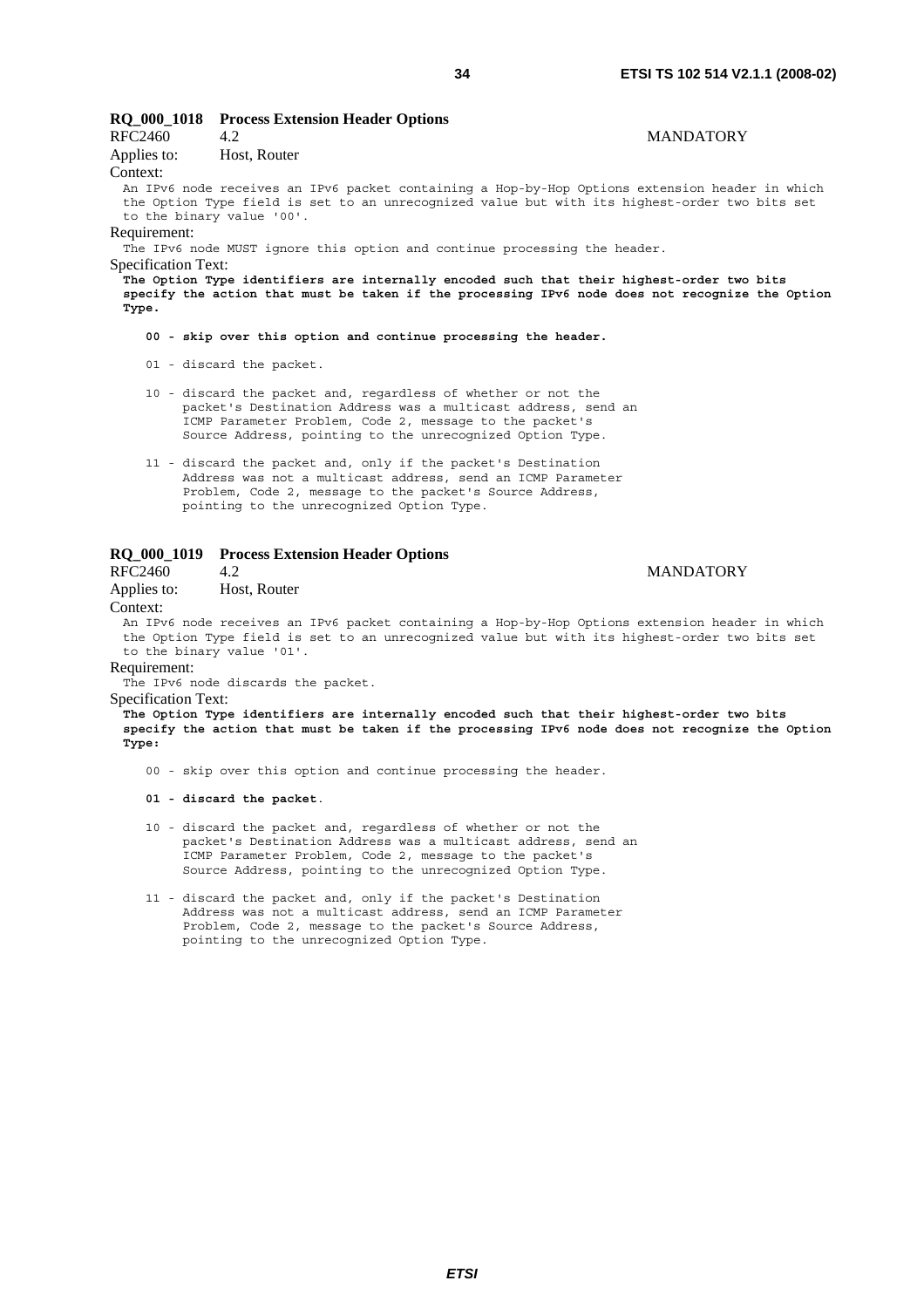| <b>RO 000 1020</b>                                                                                                                                                                                                                                                  | <b>Process Extension Header Options</b>                                                                                                                                                         |                  |
|---------------------------------------------------------------------------------------------------------------------------------------------------------------------------------------------------------------------------------------------------------------------|-------------------------------------------------------------------------------------------------------------------------------------------------------------------------------------------------|------------------|
| RFC2460                                                                                                                                                                                                                                                             | 4.2                                                                                                                                                                                             | <b>MANDATORY</b> |
| Applies to:                                                                                                                                                                                                                                                         | Host, Router                                                                                                                                                                                    |                  |
| Context:                                                                                                                                                                                                                                                            |                                                                                                                                                                                                 |                  |
| to the binary value '10'.                                                                                                                                                                                                                                           | An IPv6 node receives an IPv6 packet containing a Hop-by-Hop Options extension header in which<br>the Option Type field is set to an unrecognized value but with its highest-order two bits set |                  |
| Requirement:                                                                                                                                                                                                                                                        |                                                                                                                                                                                                 |                  |
| The IPv6 node MUST discard the packet and send an ICMP Parameter Problem message to the<br>packet's Source Address with the Code field set to the value 2 and the Pointer field set to the<br>offset (in octets) of the unrecognized Option Type within the packet. |                                                                                                                                                                                                 |                  |
| <b>Specification Text:</b>                                                                                                                                                                                                                                          |                                                                                                                                                                                                 |                  |
| Mba Awadaw Muma ddiwadddine ane dwainwello cwysdid wesh ahaa ahidu hishiyaa cedin ace his hig                                                                                                                                                                       |                                                                                                                                                                                                 |                  |

**The Option Type identifiers are internally encoded such that their highest-order two bits specify the action that must be taken if the processing IPv6 node does not recognize the Option Type:**

00 - skip over this option and continue processing the header.

01 - discard the packet.

- **10 discard the packet and, regardless of whether or not the packet's Destination Address was a multicast address, send an ICMP Parameter Problem, Code 2, message to the packet's Source Address, pointing to the unrecognized Option Type**.
- 11 discard the packet and, only if the packet's Destination Address was not a multicast address, send an ICMP Parameter Problem, Code 2, message to the packet's Source Address, pointing to the unrecognized Option Type.

### **RQ\_000\_1021 Process Extension Header Options**

RFC2460 4.2 MANDATORY

Applies to: Host, Router

#### Context:

An IPv6 node receives an IPv6 packet containing a Hop-by-Hop Options extension header in which the Option Type field is set to an unrecognized value but with its highest-order two bits set to the binary value '11' and the Destination Address field does not contain a multicast address.

#### Requirement:

The IPv6 node MUST discard the packet and send an ICMP Parameter Problem message to the packet's Source Address with the Code field set to the value 2 and the Pointer field set to the offset (in octets) of the unrecognized Option Type within the packet.

#### Specification Text:

**The Option Type identifiers are internally encoded such that their highest-order two bits specify the action that must be taken if the processing IPv6 node does not recognize the Option Type:**

- 00 skip over this option and continue processing the header.
- 01 discard the packet.
- 10 discard the packet and, regardless of whether or not the packet's Destination Address was a multicast address, send an ICMP Parameter Problem, Code 2, message to the packet's Source Address, pointing to the unrecognized Option Type.
- **11 discard the packet and, only if the packet's Destination Address was not a multicast address, send an ICMP Parameter Problem, Code 2, message to the packet's Source Address, pointing to the unrecognized Option Type**.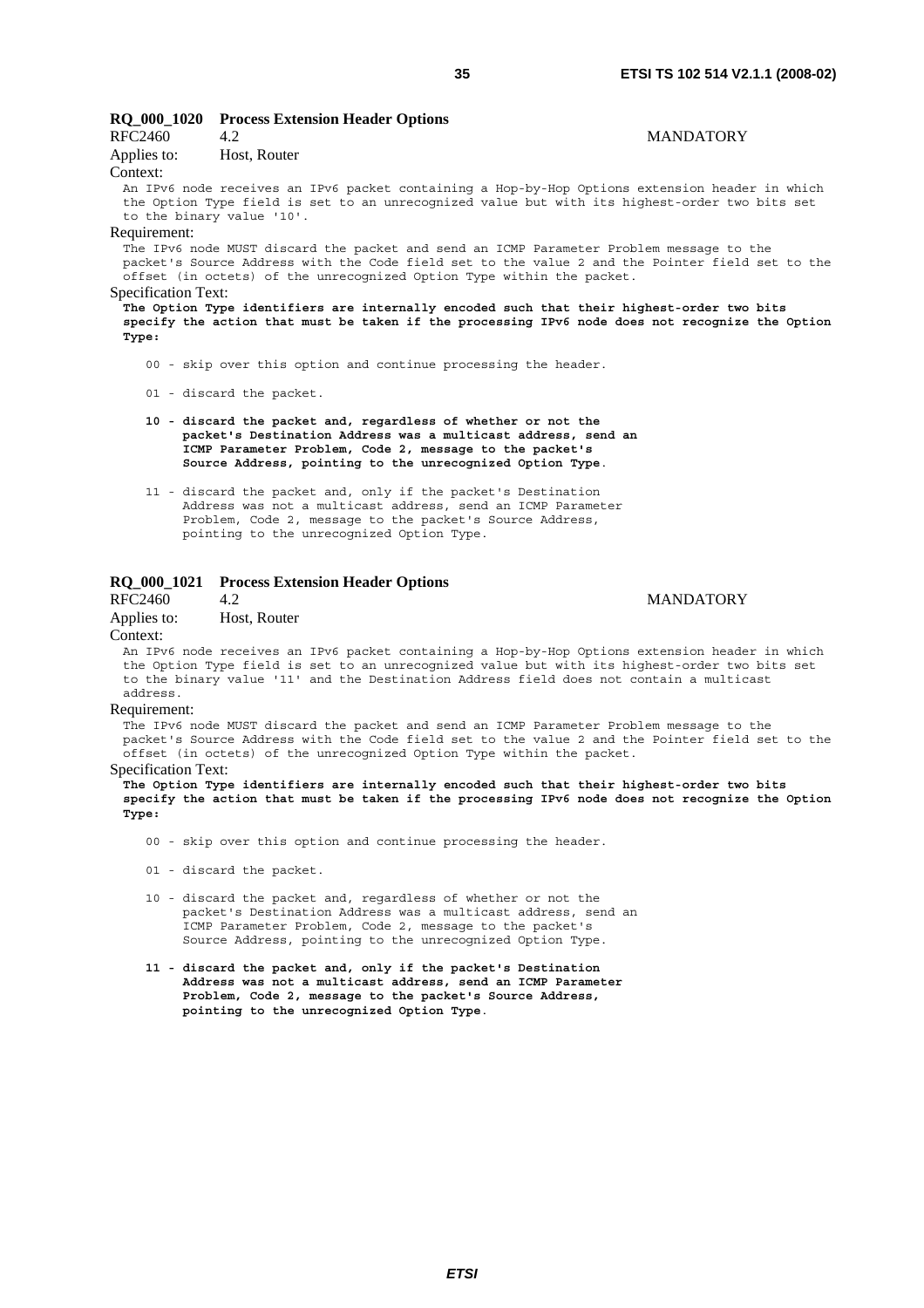# **RQ\_000\_1022 Process Extension Header Options**  RFC2460 4.2 MANDATORY

#### Applies to: Host, Router Context:

An IPv6 node receives an IPv6 packet containing both an Authentication Header and a Hop-by-Hop Options extension header with the third-highest-order bit in its Option Type field set to the binary value '1'.

#### Requirement:

The IPv6 node treats the entire Option Data field as zero-valued octets when verifying the packet's authenticating value.

#### Specification Text:

The third-highest-order bit of the Option Type specifies whether or not the Option Data of that option can change en-route to the packet's final destination. **When an Authentication header is present in the packet, for any option whose data may change en-route, its entire Option Data field must be treated as zero-valued octets when computing or verifying the packet's authenticating value.** 

0 - Option Data does not change en-route

**1 - Option Data may change en-route**

#### **RQ\_000\_1028 Process Extension Header Options**

RFC2460 4.2 MANDATORY Applies to: Host, Router

Context:

An IPv6 node receives an IPv6 packet containing a Hop-by-Hop Options extension header having its Option Type field set to zero (Pad1 option)

Requirement:

The IPv6 node MUST process the Pad1 option as a padding octet.

Specification Text:

There are two padding options which are used when necessary to align subsequent options pad out the containing header to a multiple of 8 octets in length. **These padding options must be recognized by all IPv6 implementations:** 

 **Pad1 option (alignment requirement: none)** 

 **+-+-+-+-+-+-+-+-+ | 0 | +-+-+-+-+-+-+-+-+** 

**The Pad1 option is used to insert one octet of padding into the Options area of a header.** If more than one octet of padding is required, the PadN option, described next, should be used, rather than multiple Pad1 options.

PadN option (alignment requirement: none)

 +-+-+-+-+-+-+-+-+-+-+-+-+-+-+-+-+- - - - - - - - - | 1 | Opt Data Len | Option Data +-+-+-+-+-+-+-+-+-+-+-+-+-+-+-+-+- - - - - - - - -

The PadN option is used to insert two or more octets of padding into the Options area of a header. For N octets of padding, the Opt Data Len field contains the value N-2, and the Option Data consists of N-2 zero-valued octets.

### **RQ\_000\_1029 Generate Extension Header Options**

RFC2460 4.2 MANDATORY

Applies to: Router, Host

Context:

An IPv6 node sends an IPv6 packet containing a Hop-by-Hop Options extension header which requires one octet of padding to ensure correct 8-octet alignment within the options extension header.

Requirement:

The IPv6 node MUST include an option in the Hop-by-Hop Options extension header with its Option Type field set to zero (Pad1) and with no option Data Length field and no option Data field.

*ETSI*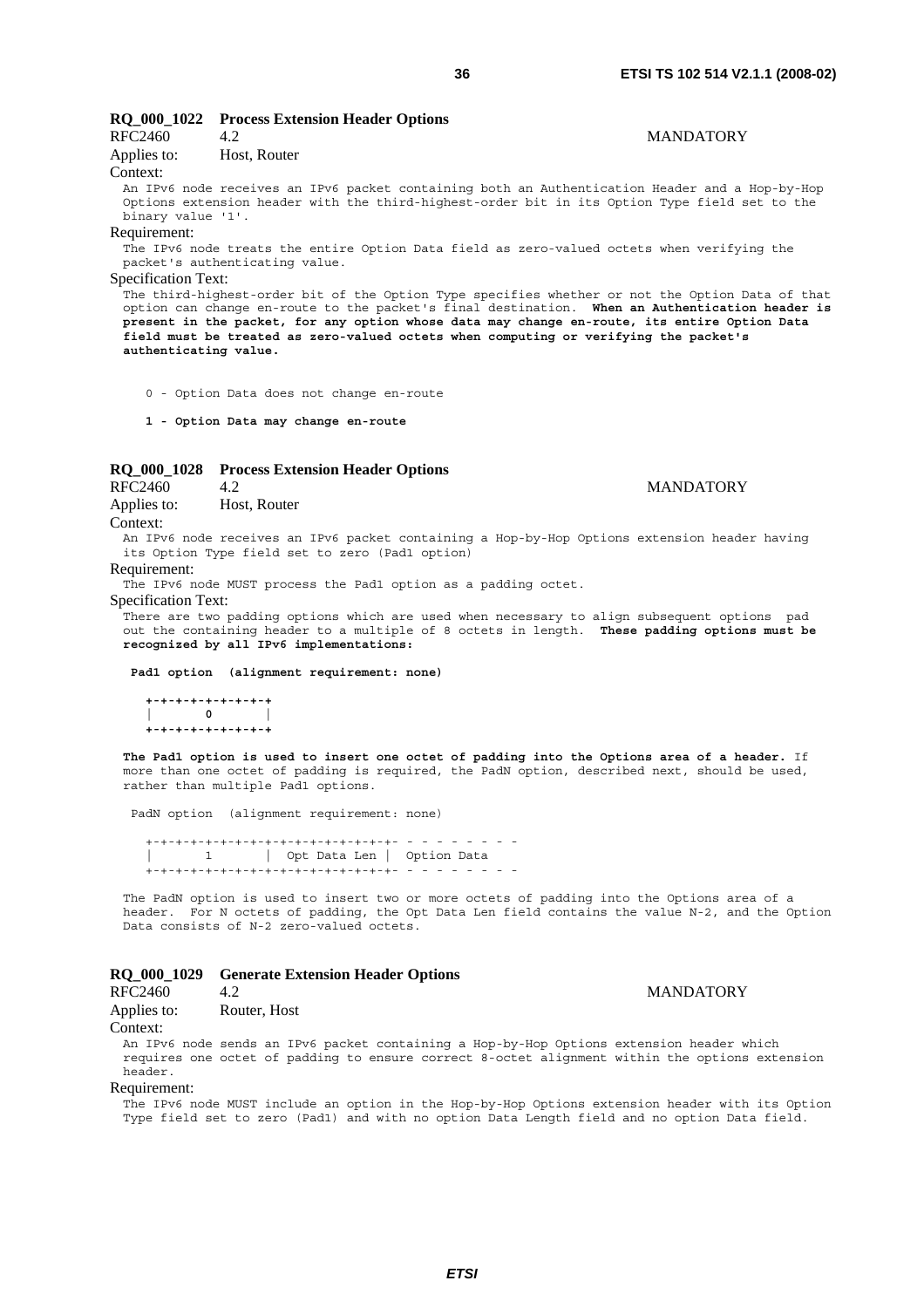Specification Text:

There are two padding options which are used when necessary to align subsequent options pad out the containing header to a multiple of 8 octets in length. These padding options must be recognized by all IPv6 implementations:

 **Pad1 option (alignment requirement: none)** 

 **+-+-+-+-+-+-+-+-+ | 0 | +-+-+-+-+-+-+-+-+** 

**The Pad1 option is used to insert one octet of padding into the Options area of a header.** If more than one octet of padding is required, the PadN option, described next, should be used, rather than multiple Pad1 options.

### **RQ\_000\_1030 Generate Extension Header Options**

RFC2460 4.2 RECOMMENDED

Applies to: Router, Host

Context:

An IPv6 node sends an IPv6 packet containing a Hop-by-Hop Options extension header which requires more than one octet of padding to ensure correct 8-octet alignment within the options extension header.

Requirement:

The IPv6 node SHOULD include an option in the Hop-by-Hop Options extension header with its Option Type field set to the value 1 (PadN), its Option Data Length field set to a value two less than the required number of padding bytes and its Option Data field containing that number of zero-valued octets.

Specification Text:

The Pad1 option is used to insert one octet of padding into the Options area of a header. **If more than one octet of padding is required, the PadN ion, described next, should be used, rather than multiple Pad1 options.** 

**PadN option (alignment requirement: none)** 

 **+-+-+-+-+-+-+-+-+-+-+-+-+-+-+-+-+- - - - - - - - - | 1 | Opt Data Len | Option Data +-+-+-+-+-+-+-+-+-+-+-+-+-+-+-+-+- - - - - - - - -** 

**The PadN option is used to insert two or more octets of padding into the Options area of a header. For N octets of padding, the Opt Data Len field contains the value N-2, and the Option Data consists of N-2 zero-valued octets**.

# **RQ\_000\_1032 Generate Hop by Hop Header**

RFC2460 4.3 MANDATORY Applies to: Host, Router

Context:

An IPv6 node sends an IPv6 packet containing a Hop-by-Hop Options extension header.

Requirement:

The IPv6 node MUST set the value of the Next Header Field in the Hop-by-Hop Options header to the value associated with the type of the header immediately following the Hop-by-Hop Options header (as defined in RFC-1700 and RFC-2460).

Specification Text:

The Hop-by-Hop Options header is used to carry optional information that must be examined by every node along a packet's delivery path. The Hop-by-Hop Options header is identified by a Next Header value of 0 in the IPv6 header, and has the following format:

 +-+-+-+-+-+-+-+-+-+-+-+-+-+-+-+-+-+-+-+-+-+-+-+-+-+-+-+-+-+-+-+-+ | Next Header | Hdr Ext Len | | .<br>+-+-+-+-+-+-+-+-+-+-+-+-+-+-+-+-+-+ | | . . . Options . . . | | +-+-+-+-+-+-+-+-+-+-+-+-+-+-+-+-+-+-+-+-+-+-+-+-+-+-+-+-+-+-+-+-+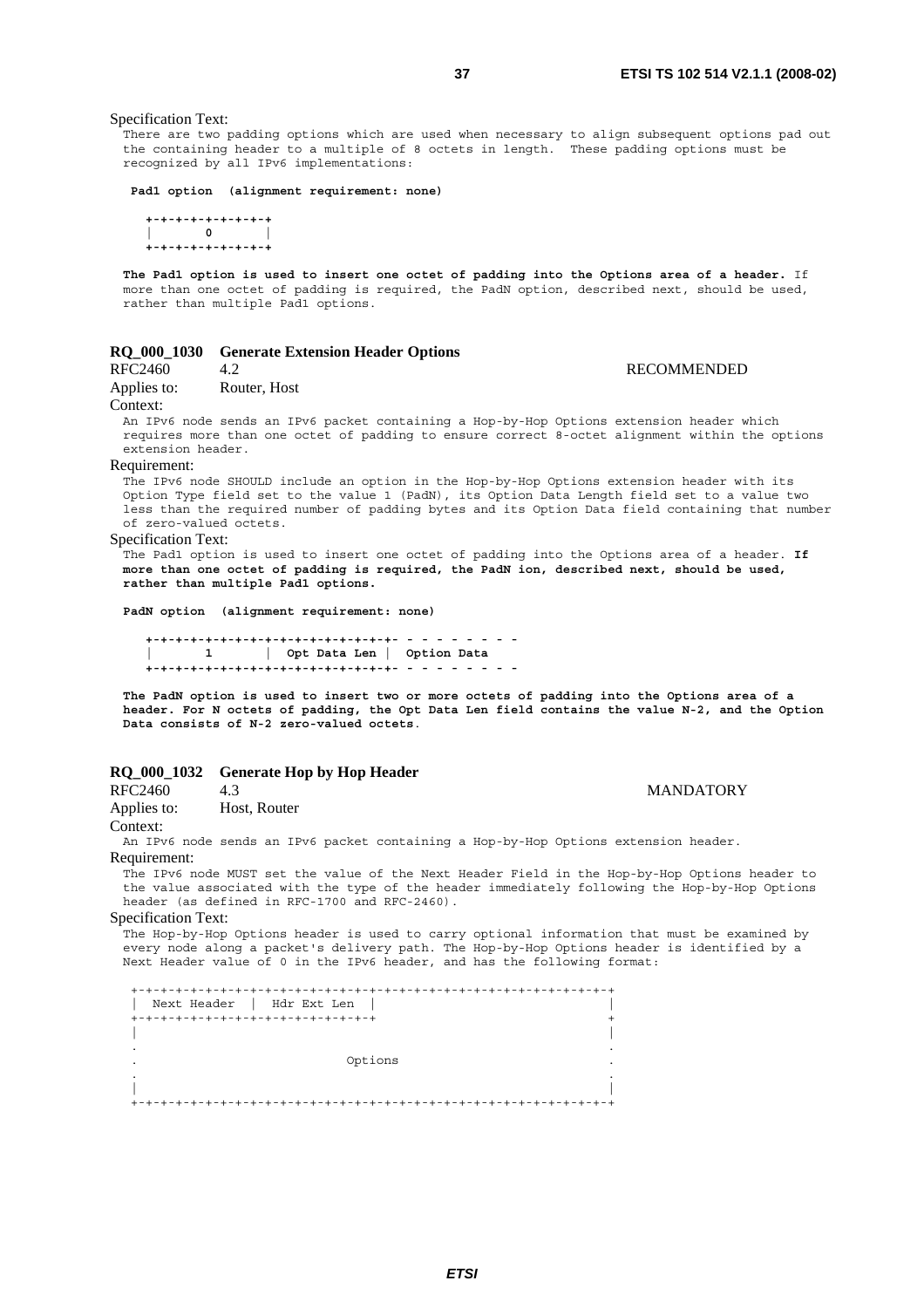**MANDATORY** 

| Next Header | 8-bit selector. Identifies the type of header<br>immediately following the Hop-by-Hop Options<br>header. Uses the same values as the IPv4<br>Protocol field [RFC-1700 et seq.].                               |
|-------------|---------------------------------------------------------------------------------------------------------------------------------------------------------------------------------------------------------------|
| Hdr Ext Len | 8-bit unsigned integer. Length of the Hop-by-<br>Hop Options header in 8-octet units, not<br>including the first 8 octets.                                                                                    |
| Options     | Variable-length field, of length such that the<br>complete Hop-by-Hop Options header is an integer<br>multiple of 8 octets long. Contains one or more<br>TLV-encoded options, as described in section<br>4.2. |

# **RQ\_000\_1033 Generate Hop by Hop Header**

| RFC2460             | 4.3                                        |  |
|---------------------|--------------------------------------------|--|
| $A = -1$ : $A = -1$ | $\mathbf{H}_{\text{out}}$ D <sub>rit</sub> |  |

| Applies to: | Host, Router |
|-------------|--------------|
| Context:    |              |

An IPv6 node sends an IPv6 packet containing a Hop-by-Hop Options extension header. Requirement:

The IPv6 node MUST set the value of the Hdr Ext Len Field in the Hop-by-Hop Options header to the length of the header in 8-octet units, not including the first 8 octets.

Specification Text:

The Hop-by-Hop Options header is used to carry optional information that must be examined by every node along a packet's delivery path. The Hop-by-Hop Options header is identified by a Next Header value of 0 in the IPv6 header, and has the following format:

| Next Header   Hdr Ext Len           |                                                  |
|-------------------------------------|--------------------------------------------------|
| +-+-+-+-+-+-+-+-+-+-+-+-+-+-+-+-+-+ |                                                  |
|                                     |                                                  |
|                                     |                                                  |
|                                     | Options                                          |
|                                     |                                                  |
|                                     |                                                  |
|                                     |                                                  |
| Next Header                         | 8-bit selector. Identifies the type of header    |
|                                     | immediately following the Hop-by-Hop Options     |
|                                     | header. Uses the same values as the IPv4         |
|                                     | Protocol field [RFC-1700 et seq.].               |
| Hdr Ext Len                         | 8-bit unsigned integer. Length of the Hop-by-    |
|                                     |                                                  |
|                                     | Hop Options header in 8-octet units, not         |
|                                     | including the first 8 octets.                    |
| Options                             | Variable-length field, of length such that the   |
|                                     | complete Hop-by-Hop Options header is an integer |
|                                     | multiple of 8 octets long. Contains one or more  |
|                                     | TLV-encoded options, as described in section     |
|                                     | 4.2.                                             |
|                                     |                                                  |

### **RQ\_000\_1035 Generate Routing Header**

RFC2460 4.4 MANDATORY

```
Applies to: Host, Router
```
Context:

An IPv6 node sends an IPv6 packet containing a Routing extension header.

Requirement:

The IPv6 node MUST set the appropriate Next Header field (either in the IPv6 Header or in the extension header immediately preceding the Routing extension header) to the value forty-three  $(43)$ 

Specification Text:

The Routing header is used by an IPv6 source to list one or more intermediate nodes to be "visited" on the way to a packet's destination. This function is very similar to IPv4's Loose Source and Record Route option. **The Routing header is identified by a Next Header value of 43 in the immediately preceding header**, and has the following format:

 +-+-+-+-+-+-+-+-+-+-+-+-+-+-+-+-+-+-+-+-+-+-+-+-+-+-+-+-+-+-+-+-+ | Next Header | Hdr Ext Len | Routing Type | Segments Left | +-+-+-+-+-+-+-+-+-+-+-+-+-+-+-+-+-+-+-+-+-+-+-+-+-+-+-+-+-+-+-+-+ | | . . . type-specific data . . . | | +-+-+-+-+-+-+-+-+-+-+-+-+-+-+-+-+-+-+-+-+-+-+-+-+-+-+-+-+-+-+-+-+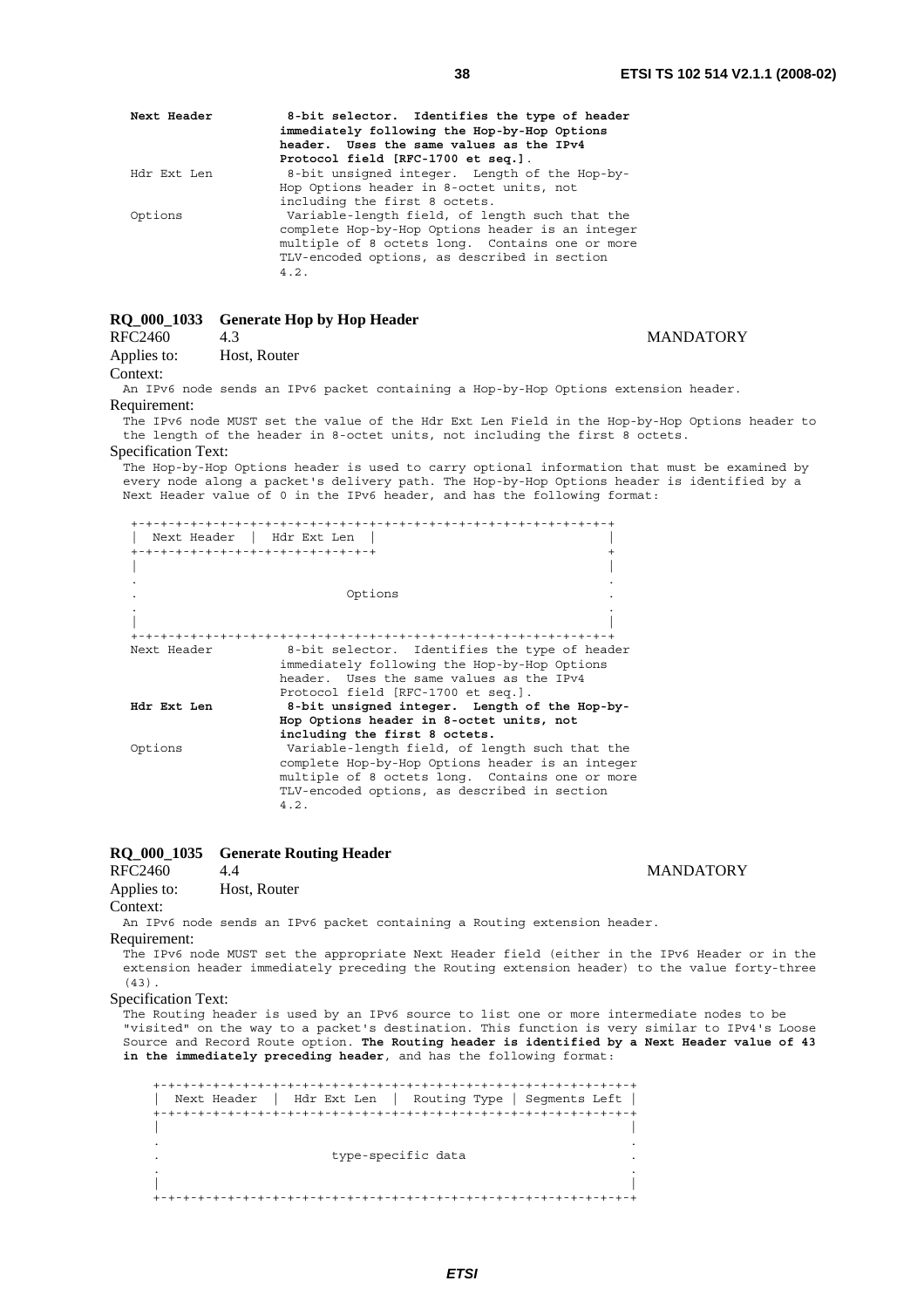**MANDATORY** 

| RQ_000_1036                | <b>Generate Routing Header</b>                                                                                                                                                                                                                                                                                                                                    |
|----------------------------|-------------------------------------------------------------------------------------------------------------------------------------------------------------------------------------------------------------------------------------------------------------------------------------------------------------------------------------------------------------------|
| RFC2460                    | 4.4<br><b>MANDATORY</b>                                                                                                                                                                                                                                                                                                                                           |
| Applies to:                | Host, Router                                                                                                                                                                                                                                                                                                                                                      |
| Context:                   |                                                                                                                                                                                                                                                                                                                                                                   |
|                            | An IPv6 node sends an IPv6 packet containing a Routing header.                                                                                                                                                                                                                                                                                                    |
| Requirement:               |                                                                                                                                                                                                                                                                                                                                                                   |
| RFC-1700 and RFC-2460).    | The IPv6 node MUST set the value of the Next Header Field in the Routing header to the value<br>associated with the type of the header immediately following the Routing header (as defined in                                                                                                                                                                    |
| <b>Specification Text:</b> |                                                                                                                                                                                                                                                                                                                                                                   |
|                            | The Routing header is used by an IPv6 source to list one or more intermediate nodes to be<br>"visited" on the way to a packet's destination. This function is very similar to IPv4's Loose<br>Source and Record Route option. The Routing header is identified by a Next Header value of 43<br>in the immediately preceding header, and has the following format: |
|                            | Next Header   Hdr Ext Len   Routing Type   Seqments Left                                                                                                                                                                                                                                                                                                          |
|                            |                                                                                                                                                                                                                                                                                                                                                                   |
|                            | type-specific data                                                                                                                                                                                                                                                                                                                                                |
|                            |                                                                                                                                                                                                                                                                                                                                                                   |
|                            |                                                                                                                                                                                                                                                                                                                                                                   |
| Next Header                | 8-bit selector. Identifies the type of header<br>immediately following the Routing header. Uses<br>the same values as the IPv4 Protocol field<br>$[RFC-1700 et seq.].$                                                                                                                                                                                            |
| Hdr Ext Len                | 8-bit unsigned integer. Length of the Routing<br>header in 8-octet units, not including the first<br>8 octets.                                                                                                                                                                                                                                                    |
| Routing Type               | 8-bit identifier of a particular Routing header<br>variant.                                                                                                                                                                                                                                                                                                       |
| Segments Left              | 8-bit unsigned integer. Number of route<br>segments remaining, i.e., number of explicitly<br>listed intermediate nodes still to be visited<br>before reaching the final destination.                                                                                                                                                                              |
| type-specific data         | Variable-length field, of format determined by<br>the Routing Type, and of length such that the<br>complete Routing header is an integer multiple<br>of 8 octets long.                                                                                                                                                                                            |

# **RQ\_000\_1037 Generate Routing Header**

| RFC2460 | 4.4 |
|---------|-----|

| Applies to: | Router, Host |
|-------------|--------------|
|-------------|--------------|

Context:

An IPv6 node sends an IPv6 packet containing a Routing header. Requirement:

The IPv6 node MUST set the Hdr Ext Len Field in the Routing header to a value representing the length, in 8-octet units, of the header, not including the first 8 octets.

Specification Text:

The Routing header is used by an IPv6 source to list one or more intermediate nodes to be "visited" on the way to a packet's destination. This function is very similar to IPv4's Loose Source and Record Route option. The Routing header is identified by a Next Header value of 43 in the immediately preceding header, and has the following format:

 +-+-+-+-+-+-+-+-+-+-+-+-+-+-+-+-+-+-+-+-+-+-+-+-+-+-+-+-+-+-+-+-+ | Next Header | Hdr Ext Len | Routing Type | Segments Left | +-+-+-+-+-+-+-+-+-+-+-+-+-+-+-+-+-+-+-+-+-+-+-+-+-+-+-+-+-+-+-+-+ | | . . . type-specific data . . . | | +-+-+-+-+-+-+-+-+-+-+-+-+-+-+-+-+-+-+-+-+-+-+-+-+-+-+-+-+-+-+-+-+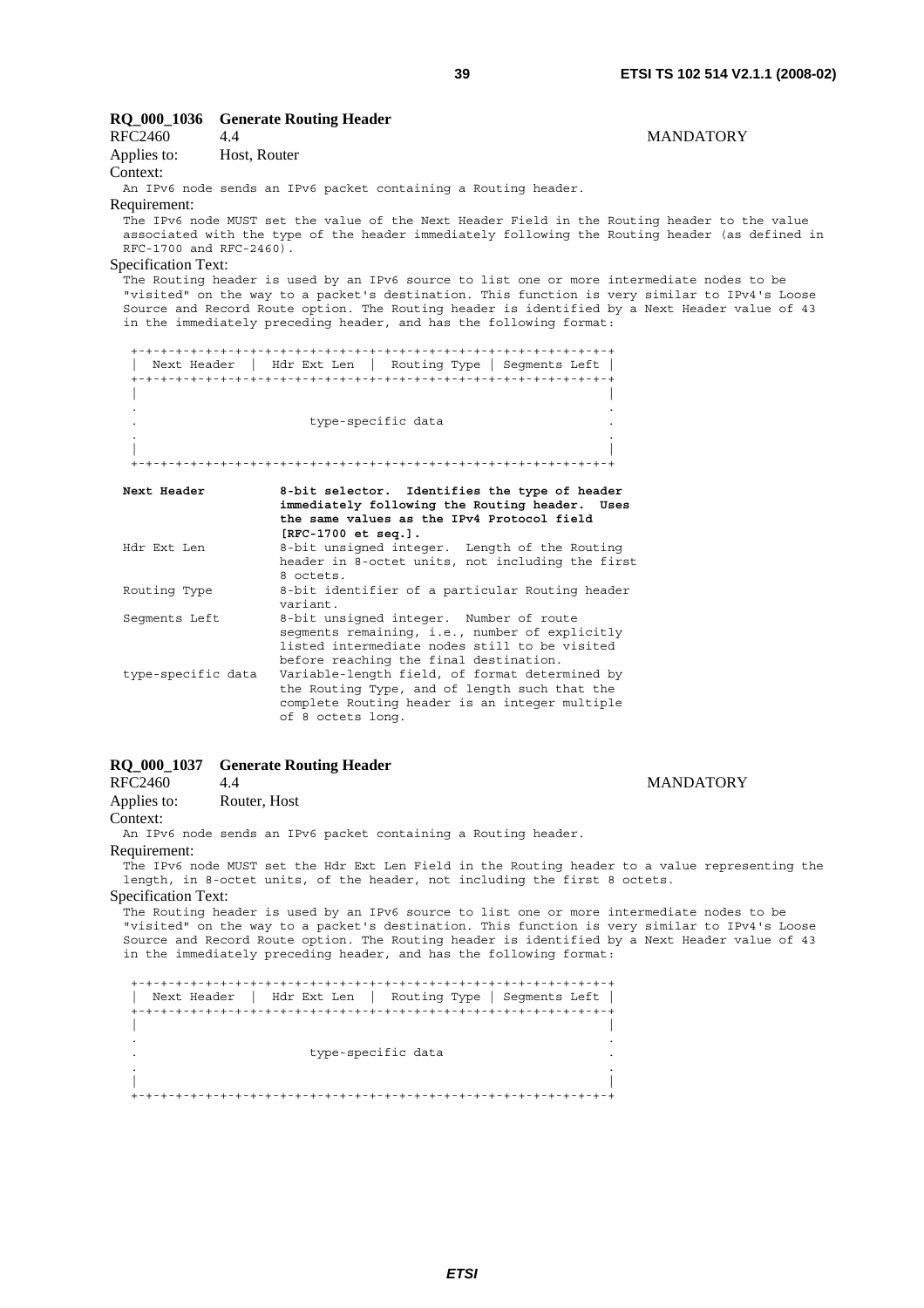| Next Header        | 8-bit selector. Identifies the type of header<br>immediately following the Routing header. Uses<br>the same values as the IPv4 Protocol field<br>$[RFC-1700 et seq.].$               |  |
|--------------------|--------------------------------------------------------------------------------------------------------------------------------------------------------------------------------------|--|
| Hdr Ext Len        | 8-bit unsigned integer. Length of the Routing<br>header in 8-octet units, not including the first<br>8 octets.                                                                       |  |
| Routing Type       | 8-bit identifier of a particular Routing header<br>variant.                                                                                                                          |  |
| Seqments Left      | 8-bit unsigned integer. Number of route<br>segments remaining, i.e., number of explicitly<br>listed intermediate nodes still to be visited<br>before reaching the final destination. |  |
| type-specific data | Variable-length field, of format determined by<br>the Routing Type, and of length such that the<br>complete Routing header is an integer multiple<br>of 8 octets long.               |  |

# **RQ\_000\_1038 Generate Routing Header**

RFC2460 4.4 MANDATORY Applies to: Router, Host

Context:

An IPv6 node sends an IPv6 packet containing a Routing header. Requirement:

The IPv6 node MUST set the Segments Left field in the Routing header to the number of explicitly listed intermediate nodes still to be visited before reaching the final destination.

Specification Text:

The Routing header is used by an IPv6 source to list one or more intermediate nodes to be "visited" on the way to a packet's destination. This function is very similar to IPv4's Loose Source and Record Route option. The Routing header is identified by a Next Header value of 43 in the immediately preceding header, and has the following format:

|                                     | Next Header   Hdr Ext Len   Routing Type   Seqments Left                                                                                                                                                                               |
|-------------------------------------|----------------------------------------------------------------------------------------------------------------------------------------------------------------------------------------------------------------------------------------|
|                                     | type-specific data                                                                                                                                                                                                                     |
|                                     |                                                                                                                                                                                                                                        |
| Next Header                         | 8-bit selector. Identifies the type of header<br>immediately following the Routing header. Uses<br>the same values as the IPv4 Protocol field<br>$[RFC-1700 et seq.].$                                                                 |
| Hdr Ext Len                         | 8-bit unsigned integer. Length of the Routing<br>header in 8-octet units, not including the first<br>8 octets.                                                                                                                         |
| Routing Type                        | 8-bit identifier of a particular Routing header<br>variant                                                                                                                                                                             |
| Segments Left<br>type-specific data | 8-bit unsigned integer. Number of route<br>segments remaining, i.e., number of explicitly<br>listed intermediate nodes still to be visited<br>before reaching the final destination.<br>Variable-length field, of format determined by |
|                                     | the Routing Type, and of length such that the<br>complete Routing header is an integer multiple<br>of 8 octets long.                                                                                                                   |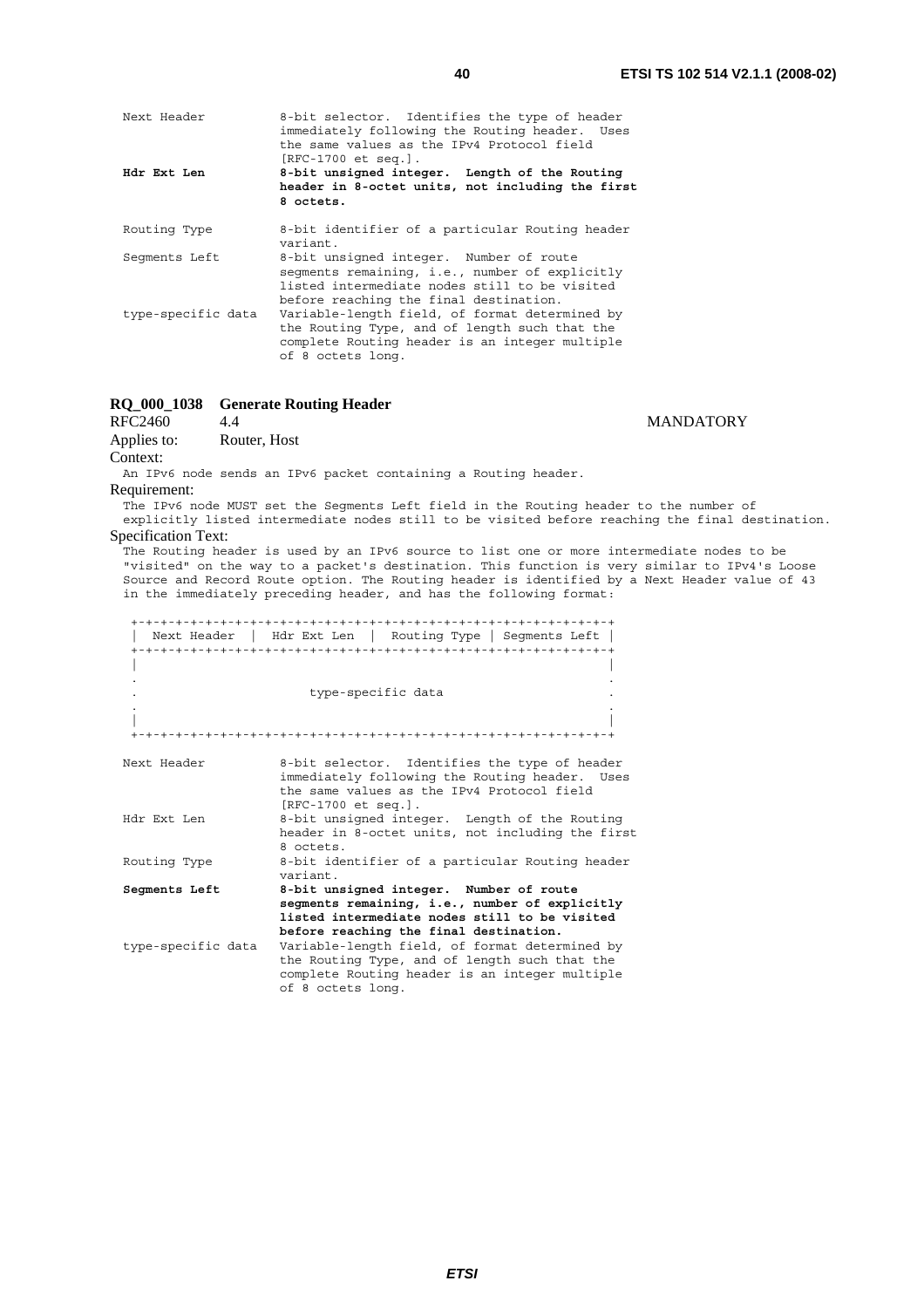# **RQ\_000\_1040 Process Routing Header**

| RFC2460     | 44           | <b>MANDATORY</b> |
|-------------|--------------|------------------|
| Applies to: | Router, Host |                  |

# Context:

An IPv6 node receives an IPv6 packet containing a Routing header with its Routing Type field set to an unrecognizable value and its Segments Left field set to the value zero. Requirement:

The IPv6 node MUST ignore the Routing header and processes the next header in the packet whose type is identified by the Next Header field in the Routing header.

Specification Text:

**If, while processing a received packet, a node encounters a Routing header with an unrecognized Routing Type value, the required behavior of the node depends on the value of the Segments Left field, as follows:** 

 **If Segments Left is zero, the node must ignore the Routing header and proceed to process the next header in the packet, whose type is identified by the Next Header field in the Routing header.**

 If Segments Left is non-zero, the node must discard the packet and send an ICMP Parameter Problem, Code 0, message to the packet's Source Address, pointing to the unrecognized Routing Type.

### **RQ\_000\_1041 Process Routing Header**

RFC2460 4.4 MANDATORY Applies to: Router

Context:

An IPv6 node receives an IPv6 packet containing a Routing header with its Routing Type field set to an unrecognizable value and its Segments Left field set to a non-zero value.

#### Requirement:

The IPv6 node MUST discard the packet and send an ICMP Parameter Problem message to the packet's Source Address with the Code field set to zero (0) and its Pointer field set to the offset (in octets) from the start of the packet to the unrecognized Routing Type.

### Specification Text:

**If, while processing a received packet, a node encounters a Routing header with an unrecognized Routing Type value, the required behavior of the node depends on the value of the Segments Left field, as follows:**

 If Segments Left is zero, the node must ignore the Routing header and proceed to process the next header in the packet, whose type is identified by the Next Header field in the Routing header.

 **If Segments Left is non-zero, the node must discard the packet and send an ICMP Parameter Problem, Code 0, message to the packet's Source Address, pointing to the unrecognized Routing Type.**

# **RQ\_000\_1042 Process Routing Header**

# RFC2460 4.4 MANDATORY Applies to: Router

# Context:

An IPv6 router receives an IPv6 packet containing a Routing header indicating that the packet is to be forwarded onto a link whose link MTU is less than the size of the packet. Requirement:

The IPv6 router MUST discard the packet and send an ICMP Packet Too Big message to the packet's Source Address.

Specification Text:

**If, after processing a Routing header of a received packet, an intermediate node determines that the packet is to be forwarded onto a link whose link MTU is less than the size of the packet, the node must discard the packet and send an ICMP Packet Too Big message to the packet's Source Address**.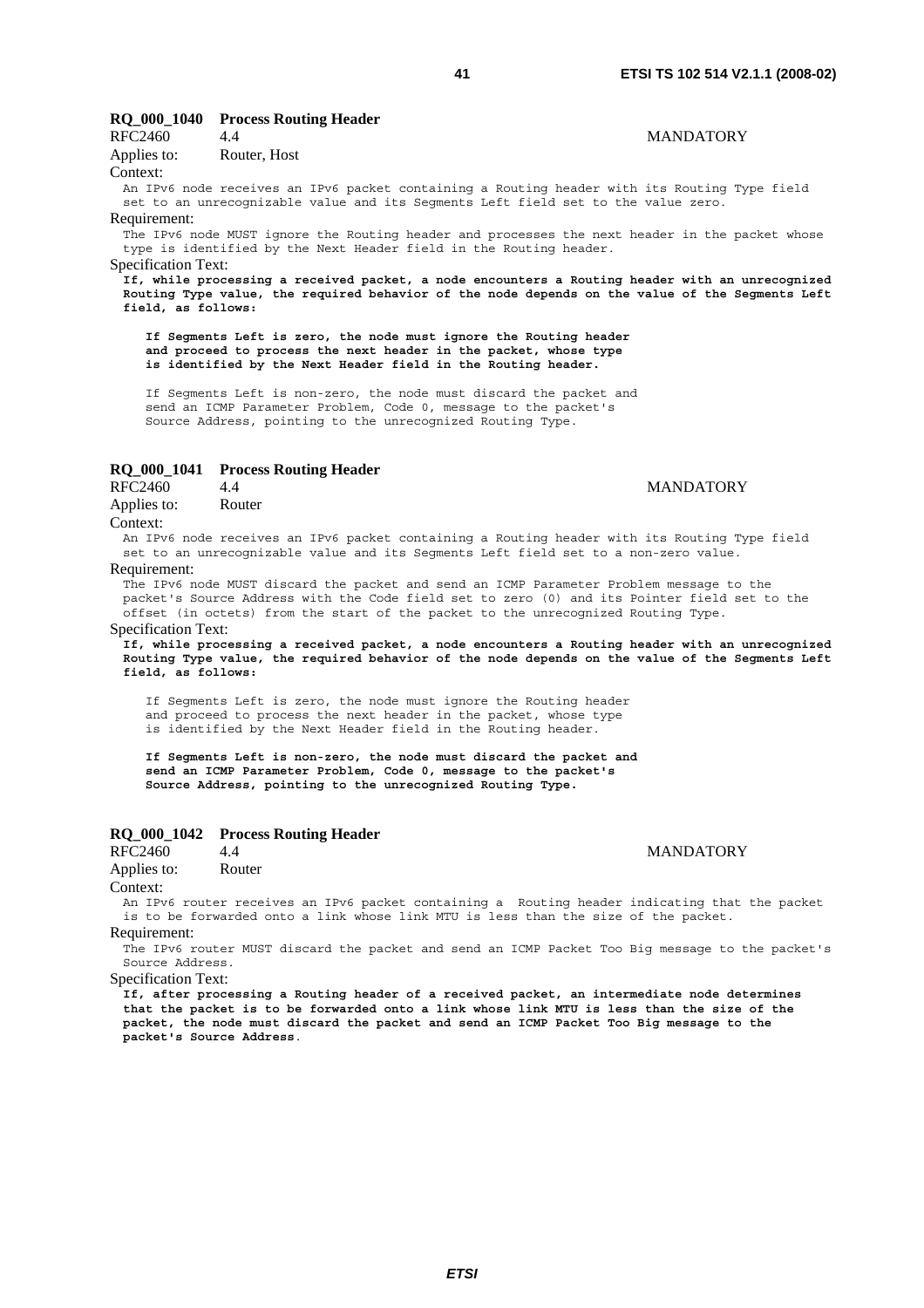# **RQ\_000\_1044 Process Extension Headers**

| RFC2460     |              | <b>RECOMMENDED</b> |
|-------------|--------------|--------------------|
| Applies to: | Host, Router |                    |

### Context:

An IPv6 node receives an IPv6 packet containing an extension header in which the Next Header field is set to an unrecognized value.

#### Requirement:

The IPv6 node SHOULD send an ICMP Parameter Problem message to the source of the packet, with an ICMP Code value of 1 ("unrecognized Next Header type encountered") and the ICMP Pointer field containing the offset to the unrecognized value within the original packet. Specification Text:

**If, as a result of processing a header, a node is required to proceed to the next header but the Next Header value in the current header is unrecognized by the node,** it should discard the packet **and send an ICMP Parameter Problem message to the source of the packet, with an ICMP Code value of 1 ("unrecognized Next Header type encountered") and the ICMP Pointer field containing the offset of the unrecognized value within the original packet**. The same action should be taken if a node encounters a Next Header value of zero in any header other than an IPv6 header.

### **RQ\_000\_1045 Process Extension Headers**

# RFC2460 4 RECOMMENDED

Applies to: Router, Host

#### Context:

An IPv6 node receives an IPv6 packet containing a Next Header field set to zero in any header other than the IPv6 header

#### Requirement:

The implementation SHOULD send an ICMP Parameter Problem message to the source of the packet with an ICMP Code value of 1 ("unrecognized Next Header type encountered") and the ICMP Pointer field containing the offset of the unrecognized value within the original packet.

#### Specification Text:

If, as a result of processing a header, a node is required to proceed to the next header but the Next Header value in the current header is unrecognized by the node, it should discard the packet and **send an ICMP Parameter Problem message to the source of the packet, with an ICMP Code value of 1 ("unrecognized Next Header type encountered") and the ICMP Pointer field containing the offset of the unrecognized value within the original packet. The same action should be taken if a node encounters a Next Header value of zero in any header other than an IPv6 header**.

# **RQ\_000\_1046 Process Routing Header**

RFC2460 4.4 MANDATORY

Applies to: Router, Host

# Context:

An IPv6 node receives a packet containing a Routing header with its Routing Type field set to zero (0).

#### Requirement:

The node MUST ignore the contents of the Reserved Field in octets 5 to 8 of the Routing header.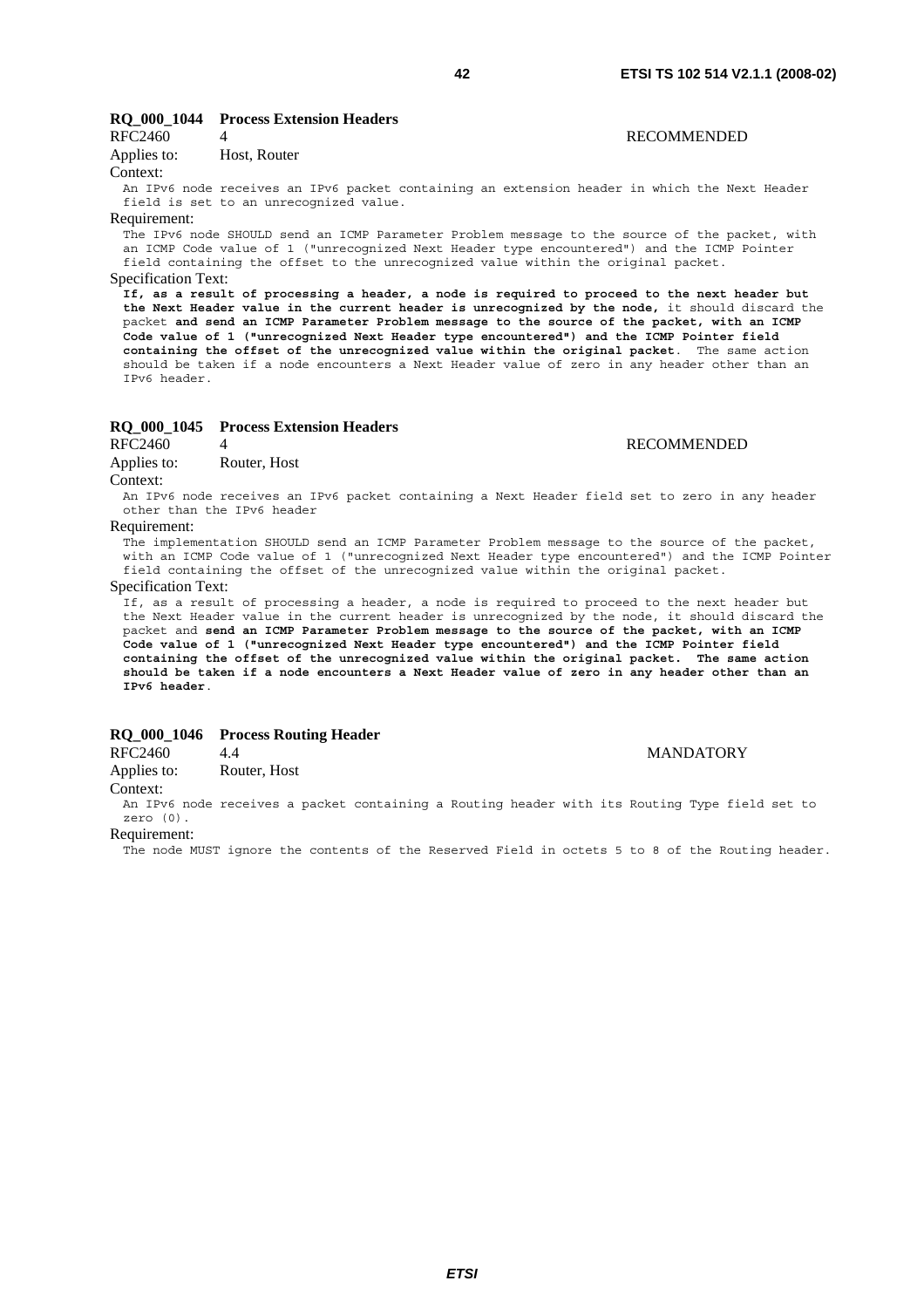# Specification Text:

The Type 0 Routing header has the following format:

| Next Header   |    |                                                                                                                                                                                                                              | $Hdr$ Ext Len   Routing Type=0 Segments Left   |  |
|---------------|----|------------------------------------------------------------------------------------------------------------------------------------------------------------------------------------------------------------------------------|------------------------------------------------|--|
|               |    | Reserved                                                                                                                                                                                                                     |                                                |  |
| $\ddot{}$     |    |                                                                                                                                                                                                                              |                                                |  |
|               |    | Address [1]                                                                                                                                                                                                                  |                                                |  |
|               |    |                                                                                                                                                                                                                              |                                                |  |
|               |    | Address [2]                                                                                                                                                                                                                  |                                                |  |
|               |    |                                                                                                                                                                                                                              |                                                |  |
|               |    |                                                                                                                                                                                                                              |                                                |  |
|               |    |                                                                                                                                                                                                                              |                                                |  |
|               |    | Address [n]                                                                                                                                                                                                                  |                                                |  |
|               |    |                                                                                                                                                                                                                              |                                                |  |
| Next Header   |    | 8-bit selector. Identifies the type of header<br>immediately following the Routing header. Uses<br>the same values as the IPv4 Protocol field<br>[RFC-1700 et seq.].                                                         |                                                |  |
| Hdr Ext Len   |    | 8-bit unsigned integer. Length of the Routing<br>header in 8-octet units, not including the first<br>8 octets. For the Type 0 Routing header, Hdr<br>Ext Len is equal to two times the number of<br>addresses in the header. |                                                |  |
| Routing Type  | 0. |                                                                                                                                                                                                                              |                                                |  |
| Seqments Left |    | 8-bit unsigned integer. Number of route<br>segments remaining, i.e., number of explicitly<br>listed intermediate nodes still to be visited<br>before reaching the final destination.                                         |                                                |  |
| Reserved      |    | transmission; ignored on reception.                                                                                                                                                                                          | 32-bit reserved field. Initialized to zero for |  |
| Address[1n]   |    |                                                                                                                                                                                                                              | Vector of 128-bit addresses, numbered 1 to n.  |  |

# **RQ\_000\_1047 Generate Routing Header**

RFC2460 4.4 MANDATORY Applies to: Host, Router Context: An IPv6 node sends a packet containing a Routing header with its Routing Type field set to zero (0). Requirement: The IPv6 node MUST NOT set any of the Address fields in the Routing header to a Multicast addresses. Specification Text: **Multicast addresses must not appear in a Routing header of Type 0**, or in the IPv6 Destination Address field of a packet carrying a Routing header of Type 0.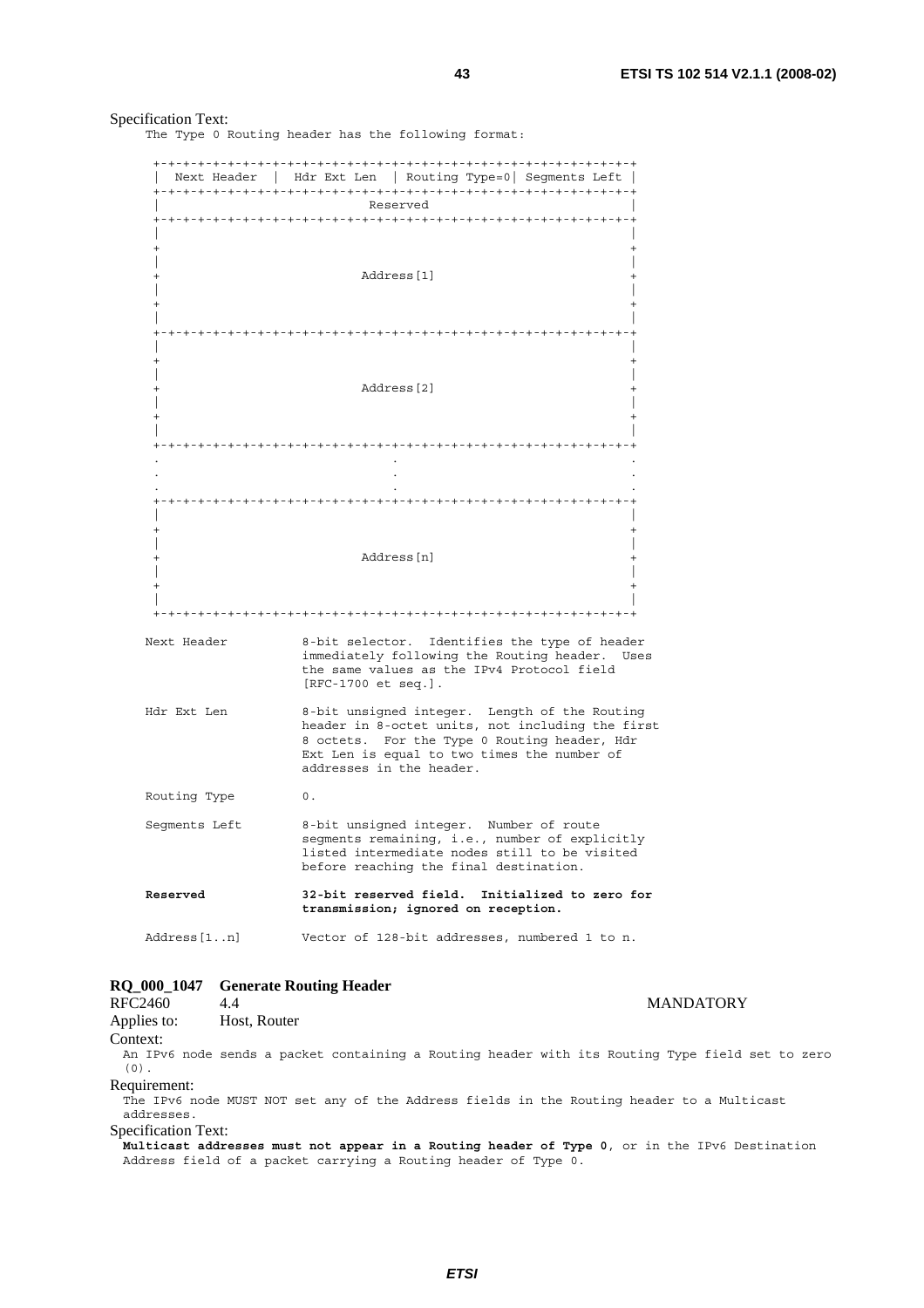# **RQ\_000\_1048 Generate Routing Header**

RFC2460 4.4 MANDATORY Applies to: Router, Host

Context:

An IPv6 node sends a packet containing a Routing header with its Routing Type field set to zero  $(0)$ 

### Requirement:

The IPv6 node MUST NOT set the IPv6 Destination Address field in the IPv6 header to a Multicast addresses.

Specification Text:

Multicast addresses must not appear in a Routing header of Type 0, **or in the IPv6 Destination Address field of a packet carrying a Routing header of Type 0**.

### **RQ\_000\_1049 Process Routing Header**

RFC2460 4.4 MANDATORY Applies to: Router, Host

Context:

An IPv6 node receives a packet containing a Routing extension header and the Destination Address field in the IPv6 Header is not set to the address of the IPv6 node. Requirement:

The IPv6 node MUST NOT process the Routing Header.

Specification Text:

**A Routing header is not examined or processed until it reaches the node identified in the Destination Address field of the IPv6 header**.

# **RQ\_000\_1051 Process Routing Header**  RFC2460 4.4 MANDATORY Applies to: Host, Router Context: An IPv6 node receives an IPv6 packet containing a Routing extension header in which the Routing Type field is set to zero (0) and the Segments Left Field is also set to zero (0). Requirement: The IPv6 node MUST ignore all fields in the Routing extension header except for Next Header field. Specification Text: A Routing header is not examined or processed until it reaches the node identified in the Destination Address field of the IPv6 header. In that node, dispatching on the Next Header field of the immediately preceding header causes the Routing header module to be invoked, which, **in the case of Routing Type 0, performs the following algorithm: if Segments Left = 0 { proceed to process the next header in the packet, whose type is identified by the Next Header field in the Routing header** } else if Hdr Ext Len is odd { send an ICMP Parameter Problem, Code 0, message to the Source Address, pointing to the Hdr Ext Len field, and discard the packet } else { compute n, the number of addresses in the Routing header, by dividing Hdr Ext Len by 2 if Segments Left is greater than n { send an ICMP Parameter Problem, Code 0, message to the Source Address, pointing to the Segments Left field, and discard the packet  $\}$  } else { decrement Segments Left by 1; compute i, the index of the next address to be visited in the address vector, by subtracting Segments Left from n if Address [i] or the IPv6 Destination Address is multicast { discard the packet } else { swap the IPv6 Destination Address and Address[i] if the IPv6 Hop Limit is less than or equal to 1  $\{$  send an ICMP Time Exceeded -- Hop Limit Exceeded in Transit message to the Source Address and discard the packet } else {

*ETSI*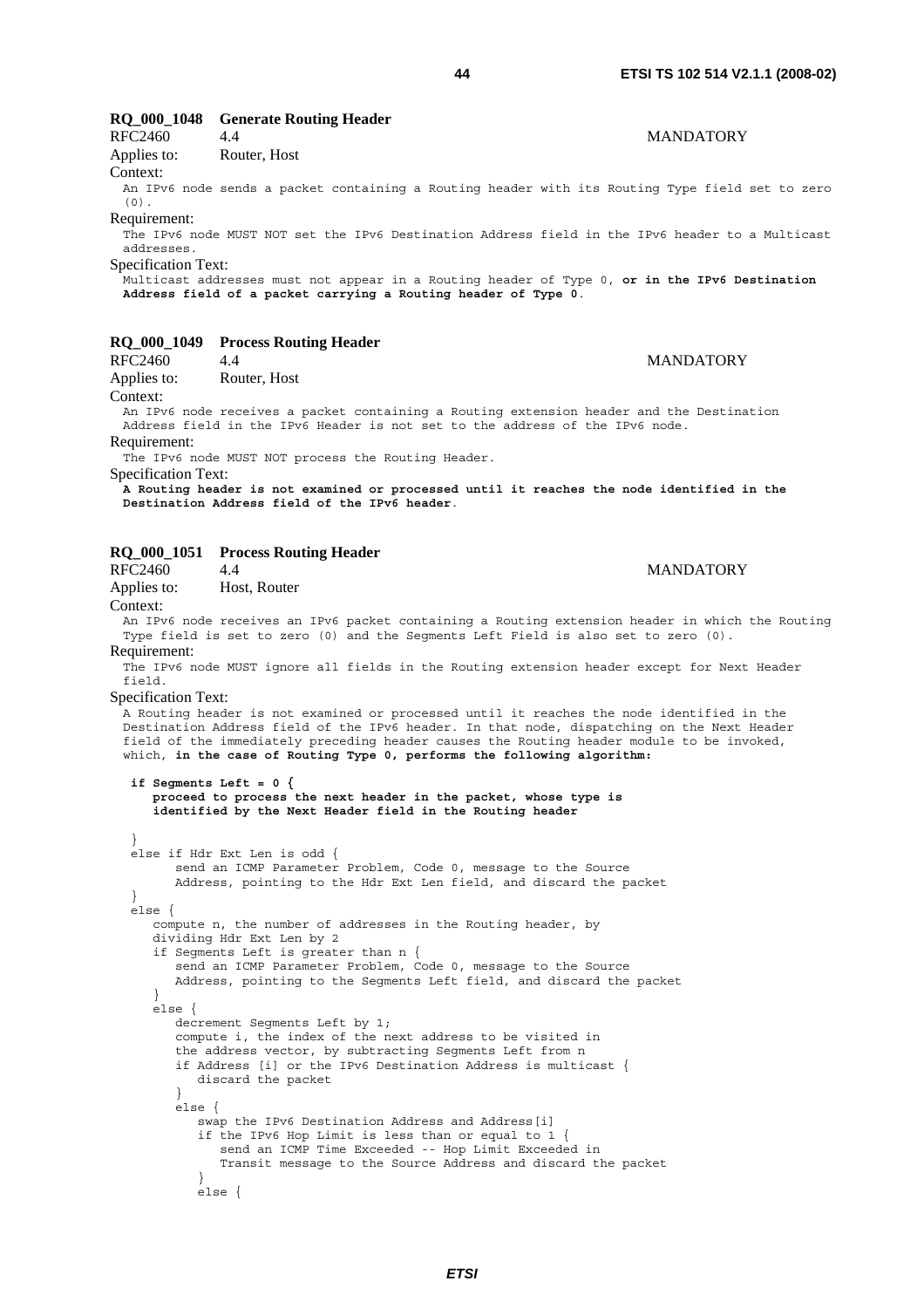```
 decrement the Hop Limit by 1 
              resubmit the packet to the IPv6 module for transmission 
              to the new destination 
          } 
       } 
   } 
 }
```
# **RQ\_000\_1052 Process Routing Header**

RFC2460 4.4 MANDATORY Applies to: Host, Router

#### Context:

An IPv6 node receives an IPv6 packet containing a Routing extension header in which the Routing Type field is set to zero (0), the Segments Left Field is set to a value greater than zero (0) and the Hdr Ext Len field is set to an odd (not even) value.

### Requirement:

The IPv6 node MUST discard the packet and send an ICMP Parameter Problem message to the packet's Source Address with the Code field set to the value 0 and the Pointer field set to the offset (in octets) of the Hdr Ext Len field within the packet.

### Specification Text:

A Routing header is not examined or processed until it reaches the node identified in the Destination Address field of the IPv6 header. In that node, dispatching on the Next Header field of the immediately preceding header causes the Routing header module to be invoked, which, **in the case of Routing Type 0, performs the following algorithm**:

```
 if Segments Left = 0 { 
    proceed to process the next header in the packet, whose type is 
    identified by the Next Header field in the Routing header 
 } 
 else if Hdr Ext Len is odd { 
       send an ICMP Parameter Problem, Code 0, message to the Source 
       Address, pointing to the Hdr Ext Len field, and discard the packet
 } 
\sim 1se {
    compute n, the number of addresses in the Routing header, by 
    dividing Hdr Ext Len by 2 
    if Segments Left is greater than n { 
        send an ICMP Parameter Problem, Code 0, message to the Source 
       Address, pointing to the Segments Left field, and discard the packet 
 } 
    else { 
       decrement Segments Left by 1; 
        compute i, the index of the next address to be visited in 
        the address vector, by subtracting Segments Left from n 
        if Address [i] or the IPv6 Destination Address is multicast { 
           discard the packet 
 } 
        else { 
           swap the IPv6 Destination Address and Address[i] 
           if the IPv6 Hop Limit is less than or equal to 1 { 
              send an ICMP Time Exceeded -- Hop Limit Exceeded in 
              Transit message to the Source Address and discard the packet 
 } 
           else { 
              decrement the Hop Limit by 1 
              resubmit the packet to the IPv6 module for transmission 
          to the new destination }
 } 
       } 
    } 
 }
```
#### **RQ\_000\_1053 Process Routing Header**

# RFC2460 4.4 MANDATORY Applies to: Host, Router

Context:

An IPv6 node receives an IPv6 packet containing a Routing extension header in which the Routing Type field is set to zero (0), the Segments Left Field is set to a value greater than the number of addresses in the Routing Header and the Hdr Ext Len field is set to even value. Requirement:

The IPv6 node MUST discard the packet and send an ICMP Parameter Problem message to the packet's Source Address with the Code field set to the value 0 and the Pointer field set to the offset (in octets) of the Segments Left field within the packet.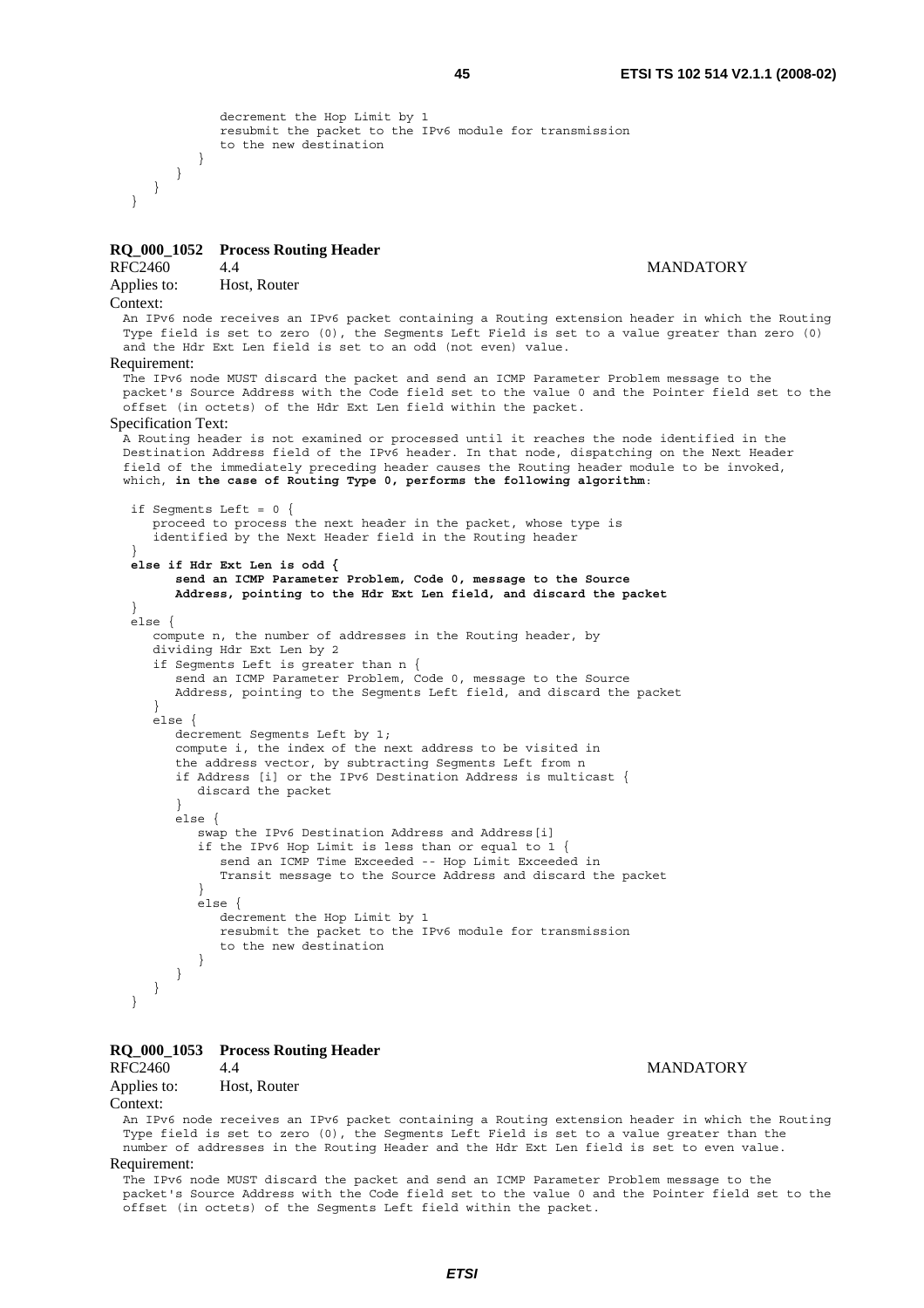A Routing header is not examined or processed until it reaches the node identified in the Destination Address field of the IPv6 header. In that node, dispatching on the Next Header field of the immediately preceding header causes the Routing header module to be invoked, which, **in the case of Routing Type 0, performs the following algorithm**: if Segments Left = 0 { proceed to process the next header in the packet, whose type is identified by the Next Header field in the Routing header } else if Hdr Ext Len is odd { send an ICMP Parameter Problem, Code 0, message to the Source Address, pointing to the Hdr Ext Len field, and discard the packet }  **else { compute n, the number of addresses in the Routing header, by dividing Hdr Ext Len by 2 if Segments Left is greater than n { send an ICMP Parameter Problem, Code 0, message to the Source Address, pointing to the Segments Left field, and discard the packet** } else { decrement Segments Left by 1; compute i, the index of the next address to be visited in the address vector, by subtracting Segments Left from n if Address [i] or the IPv6 Destination Address is multicast { discard the packet } else { swap the IPv6 Destination Address and Address[i] if the IPv6 Hop Limit is less than or equal to 1 { send an ICMP Time Exceeded -- Hop Limit Exceeded in Transit message to the Source Address and discard the packet } else { decrement the Hop Limit by 1 resubmit the packet to the IPv6 module for transmission to the new destination } } } }

# **RQ\_000\_1054 Generate Extension Headers**

RFC2460 4.1 RECOMMENDED Applies to: Host, Router

Context:

An IPv6 node sends an IPv6 packet containing more than one extension header.

#### Requirement:

An IPv6 packet SHOULD NOT contain more than two instances of the Destination Options header (once before a Routing header and once before the upper-layer header).

Specification Text:

Specification Text:

Each extension header should occur at most once, except for **the Destination Options header which should occur at most twice (once before a Routing header and once before the upper-layer header)**.

# **RQ\_000\_1055 Process Routing Header**

RFC2460 4.4 MANDATORY Applies to: Host, Router

# Context:

An IPv6 node receives an IPv6 packet containing a Routing extension header in which the Routing Type field is set to zero (0), the Segments Left Field is set to a value greater than zero (0) but not greater than the number of addresses in the Routing Header, the Hdr Ext Len field is set to even value and the next address to be visited is set to a multicast address.

Requirement:

The IPv6 node MUST discard the packet.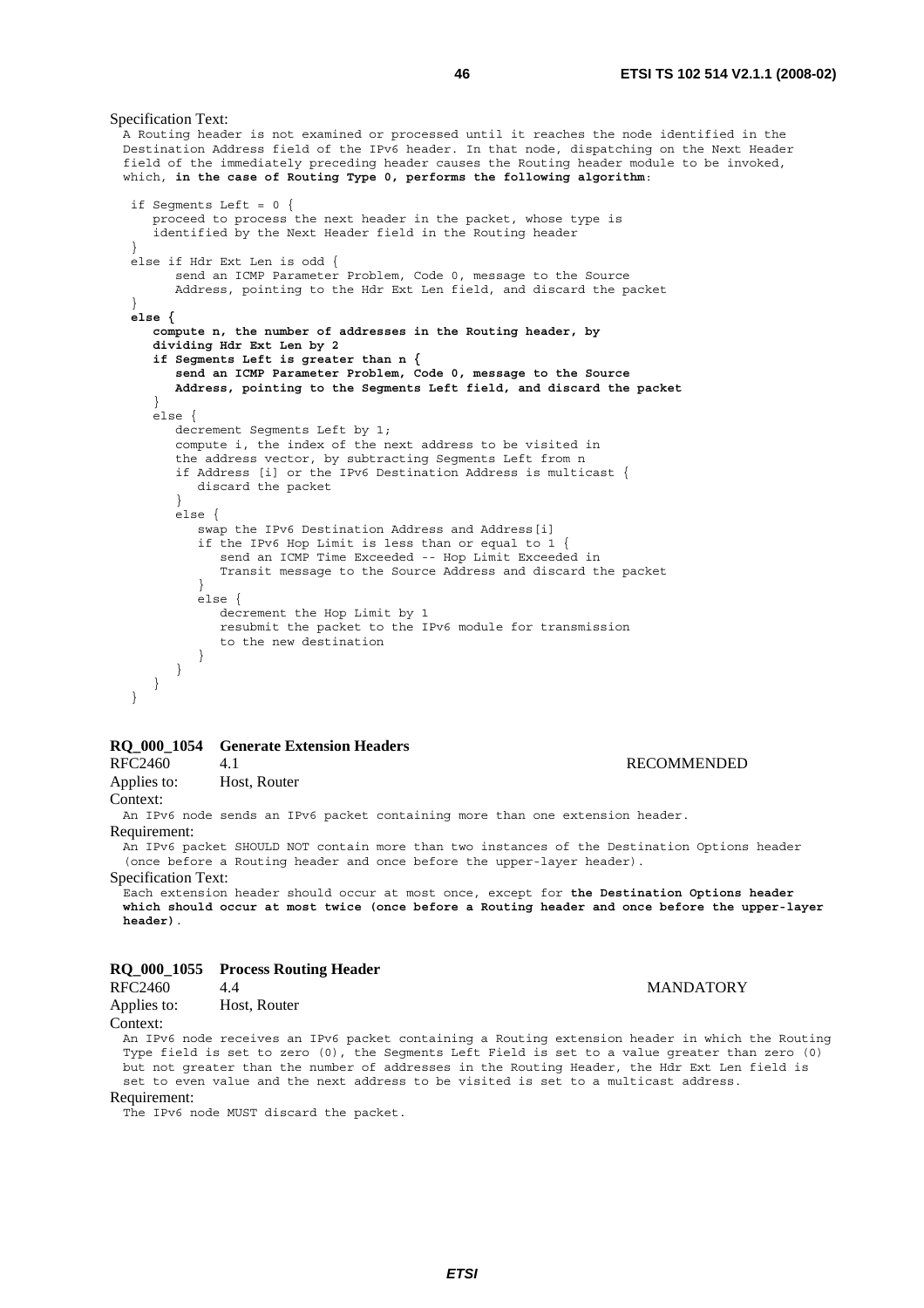A Routing header is not examined or processed until it reaches the node identified in the Destination Address field of the IPv6 header. In that node, dispatching on the Next Header field of the immediately preceding header causes the Routing header module to be invoked, which**, in the case of Routing Type 0, performs the following algorithm**: if Segments Left = 0 { proceed to process the next header in the packet, whose type is identified by the Next Header field in the Routing header } else if Hdr Ext Len is odd { send an ICMP Parameter Problem, Code 0, message to the Source Address, pointing to the Hdr Ext Len field, and discard the packet } else { compute n, the number of addresses in the Routing header, by dividing Hdr Ext Len by 2 if Segments Left is greater than n { send an ICMP Parameter Problem, Code 0, message to the Source Address, pointing to the Segments Left field, and discard the packet } **else { decrement Segments Left by 1; compute i, the index of the next address to be visited in the address vector, by subtracting Segments Left from n if Address [i] or the IPv6 Destination Address is multicast { discard the packet** } else { swap the IPv6 Destination Address and Address[i] if the IPv6 Hop Limit is less than or equal to 1 { send an ICMP Time Exceeded -- Hop Limit Exceeded in Transit message to the Source Address and discard the packet } else { decrement the Hop Limit by 1 resubmit the packet to the IPv6 module for transmission to the new destination } } } }

# **RQ\_000\_1056 Process Routing Header**

A.4 MANDATORY

Applies to: Host, Router

Specification Text:

Context:

An IPv6 node receives an IPv6 packet containing a Routing extension header in which the Routing Type field is set to zero (0), the Segments Left Field is set to a value greater than zero (0) but not greater than the number of addresses in the Routing Header, the Hdr Ext Len field is set to even value and the Destination Address field in the IPv6 Header is set to a multicast address.

#### Requirement:

The IPv6 node MUST discard the packet.

```
Specification Text:
```
A Routing header is not examined or processed until it reaches the node identified in the Destination Address field of the IPv6 header. In that node, dispatching on the Next Header field of the immediately preceding header causes the Routing header module to be invoked, which**, in the case of Routing Type 0, performs the following algorithm**:

```
 if Segments Left = 0 { 
    proceed to process the next header in the packet, whose type is 
     identified by the Next Header field in the Routing header 
 } 
 else if Hdr Ext Len is odd { 
        send an ICMP Parameter Problem, Code 0, message to the Source 
       Address, pointing to the Hdr Ext Len field, and discard the packet 
 } 
 else { 
     compute n, the number of addresses in the Routing header, by 
    dividing Hdr Ext Len by 2 
    if Segments Left is greater than n { 
        send an ICMP Parameter Problem, Code 0, message to the Source 
       Address, pointing to the Segments Left field, and discard the packet 
     }
```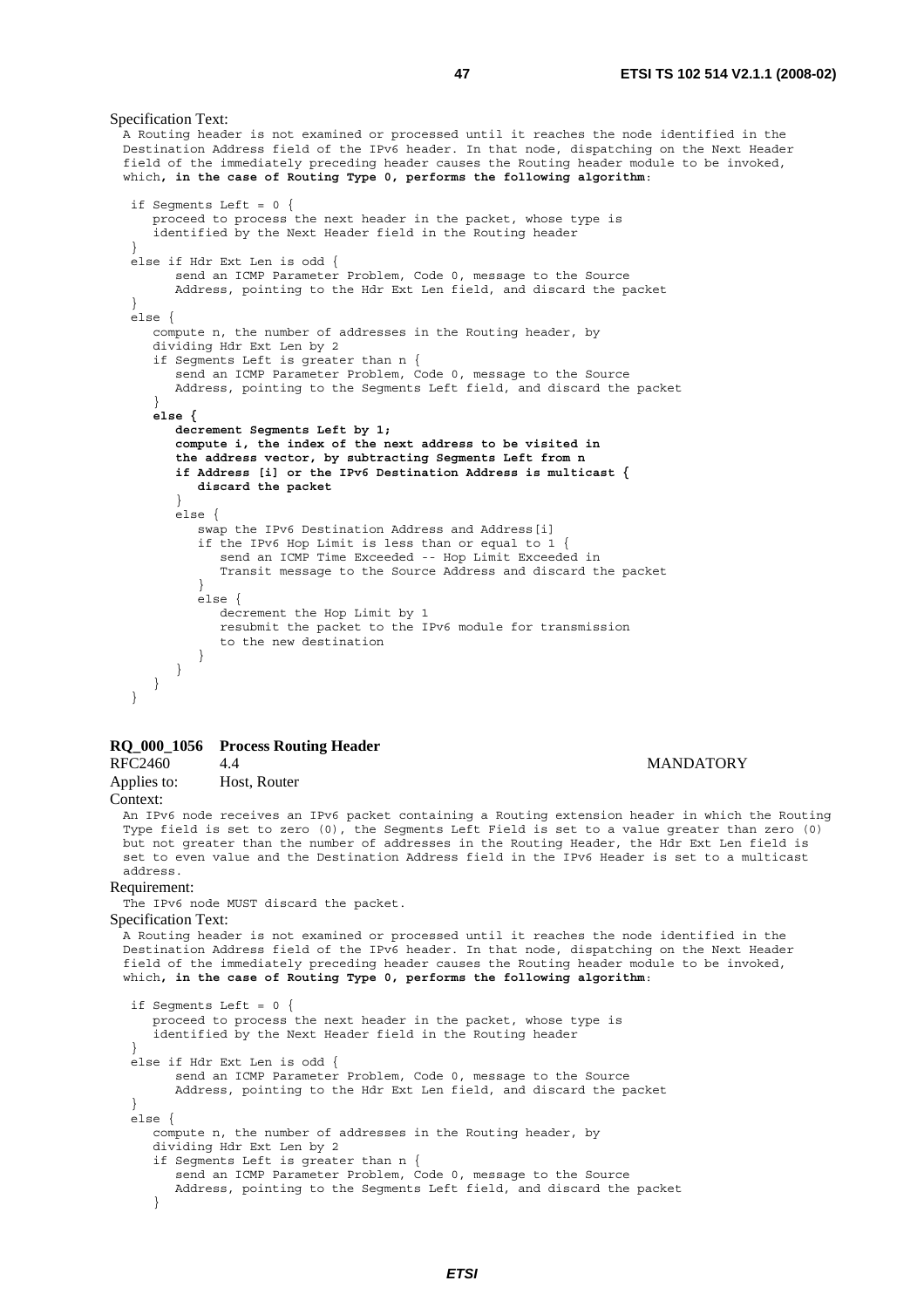```
 else { 
       decrement Segments Left by 1; 
       compute i, the index of the next address to be visited in 
       the address vector, by subtracting Segments Left from n 
       if Address [i] or the IPv6 Destination Address is multicast { 
          discard the packet
 } 
      \text{else}swap the IPv6 Destination Address and Address[i]
          if the IPv6 Hop Limit is less than or equal to 1 { 
              send an ICMP Time Exceeded -- Hop Limit Exceeded in 
              Transit message to the Source Address and discard the packet 
 } 
          else { 
             decrement the Hop Limit by 1 
             resubmit the packet to the IPv6 module for transmission 
         to the new destination<br>}
 } 
      }
```

```
RQ_000_1057 Process Extension Header Options
```
RFC2460 4.2 MANDATORY

Applies to: Host, Router

### Context:

An IPv6 node receives a packet containing a Destination Options header comprising a variable number of type-length-value (TLV) encoded "options".

Requirement:

 } }

The IPv6 node MUST process the options contained within the Destination Options header strictly in the order that they appear in the header.

Specification Text:

Two of the currently-defined extension headers -- the Hop-by-Hop Options header and **the Destination Options header -- carry a variable number of type-length-value (TLV) encoded "options",** of the following format:

 +-+-+-+-+-+-+-+-+-+-+-+-+-+-+-+-+- - - - - - - - - | Option Type | Opt Data Len | Option Data +-+-+-+-+-+-+-+-+-+-+-+-+-+-+-+-+- - - - - - - - - Option Type 8-bit identifier of the type of option.

| Opt Data Len | 8-bit unsigned integer. Length of the Option |
|--------------|----------------------------------------------|
|              | Data field of this option, in octets.        |
| Option Data  | Variable-length field. Option-Type-specific  |
|              | data.                                        |

**The sequence of options within a header must be processed strictly in the order they appear in the header;** a receiver must not, for example, scan through the header looking for a particular kind of option and process that option prior to processing all preceding ones.

# **RQ\_000\_1058 Process Routing Header**

| RFC2460            | 4.4          |  |  |
|--------------------|--------------|--|--|
| Applies to:        | Router, Host |  |  |
| Contr <sub>1</sub> |              |  |  |

### Context:

An IPv6 node receives an IPv6 packet containing a Routing extension header in which the Routing Type field is set to zero (0), the Segments Left Field is set to a value greater than zero (0) but not greater than the number of addresses in the Routing Header, the Hdr Ext Len field is set to even value, neither the next address to be visited (in the Routing Header) nor the Destination Address field (in the IPv6 Header) is set to a multicast address and the Hop Limit field in the IPv6 Header is set to a value less than or equal to 1.

#### Requirement:

The IPv6 node MUST discard the packet and send an ICMP Time Exceeded message to the packet's Source Address with the Code field set to the value zero (0) -- Hop Limit Exceeded in Transit. Specification Text:

A Routing header is not examined or processed until it reaches the node identified in the Destination Address field of the IPv6 header. In that node, dispatching on the Next Header field of the immediately preceding header causes the Routing header module to be invoked, which, **in the case of Routing Type 0, performs the following algorithm**:

```
 if Segments Left = 0 { 
    proceed to process the next header in the packet, whose type is 
    identified by the Next Header field in the Routing header 
 }
```
**MANDATORY**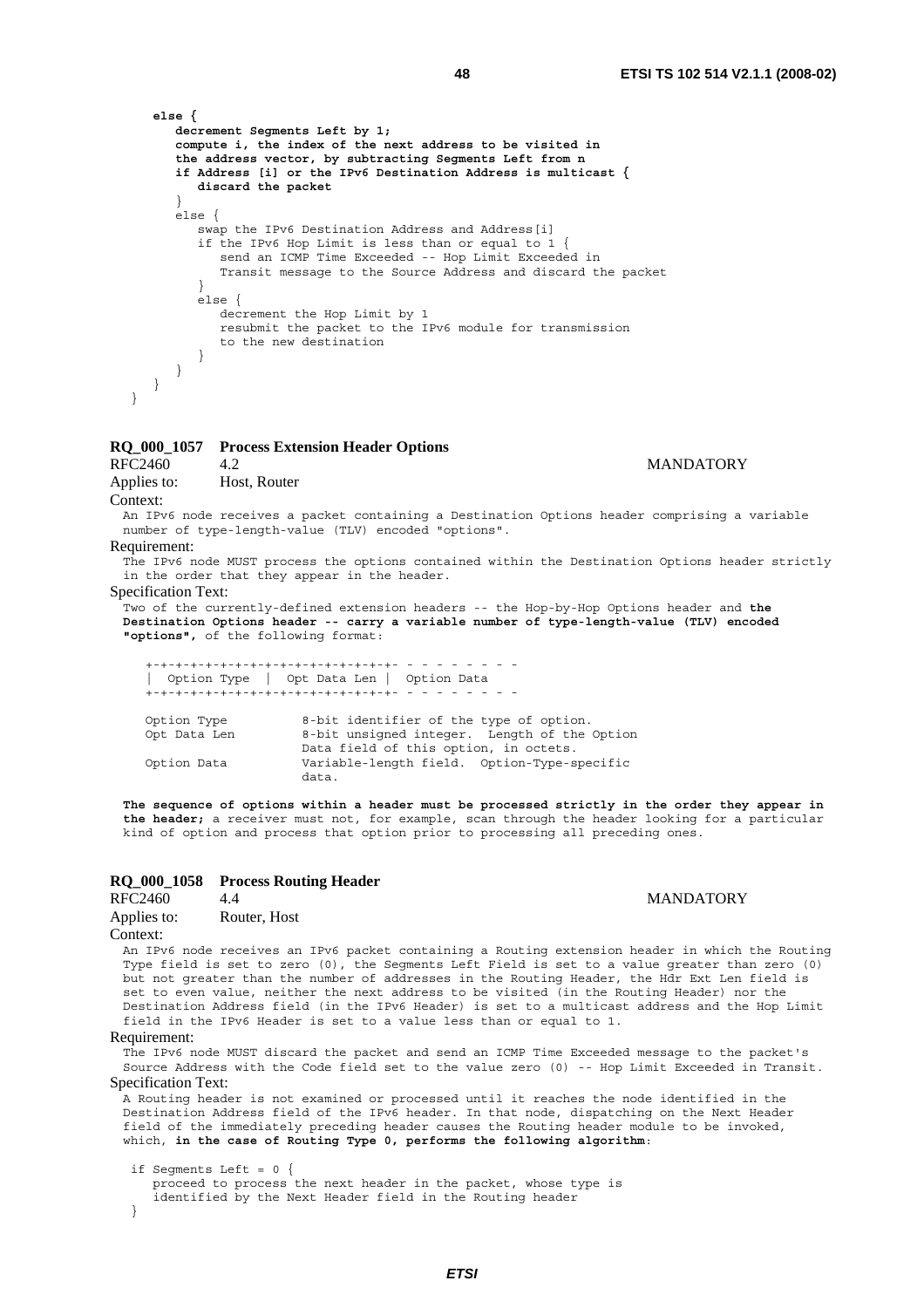```
 else if Hdr Ext Len is odd { 
        send an ICMP Parameter Problem, Code 0, message to the Source 
       Address, pointing to the Hdr Ext Len field, and discard the packet 
 } 
 else { 
    compute n, the number of addresses in the Routing header, by 
    dividing Hdr Ext Len by 2 
    if Segments Left is greater than n { 
       send an ICMP Parameter Problem, Code 0, message to the Source
       Address, pointing to the Segments Left field, and discard the packet 
     } 
    else { 
       decrement Segments Left by 1; 
        compute i, the index of the next address to be visited in 
        the address vector, by subtracting Segments Left from n 
        if Address [i] or the IPv6 Destination Address is multicast { 
           discard the packet 
 } 
        else { 
           swap the IPv6 Destination Address and Address[i] 
           if the IPv6 Hop Limit is less than or equal to 1 { 
              send an ICMP Time Exceeded -- Hop Limit Exceeded in 
              Transit message to the Source Address and discard the packet
 } 
           else { 
              decrement the Hop Limit by 1 
              resubmit the packet to the IPv6 module for transmission 
              to the new destination 
 } 
       } 
    } 
 }
```
# **RQ\_000\_1059 Process Routing Header**  A.4 MANDATORY

Applies to: Host, Router

#### Context:

An IPv6 node receives an IPv6 packet containing a Routing extension header in which the Routing Type field is set to zero (0), the Segments Left Field is set to a value greater than zero (0) but not greater than the number of addresses in the Routing Header, the Hdr Ext Len field is set to even value, neither the next address to be visited (in the Routing Header) nor the Destination Address field (in the IPv6 Header) is set to a multicast address and the Hop Limit field in the IPv6 Header is set to a value greater than 1.

#### Requirement:

The IPv6 node MUST decrement Segments Left field in the Routing extension header, swap the Destination Address in the IPv6 Header and next address to be visited in the Routing Header, decrement the Hop Limit in the IPv6 Header and forward the packet to the new Destination Address.

#### Specification Text:

A Routing header is not examined or processed until it reaches the node identified in the Destination Address field of the IPv6 header. In that node, dispatching on the Next Header field of the immediately preceding header causes the Routing header module to be invoked, which, **in the case of Routing Type 0, performs the following algorithm**:

```
 if Segments Left = 0 { 
 proceed to process the next header in the packet, whose type is 
    identified by the Next Header field in the Routing header 
 } 
 else if Hdr Ext Len is odd { 
       send an ICMP Parameter Problem, Code 0, message to the Source 
       Address, pointing to the Hdr Ext Len field, and discard the packet 
 } 
 else { 
    compute n, the number of addresses in the Routing header, by 
    dividing Hdr Ext Len by 2 
     if Segments Left is greater than n { 
       send an ICMP Parameter Problem, Code 0, message to the Source 
       Address, pointing to the Segments Left field, and discard the packet 
 } 
    else { 
      decrement Segments Left by 1;
       compute i, the index of the next address to be visited in 
        the address vector, by subtracting Segments Left from n 
        if Address [i] or the IPv6 Destination Address is multicast { 
           discard the packet
```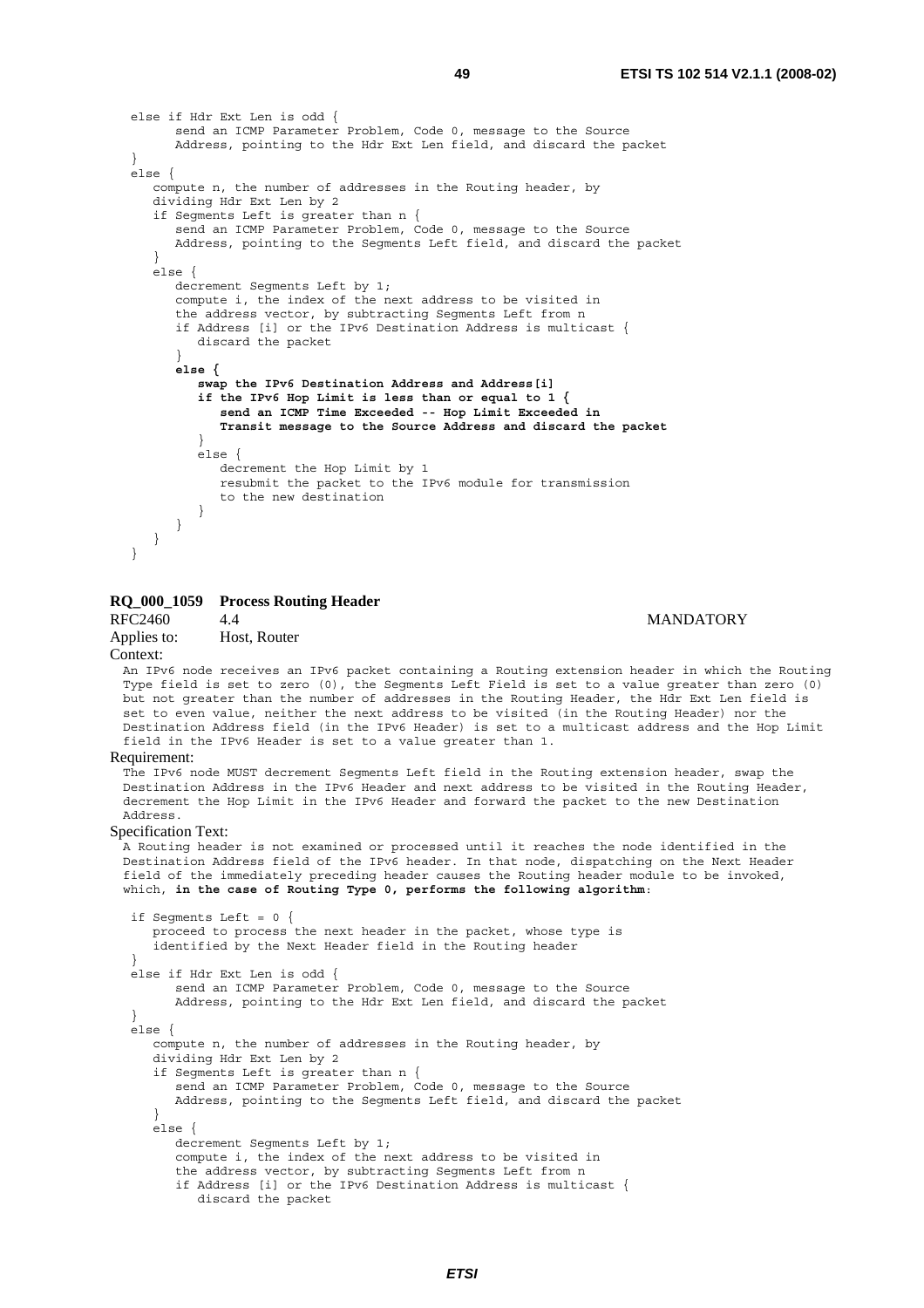```
 } 
 else { 
          swap the IPv6 Destination Address and Address[i]
          if the IPv6 Hop Limit is less than or equal to 1 { 
             send an ICMP Time Exceeded -- Hop Limit Exceeded in 
             Transit message to the Source Address and discard the packet 
 } 
          else { 
             decrement the Hop Limit by 1 
             resubmit the packet to the IPv6 module for transmission 
             to the new destination
 } 
      } 
   } 
 }
```
# **RQ\_000\_1060 Process Extension Header Options**

## RFC2460 4.2 MANDATORY

Applies to: Host, Router

# Context:

An IPv6 node receives an IPv6 packet containing a Destination Options extension header in which the Option Type field is set to an unrecognized value but with its highest-order two bits set to the binary value '00'.

#### Requirement:

The IPv6 node MUST ignore this option and continue processing the header.

# Specification Text:

**The Option Type identifiers are internally encoded such that their highest-order two bits specify the action that must be taken if the processing IPv6 node does not recognize the Option Type.** 

- **00 skip over this option and continue processing the header.**
- 01 discard the packet.
- 10 discard the packet and, regardless of whether or not the packet's Destination Address was a multicast address, send an ICMP Parameter Problem, Code 2, message to the packet's Source Address, pointing to the unrecognized Option Type.
- 11 discard the packet and, only if the packet's Destination Address was not a multicast address, send an ICMP Parameter Problem, Code 2, message to the packet's Source Address, pointing to the unrecognized Option Type.

# **RQ\_000\_1061 Process Extension Header Options**

# RFC2460 4.2 MANDATORY

Applies to: Router, Host

#### Context:

An IPv6 node receives an IPv6 packet containing a Destination Options extension header in which the Option Type field is set to an unrecognized value but with its highest-order two bits set to the binary value '01'.

# Requirement:

The IPv6 node MUST discard the packet.

#### Specification Text:

**The Option Type identifiers are internally encoded such that their highest-order two bits specify the action that must be taken if the processing IPv6 node does not recognize the Option Type**:

00 - skip over this option and continue processing the header.

### **01 - discard the packet**.

- 10 discard the packet and, regardless of whether or not the packet's Destination Address was a multicast address, send an ICMP Parameter Problem, Code 2, message to the packet's Source Address, pointing to the unrecognized Option Type.
- 11 discard the packet and, only if the packet's Destination Address was not a multicast address, send an ICMP Parameter Problem, Code 2, message to the packet's Source Address, pointing to the unrecognized Option Type.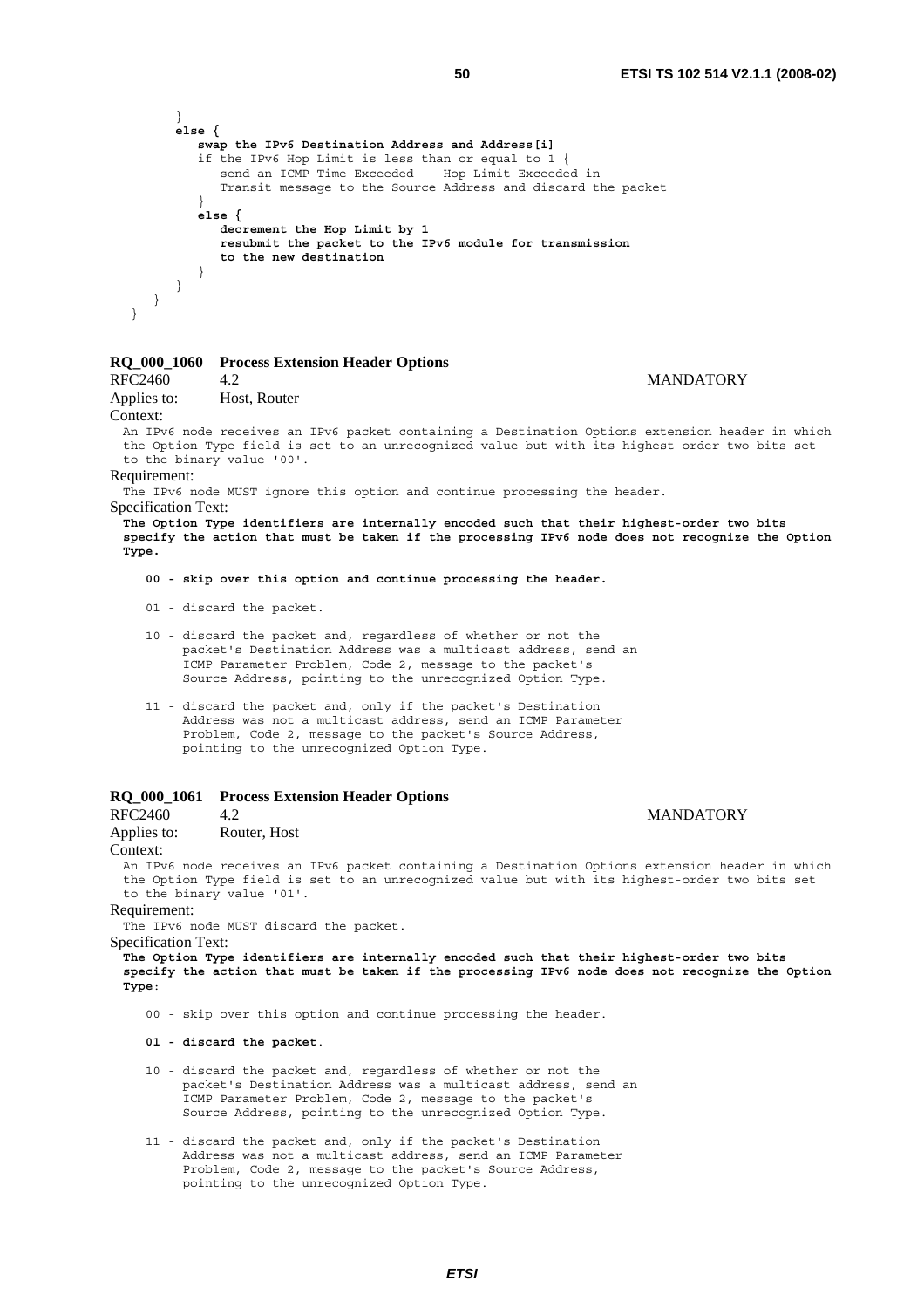|                            | RQ_000_1062 Process Extension Header Options                                                                                                                                                                                                                        |                  |
|----------------------------|---------------------------------------------------------------------------------------------------------------------------------------------------------------------------------------------------------------------------------------------------------------------|------------------|
| <b>RFC2460</b>             | 4.2                                                                                                                                                                                                                                                                 | <b>MANDATORY</b> |
| Applies to:                | Router, Host                                                                                                                                                                                                                                                        |                  |
| Context:                   |                                                                                                                                                                                                                                                                     |                  |
| to the binary value '10'.  | An IPv6 node receives an IPv6 packet containing a Destination Options extension header in which<br>the Option Type field is set to an unrecognized value but with its highest-order two bits set                                                                    |                  |
| Requirement:               |                                                                                                                                                                                                                                                                     |                  |
|                            | The IPv6 node MUST discard the packet and send an ICMP Parameter Problem message to the<br>packet's Source Address with the Code field set to the value 2 and the Pointer field set to the<br>offset (in octets) of the unrecognized Option Type within the packet. |                  |
| <b>Specification Text:</b> |                                                                                                                                                                                                                                                                     |                  |
| Type:                      | The Option Type identifiers are internally encoded such that their highest-order two bits<br>specify the action that must be taken if the processing IPv6 node does not recognize the Option                                                                        |                  |

00 - skip over this option and continue processing the header.

01 - discard the packet.

- **10 discard the packet and, regardless of whether or not the packet's Destination Address was a multicast address, send an ICMP Parameter Problem, Code 2, message to the packet's Source Address, pointing to the unrecognized Option Type**.
- 11 discard the packet and, only if the packet's Destination Address was not a multicast address, send an ICMP Parameter Problem, Code 2, message to the packet's Source Address, pointing to the unrecognized Option Type.

# **RQ\_000\_1063 Process Extension Header Options**

#### A.2 MANDATORY

Applies to: Host, Router

#### Context:

An IPv6 node receives an IPv6 packet containing a Destination Options extension header in which the Option Type field is set to an unrecognized value but with its highest-order two bits set to the binary value '11' and the Destination Address field does not contain a multicast address.

#### Requirement:

The IPv6 node MUST discard the packet and send an ICMP Parameter Problem message to the packet's Source Address with the Code field set to the value 2 and the Pointer field set to the offset (in octets) of the unrecognized Option Type within the packet.

#### Specification Text:

**The Option Type identifiers are internally encoded such that their highest-order two bits specify the action that must be taken if the processing IPv6 node does not recognize the Option Type:**

- 00 skip over this option and continue processing the header.
- 01 discard the packet.
- 10 discard the packet and, regardless of whether or not the packet's Destination Address was a multicast address, send an ICMP Parameter Problem, Code 2, message to the packet's Source Address, pointing to the unrecognized Option Type.
- **11 discard the packet and, only if the packet's Destination Address was not a multicast address, send an ICMP Parameter Problem, Code 2, message to the packet's Source Address, pointing to the unrecognized Option Type**.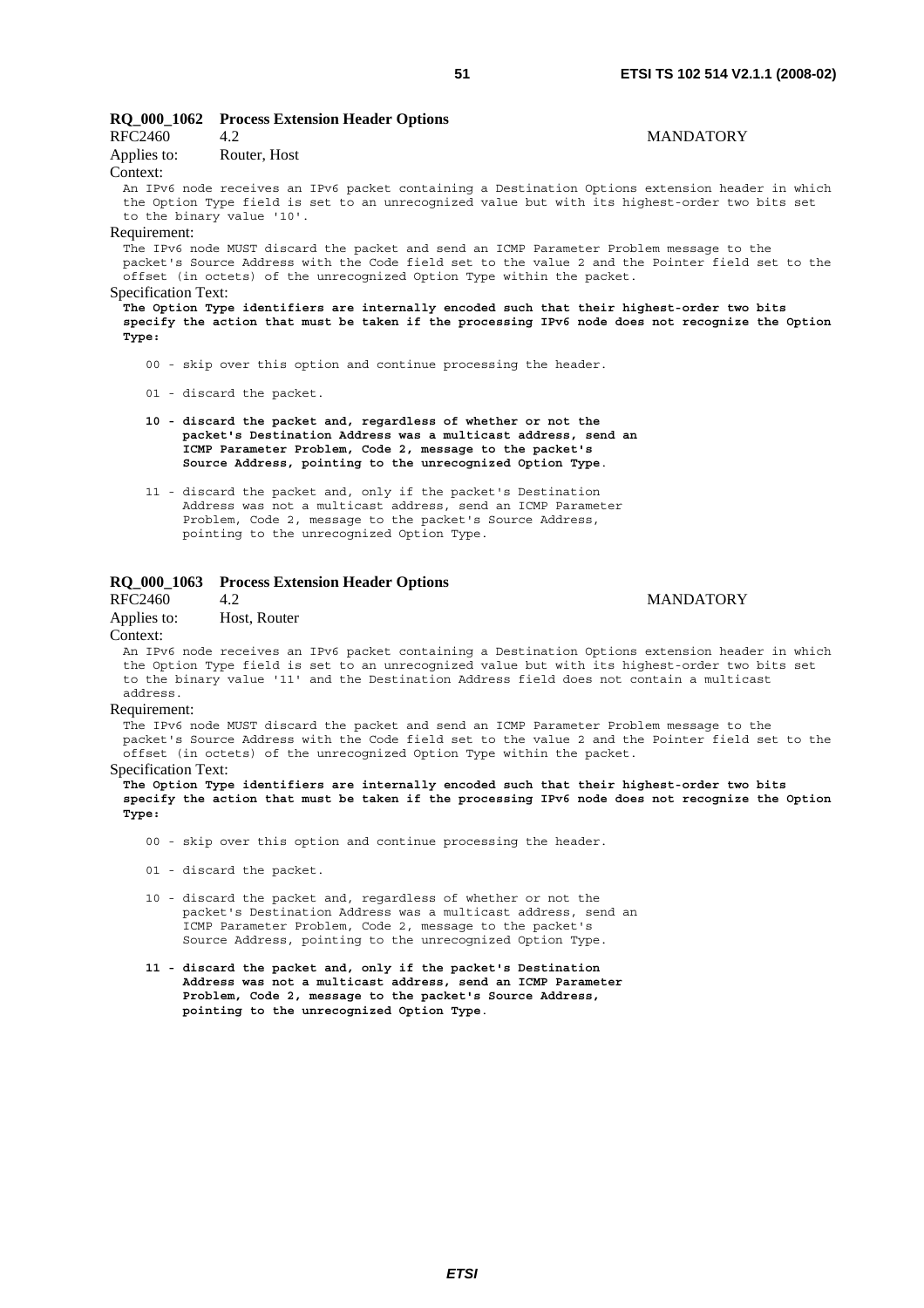# **RQ\_000\_1064 Generate Fragment Packets**

# RFC2460 5 OPTIONAL Applies to: Host

Context:

An IPv6 host sends an IPv6 packet which is larger than the MTU on the path between the host and the packet's destination.

#### Requirement:

The IPv6 host MAY fragment the packet using the Fragment header.

#### Specification Text:

**In order to send a packet larger than a path's MTU, a node may use the IPv6 Fragment header to fragment the packet at the source and have it reassembled at the destination(s)**. However, the use of such fragmentation is discouraged in any application that is able to adjust its packets to fit the measured path MTU (i.e., down to 1280 octets).

### **RQ\_000\_1065 Generate Fragment Packets**

#### RFC2460 5 RECOMMENDED

Applies to: Host

#### Context:

An IPv6 host sends an IPv6 packet which is larger than the MTU on the path between the host and the packet's destination.

Requirement:

The IPv6 host SHOULD adjust the packet size to fit the path MTU.

Specification Text:

In order to send a packet larger than a path's MTU, a node may use the IPv6 Fragment header to fragment the packet at the source and have it reassembled at the destination(s). **However, the use of such fragmentation is discouraged in any application that is able to adjust its packets to fit the measured path MTU (i.e., down to 1280 octets)**.

# **RQ\_000\_1067 Generate Fragment Packets**

RFC2460 4.5 CONDITIONAL [if RQ\_000\_1064 then MANDATORY]

### Applies to: Host

Context:

An IPv6 host sends an IPv6 packet containing a Fragment header.

#### Requirement:

The IPv6 host MUST set the Next Header field in the header preceding the Fragment header to the value forty-four (44)

### Specification Text:

The Fragment header is used by an IPv6 source to send a packet larger than would fit in the path MTU to its destination. (Note: unlike IPv4, fragmentation in IPv6 is performed only by source nodes, not by routers along a packet's delivery path -- see section 5.) **The Fragment header is identified by a Next Header value of 44 in the immediately preceding header**, and has the following format:

 +-+-+-+-+-+-+-+-+-+-+-+-+-+-+-+-+-+-+-+-+-+-+-+-+-+-+-+-+-+-+-+-+ | Next Header | Reserved | Fragment Offset |Res|M| +-+-+-+-+-+-+-+-+-+-+-+-+-+-+-+-+-+-+-+-+-+-+-+-+-+-+-+-+-+-+-+-+ | Identification | +-+-+-+-+-+-+-+-+-+-+-+-+-+-+-+-+-+-+-+-+-+-+-+-+-+-+-+-+-+-+-+-+

### **RQ\_000\_1068 Generate Fragment Packets**

RFC2460 4.5 CONDITIONAL [if RQ\_000\_1064 then MANDATORY]

#### Applies to: Host

Context:

An IPv6 host sends an IPv6 packet containing a Fragment header.

Requirement:

The IPv6 host MUST set the value in the Next Header Field in the Fragment header to the initial header type of the Fragmentable Part of the original packet.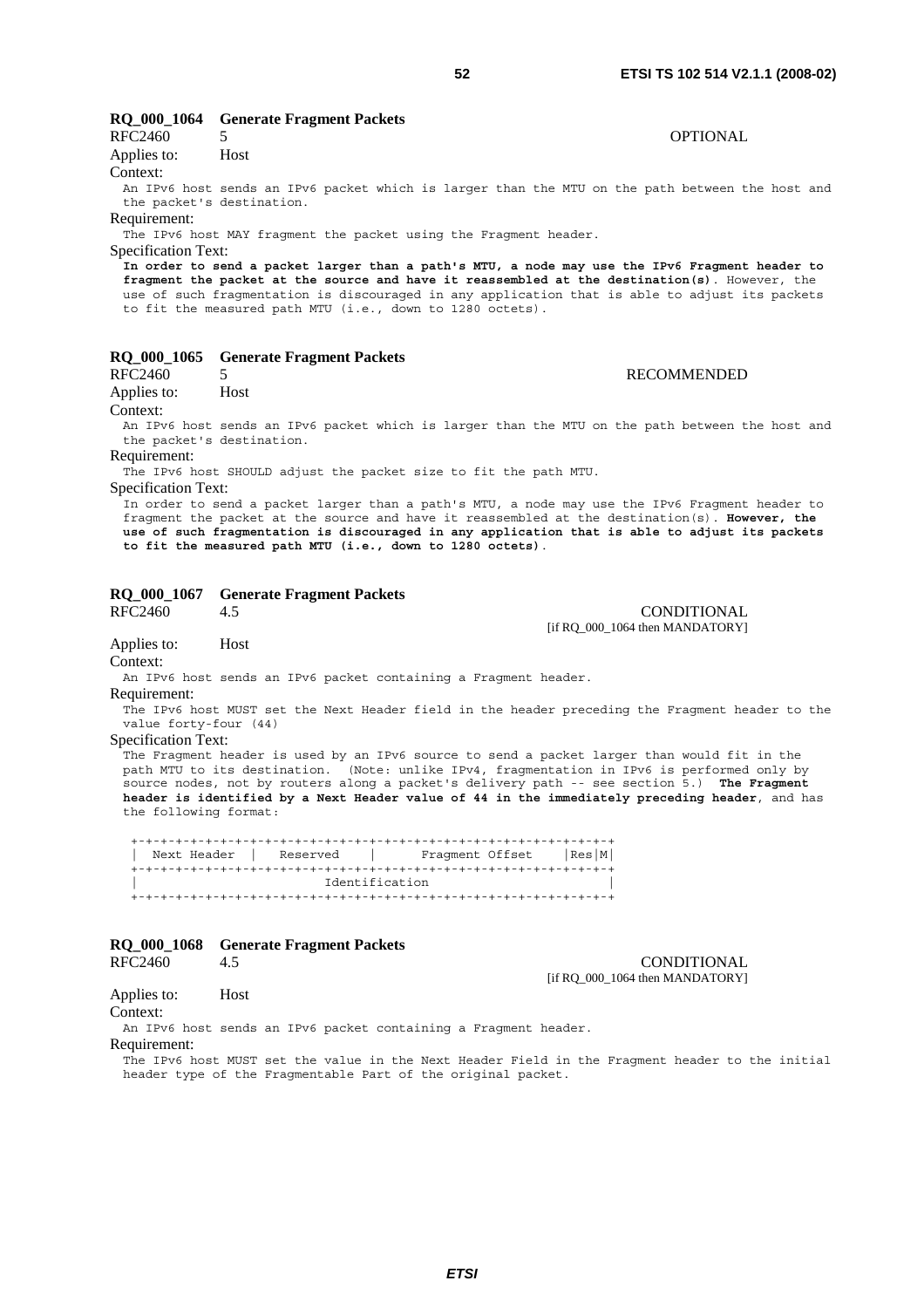Specification Text:

|                 |                                 | Next Header   Reserved   Fragment Offset   Res   M                                                                                                                                               |  |
|-----------------|---------------------------------|--------------------------------------------------------------------------------------------------------------------------------------------------------------------------------------------------|--|
|                 |                                 |                                                                                                                                                                                                  |  |
|                 | Identification                  |                                                                                                                                                                                                  |  |
|                 |                                 |                                                                                                                                                                                                  |  |
| Next Header     |                                 | 8-bit selector. Identifies the initial header<br>type of the Fragmentable Part of the original<br>packet (defined below). Uses the same values as<br>the IPv4 Protocol field [RFC-1700 et seq.]. |  |
| Reserved        |                                 | 8-bit reserved field. Initialized to zero for<br>transmission; ignored on reception.                                                                                                             |  |
| Fragment Offset | of the original packet.         | 13-bit unsigned integer. The offset, in 8-octet<br>units, of the data following this header,<br>relative to the start of the Fraqmentable Part                                                   |  |
| Res             |                                 | 2-bit reserved field. Initialized to zero for<br>transmission; ignored on reception.                                                                                                             |  |
| M flag          |                                 | $1$ = more fraqments; $0$ = last fraqment.                                                                                                                                                       |  |
| Identification  | 32 bits. See description below. |                                                                                                                                                                                                  |  |

# **RQ\_000\_1069 Process Fragment Packets**

| RFC2460                    | 4.5  |                                                                                              | <b>MANDATORY</b>                |
|----------------------------|------|----------------------------------------------------------------------------------------------|---------------------------------|
| Applies to:                | Host |                                                                                              |                                 |
| Context:                   |      |                                                                                              |                                 |
|                            |      | An IPv6 host receives an IPv6 packet containing a Fragment header                            |                                 |
| Requirement:               |      |                                                                                              |                                 |
|                            |      | The IPv6 host MUST ignore the value of the Reserved Field and the Res field in the Fragment  |                                 |
| Header.                    |      |                                                                                              |                                 |
| <b>Specification Text:</b> |      |                                                                                              |                                 |
|                            |      | Next Header   Reserved   Fragment Offset   Res   M                                           |                                 |
|                            |      |                                                                                              |                                 |
|                            |      | Identification                                                                               |                                 |
|                            |      |                                                                                              |                                 |
| Next Header                |      | 8-bit selector. Identifies the initial header                                                |                                 |
|                            |      | type of the Fragmentable Part of the original                                                |                                 |
|                            |      | packet (defined below). Uses the same values as                                              |                                 |
|                            |      | the IPv4 Protocol field [RFC-1700 et seq.].                                                  |                                 |
| Reserved                   |      | 8-bit reserved field. Initialized to zero for                                                |                                 |
|                            |      | transmission; ignored on reception.                                                          |                                 |
|                            |      |                                                                                              |                                 |
| Fraqment Offset            |      | 13-bit unsigned integer. The offset, in 8-octet<br>units, of the data following this header, |                                 |
|                            |      | relative to the start of the Fragmentable Part                                               |                                 |
|                            |      | of the original packet.                                                                      |                                 |
|                            |      | 2-bit reserved field. Initialized to zero for                                                |                                 |
| Res                        |      | transmission; ignored on reception.                                                          |                                 |
|                            |      |                                                                                              |                                 |
| M flag                     |      | $1$ = more fraqments; $0$ = last fraqment.                                                   |                                 |
|                            |      |                                                                                              |                                 |
| Identification             |      | 32 bits. See description below.                                                              |                                 |
|                            |      |                                                                                              |                                 |
|                            |      | RQ_000_1070 Generate Fragment Packets                                                        |                                 |
| RFC2460                    | 4.5  |                                                                                              | <b>CONDITIONAL</b>              |
|                            |      |                                                                                              | [if RO 000 1064 then MANDATORY] |

Applies to: Host Context: An IPv6 host sends an IPv6 packet containing a Fragment header. Requirement: The IPv6 host MUST set the value in the Fragment Offset field to the offset, in 8-octet units, of the data following this header, relative to the start of the fragmentable part of the original packet.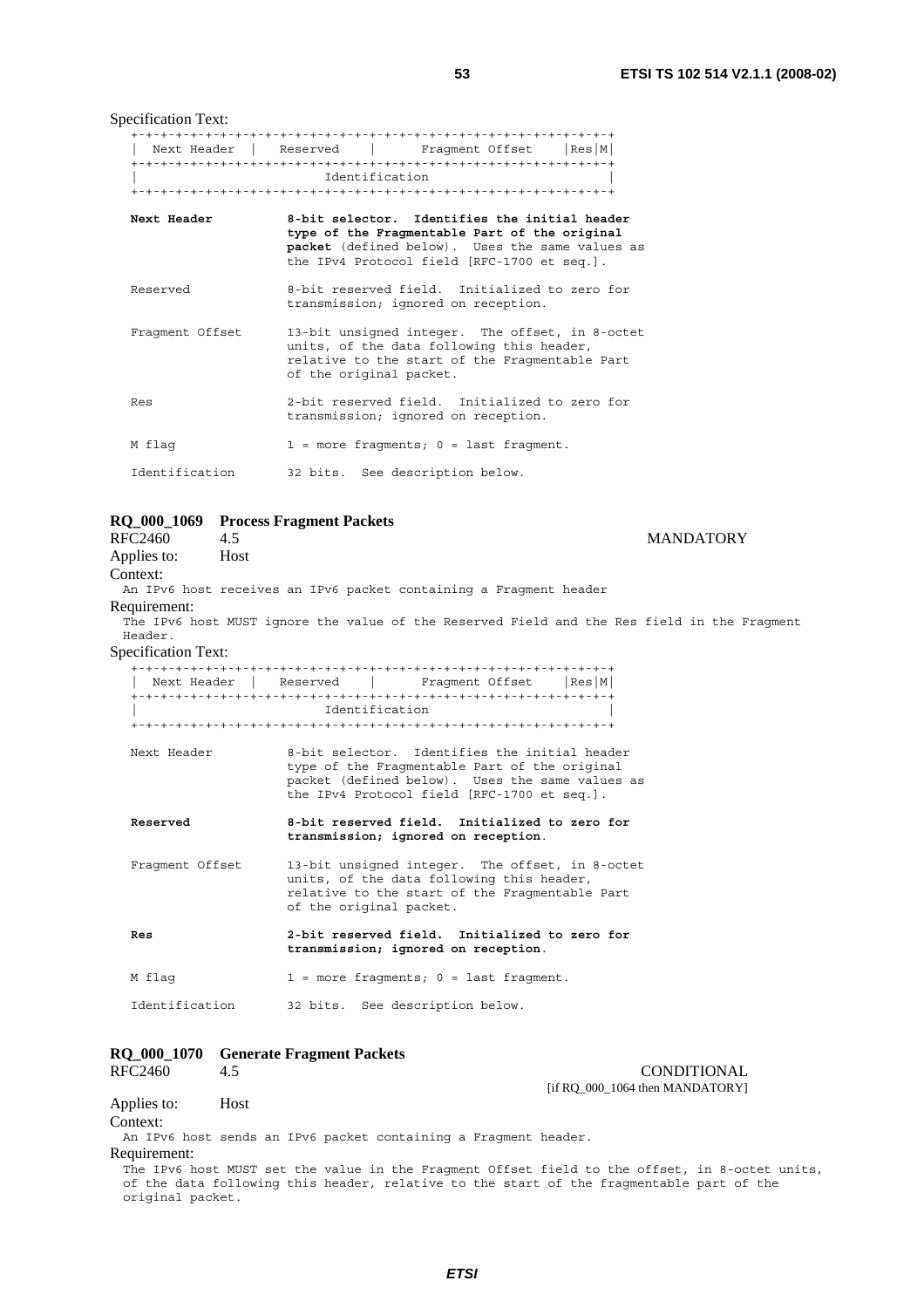[if RQ\_000\_1064 then MANDATORY]

|                 | Next Header   Reserved   Fraqment Offset   Res   M                                                                                                                                               |
|-----------------|--------------------------------------------------------------------------------------------------------------------------------------------------------------------------------------------------|
|                 | Identification                                                                                                                                                                                   |
| Next Header     | 8-bit selector. Identifies the initial header<br>type of the Fragmentable Part of the original<br>packet (defined below). Uses the same values as<br>the IPv4 Protocol field [RFC-1700 et seq.]. |
| Reserved        | 8-bit reserved field. Initialized to zero for<br>transmission; ignored on reception.                                                                                                             |
| Fragment Offset | 13-bit unsigned integer. The offset, in 8-octet<br>units, of the data following this header,<br>relative to the start of the Fragmentable Part<br>of the original packet.                        |
| Res             | 2-bit reserved field. Initialized to zero for<br>transmission; ignored on reception.                                                                                                             |
| M flag          | $1$ = more fraqments; $0$ = last fraqment.                                                                                                                                                       |
| Identification  | 32 bits. See description below.                                                                                                                                                                  |

# **RQ\_000\_1071 Generate Fragment Packets**

A.5 CONDITIONAL

Applies to: Host

Context:

An IPv6 host sends an IPv6 packet containing a packet fragment which is not the final fragment. Requirement:

The IPv6 host MUST set the M Flag in the Fragment header to the value 1.

Specification Text:

| Next Header<br>Reserved | Res M <br>Fraqment Offset |  |  |  |
|-------------------------|---------------------------|--|--|--|
|                         |                           |  |  |  |
| Identification          |                           |  |  |  |
|                         |                           |  |  |  |

| Next Header | 8-bit selector. Identifies the initial header   |
|-------------|-------------------------------------------------|
|             | type of the Fragmentable Part of the original   |
|             | packet (defined below). Uses the same values as |
|             | the IPv4 Protocol field [RFC-1700 et seq.].     |

 Reserved 8-bit reserved field. Initialized to zero for transmission; ignored on reception.

 Fragment Offset 13-bit unsigned integer. The offset, in 8-octet units, of the data following this header, relative to the start of the Fragmentable Part of the original packet.

 Res 2-bit reserved field. Initialized to zero for transmission; ignored on reception.

 **M flag 1 = more fragments; 0 = last fragment**.

Identification 32 bits. See description below.

# **RQ\_000\_1072 Generate Fragment Packets**  RFC2460 4.5 CONDITIONAL [if RQ\_000\_1064 then MANDATORY] Applies to: Host

Context:

An IPv6 host sends an IPv6 packet containing a the final fragment of a fragmented packet. Requirement:

The IPv6 host MUST set the M Flag in the Fragment header to the value zero (0).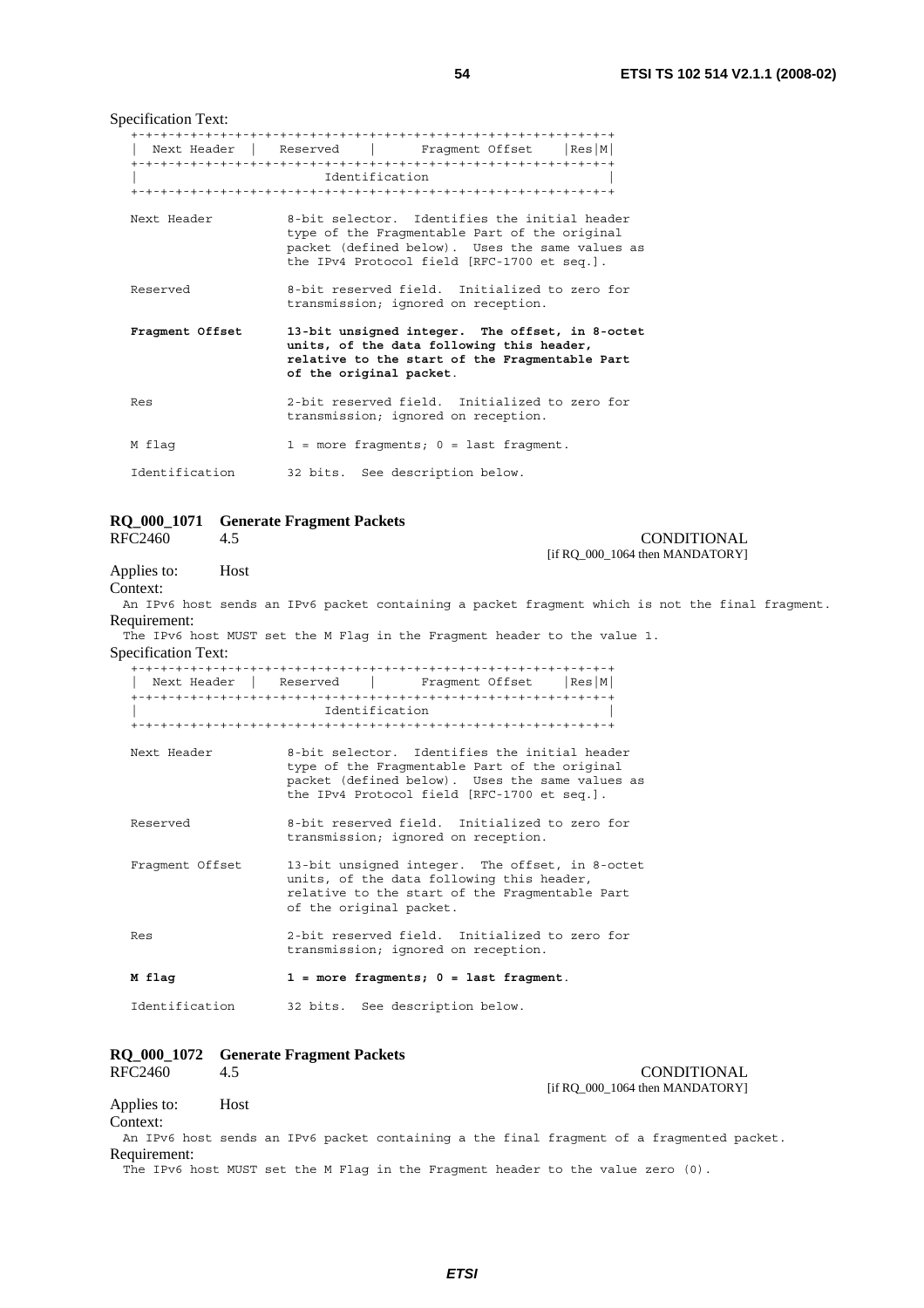Specification Text:

|                 | Next Header   Reserved   Fragment Offset   Res   M                                                                                                                                               |
|-----------------|--------------------------------------------------------------------------------------------------------------------------------------------------------------------------------------------------|
|                 |                                                                                                                                                                                                  |
|                 | Identification                                                                                                                                                                                   |
|                 |                                                                                                                                                                                                  |
| Next Header     | 8-bit selector. Identifies the initial header<br>type of the Fragmentable Part of the original<br>packet (defined below). Uses the same values as<br>the IPv4 Protocol field [RFC-1700 et seq.]. |
| Reserved        | 8-bit reserved field. Initialized to zero for<br>transmission; ignored on reception.                                                                                                             |
| Fraqment Offset | 13-bit unsigned integer. The offset, in 8-octet<br>units, of the data following this header,<br>relative to the start of the Fragmentable Part<br>of the original packet.                        |
| Res             | 2-bit reserved field. Initialized to zero for<br>transmission; ignored on reception.                                                                                                             |
| M flag          | $1$ = more fragments; $0$ = last fragment.                                                                                                                                                       |
| Identification  | 32 bits. See description below.                                                                                                                                                                  |

# **RQ\_000\_1073 Generate Fragment Packets**

RFC2460 4.5 CONDITIONAL [if RQ\_000\_1064 then MANDATORY]

Applies to: Host

Context:

An IPv6 host sends an IPv6 packet containing a Fragment extension header.

Requirement:

The IPv6 host MUST set a value in the Identification field of the Fragment header which is different from that for any other fragmented packet sent recently with the same Source Address and final Destination Address.

#### Specification Text:

For every packet that is to be fragmented, the source node generates an Identification value. **The Identification must be different than that of any other fragmented packet sent recently\* with the same Source Address and Destination Address**. If a Routing header is present, the Destination Address of concern is that of the final destination.

\* "recently" means within the maximum likely lifetime of a packet, including transit time from source to destination and time spent awaiting reassembly with other fragments of the same packet. However, it is not required that a source node know the maximum packet lifetime. Rather, it is assumed that the requirement can be met by maintaining the Identification value as a simple, 32-bit, "wrap-around" counter, incremented each time a packet must be fragmented. It is an implementation choice whether to maintain a single counter for the node or multiple counters, e.g., one for each of the node's possible source addresses, or one for each active (source address, destination address) combination.

# **RQ\_000\_1077 Generate Extension Header Options**

RFC2460 4.2 MANDATORY

Applies to: Host, Router

#### Context:

An IPv6 node sends an IPv6 packet containing both an Authentication Header and a Hop-by-Hop Options extension header with the third-highest-order bit in its Option Type field set to the binary value '1'.

#### Requirement:

The IPv6 node treats the entire Option Data field as zero-valued octets when computing the packet's authenticating value.

#### Specification Text:

The third-highest-order bit of the Option Type specifies whether or not the Option Data of that option can change en-route to the packet's final destination. **When an Authentication header is present in the packet, for any option whose data may change en-route, its entire Option Data field must be treated as zero-valued octets when computing or verifying the packet's authenticating value**.

0 - Option Data does not change en-route

 **1 - Option Data may change en-route**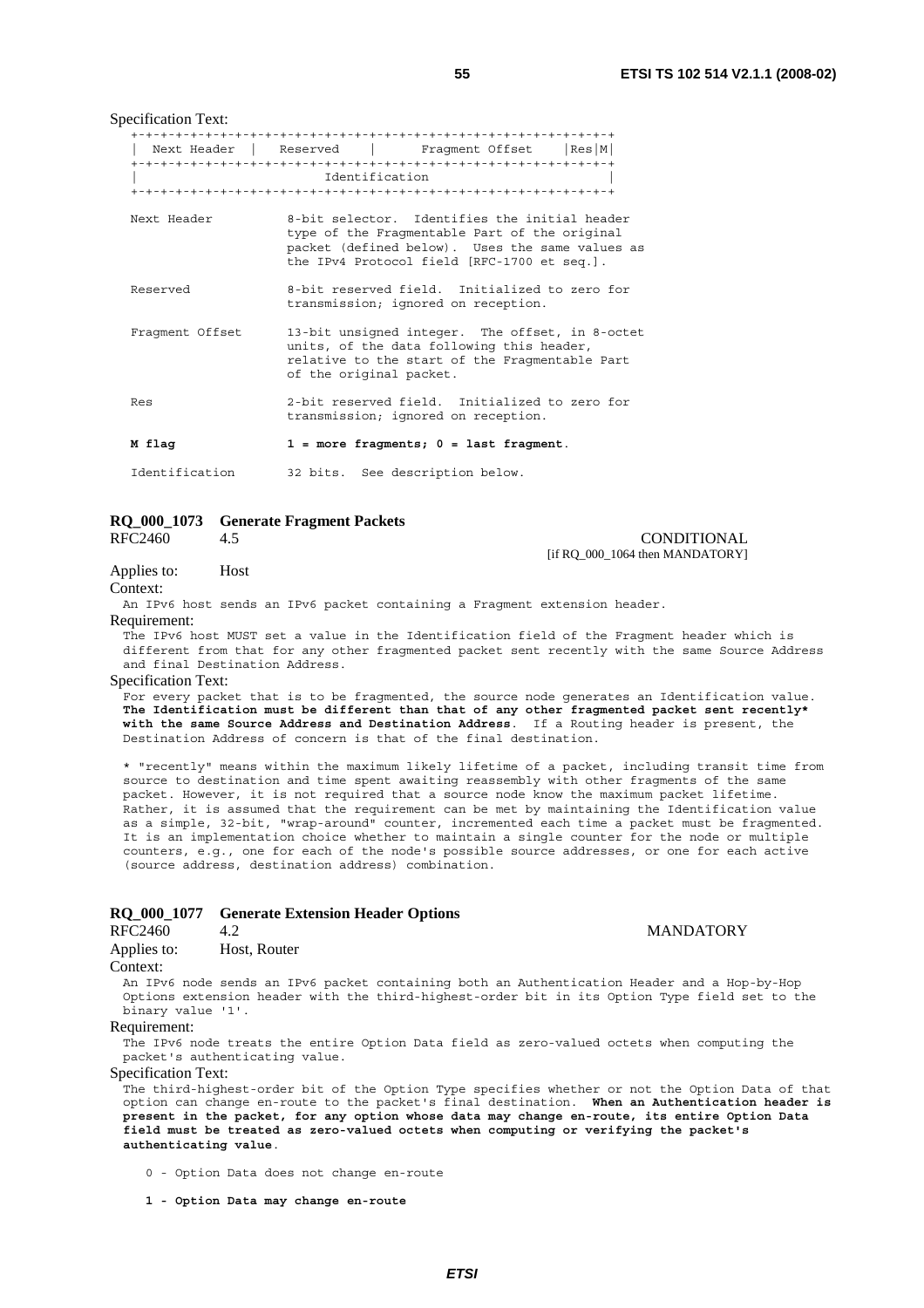| RFC2460                                                                                                                                                                                                                                                                                                                                                                                                                                                                                               | RQ_000_1078 Process Extension Header Options<br>4.2                                                                                                                                              | <b>MANDATORY</b> |  |
|-------------------------------------------------------------------------------------------------------------------------------------------------------------------------------------------------------------------------------------------------------------------------------------------------------------------------------------------------------------------------------------------------------------------------------------------------------------------------------------------------------|--------------------------------------------------------------------------------------------------------------------------------------------------------------------------------------------------|------------------|--|
| Applies to:                                                                                                                                                                                                                                                                                                                                                                                                                                                                                           | Host, Router                                                                                                                                                                                     |                  |  |
| Context:                                                                                                                                                                                                                                                                                                                                                                                                                                                                                              |                                                                                                                                                                                                  |                  |  |
| binary value '1'.                                                                                                                                                                                                                                                                                                                                                                                                                                                                                     | An IPv6 node receives an IPv6 packet containing both an Authentication Header and a Destination<br>Options extension header with the third-highest-order bit in its Option Type field set to the |                  |  |
| Requirement:                                                                                                                                                                                                                                                                                                                                                                                                                                                                                          |                                                                                                                                                                                                  |                  |  |
|                                                                                                                                                                                                                                                                                                                                                                                                                                                                                                       | The IPv6 node treats the entire Option Data field as zero-valued octets when verifying the                                                                                                       |                  |  |
|                                                                                                                                                                                                                                                                                                                                                                                                                                                                                                       | packet's authenticating value.                                                                                                                                                                   |                  |  |
| <b>Specification Text:</b>                                                                                                                                                                                                                                                                                                                                                                                                                                                                            |                                                                                                                                                                                                  |                  |  |
| The third-highest-order bit of the Option Type specifies whether or not the Option Data of that<br>option can change en-route to the packet's final destination. When an Authentication header is<br>present in the packet, for any option whose data may change en-route, its entire Option Data<br>field must be treated as zero-valued octets when computing or verifying the packet's<br>authenticating value.<br>0 - Option Data does not change en-route<br>1 - Option Data may change en-route |                                                                                                                                                                                                  |                  |  |
|                                                                                                                                                                                                                                                                                                                                                                                                                                                                                                       |                                                                                                                                                                                                  |                  |  |
| RQ_000_1079                                                                                                                                                                                                                                                                                                                                                                                                                                                                                           | <b>Generate Fragment Packets</b>                                                                                                                                                                 |                  |  |
| RFC2460                                                                                                                                                                                                                                                                                                                                                                                                                                                                                               | 4.5                                                                                                                                                                                              | <b>MANDATORY</b> |  |
| Applies to:                                                                                                                                                                                                                                                                                                                                                                                                                                                                                           | Host                                                                                                                                                                                             |                  |  |
| Context:                                                                                                                                                                                                                                                                                                                                                                                                                                                                                              |                                                                                                                                                                                                  |                  |  |
|                                                                                                                                                                                                                                                                                                                                                                                                                                                                                                       | An IPv6 host sends an IPv6 packet that is larger than the MTU on the path between itself and                                                                                                     |                  |  |
| the packet's destination.                                                                                                                                                                                                                                                                                                                                                                                                                                                                             |                                                                                                                                                                                                  |                  |  |
| Requirement:                                                                                                                                                                                                                                                                                                                                                                                                                                                                                          | The IPv6 host MUST NOT fragment the IPv6 header or any extension headers that are likely to be<br>progossed by podes on route to the destination                                                 |                  |  |

processed by nodes en route to the destination.

# Specification Text:

The initial, large, unfragmented packet is referred to as the "original packet", and it is considered to consist of two parts, as illustrated:

original packet:

| Unfragmentable | Fraqmentable |
|----------------|--------------|
|                |              |
| Part           | Part         |
|                |              |
|                |              |

 **The Unfragmentable Part consists of the IPv6 header plus any extension headers that must be processed by nodes en route to the destination, that is, all headers up to and including the Routing header if present, else the Hop-by-Hop Options header if present, else no extension headers.**

 The Fragmentable Part consists of the rest of the packet, that is, any extension headers that need be processed only by the final destination node(s), plus the upper-layer header and data.

The Fragmentable Part of the original packet is divided into fragments, each, except possibly the last ("rightmost") one, being an integer multiple of 8 octets long. The fragments are transmitted in separate "fragment packets" as illustrated:

*ETSI* 

original packet:

| Unfragmentable | first    | second   | last               |
|----------------|----------|----------|--------------------|
| Part           | fragment | fraqment | $\dots$   fraqment |
|                |          |          |                    |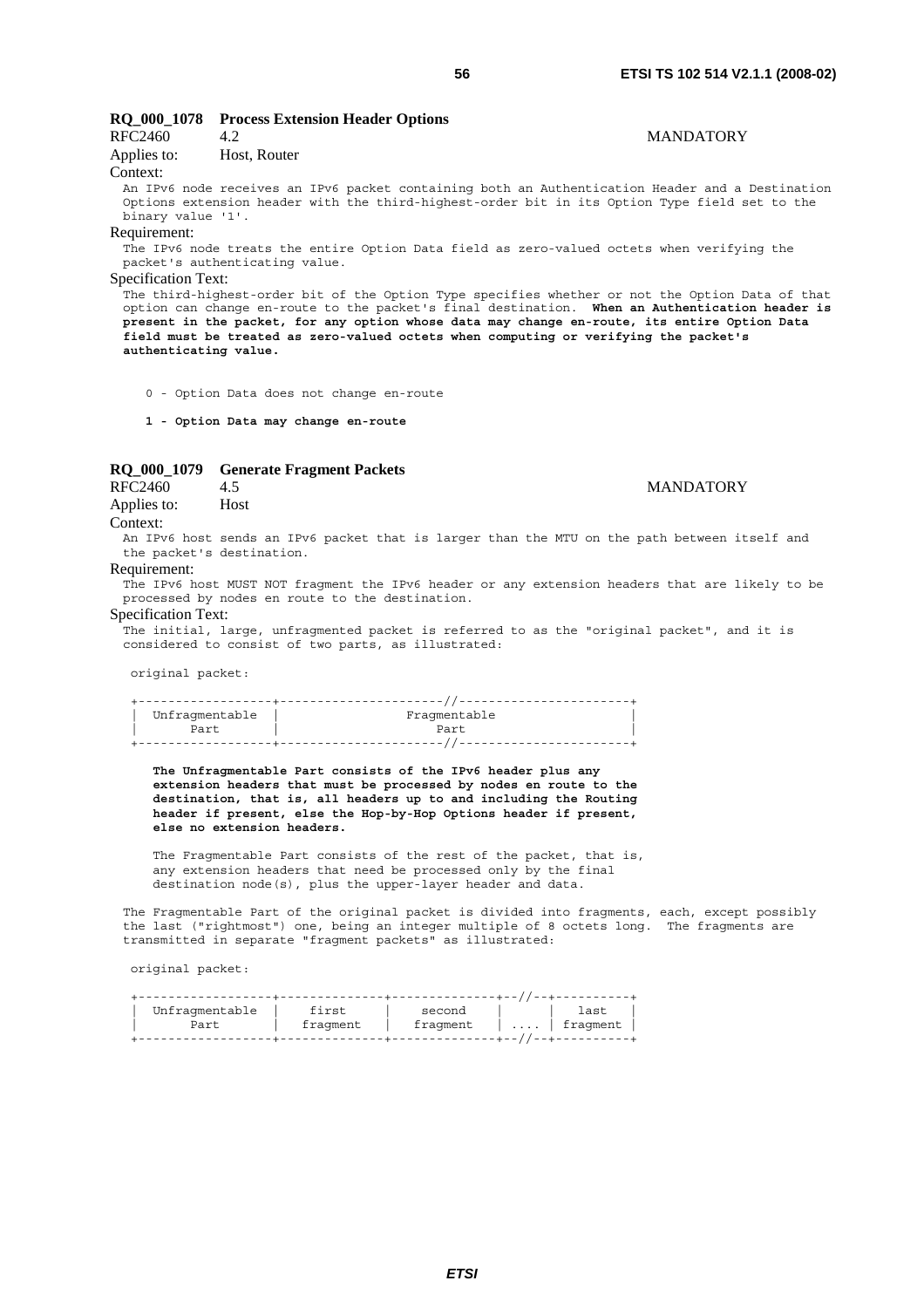# **RQ\_000\_1080 Generate Fragment Packets**

RFC2460 4.5 CONDITIONAL [if RQ 000 1064 then MANDATORY] Applies to: Host

Context:

An IPv6 host sends an IPv6 packet that is larger than the MTU on the path between itself and the packet's destination.

Requirement:

The IPv6 host MUST select the lengths of fragments such that the resulting fragment packets fit within the MTU of the path to the original packet's destination

Specification Text:

**Each fragment packet is composed of:** 

- **(1) The Unfragmentable Part of the original packet, with the Payload Length of the original IPv6 header changed to contain the length of this fragment packet only (excluding the**  length of the IPv6 header itself), and the Next Header field of the last header of the  **Unfragmentable Part changed to 44.**
- **(2) A Fragment header containing:**

 **The Next Header value that identifies the first header of the Fragmentable Part of the original packet.** 

 **A Fragment Offset containing the offset of the fragment, in 8-octet units, relative to the start of the Fragmentable Part of the original packet. The Fragment Offset** 

 $\theta$ 

 **the first ("leftmost") fragment is 0.** 

 **An M flag value of 0 if the fragment is the last ("rightmost") one, else an M flag value of 1.** 

 **The Identification value generated for the original packet.** 

 **(3) The fragment itself.**

**The lengths of the fragments must be chosen such that the resulting fragment packets fit within the MTU of the path to the packets' destination(s)**.

# **RQ\_000\_1081 Generate Fragment Packets**

4.5 CONDITIONAL [if RQ\_000\_1064 then MANDATORY]

Applies to: Host

Context:

An IPv6 host sends an IPv6 packet that is larger than the MTU on the path between itself and the packet's destination.

Requirement:

The IPv6 host MUST construct each fragment packet as follows:

(1) The Unfragmentable Part of the original packet

(2) A Fragment header

(3) The fragment itself.

#### Specification Text:

**Each fragment packet is composed of:** 

- **(1) The Unfragmentable Part of the original packet, with the Payload Length of the original IPv6 header changed to contain the length of this fragment packet only (excluding the length of the IPv6 header itself), and the Next Header field of the last header of the Unfragmentable Part changed to 44.**
- **(2) A Fragment header containing:**

 **The Next Header value that identifies the first header of the Fragmentable Part of the original packet.** 

 **A Fragment Offset containing the offset of the fragment, in 8-octet units, relative to the start of the Fragmentable Part of the original packet. The Fragment Offset** 

**of** 

 **the first ("leftmost") fragment is 0.** 

 **An M flag value of 0 if the fragment is the last ("rightmost") one, else an M flag value of 1.** 

 **The Identification value generated for the original packet.**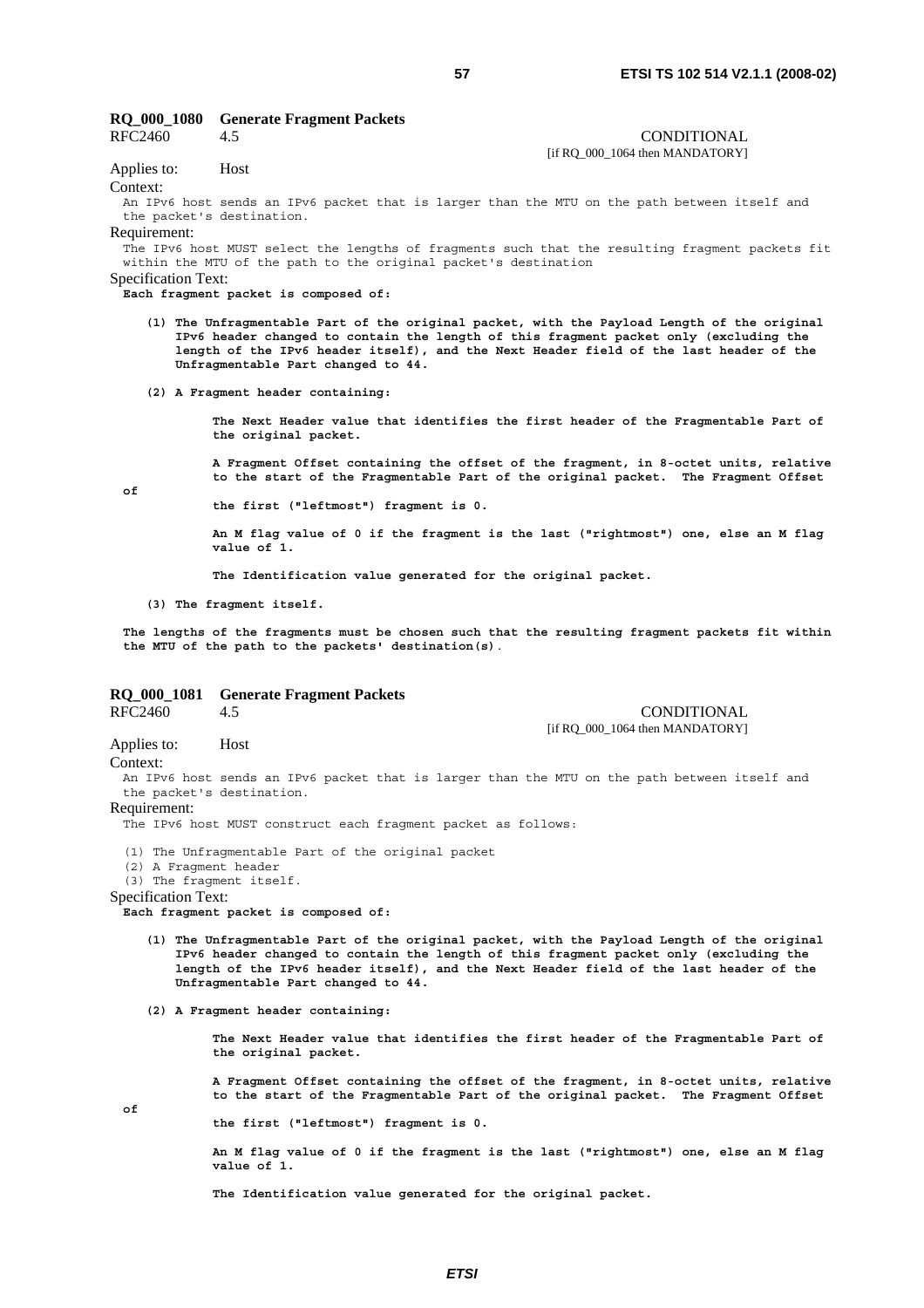#### **(3) The fragment itself.**

The lengths of the fragments must be chosen such that the resulting fragment packets fit within the MTU of the path to the packets' destination(s).

#### **RQ\_000\_1082 Process Fragment Packets**

RFC2460 4.5 -10 MANDATORY

Applies to: Host Context:

An IPv6 host receives a series of IPv6 packets in each of which the Source Address field is set to the same value and the Destination Address field is set to the same value and each contains a Fragment extension header with the same value set in the Fragment Identification field Requirement:

The IPv6 host MUST reassemble the packet fragments into their original, unfragmented form Specification Text:

**At the destination, fragment packets are reassembled into their original, unfragmented form, as illustrated:** 

 **reassembled original packet:** 

| Unfragmentable | Fragmentable |
|----------------|--------------|
|                |              |
| Part           | Part         |
|                |              |
|                |              |

#### **The following rules govern reassembly:**

 **An original packet is reassembled only from fragment packets that have the same Source Address, Destination Address, and Fragment Identification.**

 The Unfragmentable Part of the reassembled packet consists of all headers up to, but not including, the Fragment header of the first fragment packet (that is, the packet whose Fragment Offset is zero), with the following two changes:

 The Next Header field of the last header of the Unfragmentable Part is obtained from the Next Header field of the first fragment's Fragment header.

 The Payload Length of the reassembled packet is computed from the length of the Unfragmentable Part and the length and offset of the last fragment. For example, a formula for computing the Payload Length of the reassembled original packet is:

 PL.orig = PL.first - FL.first - 8 + (8 \* FO.last) + FL.last where PL.orig = Payload Length field of reassembled packet. PL.first = Payload Length field of first fragment packet. FL.first = length of fragment following Fragment header of first fragment packet. FO.last = Fragment Offset field of Fragment header of last fragment packet. FL.last = length of fragment following Fragment header of last fragment packet.

 The Fragmentable Part of the reassembled packet is constructed from the fragments following the Fragment headers in each of the fragment packets. The length of each fragment is computed by subtracting from the packet's Payload Length the length of the headers between the IPv6 header and fragment itself; its relative position in Fragmentable Part is computed from its Fragment Offset value.

The Fragment header is not present in the final, reassembled packet.

#### **RQ\_000\_1083 Process Fragment Packets**

RFC2460 4.5 MANDATORY Applies to: Host

Context:

An IPv6 host receives a series of IPv6 packets in each of which the Source Address field is set to the same value and the Destination Address field is set to the same value and each contains a Fragment extension header with the same value set in the Fragment Identification field. Insufficient fragments are received to complete reassembly of a packet within 60 seconds of the reception of the first-arriving fragment of that packet.

#### Requirement:

The IPv6 host MUST abandon the reassembly of that packet and discard all the fragments that have been received for that packet.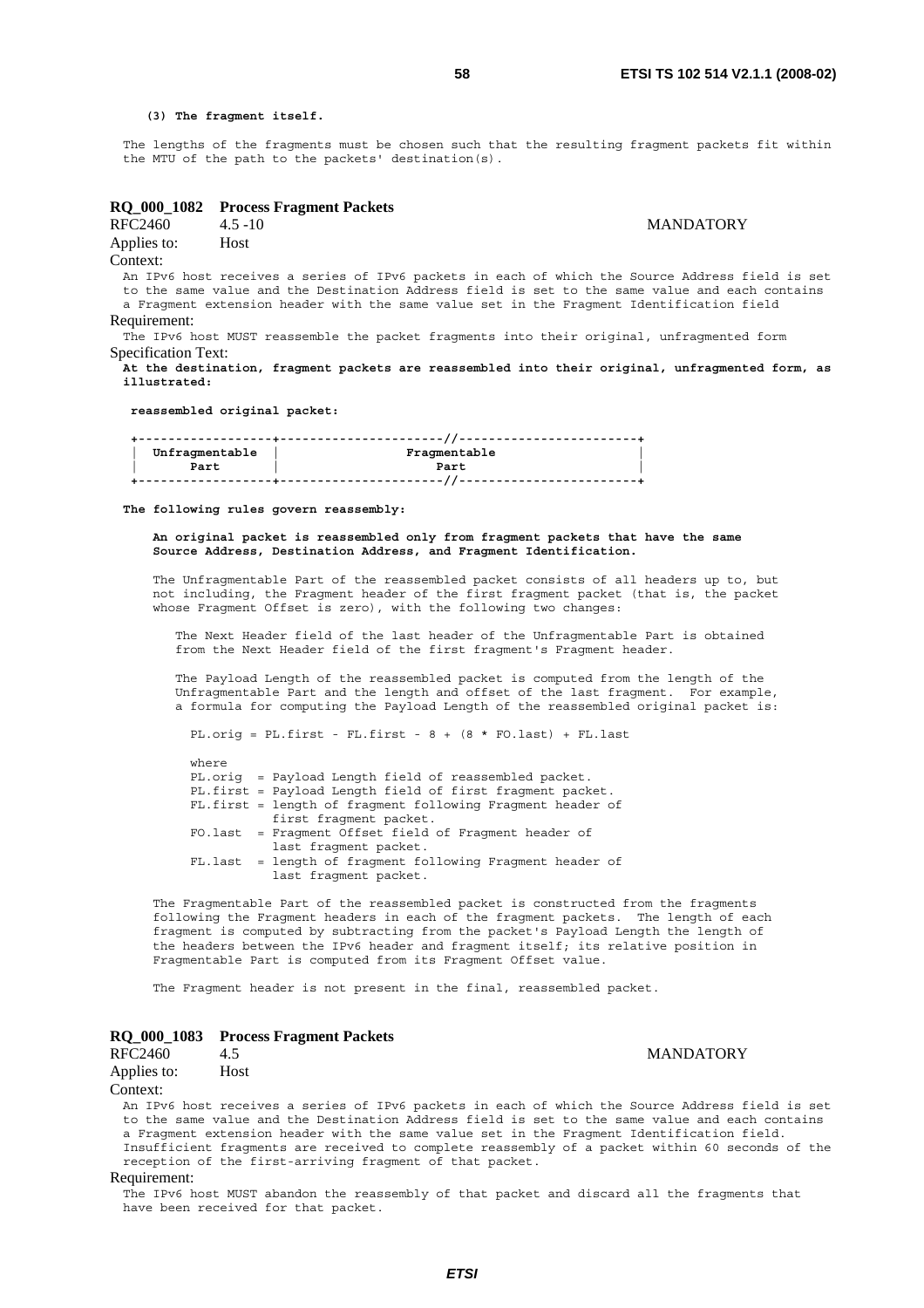Specification Text:

The following error conditions may arise when reassembling fragmented packets:

 **If insufficient fragments are received to complete reassembly of a packet within 60 seconds of** 

 **the reception of the first-arriving fragment of that packet, reassembly of that packet must be** 

 **abandoned and all the fragments that have been received for that packet must be discarded**. T<sub>f</sub>

 the first fragment (i.e., the one with a Fragment Offset of zero) has been received, an ICMP Time Exceeded -- Fragment Reassembly Time Exceeded message should be sent to the source of that fragment.

 If the length of a fragment, as derived from the fragment packet's Payload Length field, is not a multiple of 8 octets and the M flag of that fragment is 1, then that fragment must be discarded and an ICMP Parameter Problem, Code 0, message should be sent to the source of the fragment, pointing to the Payload Length field of the fragment packet.

 If the length and offset of a fragment are such that the Payload Length of the packet reassembled from that fragment would exceed 65,535 octets, then that fragment must be discarded and an ICMP Parameter Problem, Code 0, message should be sent to the source of the fragment, pointing to the Fragment Offset field of the fragment packet.

# **RQ\_000\_1084 Process Fragment Packets**

RFC2460 4.5 RECOMMENDED

Applies to: Host

### Context:

An IPv6 host receives a series of IPv6 packets in each of which the Source Address field is set to the same value and the Destination Address field is set to the same value and each contains a Fragment extension header with the same value set in the Fragment Identification field. Insufficient fragments are received to complete reassembly of a packet within 60 seconds of the reception of the first-arriving fragment of that packet but the first fragment packet (i.e., the one with a Fragment Offset of zero) is present in the set of received fragments.

#### Requirement:

The IPv6 host SHOULD send an ICMP Time Exceeded message with the Code field set to 1 (Fragment Reassembly Time Exceeded) to the Source Address set in the packet containing the first fragment.

### Specification Text:

**The following error conditions may arise when reassembling fragmented packets:** 

 **If insufficient fragments are received to complete reassembly of a packet within 60 seconds**   $\alpha$ **f** 

 **the reception of the first-arriving fragment of that packet, reassembly of that packet must be** 

 **abandoned and all the fragments that have been received for that packet must be discarded. If** 

 **the first fragment (i.e., the one with a Fragment Offset of zero) has been received, an ICMP Time Exceeded -- Fragment Reassembly Time Exceeded message should be sent to the source of that fragment**.

 If the length of a fragment, as derived from the fragment packet's Payload Length field, is not a multiple of 8 octets and the M flag of that fragment is 1, then that fragment must be discarded and an ICMP Parameter Problem, Code 0, message should be sent to the source of the fragment, pointing to the Payload Length field of the fragment packet.

 If the length and offset of a fragment are such that the Payload Length of the packet reassembled from that fragment would exceed 65,535 octets, then that fragment must be discarded and an ICMP Parameter Problem, Code 0, message should be sent to the source of the fragment, pointing to the Fragment Offset field of the fragment packet.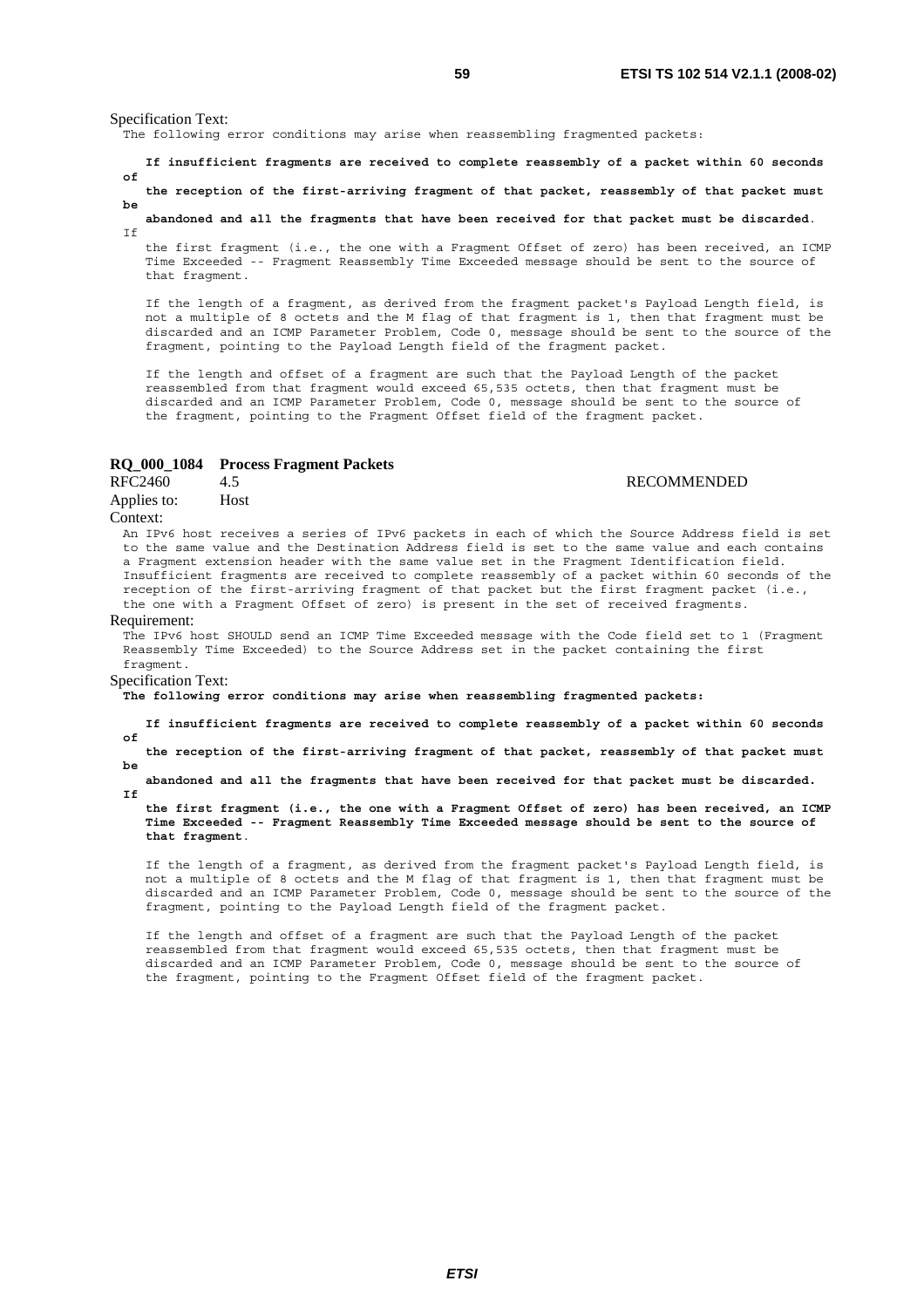# **RQ\_000\_1085 Process Fragment Packets**  RFC2460 4.5 MANDATORY

# Applies to: Host Context: An IPv6 host receives an IPv6 packet containing a Fragment extension header in which the M-Flag is set to the value 1 but the length of the fragment itself is not a multiple of 8 octets. Requirement: The IPv6 host MUST discard the fragment.

Specification Text:

#### **The following error conditions may arise when reassembling fragmented packets:**

 If insufficient fragments are received to complete reassembly of a packet within 60 seconds of

 the reception of the first-arriving fragment of that packet, reassembly of that packet must  $ha$ 

 abandoned and all the fragments that have been received for that packet must be discarded. If

 the first fragment (i.e., the one with a Fragment Offset of zero) has been received, an ICMP Time Exceeded -- Fragment Reassembly Time Exceeded message should be sent to the source of that fragment.

 **If the length of a fragment, as derived from the fragment packet's Payload Length field, is not a multiple of 8 octets and the M flag of that fragment is 1, then that fragment must be discarded** and an ICMP Parameter Problem, Code 0, message should be sent to the source of the fragment, pointing to the Payload Length field of the fragment packet.

 If the length and offset of a fragment are such that the Payload Length of the packet reassembled from that fragment would exceed 65,535 octets, then that fragment must be discarded and an ICMP Parameter Problem, Code 0, message should be sent to the source of the fragment, pointing to the Fragment Offset field of the fragment packet.

#### **RQ\_000\_1086 Process Fragment Packets**

#### RFC2460 4.5 MANDATORY

Applies to: Host

#### Context:

An IPv6 host receives an IPv6 packet containing a Fragment extension header and the value set in the Packet Length field within the IPv6 header when combined with the value set in the Fragment Offset field of the Fragment header would result in the Payload Length of the reassembled packet exceeding 65,535 octets.

#### Requirement:

The IPv6 host MUST discard fragment packet.

### Specification Text:

#### **The following error conditions may arise when reassembling fragmented packets:**

 If insufficient fragments are received to complete reassembly of a packet within 60 seconds of

 the reception of the first-arriving fragment of that packet, reassembly of that packet must be

 abandoned and all the fragments that have been received for that packet must be discarded.  $Tf$ 

 the first fragment (i.e., the one with a Fragment Offset of zero) has been received, an ICMP Time Exceeded -- Fragment Reassembly Time Exceeded message should be sent to the source of that fragment.

 If the length of a fragment, as derived from the fragment packet's Payload Length field, is not a multiple of 8 octets and the M flag of that fragment is 1, then that fragment must be discarded and an ICMP Parameter Problem, Code 0, message should be sent to the source of the fragment, pointing to the Payload Length field of the fragment packet.

 **If the length and offset of a fragment are such that the Payload Length of the packet reassembled from that fragment would exceed 65,535 octets, then that fragment must be discarded** and an ICMP Parameter Problem, Code 0, message should be sent to the source of the fragment, pointing to the Fragment Offset field of the fragment packet.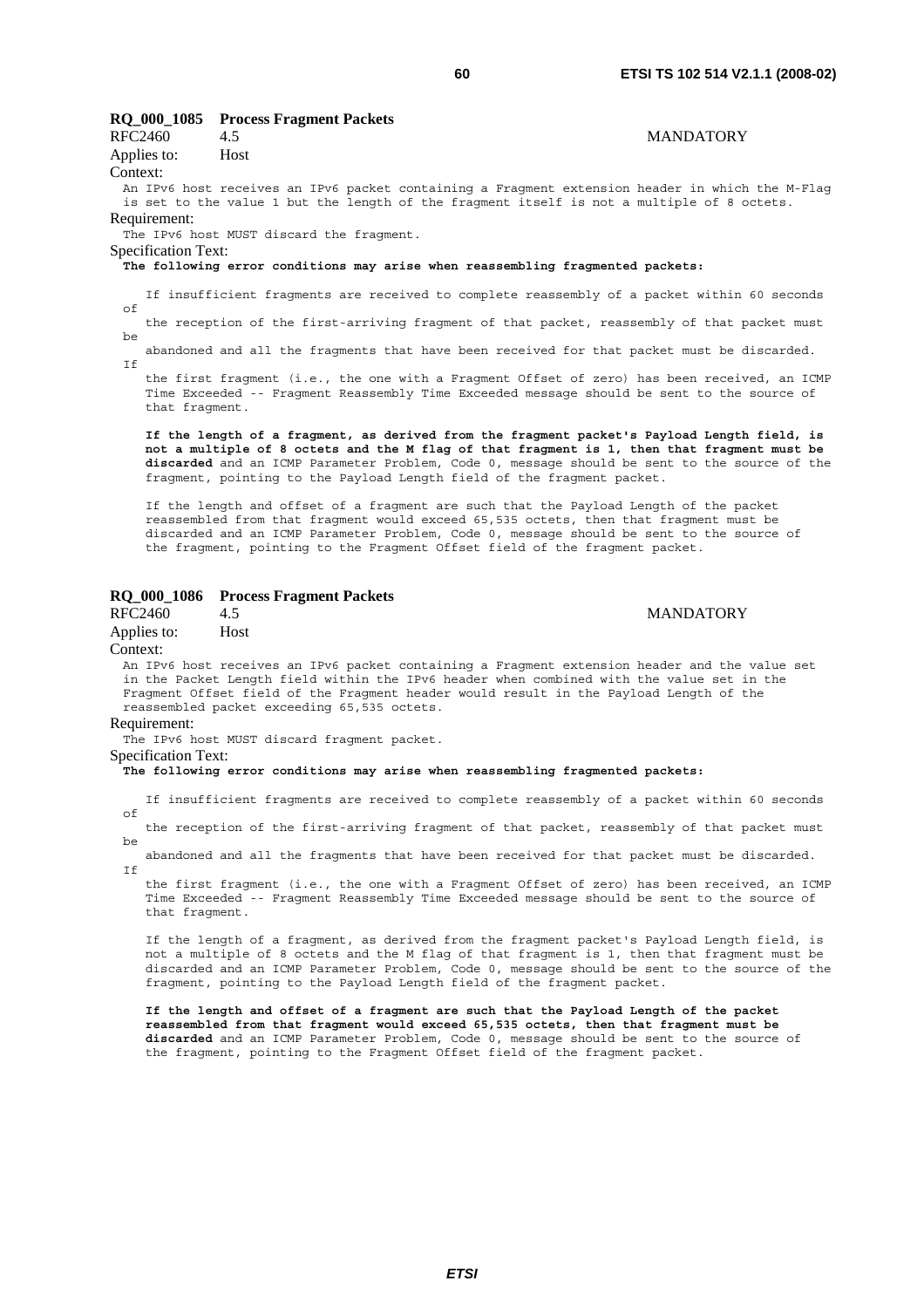# **RQ\_000\_1087 Process Fragment Packets**

| .           |      |
|-------------|------|
| RFC2460     | 4.5  |
| Applies to: | Host |

#### Context:

An IPv6 host receives a series of IPv6 packets in each of which the Source Address field is set to the same value and the Destination Address field is set to the same value and each contains a Fragment extension header with the same value set in the Fragment Identification field . However, the number and content of the headers preceding the Fragment header of different fragments of the same original packet differ.

#### Requirement:

The IPv6 host MUST processes the headers that precede the Fragment header in each fragment packet prior to queueing the fragments for reassembly.

#### Specification Text:

The following conditions are not expected to occur, but are not considered errors if they do:

 **The number and content of the headers preceding the Fragment header of different fragments of the same original packet may differ. Whatever headers are present, preceding the Fragment header in each fragment packet, are processed when the packets arrive, prior to queueing the fragments for reassembly**. Only those headers in the Offset zero fragment packet are retained in the reassembled packet.

 The Next Header values in the Fragment headers of different fragments of the same original packet may differ. Only the value from the Offset zero fragment packet is used for reassembly.

# **RQ\_000\_1088 Process Fragment Packets**

### RFC2460 4.5 MANDATORY Applies to: Host Context:

An IPv6 host receives a series of IPv6 packets in each of which the Source Address field is set to the same value and the Destination Address field is set to the same value and each contains a Fragment extension header with the same value set in the Fragment Identification field . However, the Next Header values in the Fragment headers of different fragments of the same original packet differ.

#### Requirement:

The IPv6 host MUST include in the reassembled packet only the Next Header value that was received in the Offset zero fragment packet.

# Specification Text:

The following conditions are not expected to occur, but are not considered errors if they do:

 The number and content of the headers preceding the Fragment header of different fragments of the same original packet may differ. Whatever headers are present, preceding the Fragment header in each fragment packet, are processed when the packets arrive, prior to queueing the fragments for reassembly. Only those headers in the Offset zero fragment packet are retained in the reassembled packet.

 **The Next Header values in the Fragment headers of different fragments of the same original packet may differ. Only the value from the Offset zero fragment packet is used for reassembly**.

#### **RQ\_000\_1089 Generate Destination Options Header**

| RFC2460     | 4.6          |
|-------------|--------------|
| Applies to: | Host, Router |
|             |              |

#### Context:

An IPv6 node sends an IPv6 packet containing a Destination Options extension header. Requirement:

The IPv6 node MUST set the appropriate Next Header field (either in the IPv6 Header or in the extension header immediately preceding the Destination Options extension header) to the value sixty (60).

# **MANDATORY**

# **MANDATORY**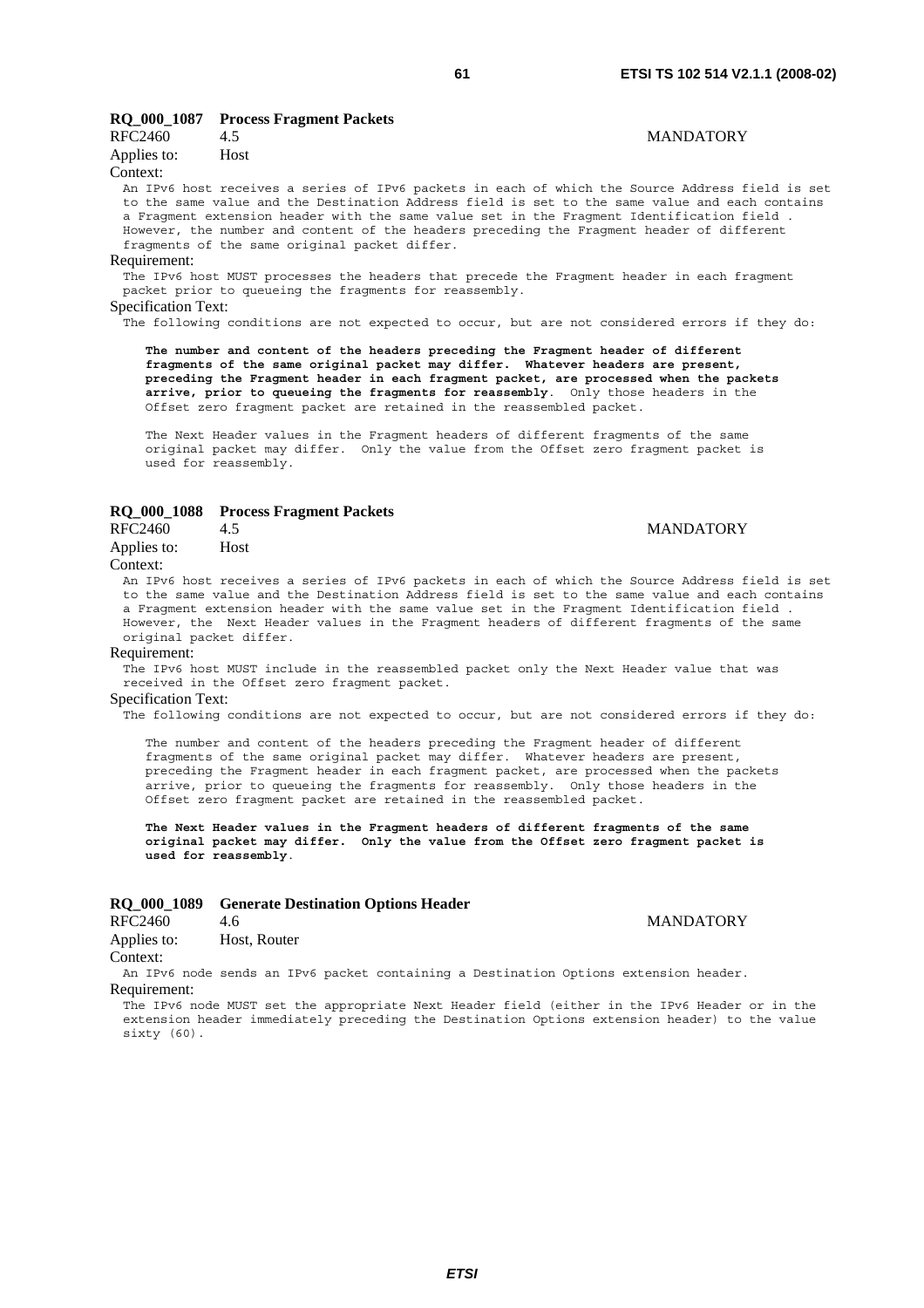**MANDATORY** 

#### Specification Text:

The Destination Options header is used to carry optional information that need be examined only by a packet's destination node(s). **The Destination Options header is identified by a Next Header value of 60 in the immediately preceding header**, and has the following format:

| Next Header   Hdr Ext Len         |                                                                                                                                                                                                                |
|-----------------------------------|----------------------------------------------------------------------------------------------------------------------------------------------------------------------------------------------------------------|
| +-+-+-+-+-+-+-+-+-+-+-+-+-+-+-+-+ |                                                                                                                                                                                                                |
|                                   |                                                                                                                                                                                                                |
|                                   | Options                                                                                                                                                                                                        |
|                                   |                                                                                                                                                                                                                |
| Next Header                       | 8-bit selector. Identifies the type of header<br>immediately following the Destination Options<br>header. Uses the same values as the IPv4<br>Protocol field [RFC-1700 et seq.].                               |
| Hdr Ext Len                       | 8-bit unsigned integer. Length of the<br>Destination Options header in 8-octet units, not<br>including the first 8 octets.                                                                                     |
| Options                           | Variable-length field, of length such that the<br>complete Destination Options header is an<br>integer multiple of 8 octets long. Contains one<br>or more TLV-encoded options, as described in<br>section 4.2. |

# **RQ\_000\_1090 Generate Destination Options Header**

| RFC2460     | 4.6          |
|-------------|--------------|
| Applies to: | Host, Router |

#### Context:

An IPv6 node sends an IPv6 packet containing a Destination Options header. Requirement:

The IPv6 node MUST set the value of the Next Header Field in the Destination Options header to the value associated with the type of the header immediately following the Destinations Options header (as defined in RFC-1700 and RFC-2460).

# Specification Text:

.<br>The Destination Options header is used to carry optional information that need be examined only by a packet's destination node(s). The Destination Options header is identified by a Next Header value of 60 in the immediately preceding header, and has the following format:

| Next Header   Hdr Ext Len         |                                                                                                                                                                                                                |
|-----------------------------------|----------------------------------------------------------------------------------------------------------------------------------------------------------------------------------------------------------------|
| +-+-+-+-+-+-+-+-+-+-+-+-+-+-+-+-+ |                                                                                                                                                                                                                |
|                                   |                                                                                                                                                                                                                |
|                                   | Options                                                                                                                                                                                                        |
|                                   |                                                                                                                                                                                                                |
| Next Header                       | 8-bit selector. Identifies the type of header<br>immediately following the Destination Options<br>header. Uses the same values as the IPv4<br>Protocol field [RFC-1700 et seq.].                               |
| Hdr Ext Len                       | 8-bit unsigned integer. Length of the<br>Destination Options header in 8-octet units, not<br>including the first 8 octets.                                                                                     |
| Options                           | Variable-length field, of length such that the<br>complete Destination Options header is an<br>integer multiple of 8 octets long. Contains one<br>or more TLV-encoded options, as described in<br>section 4.2. |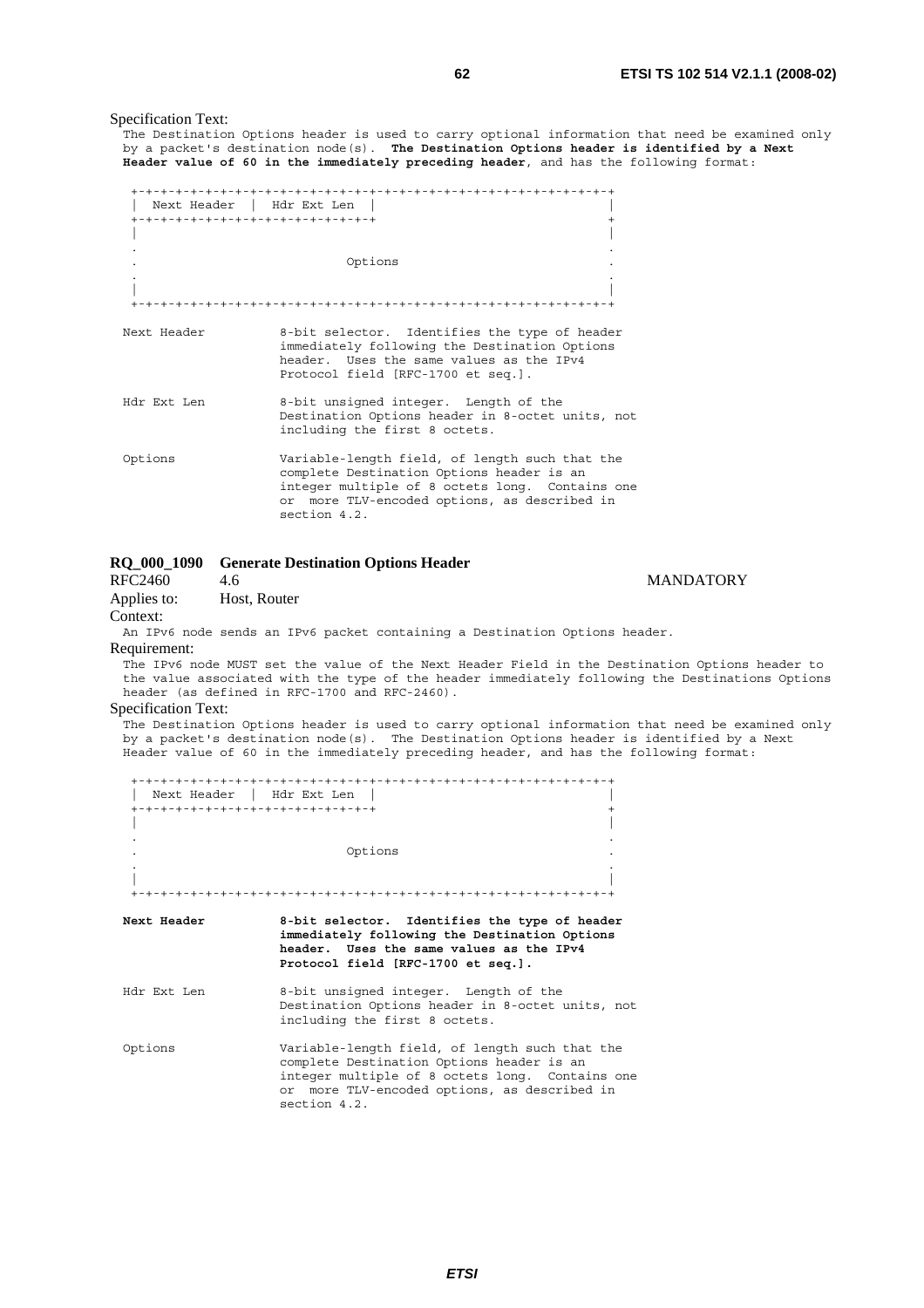| <b>RQ_000_1091</b>         | <b>Generate Destination Options Header</b>                                                                                                                                                                                                                                                                                                                                                                                                                             |  |
|----------------------------|------------------------------------------------------------------------------------------------------------------------------------------------------------------------------------------------------------------------------------------------------------------------------------------------------------------------------------------------------------------------------------------------------------------------------------------------------------------------|--|
| RFC2460                    | <b>MANDATORY</b><br>4.6                                                                                                                                                                                                                                                                                                                                                                                                                                                |  |
| Applies to:                | Host, Router                                                                                                                                                                                                                                                                                                                                                                                                                                                           |  |
| Context:                   |                                                                                                                                                                                                                                                                                                                                                                                                                                                                        |  |
|                            | An IPv6 node sends an IPv6 packet containing a Destination Options header.                                                                                                                                                                                                                                                                                                                                                                                             |  |
| Requirement:               |                                                                                                                                                                                                                                                                                                                                                                                                                                                                        |  |
| <b>Specification Text:</b> | The IPv6 node MUST set the value of the Hdr Ext Len field in the Destination Options header to<br>the length of the header in 8-octet units, not including the first 8 octets<br>The Destination Options header is used to carry optional information that need be examined only<br>by a packet's destination node(s). The Destination Options header is identified by a Next<br>Header value of 60 in the immediately preceding header, and has the following format: |  |
|                            |                                                                                                                                                                                                                                                                                                                                                                                                                                                                        |  |
|                            | Next Header   Hdr Ext Len                                                                                                                                                                                                                                                                                                                                                                                                                                              |  |
|                            | +-+-+-+-+-+-+-+-+-+-+-+-+-+-+-+-+                                                                                                                                                                                                                                                                                                                                                                                                                                      |  |
|                            |                                                                                                                                                                                                                                                                                                                                                                                                                                                                        |  |
|                            | Options                                                                                                                                                                                                                                                                                                                                                                                                                                                                |  |
|                            |                                                                                                                                                                                                                                                                                                                                                                                                                                                                        |  |
| Next Header                | 8-bit selector. Identifies the type of header<br>immediately following the Destination Options<br>header. Uses the same values as the IPv4                                                                                                                                                                                                                                                                                                                             |  |

### **Hdr Ext Len 8-bit unsigned integer. Length of the Destination Options header in 8-octet units, not including the first 8 octets**.

Protocol field [RFC-1700 et seq.].

Options Variable-length field, of length such that the complete Destination Options header is an integer multiple of 8 octets long. Contains one or more TLV-encoded options, as described in section 4.2.

# **RQ\_000\_1092 Generate Extension Headers**

| RFC2460     | 4.7          |
|-------------|--------------|
| Applies to: | Host, Router |

# Context:

An IPv6 node sends an IPv6 packet

### Requirement:

The IPv6 node MUST set the value 59 in the Next Header field of the final header in the IPv6 packet

Specification Text:

**The value 59 in the Next Header field of an IPv6 header or any extension header indicates that there is nothing following that header**. If the Payload Length field of the IPv6 header indicates the presence of octets past the end of a header whose Next Header field contains 59, those octets must be ignored, and passed on unchanged if the packet is forwarded.

# **RQ\_000\_1093 Process Extension Headers**

# RFC2460 4.7 MANDATORY

Applies to: Router, Host

# Context:

An IPv6 node receives an IPv6 packet in which the value fifty-nine (59) is set into either the IPv6 header or an extension header.

### Requirement:

The IPv6 node MUST ignore and, if forwarding the packet, pass on unchanged, the octets beyond the end of the header whose Next Header field contains 59.

### Specification Text:

The value 59 in the Next Header field of an IPv6 header or any extension header indicates that there is nothing following that header. **If the Payload Length field of the IPv6 header indicates the presence of octets past the end of a header whose Next Header field contains 59, those octets must be ignored, and passed on unchanged if the packet is forwarded**.

**MANDATORY**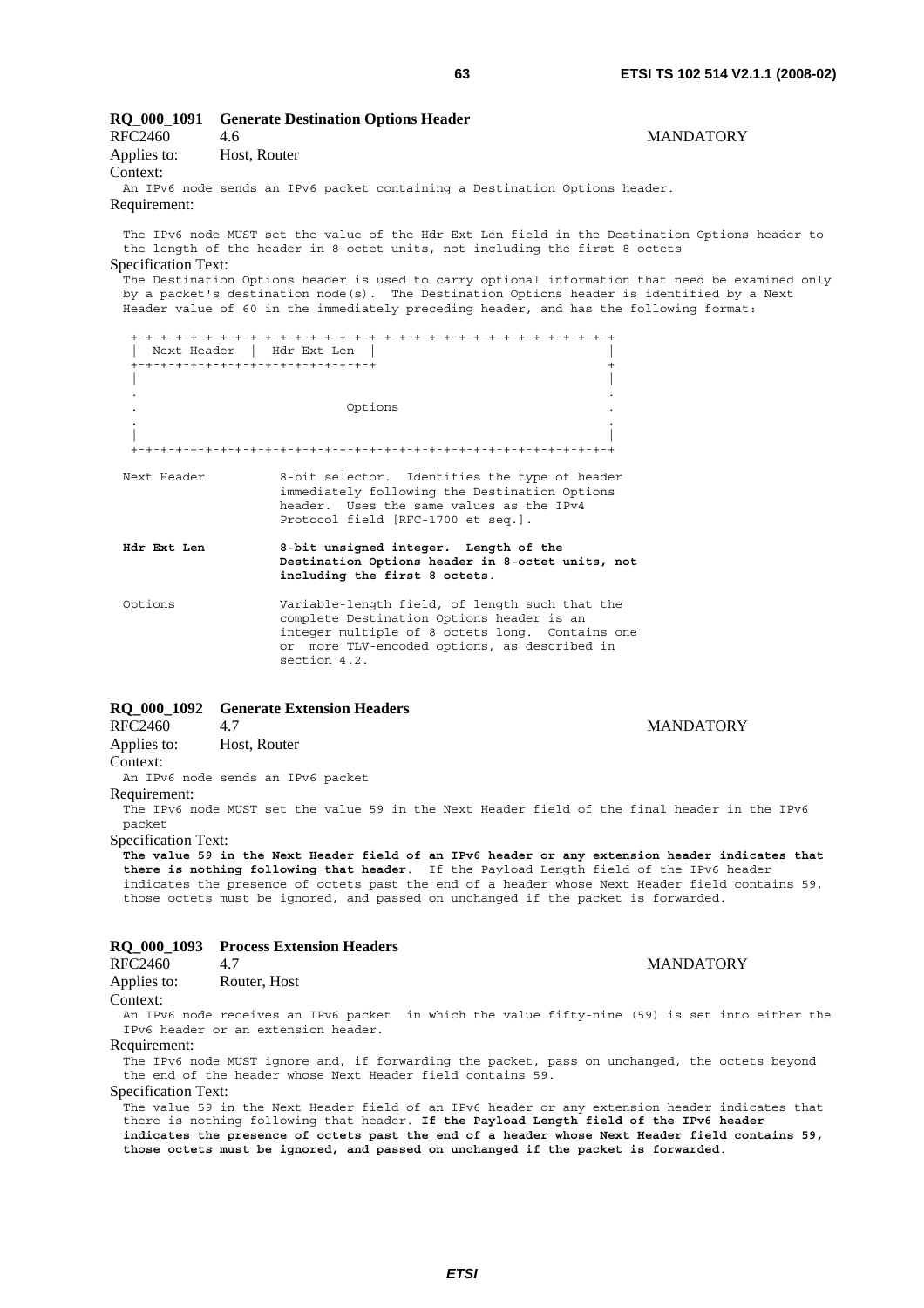# **RQ\_000\_1095 Determine Default MTU**

RFC2460 5 MANDATORY Applies to: Host Context:

Requirement:

An IPv6 host MUST be able to transmit an IPv6 packet of 1280 octets without fragmentation Specification Text:

**IPv6 requires that every link in the internet have an MTU of 1280 octets or greater**. On any link that cannot convey a 1280-octet packet in one piece, link-specific fragmentation and reassembly must be provided at a layer below IPv6.

**Links that have a configurable MTU (for example, PPP links [RFC- 1661]) must be configured to have an MTU of at least 1280 octets**; it is recommended that they be configured with an MTU of 1500 octets or greater, to accommodate possible encapsulations (i.e., tunneling) without incurring IPv6-layer fragmentation.

# **RQ\_000\_1096 Determine Default MTU**

Applies to: Host Context:

Requirement:

An IPv6 host SHOULD be able to transmit an IPv6 packet of 1500 octets or greater without fragmentation

#### Specification Text:

IPv6 requires that every link in the internet have an MTU of 1280 octets or greater. On any link that cannot convey a 1280-octet packet in one piece, link-specific fragmentation and reassembly must be provided at a layer below IPv6.

Links that have a configurable MTU (for example, PPP links [RFC- 1661]) must be configured to have an MTU of at least 1280 octets; **it is recommended that they be configured with an MTU of 1500 octets or greater, to accommodate possible encapsulations (i.e., tunneling) without incurring IPv6-layer fragmentation**.

### **RQ\_000\_1097 Process IPv6 Packet**

RFC2460 5 MANDATORY Applies to: Router, Host Context:

#### Requirement:

On each link to which it is attached, an IPv6 host MUST be able to accept IPv6 packets up to the size of the MTU of the link.

Specification Text:

**From each link to which a node is directly attached, the node must be able to accept packets as large as that link's MTU**.

# **RQ\_000\_1098 Discover PMTU**  RFC2460 5 RECOMMENDED Applies to: Router, Host Context:

Requirement:

An IPv6 node SHOULD implement Path MTU Discovery as specified in IETF RFC-1661.

Specification Text:

**It is strongly recommended that IPv6 nodes implement Path MTU Discovery [RFC-1981],** in order to discover and take advantage of path MTUs greater than 1280 octets. However, a minimal IPv6 implementation (e.g., in a boot ROM) may simply restrict itself to sending packets no larger than 1280 octets, and omit implementation of Path MTU Discovery.

5 RECOMMENDED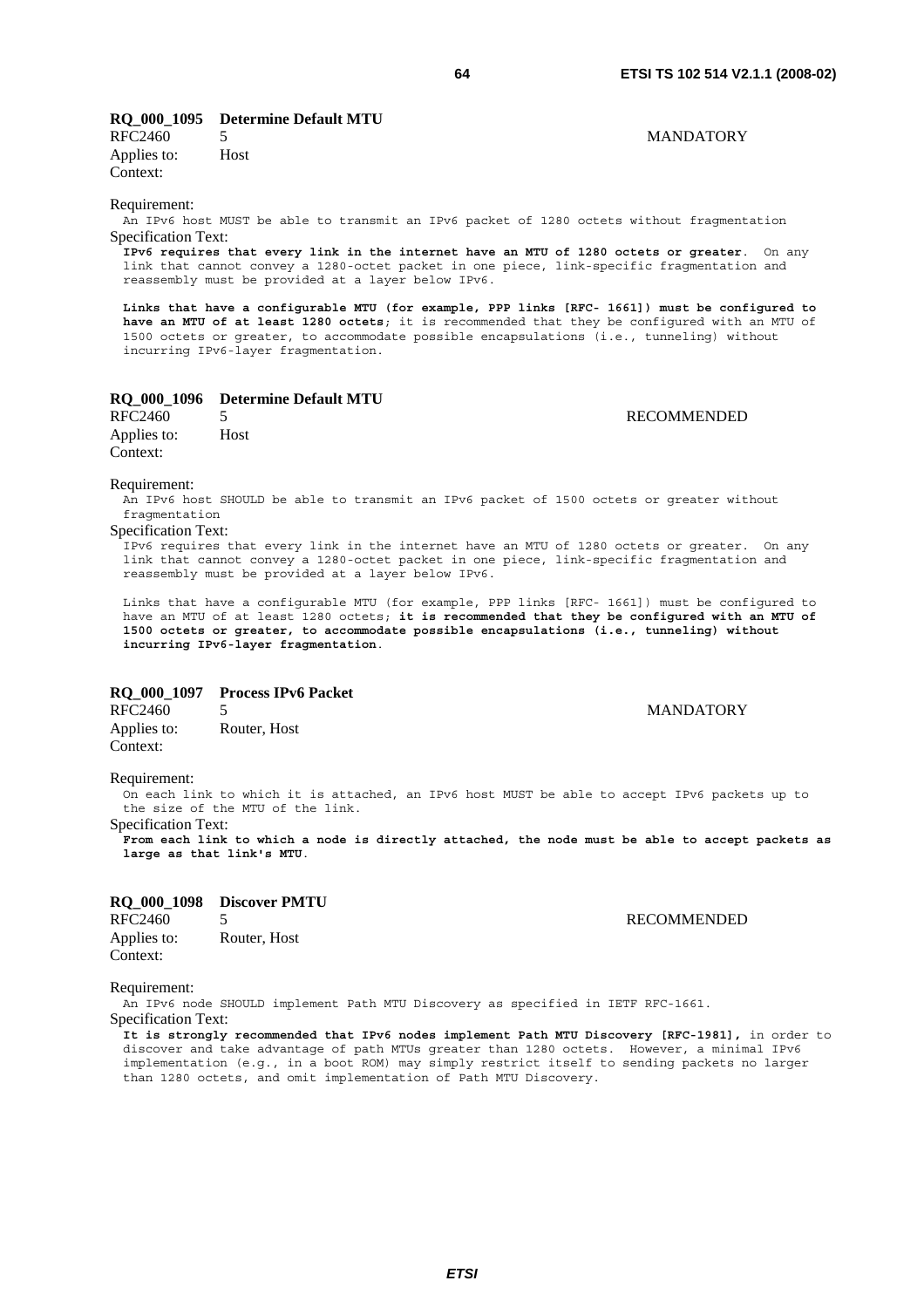# **RQ\_000\_1100 Process Fragment Packets**  RFC2460 5 MANDATORY

Applies to: Host

Context:

An IPv6 host receives the fragment packets of an original packet of 1500 octets or less. Requirement:

The IPv6 host MUST reassemble the fragments into the original unfragmented packet.

Specification Text:

**A node must be able to accept a fragmented packet that, after reassembly, is as large as 1500 octets**.

# **RQ\_000\_1101 Process Fragment Packets**

RFC2460 5 OPTIONAL Applies to: Host

Context:

An IPv6 host receives the fragment packets of an original packet of greater than 1500 octets. Requirement:

The IPv6 host MAY reassemble the fragments into the original unfragmented packet.

Specification Text:

**A node is permitted to accept fragmented packets that reassemble to more than 1500 octets**.

# **RQ\_000\_1103 Generate Fragment Packets**

RFC2460 5 CONDITIONAL [if RQ\_000\_1064 then MANDATORY]

# Applies to: Host

Context:

Having sent an IPv6 packet to an IPv4 destination, an IPv6 host receives an ICMP "Packet Too Big" message.

### Requirement:

The IPv6 host MUST include a Fragment header in subsequent packets with a suitable Identification value to use in resulting IPv4 fragments.

#### Specification Text:

In response to an IPv6 packet that is sent to an IPv4 destination (i.e., a packet that undergoes translation from IPv6 to IPv4), the originating IPv6 node may receive an ICMP Packet Too Big message reporting a Next-Hop MTU less than 1280. In that case, **the IPv6 node is not required to reduce the size of subsequent packets to less than 1280, but must include a Fragment header in those packets so that the IPv6-to-IPv4 translating router can obtain a suitable Identification value to use in resulting IPv4 fragments**. Note that this means the payload may have to be reduced to 1232 octets (1280 minus 40 for the IPv6 header and 8 for the Fragment header), and smaller still if additional extension headers are used.

### **RQ\_000\_1106 Generate Flow Label**

RFC2460 6 OPTIONAL Applies to: Host Context:

Requirement:

An IPv6 host MAY use the Flow Label field in the IPv6 header to identify sequences of packets which require special handling by the IPv6 routers along the path to the destination.

Specification Text:

**The 20-bit Flow Label field in the IPv6 header may be used by a source to label sequences of packets for which it requests special handling by the IPv6 routers, such as non-default quality of service or "real-time" service. This aspect of IPv6 is, at the time of writing, still experimental and subject to change as the requirements for flow support in the Internet become clearer**.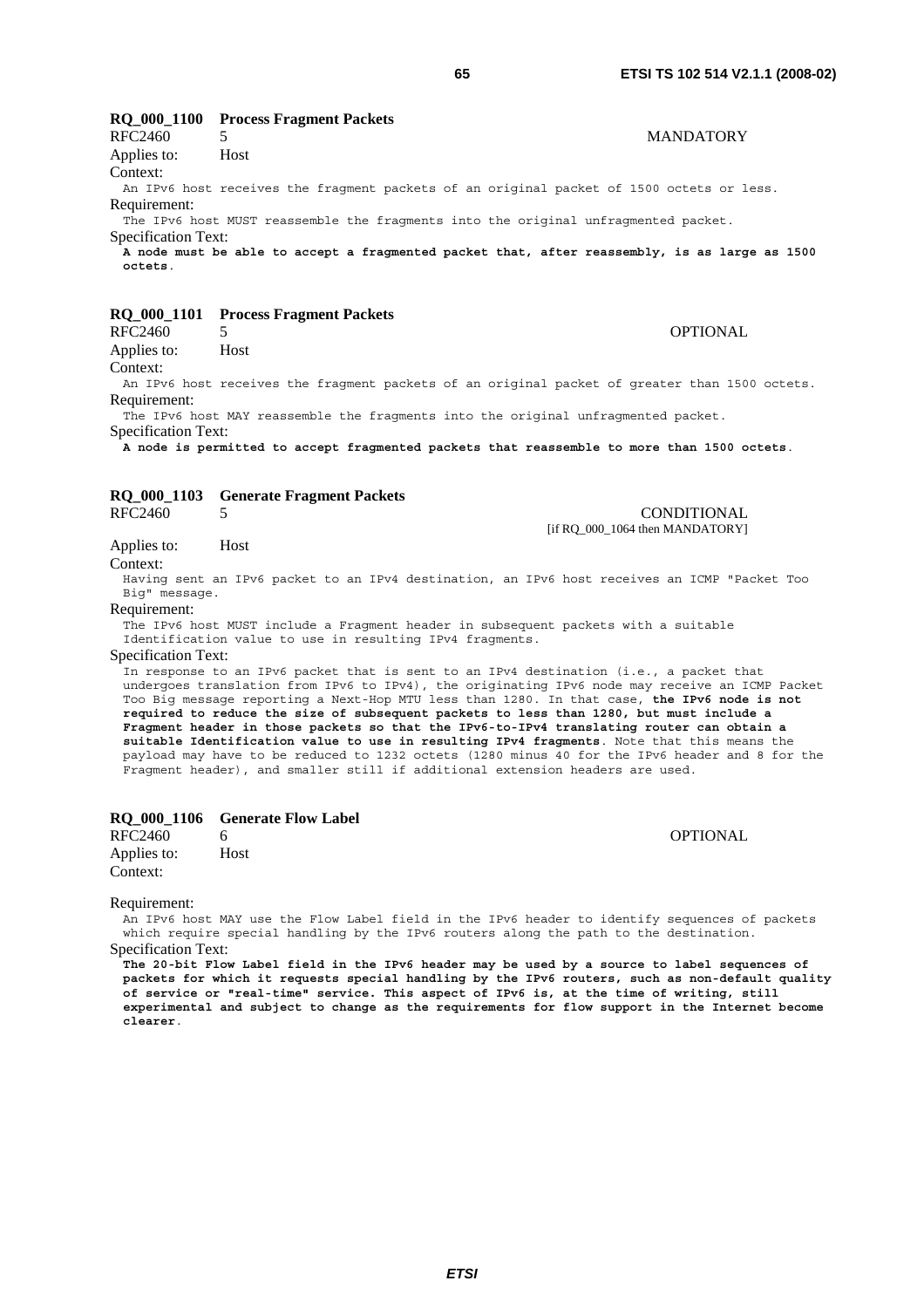### **RQ\_000\_1107 Generate Flow Label**  RFC2460 6 MANDATORY

Applies to: Host

Context:

An IPv6 host that does not support the functions of the Flow Label sends a packet. Requirement:

The IPv6 host MUST set the Flow Label field in the IPv6 header to zero (0). Specification Text:

**Hosts or routers that do not support the functions of the Flow Label field are required to set the field to zero when originating a packet, pass the field on unchanged when forwarding a packet, and ignore the field when receiving a packet**.

# **RQ\_000\_1108 Process Flow Label**

| RFC2460     |        | <b>MANDATORY</b> |
|-------------|--------|------------------|
| Applies to: | Router |                  |

Context:

An IPv6 router that does not support the functions of the Flow Label field receives a packet. Requirement:

The IPv6 Router MUST pass on the packet with the Flow Label field unchanged. Specification Text:

**Hosts or routers that do not support the functions of the Flow Label field are required to set the field to zero when originating a packet, pass the field on unchanged when forwarding a packet, and ignore the field when receiving a packet**.

# **RQ\_000\_1109 Process Flow Label**<br>RFC2460 6

Applies to: Host

Context:

An IPv6 host that does not support the functions of the Flow Label receives an IPv6 packet. Requirement:

The IPv6 host MUST ignore the contents Flow Label field.

Specification Text:

**Hosts or routers that do not support the functions of the Flow Label field are required to set the field to zero when originating a packet, pass the field on unchanged when forwarding a packet, and ignore the field when receiving a packet**.

# **RQ\_000\_1119 Process Traffic Class**

RFC2460 7 RECOMMENDED

Applies to: Host, Router

Context: An IPv6 node receives an IPv6 packet.

Requirement:

The IPv6 node SHOULD ignore and leave unchanged any bits of the Traffic Class field in the IPv6 header for which it does not support a specific use.

Specification Text:

**Nodes should ignore and leave unchanged any bits of the Traffic Class field for which they do not support a specific use**.

# **RQ\_000\_1122 Process Checksum**

Applies to: Host, Router

Context:

An IPv6 node receives an IPv6 packet containing an encapsulated UDP packet which has its UDP checksum field set to zero (0).

Requirement:

The IPv6 node MUST discard the UDP packet.

Specification Text:

 o Unlike IPv4, when UDP packets are originated by an IPv6 node, the UDP checksum is not optional. That is, whenever originating a UDP packet, an IPv6 node must compute a UDP checksum over the packet and the pseudo-header, and, if that computation yields a result of zero, it must be changed to hex FFFF for placement in the UDP header. **IPv6 receivers must discard UDP packets containing a zero checksum**, and should log the error.

RFC2460 8.1 MANDATORY

6 MANDATORY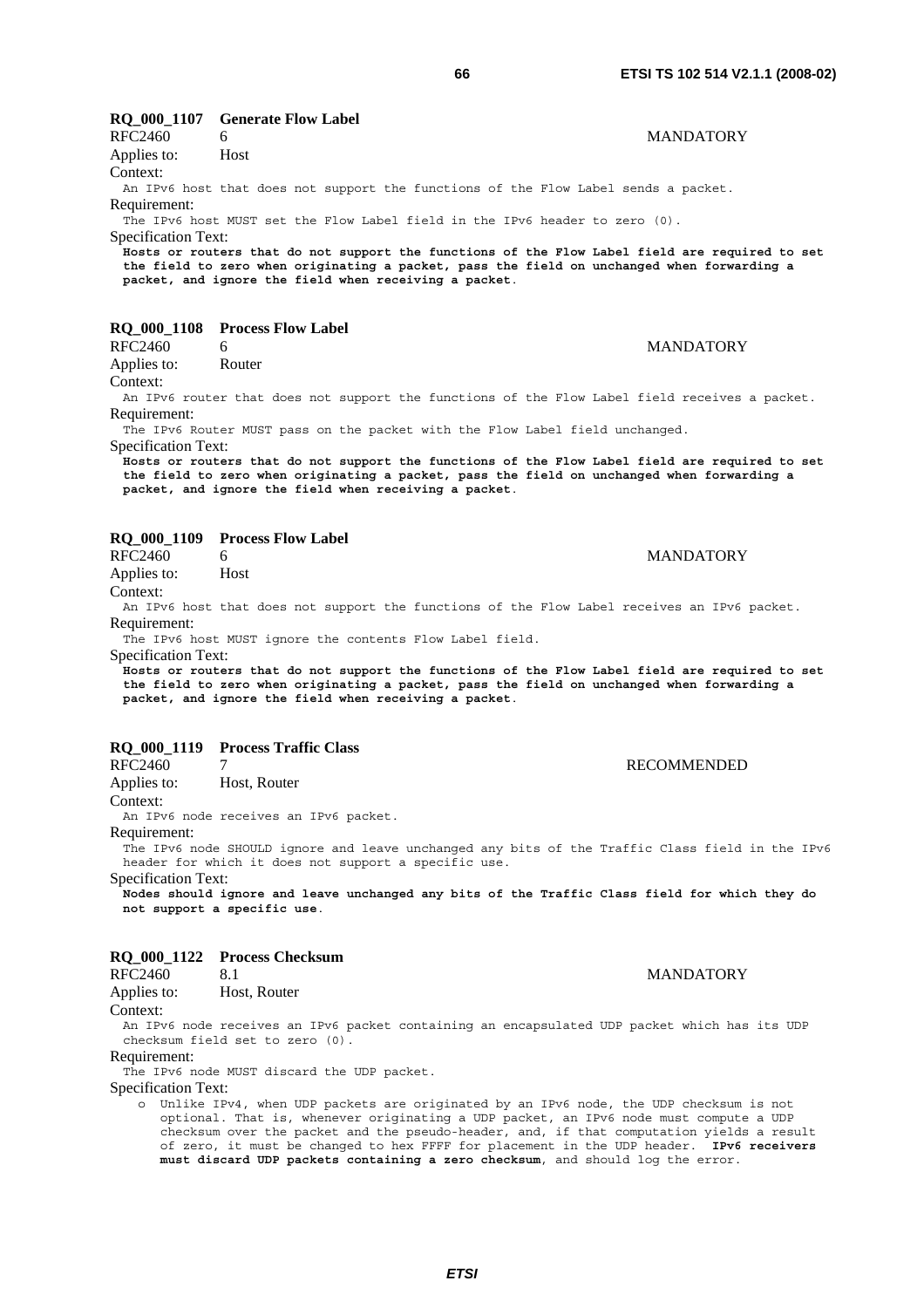# **RQ\_000\_1123 Process Checksum**

| RFC2460     | 8.1.5        | <b>RECOMMENDED</b> |
|-------------|--------------|--------------------|
| Applies to: | Router, Host |                    |

### Context:

An IPv6 node receives an IPv6 packet containing an encapsulated UDP packet which has its UDP checksum field set to zero (0).

#### Requirement:

The IPv6 node SHOULD record the event in its error log.

#### Specification Text:

 o Unlike IPv4, when UDP packets are originated by an IPv6 node, the UDP checksum is not optional. That is, whenever originating a UDP packet, an IPv6 node must compute a UDP checksum over the packet and the pseudo-header, and, if that computation yields a result of zero, it must be changed to hex FFFF for placement in the UDP header. **IPv6 receivers** must discard UDP packets containing a zero checksum, **and should log the error**.

| RQ_000_1132 Generate Extension Header Options |  |  |  |  |
|-----------------------------------------------|--|--|--|--|
|-----------------------------------------------|--|--|--|--|

RFC2460 4.2 MANDATORY

# Applies to: Host, Router

Context:

An IPv6 node sends an IPv6 packet containing both an Authentication Header and a Destination Options extension header with the third-highest-order bit in its Option Type field set to the binary value '1'.

#### Requirement:

The IPv6 node MUST treat the entire Option Data field as zero-valued octets when computing the packet's authenticating value.

#### Specification Text:

The third-highest-order bit of the Option Type specifies whether or not the Option Data of that option can change en-route to the packet's final destination. **When an Authentication header is present in the packet, for any option whose data may change en-route, its entire Option Data field must be treated as zero-valued octets when computing or verifying the packet's authenticating value.**

0 - Option Data does not change en-route

 **1 - Option Data may change en-route**

# **RQ\_000\_1133 Process Extension Header Options**

Applies to: Host, Router

Context:

An IPv6 node receives an IPv6 packet containing a Destination Options extension header having its Option Type field set to zero (Pad1 option)

Requirement:

The IPv6 node MUST process the Pad1 option as a padding octet.

Specification Text:

**There are two padding options which are used when necessary to align subsequent options pad out the containing header to a multiple of 8 octets in length. These padding options must be recognized by all IPv6 implementations:** 

 **Pad1 option (alignment requirement: none)** 

```
 +-+-+-+-+-+-+-+-+ 
 | 0 | 
   +-+-+-+-+-+-+-+-+
```
**The Pad1 option is used to insert one octet of padding into the Options area of a header**. If more than one octet of padding is required, the PadN option, described next, should be used, rather than multiple Pad1 options.

### RFC2460 4.2 MANDATORY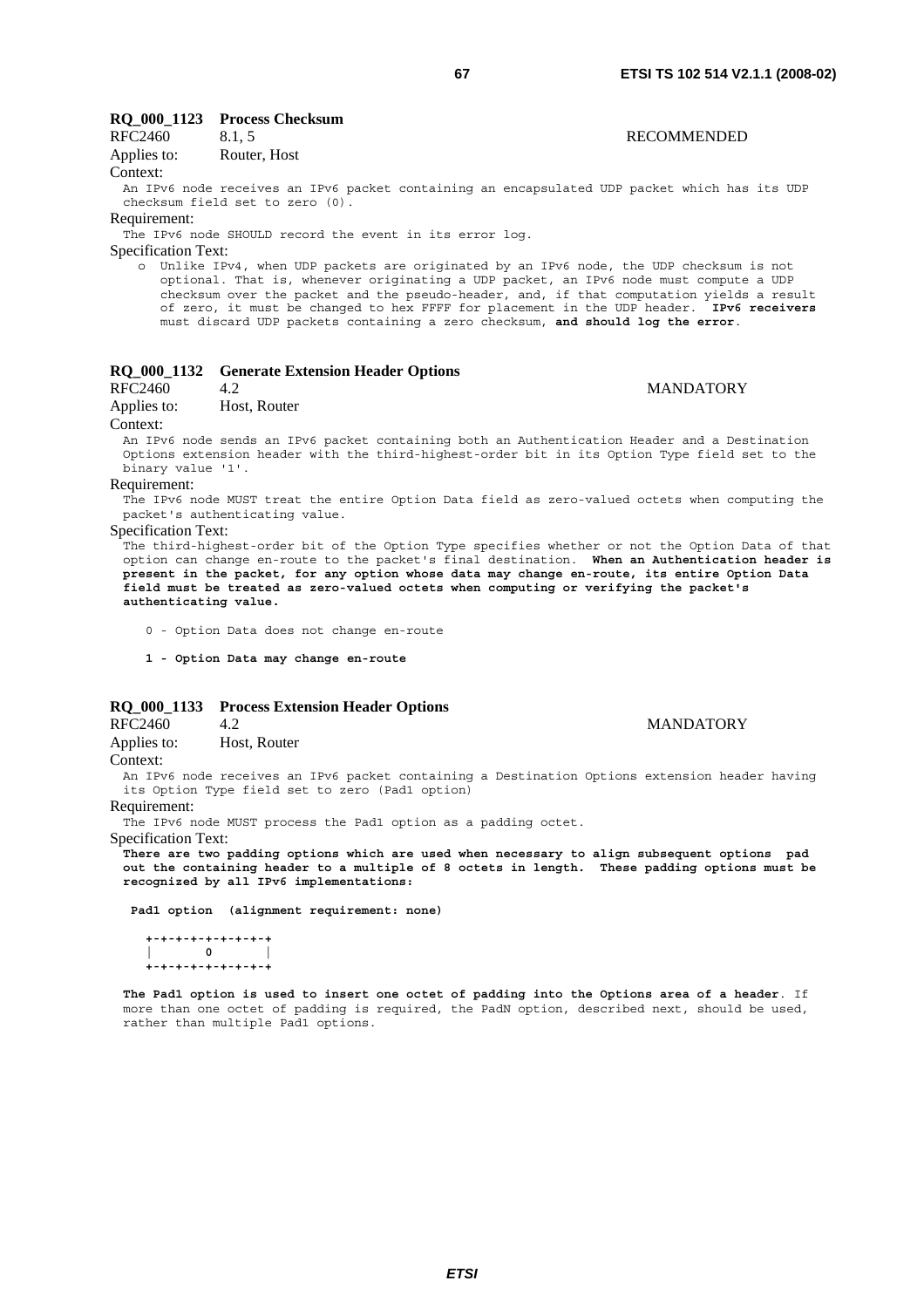# **RQ\_000\_1134 Generate Extension Header Options**  RFC2460 4.2 MANDATORY Applies to: Host, Router

# Context:

An IPv6 node sends an IPv6 packet containing a Destination Options extension header which requires one octet of padding to ensure correct 8-octet alignment within the options extension header.

#### Requirement:

The IPv6 node MUST include an option in the Hop-by-Hop Options extension header with its Option Type field set to zero (Pad1) and with no option Data Length field and no option Data field. Specification Text:

There are two padding options which are used when necessary to align subsequent options pad out the containing header to a multiple of 8 octets in length. These padding options must be recognized by all IPv6 implementations:

### **Pad1 option (alignment requirement: none)**

 **+-+-+-+-+-+-+-+-+**   $\overline{0}$  **+-+-+-+-+-+-+-+-+** 

**The Pad1 option is used to insert one octet of padding into the Options area of a header**. If more than one octet of padding is required, the PadN option, described next, should be used, rather than multiple Pad1 options.

# **RQ\_000\_1135 Generate Extension Header Options**

# RFC2460 4.2 RECOMMENDED Applies to: Host, Router

Context:

An IPv6 node sends an IPv6 packet containing a Destination Options extension header which requires more than one octet of padding to ensure correct 8-octet alignment within the options extension header.

#### Requirement:

The IPv6 node SHOULD include an option in the Destination Options extension header with its Option Type field set to the value 1 (PadN), its Option Data Length field set to a value two less than the required number of padding bytes and its Option Data field containing that number of zero-valued octets.

### Specification Text:

The Pad1 option is used to insert one octet of padding into the Options area of a header. **If more than one octet of padding is required, the PadN ion, described next, should be used, rather than multiple Pad1 options.** 

**PadN option (alignment requirement: none)** 

 **+-+-+-+-+-+-+-+-+-+-+-+-+-+-+-+-+- - - - - - - - - | 1 | Opt Data Len | Option Data +-+-+-+-+-+-+-+-+-+-+-+-+-+-+-+-+- - - - - - - - -** 

**The PadN option is used to insert two or more octets of padding into the Options area of a header. For N octets of padding, the Opt Data Len field contains the value N-2, and the Option Data consists of N-2 zero-valued octets.**

#### **RQ\_000\_1136 Process Extension Headers**

| RFC2460                             | 4.5         |  |
|-------------------------------------|-------------|--|
| Applies to:                         | <b>Host</b> |  |
| $C_{\alpha n\ell\alpha\nu\ell\ell}$ |             |  |

Context:

An IPv6 host sends an IPv6 packet containing a Fragment header Requirement:

The IPv6 host MUST set the value in both the Reserved field and the Res field to zero (0). Specification Text:

| Next Header<br>Reserved | Res M <br>Fraqment Offset |  |  |
|-------------------------|---------------------------|--|--|
|                         |                           |  |  |
| Identification          |                           |  |  |
|                         |                           |  |  |

**MANDATORY**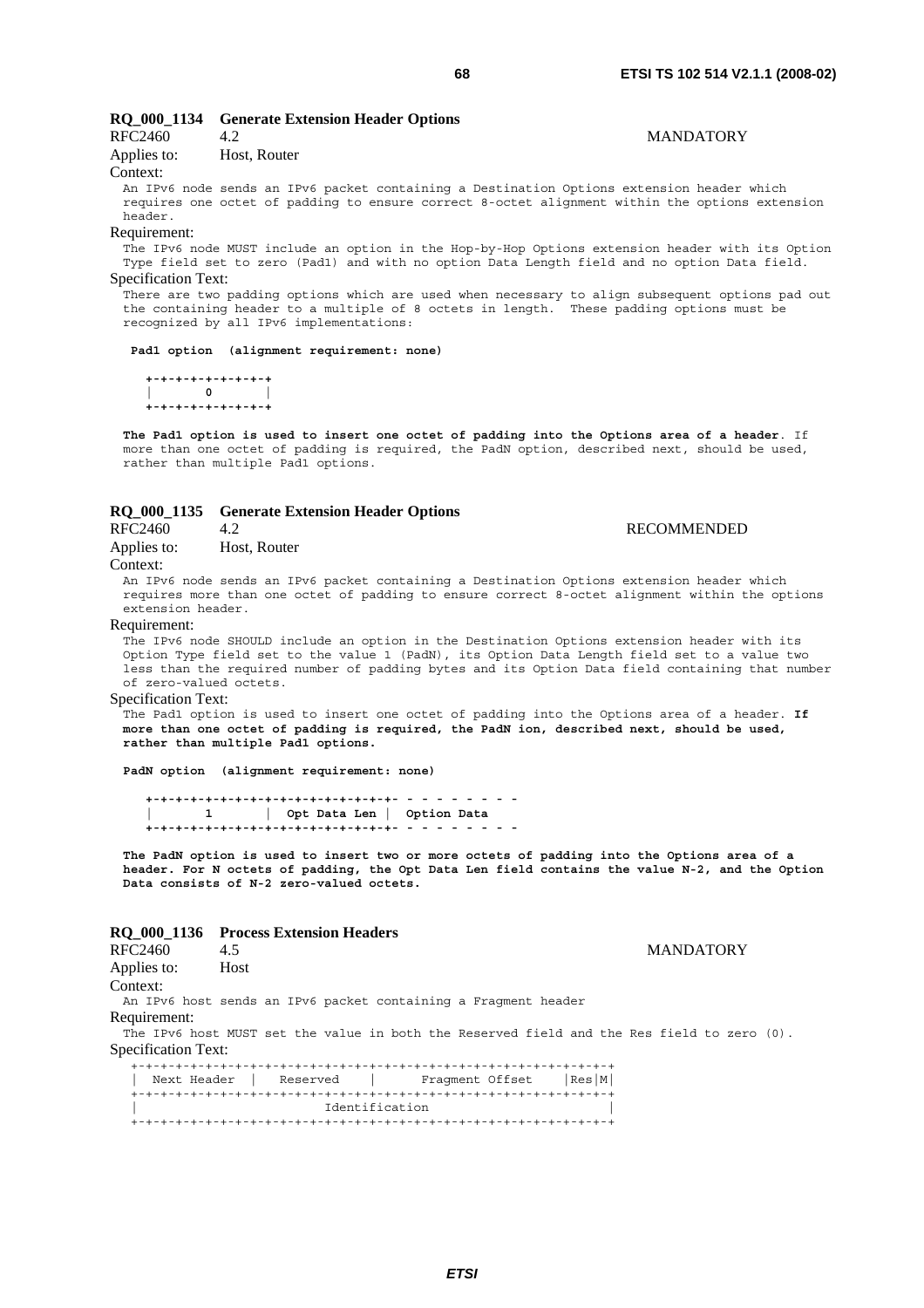| vv<br>÷ |  |  |
|---------|--|--|
|         |  |  |
|         |  |  |
|         |  |  |
|         |  |  |

| Next Header     | 8-bit selector. Identifies the initial header<br>type of the Fragmentable Part of the original<br>packet (defined below). Uses the same values as<br>the IPv4 Protocol field [RFC-1700 et seq.]. |
|-----------------|--------------------------------------------------------------------------------------------------------------------------------------------------------------------------------------------------|
| Reserved        | 8-bit reserved field. Initialized to zero for<br>transmission; ignored on reception.                                                                                                             |
| Fraqment Offset | 13-bit unsigned integer. The offset, in 8-octet<br>units, of the data following this header,<br>relative to the start of the Fragmentable Part<br>of the original packet.                        |
| Res             | 2-bit reserved field. Initialized to zero for<br>transmission; ignored on reception.                                                                                                             |
| M flag          | $1$ = more fraqments; $0$ = last fraqment.                                                                                                                                                       |
| Identification  | 32 bits. See description below.                                                                                                                                                                  |

# **RQ\_000\_1137 Process Extension Headers**

| RFC2460     |      | <b>OPTIONAL</b> |
|-------------|------|-----------------|
| Applies to: | Host |                 |

# Context:

An IPv6 host sends an IPv6 packet that is larger than the MTU on the path between itself and the packet's destination.

#### Requirement:

The IPv6 host MAY any extension headers that need to be processed only by the final destination node(s) plus the upper-layer header and data.

#### Specification Text:

The initial, large, unfragmented packet is referred to as the "original packet", and it is considered to consist of two parts, as illustrated:

original packet:

| Unfragmentable | Fragmentable |
|----------------|--------------|
| Part           | Part         |
|                |              |

 The Unfragmentable Part consists of the IPv6 header plus any extension headers that must be processed by nodes en route to the destination, that is, all headers up to and including the Routing header if present, else the Hop-by-Hop Options header if present, else no extension headers.

#### **The Fragmentable Part consists of the rest of the packet, that is, any extension headers that need be processed only by the final destination node(s), plus the upper-layer header and data.**

The Fragmentable Part of the original packet is divided into fragments, each, except possibly the last ("rightmost") one, being an integer multiple of 8 octets long. The fragments are transmitted in separate "fragment packets" as illustrated:

original packet:

| Unfragmentable | first    | second   | last               |  |
|----------------|----------|----------|--------------------|--|
| Part           | fragment | fraqment | $\dots$   fragment |  |
|                |          |          |                    |  |

# **RQ\_000\_1138 Process Fragment Packets**

Applies to: Host

#### Context:

An IPv6 host receives a series of IPv6 packets in each of which the Source Address field is set to the same value and the Destination Address field is set to the same value and each contains a Fragment extension header with the same value set in the Fragment Identification field . However, the number and content of the headers preceding the Fragment header of different fragments of the same original packet differ.

#### Requirement:

The IPv6 host MUST include in the reassembled packet only those headers that were received in the Offset zero fragment packet.

**MANDATORY**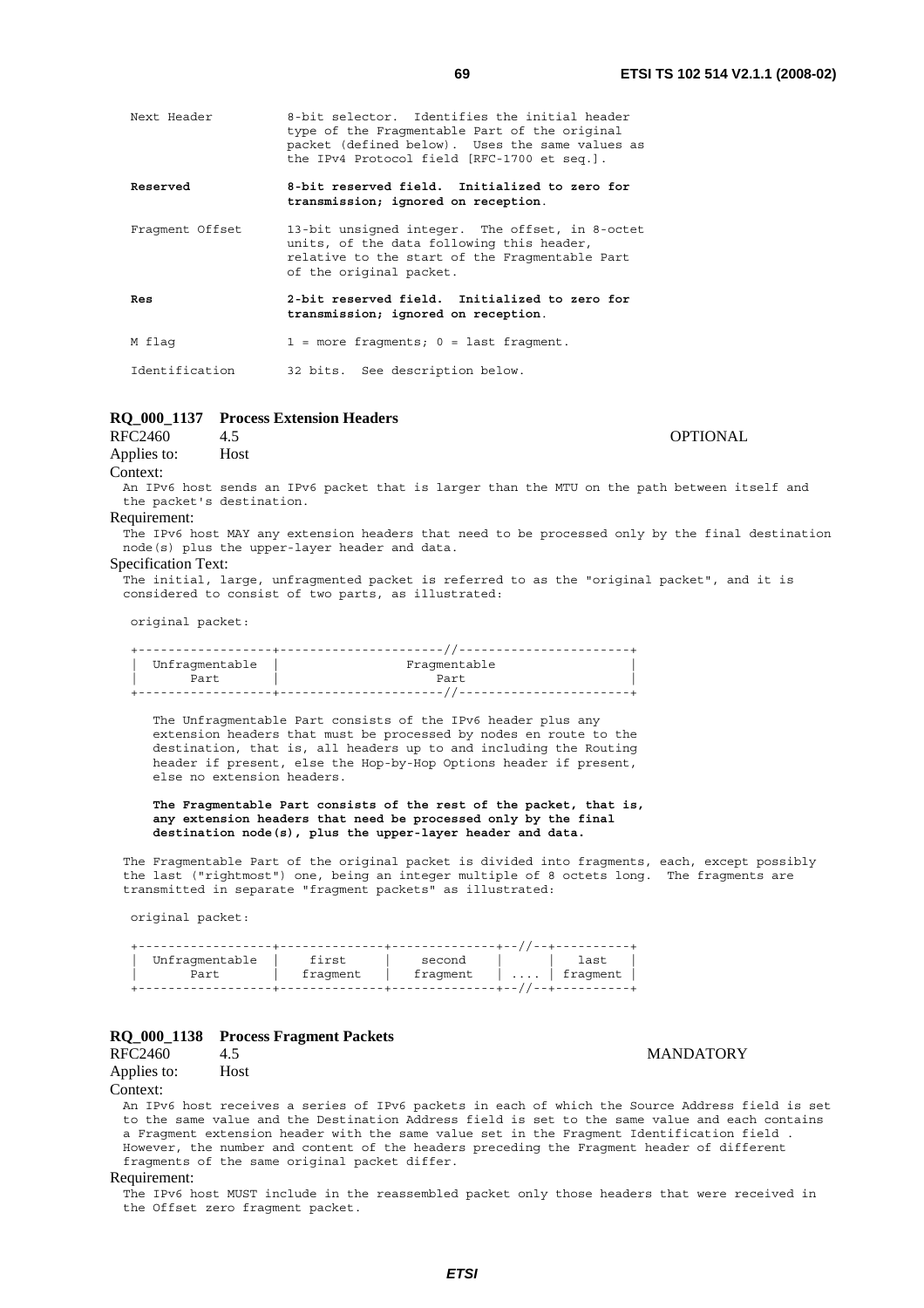**MANDATORY** 

#### Specification Text:

The following conditions are not expected to occur, but are not considered errors if they do:

 The number and content of the headers preceding the Fragment header of different fragments of the same original packet may differ. Whatever headers are present, preceding the Fragment header in each fragment packet, are processed when the packets arrive, prior to queueing the fragments for reassembly. **Only those headers in the Offset zero fragment packet are retained in the reassembled packet**.

 The Next Header values in the Fragment headers of different fragments of the same original packet may differ. Only the value from the Offset zero fragment packet is used for reassembly.

# **RQ\_000\_9003 Process Extension Header Options**

Applies to: Router, Host

Context:

An IPv6 node receives an IPv6 packet containing a Hop-by-Hop Options extension header in which the Option Type field is set to an unrecognized value but with its highest-order two bits set to the binary value '11' and the Destination Address field contains a multicast address.

### Requirement:

The IPv6 node MUST discard the packet.

Specification Text: **The Option Type identifiers are internally encoded such that their highest-order two bits specify the action that must be taken if the processing IPv6 node does not recognize the Option Type:**

- 00 skip over this option and continue processing the header.
- 01 discard the packet.
- 10 discard the packet and, regardless of whether or not the packet's Destination Address was a multicast address, send an ICMP Parameter Problem, Code 2, message to the packet's Source Address, pointing to the unrecognized Option Type.
- **11 discard the packet and, only if the packet's Destination Address was not a multicast address, send an ICMP Parameter Problem, Code 2, message to the packet's Source Address, pointing to the unrecognized Option Type**.

# **RQ\_000\_9004 Process Extension Header Options**

RFC2460 4.2 MANDATORY

Applies to: Host, Router Context:

An IPv6 node receives an IPv6 packet containing a Hop-by-Hop Options extension header having its Option Type field set to one (PadN option)

Requirement:

The IPv6 node MUST process the PadN option as a padding octets.

Specification Text:

There are two padding options which are used when necessary to align subsequent options pad out the containing header to a multiple of 8 octets in length. **These padding options must be recognized by all IPv6 implementations:**

Pad1 option (alignment requirement: none)

 +-+-+-+-+-+-+-+-+  $| 0 \rangle$ +-+-+-+-+-+-+-+-+

The Pad1 option is used to insert one octet of padding into the Options area of a header. If more than one octet of padding is required, the PadN option, described next, should be used, rather than multiple Pad1 options.

 **PadN option (alignment requirement: none)** 

 **+-+-+-+-+-+-+-+-+-+-+-+-+-+-+-+-+- - - - - - - - - | 1 | Opt Data Len | Option Data +-+-+-+-+-+-+-+-+-+-+-+-+-+-+-+-+- - - - - - - - -**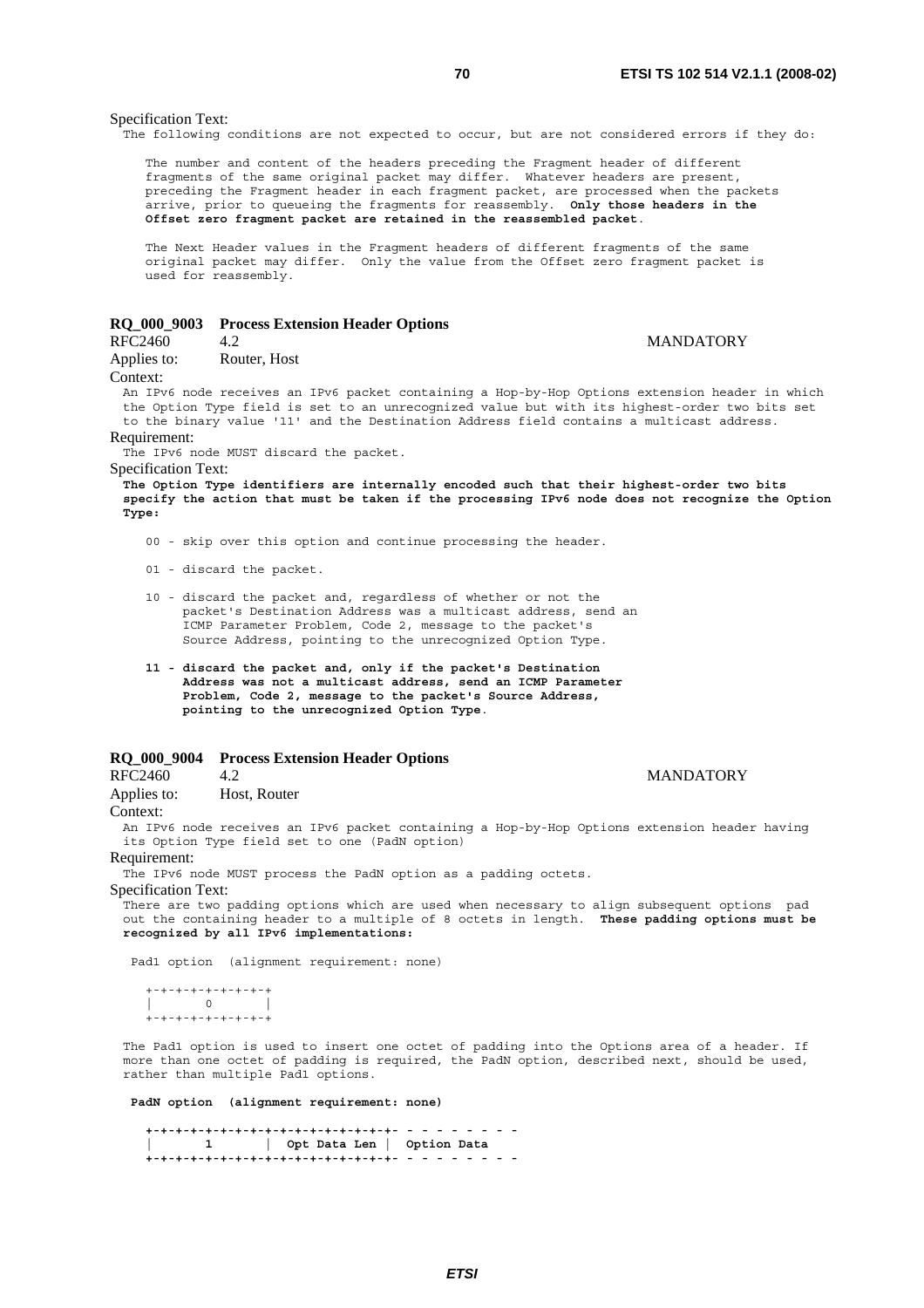**The PadN option is used to insert two or more octets of padding into the Options area of a header.** For N octets of padding, the Opt Data Len field contains the value N-2, and the Option Data consists of N-2 zero-valued octets.

# **RQ\_000\_9006 Process Fragment Packets**

RFC2460 4.5, 41 RECOMMENDED Applies to: Host

# Context:

An IPv6 host receives an IPv6 packet containing a Fragment extension header in which the M-Flag is set to the value 1 but the length of the fragment itself is not a multiple of 8 octets.

#### Requirement:

The IPv6 host SHOULD send an ICMP Parameter Problem message to the Source Address of the fragment with the Code field set to the value zero (0) and the Pointer field set to the offset (in octets) of the Payload Length field within the fragment packet.

### Specification Text:

#### **The following error conditions may arise when reassembling fragmented packets:**

 If insufficient fragments are received to complete reassembly of a packet within 60 seconds  $\bigcap_{i=1}^n$ the reception of the first-arriving fragment of that packet, reassembly of that packet must

be abandoned and all the fragments that have been received for that packet must be discarded. If

 the first fragment (i.e., the one with a Fragment Offset of zero) has been received, an ICMP Time Exceeded -- Fragment Reassembly Time Exceeded message should be sent to the source of that fragment.

 **If the length of a fragment, as derived from the fragment packet's Payload Length field, is not a multiple of 8 octets and the M flag of that fragment is 1, then that fragment must be discarded and an ICMP Parameter Problem, Code 0, message should be sent to the source of the fragment, pointing to the Payload Length field of the fragment packet**.

 If the length and offset of a fragment are such that the Payload Length of the packet reassembled from that fragment would exceed 65,535 octets, then that fragment must be discarded and an ICMP Parameter Problem, Code 0, message should be sent to the source of the fragment, pointing to the Fragment Offset field of the fragment packet.

# **RQ\_000\_9007 Process Fragment Packets**

RFC2460 4.5 RECOMMENDED

# Applies to: Host

#### Context:

An IPv6 host receives an IPv6 packet containing a Fragment extension header and the value set in the Packet Length field within the IPv6 header when combined with the value set in the Fragment Offset field of the Fragment header would result in the Payload Length of the reassembled packet exceeding 65,535 octets.

#### Requirement:

The IPv6 host SHOULD send an ICMP Parameter Problem message to the Source Address of the fragment with the Code field set to the value zero (0) and the Pointer field set to the offset (in octets) of the Fragment Offset field within the fragment packet.

# Specification Text:

**The following error conditions may arise when reassembling fragmented packets:**

 If insufficient fragments are received to complete reassembly of a packet within 60 seconds of

 the reception of the first-arriving fragment of that packet, reassembly of that packet must be

 abandoned and all the fragments that have been received for that packet must be discarded.  $Tf$ 

 the first fragment (i.e., the one with a Fragment Offset of zero) has been received, an ICMP Time Exceeded -- Fragment Reassembly Time Exceeded message should be sent to the source of that fragment.

 If the length of a fragment, as derived from the fragment packet's Payload Length field, is not a multiple of 8 octets and the M flag of that fragment is 1, then that fragment must be discarded and an ICMP Parameter Problem, Code 0, message should be sent to the source of the fragment, pointing to the Payload Length field of the fragment packet.

 **If the length and offset of a fragment are such that the Payload Length of the packet reassembled from that fragment would exceed 65,535 octets, then that fragment must be discarded and an ICMP Parameter Problem, Code 0, message should be sent to the source of the fragment, pointing to the Fragment Offset field of the fragment packet**.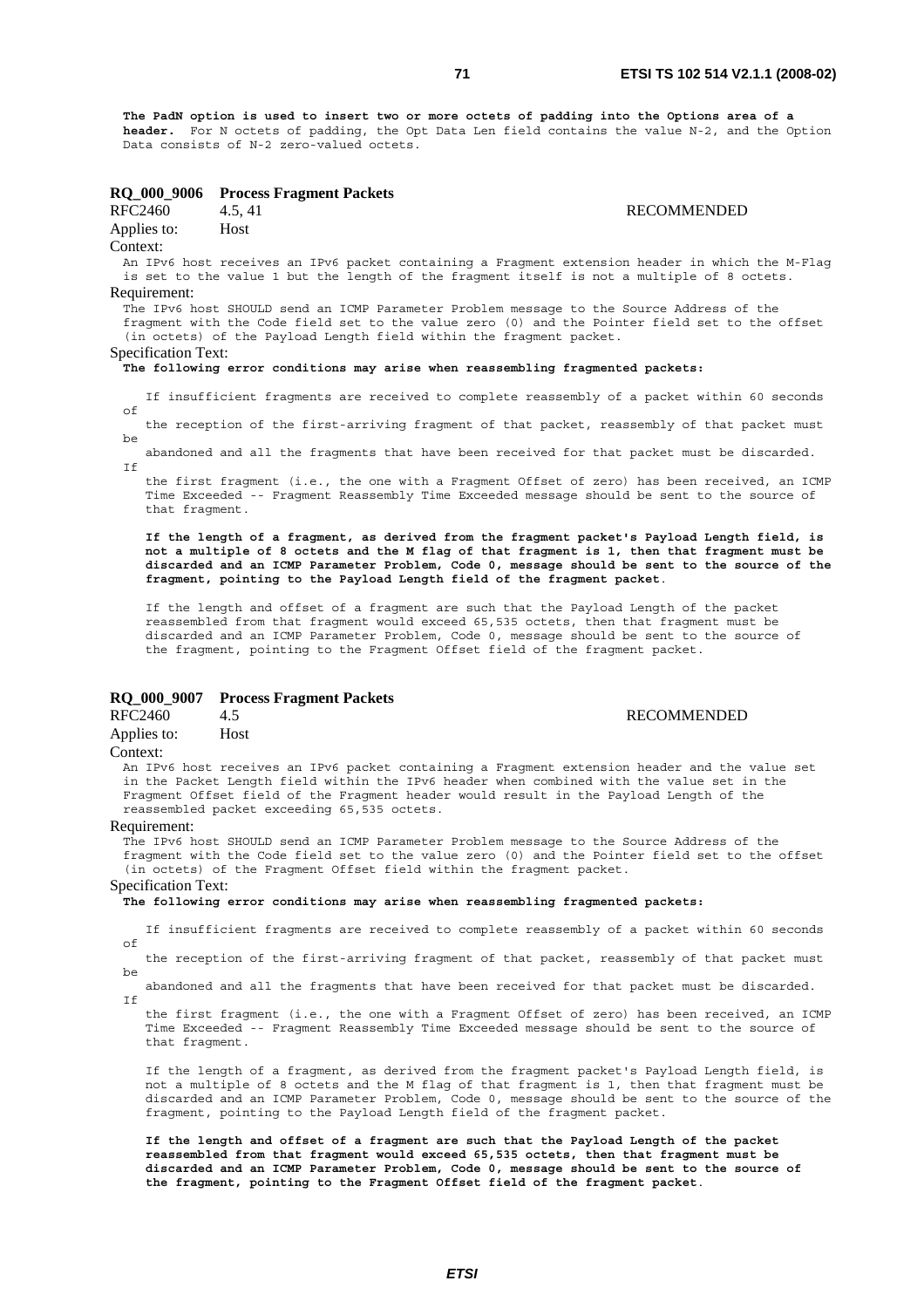# 4.6 Requirements extracted from RFC 2461

| RFC2461<br>Applies to:<br>Context:                              | RQ_000_8101 Discover Neighbor by Redirect Message<br>2.1<br>Router, Host                                                                                                                                                                                                                                                                                                                                                                                                                                                                                                                    | MANDATORY        |
|-----------------------------------------------------------------|---------------------------------------------------------------------------------------------------------------------------------------------------------------------------------------------------------------------------------------------------------------------------------------------------------------------------------------------------------------------------------------------------------------------------------------------------------------------------------------------------------------------------------------------------------------------------------------------|------------------|
| Requirement:<br>Specification Text:<br>$on$ -link               | An IPv6 node MUST consider an IPv6 address to be on-link if it receives a the address in the<br>Target Address filed of a Redirect message.<br>- an address that is assigned to an interface on a<br>specified link. A node considers an address to be on-<br>link if:<br>- it is covered by one of the link's prefixes, or<br>- a neighboring router specifies the address as<br>the target of a Redirect message, or                                                                                                                                                                      |                  |
|                                                                 | - a Neighbor Advertisement message is received for<br>the (target) address, or                                                                                                                                                                                                                                                                                                                                                                                                                                                                                                              |                  |
|                                                                 | - any Neighbor Discovery message is received from<br>the address.                                                                                                                                                                                                                                                                                                                                                                                                                                                                                                                           |                  |
| <b>RQ_000_8102</b><br><b>RFC2461</b><br>Applies to:<br>Context: | Discover Neighbor by NA<br>2.1<br>Host, Router                                                                                                                                                                                                                                                                                                                                                                                                                                                                                                                                              | <b>MANDATORY</b> |
| Requirement:<br><b>Specification Text:</b><br>on-link           | An IPv6 node MUST consider an IPv6 address to be on-link if it receives a the address in the<br>Target Address filed of a Neighbor Advertisement message.<br>- an address that is assigned to an interface on a<br>specified link. A node considers an address to be on-<br>link if:<br>- it is covered by one of the link's prefixes, or<br>- a neighboring router specifies the address as<br>the target of a Redirect message, or<br>- a Neighbor Advertisement message is received for<br>the (target) address, or<br>- any Neighbor Discovery message is received from<br>the address. |                  |
| <b>RQ_000_8103</b><br>RFC2461<br>Applies to:<br>Context:        | <b>Neighbor Discovery</b><br>2.1<br>Host, Router                                                                                                                                                                                                                                                                                                                                                                                                                                                                                                                                            | <b>MANDATORY</b> |
| Requirement:<br>Specification Text:<br>on-link                  | An IPv6 node MUST consider an IPv6 address to be on-link if it receives any Neighbor Discovery<br>message from that address.<br>- an address that is assigned to an interface on a<br>specified link. A node considers an address to be on-<br>link if:<br>- it is covered by one of the link's prefixes, or<br>- a neighboring router specifies the address as<br>the target of a Redirect message, or                                                                                                                                                                                     |                  |

*ETSI*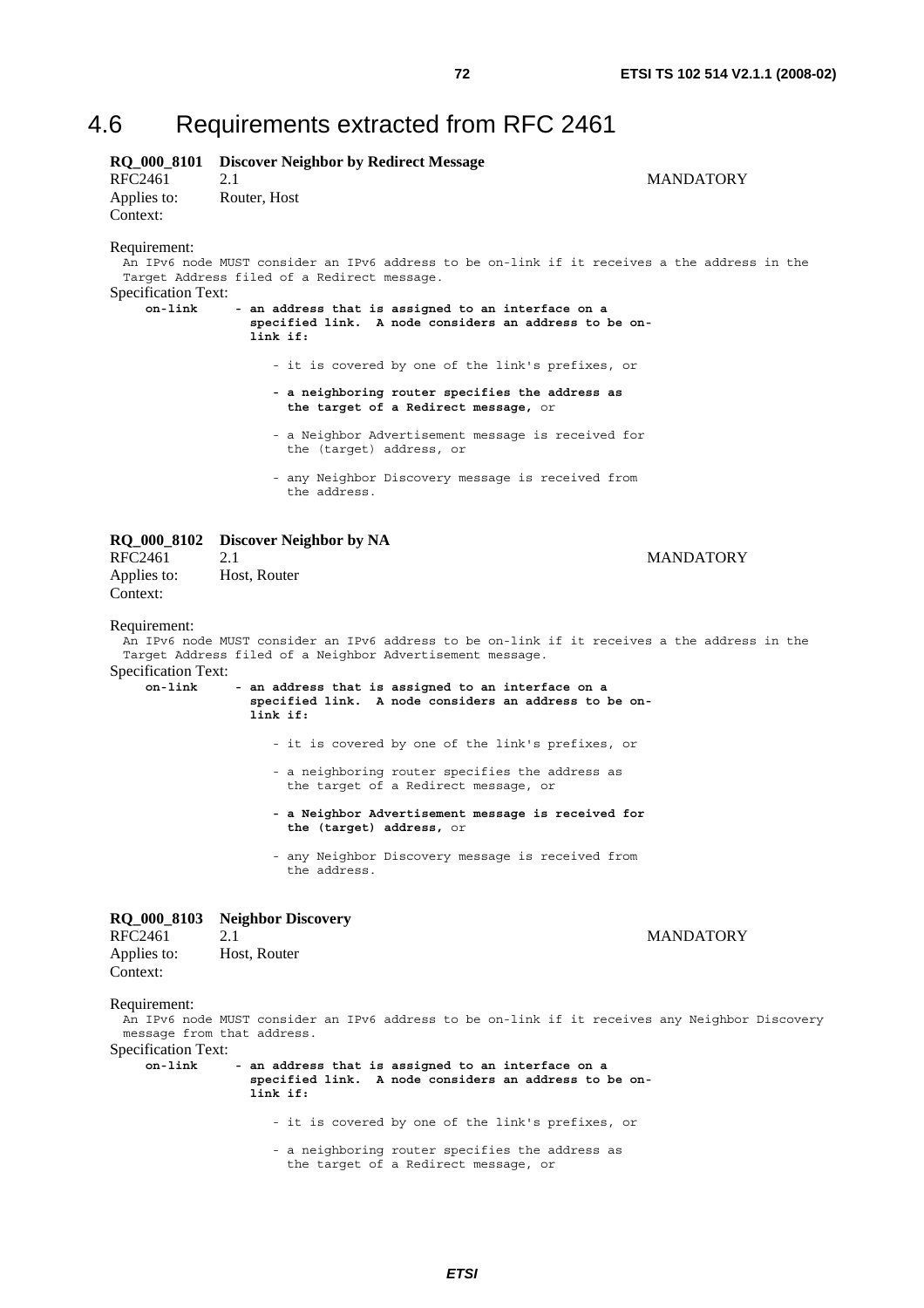- a Neighbor Advertisement message is received for the (target) address, or
- **any Neighbor Discovery message is received from the address.**

# **RQ\_000\_8107 Form Link-local Address**

| RFC2461     | 2.3    |
|-------------|--------|
| Applies to: | Router |
| Context:    |        |

# Requirement:

An IPv6 router MUST ensure that each of its interfaces have a link-local address assigned to i<sup>t</sup>

# Specification Text:

link-local address

 - a unicast address having link-only scope that can be used to reach neighbors. **All interfaces on routers MUST have a link-local address.** Also, RFC 2462 requires that interfaces on hosts have a link-local address.

# **RQ\_000\_8108 Form Link-local Address**

RFC2461 2.3 MANDATORY Applies to: Host Context:

#### Requirement:

An IPv6 host MUST ensure that each of its interfaces have a link-local address assigned to it. Specification Text:

link-local address

 - a unicast address having link-only scope that can be used to reach neighbors. All interfaces on routers MUST have a link-local address. **Also, RFC 2462 requires that interfaces on hosts have a link-local address.**

# **RQ\_000\_8111 Generate Router Advertisement**

| RFC2461     |        |
|-------------|--------|
| Applies to: | Router |
| Context:    |        |

#### **MANDATORY**

#### Requirement:

An IPv6 router MUST periodically send Router advertisement messages to each of its multicastcapable links

#### Specification Text:

**On multicast-capable links, each router periodically multicasts a Router Advertisement packet announcing its availability.** A host receives Router Advertisements from all routers, building a list of default routers. Routers generate Router Advertisements frequently enough that hosts will learn of their presence within a few minutes, but not frequently enough to rely on an absence of advertisements to detect router failure; a separate Neighbor Unreachability Detection algorithm provides failure detection.

# **RQ\_000\_8112 Router Processing of RS**

| RFC2461                    | <b>MANDATORY</b>                                                                                                                         |  |
|----------------------------|------------------------------------------------------------------------------------------------------------------------------------------|--|
| Applies to:                | Router                                                                                                                                   |  |
| Context:                   |                                                                                                                                          |  |
|                            | An IPv6 router receives a Router Solicitation message.                                                                                   |  |
| Requirement:               |                                                                                                                                          |  |
|                            | The IPv6 router MUST send a Router Advertisement message to indicate its presence together with<br>various link and Internet parameters. |  |
| <b>Specification Text:</b> |                                                                                                                                          |  |
|                            | Router Advertisement: Routers advertise their presence together                                                                          |  |
|                            | with various link and Internet parameters either                                                                                         |  |
|                            | periodically, or in response to a Router Solicitation                                                                                    |  |
|                            | message. Router Advertisements contain prefixes that                                                                                     |  |
|                            | are used for on-link determination and/or address                                                                                        |  |
|                            | configuration, a suggested hop limit value, etc.                                                                                         |  |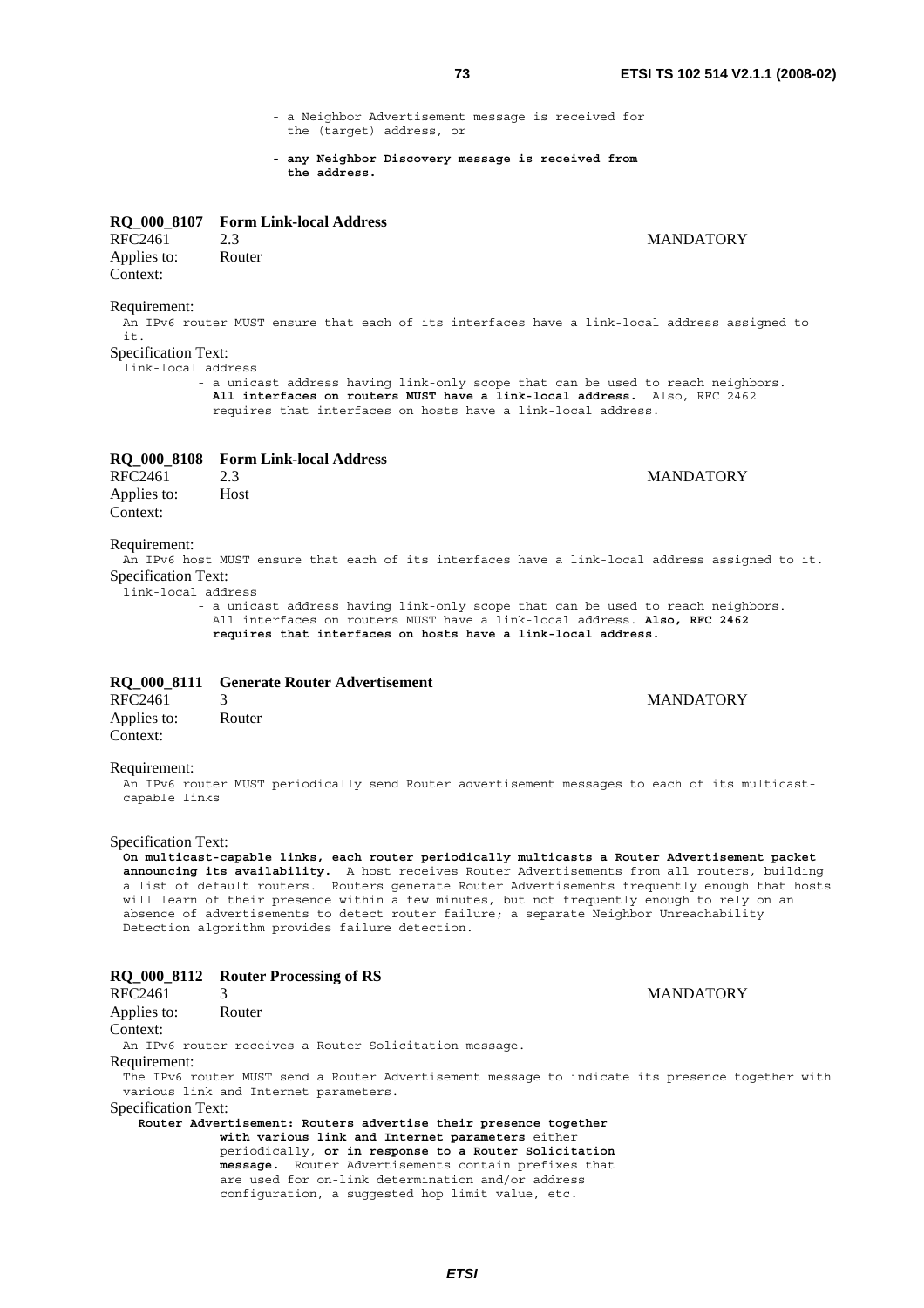| RQ 000 8113                                   | <b>Generate NS for Address Resolution</b>                                                                                                                 |                    |
|-----------------------------------------------|-----------------------------------------------------------------------------------------------------------------------------------------------------------|--------------------|
| RFC2461                                       | 3                                                                                                                                                         | <b>MANDATORY</b>   |
| Applies to:                                   | Host, Router                                                                                                                                              |                    |
| Context:                                      |                                                                                                                                                           |                    |
|                                               |                                                                                                                                                           |                    |
| Requirement:                                  |                                                                                                                                                           |                    |
|                                               | An IPv6 node MUST send a Neighbor Solicitation message in order to determine the link-layer                                                               |                    |
| Specification Text:                           | address of a neighboring node.                                                                                                                            |                    |
|                                               | Neighbor Solicitation: Sent by a node to determine the link-layer address of a neighbor,                                                                  |                    |
|                                               | or to verify that a neighbor is still reachable via a cached link-layer address.                                                                          |                    |
|                                               | Neighbor Solicitations are also used for Duplicate Address Detection.                                                                                     |                    |
|                                               |                                                                                                                                                           |                    |
|                                               | <b>Generate NS for Address Resolution</b>                                                                                                                 |                    |
| <b>RQ_000_8114</b><br><b>RFC2461</b>          | 3                                                                                                                                                         | <b>MANDATORY</b>   |
|                                               |                                                                                                                                                           |                    |
| Applies to:<br>Context:                       | Host, Router                                                                                                                                              |                    |
|                                               |                                                                                                                                                           |                    |
| Requirement:                                  |                                                                                                                                                           |                    |
|                                               | An IPv6 node MUST send a Neighbor Solicitation message in order to verify that a neighboring                                                              |                    |
|                                               | node is still reachable on a known link-layer address.                                                                                                    |                    |
| Specification Text:                           |                                                                                                                                                           |                    |
|                                               | Neighbor Solicitation: Sent by a node to determine the link-layer address of a neighbor,                                                                  |                    |
|                                               | or to verify that a neighbor is still reachable via a cached link-layer address.<br>Neighbor Solicitations are also used for Duplicate Address Detection. |                    |
|                                               |                                                                                                                                                           |                    |
|                                               |                                                                                                                                                           |                    |
|                                               | RQ_000_8115 Process Neighbor Solicitation                                                                                                                 |                    |
| <b>RFC2461</b>                                | 3                                                                                                                                                         | <b>MANDATORY</b>   |
| Applies to:                                   | Host, Router                                                                                                                                              |                    |
| Context:                                      |                                                                                                                                                           |                    |
|                                               | An IPv6 node receives a Neighbor Solicitation message.                                                                                                    |                    |
| Requirement:                                  |                                                                                                                                                           |                    |
|                                               | The IPv6 node MUST send a Neighbor Advertisement message in response.                                                                                     |                    |
| Specification Text:                           | Neighbor Advertisement: A response to a Neighbor Solicitation message. A node may also                                                                    |                    |
|                                               | send unsolicited Neighbor Advertisements to announce a link-layer address change.                                                                         |                    |
|                                               |                                                                                                                                                           |                    |
|                                               |                                                                                                                                                           |                    |
| <b>RQ 000 8116</b>                            | <b>Generate Unsolicited Neighbor Advertisement</b>                                                                                                        |                    |
| RFC2461                                       | 3                                                                                                                                                         | <b>OPTIONAL</b>    |
| Applies to:                                   | Host, Router                                                                                                                                              |                    |
| Context:                                      |                                                                                                                                                           |                    |
|                                               | A link-layer addresses has been changed for an interface belonging to an IPv6 node                                                                        |                    |
| Requirement:                                  |                                                                                                                                                           |                    |
|                                               | The IPv6 node MAY send an unsolicited Neighbor Advertisement message to announce the link-layer                                                           |                    |
| address change.<br><b>Specification Text:</b> |                                                                                                                                                           |                    |
|                                               | Neighbor Advertisement: A response to a Neighbor Solicitation message. A node may also                                                                    |                    |
|                                               | send unsolicited Neighbor Advertisements to announce a link-layer address change.                                                                         |                    |
|                                               |                                                                                                                                                           |                    |
|                                               |                                                                                                                                                           |                    |
| <b>RQ_000_8117</b>                            | <b>Generate Redirect Message</b>                                                                                                                          |                    |
| RFC2461                                       | 3                                                                                                                                                         | <b>RECOMMENDED</b> |
| Applies to:                                   | Router                                                                                                                                                    |                    |
| Context:                                      |                                                                                                                                                           |                    |
|                                               | An IPv6 router receives an IPv6 packet from a local host. It is not the destination node and a<br>better first hope node exists.                          |                    |
| Requirement:                                  |                                                                                                                                                           |                    |
|                                               | The IPv6 router SHOULD send a Redirect message in response to the received packet informing the                                                           |                    |
|                                               | local host of the better first hop node for the particular destination.                                                                                   |                    |

*ETSI* 

Redirect: **How a router informs a host of a better first-hop node to reach a particular** 

Specification Text:

**destination.**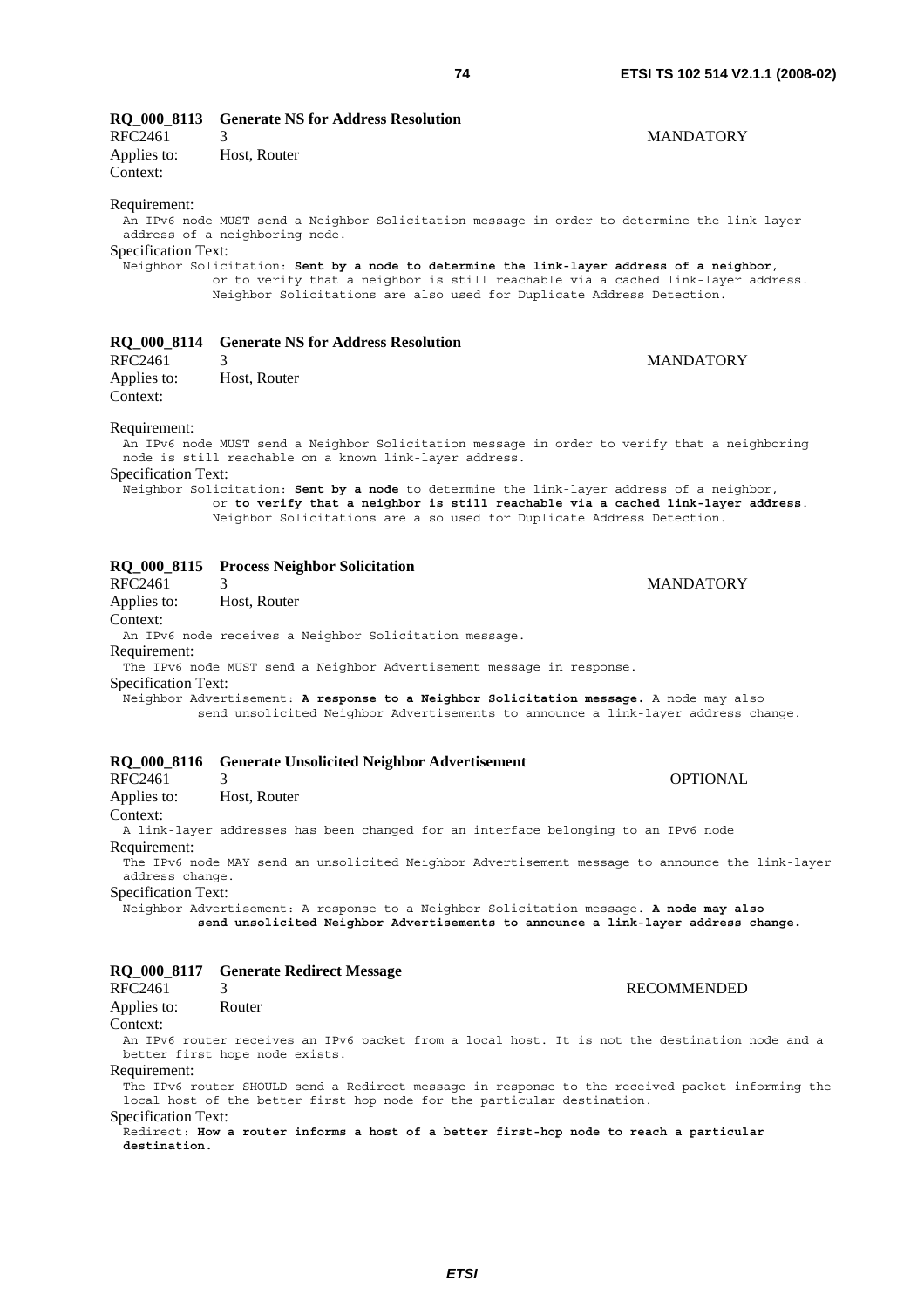| RFC2461<br>Applies to:<br>Context:                                 | RQ_000_8118 Generate Router Advertisement<br>3<br>Router                                                                                                                                                                                                                                                                                                                                                                                                                                                                  | OPTIONAL         |
|--------------------------------------------------------------------|---------------------------------------------------------------------------------------------------------------------------------------------------------------------------------------------------------------------------------------------------------------------------------------------------------------------------------------------------------------------------------------------------------------------------------------------------------------------------------------------------------------------------|------------------|
| Requirement:<br>Advertisement packet.<br>Specification Text:       | An IPv6 router MAY omit the source link-layer address from the options in a Router<br>Inbound load balancing - Nodes with replicated interfaces may want<br>to load balance the reception of incoming packets across<br>multiple network interfaces on the same link. Such nodes<br>have multiple link-layer addresses assigned to the same<br>interface. For example, a single network driver could<br>represent multiple network interface cards as a single<br>logical interface having multiple link-layer addresses. |                  |
|                                                                    | Load balancing is handled by allowing routers to omit the<br>source link-layer address from Router Advertisement packets,<br>thereby forcing neighbors to use Neighbor Solicitation<br>messages to learn link-layer addresses of routers. Returned<br>Neighbor Advertisement messages can then contain link-layer<br>addresses that differ depending on who issued the<br>solicitation.                                                                                                                                   |                  |
| RFC2461                                                            | RQ_000_8124 Generate Router Solicitation<br>4.1                                                                                                                                                                                                                                                                                                                                                                                                                                                                           | OPTIONAL         |
| Applies to:<br>Context:                                            | Host                                                                                                                                                                                                                                                                                                                                                                                                                                                                                                                      |                  |
| Requirement:<br><b>Specification Text:</b><br>quickly.<br>$\Omega$ | An IPv6 host MAY send a Router Solicitation packet at any time<br>Hosts send Router Solicitations in order to prompt routers to generate Router Advertisements<br>1<br>2<br>3<br>0 1 2 3 4 5 6 7 8 9 0 1 2 3 4 5 6 7 8 9 0 1 2 3 4 5 6 7 8 9 0 1<br>  Code<br><b>Example 2</b> Checksum<br>Type<br>Reserved<br>Options<br>+-+-+-+-+-+-+-+-+-+-+-+-                                                                                                                                                                        |                  |
| RQ_000_8125<br><b>RFC2461</b><br>Applies to:<br>Context:           | <b>Generate Router Solicitation Header</b><br>4.1<br>Host                                                                                                                                                                                                                                                                                                                                                                                                                                                                 | <b>MANDATORY</b> |
| Requirement:<br><b>Specification Text:</b>                         | When constructing a Router Solicitation message, an IPv6 host MUST insert the IP address<br>assigned to the sending interface into the Source Address field of the IPv6 Packet Header if an<br>address has been assigned to the interface.<br>Router Solicitation Message Format                                                                                                                                                                                                                                          |                  |
| $\ddotsc$<br>0<br>Type                                             | 1<br>2<br>3<br>0 1 2 3 4 5 6 7 8 9 0 1 2 3 4 5 6 7 8 9 0 1 2 3 4 5 6 7 8 9 0 1<br>and the Code the Checksum<br>Reserved                                                                                                                                                                                                                                                                                                                                                                                                   |                  |

+-+-+-+-+-+-+-+-+-+-+-+-+-+-+-+-+-+-+-+-+-+-+-+-+-+-+-+-+-+-+-+-+

| Options ...

+-+-+-+-+-+-+-+-+-+-+-+-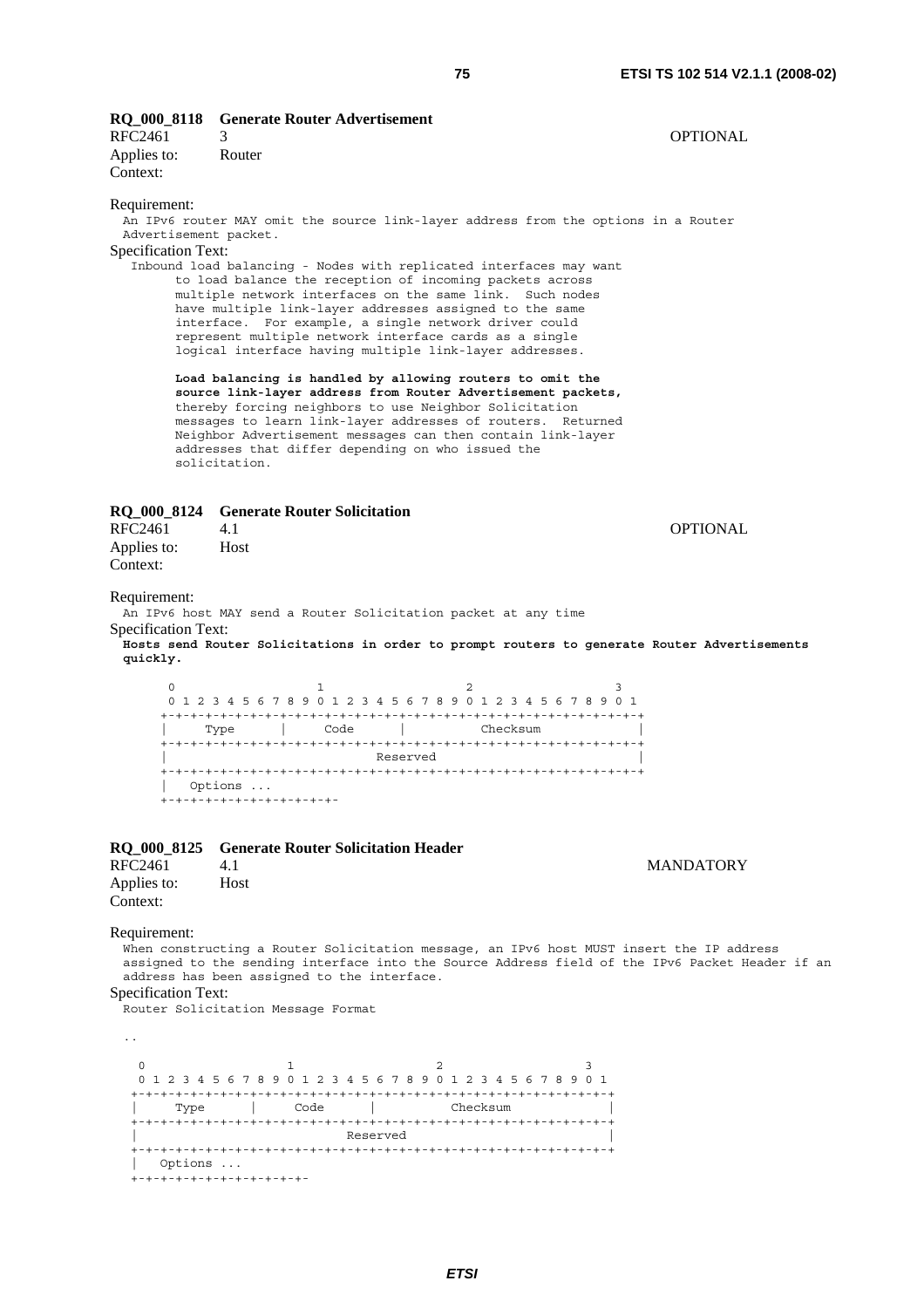| IP Fields:                                                       |                                                                                                                                                                                                                                                                                             |
|------------------------------------------------------------------|---------------------------------------------------------------------------------------------------------------------------------------------------------------------------------------------------------------------------------------------------------------------------------------------|
| Source Address                                                   | An IP address assigned to the sending interface, $or$<br>the unspecified address if no address is assigned<br>to the sending interface.                                                                                                                                                     |
| Destination Address                                              | Typically the all-routers multicast address.                                                                                                                                                                                                                                                |
| Hop Limit                                                        | 255                                                                                                                                                                                                                                                                                         |
|                                                                  | Authentication Header<br>If a Security Association for the IP Authentication<br>Header exists between the sender and the<br>destination address, then the sender SHOULD include<br>this header.                                                                                             |
|                                                                  | RQ_000_8126 Generate Router Solicitation Header                                                                                                                                                                                                                                             |
| <b>RFC2461</b><br>Applies to:<br>Context:                        | 4.1<br><b>MANDATORY</b><br>Host                                                                                                                                                                                                                                                             |
| Requirement:<br><b>Specification Text:</b>                       | When constructing a Router Solicitation message, an IPv6 host MUST insert the IPv6 unspecified<br>address (0:0:0:0:0:0:0:0:0) into the Source Address field of the IPv6 Packet Header if no IP<br>address has been assigned to the sending interface.<br>Router Solicitation Message Format |
| $\ddotsc$                                                        |                                                                                                                                                                                                                                                                                             |
| $\mathbf 0$<br>Options                                           | 1<br>2<br>3<br>0 1 2 3 4 5 6 7 8 9 0 1 2 3 4 5 6 7 8 9 0 1 2 3 4 5 6 7 8 9 0 1<br>Type   Code   Checksum<br>+-+-+-+-+-+-+-+-+-+-+-+                                                                                                                                                         |
| IP Fields:                                                       |                                                                                                                                                                                                                                                                                             |
| Source Address                                                   | An IP address assigned to the sending interface, or<br>the unspecified address if no address is assigned<br>to the sending interface.                                                                                                                                                       |
| Destination Address                                              | Typically the all-routers multicast address.                                                                                                                                                                                                                                                |
| Hop Limit                                                        | 255                                                                                                                                                                                                                                                                                         |
|                                                                  | Authentication Header<br>If a Security Association for the IP Authentication<br>Header exists between the sender and the<br>destination address, then the sender SHOULD include<br>this header.                                                                                             |
|                                                                  | RQ_000_8127 Generate Router Solicitation Header                                                                                                                                                                                                                                             |
| RFC2461<br>Applies to:<br>Context:                               | 4.1<br><b>RECOMMENDED</b><br>Host                                                                                                                                                                                                                                                           |
| Requirement:<br>IPv6 Packet Header<br><b>Specification Text:</b> | When constructing a Router Solicitation message, an IPv6 host SHOULD insert the IPv6 link-local<br>all-routers multicast address (FF02:0:0:0:0:0:0:0:2) into the Destination Address field of the<br>Router Solicitation Message Format                                                     |

..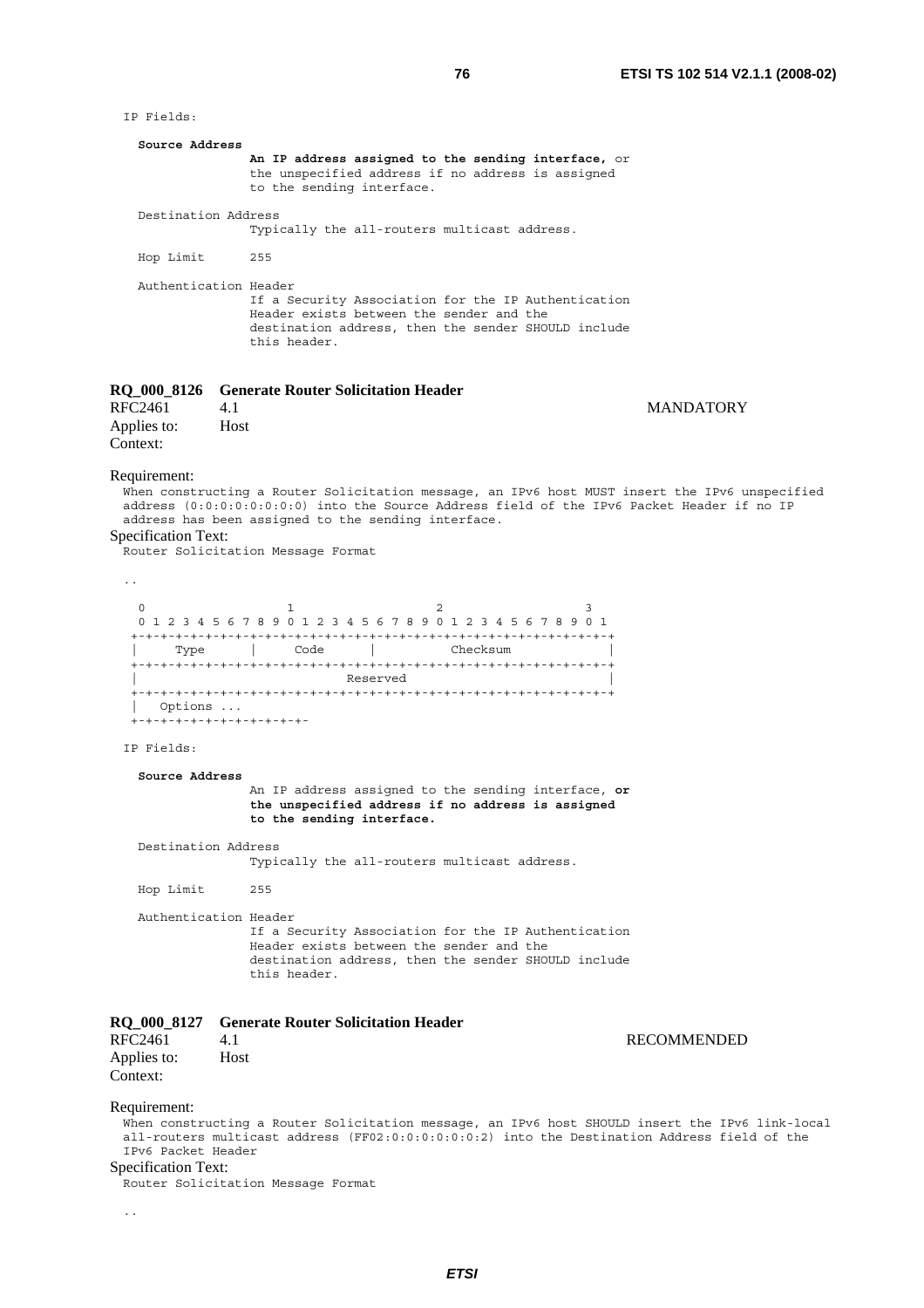0  $1$  2 3 0 1 2 3 4 5 6 7 8 9 0 1 2 3 4 5 6 7 8 9 0 1 2 3 4 5 6 7 8 9 0 1 +-+-+-+-+-+-+-+-+-+-+-+-+-+-+-+-+-+-+-+-+-+-+-+-+-+-+-+-+-+-+-+-+ | Type | Code | Checksum | +-+-+-+-+-+-+-+-+-+-+-+-+-+-+-+-+-+-+-+-+-+-+-+-+-+-+-+-+-+-+-+-+ | Reserved | +-+-+-+-+-+-+-+-+-+-+-+-+-+-+-+-+-+-+-+-+-+-+-+-+-+-+-+-+-+-+-+-+ | Options ... +-+-+-+-+-+-+-+-+-+-+-+- IP Fields: Source Address An IP address assigned to the sending interface, or the unspecified address if no address is assigned to the sending interface.  **Destination Address Typically the all-routers multicast address**. Hop Limit 255 Authentication Header If a Security Association for the IP Authentication Header exists between the sender and the destination address, then the sender SHOULD include this header. **RQ\_000\_8128 Generate Router Solicitation Header**  RFC2461 4.1 MANDATORY Applies to: Host Context: Requirement: When constructing a Router Solicitation message, an IPv6 host MUST set Hop Limit field of the IPv6 Packet Header to the decimal value 255. Specification Text: Router Solicitation Message Format .. 0  $1$  2 3 0 1 2 3 4 5 6 7 8 9 0 1 2 3 4 5 6 7 8 9 0 1 2 3 4 5 6 7 8 9 0 1 +-+-+-+-+-+-+-+-+-+-+-+-+-+-+-+-+-+-+-+-+-+-+-+-+-+-+-+-+-+-+-+-+ | Type | Code | Checksum | +-+-+-+-+-+-+-+-+-+-+-+-+-+-+-+-+-+-+-+-+-+-+-+-+-+-+-+-+-+-+-+-+ | Reserved | +-+-+-+-+-+-+-+-+-+-+-+-+-+-+-+-+-+-+-+-+-+-+-+-+-+-+-+-+-+-+-+-+ | Options ... +-+-+-+-+-+-+-+-+-+-+-+- IP Fields: Source Address An IP address assigned to the sending interface, or the unspecified address if no address is assigned to the sending interface. Destination Address Typically the all-routers multicast address.  **Hop Limit 255** Authentication Header If a Security Association for the IP Authentication Header exists between the sender and the destination address, then the sender SHOULD include

this header.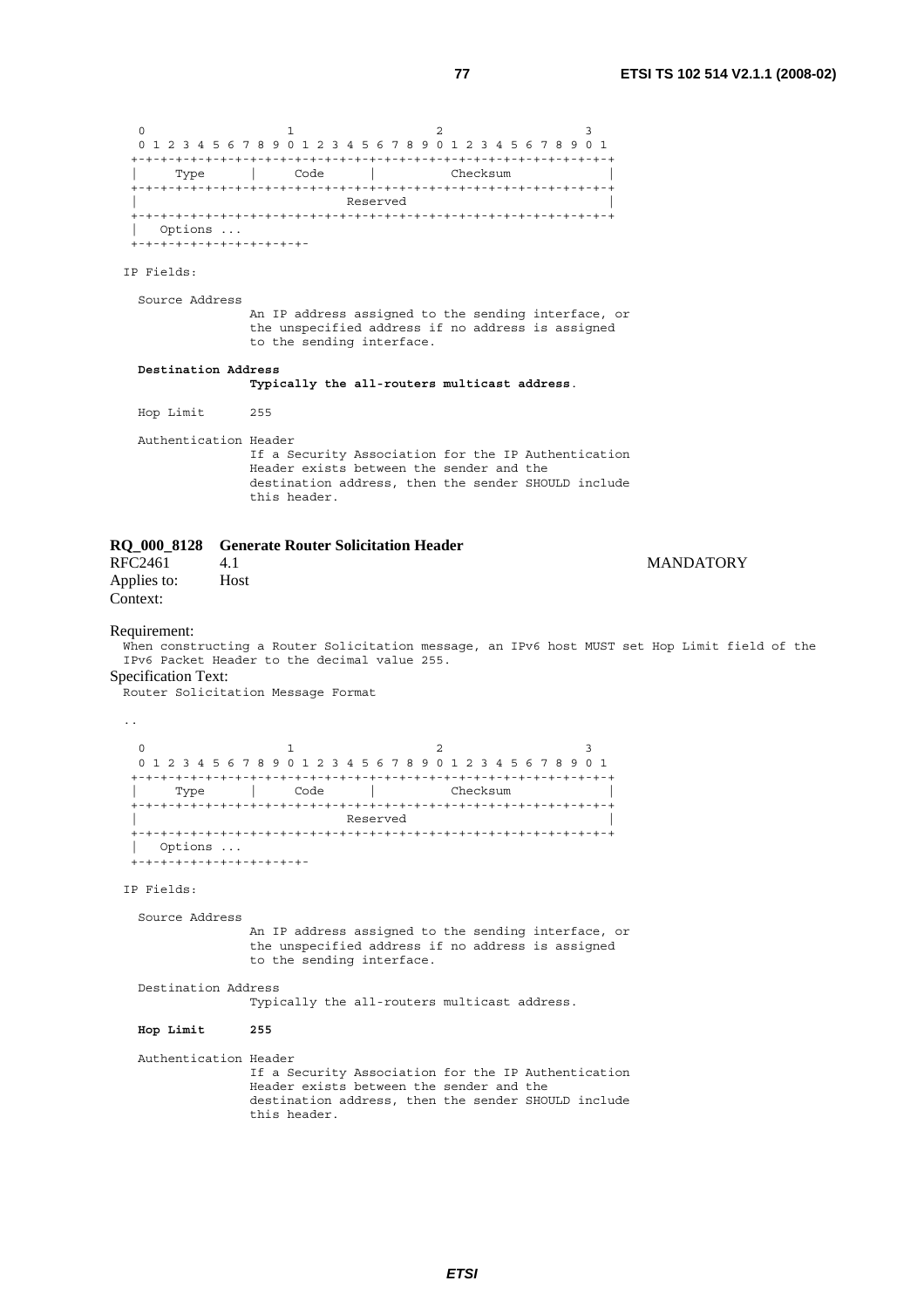| <b>RQ_000_8129</b><br>RFC2461<br>Applies to:<br>Context:                                                     | 4.1<br>Host                                                                                          | <b>Generate Router Solicitation Header</b>      |                                                                                                            | <b>RECOMMENDED</b>                                                                                                                                                                               |
|--------------------------------------------------------------------------------------------------------------|------------------------------------------------------------------------------------------------------|-------------------------------------------------|------------------------------------------------------------------------------------------------------------|--------------------------------------------------------------------------------------------------------------------------------------------------------------------------------------------------|
| Requirement:<br>the destination address.<br><b>Specification Text:</b><br>Router Solicitation Message Format |                                                                                                      |                                                 |                                                                                                            | When constructing a Router Solicitation message, an IPv6 host SHOULD include an Authentication<br>Header in the IPv6 packet if an AH-based Security Association exists between the IPv6 node and |
| $\ddot{\phantom{0}}$                                                                                         |                                                                                                      |                                                 |                                                                                                            |                                                                                                                                                                                                  |
| $\mathbf 0$                                                                                                  | 1                                                                                                    |                                                 | $\overline{c}$<br>3<br>0 1 2 3 4 5 6 7 8 9 0 1 2 3 4 5 6 7 8 9 0 1 2 3 4 5 6 7 8 9 0 1                     |                                                                                                                                                                                                  |
| Type                                                                                                         | de l'alternation de la code de la partie de la partie de la partie de la partie de la partie de la p | Checksum                                        |                                                                                                            |                                                                                                                                                                                                  |
| Options<br>+-+-+-+-+-+-+-+-+-+-+-+<br>IP Fields:                                                             |                                                                                                      | Reserved                                        |                                                                                                            |                                                                                                                                                                                                  |
|                                                                                                              |                                                                                                      |                                                 |                                                                                                            |                                                                                                                                                                                                  |
| Source Address                                                                                               |                                                                                                      | to the sending interface.                       | An IP address assigned to the sending interface, or<br>the unspecified address if no address is assigned   |                                                                                                                                                                                                  |
| Destination Address                                                                                          |                                                                                                      |                                                 | Typically the all-routers multicast address.                                                               |                                                                                                                                                                                                  |
| Hop Limit                                                                                                    | 255                                                                                                  |                                                 |                                                                                                            |                                                                                                                                                                                                  |
|                                                                                                              | Authentication Header<br>this header.                                                                | Header exists between the sender and the        | If a Security Association for the IP Authentication<br>destination address, then the sender SHOULD include |                                                                                                                                                                                                  |
| RQ_000_8130                                                                                                  |                                                                                                      | <b>Generate Router Solicitation Header</b>      |                                                                                                            |                                                                                                                                                                                                  |
| RFC2461<br>Applies to:<br>Context:                                                                           | 4.1<br>Host                                                                                          |                                                 |                                                                                                            | <b>MANDATORY</b>                                                                                                                                                                                 |
| Requirement:<br>packet as follows:                                                                           |                                                                                                      |                                                 |                                                                                                            | When constructing a Router Solicitation message, an IPv6 host MUST set the fields in the ICMPv6                                                                                                  |
| ICMPv6 Field                                                                                                 | Octets                                                                                               | Value<br>================+===========+========= |                                                                                                            |                                                                                                                                                                                                  |
| Type                                                                                                         | 1                                                                                                    | 133                                             |                                                                                                            |                                                                                                                                                                                                  |
| Code<br>Checksum                                                                                             | 2<br>3 & 4                                                                                           | 0<br>ICMPv6 packet checksum                     |                                                                                                            |                                                                                                                                                                                                  |
| Reserved                                                                                                     | $5 - 8$                                                                                              | $\Omega$                                        |                                                                                                            |                                                                                                                                                                                                  |
| <b>Specification Text:</b><br>Router Solicitation Message Format                                             |                                                                                                      |                                                 |                                                                                                            |                                                                                                                                                                                                  |
| <br>0                                                                                                        | 1                                                                                                    |                                                 | 2<br>з<br>0 1 2 3 4 5 6 7 8 9 0 1 2 3 4 5 6 7 8 9 0 1 2 3 4 5 6 7 8 9 0 1                                  |                                                                                                                                                                                                  |
| Type                                                                                                         |                                                                                                      | Code                                            | Checksum                                                                                                   |                                                                                                                                                                                                  |
|                                                                                                              |                                                                                                      |                                                 |                                                                                                            |                                                                                                                                                                                                  |
| Options                                                                                                      | +-+-+-+-+-+-+-+-+-+-+-+                                                                              | Reserved                                        |                                                                                                            |                                                                                                                                                                                                  |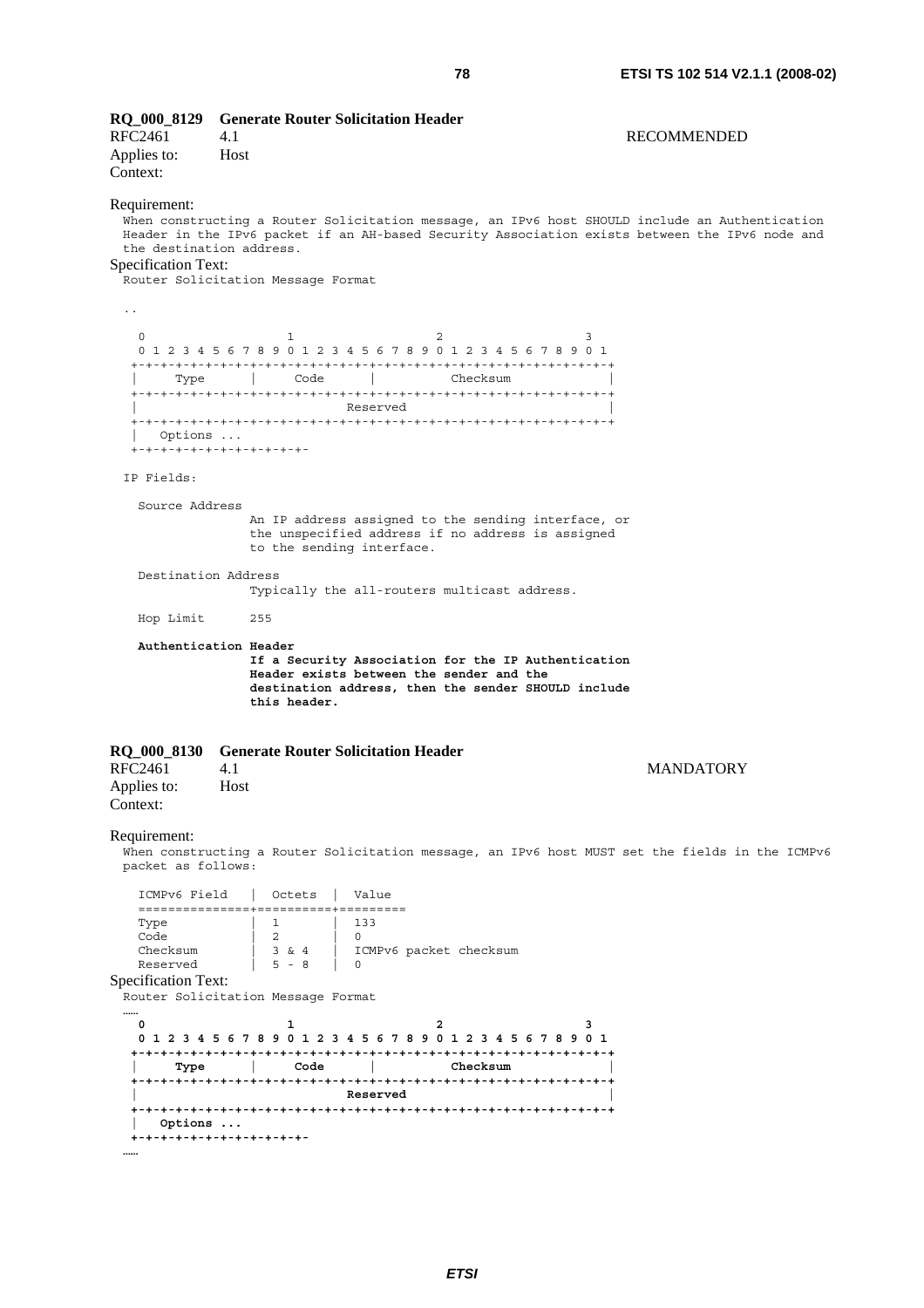**ICMP Fields: Type 133 Code 0 Checksum The ICMP checksum. See [ICMPv6]. Reserved This field is unused. It MUST be initialized to zero by the sender and MUST be ignored by the receiver. RQ\_000\_8131 Process Router Solicitation**  RFC2461 4.1 MANDATORY Applies to: Router Context: Requirement: An IPv6 router MUST ignore any value set in the Reserved field (octets 5 to 8) in the ICMPv6 packet of a received Router Solicitation message. Specification Text: Router Solicitation Message Format …… 0  $1$  2 3 0 1 2 3 4 5 6 7 8 9 0 1 2 3 4 5 6 7 8 9 0 1 2 3 4 5 6 7 8 9 0 1 +-+-+-+-+-+-+-+-+-+-+-+-+-+-+-+-+-+-+-+-+-+-+-+-+-+-+-+-+-+-+-+-+ | Type | Code | Checksum | +-+-+-+-+-+-+-+-+-+-+-+-+-+-+-+-+-+-+-+-+-+-+-+-+-+-+-+-+-+-+-+-+ | Reserved | +-+-+-+-+-+-+-+-+-+-+-+-+-+-+-+-+-+-+-+-+-+-+-+-+-+-+-+-+-+-+-+-+ | Options ... +-+-+-+-+-+-+-+-+-+-+-+- …… ICMP Fields: Type 133 Code 0 Checksum The ICMP checksum. See [ICMPv6]. **Reserved This field is unused**. It MUST be initialized to zero by the sender and **MUST be ignored by the receiver**. **RQ\_000\_8132 Generate RS Source Link-Layer Address Option**  RFC2461 4.1 **RECOMMENDED** Applies to: Host Context: Requirement: When constructing a Router Solicitation message, an IPv6 host SHOULD insert the link-layer address into the Source link-layer address Options field if such a link-layer address is known. Specification Text: Router Solicitation Message Format …… 0  $1$  2 3 0 1 2 3 4 5 6 7 8 9 0 1 2 3 4 5 6 7 8 9 0 1 2 3 4 5 6 7 8 9 0 1 +-+-+-+-+-+-+-+-+-+-+-+-+-+-+-+-+-+-+-+-+-+-+-+-+-+-+-+-+-+-+-+-+ | Type | Code | Checksum | +-+-+-+-+-+-+-+-+-+-+-+-+-+-+-+-+-+-+-+-+-+-+-+-+-+-+-+-+-+-+-+-+ | Reserved | +-+-+-+-+-+-+-+-+-+-+-+-+-+-+-+-+-+-+-+-+-+-+-+-+-+-+-+-+-+-+-+-+ | **Options ...** +-+-+-+-+-+-+-+-+-+-+-+- …… Valid Options:

 **Source link-layer address The link-layer address of the sender, if known**. MUST NOT be included if the Source Address is the unspecified address. Otherwise it SHOULD be included on link layers that have addresses.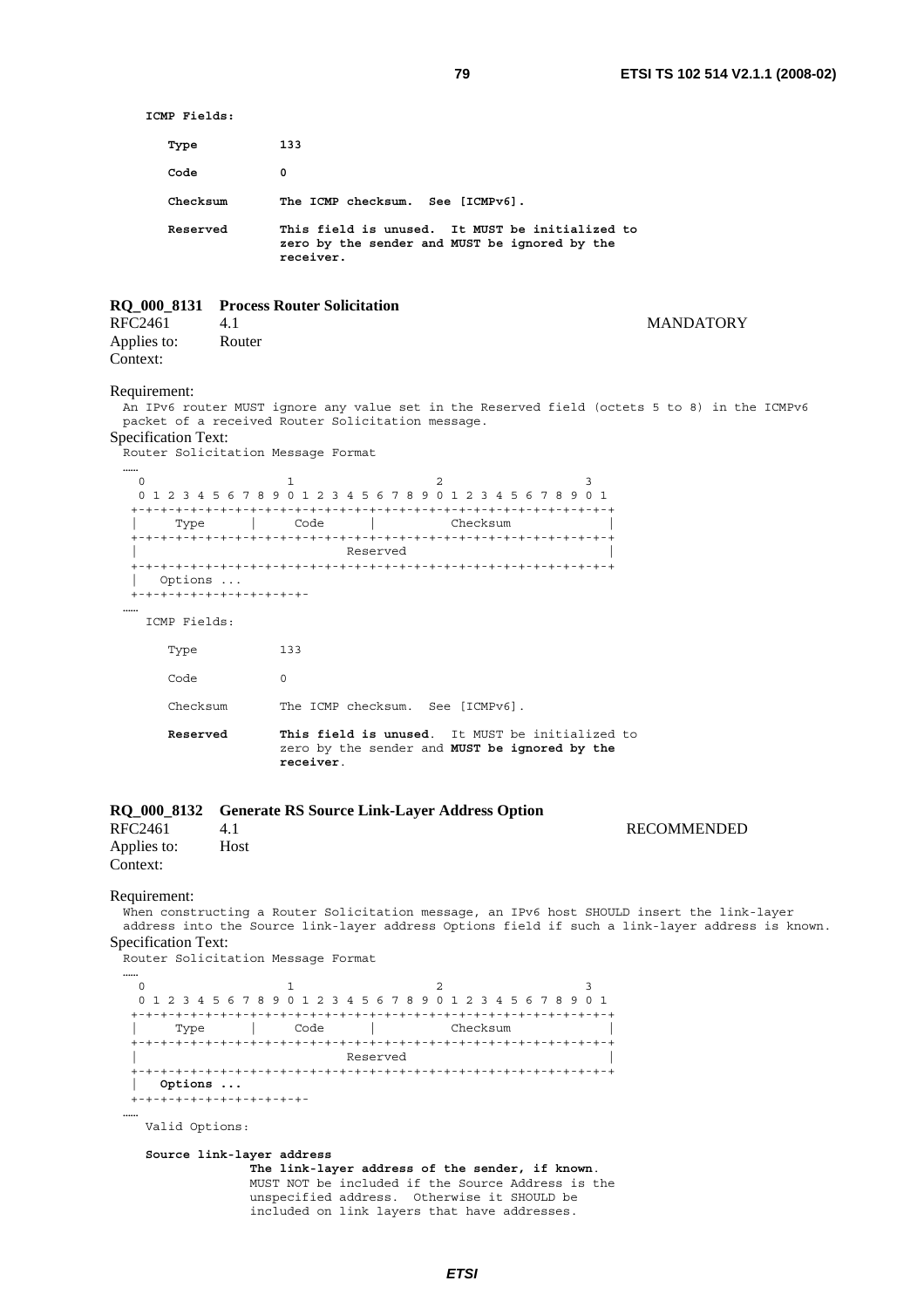Future versions of this protocol may define new option types. Receivers MUST silently ignore any options they do not recognize and continue processing the message.

| <b>RQ_000_8133</b><br>RFC2461<br>Applies to:<br>Context: | <b>Generate RS Source Link-Layer Address Option</b><br>4.1<br>Host                                                                                                                                                                                                  | <b>MANDATORY</b> |
|----------------------------------------------------------|---------------------------------------------------------------------------------------------------------------------------------------------------------------------------------------------------------------------------------------------------------------------|------------------|
| Requirement:<br><b>Specification Text:</b>               | When constructing a Router Solicitation message, an IPv6 host MUST NOT insert an address value<br>into the Source link-layer address Options field if the IPv6 Source Address is the Unspecified<br>Address (0:0:0:0:0:0:0:0)<br>Router Solicitation Message Format |                  |
| $\Omega$<br>Options<br><br>Valid Options:                | 0 1 2 3 4 5 6 7 8 9 0 1 2 3 4 5 6 7 8 9 0 1 2 3 4 5 6 7 8 9 0 1<br>Code l'announce de l'announce de l'announce de l'announce de l'announce de l'announce de l'announce de l'annou<br>Checksum<br>Type I<br>Reserved<br>+-+-+-+-+-+-+-+-+-+-+-+                      |                  |
|                                                          | Source link-layer address<br>The link-layer address of the sender, if known.<br>MUST NOT be included if the Source Address is the<br>unspecified address. Otherwise it SHOULD be<br>included on link layers that have addresses.                                    |                  |
|                                                          | Future versions of this protocol may define new option types. Receivers MUST silently ignore<br>any options they do not recognize and continue processing the message.                                                                                              |                  |

### **RQ\_000\_8134 Process Router Solicitation**

| RFC2461                 | 4.1    | <b>MANDATORY</b> |  |
|-------------------------|--------|------------------|--|
| Applies to:<br>Context: | Router |                  |  |

#### Requirement:

An IPv6 router MUST silently ignore any unrecognized value in the Options field of a received Router Solicitation message but continue to process the message.

# Specification Text:

Router Solicitation Message Format

…… 0  $1$  2 3 0 1 2 3 4 5 6 7 8 9 0 1 2 3 4 5 6 7 8 9 0 1 2 3 4 5 6 7 8 9 0 1 +-+-+-+-+-+-+-+-+-+-+-+-+-+-+-+-+-+-+-+-+-+-+-+-+-+-+-+-+-+-+-+-+ | Type | Code | Checksum | +-+-+-+-+-+-+-+-+-+-+-+-+-+-+-+-+-+-+-+-+-+-+-+-+-+-+-+-+-+-+-+-+ | Reserved | +-+-+-+-+-+-+-+-+-+-+-+-+-+-+-+-+-+-+-+-+-+-+-+-+-+-+-+-+-+-+-+-+ | Options ... +-+-+-+-+-+-+-+-+-+-+-+- …… Valid Options: Source link-layer address .<br>The link-layer address of the sender, if known. MUST NOT be included if the Source Address is the unspecified address. Otherwise it SHOULD be included on link layers that have addresses.

**Future versions of this protocol may define new option types. Receivers MUST silently ignore any options they do not recognize and continue processing the message.**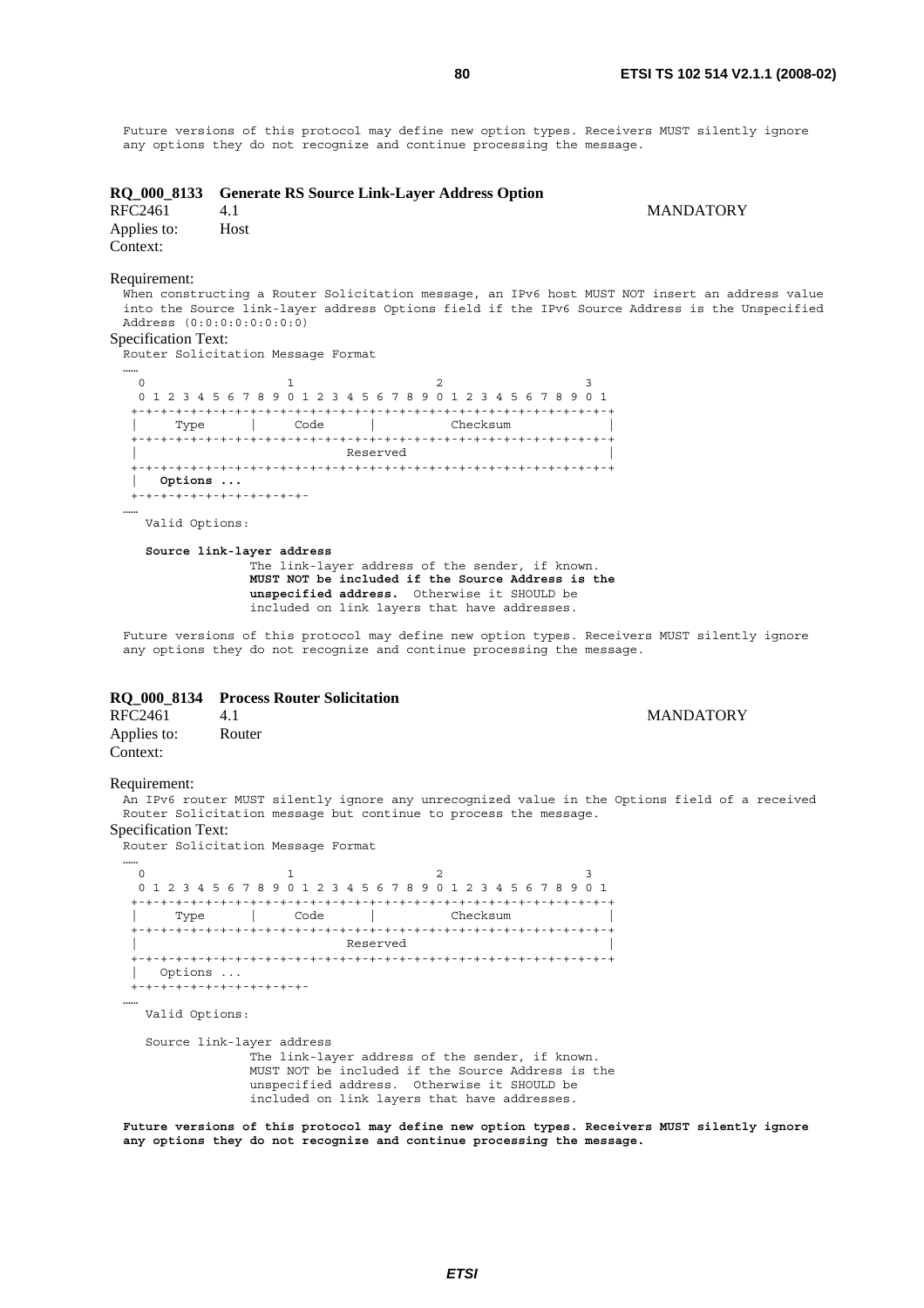# **RQ\_000\_8135 Generate Router Advertisement**

RFC2461 4.2 MANDATORY Applies to: Router Context:

#### Requirement:

When an IPv6 router transmits an unsolicited Router Advertisement message, fields in the IPv6 packet header MUST be set as follows:

 IPv6 Header Field | Value ===================+=========== Source Address | link-local address assigned to the interface from which the message is to be sent Destination Address| IPv6 All-Nodes Multicast Address  $\begin{array}{|c|c|} \hline & (FF02:0:0:0:0:0:0:0:2) \ \hline & 255 \hline \end{array}$ Hop Limit Specification Text:

Router Advertisement Message Format

**Routers send out Router Advertisement message periodically,** or in response to a Router Solicitation.

0  $1$   $2$   $3$  0 1 2 3 4 5 6 7 8 9 0 1 2 3 4 5 6 7 8 9 0 1 2 3 4 5 6 7 8 9 0 1 +-+-+-+-+-+-+-+-+-+-+-+-+-+-+-+-+-+-+-+-+-+-+-+-+-+-+-+-+-+-+-+-+ | Type | Code | Checksum | +-+-+-+-+-+-+-+-+-+-+-+-+-+-+-+-+-+-+-+-+-+-+-+-+-+-+-+-+-+-+-+-+ | Cur Hop Limit | M| 0| Reserved | Router Lifetime +-+-+-+-+-+-+-+-+-+-+-+-+-+-+-+-+-+-+-+-+-+-+-+-+-+-+-+-+-+-+-+-+ Reachable Time +-+-+-+-+-+-+-+-+-+-+-+-+-+-+-+-+-+-+-+-+-+-+-+-+-+-+-+-+-+-+-+-+ Retrans Timer +-+-+-+-+-+-+-+-+-+-+-+-+-+-+-+-+-+-+-+-+-+-+-+-+-+-+-+-+-+-+-+-+ | Options ... +-+-+-+-+-+-+-+-+-+-+-+-

#### **IP Fields:**

```
 Source Address
```
 **MUST be the link-local address assigned to the interface from which this message is sent.** 

 **Destination Address**

 Typically the Source Address of an invoking Router Solicitation or **the all-nodes multicast address.** 

 **Hop Limit 255** 

 Authentication Header If a Security Association for the IP Authentication Header exists between the sender and the destination address, then the sender SHOULD include this header.

#### **RQ\_000\_8136 Router Processing of RS**

RFC2461 4.2 MANDATORY Applies to: Router Context:

#### Requirement:

When an IPv6 router receives a Router Solicitation message, it MUST transmit a Router Advertisement message in response with fields in the IPv6 packet header set as follows:

| IPv6 Header Field          | Value                                            |
|----------------------------|--------------------------------------------------|
|                            |                                                  |
| Source Address             | link-local address assigned to the interface     |
|                            | from which the message is to be sent             |
| Destination Address        | Source address taken from the IPv6 packet header |
|                            | of the received Router Solicitation message      |
| Hop Limit                  | 255                                              |
| <b>Specification Text:</b> |                                                  |

Router Advertisement Message Format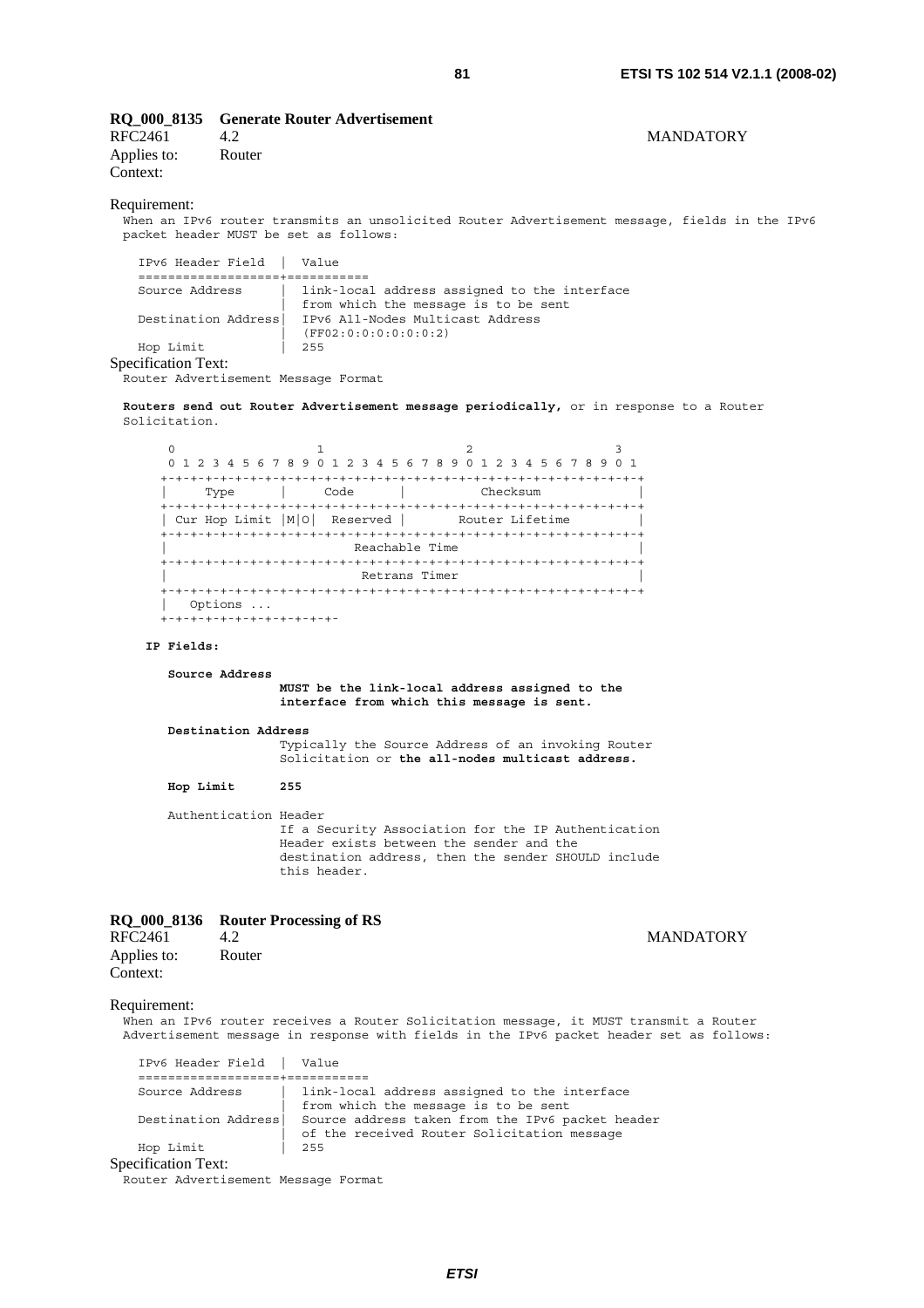**Routers send out Router Advertisement message** periodically, or **in response to a Router Solicitation**.

```
0 1 2 3
 0 1 2 3 4 5 6 7 8 9 0 1 2 3 4 5 6 7 8 9 0 1 2 3 4 5 6 7 8 9 0 1 
 +-+-+-+-+-+-+-+-+-+-+-+-+-+-+-+-+-+-+-+-+-+-+-+-+-+-+-+-+-+-+-+-+ 
 | Type | Code | Checksum | 
 +-+-+-+-+-+-+-+-+-+-+-+-+-+-+-+-+-+-+-+-+-+-+-+-+-+-+-+-+-+-+-+-+ 
| Cur Hop Limit |M|0| Reserved | Router Lifetime
 +-+-+-+-+-+-+-+-+-+-+-+-+-+-+-+-+-+-+-+-+-+-+-+-+-+-+-+-+-+-+-+-+ 
                      Reachable Time
 +-+-+-+-+-+-+-+-+-+-+-+-+-+-+-+-+-+-+-+-+-+-+-+-+-+-+-+-+-+-+-+-+ 
                      Retrans Timer
 +-+-+-+-+-+-+-+-+-+-+-+-+-+-+-+-+-+-+-+-+-+-+-+-+-+-+-+-+-+-+-+-+ 
 | Options ... 
 +-+-+-+-+-+-+-+-+-+-+-+-
```
#### **IP Fields:**

 **Source Address MUST be the link-local address assigned to the interface from which this message is sent.** 

 **Destination Address** 

 **Typically the Source Address of an invoking Router Solicitation** or the all-nodes multicast address.

**Hop Limit 255**

```
 Authentication Header 
            If a Security Association for the IP Authentication 
            Header exists between the sender and the 
            destination address, then the sender SHOULD include 
            this header.
```

|                         | RQ 000 8137 Form Router Advertisement Header |                    |
|-------------------------|----------------------------------------------|--------------------|
| RFC2461                 | 42                                           | <b>RECOMMENDED</b> |
| Applies to:<br>Context: | Router                                       |                    |

Requirement:

When constructing a Router Advertisement message, an IPv6 router SHOULD include an Authentication Header in the IPv6 packet if an AH-based Security Association exists between the IPv6 node and the destination address.

## Specification Text:

Router Advertisement Message Format

Routers send out Router Advertisement message periodically, or in response to a Router Solicitation.

|                          |                  | 0 1 2 3 4 5 6 7 8 9 0 1 2 3 4 5 6 7 8 9 0 1 2 3 4 5 6 7 8 9 0 1 |
|--------------------------|------------------|-----------------------------------------------------------------|
|                          |                  |                                                                 |
| Type                     | Code             | Checksum                                                        |
|                          |                  |                                                                 |
| Cur Hop Limit   M  0     | Reserved         | Router Lifetime                                                 |
|                          |                  |                                                                 |
|                          | Reachable Time   |                                                                 |
| $+ - + - + - + - +$      | -+-+-+-+-+-+-+-+ |                                                                 |
|                          | Retrans Timer    |                                                                 |
|                          | +-+-+-+-+-+-+-+  | -+-+-+-+-+-+-+-+-+-+-+                                          |
| Options                  |                  |                                                                 |
| +-+-+-+-+-+-+-+-+-+-+-+- |                  |                                                                 |

IP Fields:

Source Address

 MUST be the link-local address assigned to the interface from which this message is sent.

Destination Address

 Typically the Source Address of an invoking Router Solicitation or the all-nodes multicast address.

Hop Limit 255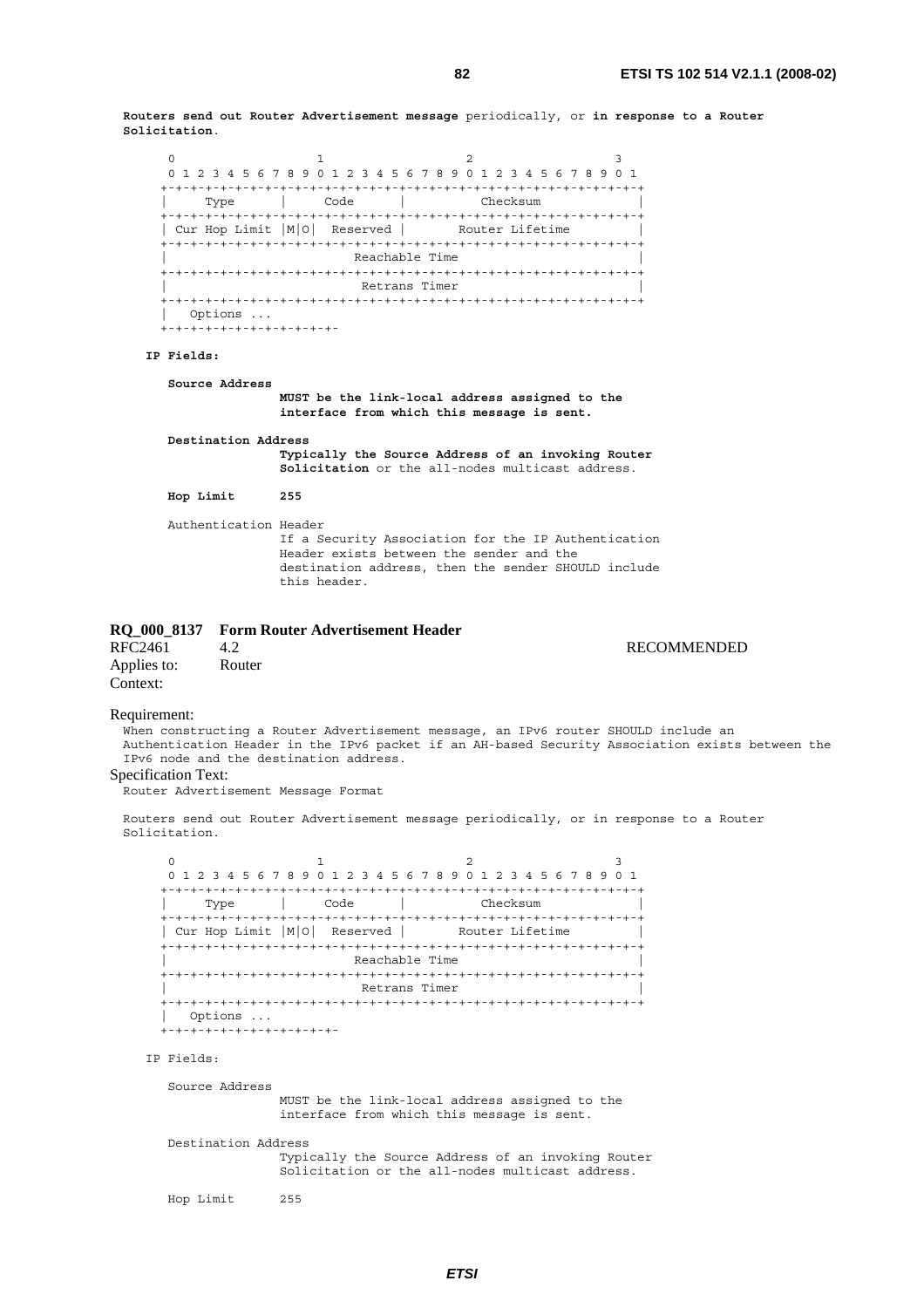**Authentication Header If a Security Association for the IP Authentication Header exists between the sender and the destination address, then the sender SHOULD include this header.**

# **RQ\_000\_8138 Form Router Advertisement Header**

RFC2461 4.2 MANDATORY Applies to: Router Context:

#### Requirement:

When constructing a Router Solicitation message, an IPv6 host MUST set the fields in the ICMPv6 men conscruceing a<br>packet as follows:

| ICMPv6 Field     | Octets         | Value                                                                                                                                                               |
|------------------|----------------|---------------------------------------------------------------------------------------------------------------------------------------------------------------------|
| ---------------- | =========      |                                                                                                                                                                     |
| Type             |                | 134                                                                                                                                                                 |
| Code             | $\overline{a}$ | 0                                                                                                                                                                   |
| Checksum         | 3 & 4          | ICMPv6 packet checksum                                                                                                                                              |
| Cur Hop Limit    | 5              | Value established by configuration                                                                                                                                  |
| M flag           | 6[0]           | 1 = Receiver should use stateful address<br>autoconfiquration                                                                                                       |
| O Flag           | 6 [ 1 ]        | 1 = Receiver should use stateful protocol<br>to configure non-address information                                                                                   |
| Reserved         | $6[2-7]$       | $\Omega$                                                                                                                                                            |
| Router Lifetime  | 7 & 8          | Lifetime (seconds) associated with the router<br>as a default router (0=Not a default router)                                                                       |
| Reachable Time   | $9 - 12$       | Time (ms) that a receiving node should assume<br>that the IPv6 router will be reachable after<br>having received a reachability confirmation<br>$(0 =$ unspecified) |
| Retrans Timer    | $13 - 16$      | Time (ms) to be used by a receiving node between<br>retransmitted Neighbor Solicitation messages                                                                    |

Specification Text:

#### **Router Advertisement Message Format**

**Routers send out Router Advertisement message periodically, or in response to a Router Solicitation.** 

| o                      |                                |                                                             |     |
|------------------------|--------------------------------|-------------------------------------------------------------|-----|
|                        |                                | 0 1 2 3 4 5 6 7 8 9 0 1 2 3 4 5 6 7 8 9 0 1 2 3 4 5 6 7 8 9 | 0 1 |
|                        |                                |                                                             |     |
| Type                   | Code                           | Checksum                                                    |     |
|                        |                                |                                                             |     |
|                        | Cur Hop Limit $ M 0 $ Reserved | Router Lifetime                                             |     |
|                        |                                | -+-+-+-+-+-+-+-+-+-+-+-+-+                                  |     |
|                        |                                | Reachable Time                                              |     |
|                        |                                | +-+-+-+-+-+-+-+-+-+-+                                       |     |
|                        |                                | Retrans Timer                                               |     |
|                        |                                |                                                             |     |
| Options                |                                |                                                             |     |
| +-+-+-+-+-+-+-+-+-+-+- |                                |                                                             |     |

 **ICMP Fields:** 

**……** 

| Type     | 134                                                                                                                                                                                                                                                                                     |
|----------|-----------------------------------------------------------------------------------------------------------------------------------------------------------------------------------------------------------------------------------------------------------------------------------------|
| Code     | 0                                                                                                                                                                                                                                                                                       |
| Checksum | The ICMP checksum. See [ICMPv6].                                                                                                                                                                                                                                                        |
|          | Cur Hop Limit 8-bit unsigned integer. The default value that<br>should be placed in the Hop Count field of the IP<br>header for outgoing IP packets. A value of zero<br>means unspecified (by this router).                                                                             |
| M        | 1-bit "Managed address configuration" flag. When<br>set, hosts use the administered (stateful) protocol<br>for address autoconfiguration in addition to any<br>addresses autoconfiqured using stateless address<br>autoconfiguration. The use of this flag is<br>described in RFC 2462. |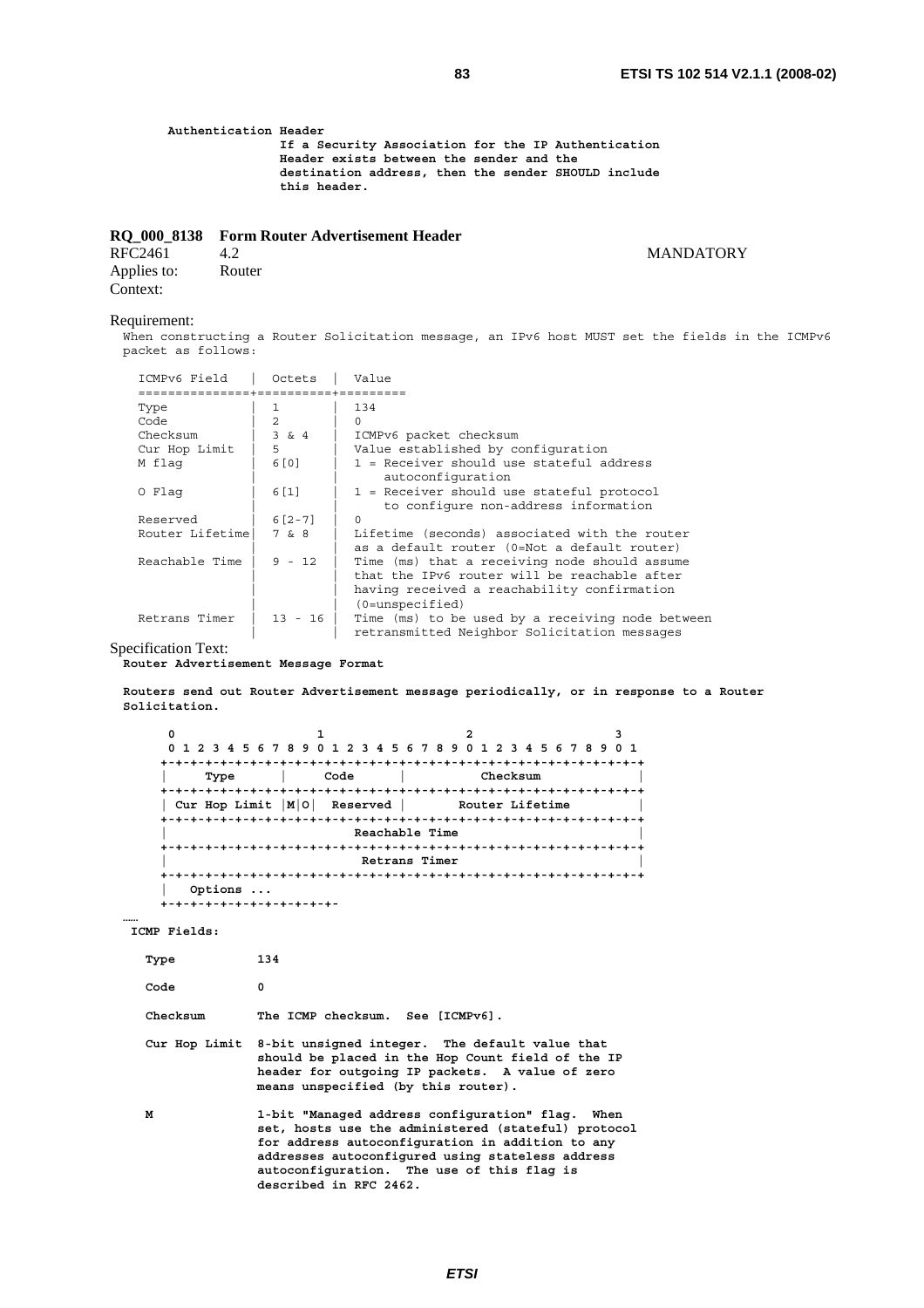| I<br>I<br>×<br>۰. |  |
|-------------------|--|

| $\circ$  | 1-bit "Other stateful configuration" flag. When<br>set, hosts use the administered (stateful) protocol<br>for autoconfiguration of other (non-address)<br>information. The use of this flag is described in<br>RFC 2462. |
|----------|--------------------------------------------------------------------------------------------------------------------------------------------------------------------------------------------------------------------------|
| Reserved | A 6-bit unused field. It MUST be initialized to                                                                                                                                                                          |

 **zero by the sender and MUST be ignored by the receiver.** 

 **Router Lifetime** 

 **16-bit unsigned integer. The lifetime associated with the default router in units of seconds. The maximum value corresponds to 18.2 hours. A Lifetime of 0 indicates that the router is not a default router and SHOULD NOT appear on the default router list. The Router Lifetime applies only to the router's usefulness as a default router; it does not apply to information contained in other message fields or options. Options that need time limits for their information include their own lifetime fields.** 

- **Reachable Time 32-bit unsigned integer. The time, in milliseconds, that a node assumes a neighbor is reachable after having received a reachability confirmation. Used by the Neighbor Unreachability Detection algorithm. A value of zero means unspecified (by this router).**
- **Retrans Timer 32-bit unsigned integer. The time, in milliseconds, between retransmitted Neighbor Solicitation messages. Used by address resolution and the Neighbor Unreachability Detection algorithm. A value of zero means unspecified (by this router).**

|                         | RQ 000 8139 Process Field Anomalies in RA |                  |
|-------------------------|-------------------------------------------|------------------|
| RFC2461                 | 4.2                                       | <b>MANDATORY</b> |
| Applies to:<br>Context: | Router, Host                              |                  |

#### Requirement:

An IPv6 node MUST ignore the contents of the Reserved field in the ICMPv6 packet of a received Router Advertisement message.

#### Specification Text:

.<br>Router Advertisement Message Format

Routers send out Router Advertisement message periodically, or in response to a Router Solicitation.

| 0                              | 1 2 3 4 5 6 7 8 9 0 1 2 3 4 5 6 7 8 9 0 |                 | 1 2 3 4 5 6 7 8 9<br>0 <sub>1</sub> |
|--------------------------------|-----------------------------------------|-----------------|-------------------------------------|
|                                |                                         |                 |                                     |
| Type                           | Code                                    | Checksum        |                                     |
|                                |                                         |                 |                                     |
| Cur Hop Limit   M  0  Reserved |                                         | Router Lifetime |                                     |
| +-+-+-+-+-+-+-+-               |                                         |                 |                                     |
|                                | Reachable Time                          |                 |                                     |
|                                |                                         |                 |                                     |
|                                | Retrans Timer                           |                 |                                     |
| +-+-+-+-+-+-+-                 |                                         |                 |                                     |
| Options                        |                                         |                 |                                     |
| -+-+-+-                        |                                         |                 |                                     |
|                                |                                         |                 |                                     |

ICMP Fields:

……

| Type     | 134                              |  |
|----------|----------------------------------|--|
| Code     | $^{(1)}$                         |  |
| Checksum | The ICMP checksum. See [ICMPv6]. |  |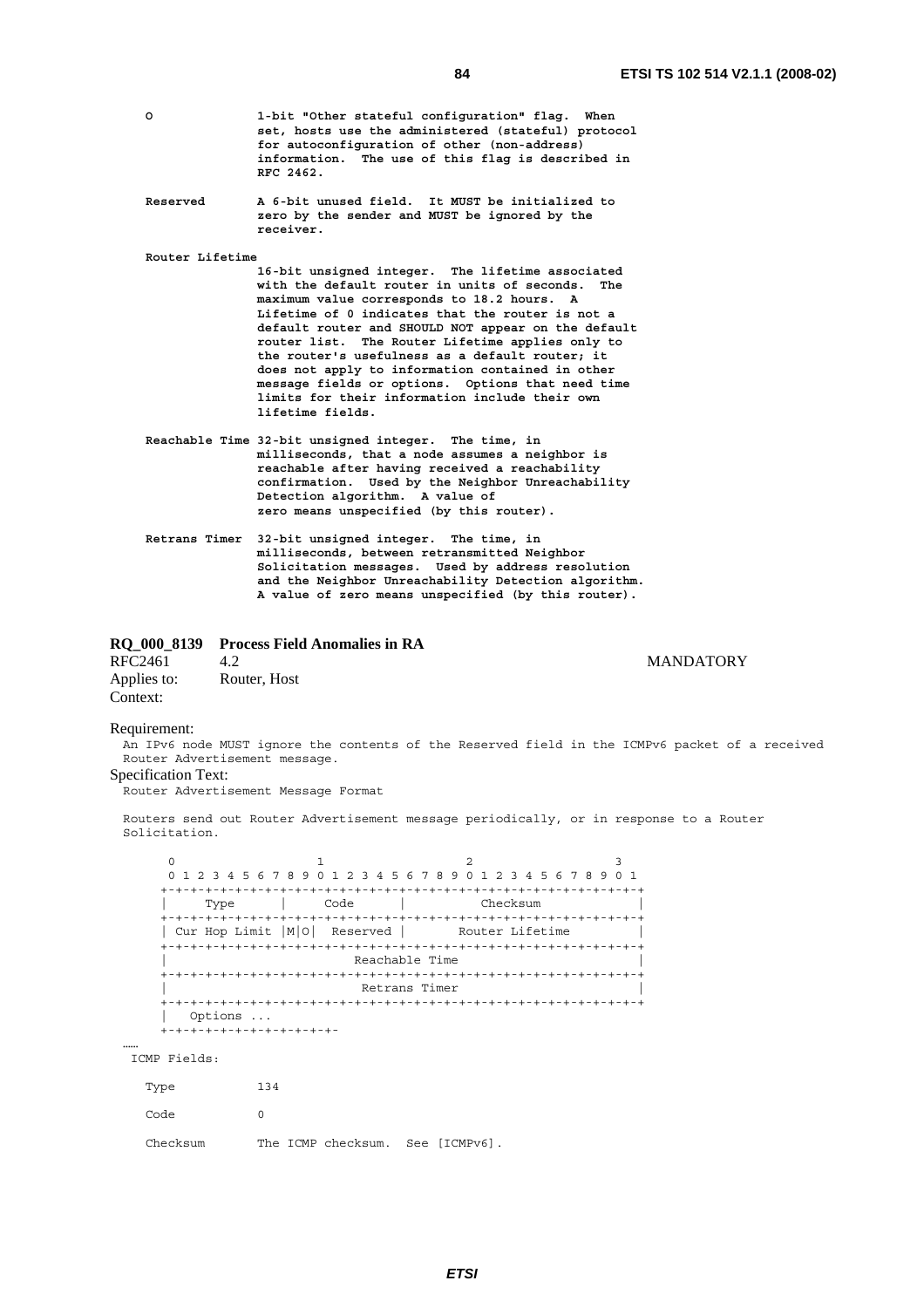**RECOMMENDED** 

- Cur Hop Limit 8-bit unsigned integer. The default value that should be placed in the Hop Count field of the IP header for outgoing IP packets. A value of zero means unspecified (by this router).
- M 1-bit "Managed address configuration" flag. When set, hosts use the administered (stateful) protocol for address autoconfiguration in addition to any addresses autoconfigured using stateless address autoconfiguration. The use of this flag is described in RFC 2462.
- O 1-bit "Other stateful configuration" flag. When set, hosts use the administered (stateful) protocol for autoconfiguration of other (non-address) information. The use of this flag is described in RFC 2462.

#### **Reserved A 6-bit unused field. It MUST be initialized to zero by the sender and MUST be ignored by the receiver**.

Router Lifetime

- 16-bit unsigned integer. The lifetime associated with the default router in units of seconds. The maximum value corresponds to 18.2 hours. A Lifetime of 0 indicates that the router is not a default router and SHOULD NOT appear on the default router list. The Router Lifetime applies only to the router's usefulness as a default router; it does not apply to information contained in other message fields or options. Options that need time limits for their information include their own lifetime fields.
- Reachable Time 32-bit unsigned integer. The time, in milliseconds, that a node assumes a neighbor is reachable after having received a reachability confirmation. Used by the Neighbor Unreachability Detection algorithm. A value of zero means unspecified (by this router).
- Retrans Timer 32-bit unsigned integer. The time, in milliseconds, between retransmitted Neighbor Solicitation messages. Used by address resolution and the Neighbor Unreachability Detection algorithm. A value of zero means unspecified (by this router).

# **RQ\_000\_8140 Process Router Advertisement**

# Applies to: Host

Context:

An IPv6 host receives a Router Advertisement message with the Router Lifetime field set to 0 in the ICMPv6 packet.

#### Requirement:

The IPv6 host SHOULD NOT use the advertising router as one of its default routers.

### Specification Text:

Router Advertisement Message Format

Routers send out Router Advertisement message periodically, or in response to a Router Solicitation.

 $0$  1 2 3 0 1 2 3 4 5 6 7 8 9 0 1 2 3 4 5 6 7 8 9 0 1 2 3 4 5 6 7 8 9 0 1 +-+-+-+-+-+-+-+-+-+-+-+-+-+-+-+-+-+-+-+-+-+-+-+-+-+-+-+-+-+-+-+-+ | Type | Code | Checksum | +-+-+-+-+-+-+-+-+-+-+-+-+-+-+-+-+-+-+-+-+-+-+-+-+-+-+-+-+-+-+-+-+ | Cur Hop Limit | M| 0| Reserved | Router Lifetime +-+-+-+-+-+-+-+-+-+-+-+-+-+-+-+-+-+-+-+-+-+-+-+-+-+-+-+-+-+-+-+-+ Reachable Time +-+-+-+-+-+-+-+-+-+-+-+-+-+-+-+-+-+-+-+-+-+-+-+-+-+-+-+-+-+-+-+-+ Retrans Timer +-+-+-+-+-+-+-+-+-+-+-+-+-+-+-+-+-+-+-+-+-+-+-+-+-+-+-+-+-+-+-+-+ | Options ...

.<br>+-+-+-+-+-+-+-+-+-+-+-+-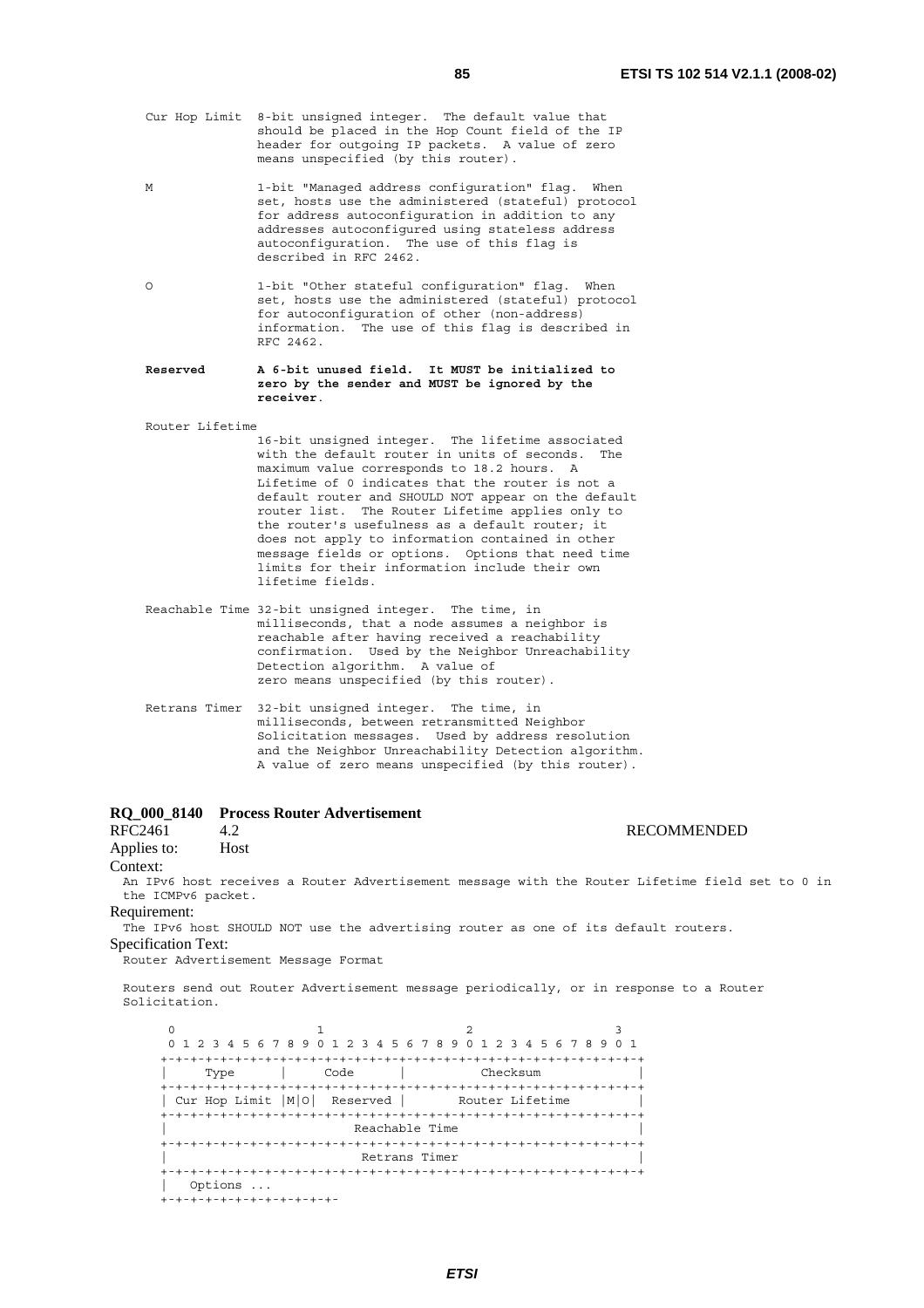……

| Type            | 134                                                                                                                                                                                                                                                                                                                                                                                                                                                                                                                                                       |
|-----------------|-----------------------------------------------------------------------------------------------------------------------------------------------------------------------------------------------------------------------------------------------------------------------------------------------------------------------------------------------------------------------------------------------------------------------------------------------------------------------------------------------------------------------------------------------------------|
| Code            | $\circ$                                                                                                                                                                                                                                                                                                                                                                                                                                                                                                                                                   |
| Checksum        | The ICMP checksum. See [ICMPv6].                                                                                                                                                                                                                                                                                                                                                                                                                                                                                                                          |
| Cur Hop Limit   | 8-bit unsigned integer. The default value that<br>should be placed in the Hop Count field of the IP<br>header for outgoing IP packets. A value of zero<br>means unspecified (by this router).                                                                                                                                                                                                                                                                                                                                                             |
| М               | 1-bit "Managed address configuration" flag. When<br>set, hosts use the administered (stateful) protocol<br>for address autoconfiguration in addition to any<br>addresses autoconfiqured using stateless address<br>autoconfiguration. The use of this flag is<br>described in RFC 2462.                                                                                                                                                                                                                                                                   |
| $\circ$         | 1-bit "Other stateful configuration" flag. When<br>set, hosts use the administered (stateful) protocol<br>for autoconfiguration of other (non-address)<br>information. The use of this flag is described in<br>RFC 2462.                                                                                                                                                                                                                                                                                                                                  |
| Reserved        | A 6-bit unused field.<br>It MUST be initialized to<br>zero by the sender and MUST be ignored by the<br>receiver.                                                                                                                                                                                                                                                                                                                                                                                                                                          |
| Router Lifetime |                                                                                                                                                                                                                                                                                                                                                                                                                                                                                                                                                           |
|                 | 16-bit unsigned integer. The lifetime associated<br>with the default router in units of seconds.<br>The<br>maximum value corresponds to 18.2 hours.<br>A<br>Lifetime of 0 indicates that the router is not a<br>default router and SHOULD NOT appear on the default<br>router list. The Router Lifetime applies only to<br>the router's usefulness as a default router; it<br>does not apply to information contained in other<br>message fields or options. Options that need time<br>limits for their information include their own<br>lifetime fields. |
|                 | Reachable Time 32-bit unsigned integer. The time, in<br>milliseconds, that a node assumes a neighbor is<br>reachable after having received a reachability<br>confirmation. Used by the Neighbor Unreachability<br>Detection algorithm. A value of<br>zero means unspecified (by this router).                                                                                                                                                                                                                                                             |
|                 | Retrans Timer 32-bit unsigned integer. The time, in<br>milliseconds, between retransmitted Neighbor<br>Solicitation messages. Used by address resolution<br>and the Neighbor Unreachability Detection algorithm.<br>A value of zero means unspecified (by this router).                                                                                                                                                                                                                                                                                   |

# **RQ\_000\_8141 Process Router Advertisement**

| RFC2461     | 4.2    |
|-------------|--------|
| Applies to: | Router |
| Context:    |        |

# OPTIONAL

# Requirement:

An IPv6 router MAY omit the Source link-layer address option in a Router Advertisement message. Specification Text:

Router Advertisement Message Format

Routers send out Router Advertisement message periodically, or in response to a Router Solicitation.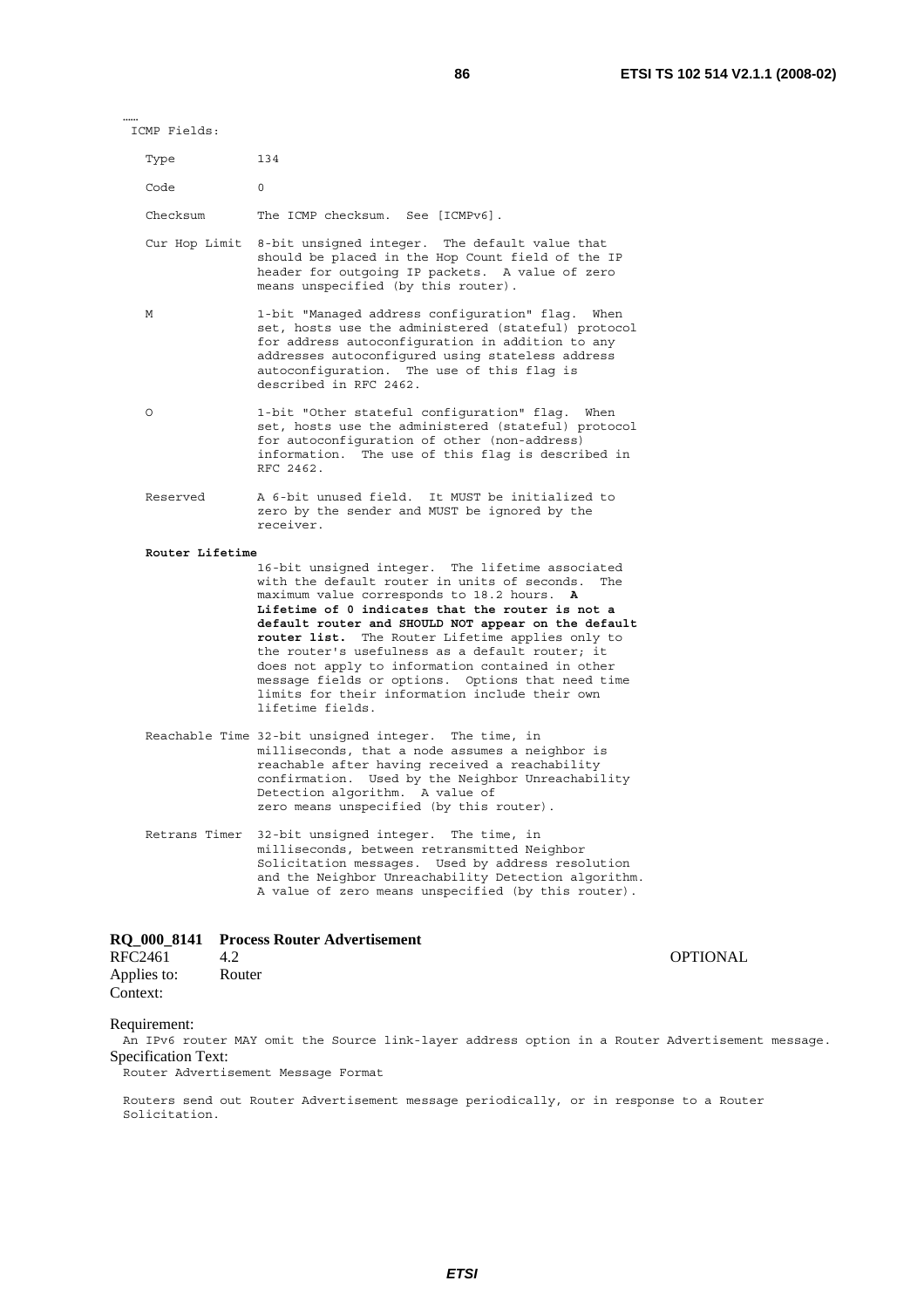| 0                              |                      |                   |                                     |
|--------------------------------|----------------------|-------------------|-------------------------------------|
| 5 6 7 8 9<br>0<br>2<br>4<br>-3 | 2 3<br>$\Omega$<br>4 | 56789<br>$^{(1)}$ | 2 3 4 5 6 7 8<br>9<br>-1<br>$\circ$ |
|                                |                      |                   |                                     |
| Type                           | Code                 | Checksum          |                                     |
|                                |                      |                   |                                     |
| Cur Hop Limit $ M 0 $          | Reserved             | Router Lifetime   |                                     |
| $+ - + - + - + - + - + -$      |                      |                   |                                     |
|                                |                      | Reachable Time    |                                     |
|                                |                      |                   |                                     |
|                                |                      | Retrans Timer     |                                     |
| $+ - + - + - +$                |                      |                   |                                     |
| Options                        |                      |                   |                                     |
|                                |                      |                   |                                     |

#### Possible options:

#### **Source link-layer address**

 The link-layer address of the interface from which the Router Advertisement is sent. Only used on link layers that have addresses. **A router MAY omit this option in order to enable inbound load sharing across multiple link-layer addresses.**

……

 MTU SHOULD be sent on links that have a variable MTU (as specified in the document that describes how to run IP over the particular link type). MAY be sent on other links.

#### Prefix Information

 These options specify the prefixes that are on-link and/or are used for address autoconfiguration. A router SHOULD include all its on-link prefixes (except the link-local prefix) so that multihomed hosts have complete prefix information about on link destinations for the links to which they attach. If complete information is lacking, a multihomed host may not be able to choose the correct outgoing interface when sending traffic to its neighbors.

 Future versions of this protocol may define new option types. Receivers MUST silently ignore any options they do not recognize and continue processing the message.

# **RQ\_000\_8142 RA MTU Option**

Applies to: Context:

4.2 RECOMMENDED<br>Router

#### Requirement:

When constructing a Router Advertisement message to be sent on a link that is known to have a variable MTU, an IPv6 router SHOULD include the MTU option in the ICMPv6 packet. Specification Text:

Router Advertisement Message Format

Routers send out Router Advertisement message periodically, or in response to a Router Solicitation.

 $0$  1 2 3 0 1 2 3 4 5 6 7 8 9 0 1 2 3 4 5 6 7 8 9 0 1 2 3 4 5 6 7 8 9 0 1 +-+-+-+-+-+-+-+-+-+-+-+-+-+-+-+-+-+-+-+-+-+-+-+-+-+-+-+-+-+-+-+-+ | Type | Code | Checksum | +-+-+-+-+-+-+-+-+-+-+-+-+-+-+-+-+-+-+-+-+-+-+-+-+-+-+-+-+-+-+-+-+ | Cur Hop Limit  $|M|0|$  Reserved | Router Lifetime +-+-+-+-+-+-+-+-+-+-+-+-+-+-+-+-+-+-+-+-+-+-+-+-+-+-+-+-+-+-+-+-+ Reachable Time +-+-+-+-+-+-+-+-+-+-+-+-+-+-+-+-+-+-+-+-+-+-+-+-+-+-+-+-+-+-+-+-+ Retrans Timer +-+-+-+-+-+-+-+-+-+-+-+-+-+-+-+-+-+-+-+-+-+-+-+-+-+-+-+-+-+-+-+-+ | Options ... +-+-+-+-+-+-+-+-+-+-+-+-

……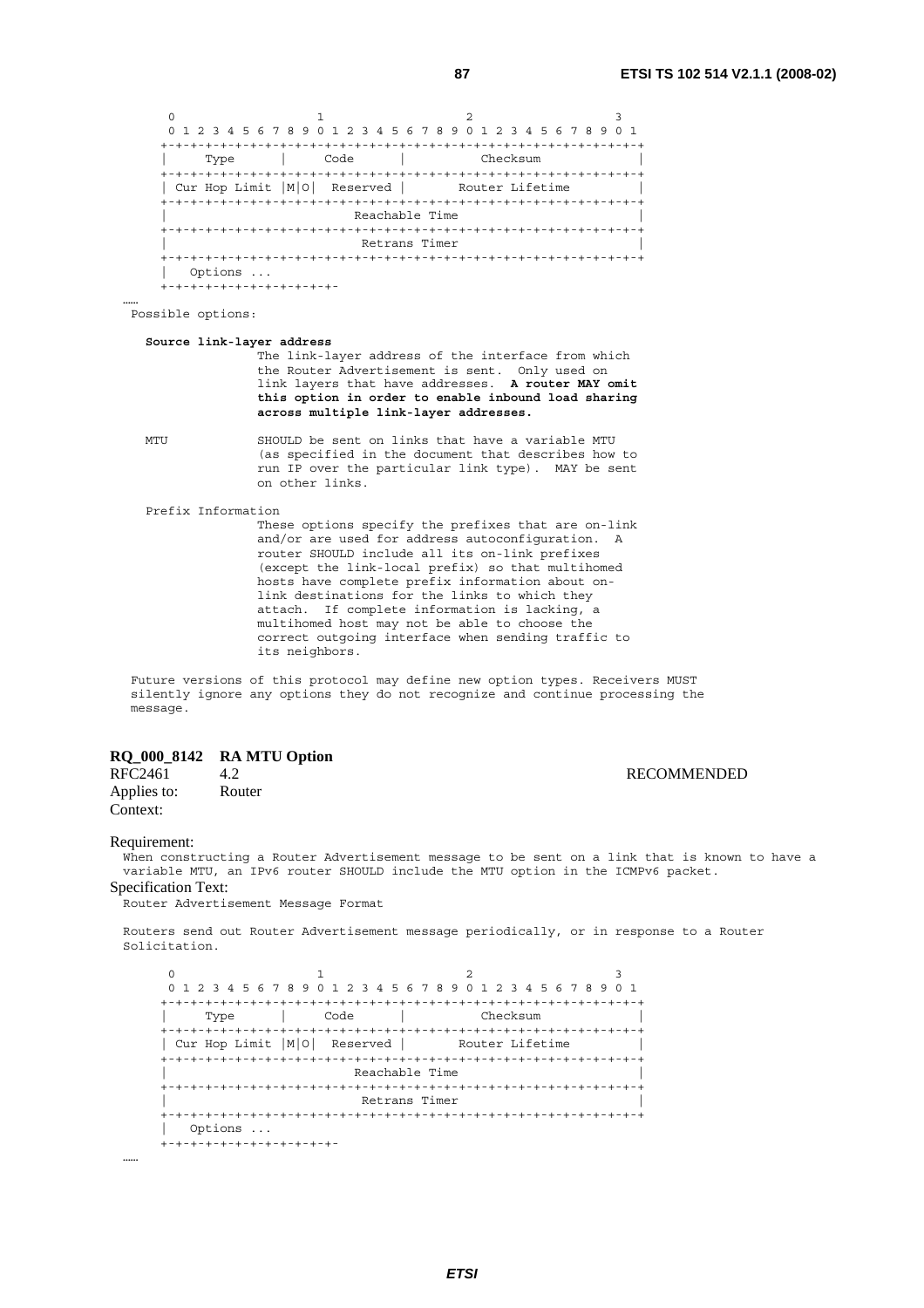| Possible options:  |                                                                                                                                                                                                                                                                                                                                                                      |
|--------------------|----------------------------------------------------------------------------------------------------------------------------------------------------------------------------------------------------------------------------------------------------------------------------------------------------------------------------------------------------------------------|
|                    | Source link-layer address<br>The link-layer address of the interface from which<br>the Router Advertisement is sent. Only used on<br>link layers that have addresses. A router MAY omit<br>this option in order to enable inbound load sharing<br>across multiple link-layer addresses.                                                                              |
| MTU                | SHOULD be sent on links that have a variable MTU<br>(as specified in the document that describes how to<br>run IP over the particular link type). MAY be sent<br>on other links.                                                                                                                                                                                     |
| Prefix Information | These options specify the prefixes that are on-link<br>and/or are used for address autoconfiguration. A<br>router SHOULD include all its on-link prefixes<br>(except the link-local prefix) so that multihomed<br>hosts have complete prefix information about on-<br>link destinations for the links to which they<br>attach. If complete information is lacking, a |

 Future versions of this protocol may define new option types. Receivers MUST silently ignore any options they do not recognize and continue processing the message.

 multihomed host may not be able to choose the correct outgoing interface when sending traffic to

# **RQ\_000\_8143 RA MTU Option**

RFC2461 4.2 **OPTIONAL** Applies to: Router Context:

Requirement:

When constructing a Router Advertisement message to be sent on a link that is known to have a fixed MTU, an IPv6 router MAY include the MTU option in the ICMPv6 packet.

Specification Text:

Router Advertisement Message Format

its neighbors.

Routers send out Router Advertisement message periodically, or in response to a Router Solicitation.

0  $1$   $2$   $3$  0 1 2 3 4 5 6 7 8 9 0 1 2 3 4 5 6 7 8 9 0 1 2 3 4 5 6 7 8 9 0 1 +-+-+-+-+-+-+-+-+-+-+-+-+-+-+-+-+-+-+-+-+-+-+-+-+-+-+-+-+-+-+-+-+ | Type | Code | Checksum | +-+-+-+-+-+-+-+-+-+-+-+-+-+-+-+-+-+-+-+-+-+-+-+-+-+-+-+-+-+-+-+-+ | Cur Hop Limit | M| 0| Reserved | Router Lifetime +-+-+-+-+-+-+-+-+-+-+-+-+-+-+-+-+-+-+-+-+-+-+-+-+-+-+-+-+-+-+-+-+ Reachable Time +-+-+-+-+-+-+-+-+-+-+-+-+-+-+-+-+-+-+-+-+-+-+-+-+-+-+-+-+-+-+-+-+ Retrans Timer +-+-+-+-+-+-+-+-+-+-+-+-+-+-+-+-+-+-+-+-+-+-+-+-+-+-+-+-+-+-+-+-+ | Options ... .<br>+-+-+-+-+-+-+-+-+-+-+-+-

Possible options:

……

Source link-layer address

 The link-layer address of the interface from which the Router Advertisement is sent. Only used on link layers that have addresses. A router MAY omit this option in order to enable inbound load sharing across multiple link-layer addresses.

 **MTU** SHOULD be sent on links that have a variable MTU (as specified in the document that describes how to run IP over the particular link type). **MAY be sent on other links.**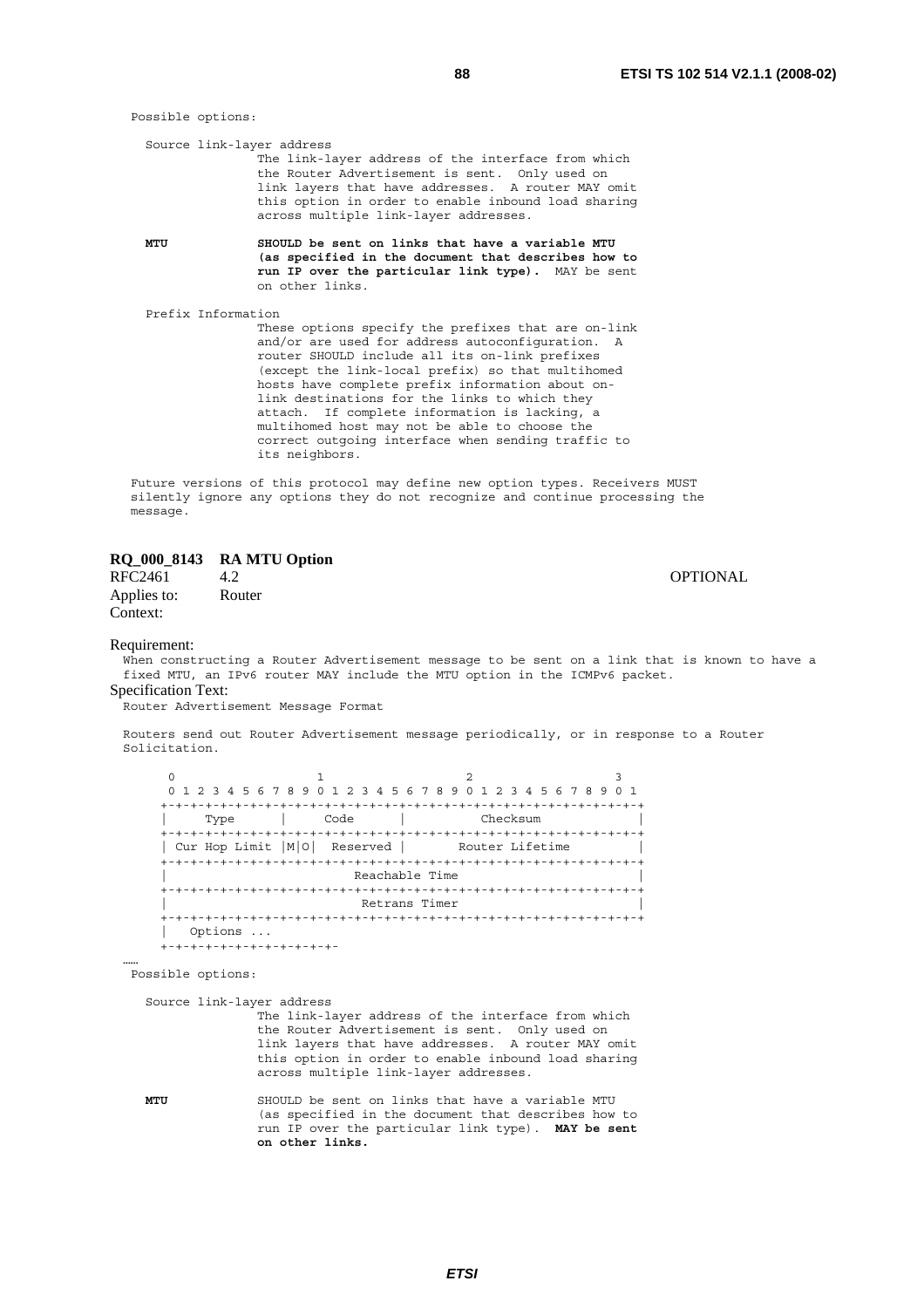Prefix Information These options specify the prefixes that are on-link and/or are used for address autoconfiguration. A router SHOULD include all its on-link prefixes (except the link-local prefix) so that multihomed hosts have complete prefix information about on link destinations for the links to which they attach. If complete information is lacking, a multihomed host may not be able to choose the correct outgoing interface when sending traffic to its neighbors.

 Future versions of this protocol may define new option types. Receivers MUST silently ignore any options they do not recognize and continue processing the message.

## **RQ\_000\_8144 RA Prefix Option**

Applies to: Router Context:

## RFC2461 4.2 RECOMMENDED

#### Requirement:

When constructing a Router Advertisement message, an IPv6 router SHOULD include all of its onlink prefixes (except the link-local prefix) in the ICMPv6 Prefix Information option field. Specification Text:

Router Advertisement Message Format

Routers send out Router Advertisement message periodically, or in response to a Router Solicitation.

 $0$  1 2 3 0 1 2 3 4 5 6 7 8 9 0 1 2 3 4 5 6 7 8 9 0 1 2 3 4 5 6 7 8 9 0 1 +-+-+-+-+-+-+-+-+-+-+-+-+-+-+-+-+-+-+-+-+-+-+-+-+-+-+-+-+-+-+-+-+ | Type | Code | Checksum | +-+-+-+-+-+-+-+-+-+-+-+-+-+-+-+-+-+-+-+-+-+-+-+-+-+-+-+-+-+-+-+-+ | Cur Hop Limit | M| 0| Reserved | Router Lifetime +-+-+-+-+-+-+-+-+-+-+-+-+-+-+-+-+-+-+-+-+-+-+-+-+-+-+-+-+-+-+-+-+ Reachable Time +-+-+-+-+-+-+-+-+-+-+-+-+-+-+-+-+-+-+-+-+-+-+-+-+-+-+-+-+-+-+-+-+ Retrans Timer +-+-+-+-+-+-+-+-+-+-+-+-+-+-+-+-+-+-+-+-+-+-+-+-+-+-+-+-+-+-+-+-+ | Options ... +-+-+-+-+-+-+-+-+-+-+-+-

Possible options:

……

Source link-layer address

 The link-layer address of the interface from which the Router Advertisement is sent. Only used on link layers that have addresses. A router MAY omit this option in order to enable inbound load sharing across multiple link-layer addresses.

 MTU SHOULD be sent on links that have a variable MTU (as specified in the document that describes how to run IP over the particular link type). MAY be sent on other links.

#### **Prefix Information**

 **These options specify the prefixes that are on-link and/or are used for address autoconfiguration. A router SHOULD include all its on-link prefixes (except the link-local prefix) so that multihomed hosts have complete prefix information about on link destinations for the links to which they attach. If complete information is lacking, a multihomed host may not be able to choose the correct outgoing interface when sending traffic to its neighbors.**

 Future versions of this protocol may define new option types. Receivers MUST silently ignore any options they do not recognize and continue processing the message.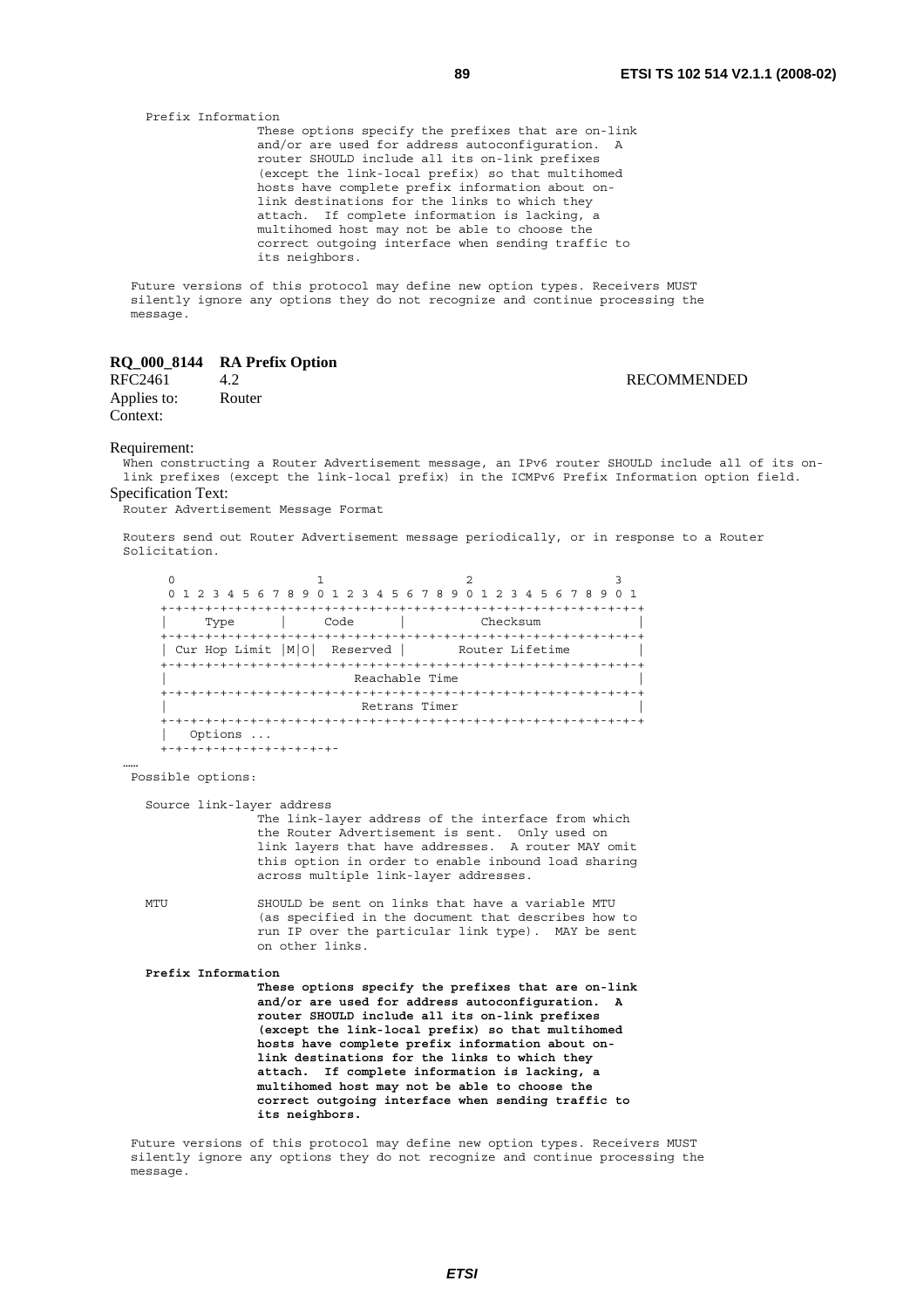# **RQ\_000\_8145 Process Option Anomalies in RA**  RFC2461 4.2 MANDATORY

Applies to: Host, Router Context:

#### Requirement:

An IPv6 router MUST silently ignore any unrecognized value in the Options fields of a received Router Advertisement message but continue to process the message. Specification Text:

Router Advertisement Message Format

Routers send out Router Advertisement message periodically, or in response to a Router Solicitation.

 $0$  1 2 3 0 1 2 3 4 5 6 7 8 9 0 1 2 3 4 5 6 7 8 9 0 1 2 3 4 5 6 7 8 9 0 1 +-+-+-+-+-+-+-+-+-+-+-+-+-+-+-+-+-+-+-+-+-+-+-+-+-+-+-+-+-+-+-+-+ | Type | Code | Checksum | +-+-+-+-+-+-+-+-+-+-+-+-+-+-+-+-+-+-+-+-+-+-+-+-+-+-+-+-+-+-+-+-+ | Cur Hop Limit | M| 0| Reserved | Router Lifetime +-+-+-+-+-+-+-+-+-+-+-+-+-+-+-+-+-+-+-+-+-+-+-+-+-+-+-+-+-+-+-+-+ Reachable Time +-+-+-+-+-+-+-+-+-+-+-+-+-+-+-+-+-+-+-+-+-+-+-+-+-+-+-+-+-+-+-+-+ Retrans Timer +-+-+-+-+-+-+-+-+-+-+-+-+-+-+-+-+-+-+-+-+-+-+-+-+-+-+-+-+-+-+-+-+ | Options ... .<br>+-+-+-+-+-+-+-+-+-+-+-+-

Possible options:

Source link-layer address

 The link-layer address of the interface from which the Router Advertisement is sent. Only used on link layers that have addresses. A router MAY omit this option in order to enable inbound load sharing across multiple link-layer addresses.

……

MTU SHOULD be sent on links that have a variable MTU (as specified in the document that describes how to run IP over the particular link type). MAY be sent on other links.

Prefix Information

 These options specify the prefixes that are on-link and/or are used for address autoconfiguration. A router SHOULD include all its on-link prefixes (except the link-local prefix) so that multihomed hosts have complete prefix information about on link destinations for the links to which they attach. If complete information is lacking, a multihomed host may not be able to choose the correct outgoing interface when sending traffic to its neighbors.

 Future versions of this protocol may define new option types. **Receivers MUST silently ignore any options they do not recognize and continue processing the message.**

# **RQ\_000\_8146 Address Resolution**

RFC2461 4.3 MANDATORY Applies to: Router, Host Context:

#### Requirement:

When using Neighbor Discovery to resolve an address, an IPv6 node MUST set the Destination Address field in the IPv6 Header of its Neighbor Solicitation message to an IPv6 Solicited Node Multicast address (FF02:0:0:0:0:1::FFXX:XXXX).

### Specification Text:

Nodes send Neighbor Solicitations to request the link-layer address of a target node while also providing their own link-layer address to the target. **Neighbor Solicitations are multicast when the node needs to resolve an address** and unicast when the node seeks to verify the reachability of a neighbor.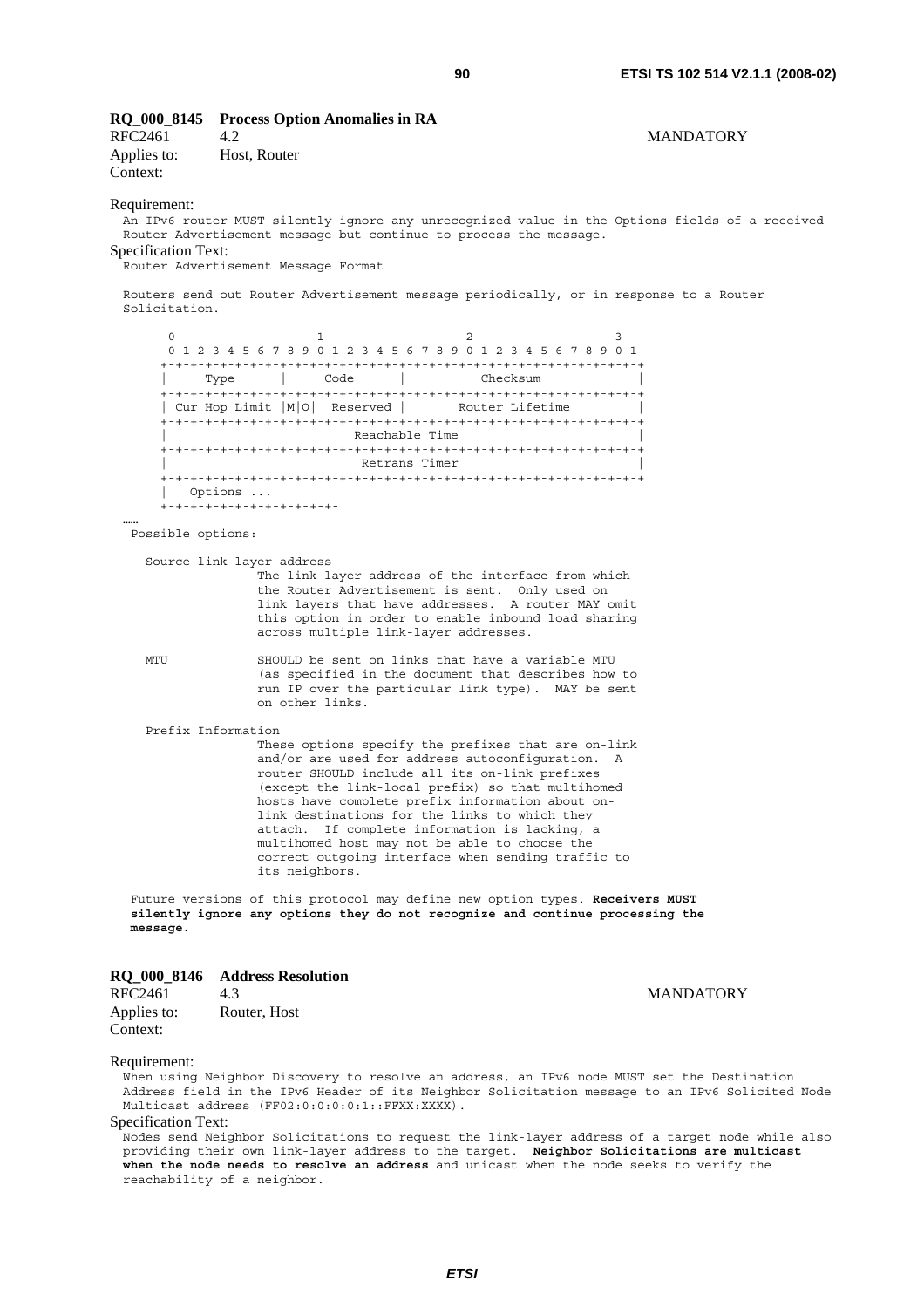0  $1$   $2$   $3$  0 1 2 3 4 5 6 7 8 9 0 1 2 3 4 5 6 7 8 9 0 1 2 3 4 5 6 7 8 9 0 1 +-+-+-+-+-+-+-+-+-+-+-+-+-+-+-+-+-+-+-+-+-+-+-+-+-+-+-+-+-+-+-+-+ | Type | Code | Checksum | +-+-+-+-+-+-+-+-+-+-+-+-+-+-+-+-+-+-+-+-+-+-+-+-+-+-+-+-+-+-+-+-+ | Reserved | +-+-+-+-+-+-+-+-+-+-+-+-+-+-+-+-+-+-+-+-+-+-+-+-+-+-+-+-+-+-+-+-+ | | + + | | Target Address | | + + | | +-+-+-+-+-+-+-+-+-+-+-+-+-+-+-+-+-+-+-+-+-+-+-+-+-+-+-+-+-+-+-+-+ | Options ... +-+-+-+-+-+-+-+-+-+-+-+- IP Fields: Source Address Either an address assigned to the interface from which this message is sent or (if Duplicate Address Detection is in progress [ADDRCONF]) the unspecified address.  **Destination Address Either the solicited-node multicast address corresponding to the target address,** or the target address. Hop Limit 255 Authentication Header If a Security Association for the IP Authentication Header exists between the sender and the destination address, then the sender SHOULD include this header. **RQ\_000\_8147 Determine Neighbor Reachability**  RFC2461 4.3 MANDATORY Applies to: Host, Router Context:

### Requirement:

When using Neighbor Discovery to determine the reachability of a neighboring node, an IPv6 node MUST set the Destination Address field in the IPv6 Header of its Neighbor Solicitation message to the address of the neighboring node.

### Specification Text:

Nodes send Neighbor Solicitations to request the link-layer address of a target node while also providing their own link-layer address to the target. Neighbor Solicitations are multicast when the node needs to resolve an address and **unicast when the node seeks to verify the reachability of a neighbor.**

| Type<br>$+ - + - + - + -$ |  | Code |                |          |  | Checksum | -+-+-+ | $+ - + - + - + - +$ |
|---------------------------|--|------|----------------|----------|--|----------|--------|---------------------|
|                           |  |      |                | Reserved |  |          |        |                     |
|                           |  |      |                |          |  |          |        |                     |
|                           |  |      |                |          |  |          |        |                     |
|                           |  |      |                |          |  |          |        |                     |
|                           |  |      |                |          |  |          |        |                     |
|                           |  |      | Target Address |          |  |          |        |                     |
|                           |  |      |                |          |  |          |        |                     |
|                           |  |      |                |          |  |          |        |                     |
|                           |  |      |                |          |  |          |        |                     |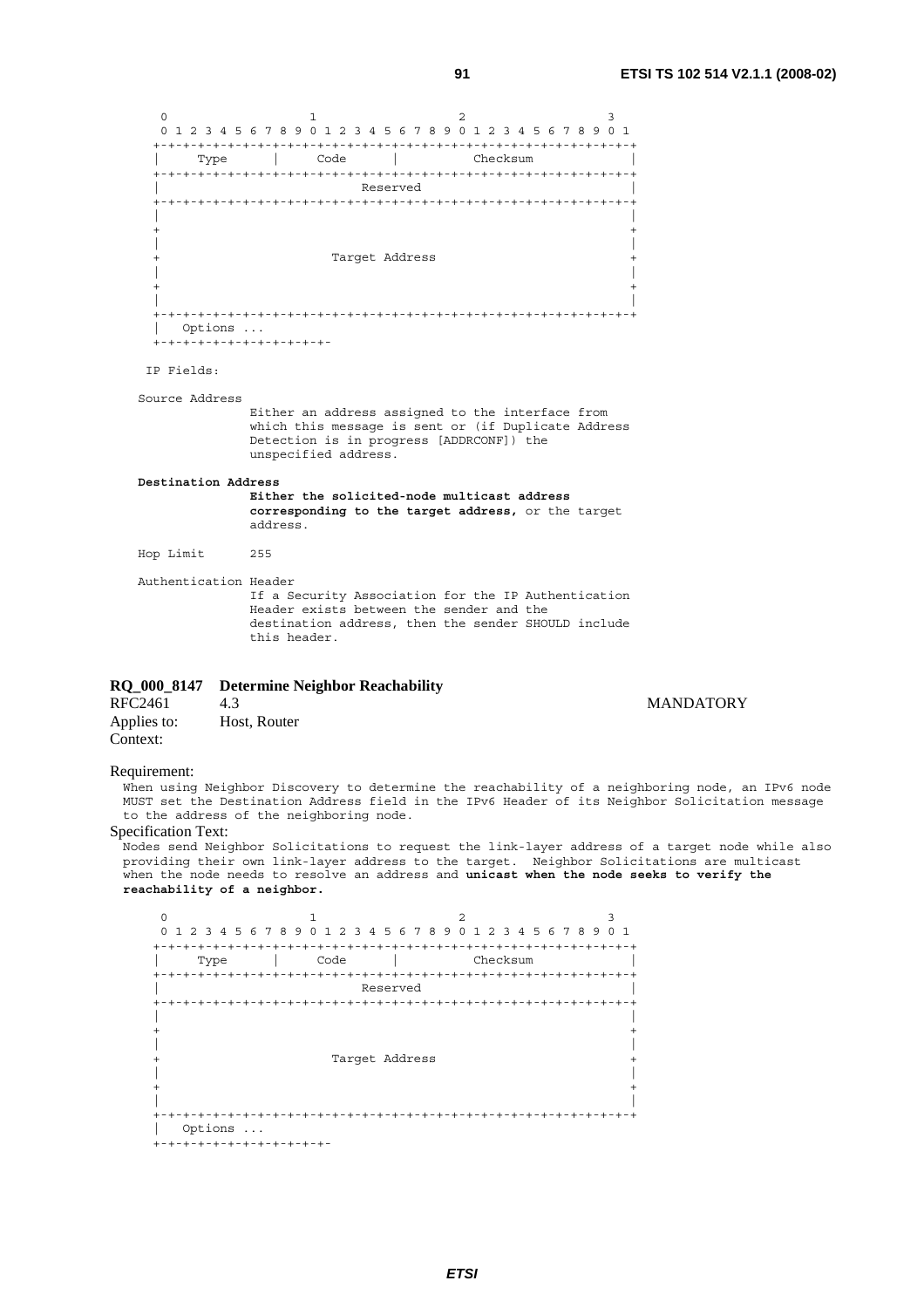IP Fields: Source Address Either an address assigned to the interface from which this message is sent or (if Duplicate Address Detection is in progress [ADDRCONF]) the unspecified address.  **Destination Address** Either the solicited-node multicast address corresponding to the target address, **or the target address.** Hop Limit 255 Authentication Header If a Security Association for the IP Authentication Header exists between the sender and the destination address, then the sender SHOULD include this header.

# **RQ\_000\_8148 Generate Neighbor Solicitation Header**

| RFC2461     | 4.3          |
|-------------|--------------|
| Applies to: | Host, Router |
| Context:    |              |

#### Requirement:

When constructing a Neighbor Solicitation message as part of the Duplicate Address Detection process, an IPv6 node MUST set the Source address field in the IPv6 Header to the IPv6 Unspecified Address (0:0:0:0:0:0:0:0).

#### Specification Text:

Nodes send Neighbor Solicitations to request the link-layer address of a target node while also providing their own link-layer address to the target. Neighbor Solicitations are multicast when the node needs to resolve an address and unicast when the node seeks to verify the reachability of a neighbor.

| +-+-+-+-+- | Type | Code<br>$+ - + - +$ |          | Checksum<br>$- + - +$ | $+ - + - + - + - +$ |
|------------|------|---------------------|----------|-----------------------|---------------------|
|            |      |                     | Reserved |                       |                     |
|            |      |                     |          |                       |                     |
|            |      | Target Address      |          |                       |                     |
|            |      |                     |          |                       |                     |

# IP Fields:

 **Source Address**

 Either an address assigned to the interface from which this message is sent or **(if Duplicate Address Detection is in progress RFC 2462) the unspecified address.**

Destination Address

 Either the solicited-node multicast address corresponding to the target address, or the target address.

Hop Limit 255

Authentication Header

 If a Security Association for the IP Authentication Header exists between the sender and the destination address, then the sender SHOULD include this header.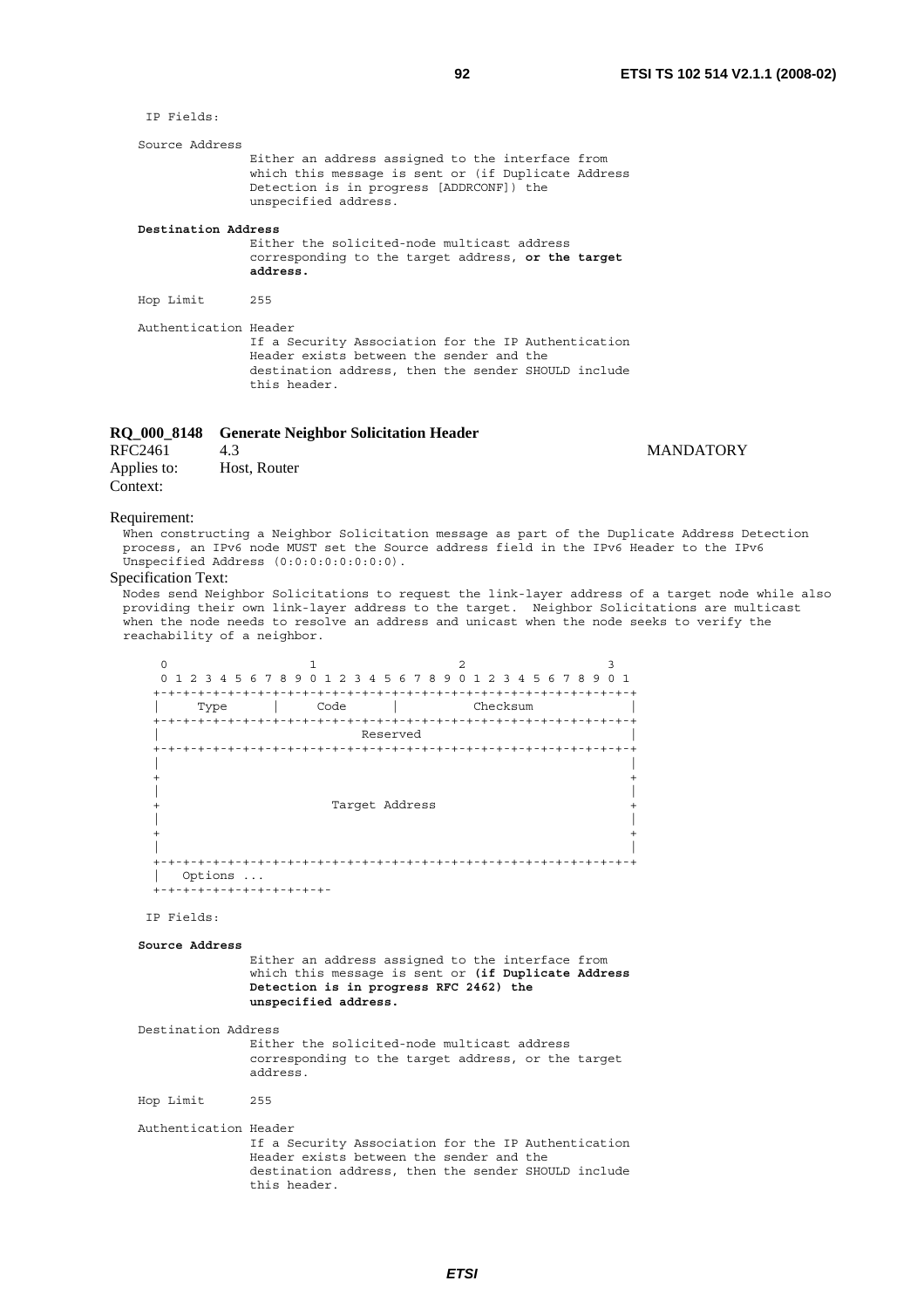|                              | RQ 000 8149 Generate Neighbor Solicitation Header |                  |
|------------------------------|---------------------------------------------------|------------------|
| RFC2461                      | 4.3                                               | <b>MANDATORY</b> |
| Applies to:<br>$\sim$ $\sim$ | Router, Host                                      |                  |

# Context:

#### Requirement:

When constructing a Neighbor Solicitation message outside the Duplicate Address Detection process, an IPv6 node MUST set the Source address field in the IPv6 Header to an IPv6 address assigned to the interface on which the message will be sent.

# Specification Text:

Nodes send Neighbor Solicitations to request the link-layer address of a target node while also providing their own link-layer address to the target. Neighbor Solicitations are multicast when the node needs to resolve an address and unicast when the node seeks to verify the reachability of a neighbor.



#### IP Fields:

 **Source Address** 

 **Either an address assigned to the interface from which this message is sent** or (if Duplicate Address Detection is in progress [ADDRCONF]) the unspecified address.

Destination Address

 Either the solicited-node multicast address corresponding to the target address, or the target address.

Hop Limit 255

 Authentication Header If a Security Association for the IP Authentication Header exists between the sender and the destination address, then the sender SHOULD include this header.

|  |  | RQ_000_8150 Generate Neighbor Solicitation Header |  |
|--|--|---------------------------------------------------|--|
|  |  |                                                   |  |

| RFC2461     | 4.3          | <b>MANDATORY</b> |
|-------------|--------------|------------------|
| Applies to: | Router, Host |                  |
| Context:    |              |                  |

#### Requirement:

When constructing a neighbor Solicitation message, an IPv6 node MUST set the Hop Limit field in the IPv6 Header to the decimal value 255.

#### Specification Text:

Nodes send Neighbor Solicitations to request the link-layer address of a target node while also providing their own link-layer address to the target. Neighbor Solicitations are multicast when the node needs to resolve an address and unicast when the node seeks to verify the reachability of a neighbor.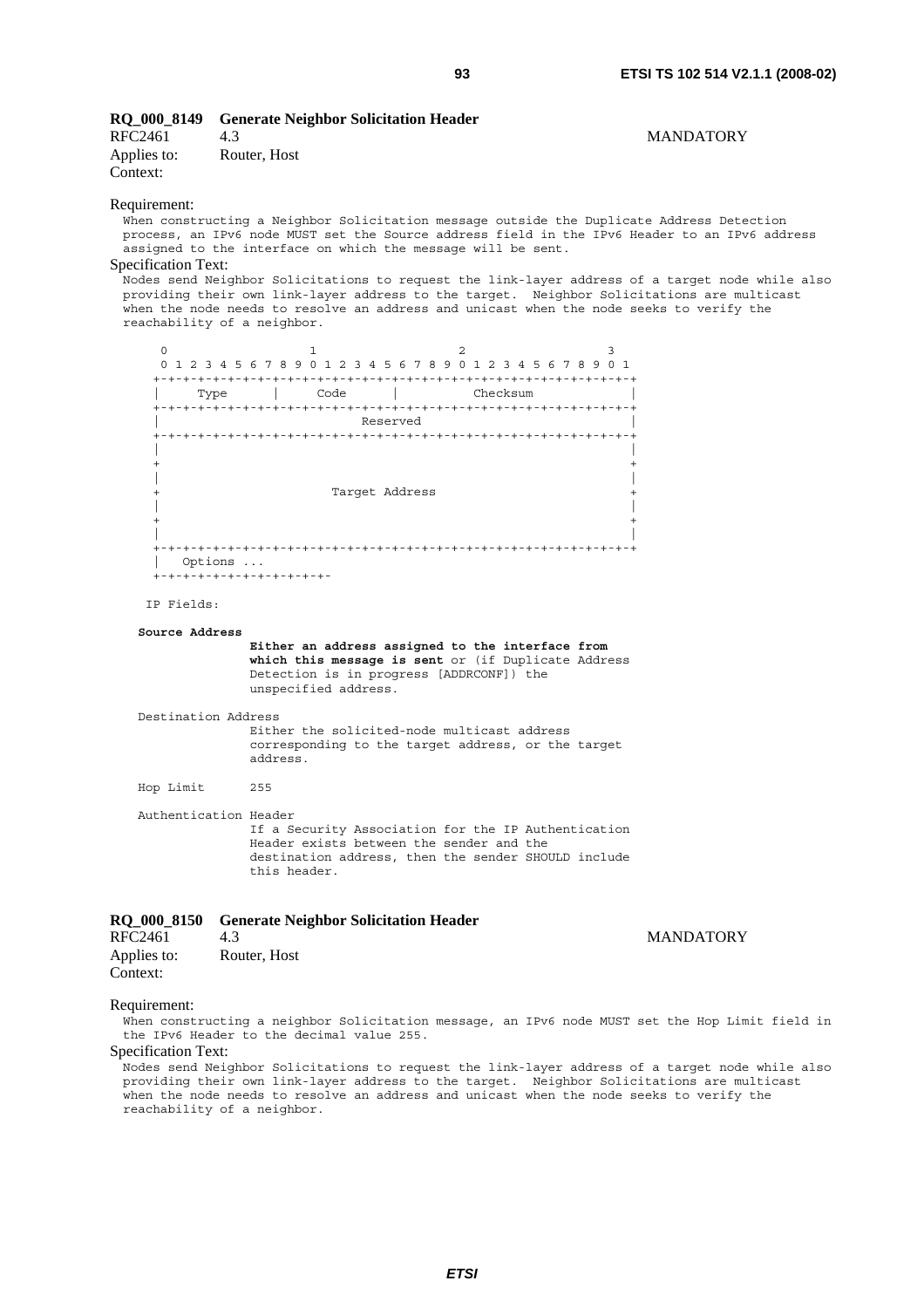0  $1$   $2$   $3$  0 1 2 3 4 5 6 7 8 9 0 1 2 3 4 5 6 7 8 9 0 1 2 3 4 5 6 7 8 9 0 1 +-+-+-+-+-+-+-+-+-+-+-+-+-+-+-+-+-+-+-+-+-+-+-+-+-+-+-+-+-+-+-+-+ | Type | Code | Checksum | +-+-+-+-+-+-+-+-+-+-+-+-+-+-+-+-+-+-+-+-+-+-+-+-+-+-+-+-+-+-+-+-+ | Reserved | +-+-+-+-+-+-+-+-+-+-+-+-+-+-+-+-+-+-+-+-+-+-+-+-+-+-+-+-+-+-+-+-+ | | + + | | Target Address | | + + | | +-+-+-+-+-+-+-+-+-+-+-+-+-+-+-+-+-+-+-+-+-+-+-+-+-+-+-+-+-+-+-+-+ | Options ... +-+-+-+-+-+-+-+-+-+-+-+- IP Fields: Source Address

 Either an address assigned to the interface from which this message is sent or (if Duplicate Address Detection is in progress [ADDRCONF]) the unspecified address.

 Destination Address Either the solicited-node multicast address corresponding to the target address, or the target address.

#### **Hop Limit 255**

Authentication Header

 If a Security Association for the IP Authentication Header exists between the sender and the destination address, then the sender SHOULD include this header.

# **RQ\_000\_8151 Generate Neighbor Solicitation Header**

RFC2461 4.3 RECOMMENDED

| Applies to: |  | Host, Router |
|-------------|--|--------------|
|-------------|--|--------------|

#### Context:

The implementation is generating a Neighbor Solicitation. A security association exists between the implementation and the destination address.

# Requirement:

When constructing a Neighbor Solicitation message, an IPv6 router SHOULD include an Authentication Header in the IPv6 packet if an AH-based Security Association exists between the IPv6 node and the destination address.

#### Specification Text:

Nodes send Neighbor Solicitations to request the link-layer address of a target node while also providing their own link-layer address to the target. Neighbor Solicitations are multicast when the node needs to resolve an address and unicast when the node seeks to verify the reachability of a neighbor.

0  $1$   $2$   $3$  0 1 2 3 4 5 6 7 8 9 0 1 2 3 4 5 6 7 8 9 0 1 2 3 4 5 6 7 8 9 0 1 +-+-+-+-+-+-+-+-+-+-+-+-+-+-+-+-+-+-+-+-+-+-+-+-+-+-+-+-+-+-+-+-+ | Type | Code | Checksum | +-+-+-+-+-+-+-+-+-+-+-+-+-+-+-+-+-+-+-+-+-+-+-+-+-+-+-+-+-+-+-+-+ | Reserved | +-+-+-+-+-+-+-+-+-+-+-+-+-+-+-+-+-+-+-+-+-+-+-+-+-+-+-+-+-+-+-+-+ | | + + | | Target Address | | + + | | +-+-+-+-+-+-+-+-+-+-+-+-+-+-+-+-+-+-+-+-+-+-+-+-+-+-+-+-+-+-+-+-+ | Options ... +-+-+-+-+-+-+-+-+-+-+-+-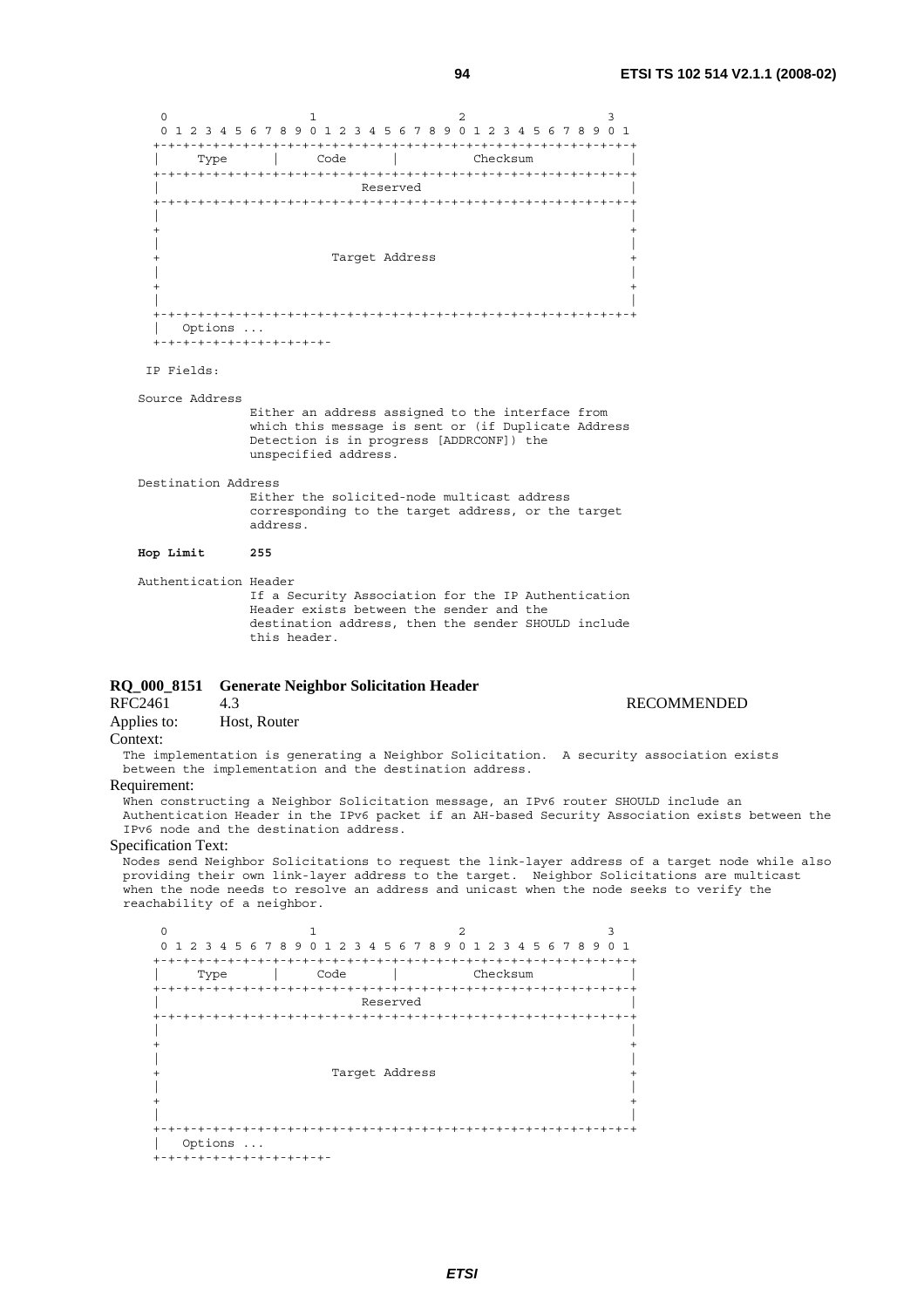IP Fields: Source Address Either an address assigned to the interface from which this message is sent or (if Duplicate Address Detection is in progress [ADDRCONF]) the unspecified address. Destination Address Either the solicited-node multicast address corresponding to the target address, or the target address. Hop Limit 255  **Authentication Header If a Security Association for the IP Authentication Header exists between the sender and the destination address, then the sender SHOULD include this header.**

# **RQ\_000\_8152 Generate Neighbor Solicitation Header**

| RFC2461     | 4.3          |
|-------------|--------------|
| Applies to: | Host, Router |
| Context:    |              |

#### Requirement:

When constructing a Neighbor Solicitation message, an IPv6 host MUST set the fields in the ICMPv6 packet as follows:

| ICMPv6 Field   | Octets   | Value                                           |
|----------------|----------|-------------------------------------------------|
|                |          |                                                 |
| Type           |          | 135                                             |
| Code           |          |                                                 |
| Checksum       | 3 & 4    | ICMPv6 packet checksum                          |
| Reserved       | $5 - 8$  |                                                 |
| Target Address | $9 - 24$ | IP address of the target of<br>the solicitation |

#### Specification Text:

Neighbor Solicitation Message Format

Nodes send Neighbor Solicitations to request the link-layer address of a target node while also providing their own link-layer address to the target. Neighbor Solicitations are multicast when the node needs to resolve an address and unicast when the node seeks to verify the reachability of a neighbor.

| $\mathbf 0$  | 1                  | $\overline{2}$              | 3               |
|--------------|--------------------|-----------------------------|-----------------|
| $\Omega$     | 1 2 3 4 5 6 7 8 9  | 0 1 2 3 4 5 6 7 8 9 0 1 2 3 | 4 5 6 7 8 9 0 1 |
|              |                    |                             |                 |
| Type         | Code               |                             | Checksum        |
|              |                    |                             |                 |
|              |                    | Reserved                    |                 |
|              |                    |                             |                 |
|              |                    |                             |                 |
|              |                    |                             |                 |
|              |                    |                             |                 |
|              |                    | Target Address              |                 |
|              |                    |                             |                 |
|              |                    |                             |                 |
|              |                    |                             |                 |
|              |                    |                             |                 |
| Options      |                    |                             |                 |
|              |                    |                             |                 |
|              |                    |                             |                 |
| ICMP Fields: |                    |                             |                 |
| Type         | 135                |                             |                 |
|              |                    |                             |                 |
| Code         | 0                  |                             |                 |
| Checksum     | The ICMP checksum. | See RFC 2463.               |                 |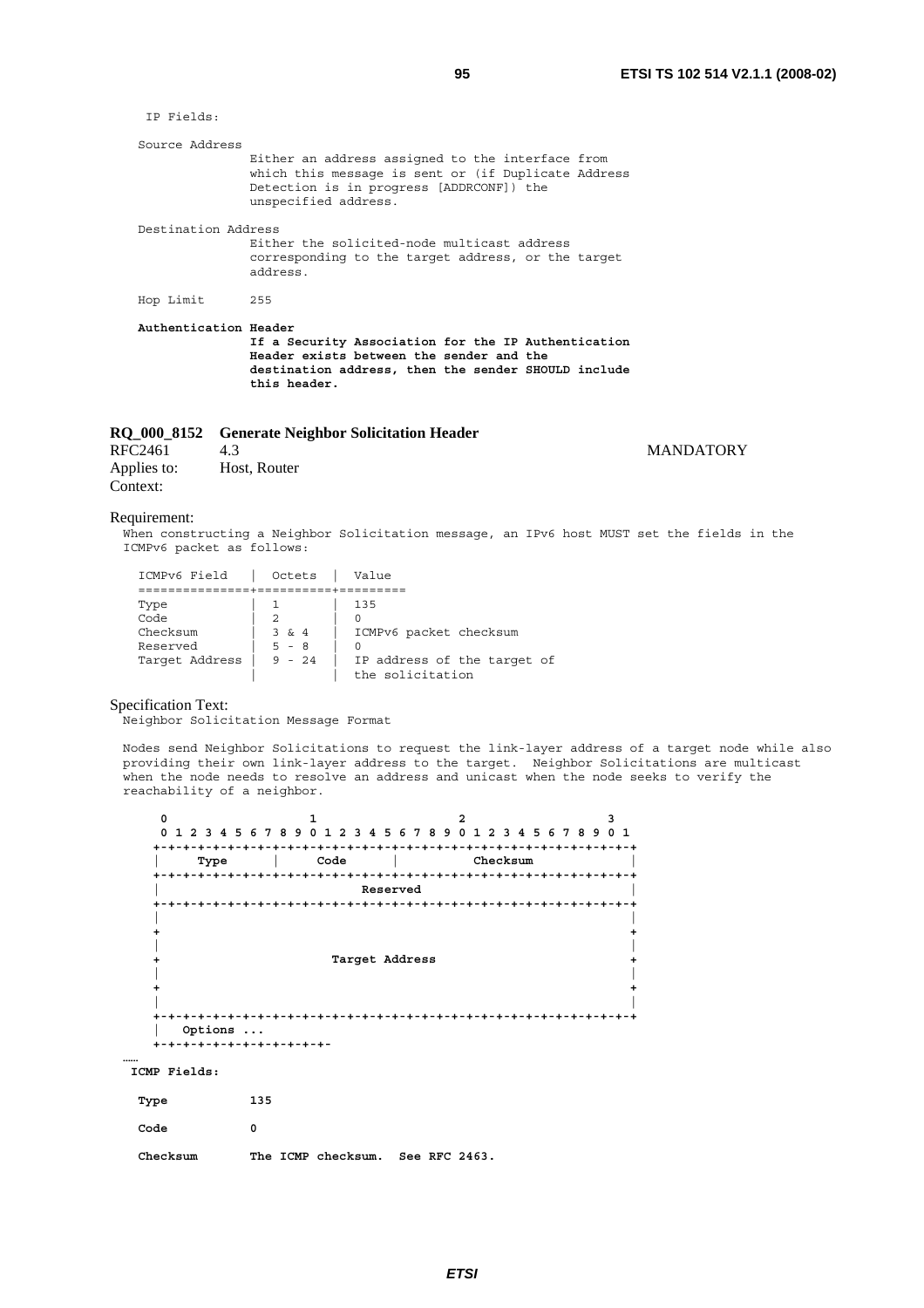| Reserved |           | This field is unused. | It MUST be initialized to                     |
|----------|-----------|-----------------------|-----------------------------------------------|
|          |           |                       | zero by the sender and MUST be ignored by the |
|          | receiver. |                       |                                               |

 **Target Address** 

 **The IP address of the target of the solicitation. It MUST NOT be a multicast address**.

# **RQ\_000\_8153 Process Field Anomalies in NS**

| RFC2461     | 43           |
|-------------|--------------|
| Applies to: | Host, Router |
| Context:    |              |

#### Requirement:

An IPv6 node MUST ignore the contents of the Reserved field in the ICMPv6 packet of a received Neighbor Discovery message.

#### Specification Text:

Neighbor Solicitation Message Format

Nodes send Neighbor Solicitations to request the link-layer address of a target node while also providing their own link-layer address to the target. Neighbor Solicitations are multicast when the node needs to resolve an address and unicast when the node seeks to verify the reachability of a neighbor.



#### ICMP Fields:

| Type           | 135                                                                                                           |
|----------------|---------------------------------------------------------------------------------------------------------------|
| Code           | $\Omega$                                                                                                      |
| Checksum       | The ICMP checksum. See RFC 2463.                                                                              |
| Reserved       | This field is unused. It MUST be initialized to<br>zero by the sender and MUST be ignored by the<br>receiver. |
| Target Address |                                                                                                               |

 The IP address of the target of the solicitation. It MUST NOT be a multicast address.

# **RQ\_000\_8154 Generate Neighbor Solicitation Header**

RFC2461 4.3<br>Applies to: Host. Router Research Applies to: Host. Router Host, Router Context:

Requirement:

When constructing a Neighbor Solicitation message, an IPv6 node MUST NOT place a multicast IP address in the Target field in the ICMPv6 packet.

Specification Text:

Neighbor Solicitation Message Format

Nodes send Neighbor Solicitations to request the link-layer address of a target node while also providing their own link-layer address to the target. Neighbor Solicitations are multicast when the node needs to resolve an address and unicast when the node seeks to verify the reachability of a neighbor.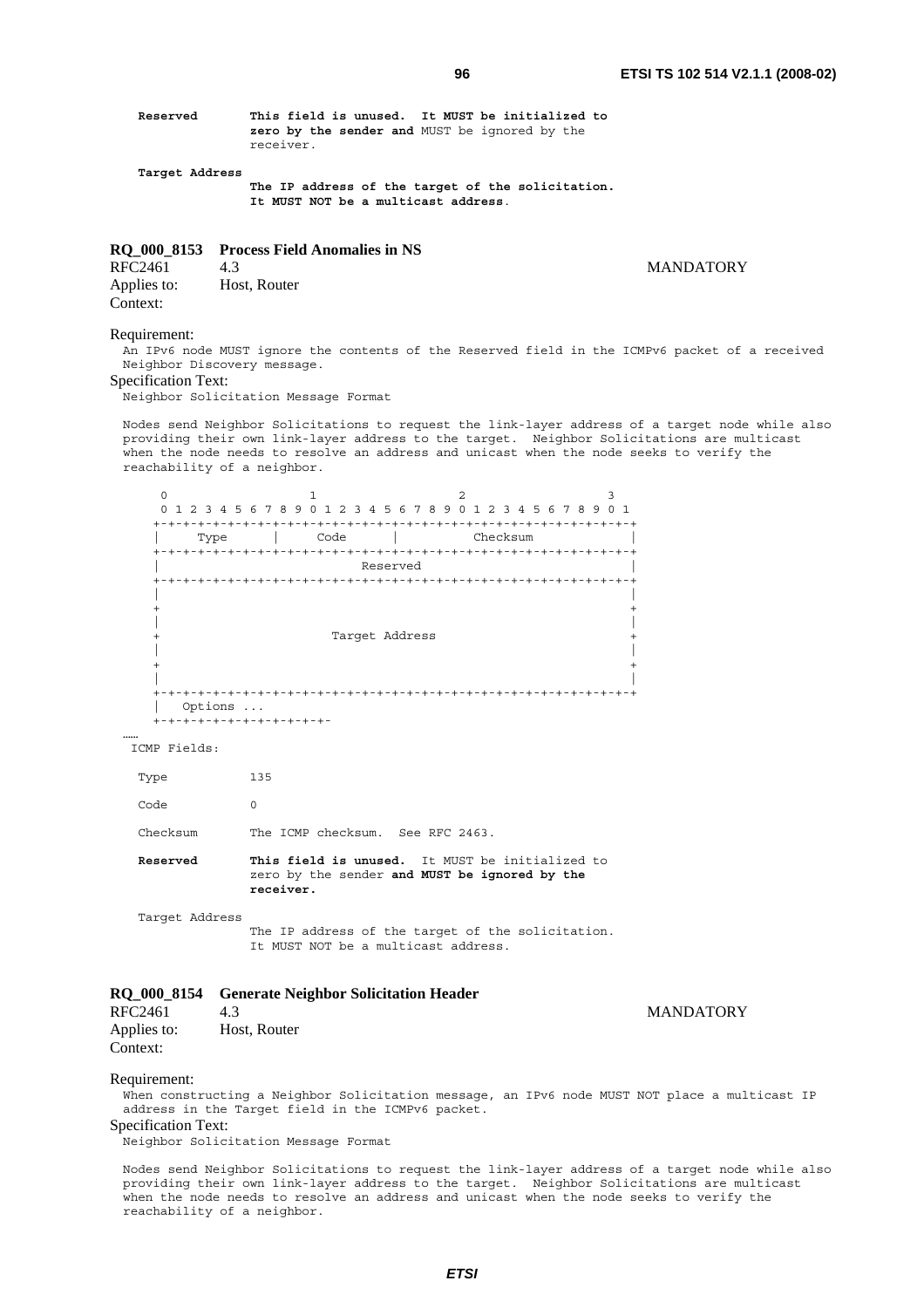

# **RQ\_000\_8155 Generate Neighbor Solicitation Option**  4.3 MANDATORY Applies to: Router, Host

Requirement:

Context:

……

When constructing a Neighbor Solicitation message, an IPv6 host MUST NOT insert an address value into the Source link-layer address Options field if the IPv6 Source Address is the Unspecified Address (0:0:0:0:0:0:0:0)

# Specification Text:

.<br>Neighbor Solicitation Message Format

……  $0$  and  $1$  and  $2$  3 0 1 2 3 4 5 6 7 8 9 0 1 2 3 4 5 6 7 8 9 0 1 2 3 4 5 6 7 8 9 0 1 +-+-+-+-+-+-+-+-+-+-+-+-+-+-+-+-+-+-+-+-+-+-+-+-+-+-+-+-+-+-+-+-+ | Type | Code | Checksum | +-+-+-+-+-+-+-+-+-+-+-+-+-+-+-+-+-+-+-+-+-+-+-+-+-+-+-+-+-+-+-+-+ | Reserved | +-+-+-+-+-+-+-+-+-+-+-+-+-+-+-+-+-+-+-+-+-+-+-+-+-+-+-+-+-+-+-+-+ | | + + | | Target Address | | + + | | +-+-+-+-+-+-+-+-+-+-+-+-+-+-+-+-+-+-+-+-+-+-+-+-+-+-+-+-+-+-+-+-+ | Options ... +-+-+-+-+-+-+-+-+-+-+-+-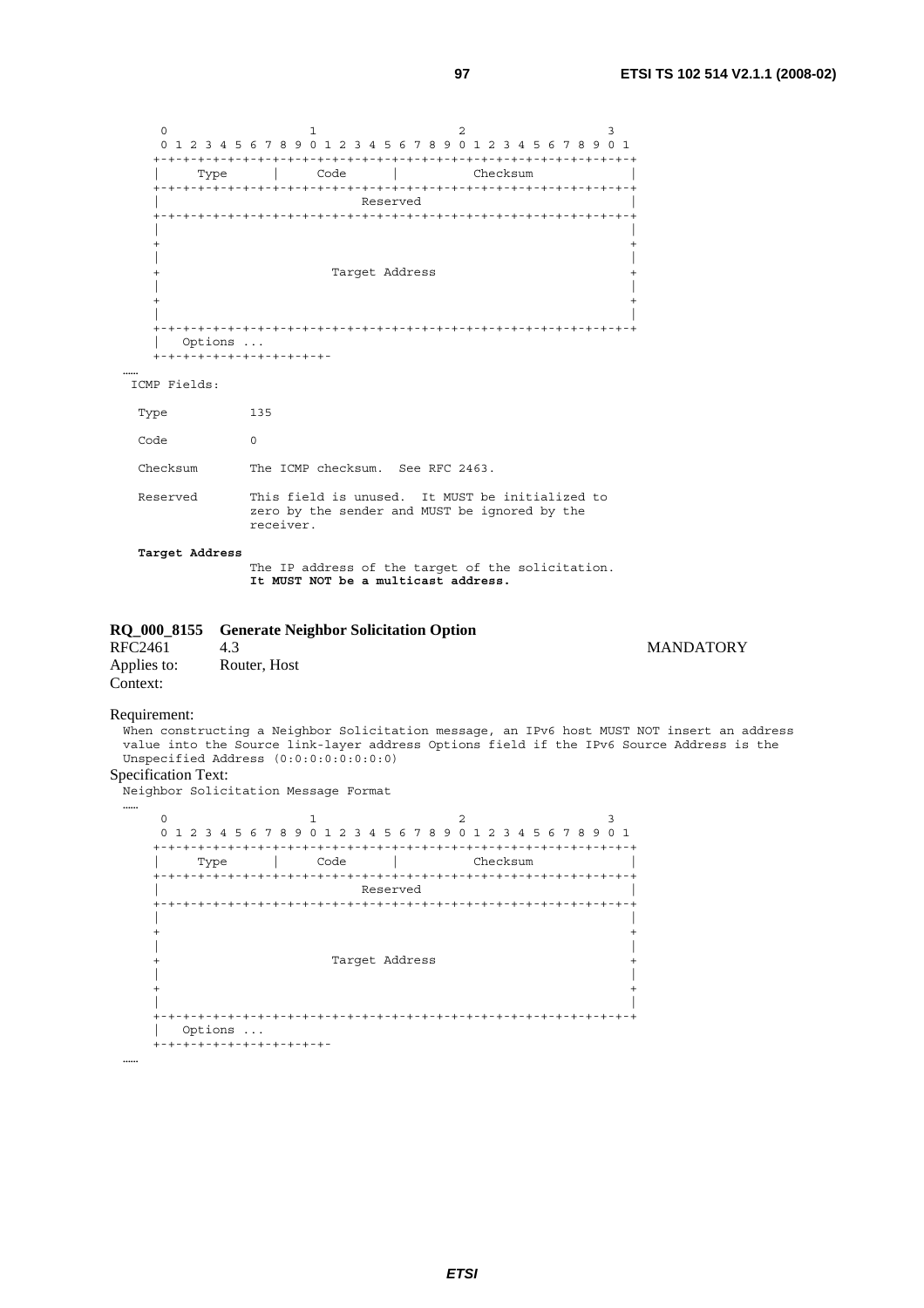Possible options:

```
 Source link-layer address 
            The link-layer address for the sender. MUST NOT be 
            included when the source IP address is the 
            unspecified address. Otherwise, on link layers 
            that have addresses this option MUST be included in 
            multicast solicitations and SHOULD be included in 
            unicast solicitations.
```
Future versions of this protocol may define new option types. Receivers MUST silently ignore any options they do not recognize and continue processing the message.

# **RQ\_000\_8156 Generate Neighbor Solicitation Option**  4.3 MANDATORY

Applies to: Host, RoutervContext:

#### Requirement:

When constructing a Neighbor Solicitation message for multicast transmission over a link layer for which an address exists, an IPv6 node MUST insert the link layer address into the Source Link Layer Address option field of the message.

# Specification Text:

Neighbor Solicitation Message Format



Possible options:

#### **Source link-layer address**

 The link-layer address for the sender. MUST NOT be included when the source IP address is the unspecified address. Otherwise, **on link layers that have addresses this option MUST be included in multicast solicitations** and SHOULD be included in unicast solicitations.

Future versions of this protocol may define new option types. Receivers MUST silently ignore any options they do not recognize and continue processing the message.

# **RQ\_000\_8157 Generate Neighbor Solicitation Option**

| RFC2461                 | 4.3          | RECOMMENDED |
|-------------------------|--------------|-------------|
| Applies to:<br>Context: | Host, Router |             |

#### Requirement:

When constructing a Neighbor Solicitation message for unicast transmission over a link layer for which an address exists, an IPv6 node SHOULD insert the link layer address into the Source Link Layer Address option field of the message.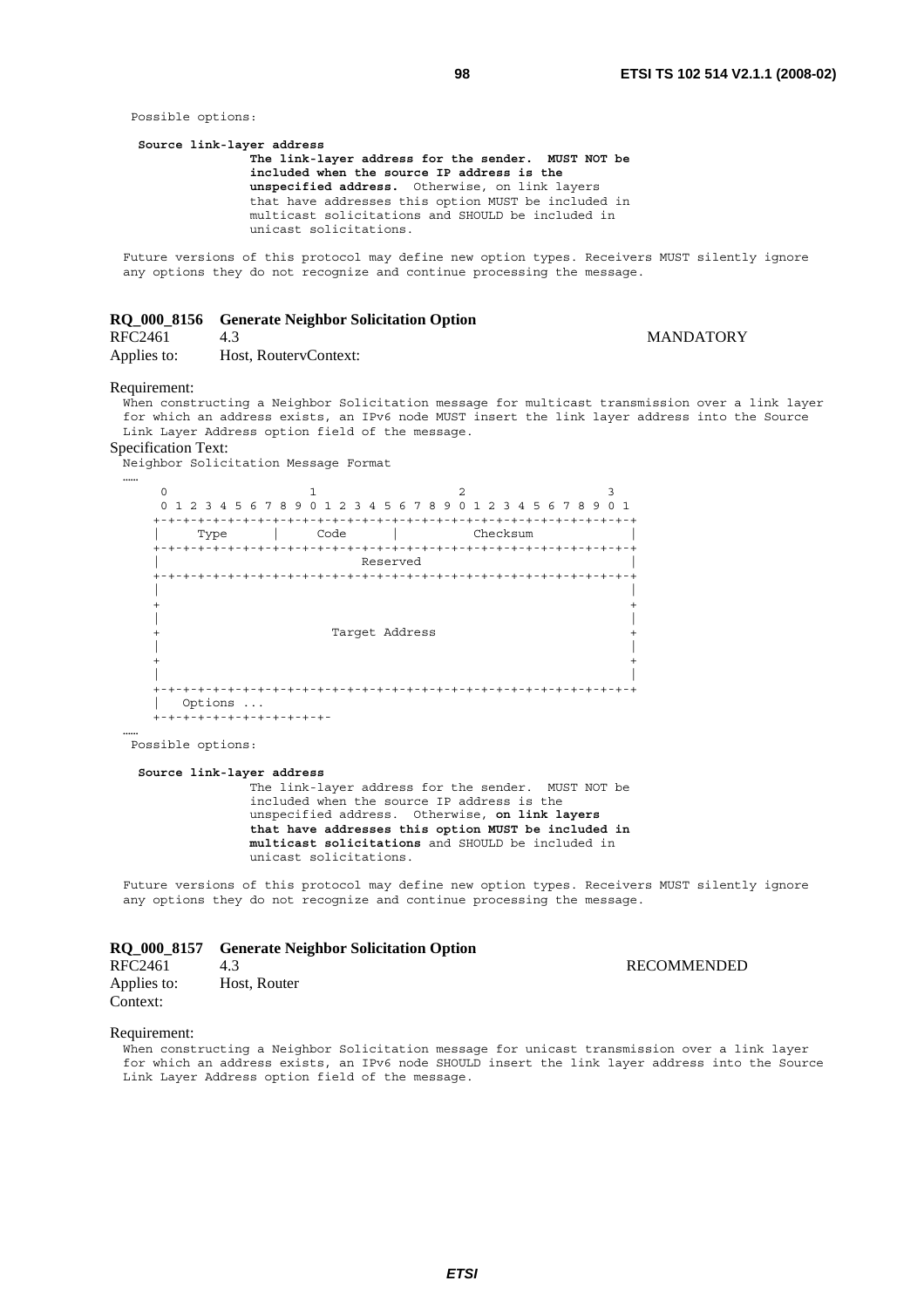#### Specification Text:

Neighbor Solicitation Message Format

| $\Omega$ |                 |        |                |            |      |    |   |      |               |   |   |                |           | $\mathfrak{D}$ |               |                         |          |  |  |             | 3              |
|----------|-----------------|--------|----------------|------------|------|----|---|------|---------------|---|---|----------------|-----------|----------------|---------------|-------------------------|----------|--|--|-------------|----------------|
| $\Omega$ |                 | 3<br>2 | $\overline{4}$ |            | 5678 | -9 | ∩ |      | $\mathcal{P}$ | 3 | 4 |                | 5 6 7 8 9 | <sup>n</sup>   | $\mathcal{L}$ | $\overline{\mathbf{3}}$ |          |  |  | 4 5 6 7 8 9 | 0 <sub>1</sub> |
|          |                 | Type   |                |            |      |    |   | Code |               |   |   |                |           |                |               |                         | Checksum |  |  |             |                |
|          |                 |        |                |            |      |    |   |      |               |   |   | Reserved       |           |                |               |                         |          |  |  |             |                |
|          | $+ - + - + - +$ |        |                |            |      |    |   |      |               |   |   |                |           |                |               |                         |          |  |  |             | +-+-+-+-+-+-   |
|          |                 |        |                |            |      |    |   |      |               |   |   |                |           |                |               |                         |          |  |  |             |                |
|          |                 |        |                |            |      |    |   |      |               |   |   |                |           |                |               |                         |          |  |  |             |                |
|          |                 |        |                |            |      |    |   |      |               |   |   |                |           |                |               |                         |          |  |  |             |                |
|          |                 |        |                |            |      |    |   |      |               |   |   | Target Address |           |                |               |                         |          |  |  |             |                |
|          |                 |        |                |            |      |    |   |      |               |   |   |                |           |                |               |                         |          |  |  |             |                |
|          |                 |        |                |            |      |    |   |      |               |   |   |                |           |                |               |                         |          |  |  |             |                |
|          |                 |        |                |            |      |    |   |      |               |   |   |                |           |                |               |                         |          |  |  |             |                |
|          |                 |        |                |            |      |    |   |      |               |   |   |                |           |                |               |                         |          |  |  |             |                |
|          |                 |        |                |            |      |    |   |      |               |   |   |                |           |                |               |                         |          |  |  |             |                |
|          |                 |        |                |            |      |    |   |      |               |   |   |                |           |                |               |                         |          |  |  |             |                |
|          |                 |        | Options        | $\ddots$ . |      |    |   |      |               |   |   |                |           |                |               |                         |          |  |  |             |                |

Possible options:

……

 **Source link-layer address** 

 **The link-layer address for the sender**. MUST NOT be included when the source IP address is the unspecified address. Otherwise, on link layers that have addresses this option MUST be included in multicast solicitations **and SHOULD be included in unicast solicitations.**

Future versions of this protocol may define new option types. Receivers MUST silently ignore any options they do not recognize and continue processing the message.

|             | RQ 000 8158 Process Option Anomalies in NS |
|-------------|--------------------------------------------|
| RFC2461     | 43.                                        |
| Applies to: | Host, Router                               |
| Context:    |                                            |

#### Requirement:

An IPv6 node MUST silently ignore any unrecognized value in the Options field of a received Neighbor Solicitation message but continue to process the message.

Specification Text:

Neighbor Solicitation Message Format

| $\Omega$                             |                                              | $\overline{a}$                | 3                                                  |
|--------------------------------------|----------------------------------------------|-------------------------------|----------------------------------------------------|
| $\Omega$<br>$\overline{4}$<br>2<br>٦ | 5 6 7 8<br>9<br>∩<br>4<br>$\mathcal{P}$<br>3 | 78<br>6<br>5<br>9<br>$\Omega$ | 5 6 7 8 9<br>0 <sub>1</sub><br>2 <sup>3</sup><br>4 |
|                                      |                                              |                               |                                                    |
| Type                                 | Code                                         |                               | Checksum                                           |
|                                      |                                              |                               |                                                    |
|                                      |                                              | Reserved                      |                                                    |
|                                      |                                              |                               |                                                    |
|                                      |                                              |                               |                                                    |
|                                      |                                              |                               |                                                    |
|                                      |                                              |                               |                                                    |
|                                      |                                              |                               |                                                    |
|                                      |                                              |                               |                                                    |
|                                      |                                              |                               |                                                    |
|                                      |                                              | Target Address                |                                                    |
|                                      |                                              |                               |                                                    |
|                                      |                                              |                               |                                                    |
|                                      |                                              |                               |                                                    |
| $+ - +$                              |                                              |                               |                                                    |
| Options                              | $\cdot$ .                                    |                               |                                                    |

#### Possible options:

……

Source link-layer address

 The link-layer address for the sender. MUST NOT be included when the source IP address is the unspecified address. Otherwise, on link layers that have addresses this option MUST be included in multicast solicitations and SHOULD be included in unicast solicitations.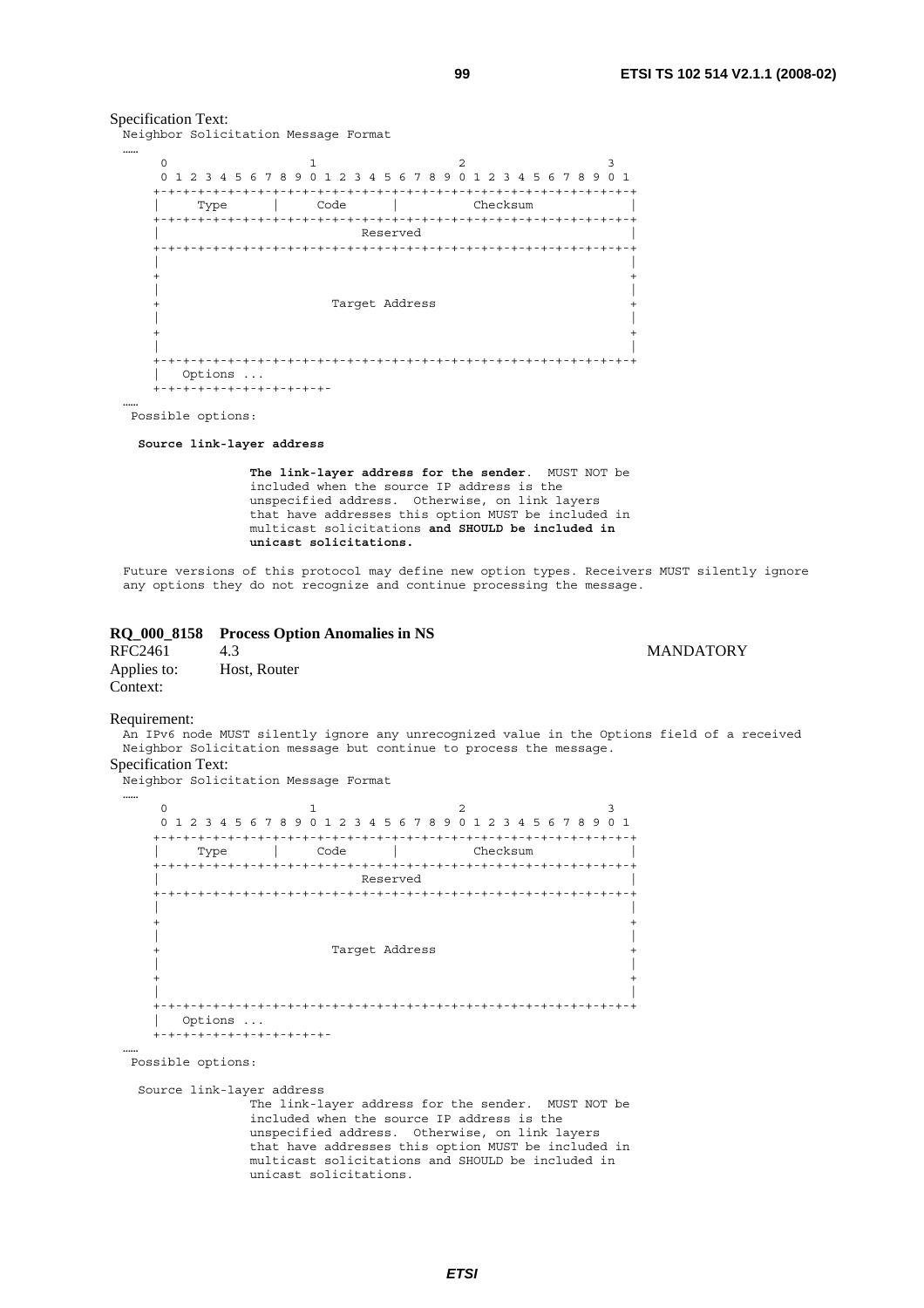**Future versions of this protocol may define new option types. Receivers MUST silently ignore any options they do not recognize and continue processing the message.**

**RQ\_000\_8159 Process Neighbor Solicitation MANDATORY** Applies to: Router, Host Context: An IPv6 node receives a valid Neighbor Solicitation. Requirement: The IPv6 node MUST send a Neighbor Advertisement message in response to the Neighbor Solicitation. Specification Text: Neighbor Advertisement Message Format **A node sends Neighbor Advertisements in response to Neighbor Solicitations** and sends unsolicited Neighbor Advertisements in order to (unreliably) propagate new information quickly. 0  $1$  2 3 0 1 2 3 4 5 6 7 8 9 0 1 2 3 4 5 6 7 8 9 0 1 2 3 4 5 6 7 8 9 0 1 +-+-+-+-+-+-+-+-+-+-+-+-+-+-+-+-+-+-+-+-+-+-+-+-+-+-+-+-+-+-+-+-+ Type | Code | Checksum +-+-+-+-+-+-+-+-+-+-+-+-+-+-+-+-+-+-+-+-+-+-+-+-+-+-+-+-+-+-+-+-+ Reserved +-+-+-+-+-+-+-+-+-+-+-+-+-+-+-+-+-+-+-+-+-+-+-+-+-+-+-+-+-+-+-+-+ | | + + | | Target Address | | + + | | +-+-+-+-+-+-+-+-+-+-+-+-+-+-+-+-+-+-+-+-+-+-+-+-+-+-+-+-+-+-+-+-+ | Options ... +-+-+-+-+-+-+-+-+-+-+-+- **RQ\_000\_8160 Generate Unsolicited Neighbor Advertisement**  RFC2461 4.4 OPTIONAL Applies to: Host, Router Context: Requirement: An IPv6 node MAY send an unsolicited Neighbor Advertisement message at any time. Specification Text: Neighbor Advertisement Message Format A node sends Neighbor Advertisements in response to Neighbor Solicitations and **sends unsolicited Neighbor Advertisements in order to (unreliably) propagate new information quickly**. 0  $1$  2 3 0 1 2 3 4 5 6 7 8 9 0 1 2 3 4 5 6 7 8 9 0 1 2 3 4 5 6 7 8 9 0 1 +-+-+-+-+-+-+-+-+-+-+-+-+-+-+-+-+-+-+-+-+-+-+-+-+-+-+-+-+-+-+-+-+ | Type | Code | Checksum | +-+-+-+-+-+-+-+-+-+-+-+-+-+-+-+-+-+-+-+-+-+-+-+-+-+-+-+-+-+-+-+-+ |R|S|O| Reserved | +-+-+-+-+-+-+-+-+-+-+-+-+-+-+-+-+-+-+-+-+-+-+-+-+-+-+-+-+-+-+-+-+ | | + + | | Target Address | | + + | | +-+-+-+-+-+-+-+-+-+-+-+-+-+-+-+-+-+-+-+-+-+-+-+-+-+-+-+-+-+-+-+-+ | Options ... +-+-+-+-+-+-+-+-+-+-+-+-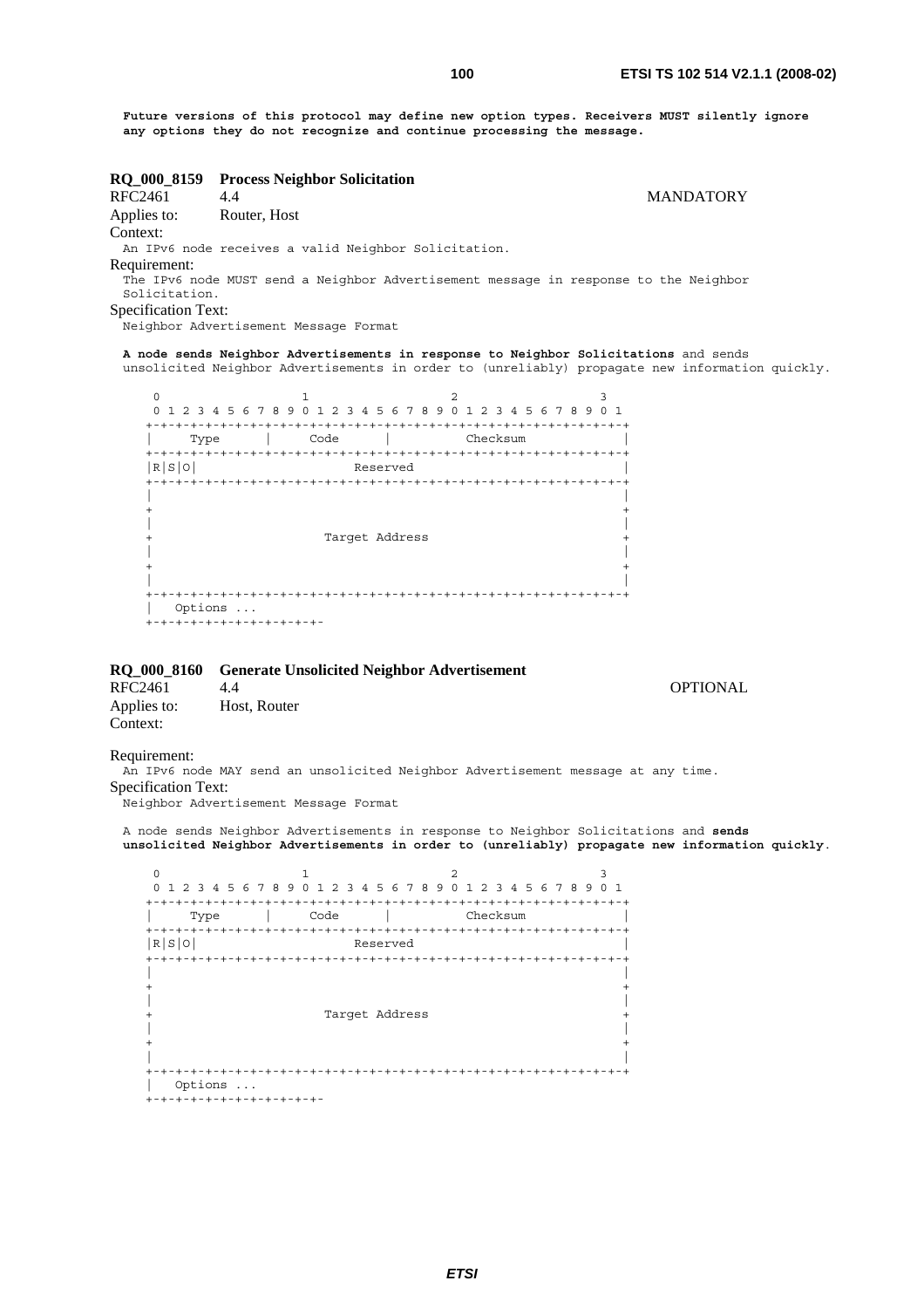|         | RQ_000_8161 Form Neighbor Advertisement Header |                  |
|---------|------------------------------------------------|------------------|
| RFC2461 |                                                | <b>MANDATORY</b> |

| RFC2461     | 4.4          |
|-------------|--------------|
| Applies to: | Host, Router |
| Context:    |              |

### Requirement:

When constructing a Neighbor Advertisement message, an IPv6 node MUST set the Source Address field in the IPv6 packet header to an address assigned to the interface on which the advertisement is to be sent and MST set the Hop Limit field to the decimal value 255. Specification Text:

.<br>Neighbor Advertisement Message Format

A node sends Neighbor Advertisements in response to Neighbor Solicitations and sends unsolicited Neighbor Advertisements in order to (unreliably) propagate new information quickly.



#### IP Fields:

#### **Source Address**

#### **An address assigned to the interface from which the advertisement is sent.**

Destination Address

 For solicited advertisements, the Source Address of an invoking Neighbor Solicitation or, if the solicitation's Source Address is the unspecified address, the all-nodes multicast address.

 For unsolicited advertisements typically the all nodes multicast address.

Hop Limit 255

# **RQ\_000\_8162 Generate Neighbor Advertisement**  RFC2461 4.4 MANDATORY Applies to: Router, Host Context: An IPv6 node receives a valid Neighbor Solicitation message with the Source Address field in

the IPv6 packet header set to a value other than the IPv6 Unspecified Address (0:0:0:0:0:0:0:0).

# Requirement:

The IPv6 node MUST transmit a Neighbor Advertisement message with the Destination Address in the IPv6 packet header set to the Source Address of the invoking Neighbor Solicitation.

#### Specification Text:

Neighbor Advertisement Message Format

A node sends Neighbor Advertisements in response to Neighbor Solicitations and sends unsolicited Neighbor Advertisements in order to (unreliably) propagate new information quickly.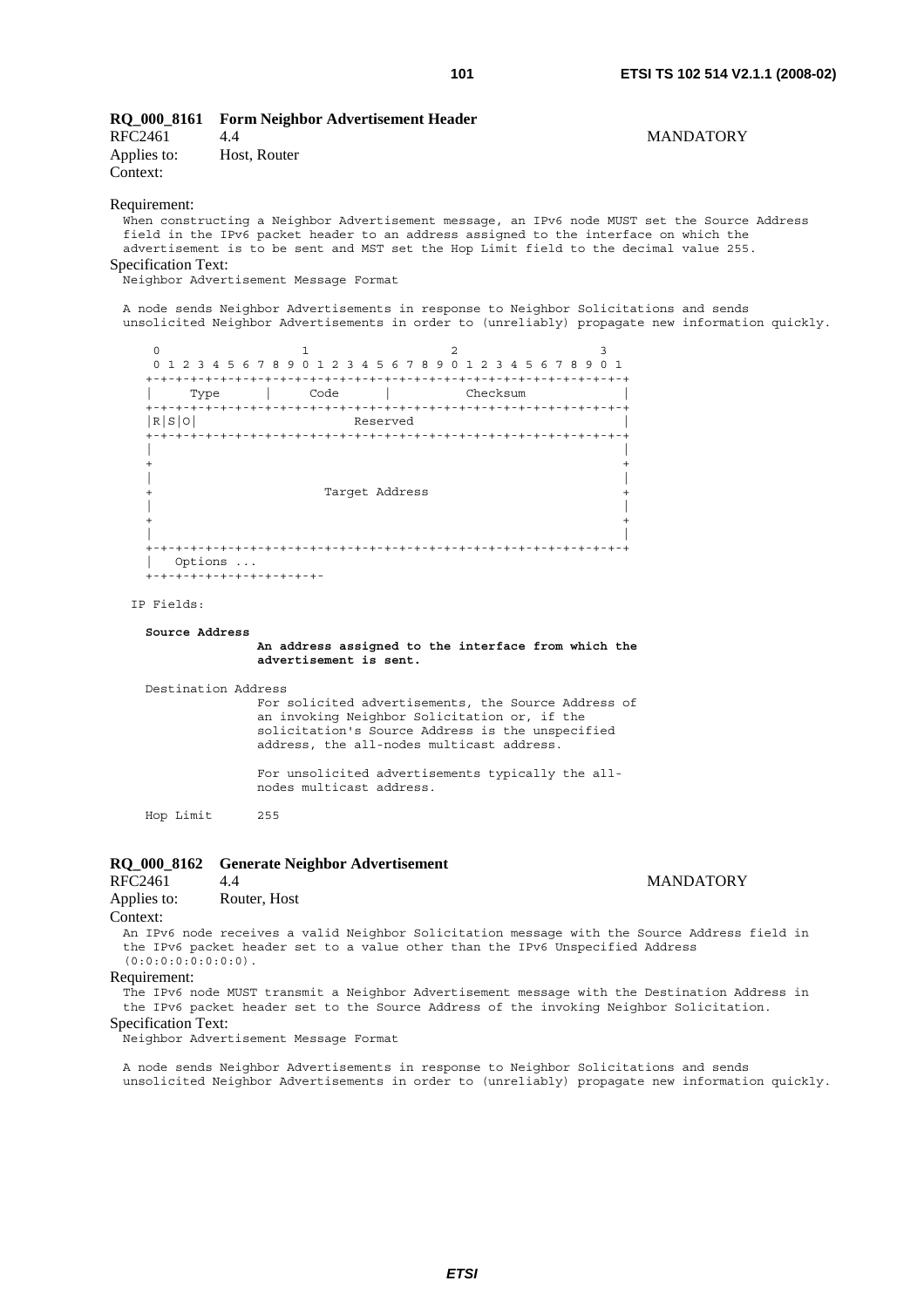|          |                                   |              |                                             | 1 V 4                                                                                                                                                                                                                                                     | <b>EIGI IG IVE JIT VE.I.I (ZUVO</b>                                                                                                                                                          |  |
|----------|-----------------------------------|--------------|---------------------------------------------|-----------------------------------------------------------------------------------------------------------------------------------------------------------------------------------------------------------------------------------------------------------|----------------------------------------------------------------------------------------------------------------------------------------------------------------------------------------------|--|
|          | $\circ$                           |              | 1                                           | 2<br>0 1 2 3 4 5 6 7 8 9 0 1 2 3 4 5 6 7 8 9 0 1 2 3 4 5 6 7 8 9 0 1                                                                                                                                                                                      | 3                                                                                                                                                                                            |  |
|          |                                   |              |                                             | Type   Code   Checksum                                                                                                                                                                                                                                    |                                                                                                                                                                                              |  |
|          | R S 0                             |              | Reserved                                    |                                                                                                                                                                                                                                                           |                                                                                                                                                                                              |  |
|          | $\ddot{}$                         |              | Target Address                              |                                                                                                                                                                                                                                                           |                                                                                                                                                                                              |  |
|          |                                   | Options      |                                             |                                                                                                                                                                                                                                                           |                                                                                                                                                                                              |  |
|          | +-+-+-+-+-+-+-+-+-+-+-+           |              |                                             |                                                                                                                                                                                                                                                           |                                                                                                                                                                                              |  |
|          | IP Fields:                        |              |                                             |                                                                                                                                                                                                                                                           |                                                                                                                                                                                              |  |
|          | Source Address                    |              | advertisement is sent.                      | An address assigned to the interface from which the                                                                                                                                                                                                       |                                                                                                                                                                                              |  |
|          | Destination Address               |              | nodes multicast address.                    | For solicited advertisements, the Source Address of<br>an invoking Neighbor Solicitation or, if the<br>solicitation's Source Address is the unspecified<br>address, the all-nodes multicast address.<br>For unsolicited advertisements typically the all- |                                                                                                                                                                                              |  |
|          | Hop Limit 255                     |              |                                             |                                                                                                                                                                                                                                                           |                                                                                                                                                                                              |  |
| :FC2461  |                                   | 4.4          | 2Q_000_8163 Generate Neighbor Advertisement |                                                                                                                                                                                                                                                           | <b>MANDATORY</b>                                                                                                                                                                             |  |
|          | pplies to:                        | Host, Router |                                             |                                                                                                                                                                                                                                                           |                                                                                                                                                                                              |  |
| `ontext: | equirement:<br>pecification Text: |              | Neighbor Advertisement Message Format       | the IPv6 packet header set to the IPv6 Unspecified Address (0:0:0:0:0:0:0:0).<br>the IPv6 packet header set to the IPv6 all-nodes multicast address.                                                                                                      | An IPv6 node receives a valid Neighbor Solicitation message with the Source Address field in<br>The IPv6 node MUST transmit a Neighbor Advertisement message with the Destination Address in |  |
|          |                                   |              |                                             |                                                                                                                                                                                                                                                           | A node sends Neighbor Advertisements in response to Neighbor Solicitations and sends<br>unsolicited Neighbor Advertisements in order to (unreliably) propagate new information quick.        |  |
|          | 0                                 |              | 1                                           | 2<br>0 1 2 3 4 5 6 7 8 9 0 1 2 3 4 5 6 7 8 9 0 1 2 3 4 5 6 7 8 9 0 1                                                                                                                                                                                      |                                                                                                                                                                                              |  |
|          | Type<br>R[S 0]                    |              | Code<br>Reserved                            | Checksum                                                                                                                                                                                                                                                  |                                                                                                                                                                                              |  |
|          |                                   |              | Target Address                              |                                                                                                                                                                                                                                                           |                                                                                                                                                                                              |  |

Requi<br>The

# Specification Nei

IP Fields:

Source Address

| Options ...

+-+-+-+-+-+-+-+-+-+-+-+-

 An address assigned to the interface from which the advertisement is sent.

 | | +-+-+-+-+-+-+-+-+-+-+-+-+-+-+-+-+-+-+-+-+-+-+-+-+-+-+-+-+-+-+-+-+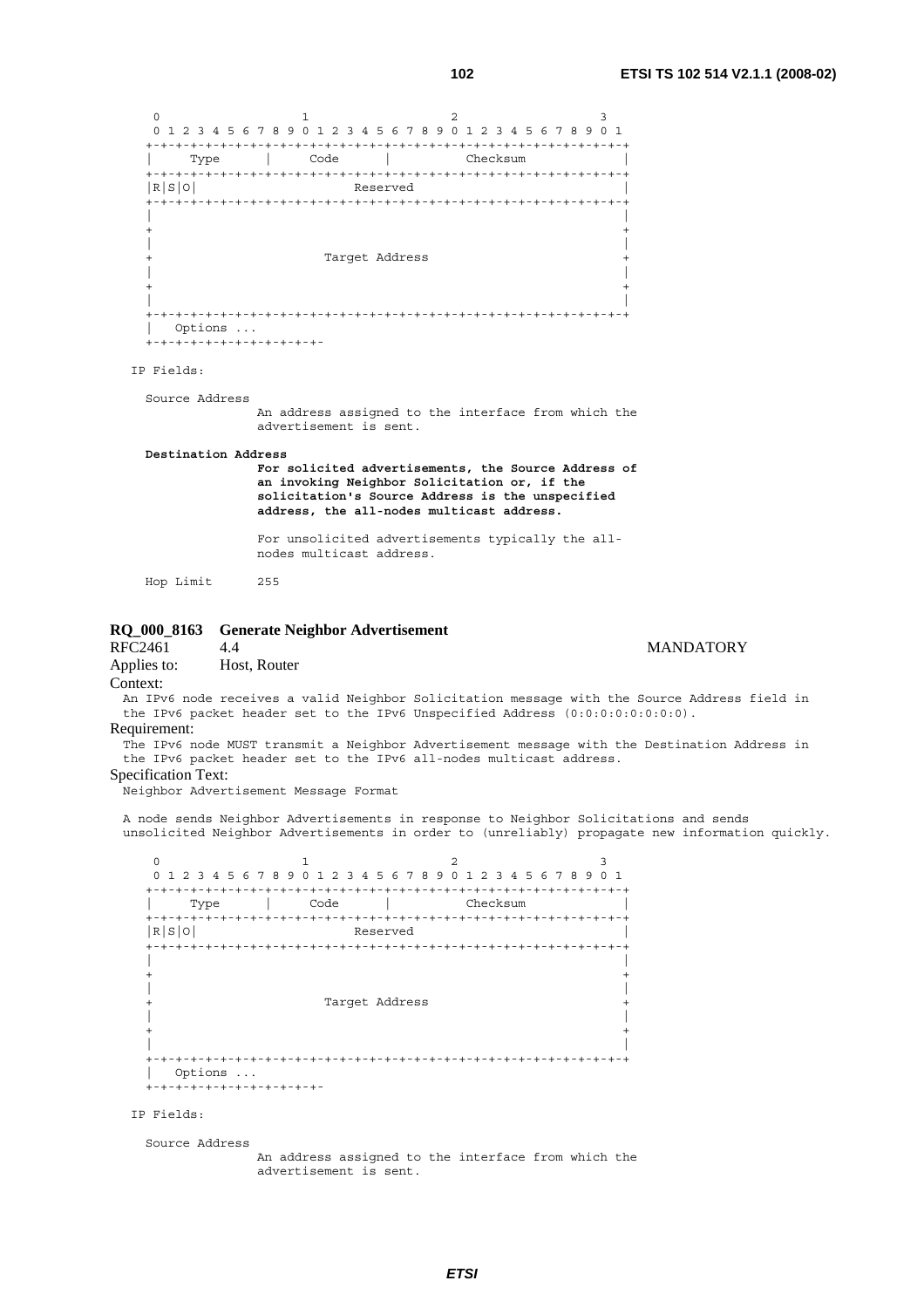| Destination Address |                                                                                                                                                                                                      |
|---------------------|------------------------------------------------------------------------------------------------------------------------------------------------------------------------------------------------------|
|                     | For solicited advertisements, the Source Address of<br>an invoking Neighbor Solicitation or, if the<br>solicitation's Source Address is the unspecified<br>address, the all-nodes multicast address. |
|                     | For unsolicited advertisements typically the all-<br>nodes multicast address.                                                                                                                        |
| Hop Limit           | 255                                                                                                                                                                                                  |

#### **RQ\_000\_8164 Form Unsolicited NA Header**

| RFC2461     | 4.4          |
|-------------|--------------|
| Applies to: | Host, Router |
| Context:    |              |

#### Requirement:

When constructing a Neighbor Advertisement message for unsolicited transmission, an IPv6 node SHOULD set the Destination Address in the IPv6 packet header to the IPv6 all-nodes multicast address.

#### Specification Text:

Neighbor Advertisement Message Format

A node sends Neighbor Advertisements in response to Neighbor Solicitations and sends unsolicited Neighbor Advertisements in order to (unreliably) propagate new information quickly.

| $+$<br>Type       | Code           | Checksum                |  |
|-------------------|----------------|-------------------------|--|
| +-+-+-+-<br>R S 0 |                | $- + - + -$<br>Reserved |  |
|                   | Target Address |                         |  |
| Options           |                |                         |  |

#### IP Fields:

Source Address

 An address assigned to the interface from which the advertisement is sent.

#### **Destination Address**

 For solicited advertisements, the Source Address of an invoking Neighbor Solicitation or, if the solicitation's Source Address is the unspecified address, the all-nodes multicast address.

 **For unsolicited advertisements typically the all nodes multicast address**.

Hop Limit 255

# **RQ\_000\_8165 Generate Neighbor Advertisement**  RFC2461 4.4 RECOMMENDED

Applies to: Host, Router Context:

#### Requirement:

When constructing a Neighbor Advertisement message, an IPv6 router SHOULD include an Authentication Header in the IPv6 packet if an AH-based Security Association exists between the IPv6 node and the destination address.

#### **RECOMMENDED**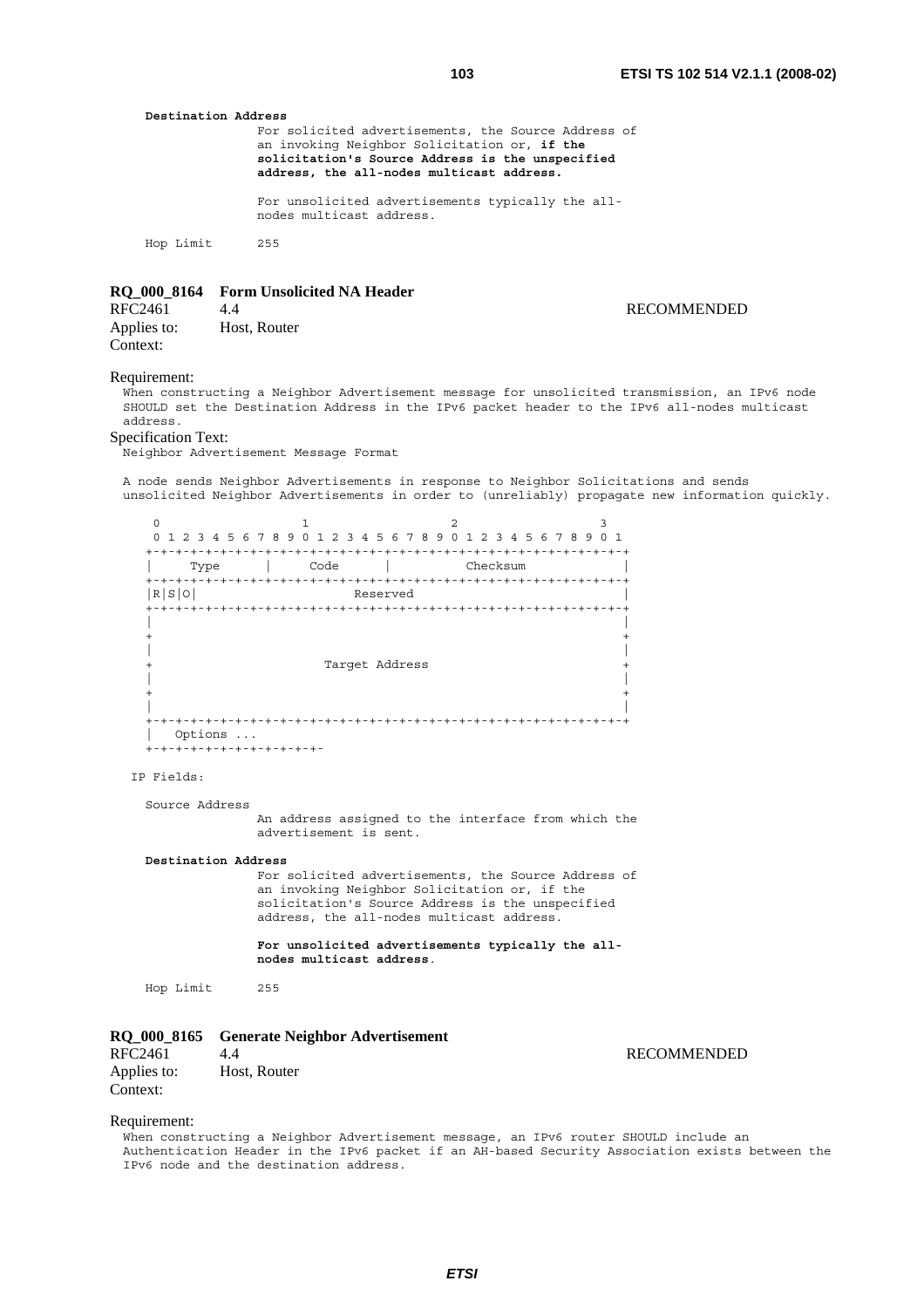# Specification Text:

Neighbor Advertisement Message Format

A node sends Neighbor Advertisements in response to Neighbor Solicitations and sends unsolicited Neighbor Advertisements in order to (unreliably) propagate new information quickly.



#### **Authentication Header**

 **If a Security Association for the IP Authentication Header exists between the sender and the destination address, then the sender SHOULD include this header**.

# **RQ\_000\_8166 Form Neighbor Advertisement Header**

Applies to: Host, Router Context:

# 4.4 MANDATORY

#### Requirement:

……

When constructing a Neighbor Solicitation message, an IPv6 host MUST set the fields in the ICMPv6 packet as follows:

| ICMPv6 Field         | Octets   | Value                  |
|----------------------|----------|------------------------|
|                      |          |                        |
| Type                 |          | 136                    |
| Code                 |          |                        |
| Checksum             | 3 & 4    | ICMPv6 packet checksum |
| Reserved             | $5[3-7]$ |                        |
| Reserved             | $6 - 8$  |                        |
| $\sim$ $\sim$ $\sim$ |          |                        |

#### Specification Text:

Neighbor Advertisement Message Format

A node sends Neighbor Advertisements in response to Neighbor Solicitations and sends unsolicited Neighbor Advertisements in order to (unreliably) propagate new information quickly.

| Type<br>$+$     | Code           | Checksum |  |
|-----------------|----------------|----------|--|
| R S 0           | Reserved       |          |  |
| $+ - + - + - +$ |                |          |  |
|                 |                |          |  |
|                 |                |          |  |
|                 |                |          |  |
|                 | Target Address |          |  |
|                 |                |          |  |
|                 |                |          |  |

……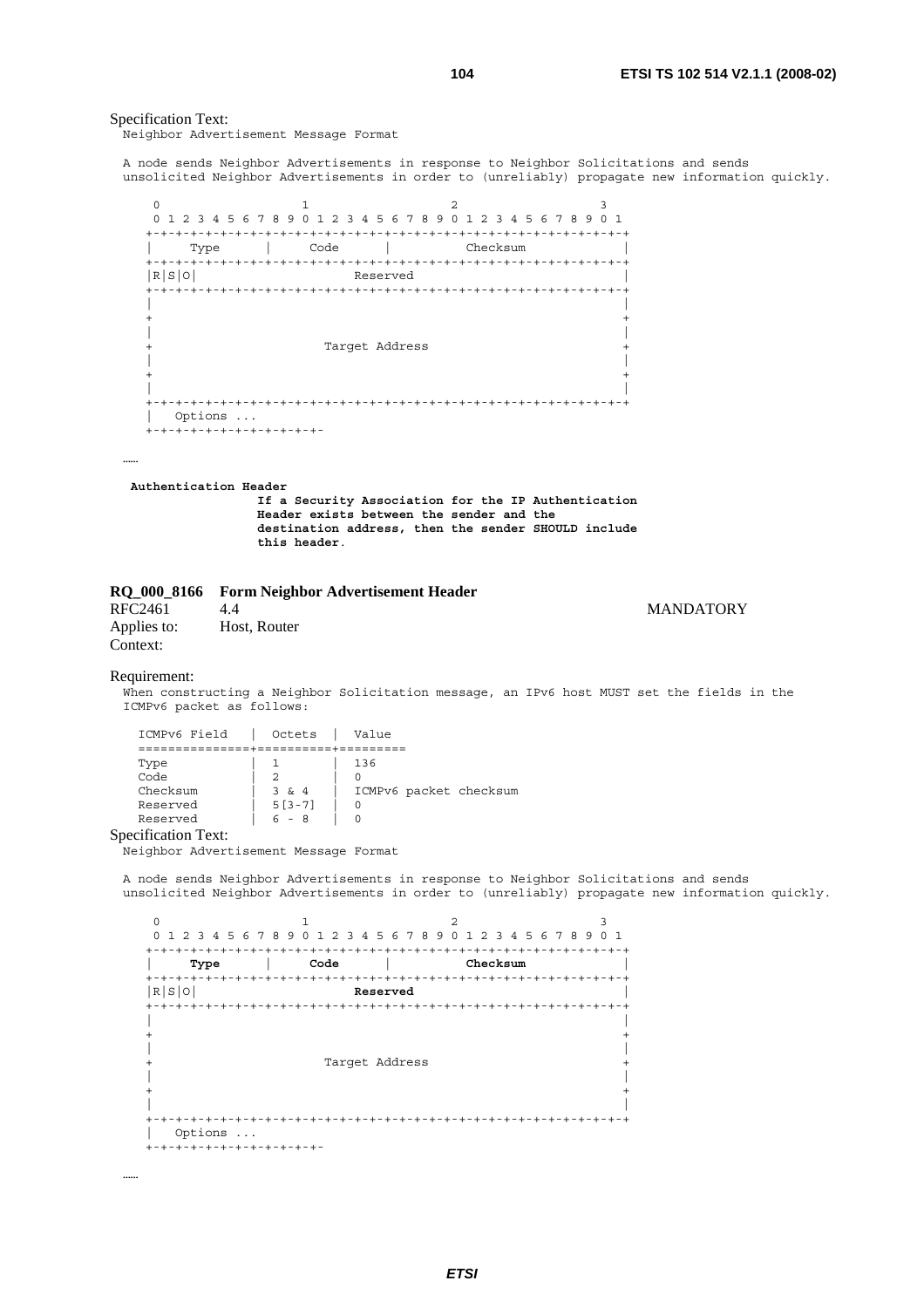ICMP Fields:

| Type<br>Code   | 136<br><sup>n</sup>                                 |
|----------------|-----------------------------------------------------|
| Checksum       | The ICMP checksum. See RFC 2463.                    |
| R              | Router flag. When set, the R-bit indicates that     |
|                | the sender is a router.<br>The R-bit is used by     |
|                | Neighbor Unreachability Detection to detect a       |
|                | router that changes to a host.                      |
| S              | Solicited flag. When set, the S-bit indicates that  |
|                | the advertisement was sent in response to a         |
|                | Neighbor Solicitation from the Destination address. |
|                | The S-bit is used as a reachability confirmation    |
|                | for Neighbor Unreachability Detection. It MUST NOT  |
|                | be set in multicast advertisements or in            |
|                | unsolicited unicast advertisements.                 |
| O              | Override flag. When set, the O-bit indicates that   |
|                | the advertisement should override an existing cache |
|                | entry and update the cached link-layer address.     |
|                | When it is not set the advertisement will not       |
|                | update a cached link-layer address though it will   |
|                | update an existing Neighbor Cache entry for which   |
|                | no link-layer address is known. It SHOULD NOT be    |
|                | set in solicited advertisements for anycast         |
|                | addresses and in solicited proxy advertisements.    |
|                | It SHOULD be set in other solicited advertisements  |
|                | and in unsolicited advertisements.                  |
| Reserved       | 29-bit unused field. It MUST be initialized to      |
|                | zero by the sender and MUST be ignored by the       |
|                | receiver.                                           |
| Target Address |                                                     |
|                | For solicited advertisements, the Target Address    |
|                | field in the Neighbor Solicitation message that     |
|                | prompted this advertisement. For an unsolicited     |
|                | advertisement, the address whose link-layer address |
|                | has changed. The Target Address MUST NOT be a       |
|                | multicast address.                                  |

# **RQ\_000\_8167 Process Field Anomalies in NA**

| RFC2461     | 4.4          |
|-------------|--------------|
| Applies to: | Host, Router |
| Context:    |              |

# Requirement:

……

An IPv6 node MUST ignore the contents of the ICMPv6 Reserved field in a received Neighbor Advertisement message.

# Specification Text:

Neighbor Advertisement Message Format

A node sends Neighbor Advertisements in response to Neighbor Solicitations and sends unsolicited Neighbor Advertisements in order to (unreliably) propagate new information quickly.

0  $1$  2 3 0 1 2 3 4 5 6 7 8 9 0 1 2 3 4 5 6 7 8 9 0 1 2 3 4 5 6 7 8 9 0 1 +-+-+-+-+-+-+-+-+-+-+-+-+-+-+-+-+-+-+-+-+-+-+-+-+-+-+-+-+-+-+-+-+ | Type | Code | Checksum | +-+-+-+-+-+-+-+-+-+-+-+-+-+-+-+-+-+-+-+-+-+-+-+-+-+-+-+-+-+-+-+-+ |R|S|O| **Reserved** | +-+-+-+-+-+-+-+-+-+-+-+-+-+-+-+-+-+-+-+-+-+-+-+-+-+-+-+-+-+-+-+-+ | | + + | | +<br>+<br>+ Target Address +<br>+ Target Address + | | + + | | +-+-+-+-+-+-+-+-+-+-+-+-+-+-+-+-+-+-+-+-+-+-+-+-+-+-+-+-+-+-+-+-+ | Options ... +-+-+-+-+-+-+-+-+-+-+-+-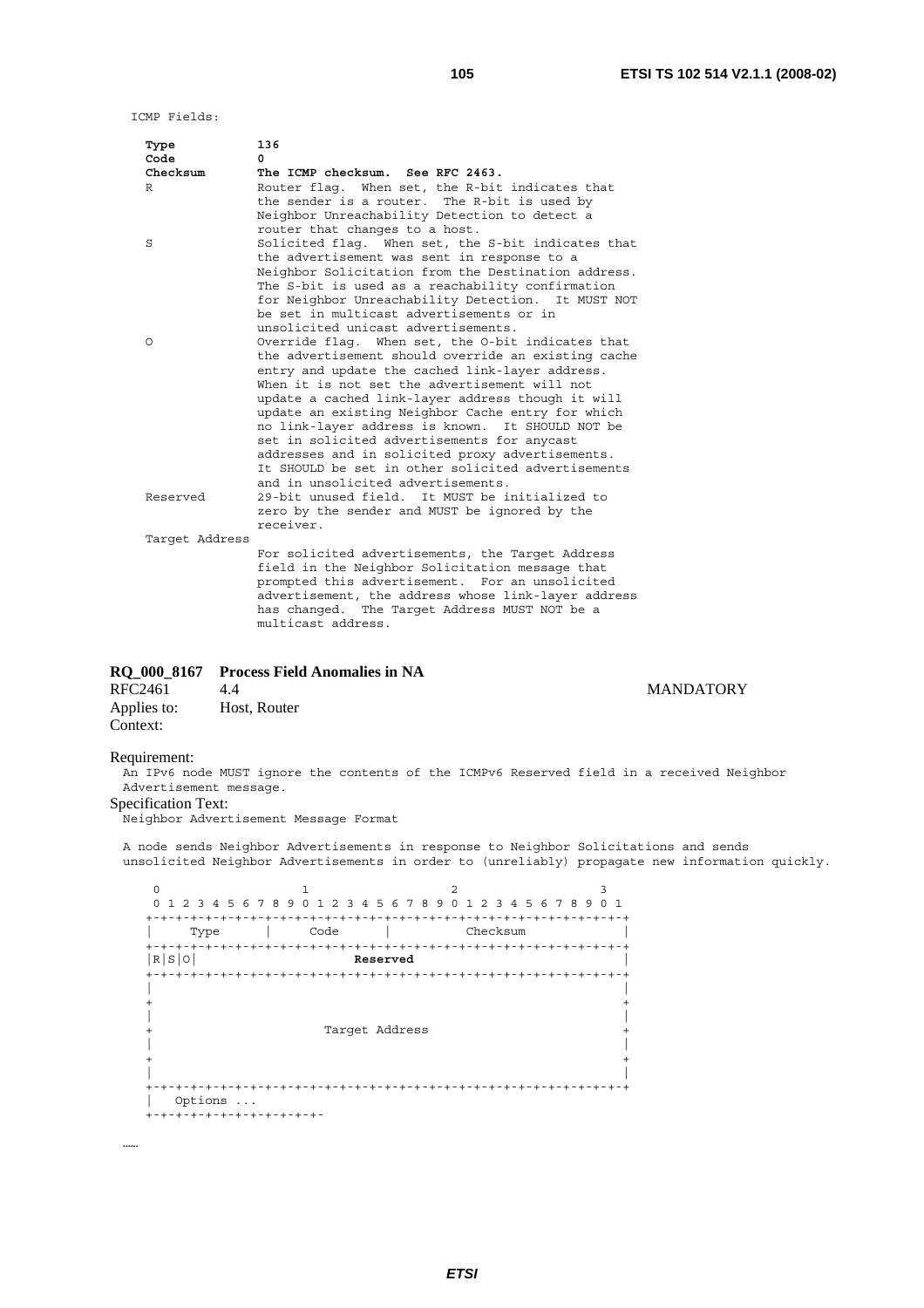ICMP Fields:

| Type           | 136                                                 |
|----------------|-----------------------------------------------------|
| Code           | $\Omega$                                            |
| Checksum       | The ICMP checksum. See RFC 2463.                    |
| R              | Router flaq. When set, the R-bit indicates that     |
|                |                                                     |
|                | the sender is a router. The R-bit is used by        |
|                | Neighbor Unreachability Detection to detect a       |
|                | router that changes to a host.                      |
| S              | Solicited flag. When set, the S-bit indicates that  |
|                | the advertisement was sent in response to a         |
|                | Neighbor Solicitation from the Destination address. |
|                | The S-bit is used as a reachability confirmation    |
|                | for Neighbor Unreachability Detection. It MUST NOT  |
|                | be set in multicast advertisements or in            |
|                | unsolicited unicast advertisements.                 |
| O              | Override flag. When set, the O-bit indicates that   |
|                | the advertisement should override an existing cache |
|                |                                                     |
|                | entry and update the cached link-layer address.     |
|                | When it is not set the advertisement will not       |
|                | update a cached link-layer address though it will   |
|                | update an existing Neighbor Cache entry for which   |
|                | no link-layer address is known. It SHOULD NOT be    |
|                | set in solicited advertisements for anycast         |
|                | addresses and in solicited proxy advertisements.    |
|                | It SHOULD be set in other solicited advertisements  |
|                | and in unsolicited advertisements.                  |
| Reserved       | 29-bit unused field. It MUST be initialized to      |
|                | zero by the sender and MUST be ignored by the       |
|                | receiver.                                           |
| Target Address |                                                     |
|                | For solicited advertisements, the Target Address    |
|                | field in the Neighbor Solicitation message that     |
|                | prompted this advertisement. For an unsolicited     |
|                |                                                     |
|                | advertisement, the address whose link-layer address |
|                | has changed. The Target Address MUST NOT be a       |
|                | multicast address.                                  |

# **RQ\_000\_8168 Form Neighbor Advertisement Header**

Applies to: Host, Router Context:

#### Requirement:

……

An IPv6 node MUST set the S-Flag (Octet 5, bit 1) to zero (0) in a Neighbor Advertisement message if the Destination Address in the IPv6 packet header contains a multicast address. Specification Text:

Neighbor Advertisement Message Format

A node sends Neighbor Advertisements in response to Neighbor Solicitations and sends unsolicited Neighbor Advertisements in order to (unreliably) propagate new information quickly.

0  $1$  2 3 0 1 2 3 4 5 6 7 8 9 0 1 2 3 4 5 6 7 8 9 0 1 2 3 4 5 6 7 8 9 0 1 +-+-+-+-+-+-+-+-+-+-+-+-+-+-+-+-+-+-+-+-+-+-+-+-+-+-+-+-+-+-+-+-+ | Type | Code | Checksum | +-+-+-+-+-+-+-+-+-+-+-+-+-+-+-+-+-+-+-+-+-+-+-+-+-+-+-+-+-+-+-+-+  $Reserved$  +-+-+-+-+-+-+-+-+-+-+-+-+-+-+-+-+-+-+-+-+-+-+-+-+-+-+-+-+-+-+-+-+ | | + + | | + Target Address + | | + + | | +-+-+-+-+-+-+-+-+-+-+-+-+-+-+-+-+-+-+-+-+-+-+-+-+-+-+-+-+-+-+-+-+ | Options ... +-+-+-+-+-+-+-+-+-+-+-+-

*ETSI*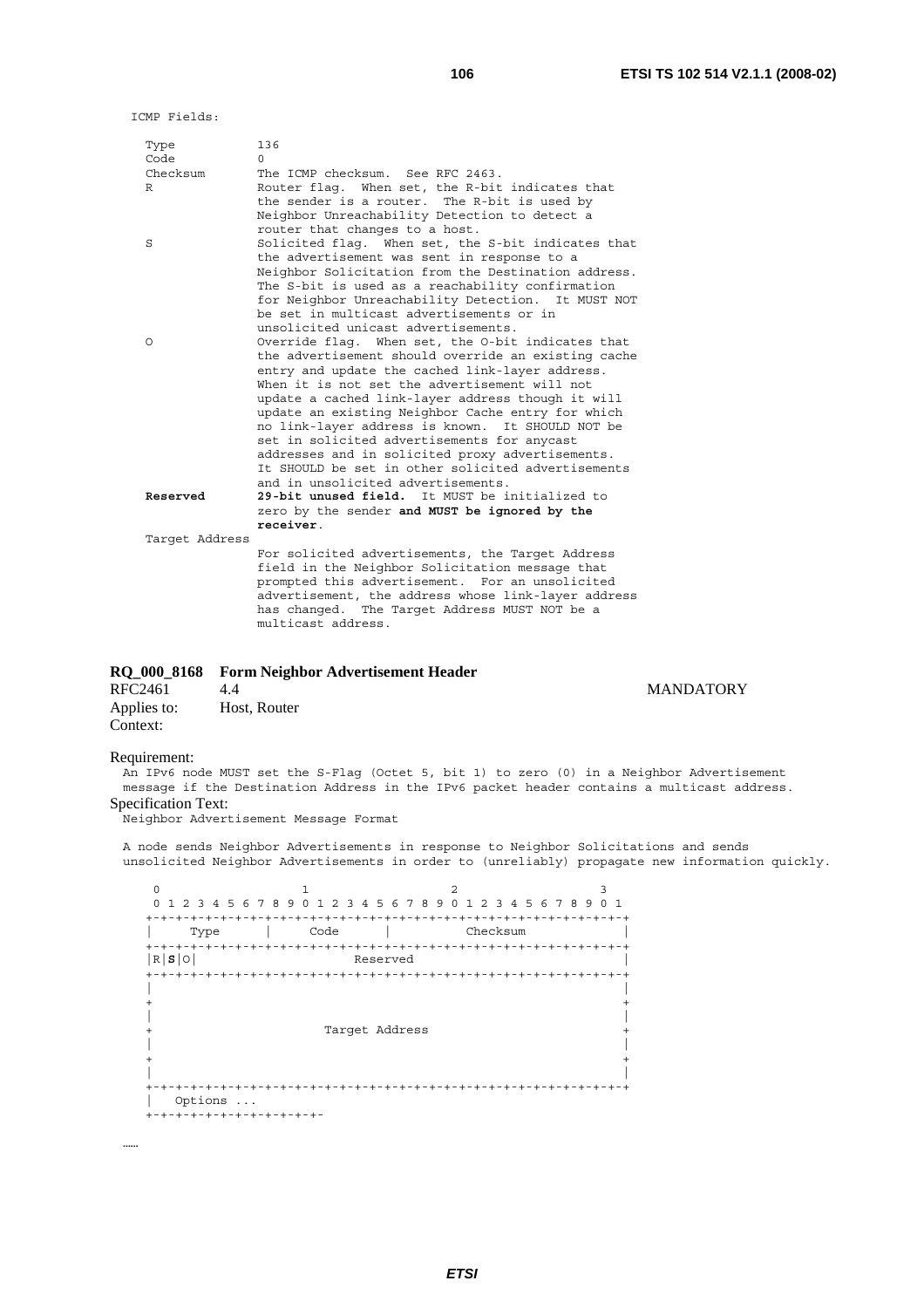ICMP Fields:

| Type<br>Code   | 136<br>$\Omega$                                                                                  |
|----------------|--------------------------------------------------------------------------------------------------|
| Checksum       | The ICMP checksum. See RFC 2463.                                                                 |
| R              | Router flag. When set, the R-bit indicates that                                                  |
|                | the sender is a router. The R-bit is used by                                                     |
|                | Neighbor Unreachability Detection to detect a<br>router that changes to a host.                  |
| s              | Solicited flag. When set, the S-bit indicates that                                               |
|                | the advertisement was sent in response to a                                                      |
|                | Neighbor Solicitation from the Destination address.                                              |
|                | The S-bit is used as a reachability confirmation                                                 |
|                | for Neighbor Unreachability Detection. It MUST NOT                                               |
|                | be set in multicast advertisements or in                                                         |
|                | unsolicited unicast advertisements.                                                              |
| O              | Override flag. When set, the O-bit indicates that                                                |
|                | the advertisement should override an existing cache                                              |
|                | entry and update the cached link-layer address.<br>When it is not set the advertisement will not |
|                | update a cached link-layer address though it will                                                |
|                | update an existing Neighbor Cache entry for which                                                |
|                | no link-layer address is known. It SHOULD NOT be                                                 |
|                | set in solicited advertisements for anycast                                                      |
|                | addresses and in solicited proxy advertisements.                                                 |
|                | It SHOULD be set in other solicited advertisements                                               |
|                | and in unsolicited advertisements.                                                               |
| Reserved       | 29-bit unused field. It MUST be initialized to                                                   |
|                | zero by the sender and MUST be ignored by the<br>receiver.                                       |
| Target Address |                                                                                                  |
|                | For solicited advertisements, the Target Address                                                 |
|                | field in the Neighbor Solicitation message that                                                  |
|                | prompted this advertisement. For an unsolicited                                                  |
|                | advertisement, the address whose link-layer address                                              |
|                | has changed. The Target Address MUST NOT be a                                                    |
|                | multicast address.                                                                               |

# **RQ\_000\_8169 Form Unsolicited NA Header**

| RFC2461     | 4.4          |
|-------------|--------------|
| Applies to: | Host, Router |
| Context:    |              |

#### Requirement:

……

An IPv6 node MUST set the S-Flag (Octet 5, bit 1) to zero (0) in an unsolicited Neighbor Advertisement message if the Destination Address in the IPv6 packet header contains a unicast address.

### Specification Text:

Neighbor Advertisement Message Format

A node sends Neighbor Advertisements in response to Neighbor Solicitations and sends unsolicited Neighbor Advertisements in order to (unreliably) propagate new information quickly.

0  $1$  2 3 0 1 2 3 4 5 6 7 8 9 0 1 2 3 4 5 6 7 8 9 0 1 2 3 4 5 6 7 8 9 0 1 +-+-+-+-+-+-+-+-+-+-+-+-+-+-+-+-+-+-+-+-+-+-+-+-+-+-+-+-+-+-+-+-+ | Type | Code | Checksum | +-+-+-+-+-+-+-+-+-+-+-+-+-+-+-+-+-+-+-+-+-+-+-+-+-+-+-+-+-+-+-+-+  $Reserved$  +-+-+-+-+-+-+-+-+-+-+-+-+-+-+-+-+-+-+-+-+-+-+-+-+-+-+-+-+-+-+-+-+ | | + + | | Target Address | | + + | | +-+-+-+-+-+-+-+-+-+-+-+-+-+-+-+-+-+-+-+-+-+-+-+-+-+-+-+-+-+-+-+-+ | Options ... +-+-+-+-+-+-+-+-+-+-+-+-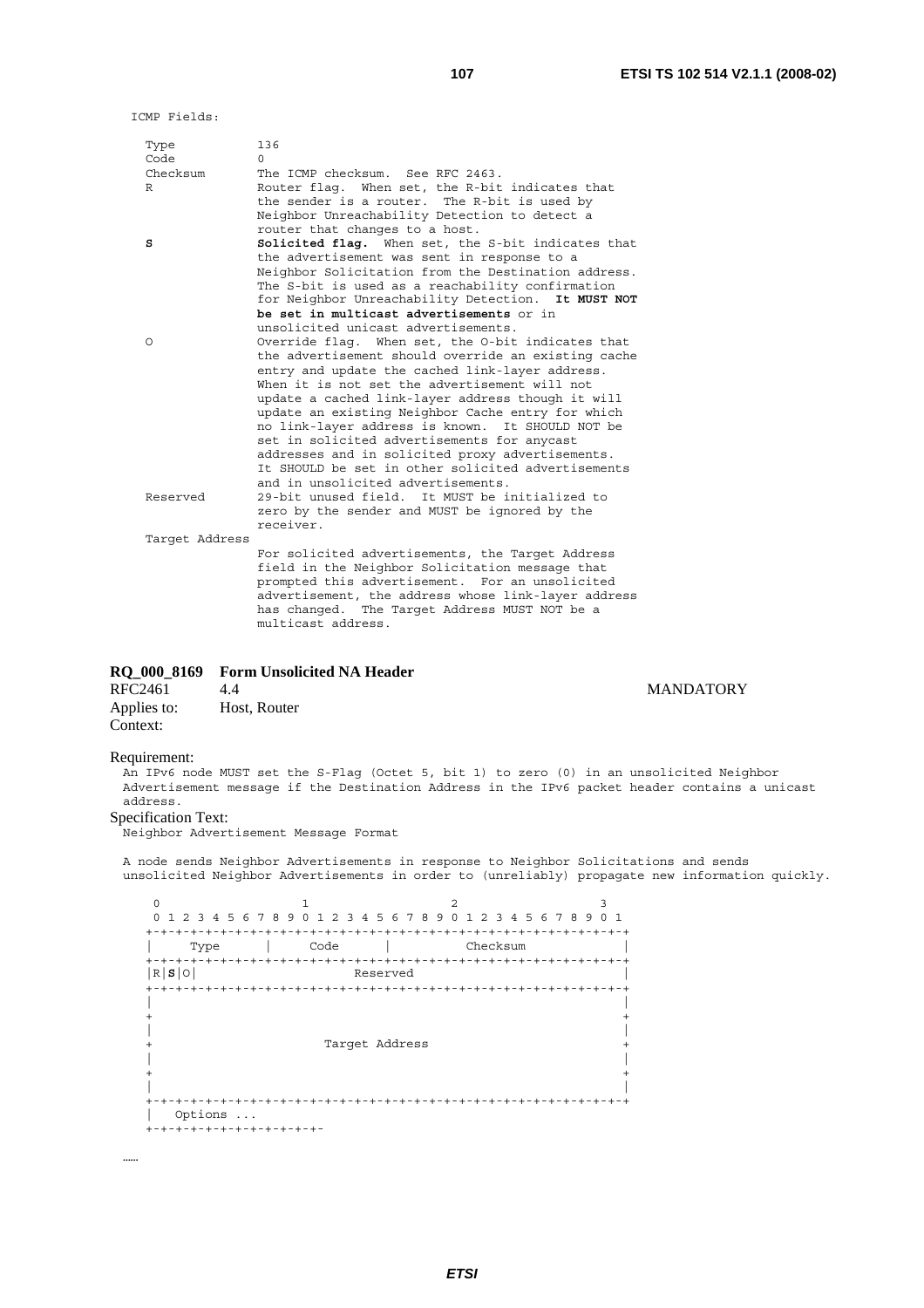**RECOMMENDED** 

ICMP Fields:

| Type<br>Code   | 136<br>$\Omega$                                                                                          |
|----------------|----------------------------------------------------------------------------------------------------------|
| Checksum<br>R  | The ICMP checksum. See RFC 2463.<br>Router flag. When set, the R-bit indicates that                      |
|                | the sender is a router. The R-bit is used by<br>Neighbor Unreachability Detection to detect a            |
| s              | router that changes to a host.<br>Solicited flag. When set, the S-bit indicates that                     |
|                | the advertisement was sent in response to a                                                              |
|                | Neighbor Solicitation from the Destination address.                                                      |
|                | The S-bit is used as a reachability confirmation                                                         |
|                | for Neighbor Unreachability Detection. It MUST NOT                                                       |
|                | be set in multicast advertisements or in                                                                 |
|                | unsolicited unicast advertisements.                                                                      |
| Ω              | Override flag. When set, the O-bit indicates that<br>the advertisement should override an existing cache |
|                | entry and update the cached link-layer address.                                                          |
|                | When it is not set the advertisement will not                                                            |
|                | update a cached link-layer address though it will                                                        |
|                | update an existing Neighbor Cache entry for which                                                        |
|                | no link-layer address is known. It SHOULD NOT be                                                         |
|                | set in solicited advertisements for anycast                                                              |
|                | addresses and in solicited proxy advertisements.                                                         |
|                | It SHOULD be set in other solicited advertisements                                                       |
|                | and in unsolicited advertisements.                                                                       |
| Reserved       | 29-bit unused field. It MUST be initialized to                                                           |
|                | zero by the sender and MUST be ignored by the<br>receiver.                                               |
| Target Address |                                                                                                          |
|                | For solicited advertisements, the Target Address                                                         |
|                | field in the Neighbor Solicitation message that                                                          |
|                | prompted this advertisement. For an unsolicited                                                          |
|                | advertisement, the address whose link-layer address                                                      |
|                | has changed. The Target Address MUST NOT be a                                                            |
|                | multicast address.                                                                                       |

# **RQ\_000\_8170 Process Neighbor Advertisement**

Applies to: Host, Router Context:

An IPv6 node receives a Neighbor Advertisement message with the O-Flag (octet 5, bit 2) set to one (1)

### Requirement:

……

The IPv6 node SHOULD set the link-layer address associated with the IP address to be the contents of the Target Link-Layer Address field in the received Neighbor Advertisement. Specification Text:

Neighbor Advertisement Message Format

A node sends Neighbor Advertisements in response to Neighbor Solicitations and sends unsolicited Neighbor Advertisements in order to (unreliably) propagate new information quickly.

0  $1$  2 3 0 1 2 3 4 5 6 7 8 9 0 1 2 3 4 5 6 7 8 9 0 1 2 3 4 5 6 7 8 9 0 1 +-+-+-+-+-+-+-+-+-+-+-+-+-+-+-+-+-+-+-+-+-+-+-+-+-+-+-+-+-+-+-+-+ | Type | Code | Checksum | +-+-+-+-+-+-+-+-+-+-+-+-+-+-+-+-+-+-+-+-+-+-+-+-+-+-+-+-+-+-+-+-+  $Reserved$  +-+-+-+-+-+-+-+-+-+-+-+-+-+-+-+-+-+-+-+-+-+-+-+-+-+-+-+-+-+-+-+-+ | | + + | | Target Address | | + + | | +-+-+-+-+-+-+-+-+-+-+-+-+-+-+-+-+-+-+-+-+-+-+-+-+-+-+-+-+-+-+-+-+ | Options ... +-+-+-+-+-+-+-+-+-+-+-+-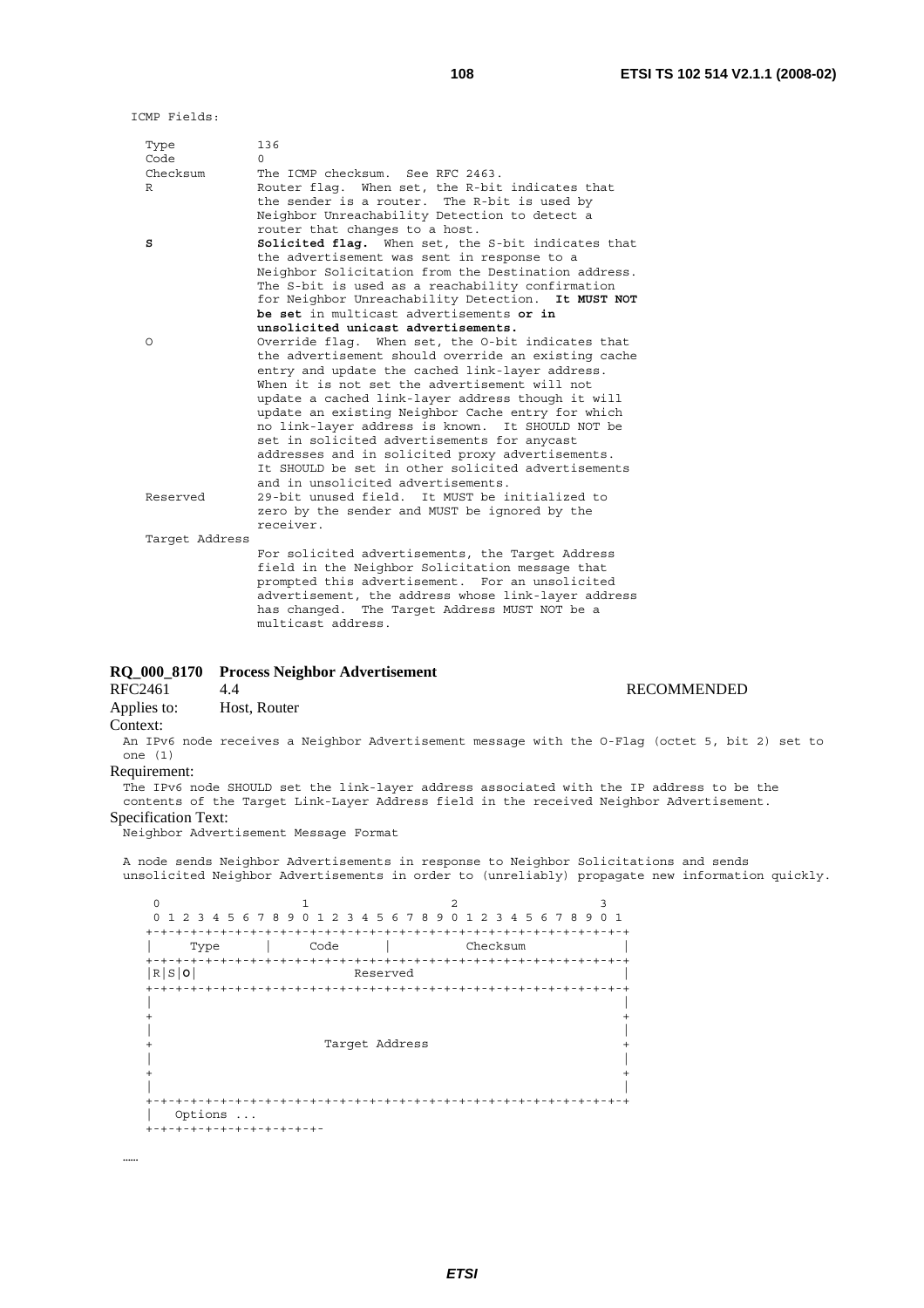ICMP Fields:

| Type<br>Code   | 136                                                 |
|----------------|-----------------------------------------------------|
|                | $\Omega$                                            |
| Checksum       | The ICMP checksum. See RFC 2463.                    |
| R              | Router flag. When set, the R-bit indicates that     |
|                | the sender is a router. The R-bit is used by        |
|                | Neighbor Unreachability Detection to detect a       |
|                | router that changes to a host.                      |
| S              | Solicited flag. When set, the S-bit indicates that  |
|                | the advertisement was sent in response to a         |
|                | Neighbor Solicitation from the Destination address. |
|                | The S-bit is used as a reachability confirmation    |
|                | for Neighbor Unreachability Detection. It MUST NOT  |
|                | be set in multicast advertisements or in            |
|                | unsolicited unicast advertisements.                 |
| o              | Override flag. When set, the O-bit indicates that   |
|                | the advertisement should override an existing cache |
|                | entry and update the cached link-layer address.     |
|                | When it is not set the advertisement will not       |
|                | update a cached link-layer address though it will   |
|                | update an existing Neighbor Cache entry for which   |
|                | no link-layer address is known. It SHOULD NOT be    |
|                | set in solicited advertisements for anycast         |
|                | addresses and in solicited proxy advertisements.    |
|                | It SHOULD be set in other solicited advertisements  |
|                | and in unsolicited advertisements.                  |
| Reserved       | 29-bit unused field. It MUST be initialized to      |
|                | zero by the sender and MUST be ignored by the       |
|                | receiver.                                           |
| Target Address |                                                     |
|                | For solicited advertisements, the Target Address    |
|                | field in the Neighbor Solicitation message that     |
|                | prompted this advertisement. For an unsolicited     |
|                | advertisement, the address whose link-layer address |
|                | has changed. The Target Address MUST NOT be a       |
|                | multicast address.                                  |

# **RQ\_000\_8171 Process Neighbor Advertisement**

Applies to: Router, Host Context:

An IPv6 node receives a Neighbor Advertisement message with the O-Flag (octet 5, bit 2) set to zero (0)

# Requirement:

……

The IPv6 node MUST NOT change its existing association of a particular link-layer address with the IP address contained in the Target Address field.

#### Specification Text:

Neighbor Advertisement Message Format

A node sends Neighbor Advertisements in response to Neighbor Solicitations and sends unsolicited Neighbor Advertisements in order to (unreliably) propagate new information quickly.

 $0$  1 2 3 0 1 2 3 4 5 6 7 8 9 0 1 2 3 4 5 6 7 8 9 0 1 2 3 4 5 6 7 8 9 0 1 +-+-+-+-+-+-+-+-+-+-+-+-+-+-+-+-+-+-+-+-+-+-+-+-+-+-+-+-+-+-+-+-+ | Type | Code | Checksum | +-+-+-+-+-+-+-+-+-+-+-+-+-+-+-+-+-+-+-+-+-+-+-+-+-+-+-+-+-+-+-+-+  $Reserved$  +-+-+-+-+-+-+-+-+-+-+-+-+-+-+-+-+-+-+-+-+-+-+-+-+-+-+-+-+-+-+-+-+ | | + + | | Target Address | | + + | | +-+-+-+-+-+-+-+-+-+-+-+-+-+-+-+-+-+-+-+-+-+-+-+-+-+-+-+-+-+-+-+-+ | Options ... +-+-+-+-+-+-+-+-+-+-+-+-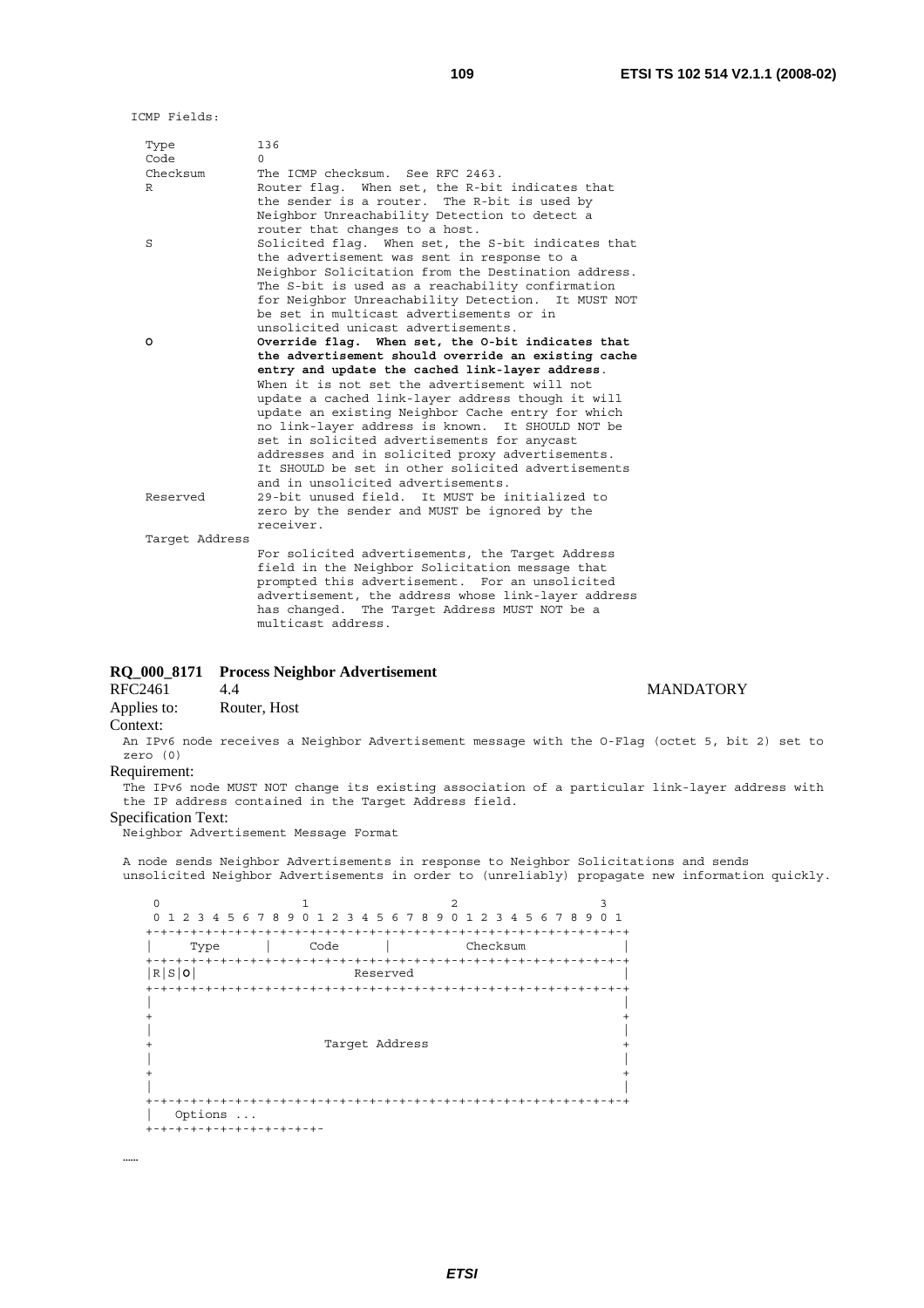ICMP Fields:

| Type<br>Code   | 136<br>$\cap$                                                                                     |
|----------------|---------------------------------------------------------------------------------------------------|
| Checksum       | The ICMP checksum. See RFC 2463.                                                                  |
| R              | Router flag. When set, the R-bit indicates that                                                   |
|                | the sender is a router. The R-bit is used by                                                      |
|                | Neighbor Unreachability Detection to detect a                                                     |
|                | router that changes to a host.                                                                    |
| S              |                                                                                                   |
|                | Solicited flag. When set, the S-bit indicates that<br>the advertisement was sent in response to a |
|                | Neighbor Solicitation from the Destination address.                                               |
|                | The S-bit is used as a reachability confirmation                                                  |
|                | for Neighbor Unreachability Detection. It MUST NOT                                                |
|                | be set in multicast advertisements or in                                                          |
|                | unsolicited unicast advertisements.                                                               |
| o              | <b>Override flag.</b> When set, the O-bit indicates that                                          |
|                | the advertisement should override an existing cache                                               |
|                | entry and update the cached link-layer address.                                                   |
|                | When it is not set the advertisement will not                                                     |
|                | update a cached link-layer address though it will                                                 |
|                | update an existing Neighbor Cache entry for which                                                 |
|                | no link-layer address is known. It SHOULD NOT be                                                  |
|                | set in solicited advertisements for anycast                                                       |
|                |                                                                                                   |
|                | addresses and in solicited proxy advertisements.                                                  |
|                | It SHOULD be set in other solicited advertisements                                                |
|                | and in unsolicited advertisements.                                                                |
| Reserved       | 29-bit unused field. It MUST be initialized to                                                    |
|                | zero by the sender and MUST be ignored by the                                                     |
|                | receiver.                                                                                         |
| Target Address |                                                                                                   |
|                | For solicited advertisements, the Target Address                                                  |
|                | field in the Neighbor Solicitation message that                                                   |
|                | prompted this advertisement. For an unsolicited                                                   |
|                | advertisement, the address whose link-layer address                                               |
|                | has changed. The Target Address MUST NOT be a                                                     |
|                | multicast address.                                                                                |
|                |                                                                                                   |

# **RQ\_000\_8172 Process Neighbor Advertisement**

Applies to: Host, Router

# Context:

An IPv6 node receives a Neighbor Advertisement message with the O-Flag (octet 5, bit 2) set to zero (0)

# Requirement:

The IPv6 node MUST establish an association between the IP address contained in the Target Address field of the received Neighbor Advertisement and the link-layer address contained in the Target Link-layer Address option field if no association already exists for that IP address.

#### Specification Text:

Neighbor Advertisement Message Format

A node sends Neighbor Advertisements in response to Neighbor Solicitations and sends unsolicited Neighbor Advertisements in order to (unreliably) propagate new information quickly.

0  $1$  2 3 0 1 2 3 4 5 6 7 8 9 0 1 2 3 4 5 6 7 8 9 0 1 2 3 4 5 6 7 8 9 0 1 +-+-+-+-+-+-+-+-+-+-+-+-+-+-+-+-+-+-+-+-+-+-+-+-+-+-+-+-+-+-+-+-+ | Type | Code | Checksum | +-+-+-+-+-+-+-+-+-+-+-+-+-+-+-+-+-+-+-+-+-+-+-+-+-+-+-+-+-+-+-+-+ |R|S|**O**| Reserved | +-+-+-+-+-+-+-+-+-+-+-+-+-+-+-+-+-+-+-+-+-+-+-+-+-+-+-+-+-+-+-+-+ | |  $+$  +  $+$  +  $+$  +  $+$  +  $+$  +  $+$  +  $+$  +  $+$  +  $+$  +  $+$  +  $+$  +  $+$  +  $+$  +  $+$  +  $+$  +  $+$  +  $+$  +  $+$  +  $+$  +  $+$  +  $+$  +  $+$  +  $+$  +  $+$  +  $+$  +  $+$  +  $+$  +  $+$  +  $+$  +  $+$  +  $+$  +  $+$  +  $+$  +  $+$  +  $+$  +  $+$  +  $+$  + | | + Target Address + | | + + | | +-+-+-+-+-+-+-+-+-+-+-+-+-+-+-+-+-+-+-+-+-+-+-+-+-+-+-+-+-+-+-+-+ | Options ... +-+-+-+-+-+-+-+-+-+-+-+-

……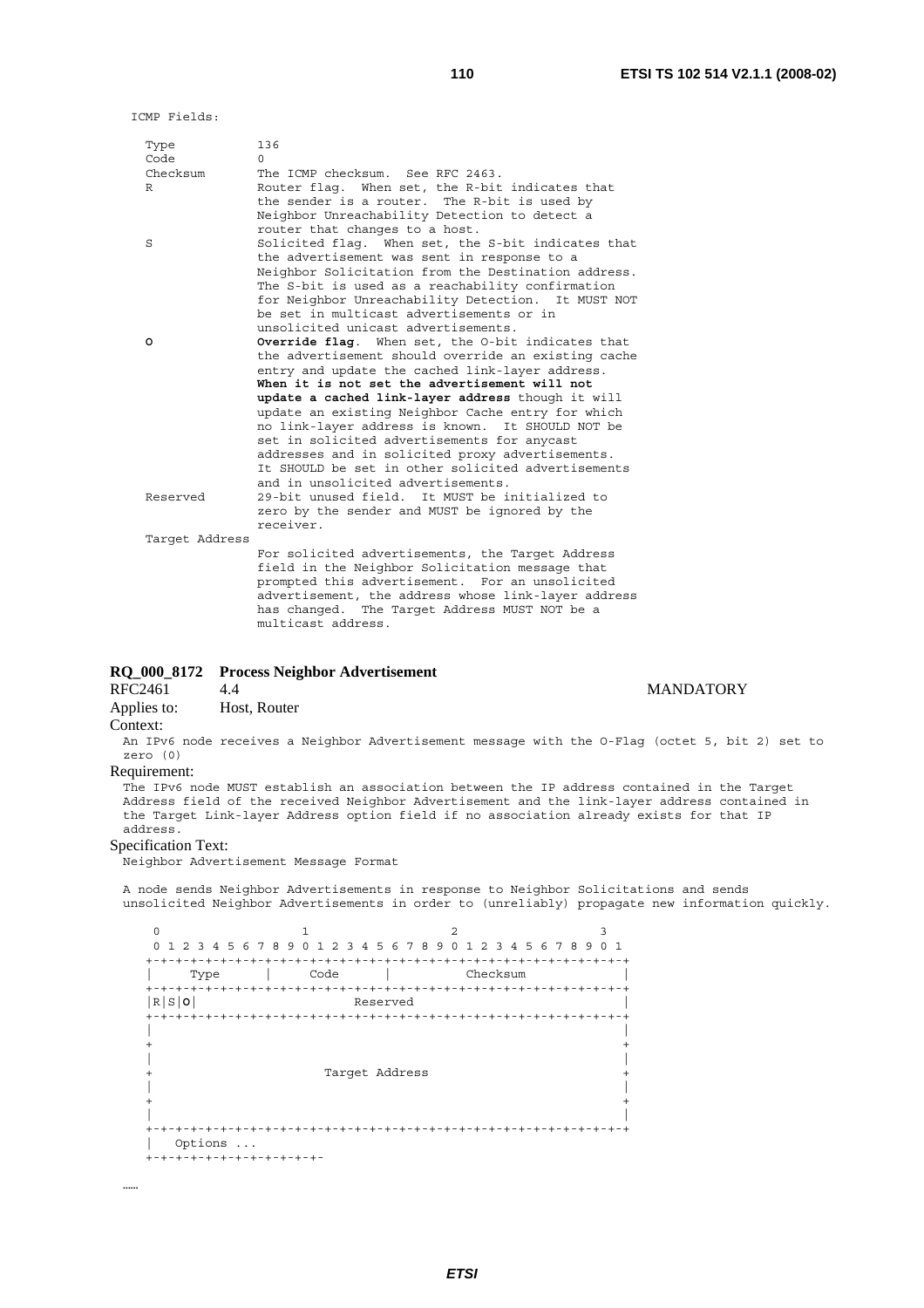| Type<br>Code   | 136<br>$\Omega$                                                                                   |
|----------------|---------------------------------------------------------------------------------------------------|
| Checksum       | The ICMP checksum. See RFC 2463.                                                                  |
| R              | Router flaq. When set, the R-bit indicates that                                                   |
|                | the sender is a router. The R-bit is used by                                                      |
|                |                                                                                                   |
|                | Neighbor Unreachability Detection to detect a                                                     |
|                | router that changes to a host.                                                                    |
| S              | Solicited flag. When set, the S-bit indicates that<br>the advertisement was sent in response to a |
|                | Neighbor Solicitation from the Destination address.                                               |
|                | The S-bit is used as a reachability confirmation                                                  |
|                | for Neighbor Unreachability Detection. It MUST NOT<br>be set in multicast advertisements or in    |
|                | unsolicited unicast advertisements.                                                               |
|                |                                                                                                   |
| ٥              | <b>Override flag.</b> When set, the O-bit indicates that                                          |
|                | the advertisement should override an existing cache                                               |
|                | entry and update the cached link-layer address.                                                   |
|                | When it is not set the advertisement will not                                                     |
|                | update a cached link-layer address though it will                                                 |
|                | update an existing Neighbor Cache entry for which                                                 |
|                | no link-layer address is known. It SHOULD NOT be                                                  |
|                | set in solicited advertisements for anycast                                                       |
|                | addresses and in solicited proxy advertisements.                                                  |
|                | It SHOULD be set in other solicited advertisements                                                |
|                | and in unsolicited advertisements.                                                                |
| Reserved       | 29-bit unused field. It MUST be initialized to                                                    |
|                | zero by the sender and MUST be ignored by the                                                     |
|                | receiver.                                                                                         |
| Target Address |                                                                                                   |
|                | For solicited advertisements, the Target Address                                                  |
|                |                                                                                                   |
|                | field in the Neighbor Solicitation message that                                                   |
|                | prompted this advertisement. For an unsolicited                                                   |
|                | advertisement, the address whose link-layer address                                               |
|                | has changed. The Target Address MUST NOT be a                                                     |
|                | multicast address.                                                                                |

# **RQ\_000\_8173 Form Neighbor Advertisement Header**

**RECOMMENDED** 

Applies to: Host, Router

# Context:

……

An IPv6 node receives a valid Neighbor Solicitation message with an anycast address in the Source Address field of the IPv6 packet Header.

# Requirement:

The IPv6 node SHOULD set the O-flag (octet 5, bit 2) to zero (0) in the Neighbor Advertisement sent in response to the solicitation.

# Specification Text:

Neighbor Advertisement Message Format

A node sends Neighbor Advertisements in response to Neighbor Solicitations and sends unsolicited Neighbor Advertisements in order to (unreliably) propagate new information quickly.

 $0$  1 2 3 0 1 2 3 4 5 6 7 8 9 0 1 2 3 4 5 6 7 8 9 0 1 2 3 4 5 6 7 8 9 0 1 +-+-+-+-+-+-+-+-+-+-+-+-+-+-+-+-+-+-+-+-+-+-+-+-+-+-+-+-+-+-+-+-+ | Type | Code | Checksum | +-+-+-+-+-+-+-+-+-+-+-+-+-+-+-+-+-+-+-+-+-+-+-+-+-+-+-+-+-+-+-+-+  $Reserved$  +-+-+-+-+-+-+-+-+-+-+-+-+-+-+-+-+-+-+-+-+-+-+-+-+-+-+-+-+-+-+-+-+ | | + + | | Target Address | | + + | | +-+-+-+-+-+-+-+-+-+-+-+-+-+-+-+-+-+-+-+-+-+-+-+-+-+-+-+-+-+-+-+-+ | Options ... +-+-+-+-+-+-+-+-+-+-+-+-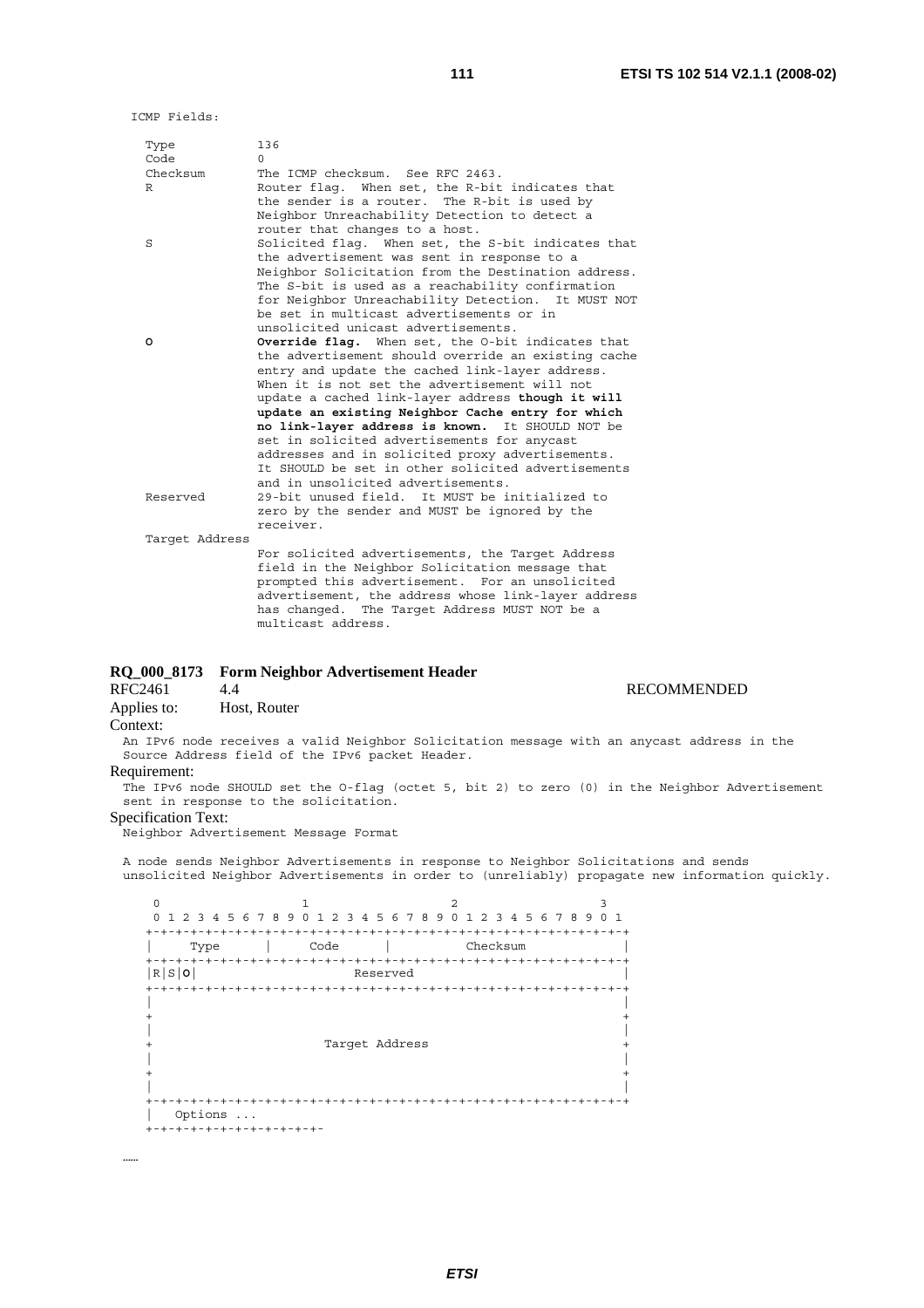**RECOMMENDED** 

ICMP Fields:

| Type<br>Code   | 136<br>0                                                                                                |
|----------------|---------------------------------------------------------------------------------------------------------|
| Checksum       | The ICMP checksum. See RFC 2463.                                                                        |
| R              | Router flag. When set, the R-bit indicates that                                                         |
|                | the sender is a router. The R-bit is used by                                                            |
|                | Neighbor Unreachability Detection to detect a                                                           |
|                | router that changes to a host.                                                                          |
| S              | Solicited flag. When set, the S-bit indicates that                                                      |
|                | the advertisement was sent in response to a                                                             |
|                | Neighbor Solicitation from the Destination address.<br>The S-bit is used as a reachability confirmation |
|                | for Neighbor Unreachability Detection. It MUST NOT                                                      |
|                | be set in multicast advertisements or in                                                                |
|                | unsolicited unicast advertisements.                                                                     |
| o              | <b>Override flag.</b> When set, the O-bit indicates that                                                |
|                | the advertisement should override an existing cache                                                     |
|                | entry and update the cached link-layer address.                                                         |
|                | When it is not set the advertisement will not                                                           |
|                | update a cached link-layer address though it will                                                       |
|                | update an existing Neighbor Cache entry for which                                                       |
|                | no link-layer address is known.<br>It SHOULD NOT be                                                     |
|                | set in solicited advertisements for anycast                                                             |
|                | addresses and in solicited proxy advertisements.                                                        |
|                | It SHOULD be set in other solicited advertisements<br>and in unsolicited advertisements.                |
| Reserved       | 29-bit unused field. It MUST be initialized to                                                          |
|                | zero by the sender and MUST be ignored by the                                                           |
|                | receiver.                                                                                               |
| Target Address |                                                                                                         |
|                | For solicited advertisements, the Target Address                                                        |
|                | field in the Neighbor Solicitation message that                                                         |
|                | prompted this advertisement. For an unsolicited                                                         |
|                | advertisement, the address whose link-layer address                                                     |
|                | has changed. The Target Address MUST NOT be a                                                           |
|                | multicast address.                                                                                      |

# **RQ\_000\_8174 Process Proxy NS**

Applies to: Router Context:

An IPv6 router receives a valid Neighbor Solicitation message with an IPv6 address for which the node is acting as a proxy set in the Source Address field of the IPv6 packet Header. Requirement:

The IPv6 router SHOULD set the O-flag (octet 5, bit 2) to zero (0) in the Neighbor Advertisement sent in response to the solicitation.

#### Specification Text:

……

Neighbor Advertisement Message Format

A node sends Neighbor Advertisements in response to Neighbor Solicitations and sends unsolicited Neighbor Advertisements in order to (unreliably) propagate new information quickly.

 $0$  1 2 3 0 1 2 3 4 5 6 7 8 9 0 1 2 3 4 5 6 7 8 9 0 1 2 3 4 5 6 7 8 9 0 1 +-+-+-+-+-+-+-+-+-+-+-+-+-+-+-+-+-+-+-+-+-+-+-+-+-+-+-+-+-+-+-+-+ | Type | Code | Checksum | +-+-+-+-+-+-+-+-+-+-+-+-+-+-+-+-+-+-+-+-+-+-+-+-+-+-+-+-+-+-+-+-+  $Reserved$  +-+-+-+-+-+-+-+-+-+-+-+-+-+-+-+-+-+-+-+-+-+-+-+-+-+-+-+-+-+-+-+-+ | | + + | | Target Address | | + + | | +-+-+-+-+-+-+-+-+-+-+-+-+-+-+-+-+-+-+-+-+-+-+-+-+-+-+-+-+-+-+-+-+ | Options ... +-+-+-+-+-+-+-+-+-+-+-+-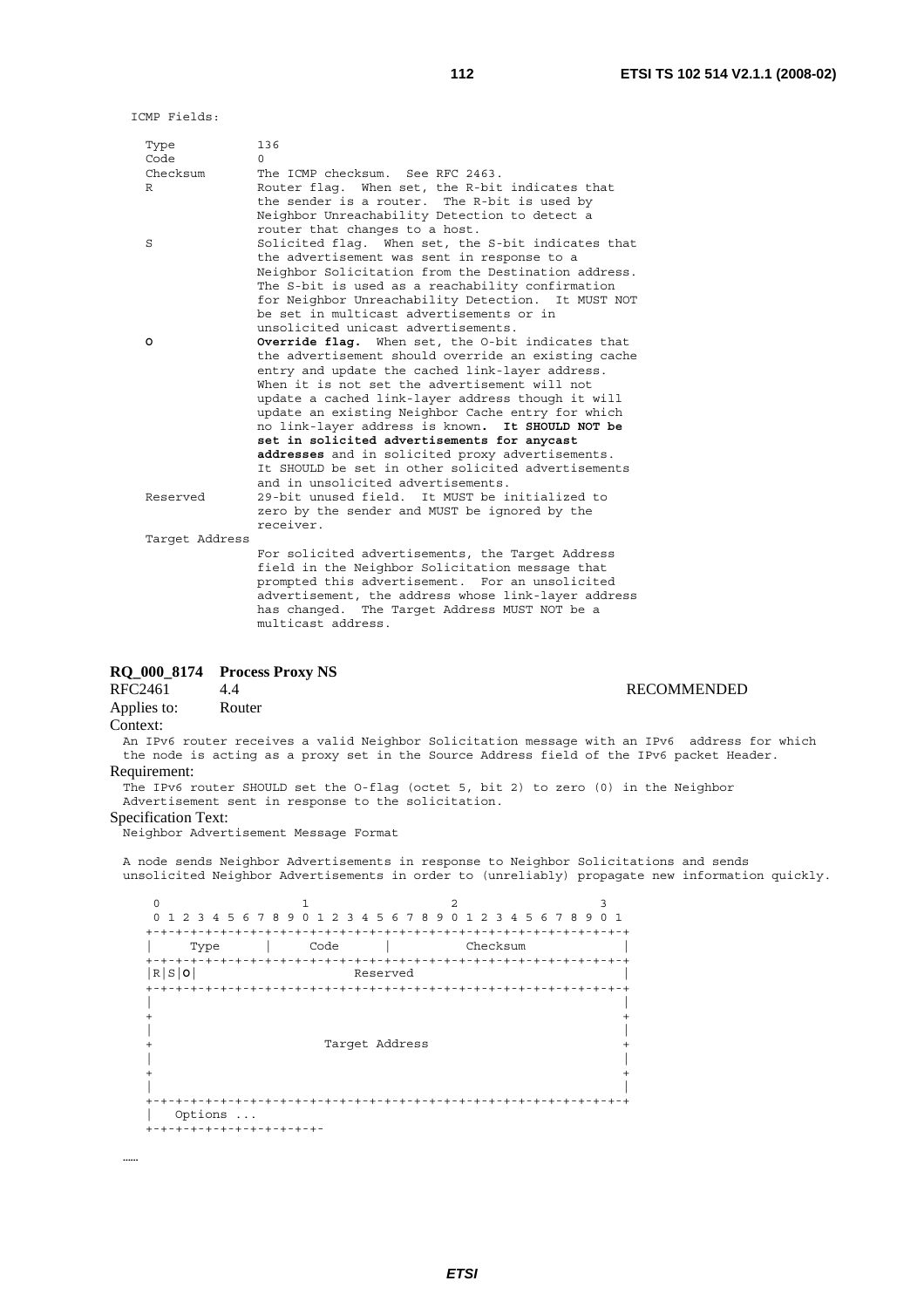| Type<br>Code   | 136<br>$\cap$                                                                                       |
|----------------|-----------------------------------------------------------------------------------------------------|
| Checksum       | The ICMP checksum. See RFC 2463.                                                                    |
| R              | Router flag. When set, the R-bit indicates that                                                     |
|                | the sender is a router. The R-bit is used by                                                        |
|                |                                                                                                     |
|                | Neighbor Unreachability Detection to detect a                                                       |
|                | router that changes to a host.                                                                      |
| S              | Solicited flag. When set, the S-bit indicates that<br>the advertisement was sent in response to a   |
|                | Neighbor Solicitation from the Destination address.                                                 |
|                | The S-bit is used as a reachability confirmation                                                    |
|                | for Neighbor Unreachability Detection. It MUST NOT                                                  |
|                | be set in multicast advertisements or in                                                            |
|                | unsolicited unicast advertisements.                                                                 |
| ٥              | <b>Override flag.</b> When set, the O-bit indicates that                                            |
|                | the advertisement should override an existing cache                                                 |
|                |                                                                                                     |
|                | entry and update the cached link-layer address.                                                     |
|                | When it is not set the advertisement will not                                                       |
|                | update a cached link-layer address though it will                                                   |
|                | update an existing Neighbor Cache entry for which                                                   |
|                | no link-layer address is known. It SHOULD NOT be                                                    |
|                | set in solicited advertisements for anycast                                                         |
|                | addresses and in solicited proxy advertisements.                                                    |
|                | It SHOULD be set in other solicited advertisements                                                  |
|                | and in unsolicited advertisements.                                                                  |
| Reserved       | 29-bit unused field. It MUST be initialized to                                                      |
|                | zero by the sender and MUST be ignored by the                                                       |
|                | receiver.                                                                                           |
| Target Address |                                                                                                     |
|                |                                                                                                     |
|                | For solicited advertisements, the Target Address<br>field in the Neighbor Solicitation message that |
|                | prompted this advertisement. For an unsolicited                                                     |
|                | advertisement, the address whose link-layer address                                                 |
|                | has changed. The Target Address MUST NOT be a                                                       |
|                | multicast address.                                                                                  |

# **RQ\_000\_8175 Form Neighbor Advertisement Header**

# RFC2461 4.4 RECOMMENDED<br>Applies to: Host, Router Host, Router

# Context:

……

An IPv6 node receives a valid Neighbor Solicitation that does not have a unicast address in the Source Address field of the IPv6 packet header nor is the implementation acting as a proxy for the address in the Destination Address field of the header.

# Requirement:

The IPv6 node SHOULD set the O-flag (octet 5, bit 2) to one (1) in the Neighbor Advertisement sent in response to the solicitation.

# Specification Text:

Neighbor Advertisement Message Format

A node sends Neighbor Advertisements in response to Neighbor Solicitations and sends unsolicited Neighbor Advertisements in order to (unreliably) propagate new information quickly.

*ETSI* 

| $\Omega$<br>.5<br>2 3 4<br>$\mathbf{1}$ | 789<br>$2^{\circ}$<br>6<br>3 4<br>$\cap$ | 789<br>56<br>$\Omega$<br>$\mathbf{1}$    | 2 3 4 5 6 7 8 9 0 1 |
|-----------------------------------------|------------------------------------------|------------------------------------------|---------------------|
|                                         |                                          |                                          |                     |
|                                         | Code                                     |                                          | Checksum            |
| Type                                    |                                          |                                          |                     |
| $+ \cdot$                               |                                          |                                          |                     |
| R S 0                                   |                                          | Reserved                                 |                     |
| $+ - + - + - + - + -$                   |                                          | $+ - + - + - + - + - +$<br>$- + - + - +$ | +-+-+-+-+-+-+-+-+   |
|                                         |                                          |                                          |                     |
|                                         |                                          |                                          |                     |
|                                         |                                          |                                          |                     |
|                                         |                                          |                                          |                     |
|                                         |                                          | Target Address                           |                     |
|                                         |                                          |                                          |                     |
|                                         |                                          |                                          |                     |
|                                         |                                          |                                          |                     |
| $^{+}$                                  |                                          |                                          |                     |
|                                         |                                          |                                          |                     |
| Options                                 | $\sim$ $\sim$ $\sim$                     |                                          |                     |
|                                         |                                          |                                          |                     |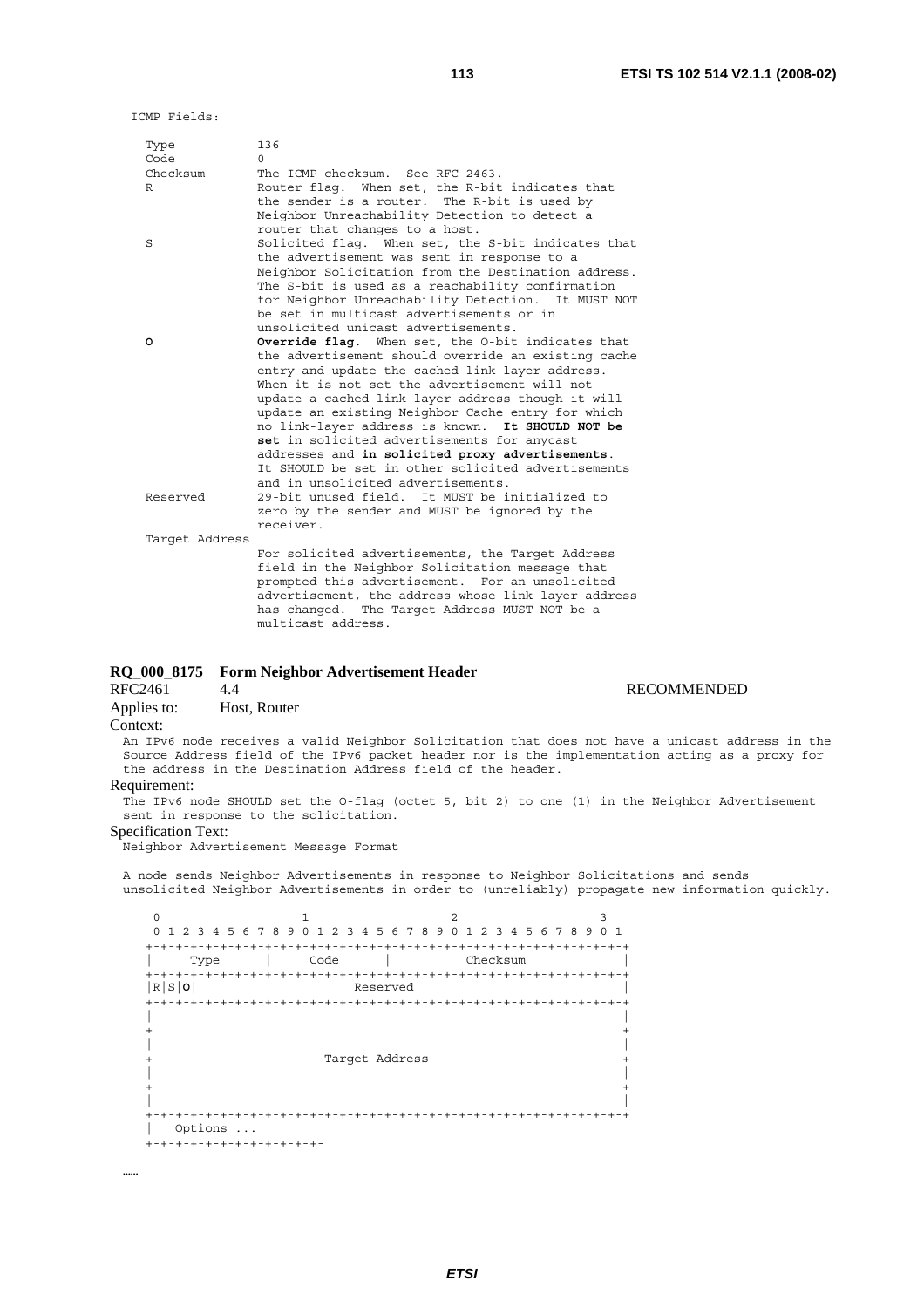| Type<br>Code   | 136<br>$\Omega$                                                                                       |
|----------------|-------------------------------------------------------------------------------------------------------|
| Checksum       | The ICMP checksum. See RFC 2463.                                                                      |
| R              | Router flag. When set, the R-bit indicates that                                                       |
|                | the sender is a router. The R-bit is used by                                                          |
|                | Neighbor Unreachability Detection to detect a                                                         |
|                | router that changes to a host.                                                                        |
| S              | Solicited flag. When set, the S-bit indicates that                                                    |
|                | the advertisement was sent in response to a<br>Neighbor Solicitation from the Destination address.    |
|                | The S-bit is used as a reachability confirmation                                                      |
|                | for Neighbor Unreachability Detection. It MUST NOT                                                    |
|                | be set in multicast advertisements or in                                                              |
|                | unsolicited unicast advertisements.                                                                   |
| o              | Override flag. When set, the O-bit indicates that                                                     |
|                | the advertisement should override an existing cache                                                   |
|                | entry and update the cached link-layer address.                                                       |
|                | When it is not set the advertisement will not                                                         |
|                | update a cached link-layer address though it will                                                     |
|                | update an existing Neighbor Cache entry for which<br>no link-layer address is known. It SHOULD NOT be |
|                | set in solicited advertisements for anycast                                                           |
|                | addresses and in solicited proxy advertisements.                                                      |
|                | It SHOULD be set in other solicited advertisements                                                    |
|                | and in unsolicited advertisements.                                                                    |
| Reserved       | 29-bit unused field. It MUST be initialized to                                                        |
|                | zero by the sender and MUST be ignored by the                                                         |
|                | receiver.                                                                                             |
| Target Address |                                                                                                       |
|                | For solicited advertisements, the Target Address                                                      |
|                | field in the Neighbor Solicitation message that<br>prompted this advertisement. For an unsolicited    |
|                | advertisement, the address whose link-layer address                                                   |
|                | has changed. The Target Address MUST NOT be a                                                         |
|                | multicast address.                                                                                    |

# **RQ\_000\_8176 Form Unsolicited NA Header**

| RFC2461     | 4.4          |
|-------------|--------------|
| Applies to: | Router, Host |
| Context:    |              |

# **RECOMMENDED**

### Requirement:

……

An IPv6 node SHOULD set the O-Flag (octet 5, bit 2) to one (1) in an unsolicited Neighbor Advertisement message.

# Specification Text:

Neighbor Advertisement Message Format

A node sends Neighbor Advertisements in response to Neighbor Solicitations and sends unsolicited Neighbor Advertisements in order to (unreliably) propagate new information quickly.

 $0$  1 2 3 0 1 2 3 4 5 6 7 8 9 0 1 2 3 4 5 6 7 8 9 0 1 2 3 4 5 6 7 8 9 0 1 +-+-+-+-+-+-+-+-+-+-+-+-+-+-+-+-+-+-+-+-+-+-+-+-+-+-+-+-+-+-+-+-+ | Type | Code | Checksum | +-+-+-+-+-+-+-+-+-+-+-+-+-+-+-+-+-+-+-+-+-+-+-+-+-+-+-+-+-+-+-+-+ |R|S|**O**| Reserved | +-+-+-+-+-+-+-+-+-+-+-+-+-+-+-+-+-+-+-+-+-+-+-+-+-+-+-+-+-+-+-+-+ | | + + | | +<br>+<br>+ Target Address +<br>+ Target Address | | + + | | +-+-+-+-+-+-+-+-+-+-+-+-+-+-+-+-+-+-+-+-+-+-+-+-+-+-+-+-+-+-+-+-+ | Options ... +-+-+-+-+-+-+-+-+-+-+-+-

*ETSI*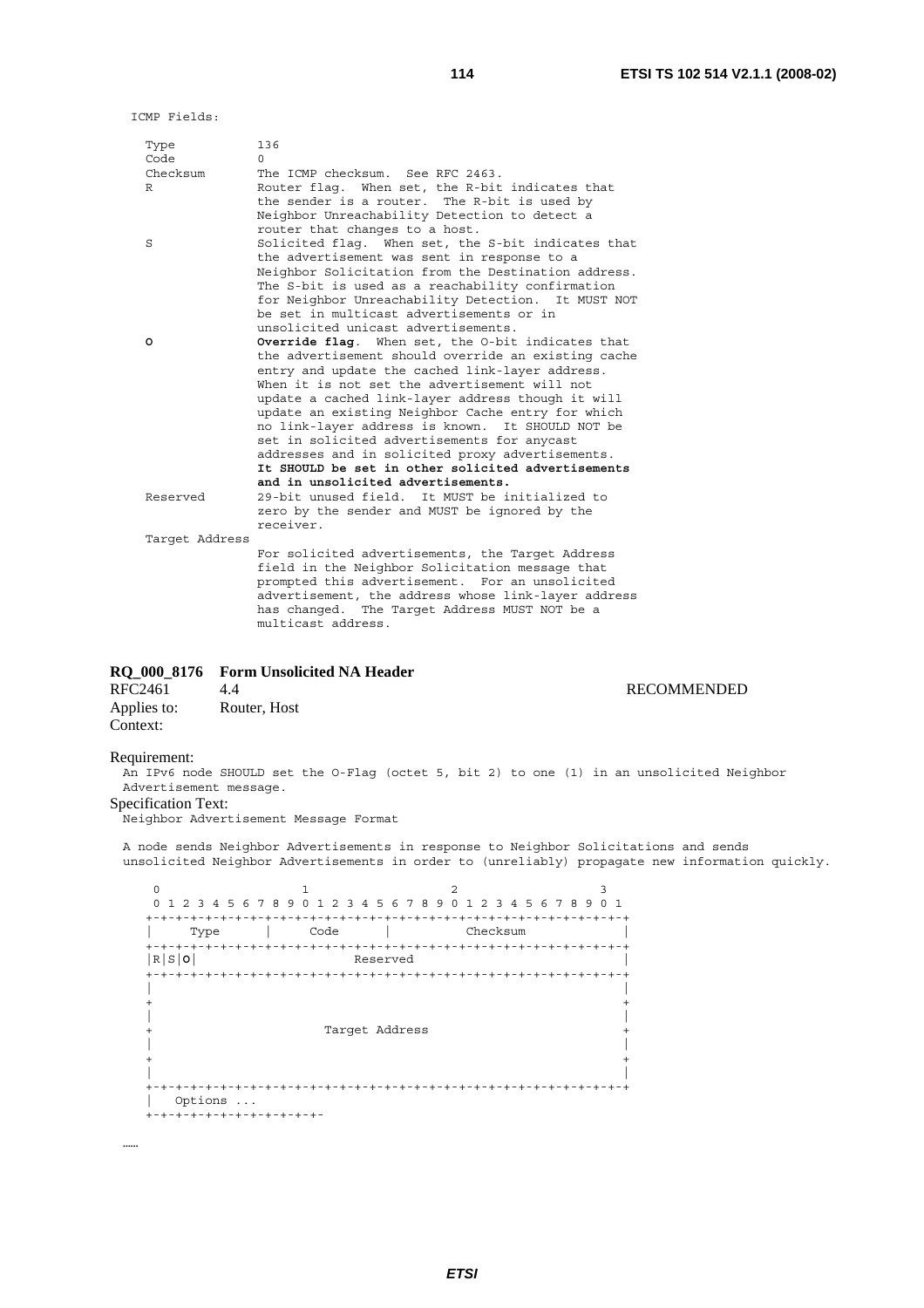| Type<br>Code   | 136<br>$\Omega$                                                                                        |
|----------------|--------------------------------------------------------------------------------------------------------|
| Checksum       | The ICMP checksum. See RFC 2463.                                                                       |
| R              | Router flag. When set, the R-bit indicates that                                                        |
|                | the sender is a router. The R-bit is used by<br>Neighbor Unreachability Detection to detect a          |
|                | router that changes to a host.                                                                         |
| S              | Solicited flag. When set, the S-bit indicates that                                                     |
|                | the advertisement was sent in response to a                                                            |
|                | Neighbor Solicitation from the Destination address.                                                    |
|                | The S-bit is used as a reachability confirmation                                                       |
|                | for Neighbor Unreachability Detection. It MUST NOT<br>be set in multicast advertisements or in         |
|                | unsolicited unicast advertisements.                                                                    |
| o              | <b>Override flag.</b> When set, the O-bit indicates that                                               |
|                | the advertisement should override an existing cache                                                    |
|                | entry and update the cached link-layer address.<br>When it is not set the advertisement will not       |
|                | update a cached link-layer address though it will                                                      |
|                | update an existing Neighbor Cache entry for which                                                      |
|                | no link-layer address is known. It SHOULD NOT be                                                       |
|                | set in solicited advertisements for anycast                                                            |
|                | addresses and in solicited proxy advertisements.<br>It SHOULD be set in other solicited advertisements |
|                | and in unsolicited advertisements.                                                                     |
| Reserved       | 29-bit unused field. It MUST be initialized to                                                         |
|                | zero by the sender and MUST be ignored by the                                                          |
|                | receiver.                                                                                              |
| Target Address |                                                                                                        |
|                | For solicited advertisements, the Target Address<br>field in the Neighbor Solicitation message that    |
|                | prompted this advertisement. For an unsolicited                                                        |
|                | advertisement, the address whose link-layer address                                                    |
|                | has changed. The Target Address MUST NOT be a                                                          |
|                | multicast address.                                                                                     |

# **RQ\_000\_8177 Form Neighbor Advertisement Header**

**MANDATORY** Applies to: Router, Host Context: An IPv6 node receives a valid Neighbor Solicitation message. Requirement: The IPv6 node MUST set the Target Address field in its corresponding neighbor Advertisement to the address value taken from the Target Address field in the received Neighbor Solicitation message.

# Specification Text:

……

Neighbor Advertisement Message Format

A node sends Neighbor Advertisements in response to Neighbor Solicitations and sends unsolicited Neighbor Advertisements in order to (unreliably) propagate new information quickly.

 $0$  1 2 3 0 1 2 3 4 5 6 7 8 9 0 1 2 3 4 5 6 7 8 9 0 1 2 3 4 5 6 7 8 9 0 1 +-+-+-+-+-+-+-+-+-+-+-+-+-+-+-+-+-+-+-+-+-+-+-+-+-+-+-+-+-+-+-+-+ | Type | Code | Checksum | +-+-+-+-+-+-+-+-+-+-+-+-+-+-+-+-+-+-+-+-+-+-+-+-+-+-+-+-+-+-+-+-+ Reserved +-+-+-+-+-+-+-+-+-+-+-+-+-+-+-+-+-+-+-+-+-+-+-+-+-+-+-+-+-+-+-+-+ | | + + | | + **Target Address** + | | + + | | +-+-+-+-+-+-+-+-+-+-+-+-+-+-+-+-+-+-+-+-+-+-+-+-+-+-+-+-+-+-+-+-+ | Options ... +-+-+-+-+-+-+-+-+-+-+-+-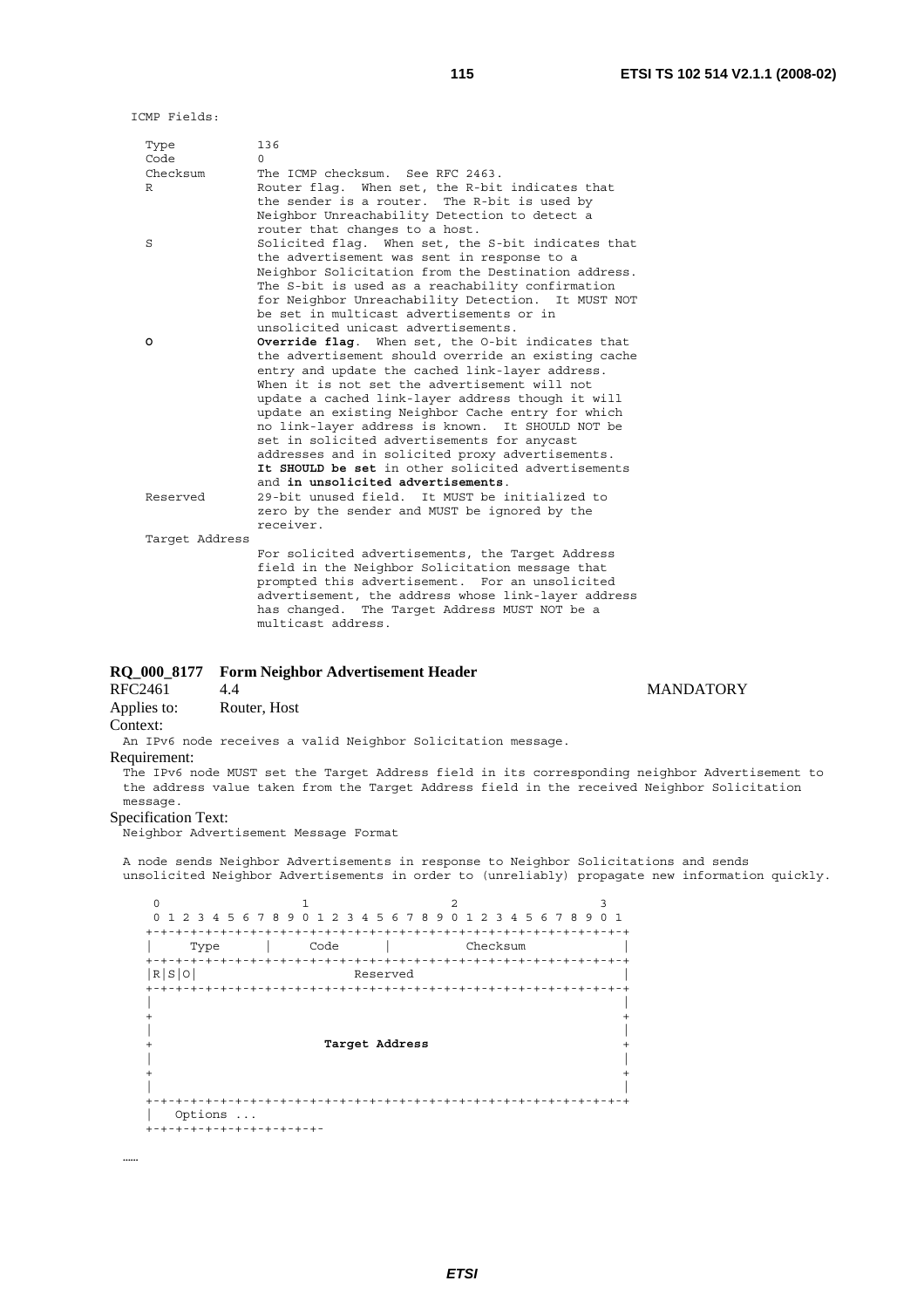ICMP Fields:

| Type<br>Code   | 136<br>$\Omega$                                     |
|----------------|-----------------------------------------------------|
| Checksum       | The ICMP checksum. See RFC 2463.                    |
| R              | Router flag. When set, the R-bit indicates that     |
|                | the sender is a router. The R-bit is used by        |
|                | Neighbor Unreachability Detection to detect a       |
|                | router that changes to a host.                      |
| S              | Solicited flag. When set, the S-bit indicates that  |
|                | the advertisement was sent in response to a         |
|                | Neighbor Solicitation from the Destination address. |
|                | The S-bit is used as a reachability confirmation    |
|                | for Neighbor Unreachability Detection. It MUST NOT  |
|                | be set in multicast advertisements or in            |
|                | unsolicited unicast advertisements.                 |
| Ω              | Override flag. When set, the O-bit indicates that   |
|                | the advertisement should override an existing cache |
|                | entry and update the cached link-layer address.     |
|                | When it is not set the advertisement will not       |
|                | update a cached link-layer address though it will   |
|                | update an existing Neighbor Cache entry for which   |
|                | no link-layer address is known. It SHOULD NOT be    |
|                | set in solicited advertisements for anycast         |
|                | addresses and in solicited proxy advertisements.    |
|                | It SHOULD be set in other solicited advertisements  |
|                | and in unsolicited advertisements.                  |
| Reserved       | 29-bit unused field. It MUST be initialized to      |
|                | zero by the sender and MUST be ignored by the       |
|                | receiver.                                           |
| Target Address |                                                     |
|                | For solicited advertisements, the Target Address    |
|                | field in the Neighbor Solicitation message that     |
|                | prompted this advertisement. For an unsolicited     |
|                | advertisement, the address whose link-layer address |

has changed. The Target Address MUST NOT be a

multicast address.

# **RQ\_000\_8178 Form Unsolicited NA Header**

| RFC2461     | 4.4          |
|-------------|--------------|
| Applies to: | Host, Router |
| Context:    |              |

#### Requirement:

……

An IPv6 node MUST set the Target Address field in an unsolicited Neighbor Advertisement message to the IPv6 address associated link-layer address included in the Target Link-layer Address option field.

#### Specification Text:

Neighbor Advertisement Message Format

A node sends Neighbor Advertisements in response to Neighbor Solicitations and sends unsolicited Neighbor Advertisements in order to (unreliably) propagate new information quickly.

 $0$  1 2 3 0 1 2 3 4 5 6 7 8 9 0 1 2 3 4 5 6 7 8 9 0 1 2 3 4 5 6 7 8 9 0 1 +-+-+-+-+-+-+-+-+-+-+-+-+-+-+-+-+-+-+-+-+-+-+-+-+-+-+-+-+-+-+-+-+ | Type | Code | Checksum | +-+-+-+-+-+-+-+-+-+-+-+-+-+-+-+-+-+-+-+-+-+-+-+-+-+-+-+-+-+-+-+-+ Reserved +-+-+-+-+-+-+-+-+-+-+-+-+-+-+-+-+-+-+-+-+-+-+-+-+-+-+-+-+-+-+-+-+ | | + + | | + **Target Address** + | | + + | | +-+-+-+-+-+-+-+-+-+-+-+-+-+-+-+-+-+-+-+-+-+-+-+-+-+-+-+-+-+-+-+-+ | Options ... +-+-+-+-+-+-+-+-+-+-+-+-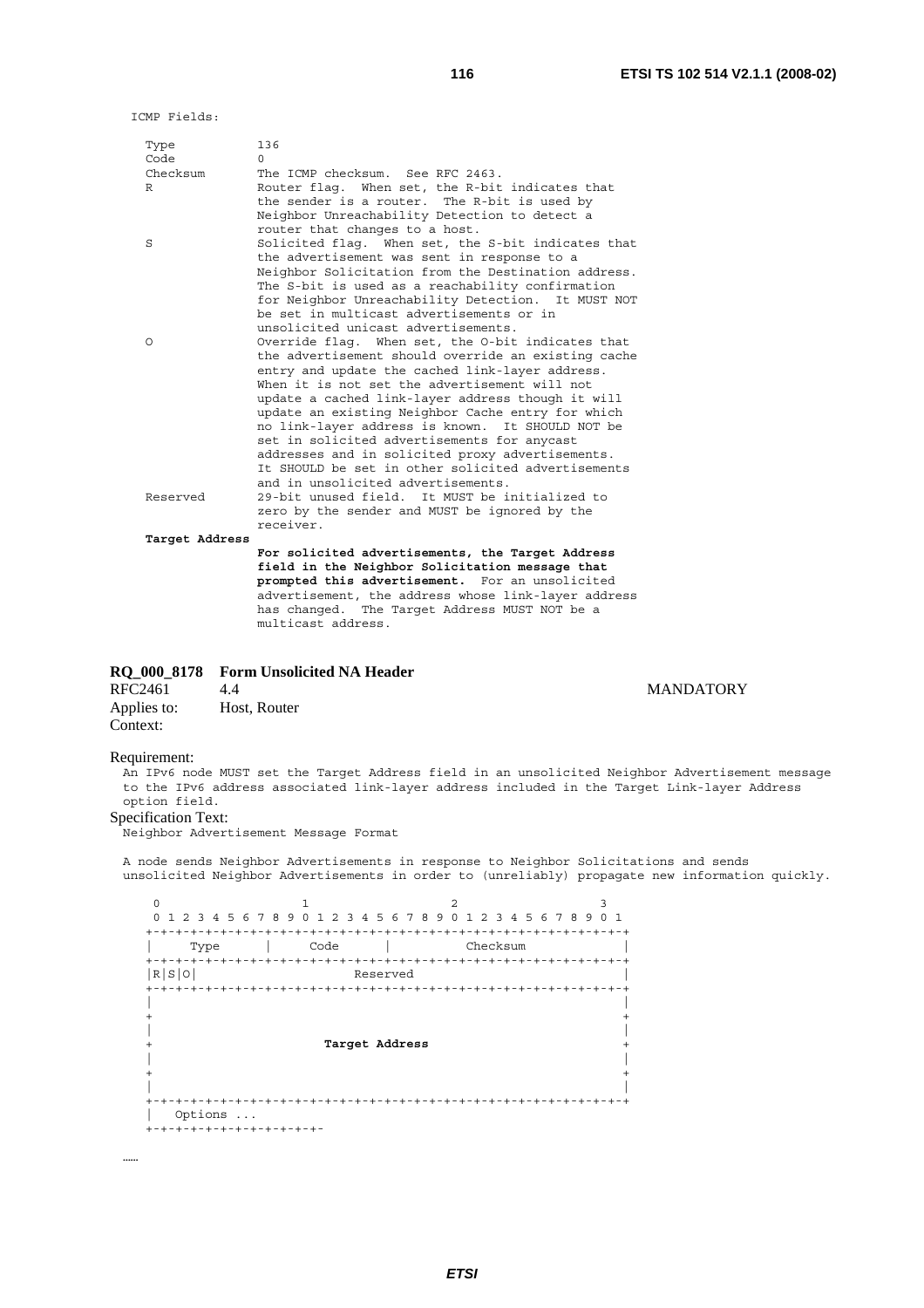ICMP Fields:

| Type           | 136                                                 |
|----------------|-----------------------------------------------------|
| Code           | $\cap$                                              |
| Checksum       | The ICMP checksum. See RFC 2463.                    |
| R              | Router flaq. When set, the R-bit indicates that     |
|                | the sender is a router. The R-bit is used by        |
|                | Neighbor Unreachability Detection to detect a       |
|                | router that changes to a host.                      |
| S              | Solicited flag. When set, the S-bit indicates that  |
|                | the advertisement was sent in response to a         |
|                | Neighbor Solicitation from the Destination address. |
|                | The S-bit is used as a reachability confirmation    |
|                | for Neighbor Unreachability Detection. It MUST NOT  |
|                | be set in multicast advertisements or in            |
|                | unsolicited unicast advertisements.                 |
|                |                                                     |
| Ω              | Override flag. When set, the O-bit indicates that   |
|                | the advertisement should override an existing cache |
|                | entry and update the cached link-layer address.     |
|                | When it is not set the advertisement will not       |
|                | update a cached link-layer address though it will   |
|                | update an existing Neighbor Cache entry for which   |
|                | no link-layer address is known. It SHOULD NOT be    |
|                | set in solicited advertisements for anycast         |
|                | addresses and in solicited proxy advertisements.    |
|                | It SHOULD be set in other solicited advertisements  |
|                | and in unsolicited advertisements.                  |
| Reserved       | 29-bit unused field. It MUST be initialized to      |
|                | zero by the sender and MUST be ignored by the       |
|                | receiver.                                           |
| Target Address |                                                     |
|                | For solicited advertisements, the Target Address    |
|                | field in the Neighbor Solicitation message that     |
|                | prompted this advertisement. For an unsolicited     |
|                | advertisement, the address whose link-layer address |

 **has changed.** The Target Address MUST NOT be a

# **RQ\_000\_8179 Form Neighbor Advertisement Header**

multicast address.

Applies to: Host, Router

# Context:

An IPv6 node receives a valid Neighbor Solicitation with a multicast IPv6 address set in the Destination Address field of the IPv6 packet header.

# Requirement:

The IPv6 node MUST include the Target Link-layer Address Option field in the corresponding Neighbor Advertisement message if the advertisement is to be sent on a link-layer that has an address.

### Specification Text:

Neighbor Advertisement Message Format

A node sends Neighbor Advertisements in response to Neighbor Solicitations and sends unsolicited Neighbor Advertisements in order to (unreliably) propagate new information quickly.

0  $1$  2 3 0 1 2 3 4 5 6 7 8 9 0 1 2 3 4 5 6 7 8 9 0 1 2 3 4 5 6 7 8 9 0 1 +-+-+-+-+-+-+-+-+-+-+-+-+-+-+-+-+-+-+-+-+-+-+-+-+-+-+-+-+-+-+-+-+ | Type | Code | Checksum | +-+-+-+-+-+-+-+-+-+-+-+-+-+-+-+-+-+-+-+-+-+-+-+-+-+-+-+-+-+-+-+-+ |R|S|O| Reserved | +-+-+-+-+-+-+-+-+-+-+-+-+-+-+-+-+-+-+-+-+-+-+-+-+-+-+-+-+-+-+-+-+ | |  $+$  +  $+$  +  $+$  +  $+$  +  $+$  +  $+$  +  $+$  +  $+$  +  $+$  +  $+$  +  $+$  +  $+$  +  $+$  +  $+$  +  $+$  +  $+$  +  $+$  +  $+$  +  $+$  +  $+$  +  $+$  +  $+$  +  $+$  +  $+$  +  $+$  +  $+$  +  $+$  +  $+$  +  $+$  +  $+$  +  $+$  +  $+$  +  $+$  +  $+$  +  $+$  +  $+$  +  $+$  + | | Target Address | | + + | | +-+-+-+-+-+-+-+-+-+-+-+-+-+-+-+-+-+-+-+-+-+-+-+-+-+-+-+-+-+-+-+-+ | **Options ...** +-+-+-+-+-+-+-+-+-+-+-+- ……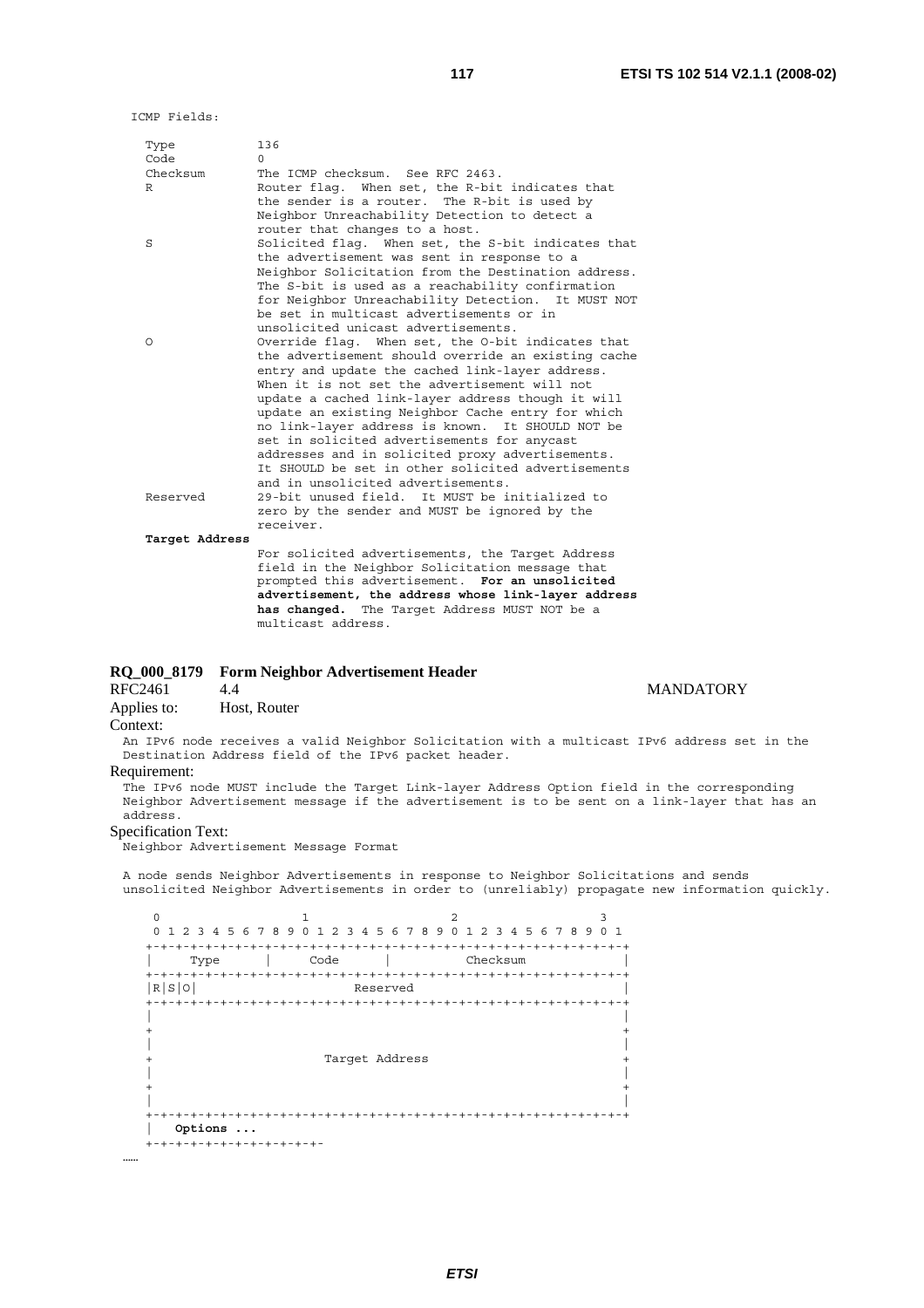Possible options:

#### **Target link-layer address**

 **The link-layer address for the target, i.e., the sender of the advertisement. This option MUST be included on link layers that have addresses when responding to multicast solicitations.** When responding to a unicast Neighbor Solicitation this option SHOULD be included.

 **The option MUST be included for multicast solicitations in order to avoid infinite Neighbor Solicitation "recursion" when the peer node does not have a cache entry to return a Neighbor Advertisements message.** When responding to unicast solicitations, the option can be omitted since the sender of the solicitation has the correct link layer address; otherwise it would not have be able to send the unicast solicitation in the first place. However, including the link-layer address in this case adds little overhead and eliminates a potential race condition where the sender deletes the cached link-layer address prior to receiving a response to a previous solicitation.

Future versions of this protocol may define new option types. Receivers MUST silently ignore any options they do not recognize and continue processing the message.

# **RQ\_000\_8180 Form Neighbor Advertisement Header**

RFC2461 4.4 RECOMMENDED

Applies to: Router, Host

#### Context:

An IPv6 node receives a valid Neighbor Solicitation with a multicast IPv6 address set in the Destination Address field of the IPv6 packet header.

#### Requirement:

The IPv6 node SHOULD include the Target Link-layer Address Option field in the corresponding Neighbor Advertisement message if the advertisement is to be sent on a link-layer that has an address.

# Specification Text:

Neighbor Advertisement Message Format

A node sends Neighbor Advertisements in response to Neighbor Solicitations and sends unsolicited Neighbor Advertisements in order to (unreliably) propagate new information quickly.

| Ω                                              |                                         | 2                                     | 3                                       |
|------------------------------------------------|-----------------------------------------|---------------------------------------|-----------------------------------------|
| $\Omega$<br>2 3<br>$4^{\circ}$<br>$\mathbf{1}$ | -8<br>-9<br>56<br>7<br>3<br>4<br>O<br>2 | 5 6 7 8 9<br><sup>n</sup><br>ı.       | 4 5 6 7 8 9<br>0 <sub>1</sub><br>3<br>2 |
|                                                |                                         |                                       |                                         |
| Type                                           | Code                                    |                                       | Checksum                                |
| $+ - + - + - + - + -$                          | $+$                                     | $- + - +$<br>$- + - +$<br>$- + - + -$ | $- + - + - + - + - + - +$               |
| R S 0                                          |                                         | Reserved                              |                                         |
| $+ - + - + - +$                                |                                         |                                       |                                         |
|                                                |                                         |                                       |                                         |
|                                                |                                         |                                       |                                         |
|                                                |                                         |                                       |                                         |
|                                                |                                         | Target Address                        |                                         |
|                                                |                                         |                                       |                                         |
|                                                |                                         |                                       |                                         |
|                                                |                                         |                                       |                                         |
| ÷                                              |                                         |                                       |                                         |
| Options                                        | $\ddots$                                |                                       |                                         |
| +-+-+-+-+-+-+-+-+-+-+-+                        |                                         |                                       |                                         |

Possible options:

……

#### **Target link-layer address**

 **The link-layer address for the target, i.e., the sender of the advertisement**. This option MUST be included on link layers that have addresses when responding to multicast solicitations. **When responding to a unicast Neighbor Solicitation this option SHOULD be included.**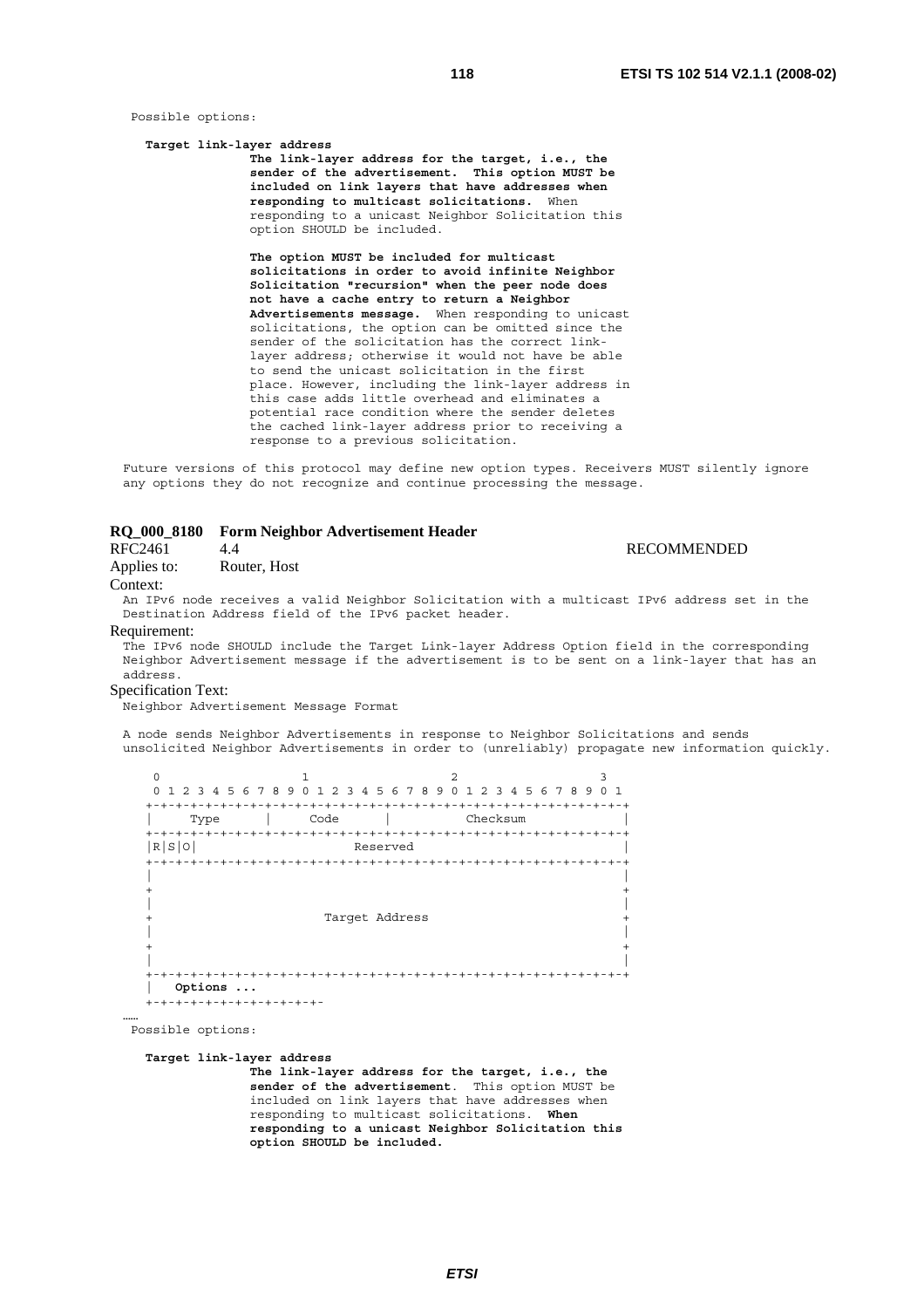The option MUST be included for multicast solicitations in order to avoid infinite Neighbor Solicitation "recursion" when the peer node does not have a cache entry to return a Neighbor Advertisements message**. When responding to unicast solicitations, the option can be omitted since the sender of the solicitation has the correct link layer address; otherwise it would not have be able to send the unicast solicitation in the first place. However, including the link-layer address in this case adds little overhead and eliminates a potential race condition where the sender deletes the cached link-layer address prior to receiving a response to a previous solicitation**.

Future versions of this protocol may define new option types. Receivers MUST silently ignore any options they do not recognize and continue processing the message.

# **RQ\_000\_8181 Process Option Anomalies in NA**

RFC2461 4.4 MANDATORY Applies to: Host, Router Context:

#### Requirement:

An IPv6 node MUST silently ignore any unrecognizable options included in a received Neighbor Advertisement message.

#### Specification Text:

Neighbor Advertisement Message Format

A node sends Neighbor Advertisements in response to Neighbor Solicitations and sends unsolicited Neighbor Advertisements in order to (unreliably) propagate new information quickly.

| Ω<br>1 2 3 4 5 6 7 8<br>$\Omega$ | 9<br>4<br>2<br>3<br>0 | 2<br>5 6 7 8 9<br>$\Omega$<br>п.       | 3<br>4 5 6 7 8 9 0 1<br>$\overline{\mathbf{3}}$<br>$\overline{2}$ |
|----------------------------------|-----------------------|----------------------------------------|-------------------------------------------------------------------|
|                                  |                       |                                        |                                                                   |
| Type                             | Code                  |                                        | Checksum                                                          |
| $+ - + - + - + - + -$            | $+ - +$<br>$+$        | $- + - + -$<br>$- + - + - + - + - + -$ | $- + - + - + - + - + - +$                                         |
| R S 0                            |                       | Reserved                               |                                                                   |
| $+ - + - + - +$                  |                       |                                        |                                                                   |
|                                  |                       |                                        |                                                                   |
|                                  |                       |                                        |                                                                   |
|                                  |                       |                                        |                                                                   |
|                                  |                       | Target Address                         |                                                                   |
|                                  |                       |                                        |                                                                   |
|                                  |                       |                                        |                                                                   |
|                                  |                       |                                        |                                                                   |
| $^+$                             |                       |                                        |                                                                   |
| Options                          | $\ddotsc$             |                                        |                                                                   |
| +-+-+-+-+-+-+-+-+-+-+-+          |                       |                                        |                                                                   |

Possible options:

……

Target link-layer address

 The link-layer address for the target, i.e., the sender of the advertisement. This option MUST be included on link layers that have addresses when responding to multicast solicitations. When responding to a unicast Neighbor Solicitation this option SHOULD be included.

 The option MUST be included for multicast solicitations in order to avoid infinite Neighbor Solicitation "recursion" when the peer node does not have a cache entry to return a Neighbor Advertisements message. When responding to unicast solicitations, the option can be omitted since the sender of the solicitation has the correct link layer address; otherwise it would not have be able to send the unicast solicitation in the first place. However, including the link-layer address in this case adds little overhead and eliminates a potential race condition where the sender deletes the cached link-layer address prior to receiving a response to a previous solicitation.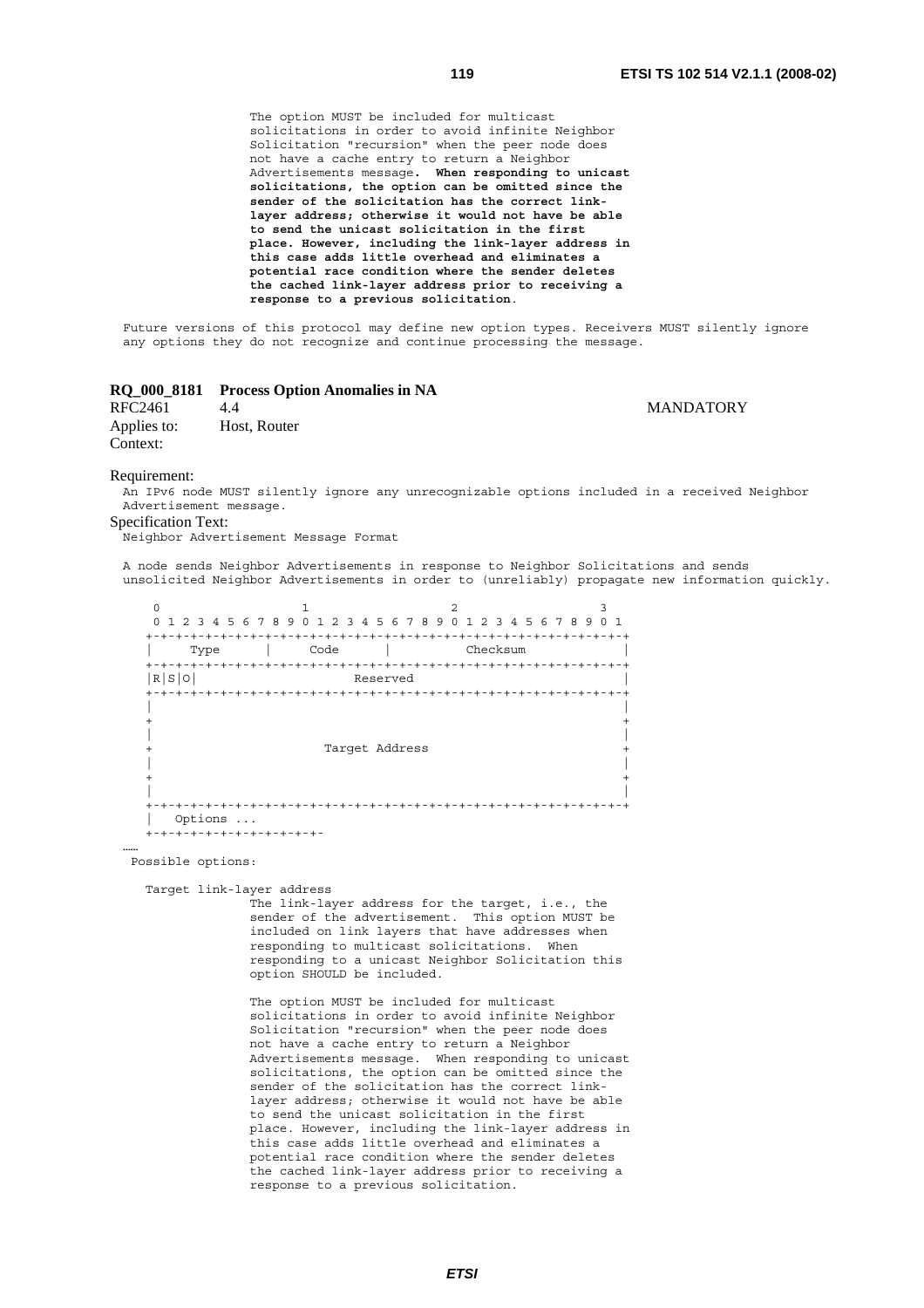**Future versions of this protocol may define new option types. Receivers MUST silently ignore any options they do not recognize and continue processing the message.**

# **RQ\_000\_8182 Generate Redirect Message**

Applies to: Router

# Context:

An IPv6 router receives an IPv6 packet from a local host. It is not the destination node and a better first hope node exists.

# Requirement:

The IPv6 router SHOULD send a Redirect message in response to the received packet informing the local host of the better first hop node for the particular destination. Specification Text:

**Routers send Redirect packets to inform a host of a better first-hop node on the path to a destination.** Hosts can be redirected to a better first-hop router but can also be informed by a redirect that the destination is in fact a neighbor. The latter is accomplished by setting the ICMP Target Address equal to the ICMP Destination Address.

# **RQ\_000\_8183 Generate Redirect Message**

RFC2461 4.5 **OPTIONAL** 

Applies to: Router

# Context:

An IPv6 router receives an IPv6 packet from a local host. The destination node is a neighbor of the source host.

# Requirement:

The IPv6 router MAY send a Redirect packet with the Target Address field set to the same value as the Destination Address field.

#### Specification Text:

Routers send Redirect packets to inform a host of a better first-hop node on the path to a destination. Hosts can be redirected to a better first-hop router but **can also be informed by a redirect that the destination is in fact a neighbor. The latter is accomplished by setting the ICMP Target Address equal to the ICMP Destination Address**.

# **RQ\_000\_8184 Generate Redirect Message**

RFC2461 4.5 MANDATORY Applies to: Router Context:

#### Requirement:

When constructing a Redirect message, an IPv6 router MUST set fields in the IPv6 packet header as follows:

| IPv6 Header Field   | Value                                                                                     |  |  |
|---------------------|-------------------------------------------------------------------------------------------|--|--|
| =================   |                                                                                           |  |  |
| Source Address      | the link-local address assigned to<br>the interface on which the message<br>is to be sent |  |  |
| Destination Address | the Source Address of the packet<br>triggering the Redirect                               |  |  |
| Hop Limit           | 255.                                                                                      |  |  |

# Specification Text:

Routers send Redirect packets to inform a host of a better first-hop node on the path to a destination. Hosts can be redirected to a better first-hop router but can also be informed by a redirect that the destination is in fact a neighbor. The latter is accomplished by setting the ICMP Target Address equal to the ICMP Destination Address.

**RECOMMENDED**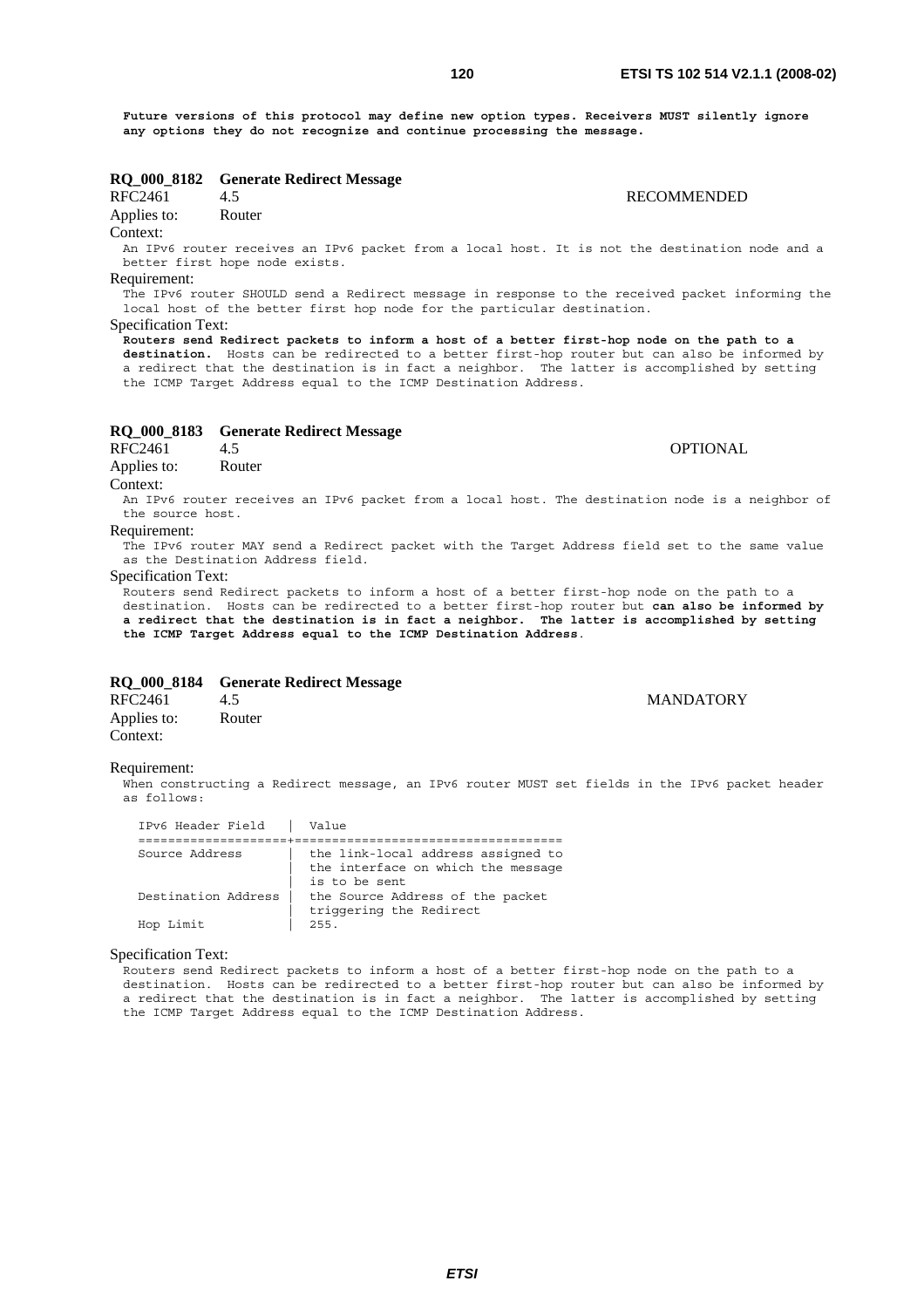0  $1$  2 3 0 1 2 3 4 5 6 7 8 9 0 1 2 3 4 5 6 7 8 9 0 1 2 3 4 5 6 7 8 9 0 1 +-+-+-+-+-+-+-+-+-+-+-+-+-+-+-+-+-+-+-+-+-+-+-+-+-+-+-+-+-+-+-+-+ | Type | Code | Checksum | +-+-+-+-+-+-+-+-+-+-+-+-+-+-+-+-+-+-+-+-+-+-+-+-+-+-+-+-+-+-+-+-+ | Reserved | +-+-+-+-+-+-+-+-+-+-+-+-+-+-+-+-+-+-+-+-+-+-+-+-+-+-+-+-+-+-+-+-+ | | + + | | Target Address | | + + | | +-+-+-+-+-+-+-+-+-+-+-+-+-+-+-+-+-+-+-+-+-+-+-+-+-+-+-+-+-+-+-+-+ | | + + | | Destination Address | | + + | | +-+-+-+-+-+-+-+-+-+-+-+-+-+-+-+-+-+-+-+-+-+-+-+-+-+-+-+-+-+-+-+-+ | Options ... +-+-+-+-+-+-+-+-+-+-+-+-

### IP Fields:

 **Source Address MUST be the link-local address assigned to the interface from which this message is sent.** 

 **Destination Address The Source Address of the packet that triggered the redirect.** 

 **Hop Limit 255**

 Authentication Header If a Security Association for the IP Authentication Header exists between the sender and the destination address, then the sender SHOULD include this header.

# **RQ\_000\_8185 Generate Redirect Message**

RFC2461 4.5<br>Applies to: Router Router Applies to: Context:

### Requirement:

When constructing a Redirect message, an IPv6 router SHOULD include an Authentication Header in the IPv6 packet if an AH-based Security Association exists between the IPv6 node and the destination address.

Specification Text: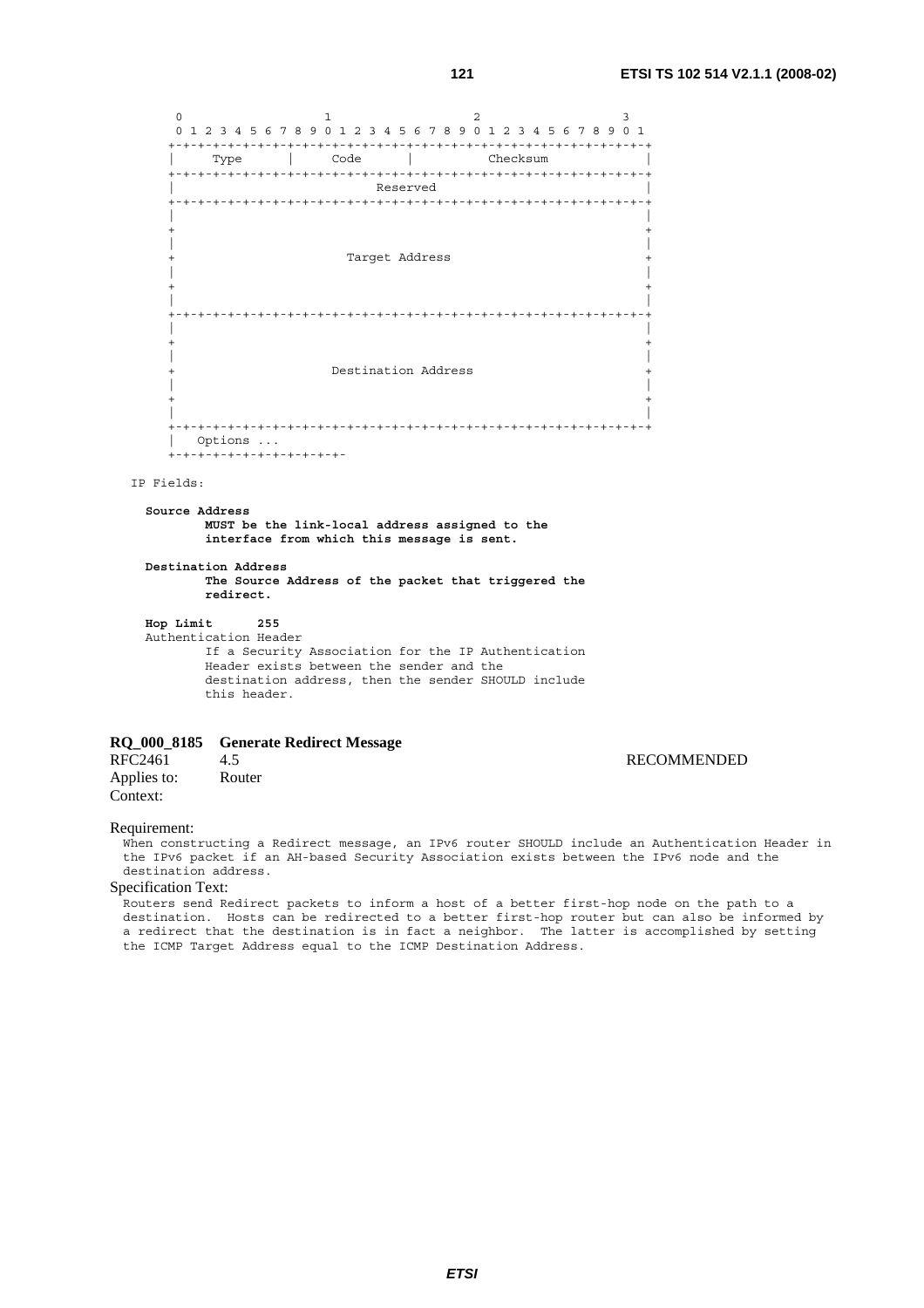0  $1$  2 3 0 1 2 3 4 5 6 7 8 9 0 1 2 3 4 5 6 7 8 9 0 1 2 3 4 5 6 7 8 9 0 1 +-+-+-+-+-+-+-+-+-+-+-+-+-+-+-+-+-+-+-+-+-+-+-+-+-+-+-+-+-+-+-+-+ | Type | Code | Checksum | +-+-+-+-+-+-+-+-+-+-+-+-+-+-+-+-+-+-+-+-+-+-+-+-+-+-+-+-+-+-+-+-+ | Reserved | +-+-+-+-+-+-+-+-+-+-+-+-+-+-+-+-+-+-+-+-+-+-+-+-+-+-+-+-+-+-+-+-+ | | + + | | Target Address | | + + | | +-+-+-+-+-+-+-+-+-+-+-+-+-+-+-+-+-+-+-+-+-+-+-+-+-+-+-+-+-+-+-+-+ | | + + | | Destination Address | | + + | | +-+-+-+-+-+-+-+-+-+-+-+-+-+-+-+-+-+-+-+-+-+-+-+-+-+-+-+-+-+-+-+-+ | Options ... .<br>+-+-+-+-+-+-+-+-+-+-+-+- IP Fields: Source Address MUST be the link-local address assigned to the interface from which this message is sent. Destination Address The Source Address of the packet that triggered the redirect. Hop Limit 255  **Authentication Header If a Security Association for the IP Authentication Header exists between the sender and the destination address, then the sender SHOULD include this header.**

# **RQ\_000\_8186 Generate Redirect Message**

RFC2461 4.5 MANDATORY<br>Applies to: Router Applies to: Context:

# Requirement:

When constructing a Redirect message, an IPv6 router MUST set the fields in the ICMPv6 packet as follows:

| ICMPv6 Field        | Octets     | Value                     |
|---------------------|------------|---------------------------|
|                     |            |                           |
| Type                |            | 137                       |
| Code                |            |                           |
| Checksum            | 3 & 4      | ICMPv6 packet checksum    |
| Reserved            | $5$ to $8$ |                           |
| Destination Address | 25 to 40   | The IP address of the     |
|                     |            | destination node which is |
|                     |            | redirected to the target  |

### Specification Text: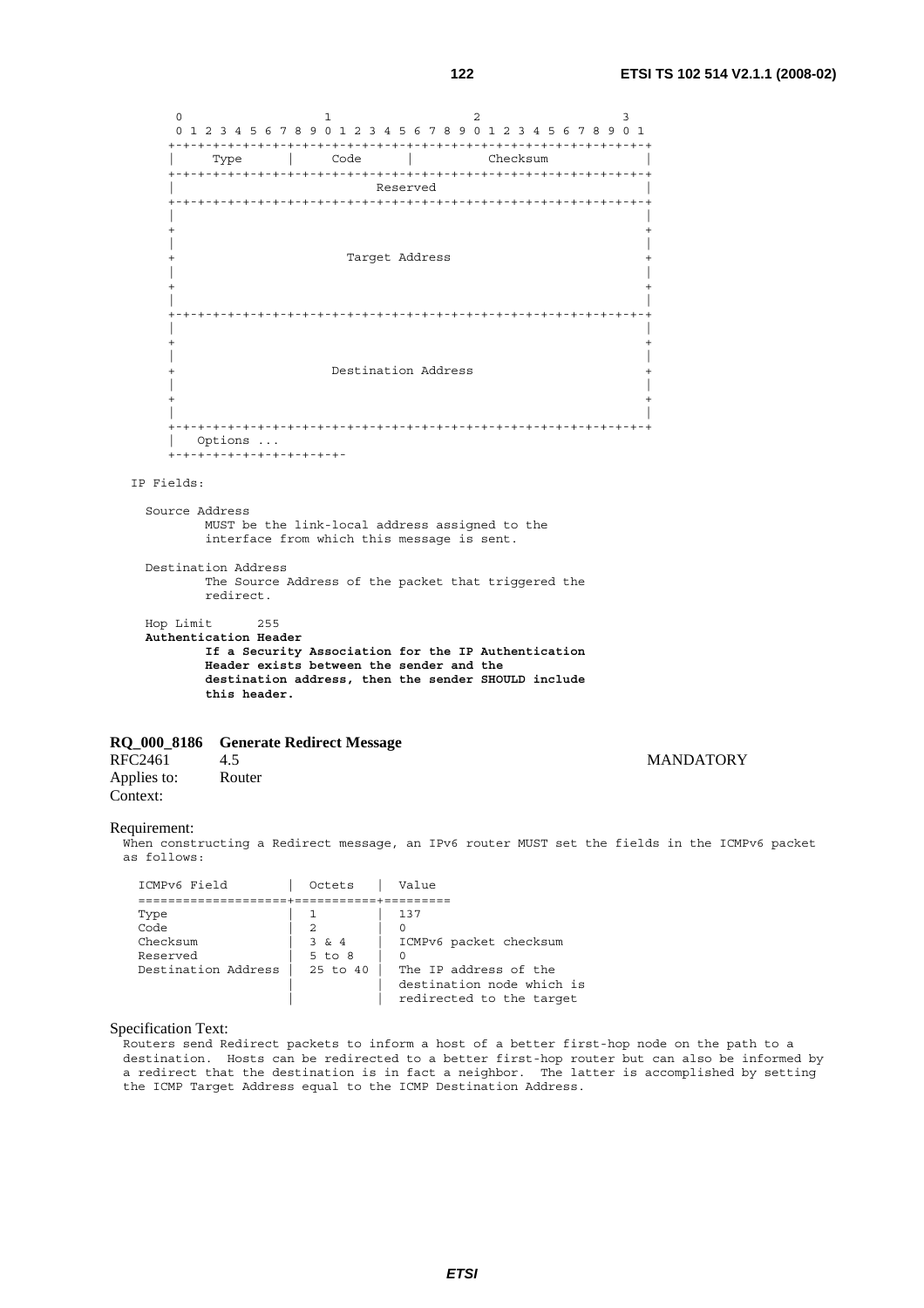0  $1$  2 3 0 1 2 3 4 5 6 7 8 9 0 1 2 3 4 5 6 7 8 9 0 1 2 3 4 5 6 7 8 9 0 1 +-+-+-+-+-+-+-+-+-+-+-+-+-+-+-+-+-+-+-+-+-+-+-+-+-+-+-+-+-+-+-+-+ | **Type | Code | Checksum | +-+-+-+-+-+-+-+-+-+-+-+-+-+-+-+-+-+-+-+-+-+-+-+-+-+-+-+-+-+-+-+-+ | Reserved |** +-+-+-+-+-+-+-+-+-+-+-+-+-+-+-+-+-+-+-+-+-+-+-+-+-+-+-+-+-+-+-+-+ | | + + | | Target Address | | + + | | +-+-+-+-+-+-+-+-+-+-+-+-+-+-+-+-+-+-+-+-+-+-+-+-+-+-+-+-+-+-+-+-+ | | + + | | + **Destination Address** + | | + + | | +-+-+-+-+-+-+-+-+-+-+-+-+-+-+-+-+-+-+-+-+-+-+-+-+-+-+-+-+-+-+-+-+ | Options ... .<br>+-+-+-+-+-+-+-+-+-+-+-+-

……

ICMP Fields:

| Type                | 137                                                                                                                                                                                                                                                                                                                                                                                                                                                                              |
|---------------------|----------------------------------------------------------------------------------------------------------------------------------------------------------------------------------------------------------------------------------------------------------------------------------------------------------------------------------------------------------------------------------------------------------------------------------------------------------------------------------|
| Code                | <sup>0</sup>                                                                                                                                                                                                                                                                                                                                                                                                                                                                     |
| Checksum            | The ICMP checksum. See RFC 2463                                                                                                                                                                                                                                                                                                                                                                                                                                                  |
| Reserved            | This field is unused. It MUST be initialized to                                                                                                                                                                                                                                                                                                                                                                                                                                  |
|                     | zero by the sender and MUST be ignored by the                                                                                                                                                                                                                                                                                                                                                                                                                                    |
|                     | receiver.                                                                                                                                                                                                                                                                                                                                                                                                                                                                        |
|                     | Target Address An IP address that is a better first hop to use for<br>the ICMP Destination Address. When the target is<br>the actual endpoint of communication, i.e., the<br>destination is a neighbor, the Target Address field<br>MUST contain the same value as the ICMP Destination<br>Address field. Otherwise the target is a better<br>first-hop router and the Target Address MUST be the<br>router's link-local address so that hosts can<br>uniquely identify routers. |
| Destination Address |                                                                                                                                                                                                                                                                                                                                                                                                                                                                                  |
|                     | The IP address of the destination which is<br>redirected to the target.                                                                                                                                                                                                                                                                                                                                                                                                          |

# **RQ\_000\_8187 Process Field Anomalies in Redirect Message**

Applies to: Host Context:

**MANDATORY** 

Requirement:

An IPv6 host MUST ignore the contents of the Reserved field in a received Redirect message. Specification Text: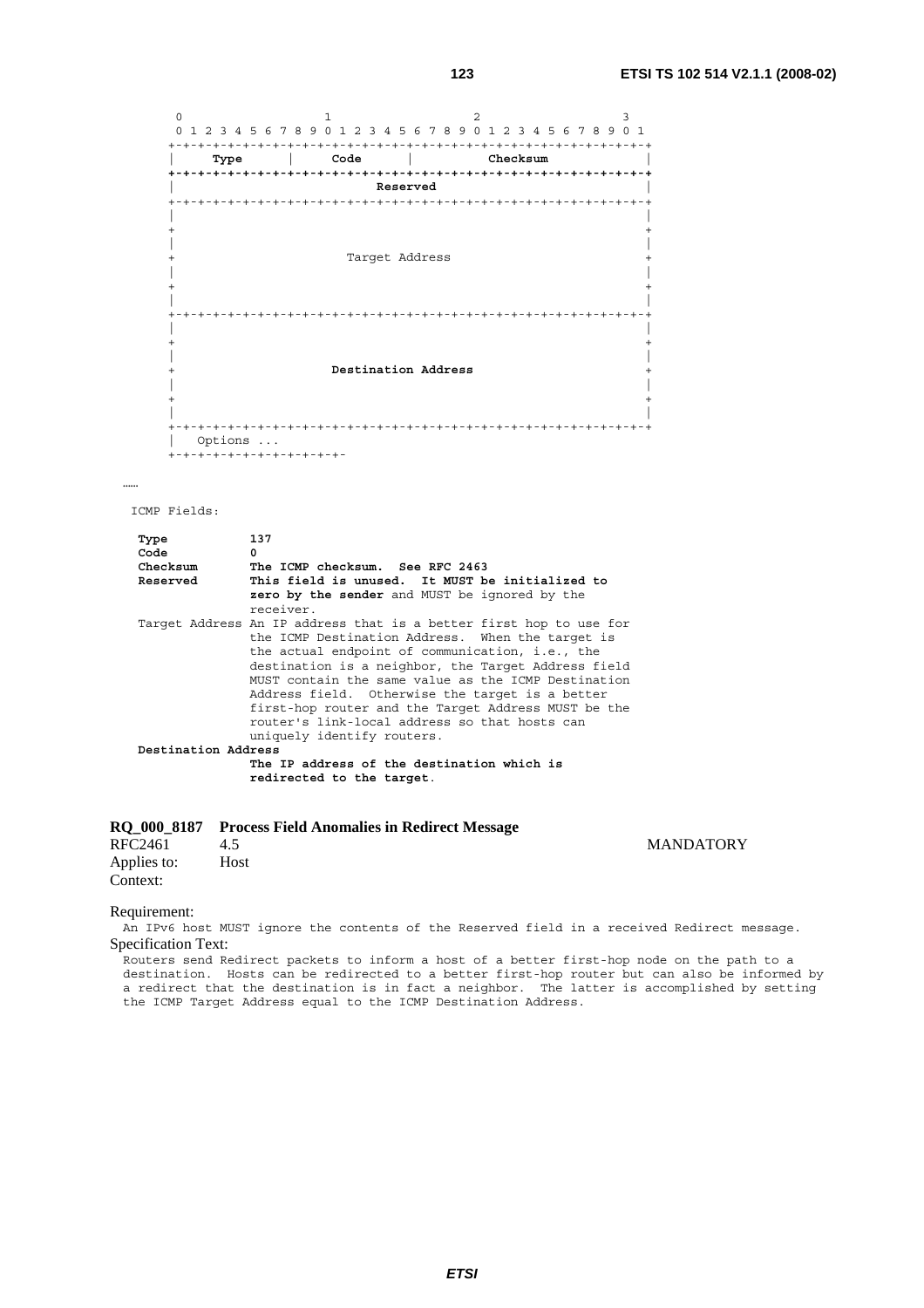0  $1$  2 3 0 1 2 3 4 5 6 7 8 9 0 1 2 3 4 5 6 7 8 9 0 1 2 3 4 5 6 7 8 9 0 1 +-+-+-+-+-+-+-+-+-+-+-+-+-+-+-+-+-+-+-+-+-+-+-+-+-+-+-+-+-+-+-+-+ | Type | Code | Checksum | +-+-+-+-+-+-+-+-+-+-+-+-+-+-+-+-+-+-+-+-+-+-+-+-+-+-+-+-+-+-+-+-+ | **Reserved** | +-+-+-+-+-+-+-+-+-+-+-+-+-+-+-+-+-+-+-+-+-+-+-+-+-+-+-+-+-+-+-+-+ | | + + | | Target Address | | + + | | +-+-+-+-+-+-+-+-+-+-+-+-+-+-+-+-+-+-+-+-+-+-+-+-+-+-+-+-+-+-+-+-+ | | + + | | Destination Address | | + + | | +-+-+-+-+-+-+-+-+-+-+-+-+-+-+-+-+-+-+-+-+-+-+-+-+-+-+-+-+-+-+-+-+ | Options ... +-+-+-+-+-+-+-+-+-+-+-+-

……

ICMP Fields:

| Type                | 137                                                                                                                                                                                                                                                                                                                                                                                                                                                                              |
|---------------------|----------------------------------------------------------------------------------------------------------------------------------------------------------------------------------------------------------------------------------------------------------------------------------------------------------------------------------------------------------------------------------------------------------------------------------------------------------------------------------|
| Code                | $\cap$                                                                                                                                                                                                                                                                                                                                                                                                                                                                           |
| Checksum            | The ICMP checksum. See RFC 2463                                                                                                                                                                                                                                                                                                                                                                                                                                                  |
| Reserved            | This field is unused. It MUST be initialized to                                                                                                                                                                                                                                                                                                                                                                                                                                  |
|                     | zero by the sender and MUST be ignored by the                                                                                                                                                                                                                                                                                                                                                                                                                                    |
|                     | receiver.                                                                                                                                                                                                                                                                                                                                                                                                                                                                        |
|                     | Target Address An IP address that is a better first hop to use for<br>the ICMP Destination Address. When the target is<br>the actual endpoint of communication, i.e., the<br>destination is a neighbor, the Target Address field<br>MUST contain the same value as the ICMP Destination<br>Address field. Otherwise the target is a better<br>first-hop router and the Target Address MUST be the<br>router's link-local address so that hosts can<br>uniquely identify routers. |
| Destination Address |                                                                                                                                                                                                                                                                                                                                                                                                                                                                                  |
|                     | The IP address of the destination which is<br>redirected to the target.                                                                                                                                                                                                                                                                                                                                                                                                          |

# **RQ\_000\_8188 Determine Redirect Target Address Field**

| RFC2461     | 4.5    |  |
|-------------|--------|--|
| Applies to: | Router |  |
| Context:    |        |  |

**MANDATORY** 

#### Requirement:

When constructing a Redirect message, an IPv6 router MUST set the Target Address field to contain the IPv6 address of the router calculated to be a better first hop for future messages from the receiving node to the node whose address is contained in the Destination Address field.

### Specification Text: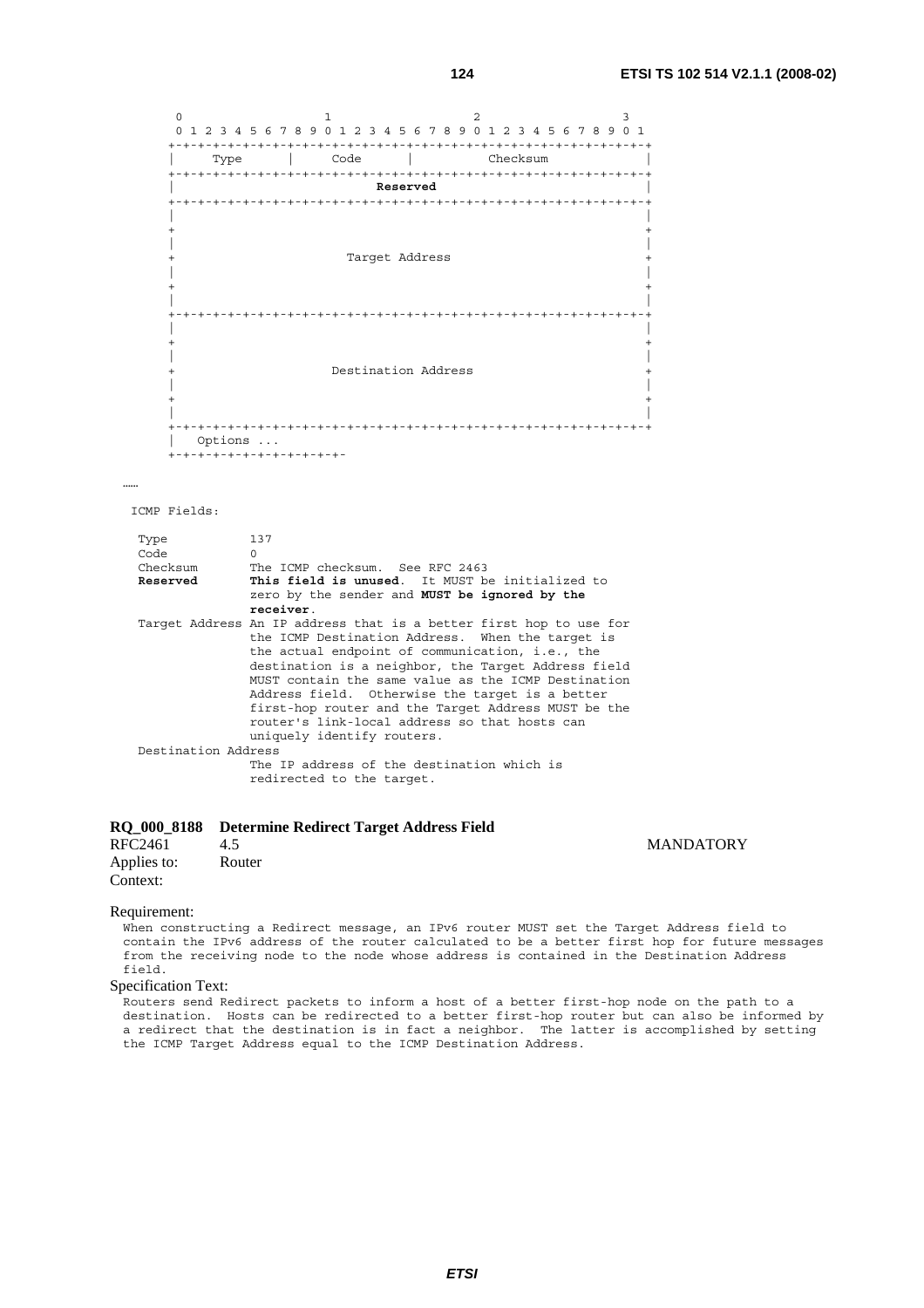0  $1$  2 3 0 1 2 3 4 5 6 7 8 9 0 1 2 3 4 5 6 7 8 9 0 1 2 3 4 5 6 7 8 9 0 1 +-+-+-+-+-+-+-+-+-+-+-+-+-+-+-+-+-+-+-+-+-+-+-+-+-+-+-+-+-+-+-+-+ | Type | Code | Checksum | +-+-+-+-+-+-+-+-+-+-+-+-+-+-+-+-+-+-+-+-+-+-+-+-+-+-+-+-+-+-+-+-+ | Reserved | +-+-+-+-+-+-+-+-+-+-+-+-+-+-+-+-+-+-+-+-+-+-+-+-+-+-+-+-+-+-+-+-+ | | + + | | + **Target Address** + | | + + | | +-+-+-+-+-+-+-+-+-+-+-+-+-+-+-+-+-+-+-+-+-+-+-+-+-+-+-+-+-+-+-+-+ | | + + | | Destination Address | | + + | | +-+-+-+-+-+-+-+-+-+-+-+-+-+-+-+-+-+-+-+-+-+-+-+-+-+-+-+-+-+-+-+-+ | Options ... +-+-+-+-+-+-+-+-+-+-+-+-

……

ICMP Fields:

| Type                | 137                                                                |
|---------------------|--------------------------------------------------------------------|
| Code                | $\Omega$                                                           |
| Checksum            | The ICMP checksum. See RFC 2463                                    |
| Reserved            | This field is unused. It MUST be initialized to                    |
|                     | zero by the sender and MUST be ignored by the                      |
|                     | receiver.                                                          |
|                     | Target Address An IP address that is a better first hop to use for |
|                     | the ICMP Destination Address. When the target is                   |
|                     | the actual endpoint of communication, i.e., the                    |
|                     | destination is a neighbor, the Target Address field                |
|                     | MUST contain the same value as the ICMP Destination                |
|                     | Address field. Otherwise the target is a better                    |
|                     | first-hop router and the Target Address MUST be the                |
|                     | router's link-local address so that hosts can                      |
|                     | uniquely identify routers.                                         |
| Destination Address |                                                                    |
|                     | The IP address of the destination which is                         |
|                     | redirected to the target.                                          |

# **RQ\_000\_8189 Determine Redirect Target Address Field**

| RFC2461     | 4.5    |
|-------------|--------|
| Applies to: | Router |
| Context:    |        |

Requirement:

When constructing a Redirect message related to a target node that is the endpoint of communication (i.e., a neighbor), an IPv6 router MUST set the Target Address field to contain the same value as the Destination Address field.

Specification Text: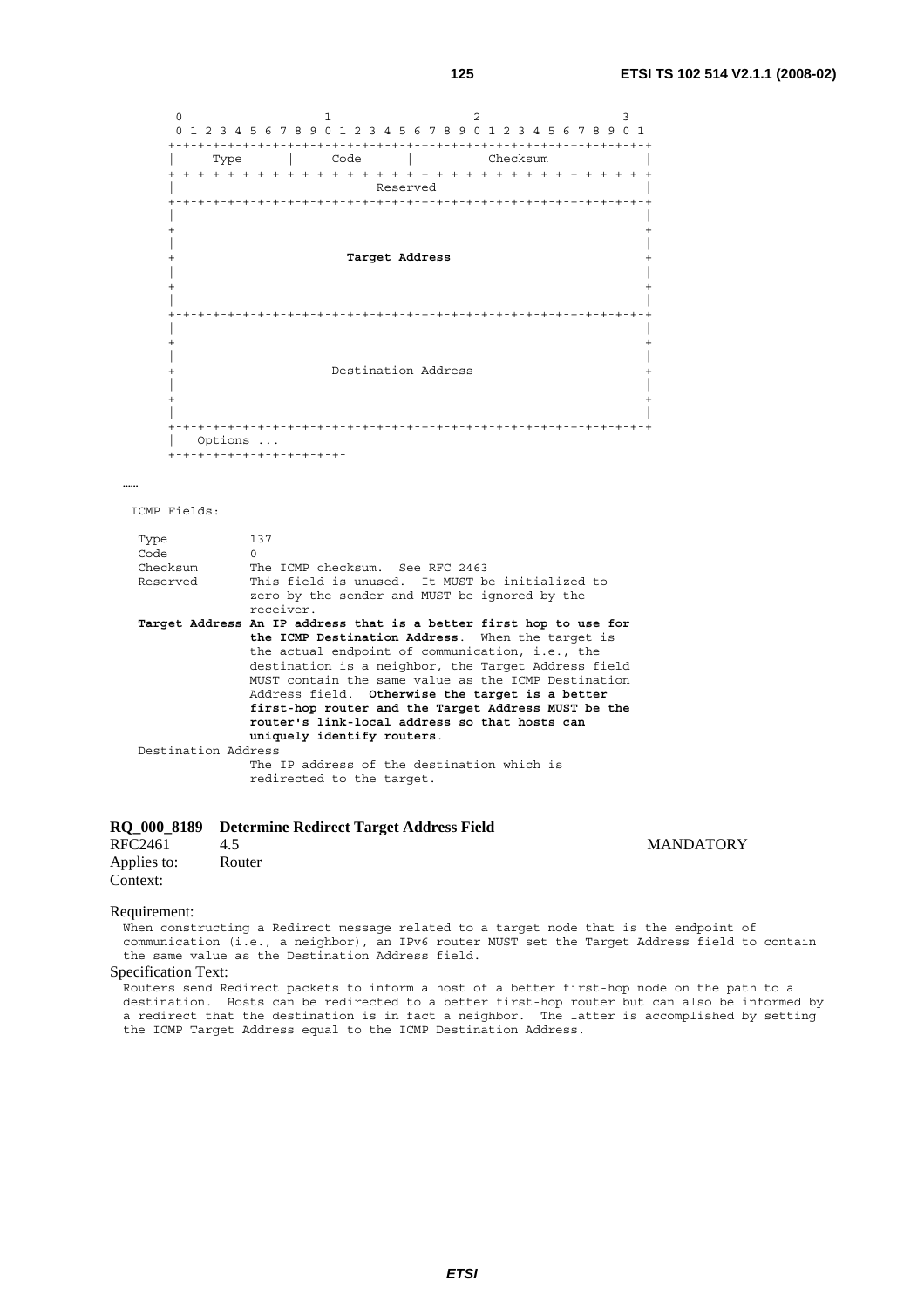0  $1$  2 3 0 1 2 3 4 5 6 7 8 9 0 1 2 3 4 5 6 7 8 9 0 1 2 3 4 5 6 7 8 9 0 1 +-+-+-+-+-+-+-+-+-+-+-+-+-+-+-+-+-+-+-+-+-+-+-+-+-+-+-+-+-+-+-+-+ | Type | Code | Checksum | +-+-+-+-+-+-+-+-+-+-+-+-+-+-+-+-+-+-+-+-+-+-+-+-+-+-+-+-+-+-+-+-+ | Reserved | +-+-+-+-+-+-+-+-+-+-+-+-+-+-+-+-+-+-+-+-+-+-+-+-+-+-+-+-+-+-+-+-+ | | + + | | + **Target Address** + | | + + | | +-+-+-+-+-+-+-+-+-+-+-+-+-+-+-+-+-+-+-+-+-+-+-+-+-+-+-+-+-+-+-+-+ | | + + | | Destination Address | | + + | | +-+-+-+-+-+-+-+-+-+-+-+-+-+-+-+-+-+-+-+-+-+-+-+-+-+-+-+-+-+-+-+-+ | Options ... +-+-+-+-+-+-+-+-+-+-+-+-

……

ICMP Fields:

| Type                | 137                                                                |
|---------------------|--------------------------------------------------------------------|
| Code                | $\Omega$                                                           |
| Checksum            | The ICMP checksum. See RFC 2463                                    |
| Reserved            | This field is unused. It MUST be initialized to                    |
|                     | zero by the sender and MUST be ignored by the                      |
|                     | receiver.                                                          |
|                     | Target Address An IP address that is a better first hop to use for |
|                     | the ICMP Destination Address. When the target is                   |
|                     | the actual endpoint of communication, i.e., the                    |
|                     |                                                                    |
|                     | destination is a neighbor, the Target Address field                |
|                     | MUST contain the same value as the ICMP Destination                |
|                     | <b>Address field.</b> Otherwise the target is a better             |
|                     | first-hop router and the Target Address MUST be the                |
|                     | router's link-local address so that hosts can                      |
|                     | uniquely identify routers.                                         |
| Destination Address |                                                                    |
|                     | The IP address of the destination which is                         |

# **RQ\_000\_8190 Generate Redirect Options**

| RFC2461     | 4.5    |
|-------------|--------|
| Applies to: | Router |
| Context:    |        |

**RECOMMENDED** 

Requirement:

When constructing a Redirect message to be sent to a host that is connected to a link that is not a non-broadcast multiple access (NBMA) link, an IPv6 router SHOULD include the redirection target node's link-layer address (if known) in the Target Link-layer Address option field in the Redirect.

# Specification Text: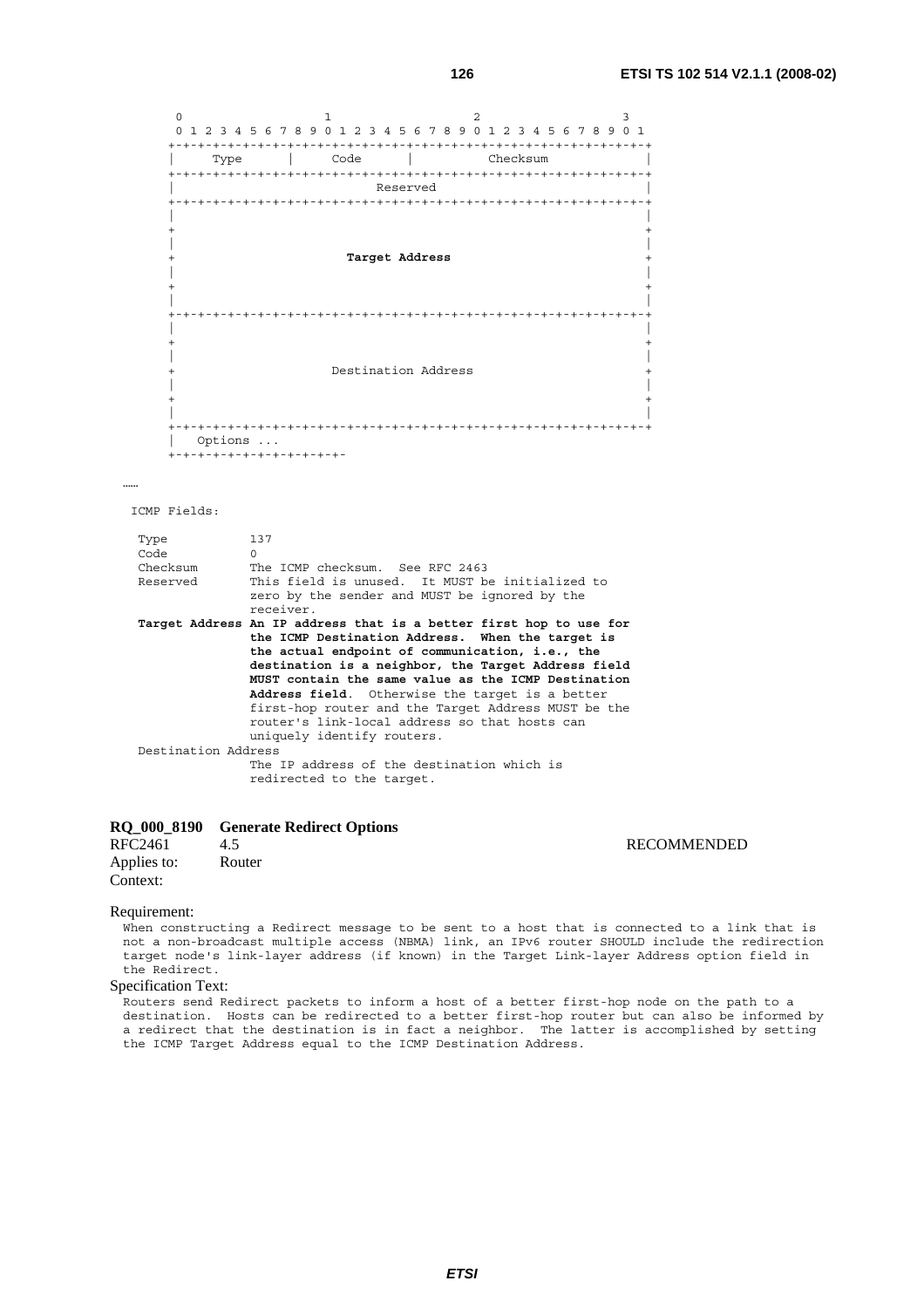0  $1$  2 3 0 1 2 3 4 5 6 7 8 9 0 1 2 3 4 5 6 7 8 9 0 1 2 3 4 5 6 7 8 9 0 1 +-+-+-+-+-+-+-+-+-+-+-+-+-+-+-+-+-+-+-+-+-+-+-+-+-+-+-+-+-+-+-+-+ Type | Code | Checksum +-+-+-+-+-+-+-+-+-+-+-+-+-+-+-+-+-+-+-+-+-+-+-+-+-+-+-+-+-+-+-+-+ | Reserved | +-+-+-+-+-+-+-+-+-+-+-+-+-+-+-+-+-+-+-+-+-+-+-+-+-+-+-+-+-+-+-+-+ | | + + | | Target Address | | + + | | +-+-+-+-+-+-+-+-+-+-+-+-+-+-+-+-+-+-+-+-+-+-+-+-+-+-+-+-+-+-+-+-+ | | + + | | Destination Address | | + + | | +-+-+-+-+-+-+-+-+-+-+-+-+-+-+-+-+-+-+-+-+-+-+-+-+-+-+-+-+-+-+-+-+ **| Options ...** +-+-+-+-+-+-+-+-+-+-+-+-

……

Possible options:

**Target link-layer address** 

```
 The link-layer address for the target. It SHOULD 
         be included (if known). Note that on NBMA links, 
         hosts may rely on the presence of the Target Link- 
         Layer Address option in Redirect messages as the 
         means for determining the link-layer addresses of 
         neighbors. In such cases, the option MUST be 
         included in Redirect messages. 
Redirected Header 
         As much as possible of the IP packet that triggered 
         the sending of the Redirect without making the 
         redirect packet exceed 1280 octets.
```
# **RQ\_000\_8191 Generate Redirect Options**

RFC2461 4.5 MANDATORY<br>Applies to: Router Applies to:

# Context:

The implementation is generating a Redirect message on an NBMA link with a known link-layer address for the target.

### Requirement:

When constructing a Redirect message to be sent to a host that is connected to a non-broadcast multiple access (NBMA) link, an IPv6 router MUST include the redirection target node's linklayer address in the Target Link-layer Address option field in the Redirect.

#### Specification Text: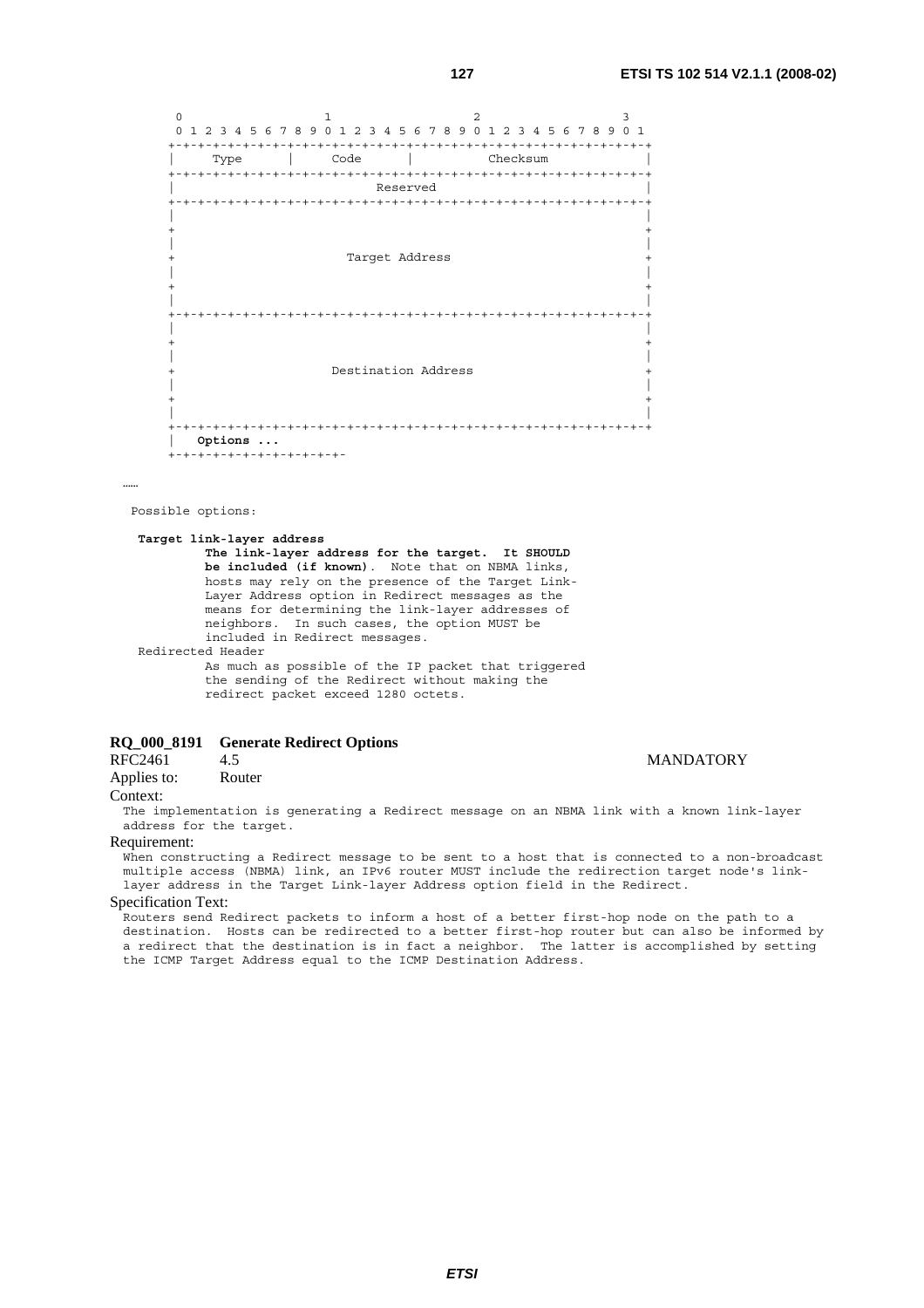0  $1$  2 3 0 1 2 3 4 5 6 7 8 9 0 1 2 3 4 5 6 7 8 9 0 1 2 3 4 5 6 7 8 9 0 1 +-+-+-+-+-+-+-+-+-+-+-+-+-+-+-+-+-+-+-+-+-+-+-+-+-+-+-+-+-+-+-+-+ | Type | Code | Checksum | +-+-+-+-+-+-+-+-+-+-+-+-+-+-+-+-+-+-+-+-+-+-+-+-+-+-+-+-+-+-+-+-+ | Reserved | +-+-+-+-+-+-+-+-+-+-+-+-+-+-+-+-+-+-+-+-+-+-+-+-+-+-+-+-+-+-+-+-+ | | + + | | Target Address | | + + | | +-+-+-+-+-+-+-+-+-+-+-+-+-+-+-+-+-+-+-+-+-+-+-+-+-+-+-+-+-+-+-+-+ | | + + | | Destination Address | | + + | | +-+-+-+-+-+-+-+-+-+-+-+-+-+-+-+-+-+-+-+-+-+-+-+-+-+-+-+-+-+-+-+-+ **| Options ...** +-+-+-+-+-+-+-+-+-+-+-+-

……

Possible options:

**Target link-layer address** 

```
 The link-layer address for the target. It SHOULD 
         be included (if known). Note that on NBMA links, 
         hosts may rely on the presence of the Target Link- 
         Layer Address option in Redirect messages as the 
         means for determining the link-layer addresses of 
         neighbors. In such cases, the option MUST be 
         included in Redirect messages.
Redirected Header 
         As much as possible of the IP packet that triggered
```
 the sending of the Redirect without making the redirect packet exceed 1280 octets.

# **RQ\_000\_8192 Generate Redirect Options**

RFC2461 4.5 MANDATORY<br>Applies to: Router Applies to: Context:

# Requirement:

When constructing a Redirect message, an IPv6 router MUST insert as much as possible of the IP packet that triggered the sending of the Redirect without making the Redirect packet exceed 1280 octets.

Specification Text: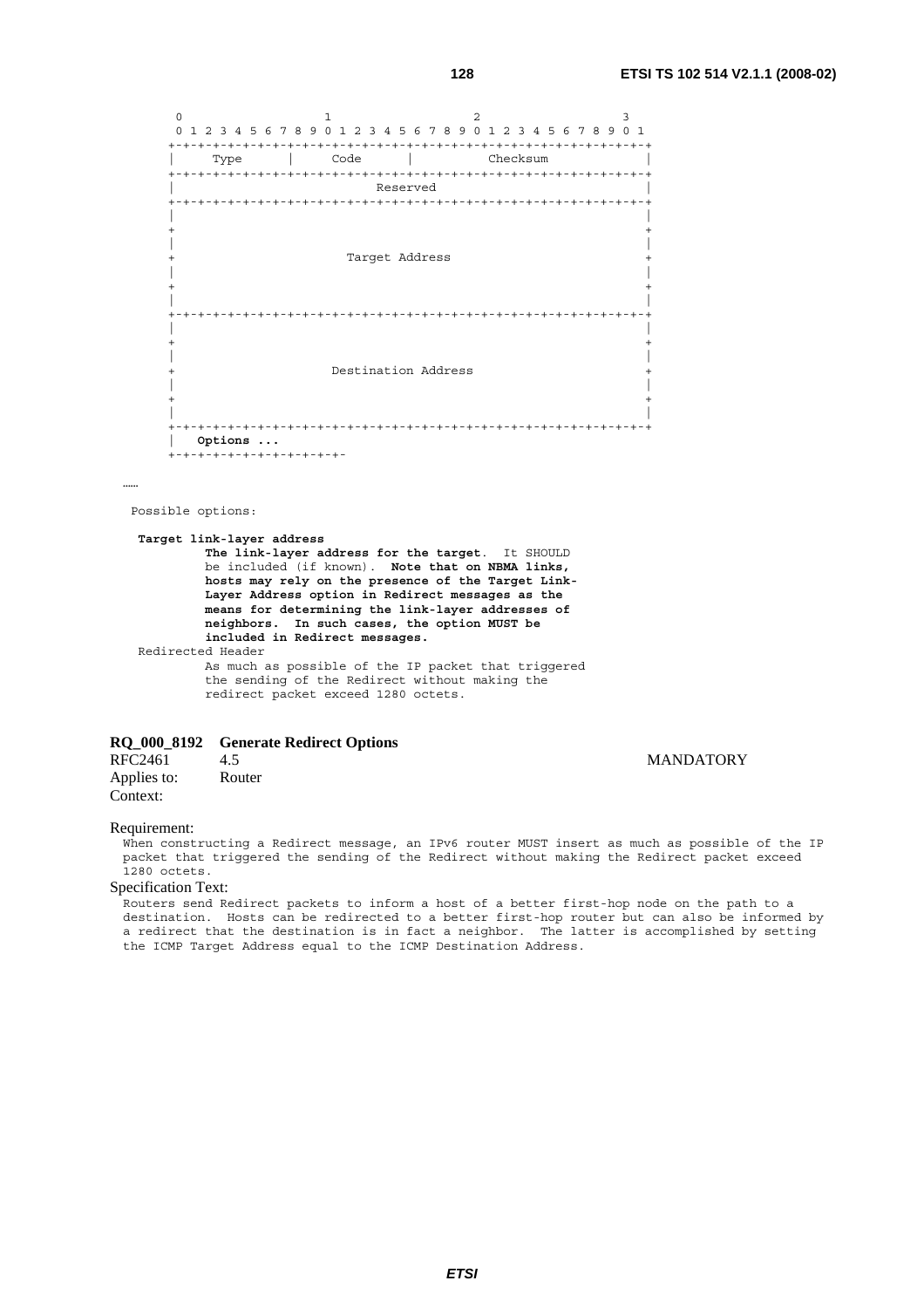0  $1$  2 3 0 1 2 3 4 5 6 7 8 9 0 1 2 3 4 5 6 7 8 9 0 1 2 3 4 5 6 7 8 9 0 1 +-+-+-+-+-+-+-+-+-+-+-+-+-+-+-+-+-+-+-+-+-+-+-+-+-+-+-+-+-+-+-+-+ | Type | Code | Checksum | +-+-+-+-+-+-+-+-+-+-+-+-+-+-+-+-+-+-+-+-+-+-+-+-+-+-+-+-+-+-+-+-+ | Reserved | +-+-+-+-+-+-+-+-+-+-+-+-+-+-+-+-+-+-+-+-+-+-+-+-+-+-+-+-+-+-+-+-+ | | + + | | Target Address | | + + | | +-+-+-+-+-+-+-+-+-+-+-+-+-+-+-+-+-+-+-+-+-+-+-+-+-+-+-+-+-+-+-+-+ | | + + | | Destination Address | | + + | | +-+-+-+-+-+-+-+-+-+-+-+-+-+-+-+-+-+-+-+-+-+-+-+-+-+-+-+-+-+-+-+-+ **| Options ...** +-+-+-+-+-+-+-+-+-+-+-+- …… Possible options: Target link-layer address The link-layer address for the target. It SHOULD be included (if known). Note that on NBMA links, hosts may rely on the presence of the Target Link- Layer Address option in Redirect messages as the means for determining the link-layer addresses of neighbors. In such cases, the option MUST be included in Redirect messages.  **Redirected Header As much as possible of the IP packet that triggered the sending of the Redirect without making the redirect packet exceed 1280 octets. RQ\_000\_8193 Process Option Anomalies in NS**  RFC2461 4.6 MANDATORY<br>Applies to: Host. Router Host, Router Context: Requirement: An IPv6 node MUST silently discard a received Neighbor solicitation message that contains an option in which the Length field is set to zero (0). Specification Text: Option Formats Neighbor Discovery messages include zero or more options, some of which may appear multiple

0  $1$  2 3 0 1 2 3 4 5 6 7 8 9 0 1 2 3 4 5 6 7 8 9 0 1 2 3 4 5 6 7 8 9 0 1 +-+-+-+-+-+-+-+-+-+-+-+-+-+-+-+-+-+-+-+-+-+-+-+-+-+-+-+-+-+-+-+-+ | Type | **Length** | ... | +-+-+-+-+-+-+-+-+-+-+-+-+-+-+-+-+-+-+-+-+-+-+-+-+-+-+-+-+-+-+-+-+ ~ ... ~

+-+-+-+-+-+-+-+-+-+-+-+-+-+-+-+-+-+-+-+-+-+-+-+-+-+-+-+-+-+-+-+-+

times in the same message. All options are of the form: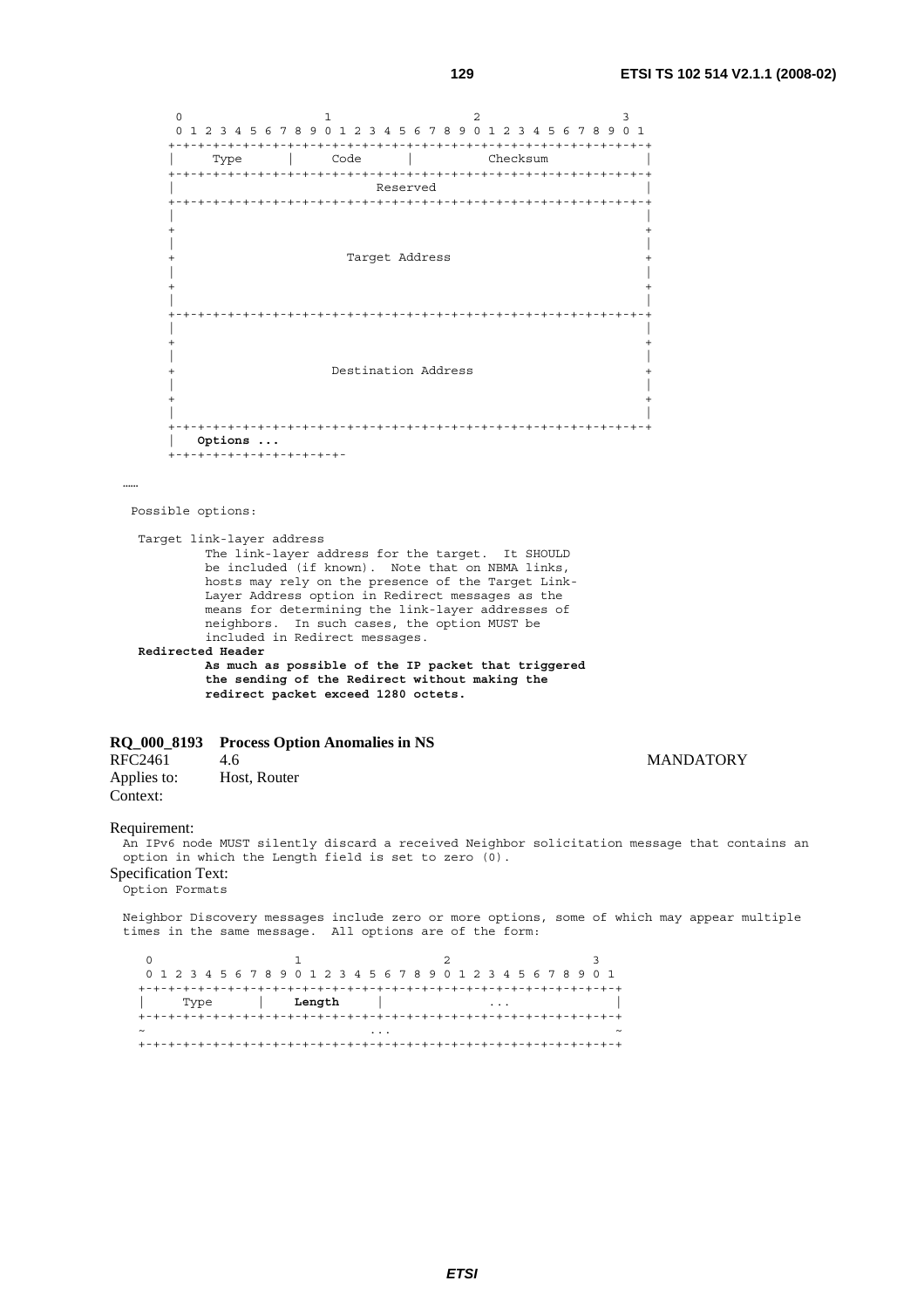| Fields:                                                      |                                                                                                                                                                                                                                         |                  |
|--------------------------------------------------------------|-----------------------------------------------------------------------------------------------------------------------------------------------------------------------------------------------------------------------------------------|------------------|
| Type                                                         | 8-bit identifier of the type of option.<br>The<br>options defined in this document are:                                                                                                                                                 |                  |
|                                                              | Option Name<br>Type<br>Source Link-Layer Address<br>Target Link-Layer Address<br>$\overline{2}$<br>Prefix Information<br>3<br>Redirected Header<br>$\overline{4}$<br>5<br>MTU                                                           | 1                |
| Length                                                       | 8-bit unsigned integer. The length of the option<br>(including the type and length fields) in units of<br>8 octets. The value 0 is invalid. Nodes MUST<br>silently discard an ND packet that contains an<br>option with length zero.    |                  |
| RQ 000 8194                                                  | <b>Process Option Anomalies in NA</b>                                                                                                                                                                                                   |                  |
| RFC2461<br>Applies to:<br>Context:                           | 4.6<br>Host, Router                                                                                                                                                                                                                     | <b>MANDATORY</b> |
| Requirement:<br><b>Specification Text:</b><br>Option Formats | An IPv6 node MUST silently discard a received Neighbor Advertisement message that contains an<br>option in which the Length field is set to zero (0).                                                                                   |                  |
|                                                              | Neighbor Discovery messages include zero or more options, some of which may appear multiple<br>times in the same message. All options are of the form:                                                                                  |                  |
| $\Omega$                                                     | $\mathbf{1}$<br>$\mathbf{2}$<br>3<br>0 1 2 3 4 5 6 7 8 9 0 1 2 3 4 5 6 7 8 9 0 1 2 3 4 5 6 7 8 9 0 1                                                                                                                                    |                  |
|                                                              | Type   <b>Length</b>                                                                                                                                                                                                                    |                  |
|                                                              |                                                                                                                                                                                                                                         |                  |
| Fields:                                                      |                                                                                                                                                                                                                                         |                  |
| Type                                                         | 8-bit identifier of the type of option.<br>The<br>options defined in this document are:                                                                                                                                                 |                  |
|                                                              | Option Name<br>Туре<br>Source Link-Layer Address<br>2<br>Target Link-Layer Address<br>Prefix Information<br>3<br>Redirected Header<br>$\overline{4}$<br>5<br>MTU                                                                        | 1                |
| Length                                                       | 8-bit unsigned integer. The length of the option<br>(including the type and length fields) in units of<br>The value 0 is invalid. Nodes MUST<br>8 octets.<br>silently discard an ND packet that contains an<br>option with length zero. |                  |
| <b>RQ_000_8195</b><br>RFC2461                                | <b>Process Option Anomalies in RS</b><br>4.6                                                                                                                                                                                            | <b>MANDATORY</b> |
| Applies to:<br>Context:                                      | Host, Router                                                                                                                                                                                                                            |                  |
| Requirement:                                                 | An IPv6 node MUST silently discard a received Router Solicitation message that contains an<br>option in which the Length field is set to zero (0).                                                                                      |                  |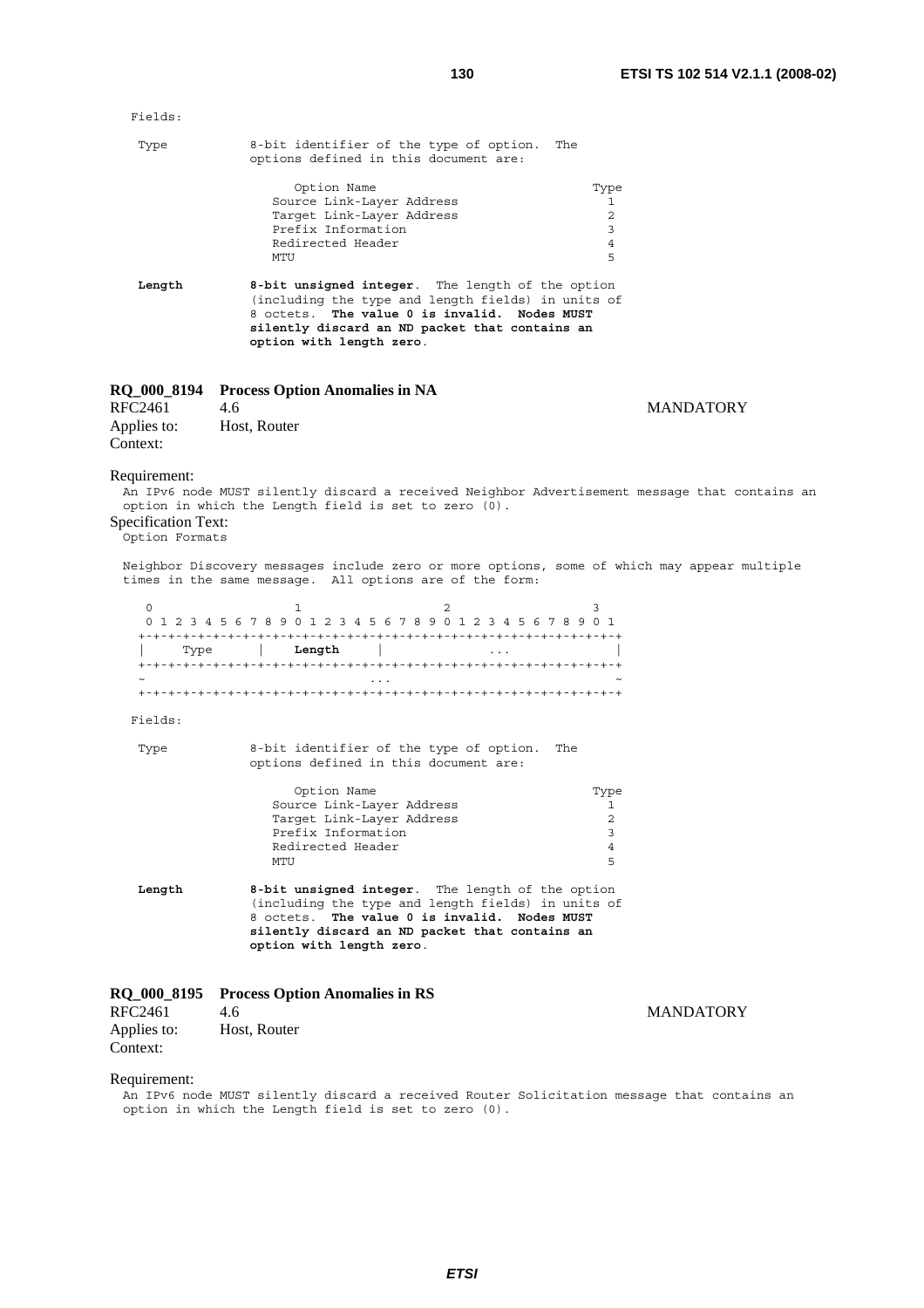# Specification Text:

Option Formats

Neighbor Discovery messages include zero or more options, some of which may appear multiple times in the same message. All options are of the form:

| $\Omega$<br>Type | 1<br>2<br>0 1 2 3 4 5 6 7 8 9 0 1 2 3 4 5 6 7 8 9 0 1 2 3 4 5 6 7 8 9 0 1<br>  Length                                                                                                                                                | 3                                                       |  |  |  |  |  |
|------------------|--------------------------------------------------------------------------------------------------------------------------------------------------------------------------------------------------------------------------------------|---------------------------------------------------------|--|--|--|--|--|
| Fields:          |                                                                                                                                                                                                                                      |                                                         |  |  |  |  |  |
| Type             | 8-bit identifier of the type of option.<br>The<br>options defined in this document are:                                                                                                                                              |                                                         |  |  |  |  |  |
|                  | Option Name<br>Source Link-Layer Address<br>Target Link-Layer Address<br>Prefix Information<br>Redirected Header<br>MTU                                                                                                              | Type<br>1<br>$\mathfrak{D}$<br>3<br>$\overline{4}$<br>5 |  |  |  |  |  |
| Length           | 8-bit unsigned integer. The length of the option<br>(including the type and length fields) in units of<br>8 octets. The value 0 is invalid. Nodes MUST<br>silently discard an ND packet that contains an<br>option with length zero. |                                                         |  |  |  |  |  |

|             | RQ_000_8196 Process Option Anomalies in RA |
|-------------|--------------------------------------------|
| D E C 2 461 |                                            |

| <b>RFC2461</b> | 4.6          |
|----------------|--------------|
| Applies to:    | Router, Host |
| Context:       |              |

# **MANDATORY**

# Requirement:

An IPv6 node MUST silently discard a received Router Solicitation message that contains an option in which the Length field is set to zero (0).

# Specification Text:

.<br>Option Formats

Neighbor Discovery messages include zero or more options, some of which may appear multiple times in the same message. All options are of the form:

|            |      |        | 0 1 2 3 4 5 6 7 8 9 0 1 2 3 4 5 6 7 8 9 0 1 2 3 4 5 6 7 8 9 0 1 |  |
|------------|------|--------|-----------------------------------------------------------------|--|
|            |      |        |                                                                 |  |
|            | Type | Length |                                                                 |  |
|            |      |        |                                                                 |  |
| $\tilde{}$ |      |        | .                                                               |  |
|            |      |        |                                                                 |  |

Fields:

 Type 8-bit identifier of the type of option. The options defined in this document are:

|        | Option Name<br>Type                                                                                                                                                                                                                  |
|--------|--------------------------------------------------------------------------------------------------------------------------------------------------------------------------------------------------------------------------------------|
|        | Source Link-Layer Address                                                                                                                                                                                                            |
|        | Target Link-Layer Address<br>2                                                                                                                                                                                                       |
|        | Prefix Information<br>3                                                                                                                                                                                                              |
|        | Redirected Header<br>$\overline{4}$                                                                                                                                                                                                  |
|        | 5<br>MTU                                                                                                                                                                                                                             |
| Length | 8-bit unsigned integer. The length of the option<br>(including the type and length fields) in units of<br>8 octets. The value 0 is invalid. Nodes MUST<br>silently discard an ND packet that contains an<br>option with length zero. |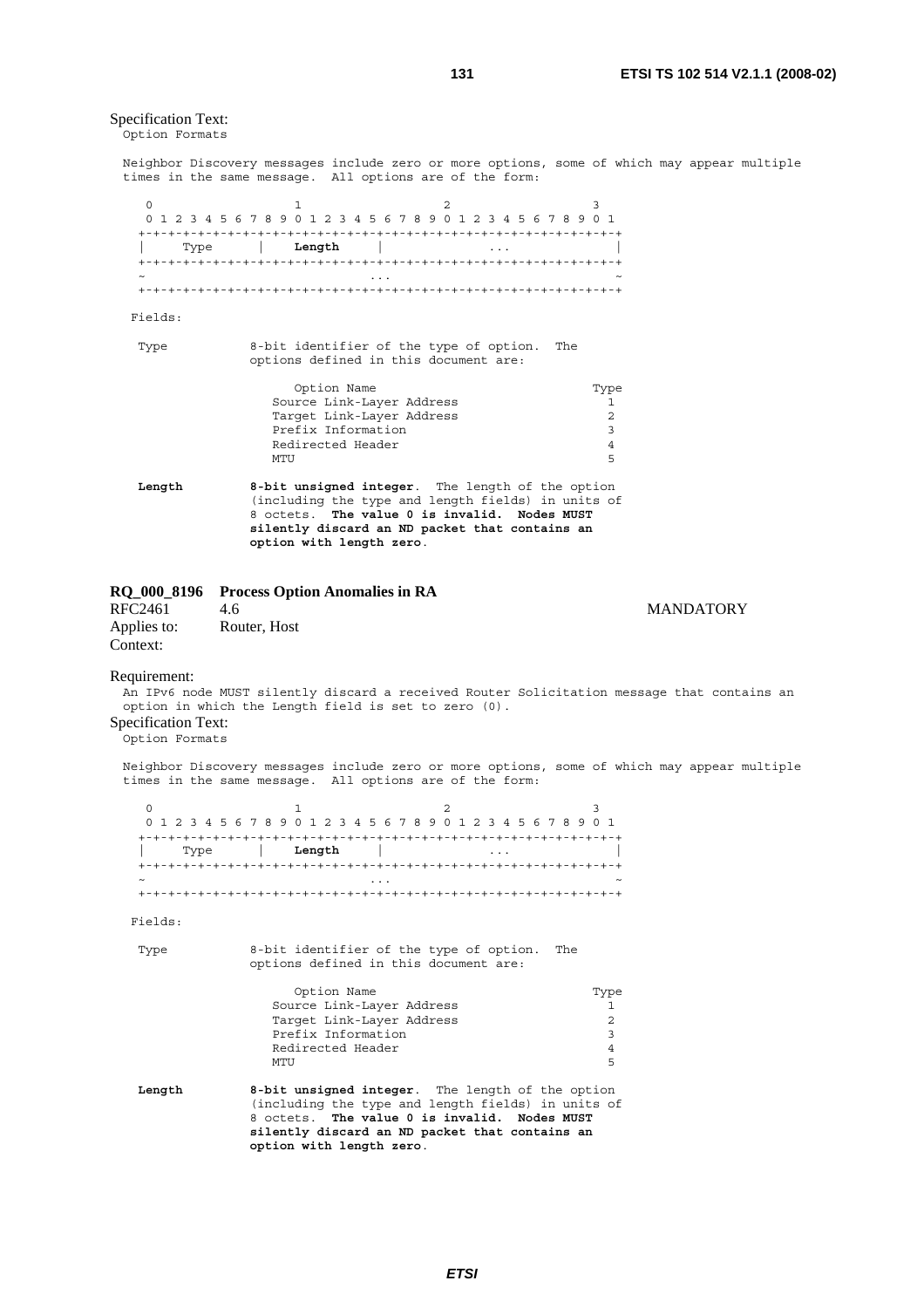| RO 000 8197                                                                                   |                         |                                                                    | <b>Process Field Anomalies in Redirect Message</b>                                                                                                                                                       |                                          |                                                                                                 |
|-----------------------------------------------------------------------------------------------|-------------------------|--------------------------------------------------------------------|----------------------------------------------------------------------------------------------------------------------------------------------------------------------------------------------------------|------------------------------------------|-------------------------------------------------------------------------------------------------|
| <b>RFC2461</b><br>Applies to:<br>Context:                                                     | 4.6<br>Host, Router     |                                                                    |                                                                                                                                                                                                          |                                          | <b>MANDATORY</b>                                                                                |
| Requirement:<br>the Length field is set to zero (0).<br>Specification Text:<br>Option Formats |                         |                                                                    |                                                                                                                                                                                                          |                                          | An IPv6 node MUST silently discard a received Redirect message that contains an option in which |
|                                                                                               |                         |                                                                    | times in the same message. All options are of the form:                                                                                                                                                  |                                          | Neighbor Discovery messages include zero or more options, some of which may appear multiple     |
| $\circ$                                                                                       |                         | 1                                                                  | 2<br>0 1 2 3 4 5 6 7 8 9 0 1 2 3 4 5 6 7 8 9 0 1 2 3 4 5 6 7 8 9 0 1                                                                                                                                     | 3                                        |                                                                                                 |
| Type                                                                                          | <b>Example 1</b> Length |                                                                    |                                                                                                                                                                                                          |                                          |                                                                                                 |
|                                                                                               |                         |                                                                    |                                                                                                                                                                                                          |                                          |                                                                                                 |
|                                                                                               |                         |                                                                    |                                                                                                                                                                                                          |                                          |                                                                                                 |
| Fields:                                                                                       |                         |                                                                    |                                                                                                                                                                                                          |                                          |                                                                                                 |
| Type                                                                                          |                         |                                                                    | 8-bit identifier of the type of option.<br>options defined in this document are:                                                                                                                         | The                                      |                                                                                                 |
|                                                                                               |                         | Option Name                                                        |                                                                                                                                                                                                          | Type                                     |                                                                                                 |
|                                                                                               |                         | Source Link-Layer Address                                          |                                                                                                                                                                                                          | 1                                        |                                                                                                 |
|                                                                                               |                         | Target Link-Layer Address<br>Prefix Information                    |                                                                                                                                                                                                          | 2<br>3                                   |                                                                                                 |
|                                                                                               |                         | Redirected Header                                                  |                                                                                                                                                                                                          | 4                                        |                                                                                                 |
|                                                                                               | MTU                     |                                                                    |                                                                                                                                                                                                          | 5                                        |                                                                                                 |
| Length                                                                                        |                         | option with length zero.                                           | 8-bit unsigned integer. The length of the option<br>(including the type and length fields) in units of<br>8 octets. The value 0 is invalid. Nodes MUST<br>silently discard an ND packet that contains an |                                          |                                                                                                 |
| RQ_000_8198                                                                                   |                         |                                                                    | <b>Generate Neighbor Solicitation Option</b>                                                                                                                                                             |                                          |                                                                                                 |
| RFC2461                                                                                       | 4.6.1                   |                                                                    |                                                                                                                                                                                                          |                                          | <b>MANDATORY</b>                                                                                |
| Applies to:<br>Context:                                                                       | Host, Router            |                                                                    |                                                                                                                                                                                                          |                                          |                                                                                                 |
|                                                                                               |                         |                                                                    |                                                                                                                                                                                                          |                                          |                                                                                                 |
| Requirement:                                                                                  |                         |                                                                    | Option, an IPv6 node MUST set the option fields as follows:                                                                                                                                              |                                          | When constructing a Neighbor Solicitation message containing a Source Link-Layer Address        |
| Option Field                                                                                  |                         | Octet                                                              | Value                                                                                                                                                                                                    |                                          |                                                                                                 |
| Type<br>Length<br>Link-Layer Address                                                          |                         | 1<br>2                                                             | 3 to end   Source link layer address                                                                                                                                                                     | Total option length in units of 8 octets |                                                                                                 |
| Specification Text:<br>Source/Target Link-layer Address                                       |                         |                                                                    |                                                                                                                                                                                                          |                                          |                                                                                                 |
| 0<br>Type                                                                                     |                         | 1<br>Length                                                        | 2<br>0 1 2 3 4 5 6 7 8 9 0 1 2 3 4 5 6 7 8 9 0 1 2 3 4 5 6 7 8 9 0 1<br>  Link-Layer Address                                                                                                             | з                                        |                                                                                                 |
| Fields:                                                                                       |                         |                                                                    |                                                                                                                                                                                                          |                                          |                                                                                                 |
|                                                                                               |                         |                                                                    |                                                                                                                                                                                                          |                                          |                                                                                                 |
| Type<br>Length                                                                                |                         | 1 for Source Link-layer Address<br>2 for Target Link-layer Address | The length of the option (including the type and<br>length fields) in units of 8 octets. For example,<br>the length for IEEE 802 addresses is 1 [RFC 2464].                                              |                                          |                                                                                                 |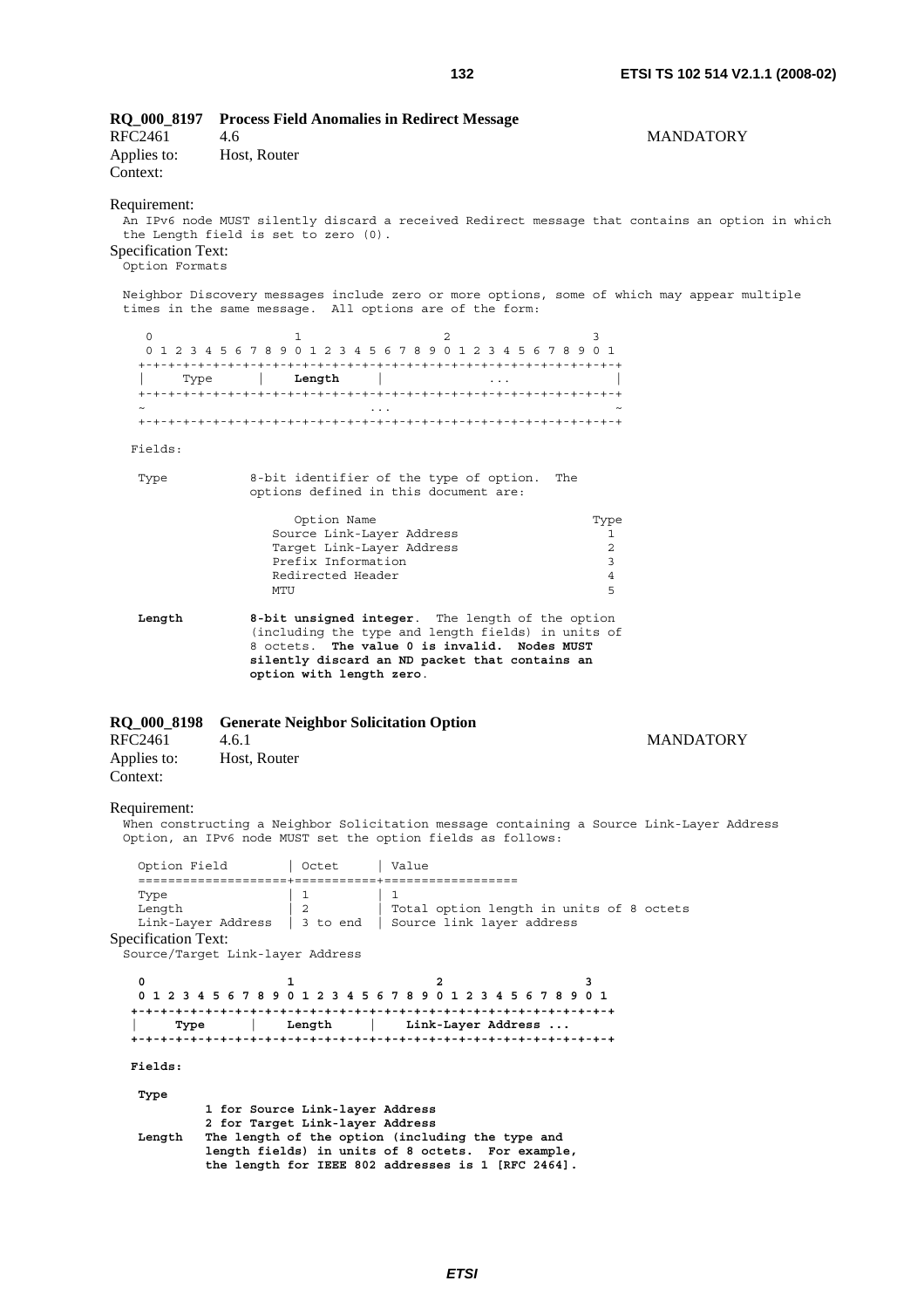#### **Link-Layer Address The variable length link-layer address.** The content and format of this field (including byte and bit ordering) is expected to be specified in specific documents that describe how IPv6 operates over different link layers. For instance,

Description

RFC 2464.

**The Source Link-Layer Address option contains the link-layer address of the sender of the packet.** It is used in the **Neighbor Solicitation**, Router Solicitation, and Router Advertisement packets.

The Target Link-Layer Address option contains the link-layer address of the target. It is used in Neighbor Advertisement and Redirect packets.

These options MUST be silently ignored for other Neighbor Discovery messages

### **RQ\_000\_8199 Generate RS Source Link-Layer Address Option**

| RFC2461     | 4.6.1        | <b>MANDATORY</b> |
|-------------|--------------|------------------|
| Applies to: | Router, Host |                  |
| Context:    |              |                  |

#### Requirement:

When constructing a Router Solicitation message containing a Source Link-Layer Address Option, an IPv6 node MUST set the option fields as follows:

| Option Field       | Octet | Value                                                                         |
|--------------------|-------|-------------------------------------------------------------------------------|
|                    |       |                                                                               |
| Type               |       |                                                                               |
| Length             |       | Total option length in units of 8 octets                                      |
|                    |       | Link-Layer Address $\parallel$ 3 to end $\parallel$ Source link layer address |
| rooifiaation Tarte |       |                                                                               |

# Specification Text:

Source/Target Link-layer Address

| 0 1 2 3 4 5 6 7 8 9 0 1 2 3 4 5 6 7 8 9 0 1 2 3 4 5 6 7 8 9 0 1 |      |  |  |  |  |  |  |          |  |  |  |  |                    |  |  |  |  |
|-----------------------------------------------------------------|------|--|--|--|--|--|--|----------|--|--|--|--|--------------------|--|--|--|--|
|                                                                 |      |  |  |  |  |  |  |          |  |  |  |  |                    |  |  |  |  |
|                                                                 | Type |  |  |  |  |  |  | Lenath I |  |  |  |  | Link-Layer Address |  |  |  |  |
|                                                                 |      |  |  |  |  |  |  |          |  |  |  |  |                    |  |  |  |  |

#### **Fields:**

#### **Type 1 for Source Link-layer Address 2 for Target Link-layer Address Length The length of the option (including the type and length fields) in units of 8 octets. For example, the length for IEEE 802 addresses is 1 [RFC 2464]. Link-Layer Address The variable length link-layer address.** The content and format of this field (including byte and bit ordering) is expected to be specified in specific documents that describe how IPv6 operates over different link layers. For instance, RFC 2464.

#### Description

**The Source Link-Layer Address option contains the link-layer address of the sender of the packet.** It is used in the Neighbor Solicitation, **Router Solicitation,** and Router Advertisement packets.

The Target Link-Layer Address option contains the link-layer address of the target. It is used in Neighbor Advertisement and Redirect packets.

These options MUST be silently ignored for other Neighbor Discovery messages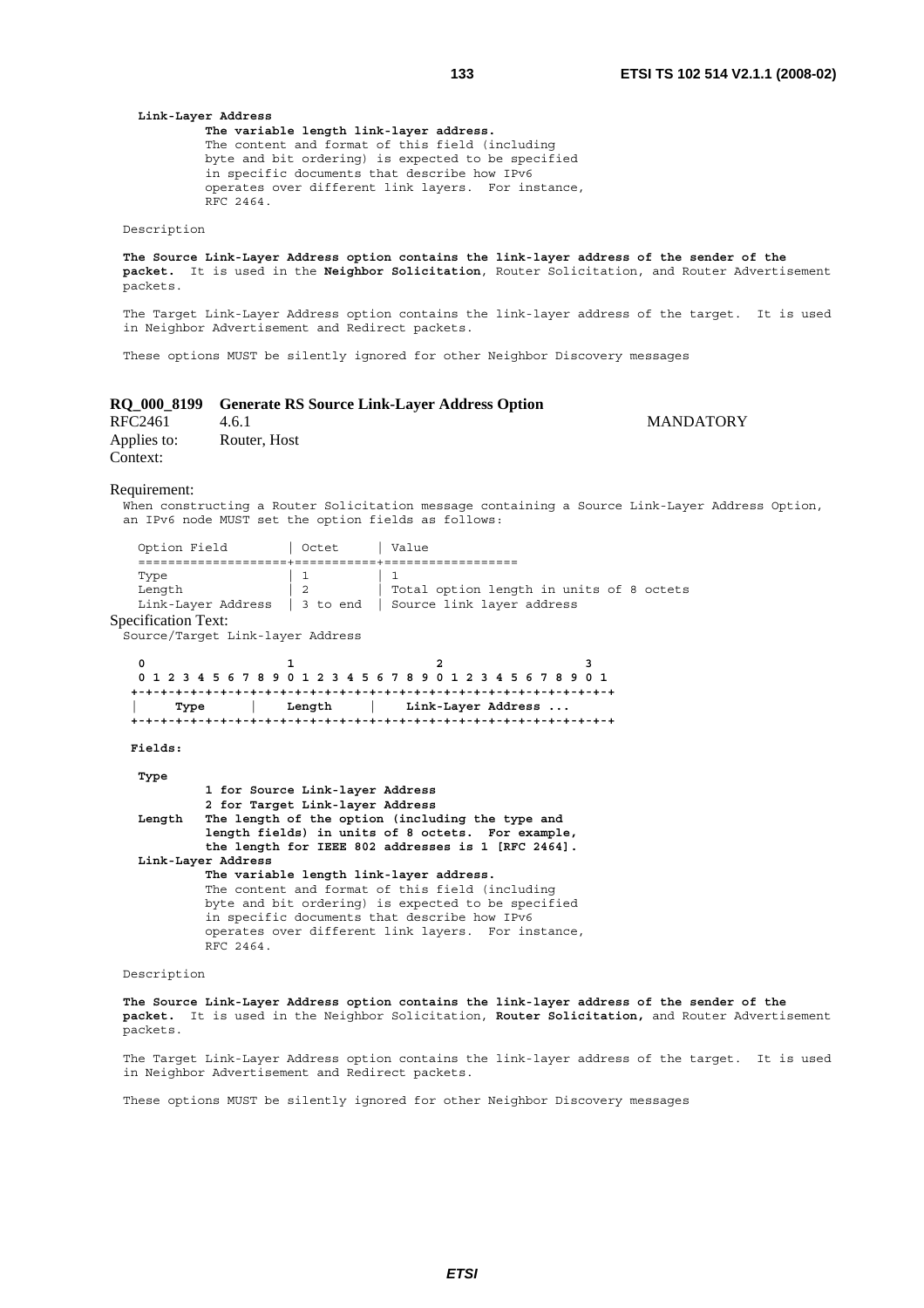| RFC2461<br>Applies to:<br>Context: | RO 000 8200 Generate Router Advertisement<br>4.6.1<br>Router | <b>MANDATORY</b> |  |
|------------------------------------|--------------------------------------------------------------|------------------|--|
|                                    |                                                              |                  |  |

# Requirement:

When constructing a Router Advertisement message containing a Source Link-Layer Address Option, an IPv6 node MUST set the option fields as follows:

Option Field | Octet | Value ====================+===========+================== Type  $\vert 1 \vert 1 \vert 1$ Length  $\vert$  2  $\vert$  Total option length in units of 8 octets Link-Layer Address | 3 to end | Source link layer address Specification Text:

Source/Target Link-layer Address

|      |  |          | 0 1 2 3 4 5 6 7 8 9 0 1 2 3 4 5 6 7 8 9 0 1 2 3 4 5 6 7 8 9 0 1 |  |
|------|--|----------|-----------------------------------------------------------------|--|
|      |  |          |                                                                 |  |
| Type |  | Lenath I | Link-Layer Address                                              |  |
|      |  |          |                                                                 |  |

#### **Fields:**

#### **Type**

|        | 1 for Source Link-layer Address                    |
|--------|----------------------------------------------------|
|        | 2 for Target Link-layer Address                    |
| Length | The length of the option (including the type and   |
|        | length fields) in units of 8 octets. For example,  |
|        | the length for IEEE 802 addresses is 1 [RFC 2464]. |
|        | Link-Layer Address                                 |
|        | The variable length link-layer address.            |
|        | The content and format of this field (including    |
|        | byte and bit ordering) is expected to be specified |
|        | in specific documents that describe how IPv6       |
|        | operates over different link layers. For instance, |
|        | RFC 2464.                                          |

# Description

**The Source Link-Layer Address option contains the link-layer address of the sender of the packet.** It is used in the Neighbor Solicitation, Router Solicitation, and **Router Advertisement** packets.

The Target Link-Layer Address option contains the link-layer address of the target. It is used in Neighbor Advertisement and Redirect packets.

These options MUST be silently ignored for other Neighbor Discovery messages

|                         | RQ 000 8201 Generate Neighbor Advertisement |
|-------------------------|---------------------------------------------|
| RFC2461                 | 4.6.1                                       |
| Applies to:<br>Context: | Host, Router                                |

#### Requirement:

When constructing a Neighbor Advertisement message containing a Target Link-Layer Address Option, an IPv6 node MUST set the option fields as follows:

| Option Field   | Octet | l Value                                                                                                                   |
|----------------|-------|---------------------------------------------------------------------------------------------------------------------------|
| Type<br>Length |       | Total option length in units of 8 octets<br>Link-Layer Address $\parallel$ 3 to end $\parallel$ Target link layer address |

# Specification Text:

Source/Target Link-layer Address

|      |  | 0 1 2 3 4 5 6 7 8 9 0 1 2 3 4 5 6 7 8 9 0 1 2 3 4 5 6 7 8 9 0 1 |  |  |
|------|--|-----------------------------------------------------------------|--|--|
|      |  |                                                                 |  |  |
| Tvpe |  | Length   Link-Layer Address                                     |  |  |
|      |  |                                                                 |  |  |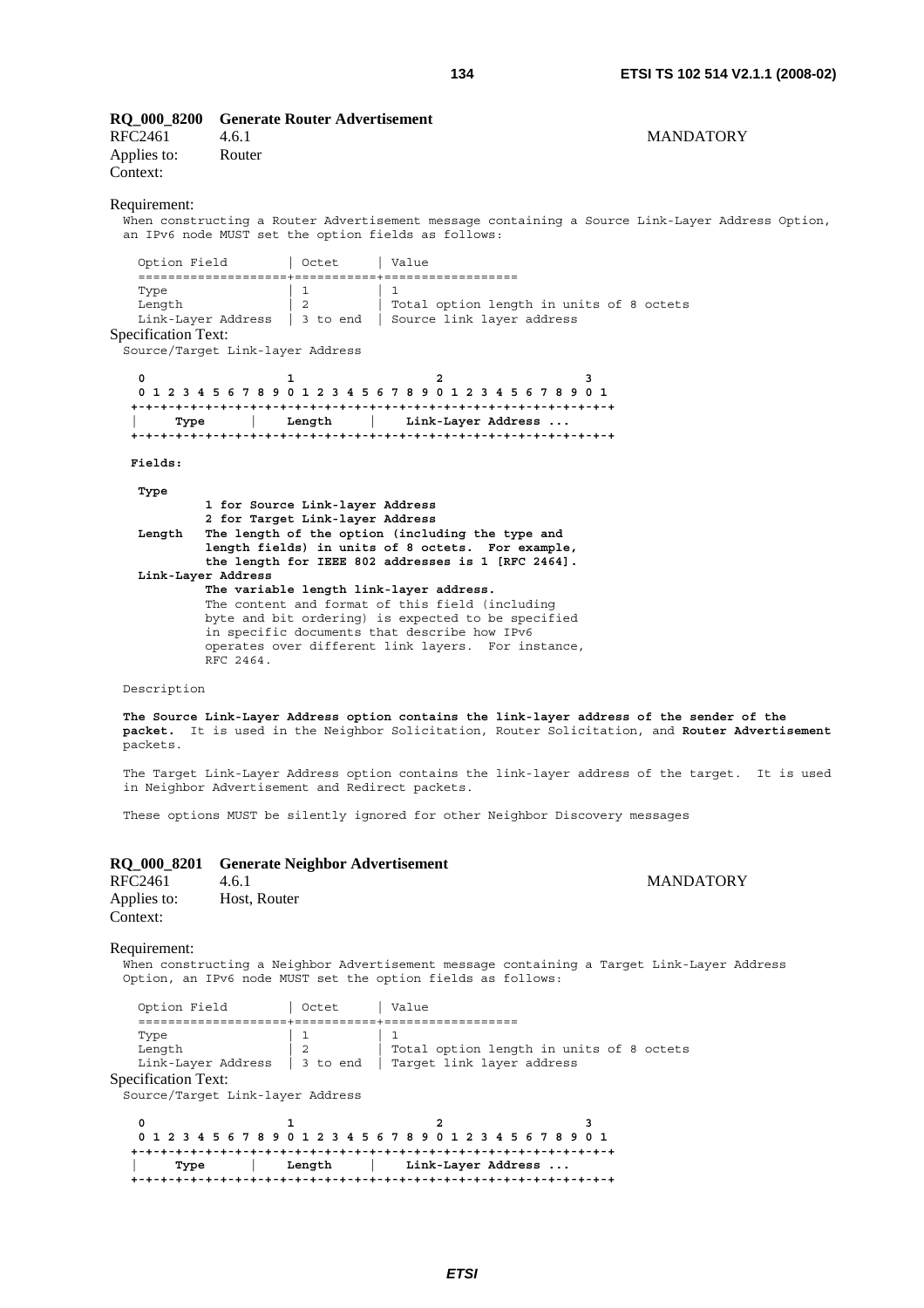**Fields:** 

| 1 for Source Link-layer Address                                 |
|-----------------------------------------------------------------|
| 2 for Target Link-layer Address                                 |
| The length of the option (including the type and                |
| length fields) in units of 8 octets. For example,               |
| the length for IEEE 802 addresses is 1 [RFC 2464].              |
| Link-Layer Address                                              |
| The variable length link-layer address.                         |
| The content and format of this field (including                 |
| byte and bit ordering) is expected to be specified              |
| in specific documents that describe how IPv6                    |
| operates over different link layers. For instance,<br>RFC 2464. |
|                                                                 |

Description

The Source Link-Layer Address option contains the link-layer address of the sender of the packet. It is used in the Neighbor Solicitation, Router Solicitation, and Router Advertisement p<br>packets.

**The Target Link-Layer Address option contains the link-layer address of the target. It is used in Neighbor Advertisement** and Redirect packets.

These options MUST be silently ignored for other Neighbor Discovery messages

# **RQ\_000\_8202 Generate Redirect Options**

| RFC2461                 | 4.6.1  | <b>MANDATORY</b> |
|-------------------------|--------|------------------|
| Applies to:<br>Context: | Router |                  |

# Requirement:

When constructing a Redirect message containing a Target Link-Layer Address Option, an IPv6 node MUST set the option fields as follows:

| Option Field   | Octet | Value                                                                                                                     |
|----------------|-------|---------------------------------------------------------------------------------------------------------------------------|
| Type<br>Length |       | Total option length in units of 8 octets<br>Link-Layer Address $\parallel$ 3 to end $\parallel$ Target link layer address |

Specification Text:

Source/Target Link-layer Address

**0** 1 2 3  **0 1 2 3 4 5 6 7 8 9 0 1 2 3 4 5 6 7 8 9 0 1 2 3 4 5 6 7 8 9 0 1 +-+-+-+-+-+-+-+-+-+-+-+-+-+-+-+-+-+-+-+-+-+-+-+-+-+-+-+-+-+-+-+-+ | Type | Length | Link-Layer Address ... +-+-+-+-+-+-+-+-+-+-+-+-+-+-+-+-+-+-+-+-+-+-+-+-+-+-+-+-+-+-+-+-+** 

#### **Fields:**

 **Type** 

 **1 for Source Link-layer Address 2 for Target Link-layer Address Length The length of the option (including the type and length fields) in units of 8 octets. For example, the length for IEEE 802 addresses is 1 [RFC 2464]. Link-Layer Address The variable length link-layer address.** The content and format of this field (including byte and bit ordering) is expected to be specified in specific documents that describe how IPv6 operates over different link layers. For instance, RFC 2464.

Description

The Source Link-Layer Address option contains the link-layer address of the sender of the packet. It is used in the Neighbor Solicitation, Router Solicitation, and Router Advertisement packets.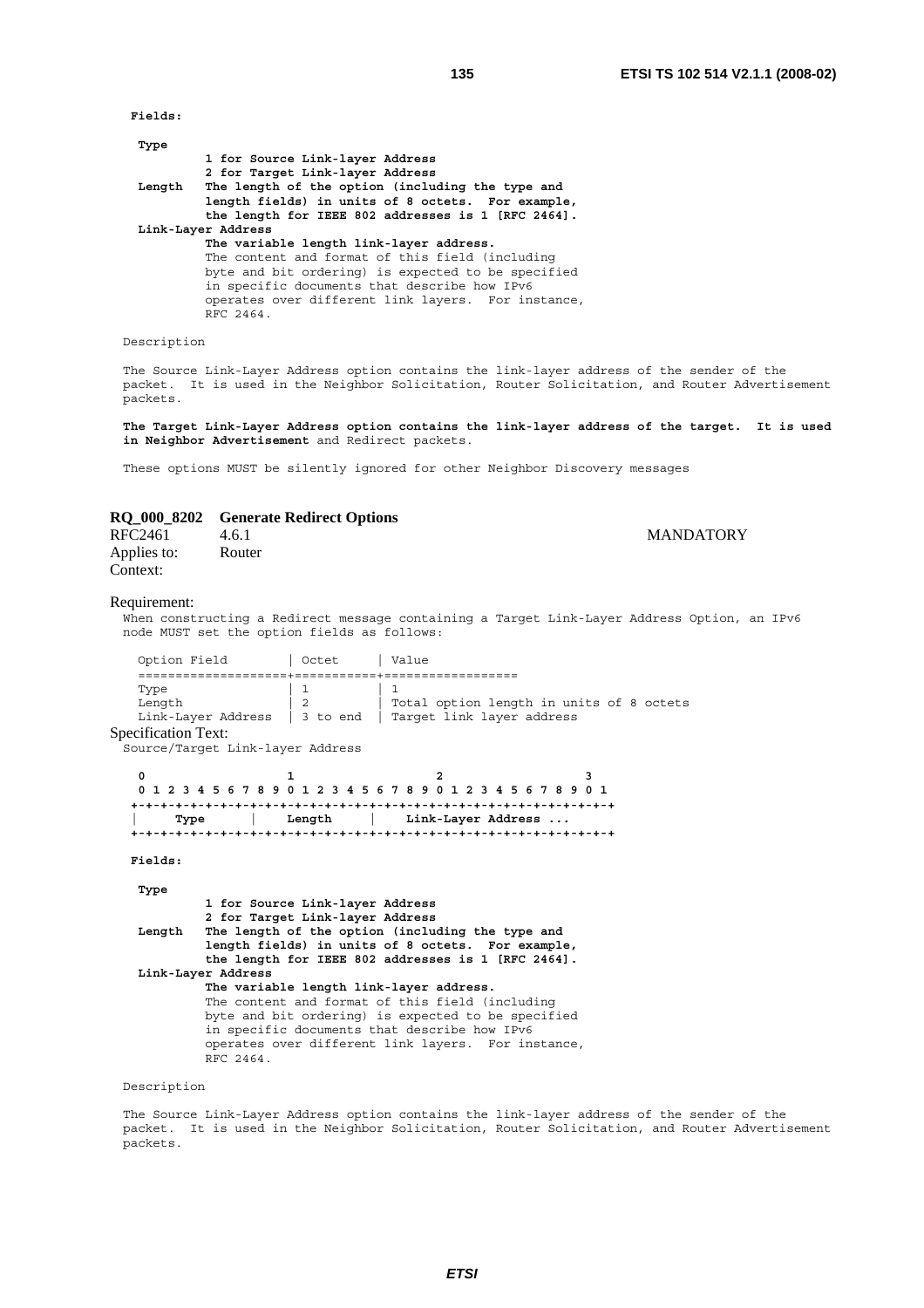**The Target Link-Layer Address option contains the link-layer address of the target**. It is used in Neighbor Advertisement **and Redirect packets**.

These options MUST be silently ignored for other Neighbor Discovery messages

|                  | RQ_000_8203 Process Option Anomalies in NS |
|------------------|--------------------------------------------|
| $\rm D E C 2461$ | 461                                        |

| NI VZTVI    | $+0.1$       |
|-------------|--------------|
| Applies to: | Host, Router |
| Context:    |              |

**MANDATORY** 

#### Requirement:

An IPv6 node MUST silently ignore any value set in the Target Link-Layer Address option of a received Neighbor Solicitation message

Specification Text:

Source/Target Link-layer Address

|      | 0 1 2 3 4 5 6 7 8 9 0 1 2 3 4 5 6 7 8 9 0 1 2 3 4 5 6 7 8 9 0 1 |                    |  |  |
|------|-----------------------------------------------------------------|--------------------|--|--|
|      |                                                                 |                    |  |  |
| Type | Length                                                          | Link-Layer Address |  |  |
|      |                                                                 |                    |  |  |

 **Fields:** 

 **Type** 

 **1 for Source Link-layer Address 2 for Target Link-layer Address Length The length of the option (including the type and length fields) in units of 8 octets. For example, the length for IEEE 802 addresses is 1 [RFC 2464]. Link-Layer Address The variable length link-layer address.** The content and format of this field (including byte and bit ordering) is expected to be specified in specific documents that describe how IPv6 operates over different link layers. For instance, RFC 2464.

### Description

The Source Link-Layer Address option contains the link-layer address of the sender of the packet. It is used in the Neighbor Solicitation, Router Solicitation, and Router Advertisement packets.

The Target Link-Layer Address option contains the link-layer address of the target. It is used in Neighbor Advertisement and Redirect packets.

**These options MUST be silently ignored for other Neighbor Discovery messages**

|         | RQ_000_8204 Process Option Anomalies in RS |                  |
|---------|--------------------------------------------|------------------|
| RFC2461 | 4.6.1                                      | <b>MANDATORY</b> |

| RFC2461     | 4.6.1  |
|-------------|--------|
| Applies to: | Router |
| Context:    |        |

Requirement:

An IPv6 router MUST silently ignore any value set in the Target Link-Layer Address option of a received Router Solicitation message

Specification Text:

Source/Target Link-layer Address

|      |  |          | 0 1 2 3 4 5 6 7 8 9 0 1 2 3 4 5 6 7 8 9 0 1 2 3 4 5 6 7 8 9 0 1 |  |
|------|--|----------|-----------------------------------------------------------------|--|
|      |  |          |                                                                 |  |
| Type |  | Lenath I | Link-Layer Address                                              |  |
|      |  |          |                                                                 |  |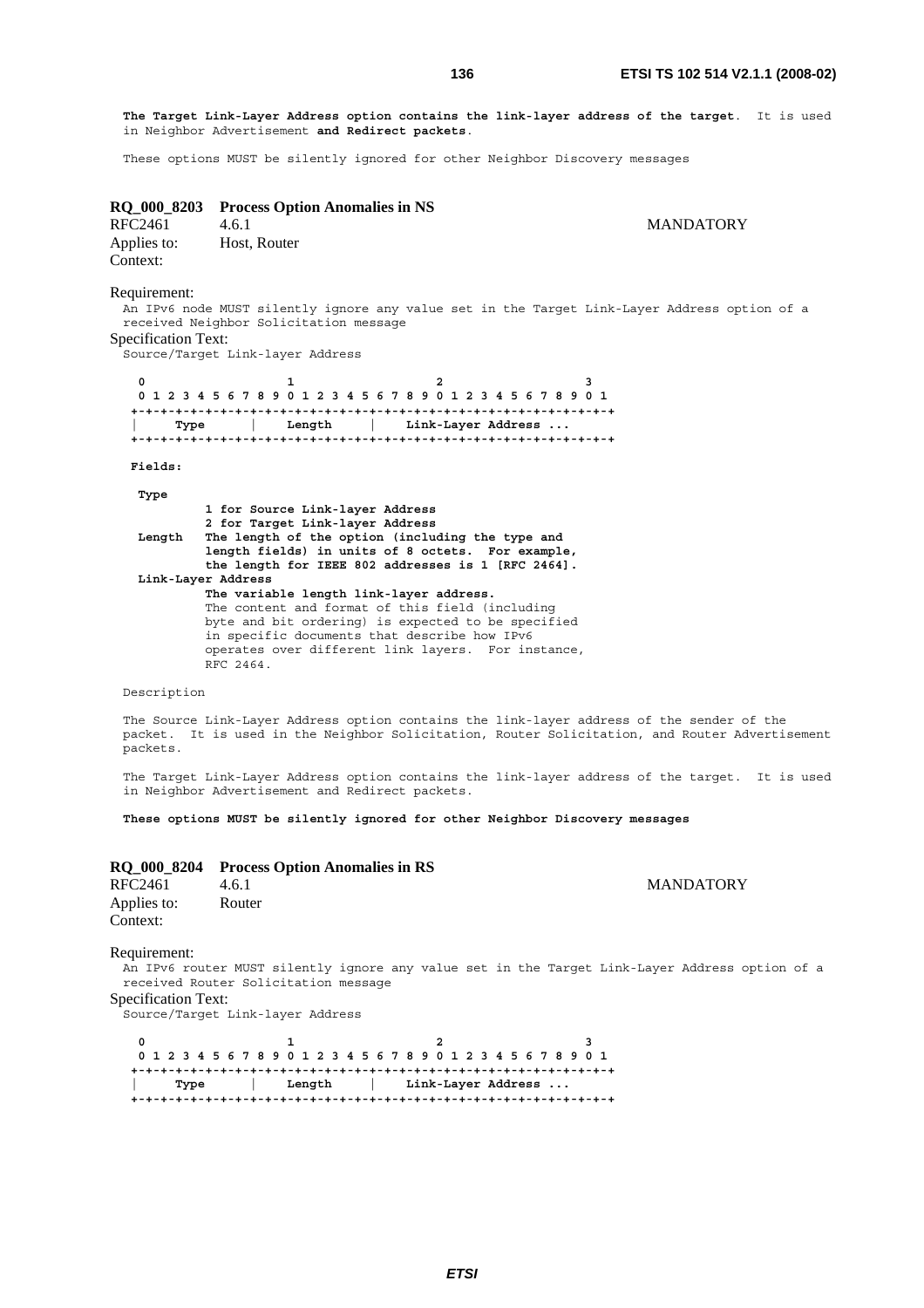**Fields:** 

| 1 for Source Link-layer Address                                 |
|-----------------------------------------------------------------|
| 2 for Target Link-layer Address                                 |
| The length of the option (including the type and                |
| length fields) in units of 8 octets. For example,               |
| the length for IEEE 802 addresses is 1 [RFC 2464].              |
| Link-Layer Address                                              |
| The variable length link-layer address.                         |
| The content and format of this field (including                 |
| byte and bit ordering) is expected to be specified              |
| in specific documents that describe how IPv6                    |
| operates over different link layers. For instance,<br>RFC 2464. |
|                                                                 |

Description

The Source Link-Layer Address option contains the link-layer address of the sender of the packet. It is used in the Neighbor Solicitation, Router Solicitation, and Router Advertisement p<br>packets.

The Target Link-Layer Address option contains the link-layer address of the target. It is used in Neighbor Advertisement and Redirect packets.

**These options MUST be silently ignored for other Neighbor Discovery messages**

# **RQ\_000\_8205 Process Option Anomalies in RA**

| RFC2461                 | 4.6.1        | <b>MANDATORY</b> |
|-------------------------|--------------|------------------|
| Applies to:<br>Context: | Host, Router |                  |

# Requirement:

An IPv6 node MUST silently ignore any value set in the Target Link-Layer Address option of a received Router Advertisement message

Specification Text:

Source/Target Link-layer Address

**0** 1 2 3  **0 1 2 3 4 5 6 7 8 9 0 1 2 3 4 5 6 7 8 9 0 1 2 3 4 5 6 7 8 9 0 1 +-+-+-+-+-+-+-+-+-+-+-+-+-+-+-+-+-+-+-+-+-+-+-+-+-+-+-+-+-+-+-+-+ | Type | Length | Link-Layer Address ... +-+-+-+-+-+-+-+-+-+-+-+-+-+-+-+-+-+-+-+-+-+-+-+-+-+-+-+-+-+-+-+-+** 

#### **Fields:**

 **Type 1 for Source Link-layer Address 2 for Target Link-layer Address Length The length of the option (including the type and length fields) in units of 8 octets. For example, the length for IEEE 802 addresses is 1 [RFC 2464]. Link-Layer Address The variable length link-layer address.** The content and format of this field (including byte and bit ordering) is expected to be specified in specific documents that describe how IPv6 operates over different link layers. For instance, RFC 2464.

### Description

The Source Link-Layer Address option contains the link-layer address of the sender of the packet. It is used in the Neighbor Solicitation, Router Solicitation, and Router Advertisement packets.

The Target Link-Layer Address option contains the link-layer address of the target. It is used in Neighbor Advertisement and Redirect packets.

**These options MUST be silently ignored for other Neighbor Discovery messages**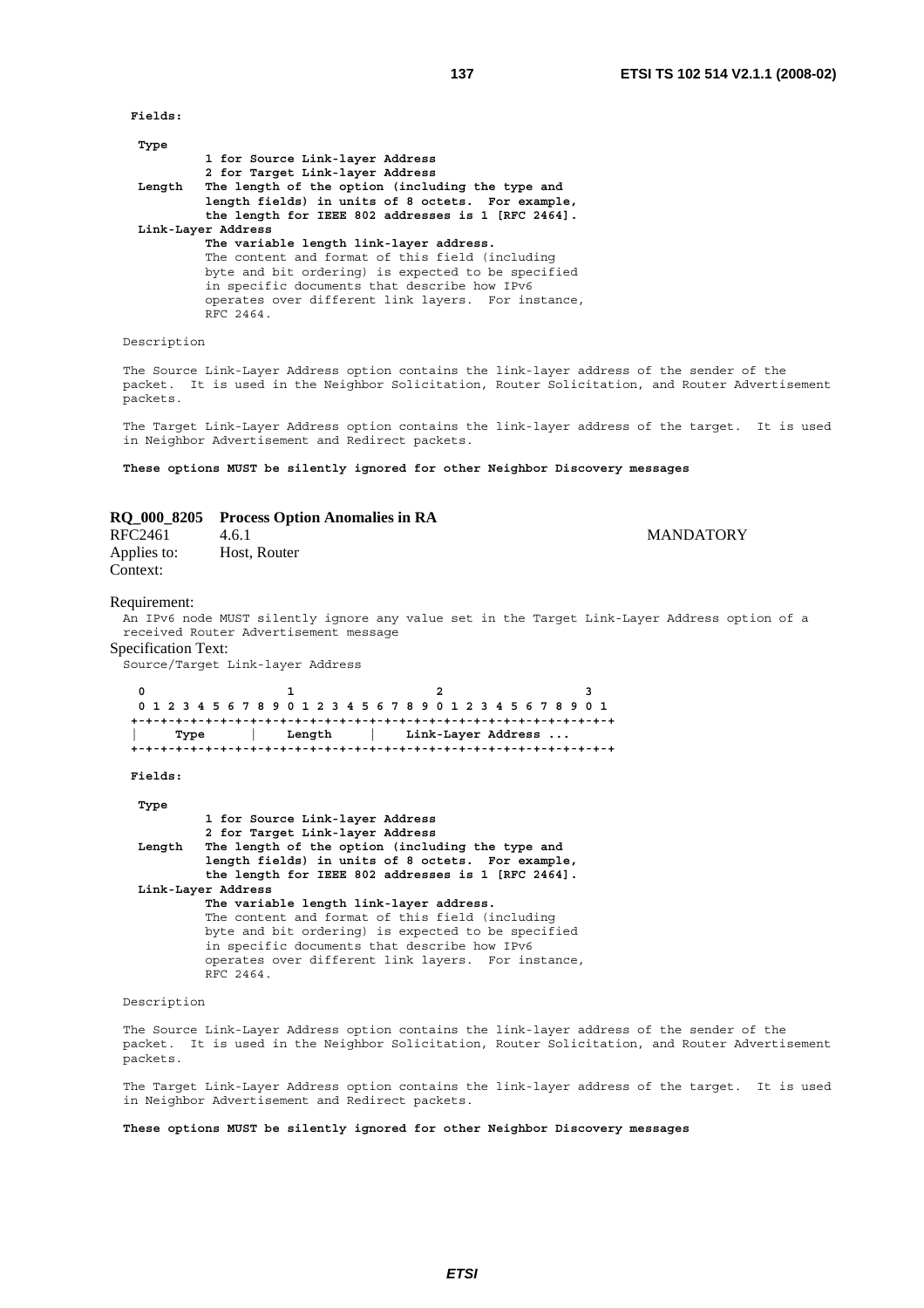| RFC2461<br>Applies to:<br>Context:           | RQ_000_8206 Process Option Anomalies in NA<br>4.6.1<br>Router, Host                                                        |                                                                                                                                                                                                                                                                                                                                                                            | <b>MANDATORY</b>                                                                                |
|----------------------------------------------|----------------------------------------------------------------------------------------------------------------------------|----------------------------------------------------------------------------------------------------------------------------------------------------------------------------------------------------------------------------------------------------------------------------------------------------------------------------------------------------------------------------|-------------------------------------------------------------------------------------------------|
| Requirement:<br>Specification Text:          | received Neighbor Advertisement message<br>Source/Target Link-layer Address                                                |                                                                                                                                                                                                                                                                                                                                                                            | An IPv6 node MUST silently ignore any value set in the Source Link-Layer Address option of a    |
| 0<br>Type                                    | 1<br>Length                                                                                                                | 2<br>0 1 2 3 4 5 6 7 8 9 0 1 2 3 4 5 6 7 8 9 0 1 2 3 4 5 6 7 8 9 0 1<br>Link-Layer Address                                                                                                                                                                                                                                                                                 | з                                                                                               |
| Fields:                                      |                                                                                                                            |                                                                                                                                                                                                                                                                                                                                                                            |                                                                                                 |
| Type<br>Length<br>Link-Layer Address         | 1 for Source Link-layer Address<br>2 for Target Link-layer Address<br>The variable length link-layer address.<br>RFC 2464. | The length of the option (including the type and<br>length fields) in units of 8 octets. For example,<br>the length for IEEE 802 addresses is 1 [RFC 2464].<br>The content and format of this field (including<br>byte and bit ordering) is expected to be specified<br>in specific documents that describe how IPv6<br>operates over different link layers. For instance, |                                                                                                 |
| Description                                  |                                                                                                                            |                                                                                                                                                                                                                                                                                                                                                                            |                                                                                                 |
| packets.                                     |                                                                                                                            | The Source Link-Layer Address option contains the link-layer address of the sender of the                                                                                                                                                                                                                                                                                  | packet. It is used in the Neighbor Solicitation, Router Solicitation, and Router Advertisement  |
|                                              | in Neighbor Advertisement and Redirect packets.                                                                            |                                                                                                                                                                                                                                                                                                                                                                            | The Target Link-Layer Address option contains the link-layer address of the target.  It is used |
|                                              |                                                                                                                            | These options MUST be silently ignored for other Neighbor Discovery messages                                                                                                                                                                                                                                                                                               |                                                                                                 |
| RQ 000 8207<br><b>RFC2461</b><br>Applies to: | 4.6.1<br>Host                                                                                                              | <b>Process Option Anomalies in Redirect Message</b>                                                                                                                                                                                                                                                                                                                        | <b>MANDATORY</b>                                                                                |
| Context:                                     |                                                                                                                            |                                                                                                                                                                                                                                                                                                                                                                            |                                                                                                 |
| Requirement:<br><b>Specification Text:</b>   | received Redirect message<br>Source/Target Link-layer Address                                                              |                                                                                                                                                                                                                                                                                                                                                                            | An IPv6 host MUST silently ignore any value set in the Source Link-Layer Address option of a    |
| 0                                            | 1                                                                                                                          | 0 1 2 3 4 5 6 7 8 9 0 1 2 3 4 5 6 7 8 9 0 1 2 3 4 5 6 7 8 9 0 1                                                                                                                                                                                                                                                                                                            | 3                                                                                               |
| Type                                         | Length                                                                                                                     | Link-Layer Address                                                                                                                                                                                                                                                                                                                                                         |                                                                                                 |
|                                              |                                                                                                                            |                                                                                                                                                                                                                                                                                                                                                                            |                                                                                                 |
| Fields:                                      |                                                                                                                            |                                                                                                                                                                                                                                                                                                                                                                            |                                                                                                 |
| Type<br>Length                               | 1 for Source Link-layer Address<br>2 for Target Link-layer Address                                                         | The length of the option (including the type and<br>length fields) in units of 8 octets. For example,<br>the length for IEEE 802 addresses is 1 [RFC 2464].                                                                                                                                                                                                                |                                                                                                 |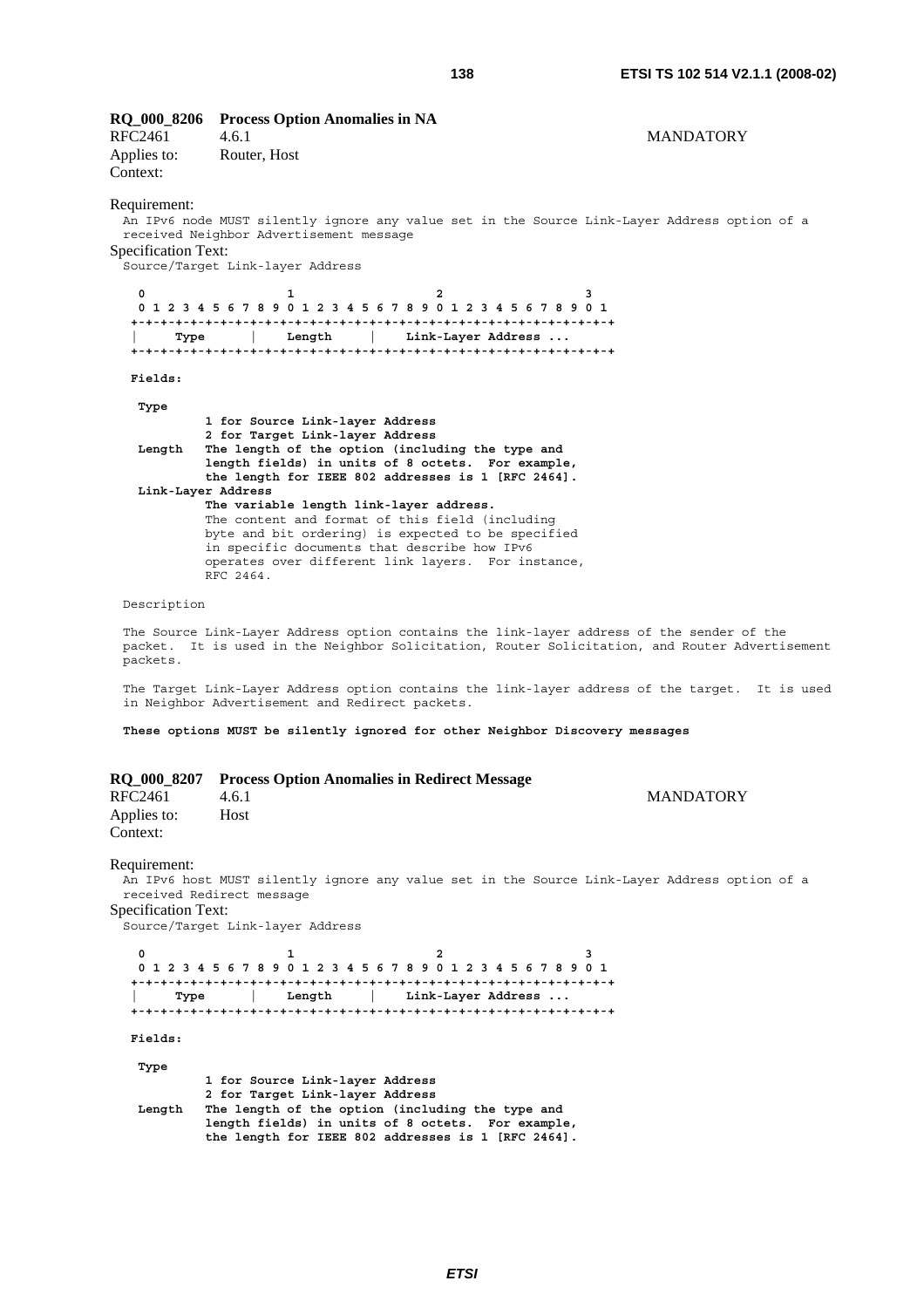#### **Link-Layer Address The variable length link-layer address.** The content and format of this field (including byte and bit ordering) is expected to be specified in specific documents that describe how IPv6 operates over different link layers. For instance, RFC 2464.

Description

The Source Link-Layer Address option contains the link-layer address of the sender of the packet. It is used in the Neighbor Solicitation, Router Solicitation, and Router Advertisement packets.

The Target Link-Layer Address option contains the link-layer address of the target. It is used in Neighbor Advertisement and Redirect packets.

**These options MUST be silently ignored for other Neighbor Discovery messages**

# **RQ\_000\_8208 RA Prefix Option**

| RFC2461     | 4.6.2  |  |  |
|-------------|--------|--|--|
| Applies to: | Router |  |  |
| Context:    |        |  |  |

#### Requirement:

When constructing a Prefix Information Option for inclusion in a Router Advertisement message, an IPv6 router MUST set the fields in the option as follows:

| Field Name             | Octets         | Value                                                                                                                                                                |
|------------------------|----------------|----------------------------------------------------------------------------------------------------------------------------------------------------------------------|
| ==============<br>Type | =============  | -------------------------------<br>3                                                                                                                                 |
| Length                 | $\overline{2}$ | 4                                                                                                                                                                    |
| Prefix Length          | ς              | Number of leading bits in the Prefix<br>that are valid (0 to 128)                                                                                                    |
| $L$ -Flaq              | 4 (bit 0)      | 1 if prefix can be used for on-link<br>determination<br>0 otherwise                                                                                                  |
| A-Flaq                 | 4 (bit 1)      | 1 if prefix can be used for autonomous<br>address confiquration as specified<br>in RFC 2462                                                                          |
| Reserved1              | 4 (bits 2-7)   | $\Omega$                                                                                                                                                             |
| Valid-<br>Lifetime     | $5$ to $8$     | The time in seconds relative to the time<br>the Router Advertisement is sent that the<br>prefix is valid for on-link determination                                   |
| Preferred-<br>Lifetime | 9 to 12        | the time in seconds relative to the time<br>the advertisement is sent that addresses<br>generated from the prefix by stateless<br>autoconfiguration remain preferred |
| Reserved2              | 13 to 16       | $\cap$                                                                                                                                                               |
| Prefix                 | 17 to 32       | High order bits defined by Prefix Length field:<br>IP Address or Prefix<br>Remaining low-order bits:<br>O                                                            |

# Specification Text:

**Prefix Information** 

| 6789<br>0<br>5<br>23<br>4 | $\Omega$<br>2 3 4<br>1. | 5 6 7 8 9<br>$\Omega$<br>1.<br>23<br>-4 | 5 6 7 8 9 0 1 |  |
|---------------------------|-------------------------|-----------------------------------------|---------------|--|
|                           |                         |                                         |               |  |
| Type                      | Length                  | Prefix Length $ L A $ Reservedl         |               |  |
|                           |                         | - + - + - + - + - + - +                 |               |  |
|                           |                         |                                         |               |  |
|                           | Valid Lifetime          |                                         |               |  |
|                           |                         | -+-+-+-+-+-+-+-+                        |               |  |
|                           | Preferred Lifetime      |                                         |               |  |
|                           |                         |                                         |               |  |
|                           | Reserved2               |                                         |               |  |
|                           |                         |                                         |               |  |
|                           |                         |                                         |               |  |
|                           |                         |                                         |               |  |
|                           |                         |                                         |               |  |
|                           |                         |                                         |               |  |
| Prefix                    |                         |                                         |               |  |
|                           |                         |                                         |               |  |
|                           |                         |                                         |               |  |
|                           |                         |                                         |               |  |
|                           |                         |                                         |               |  |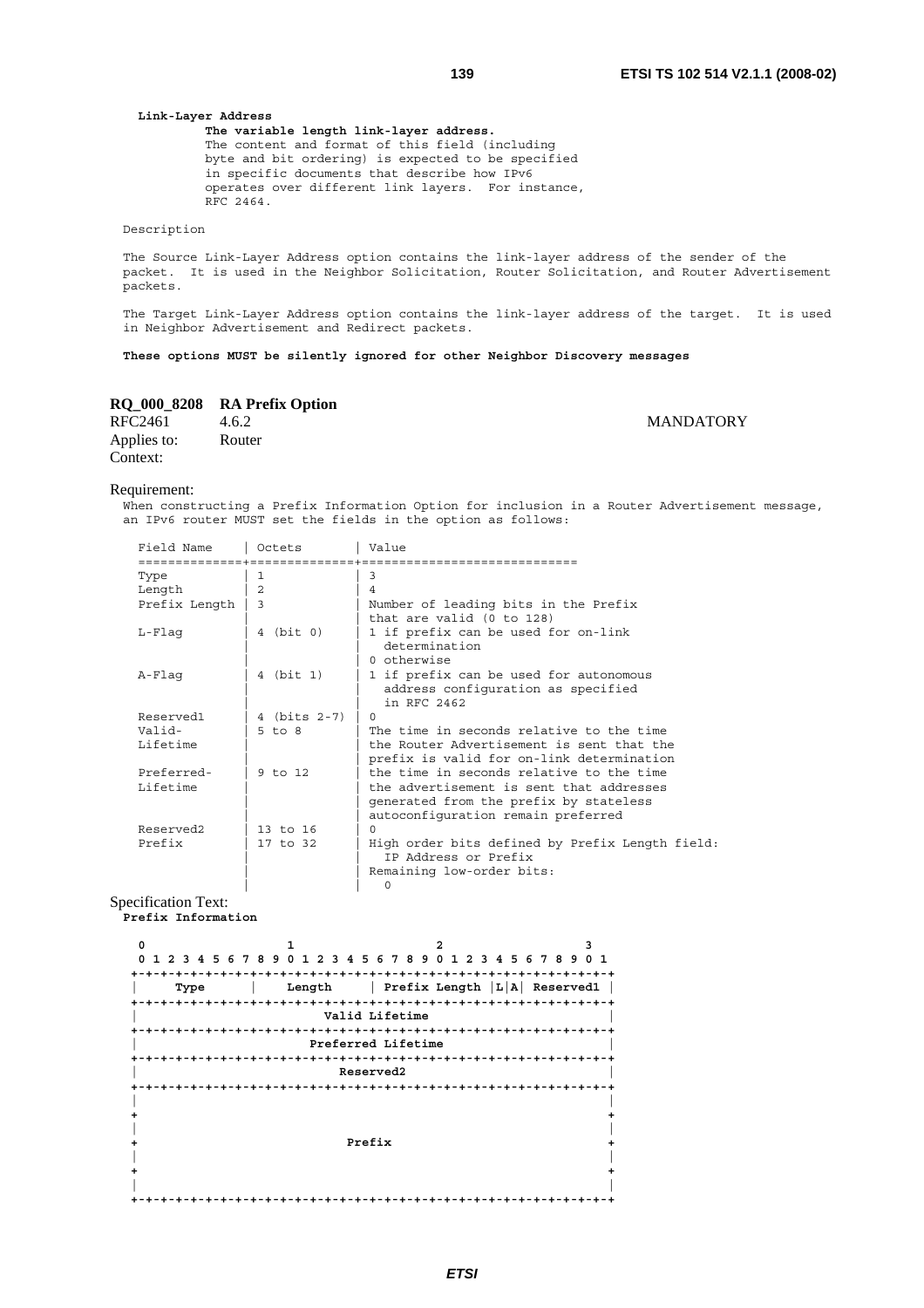**Fields:** 

| Type               | 3                                                                                                                                                                                                                                                                                                                                                                                              |
|--------------------|------------------------------------------------------------------------------------------------------------------------------------------------------------------------------------------------------------------------------------------------------------------------------------------------------------------------------------------------------------------------------------------------|
| Length             | 4                                                                                                                                                                                                                                                                                                                                                                                              |
| Prefix Length      | 8-bit unsigned integer. The number of leading bits<br>in the Prefix that are valid.<br>The value ranges<br>from 0 to 128.                                                                                                                                                                                                                                                                      |
| L                  | 1-bit on-link flag. When set, indicates that this<br>prefix can be used for on-link determination.<br>When<br>not set the advertisement makes no statement about<br>on-link or off-link properties of the prefix.<br>For<br>instance, the prefix might be used for address<br>configuration with some of the addresses belonging<br>to the prefix being on-link and others being off-<br>link. |
| Α                  | 1-bit autonomous address-configuration flag. When<br>set indicates that this prefix can be used for<br>autonomous address confiquration as specified in<br>RFC 2462.                                                                                                                                                                                                                           |
| <b>Reserved1</b>   | 6-bit unused field.<br>It MUST be initialized to zero<br>by the sender and MUST be ignored by the receiver.                                                                                                                                                                                                                                                                                    |
| Valid Lifetime     |                                                                                                                                                                                                                                                                                                                                                                                                |
|                    | 32-bit unsigned integer. The length of time in                                                                                                                                                                                                                                                                                                                                                 |
|                    | seconds (relative to the time the packet is sent)                                                                                                                                                                                                                                                                                                                                              |
|                    | that the prefix is valid for the purpose of on-link                                                                                                                                                                                                                                                                                                                                            |
|                    | determination. A value of all one bits                                                                                                                                                                                                                                                                                                                                                         |
|                    | (Oxfffffffff) represents infinity.<br>The Valid<br>Lifetime is also used by RFC 2462.                                                                                                                                                                                                                                                                                                          |
| Preferred Lifetime |                                                                                                                                                                                                                                                                                                                                                                                                |
|                    | 32-bit unsigned integer. The length of time in                                                                                                                                                                                                                                                                                                                                                 |
|                    | seconds (relative to the time the packet is sent)                                                                                                                                                                                                                                                                                                                                              |
|                    | that addresses generated from the prefix via                                                                                                                                                                                                                                                                                                                                                   |
|                    | stateless address autoconfiguration remain                                                                                                                                                                                                                                                                                                                                                     |
|                    | preferred (RFC 2462). A value of all one bits                                                                                                                                                                                                                                                                                                                                                  |
|                    | (Oxfffffffff) represents infinity. See RFC 2462.                                                                                                                                                                                                                                                                                                                                               |
| <b>Reserved2</b>   | This field is unused.<br>It MUST be initialized to                                                                                                                                                                                                                                                                                                                                             |
|                    | zero by the sender and MUST be ignored by the                                                                                                                                                                                                                                                                                                                                                  |
|                    | receiver.                                                                                                                                                                                                                                                                                                                                                                                      |
| Prefix             | An IP address or a prefix of an IP address.<br>The                                                                                                                                                                                                                                                                                                                                             |
|                    | Prefix Length field contains the number of valid<br>leading bits in the prefix. The bits in the prefix                                                                                                                                                                                                                                                                                         |
|                    | after the prefix length are reserved and MUST be                                                                                                                                                                                                                                                                                                                                               |
|                    | initialized to zero by the sender and ignored by                                                                                                                                                                                                                                                                                                                                               |
|                    | the receiver. A router SHOULD NOT send a prefix                                                                                                                                                                                                                                                                                                                                                |
|                    | option for the link-local prefix and a host SHOULD                                                                                                                                                                                                                                                                                                                                             |
|                    | ignore such a prefix option.                                                                                                                                                                                                                                                                                                                                                                   |
|                    |                                                                                                                                                                                                                                                                                                                                                                                                |

|         | RQ_000_8209 Process Option Anomalies in RA |                  |
|---------|--------------------------------------------|------------------|
| RFC2461 | 4.6.2                                      | <b>MANDATORY</b> |

| $\mathbf{u}$ $\mathbf{v}$ | $T\cdot V\cdot \mathcal{L}$ |
|---------------------------|-----------------------------|
| Applies to:               | Router, Host                |
| Context:                  |                             |

Requirement:

An IPv6 node MUST ignore any value in the Reserved1 and Reserved2 fields and the bits after the prefix length in the Prefix field in the Prefix Information Option of a received Router Advertisement message.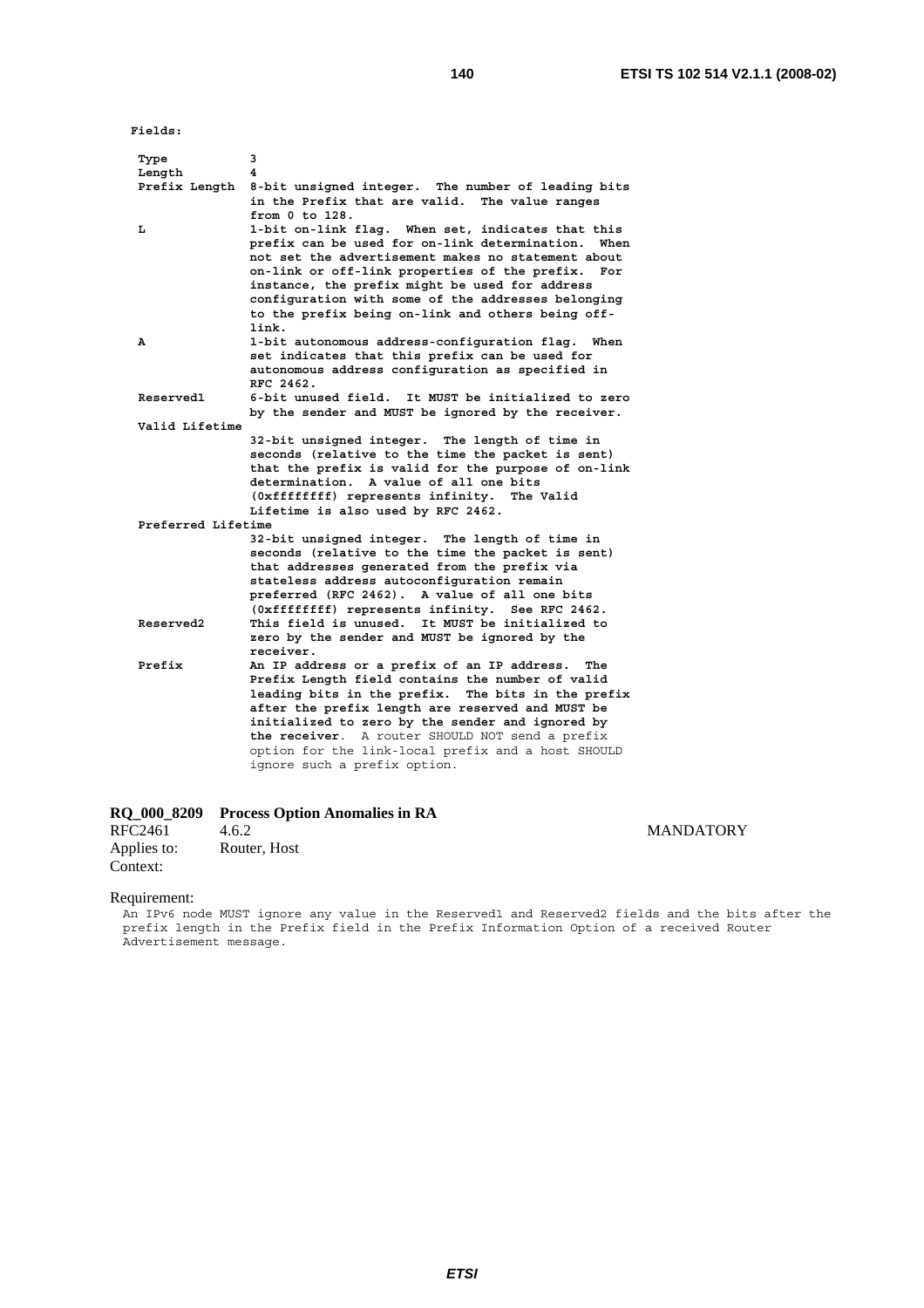Specification Text:

Prefix Information

| 0                                               | 2<br>ı                                                                                                   |  |  |  |
|-------------------------------------------------|----------------------------------------------------------------------------------------------------------|--|--|--|
|                                                 | 0 1 2 3 4 5 6 7 8 9 0 1 2 3 4 5 6 7 8 9 0 1 2 3 4 5 6 7 8 9 0 1                                          |  |  |  |
| Type                                            | Length   Prefix Length  L A  Reserved1                                                                   |  |  |  |
|                                                 |                                                                                                          |  |  |  |
|                                                 | Valid Lifetime                                                                                           |  |  |  |
|                                                 | Preferred Lifetime                                                                                       |  |  |  |
|                                                 |                                                                                                          |  |  |  |
|                                                 | Reserved2                                                                                                |  |  |  |
|                                                 |                                                                                                          |  |  |  |
|                                                 |                                                                                                          |  |  |  |
|                                                 | Prefix                                                                                                   |  |  |  |
|                                                 |                                                                                                          |  |  |  |
|                                                 |                                                                                                          |  |  |  |
|                                                 |                                                                                                          |  |  |  |
|                                                 |                                                                                                          |  |  |  |
| Fields:                                         |                                                                                                          |  |  |  |
| Type                                            | 3                                                                                                        |  |  |  |
| Length                                          | 4                                                                                                        |  |  |  |
| Prefix Length                                   | 8-bit unsigned integer. The number of leading bits                                                       |  |  |  |
|                                                 | in the Prefix that are valid.<br>The value ranges<br>from 0 to 128.                                      |  |  |  |
| L                                               | 1-bit on-link flag. When set, indicates that this                                                        |  |  |  |
|                                                 | prefix can be used for on-link determination.<br>When                                                    |  |  |  |
|                                                 | not set the advertisement makes no statement about                                                       |  |  |  |
|                                                 | on-link or off-link properties of the prefix.<br>For                                                     |  |  |  |
|                                                 | instance, the prefix might be used for address<br>configuration with some of the addresses belonging     |  |  |  |
|                                                 | to the prefix being on-link and others being off-                                                        |  |  |  |
|                                                 | link.                                                                                                    |  |  |  |
| Α                                               | 1-bit autonomous address-configuration flag. When                                                        |  |  |  |
|                                                 | set indicates that this prefix can be used for                                                           |  |  |  |
|                                                 | autonomous address configuration as specified in<br>RFC 2462.                                            |  |  |  |
| Reserved1                                       | 6-bit unused field.<br>It MUST be initialized to zero                                                    |  |  |  |
|                                                 | by the sender and MUST be ignored by the receiver.                                                       |  |  |  |
| Valid Lifetime                                  |                                                                                                          |  |  |  |
|                                                 | 32-bit unsigned integer. The length of time in                                                           |  |  |  |
|                                                 | seconds (relative to the time the packet is sent)<br>that the prefix is valid for the purpose of on-link |  |  |  |
|                                                 | determination. A value of all one bits                                                                   |  |  |  |
|                                                 | (Oxfffffffff) represents infinity.<br>The Valid                                                          |  |  |  |
|                                                 | Lifetime is also used by RFC 2462.                                                                       |  |  |  |
|                                                 | Preferred Lifetime                                                                                       |  |  |  |
|                                                 | 32-bit unsigned integer. The length of time in<br>seconds (relative to the time the packet is sent)      |  |  |  |
|                                                 | that addresses generated from the prefix via                                                             |  |  |  |
|                                                 | stateless address autoconfiguration remain                                                               |  |  |  |
|                                                 | preferred (RFC 2462). A value of all one bits                                                            |  |  |  |
|                                                 | (Oxfffffffff) represents infinity.<br>See RFC 2462.                                                      |  |  |  |
| Reserved2                                       | This field is unused. It MUST be initialized to<br>zero by the sender and MUST be ignored by the         |  |  |  |
|                                                 | receiver.                                                                                                |  |  |  |
| Prefix                                          | An IP address or a prefix of an IP address. The                                                          |  |  |  |
|                                                 | Prefix Length field contains the number of valid                                                         |  |  |  |
|                                                 | leading bits in the prefix. The bits in the prefix                                                       |  |  |  |
|                                                 | after the prefix length are reserved and MUST be<br>initialized to zero by the sender and ignored by     |  |  |  |
| the receiver. A router SHOULD NOT send a prefix |                                                                                                          |  |  |  |
|                                                 | option for the link-local prefix and a host SHOULD                                                       |  |  |  |
|                                                 | ignore such a prefix option.                                                                             |  |  |  |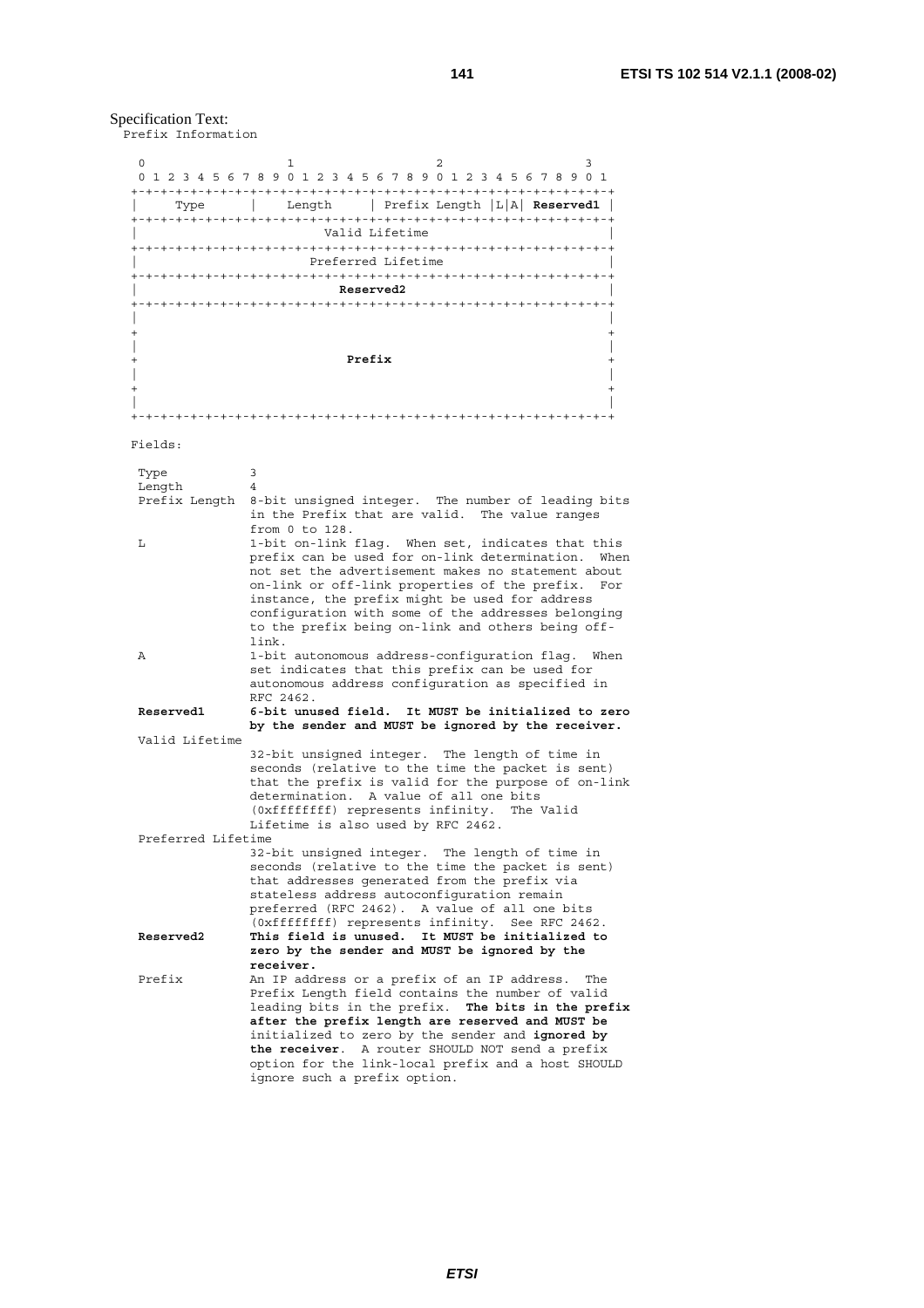# **RQ\_000\_8210 Router Processing of RA**

| RFC2461     | 4.6.2        |
|-------------|--------------|
| Applies to: | Host, Router |
| Context:    |              |

# Requirement:

An IPv6 node MUST interpret the hexadecimal value FFFFFFFF as infinity if it is set in either (or both) the Valid Lifetime or Preferred Lifetime fields in the Prefix Information option of a received Router Advertisement message.

Specification Text: Prefix Information

| U                                |                           | っ                          |                     |  |
|----------------------------------|---------------------------|----------------------------|---------------------|--|
| 4 5 6 7 8 9<br>$\Omega$<br>1 2 3 | $\Omega$<br>2 3<br>4<br>1 | 56789<br>$\Omega$<br>1     | 2 3 4 5 6 7 8 9 0 1 |  |
|                                  |                           |                            |                     |  |
| Type                             | Length                    | Prefix Length $ L A $      | Reserved1           |  |
| $+ - + - + - + - +$              |                           | +-+-+-+-+-+-+-+-+-+-+-+-+- | $+ - + - +$         |  |
|                                  | Valid Lifetime            |                            |                     |  |
|                                  |                           |                            | $-+$                |  |
|                                  | Preferred Lifetime        |                            |                     |  |
|                                  | $-+$                      |                            |                     |  |
|                                  | Reserved2                 |                            |                     |  |
|                                  |                           |                            |                     |  |
|                                  |                           |                            |                     |  |
|                                  |                           |                            |                     |  |
|                                  |                           |                            |                     |  |
|                                  | Prefix                    |                            |                     |  |
|                                  |                           |                            |                     |  |
|                                  |                           |                            |                     |  |
|                                  |                           |                            |                     |  |

+-+-+-+-+-+-+-+-+-+-+-+-+-+-+-+-+-+-+-+-+-+-+-+-+-+-+-+-+-+-+-+-+

# Fields:

| Type               | 3                                                                                                                                                                |
|--------------------|------------------------------------------------------------------------------------------------------------------------------------------------------------------|
| Length             | 4                                                                                                                                                                |
|                    | Prefix Length 8-bit unsigned integer. The number of leading bits<br>in the Prefix that are valid. The value ranges                                               |
|                    | from 0 to 128.                                                                                                                                                   |
| L                  | 1-bit on-link flag. When set, indicates that this<br>prefix can be used for on-link determination.<br>When<br>not set the advertisement makes no statement about |
|                    | on-link or off-link properties of the prefix. For                                                                                                                |
|                    | instance, the prefix might be used for address                                                                                                                   |
|                    | configuration with some of the addresses belonging<br>to the prefix being on-link and others being off-<br>link.                                                 |
| A                  | 1-bit autonomous address-configuration flag. When                                                                                                                |
|                    | set indicates that this prefix can be used for                                                                                                                   |
|                    | autonomous address configuration as specified in                                                                                                                 |
|                    | RFC 2462.                                                                                                                                                        |
| Reserved1          | 6-bit unused field. It MUST be initialized to zero                                                                                                               |
|                    | by the sender and MUST be ignored by the receiver.                                                                                                               |
| Valid Lifetime     |                                                                                                                                                                  |
|                    | 32-bit unsigned integer. The length of time in                                                                                                                   |
|                    | seconds (relative to the time the packet is sent)                                                                                                                |
|                    | that the prefix is valid for the purpose of on-link<br>determination. A value of all one bits                                                                    |
|                    | (Oxfffffffff) represents infinity. The Valid                                                                                                                     |
|                    | Lifetime is also used by RFC 2462.                                                                                                                               |
| Preferred Lifetime |                                                                                                                                                                  |
|                    | 32-bit unsigned integer. The length of time in                                                                                                                   |
|                    | seconds (relative to the time the packet is sent)                                                                                                                |
|                    | that addresses generated from the prefix via                                                                                                                     |
|                    | stateless address autoconfiguration remain                                                                                                                       |
|                    | preferred (RFC 2462). A value of all one bits                                                                                                                    |
|                    | (Oxffffffff) represents infinity. See RFC 2462.                                                                                                                  |
| Reserved2          | This field is unused. It MUST be initialized to                                                                                                                  |
|                    | zero by the sender and MUST be ignored by the                                                                                                                    |
|                    | receiver.                                                                                                                                                        |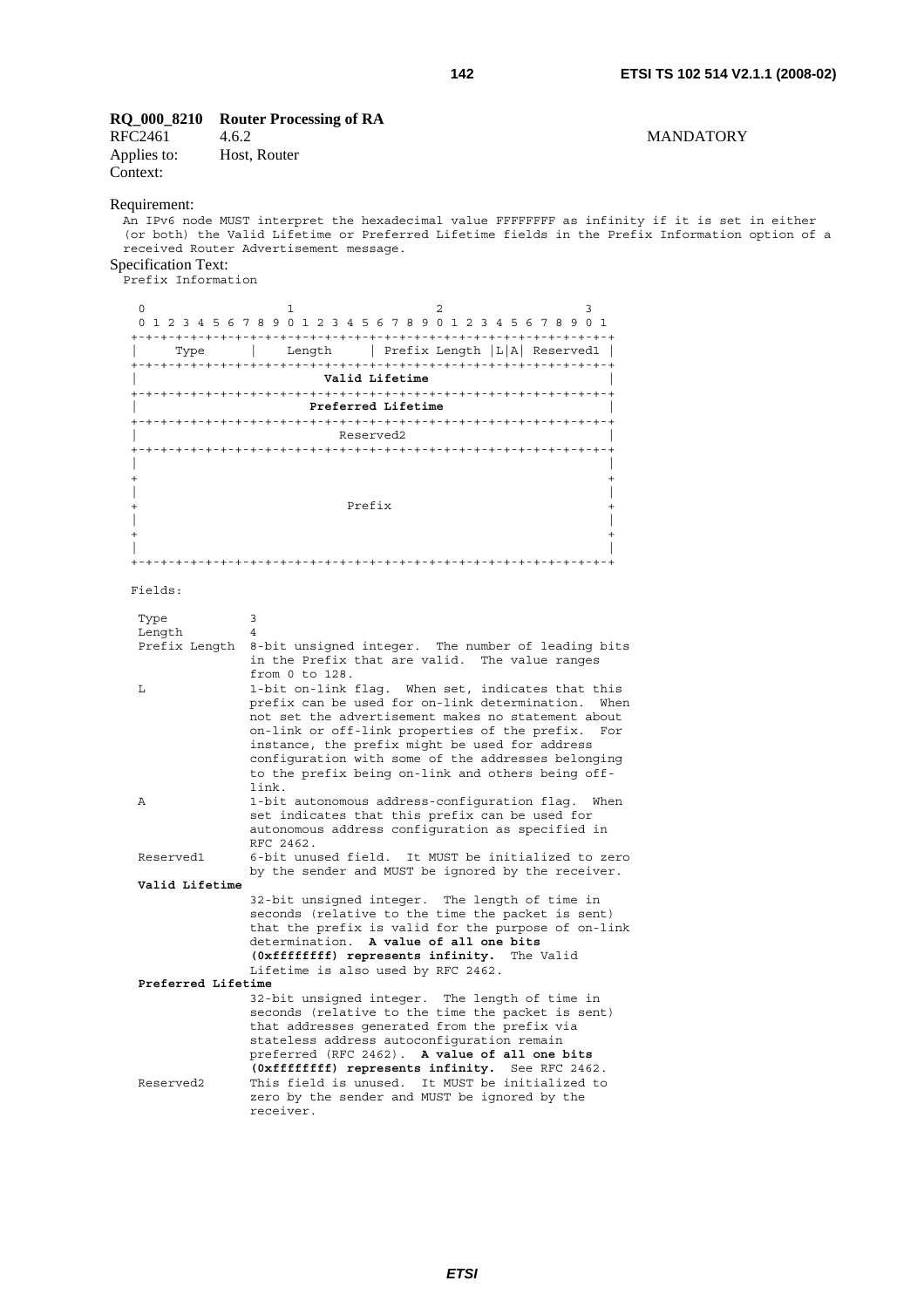Prefix An IP address or a prefix of an IP address. The Prefix Length field contains the number of valid leading bits in the prefix. The bits in the prefix after the prefix length are reserved and MUST be initialized to zero by the sender and ignored by the receiver. A router SHOULD NOT send a prefix option for the link-local prefix and a host SHOULD ignore such a prefix option.

# **RQ\_000\_8211 Form Router Advertisement Options**

| RFC2461     | 4.6.2  | <b>RECOMMENDED</b> |
|-------------|--------|--------------------|
| Applies to: | Router |                    |
| Context:    |        |                    |

# Requirement:

An IPv6 router SHOULD NOT send a Router Advertisement containing a Prefix Information option for the link-local prefix (FF02:x).

# Specification Text:

**Prefix Information** 

| 0                  | 2<br>3<br>1<br>0 1 2 3 4 5 6 7 8 9 0 1 2 3 4 5 6 7 8 9 0 1 2 3 4 5 6 7 8 9 0 1                                                                                                                                                                                                                                                                                                                 |  |
|--------------------|------------------------------------------------------------------------------------------------------------------------------------------------------------------------------------------------------------------------------------------------------------------------------------------------------------------------------------------------------------------------------------------------|--|
| Type               | Length $ $ Prefix Length $ L A $ Reserved1  <br>$\mathbb{R}$                                                                                                                                                                                                                                                                                                                                   |  |
|                    | Valid Lifetime                                                                                                                                                                                                                                                                                                                                                                                 |  |
|                    | Preferred Lifetime                                                                                                                                                                                                                                                                                                                                                                             |  |
|                    |                                                                                                                                                                                                                                                                                                                                                                                                |  |
| <b>Reserved2</b>   |                                                                                                                                                                                                                                                                                                                                                                                                |  |
|                    | Prefix                                                                                                                                                                                                                                                                                                                                                                                         |  |
|                    |                                                                                                                                                                                                                                                                                                                                                                                                |  |
|                    |                                                                                                                                                                                                                                                                                                                                                                                                |  |
| Fields:            |                                                                                                                                                                                                                                                                                                                                                                                                |  |
| Type<br>Length     | 3<br>4                                                                                                                                                                                                                                                                                                                                                                                         |  |
| Prefix Length      | 8-bit unsigned integer. The number of leading bits<br>in the Prefix that are valid. The value ranges<br>from 0 to 128.                                                                                                                                                                                                                                                                         |  |
| L                  | 1-bit on-link flag. When set, indicates that this<br>prefix can be used for on-link determination.<br>When<br>not set the advertisement makes no statement about<br>on-link or off-link properties of the prefix.<br>For<br>instance, the prefix might be used for address<br>configuration with some of the addresses belonging<br>to the prefix being on-link and others being off-<br>link. |  |
| Α                  | 1-bit autonomous address-configuration flag.<br>When<br>set indicates that this prefix can be used for<br>autonomous address configuration as specified in<br>RFC 2462.                                                                                                                                                                                                                        |  |
| Reserved1          | 6-bit unused field. It MUST be initialized to zero<br>by the sender and MUST be ignored by the receiver.                                                                                                                                                                                                                                                                                       |  |
| Valid Lifetime     |                                                                                                                                                                                                                                                                                                                                                                                                |  |
|                    | 32-bit unsigned integer. The length of time in<br>seconds (relative to the time the packet is sent)<br>that the prefix is valid for the purpose of on-link<br>determination. A value of all one bits<br>(Oxfffffffff) represents infinity.<br>The Valid<br>Lifetime is also used by RFC 2462.                                                                                                  |  |
| Preferred Lifetime | 32-bit unsigned integer. The length of time in<br>seconds (relative to the time the packet is sent)<br>that addresses generated from the prefix via<br>stateless address autoconfiguration remain<br>preferred (RFC 2462). A value of all one bits<br>(Oxffffffff) represents infinity. See RFC 2462.                                                                                          |  |

# *ETSI*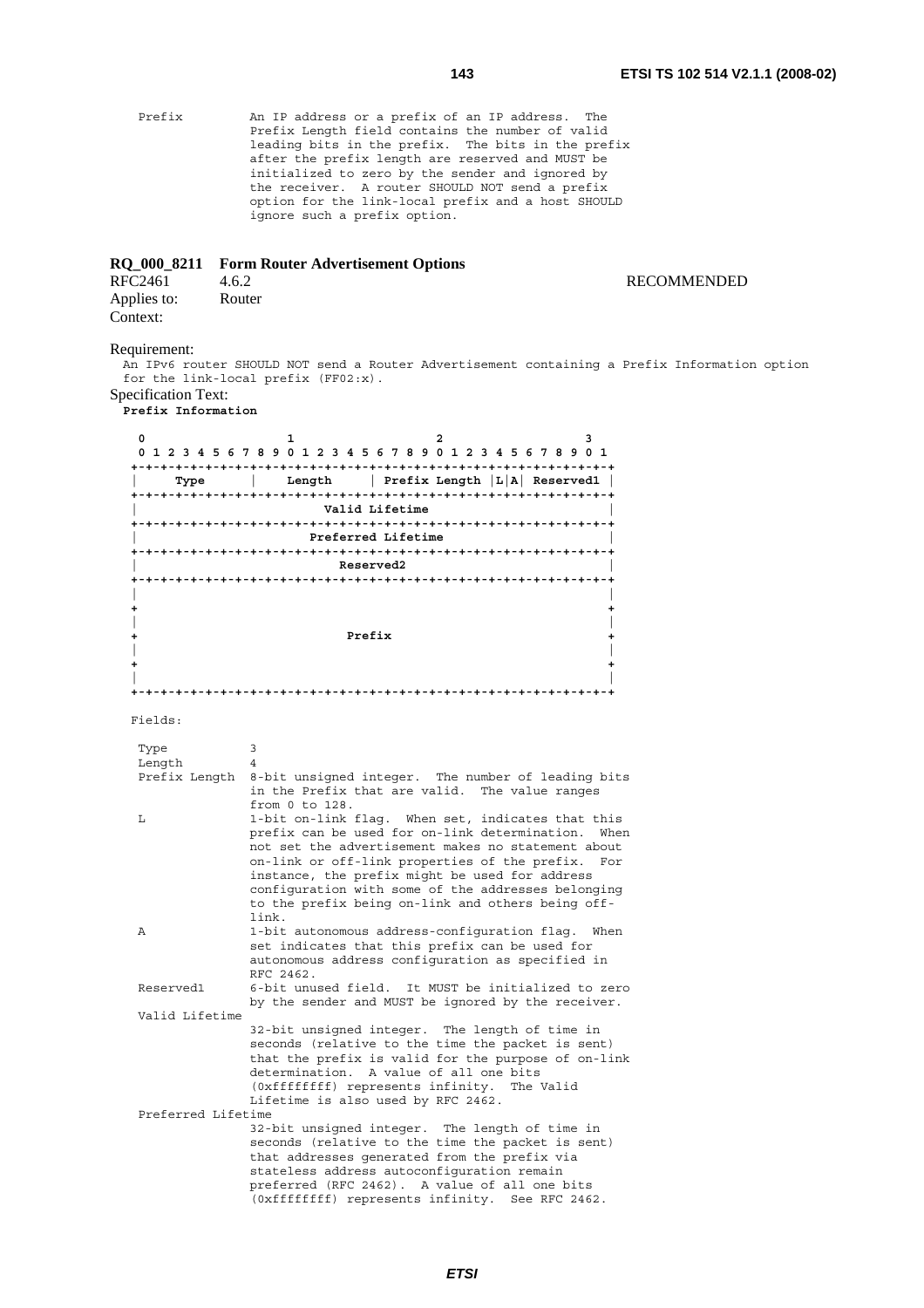| Reserved2 | This field is unused. It MUST be initialized to<br>zero by the sender and MUST be ignored by the<br>receiver.                                                                                                                                                                                                                                                                                              |  |
|-----------|------------------------------------------------------------------------------------------------------------------------------------------------------------------------------------------------------------------------------------------------------------------------------------------------------------------------------------------------------------------------------------------------------------|--|
| Prefix    | An IP address or a prefix of an IP address. The<br>Prefix Length field contains the number of valid<br>leading bits in the prefix. The bits in the prefix<br>after the prefix length are reserved and MUST be<br>initialized to zero by the sender and ignored by<br>the receiver. A router SHOULD NOT send a prefix<br>option for the link-local prefix and a host SHOULD<br>ignore such a prefix option. |  |

# **RQ\_000\_8212 Process Router Advertisement**

| RFC2461                 | 4.6.2 | <b>RECOMMENDED</b> |
|-------------------------|-------|--------------------|
| Applies to:<br>Context: | Host  |                    |

# Requirement:

An IPv6 node SHOULD ignore the contents of the Prefix field in the Prefix Information Option of a received Router Advertisement message if it is set to the link-local prefix (FF02:x). Specification Text:

Prefix Information

| $\Omega$       | 1<br>2<br>3                                                                                          |
|----------------|------------------------------------------------------------------------------------------------------|
|                | 0 1 2 3 4 5 6 7 8 9 0 1 2 3 4 5 6 7 8 9 0 1 2 3 4 5 6 7 8 9 0 1                                      |
|                |                                                                                                      |
| Type           | Length   Prefix Length   L A  Reserved1                                                              |
|                | Valid Lifetime                                                                                       |
|                |                                                                                                      |
|                | Preferred Lifetime                                                                                   |
|                |                                                                                                      |
|                | Reserved2                                                                                            |
|                |                                                                                                      |
|                |                                                                                                      |
|                |                                                                                                      |
|                | Prefix                                                                                               |
|                |                                                                                                      |
|                | $\ddot{}$                                                                                            |
|                |                                                                                                      |
|                |                                                                                                      |
|                |                                                                                                      |
| Fields:        |                                                                                                      |
|                |                                                                                                      |
| Type<br>Length | 3<br>4                                                                                               |
| Prefix Length  | 8-bit unsigned integer. The number of leading bits                                                   |
|                | in the Prefix that are valid. The value ranges                                                       |
|                | from 0 to 128.                                                                                       |
| L              | 1-bit on-link flag. When set, indicates that this                                                    |
|                | prefix can be used for on-link determination.<br>When                                                |
|                | not set the advertisement makes no statement about                                                   |
|                | on-link or off-link properties of the prefix.<br>For                                                 |
|                | instance, the prefix might be used for address<br>configuration with some of the addresses belonging |
|                | to the prefix being on-link and others being off-                                                    |
|                | link.                                                                                                |
| A              | 1-bit autonomous address-confiquration flag. When                                                    |
|                | set indicates that this prefix can be used for                                                       |
|                | autonomous address configuration as specified in                                                     |
|                | RFC 2462.                                                                                            |
| Reserved1      | 6-bit unused field. It MUST be initialized to zero                                                   |
|                | by the sender and MUST be ignored by the receiver.                                                   |
| Valid Lifetime | 32-bit unsigned integer. The length of time in                                                       |
|                | seconds (relative to the time the packet is sent)                                                    |
|                | that the prefix is valid for the purpose of on-link                                                  |
|                | determination. A value of all one bits                                                               |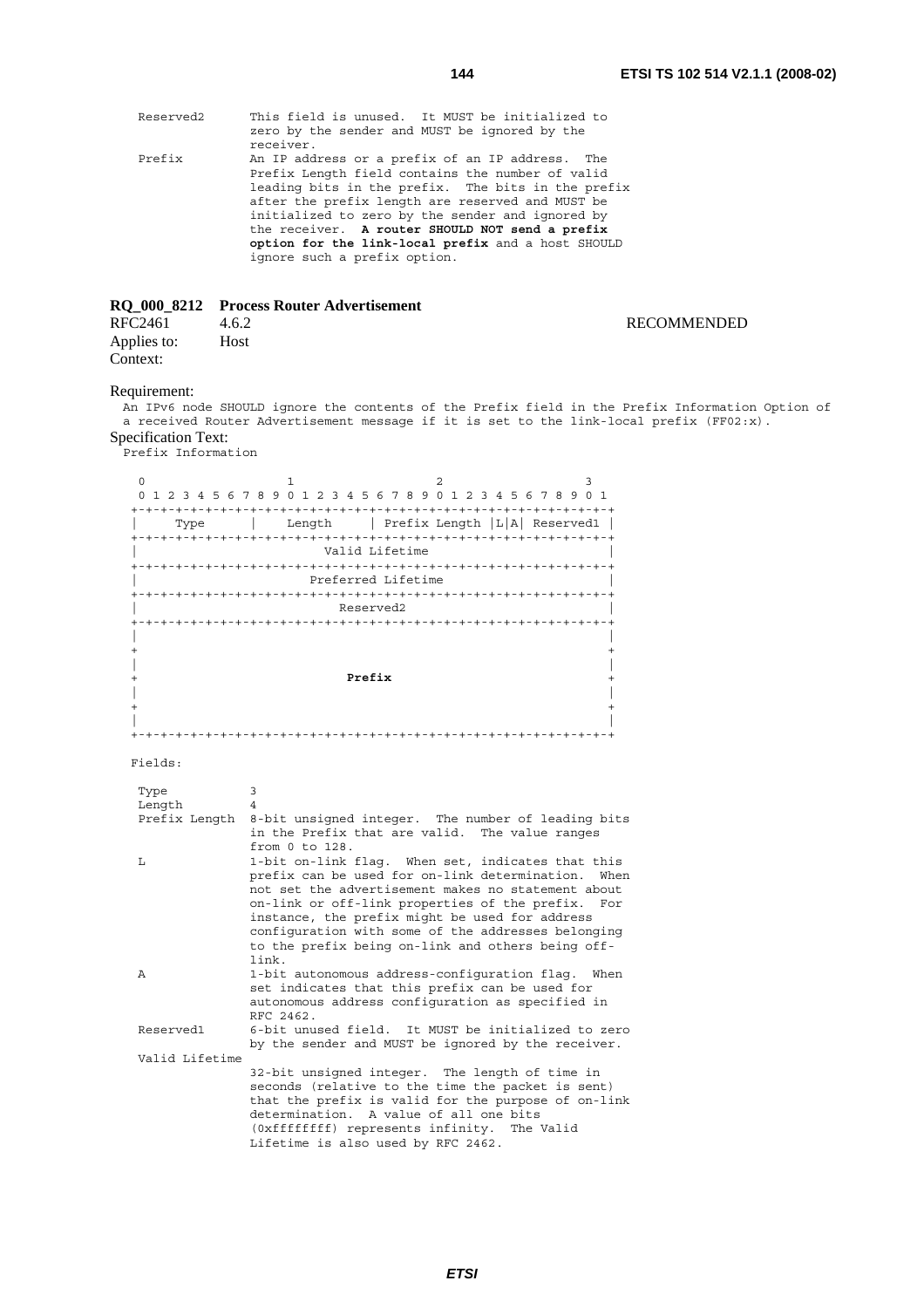| Preferred Lifetime    |                                                    |
|-----------------------|----------------------------------------------------|
|                       | 32-bit unsigned integer. The length of time in     |
|                       | seconds (relative to the time the packet is sent)  |
|                       | that addresses generated from the prefix via       |
|                       | stateless address autoconfiguration remain         |
|                       | preferred (RFC 2462). A value of all one bits      |
|                       | (Oxfffffffff) represents infinity. See RFC 2462.   |
| Reserved <sub>2</sub> | This field is unused. It MUST be initialized to    |
|                       | zero by the sender and MUST be ignored by the      |
|                       | receiver.                                          |
| Prefix                | An IP address or a prefix of an IP address. The    |
|                       | Prefix Length field contains the number of valid   |
|                       | leading bits in the prefix. The bits in the prefix |
|                       | after the prefix length are reserved and MUST be   |
|                       | initialized to zero by the sender and ignored by   |
|                       | the receiver. A router SHOULD NOT send a prefix    |
|                       | option for the link-local prefix and a host SHOULD |
|                       | ignore such a prefix option.                       |

# **RQ\_000\_8213 Process Option Anomalies in NS**

| RFC2461     | 4.6.2        |
|-------------|--------------|
| Applies to: | Host, Router |
| Context:    |              |

**MANDATORY** 

Requirement:

An IPv6 node MUST silently ignore a Prefix Information option received in a Neighbor Solicitation message. Specification Text:

**Prefix Information** 

| 0<br>5.<br>8<br>9<br>67<br>2 | 5<br>6<br>o<br>3<br>4<br>2 | 78<br>9<br>3<br>2<br>4          | 0 1<br>78<br>56<br>9 |
|------------------------------|----------------------------|---------------------------------|----------------------|
|                              |                            |                                 |                      |
| Type                         | Length                     | Prefix Length $ L A $ Reserved1 |                      |
|                              |                            |                                 |                      |
|                              | Valid Lifetime             |                                 |                      |
|                              |                            |                                 |                      |
|                              | Preferred Lifetime         |                                 |                      |
|                              | -------                    |                                 |                      |
|                              | Reserved2                  |                                 |                      |
|                              |                            |                                 |                      |
|                              |                            |                                 |                      |
|                              |                            |                                 |                      |
|                              |                            |                                 |                      |
|                              | Prefix                     |                                 |                      |
|                              |                            |                                 |                      |
|                              |                            |                                 |                      |
|                              |                            |                                 |                      |
|                              |                            |                                 |                      |

…… Description

The Prefix Information option provide hosts with on-link prefixes and prefixes for Address Autoconfiguration.

**The Prefix Information option appears in Router Advertisement packets and MUST be silently ignored for other messages.**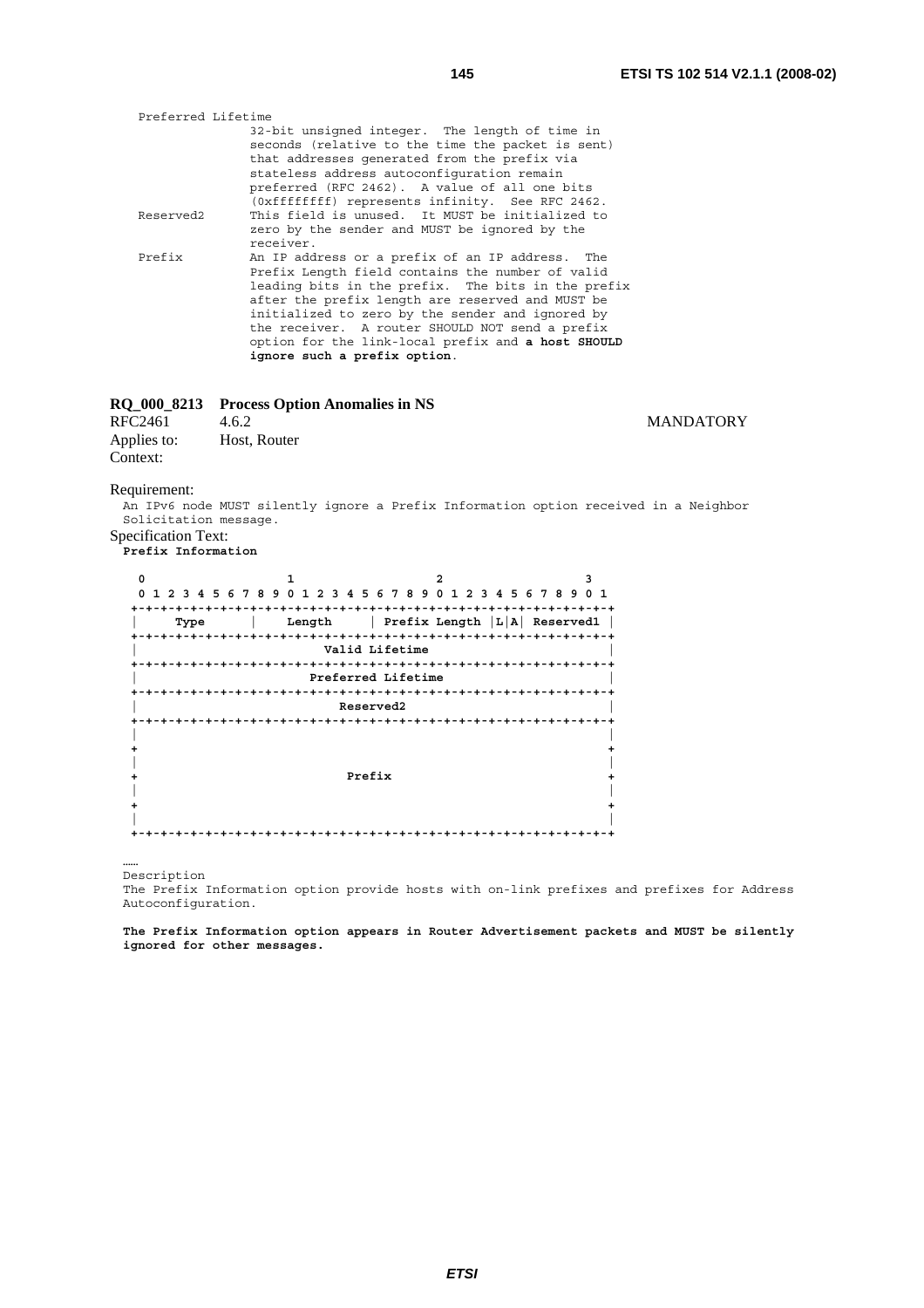# **RQ\_000\_8214 Process Option Anomalies in NA**

RFC2461 4.6.2 MANDATORY Applies to: Router, Host Context:

#### Requirement:

An IPv6 node MUST silently ignore a Prefix Information option received in a Neighbor Advertisement message.

# Specification Text:

**Prefix Information** 

| 0<br>9<br>0<br>8<br>5<br>6<br>2<br>4<br>7 | 0<br>5<br>6<br>2<br>3<br>4 | 2<br>78<br>9<br>0<br>5.<br>4<br>з<br>$\mathbf{z}$ | 78<br>0 1<br>9<br>6 |
|-------------------------------------------|----------------------------|---------------------------------------------------|---------------------|
| Type                                      | Length                     | Prefix Length $ L A $ Reservedl                   |                     |
|                                           | Valid Lifetime             |                                                   |                     |
|                                           | Preferred Lifetime         |                                                   |                     |
|                                           | Reserved2                  |                                                   |                     |
|                                           |                            |                                                   |                     |
|                                           | Prefix                     |                                                   |                     |
|                                           |                            |                                                   |                     |

…… Description

The Prefix Information option provide hosts with on-link prefixes and prefixes for Address Autoconfiguration.

**The Prefix Information option appears in Router Advertisement packets and MUST be silently ignored for other messages.**

# **RQ\_000\_8215 Process Option Anomalies in RS**

| RFC2461     | 4.6.2  |
|-------------|--------|
| Applies to: | Router |
| Context:    |        |

# **MANDATORY**

Requirement:

An IPv6 router MUST silently ignore a Prefix Information option received in a Router Solicitation message.

Specification Text: **Prefix Information** 

> **0** 1 2 3  **0 1 2 3 4 5 6 7 8 9 0 1 2 3 4 5 6 7 8 9 0 1 2 3 4 5 6 7 8 9 0 1 +-+-+-+-+-+-+-+-+-+-+-+-+-+-+-+-+-+-+-+-+-+-+-+-+-+-+-+-+-+-+-+-+ | Type | Length | Prefix Length |L|A| Reserved1 | +-+-+-+-+-+-+-+-+-+-+-+-+-+-+-+-+-+-+-+-+-+-+-+-+-+-+-+-+-+-+-+-+ | Valid Lifetime | +-+-+-+-+-+-+-+-+-+-+-+-+-+-+-+-+-+-+-+-+-+-+-+-+-+-+-+-+-+-+-+-+ | Preferred Lifetime | +-+-+-+-+-+-+-+-+-+-+-+-+-+-+-+-+-+-+-+-+-+-+-+-+-+-+-+-+-+-+-+-+ | Reserved2 | +-+-+-+-+-+-+-+-+-+-+-+-+-+-+-+-+-+-+-+-+-+-+-+-+-+-+-+-+-+-+-+-+ | | +**  $\frac{1}{2}$  +  $\frac{1}{2}$  +  $\frac{1}{2}$  +  $\frac{1}{2}$  +  $\frac{1}{2}$  +  $\frac{1}{2}$  +  $\frac{1}{2}$  +  $\frac{1}{2}$  +  $\frac{1}{2}$  +  $\frac{1}{2}$  +  $\frac{1}{2}$  +  $\frac{1}{2}$  +  $\frac{1}{2}$  +  $\frac{1}{2}$  +  $\frac{1}{2}$  +  $\frac{1}{2}$  +  $\frac{1}{2}$  +  $\frac{1}{2}$  +  **| | + Prefix + | | + + | | +-+-+-+-+-+-+-+-+-+-+-+-+-+-+-+-+-+-+-+-+-+-+-+-+-+-+-+-+-+-+-+-+**

…… Description

The Prefix Information option provide hosts with on-link prefixes and prefixes for Address Autoconfiguration.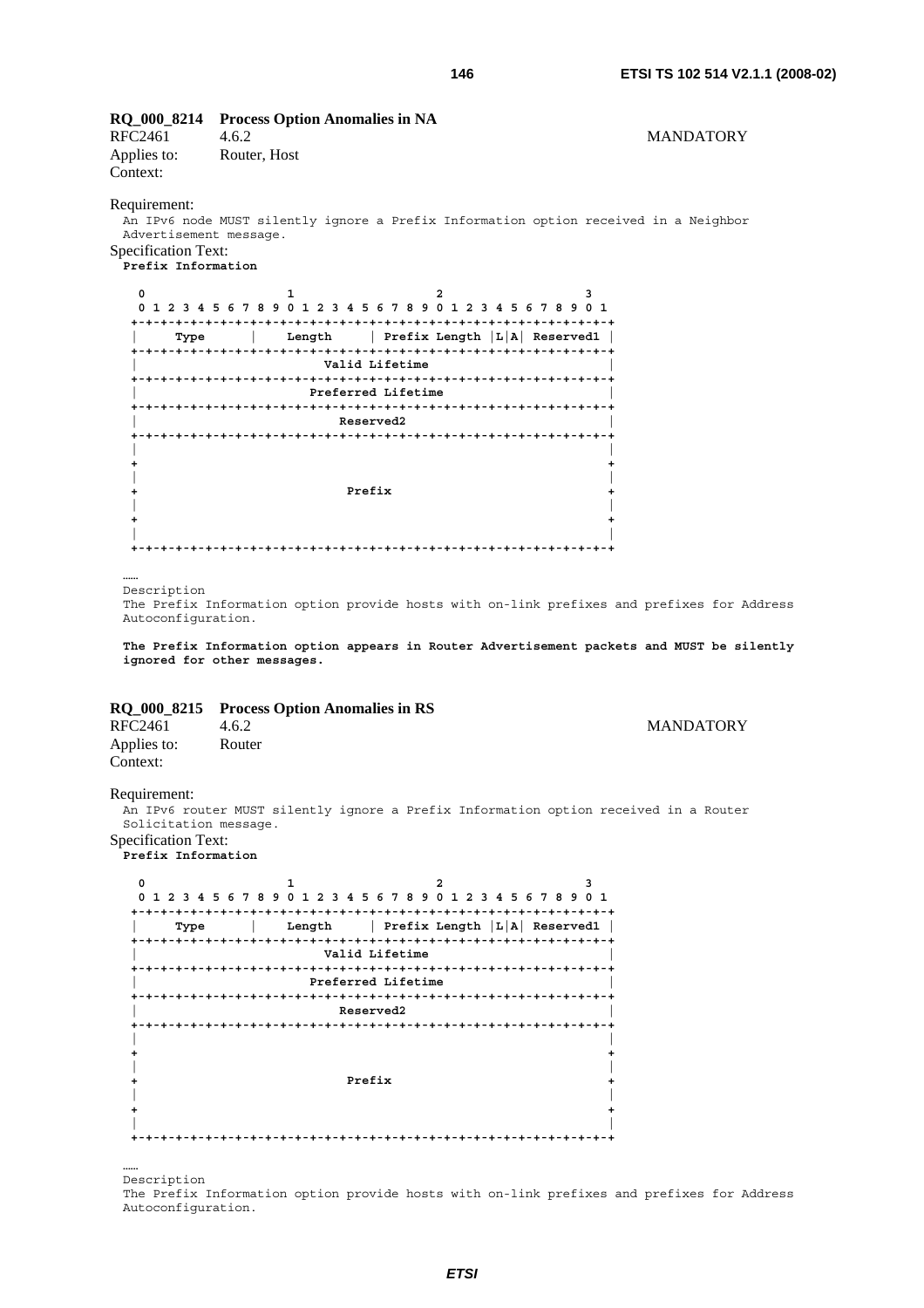**The Prefix Information option appears in Router Advertisement packets and MUST be silently ignored for other messages.**

|  |  |  | RQ_000_8216 Process Option Anomalies in Redirect Message |  |
|--|--|--|----------------------------------------------------------|--|
|--|--|--|----------------------------------------------------------|--|

RFC2461 4.6.2 MANDATORY<br>Applies to: Host Applies to: Context:

Requirement:

An IPv6 host MUST silently ignore a Prefix Information option received in a Redirect message. Specification Text:

**Prefix Information** 

| 0<br>6789<br>2<br>5<br>4 | 789<br>0<br>2.<br>з.<br>5<br>6.<br>4 | 56<br><sup>0</sup><br>1.<br>2<br>з<br>4 | 0 <sub>1</sub><br>789 |
|--------------------------|--------------------------------------|-----------------------------------------|-----------------------|
|                          |                                      |                                         |                       |
| Type                     | Length                               | Prefix Length  L A  Reserved1           |                       |
|                          |                                      | -+-+-+-+                                |                       |
|                          | Valid Lifetime                       |                                         |                       |
|                          |                                      |                                         |                       |
|                          | Preferred Lifetime                   |                                         |                       |
|                          |                                      |                                         |                       |
|                          | Reserved2                            |                                         |                       |
|                          |                                      |                                         |                       |
|                          |                                      |                                         |                       |
|                          |                                      |                                         |                       |
|                          |                                      |                                         |                       |
|                          |                                      |                                         |                       |
|                          | Prefix                               |                                         |                       |
|                          |                                      |                                         |                       |
|                          |                                      |                                         |                       |
|                          |                                      |                                         |                       |
|                          |                                      |                                         |                       |

…… Description

The Prefix Information option provide hosts with on-link prefixes and prefixes for Address Autoconfiguration.

**The Prefix Information option appears in Router Advertisement packets and MUST be silently ignored for other messages.**

# **RQ\_000\_8217 Generate Redirect Options**

| RFC2461                 | 4.6.3  | <b>MANDATORY</b> |
|-------------------------|--------|------------------|
| Applies to:<br>Context: | Router |                  |

# Requirement:

When constructing a Redirect Header option for inclusion in a Redirect message, an IPv6 router MUST set the fields in the Redirect Header option as follows:

| Field Name       | Octets         | Value                                     |
|------------------|----------------|-------------------------------------------|
|                  |                |                                           |
| Type             |                |                                           |
| Length           | 2 <sup>2</sup> | Length of the option in units of 8 octets |
| Reserved         | 3 to 8         |                                           |
| IP Header & Data | 9 to end       | Original packet truncated, if necessary,  |
|                  |                | to fit within 1280 octets                 |

Specification Text:

**Redirected Header** 

| 0    | 0 1 2 3 4 5 6 7 8 9 0 1 2 3 4 5 6 7 8 9 0 1 2 3 4 5 6 7 8 9 0 1 |          |  |
|------|-----------------------------------------------------------------|----------|--|
|      |                                                                 |          |  |
| Type | Length                                                          | Reserved |  |
|      |                                                                 |          |  |
|      | Reserved                                                        |          |  |
|      |                                                                 |          |  |
|      | IP header + data                                                |          |  |
|      |                                                                 |          |  |
|      |                                                                 |          |  |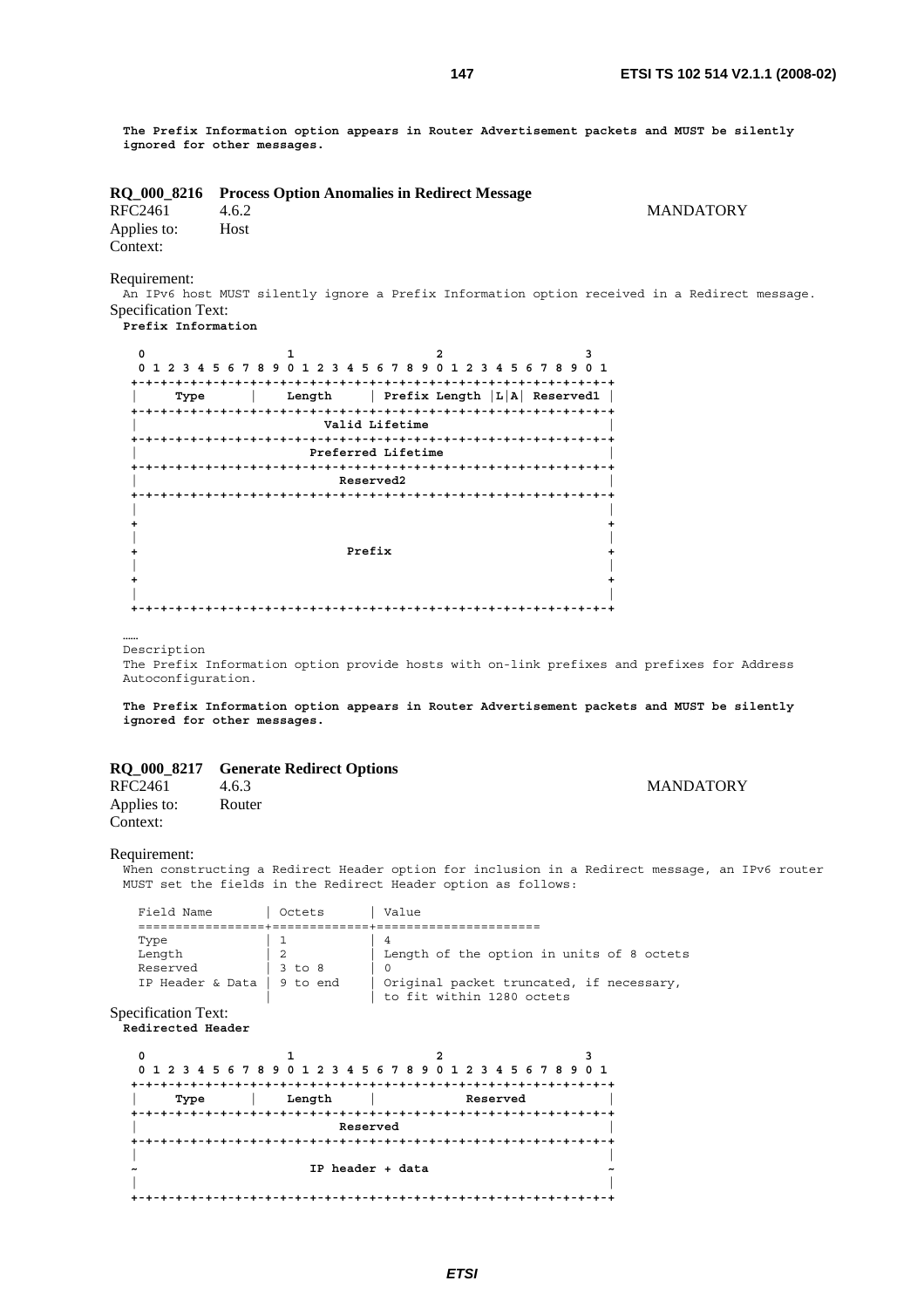| Fields:                                                                                  |                                                                                                                                                                           |          |                  |
|------------------------------------------------------------------------------------------|---------------------------------------------------------------------------------------------------------------------------------------------------------------------------|----------|------------------|
| Type<br>Length<br>Reserved                                                               | 4<br>The length of the option in units of 8 octets.<br>These fields are unused. They MUST be initialized<br>to zero by the sender and MUST be ignored by the<br>receiver. |          |                  |
| IP header + data                                                                         | The original packet truncated to ensure that the<br>size of the redirect message does not exceed 1280<br>octets.                                                          |          |                  |
| RFC2461<br>Applies to:<br>Context:                                                       | RQ_000_8218 Process Option Anomalies in Redirect Message<br>4.6.3<br>Host                                                                                                 |          | <b>MANDATORY</b> |
| Requirement:<br><b>Specification Text:</b><br>Redirected Header                          | An IPv6 host MUST ignore any value set in the Reserved field in the Redirected Header option of<br>a received Redirect message.                                           |          |                  |
| $\mathbf 0$                                                                              | 1<br>0 1 2 3 4 5 6 7 8 9 0 1 2 3 4 5 6 7 8 9 0 1 2 3 4 5 6 7 8 9 0 1<br>Type   Length   Reserved<br>Reserved                                                              | 2<br>3   |                  |
| Fields:                                                                                  | IP header + data                                                                                                                                                          |          |                  |
| Type<br>Length<br>Reserved                                                               | 4<br>The length of the option in units of 8 octets.<br>These fields are unused. They MUST be initialized<br>to zero by the sender and MUST be ignored by the<br>receiver. |          |                  |
| IP header + data                                                                         | The original packet truncated to ensure that the<br>size of the redirect message does not exceed 1280<br>octets.                                                          |          |                  |
| RQ_000_8219<br>RFC2461<br>Applies to:<br>Context:                                        | <b>Process Option Anomalies in NS</b><br>4.6.3<br>Router, Host                                                                                                            |          | <b>MANDATORY</b> |
| Requirement:<br>Solicitation message.<br><b>Specification Text:</b><br>Redirected Header | An IPv6 node MUST silently ignore a Redirected Header option received in a Neighbor                                                                                       |          |                  |
| 0                                                                                        | 1<br>0 1 2 3 4 5 6 7 8 9 0 1 2 3 4 5 6 7 8 9 0 1 2 3 4 5 6 7 8 9 0 1                                                                                                      | 2<br>3   |                  |
| Type                                                                                     | l Length                                                                                                                                                                  | Reserved |                  |
|                                                                                          | Reserved                                                                                                                                                                  |          |                  |
|                                                                                          | IP header + data                                                                                                                                                          |          |                  |
|                                                                                          |                                                                                                                                                                           |          |                  |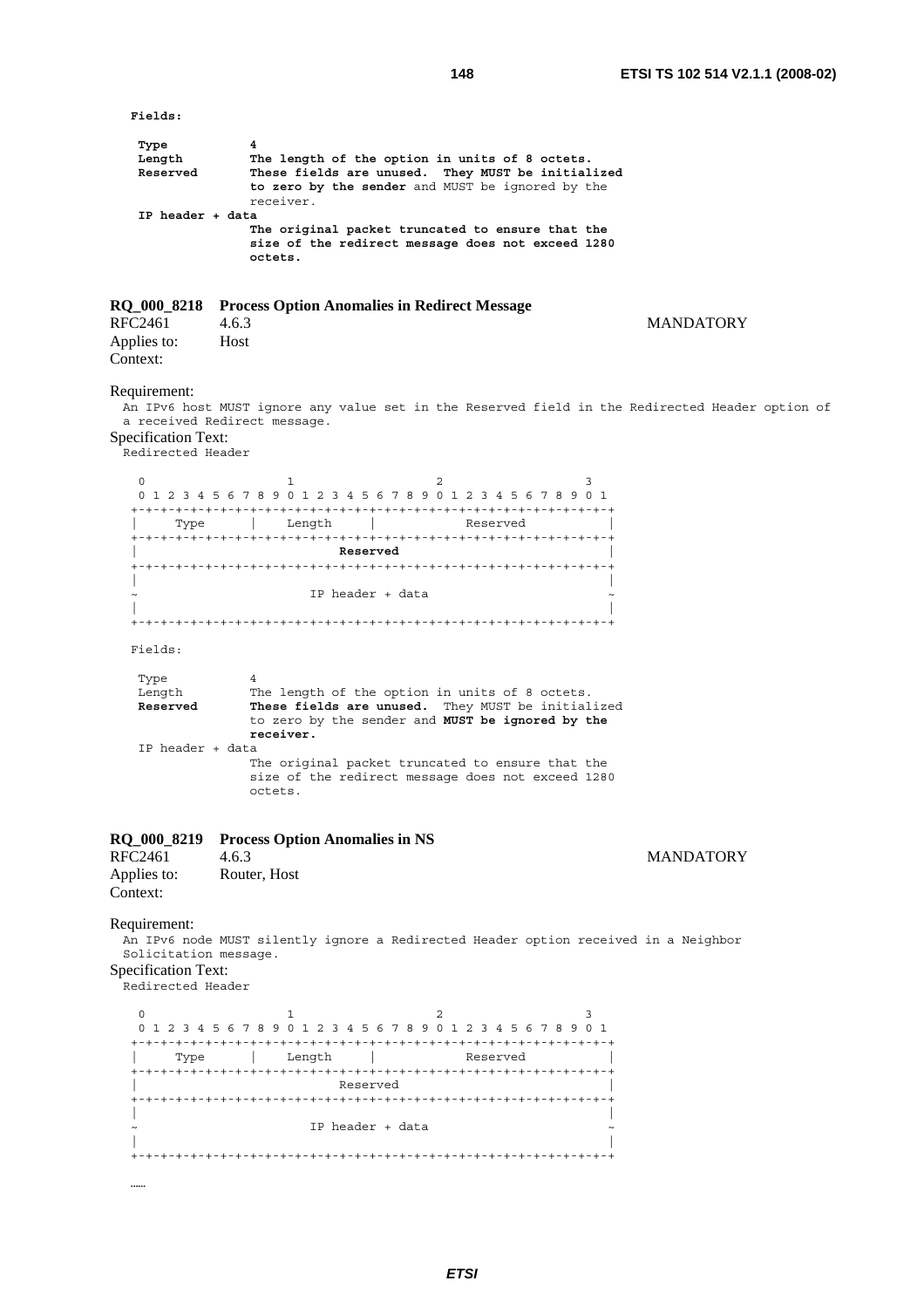Description The Redirected Header option is used in Redirect messages and contains all or part of the packet that is being redirected.

**This option MUST be silently ignored for other Neighbor Discovery messages.**

|         | RQ_000_8220 Process Option Anomalies in NA |
|---------|--------------------------------------------|
| RFC2461 | 4.6.3                                      |

**MANDATORY** 

Applies to: Host, Router Context:

Requirement:

An IPv6 node MUST silently ignore a Redirected Header option received in a Neighbor Advertisement message.

# Specification Text:

.<br>Redirected Header

| 0         | 0 1 2 3 4 5 6 7 8 9 0 1 2 3 4 5 6 7 8 9 0 1 2 3 4 5 6 7 8 9 0 1 |          |  |
|-----------|-----------------------------------------------------------------|----------|--|
|           |                                                                 |          |  |
| Type      | Length                                                          | Reserved |  |
|           | Reserved                                                        |          |  |
|           |                                                                 |          |  |
|           | IP header + data                                                |          |  |
| $+ - + -$ |                                                                 |          |  |

……

Description

The Redirected Header option is used in Redirect messages and contains all or part of the packet that is being redirected.

**This option MUST be silently ignored for other Neighbor Discovery messages.**

# **RQ\_000\_8221 Process Option Anomalies in RA**

| RFC2461                 | 4.6.3 | <b>MANDATORY</b> |
|-------------------------|-------|------------------|
| Applies to:<br>Context: | Host  |                  |

#### Requirement:

An IPv6 host MUST silently ignore a Redirected Header option received in a Router Advertisement message.

Specification Text:

Redirected Header

| O                                                               |                  |          |                    |
|-----------------------------------------------------------------|------------------|----------|--------------------|
| 0 1 2 3 4 5 6 7 8 9 0 1 2 3 4 5 6 7 8 9 0 1 2 3 4 5 6 7 8 9 0 1 |                  |          |                    |
|                                                                 |                  |          | $- + - +$          |
| Type                                                            | Length           | Reserved |                    |
| $+ - + - + - + - + - +$                                         |                  |          | -+-+-+-+-+-+-+-+-+ |
|                                                                 | Reserved         |          |                    |
|                                                                 |                  |          |                    |
|                                                                 |                  |          |                    |
|                                                                 | IP header + data |          |                    |
|                                                                 |                  |          |                    |
|                                                                 |                  |          |                    |

……

Description The Redirected Header option is used in Redirect messages and contains all or part of the packet that is being redirected.

**This option MUST be silently ignored for other Neighbor Discovery messages.**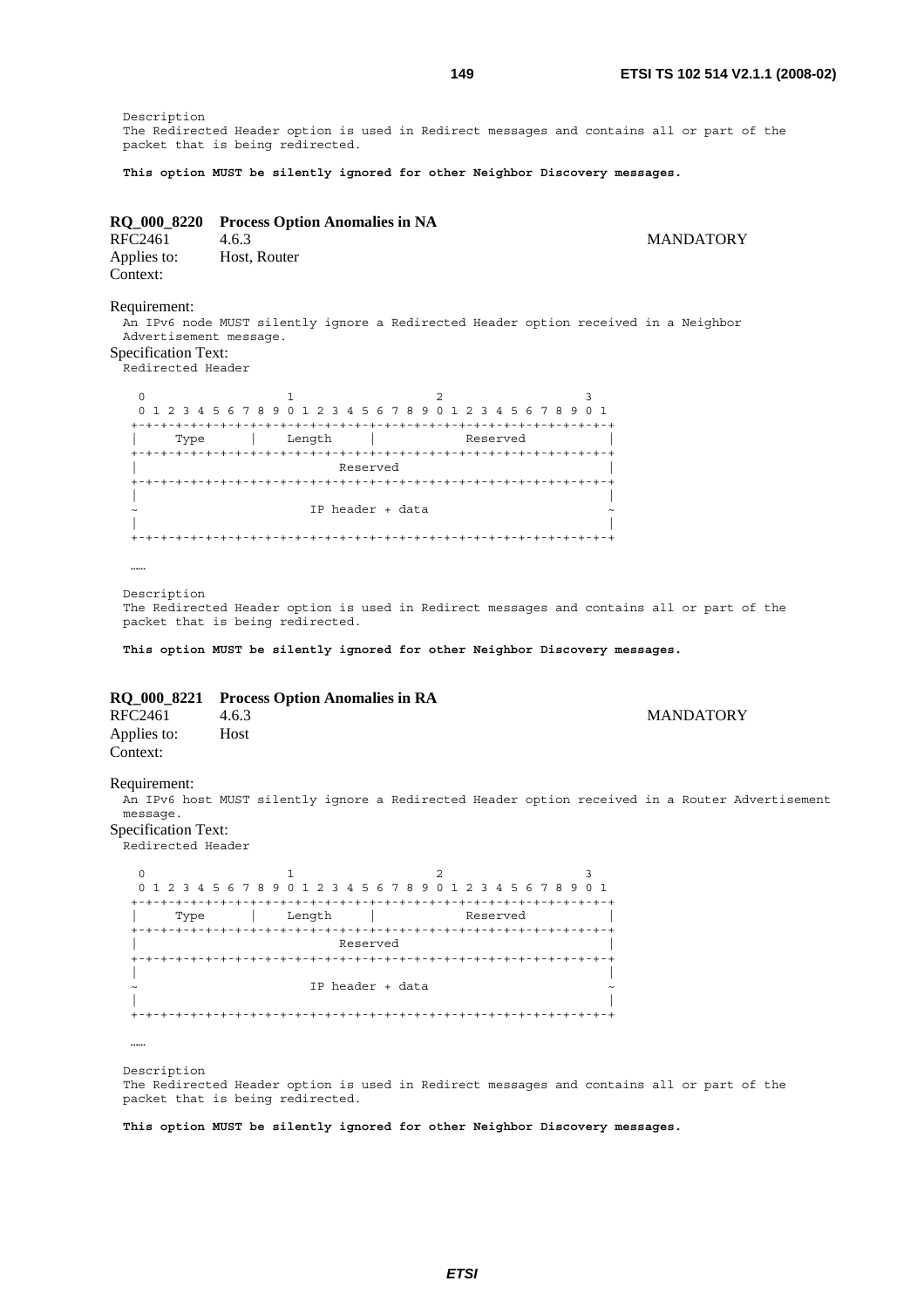# **RQ\_000\_8222 Process Option Anomalies in RS**

RFC2461 4.6.3 MANDATORY Applies to: Router Context:

# Requirement:

An IPv6 router MUST silently ignore a Redirected Header option received in a Router Solicitation message. Specification Text:

.<br>Redirected Header

| 0    | 0 1 2 3 4 5 6 7 8 9 0 1 2 3 4 5 6 7 8 9 0 1 2 3 4 5 6 7 8 9 0 1 |          |  |
|------|-----------------------------------------------------------------|----------|--|
|      |                                                                 |          |  |
| Type | Length                                                          | Reserved |  |
|      |                                                                 |          |  |
|      | Reserved                                                        |          |  |
|      |                                                                 |          |  |
|      |                                                                 |          |  |
|      | IP header + data                                                |          |  |
|      |                                                                 |          |  |
|      |                                                                 |          |  |

……

Description

The Redirected Header option is used in Redirect messages and contains all or part of the packet that is being redirected.

**This option MUST be silently ignored for other Neighbor Discovery messages.**

# **RQ\_000\_8223 RA MTU Option**

RFC2461 4.6.4 MANDATORY Applies to: Router Context:

The implementation is generating a Router Advertisement containing an MTU option.

# Requirement:

When constructing an MTU option for inclusion in a Router advertisement message, an IPv6 router MUST set the fields in the MTU option as follows:

| Field Name | Octets         | Value                            |
|------------|----------------|----------------------------------|
|            |                |                                  |
| Type       |                | د.                               |
| Length     | $\mathfrak{D}$ |                                  |
| Reserved   | 3 to 4         |                                  |
| MTTT       | $5$ to $8$     | The recommended MTU for the link |
|            |                |                                  |

Specification Text:

**MTU** 

| 0       |        | 0 1 2 3 4 5 6 7 8 9 0 1 2 3 4 5 6 7 8 9 0 1 2 3 4 5 6 7 8 9 0 1 |  |
|---------|--------|-----------------------------------------------------------------|--|
| Type    | Length | Reserved                                                        |  |
|         |        | MTU                                                             |  |
| Fields: |        |                                                                 |  |

| Type     |                                                                                                  |
|----------|--------------------------------------------------------------------------------------------------|
| Length   |                                                                                                  |
| Reserved | This field is unused. It MUST be initialized to<br>zero by the sender and MUST be ignored by the |
| MTU      | receiver.<br>32-bit unsigned integer. The recommended MTU for<br>the link.                       |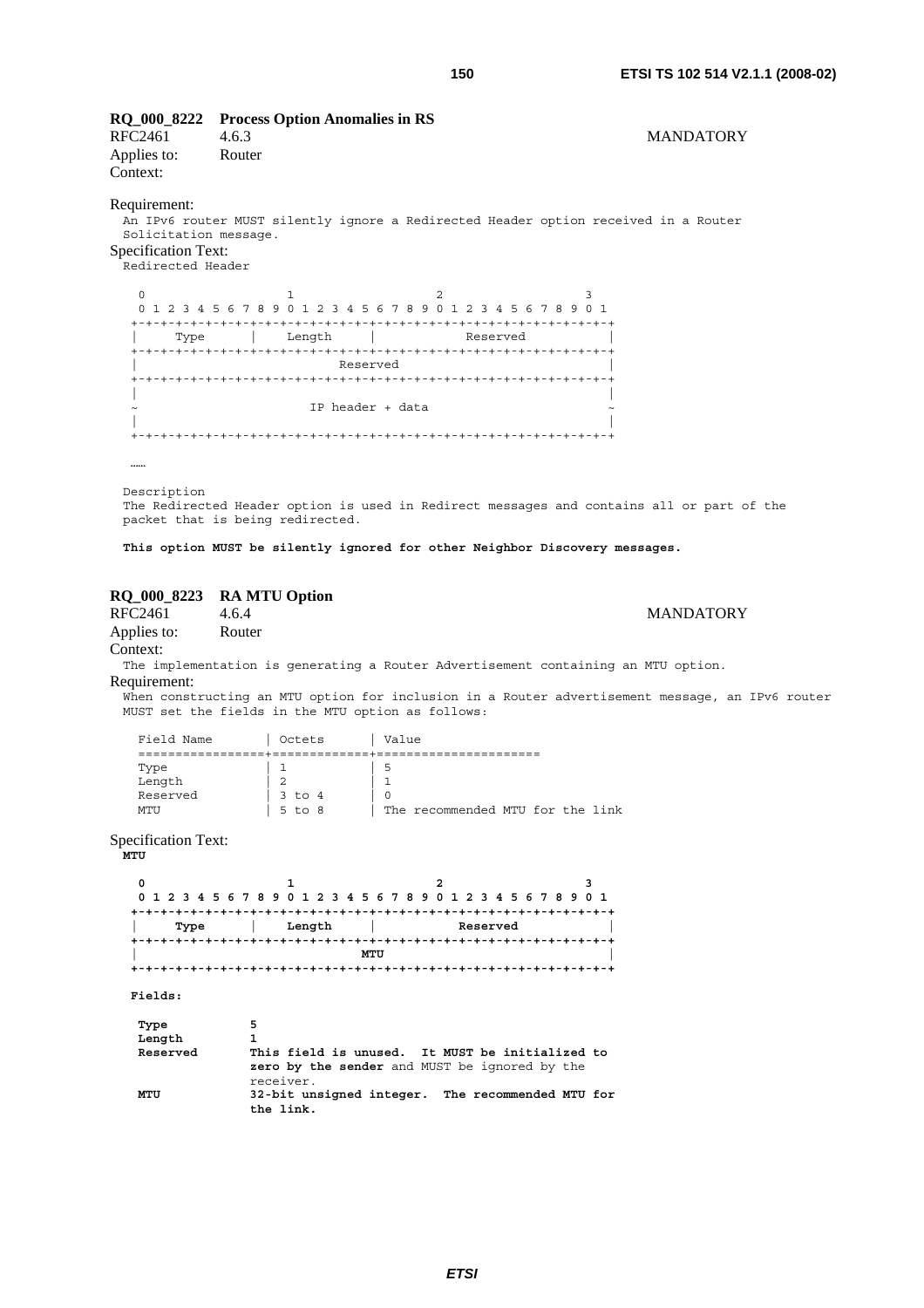| <b>RFC2461</b><br>Applies to:<br>Context:                | RQ_000_8224 Process Option Anomalies in RA<br>4.6.3<br>Host                                                                  | <b>MANDATORY</b> |
|----------------------------------------------------------|------------------------------------------------------------------------------------------------------------------------------|------------------|
| Requirement:<br><b>Specification Text:</b><br>MTU        | An IPv6 host MUST ignore the contents of the Reserved field in the MTU option of a received<br>Router Advertisement message. |                  |
| 0                                                        | 1<br>2<br>3<br>0 1 2 3 4 5 6 7 8 9 0 1 2 3 4 5 6 7 8 9 0 1 2 3 4 5 6 7 8 9 0 1                                               |                  |
| Type<br>Fields:                                          | Length<br>Reserved<br>MTU                                                                                                    |                  |
| Type<br>Length<br>Reserved                               | 5<br>1<br>This field is unused. It MUST be initialized to<br>zero by the sender and MUST be ignored by the<br>receiver.      |                  |
| MTU                                                      | 32-bit unsigned integer. The recommended MTU for<br>the link.                                                                |                  |
| <b>RQ_000_8225</b><br>RFC2461<br>Applies to:<br>Context: | <b>Process Option Anomalies in NA</b><br>4.6.4<br>Host, Router                                                               | <b>MANDATORY</b> |
| Requirement:<br><b>Specification Text:</b><br>MTU        | An IPv6 node MUST silently ignore an MTU option received in a neighbor Advertisement message                                 |                  |
| 0                                                        | 1<br>2<br>3<br>0 1 2 3 4 5 6 7 8 9 0 1 2 3 4 5 6 7 8 9 0 1 2 3 4 5 6 7 8 9 0 1                                               |                  |

| 0 1 2 3 4 5 6 7 8 9 0 1 2 3 4 5 6 7 8 9 0 1 2 3 4 5 6 7 8 9 0 1 |      |  |  |        |  |  |             |  |  |          |  |  |  |  |  |
|-----------------------------------------------------------------|------|--|--|--------|--|--|-------------|--|--|----------|--|--|--|--|--|
|                                                                 |      |  |  |        |  |  |             |  |  |          |  |  |  |  |  |
|                                                                 | Type |  |  | Length |  |  |             |  |  | Reserved |  |  |  |  |  |
|                                                                 |      |  |  |        |  |  |             |  |  |          |  |  |  |  |  |
|                                                                 |      |  |  |        |  |  | <b>MTTT</b> |  |  |          |  |  |  |  |  |
|                                                                 |      |  |  |        |  |  |             |  |  |          |  |  |  |  |  |

……

Description The MTU option is used in Router Advertisement messages to insure that all nodes on a link use the same MTU value in those cases where the link MTU is not well known.

# **This option MUST be silently ignored for other Neighbor Discovery messages.**

In configurations in which heterogeneous technologies are bridged together, the maximum supported MTU may differ from one segment to another. If the bridges do not generate ICMP Packet Too Big messages, communicating nodes will be unable to use Path MTU to dynamically determine the appropriate MTU on a per-neighbor basis. In such cases, routers use the MTU option to specify the maximum MTU value that is supported by all segments.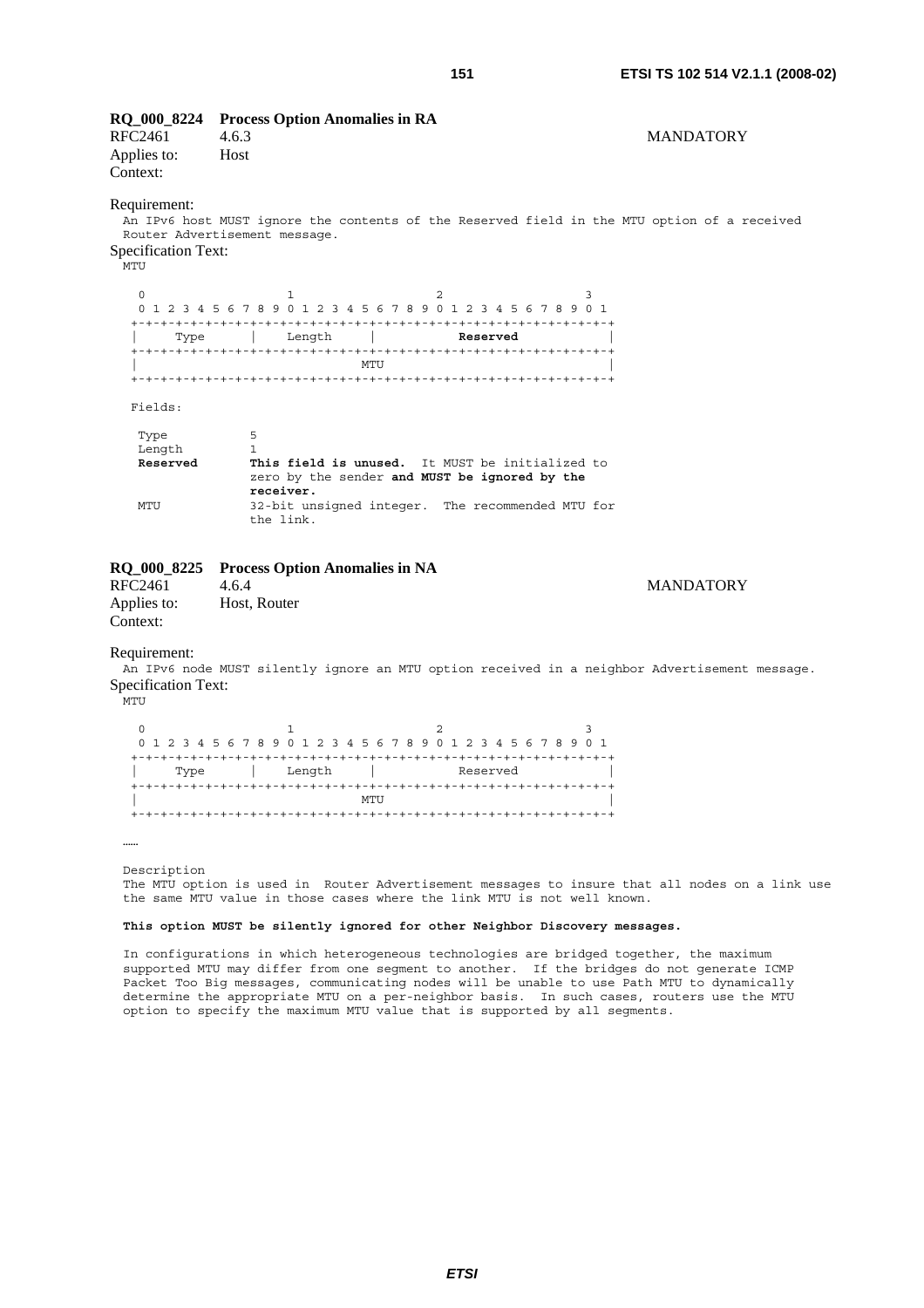# **RQ\_000\_8226 Process Option Anomalies in NS**

RFC2461 4.6.4 MANDATORY Applies to: Router, Host Context:

#### Requirement:

An IPv6 node MUST silently ignore an MTU option received in a neighbor Solicitation message. Specification Text:

.<br>MTU

0  $1$  2 3 0 1 2 3 4 5 6 7 8 9 0 1 2 3 4 5 6 7 8 9 0 1 2 3 4 5 6 7 8 9 0 1 +-+-+-+-+-+-+-+-+-+-+-+-+-+-+-+-+-+-+-+-+-+-+-+-+-+-+-+-+-+-+-+-+ | Type | Length | Reserved | +-+-+-+-+-+-+-+-+-+-+-+-+-+-+-+-+-+-+-+-+-+-+-+-+-+-+-+-+-+-+-+-+ | MTU | MTU | MTU | MTU | MTU | MTU | MTU | MTU | MTU | MTU | MTU | MTU | MTU | MTU | MTU | MTU | MTU | MTU | M +-+-+-+-+-+-+-+-+-+-+-+-+-+-+-+-+-+-+-+-+-+-+-+-+-+-+-+-+-+-+-+-+

……

Description

The MTU option is used in Router Advertisement messages to insure that all nodes on a link use the same MTU value in those cases where the link MTU is not well known.

#### **This option MUST be silently ignored for other Neighbor Discovery messages.**

In configurations in which heterogeneous technologies are bridged together, the maximum supported MTU may differ from one segment to another. If the bridges do not generate ICMP Packet Too Big messages, communicating nodes will be unable to use Path MTU to dynamically determine the appropriate MTU on a per-neighbor basis. In such cases, routers use the MTU option to specify the maximum MTU value that is supported by all segments.

# **RQ\_000\_8227 Process Option Anomalies in RS**  RFC2461 4.6.4 MANDATORY

Applies to: Router Context:

Requirement:

An IPv6 router MUST silently ignore an MTU option received in a Router Solicitation message. Specification Text:

.<br>MTU

| 0 1 2 3 4 5 6 7 8 9 0 1 2 3 4 5 6 7 8 9 0 1 2 3 4 5 6 7 8 9 0 1 |  |      |  |  |  |  |  |        |  |      |  |  |  |  |          |  |  |  |  |
|-----------------------------------------------------------------|--|------|--|--|--|--|--|--------|--|------|--|--|--|--|----------|--|--|--|--|
|                                                                 |  |      |  |  |  |  |  |        |  |      |  |  |  |  |          |  |  |  |  |
|                                                                 |  | Type |  |  |  |  |  | Length |  |      |  |  |  |  | Reserved |  |  |  |  |
|                                                                 |  |      |  |  |  |  |  |        |  |      |  |  |  |  |          |  |  |  |  |
|                                                                 |  |      |  |  |  |  |  |        |  | MTTT |  |  |  |  |          |  |  |  |  |
|                                                                 |  |      |  |  |  |  |  |        |  |      |  |  |  |  |          |  |  |  |  |

……

Description

The MTU option is used in Router Advertisement messages to insure that all nodes on a link use the same MTU value in those cases where the link MTU is not well known.

#### **This option MUST be silently ignored for other Neighbor Discovery messages.**

In configurations in which heterogeneous technologies are bridged together, the maximum supported MTU may differ from one segment to another. If the bridges do not generate ICMP Packet Too Big messages, communicating nodes will be unable to use Path MTU to dynamically determine the appropriate MTU on a per-neighbor basis. In such cases, routers use the MTU option to specify the maximum MTU value that is supported by all segments.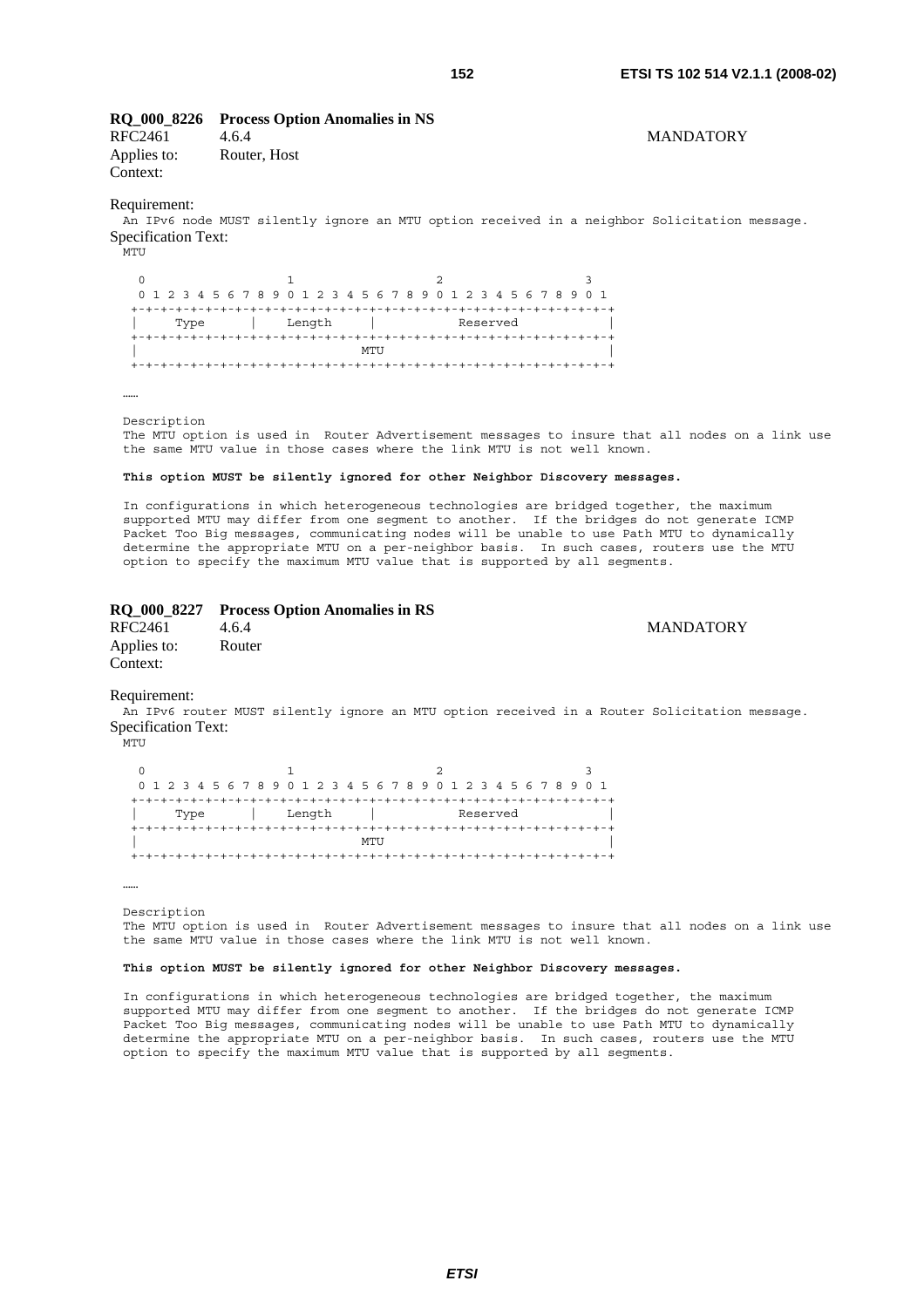The MTU option is used in Router Advertisement messages to insure that all nodes on a link use

# **This option MUST be silently ignored for other Neighbor Discovery messages.** In configurations in which heterogeneous technologies are bridged together, the maximum

the same MTU value in those cases where the link MTU is not well known.

supported MTU may differ from one segment to another. If the bridges do not generate ICMP Packet Too Big messages, communicating nodes will be unable to use Path MTU to dynamically determine the appropriate MTU on a per-neighbor basis. In such cases, routers use the MTU option to specify the maximum MTU value that is supported by all segments.

# **RQ\_000\_8231 Host Processing of RA**

RFC2461 5.4 RECOMMENDED Applies to: Host, Router Context:

Requirement:

An IPv6 node SHOULD retain at least two entries in its Default Router List and Prefix List until after their lifetimes expire.

# Specification Text:

Applies to: Host

Context:

.<br>MTU

……

Description

Requirement:

Specification Text:

A node should retain entries in the Default Router List and the Prefix List until their lifetimes expire. However, a node may garbage collect entries prematurely if it is low on memory. If not all routers are kept on the Default Router list, **a node should retain at least two entries in the Default Router List (and preferably more) in order to maintain robust connectivity for off-link destinations**.

|                         | RQ_000_8232 Next Hop Determination |                 |
|-------------------------|------------------------------------|-----------------|
| RFC2461                 |                                    | <b>OPTIONAL</b> |
| Applies to:<br>Context: | Host, Router                       |                 |

Requirement:

When a router is removed from the Default Router List, an IPv6 node MAY perform next-hop determination for any entries in the Destination Cache that use the removed router.

Specification Text:

When removing an entry from the Prefix List there is no need to purge any entries from the Destination or Neighbor Caches. Neighbor Unreachability Detection will efficiently purge any entries in these caches that have become invalid. **When removing an entry from the Default Router List, however, any entries in the Destination Cache that go through that router must perform next-hop determination again to select a new default router.**

RFC2461 4.6.4 MANDATORY

An IPv6 host MUST silently ignore an MTU option received in a Redirect message.

0  $1$  2 3 0 1 2 3 4 5 6 7 8 9 0 1 2 3 4 5 6 7 8 9 0 1 2 3 4 5 6 7 8 9 0 1 +-+-+-+-+-+-+-+-+-+-+-+-+-+-+-+-+-+-+-+-+-+-+-+-+-+-+-+-+-+-+-+-+  $|\n\begin{array}{c|c|c|c|c|c} \n\hline \n\text{Type} & \text{Length} & \text{Reserved} \n\end{array}$ 

 +-+-+-+-+-+-+-+-+-+-+-+-+-+-+-+-+-+-+-+-+-+-+-+-+-+-+-+-+-+-+-+-+ | MTU | MTU | MTU | MTU | MTU | MTU | MTU | MTU | MTU | MTU | MTU | MTU | MTU | MTU | MTU | MTU | MTU | MTU | M +-+-+-+-+-+-+-+-+-+-+-+-+-+-+-+-+-+-+-+-+-+-+-+-+-+-+-+-+-+-+-+-+

**RQ\_000\_8228 Process Option Anomalies in Redirect Message**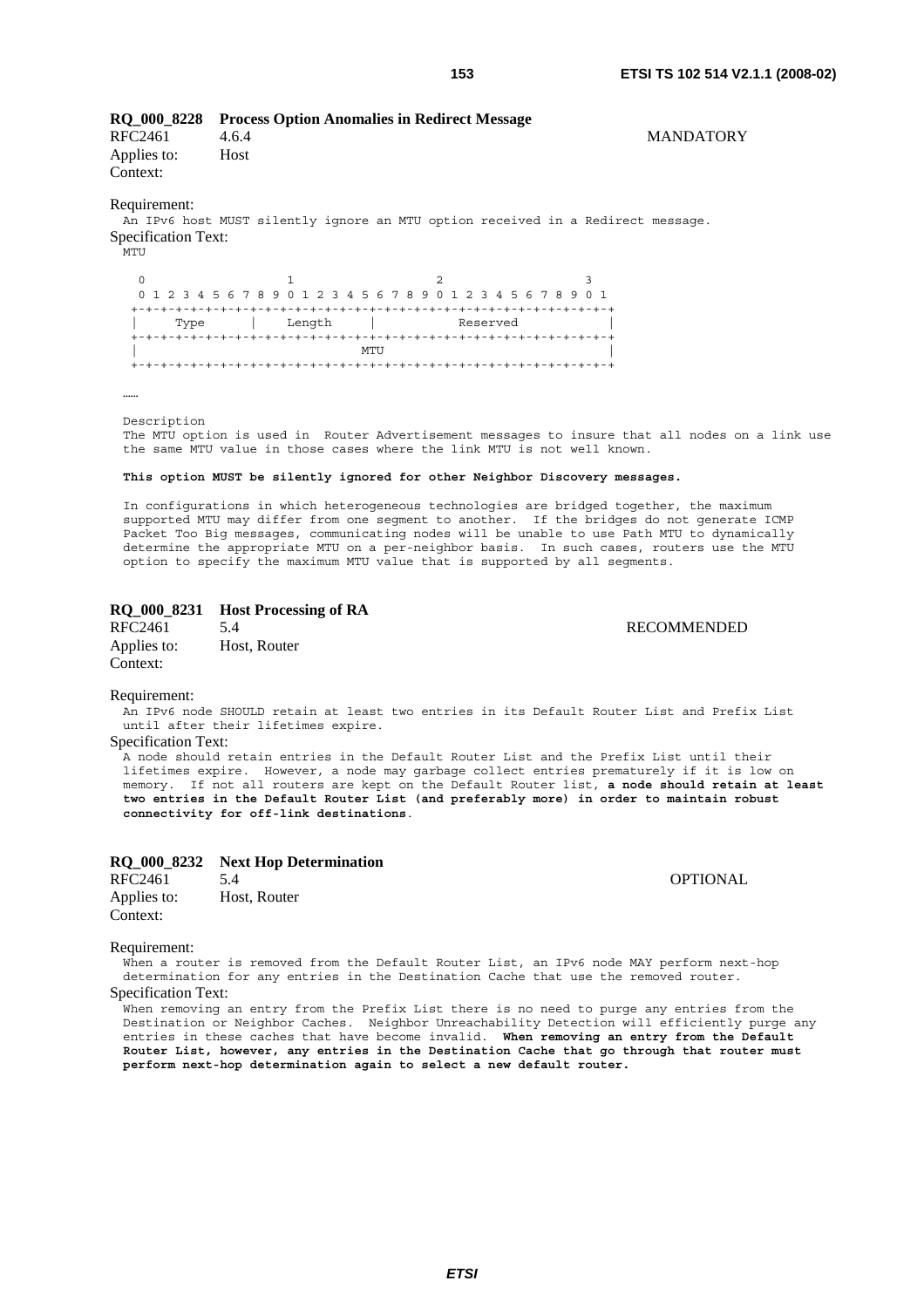| I            |  |
|--------------|--|
| I<br>۰,<br>× |  |

| <b>RFC2461</b><br>Applies to:              | RQ_000_8233 Host Processing of RS<br>6.1.1<br>Host                                                                                                                                                                                                           | MANDATORY                                                                                                                                                                                                                                                            |
|--------------------------------------------|--------------------------------------------------------------------------------------------------------------------------------------------------------------------------------------------------------------------------------------------------------------|----------------------------------------------------------------------------------------------------------------------------------------------------------------------------------------------------------------------------------------------------------------------|
| Context:                                   |                                                                                                                                                                                                                                                              |                                                                                                                                                                                                                                                                      |
| Requirement:                               |                                                                                                                                                                                                                                                              | An IPv6 host MUST silently discard any received Router Solicitation messages.                                                                                                                                                                                        |
| <b>Specification Text:</b>                 |                                                                                                                                                                                                                                                              | Hosts MUST silently discard any received Router Solicitation Messages.                                                                                                                                                                                               |
|                                            | RQ_000_8234 Process Field Anomalies in RS                                                                                                                                                                                                                    |                                                                                                                                                                                                                                                                      |
| <b>RFC2461</b>                             | 6.1.1                                                                                                                                                                                                                                                        | <b>MANDATORY</b>                                                                                                                                                                                                                                                     |
| Applies to:<br>Context:                    | Router                                                                                                                                                                                                                                                       |                                                                                                                                                                                                                                                                      |
| Requirement:<br><b>Specification Text:</b> |                                                                                                                                                                                                                                                              | An IPv6 router MUST silently discard a received Router Solicitation message if the Hop Limit<br>field in the IPv6 packet header is not set to the decimal value 255.<br>A router MUST silently discard any received Router Solicitation messages that do not satisfy |
|                                            | all of the following validity checks:                                                                                                                                                                                                                        |                                                                                                                                                                                                                                                                      |
|                                            | - The IP Hop Limit field has a value of 255, i.e., the packet                                                                                                                                                                                                |                                                                                                                                                                                                                                                                      |
|                                            | could not possibly have been forwarded by a router.<br>authenticates correctly.<br>- ICMP Checksum is valid.                                                                                                                                                 | - If the message includes an IP Authentication Header, the message                                                                                                                                                                                                   |
| - ICMP Code is 0.                          |                                                                                                                                                                                                                                                              |                                                                                                                                                                                                                                                                      |
|                                            | - ICMP length (derived from the IP length) is 8 or more octets.<br>- All included options have a length that is greater than zero.<br>- If the IP source address is the unspecified address, there is<br>no source link-layer address option in the message. |                                                                                                                                                                                                                                                                      |
|                                            | RQ_000_8235 Process Field Anomalies in RS                                                                                                                                                                                                                    |                                                                                                                                                                                                                                                                      |
| <b>RFC2461</b>                             | 6.1.1                                                                                                                                                                                                                                                        | <b>MANDATORY</b>                                                                                                                                                                                                                                                     |
| Applies to:<br>Context:                    | Router                                                                                                                                                                                                                                                       |                                                                                                                                                                                                                                                                      |
| Requirement:                               |                                                                                                                                                                                                                                                              |                                                                                                                                                                                                                                                                      |
|                                            | Authentication Header if the packet fails authentication.                                                                                                                                                                                                    | An IPv6 router MUST silently discard a received Router Solicitation message containing an                                                                                                                                                                            |
| Specification Text:                        | all of the following validity checks:                                                                                                                                                                                                                        | A router MUST silently discard any received Router Solicitation messages that do not satisfy                                                                                                                                                                         |
|                                            | - The IP Hop Limit field has a value of 255, i.e., the packet<br>could not possibly have been forwarded by a router.                                                                                                                                         |                                                                                                                                                                                                                                                                      |
|                                            | authenticates correctly.<br>- ICMP Checksum is valid.                                                                                                                                                                                                        | - If the message includes an IP Authentication Header, the message                                                                                                                                                                                                   |
| - ICMP Code is 0.                          | - ICMP length (derived from the IP length) is 8 or more octets.<br>- All included options have a length that is greater than zero.<br>- If the IP source address is the unspecified address, there is<br>no source link-layer address option in the message. |                                                                                                                                                                                                                                                                      |
|                                            |                                                                                                                                                                                                                                                              |                                                                                                                                                                                                                                                                      |
| RFC2461                                    | RQ_000_8236 Process Field Anomalies in RS<br>6.1.1                                                                                                                                                                                                           | <b>MANDATORY</b>                                                                                                                                                                                                                                                     |
| Applies to:<br>Context:                    | Router                                                                                                                                                                                                                                                       |                                                                                                                                                                                                                                                                      |

# Requirement:

An IPv6 router MUST silently discard a received Router Solicitation message containing an invalid ICMPv6 checksum.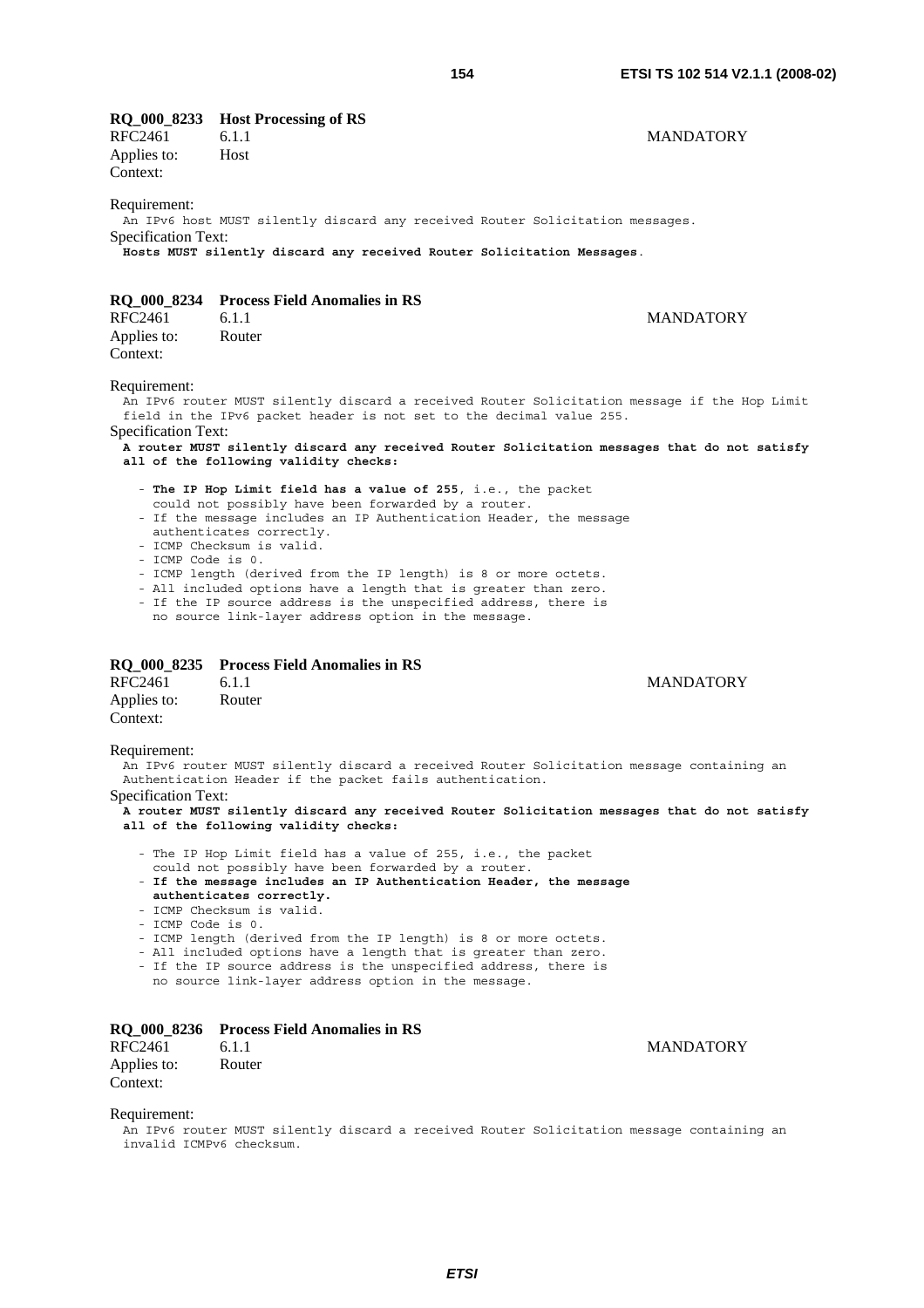Specification Text:

**A router MUST silently discard any received Router Solicitation messages that do not satisfy all of the following validity checks:**

- The IP Hop Limit field has a value of 255, i.e., the packet
- could not possibly have been forwarded by a router.
- If the message includes an IP Authentication Header, the message
- authenticates correctly. - **ICMP Checksum is valid.**
- 
- ICMP Code is 0.
- ICMP length (derived from the IP length) is 8 or more octets.
- All included options have a length that is greater than zero.
- If the IP source address is the unspecified address, there is
- no source link-layer address option in the message.

# **RQ\_000\_8237 Process Field Anomalies in RS**

RFC2461 6.1.1 6.1.1 MANDATORY Applies to: Router Context:

#### Requirement:

An IPv6 router MUST silently discard a received Router Solicitation message in which the ICMPv6 Code field is set to zero (0)

Specification Text:

**A router MUST silently discard any received Router Solicitation messages that do not satisfy all of the following validity checks:**

- The IP Hop Limit field has a value of 255, i.e., the packet
- could not possibly have been forwarded by a router.
- If the message includes an IP Authentication Header, the message authenticates correctly.
- ICMP Checksum is valid.
- **ICMP Code is 0.**
- ICMP length (derived from the IP length) is 8 or more octets.
- All included options have a length that is greater than zero.
- If the IP source address is the unspecified address, there is
- no source link-layer address option in the message.

# **RQ\_000\_8238 Process Field Anomalies in RS**

| RFC2461     | 6.1.1  |
|-------------|--------|
| Applies to: | Router |
| Context:    |        |

#### Requirement:

An IPv6 router MUST silently discard a received Router Solicitation message in which the length of the ICMPv6 packet is less than 8 octets

Specification Text:

**A router MUST silently discard any received Router Solicitation messages that do not satisfy all of the following validity checks:**

- The IP Hop Limit field has a value of 255, i.e., the packet
- could not possibly have been forwarded by a router.

 - If the message includes an IP Authentication Header, the message authenticates correctly.

- ICMP Checksum is valid.
- ICMP Code is 0.
- **ICMP length (derived from the IP length) is 8 or more octets.**
- All included options have a length that is greater than zero.

- If the IP source address is the unspecified address, there is

no source link-layer address option in the message.

|  |  | <b>RQ_000_8239</b> |  |  | <b>Process Option Anomalies in RS</b> |  |  |
|--|--|--------------------|--|--|---------------------------------------|--|--|
|--|--|--------------------|--|--|---------------------------------------|--|--|

| RFC2461     | 6.1.1  | <b>MANDATORY</b> |
|-------------|--------|------------------|
| Applies to: | Router |                  |
| Context:    |        |                  |

#### Requirement:

An IPv6 router MUST silently discard a received Router Solicitation message in which the length of any included option is zero (0)

**MANDATORY**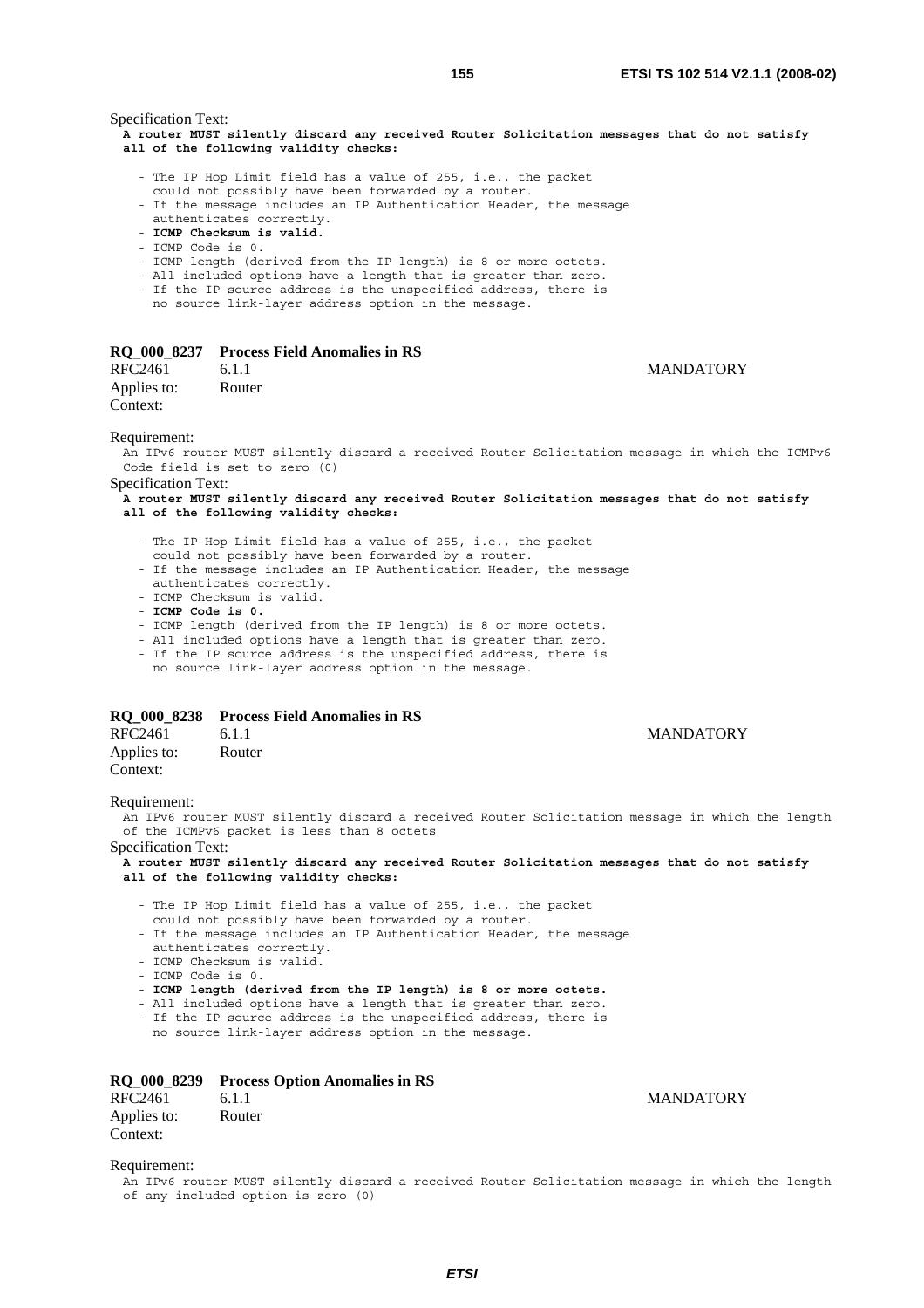Specification Text:

**A router MUST silently discard any received Router Solicitation messages that do not satisfy all of the following validity checks:**

- The IP Hop Limit field has a value of 255, i.e., the packet
- could not possibly have been forwarded by a router.
- If the message includes an IP Authentication Header, the message
- authenticates correctly. - ICMP Checksum is valid.
- 
- ICMP Code is 0.
- ICMP length (derived from the IP length) is 8 or more octets.
- **All included options have a length that is greater than zero.**
- If the IP source address is the unspecified address, there is no source link-layer address option in the message.
- 

# **RQ\_000\_8240 Process Option Anomalies in RS**

RFC2461 6.1.1 6.1.1 MANDATORY Applies to: Router Context:

#### Requirement:

An IPv6 router MUST silently discard a received Router Solicitation in which the IPv6 Source Address field is set to the Unspecified Address (0:0:0:0:0:0:0:0) but no Source Link-layer Address option is included in the solicitation. Specification Text:

**A router MUST silently discard any received Router Solicitation messages that do not satisfy all of the following validity checks:**

- The IP Hop Limit field has a value of 255, i.e., the packet
- could not possibly have been forwarded by a router.
- If the message includes an IP Authentication Header, the message authenticates correctly.
- ICMP Checksum is valid.
- ICMP Code is 0.

- ICMP length (derived from the IP length) is 8 or more octets.

- All included options have a length that is greater than zero.
- **If the IP source address is the unspecified address, there is**
- **no source link-layer address option in the message.**

# **RQ\_000\_8241 Process Option Anomalies in RS**

| RFC2461     | 6.1.1  |
|-------------|--------|
| Applies to: | Router |
| Context:    |        |

#### Requirement:

An IPv6 router MUST ignore the contents of an unrecognized option contained in a received Router Solicitation message.

Specification Text:

**The contents** of the Reserved field, and **of any unrecognized options, MUST be ignored**. Future, backward-compatible changes to the protocol may specify the contents of the Reserved field or add new options; backward-incompatible changes may use different Code values.

#### **RQ\_000\_8242 Process Option Anomalies in RS**

| RFC2461     | 6.1.1  |
|-------------|--------|
| Applies to: | Router |
| Context:    |        |

# Requirement:

An IPv6 router MUST ignore any option contained in a received Router Solicitation message but which is not valid in a Router Solicitation.

Specification Text:

**The contents of any defined options that are not specified to be used with Router Solicitation messages MUST be ignored and the packet processed as normal**. The only defined option that may appear is the Source Link-Layer Address option.

**MANDATORY** 

# **MANDATORY**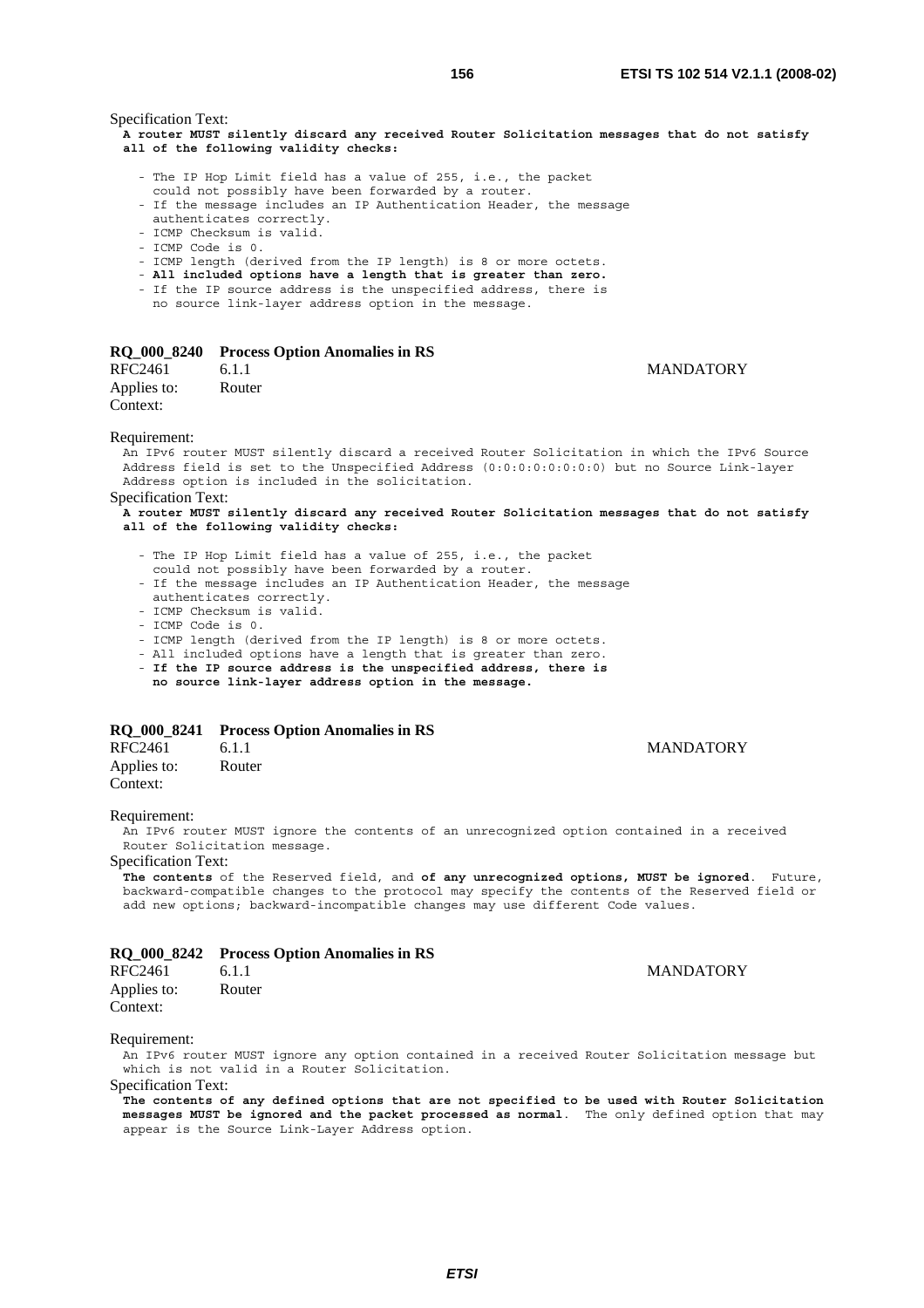**MANDATORY** 

**MANDATORY** 

| RFC2461<br>Applies to: Host, Router<br>Context: | RQ_000_8244 Process Field Anomalies in RA<br>6.1.2                                       | <b>MANDATORY</b> |
|-------------------------------------------------|------------------------------------------------------------------------------------------|------------------|
| Requirement:                                    |                                                                                          |                  |
|                                                 | An IPv6 node MUST silently discard a received Router Advertisement message if the Source |                  |
|                                                 | Address field of the containing IPv6 packet header is not set to a link-local address.   |                  |
| <b>Specification Text:</b>                      |                                                                                          |                  |

**A node MUST silently discard any received Router Advertisement messages that do not satisfy all of the following validity checks:** 

- **IP Source Address is a link-local address.** Routers must use their link-local address as the source for Router Advertisement and Redirect messages so that hosts can uniquely identify routers.
- The IP Hop Limit field has a value of 255, i.e., the packet could not possibly have been forwarded by a router.
- If the message includes an IP Authentication Header, the message authenticates correctly.
- ICMP Checksum is valid.
- ICMP Code is 0.
- ICMP length (derived from the IP length) is 16 or more octets.
- All included options have a length that is greater than zero.

# **RQ\_000\_8245 Process Field Anomalies in RA**

| <b>RFC2461</b> | 6.L. $2$     |
|----------------|--------------|
| Applies to:    | Router, Host |
| Context:       |              |

#### Requirement:

An IPv6 node MUST silently discard a received Router Advertisement message if the Hop Limit field in the containing IPv6 packet header is not set to the decimal value 255.

Specification Text:

**A node MUST silently discard any received Router Advertisement messages that do not satisfy all of the following validity checks:**

- IP Source Address is a link-local address. Routers must use their link-local address as the source for Router Advertisement and Redirect messages so that hosts can uniquely identify routers.
- **The IP Hop Limit field has a value of 255, i.e., the packet could not possibly have been forwarded by a router.**
- If the message includes an IP Authentication Header, the message authenticates correctly.
- ICMP Checksum is valid.
- ICMP Code is 0.
- ICMP length (derived from the IP length) is 16 or more octets.
- All included options have a length that is greater than zero.

# **RQ\_000\_8246 Process Field Anomalies in RA**

| RFC2461     | 6.1.2        |
|-------------|--------------|
| Applies to: | Host, Router |
| Context:    |              |

#### Requirement:

An IPv6 node MUST silently discard a received Router Advertisement message containing an Authentication Header if the packet fails authentication.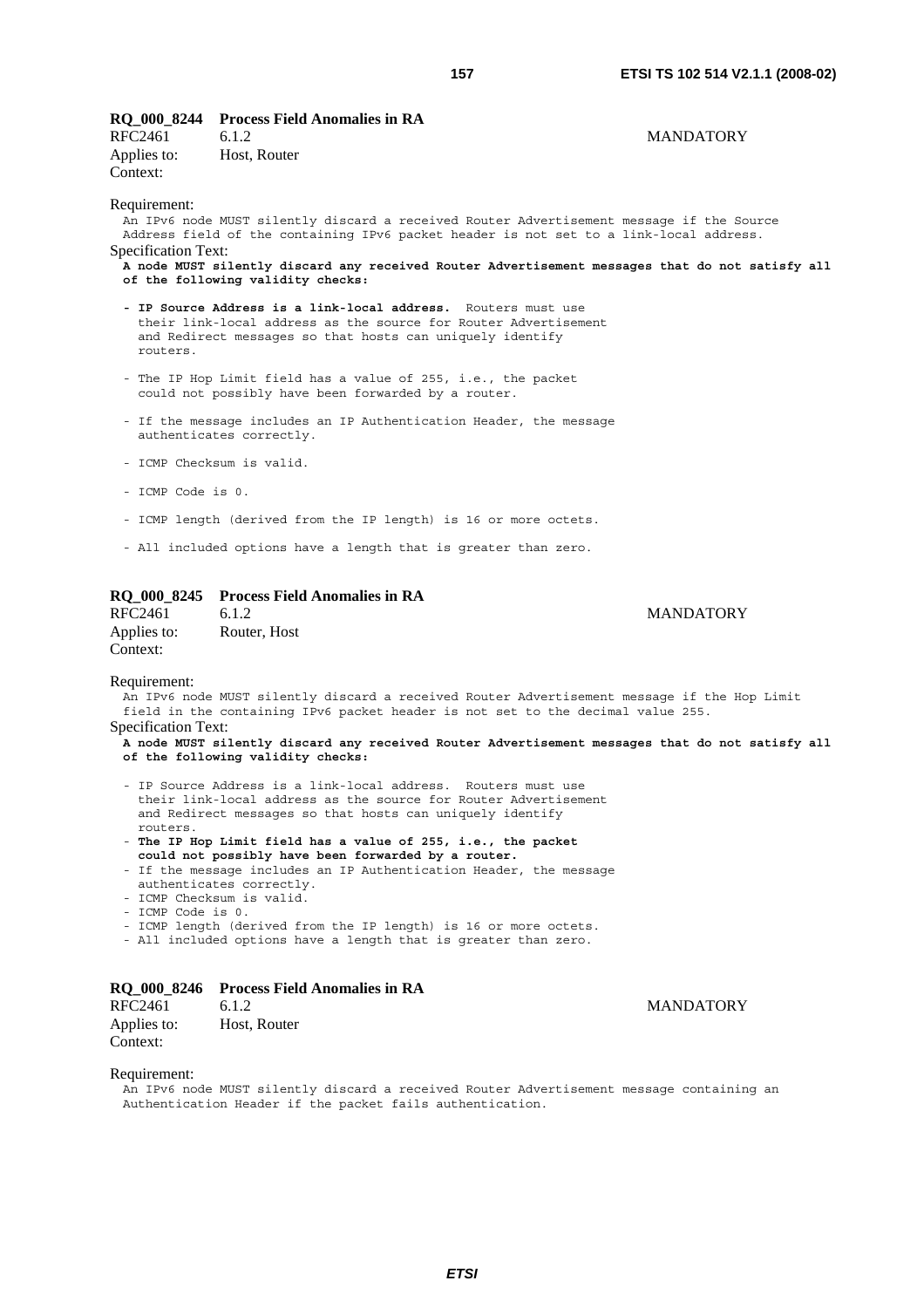Specification Text:

**A node MUST silently discard any received Router Advertisement messages that do not satisfy all of the following validity checks:**

- IP Source Address is a link-local address. Routers must use their link-local address as the source for Router Advertisement and Redirect messages so that hosts can uniquely identify routers.
- The IP Hop Limit field has a value of 255, i.e., the packet could not possibly have been forwarded by a router.
- **If the message includes an IP Authentication Header, the message**
- **authenticates correctly.**
- ICMP Checksum is valid.
- ICMP Code is 0.
- ICMP length (derived from the IP length) is 16 or more octets.
- All included options have a length that is greater than zero.

# **RQ\_000\_8247 Process Field Anomalies in RA**

RFC2461 6.1.2 MANDATORY<br>Applies to: Router, Host Router, Host Context:

#### Requirement:

An IPv6 node MUST silently discard a received Router Advertisement message containing an invalid ICMPv6 checksum.

Specification Text:

**A node MUST silently discard any received Router Advertisement messages that do not satisfy all of the following validity checks:**

- IP Source Address is a link-local address. Routers must use their link-local address as the source for Router Advertisement and Redirect messages so that hosts can uniquely identify routers.
- The IP Hop Limit field has a value of 255, i.e., the packet could not possibly have been forwarded by a router.
- If the message includes an IP Authentication Header, the message authenticates correctly.
- **ICMP Checksum is valid.**
- ICMP Code is 0.
- ICMP length (derived from the IP length) is 16 or more octets.
- All included options have a length that is greater than zero.

# **RQ\_000\_8248 Process Field Anomalies in RA**

| RFC2461     | 6.1.2        |
|-------------|--------------|
| Applies to: | Router, Host |
| Context:    |              |

#### Requirement:

An IPv6 node MUST silently discard a received Router Advertisement message in which the ICMPv6 Code field is set to zero (0)

Specification Text:

**A node MUST silently discard any received Router Advertisement messages that do not satisfy all of the following validity checks:**

- IP Source Address is a link-local address. Routers must use their link-local address as the source for Router Advertisement and Redirect messages so that hosts can uniquely identify routers.
- The IP Hop Limit field has a value of 255, i.e., the packet could not possibly have been forwarded by a router.
- If the message includes an IP Authentication Header, the message authenticates correctly.
- ICMP Checksum is valid.
- **ICMP Code is 0.**
- ICMP length (derived from the IP length) is 16 or more octets.
- All included options have a length that is greater than zero.

**MANDATORY**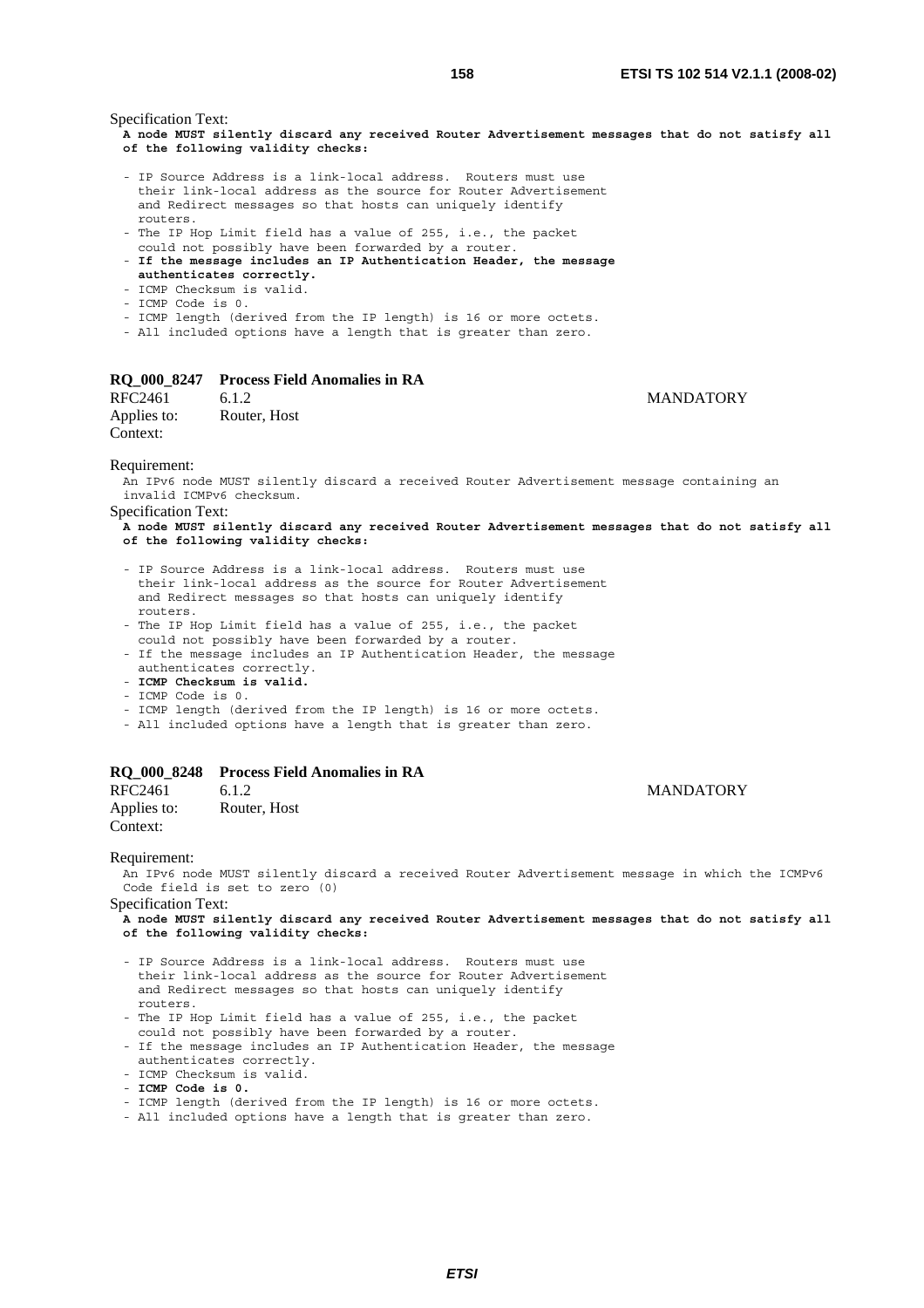**MANDATORY** 

**MANDATORY** 

| RQ_000_8249 Process Field Anomalies in RA |  |
|-------------------------------------------|--|
|-------------------------------------------|--|

| RFC2461     | 6.1.2        |
|-------------|--------------|
| Applies to: | Router, Host |
| Context:    |              |

### Requirement:

An IPv6 node MUST silently discard a received Router Advertisement message in which the length of the ICMPv6 packet is less than 16 octets

Specification Text:

**A node MUST silently discard any received Router Advertisement messages that do not satisfy all of the following validity checks:**

- IP Source Address is a link-local address. Routers must use their link-local address as the source for Router Advertisement and Redirect messages so that hosts can uniquely identify routers.
- The IP Hop Limit field has a value of 255, i.e., the packet could not possibly have been forwarded by a router.
- If the message includes an IP Authentication Header, the message authenticates correctly.
- ICMP Checksum is valid.
- ICMP Code is 0.
- **ICMP length (derived from the IP length) is 16 or more octets.**
- All included options have a length that is greater than zero.

# **RQ\_000\_8250 Process Option Anomalies in RA**

| RFC2461     | 6.1.2        |
|-------------|--------------|
| Applies to: | Host, Router |
| Context:    |              |

Requirement:

An IPv6 node MUST silently discard a received Router Advertisement message in which the length of any included option is zero (0)

# Specification Text:

- **A node MUST silently discard any received Router Advertisement messages that do not satisfy all of the following validity checks:**
- IP Source Address is a link-local address. Routers must use their link-local address as the source for Router Advertisement and Redirect messages so that hosts can uniquely identify routers.
- The IP Hop Limit field has a value of 255, i.e., the packet could not possibly have been forwarded by a router.
- If the message includes an IP Authentication Header, the message authenticates correctly.
- ICMP Checksum is valid.
- ICMP Code is 0.
- ICMP length (derived from the IP length) is 16 or more octets.
- **All included options have a length that is greater than zero.**

# **RQ\_000\_8251 Process Option Anomalies in RA**

| RFC2461     | 6.1.2        |
|-------------|--------------|
| Applies to: | Router, Host |
| Context:    |              |

**MANDATORY** 

#### Requirement:

An IPv6 node MUST ignore the contents of an unrecognized option contained in a received Router Advertisement message.

# Specification Text:

**The contents** of the Reserved field, and **of any unrecognized options, MUST be ignored**. Future, backward-compatible changes to the protocol may specify the contents of the Reserved field or add new options; backward-incompatible changes may use different Code values.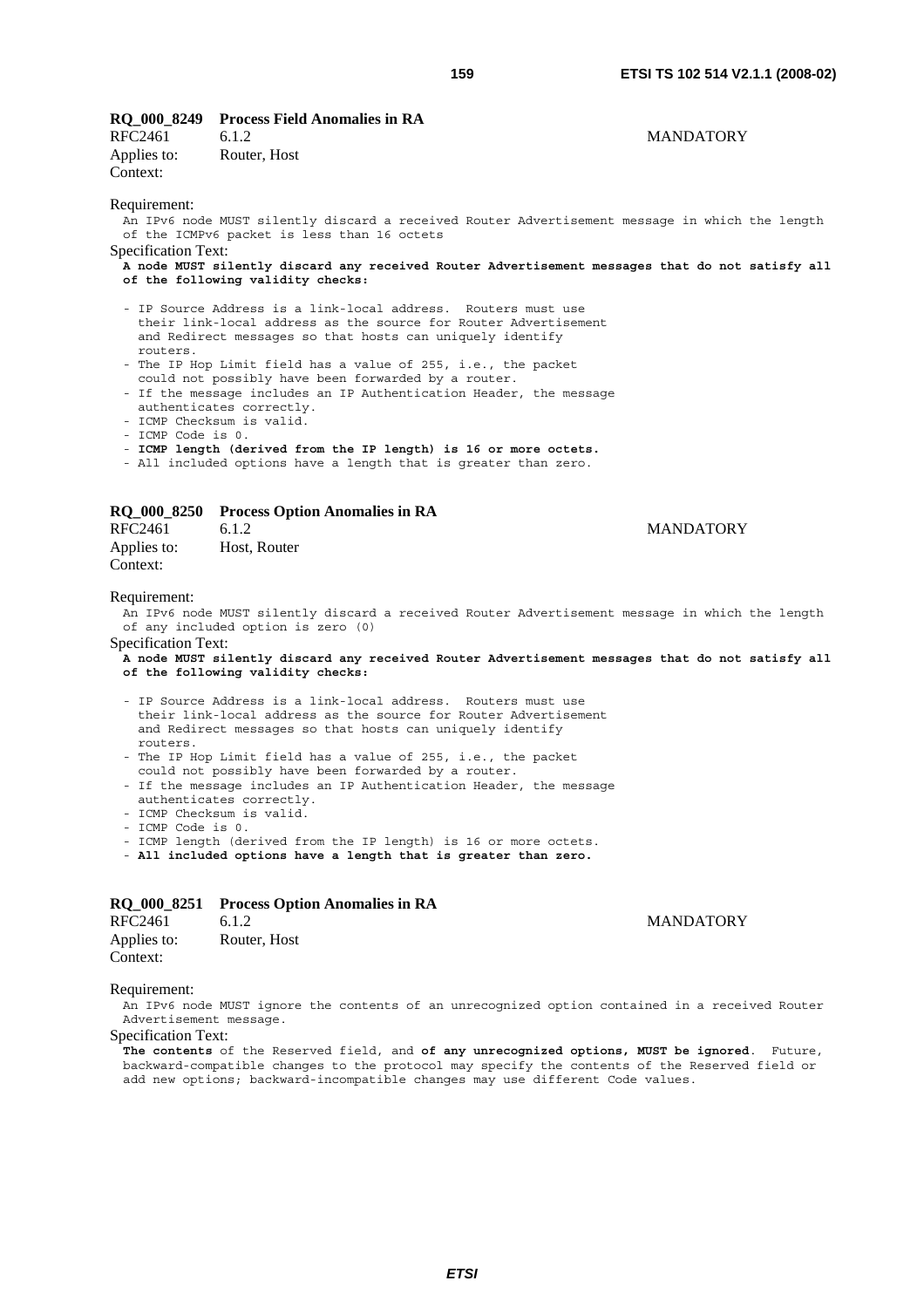|  |  | RQ_000_8252 |  |  | <b>Process Option Anomalies in RA</b> |
|--|--|-------------|--|--|---------------------------------------|
|--|--|-------------|--|--|---------------------------------------|

| RFC2461     | 6.1.2        | <b>MANDATORY</b> |
|-------------|--------------|------------------|
| Applies to: | Host, Router |                  |
| Context:    |              |                  |
| n · ·       |              |                  |

# Requirement:

An IPv6 node MUST ignore any option contained in a received Router Advertisement message but which is not valid in a Router Advertisement.

Specification Text:

**The contents of any defined options that are not specified to be used with Router Advertisement messages MUST be ignored and the packet processed as normal**. The only defined options that may appear are the Source Link-Layer Address, Prefix Information and MTU options.

|  | RQ_000_8253 Form Router Advertisement Options |
|--|-----------------------------------------------|
|--|-----------------------------------------------|

| RFC2461     | 6.1.2  |
|-------------|--------|
| Applies to: | Router |
| Context:    |        |

**MANDATORY** 

Requirement:

When constructing a Router Advertisement message, an IPv6 router MUST NOT include any options other than Source Link-Layer Address, Prefix Information or MTU in the advertisement.

Specification Text:

The contents of any defined options that are not specified to be used with Router Advertisement messages MUST be ignored and the packet processed as normal. **The only defined options that may appear are the Source Link-Layer Address, Prefix Information and MTU options**.

|  |  | RQ_000_8255 Startup Router Advertisement Behavior |  |
|--|--|---------------------------------------------------|--|
|  |  |                                                   |  |

RFC2461 6.2.1 6.2.1 MANDATORY Applies to: Router Context:

Requirement:

**……** 

An IPv6 router MUST make it possible for the sending of Router advertisements to be enabled and disabled by system management procedures.

Specification Text: **A router MUST allow for the following conceptual variables to be configured by system management.** 

**For each multicast interface:** 

 **AdvSendAdvertisements** 

 **A flag indicating whether or not the router sends periodic Router Advertisements and responds to Router Solicitations.**

Default: FALSE

 Note that AdvSendAdvertisements MUST be FALSE by default so that a node will not accidentally start acting as a router unless it is explicitly configured by system management to send Router Advertisements.

|  |  |  |  |  | RQ_000_8256 Startup Router Advertisement Behavior |  |
|--|--|--|--|--|---------------------------------------------------|--|
|--|--|--|--|--|---------------------------------------------------|--|

| RFC2461     | 6.2.1  |
|-------------|--------|
| Applies to: | Router |
| Context:    |        |

**MANDATORY** 

Requirement:

An IPv6 router MUST NOT enable the sending of Router Advertisement messages unless explicitly configured to do so by system management procedures.

Specification Text:

**A router MUST allow for the following conceptual variables to be configured by system management.** 

**……**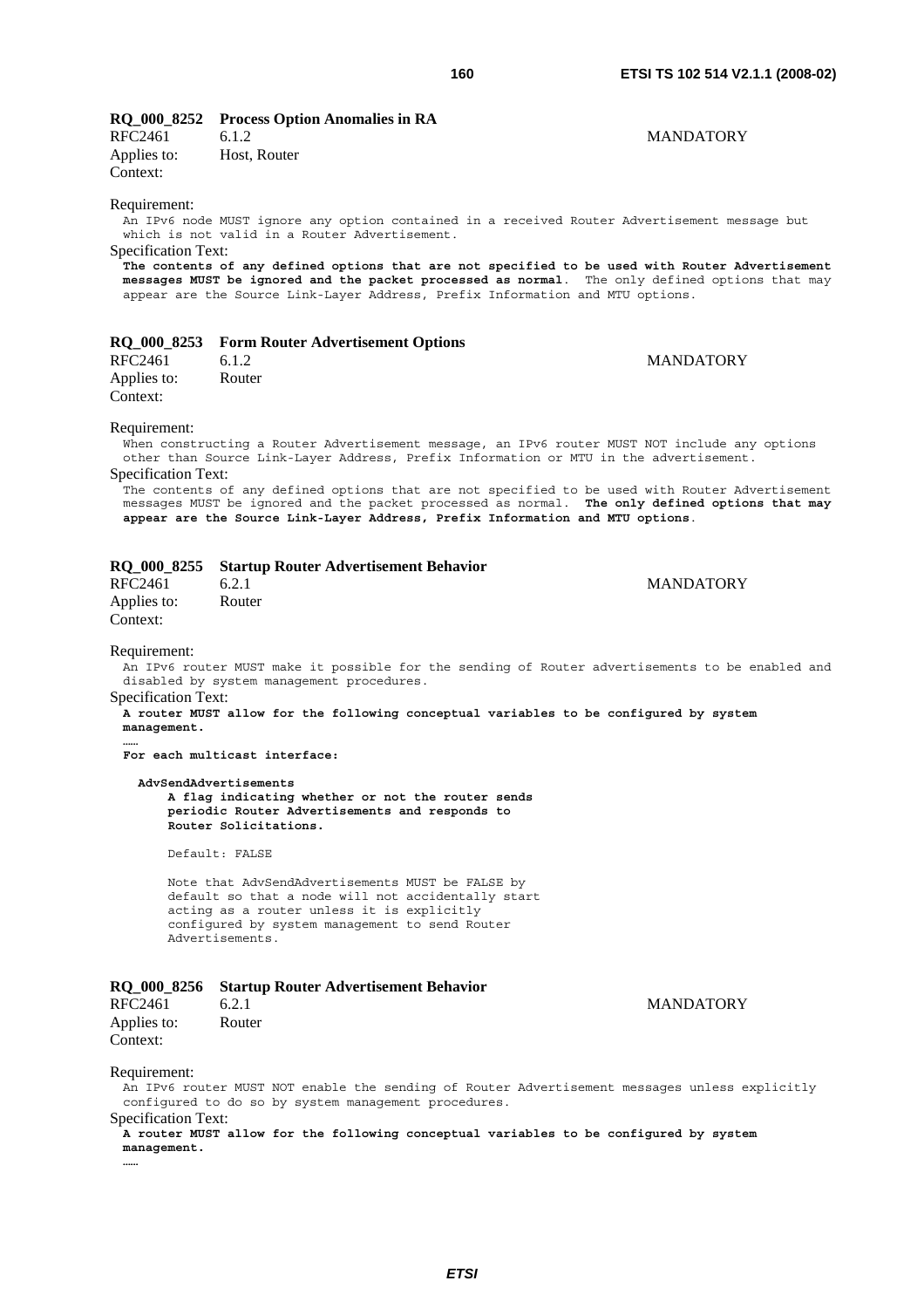# **For each multicast interface:**

AdvSendAdvertisements

 A flag indicating whether or not the router sends periodic Router Advertisements and responds to Router Solicitations.

# **Default: FALSE**

 **Note that AdvSendAdvertisements MUST be FALSE by default so that a node will not accidentally start acting as a router unless it is explicitly configured by system management to send Router Advertisements.**

# **RQ\_000\_8258 MaxRtrAdvInterval**<br>RFC2461 6.2.1

Applies to: Router Context:

## 6.2.1 MANDATORY

Requirement:

**……** 

An IPv6 router MUST make it possible for the maximum permitted interval between sending unsolicited multicast Router Advertisement messages from an interface to be set by system management procedures to integer values between 4 seconds and 1800 seconds. Specification Text:

**A router MUST allow for the following conceptual variables to be configured by system management.** 

**For each multicast interface:** 

#### **MaxRtrAdvInterval**

 **The maximum time allowed between sending unsolicited multicast Router Advertisements from the interface, in seconds. MUST be no less than 4 seconds and no greater than 1800 seconds.**

Default: 600 seconds

# **RQ\_000\_8259 MaxRtrAdvInterval**<br>RFC2461 6.2.1

Applies to: Router Context:

# **MANDATORY**

#### Requirement:

**……** 

An IPv6 router MUST set the maximum permitted interval between sending unsolicited multicast Router Advertisement messages from an interface to 600 seconds unless set to a different legitimate value by systems management procedures.

# Specification Text:

**A router MUST allow for the following conceptual variables to be configured by system management.** 

**For each multicast interface:** 

#### **MaxRtrAdvInterval**

 **The maximum time allowed between sending unsolicited multicast Router Advertisements from the interface, in seconds**. MUST be no less than 4 seconds and no greater than 1800 seconds.

**Default: 600 seconds**

# **RQ\_000\_8260 MaxRtrAdvInterval**

RFC2461 6.2.1 6.2.1 6.2.1 6.2.1 6.2.1 6.2.1 6.2.1 6.2.1 6.2.1 6.2.1 6.2.1 6.2.1 6.2.1 6.2.1 6.2.1 6.2.1 6.2.1 6.2.1 6.2.1 6.2.1 6.2.1 6.2.1 6.2.1 6.2.1 6.2.1 6.2.1 6.2.1 6.2.1 6.2.1 6.2.1 6.2.1 6.2.1 6.2.1 6.2.1 6.2.1 6.2. Applies to: Router Context:

#### Requirement:

Having sent an unsolicited multicast Router advertisement from an interface, an IPv6 router MUST send another Router Advertisement message from the same interface within the maximum permitted interval configured either by default or by systems management procedures.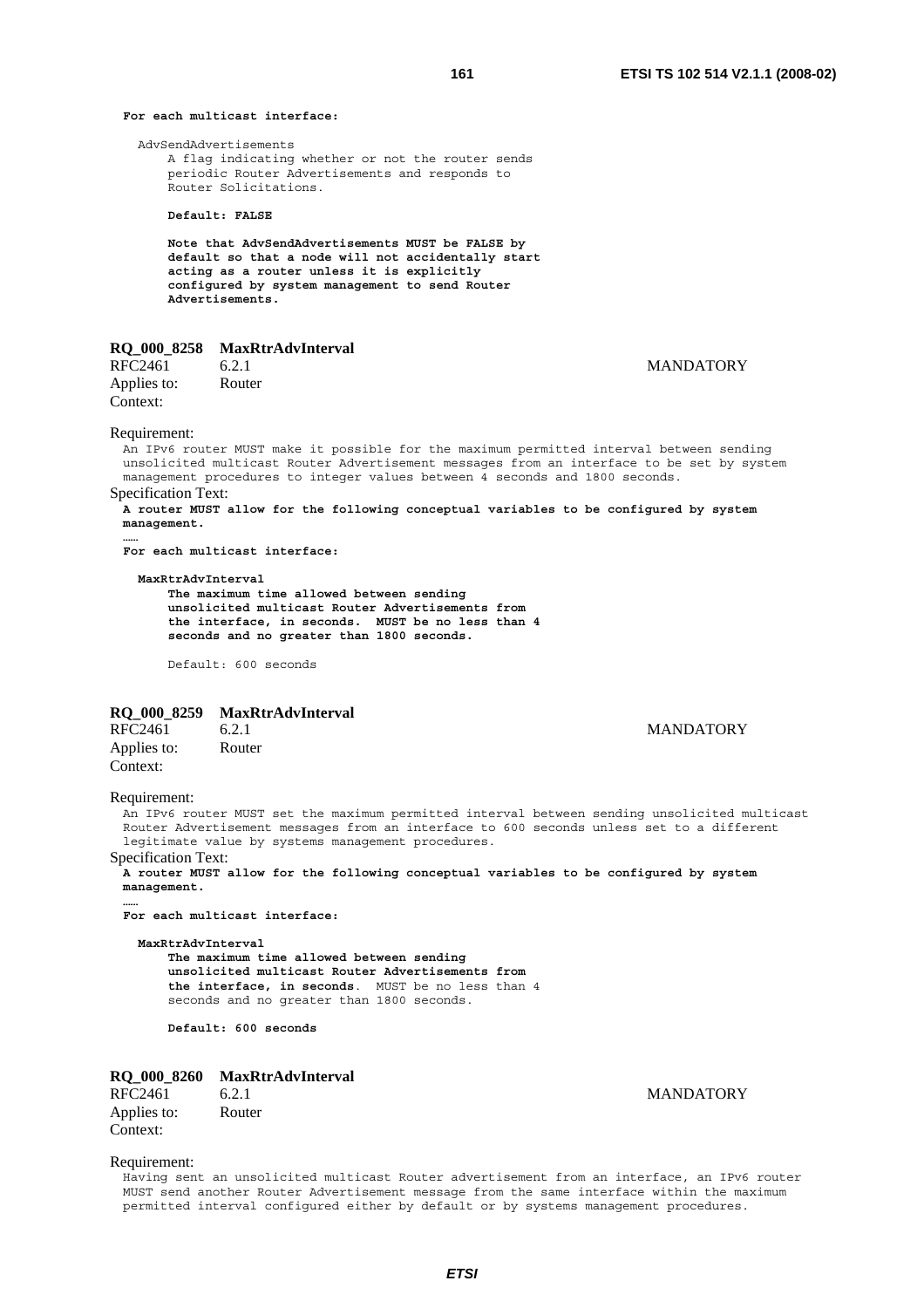Specification Text: **A router MUST allow for the following conceptual variables to be configured by system management. …… For each multicast interface: MaxRtrAdvInterval The maximum time allowed between sending unsolicited multicast Router Advertisements from the interface, in seconds. MUST be no less than 4 seconds and no greater than 1800 seconds. Default: 600 seconds**

**RQ\_000\_8261 MinRtrAdvInterval** 

RFC2461 6.2.1 6.2.1 MANDATORY Applies to: Router Context:

Requirement:

An IPv6 router MUST make it possible for the minimum permitted interval between sending unsolicited multicast Router Advertisement messages from an interface to be set by system management procedures to integer values between 3 seconds and 0.75 times the configured maximum time permitted for sending the same message.

Specification Text:

**A router MUST allow for the following conceptual variables to be configured by system management. ……** 

**For each multicast interface:** 

 **MinRtrAdvInterval** 

 **The minimum time allowed between sending unsolicited multicast Router Advertisements from the interface, in seconds. MUST be no less than 3 seconds and no greater than .75 \* MaxRtrAdvInterval**.

Default: 0.33 \* MaxRtrAdvInterval

# **RQ\_000\_8262 MinRtrAdvInterval**

RFC2461 6.2.1 MANDATORY Applies to: Router Context:

Requirement:

An IPv6 router MUST set the minimum permitted interval between sending unsolicited multicast Router Advertisement messages from an interface to one third (0.33) of the configured maximum permitted interval unless set to a different legitimate value by systems management procedures.

Specification Text:

**A router MUST allow for the following conceptual variables to be configured by system management.** 

**…… For each multicast interface:** 

 **MinRtrAdvInterval** 

 **The minimum time allowed between sending unsolicited multicast Router Advertisements from the interface, in seconds**. MUST be no less than 3 seconds and no greater than .75 \* MaxRtrAdvInterval.

**Default: 0.33 \* MaxRtrAdvInterval**

# **RQ\_000\_8263 MinRtrAdvInterval**

Applies to: Router Context:

RFC2461 6.2.1 6.2.1 MANDATORY

Requirement:

Having sent an unsolicited multicast Router advertisement from an interface, an IPv6 router MUST NOT send another Router Advertisement message from the same interface within the minimum permitted interval configured either by default or by systems management procedures.

*ETSI*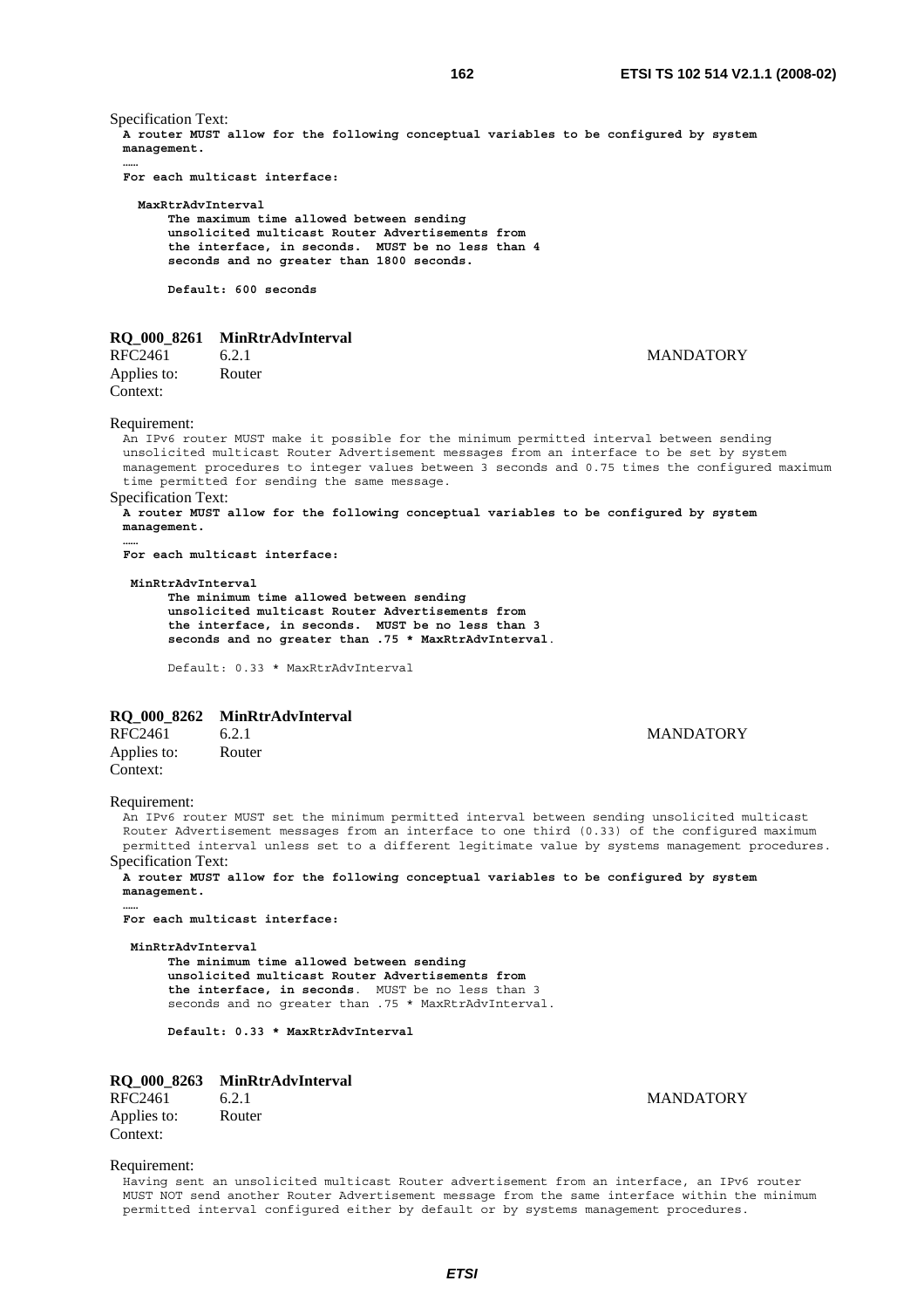Specification Text: **A router MUST allow for the following conceptual variables to be configured by system management. …… For each multicast interface: MinRtrAdvInterval The minimum time allowed between sending unsolicited multicast Router Advertisements from the interface, in seconds. MUST be no less than 3 seconds and no greater than .75 \* MaxRtrAdvInterval. Default: 0.33 \* MaxRtrAdvInterval RQ\_000\_8264 AdvManagedFlag**  RFC2461 6.2.1 6.2.1 MANDATORY Applies to: Router Context: Requirement: An IPv6 router MUST make it possible for the value (1 or 0) of the M-Flag in outgoing Router Advertisement messages to be established by systems management procedures for each multicast interface. Specification Text: **A router MUST allow for the following conceptual variables to be configured by system management. …… For each multicast interface: AdvManagedFlag The TRUE/FALSE value to be placed in the "Managed address configuration" flag field in the Router Advertisement. See RFC 2462**. Default: FALSE **RQ\_000\_8265 AdvManagedFlag**  RFC2461 6.2.1 6.2.1 MANDATORY Applies to: Router Context: Requirement: An IPv6 router MUST set the value of the M-Flag to 0 (FALSE) in each Router Advertisement message sent from an interface unless configured by system management procedures to be a different value (TRUE). Specification Text: **A router MUST allow for the following conceptual variables to be configured by system management. …… For each multicast interface: AdvManagedFlag The TRUE/FALSE value to be placed in the "Managed address configuration" flag field in the Router Advertisement. See RFC 2462. Default: FALSE RQ\_000\_8267 AdvOtherConfigFlag**  RFC2461 6.2.1 6.2.1 MANDATORY Applies to: Router

Context:

Requirement:

An IPv6 router MUST make it possible for the value (1 or 0) of the O-Flag in outgoing Router Advertisement messages to be established by systems management procedures for each multicast interface.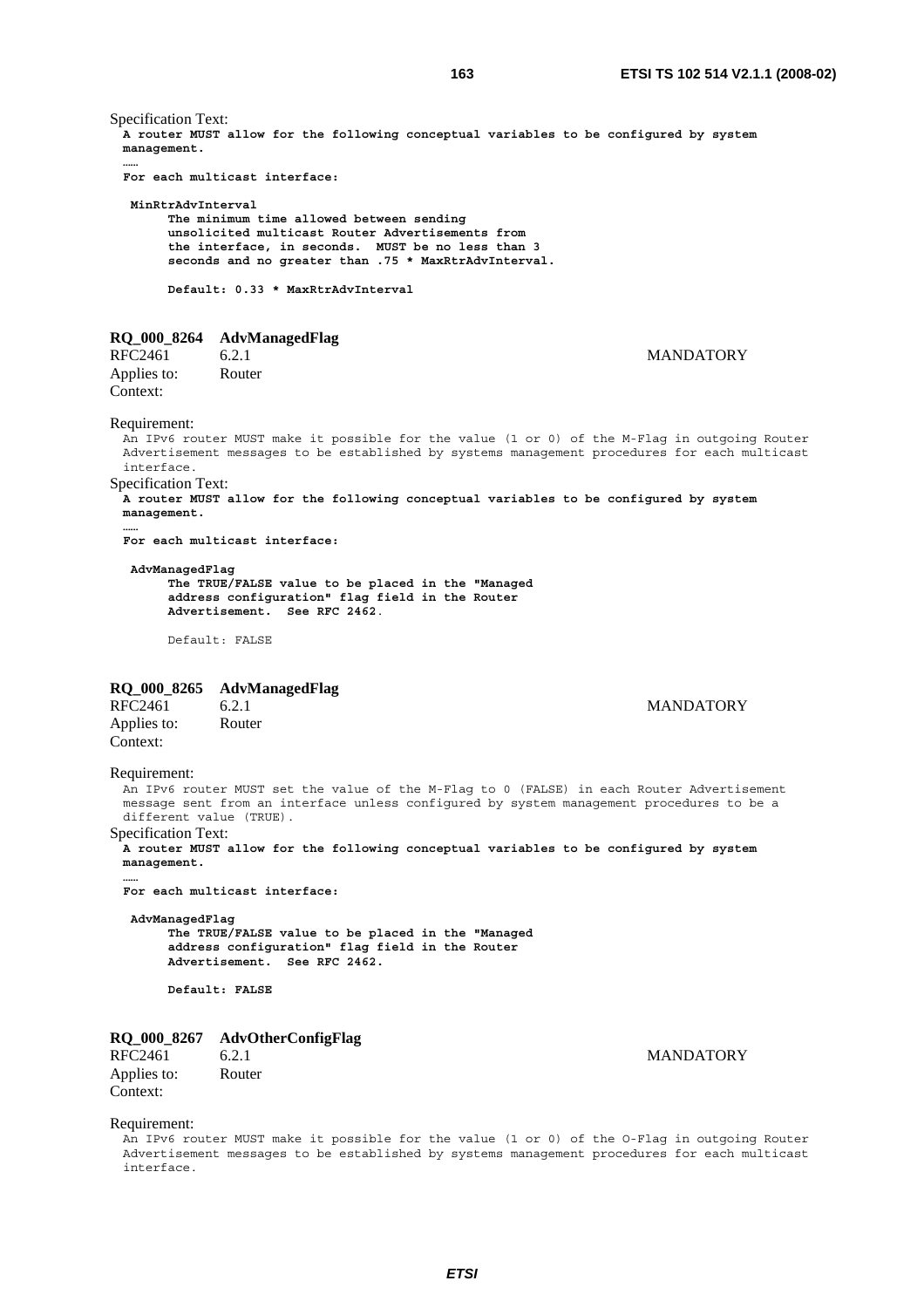Specification Text: **A router MUST allow for the following conceptual variables to be configured by system management. …… For each multicast interface: AdvOtherConfigFlag The TRUE/FALSE value to be placed in the "Other stateful configuration" flag field in the Router Advertisement. See RFC 2462.** Default: FALSE **RQ\_000\_8268 AdvOtherConfigFlag**  6.2.1 MANDATORY Applies to: Router Context: Requirement: An IPv6 router MUST set the value of the O-Flag to 0 (FALSE) in each Router Advertisement message sent from an interface unless configured by system management procedures to be a different value (TRUE). Specification Text: **A router MUST allow for the following conceptual variables to be configured by system management. …… For each multicast interface: AdvOtherConfigFlag The TRUE/FALSE value to be placed in the "Other stateful configuration" flag field in the Router Advertisement. See RFC 2462. Default: FALSE RQ\_000\_8270 RA MTU Option MANDATORY** Applies to: Router Context: Requirement: An IPv6 router MUST make it possible for the value of the MTU options in outgoing Router Advertisement messages to be established by systems management procedures for each multicast interface. Specification Text: **A router MUST allow for the following conceptual variables to be configured by system management. …… For each multicast interface: AdvLinkMTU The value to be placed in MTU options sent by the router**. A value of zero indicates that no MTU options are sent. Default: 0 **RQ\_000\_8271 RA MTU Option**  RFC2461 6.2.1 6.2.1 MANDATORY Applies to: Router Context: Requirement: When constructing a Router Advertisement message an IPv6 router MUST NOT include MTU options in

the message if the value established for MTU options by system management procedures or by default is zero (0)

Specification Text:

**A router MUST allow for the following conceptual variables to be configured by system management.** 

**……**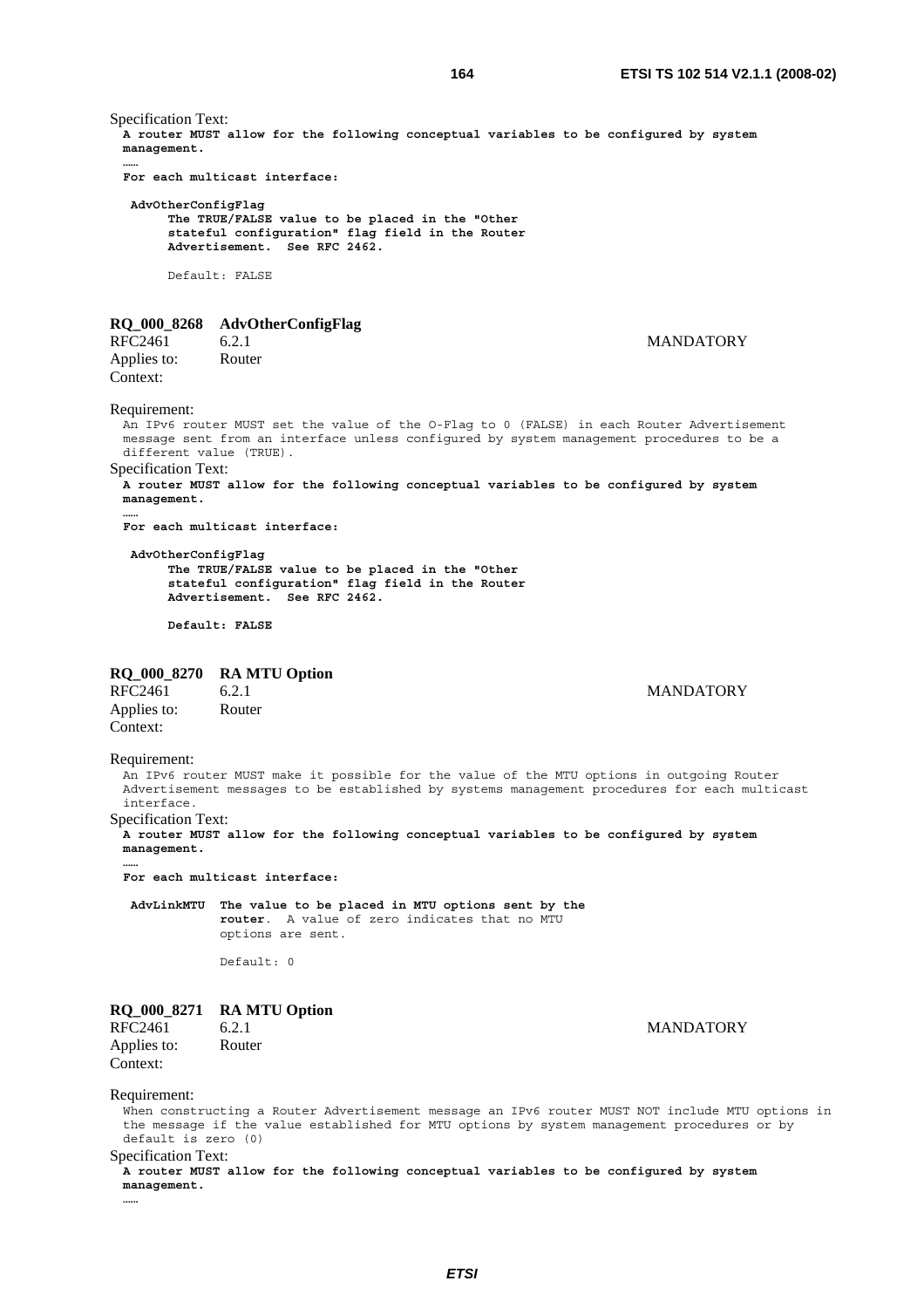**For each multicast interface:** 

 **AdvLinkMTU The value to be placed in MTU options sent by the router. A value of zero indicates that no MTU options are sent.** 

 **Default: 0**

# **RQ\_000\_8272 RA MTU Option**

RFC2461 6.2.1 MANDATORY<br>Applies to: Router Applies to: Context:

Requirement:

When constructing a Router Advertisement message an IPv6 node MUST set the MTU options to the value established by system management procedures if this value is not zero (0).

Specification Text:

**A router MUST allow for the following conceptual variables to be configured by system management. ……** 

**For each multicast interface:** 

 **AdvLinkMTU The value to be placed in MTU options sent by the router. A value of zero indicates that no MTU options are sent.**

Default: 0

# **RQ\_000\_8273 AdvReachableTime**

Applies to: Router Context:

**MANDATORY** 

#### Requirement:

**……** 

An IPv6 router MUST make it possible for the value of the Reachable Time field in outgoing Router Advertisement messages to be established by systems management procedures at between "unspecified" (0) and 3,600,000 milliseconds for each multicast interface. Specification Text:

**A router MUST allow for the following conceptual variables to be configured by system management.** 

 **AdvReachableTime** 

 **The value to be placed in the Reachable Time field in the Router Advertisement messages sent by the router. The value zero means unspecified (by this router). MUST be no greater than 3,600,000 milliseconds (1 hour).**

Default: 0

# **RQ\_000\_8274 AdvReachableTime**

| RFC2461     | 6.2.1  |
|-------------|--------|
| Applies to: | Router |
| Context:    |        |

**MANDATORY** 

#### Requirement:

An IPv6 router MUST set the value of the Reachable Time field to unspecified (0) in each Router Advertisement message sent from an interface unless configured by system management procedures to be a different value.

Specification Text:

**A router MUST allow for the following conceptual variables to be configured by system management.** 

**……**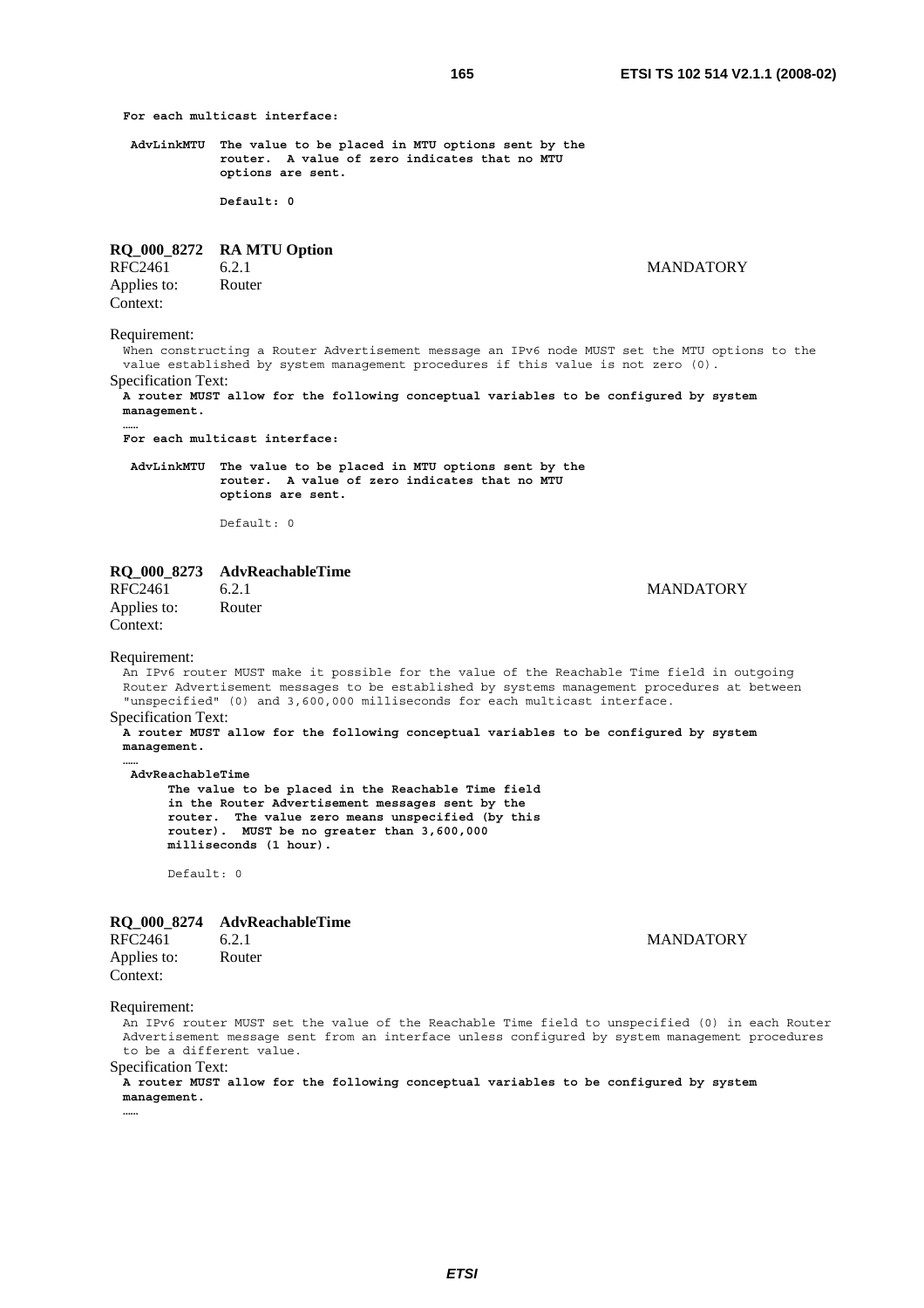**The value to be placed in the Reachable Time field in the Router Advertisement messages sent by the router.** The value zero means unspecified (by this router). MUST be no greater than 3,600,000 milliseconds (1 hour). **Default: 0 RQ\_000\_8276 AdvRetransTimer**  6.2.1 MANDATORY<br>Router Applies to: Context: Requirement:

An IPv6 router MUST make it possible for the value of the Retrans Timer field in outgoing Router Advertisement messages to be established by systems management procedures at between "unspecified" (0) and 4,294,967,295 milliseconds (32 bits unsigned) for each multicast interface.

# Specification Text:

**A router MUST allow for the following conceptual variables to be configured by system management. ……** 

# **AdvRetransTimer**

 **AdvReachableTime** 

 **The value to be placed in the Retrans Timer field in the Router Advertisement messages sent by the router. The value zero means unspecified (by this router)**.

Default: 0

### **RQ\_000\_8277 AdvRetransTimer**

| RFC2461     | 6.2.1  |  |
|-------------|--------|--|
| Applies to: | Router |  |
| Context:    |        |  |

# **MANDATORY**

# Requirement:

**……** 

An IPv6 router MUST set the value of the Retrans Timer field to unspecified (0) in each Router Advertisement message sent from an interface unless configured by system management procedures to be a different value.

# Specification Text:

**A router MUST allow for the following conceptual variables to be configured by system management.** 

 **AdvRetransTimer** 

 **The value to be placed in the Retrans Timer field in the Router Advertisement messages sent by the router. The value zero means unspecified (by this router).** 

 **Default: 0**

#### **RQ\_000\_8279 AdvCurHopLimit**

| RFC2461     | 6.2.1  |
|-------------|--------|
| Applies to: | Router |
| Context:    |        |

Requirement:

An IPv6 router MUST make it possible for the value of the Cur Hop Limit field in outgoing Router Advertisement messages to be established by systems management procedures at between "unspecified" (0) and 255 for each multicast interface. Specification Text:

**A router MUST allow for the following conceptual variables to be configured by system management.** 

**……** 

#### **MANDATORY**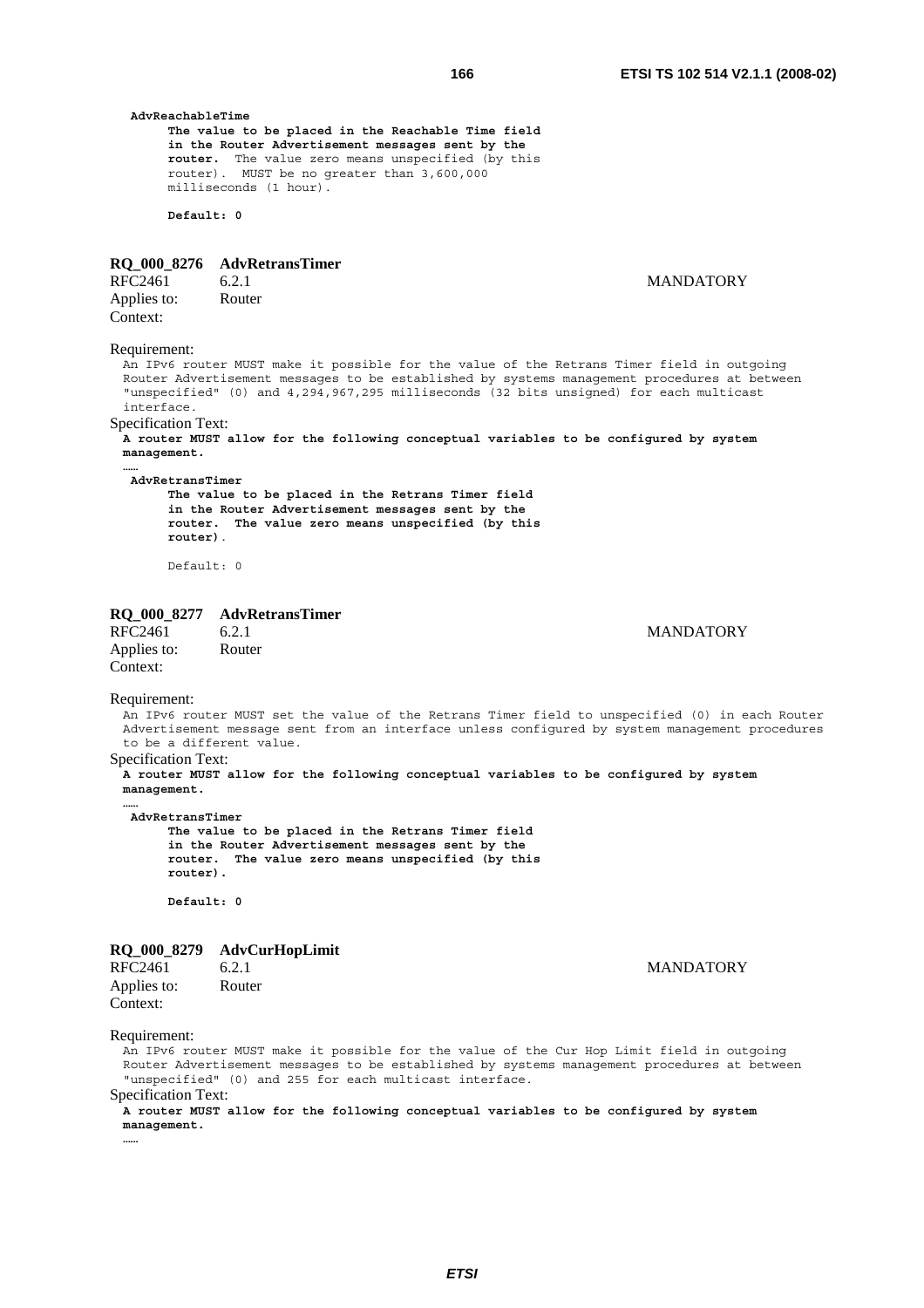**MANDATORY** 

| AdvCurHopLimit                                                                                                                                                                                                                                                                                                                                                                                                                                                                                         | The default value to be placed in the Cur Hop Limit<br>field in the Router Advertisement messages sent by<br>the router. The value should be set to that<br>current diameter of the Internet. The value zero<br>means unspecified (by this router).<br>Default: The value specified in the "Assigned<br>Numbers" RFC 1700 that was in effect at the                   |                                                                                                                                                                                                                                                                                       |
|--------------------------------------------------------------------------------------------------------------------------------------------------------------------------------------------------------------------------------------------------------------------------------------------------------------------------------------------------------------------------------------------------------------------------------------------------------------------------------------------------------|-----------------------------------------------------------------------------------------------------------------------------------------------------------------------------------------------------------------------------------------------------------------------------------------------------------------------------------------------------------------------|---------------------------------------------------------------------------------------------------------------------------------------------------------------------------------------------------------------------------------------------------------------------------------------|
|                                                                                                                                                                                                                                                                                                                                                                                                                                                                                                        | time of implementation.                                                                                                                                                                                                                                                                                                                                               |                                                                                                                                                                                                                                                                                       |
| RFC2461<br>Applies to:<br>Context:                                                                                                                                                                                                                                                                                                                                                                                                                                                                     | RQ_000_8282 AdvCurHopLimit<br>6.2.1<br>Router                                                                                                                                                                                                                                                                                                                         | <b>MANDATORY</b>                                                                                                                                                                                                                                                                      |
| Requirement:<br><b>Specification Text:</b><br>management.                                                                                                                                                                                                                                                                                                                                                                                                                                              | unless configured by system management procedures to be a different value.                                                                                                                                                                                                                                                                                            | An IPv6 router MUST set the value of the Cur Hop Limit field in each Router Advertisement<br>message sent from an interface to the value specified in RFC 1700 at the time of implementation<br>A router MUST allow for the following conceptual variables to be configured by system |
| AdvCurHopLimit<br>Default:                                                                                                                                                                                                                                                                                                                                                                                                                                                                             | The default value to be placed in the Cur Hop Limit<br>field in the Router Advertisement messages sent by<br>the router. The value should be set to that<br>current diameter of the Internet. The value zero<br>means unspecified (by this router).<br>The value specified in the "Assigned<br>Numbers" RFC 1700 that was in effect at the<br>time of implementation. |                                                                                                                                                                                                                                                                                       |
| RFC2461<br>Applies to:<br>Context:                                                                                                                                                                                                                                                                                                                                                                                                                                                                     | RQ_000_8283 AdvDefaultLifetime<br>6.2.1<br>Router                                                                                                                                                                                                                                                                                                                     | <b>MANDATORY</b>                                                                                                                                                                                                                                                                      |
| Requirement:<br>An IPv6 router MUST make it possible for the value of the Router Lifetime field in outgoing<br>Router Advertisement messages to be established by systems management procedures at zero (not a<br>default router) or between the value configured as the Maximum Router Advertisement Interval<br>and 9000 seconds for each multicast interface.<br><b>Specification Text:</b><br>A router MUST allow for the following conceptual variables to be configured by system<br>management. |                                                                                                                                                                                                                                                                                                                                                                       |                                                                                                                                                                                                                                                                                       |
| <br>AdvDefaultLifetime                                                                                                                                                                                                                                                                                                                                                                                                                                                                                 | The value to be placed in the Router Lifetime field<br>of Router Advertisements sent from the interface,<br>in seconds. MUST be either zero or between<br>MaxRtrAdvInterval and 9000 seconds. A value of<br>zero indicates that the router is not to be used as<br>a default router.                                                                                  |                                                                                                                                                                                                                                                                                       |
|                                                                                                                                                                                                                                                                                                                                                                                                                                                                                                        | Default: 3 * MaxRtrAdvInterval                                                                                                                                                                                                                                                                                                                                        |                                                                                                                                                                                                                                                                                       |
|                                                                                                                                                                                                                                                                                                                                                                                                                                                                                                        |                                                                                                                                                                                                                                                                                                                                                                       |                                                                                                                                                                                                                                                                                       |

# **RQ\_000\_8284 AdvDefaultLifetime**

| RFC2461     | 6.2.1  |
|-------------|--------|
| Applies to: | Router |
| Context:    |        |

Requirement:

An IPv6 router MUST set the value of the Router Lifetime field to a value of 3 times the configured Maximum Router Advertisement Interval in each Router Advertisement message sent from an interface unless configured by system management procedures to be a valid different value.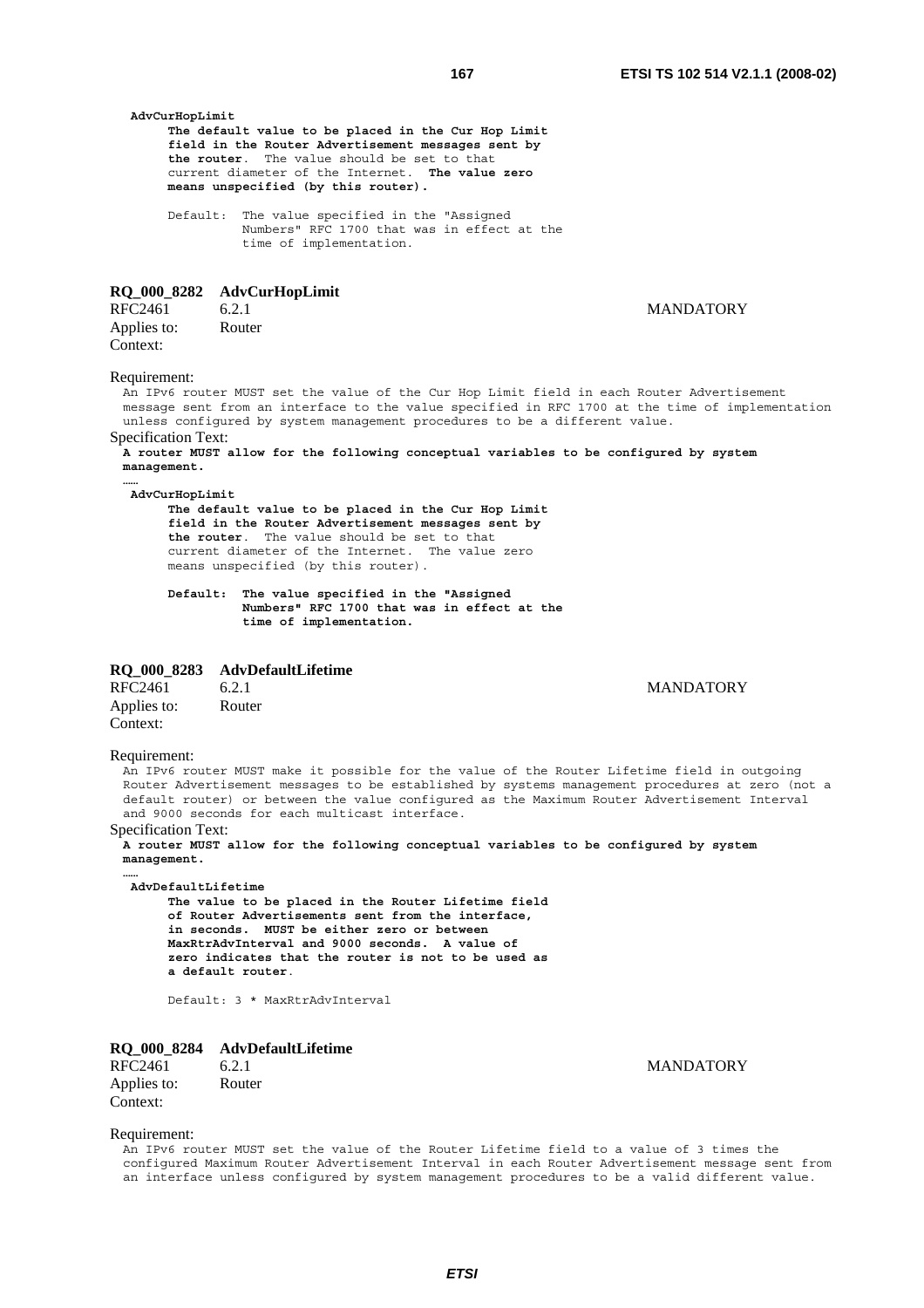Specification Text: **A router MUST allow for the following conceptual variables to be configured by system management. …… AdvDefaultLifetime The value to be placed in the Router Lifetime field of Router Advertisements sent from the interface, in seconds**. MUST be either zero or between MaxRtrAdvInterval and 9000 seconds. A value of zero indicates that the router is not to be used as a default router. **Default: 3 \* MaxRtrAdvInterval RQ\_000\_8287 AdvDefaultLifetime** 

# RFC2461 6.2.1 6.2.1

Applies to: Host

# Context:

**……** 

An IPv6 host receives a Router Advertisement message with the Router Lifetime field set to 0 in the ICMPv6 packet.

#### Requirement:

The IPv6 host SHOULD NOT use the advertising router as one of its default routers. Specification Text:

**A router MUST allow for the following conceptual variables to be configured by system management.** 

#### **AdvDefaultLifetime**

 **The value to be placed in the Router Lifetime field of Router Advertisements sent from the interface, in seconds. MUST be either zero** or between MaxRtrAdvInterval and 9000 seconds. **A value of zero indicates that the router is not to be used as a default router.**

Default: 3 \* MaxRtrAdvInterval

# **RQ\_000\_8288 RA Prefix Option**

RFC2461 6.2.1 6.2.1 MANDATORY Applies to: Router

Context:

The implementation is being configured for operation.

# Requirement:

An IPv6 router MUST make it possible for the contents of the Prefix Information option in outgoing Router Advertisement messages to be established by systems management procedures as  $f \cap 1 \cap ws$ .

| Prefix Information       | Value Range              |
|--------------------------|--------------------------|
|                          |                          |
| Valid Lifetime           | 0 to FFFFFFFFhex seconds |
| On-Link flag (L-Flag)    | TRUE Or FALSE            |
| Preferred Lifetime       | 0 to FFFFFFFFhex seconds |
| Autonomous Flaq (A-Flaq) | TRUE Or FALSE            |
| Prefix                   | IPv6 Address or          |
|                          | IPv6 Address prefix      |

System management provides for each implementation's multicast interface a list of prefixes to be placed in Prefix Information options in Router Advertisement messages sent from the interface. For each prefix in the list, system management can configure the value in seconds to be placed in the Valid Lifetime field and the value to be placed in the on-link flag ("Lbit") field in the Prefix Information option. For Address Autoconfiguration of each prefix in the list, system management can configure the value in seconds to be placed in the Preferred Lifetime and the value to be placed in the Autonomous Flag field in the Prefix Information option.

Specification Text:

**A router MUST allow for the following conceptual variables to be configured by system management. ……** 

 **AdvPrefixList A list of prefixes to be placed in Prefix Information options in Router Advertisement messages sent from the interface.**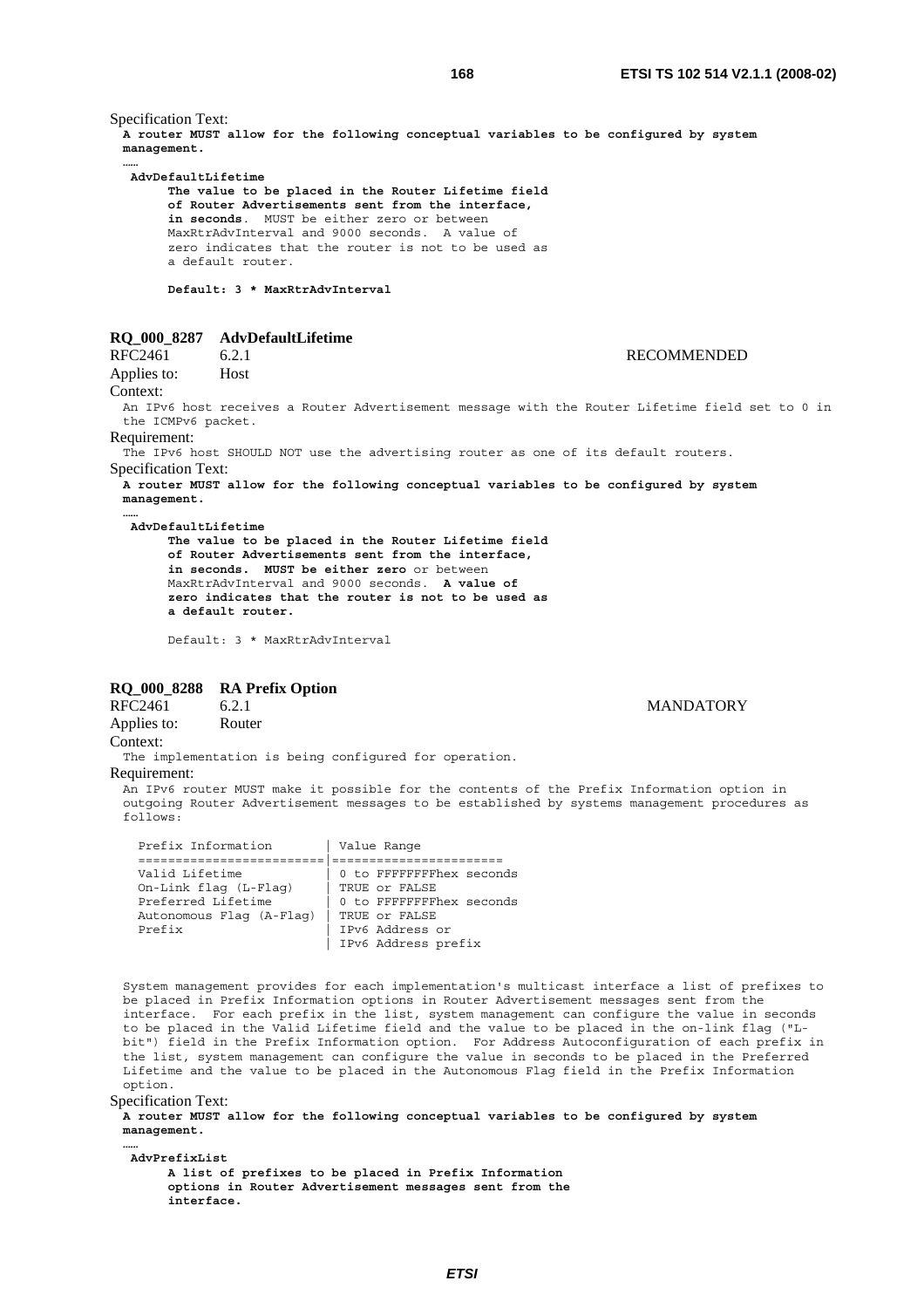Default: all prefixes that the router advertises via routing protocols as being on-link for the interface from which the advertisement is sent. The link-local prefix SHOULD NOT be included in the list of advertised prefixes. **Each prefix has an associated: AdvValidLifetime The value to be placed in the Valid Lifetime in the Prefix Information option, in seconds. The designated value of all 1's (0xffffffff) represents infinity.** Implementations MUST allow AdvValidLifetime to be specified in two ways: - a time that decrements in real time, that is, one that will result in a Lifetime of zero at the specified time in the future, or - a fixed time that stays the same in consecutive advertisements. Default: 2592000 seconds (30 days), fixed (i.e., stays the same in consecutive advertisements). **AdvOnLinkFlag The value to be placed in the on-link flag ("L-bit") field in the Prefix Information option.** Default: TRUE

**Automatic address configuration [RFC 2462] defines additional information associated with each the prefixes:** 

 **AdvPreferredLifetime The value to be placed in the Preferred Lifetime in the Prefix Information option, in seconds. The designated value of all 1's (0xffffffff) represents infinity. See RFC 2462 for details on how this value is used**. Implementations MUST allow AdvPreferredLifetime to be specified in two ways: - a time that decrements in real time, that is, one that will result in a Lifetime of zero at a specified time in the future, or - a fixed time that stays the same in consecutive advertisements. Default: 604800 seconds (7 days), fixed (i.e., stays the same in consecutive advertisements). **AdvAutonomousFlag The value to be placed in the Autonomous Flag field in the Prefix Information option. See RFC 2462.** Default: TRUE

# **RQ\_000\_8289 RA Prefix Option**

RFC2461 6.2.1 6.2.1 MANDATORY Applies to: Router Context:

Requirement:

An IPv6 router MUST set the contents of the Prefix Information option in each Router Advertisement message sent from an interface as follows unless configured by system management procedures to be different valid values.

| Prefix Information         | Default Value                      |
|----------------------------|------------------------------------|
|                            |                                    |
| Valid Lifetime             | 2,592,000 seconds (30 days)        |
| On-Link flag (L-Flag)      | TRUE                               |
| Preferred Lifetime         | 604,800 seconds (7 days) seconds   |
| Autonomous Flag (A-Flag)   | TRUE                               |
| Prefix                     | all prefixes that the router       |
|                            | advertises via routing protocols   |
|                            | as being on-link for the interface |
|                            | from which the advertisement is    |
|                            | sent.                              |
| <b>Specification Text:</b> |                                    |

**A router MUST allow for the following conceptual variables to be configured by system management.** 

**…… AdvPrefixList** 

> **A list of prefixes to be placed in Prefix Information options in Router Advertisement messages sent from the interface.**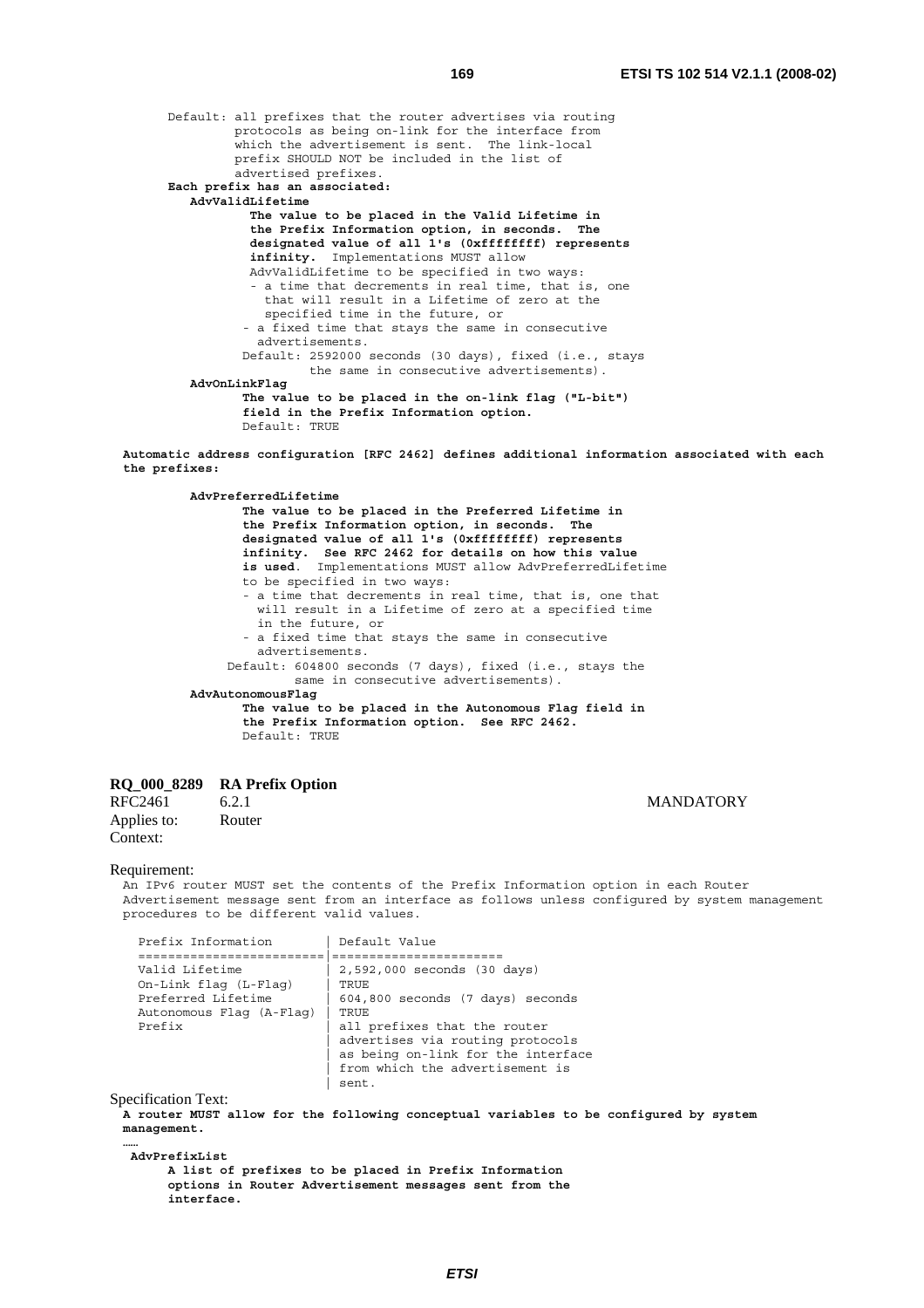**Default: all prefixes that the router advertises via routing protocols as being on-link for the interface from which the advertisement is sent. The link-local prefix SHOULD NOT be included in the list of advertised prefixes. Each prefix has an associated: AdvValidLifetime The value to be placed in the Valid Lifetime in the Prefix Information option, in seconds.** The designated value of all 1's (0xffffffff) represents infinity. Implementations MUST allow AdvValidLifetime to be specified in two ways: - a time that decrements in real time, that is, one that will result in a Lifetime of zero at the specified time in the future, or - a fixed time that stays the same in consecutive advertisements. **Default: 2592000 seconds (30 days),** fixed (i.e., stays the same in consecutive advertisements). **AdvOnLinkFlag The value to be placed in the on-link flag ("L-bit") field in the Prefix Information option. Default: TRUE**

Automatic address configuration [RFC 2462] defines additional information associated with each the prefixes:

 **AdvPreferredLifetime The value to be placed in the Preferred Lifetime in the Prefix Information option, in seconds.** The designated value of all 1's (0xffffffff) represents infinity. See RFC 2462 for details on how this value is used. Implementations MUST allow AdvPreferredLifetime to be specified in two ways: - a time that decrements in real time, that is, one that will result in a Lifetime of zero at a specified time in the future, or - a fixed time that stays the same in consecutive advertisements. **Default: 604800 seconds (7 days)**, fixed (i.e., stays the same in consecutive advertisements). **AdvAutonomousFlag The value to be placed in the Autonomous Flag field in the Prefix Information option. See RFC 2462. Default: TRUE**

# **RQ\_000\_8290 RA Prefix Option**

RFC2461 6.2.1 RECOMMENDED Applies to: Router Context:

Requirement:

An IPv6 router SHOULD NOT send a Router Advertisement containing a Prefix Information option for the link-local prefix (FF02:x).

Specification Text: A router MUST allow for the following conceptual variables to be configured by system management.

…… AdvPrefixList

> A list of prefixes to be placed in Prefix Information options in Router Advertisement messages sent from the interface. Default: all prefixes that the router advertises via routing protocols as being on-link for the interface from which the advertisement is sent. **The link-local prefix SHOULD NOT be included in the list of advertised prefixes.**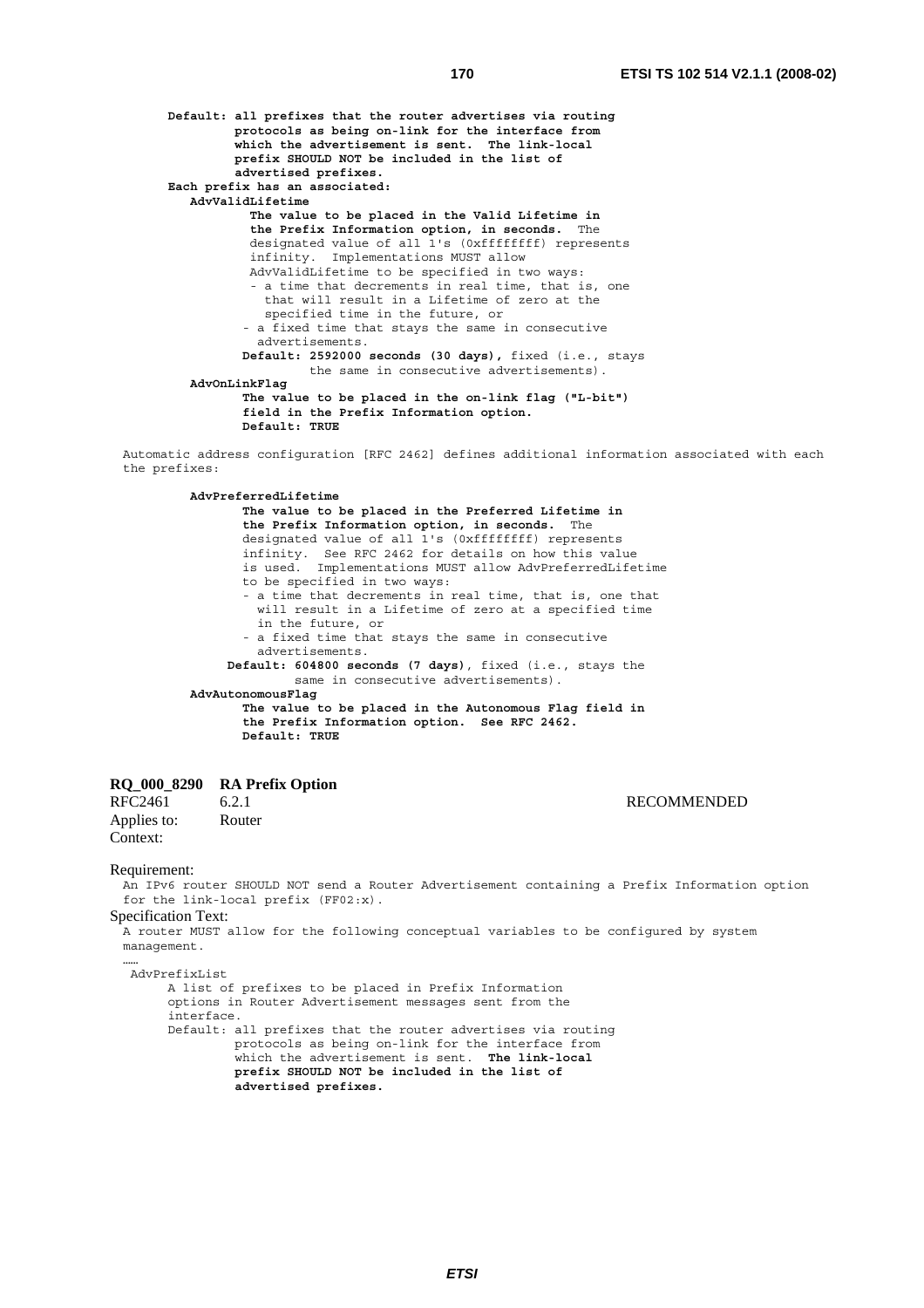Each prefix has an associated: AdvValidLifetime The value to be placed in the Valid Lifetime in the Prefix Information option, in seconds. The designated value of all 1's (0xffffffff) represents infinity. Implementations MUST allow AdvValidLifetime to be specified in two ways: - a time that decrements in real time, that is, one that will result in a Lifetime of zero at the specified time in the future, or - a fixed time that stays the same in consecutive advertisements. Default: 2592000 seconds (30 days), fixed (i.e., stays the same in consecutive advertisements). AdvOnLinkFlag The value to be placed in the on-link flag ("L-bit") field in the Prefix Information option. Default: TRUE

Automatic address configuration [RFC 2462] defines additional information associated with each the prefixes:

 AdvPreferredLifetime The value to be placed in the Preferred Lifetime in the Prefix Information option, in seconds. The designated value of all 1's (0xffffffff) represents infinity. See RFC 2462 for details on how this value is used. Implementations MUST allow AdvPreferredLifetime to be specified in two ways: - a time that decrements in real time, that is, one that will result in a Lifetime of zero at a specified time in the future, or - a fixed time that stays the same in consecutive advertisements. Default: 604800 seconds (7 days), fixed (i.e., stays the same in consecutive advertisements). AdvAutonomousFlag The value to be placed in the Autonomous Flag field in the Prefix Information option. See RFC 2462. Default: TRUE

# **RQ\_000\_8291 RA Prefix Option**

# RFC2461 6.2.1 MANDATORY Applies to: Router Context:

# Requirement:

An IPv6 router MUST allow the Prefix Preferred Lifetime established by system management procedures or by default for inclusion in the Prefix options of outgoing Router Advertisement messages to decrease in real time from the point of establishment to zero such that each successive Router Advertisement message contains a lower value of this parameter than previous RA messages.

# Specification Text:

A router MUST allow for the following conceptual variables to be configured by system management. ……

```
 AdvPrefixList 
     A list of prefixes to be placed in Prefix Information 
     options in Router Advertisement messages sent from the 
     interface. 
     Default: all prefixes that the router advertises via routing 
              protocols as being on-link for the interface from 
               which the advertisement is sent. The link-local 
              prefix SHOULD NOT be included in the list of 
               advertised prefixes. 
     Each prefix has an associated: 
        AdvValidLifetime 
                 The value to be placed in the Valid Lifetime in 
                 the Prefix Information option, in seconds. The 
                 designated value of all 1's (0xffffffff) represents 
                 infinity. Implementations MUST allow 
                 AdvValidLifetime to be specified in two ways: 
                 - a time that decrements in real time, that is, one 
                   that will result in a Lifetime of zero at the 
                   specified time in the future, or
```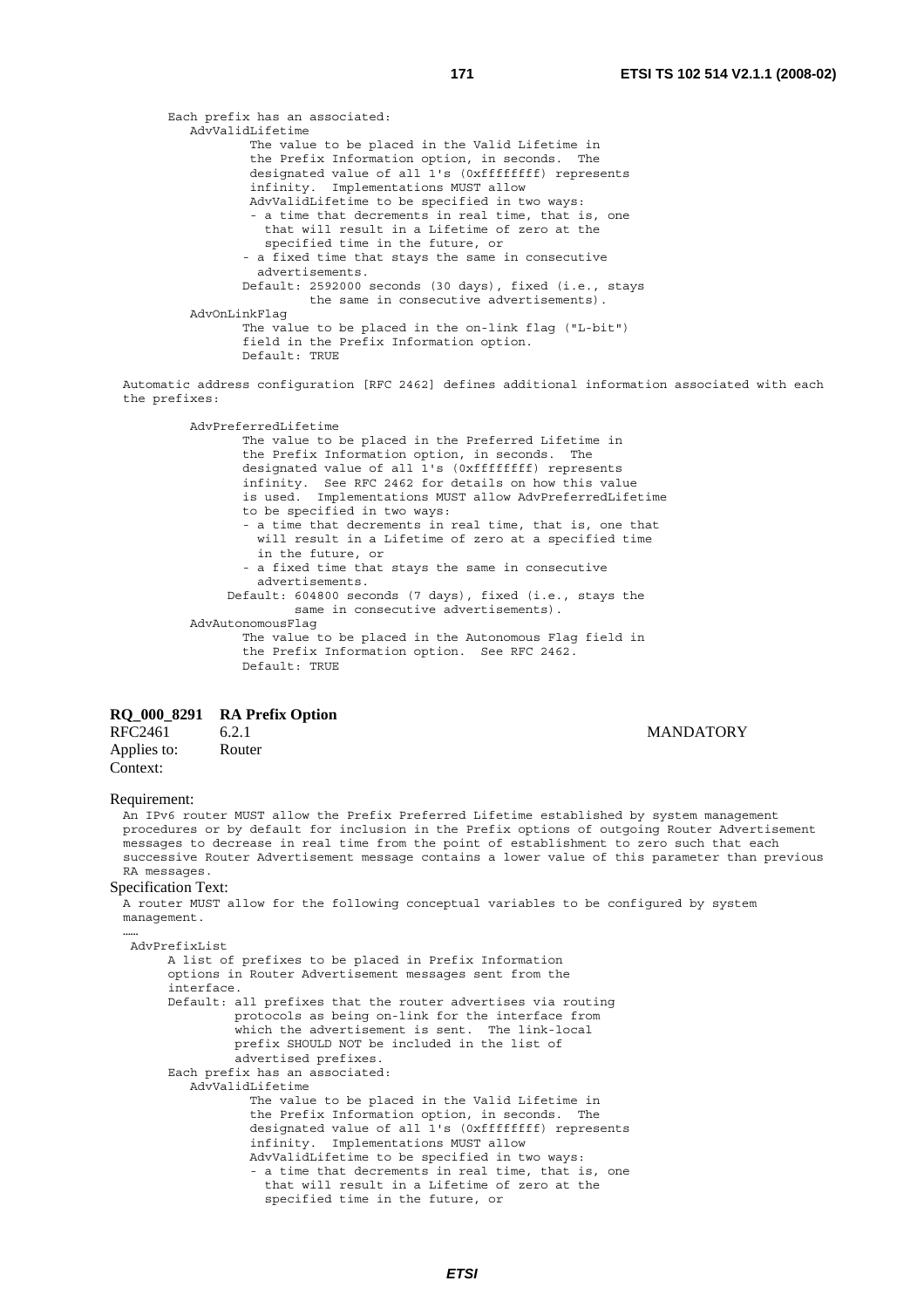- a fixed time that stays the same in consecutive advertisements. Default: 2592000 seconds (30 days), fixed (i.e., stays the same in consecutive advertisements). AdvOnLinkFlag The value to be placed in the on-link flag ("L-bit") field in the Prefix Information option.

Default: TRUE

Automatic address configuration [RFC 2462] defines additional information associated with each the prefixes:

## **AdvPreferredLifetime**

 **The value to be placed in the Preferred Lifetime in the Prefix Information option, in seconds**. The designated value of all 1's (0xffffffff) represents infinity. See RFC 2462 for details on how this value is used. **Implementations MUST allow AdvPreferredLifetime to be specified in two ways: - a time that decrements in real time, that is, one that will result in a Lifetime of zero at a specified time in the future**, or - a fixed time that stays the same in consecutive advertisements. Default: 604800 seconds (7 days), fixed (i.e., stays the same in consecutive advertisements). AdvAutonomousFlag The value to be placed in the Autonomous Flag field in the Prefix Information option. See RFC 2462. Default: TRUE

# **RQ\_000\_8292 RA Prefix Option**

Applies to: Router Context:

RFC2461 6.2.1 6.2.1 MANDATORY

#### Requirement:

An IPv6 router MUST allow the Prefix Preferred Lifetime established by system management procedures or by default for inclusion in the Prefix options of outgoing Router Advertisement messages to be a fixed value that stays the same in consecutive Router advertisement messages. Specification Text: A router MUST allow for the following conceptual variables to be configured by system management. …… AdvPrefixList A list of prefixes to be placed in Prefix Information options in Router Advertisement messages sent from the interface. Default: all prefixes that the router advertises via routing protocols as being on-link for the interface from which the advertisement is sent. The link-local prefix SHOULD NOT be included in the list of advertised prefixes. Each prefix has an associated: AdvValidLifetime The value to be placed in the Valid Lifetime in the Prefix Information option, in seconds. The designated value of all 1's (0xfffffffff) represents infinity. Implementations MUST allow AdvValidLifetime to be specified in two ways:

 - a time that decrements in real time, that is, one that will result in a Lifetime of zero at the specified time in the future, or - a fixed time that stays the same in consecutive

# advertisements.

 Default: 2592000 seconds (30 days), fixed (i.e., stays the same in consecutive advertisements). AdvOnLinkFlag The value to be placed in the on-link flag ("L-bit")

```
 field in the Prefix Information option. 
Default: TRUE
```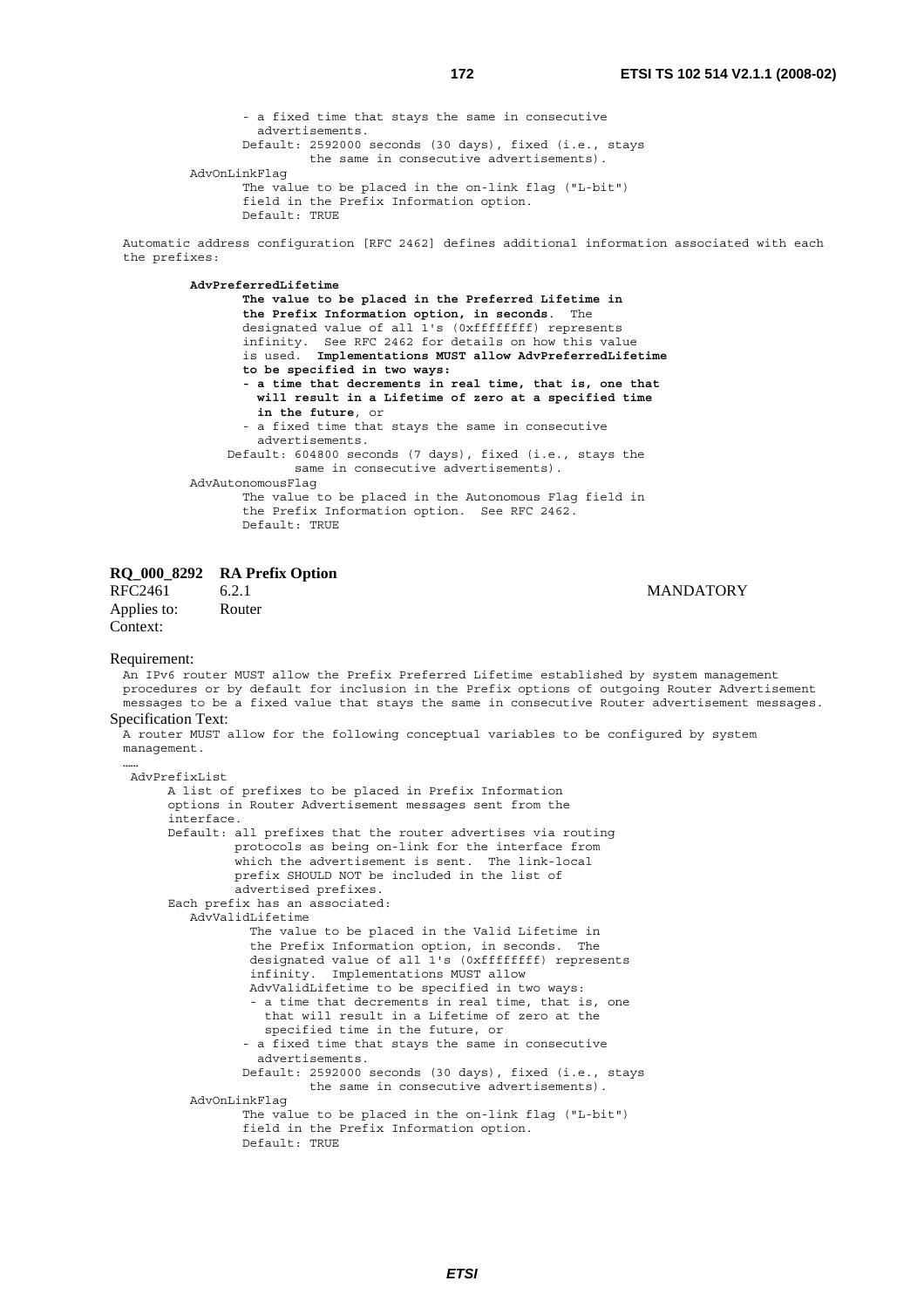Automatic address configuration [RFC 2462] defines additional information associated with each the prefixes:

 **AdvPreferredLifetime The value to be placed in the Preferred Lifetime in the Prefix Information option, in seconds**. The designated value of all 1's (0xffffffff) represents infinity. See RFC 2462 for details on how this value is used. **Implementations MUST allow AdvPreferredLifetime to be specified in two ways:** - a time that decrements in real time, that is, one that will result in a Lifetime of zero at a specified time in the future, or **- a fixed time that stays the same in consecutive advertisements.** Default: 604800 seconds (7 days), fixed (i.e., stays the same in consecutive advertisements). AdvAutonomousFlag The value to be placed in the Autonomous Flag field in the Prefix Information option. See RFC 2462. Default: TRUE

# **RQ\_000\_8293 Router Advertisement Behavior**

| RFC2461     | 6.2.1  | <b>MANDATORY</b> |
|-------------|--------|------------------|
| Applies to: | Router |                  |
| Context:    |        |                  |

# Requirement:

Although an IPv6 router is not required to modify its configured values of Current Hop Limit, Reachability Time and Retransmission timer on the basis of a received Router Advertisement message, it MUST comply with the requirement specified in RFC2461 for IPv6 hosts in respect to the use of these parameters.

# Specification Text:

**The above variables contain information that is placed in outgoing Router Advertisement messages. Hosts use the received information to initialize a set of analogous variables that control their external behavior (see Section 6.3.2{of RFC 2461}). Some of these host variables (e.g., CurHopLimit, RetransTimer, and ReachableTime) apply to all nodes including routers. In practice, these variables may not actually be present on routers, since their contents can be derived from the variables described above. However, external router behavior MUST be the same as host behavior with respect to these variables. In particular, this includes the occasional randomization of the ReachableTime value as described in Section 6.3.2 {of RFC 2461}.** 

|                         | RQ 000 8294 Generate Router Advertisement |                  |
|-------------------------|-------------------------------------------|------------------|
| RFC2461                 | 6.2.2                                     | <b>MANDATORY</b> |
| Applies to:<br>Context: | Router                                    |                  |

#### Requirement:

An IPv6 router MUST NOT send Router advertisement messages on any interface that has not been configured by system management procedures to be able to send Router advertisements. Specification Text:

**The term "advertising interface" refers to any functioning and enabled multicast interface that has at least one unicast IP address assigned to it and whose corresponding AdvSendAdvertisements flag is TRUE. A router MUST NOT send Router Advertisements out any interface that is not an advertising interface.**

## **RQ\_000\_8295 Generate Router Advertisement**

RFC2461 6.2.2 MANDATORY Applies to: Router Context:

#### Requirement:

An IPv6 router MUST NOT send Router advertisement messages on any interface that does not have at least one unicast address assigned to it.

Specification Text:

**The term "advertising interface" refers to any functioning and enabled multicast interface that has at least one unicast IP address assigned to it and whose corresponding AdvSendAdvertisements flag is TRUE. A router MUST NOT send Router Advertisements out any interface that is not an advertising interface.**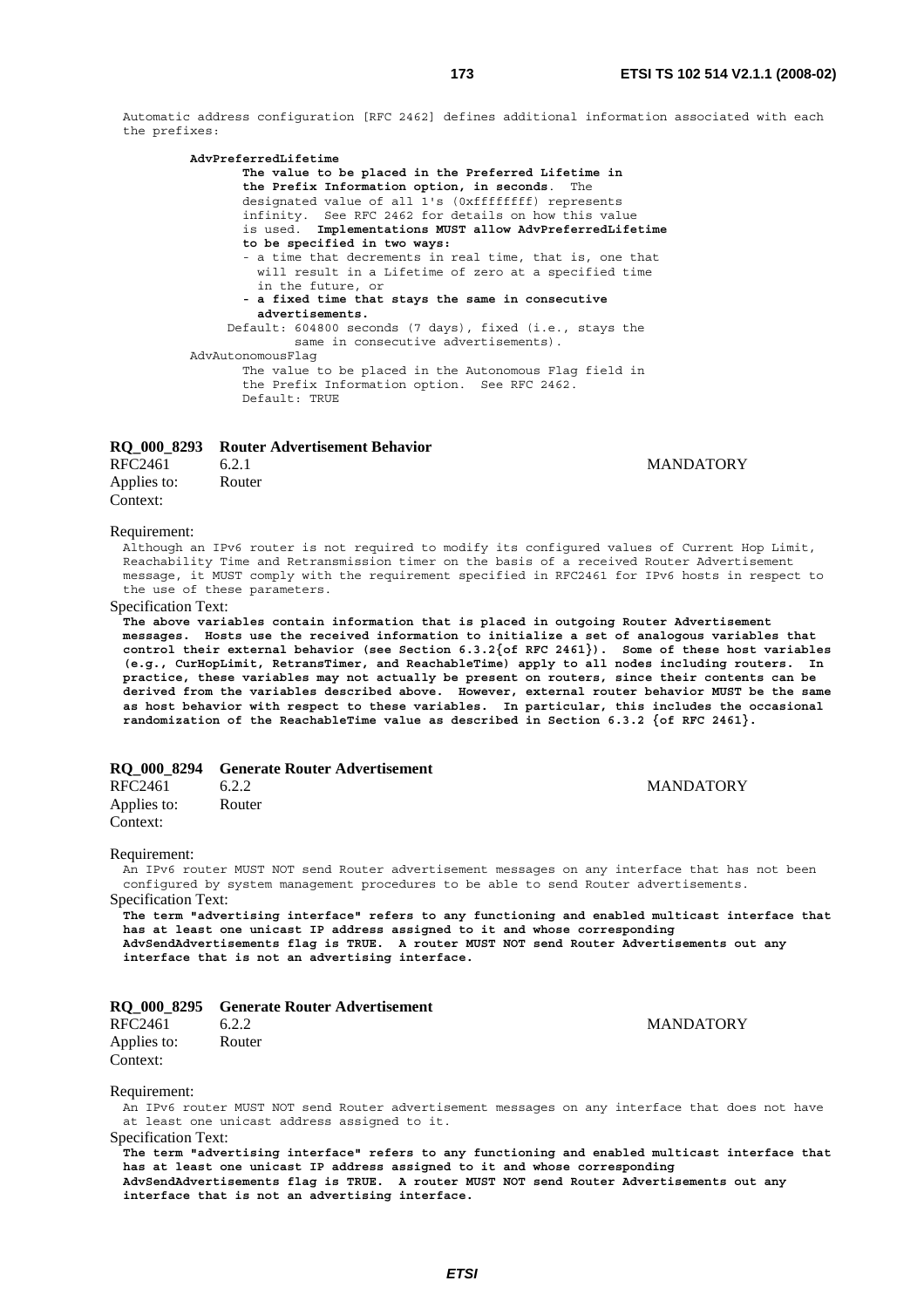| RFC2461<br>Applies to:<br>Context:                                     | RQ_000_8299 Router Advertisement Behavior on Reconfiguration<br>6.2.2<br>Router<br>An IPv6 router receives a valid Router Solicitation on an advertising interface with the link-<br>local all-routers multicast address (FF02:0:0:0:0:0:0:2) set in Destination Address field of                                                                                                                     | <b>MANDATORY</b> |
|------------------------------------------------------------------------|-------------------------------------------------------------------------------------------------------------------------------------------------------------------------------------------------------------------------------------------------------------------------------------------------------------------------------------------------------------------------------------------------------|------------------|
| Requirement:<br>Specification Text:                                    | the containing IPv6 packet.<br>The IPv6 router MUST send a Router advertisement as a response to the Router Solicitation.<br>A router MUST join the all-routers multicast address on an advertising interface. Routers<br>respond to Router Solicitations sent to the all-routers address and verify the consistency of<br>Router Advertisements sent by neighboring routers.                         |                  |
| <b>RQ_000_8301</b>                                                     | <b>RA Source Link-Layer Address Option</b>                                                                                                                                                                                                                                                                                                                                                            |                  |
| RFC2461<br>Applies to:<br>Context:                                     | 6.2.3<br>Router                                                                                                                                                                                                                                                                                                                                                                                       | <b>OPTIONAL</b>  |
| Requirement:<br><b>Specification Text:</b>                             | An IPv6 router MAY omit the Source link-layer address option in a Router Advertisement message.<br>Router Advertisement Message Content                                                                                                                                                                                                                                                               |                  |
|                                                                        | A router sends periodic as well as solicited Router Advertisements out its advertising<br>interfaces. Outgoing Router Advertisements are filled with the following values consistent<br>with the message format given in Section 4.2:                                                                                                                                                                 |                  |
|                                                                        | - In the Router Lifetime field: the interface's configured<br>AdvDefaultLifetime.<br>- In the M and O flags: the interface's configured AdvManagedFlag<br>and AdvOtherConfigFlag, respectively. See [ADDRCONF].                                                                                                                                                                                       |                  |
| CurHopLimit.                                                           | - In the Cur Hop Limit field: the interface's configured<br>- In the Reachable Time field: the interface's configured                                                                                                                                                                                                                                                                                 |                  |
| AdvRetransTimer.                                                       | AdvReachableTime.<br>- In the Retrans Timer field: the interface's configured                                                                                                                                                                                                                                                                                                                         |                  |
| - In the options:<br>interfaces.                                       | o Source Link-Layer Address option: link-layer address of the<br>sending interface. This option MAY be omitted to<br>facilitate in-bound load balancing over replicated                                                                                                                                                                                                                               |                  |
|                                                                        | o MTU option: the interface's configured AdvLinkMTU value if<br>the value is non-zero. If AdvLinkMTU is zero the MTU<br>option is not sent.                                                                                                                                                                                                                                                           |                  |
| as follows:                                                            | o Prefix Information options: one Prefix Information option<br>for each prefix listed in AdvPrefixList with the option<br>fields set from the information in the AdvPrefixList entry<br>- In the "on-link" flag: the entry's AdvOnLinkFlag.<br>- In the Valid Lifetime field: the entry's<br>AdvValidLifetime.<br>- In the "Autonomous address configuration" flag: the<br>entry's AdvAutonomousFlaq. |                  |
| - In the Preferred Lifetime field: the entry's<br>AdvPreferredLifetime |                                                                                                                                                                                                                                                                                                                                                                                                       |                  |

# **RQ\_000\_8302 RA Prefix Option**

6.2.3 MANDATORY<br>Router

Applies to: Context:

# Requirement:

When constructing a Router Advertisement message to be sent from a particular interface, an IPv6 router MUST include one Prefix Information option for each prefix established for that interface by default or by system management procedures.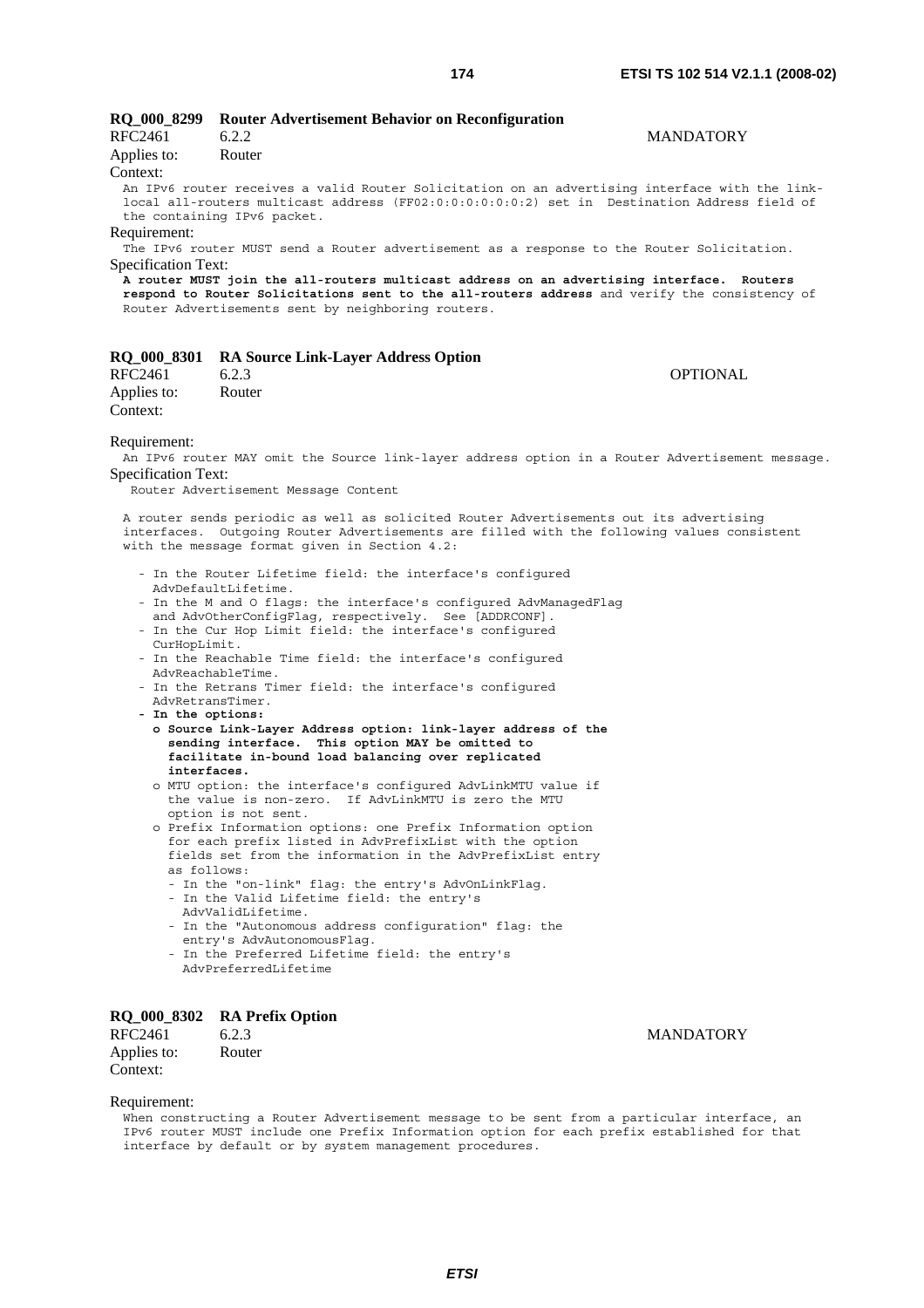#### Specification Text:

Router Advertisement Message Content

A router sends periodic as well as solicited Router Advertisements out its advertising interfaces. Outgoing Router Advertisements are filled with the following values consistent with the message format given in Section 4.2:

- In the Router Lifetime field: the interface's configured AdvDefaultLifetime.
- In the M and O flags: the interface's configured AdvManagedFlag and AdvOtherConfigFlag, respectively. See [ADDRCONF].
- In the Cur Hop Limit field: the interface's configured CurHopLimit.
- In the Reachable Time field: the interface's configured AdvReachableTime.
- In the Retrans Timer field: the interface's configured AdvRetransTimer.
- **In the options:**
	- o Source Link-Layer Address option: link-layer address of the sending interface. This option MAY be omitted to facilitate in-bound load balancing over replicated interfaces.
	- o MTU option: the interface's configured AdvLinkMTU value if the value is non-zero. If AdvLinkMTU is zero the MTU option is not sent.
	- **o Prefix Information options: one Prefix Information option for each prefix listed in AdvPrefixList** with the option fields set from the information in the AdvPrefixList entry as follows:
		- In the "on-link" flag: the entry's AdvOnLinkFlag. - In the Valid Lifetime field: the entry's
		- AdvValidLifetime.
		- In the "Autonomous address configuration" flag: the entry's AdvAutonomousFlag.
		- In the Preferred Lifetime field: the entry's AdvPreferredLifetime

# **RQ\_000\_8303 Startup Router Advertisement Behavior**

| RFC2461     | 6.2.3  |
|-------------|--------|
| Applies to: | Router |
| Context:    |        |

#### **MANDATORY**

#### Requirement:

When constructing a Router advertisement message, an IPv6 router MUST set the Router Lifetime field to zero (0) if the router is not to be considered as a default router by receiving nodes. Specification Text:

A router might want to send Router Advertisements without advertising itself as a default router. For instance, a router might advertise prefixes for address autoconfiguration while not wishing to forward packets. **Such a router sets the Router Lifetime field in outgoing advertisements to zero.**

# **RQ\_000\_8304 Form Router Advertisement Options**

| <b>RFC2461</b> | 6.2.3  | <b>OPTIONAL</b> |
|----------------|--------|-----------------|
| Applies to:    | Router |                 |
| Context:       |        |                 |

#### Requirement:

When constructing a Router advertisement which is to be sent as an unsolicited advertisement, an IPv6 router MAY include in the message all, some or none of the options specified for Router advertisements.

#### Specification Text:

**A router MAY choose not to include some or all options when sending unsolicited Router Advertisements**. For example, if prefix lifetimes are much longer than AdvDefaultLifetime, including them every few advertisements may be sufficient. However, when responding to a Router Solicitation or while sending the first few initial unsolicited advertisements, a router SHOULD include all options so that all information (e.g., prefixes) is propagated quickly during system initialization.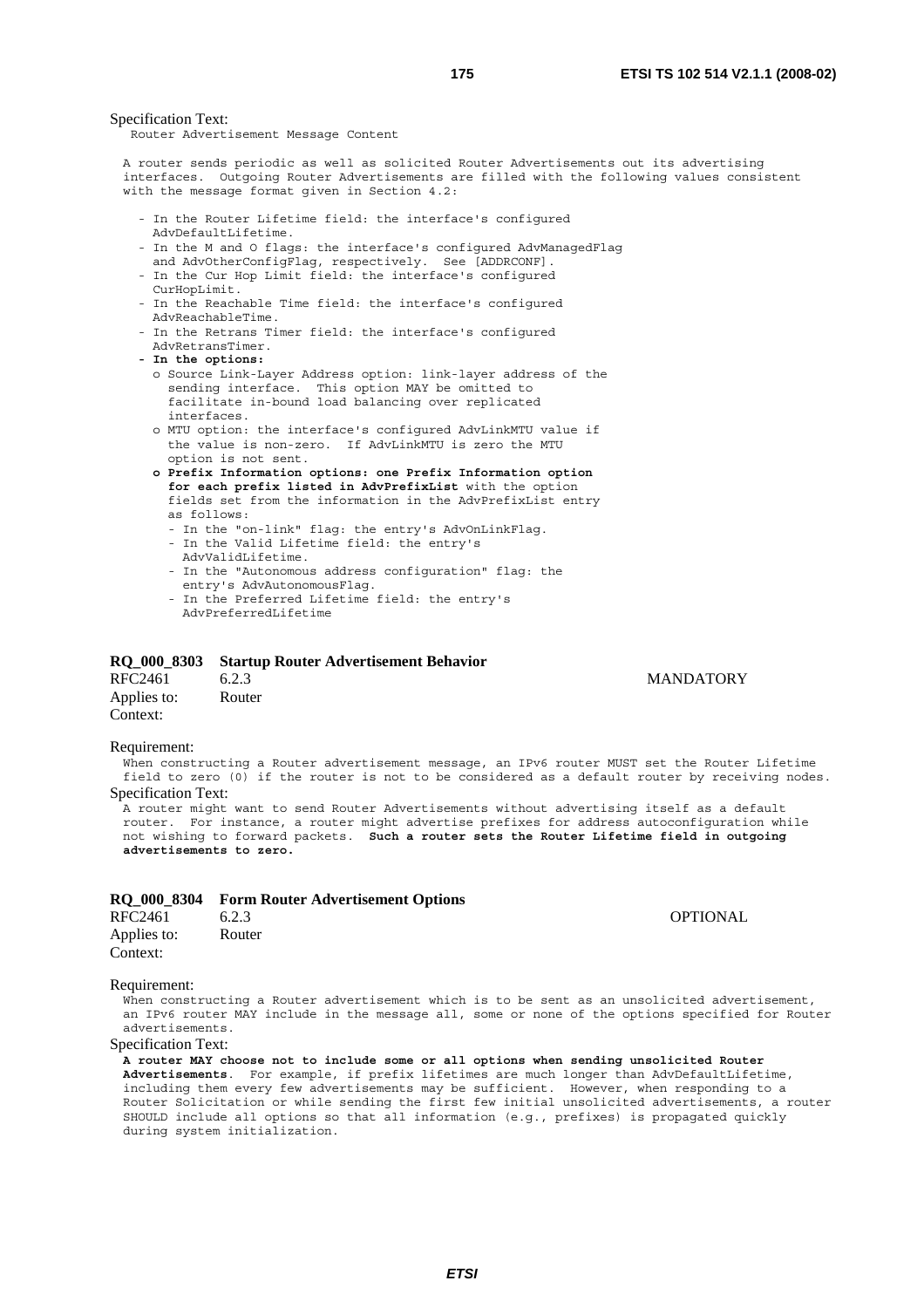**RECOMMENDED** 

# **RQ\_000\_8305 Form Router Advertisement Options**

| RFC2461     | 6.2.3  |
|-------------|--------|
| Applies to: | Router |
| Context:    |        |

### Requirement:

When constructing a Router advertisement which is to be one of the first few unsolicited advertisements sent after system initialization, an IPv6 node SHOULD include in the message all of the options specified for Router advertisements.

## Specification Text:

A router MAY choose not to include some or all options when sending unsolicited Router Advertisements. For example, if prefix lifetimes are much longer than AdvDefaultLifetime, including them every few advertisements may be sufficient. However, when responding to a Router Solicitation or **while sending the first few initial unsolicited advertisements, a router SHOULD include all options so that all information (e.g., prefixes) is propagated quickly during system initialization**.

# **RQ\_000\_8306 Form Router Advertisement Options**

| RFC2461     | 6.2.3  | RECOMMENDED |
|-------------|--------|-------------|
| Applies to: | Router |             |
| Context:    |        |             |

#### Requirement:

When constructing a Router advertisement to be sent in response to a received Router Solicitation message, an IPv6 router SHOULD include in the advertisement all options specified for Router advertisements.

#### Specification Text:

A router MAY choose not to include some or all options when sending unsolicited Router Advertisements. For example, if prefix lifetimes are much longer than AdvDefaultLifetime, including them every few advertisements may be sufficient. However, **when responding to a Router Solicitation** or while sending the first few initial unsolicited advertisements, **a router SHOULD include all options so that all information (e.g., prefixes) is propagated quickly during system initialization**.

# **RQ\_000\_8307 Form Router Advertisement Options**

| <b>RFC2461</b> | 6.2.3  | <b>OPTIONAL</b> |
|----------------|--------|-----------------|
| Applies to:    | Router |                 |
| Context:       |        |                 |

#### Requirement:

An IPv6 router MAY send multiple Router advertisements, each containing a subset of the required options, if the size of a single advertisement containing all of the options would exceed the link MTU.

# Specification Text:

A router MAY choose not to include some or all options when sending unsolicited Router Advertisements. For example, if prefix lifetimes are much longer than AdvDefaultLifetime, including them every few advertisements may be sufficient. However, when responding to a Router Solicitation or while sending the first few initial unsolicited advertisements, a router SHOULD include all options so that all information (e.g., prefixes) is propagated quickly during system initialization.

**If including all options causes the size of an advertisement to exceed the link MTU, multiple advertisements can be sent, each containing a subset of the options**.

#### **RQ\_000\_8308 Generate Router Advertisement**

RFC2461 6.2.4 MANDATORY Applies to: Host Context:

Requirement:

An IPv6 host MUST NOT send Router advertisement messages at any time. Specification Text:

**A host MUST NOT send Router Advertisement messages at any time**.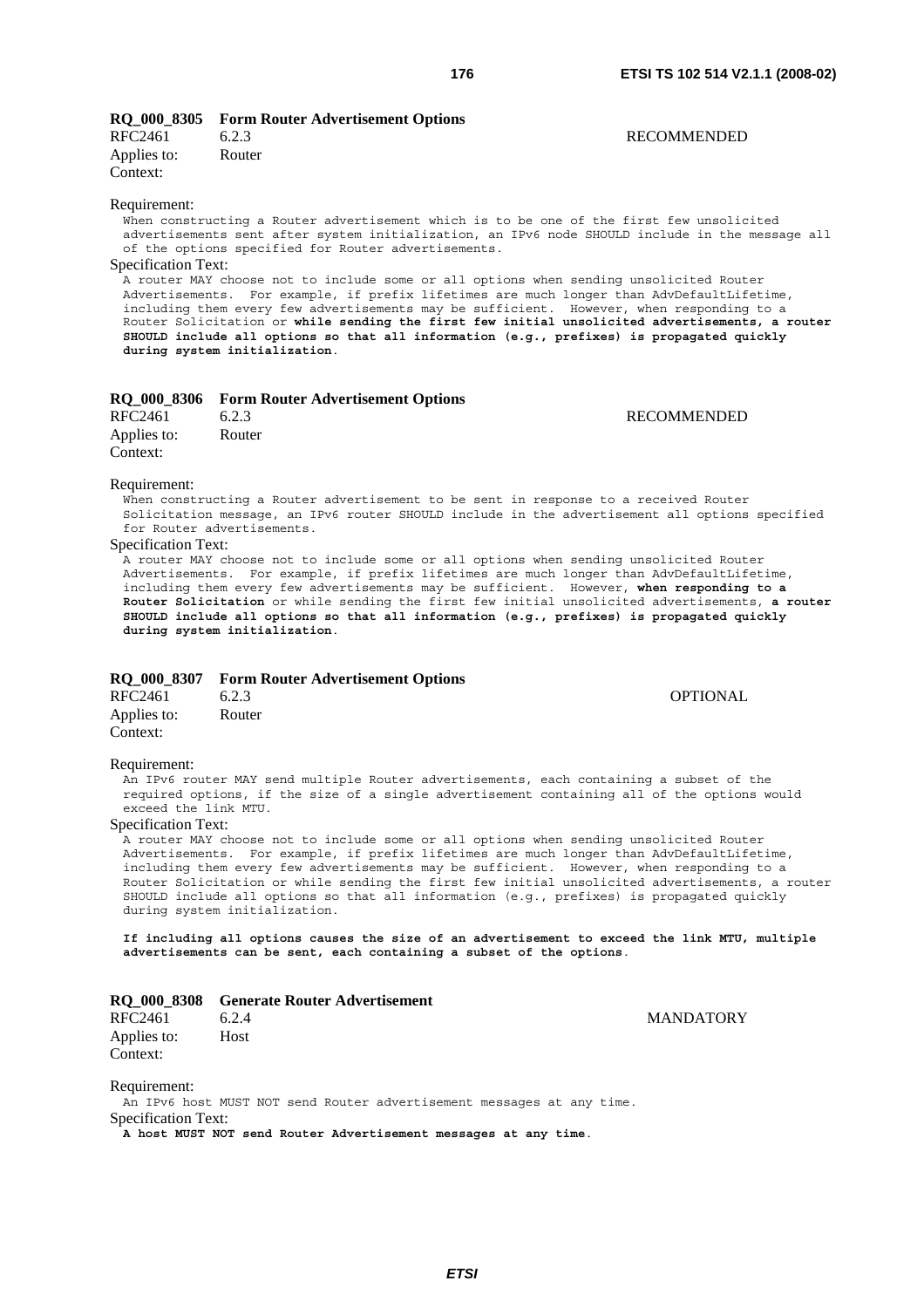# **RQ\_000\_8309 Router Advertisement Behavior**

| RFC2461     | 6.2.4  |  |
|-------------|--------|--|
| Applies to: | Router |  |
| $\alpha$    |        |  |

#### Context:

An IPv6 router has sent 3 unsolicited multicast Router Advertisements from a particular interface since system initialization.

# Requirement:

The IPv6 router MUST ensure that the intervals between successive unsolicited multicast Router Advertisement messages sent from the interface are uniformly-distributed random time values between the Minimum Router Advertisement Interval and the Maximum Router Advertisement Interval configured by default or by system management procedures.

# Specification Text:

Unsolicited Router Advertisements are not strictly periodic: the interval between subsequent transmissions is randomized to reduce the probability of synchronization with the advertisements from other routers on the same link. Each advertising interface has its own timer. **Whenever a multicast advertisement is sent from an interface, the timer is reset to a uniformly-distributed random value between the interface's configured MinRtrAdvInterval and MaxRtrAdvInterval; expiration of the timer causes the next advertisement to be sent and a new random value to be chosen**.

For the first few advertisements (up to MAX INITIAL RTR ADVERTISEMENTS) sent from an interface when it becomes an advertising interface, if the randomly chosen interval is greater than MAX INITIAL RTR ADVERT INTERVAL, the timer SHOULD be set to MAX INITIAL RTR ADVERT INTERVAL instead. Using a smaller interval for the initial advertisements increases the likelihood of a router being discovered quickly when it first becomes available, in the presence of possible packet loss.

# **RQ\_000\_8310 Startup Router Advertisement Behavior**

Applies to: Router Context:

#### RFC2461 6.2.4 RECOMMENDED

#### Requirement:

An IPv6 router SHOULD ensure that the interval between each of the first 3 unsolicited Router advertisements sent from a particular interface after the router becomes an advertising router does not exceed 16 seconds.

# Specification Text:

Unsolicited Router Advertisements are not strictly periodic: the interval between subsequent transmissions is randomized to reduce the probability of synchronization with the advertisements from other routers on the same link. Each advertising interface has its own timer. Whenever a multicast advertisement is sent from an interface, the timer is reset to a uniformly-distributed random value between the interface's configured MinRtrAdvInterval and MaxRtrAdvInterval; expiration of the timer causes the next advertisement to be sent and a new random value to be chosen.

**For the first few advertisements (up to MAX\_INITIAL\_RTR\_ADVERTISEMENTS) sent from an interface when it becomes an advertising interface, if the randomly chosen interval is greater than MAX\_INITIAL\_RTR\_ADVERT\_INTERVAL, the timer SHOULD be set to MAX\_INITIAL\_RTR\_ADVERT\_INTERVAL instead**. Using a smaller interval for the initial advertisements increases the likelihood of a router being discovered quickly when it first becomes available, in the presence of possible packet loss.

#### **RQ\_000\_8312 Router Advertisement Behavior on Reconfiguration**

| RFC2461     | 6.2.5  |
|-------------|--------|
| Applies to: | Router |

#### Context:

An interface on an IPv6 router is configured to cease being an advertising interface. Requirement:

The IPv6 router SHOULD send at least one but not more than 3 multicast Router Advertisement messages in which the Router Lifetime field is set to zero (0)

# Specification Text:

**An interface may cease to be an advertising interface, through actions of system management such as:** 

- **changing the AdvSendAdvertisements flag of an enabled interface**
- **from TRUE to FALSE, or**
- **administratively disabling the interface, or**
- **shutting down the system.**

**RECOMMENDED** 

# **MANDATORY**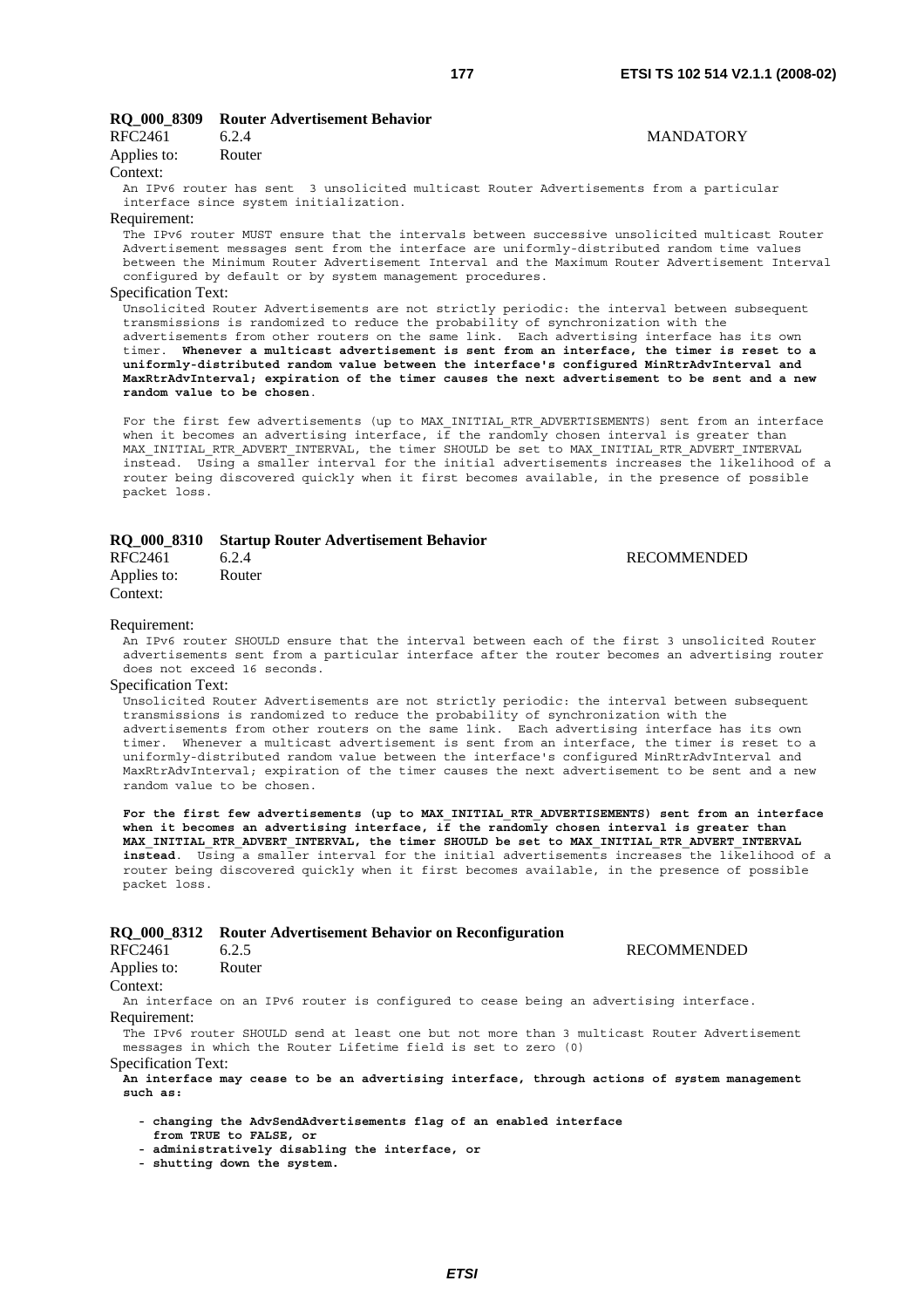**RECOMMENDED** 

**In such cases the router SHOULD transmit one or more (but not more than MAX\_FINAL\_RTR\_ADVERTISEMENTS) final multicast Router Advertisements on the interface with a Router Lifetime field of zero**. In the case of a router becoming a host, the system SHOULD also depart from the all-routers IP multicast group on all interfaces on which the router supports IP multicast (whether or not they had been advertising interfaces). In addition, the host MUST insure that subsequent Neighbor Advertisement messages sent from the interface have the Router flag set to zero.

Note that system management may disable a router's IP forwarding capability (i.e., changing the system from being a router to being a host), a step that does not necessarily imply that the router's interfaces stop being advertising interfaces. In such cases, subsequent Router Advertisements MUST set the Router Lifetime field to zero.

# **RQ\_000\_8313 Configure Address**

Applies to: Router Context:

#### Requirement:

When reconfigured to cease operation as a router and to become a host, an IPv6 node SHOULD NOT respond to subsequent received IPv6 packets in which the Destination Address field is set to the link-local all-routers multicast address (FF02:0:0:0:0:0:0:2).

#### Specification Text:

.<br>An interface may cease to be an advertising interface, through actions of system management  $\sin$ ch ac $\cdot$ 

- changing the AdvSendAdvertisements flag of an enabled interface
- from TRUE to FALSE, or
- administratively disabling the interface, or
- shutting down the system.

In such cases the router SHOULD transmit one or more (but not more than MAX FINAL RTR ADVERTISEMENTS) final multicast Router Advertisements on the interface with a

Router Lifetime field of zero. **In the case of a router becoming a host, the system SHOULD also depart from the all-routers IP multicast group on all interfaces on which the router supports IP multicast (whether or not they had been advertising interfaces)**. In addition, the host MUST insure that subsequent Neighbor Advertisement messages sent from the interface have the Router flag set to zero.

Note that system management may disable a router's IP forwarding capability (i.e., changing the system from being a router to being a host), a step that does not necessarily imply that the router's interfaces stop being advertising interfaces. In such cases, subsequent Router Advertisements MUST set the Router Lifetime field to zero.

# **RQ\_000\_8314 Generate Unsolicited Neighbor Advertisement**

RFC2461 6.2.5 MANDATORY Applies to: Router Context:

# Requirement:

When reconfigured to cease operation as a router and to become a host, an IPv6 node MUST NOT set the R-Flag to zero (0) in any subsequent Neighbor Advertisement messages that it sends.

# Specification Text:

An interface may cease to be an advertising interface, through actions of system management such as:

- changing the AdvSendAdvertisements flag of an enabled interface
- from TRUE to FALSE, or
- administratively disabling the interface, or
- shutting down the system.

In such cases the router SHOULD transmit one or more (but not more than MAX FINAL RTR ADVERTISEMENTS) final multicast Router Advertisements on the interface with a Router Lifetime field of zero. In the case of a router becoming a host, the system SHOULD also depart from the all-routers IP multicast group on all interfaces on which the router supports IP multicast (whether or not they had been advertising interfaces). **In addition, the host MUST insure that subsequent Neighbor Advertisement messages sent from the interface have the Router flag set to zero.**

Note that system management may disable a router's IP forwarding capability (i.e., changing the system from being a router to being a host), a step that does not necessarily imply that the router's interfaces stop being advertising interfaces. In such cases, subsequent Router Advertisements MUST set the Router Lifetime field to zero.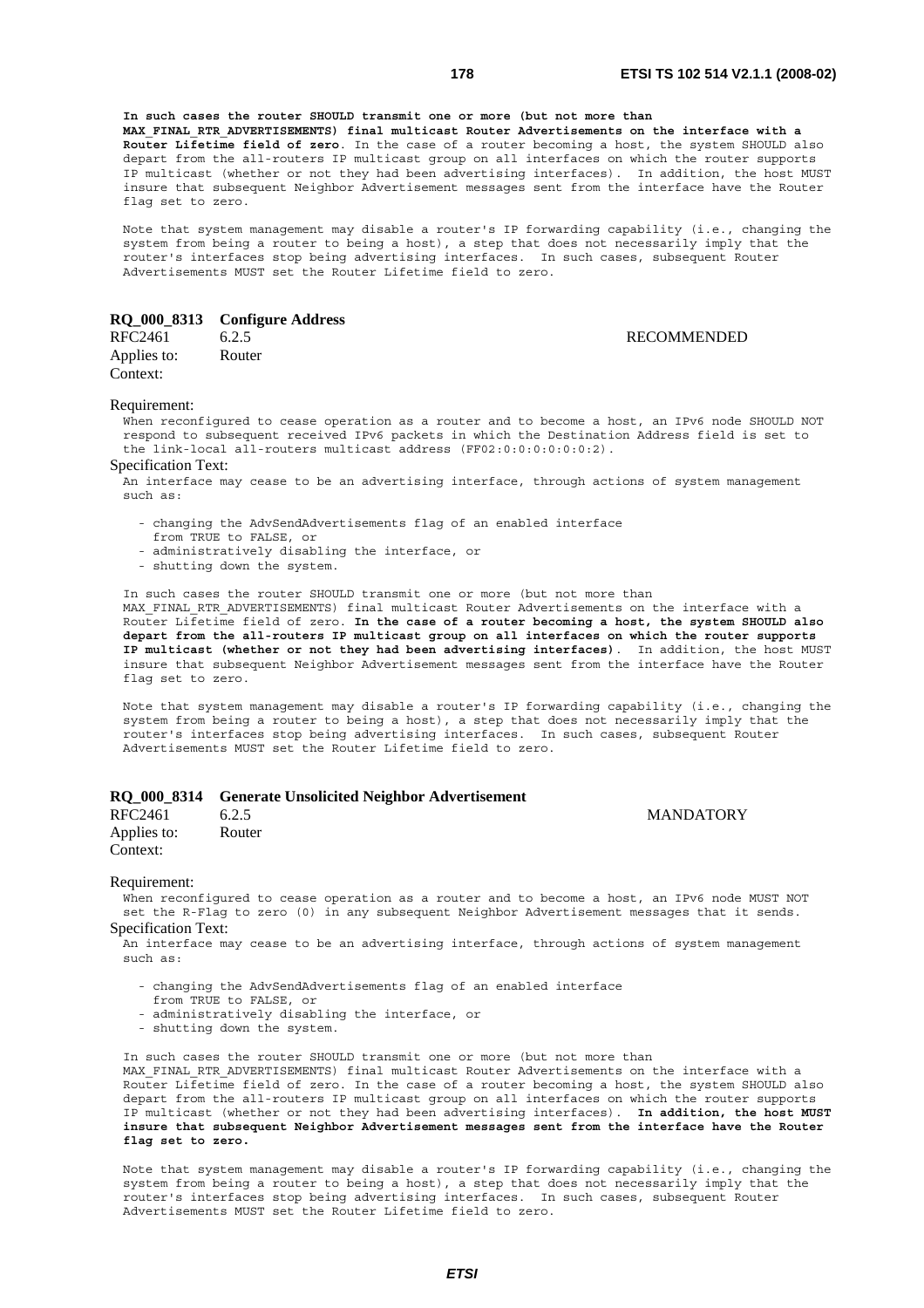|                         | RQ_000_8315 Router Advertisement Behavior on Reconfiguration |                  |
|-------------------------|--------------------------------------------------------------|------------------|
| RFC2461                 | 6.2.5                                                        | <b>MANDATORY</b> |
| Applies to:<br>Context: | Router                                                       |                  |

#### Requirement:

When an IPv6 router is reconfigured to cease being a router and to become a host but its interfaces remain as advertising interfaces, it MUST set the Router Lifetime field in any subsequent outgoing Router Advertisement messages to zero (0).

# Specification Text:

An interface may cease to be an advertising interface, through actions of system management  $\sin$ ch  $\sin$ ch  $\sin$ ch  $\sin$ ch  $\sin$ ch  $\sin$ ch  $\sin$ ch  $\sin$ ch  $\sin$ ch  $\sin$ ch  $\sin$ ch  $\sin$ ch  $\sin$ ch  $\sin$ ch  $\sin$ ch  $\sin$ ch  $\sin$ ch  $\sin$ ch  $\sin$ ch  $\sin$ ch  $\sin$ ch  $\sin$ ch  $\sin$ ch  $\sin$ ch  $\sin$ ch  $\sin$ ch  $\sin$ ch  $\sin$ ch  $\sin$ ch  $\sin$ ch  $\sin$ ch  $\sin$ 

- changing the AdvSendAdvertisements flag of an enabled interface
- from TRUE to FALSE, or
- administratively disabling the interface, or
- shutting down the system.

In such cases the router SHOULD transmit one or more (but not more than MAX FINAL RTR ADVERTISEMENTS) final multicast Router Advertisements on the interface with a Router Lifetime field of zero. In the case of a router becoming a host, the system SHOULD also depart from the all-routers IP multicast group on all interfaces on which the router supports IP multicast (whether or not they had been advertising interfaces). In addition, the host MUST insure that subsequent Neighbor Advertisement messages sent from the interface have the Router flag set to zero.

**Note that system management may disable a router's IP forwarding capability (i.e., changing the system from being a router to being a host), a step that does not necessarily imply that the router's interfaces stop being advertising interfaces. In such cases, subsequent Router Advertisements MUST set the Router Lifetime field to zero.**

# **RQ\_000\_8316 Host Processing of RS**

RFC2461 6.2.6 MANDATORY Applies to: Host Context:

Requirement:

An IPv6 host MUST silently discard any received Router Solicitation messages. Specification Text:

**A host MUST silently discard any received Router Solicitation messages.**

# **RQ\_000\_8317 Router Processing of RS**

RFC2461 6.2.6 **CONTRACTE OPTIONAL** Applies to: Router Context: An IPv6 router receives a valid Router Solicitation message in which the Source Address field of the containing IPv6 packet header is not set to the IPv6 Unspecified Address (0:0:0:0:0:0:0:0)

# Requirement:

The IPv6 router MAY set the Destination address in the IPv6 packet header containing the Router Advertisement response to the soliciting host's address.

#### Specification Text:

In addition to sending periodic, unsolicited advertisements, **a router sends advertisements in response to valid solicitations received on an advertising interface. A router MAY choose to unicast the response directly to the soliciting host's address (if the solicitation's source address is not the unspecified address)**, but the usual case is to multicast the response to the all-nodes group. In the latter case, the interface's interval timer is reset to a new random value, as if an unsolicited advertisement had just been sent (see Section 6.2.4).

# **RQ\_000\_8318 Router Processing of RS**

# Applies to: Router

Context:

An IPv6 router receives a valid Router Solicitation message sent to an advertising interface Requirement:

The IPv6 router SHOULD send a Router advertisement message with the Destination Address in the containing IPv6 packet header set to the link-local all-nodes multicast address (FF02:0:0:0:0:0:0:1).

RFC2461 6.2.6 RECOMMENDED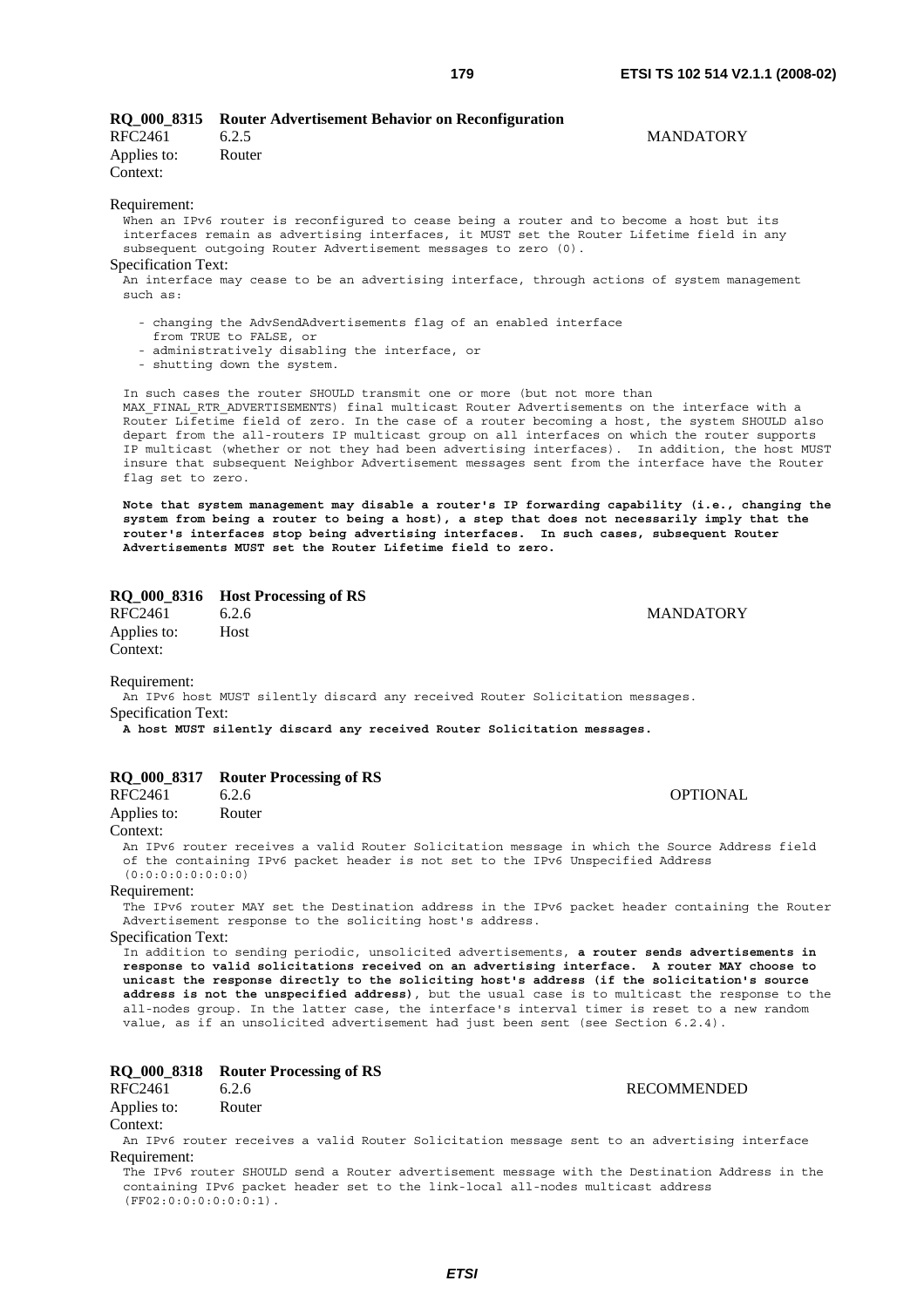# Specification Text:

In addition to sending periodic, unsolicited advertisements, **a router sends advertisements in response to valid solicitations received on an advertising interface**. A router MAY choose to unicast the response directly to the soliciting host's address (if the solicitation's source address is not the unspecified address), but **the usual case is to multicast the response to the all-nodes group**. In the latter case, the interface's interval timer is reset to a new random value, as if an unsolicited advertisement had just been sent (see Section 6.2.4).

# **RQ\_000\_8319 Router Processing of RS**

| RFC2461     | 6.2.6  |
|-------------|--------|
| Applies to: | Router |
| Context:    |        |

#### Requirement:

An IPv6 router MUST delay a random time of between 0 and 0.5 seconds after receiving a valid Router Solicitation message before sending the Router advertisement in response. Specification Text:

**In all cases, Router Advertisements sent in response to a Router Solicitation MUST be delayed by a random time between 0 and MAX\_RA\_DELAY\_TIME seconds**. (If a single advertisement is sent in response to multiple solicitations, the delay is relative to the first solicitation.) In addition, consecutive Router Advertisements sent to the all-nodes multicast address MUST be rate limited to no more than one advertisement every MIN DELAY BETWEEN RAS seconds.

# **RQ\_000\_8320 Router Processing of RS**

| RFC2461     | 6.2.6  |  |
|-------------|--------|--|
| Applies to: | Router |  |
| Cont        |        |  |

Context:

#### Requirement:

When sending a single Router Advertisement message in response to multiple valid Router solicitations, an IPv6 router MUST wait for between 0 and 0.5 seconds after the receipt of the first solicitation before sending the advertisement.

# Specification Text:

**In all cases, Router Advertisements sent in response to a Router Solicitation MUST be delayed**  by a random time between 0 and MAX RA DELAY TIME seconds. (If a single advertisement is sent in **response to multiple solicitations, the delay is relative to the first solicitation.**) In addition, consecutive Router Advertisements sent to the all-nodes multicast address MUST be rate limited to no more than one advertisement every MIN\_DELAY\_BETWEEN\_RAS seconds.

# **RQ\_000\_8321 Router Processing of RS**

| RFC2461     | 6.2.6  | <b>MANDATORY</b> |
|-------------|--------|------------------|
| Applies to: | Router |                  |
| Context:    |        |                  |

# Requirement:

An IPv6 router MUST ensure that it waits for at least 3 seconds between sending consecutive Router Advertisements to the link-local all-node multicast address (FF02:0:0:0:0:0:0:1) Specification Text:

In all cases, Router Advertisements sent in response to a Router Solicitation MUST be delayed by a random time between 0 and MAX RA DELAY TIME seconds. (If a single advertisement is sent in response to multiple solicitations, the delay is relative to the first solicitation.) **In addition, consecutive Router Advertisements sent to the all-nodes multicast address MUST be rate limited to no more than one advertisement every MIN\_DELAY\_BETWEEN\_RAS seconds**.

# **RQ\_000\_8325 Router Processing of RS**

RFC2461 6.2.6 **CONTRACTE OPTIONAL** Applies to: Router Context:

#### Requirement:

An IPv6 router MAY send a solicited Router advertisement message before the configured Minimum Router advertisement Interval has passed since the previous Router Advertisement message was sent.

**MANDATORY** 

**MANDATORY**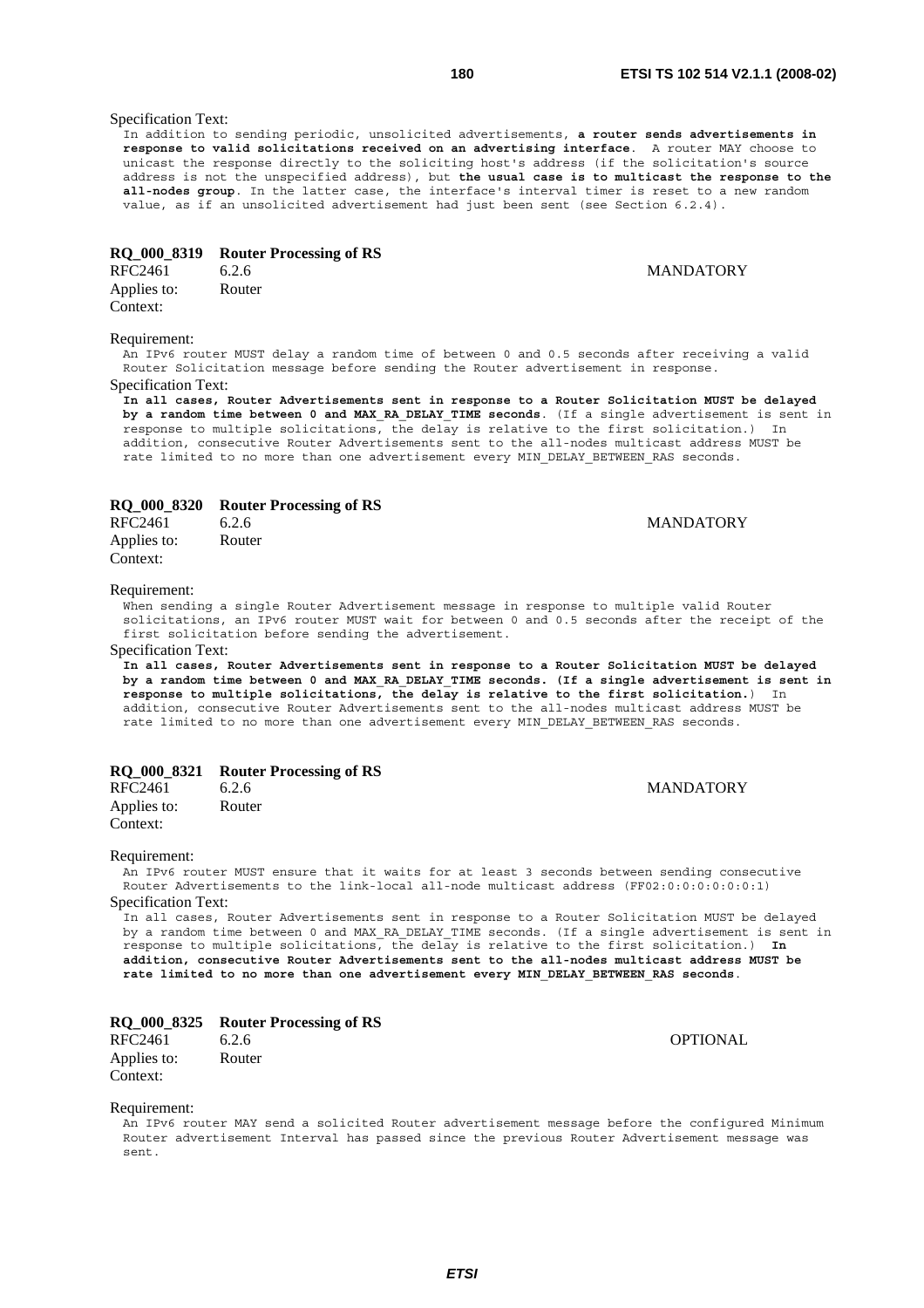# Specification Text:

**Note that a router is permitted to send multicast Router Advertisements more frequently than indicated by the MinRtrAdvInterval configuration variable so long as the more frequent advertisements are responses to Router Solicitations**. In all cases, however, unsolicited multicast advertisements MUST NOT be sent more frequently than indicated by MinRtrAdvInterval.

# **RQ\_000\_8326 Startup Router Advertisement Behavior**

| <b>RFC2461</b> | 6.2.6  |
|----------------|--------|
| Applies to:    | Router |

Context:

#### Requirement:

An IPv6 router MUST NOT send an unsolicited Router advertisement message before the configured Minimum Router advertisement Interval has passed since the previous Router Advertisement message was sent.

# Specification Text:

Note that a router is permitted to send multicast Router Advertisements more frequently than indicated by the MinRtrAdvInterval configuration variable so long as the more frequent advertisements are responses to Router Solicitations. **In all cases, however, unsolicited multicast advertisements MUST NOT be sent more frequently than indicated by MinRtrAdvInterval**.

# **RQ\_000\_8327 Discover Neighbor by RS**

RFC2461 6.2.6 MANDATORY Applies to: Router

#### Context:

An IPv6 router receives a Router Solicitation with the Source Address field in the containing IPv6 packet header set to the Unspecified Address.

#### Requirement:

The IPv6 node MUST NOT categorize the source node as being on-link (a neighbor).

# Specification Text:

**Router Solicitations in which the Source Address is the unspecified address MUST NOT update the router's Neighbor Cache**; solicitations with a proper source address update the Neighbor Cache as follows. If the router already has a Neighbor Cache entry for the solicitation's sender, the solicitation contains a Source Link-Layer Address option, and the received link-layer address differs from that already in the cache, the link-layer address SHOULD be updated in the appropriate Neighbor Cache entry, and its reachability state MUST also be set to STALE. there is no existing Neighbor Cache entry for the solicitation's sender, the router creates one, installs the link- layer address and sets its reachability state to STALE as specified in Section 7.3.3. Whether or not a Source Link-Layer Address option is provided, if a Neighbor Cache entry for the solicitation's sender exists (or is created) the entry's IsRouter flag MUST be set to FALSE.

# **RQ\_000\_8328 Router Processing of RS**

| RFC2461 | 6.2.6 |
|---------|-------|
|         |       |

# Applies to: Router

### Context:

An IPv6 router receives a Router Solicitation from a known neighbor but with Source Link-Layer option set to a value that is different from the link-layer address currently associated with the neighbor's source IP address.

#### Requirement:

The IPv6 node SHOULD use the received Source Link-Layer Address in all subsequent communications with the source node, SHOULD NOT attempt to verify the reachability of the source node until traffic is sent to it and SHOULD NOT categorize the source node as a router. Specification Text:

Router Solicitations in which the Source Address is the unspecified address MUST NOT update the router's Neighbor Cache; solicitations with a proper source address update the Neighbor Cache as follows. **If the router already has a Neighbor Cache entry for the solicitation's sender, the solicitation contains a Source Link-Layer Address option, and the received link-layer address differs from that already in the cache, the link-layer address SHOULD be updated in the appropriate Neighbor Cache entry, and its reachability state MUST also be set to STALE**. If there is no existing Neighbor Cache entry for the solicitation's sender, the router creates one, installs the link- layer address and sets its reachability state to STALE as specified in Section 7.3.3. **Whether or not a Source Link-Layer Address option is provided, if a Neighbor Cache entry for the solicitation's sender exists (or is created) the entry's IsRouter flag MUST be set to FALSE**.

# **MANDATORY**

**RECOMMENDED**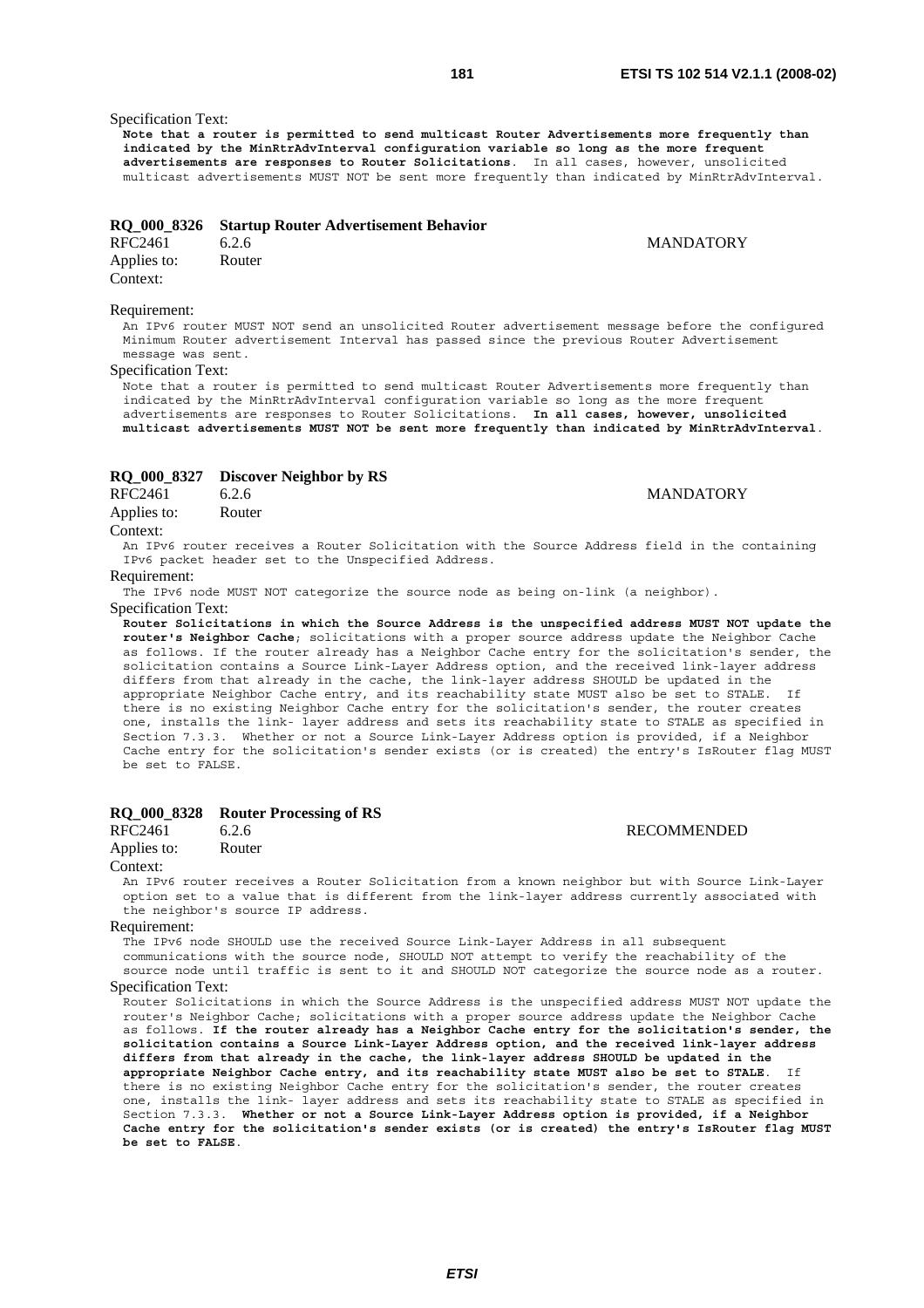#### **RQ\_000\_8329 Router Processing of RS**

| RFC2461     | 6.2.6  |
|-------------|--------|
| Applies to: | Router |

#### Context:

An IPv6 router receives a Router Solicitation from a known neighbor but with Source Link-Layer option set to a valid address when there is no link-layer address currently associated with the neighbor's source IP address.

#### Requirement:

The IPv6 node MUST use the received Source Link-Layer Address in all subsequent communications with the source node, MUST NOT attempt to verify the reachability of

# Specification Text:

Router Solicitations in which the Source Address is the unspecified address MUST NOT update the router's Neighbor Cache; solicitations with a proper source address update the Neighbor Cache as follows. If the router already has a Neighbor Cache entry for the solicitation's sender, the solicitation contains a Source Link-Layer Address option, and the received link-layer address differs from that already in the cache, the link-layer address SHOULD be updated in the appropriate Neighbor Cache entry, and its reachability state MUST also be set to STALE. **If there is no existing Neighbor Cache entry for the solicitation's sender, the router creates one, installs the link- layer address and sets its reachability state to STALE as specified in Section 7.3.3.** Whether or not a Source Link-Layer Address option is provided, if a Neighbor Cache entry for the solicitation's sender exists (or is created) the entry's IsRouter flag MUST be set to FALSE.

### **RQ\_000\_8330 Router Processing of RS**

RFC2461 6.2.6 MANDATORY

Applies to: Router

Context:

An IPv6 router receives a valid Router Solicitation in which there is no Source Link-layer Address option specified.

# Requirement:

The IPv6 router MUST NOT categorize the Router Solicitation source node as a router.

# Specification Text:

Router Solicitations in which the Source Address is the unspecified address MUST NOT update the router's Neighbor Cache; solicitations with a proper source address update the Neighbor Cache as follows. If the router already has a Neighbor Cache entry for the solicitation's sender, the solicitation contains a Source Link-Layer Address option, and the received link-layer address differs from that already in the cache, the link-layer address SHOULD be updated in the appropriate Neighbor Cache entry, and its reachability state MUST also be set to STALE. If there is no existing Neighbor Cache entry for the solicitation's sender, the router creates one, installs the link- layer address and sets its reachability state to STALE as specified in Section 7.3.3. **Whether or not a Source Link-Layer Address option is provided, if a Neighbor Cache entry for the solicitation's sender exists (or is created) the entry's IsRouter flag MUST be set to FALSE**.

#### **RQ\_000\_8332 Router Processing of RA**

| RFC2461     | 6.2.7  |
|-------------|--------|
| Applies to: | Router |
| Context:    |        |

#### **RECOMMENDED**

#### Requirement:

An IPv6 router SHOULD record in its system error log any inconsistencies detected between the information received in Router advertisements on a particular link and advertised information sent from that link based on at least the following properties:

- Current Hop Limit if not zero (unspecified)
- State of the M-Flag
- State of the O-Flag
- Reachable Time if not zero (unspecified)
- Retransmission Timer if not zero (unspecified)
- MTU options
- Preferred Lifetime of each advertised prefix
- Valid Lifetime of each advertised prefix
- Specification Text:

**Router Advertisement Consistency** 

**Routers SHOULD inspect valid Router Advertisements sent by other routers and verify that the routers are advertising consistent information on a link. Detected inconsistencies indicate that one or more routers might be misconfigured and SHOULD be logged to system or network management. The minimum set of information to check includes:** 

 **- Cur Hop Limit values (except for the unspecified value of zero).**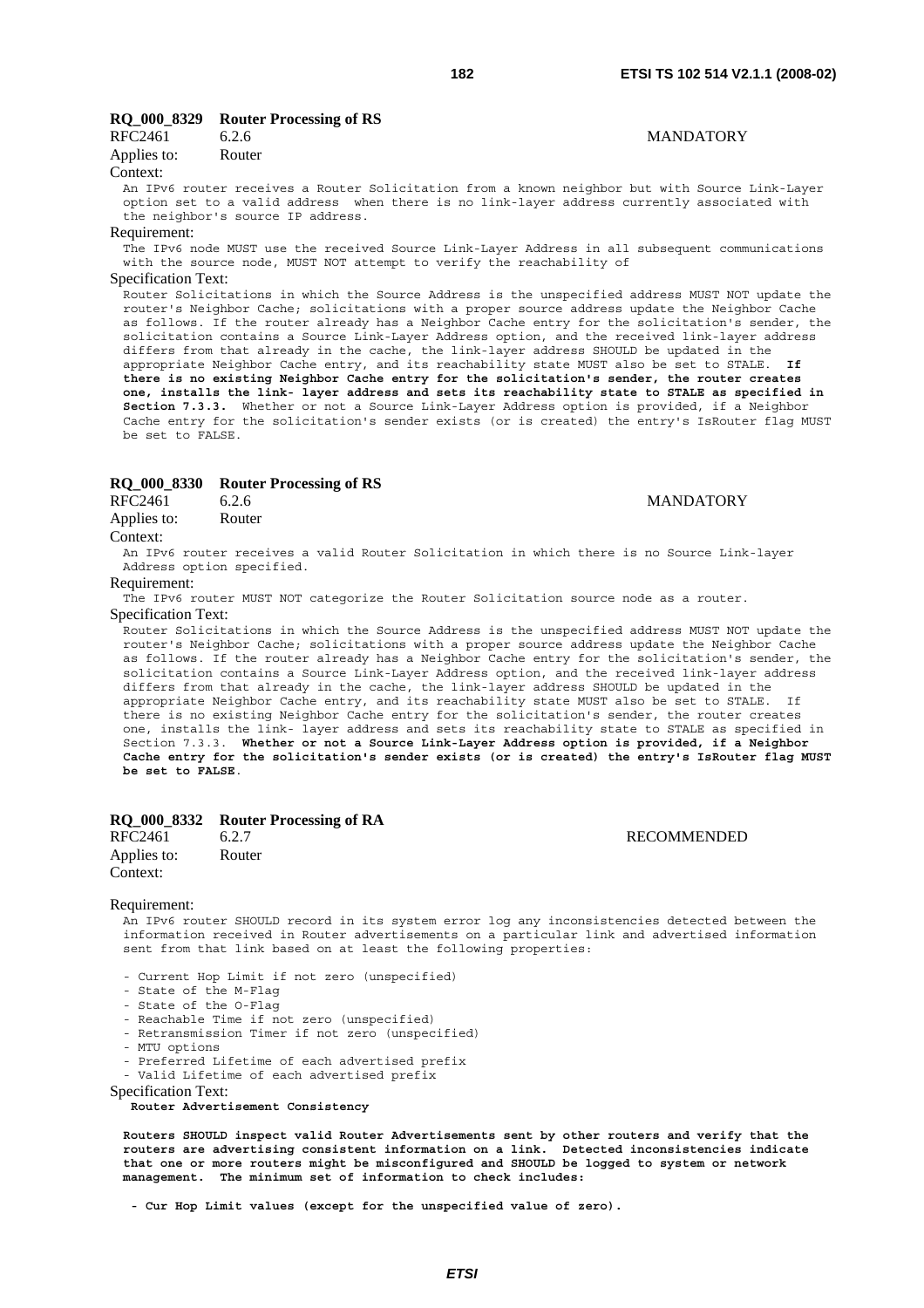**RECOMMENDED** 

 **- Values of the M or O flags.** 

- **Reachable Time values (except for the unspecified value of zero).**
- **Retrans Timer values (except for the unspecified value of zero).**
- **Values in the MTU options.**
- **Preferred and Valid Lifetimes for the same prefix.** If AdvPreferredLifetime and/or AdvValidLifetime decrement in real time as specified in section 6.2.7 then the comparison of the lifetimes can not compare the content of the fields in the Router Advertisement but must instead compare the time at which the prefix will become deprecated and invalidated, respectively. Due to link propagation delays and potentially poorly synchronized clocks between the routers such comparison SHOULD allow some time skew.

Note that it is not an error for different routers to advertise different sets of prefixes. Also, some routers might leave some fields as unspecified, i.e., with the value zero, while other routers specify values. The logging of errors SHOULD be restricted to conflicting information that causes hosts to switch from one value to another with each received advertisement.

Any other action on reception of Router Advertisement messages by a router is beyond the scope of this document.

# **RQ\_000\_8333 Router Processing of RA**

| RFC2461     | 6.2.7  |
|-------------|--------|
| Applies to: | Router |
| Context:    |        |

#### Requirement:

When verifying the consistency of a received Router advertisement message, an IPv6 router SHOULD allow for link propagation delays and poorly synchronized clocks when validating prefix Preferred Lifetimes and prefix Valid Lifetimes.

#### Specification Text:

Router Advertisement Consistency

Routers SHOULD inspect valid Router Advertisements sent by other routers and verify that the routers are advertising consistent information on a link. Detected inconsistencies indicate that one or more routers might be misconfigured and SHOULD be logged to system or network management. The minimum set of information to check includes:

- Cur Hop Limit values (except for the unspecified value of zero).
- Values of the M or O flags.
- Reachable Time values (except for the unspecified value of zero).
- Retrans Timer values (except for the unspecified value of zero).
- Values in the MTU options.
- Preferred and Valid Lifetimes for the same prefix. **If**

 **AdvPreferredLifetime and/or AdvValidLifetime decrement in real time as specified in section 6.2.7 then the comparison of the lifetimes can not compare the content of the fields in the Router Advertisement but must instead compare the time at which the prefix will become deprecated and invalidated, respectively. Due to link propagation delays and potentially poorly synchronized clocks between the routers such comparison SHOULD allow some time skew.**

Note that it is not an error for different routers to advertise different sets of prefixes. Also, some routers might leave some fields as unspecified, i.e., with the value zero, while other routers specify values. The logging of errors SHOULD be restricted to conflicting information that causes hosts to switch from one value to another with each received advertisement.

Any other action on reception of Router Advertisement messages by a router is beyond the scope of this document.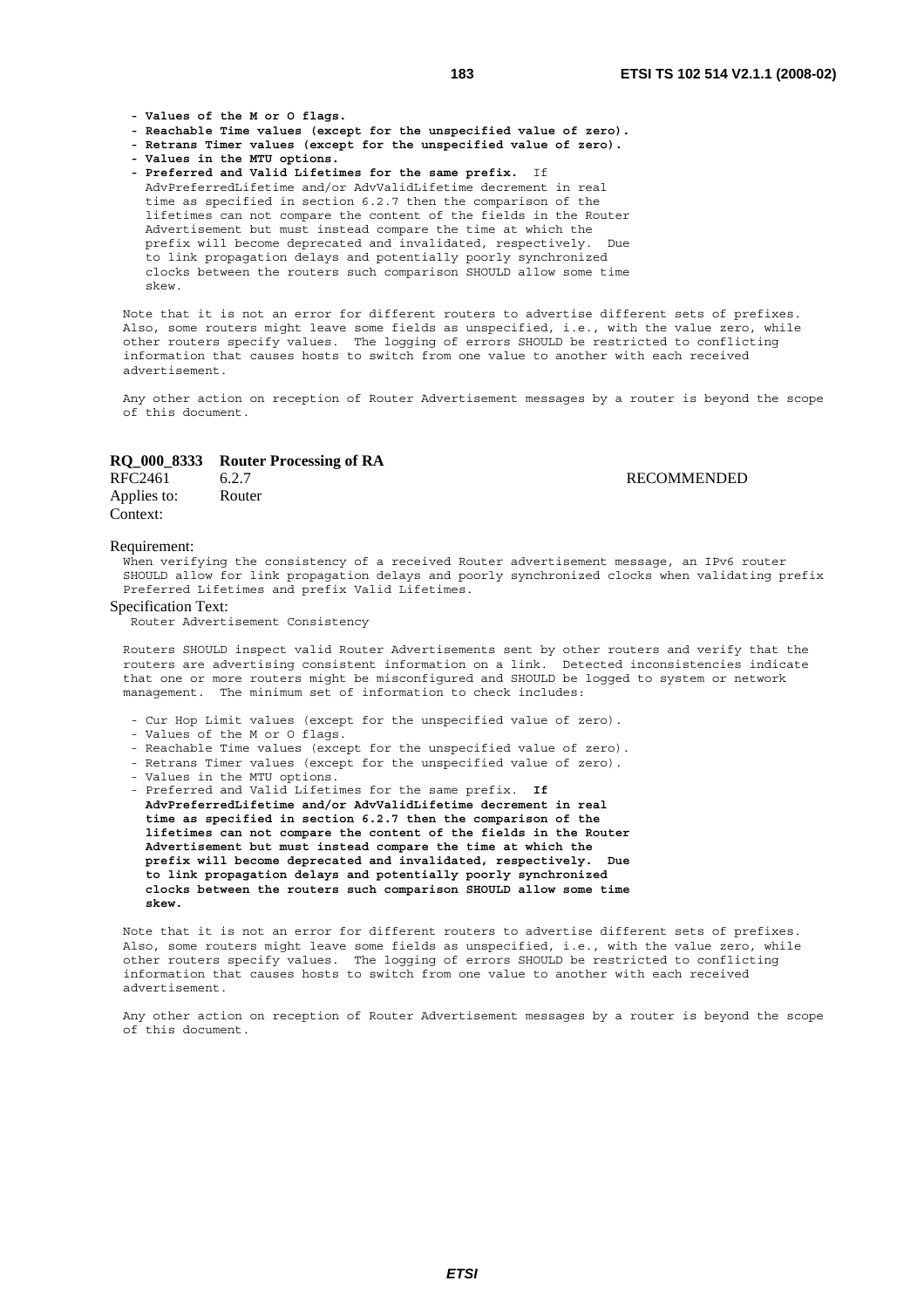**MANDATORY** 

|                         | RQ 000 8337 Router Advertisement Behavior on Reconfiguration |             |
|-------------------------|--------------------------------------------------------------|-------------|
| RFC2461                 | 6.2.8                                                        | RECOMMENDED |
| Applies to:<br>Context: | Router                                                       |             |

#### Requirement:

Whenever the link-local address for one of its interfaces is changed (by systems management procedures), an IPv6 router SHOULD send up to 3 unsolicited Router advertisement messages from the old link local address with the Router Lifetime field set to zero(0) and up to 3 Router Advertisement messages from the revised link-local address with the Router Lifetime field set to a non-zero value.

### Specification Text:

If a router changes the link-local address for one of its interfaces, it SHOULD inform hosts of this change. **The router SHOULD multicast a few Router Advertisements from the old link-local address with the Router Lifetime field set to zero and also multicast a few Router Advertisements from the new link-local address.** The overall effect should be the same as if one interface ceases being an advertising interface, and a different one starts being an advertising interface.

| RQ 000 8338 Initialize |       |
|------------------------|-------|
| RFC2461                | 6.3.2 |
| Applies to:            | Host  |
| Context:               |       |

#### Requirement:

When constructing and processing Neighbor Discovery messages, an IPv6 host MUST use each of the following parameter values unless a different value has been specified in a valid received Router advertisement message:

| ND Parameter         | Default setting                   |
|----------------------|-----------------------------------|
|                      |                                   |
| Link MTU             | The value specified in            |
|                      | the document that describes       |
|                      | how IPv6 operates over            |
|                      | the particular link-layer         |
| Current Hop Limit    | The value specified in            |
|                      | RFC 1700                          |
| Base Reachable Time  | 30,000 milliseconds               |
| Reachable Time       | Between 0.5 * Base Reachable Time |
|                      | and 1.5 * Base Reachable Time     |
| Retransmission Timer | 1,000 milliseconds                |

For each of its interfaces, the implementation assigns the following default values: Link MTU the value defined in the specific document that describes how IPv6 operates over the particular link layer (e.g., [IPv6-ETHER]); Current Hop Limit - For sending unicast packets, the value specified in the "Assigned Numbers" RFC [ASSIGNED] that is in effect at the time of implementation; Reachable Time - a uniformly distributed random value between the protocol constants MIN RANDOM FACTOR and MAX RANDOM FACTOR times the Base Reachable Time in ms; and Retrans Timer - the protocol constant RETRANS\_TIMER in milliseconds.

# Specification Text:

**Host Variables** 

**A host maintains certain Neighbor Discovery related variables in addition to the data structures defined in Section 5.1**. The specific variable names are used for demonstration purposes only, and an implementation is not required to have them, so long as its external behavior is consistent with that described in this document.

**These variables have default values that are overridden by information received in Router Advertisement messages. The default values are used when there is no router on the link or when all received Router Advertisements have left a particular value unspecified.**

The default values in this specification may be overridden by specific documents that describe how IP operates over different link layers. This rule allows Neighbor Discovery to operate over links with widely varying performance characteristics.

*ETSI* 

 **For each interface:** 

| LinkMTU     | The MTU of the link.                           |
|-------------|------------------------------------------------|
|             | Default: The valued defined in the specific    |
|             | document that describes how IPv6 operates over |
|             | the particular link layer (e.g., RFC 2464).    |
| CurHopLimit | The default hop limit to be used when sending  |
|             | (unicast) IP packets.                          |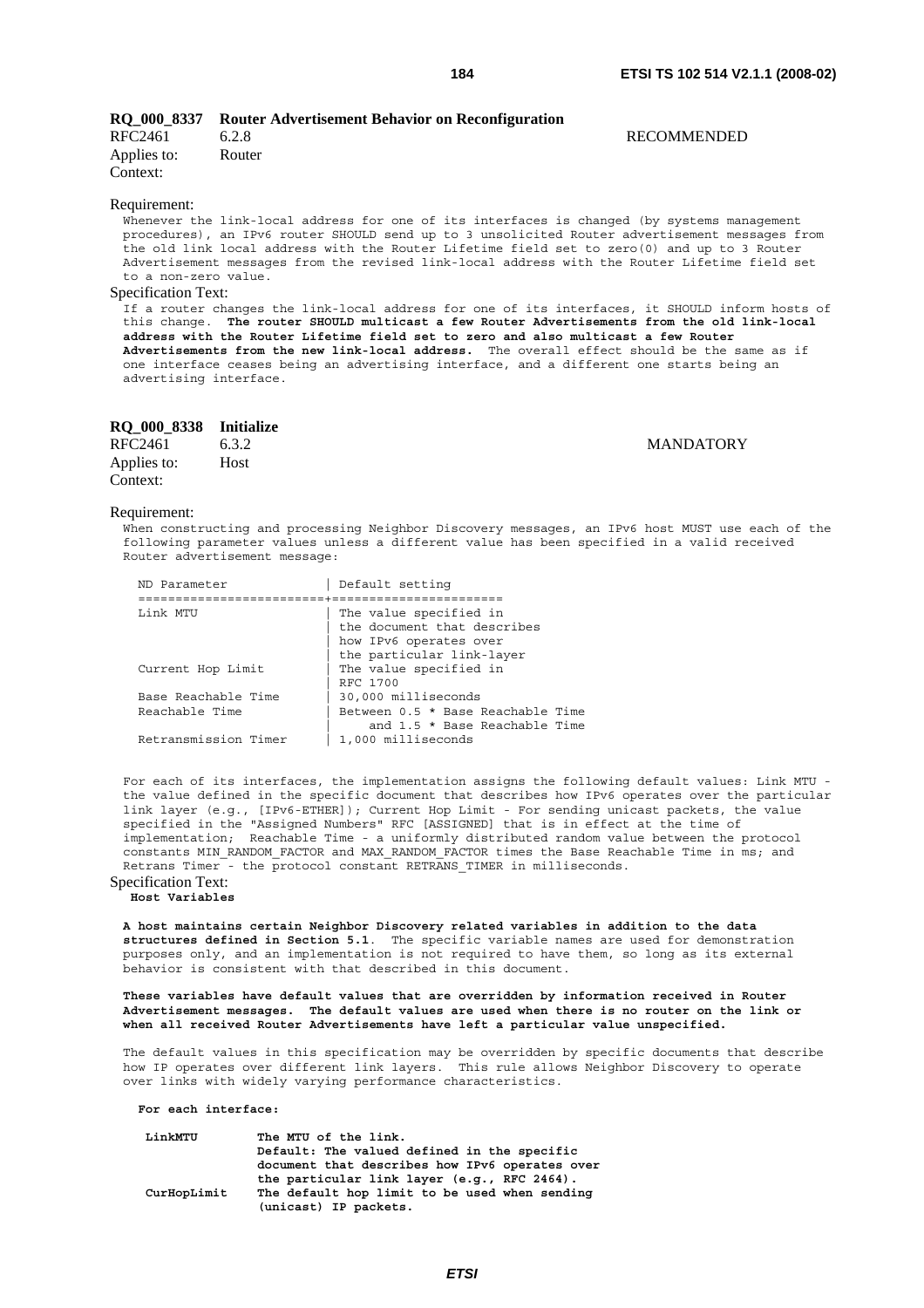RECOMMENDED

 **Default: The value specified in the "Assigned Numbers" RFC 1700 that was in effect at the time of implementation. BaseReachableTime A base value used for computing the random ReachableTime value. Default: REACHABLE\_TIME milliseconds. ReachableTime The time a neighbor is considered reachable after receiving a reachability confirmation. This value should be a uniformly-distributed random value between MIN\_RANDOM\_FACTOR and MAX\_RANDOM\_FACTOR times BaseReachableTime milliseconds. A new random value should be calculated when BaseReachableTime changes (due to Router Advertisements) or at least every few hours even if no Router Advertisements are received. RetransTimer The time between retransmissions of Neighbor Solicitation messages to a neighbor when resolving the address or when probing the reachability of a neighbor. Default: RETRANS\_TIMER milliseconds**

#### **RQ\_000\_8339 Initialize**

| RFC2461     | 6.3.2 and "ReachableTime" |
|-------------|---------------------------|
| Applies to: | <b>Host</b>               |
| Context:    |                           |

#### Requirement:

An IPv6 host SHOULD calculate a new value of Reachable Time whenever the value of the Base Reachable Time is modified or every few hours.

Specification Text:

Host Variables

A host maintains certain Neighbor Discovery related variables in addition to the data structures defined in Section 5.1. The specific variable names are used for demonstration purposes only, and an implementation is not required to have them, so long as its external behavior is consistent with that described in this document.

These variables have default values that are overridden by information received in Router Advertisement messages. The default values are used when there is no router on the link or when all received Router Advertisements have left a particular value unspecified.

The default values in this specification may be overridden by specific documents that describe how IP operates over different link layers. This rule allows Neighbor Discovery to operate over links with widely varying performance characteristics.

For each interface:

| LinkMTU           | The MTU of the link.                              |
|-------------------|---------------------------------------------------|
|                   | Default: The valued defined in the specific       |
|                   | document that describes how IPv6 operates over    |
|                   | the particular link layer (e.g., [IPv6-ETHER]).   |
| CurHopLimit       | The default hop limit to be used when sending     |
|                   | (unicast) IP packets.                             |
|                   | Default: The value specified in the "Assigned     |
|                   | Numbers" RFC [ASSIGNED] that was in effect at the |
|                   | time of implementation.                           |
| BaseReachableTime |                                                   |
|                   | A base value used for computing the random        |
|                   | ReachableTime value.                              |
|                   | Default: REACHABLE TIME milliseconds.             |
| ReachableTime     | The time a neighbor is considered reachable after |
|                   | receiving a reachability confirmation.            |
|                   | This value should be a uniformly-distributed      |
|                   | random value between MIN RANDOM FACTOR and        |
|                   | MAX RANDOM FACTOR times BaseReachableTime         |
|                   | milliseconds. A new random value should be        |
|                   | calculated when BaseReachableTime changes (due to |
|                   | Router Advertisements) or at least every few      |
|                   | hours even if no Router Advertisements are        |
|                   | received.                                         |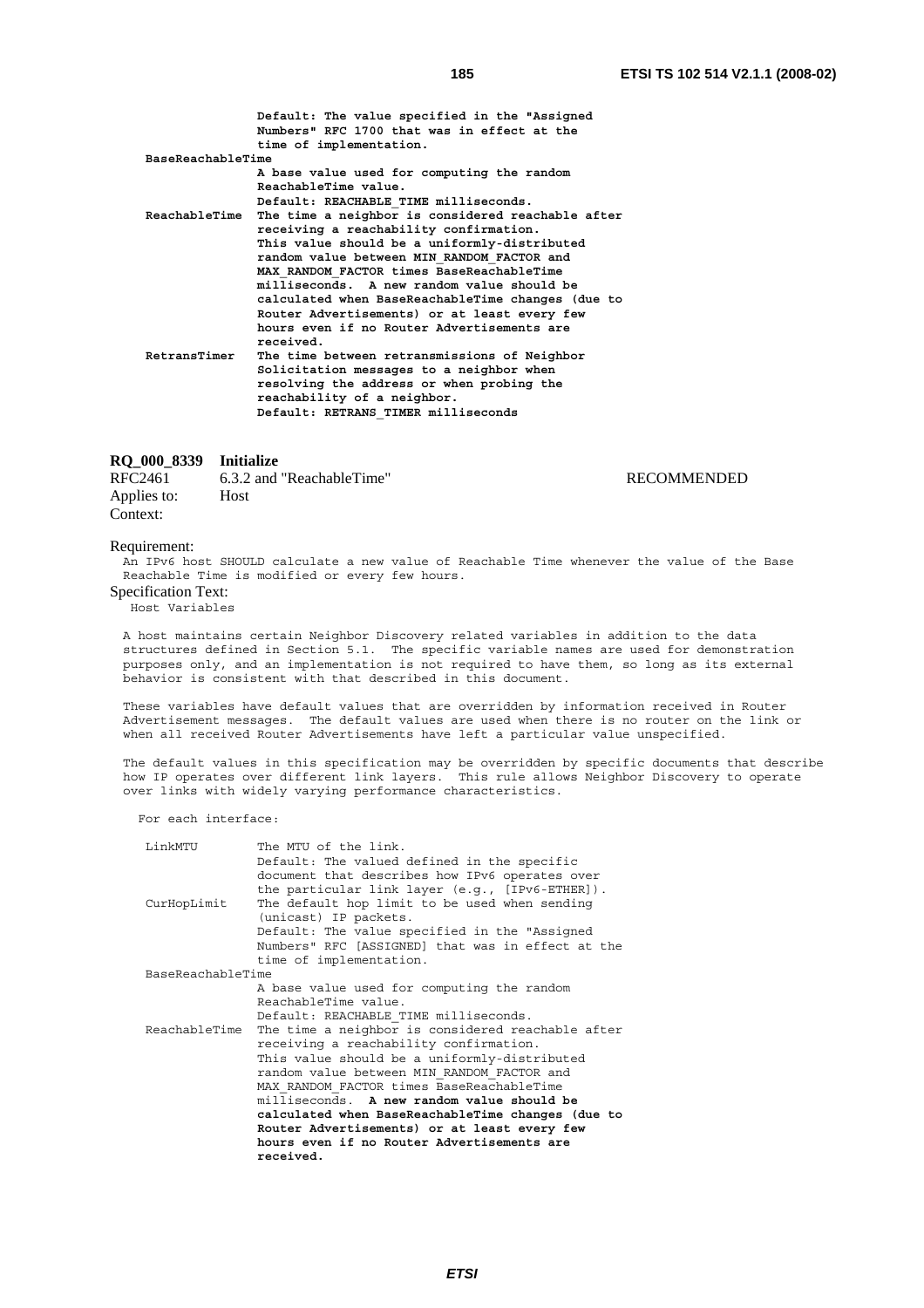*ETSI* 

 RetransTimer The time between retransmissions of Neighbor Solicitation messages to a neighbor when resolving the address or when probing the reachability of a neighbor. Default: RETRANS TIMER milliseconds

# **RQ\_000\_8340 Initialize**

RFC2461 6.3.3 MANDATORY Applies to: Host Context:

# Requirement:

An IPv6 host MUST respond to any valid message received on a multicast-capable interface and sent to the link-local all-users multicast address (FF:02:0:0:0:0:0:0:2)

For each of its multicast-capable interfaces, the implementation joins the all-nodes multicast address.

Specification Text:

**The host joins the all-nodes multicast address on all multicast-capable interfaces**.

# **RQ\_000\_8342 Host Processing of RA**

RFC2461 6.3.4 MANDATORY Applies to: Host Context:

# Requirement:

An IPv6 host MUST NOT invalidate any information received in previous Router Advertisement messages on the basis of the contents of a received Router Advertisement.

Specification Text:

When multiple routers are present, the information advertised collectively by all routers may be a superset of the information contained in a single Router Advertisement. Moreover, information may also be obtained through other dynamic means, such as stateful autoconfiguration. Hosts accept the union of all received information; **the receipt of a Router Advertisement MUST NOT invalidate all information received in a previous advertisement or from another source**. However, when received information for a specific parameter (e.g., Link MTU) or option (e.g., Lifetime on a specific Prefix) differs from information received earlier, and the parameter/option can only have one value, the most recently-received information is considered authoritative.

# **RQ\_000\_8343 Host Processing of RA**

| RFC2461                 | 6.3.4 | <b>MANDATORY</b> |
|-------------------------|-------|------------------|
| Applies to:<br>Context: | Host  |                  |

#### Requirement:

An IPv6 host MUST use the specific parameters and options most recently received in valid Router Advertisement messages when processing or constructing Neighbor Discovery messages. Specification Text:

When multiple routers are present, the information advertised collectively by all routers may be a superset of the information contained in a single Router Advertisement. Moreover, information may also be obtained through other dynamic means, such as stateful autoconfiguration. Hosts accept the union of all received information; the receipt of a Router Advertisement MUST NOT invalidate all information received in a previous advertisement or from another source. However, **when received information for a specific parameter (e.g., Link MTU) or option (e.g., Lifetime on a specific Prefix) differs from information received earlier, and the parameter/option can only have one value, the most recently-received information is considered authoritative**.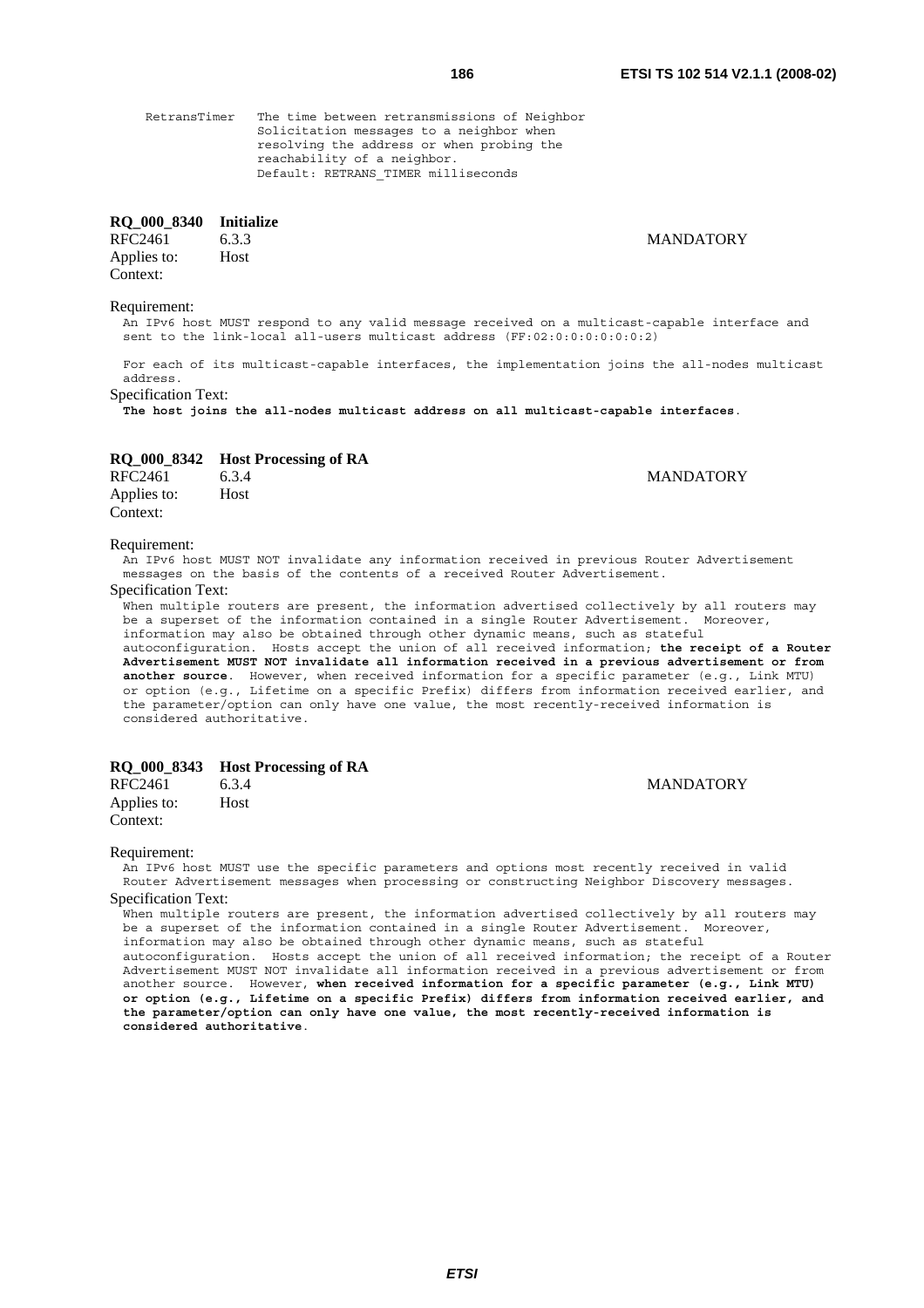# **RQ\_000\_8344 Host Processing of RA**

RFC2461 6.3.4 RECOMMENDED Applies to: Host Context:

#### Requirement:

An IPv6 host SHOULD ignore any fields set to a value of "unspecified" in a received Router advertisement message.

# Specification Text:

**Some Router Advertisement fields (e.g., Cur Hop Limit, Reachable Time and Retrans Timer) may contain a value denoting unspecified. In such cases, the parameter should be ignored and the host should continue using whatever value it is already using**. In particular, a host MUST NOT interpret the unspecified value as meaning change back to the default value that was in use before the first Router Advertisement was received. This rule prevents hosts from continually changing an internal variable when one router advertises a specific value, but other routers advertise the unspecified value.

# **RQ\_000\_8345 Host Processing of RA**

|             |       | . . |
|-------------|-------|-----|
| RFC2461     | 6.3.4 |     |
| Applies to: | Host  |     |
| Context:    |       |     |

**MANDATORY** 

#### Requirement:

An IPv6 host MUST NOT revert to using the default value of a Neighbor Discovery parameter on receipt of a valid Router Advertisement message containing the corresponding field set to the value "unspecified".

#### Specification Text:

**Some Router Advertisement fields (e.g., Cur Hop Limit, Reachable Time and Retrans Timer) may contain a value denoting unspecified**. In such cases, the parameter should be ignored and the host should continue using whatever value it is already using. **In particular, a host MUST NOT interpret the unspecified value as meaning change back to the default value that was in use before the first Router Advertisement was received**. This rule prevents hosts from continually changing an internal variable when one router advertises a specific value, but other routers advertise the unspecified value.

# **RQ\_000\_8346 Host Processing of RA**

RFC2461 6.3.4 MANDATORY Applies to: Host

# Context:

An IPv6 host receives a valid Router advertisement message:

- on an interface for which it has not categorized two routers as default routers;
- from a router that it was previously unaware of; and
- containing Router Lifetime field set to a non-zero value.

#### Requirement:

The IPv6 host MUST categorize the advertising router as a valid default router for the purposes of processing any outgoing IPv6 packets during the period specified in the Router Lifetime field.

# Specification Text:

**On receipt of a valid Router Advertisement, a host extracts the source address of the packet and does the following:** 

- **If the address is not already present in the host's Default Router List, and the advertisement's Router Lifetime is non zero, create a new entry in the list, and initialize its invalidation timer value from the advertisement's Router Lifetime field.**
- If the address is already present in the host's Default Router List as a result of a previously-received advertisement, reset its invalidation timer to the Router Lifetime value in the newly-received advertisement.
- If the address is already present in the host's Default Router List and the received Router Lifetime value is zero, immediately time-out the entry as specified in Section 6.3.5.

To limit the storage needed for the Default Router List, a host MAY choose not to store all of the router addresses discovered via advertisements. **However, a host MUST retain at least two router addresses** and SHOULD retain more. Default router selections are made whenever communication to a destination appears to be failing. Thus, the more routers on the list, the more likely an alternative working router can be found quickly (e.g., without having to wait for the next advertisement to arrive).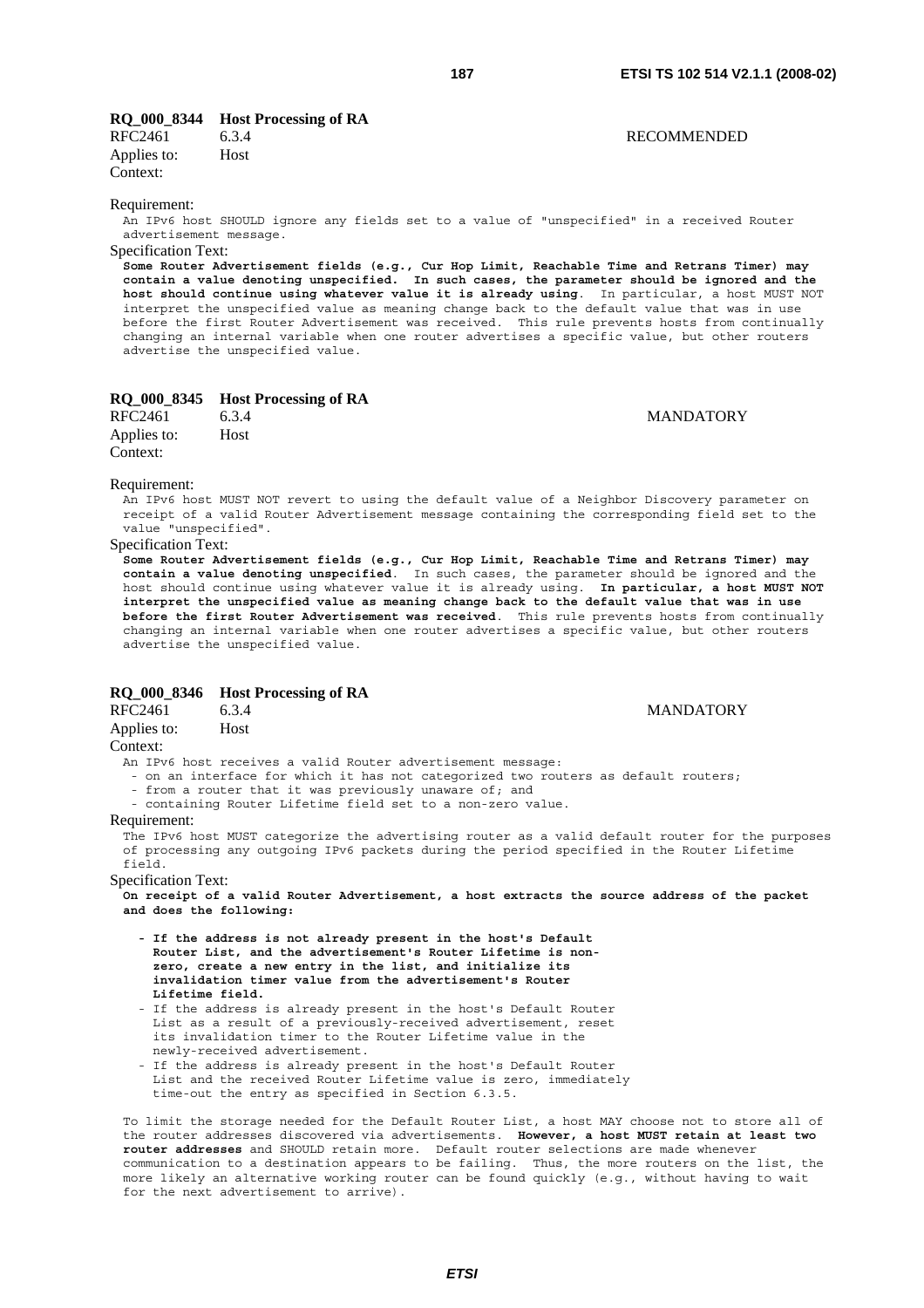|                            | RQ_000_8347 Host Processing of RA                                                                                                  |                                                                                              |
|----------------------------|------------------------------------------------------------------------------------------------------------------------------------|----------------------------------------------------------------------------------------------|
| RFC2461                    | 6.3.4                                                                                                                              | <b>RECOMMENDED</b>                                                                           |
| Applies to:                | Host                                                                                                                               |                                                                                              |
| Context:                   |                                                                                                                                    |                                                                                              |
|                            | An IPv6 host receives a valid Router advertisement message:                                                                        |                                                                                              |
|                            |                                                                                                                                    | - on an interface for which it has already categorized at least two routers as default       |
| routers;                   |                                                                                                                                    |                                                                                              |
|                            | - from a router that it was previously unaware of; and                                                                             |                                                                                              |
|                            | - containing Router Lifetime field set to a non-zero value.                                                                        |                                                                                              |
| Requirement:               |                                                                                                                                    |                                                                                              |
|                            |                                                                                                                                    | The IPv6 host SHOULD categorize the advertising router as a valid default router for the     |
| Lifetime field.            |                                                                                                                                    | purposes of processing any outgoing IPv6 packets during the period specified in the Router   |
| <b>Specification Text:</b> |                                                                                                                                    |                                                                                              |
|                            |                                                                                                                                    | On receipt of a valid Router Advertisement, a host extracts the source address of the packet |
|                            | and does the following:                                                                                                            |                                                                                              |
|                            |                                                                                                                                    |                                                                                              |
|                            | - If the address is not already present in the host's Default                                                                      |                                                                                              |
|                            | Router List, and the advertisement's Router Lifetime is non-                                                                       |                                                                                              |
|                            | zero, create a new entry in the list, and initialize its                                                                           |                                                                                              |
|                            | invalidation timer value from the advertisement's Router                                                                           |                                                                                              |
|                            | Lifetime field.                                                                                                                    |                                                                                              |
|                            | - If the address is already present in the host's Default Router<br>List as a result of a previously-received advertisement, reset |                                                                                              |
|                            | its invalidation timer to the Router Lifetime value in the                                                                         |                                                                                              |
|                            | newly-received advertisement.                                                                                                      |                                                                                              |

 - If the address is already present in the host's Default Router List and the received Router Lifetime value is zero, immediately time-out the entry as specified in Section 6.3.5.

To limit the storage needed for the Default Router List, a host MAY choose not to store all of the router addresses discovered via advertisements. **However, a host MUST retain at least two router addresses and SHOULD retain more.** Default router selections are made whenever communication to a destination appears to be failing. Thus, the more routers on the list, the more likely an alternative working router can be found quickly (e.g., without having to wait for the next advertisement to arrive).

# **RQ\_000\_8348 Host Processing of RA**

RFC2461 6.3.4 MANDATORY Applies to: Host Context:

An IPv6 host receives a valid Router advertisement message:

- from a router that it has currently categorized as a default router; and

- containing Router Lifetime field set to a non-zero value.

#### Requirement:

The IPv6 host MUST continue to categorize the advertising router as a valid default router for the purposes of processing any outgoing IPv6 packets during the period specified in the Router Lifetime field of the newly-received Router Advertisement.

### Specification Text:

**On receipt of a valid Router Advertisement, a host extracts the source address of the packet and does the following:**

- If the address is not already present in the host's Default Router List, and the advertisement's Router Lifetime is non zero, create a new entry in the list, and initialize its invalidation timer value from the advertisement's Router Lifetime field.
- **If the address is already present in the host's Default Router List as a result of a previously-received advertisement, reset its invalidation timer to the Router Lifetime value in the newly-received advertisement.**
- If the address is already present in the host's Default Router List and the received Router Lifetime value is zero, immediately time-out the entry as specified in Section 6.3.5.

To limit the storage needed for the Default Router List, a host MAY choose not to store all of the router addresses discovered via advertisements. However, a host MUST retain at least two router addresses and SHOULD retain more. Default router selections are made whenever communication to a destination appears to be failing. Thus, the more routers on the list, the more likely an alternative working router can be found quickly (e.g., without having to wait for the next advertisement to arrive).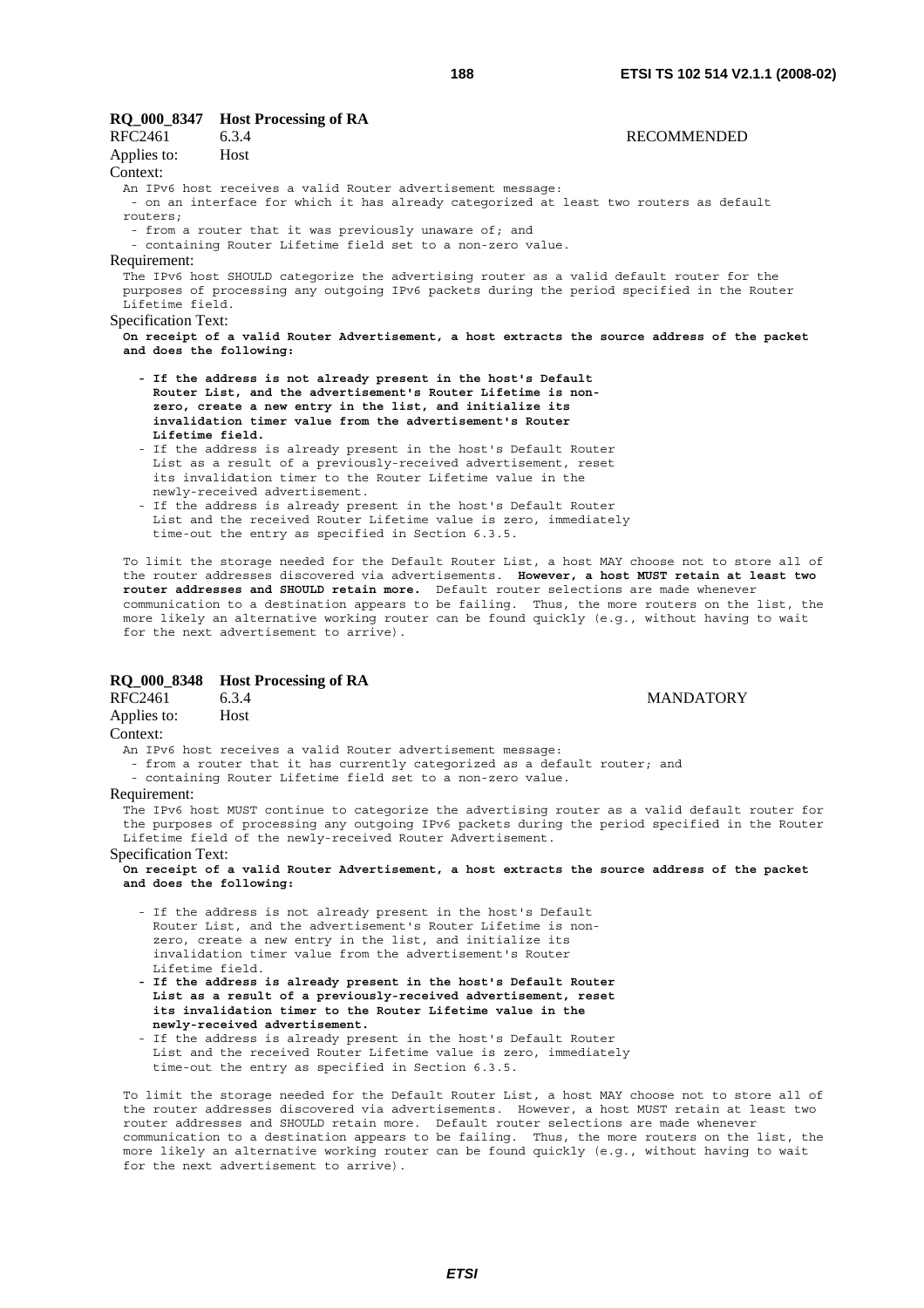**RECOMMENDED** 

|                            | RQ_000_8349 Host Processing of RA                                                                                                                                                                                                                                                                                                                                                                                                                                                                                                                                                                                                                                                       |                    |
|----------------------------|-----------------------------------------------------------------------------------------------------------------------------------------------------------------------------------------------------------------------------------------------------------------------------------------------------------------------------------------------------------------------------------------------------------------------------------------------------------------------------------------------------------------------------------------------------------------------------------------------------------------------------------------------------------------------------------------|--------------------|
| RFC2461                    | 6.3.4                                                                                                                                                                                                                                                                                                                                                                                                                                                                                                                                                                                                                                                                                   | <b>RECOMMENDED</b> |
| Applies to:                | Host                                                                                                                                                                                                                                                                                                                                                                                                                                                                                                                                                                                                                                                                                    |                    |
| Context:                   |                                                                                                                                                                                                                                                                                                                                                                                                                                                                                                                                                                                                                                                                                         |                    |
| Requirement:               | An IPv6 host receives a valid Router advertisement message:<br>- from a router that it has currently categorized as a default router; and<br>- containing Router Lifetime field set to zero (0).<br>The IPv6 host SHOULD no longer categorize the advertising router as a default router.                                                                                                                                                                                                                                                                                                                                                                                               |                    |
| <b>Specification Text:</b> |                                                                                                                                                                                                                                                                                                                                                                                                                                                                                                                                                                                                                                                                                         |                    |
| and does the following:    | On receipt of a valid Router Advertisement, a host extracts the source address of the packet                                                                                                                                                                                                                                                                                                                                                                                                                                                                                                                                                                                            |                    |
| Lifetime field.            | - If the address is not already present in the host's Default<br>Router List, and the advertisement's Router Lifetime is non-<br>zero, create a new entry in the list, and initialize its<br>invalidation timer value from the advertisement's Router<br>- If the address is already present in the host's Default Router<br>List as a result of a previously-received advertisement, reset<br>its invalidation timer to the Router Lifetime value in the<br>newly-received advertisement.<br>- If the address is already present in the host's Default Router<br>List and the received Router Lifetime value is zero, immediately<br>time-out the entry as specified in Section 6.3.5. |                    |
|                            | To limit the storage needed for the Default Router List, a host MAY choose not to store all of                                                                                                                                                                                                                                                                                                                                                                                                                                                                                                                                                                                          |                    |

the router addresses discovered via advertisements. However, a host MUST retain at least two router addresses and SHOULD retain more. Default router selections are made whenever communication to a destination appears to be failing. Thus, the more routers on the list, the more likely an alternative working router can be found quickly (e.g., without having to wait for the next advertisement to arrive).

# **RQ\_000\_8351 Host Processing of RA**

RFC2461 6.3.4 RECOMMENDED Applies to: Host Context:

An IPv6 host receives a valid Router advertisement message:

- from a router that it has currently categorized as a default router; and

- containing a Cur Hop Limit field set to a non-zero value.

#### Requirement:

The IPv6 host SHOULD use the new Cur Hop Limit value in all IP communication through the default router.

Specification Text:

**If the received Cur Hop Limit value is non-zero the host SHOULD set its CurHopLimit variable to the received value.**

# **RQ\_000\_8352 Host Processing of RA**<br>RFC2461 6.3.4

Applies to: Host

# Context:

An IPv6 host receives a valid Router advertisement message:

- from a router that it has currently categorized as a default router; and

 - containing a Reachable Time field set to a non-zero value which is different from the Reachable Time value contained in previous Router Advertisements

#### Requirement:

When determining the reachability of a neighboring node, the IPv6 host SHOULD use a reachability time value calculated as a uniformly distributed random number between 0.5 times the contents of the received Reachability Time field and 1.5 times the Reachability Time field value.

#### Specification Text:

If the received Reachable Time value is non-zero the host SHOULD set its BaseReachableTime variable to the received value. **If the new value differs from the previous value, the host SHOULD recompute a new random ReachableTime value. ReachableTime is computed as a uniformlydistributed random value between MIN\_RANDOM\_FACTOR and MAX\_RANDOM\_FACTOR times the BaseReachableTime**. Using a random component eliminates the possibility Neighbor Unreachability Detection messages synchronize with each other.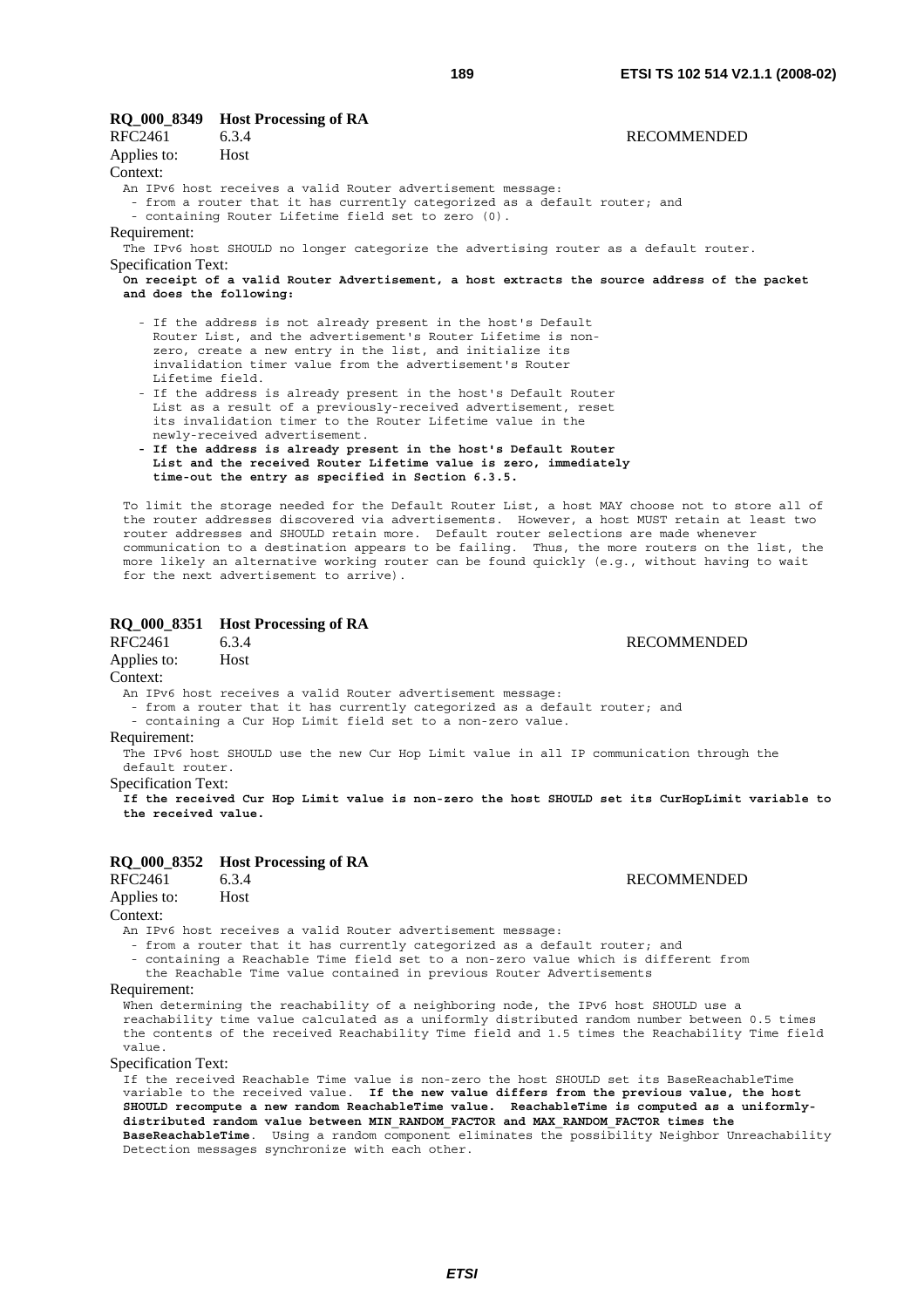**RECOMMENDED** 

**MANDATORY** 

# **RQ\_000\_8353 Host Processing of RA**

| RFC2461     | 6.3.4       |
|-------------|-------------|
| Applies to: | <b>Host</b> |
| Context:    |             |

#### Requirement:

In the absence of any new values in the Reachability Time field of received Router Advertisement messages, an IPv6 host SHOULD recompute the reachability time to be used in Neighbor Unreachability determination as a uniformly distributed random number between 0.5 times the contents of the received Reachability Time field and 1.5 times the Reachability Time field value taken from the most recently received Router Advertisement message.

# Specification Text:

**In most cases, the advertised Reachable Time value will be the same in consecutive Router Advertisements and a host's BaseReachableTime rarely changes. In such cases, an implementation SHOULD insure that a new random value gets recomputed at least once every few hours.**

# **RQ\_000\_8354 Host Processing of RA**

| RFC2461                                    | 6.3.4                                                                                                                      | <b>RECOMMENDED</b>                                                                             |
|--------------------------------------------|----------------------------------------------------------------------------------------------------------------------------|------------------------------------------------------------------------------------------------|
| Applies to:                                | Host                                                                                                                       |                                                                                                |
| Context:                                   |                                                                                                                            |                                                                                                |
|                                            | An IPv6 host receives a valid Router advertisement message:<br>- containing a Retrans Timer field set to a non-zero value. | - from a router that it has currently categorized as a default router; and                     |
| Requirement:<br>default router.            |                                                                                                                            | The IPv6 host SHOULD use the new Retrans Timer value in all IP communication through the       |
| <b>Specification Text:</b><br>is non-zero. |                                                                                                                            | The RetransTimer variable SHOULD be copied from the Retrans Timer field, if the received value |
| RFC2461<br>Applies to:                     | RQ_000_8355 Discover Neighbor by RA<br>6.3.4<br>Host                                                                       | <b>MANDATORY</b>                                                                               |

#### Context:

An IPv6 host receives a valid Router advertisement message:

- from a router that it has currently categorized as a default router;

- containing a Router Lifetime field set to a non-zero value; and

- containing a Prefix Information option in which the L-Flag is set to zero (0)

#### Requirement:

The IPv6 host MUST NOT categorize the prefix specified in the Prefix Information option of the received Router Advertisement message as off-link.

#### Specification Text:

Prefix Information options that have the "on-link" (L) flag set indicate a prefix identifying a range of addresses that should be considered on-link. **Note, however, that a Prefix Information option with the on-link flag set to zero conveys no information concerning on-link determination and MUST NOT be interpreted to mean that addresses covered by the prefix are offlink.** The only way to cancel a previous on-link indication is to advertise that prefix with the L-bit set and the Lifetime set to zero. The default behavior (see Section 5.2) when sending a packet to an address for which no information is known about the on-link status of the address is to forward the packet to a default router; the reception of a Prefix Information option with the "on-link " (L) flag set to zero does not change this behavior. The reasons for an address being treated as on-link is specified in the definition of "on-link" in Section 2.1. Prefixes with the on-link flag set to zero would normally have the autonomous flag set and be used by RFC 2462.

#### **RQ\_000\_8356 Discover Neighbor by RA**

| RFC2461     | 6.3.4 |
|-------------|-------|
| Applies to: | Host  |

#### Context:

An IPv6 host receives a valid Router advertisement message:

- from a router that it has currently categorized as a default router;
- containing a Router Lifetime field set to zero (0); and

- containing a Prefix Information option in which the L-Flag is set to zero (0)

#### Requirement:

The IPv6 host MUST categorize the prefix specified in the Prefix Information option of the received Router Advertisement message as off-link.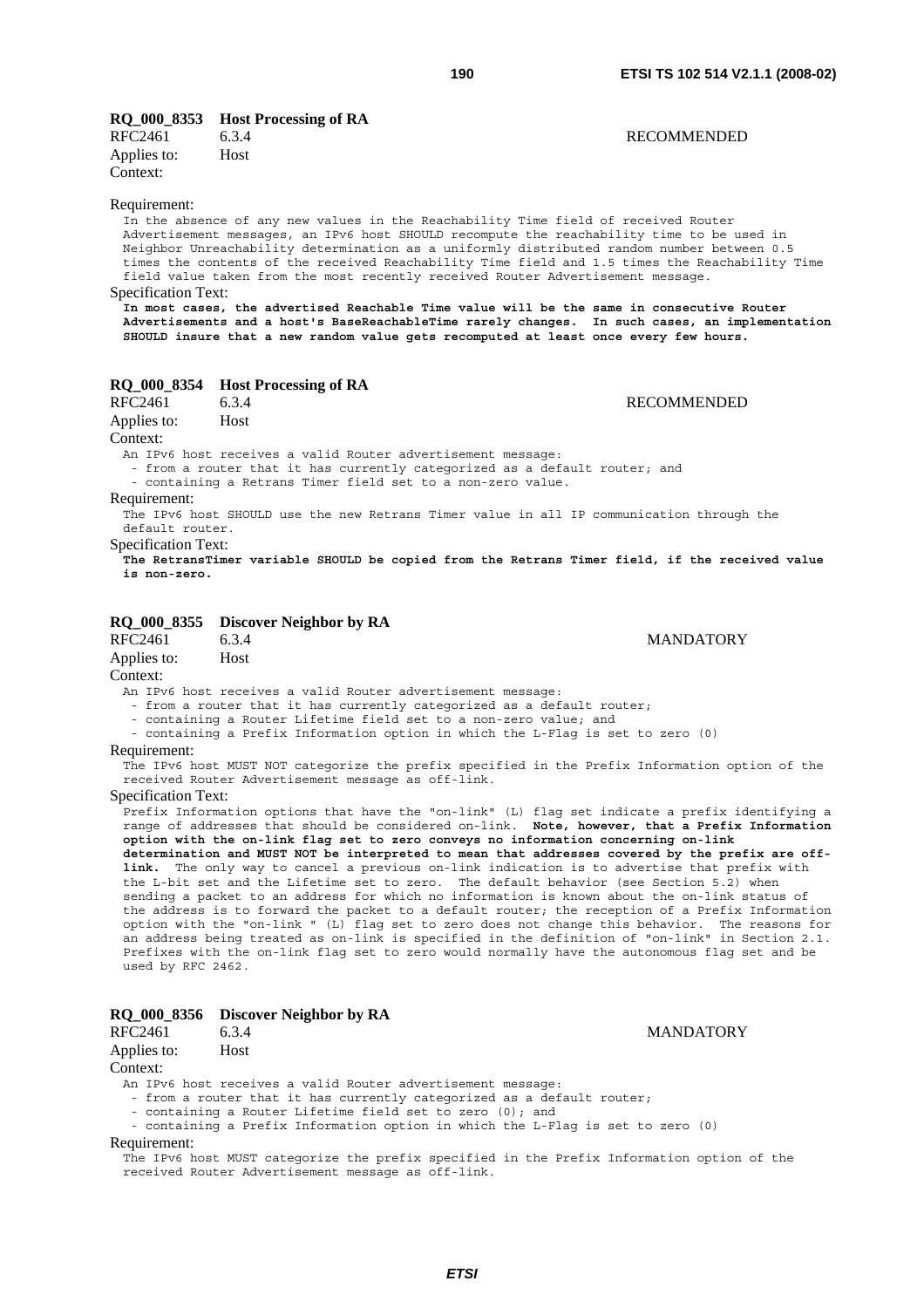**MANDATORY** 

Specification Text:

Prefix Information options that have the "on-link" (L) flag set indicate a prefix identifying a range of addresses that should be considered on-link. **Note, however, that a Prefix Information option with the on-link flag set to zero conveys no information concerning on-link determination and MUST NOT be interpreted to mean that addresses covered by the prefix are offlink. The only way to cancel a previous on-link indication is to advertise that prefix with the L-bit set and the Lifetime set to zero.** The default behavior (see Section 5.2) when sending a packet to an address for which no information is known about the on-link status of the address is to forward the packet to a default router; the reception of a Prefix Information option with the "on-link " (L) flag set to zero does not change this behavior. The reasons for an address being treated as on-link is specified in the definition of "on-link" in Section 2.1. Prefixes with the on-link flag set to zero would normally have the autonomous flag set and be used by RFC 2462

# **RQ\_000\_8358 Host Processing of RA**

| RFC2461     | 6.3.4 | . . |
|-------------|-------|-----|
|             |       |     |
| Applies to: | Host  |     |

#### Context:

An IPv6 host receives a valid Router Advertisement message from a default router with the L-Flag in a Prefix Information option set to 1 (on-link) and the Prefix field in the option is set to the link-local prefix (FE80::).

#### Requirement:

The IPv6 host MUST silently ignore the option.

Specification Text:

**For each Prefix Information option with the on-link flag set, a host does the following:** 

- **If the prefix is the link-local prefix, silently ignore the Prefix Information option.**
- If the prefix is not already present in the Prefix List, and the Prefix Information option's Valid Lifetime field is non-zero, create a new entry for the prefix and initialize its invalidation timer to the Valid Lifetime value in the Prefix Information option.
- If the prefix is already present in the host's Prefix List as the result of a previously-received advertisement, reset its invalidation timer to the Valid Lifetime value in the Prefix Information option. If the new Lifetime value is zero, time-out the prefix immediately (see Section 6.3.5).
- If the Prefix Information option's Valid Lifetime field is zero, and the prefix is not present in the host's Prefix List, silently ignore the option.

#### **RQ\_000\_8359 Discover Neighbor by RA**

| RFC2461                    | <b>MANDATORY</b><br>6.3.4                                                                       |
|----------------------------|-------------------------------------------------------------------------------------------------|
| Applies to:                | Host                                                                                            |
| Context:                   |                                                                                                 |
|                            | An IPv6 host receives a valid Router Advertisement message:                                     |
|                            | - from a known default router;                                                                  |
|                            | - containing an L-Flag in the Prefix Information options set to 1;                              |
|                            | - containing a Prefix in the Prefix Information options set to a value not                      |
|                            | previously included in a Router advertisement; and                                              |
|                            | - containing a Valid Lifetime field in the Prefix Information options set to                    |
| a non-zero value.          |                                                                                                 |
| Requirement:               |                                                                                                 |
|                            | The IPv6 host MUST categorize the new prefix as "on-link" and set the prefix's invalidation     |
|                            | timer to the value received in the Valid Lifetime field of the Prefix Information option in the |
| Router Advertisement.      |                                                                                                 |
| <b>Specification Text:</b> |                                                                                                 |
|                            | For each Prefix Information option with the on-link flag set, a host does the following:        |
|                            |                                                                                                 |
|                            | - If the prefix is the link-local prefix, silently ignore the                                   |
|                            | Prefix Information option.                                                                      |

- **If the prefix is not already present in the Prefix List, and the Prefix Information option's Valid Lifetime field is non-zero, create a new entry for the prefix and initialize its invalidation timer to the Valid Lifetime value in the Prefix Information option.**
- If the prefix is already present in the host's Prefix List as the result of a previously-received advertisement, reset its invalidation timer to the Valid Lifetime value in the Prefix Information option. If the new Lifetime value is zero, time-out the prefix immediately (see Section 6.3.5).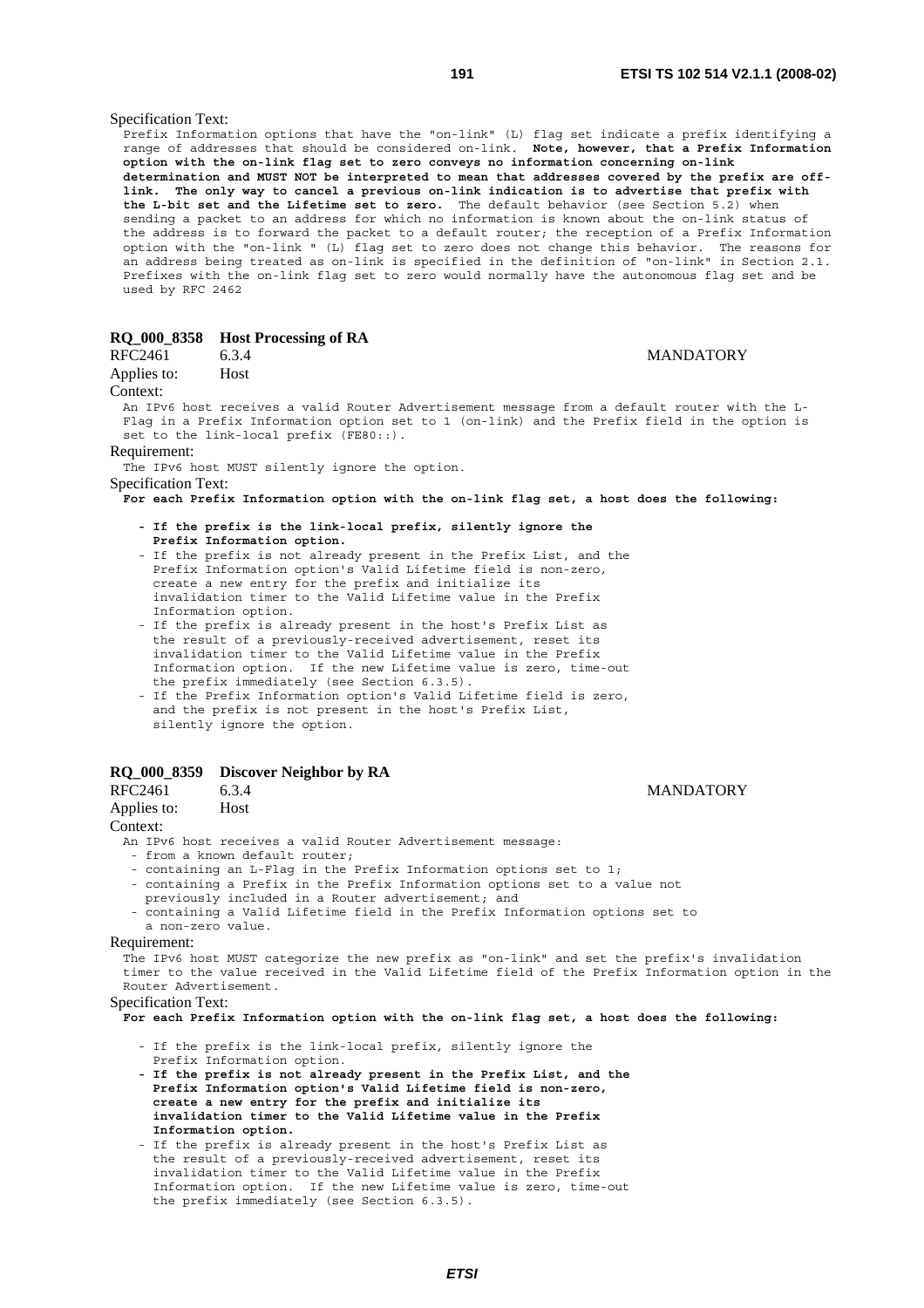- If the Prefix Information option's Valid Lifetime field is zero, and the prefix is not present in the host's Prefix List, silently ignore the option.

# **RQ\_000\_8360 Host Processing of RA**

RFC2461 6.3.4 MANDATORY Applies to: Host

Context:

An IPv6 host receives a valid Router Advertisement message:

- from a known default router;

- containing an L-Flag in the Prefix Information options set to 1;

- containing a Prefix in the Prefix Information options set to a value
- previously included in a Router advertisement; and
- containing a Valid Lifetime field in the Prefix Information options set to a non-zero value.

# Requirement:

The IPv6 host MUST set the prefix's invalidation timer to the value received in the Valid Lifetime field of the Prefix Information option in the Router Advertisement.

#### Specification Text:

For each Prefix Information option with the on-link flag set, a host does the following:

- If the prefix is the link-local prefix, silently ignore the
- Prefix Information option.
- If the prefix is not already present in the Prefix List, and the Prefix Information option's Valid Lifetime field is non-zero, create a new entry for the prefix and initialize its invalidation timer to the Valid Lifetime value in the Prefix Information option.
- **If the prefix is already present in the host's Prefix List as the result of a previously-received advertisement, reset its invalidation timer to the Valid Lifetime value in the Prefix Information option. If the new Lifetime value is zero, time-out the prefix immediately (see Section 6.3.5).**
- If the Prefix Information option's Valid Lifetime field is zero, and the prefix is not present in the host's Prefix List, silently ignore the option.

# **RQ\_000\_8361 Discover Neighbor by RA**

RFC2461 6.3.4 MANDATORY

#### Applies to: Host

Context:

- An IPv6 host receives a valid Router Advertisement message:
- from a known default router;
- containing an L-Flag in the Prefix Information options set to 1;
- containing a Prefix in the Prefix Information options set to a value
- previously included in a Router advertisement; and
- containing a Valid Lifetime field in the Prefix Information options set to zero (0).

# Requirement:

The IPv6 host MUST categorize the prefix as "off-link".

Specification Text:

**For each Prefix Information option with the on-link flag set, a host does the following:** 

- If the prefix is the link-local prefix, silently ignore the
- Prefix Information option.
- If the prefix is not already present in the Prefix List, and the Prefix Information option's Valid Lifetime field is non-zero, create a new entry for the prefix and initialize its invalidation timer to the Valid Lifetime value in the Prefix Information option.
- - **If the prefix is already present in the host's Prefix List as the result of a previously-received advertisement,** reset its invalidation timer to the Valid Lifetime value in the Prefix Information option. **If the new Lifetime value is zero, time-out the prefix immediately** (see Section 6.3.5).
- If the Prefix Information option's Valid Lifetime field is zero, and the prefix is not present in the host's Prefix List, silently ignore the option.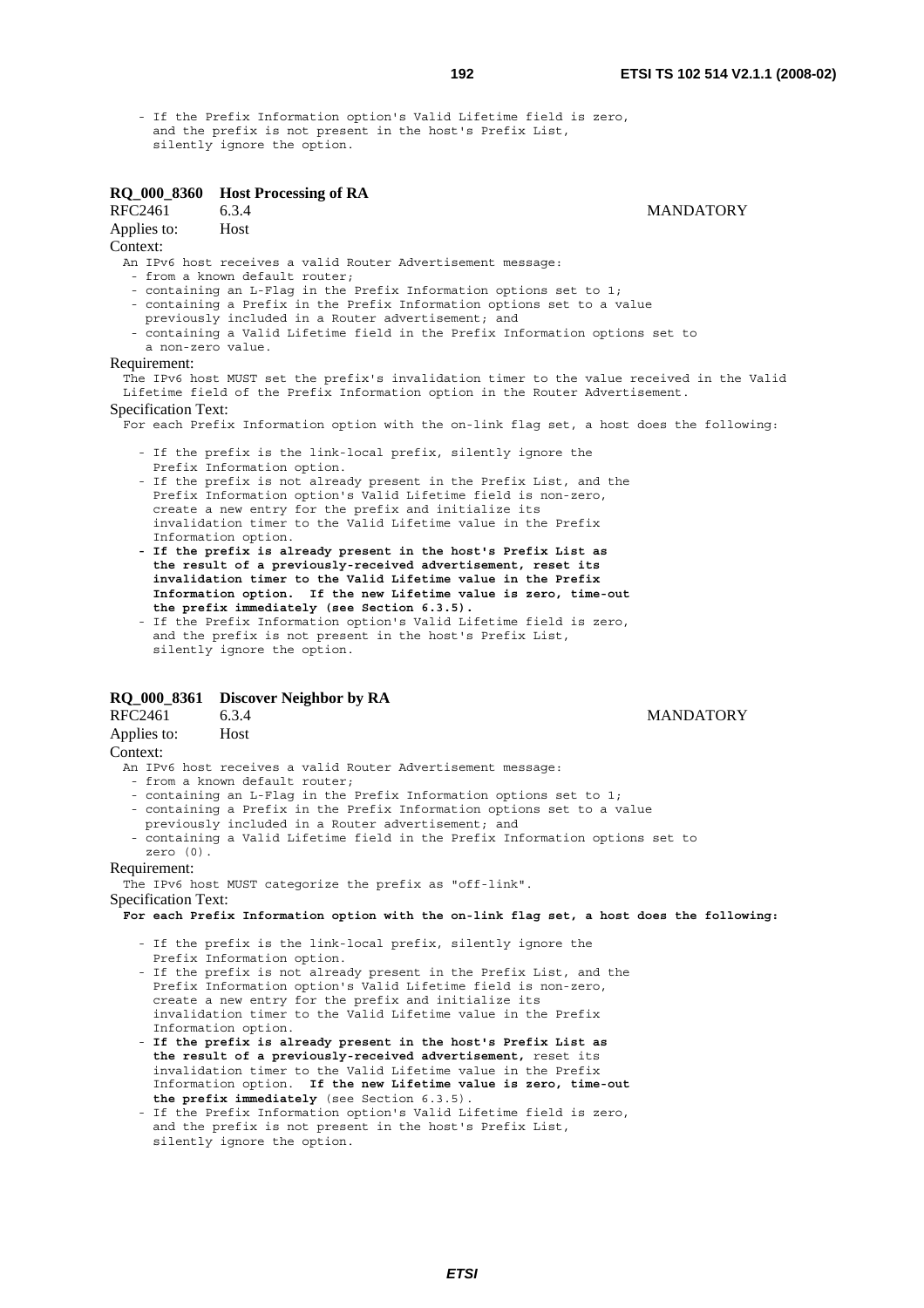## **RQ\_000\_8362 Host Processing of RA**  RFC2461 6.3.4 MANDATORY

| Applies to:                | – Host                                                                                   |
|----------------------------|------------------------------------------------------------------------------------------|
| Context:                   |                                                                                          |
|                            | An IPv6 host receives a valid Router Advertisement message:                              |
|                            | - from a known default router:                                                           |
|                            | - containing an L-Flag in the Prefix Information options set to 1;                       |
|                            | - containing a Prefix in the Prefix Information options set to a value not               |
|                            | previously included in a Router advertisement; and                                       |
|                            | - containing a Valid Lifetime field in the Prefix Information options set to             |
| zero $(0)$ .               |                                                                                          |
| Requirement:               |                                                                                          |
|                            | The IPv6 host MUST silently ignore the Prefix Information option in the received Router  |
| Advertisement.             |                                                                                          |
| <b>Specification Text:</b> |                                                                                          |
|                            | For each Prefix Information option with the on-link flag set, a host does the following: |
|                            |                                                                                          |
|                            | - If the prefix is the link-local prefix, silently ignore the                            |
|                            | Prefix Information option.                                                               |
|                            | - If the prefix is not already present in the Prefix List, and the                       |

#### - If the prefix is not already present in the Prefix List, and the Prefix Information option's Valid Lifetime field is non-zero, create a new entry for the prefix and initialize its invalidation timer to the Valid Lifetime value in the Prefix Information option.

- If the prefix is already present in the host's Prefix List as the result of a previously-received advertisement, reset its invalidation timer to the Valid Lifetime value in the Prefix Information option. If the new Lifetime value is zero, time-out the prefix immediately (see Section 6.3.5).
- **If the Prefix Information option's Valid Lifetime field is zero, and the prefix is not present in the host's Prefix List, silently ignore the option.**

# **RQ\_000\_8363 Neighbor Unreachability Detection**

| RFC2461     | 6.3.5 |
|-------------|-------|
| Applies to: | Host  |
| Context:    |       |

# Requirement:

An IPv6 host MUST treat an advertised prefix as "off-link" after the period specified in the Valid Lifetime field in the Prefix Information option of the most recent Router Advertisement message advertising that prefix.

# Specification Text:

**Whenever the invalidation timer expires for a Prefix List entry, that entry is discarded.** No existing Destination Cache entries need be updated, however. Should a reachability problem arise with an existing Neighbor Cache entry, Neighbor Unreachability Detection will perform any needed recovery.

|         | RQ_000_8364 Next Hop Determination |                  |
|---------|------------------------------------|------------------|
| RFC2461 | 6.3.5                              | <b>MANDATORY</b> |

| <b>RFC2461</b> | 6.3.5        |
|----------------|--------------|
| Applies to:    | Router, Host |
| Context:       |              |

# Requirement:

An IPv6 node MUST ensure that no IP traffic is sent to a neighboring router that it no longer classifies as a default router.

# Specification Text:

**Whenever the Lifetime of an entry in the Default Router List expires, that entry is discarded.** When removing a router from the Default Router list, the node MUST update the Destination Cache in such a way that **all entries using the router perform next-hop determination again rather than continue sending traffic to the (deleted) router.**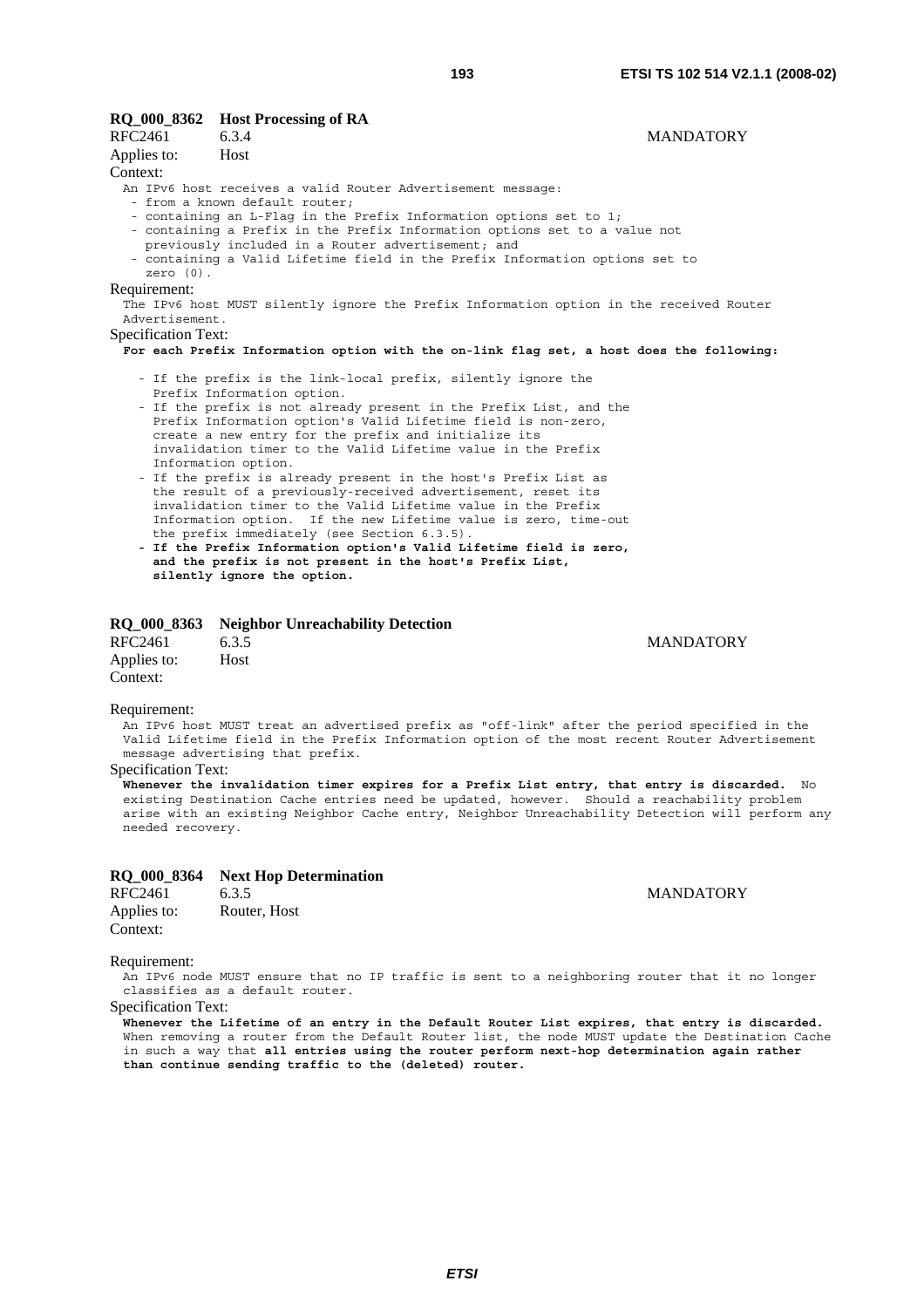# **RQ\_000\_8365 Next Hop Determination**

| RFC2461     | 6.3.6       |
|-------------|-------------|
| Applies to: | <b>Host</b> |
| Context:    |             |

#### Requirement:

If an IPv6 host has no default router identified for the destination of an outgoing packet , it MUST invoke a procedure for locating and selecting an appropriate default router to which the packet can be forwarded.

#### Specification Text:

The algorithm for selecting a router depends in part on whether or not a router is known to be reachable. The exact details of how a node keeps track of a neighbor's reachability state are covered in Section 7.3. **The algorithm for selecting a default router is invoked during nexthop determination when no Destination Cache entry exists for an off-link destination** or when communication through an existing router appears to be failing. Under normal conditions, a router would be selected the first time traffic is sent to a destination, with subsequent traffic for that destination using the same router as indicated in the Destination Cache modulo any changes to the Destination Cache caused by Redirect messages.

|  |  | RQ_000_8366 | <b>Next Hop Determination</b> |
|--|--|-------------|-------------------------------|
|--|--|-------------|-------------------------------|

| RFC2461     | 6.3.6 |  |
|-------------|-------|--|
| Applies to: | Host  |  |
| Context:    |       |  |

#### Requirement:

If ongoing communication between an IPv6 host and the destination of an outgoing packet appears to be failing, the IPv6 host MUST invoke a procedure for locating and selecting a different default router to which the packet can be forwarded.

# Specification Text:

The algorithm for selecting a router depends in part on whether or not a router is known to be reachable. The exact details of how a node keeps track of a neighbor's reachability state are covered in Section 7.3. **The algorithm for selecting a default router is invoked** during nexthop determination when no Destination Cache entry exists for an off-link destination or **when communication through an existing router appears to be failing.** Under normal conditions, a router would be selected the first time traffic is sent to a destination, with subsequent traffic for that destination using the same router as indicated in the Destination Cache modulo any changes to the Destination Cache caused by Redirect messages.

# **RQ\_000\_8367 Next Hop Determination**

| RFC2461     | 6.3.6       |
|-------------|-------------|
| Applies to: | <b>Host</b> |
| Context:    |             |

**RECOMMENDED** 

#### Requirement:

Having located and selected an appropriate default router for a packet destination that is initially off-link, an IPv6 host SHOULD direct all subsequent packets for that destination through the selected router unless instructed by a Redirect message to use a different router. Specification Text:

The algorithm for selecting a router depends in part on whether or not a router is known to be reachable. The exact details of how a node keeps track of a neighbor's reachability state are covered in Section 7.3. The algorithm for selecting a default router is invoked during nexthop determination when no Destination Cache entry exists for an off-link destination or when communication through an existing router appears to be failing. **Under normal conditions, a router would be selected the first time traffic is sent to a destination, with subsequent traffic for that destination using the same router as indicated in the Destination Cache modulo any changes to the Destination Cache caused by Redirect messages.**

| RQ_000_8371 Router Solicitation Behavior |  |  |  |  |
|------------------------------------------|--|--|--|--|
|------------------------------------------|--|--|--|--|

| RFC2461     | 6.3.7 | <b>OPTIONAL</b> |
|-------------|-------|-----------------|
| Applies to: | Host  |                 |
| Context:    |       |                 |

Requirement:

When one of its interfaces is initialized (at system startup or by system management procedures), an IPv6 host MAY transmit up to 3 Router Solicitation messages from the interface with each separated by at least 4 seconds.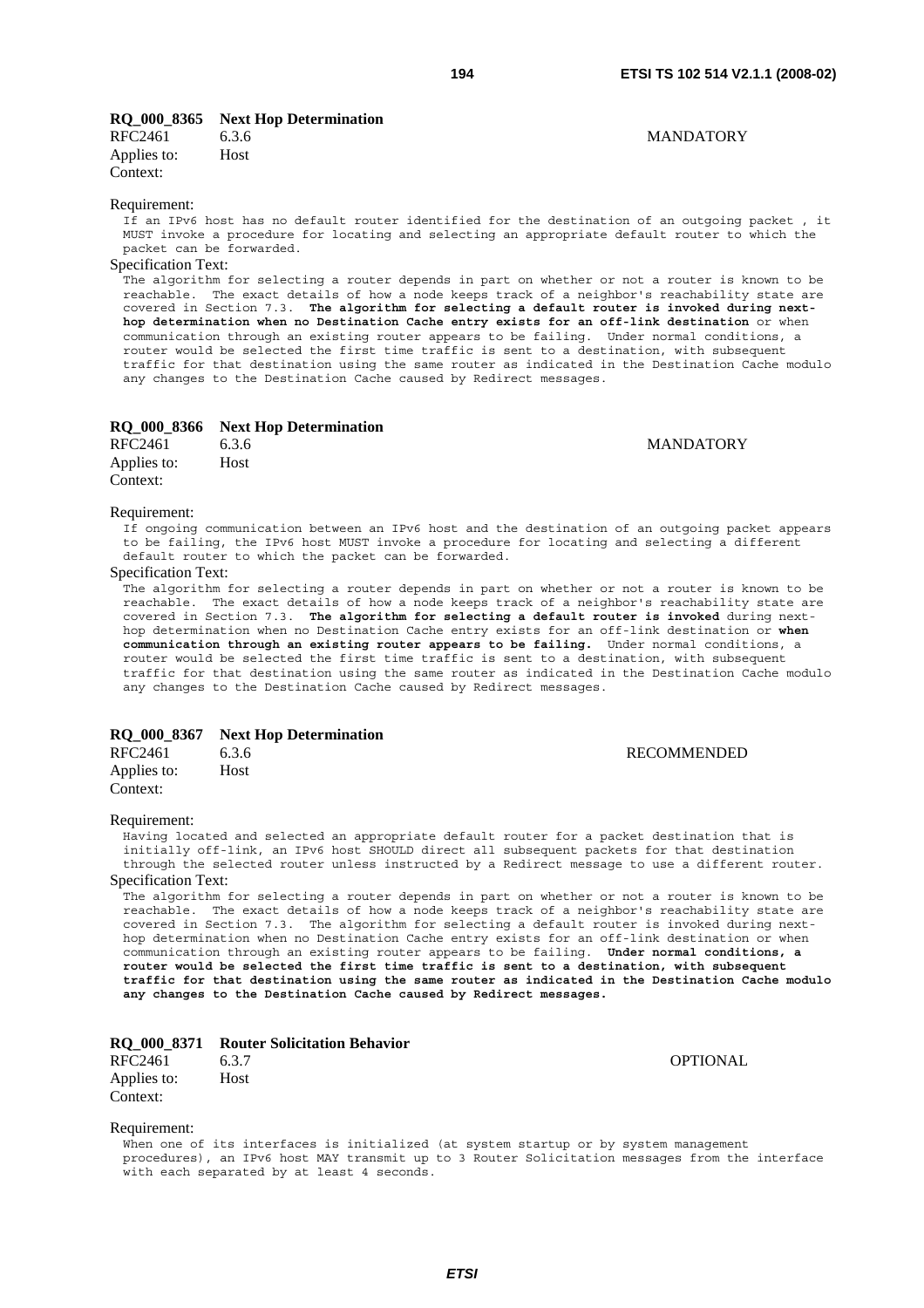**MANDATORY** 

# Specification Text:

**When an interface becomes enabled, a host may be unwilling to wait for the next unsolicited Router Advertisement to locate default routers or learn prefixes. To obtain Router Advertisements quickly, a host SHOULD transmit up to MAX\_RTR\_SOLICITATIONS Router Solicitation messages each separated by at least RTR\_SOLICITATION\_INTERVAL seconds.** Router Solicitations may be sent after any of the following events:

#### **RQ\_000\_8378 Generate Router Solicitation**

| RFC2461     | 6.3.7 |
|-------------|-------|
| Applies to: | Host  |
| Context:    |       |

#### Requirement:

When constructing a Router Solicitation message from one of its interfaces, an IPv6 host MUST set the Destination Address field in the containing IPv6 packet to the link-local All-Routers multicast address (FF02:0:0:0:0:0:0:2) and the Source Address field to either one of the interface's unicast addresses or the IPv6 Unspecified Address (0:0:0:0:0:0:0:0).

#### Specification Text:

**A host sends Router Solicitations to the All-Routers multicast address. The IP source address is set to either one of the interface's unicast addresses or the unspecified address.** The Source Link-Layer Address option SHOULD be set to the host's link-layer address, if the IP source address is not the unspecified address

Before a host sends an initial solicitation, it SHOULD delay the transmission for a random amount of time between 0 and MAX\_RTR\_SOLICITATION\_DELAY. This serves to alleviate congestion when many hosts start up on a link at the same time, such as might happen after recovery from a power failure. If a host has already performed a random delay since the interface became (re)enabled (e.g., as part of Duplicate Address Detection [ADDRCONF]) there is no need to delay again before sending the first Router Solicitation message.

# **RQ\_000\_8379 Generate RS Source Link-Layer Address Option**

| RFC2461     | 6.3.7       |
|-------------|-------------|
| Applies to: | <b>Host</b> |
| Context:    |             |

**RECOMMENDED** 

#### Requirement:

When constructing a Router Solicitation message to send from one of its interfaces, an IPv6 host MUST set the Source Link-Layer Address field to its own link-layer address if it has set the IPv6 packet header Source Address field to contain one of the interface's unicast addresses.

### Specification Text:

**A host sends Router Solicitations to the All-Routers multicast address. The IP source address is set to either one of the interface's unicast addresses** or the unspecified address. **The Source Link-Layer Address option SHOULD be set to the host's link-layer address, if the IP source address is not the unspecified address.**

Before a host sends an initial solicitation, it SHOULD delay the transmission for a random amount of time between 0 and MAX RTR SOLICITATION DELAY. This serves to alleviate congestion when many hosts start up on a link at the same time, such as might happen after recovery from a power failure. If a host has already performed a random delay since the interface became (re)enabled (e.g., as part of Duplicate Address Detection [ADDRCONF]) there is no need to delay again before sending the first Router Solicitation message.

#### **RQ\_000\_8380 Router Solicitation Behavior**

| RFC2461     | 6.3.7 |
|-------------|-------|
| Applies to: | Host  |
| Context:    |       |

**RECOMMENDED** 

#### Requirement:

An IPv6 host SHOULD delay the transmission of the first Router Solicitation message to be sent from one of its interfaces for a random period of between 0 and 1 second. Specification Text:

A host sends Router Solicitations to the All-Routers multicast address. The IP source address is set to either one of the interface's unicast addresses or the unspecified address. The Source Link-Layer Address option SHOULD be set to the host's link-layer address, if the IP source address is not the unspecified address.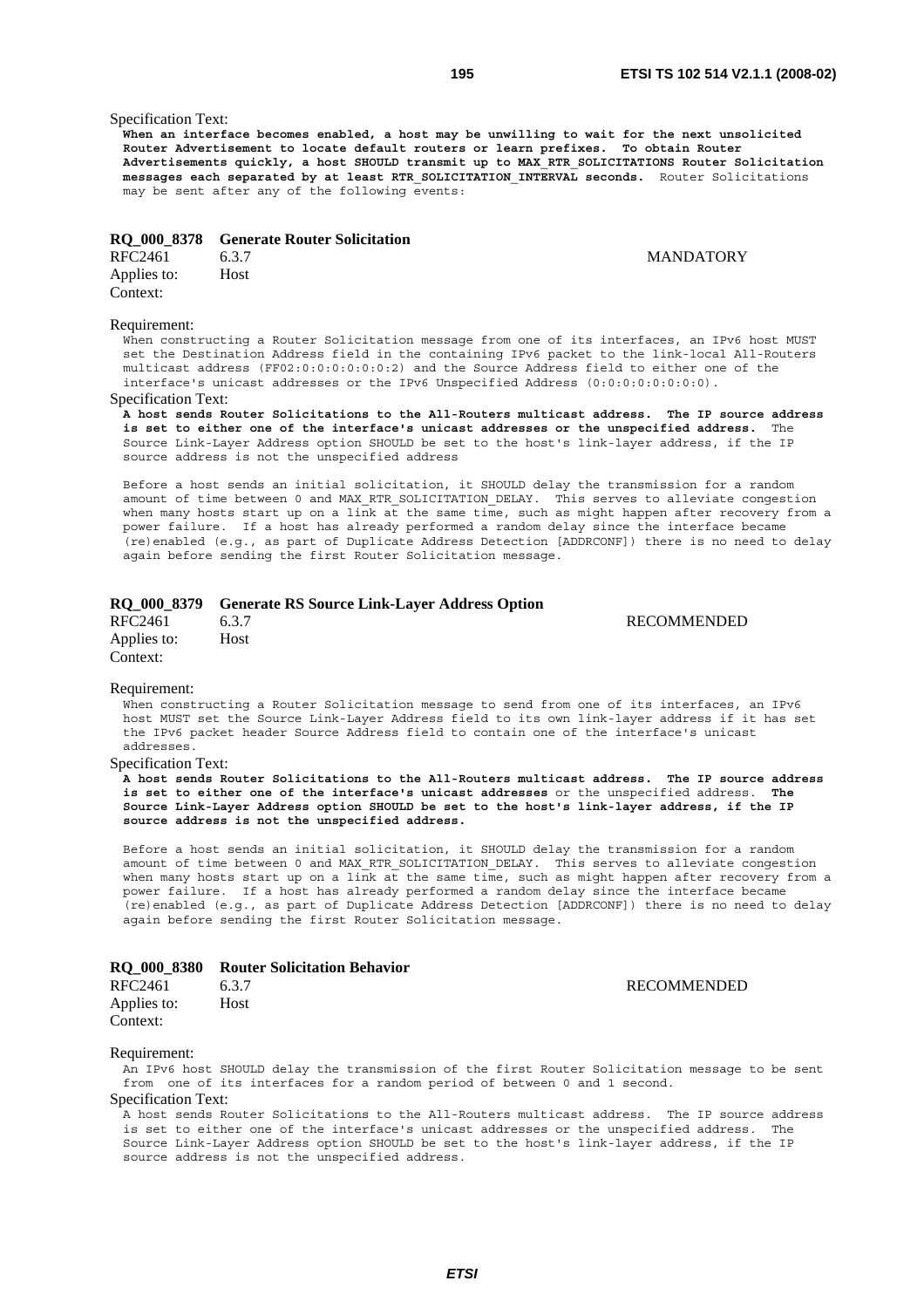**Before a host sends an initial solicitation, it SHOULD delay the transmission for a random**  amount of time between 0 and MAX RTR SOLICITATION DELAY. This serves to alleviate congestion when many hosts start up on a link at the same time, such as might happen after recovery from a power failure. If a host has already performed a random delay since the interface became (re)enabled (e.g., as part of Duplicate Address Detection [ADDRCONF]) there is no need to delay again before sending the first Router Solicitation message.

#### **RQ\_000\_8381 Router Solicitation Behavior**

RFC2461 6.3.7 **CONVERTIGATE:** 6.3.7 Applies to: Host Context:

#### Requirement:

An IPv6 host MAY omit delaying the transmission of the first Router Solicitation message to be sent from one of its interfaces for a random period of between 0 and 1 second if it has already performed a random message delay since the interface became (re)enabled.

#### Specification Text:

A host sends Router Solicitations to the All-Routers multicast address. The IP source address is set to either one of the interface's unicast addresses or the unspecified address. The Source Link-Layer Address option SHOULD be set to the host's link-layer address, if the IP source address is not the unspecified address.

Before a host sends an initial solicitation, it SHOULD delay the transmission for a random amount of time between 0 and MAX\_RTR\_SOLICITATION\_DELAY.}} This serves to alleviate congestion when many hosts start up on a link at the same time, such as might happen after recovery from a power failure. **If a host has already performed a random delay since the interface became (re)enabled (e.g., as part of Duplicate Address Detection RFC 2462) there is no need to delay again before sending the first Router Solicitation message.**

# **RQ\_000\_8382 Router Solicitation Behavior**

Applies to: Host

Context:

An IPv6 host has received a valid Router Advertisement message containing a Router Lifetime field set to a non-zero value in response to its transmitted Router Solicitation message. Requirement:

The IPv6 host MUST NOT send further Router Solicitations from that interface until the next time the interface is re-enabled.

#### Specification Text:

**Once the host sends a Router Solicitation, and receives a valid Router Advertisement with a non-zero Router Lifetime, the host MUST desist from sending additional solicitations on that interface, until the next time one of the above events occurs.** Moreover, a host SHOULD send at least one solicitation in the case where an advertisement is received prior to having sent a solicitation. Unsolicited Router Advertisements may be incomplete (see Section 6.2.3); solicited advertisements are expected to contain complete information.

#### **RQ\_000\_8383 Router Solicitation Behavior**

RFC2461 6.3.7 RECOMMENDED Applies to: Host

#### Context:

An IPv6 host receives a valid Router Advertisement message containing a non-zero value in the Router Lifetime field on one of its recently (re)enabled interfaces before it has sent an initial Router Solicitation message from that interface.

#### Requirement:

The IPv6 host SHOULD send at least one Router Solicitation from the interface.

Specification Text:

Once the host sends a Router Solicitation, and receives a valid Router Advertisement with a non-zero Router Lifetime, the host MUST desist from sending additional solicitations on that interface, until the next time one of the above events occurs. **Moreover, a host SHOULD send at least one solicitation in the case where an advertisement is received prior to having sent a solicitation. Unsolicited Router Advertisements may be incomplete (see Section 6.2.3); solicited advertisements are expected to contain complete information.**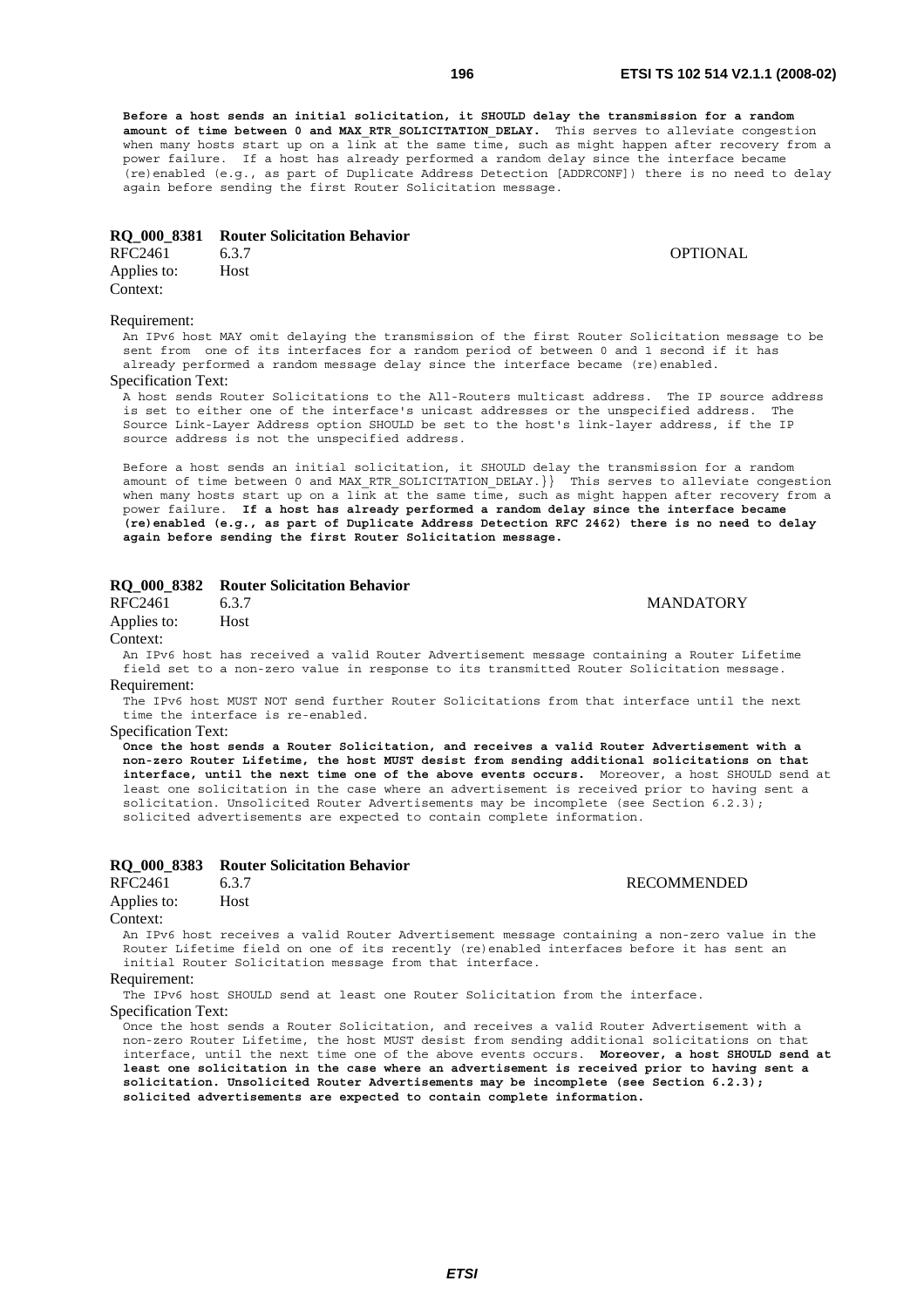**MANDATORY** 

# **RQ\_000\_8385 Host Processing of RA**

| RFC2461     | 6.3.7 |
|-------------|-------|
| Applies to: | Host  |
| Context:    |       |

#### Requirement:

An IPv6 host MUST continue to receive and process Router Advertisement messages on a newly enabled interface after having sent 3 Router Solicitation from that interface and waiting a further 1 second without receiving a Router advertisement in response.

#### Specification Text:

If a host sends MAX\_RTR\_SOLICITATIONS solicitations, and receives no Router Advertisements after having waited MAX\_RTR\_SOLICITATION\_DELAY seconds after sending the last solicitation, the host concludes that there are no routers on the link for the purpose of RFC 2462. **However, the host continues to receive and process Router Advertisements messages in the event that routers appear on the link.**

# **RQ\_000\_8386 Process Field Anomalies in NS**

| RFC2461     | 7.1.1        | <b>MANDATORY</b> |
|-------------|--------------|------------------|
| Applies to: | Host, Router |                  |
| Context:    |              |                  |

#### Requirement:

An IPv6 node MUST silently discard a received Neighbor Solicitation message that does not have the decimal value 255 set in the Hop Limit field of the containing IPv6 packet header. Specification Text:

#### **A node MUST silently discard any received Neighbor Solicitation messages that do not satisfy all of the following validity checks:**

- **The IP Hop Limit field has a value of 255, i.e., the packet could not possibly have been forwarded by a router.**
- If the message includes an IP Authentication Header, the message authenticates correctly.
- ICMP Checksum is valid.
- ICMP Code is 0.
- ICMP length (derived from the IP length) is 24 or more octets.
- Target Address is not a multicast address.
- All included options have a length that is greater than zero.
- If the IP source address is the unspecified address, the IP
- destination address is a solicited-node multicast address.
- If the IP source address is the unspecified address, there is no source link-layer address option in the message.

# **RQ\_000\_8387 Process Field Anomalies in NS**

RFC2461 7.1.1 MANDATORY Applies to: Host, Router Context:

#### Requirement:

An IPv6 node MUST silently discard a received Neighbor Solicitation message containing an Authentication Header if the packet fails authentication.

Specification Text:

**A node MUST silently discard any received Neighbor Solicitation messages that do not satisfy all of the following validity checks:**

- The IP Hop Limit field has a value of 255, i.e., the packet could not possibly have been forwarded by a router.
- **If the message includes an IP Authentication Header, the message authenticates correctly.**
- ICMP Checksum is valid.
- ICMP Code is 0.
- ICMP length (derived from the IP length) is 24 or more octets.
- Target Address is not a multicast address.
- All included options have a length that is greater than zero.
- If the IP source address is the unspecified address, the IP
- destination address is a solicited-node multicast address. - If the IP source address is the unspecified address, there is no
- source link-layer address option in the message.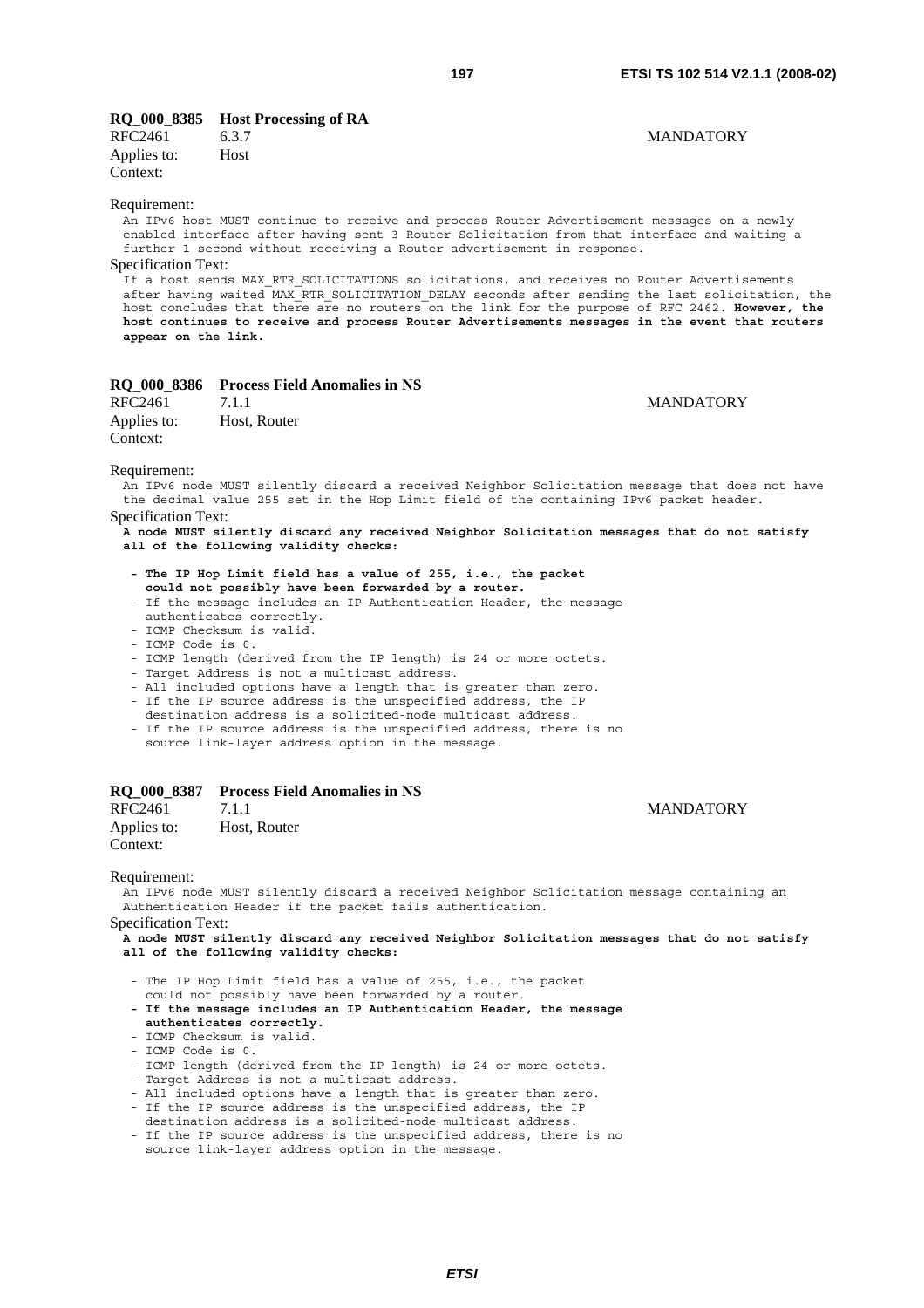| RQ_000_8388 Process Field Anomalies in NS |  |  |  |
|-------------------------------------------|--|--|--|
|-------------------------------------------|--|--|--|

| RFC2461     | 7.1.1        |
|-------------|--------------|
| Applies to: | Router, Host |
| Context:    |              |

## **MANDATORY**

Requirement:

An IPv6 node MUST silently discard a received Neighbor Solicitation message in which the contents of the ICMPv6 Checksum field does not match the calculated checksum value. Specification Text:

**A node MUST silently discard any received Neighbor Solicitation messages that do not satisfy all of the following validity checks:**

- The IP Hop Limit field has a value of 255, i.e., the packet
- could not possibly have been forwarded by a router.
- If the message includes an IP Authentication Header, the message
- authenticates correctly.
- **ICMP Checksum is valid.**
- ICMP Code is 0.

- ICMP length (derived from the IP length) is 24 or more octets.

- Target Address is not a multicast address.
- All included options have a length that is greater than zero.
- If the IP source address is the unspecified address, the IP
- destination address is a solicited-node multicast address. - If the IP source address is the unspecified address, there is no
	- source link-layer address option in the message.

# **RQ\_000\_8389 Process Field Anomalies in NS**

RFC2461 7.1.1 MANDATORY Applies to: Host, Router Context:

#### Requirement:

An IPv6 node MUST silently discard a received Neighbor Solicitation message in which the ICMPv6 Code field is not set to zero (0)

Specification Text:

**A node MUST silently discard any received Neighbor Solicitation messages that do not satisfy all of the following validity checks:**

- The IP Hop Limit field has a value of 255, i.e., the packet
- could not possibly have been forwarded by a router.
- If the message includes an IP Authentication Header, the message authenticates correctly.
- ICMP Checksum is valid.
- **ICMP Code is 0.**

- ICMP length (derived from the IP length) is 24 or more octets.

- Target Address is not a multicast address.

- All included options have a length that is greater than zero.

- If the IP source address is the unspecified address, the IP
- destination address is a solicited-node multicast address.
- If the IP source address is the unspecified address, there is no source link-layer address option in the message.

# **RQ\_000\_8390 Process Field Anomalies in NS**

| RFC2461     | 7.1.1        |  |
|-------------|--------------|--|
| Applies to: | Host, Router |  |

Context:

# Requirement:

An IPv6 node MUST silently discard a received Neighbor Solicitation message in which the ICMPv6 packet length (derived from the Payload Length field in the IPv6 Packet Header) is less than 24 octets.

Specification Text:

**A node MUST silently discard any received Neighbor Solicitation messages that do not satisfy all of the following validity checks:**

- The IP Hop Limit field has a value of 255, i.e., the packet
- could not possibly have been forwarded by a router.
- If the message includes an IP Authentication Header, the message
- authenticates correctly.
- ICMP Checksum is valid.
- ICMP Code is 0.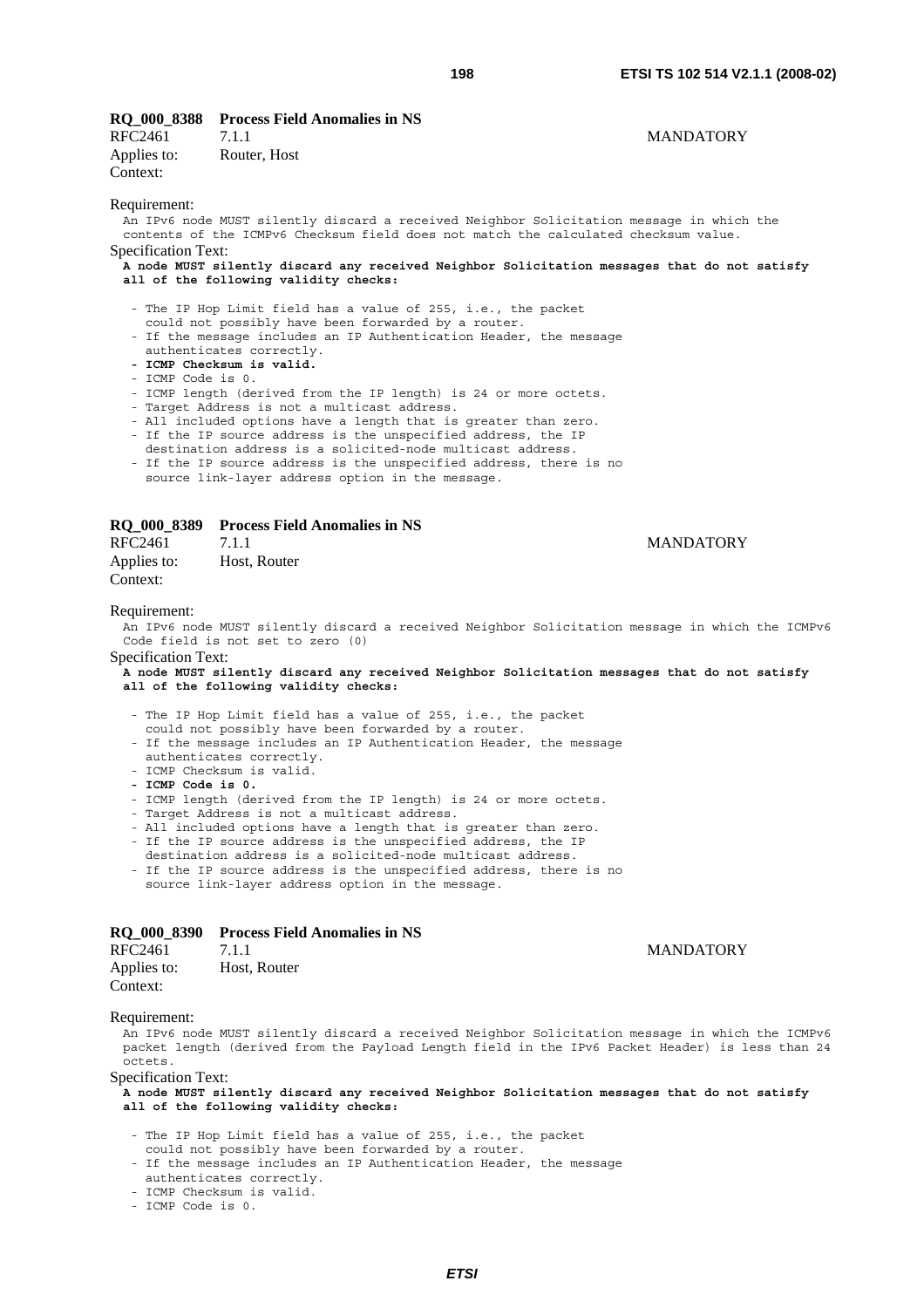**- ICMP length (derived from the IP length) is 24 or more octets.**

- Target Address is not a multicast address.

- All included options have a length that is greater than zero.
- If the IP source address is the unspecified address, the IP
- destination address is a solicited-node multicast address. - If the IP source address is the unspecified address, there is no
- source link-layer address option in the message.

# **RQ\_000\_8391 Process Field Anomalies in NS**

Text 1 MANDATORY Applies to: Router, Host Context:

#### Requirement:

An IPv6 node MUST silently discard a received Neighbor Solicitation message that has the IPv6 Unspecified Address (0::0) set in the Source Address field of the containing IPv6 Packet Header but the Destination Address field is not set to a Solicited Node multicast address

#### Specification Text:

**A node MUST silently discard any received Neighbor Solicitation messages that do not satisfy all of the following validity checks:**

- The IP Hop Limit field has a value of 255, i.e., the packet
- could not possibly have been forwarded by a router.
- If the message includes an IP Authentication Header, the message
- authenticates correctly.
- ICMP Checksum is valid.
- ICMP Code is 0.
- ICMP length (derived from the IP length) is 24 or more octets.
- Target Address is not a multicast address.
- All included options have a length that is greater than zero.
- - **If the IP source address is the unspecified address, the IP destination address is a solicited-node multicast address.**
- If the IP source address is the unspecified address, there is no source link-layer address option in the message.

#### **RQ\_000\_8392 Process Field Anomalies in NS**

| RFC2461     | 7.1.1        |
|-------------|--------------|
| Applies to: | Host, Router |
| Context:    |              |

#### Requirement:

An IPv6 node MUST silently discard a received Neighbor Solicitation message that has the IPv6 Unspecified Address (0::0) set in the Source Address field of the containing IPv6 Packet Header but the solicitation includes a Source Link-Layer Address option.

#### Specification Text:

**A node MUST silently discard any received Neighbor Solicitation messages that do not satisfy all of the following validity checks:**

- The IP Hop Limit field has a value of 255, i.e., the packet could not possibly have been forwarded by a router.
- If the message includes an IP Authentication Header, the message authenticates correctly.
- ICMP Checksum is valid.
- ICMP Code is 0.
- ICMP length (derived from the IP length) is 24 or more octets.
- Target Address is not a multicast address.
- All included options have a length that is greater than zero.
- If the IP source address is the unspecified address, the IP
- destination address is a solicited-node multicast address. **- If the IP source address is the unspecified address, there is no**
- **source link-layer address option in the message.**

# **RQ\_000\_8393 Process Field Anomalies in NS**  RFC2461 7.1.1 MANDATORY Applies to: Host, Router Context:

**MANDATORY** 

#### Requirement:

An IPv6 node MUST silently discard a received Neighbor Solicitation message in which the Target Address field contains a multicast address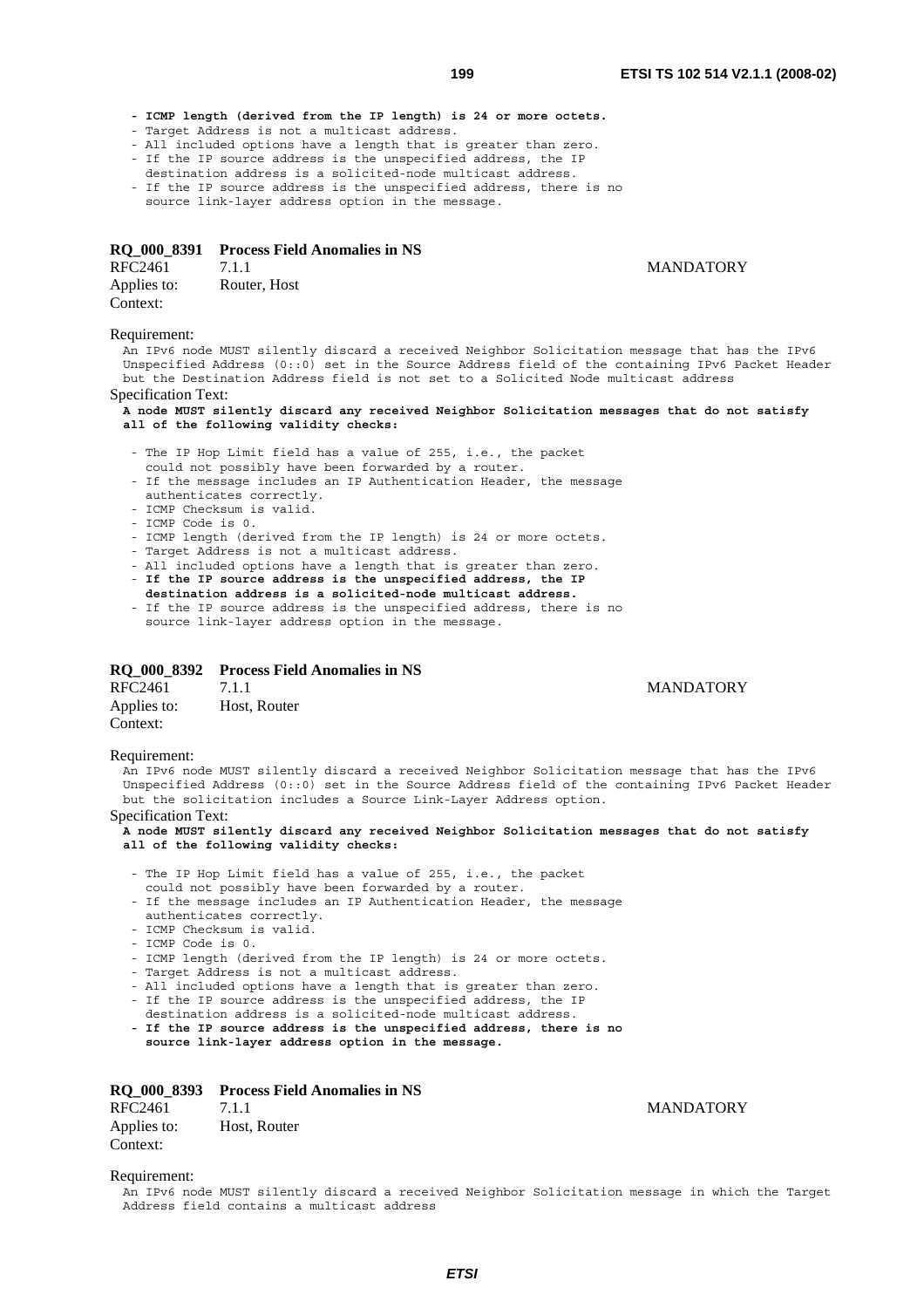Specification Text:

**A node MUST silently discard any received Neighbor Solicitation messages that do not satisfy all of the following validity checks:**

- The IP Hop Limit field has a value of 255, i.e., the packet
- could not possibly have been forwarded by a router.
- If the message includes an IP Authentication Header, the message
- authenticates correctly. - ICMP Checksum is valid.
- ICMP Code is 0.
- 
- ICMP length (derived from the IP length) is 24 or more octets.
- **Target Address is not a multicast address.**
- All included options have a length that is greater than zero.
- If the IP source address is the unspecified address, the IP
- destination address is a solicited-node multicast address. - If the IP source address is the unspecified address, there is no

source link-layer address option in the message.

## **RQ\_000\_8394 Process Field Anomalies in NS**

RFC2461 7.1.1 MANDATORY Applies to: Host, Router Context:

Requirement:

An IPv6 node MUST silently discard a received Neighbor Solicitation message which contains an option in which the Length field is set to zero (0).

Specification Text:

#### **A node MUST silently discard any received Neighbor Solicitation messages that do not satisfy all of the following validity checks:**

- The IP Hop Limit field has a value of 255, i.e., the packet
- could not possibly have been forwarded by a router.
- If the message includes an IP Authentication Header, the message
- authenticates correctly.
- ICMP Checksum is valid.
- ICMP Code is 0.
- ICMP length (derived from the IP length) is 24 or more octets.
- Target Address is not a multicast address.
- **All included options have a length that is greater than zero.**
- If the IP source address is the unspecified address, the IP
- destination address is a solicited-node multicast address. - If the IP source address is the unspecified address, there is no source link-layer address option in the message.

## **RQ\_000\_8395 Process Field Anomalies in NS**

RFC2461 7.1.1 MANDATORY Applies to: Router, Host Context:

#### Requirement:

An IPv6 node MUST ignore the contents of the Reserved field in a received Neighbor Solicitation message.

Specification Text:

**The contents of the Reserved field**, and of any unrecognized options, **MUST be ignored.** Future, backward-compatible changes to the protocol may specify the contents of the Reserved field or add new options; backward-incompatible changes may use different Code values.

#### **RQ\_000\_8396 Process Option Anomalies in NS**

RFC2461 7.1.1 MANDATORY Applies to: Host, Router Context:

#### Requirement:

An IPv6 node MUST ignore the contents of any unrecognized option in a received Neighbor Solicitation message.

## Specification Text:

**The contents** of the Reserved field, and **of any unrecognized options, MUST be ignored.** Future, backward-compatible changes to the protocol may specify the contents of the Reserved field or add new options; backward-incompatible changes may use different Code values.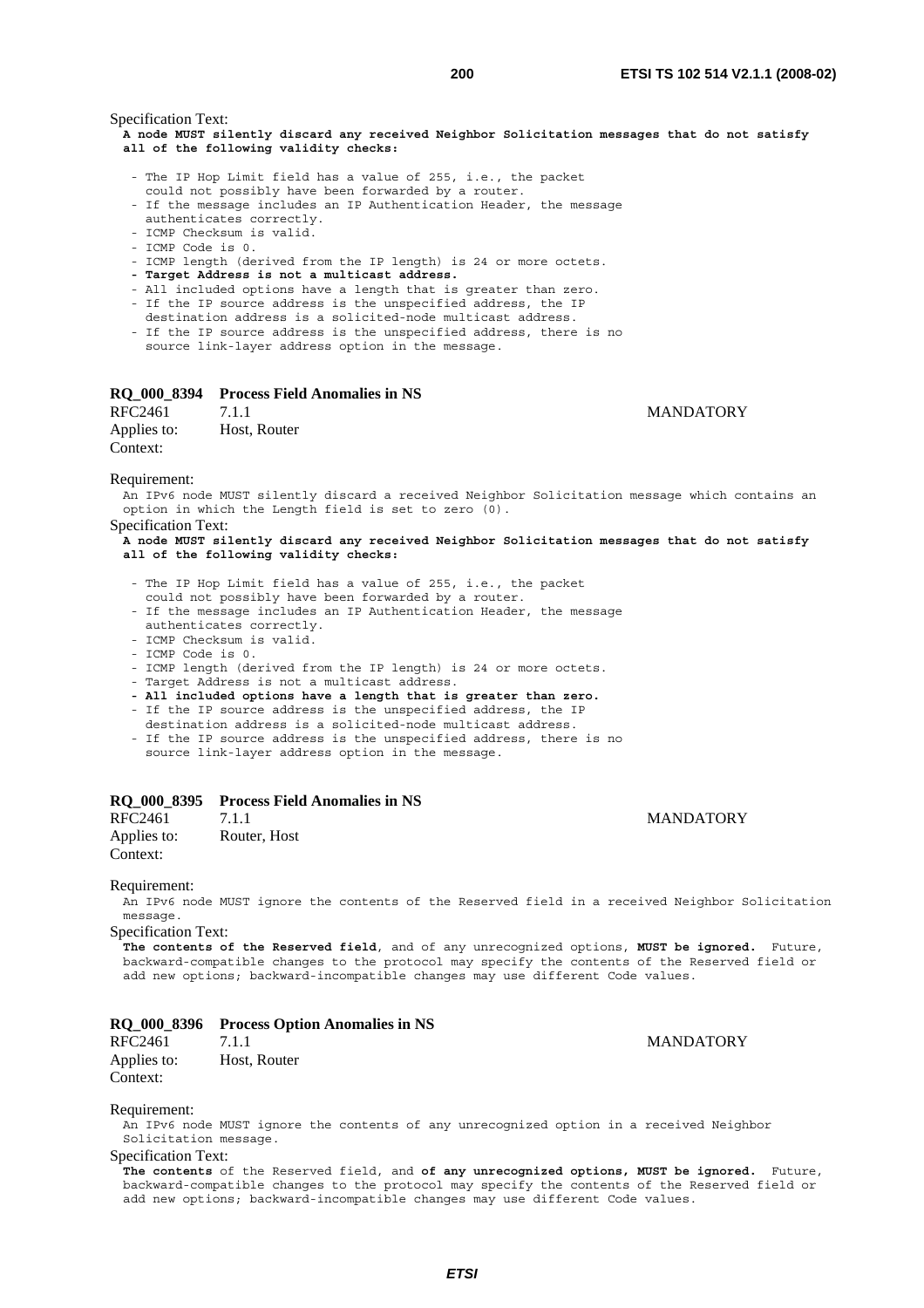| RFC2461<br>Applies to:<br>Context:                                                                                                                                                                                                                                                                                                                                                                                         | RQ_000_8397 Process Option Anomalies in NS<br>7.1.1<br>Host, Router                                                                                                                                                                                                                                                                                                                 | <b>MANDATORY</b> |
|----------------------------------------------------------------------------------------------------------------------------------------------------------------------------------------------------------------------------------------------------------------------------------------------------------------------------------------------------------------------------------------------------------------------------|-------------------------------------------------------------------------------------------------------------------------------------------------------------------------------------------------------------------------------------------------------------------------------------------------------------------------------------------------------------------------------------|------------------|
| Requirement:<br><b>Specification Text:</b>                                                                                                                                                                                                                                                                                                                                                                                 | An IPv6 node MUST ignore any value set in a Target Link-Layer Address option received in a<br>Neighbor Solicitation message<br>The contents of any defined options that are not specified to be used with Neighbor<br>Solicitation messages MUST be ignored and the packet processed as normal. The only defined<br>option that may appear is the Source Link-Layer Address option. |                  |
| RFC2461<br>Applies to:<br>Context:                                                                                                                                                                                                                                                                                                                                                                                         | RQ_000_8398 Process Option Anomalies in NS<br>7.1.1<br>Host, Router                                                                                                                                                                                                                                                                                                                 | <b>MANDATORY</b> |
| Requirement:<br>An IPv6 node MUST ignore any value set in a Prefix Information option received in a Neighbor<br>Solicitation message<br><b>Specification Text:</b><br>The contents of any defined options that are not specified to be used with Neighbor<br>Solicitation messages MUST be ignored and the packet processed as normal. The only defined<br>option that may appear is the Source Link-Layer Address option. |                                                                                                                                                                                                                                                                                                                                                                                     |                  |
| RFC2461<br>Applies to:<br>Context:<br>Requirement:                                                                                                                                                                                                                                                                                                                                                                         | RQ_000_8399 Process Option Anomalies in NS<br>7.1.1<br>Router, Host                                                                                                                                                                                                                                                                                                                 | <b>MANDATORY</b> |
| An IPv6 node MUST ignore any value set in a Redirected Header option received in a Neighbor<br>Solicitation message<br><b>Specification Text:</b><br>The contents of any defined options that are not specified to be used with Neighbor<br>Solicitation messages MUST be ignored and the packet processed as normal. The only defined<br>option that may appear is the Source Link-Layer Address option.                  |                                                                                                                                                                                                                                                                                                                                                                                     |                  |
| RFC2461<br>Applies to:<br>Context:                                                                                                                                                                                                                                                                                                                                                                                         | RQ_000_8400 Process Option Anomalies in NS<br>7.1.1<br>Host, Router                                                                                                                                                                                                                                                                                                                 | <b>MANDATORY</b> |
| Requirement:                                                                                                                                                                                                                                                                                                                                                                                                               | An IPv6 node MUST ignore any value set in an MTU option received in a Neighbor Solicitation                                                                                                                                                                                                                                                                                         |                  |

message

Specification Text:

**The contents of any defined options that are not specified to be used with Neighbor Solicitation messages MUST be ignored and the packet processed as normal.** The only defined option that may appear is the Source Link-Layer Address option.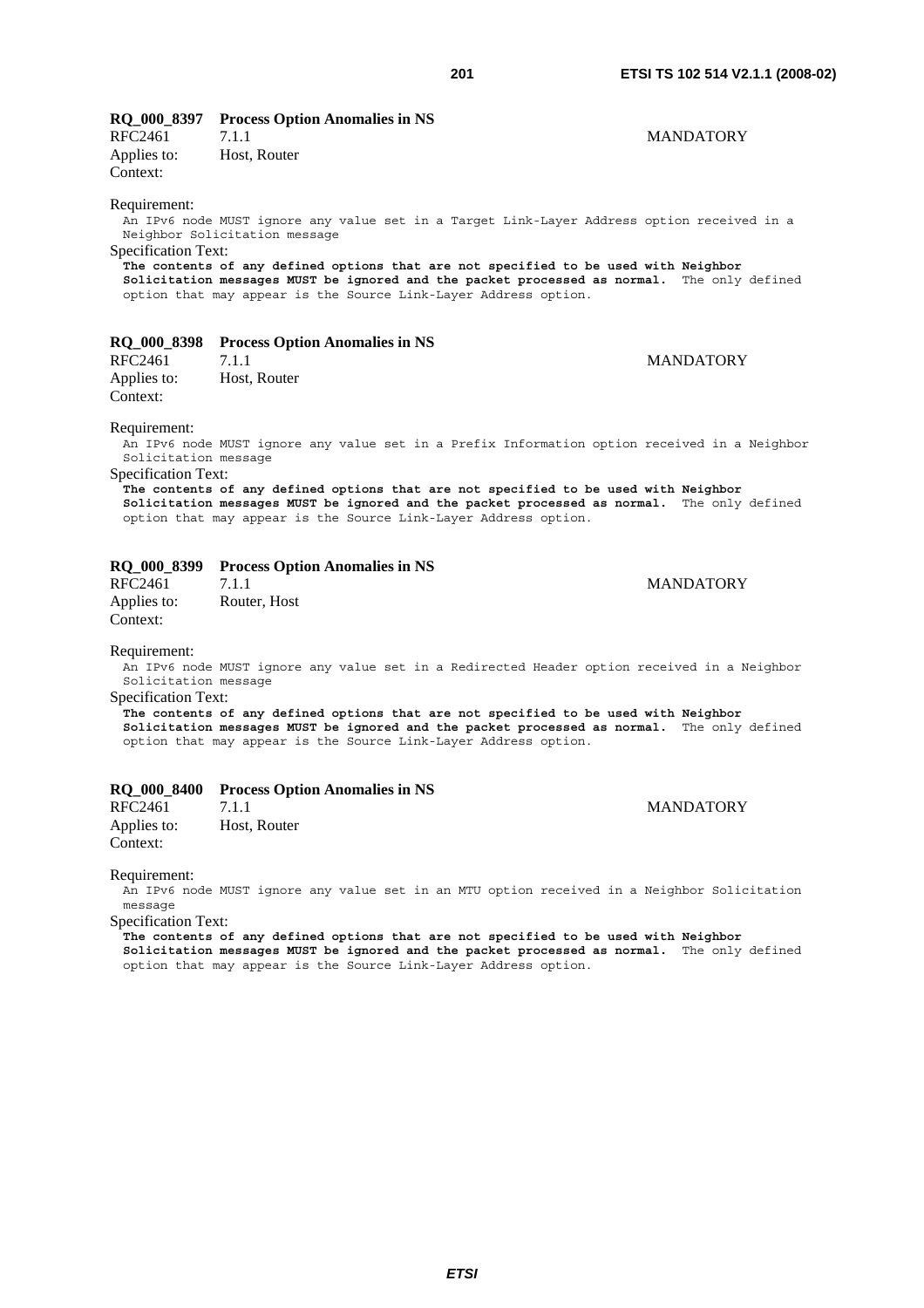# **RQ\_000\_8401 Process Field Anomalies in NA**

RFC2461 7.1.2 MANDATORY Applies to: Host, Router Context:

# Requirement:

An IPv6 node MUST silently discard a received Neighbor advertisement that does not have the decimal value 255 set into the Hop Limit field in the containing IPv6 Packet Header. Specification Text:

**A node MUST silently discard any received Neighbor Advertisement messages that do not satisfy all of the following validity checks:** 

- **The IP Hop Limit field has a value of 255, i.e., the packet could not possibly have been forwarded by a router.**
- If the message includes an IP Authentication Header, the message
- authenticates correctly.
- ICMP Checksum is valid.
- ICMP Code is 0.
- ICMP length (derived from the IP length) is 24 or more octets.
- Target Address is not a multicast address.
- If the IP Destination Address is a multicast address the
- Solicited flag is zero.
- All included options have a length that is greater than zero.

#### **RQ\_000\_8402 Process Field Anomalies in NA**

| RFC2461     | 7.1.2        |
|-------------|--------------|
| Applies to: | Router, Host |
| Context:    |              |

#### **MANDATORY**

#### Requirement:

An IPv6 node MUST silently discard a received Neighbor Advertisement message containing an Authentication Header if the packet fails authentication.

Specification Text:

**A node MUST silently discard any received Neighbor Advertisement messages that do not satisfy all of the following validity checks:**

- The IP Hop Limit field has a value of 255, i.e., the packet
- could not possibly have been forwarded by a router.
- **If the message includes an IP Authentication Header, the message authenticates correctly.**
- ICMP Checksum is valid.
- ICMP Code is 0.
- ICMP length (derived from the IP length) is 24 or more octets.
- Target Address is not a multicast address.
- If the IP Destination Address is a multicast address the
- Solicited flag is zero.
- All included options have a length that is greater than zero.

|                         | RQ 000 8403 Process Field Anomalies in NA |
|-------------------------|-------------------------------------------|
| RFC2461                 | 7.1.2                                     |
| Applies to:<br>Context: | Router, Host                              |

#### **MANDATORY**

Requirement:

An IPv6 node MUST silently discard a received Neighbor Advertisement message in which the value set in the ICMPv6 Checksum field is not identical to the checksum value calculated by the node.

Specification Text:

**A node MUST silently discard any received Neighbor Advertisement messages that do not satisfy all of the following validity checks:**

- The IP Hop Limit field has a value of 255, i.e., the packet
- could not possibly have been forwarded by a router.
- If the message includes an IP Authentication Header, the message authenticates correctly.
- **ICMP Checksum is valid.**
- ICMP Code is 0.
- ICMP length (derived from the IP length) is 24 or more octets.
- Target Address is not a multicast address.
- If the IP Destination Address is a multicast address the
- Solicited flag is zero.
- All included options have a length that is greater than zero.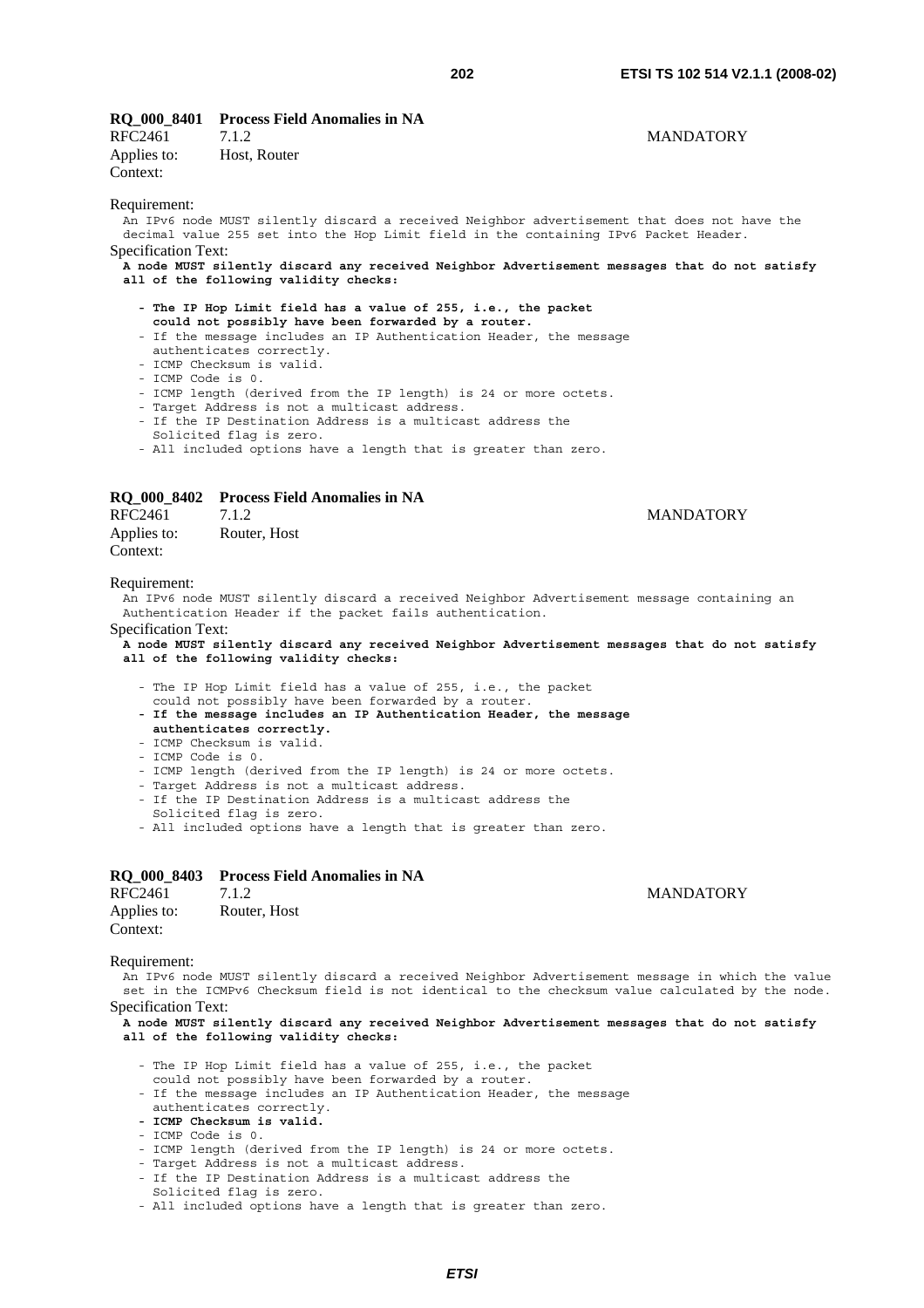# **RQ\_000\_8404 Process Field Anomalies in NA**

|                         | RO 000 8404 Process Field Anomalies in NA |                  |
|-------------------------|-------------------------------------------|------------------|
| RFC2461                 | 7.1.2                                     | <b>MANDATORY</b> |
| Applies to:<br>Context: | Router, Host                              |                  |
| Requirement:            |                                           |                  |

An IPv6 node MUST silently discard a received Neighbor Advertisement message in which the ICMPv6 Code field is set to a non-zero value.

### Specification Text:

#### **A node MUST silently discard any received Neighbor Advertisement messages that do not satisfy all of the following validity checks:**

- The IP Hop Limit field has a value of 255, i.e., the packet
- could not possibly have been forwarded by a router.
- If the message includes an IP Authentication Header, the message authenticates correctly.
- ICMP Checksum is valid.
- **ICMP Code is 0.**
- ICMP length (derived from the IP length) is 24 or more octets.
- Target Address is not a multicast address.
- If the IP Destination Address is a multicast address the
- Solicited flag is zero.
- All included options have a length that is greater than zero.

#### **RQ\_000\_8405 Process Field Anomalies in NA**

| RFC2461     | 7.1.2        |
|-------------|--------------|
| Applies to: | Host, Router |
| Context:    |              |

# **MANDATORY**

#### Requirement:

An IPv6 node MUST silently discard a received Neighbor advertisement message in which the ICMPv6 packet length (derived from the Payload Length field in the IPv6 Packet Header) is less than 24 octets.

#### Specification Text:

**A node MUST silently discard any received Neighbor Advertisement messages that do not satisfy all of the following validity checks:**

- The IP Hop Limit field has a value of 255, i.e., the packet
- could not possibly have been forwarded by a router.
- If the message includes an IP Authentication Header, the message
- authenticates correctly.
- ICMP Checksum is valid.
- ICMP Code is 0.
- **ICMP length (derived from the IP length) is 24 or more octets.**
- Target Address is not a multicast address.
- If the IP Destination Address is a multicast address the
- Solicited flag is zero.
- All included options have a length that is greater than zero.

# **RQ\_000\_8406 Process Field Anomalies in NA**

| RFC2461     | 7.1.2        |
|-------------|--------------|
| Applies to: | Host, Router |
| Context:    |              |

# Requirement:

An IPv6 node MUST silently discard a received Neighbor Advertisement message in which the Target Address field contains a multicast address

Specification Text:

**A node MUST silently discard any received Neighbor Advertisement messages that do not satisfy all of the following validity checks:**

- The IP Hop Limit field has a value of 255, i.e., the packet
- could not possibly have been forwarded by a router.
- If the message includes an IP Authentication Header, the message
- authenticates correctly.
- ICMP Checksum is valid.
- ICMP Code is 0.
- ICMP length (derived from the IP length) is 24 or more octets.
- **Target Address is not a multicast address.**
- If the IP Destination Address is a multicast address the Solicited flag is zero.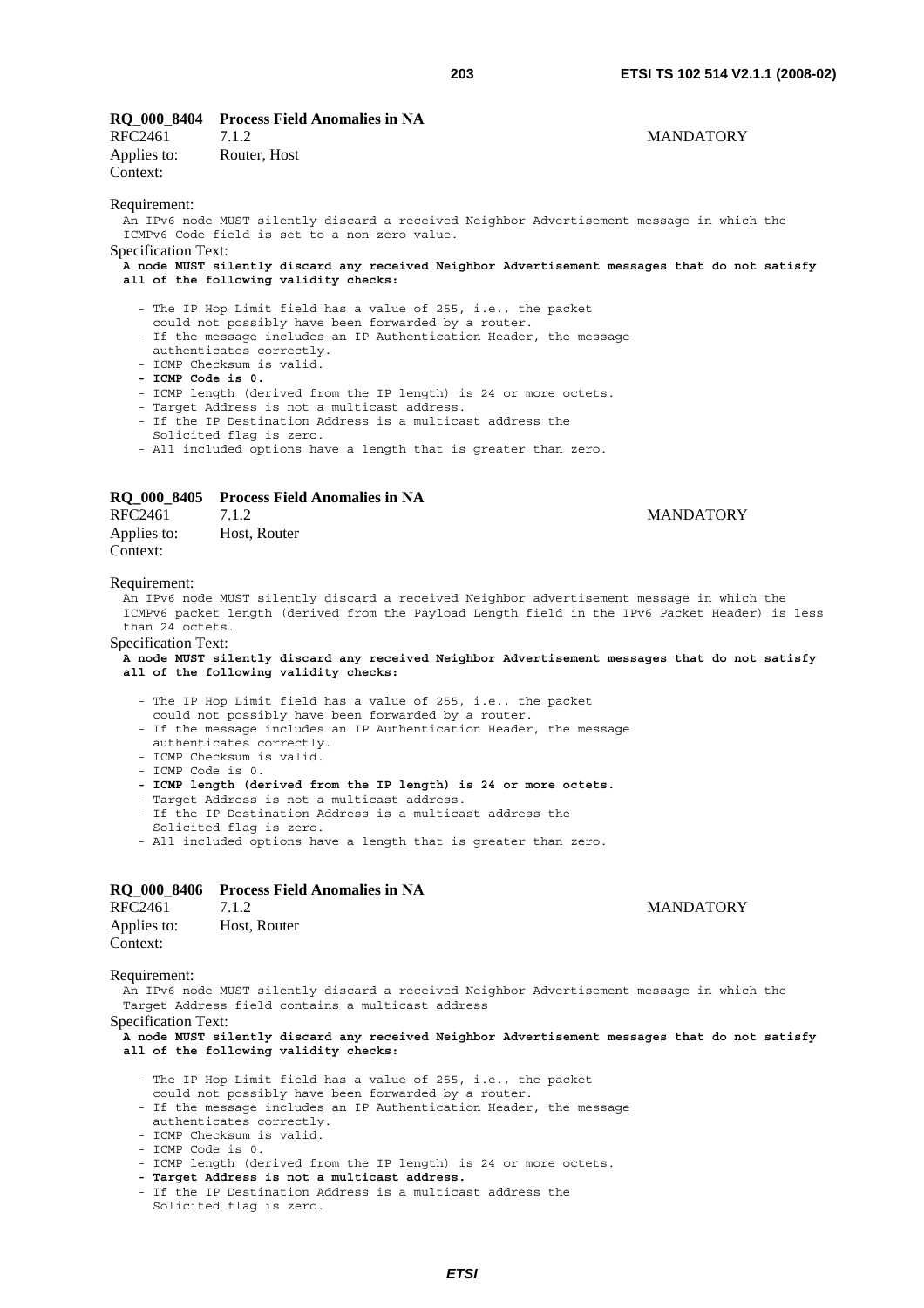**MANDATORY** 

- All included options have a length that is greater than zero.

| RFC2461<br>Applies to:<br>Context:  | RQ_000_8407 Process Solicited Neighbor Advertisement<br>7.1.2<br>Host, Router                                                                                                                                                                                                                                                                                                                                                                                                                                                       | <b>MANDATORY</b>                                                                                                                                                                                 |
|-------------------------------------|-------------------------------------------------------------------------------------------------------------------------------------------------------------------------------------------------------------------------------------------------------------------------------------------------------------------------------------------------------------------------------------------------------------------------------------------------------------------------------------------------------------------------------------|--------------------------------------------------------------------------------------------------------------------------------------------------------------------------------------------------|
| Requirement:<br>Specification Text: | An IPv6 node MUST silently discard a received Neighbor Advertisement message that has a<br>a Solicited Flag set to one (1)<br>all of the following validity checks:                                                                                                                                                                                                                                                                                                                                                                 | multicast address set in the Destination Address field of the containing IPv6 Packet Header and<br>A node MUST silently discard any received Neighbor Advertisement messages that do not satisfy |
| - ICMP Code is 0.                   | - The IP Hop Limit field has a value of 255, i.e., the packet<br>could not possibly have been forwarded by a router.<br>- If the message includes an IP Authentication Header, the message<br>authenticates correctly.<br>- ICMP Checksum is valid.<br>- ICMP length (derived from the IP length) is 24 or more octets.<br>- Target Address is not a multicast address.<br>- If the IP Destination Address is a multicast address the<br>Solicited flag is zero.<br>- All included options have a length that is greater than zero. |                                                                                                                                                                                                  |
| <b>RQ_000_8408</b><br>RFC2461       | <b>Process Option Anomalies in NA</b><br>7.1.2                                                                                                                                                                                                                                                                                                                                                                                                                                                                                      | <b>MANDATORY</b>                                                                                                                                                                                 |

Applies to: Host, Router Context:

# Requirement:

An IPv6 node MUST silently discard a received Neighbor Advertisement message which contains an option in which the Length field is set to zero (0).

Specification Text:

# **A node MUST silently discard any received Neighbor Advertisement messages that do not satisfy all of the following validity checks:**

- The IP Hop Limit field has a value of 255, i.e., the packet
- could not possibly have been forwarded by a router.
- If the message includes an IP Authentication Header, the message authenticates correctly.
- ICMP Checksum is valid.
- ICMP Code is 0.
- ICMP length (derived from the IP length) is 24 or more octets.
- Target Address is not a multicast address.
- If the IP Destination Address is a multicast address the
- Solicited flag is zero.
- **All included options have a length that is greater than zero.**

## **RQ\_000\_8409 Process Field Anomalies in NA**

| RFC2461     | 7.1.2        |
|-------------|--------------|
| Applies to: | Router, Host |
| Context:    |              |

#### Requirement:

An IPv6 node MUST ignore the contents of the Reserved field in a received Neighbor advertisement message.

# Specification Text:

**The contents of the Reserved field**, and of any unrecognized options, **MUST be ignored.** Future, backward-compatible changes to the protocol may specify the contents of the Reserved field or add new options; backward-incompatible changes may use different Code values.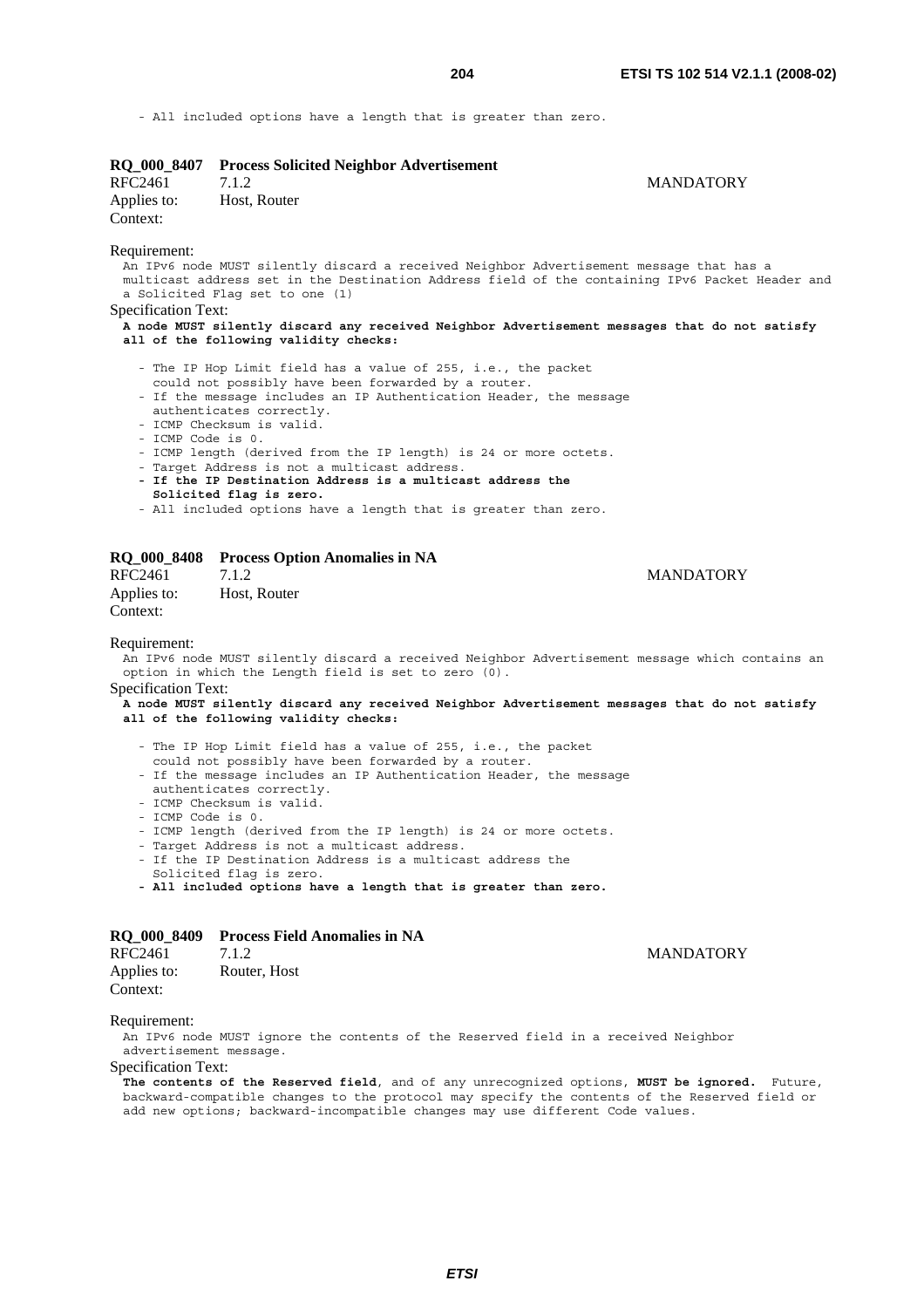|         | RQ_000_8410 Process Option Anomalies in NA |                  |
|---------|--------------------------------------------|------------------|
| RFC2461 |                                            | <b>MANDATORY</b> |

Applies to: Router, Host Context:

#### Requirement:

An IPv6 node MUST ignore the contents of any unrecognized options contained in a received Neighbor Advertisement message.

### Specification Text:

**The contents** of the Reserved field, and **of any unrecognized options, MUST be ignored.** Future, backward-compatible changes to the protocol may specify the contents of the Reserved field or add new options; backward-incompatible changes may use different Code values.

# **RQ\_000\_8411 Process Option Anomalies in NA**

RFC2461 7.1.2 MANDATORY Applies to: Router, Host Context:

#### Requirement:

An IPv6 node MUST ignore a Source Link-Layer Address option received in a Neighbor Advertisement message.

Specification Text:

**The contents of any defined options that are not specified to be used with Neighbor Advertisement messages MUST be ignored and the packet processed as normal. The only defined option that may appear is the Target Link-Layer Address option.**

# **RQ\_000\_8412 Process Option Anomalies in NA**

RFC2461 7.1.2 MANDATORY Applies to: Router, Host Context:

Requirement:

An IPv6 node MUST ignore a Prefix Information option received in a Neighbor Advertisement message.

Specification Text:

**The contents of any defined options that are not specified to be used with Neighbor Advertisement messages MUST be ignored and the packet processed as normal. The only defined option that may appear is the Target Link-Layer Address option.**

### **RQ\_000\_8413 Process Option Anomalies in NA**

RFC2461 7.1.2 MANDATORY Applies to: Host, Router Context:

Requirement:

An IPv6 node MUST ignore a Redirected Header option received in a Neighbor Advertisement message.

Specification Text:

**The contents of any defined options that are not specified to be used with Neighbor Advertisement messages MUST be ignored and the packet processed as normal. The only defined option that may appear is the Target Link-Layer Address option.**

# **RQ\_000\_8414 Process Option Anomalies in NA**

# Applies to: Host, Router Context:

Requirement:

An IPv6 node MUST ignore an MTU option received in a Neighbor Advertisement message. Specification Text:

**The contents of any defined options that are not specified to be used with Neighbor Advertisement messages MUST be ignored and the packet processed as normal. The only defined option that may appear is the Target Link-Layer Address option.**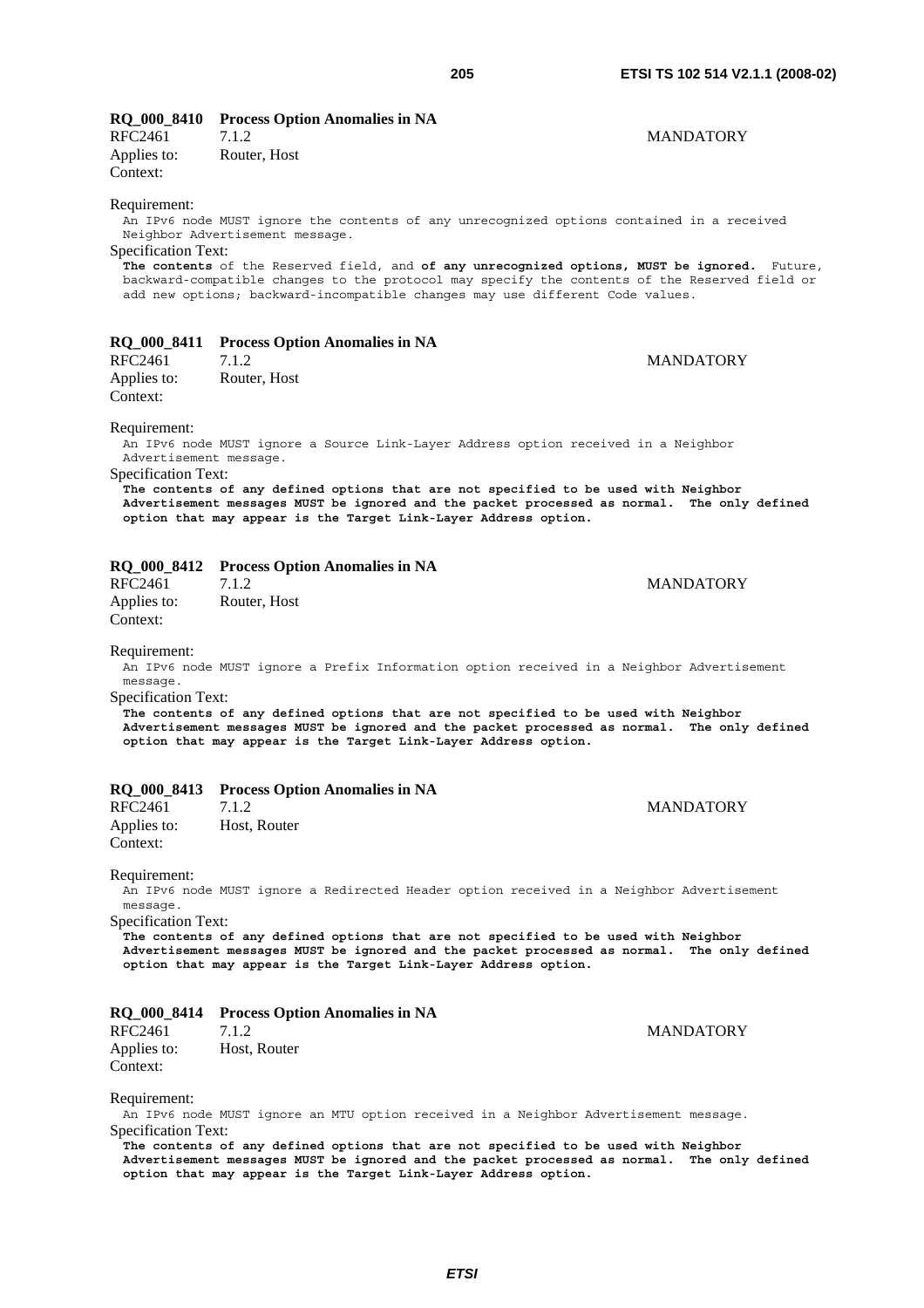# **RQ\_000\_8415 Address Resolution**

Applies to: Host, Router Context:

# Requirement:

An IPv6 node MUST invoke Address Resolution procedures before sending a packet to a Destination Address which has been determined to be on-link but for which the corresponding link-layer address is unknown.

# Specification Text:

Address resolution is the process through which a node determines the link-layer address of a neighbor given only its IP address. **Address resolution is performed only on addresses that are determined to be on-link and for which the sender does not know the corresponding link-layer address.** Address resolution is never performed on multicast addresses.

# **RQ\_000\_8416 Address Resolution**

RFC2461 7.2 MANDATORY Applies to: Router, Host Context:

#### Requirement:

An IPv6 node MUST NOT invoke Address Resolution procedures before sending a packet to a Destination Address which has been determined to be off-link.

#### Specification Text:

Address resolution is the process through which a node determines the link-layer address of a neighbor given only its IP address. **Address resolution is performed only on addresses that are determined to be on-link and for which the sender does not know the corresponding link-layer address.** Address resolution is never performed on multicast addresses.

# **RQ\_000\_8417 Address Resolution**

RFC2461 7.2 MANDATORY Applies to: Host, Router Context:

#### Requirement:

An IPv6 node MUST NOT invoke Address Resolution procedures before sending a packet to a Destination Address for which the corresponding link-layer address is known.

#### Specification Text:

Address resolution is the process through which a node determines the link-layer address of a neighbor given only its IP address. **Address resolution is performed only on addresses that are determined to be on-link and for which the sender does not know the corresponding link-layer address.** Address resolution is never performed on multicast addresses.

# **RQ\_000\_8418 Address Resolution**

RFC2461 7.2 MANDATORY Applies to: Router, Host Context:

#### Requirement:

An IPv6 node MUST NOT invoke Address Resolution procedures before sending a packet to a Destination Address which is a multicast address.

# Specification Text:

Address resolution is the process through which a node determines the link-layer address of a neighbor given only its IP address. Address resolution is performed only on addresses that are determined to be on-link and for which the sender does not know the corresponding link-layer address. **Address resolution is never performed on multicast addresses.**

# RFC2461 7.2 MANDATORY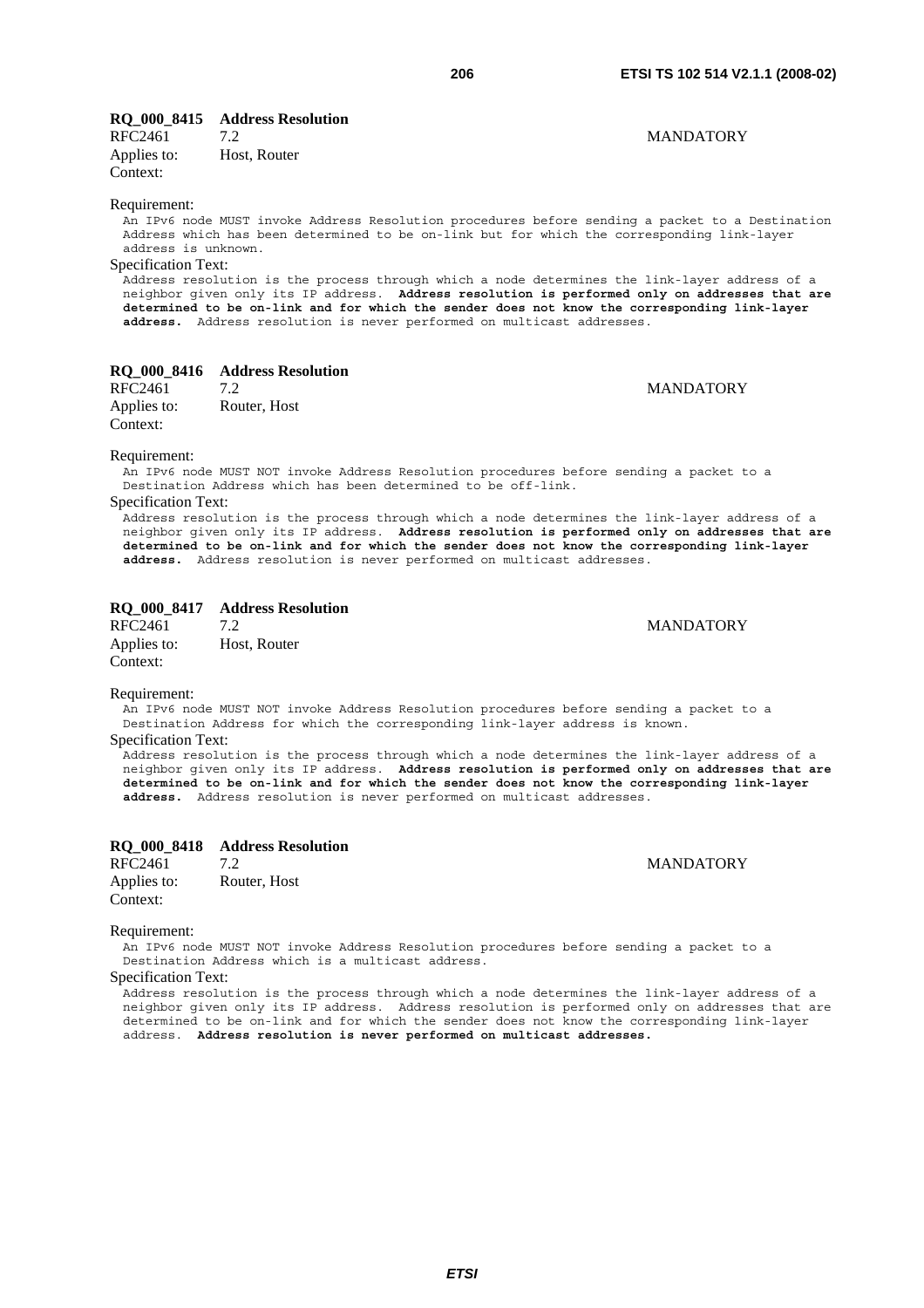**MANDATORY** 

# **RQ\_000\_8419 Initialize**

| RFC2461     | 7.2.1        |
|-------------|--------------|
| Applies to: | Router, Host |
| Context:    |              |

# Requirement:

An IPv6 node MUST accept and process all packets received at a multicast-capable interface and with the Destination Address field in the packet header set to either the link-local All-Nodes multicast address (FF02:0:0:0:0:0:0:1) or any one of the Solicited Node multicast addresses corresponding to the IP addresses assigned to the interface (FF02:0:0:0:0:1:FFxx:xxxx). Specification Text:

**When a multicast-capable interface becomes enabled the node MUST join the all-nodes multicast address on that interface, as well as the solicited-node multicast address corresponding to each of the IP addresses assigned to the interface.**

# **RQ\_000\_8420 Address Use**

RFC2461 7.2.1 MANDATORY Applies to: Router, Host Context:

#### Requirement:

When a new address is added (by system management procedures) to one of its multicast-capable interfaces, an IPv6 node MUST accept and process any IPv6 packet in which the Destination Address field is set to the Solicited Node multicast address corresponding to the new address (FF02:0:0:0:0:1:FFxx:xxxx).

#### Specification Text:

**The set of addresses assigned to an interface may change over time. New addresses might be added and old addresses might be removed [RFC 2462]. In such cases the node MUST join and leave the solicited-node multicast address corresponding to the new and old addresses, respectively.** Note that multiple unicast addresses may map into the same solicited-node multicast address; a node MUST NOT leave the solicited-node multicast group until all assigned addresses corresponding to that multicast address have been removed.

# **RQ\_000\_8421 Address Use**

T.2.1 MANDATORY Applies to: Router, Host Context:

#### Requirement:

When an existing address is removed (by system management procedures) from one of its multicast-capable interfaces, an IPv6 node MUST NOT accept or process any IPv6 packet in which the Destination Address field is set to the Solicited Node multicast address corresponding to the removed address (FF02:0:0:0:0:1:FFxx:xxxx) unless at least one other existing unicast address assigned to the interface maps to the same Solicited-Node multicast address.

## Specification Text:

**The set of addresses assigned to an interface may change over time. New addresses might be added and old addresses might be removed [ADDRCONF]. In such cases the node MUST join and leave the solicited-node multicast address corresponding to the new and old addresses, respectively. Note that multiple unicast addresses may map into the same solicited-node multicast address; a node MUST NOT leave the solicited-node multicast group until all assigned addresses corresponding to that multicast address have been removed.**

| <b>RQ_000_8422</b> | <b>Address Use</b> |
|--------------------|--------------------|
| RFC2461            | 7.2.1              |
| Applies to:        | Host, Router       |
| Context:           |                    |

**MANDATORY** 

#### Requirement:

When an existing address is removed (by system management procedures) from one of its multicast-capable interfaces, an IPv6 node MUST NOT accept or process any IPv6 packet in which the Destination Address field is set to the Solicited Node multicast address corresponding to the removed address (FF02:0:0:0:0:1:FFxx:xxxx) if no other existing unicast address assigned to the interface maps to the same Solicited-Node multicast address.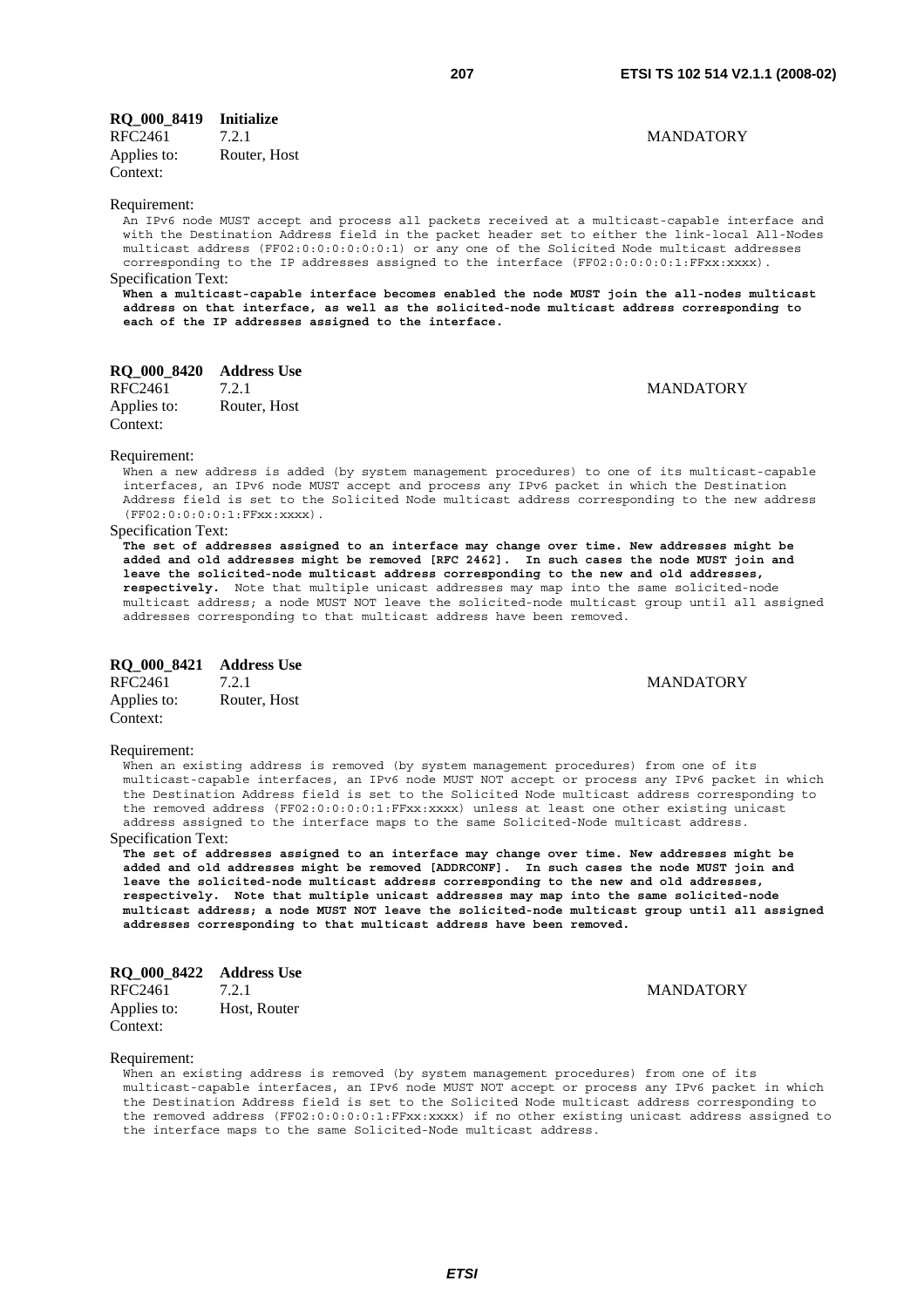# Specification Text:

**The set of addresses assigned to an interface may change over time. New addresses might be added and old addresses might be removed [RFC 2462]. In such cases the node MUST join and leave the solicited-node multicast address corresponding to the new and old addresses, respectively. Note that multiple unicast addresses may map into the same solicited-node multicast address; a node MUST NOT leave the solicited-node multicast group until all assigned addresses corresponding to that multicast address have been removed.**

#### **RQ\_000\_8423 Generate NS for Address Resolution**

| RFC2461     | 7.2.2        |
|-------------|--------------|
| Applies to: | Router, Host |
| Context:    |              |

**MANDATORY** 

### Requirement:

Before sending a packet to an IP address for which the corresponding link-layer address is unknown, an IPv6 node MUST send a Neighbor Solicitation message with the Destination Address field in the containing IPv6 Packet header set to the Solicited-Node multicast address corresponding to the target node's IP address.

#### Specification Text:

**When a node has a unicast packet to send to a neighbor, but does not know the neighbor's linklayer address, it performs address resolution. For multicast-capable interfaces this entails creating a Neighbor Cache entry in the INCOMPLETE state and transmitting a Neighbor Solicitation message targeted at the neighbor. The solicitation is sent to the solicited-node multicast address corresponding to the target address.**

#### **RQ\_000\_8424 Generate NS for Address Resolution**

| RFC2461     | 7.2.2        |
|-------------|--------------|
| Applies to: | Host, Router |
| Context:    |              |

**RECOMMENDED** 

#### Requirement:

When constructing a Neighbor Solicitation message, an IPv6 node SHOULD set the Source Address field in the containing IPv6 Packet header to the Source Address of the packet that prompted the solicitation if that address is one of the addresses assigned to the outgoing interface. Specification Text:

**If the source address of the packet prompting the solicitation is the same as one of the addresses assigned to the outgoing interface, that address SHOULD be placed in the IP Source Address of the outgoing solicitation.** Otherwise, any one of the addresses assigned to the interface should be used. Using the prompting packet's source address when possible insures that the recipient of the Neighbor Solicitation installs in its Neighbor Cache the IP address that is highly likely to be used in subsequent return traffic belonging to the prompting packet's "connection".

#### **RQ\_000\_8425 Generate NS for Address Resolution**

| RFC2461     | 7.2.2        |
|-------------|--------------|
| Applies to: | Host, Router |
| Context:    |              |

**RECOMMENDED** 

#### Requirement:

When constructing a Neighbor Solicitation message, an IPv6 node SHOULD set the Source Address field in the containing IPv6 Packet header to one of the addresses assigned to the outgoing interface if the source address of the packet prompting the solicitation is not one of the addresses assigned to the interface.

# Specification Text:

If the source address of the packet prompting the solicitation is the same as one of the addresses assigned to the outgoing interface, that address SHOULD be placed in the IP Source Address of the outgoing solicitation. **Otherwise, any one of the addresses assigned to the interface should be used.** Using the prompting packet's source address when possible insures that the recipient of the Neighbor Solicitation installs in its Neighbor Cache the IP address that is highly likely to be used in subsequent return traffic belonging to the prompting packet's "connection".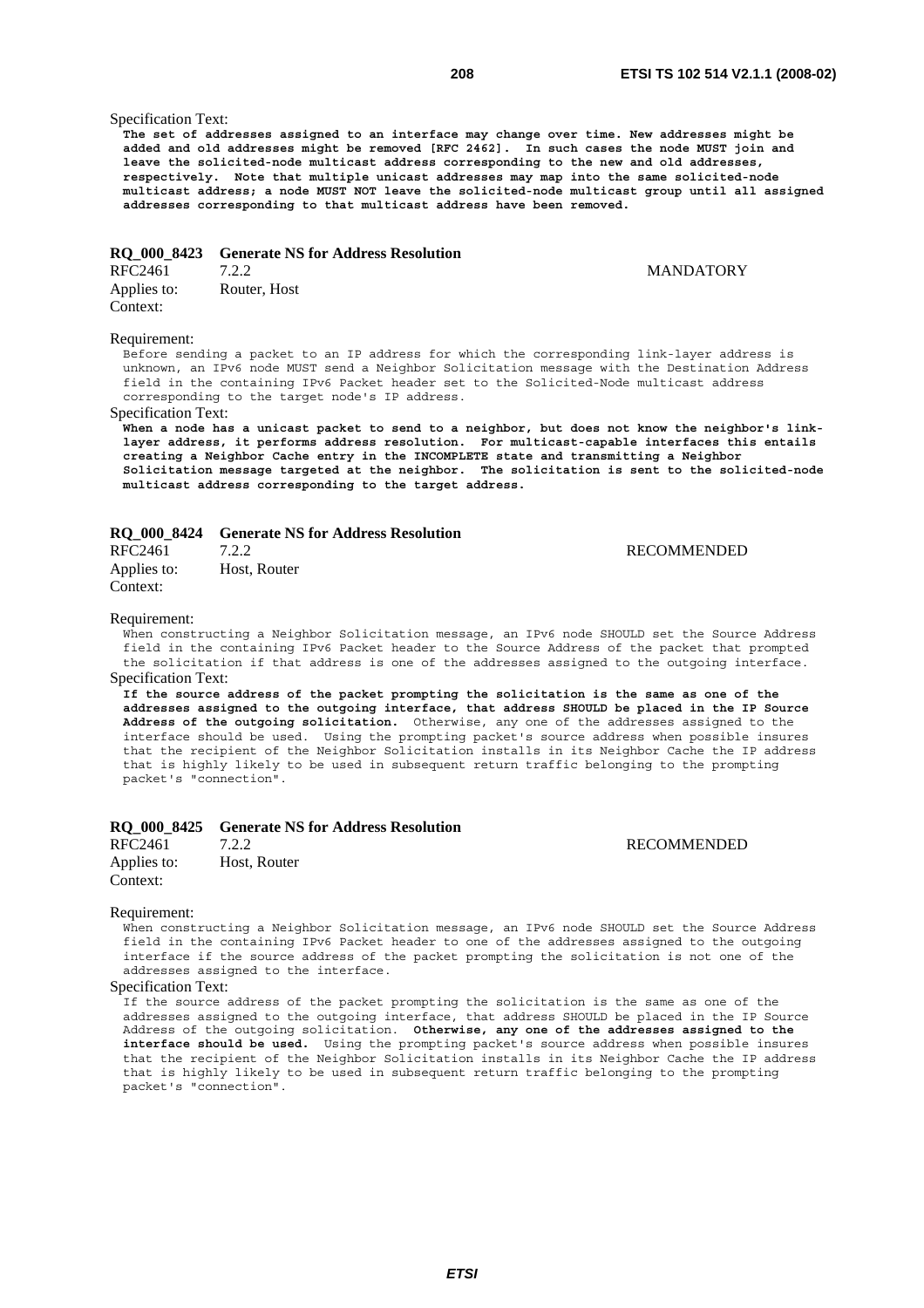# **RQ\_000\_8426 Generate NS for Address Resolution**

| RFC2461     | 7.2.2        |
|-------------|--------------|
| Applies to: | Host, Router |
| Context:    |              |

#### Requirement:

When constructing a Neighbor Solicitation message to be sent to a Solicited-Node multicast address, an IPv6 node MUST include its own link-layer address as a Source Link-Layer Address option in the solicitation.

### Specification Text:

**If the solicitation is being sent to a solicited-node multicast address, the sender MUST include its link-layer address (if it has one) as a Source Link-Layer Address option.** Otherwise, the sender SHOULD include its link-layer address (if it has one) as a Source Link-Layer Address option. Including the source link-layer address in a multicast solicitation is required to give the target an address to which it can send the Neighbor Advertisement. On unicast solicitations, an implementation MAY omit the Source Link-Layer Address option. The assumption here is that if the sender has a peer's link-layer address in its cache, there is a high probability that the peer will also have an entry in its cache for the sender. Consequently, it need not be sent.

|             | RO 000 8427 Generate NS for Address Resolution |                    |
|-------------|------------------------------------------------|--------------------|
| RFC2461     | 7.2.2                                          | <b>RECOMMENDED</b> |
| Applies to: | Router, Host                                   |                    |
| Context:    |                                                |                    |

# Requirement:

When constructing a Neighbor Solicitation message to be sent to an address that is not a Solicited-Node multicast address, an IPv6 node SHOULD include its own link-layer address as a Source Link-Layer Address option in the solicitation.

#### Specification Text:

If the solicitation is being sent to a solicited-node multicast address, the sender MUST include its link-layer address (if it has one) as a Source Link-Layer Address option. **Otherwise, the sender SHOULD include its link-layer address (if it has one) as a Source Link-Layer Address option.** Including the source link-layer address in a multicast solicitation is required to give the target an address to which it can send the Neighbor Advertisement. On unicast solicitations, an implementation MAY omit the Source Link-Layer Address option. The assumption here is that if the sender has a peer's link-layer address in its cache, there is a high probability that the peer will also have an entry in its cache for the sender. Consequently, it need not be sent.

|                         | RO 000 8428 Generate NS for Address Resolution |                 |
|-------------------------|------------------------------------------------|-----------------|
| RFC2461                 | 7.2.2                                          | <b>OPTIONAL</b> |
| Applies to:<br>Context: | Host, Router                                   |                 |

#### Requirement:

When constructing a Neighbor Solicitation message to be sent to a unicast address, an IPv6 node MAY omit the Source Link-Layer Address option in the solicitation.

Specification Text:

If the solicitation is being sent to a solicited-node multicast address, the sender MUST include its link-layer address (if it has one) as a Source Link-Layer Address option. Otherwise, the sender SHOULD include its link-layer address (if it has one) as a Source Link-Layer Address option. Including the source link-layer address in a multicast solicitation is required to give the target an address to which it can send the Neighbor Advertisement. **On unicast solicitations, an implementation MAY omit the Source Link-Layer Address option.** The assumption here is that if the sender has a peer's link-layer address in its cache, there is a high probability that the peer will also have an entry in its cache for the sender. Consequently, it need not be sent.

# **RQ\_000\_8432 Address Resolution Data Queue Handling**

RFC2461 7.2.2 RECOMMENDED Applies to: Host, Router Context:

#### Requirement:

While waiting for the address resolution procedure for a particular IP address (neighbor) to complete, an IPv6 node MUST delay sending any packets which are not part of that procedure to that address.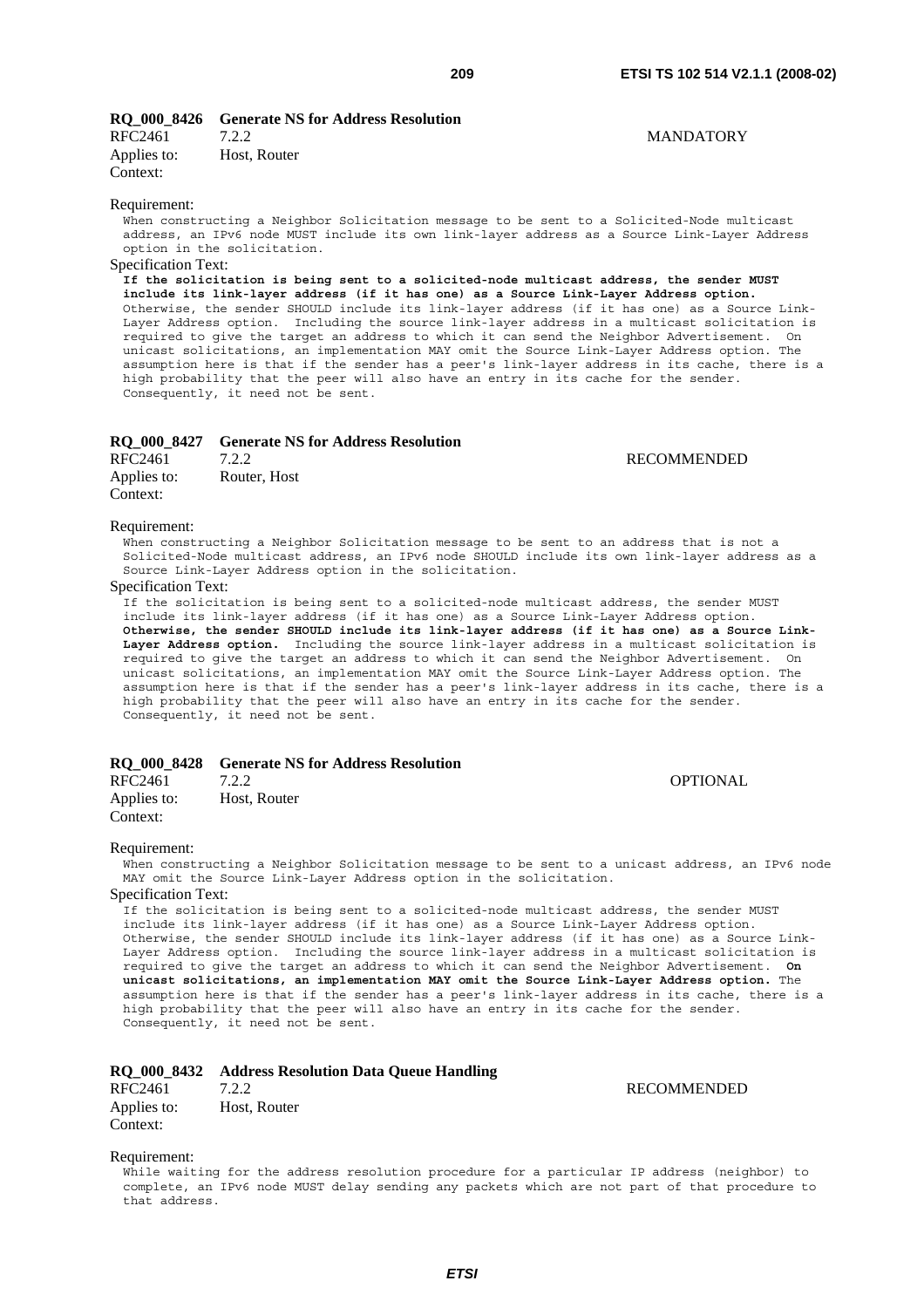# Specification Text:

**While waiting for address resolution to complete, the sender MUST, for each neighbor, retain a small queue of packets waiting for address resolution to complete. The queue MUST hold at least one packet, and MAY contain more. However, the number of queued packets per neighbor SHOULD be limited to some small value. When a queue overflows, the new arrival SHOULD replace the oldest entry. Once address resolution completes, the node transmits any queued packets.**

### **RQ\_000\_8433 Address Resolution Behavior**

| RFC2461     | 7.2.2        |
|-------------|--------------|
| Applies to: | Host, Router |
| Context:    |              |

#### Requirement:

An IPv6 node SHOULD retransmit a Neighbor Solicitation message every 1 second until a valid Neighbor advertisement message is received as a response.

Specification Text:

**While awaiting a response, the sender SHOULD retransmit Neighbor Solicitation messages approximately every RetransTimer milliseconds, even in the absence of additional traffic to the neighbor.** Retransmissions MUST be rate-limited to at most one solicitation per neighbor every RetransTimer milliseconds.

# **RQ\_000\_8434 Address Resolution Behavior**

| RFC2461     | 7.2.2        |
|-------------|--------------|
| Applies to: | Host, Router |
| Context:    |              |

#### Requirement:

After sending a Neighbor Solicitation message to a particular IP address, an IPv6 node MUST NOT send another Neighbor Solicitation message to the same address within 1 second.

### Specification Text:

While awaiting a response, the sender SHOULD retransmit Neighbor Solicitation messages approximately every RetransTimer milliseconds, even in the absence of additional traffic to the neighbor. **Retransmissions MUST be rate-limited to at most one solicitation per neighbor every RetransTimer milliseconds.**

## **RQ\_000\_8435 Address Resolution Behavior**

| RFC2461     | 7.2.2        |
|-------------|--------------|
| Applies to: | Router, Host |

Context:

#### Requirement:

If a valid Neighbor Advertisement message has not been received as a response after 3 Neighbor Solicitations have been sent to a particular IP address, an IPv6 node MUST send an ICMPv6 packet in response to each delayed packet awaiting address resolution with the Type field set to 1 (Destination Unreachable) and the Code field set to 3 (Address Unreachable).

Specification Text:

**If no Neighbor Advertisement is received after MAX\_MULTICAST\_SOLICIT solicitations, address resolution has failed. The sender MUST return ICMP destination unreachable indications with code 3 (Address Unreachable) for each packet queued awaiting address resolution.**

|  | RQ_000_8436 Process Field Anomalies in NS |
|--|-------------------------------------------|
|--|-------------------------------------------|

| RFC2461     | 7.2.3        |
|-------------|--------------|
| Applies to: | Host, Router |
| Context:    |              |

#### Requirement:

An IPv6 host MUST silently discard a received Neighbor Solicitation message in which the Target Address field does not contain:

- a unicast or anycast address assigned to the receiving interface;
- a unicast address for which the receiving IPv6 node is offering proxy service; OR
- a "tentative" address upon which Duplicate Address Detection is being performed.

**RECOMMENDED** 

**MANDATORY** 

**MANDATORY**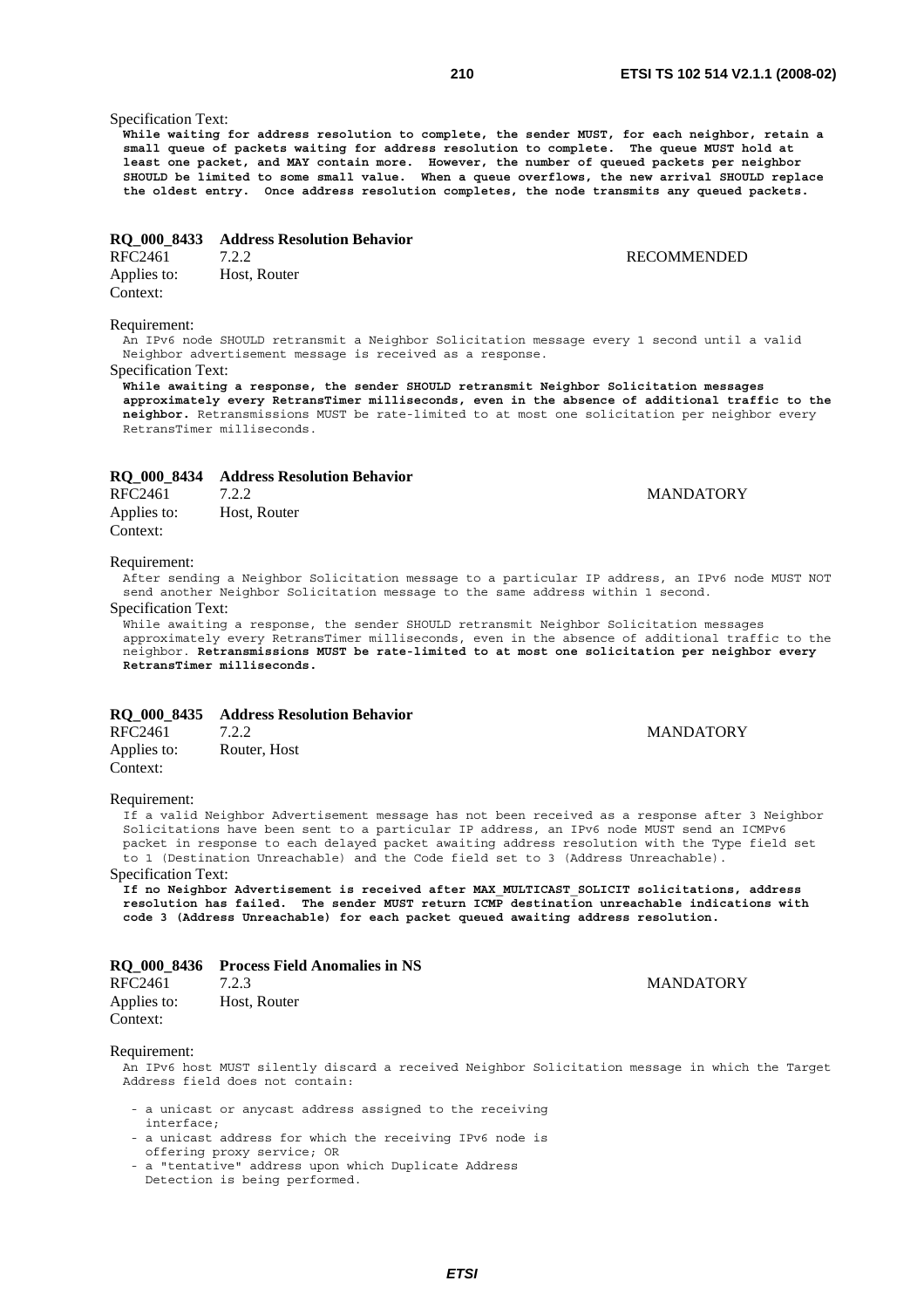Specification Text:

**A valid Neighbor Solicitation that does not meet any the following requirements MUST be silently discarded:** 

- **The Target Address is a "valid" unicast or anycast address assigned to the receiving interface [RFC 2462],**
- The Target Address is a unicast address for which the node is offering proxy service, or
- The Target Address is a "tentative" address on which Duplicate Address Detection is being performed [RFC 2462].

# **RQ\_000\_8438 Address Resolution**

### Applies to: Host, Router

# **RECOMMENDED**

Context:

An IPv6 node receives a valid Neighbor Solicitation with the Source Address field in the containing IPV6 Packet header set to the IP address of a known neighboring node and with the same neighbor's link-layer address set in the Source Link-Layer Address option.

#### Requirement:

The IPv6 node SHOULD update its internal information related to the known neighboring node while leaving its categorization as either a host or a router unchanged before sending a Neighbor Advertisement as a response.

### Specification Text:

If the Target Address is tentative, the Neighbor Solicitation should be processed as described in RFC 2462. Otherwise, the following description applies. **If the Source Address is not the unspecified address and, on link layers that have addresses, the solicitation includes a Source Link-Layer Address option, then the recipient SHOULD create or update the Neighbor Cache entry for the IP Source Address of the solicitation**. If an entry does not already exist, the node SHOULD create a new one and set its reachability state to STALE as specified in Section 7.3.3. If an entry already exists, and the cached link-layer address differs from the one in the received Source Link-Layer option, the cached address should be replaced by the received address and the entry's reachability state MUST be set to STALE.

If a Neighbor Cache entry is created the IsRouter flag SHOULD be set to FALSE. This will be the case even if the Neighbor Solicitation is sent by a router since the Neighbor Solicitation messages do not contain an indication of whether or not the sender is a router. In the event that the sender is a router, subsequent Neighbor Advertisement or Router Advertisement messages will set the correct IsRouter value. If a Neighbor Cache entry already exists its IsRouter flag MUST NOT be modified.

If the Source Address is the unspecified address the node MUST NOT create or update the Neighbor Cache entry.

**After any updates to the Neighbor Cache, the node sends a Neighbor Advertisement response as described in the next section.**

# **RQ\_000\_8439 Address Resolution**

RFC2461 7.2.3 RECOMMENDED

#### Applies to: Router, Host

Context:

An IPv6 node receives a valid Neighbor Solicitation with the Source Address field in the containing IPV6 Packet header set to an IP address which is not the Unspecified Address (0::0) and not that of a known neighboring node and with an unknown neighbor's link-layer address set in the Source Link-Layer Address option.

#### Requirement:

The IPv6 node SHOULD create internal information related to the previously unknown neighboring node and categorize it as a host before sending a Neighbor Advertisement as a response.

Specification Text:

If the Target Address is tentative, the Neighbor Solicitation should be processed as described in RFC 2462. Otherwise, the following description applies. **If the Source Address is not the unspecified address and, on link layers that have addresses, the solicitation includes a Source Link-Layer Address option, then the recipient SHOULD create or update the Neighbor Cache entry for the IP Source Address of the solicitation. If an entry does not already exist, the node SHOULD create a new one** and set its reachability state to STALE as specified in Section 7.3.3. If an entry already exists, and the cached link-layer address differs from the one in the received Source Link-Layer option, the cached address should be replaced by the received address and the entry's reachability state MUST be set to STALE.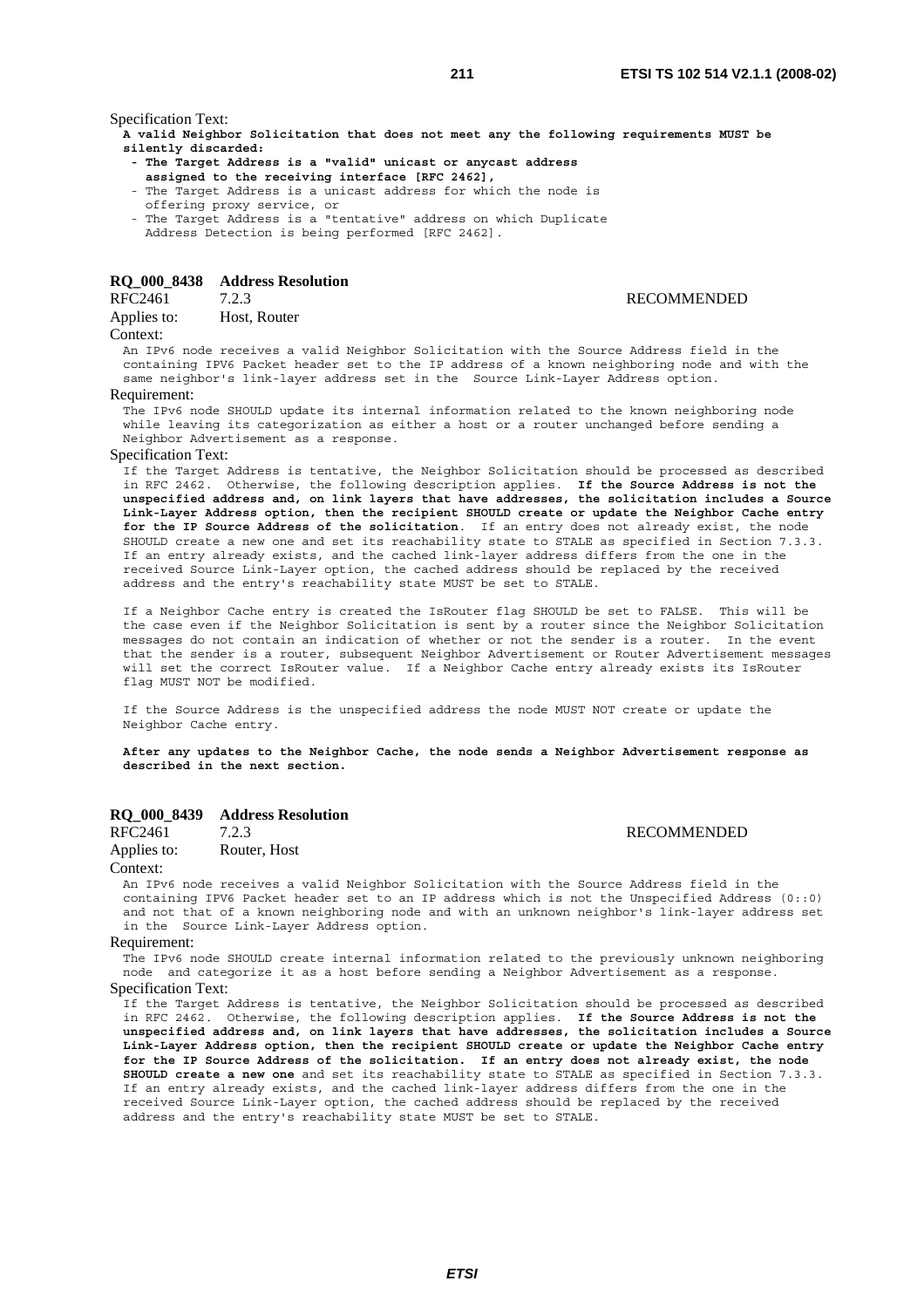**RECOMMENDED** 

**If a Neighbor Cache entry is created the IsRouter flag SHOULD be set to FALSE**. This will be the case even if the Neighbor Solicitation is sent by a router since the Neighbor Solicitation messages do not contain an indication of whether or not the sender is a router. In the event that the sender is a router, subsequent Neighbor Advertisement or Router Advertisement messages will set the correct IsRouter value. If a Neighbor Cache entry already exists its IsRouter flag MUST NOT be modified.

If the Source Address is the unspecified address the node MUST NOT create or update the Neighbor Cache entry.

**After any updates to the Neighbor Cache, the node sends a Neighbor Advertisement response as described in the next section.**

# **RQ\_000\_8440 Address Resolution**

| RFC2461 | 7.2.3 |  |
|---------|-------|--|
|         |       |  |

Applies to: Host, Router

#### Context:

An IPv6 node receives a valid Neighbor Solicitation with the Source Address field in the containing IPV6 Packet header set to the IP address of a known neighboring node and with a link-layer address which is not the one previously associated with the neighbor set in the Source Link-Layer Address option.

#### Requirement:

The IPv6 node SHOULD update its internal information to replace the existing link-layer address associated with the neighboring node with the received link-layer address while leaving its categorization as either a host or a router unchanged before sending a Neighbor Advertisement as a response.

#### Specification Text:

If the Target Address is tentative, the Neighbor Solicitation should be processed as described in RFC 2462. Otherwise, the following description applies. If the Source Address is not the unspecified address and, on link layers that have addresses, the solicitation includes a Source Link-Layer Address option, then the recipient SHOULD create or update the Neighbor Cache entry for the IP Source Address of the solicitation. If an entry does not already exist, the node SHOULD create a new one and set its reachability state to STALE as specified in Section 7.3.3. **If an entry already exists, and the cached link-layer address differs from the one in the received Source Link-Layer option, the cached address should be replaced by the received address and the entry's reachability state MUST be set to STALE.**

If a Neighbor Cache entry is created the IsRouter flag SHOULD be set to FALSE. This will be the case even if the Neighbor Solicitation is sent by a router since the Neighbor Solicitation messages do not contain an indication of whether or not the sender is a router. In the event that the sender is a router, subsequent Neighbor Advertisement or Router Advertisement messages will set the correct IsRouter value. **If a Neighbor Cache entry already exists its IsRouter flag MUST NOT be modified.**

If the Source Address is the unspecified address the node MUST NOT create or update the Neighbor Cache entry.

**After any updates to the Neighbor Cache, the node sends a Neighbor Advertisement response as described in the next section.**

# **RQ\_000\_8441 Process NS for Address Resolution**

RFC2461 7.2.3 MANDATORY Applies to: Host, Router

#### Context:

An IPv6 node receives a valid Neighbor Solicitation with the Source Address field in the containing IPV6 Packet header set to the unspecified address (0::0) and a known neighboring node's link-layer address set in the Source Link-Layer Address option.

#### Requirement:

The IPv6 node MUST NOT update its internal information related to the neighbor associated with the received link-layer address.

#### Specification Text:

If the Target Address is tentative, the Neighbor Solicitation should be processed as described in RFC 2462. Otherwise, the following description applies. If the Source Address is not the unspecified address and, on link layers that have addresses, the solicitation includes a Source Link-Layer Address option, then the recipient SHOULD create or update the Neighbor Cache entry for the IP Source Address of the solicitation. If an entry does not already exist, the node SHOULD create a new one and set its reachability state to STALE as specified in Section 7.3.3. If an entry already exists, and the cached link-layer address differs from the one in the received Source Link-Layer option, the cached address should be replaced by the received address and the entry's reachability state MUST be set to STALE.

# *ETSI*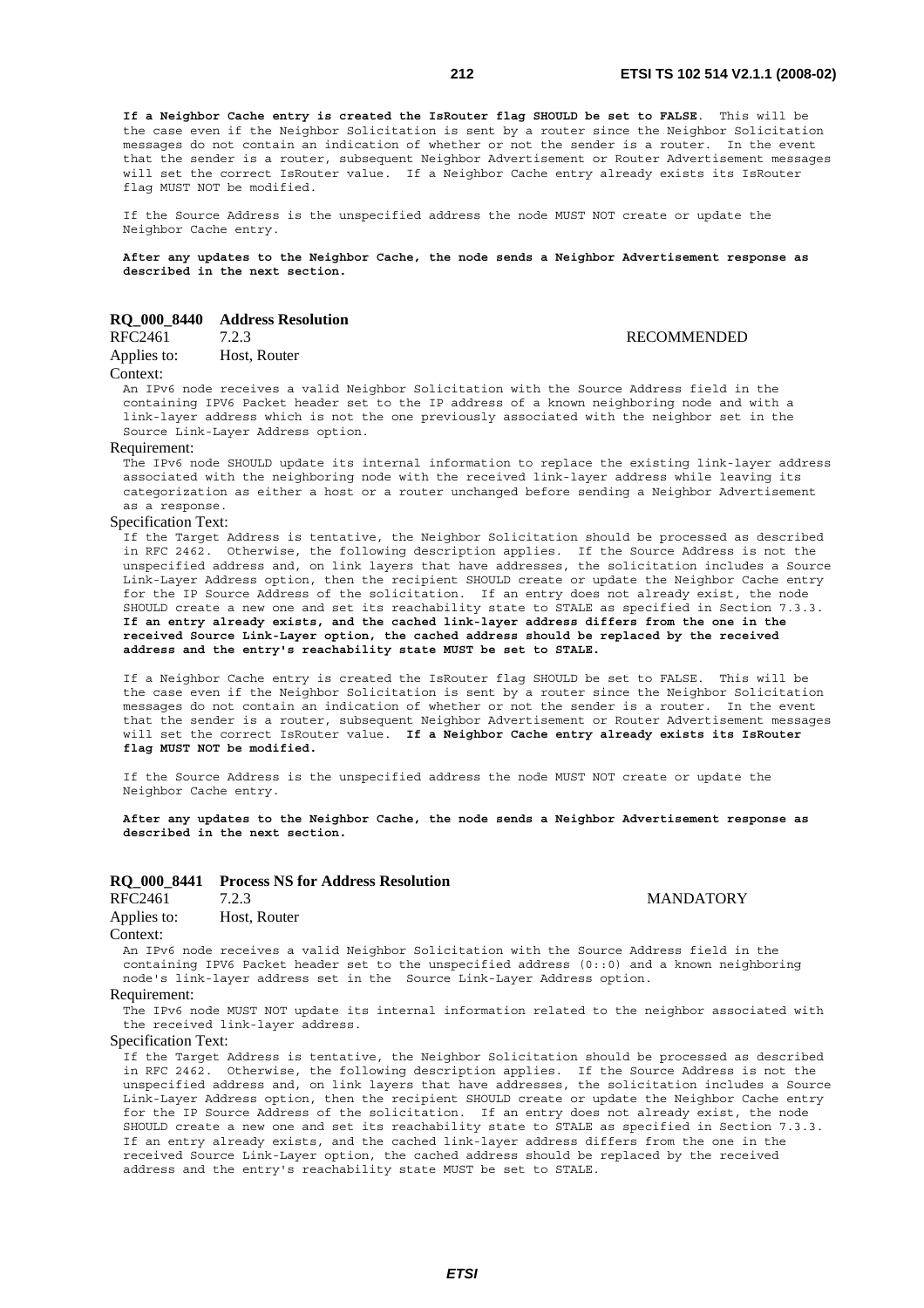If a Neighbor Cache entry is created the IsRouter flag SHOULD be set to FALSE. This will be the case even if the Neighbor Solicitation is sent by a router since the Neighbor Solicitation messages do not contain an indication of whether or not the sender is a router. In the event that the sender is a router, subsequent Neighbor Advertisement or Router Advertisement messages will set the correct IsRouter value. If a Neighbor Cache entry already exists its IsRouter flag MUST NOT be modified.

**If the Source Address is the unspecified address the node MUST NOT create or update the Neighbor Cache entry.**

After any updates to the Neighbor Cache, the node sends a Neighbor Advertisement response as described in the next section.

# **RQ\_000\_8442 Process NS for Address Resolution**

Applies to: Host, Router

#### Context:

An IPv6 node receives a valid Neighbor Solicitation with the Source Address field in the containing IPV6 Packet header set to the unspecified address (0::0) and a previously unknown link-layer address set in the Source Link-Layer Address option.

Requirement:

The IPv6 node MUST NOT create new internal information related to the received link-layer address.

Specification Text:

If the Target Address is tentative, the Neighbor Solicitation should be processed as described in RFC 2462. Otherwise, the following description applies. If the Source Address is not the unspecified address and, on link layers that have addresses, the solicitation includes a Source Link-Layer Address option, then the recipient SHOULD create or update the Neighbor Cache entry for the IP Source Address of the solicitation. If an entry does not already exist, the node SHOULD create a new one and set its reachability state to STALE as specified in Section 7.3.3. If an entry already exists, and the cached link-layer address differs from the one in the received Source Link-Layer option, the cached address should be replaced by the received address and the entry's reachability state MUST be set to STALE.

If a Neighbor Cache entry is created the IsRouter flag SHOULD be set to FALSE. This will be the case even if the Neighbor Solicitation is sent by a router since the Neighbor Solicitation messages do not contain an indication of whether or not the sender is a router. In the event that the sender is a router, subsequent Neighbor Advertisement or Router Advertisement messages will set the correct IsRouter value. If a Neighbor Cache entry already exists its IsRouter flag MUST NOT be modified.

#### **If the Source Address is the unspecified address the node MUST NOT create or update the Neighbor Cache entry.**

After any updates to the Neighbor Cache, the node sends a Neighbor Advertisement response as described in the next section.

#### **RQ\_000\_8443 Process NS for Address Resolution**

| RFC2461     | 7.2.4        | OPTIONAL |
|-------------|--------------|----------|
| Applies to: | Host, Router |          |
| Context:    |              |          |

#### Requirement:

When constructing a Neighbor advertisement message as a response to a valid Neighbor Solicitation message that had the Destination Address field of the containing IPv6 Packet header set to a non-multicast address, an IPv6 node MAY omit the Target Link-Layer Address option in the Advertisement.

#### Specification Text:

A node sends a Neighbor Advertisement in response to a valid Neighbor Solicitation targeting one of the node's assigned addresses. The Target Address of the advertisement is copied from the Target Address of the solicitation. **If the solicitation's IP Destination Address is not a multicast address, the Target Link-Layer Address option MAY be omitted;** the neighboring node's cached value must already be current in order for the solicitation to have been received. If the solicitation's IP Destination Address is a multicast address, the Target Link-Layer option MUST be included in the advertisement. Furthermore, if the node is a router, it MUST set the Router flag to one; otherwise it MUST set the flag to zero.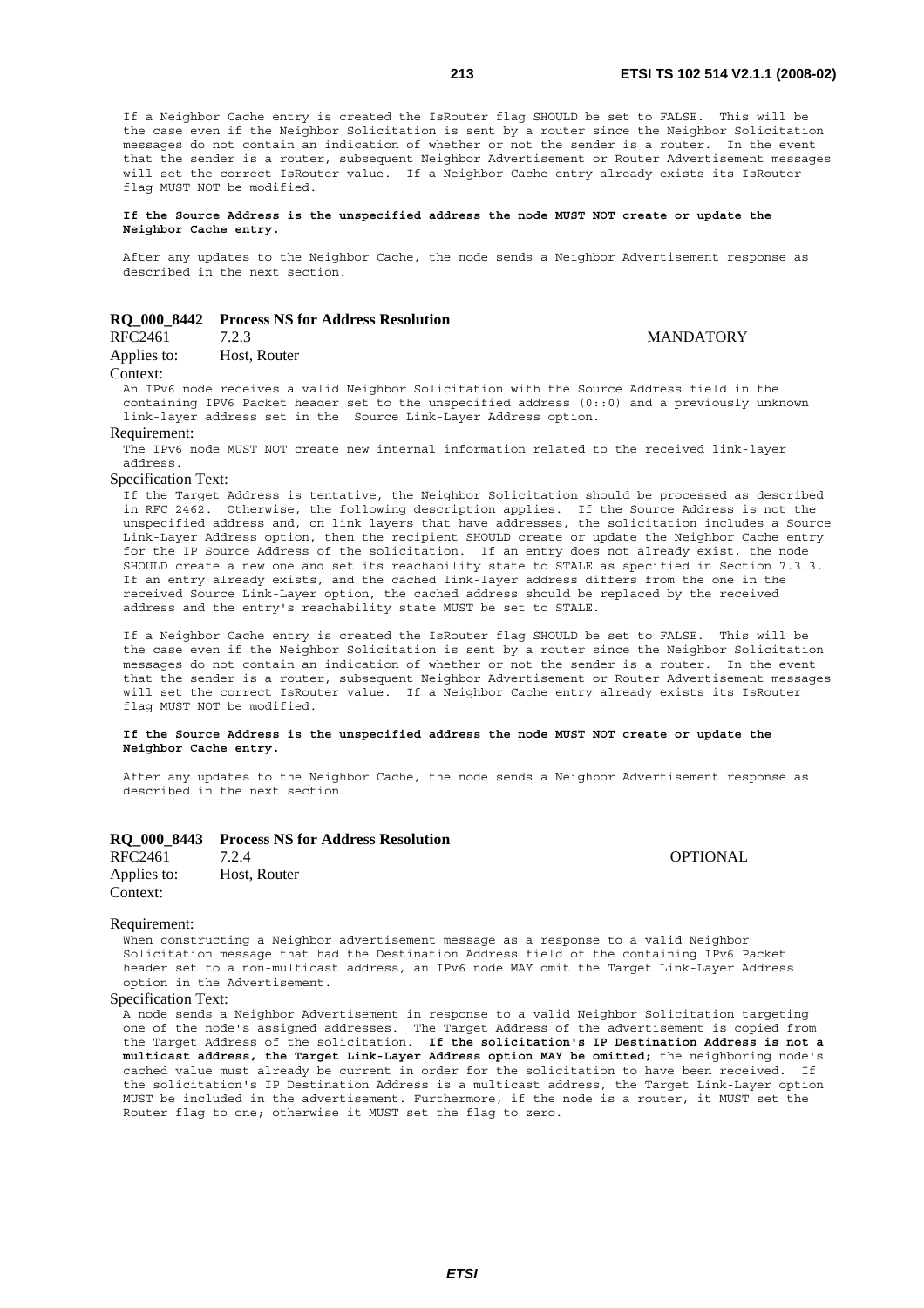#### **RQ\_000\_8444 Process NS for Address Resolution**

| RFC2461     | 7.2.4        |
|-------------|--------------|
| Applies to: | Host, Router |
| Context:    |              |

#### Requirement:

When constructing a Neighbor advertisement message as a response to a valid Neighbor Solicitation message with a multicast address set in the Destination Address field of the containing IPv6 Packet header, an IPv6 node MUST include the Target Link-Layer Address option in the Advertisement.

## Specification Text:

A node sends a Neighbor Advertisement in response to a valid Neighbor Solicitation targeting one of the node's assigned addresses. The Target Address of the advertisement is copied from the Target Address of the solicitation. If the solicitation's IP Destination Address is not a multicast address, the Target Link-Layer Address option MAY be omitted; the neighboring node's cached value must already be current in order for the solicitation to have been received. **If the solicitation's IP Destination Address is a multicast address, the Target Link-Layer option MUST be included in the advertisement.** Furthermore, if the node is a router, it MUST set the Router flag to one; otherwise it MUST set the flag to zero.

|                         | RQ 000 8445 Process NS for Address Resolution |                  |
|-------------------------|-----------------------------------------------|------------------|
| RFC2461                 | 7.2.4                                         | <b>MANDATORY</b> |
| Applies to:<br>Context: | Router                                        |                  |

#### Requirement:

When constructing a Neighbor advertisement message as a response to a valid Neighbor Solicitation message, an IPv6 router MUST set the Router Flag (R-Flag) to one (1) in the advertisement.

#### Specification Text:

A node sends a Neighbor Advertisement in response to a valid Neighbor Solicitation targeting one of the node's assigned addresses. The Target Address of the advertisement is copied from the Target Address of the solicitation. If the solicitation's IP Destination Address is not a multicast address, the Target Link-Layer Address option MAY be omitted; the neighboring node's cached value must already be current in order for the solicitation to have been received. If the solicitation's IP Destination Address is a multicast address, the Target Link-Layer option MUST be included in the advertisement. **Furthermore, if the node is a router, it MUST set the Router flag to one**; otherwise it MUST set the flag to zero.

#### **RQ\_000\_8446 Process NS for Address Resolution**

| RFC2461 7.2.4           |      | <b>MANDATORY</b> |
|-------------------------|------|------------------|
| Applies to:<br>Context: | Host |                  |

#### Requirement:

When constructing a Neighbor advertisement message as a response to a valid Neighbor Solicitation message, an IPv6 host MUST set the Router Flag (R-Flag) to zero (0) in the advertisement.

#### Specification Text:

A node sends a Neighbor Advertisement in response to a valid Neighbor Solicitation targeting one of the node's assigned addresses. The Target Address of the advertisement is copied from the Target Address of the solicitation. If the solicitation's IP Destination Address is not a multicast address, the Target Link-Layer Address option MAY be omitted; the neighboring node's cached value must already be current in order for the solicitation to have been received. If the solicitation's IP Destination Address is a multicast address, the Target Link-Layer option MUST be included in the advertisement. Furthermore, if the node is a router, it MUST set the Router flag to one; **otherwise it MUST set the flag to zero.**

#### **RQ\_000\_8447 Process NS for Address Resolution**

| --- --- --- |              |
|-------------|--------------|
| RFC2461     | 7.2.4        |
| Applies to: | Host, Router |
| Context:    |              |

**RECOMMENDED** 

#### Requirement:

When constructing a Neighbor advertisement message which is a response to a valid Neighbor Solicitation message and in which the Target Address field is set to an anycast address, an IPv6 node SHOULD set the Override Flag (O-Flag) to zero (0) in the advertisement.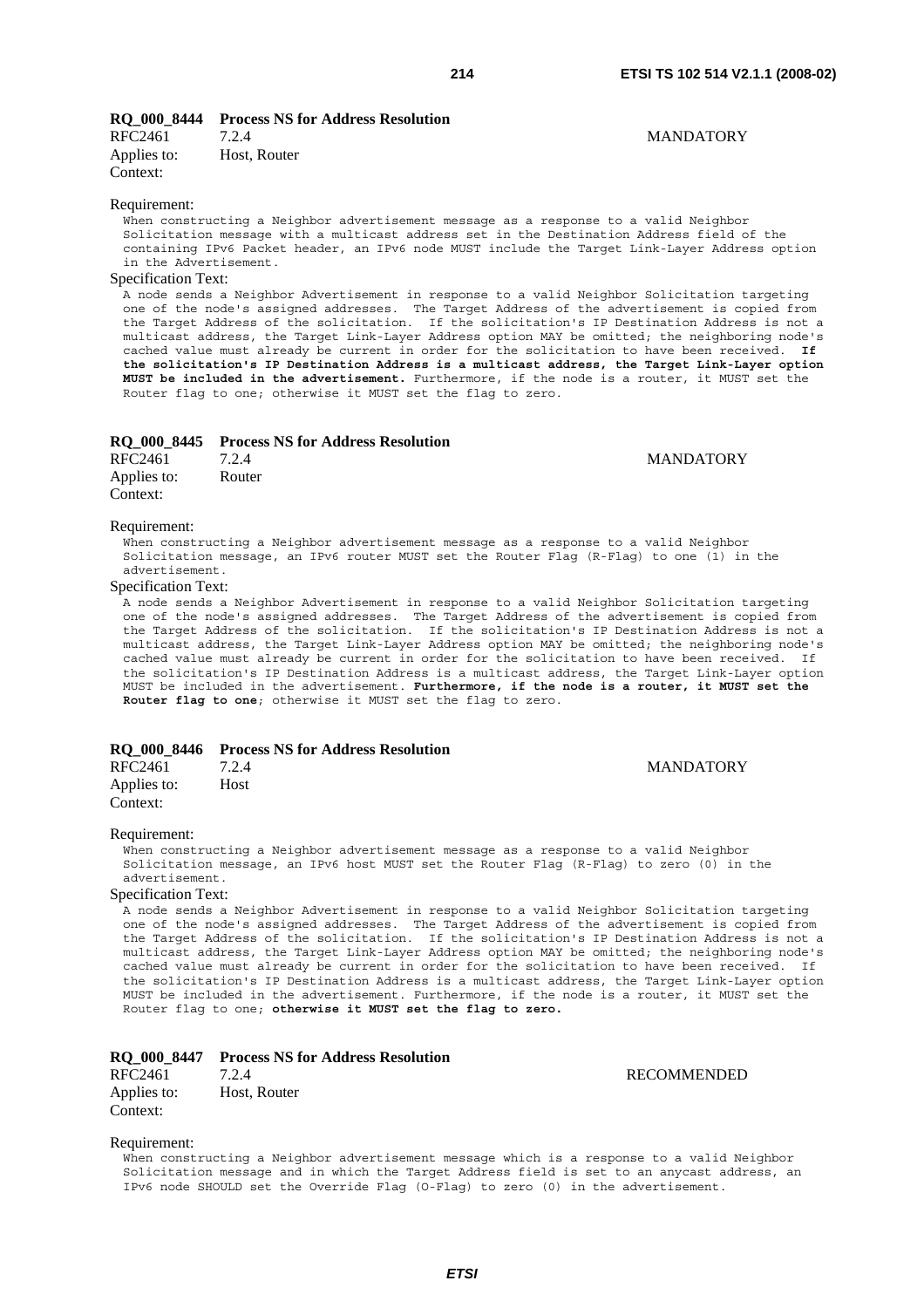# Specification Text:

**If the Target Address is either an anycast address** or a unicast address for which the node is providing proxy service, or the Target Link-Layer Address option is not included, **the Override flag SHOULD be set to zero.** Otherwise, the Override flag SHOULD be set to one. Proper setting of the Override flag ensures that nodes give preference to non-proxy advertisements, even when received after proxy advertisements, and also ensures that the first advertisement for an anycast address "wins".

# **RQ\_000\_8448 Process NS for Address Resolution**

RFC2461 7.2.4 RECOMMENDED Applies to: Router, Host Context:

#### Requirement:

When constructing a Neighbor advertisement message which is a response to a valid Neighbor Solicitation message and in which the Target Address field is set to a unicast address for which it is providing proxy service, an IPv6 node SHOULD set the Override Flag (O-Flag) to zero (0) in the advertisement.

#### Specification Text:

**If the Target Address is** either an anycast address or **a unicast address for which the node is providing proxy service,** or the Target Link-Layer Address option is not included, **the Override flag SHOULD be set to zero.** Otherwise, the Override flag SHOULD be set to one. Proper setting of the Override flag ensures that nodes give preference to non-proxy advertisements, even when received after proxy advertisements, and also ensures that the first advertisement for an anycast address "wins".

|                         | RQ_000_8449 Process NS for Address Resolution |                    |
|-------------------------|-----------------------------------------------|--------------------|
| RFC2461                 | 7.2.4                                         | <b>RECOMMENDED</b> |
| Applies to:<br>Context: | Host, Router                                  |                    |
| Requirement:            |                                               |                    |

When constructing a Neighbor advertisement message which is a response to a valid Neighbor Solicitation message and in which the Target Link-Layer Address option is omitted, an IPv6 node SHOULD set the Override Flag (O-Flag) to zero (0) in the advertisement.

#### Specification Text:

**If the Target Address is** either an anycast address or a unicast address for which the node is providing proxy service, or **the Target Link-Layer Address option is not included, the Override flag SHOULD be set to zero.** Otherwise, the Override flag SHOULD be set to one. Proper setting of the Override flag ensures that nodes give preference to non-proxy advertisements, even when received after proxy advertisements, and also ensures that the first advertisement for an anycast address "wins".

#### **RQ\_000\_8450 Process NS for Address Resolution**

| RFC2461     | 7.2.4        |
|-------------|--------------|
| Applies to: | Host, Router |
| Context:    |              |

**RECOMMENDED** 

#### Requirement:

When constructing a Neighbor advertisement message which is a response to a valid Neighbor Solicitation message and in which a Target Link-Layer Address option is included and the Target Address field is set to neither an anycast address nor a unicast address for which it is providing proxy service, an IPv6 node SHOULD set the Override Flag (O-Flag) to one (1) in the advertisement.

#### Specification Text:

If the Target Address is either an anycast address or a unicast address for which the node is providing proxy service, or the Target Link-Layer Address option is not included, the Override flag SHOULD be set to zero. **Otherwise, the Override flag SHOULD be set to one.** Proper setting of the Override flag ensures that nodes give preference to non-proxy advertisements, even when received after proxy advertisements, and also ensures that the first advertisement for an anycast address "wins".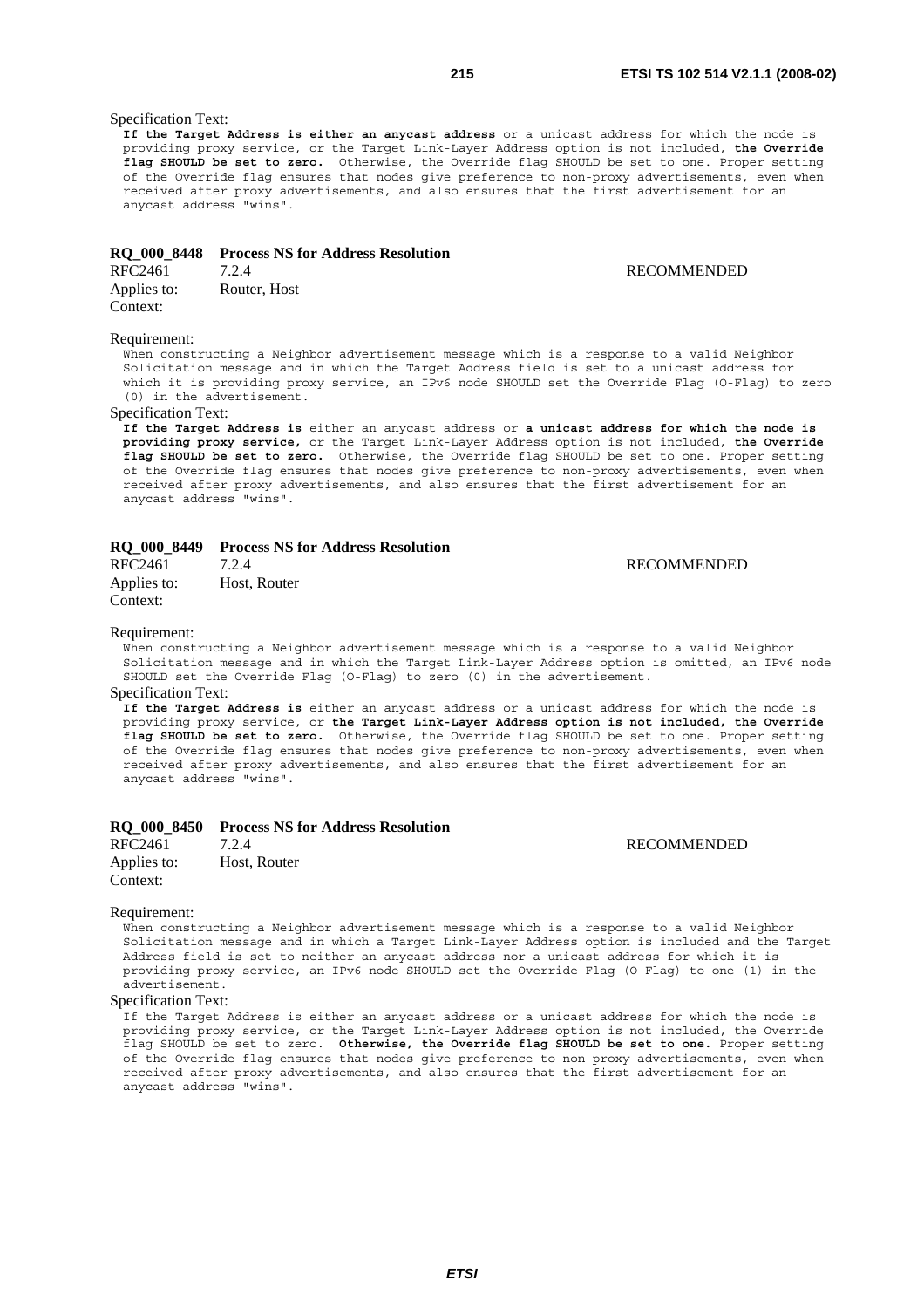#### **RQ\_000\_8451 Process NS for Address Resolution**<br>RFC2461 724 T 2.4 MANDATORY

| RFC2401     | 1.2.4        |  |
|-------------|--------------|--|
| Applies to: | Router, Host |  |
| $\sim$      |              |  |

#### Context:

An IPv6 node receives a valid Neighbor Solicitation message with the Source Address field in the containing IPv6 Packet header set to the Unspecified Address (0::0)

#### Requirement:

The IPv6 node MUST send a Neighbor Advertisement message from the receiving interface with the Solicited Flag (S-Flag) set to zero (0) and the Destination Address field in the containing IPv6 Packet header set to the link-local All-Nodes multicast address (FF02:0:0:0:0:0:0:1). Specification Text:

**If the source of the solicitation is the unspecified address, the node MUST set the Solicited flag to zero and multicast the advertisement to the all-nodes address.** Otherwise, the node MUST set the Solicited flag to one and unicast the advertisement to the Source Address of the solicitation.

# **RQ\_000\_8452 Process NS for Address Resolution**

Applies to: Host, Router

Context:

An IPv6 node receives a valid Neighbor Solicitation message with the Source Address field in the containing IPv6 Packet header set to an address other than the Unspecified Address (0::0)

#### Requirement:

The IPv6 node MUST send a Neighbor Advertisement message from the receiving interface with the Solicited Flag (S-Flag) set to one (1) and the Destination Address field in the containing IPv6 Packet header set to the unicast address taken from the Source Address field of the received Neighbor Solicitation.

#### Specification Text:

If the source of the solicitation is the unspecified address, the node MUST set the Solicited flag to zero and multicast the advertisement to the all-nodes address. **Otherwise, the node MUST set the Solicited flag to one and unicast the advertisement to the Source Address of the solicitation.**

# **RQ\_000\_8453 Process Anycast NS**

RFC2461 7.2.4 RECOMMENDED

Applies to: Host, Router

#### Context:

An IPv6 node receives a valid Neighbor Solicitation message in which the Target Address field is set to an Anycast address.

Requirement:

The IPv6 node SHOULD send the Neighbor advertisement response aft a random delay of between 0 and 1 seconds.

Specification Text:

**If the Target Address is an anycast address the sender SHOULD delay sending a response for a random time between 0 and MAX\_ANYCAST\_DELAY\_TIME seconds.**

#### **RQ\_000\_8454 Generate NS for Address Resolution**

RFC2461 7.2.4 MANDATORY Applies to: Host, Router

#### Context:

An IPV6 node receives a valid Neighbor Solicitation that does not include a Source Link-Layer Address option and the node has no link-layer address associated with the address set in the Source Address field of the containing IPv6 Packet header.

#### Requirement:

The IPv6 node MUST invoke and complete Neighbor Discovery procedures before sending a Neighbor Advertisement response to the solicitation.

#### Specification Text:

Because unicast Neighbor Solicitations are not required to include a Source Link-Layer Address, it is possible that **a node sending a solicited Neighbor Advertisement does not have a corresponding link-layer address for its neighbor in its Neighbor Cache. In such situations, a node will first have to use Neighbor Discovery to determine the link-layer address of its neighbor (i.e., send out a multicast Neighbor Solicitation).**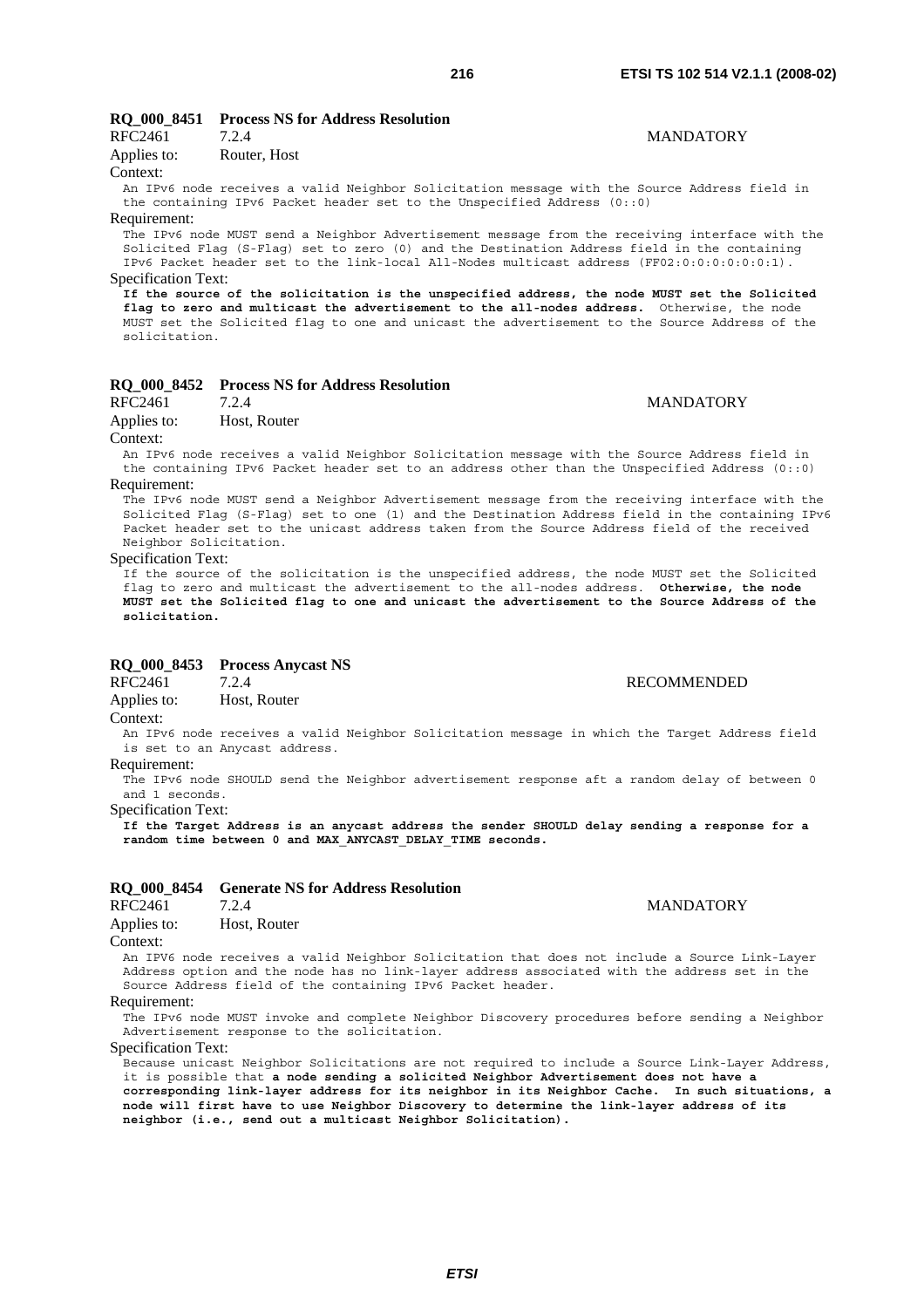### **RQ\_000\_8455 Process Neighbor Advertisement**

| RFC2461     | 7.2.5        |
|-------------|--------------|
| Applies to: | Host, Router |
| Context:    |              |

#### **RECOMMENDED**

#### Requirement:

An IPv6 node SHOULD silently discard a received Neighbor advertisement in which the Target Address field is set to an address which is unknown to the node.

#### Specification Text:

**When a valid Neighbor Advertisement is received (either solicited or unsolicited), the Neighbor Cache is searched for the target's entry. If no entry exists, the advertisement SHOULD be**  silently discarded. There is no need to create an entry if none exists, since the recipient has apparently not initiated any communication with the target.

#### **RQ\_000\_8456 Address Resolution Behavior**

RFC2461 7.2.5 RECOMMENDED Applies to: Router, Host Context:

#### Requirement:

An IPv6 node SHOULD silently discard a Neighbor Advertisement message received as a response to a multicast Neighbor Solicitation message if the link-layer has addresses assigned to it but the Neighbor Advertisement does not contain a valid Target Link-Layer Address option.

#### Specification Text:

**If the target's Neighbor Cache entry is in the INCOMPLETE state when the advertisement is received, one of two things happens. If the link layer has addresses and no Target Link-Layer address option is included, the receiving node SHOULD silently discard the received advertisement**. Otherwise, the receiving node performs the following steps:

- It records the link-layer address in the
- Neighbor Cache entry.
- If the advertisement's Solicited flag is set, the state of the entry is set to REACHABLE, otherwise it is set to STALE.
- It sets the IsRouter flag in the cache entry based on the Router flag in the received advertisement.
- It sends any packets queued for the neighbor awaiting address resolution.

Note that the Override flag is ignored if the entry is in the INCOMPLETE state.

## **RQ\_000\_8457 Address Resolution Behavior**

Applies to: Host, Router

#### Context:

In response to a multicast Neighbor Solicitation message, an IPv6 node receives a Neighbor Advertisement message which includes a valid Target Link-Layer Address option and has both the Router Flag field and the Solicited Flag field set to one (1).

#### Requirement:

The IPv6 node MUST internally associate the Target Link-Layer Address with the address contained in the Source Address field of the received IPv6 Packet header containing the Neighbor advertisement, categorize the neighboring node as a router and reachable and send any packets which have been delayed during the Address Resolution process.

#### Specification Text:

If the target's Neighbor Cache entry is in the INCOMPLETE state when the advertisement is received, one of two things happens. If the link layer has addresses and no Target Link-Layer address option is included, the receiving node SHOULD silently discard the received advertisement. **Otherwise, the receiving node performs the following steps:** 

- **It records the link-layer address in the Neighbor Cache entry.**
- **If the advertisement's Solicited flag is set, the state of the entry is set to REACHABLE,** otherwise it is set to STALE.
- **It sets the IsRouter flag in the cache entry based on the Router flag in the received advertisement.**
- **It sends any packets queued for the neighbor awaiting address resolution.**

*ETSI*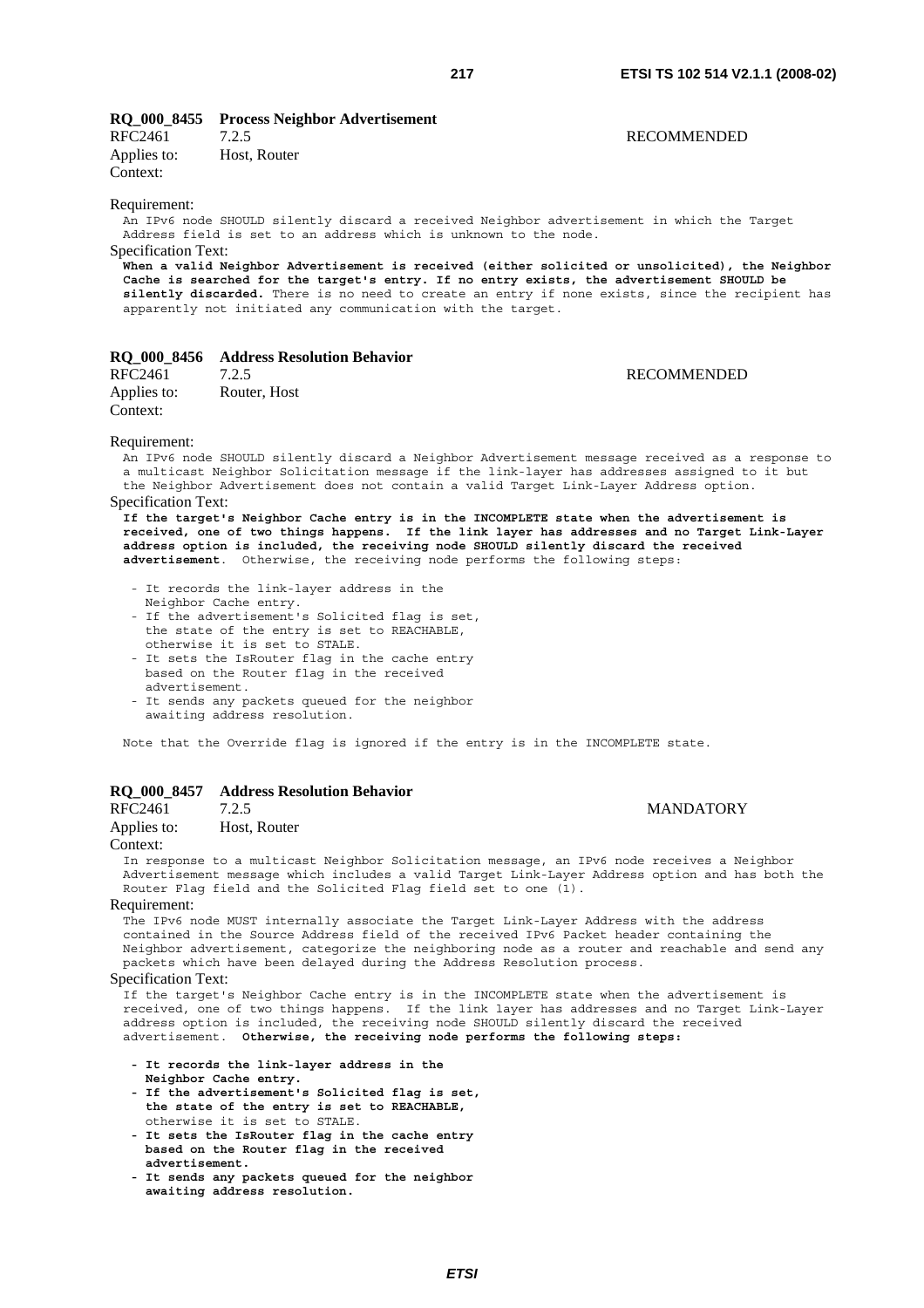Note that the Override flag is ignored if the entry is in the INCOMPLETE state.

| RQ_000_8458                | <b>Address Resolution Behavior</b>                                                                                                                                                                                                                                                                                                                              |                  |
|----------------------------|-----------------------------------------------------------------------------------------------------------------------------------------------------------------------------------------------------------------------------------------------------------------------------------------------------------------------------------------------------------------|------------------|
| RFC2461                    | 7.2.5                                                                                                                                                                                                                                                                                                                                                           | <b>MANDATORY</b> |
| Applies to:                | Host, Router                                                                                                                                                                                                                                                                                                                                                    |                  |
| Context:                   |                                                                                                                                                                                                                                                                                                                                                                 |                  |
|                            | In response to a multicast Neighbor Solicitation message, an IPv6 node receives a Neighbor<br>Advertisement message which includes a valid Target Link-Layer Address option and has the<br>Router Flag field set to one (1) and the Solicited Flag field set to zero (0).                                                                                       |                  |
| Requirement:               |                                                                                                                                                                                                                                                                                                                                                                 |                  |
|                            | The IPv6 node MUST internally associate the Target Link-Layer Address with the address<br>contained in the Source Address field of the received IPv6 Packet header containing the<br>Neighbor advertisement, categorize the neighboring node as a router and unreachable and send<br>any packets which have been delayed during the Address Resolution process. |                  |
| <b>Specification Text:</b> |                                                                                                                                                                                                                                                                                                                                                                 |                  |
|                            | If the target's Neighbor Cache entry is in the INCOMPLETE state when the advertisement is<br>received, one of two things happens. If the link layer has addresses and no Target Link-Layer<br>address option is included, the receiving node SHOULD silently discard the received                                                                               |                  |

advertisement. **Otherwise, the receiving node performs the following steps:** 

- **It records the link-layer address in the Neighbor Cache entry.**
- If the advertisement's Solicited flag is set, the state of the entry is set to REACHABLE, **otherwise it is set to STALE. - It sets the IsRouter flag in the cache entry**
- **based on the Router flag in the received advertisement. - It sends any packets queued for the neighbor**
- **awaiting address resolution.**

Note that the Override flag is ignored if the entry is in the INCOMPLETE state.

#### **RQ\_000\_8459 Address Resolution Behavior**

RFC2461 7.2.5 MANDATORY Applies to: Host, Router Context:

In response to a multicast Neighbor Solicitation message, an IPv6 node receives a Neighbor Advertisement message which includes a valid Target Link-Layer Address option and has the Router Flag field set to zero (0) and the Solicited Flag field set to one (1).

#### Requirement:

The IPv6 node MUST internally associate the Target Link-Layer Address with the address contained in the Source Address field of the received IPv6 Packet header containing the Neighbor advertisement, categorize the neighboring node as a host and reachable and send any packets which have been delayed during the Address Resolution process.

#### Specification Text:

If the target's Neighbor Cache entry is in the INCOMPLETE state when the advertisement is received, one of two things happens. If the link layer has addresses and no Target Link-Layer address option is included, the receiving node SHOULD silently discard the received advertisement. **Otherwise, the receiving node performs the following steps:** 

- **It records the link-layer address in the**
- **Neighbor Cache entry.**
- **If the advertisement's Solicited flag is set, the state of the entry is set to REACHABLE,**  otherwise it is set to STALE.
- **It sets the IsRouter flag in the cache entry based on the Router flag in the received advertisement.**
- **It sends any packets queued for the neighbor awaiting address resolution.**

Note that the Override flag is ignored if the entry is in the INCOMPLETE state.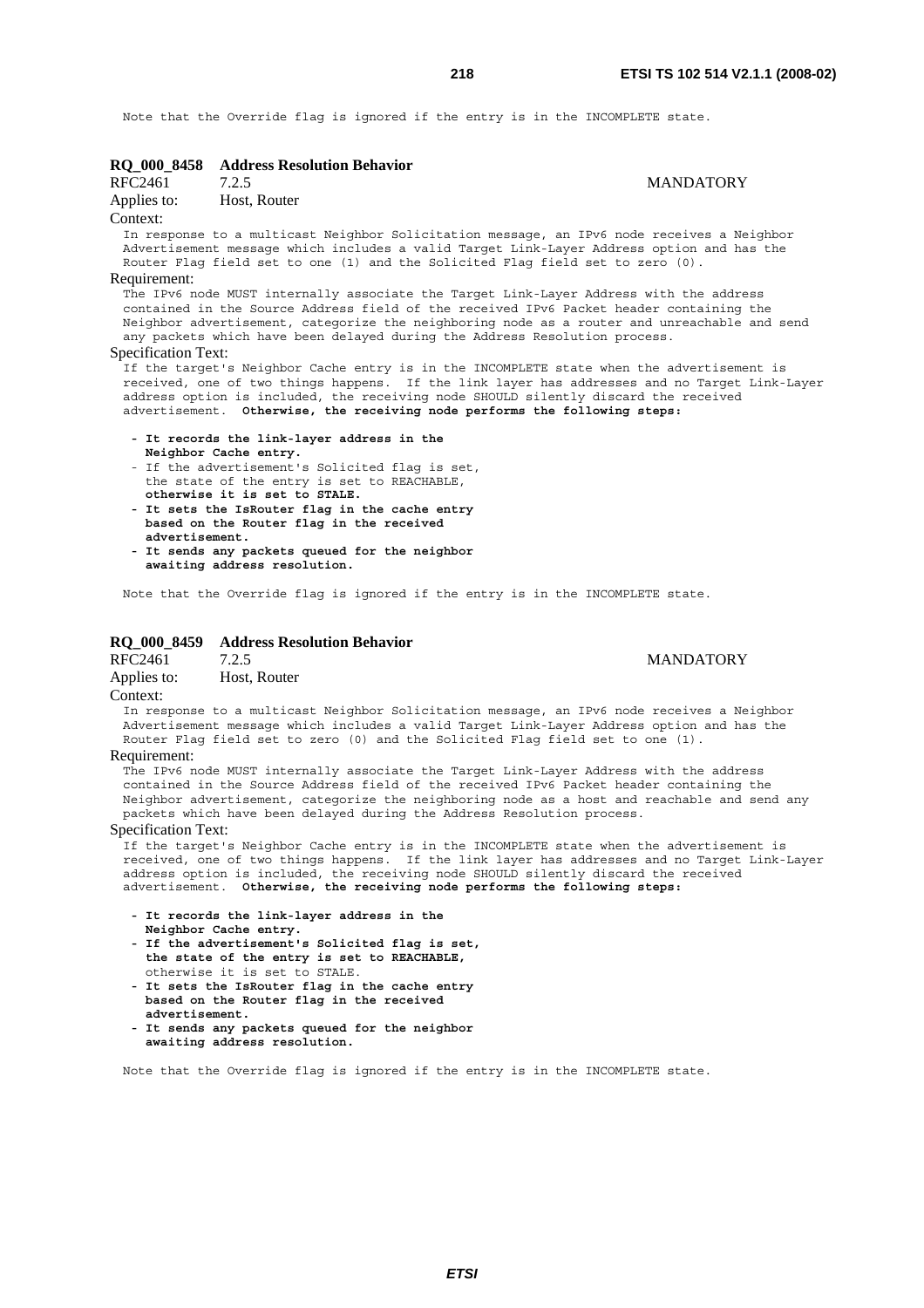#### **RQ\_000\_8460 Address Resolution Behavior**

| <b>NU VVV 040V</b>  | Auditess Resolution Denaviol                                                                                                                                                                                                                                                                                                                                    |                  |
|---------------------|-----------------------------------------------------------------------------------------------------------------------------------------------------------------------------------------------------------------------------------------------------------------------------------------------------------------------------------------------------------------|------------------|
| RFC2461 7.2.5       |                                                                                                                                                                                                                                                                                                                                                                 | <b>MANDATORY</b> |
| Applies to:         | Host, Router                                                                                                                                                                                                                                                                                                                                                    |                  |
| Context:            |                                                                                                                                                                                                                                                                                                                                                                 |                  |
|                     | In response to a multicast Neighbor Solicitation message, an IPv6 node receives a Neighbor<br>Advertisement message which includes a valid Target Link-Layer Address option and has both the<br>Router Flaq field and the Solicited Flaq field set to zero (0).                                                                                                 |                  |
| Requirement:        |                                                                                                                                                                                                                                                                                                                                                                 |                  |
|                     | The IPv6 node MUST internally associate the Target Link-Layer Address with the address<br>contained in the Source Address field of the received IPv6 Packet header containing the<br>Neighbor advertisement, categorize the neighboring node as a host and unreachable and send any<br>packets which have been delayed during the Address Resolution process.   |                  |
| Specification Text: |                                                                                                                                                                                                                                                                                                                                                                 |                  |
|                     | If the target's Neighbor Cache entry is in the INCOMPLETE state when the advertisement is<br>received, one of two things happens. If the link layer has addresses and no Target Link-Layer<br>address option is included, the receiving node SHOULD silently discard the received<br>advertisement. Otherwise, the receiving node performs the following steps: |                  |
|                     | - It records the link-layer address in the                                                                                                                                                                                                                                                                                                                      |                  |
|                     | Neighbor Cache entry.                                                                                                                                                                                                                                                                                                                                           |                  |
|                     | - If the advertisement's Solicited flag is set,                                                                                                                                                                                                                                                                                                                 |                  |
|                     | the state of the entry is set to REACHABLE,                                                                                                                                                                                                                                                                                                                     |                  |
|                     | otherwise it is set to STALE.                                                                                                                                                                                                                                                                                                                                   |                  |

- **It sets the IsRouter flag in the cache entry based on the Router flag in the received advertisement.**
- **It sends any packets queued for the neighbor awaiting address resolution.**

Note that the Override flag is ignored if the entry is in the INCOMPLETE state.

#### **RQ\_000\_8461 Neighbor Unreachability Detection**

#### RFC2461 7.2.5 MANDATORY

#### Applies to: Host, Router

#### Context:

An IPv6 node receives a Neighbor Advertisement message with the Override Flag field set to zero (0) and the Target Link-Layer Address option containing an address which is not the same as the link-layer address that the node has previously associated with the neighboring node which it has categorized as reachable.

#### Requirement:

The IPv6 node MUST re-categorize the neighboring node as unreachable and MUST NOT attempt to verify the reachability of the neighbor until there is an IPv6 packet to be sent to it. Specification Text:

If the target's Neighbor Cache entry is in any state other than INCOMPLETE when the advertisement is received, processing becomes quite a bit more complex. **If the Override flag is clear and the supplied link-layer address differs from that in the cache, then one of two actions takes place: if the state of the entry is REACHABLE, set it to STALE, but do not update the entry in any other way;** otherwise, the received advertisement should be ignored and MUST NOT update the cache. If the Override flag is set, both the Override flag is clear and the supplied link-layer address is the same as that in the cache, or no Target Link-layer address option was supplied, the received advertisement MUST update the Neighbor Cache entry as  $f_0$ llows:

- The link-layer address in the Target Link-Layer Address option MUST be inserted in the cache (if one is supplied and is different than the already recorded address).
- If the Solicited flag is set, the state of the entry MUST be set to REACHABLE. If the Solicited flag is zero and the link-layer address was updated with a different address the state MUST be set to STALE. Otherwise, the entry's state remains unchanged. An advertisement's Solicited flag should only be set if the advertisement is a response to a Neighbor Solicitation. Because Neighbor Unreachability Detection Solicitations are sent to the cached link-layer address, receipt of a solicited advertisement indicates that the forward path is working. Receipt of an unsolicited advertisement, however, suggests that a neighbor has urgent information to announce (e.g., a changed link-layer address). If the urgent information indicates a change from what a node is currently using, the node should verify the reachability of the (new) path when it sends the next packet. There is no need to update the state for unsolicited advertisements that do not change the contents of the cache.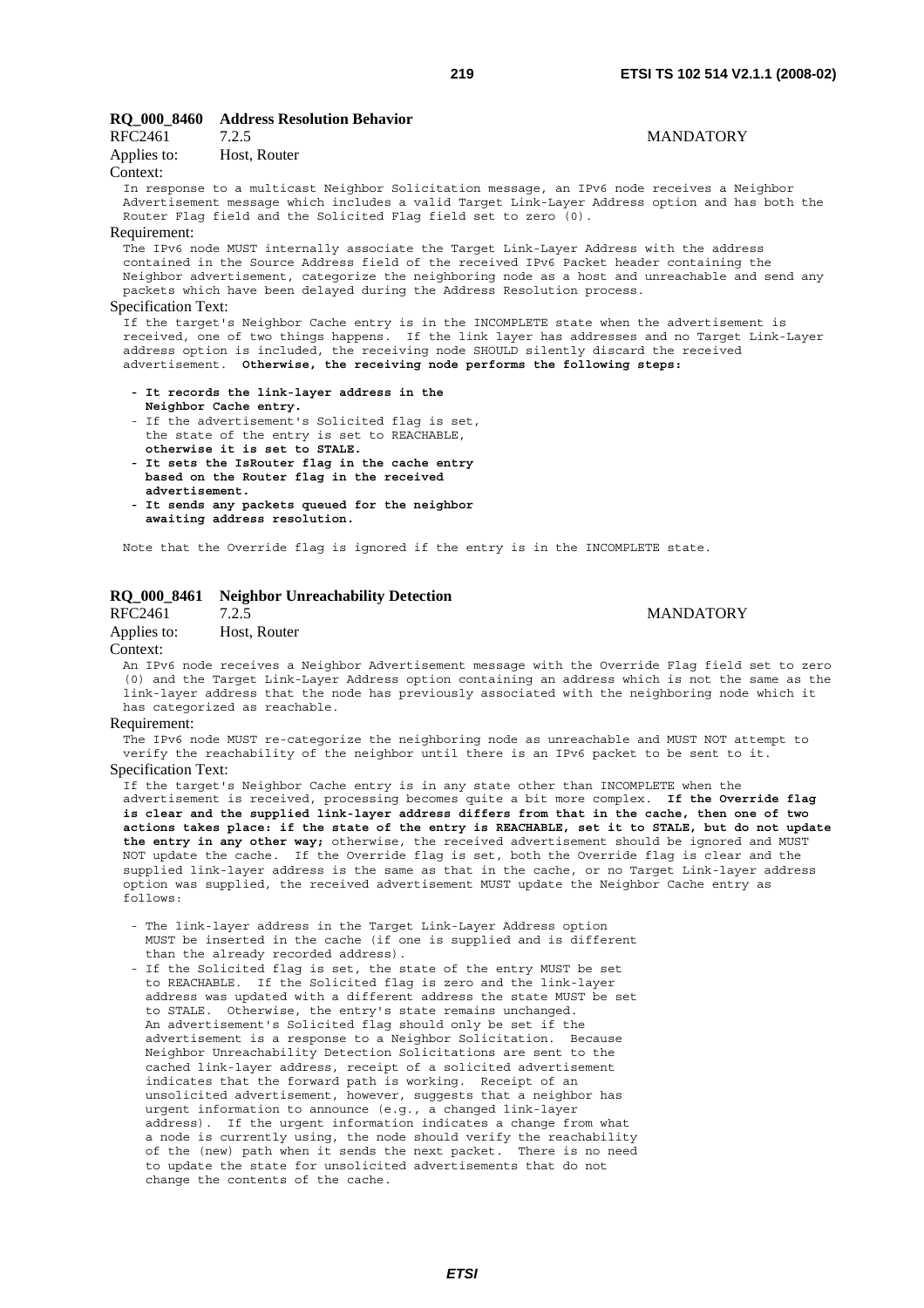- The IsRouter flag in the cache entry MUST be set based on the Router flag in the received advertisement. In those cases where the IsRouter flag changes from TRUE to FALSE as a result of this update, the node MUST remove that router from the Default Router List and update the Destination Cache entries for all destinations using that neighbor as a router as specified in Section 7.3.3. This is needed to detect when a node that is used as a router stops forwarding packets due to being configured as a host.

#### **RQ\_000\_8462 Address Resolution Behavior**

### RFC2461 7.2.5 MANDATORY

Applies to: Router, Host

#### Context:

An IPv6 node receives a Neighbor Advertisement message with the Override Flag field set to zero (0) and the Target Link-Layer Address option containing an address which is not the same as the link-layer address that the node has previously associated with the source neighboring node which it has categorized as unreachable.

#### Requirement:

The IPv6 node MUST ignore the received Neighbor Advertisement

#### Specification Text:

If the target's Neighbor Cache entry is in any state other than INCOMPLETE when the advertisement is received, processing becomes quite a bit more complex. **If the Override flag is clear and the supplied link-layer address differs from that in the cache, then one of two actions takes place:** if the state of the entry is REACHABLE, set it to STALE, but do not update the entry in any other way; **otherwise, the received advertisement should be ignored and MUST NOT update the cache.** If the Override flag is set, both the Override flag is clear and the supplied link-layer address is the same as that in the cache, or no Target Link-layer address option was supplied, the received advertisement MUST update the Neighbor Cache entry as  $f \cap 1 \cap ws$ 

- The link-layer address in the Target Link-Layer Address option MUST be inserted in the cache (if one is supplied and is different than the already recorded address).
- If the Solicited flag is set, the state of the entry MUST be set to REACHABLE. If the Solicited flag is zero and the link-layer address was updated with a different address the state MUST be set to STALE. Otherwise, the entry's state remains unchanged. An advertisement's Solicited flag should only be set if the advertisement is a response to a Neighbor Solicitation. Because Neighbor Unreachability Detection Solicitations are sent to the cached link-layer address, receipt of a solicited advertisement indicates that the forward path is working. Receipt of an unsolicited advertisement, however, suggests that a neighbor has urgent information to announce (e.g., a changed link-layer address). If the urgent information indicates a change from what a node is currently using, the node should verify the reachability of the (new) path when it sends the next packet. There is no need to update the state for unsolicited advertisements that do not change the contents of the cache.
- The IsRouter flag in the cache entry MUST be set based on the Router flag in the received advertisement. In those cases where the IsRouter flag changes from TRUE to FALSE as a result of this update, the node MUST remove that router from the Default Router List and update the Destination Cache entries for all destinations using that neighbor as a router as specified in Section 7.3.3. This is needed to detect when a node that is used as a router stops forwarding packets due to being configured as a host.

#### **RQ\_000\_8463 Address Resolution Behavior**

| RFC2461     | 7.2.5        | <b>MANDATORY</b> |
|-------------|--------------|------------------|
| Applies to: | Router, Host |                  |

#### Context:

An IPv6 node receives a Neighbor Advertisement message with the Override Flag field set to one (1) and the Target Link-Layer Address option containing an address which is not the same as the link-layer address that the node has previously associated with the source neighboring node which it has categorized as unreachable.

#### Requirement:

The IPv6 node MUST make an internal association between the neighboring node's IP address and the link-layer address received in the Target Link-Layer Address option, replacing the existing association.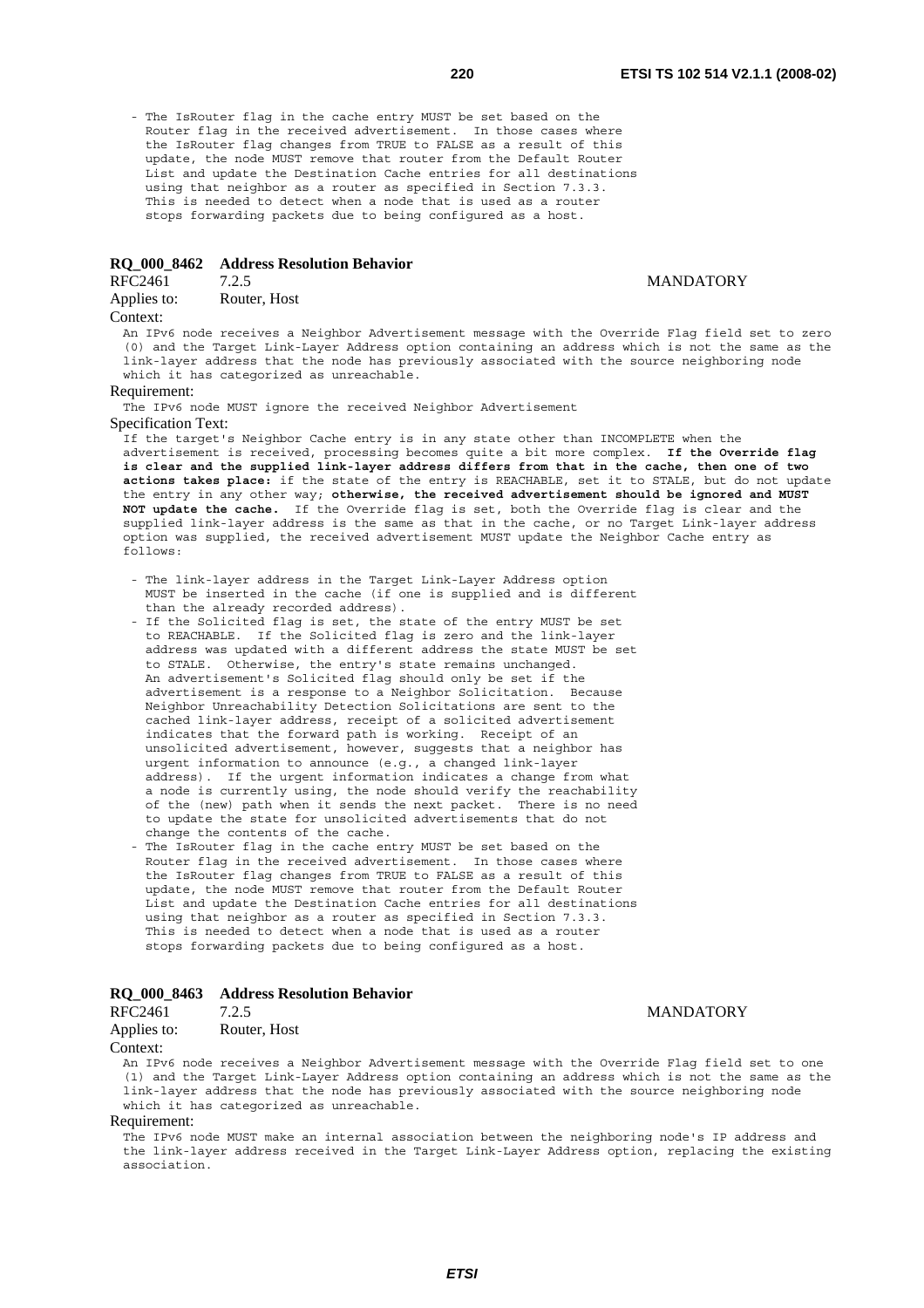#### Specification Text:

**If the target's Neighbor Cache entry is in any state other than INCOMPLETE when the advertisement is received, processing becomes quite a bit more complex**. If the Override flag is clear and the supplied link-layer address differs from that in the cache, then one of two actions takes place: if the state of the entry is REACHABLE, set it to STALE, but do not update the entry in any other way; otherwise, the received advertisement should be ignored and MUST NOT update the cache. **If the Override flag is set**, both the Override flag is clear and the supplied link-layer address is the same as that in the cache, or no Target Link-layer address option was supplied, the received advertisement MUST update the Neighbor Cache entry as follows:

- **The link-layer address in the Target Link-Layer Address option MUST be inserted in the cache (if one is supplied and is different than the already recorded address).**
- If the Solicited flag is set, the state of the entry MUST be set to REACHABLE. If the Solicited flag is zero and the link-layer address was updated with a different address the state MUST be set to STALE. Otherwise, the entry's state remains unchanged. An advertisement's Solicited flag should only be set if the advertisement is a response to a Neighbor Solicitation. Because Neighbor Unreachability Detection Solicitations are sent to the cached link-layer address, receipt of a solicited advertisement indicates that the forward path is working. Receipt of an unsolicited advertisement, however, suggests that a neighbor has urgent information to announce (e.g., a changed link-layer address). If the urgent information indicates a change from what a node is currently using, the node should verify the reachability of the (new) path when it sends the next packet. There is no need to update the state for unsolicited advertisements that do not change the contents of the cache.
- The IsRouter flag in the cache entry MUST be set based on the Router flag in the received advertisement. In those cases where the IsRouter flag changes from TRUE to FALSE as a result of this update, the node MUST remove that router from the Default Router List and update the Destination Cache entries for all destinations using that neighbor as a router as specified in Section 7.3.3. This is needed to detect when a node that is used as a router stops forwarding packets due to being configured as a host.

#### **RQ\_000\_8464 Determine Neighbor Reachability**

RFC2461 7.2.5 MANDATORY

Applies to: Router, Host

#### Context:

An IPv6 node receives a Neighbor Advertisement message with the Override Flag field set to one (1), the Solicited Flag set to one (1) and the Target Link-Layer Address option containing an address which is not the same as the link-layer address that the node has previously associated with the source neighboring node which it has categorized as unreachable.

#### Requirement:

The IPv6 node MUST re-categorize the neighboring node as reachable.

#### Specification Text:

**If the target's Neighbor Cache entry is in any state other than INCOMPLETE when the advertisement is received, processing becomes quite a bit more complex.** If the Override flag is clear and the supplied link-layer address differs from that in the cache, then one of two actions takes place: if the state of the entry is REACHABLE, set it to STALE, but do not update the entry in any other way; otherwise, the received advertisement should be ignored and MUST NOT update the cache. **If the Override flag is set,** both the Override flag is clear and the supplied link-layer address is the same as that in the cache, or no Target Link-layer address option was supplied, the received advertisement MUST update the Neighbor Cache entry as follows:

- The link-layer address in the Target Link-Layer Address option MUST be inserted in the cache (if one is supplied and is different than the already recorded address).
- **If the Solicited flag is set, the state of the entry MUST be set to REACHABLE.** If the Solicited flag is zero and the link-layer address was updated with a different address the state MUST be set to STALE. Otherwise, the entry's state remains unchanged.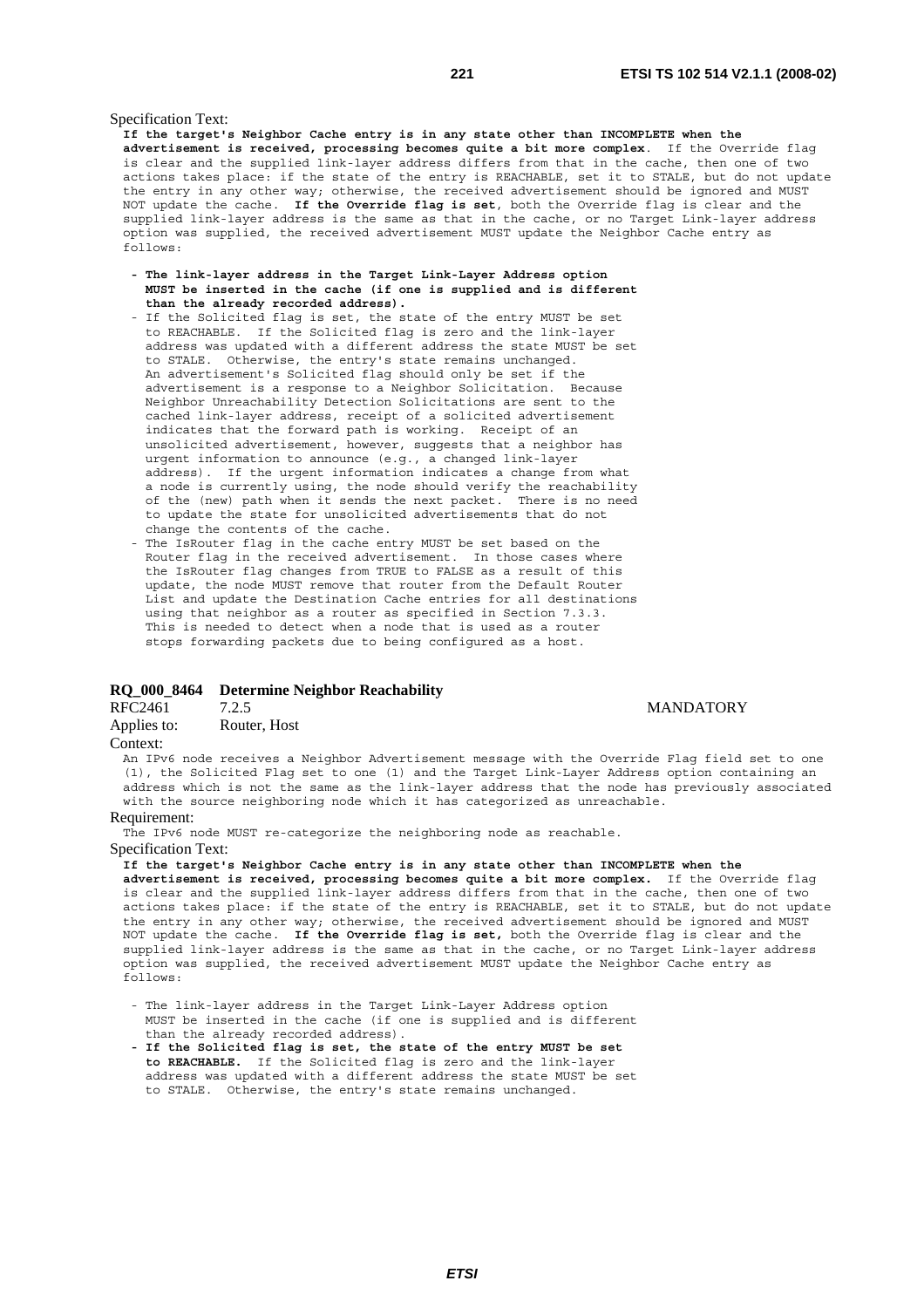An advertisement's Solicited flag should only be set if the advertisement is a response to a Neighbor Solicitation. Because Neighbor Unreachability Detection Solicitations are sent to the cached link-layer address, receipt of a solicited advertisement indicates that the forward path is working. Receipt of an unsolicited advertisement, however, suggests that a neighbor has urgent information to announce (e.g., a changed link-layer address). If the urgent information indicates a change from what a node is currently using, the node should verify the reachability of the (new) path when it sends the next packet. There is no need to update the state for unsolicited advertisements that do not change the contents of the cache.

 - The IsRouter flag in the cache entry MUST be set based on the Router flag in the received advertisement. In those cases where the IsRouter flag changes from TRUE to FALSE as a result of this update, the node MUST remove that router from the Default Router List and update the Destination Cache entries for all destinations using that neighbor as a router as specified in Section 7.3.3. This is needed to detect when a node that is used as a router stops forwarding packets due to being configured as a host.

## **RQ\_000\_8465 Neighbor Unreachability Detection**

RFC2461 7.2.5 MANDATORY<br>Applies to: Host, Router Host, Router

Context:

An IPv6 node receives a Neighbor Advertisement message with the Override Flag field set to one (1), the Solicited Flag field set to zero (0) and the Target Link-Layer Address option containing an address which is not the same as the link-layer address that the node has previously associated with the source neighboring node which it has categorized as unreachable.

#### Requirement:

The IPv6 node MUST re-categorize the neighboring node as unreachable and make an internal association between the neighboring node's IP address and the link-layer address received in the Target Link-Layer Address option, replacing the existing association

#### Specification Text:

**If the target's Neighbor Cache entry is in any state other than INCOMPLETE when the advertisement is received, processing becomes quite a bit more complex.** If the Override flag is clear and the supplied link-layer address differs from that in the cache, then one of two actions takes place: if the state of the entry is REACHABLE, set it to STALE, but do not update the entry in any other way; otherwise, the received advertisement should be ignored and MUST NOT update the cache. **If the Override flag is set,** both the Override flag is clear and the supplied link-layer address is the same as that in the cache, or no Target Link-layer address option was supplied, the received advertisement MUST update the Neighbor Cache entry as follows:

- The link-layer address in the Target Link-Layer Address option MUST be inserted in the cache (if one is supplied and is different than the already recorded address).
- If the Solicited flag is set, the state of the entry MUST be set to REACHABLE**. If the Solicited flag is zero and the link-layer address was updated with a different address the state MUST be set to STALE. Otherwise, the entry's state remains unchanged.** An advertisement's Solicited flag should only be set if the advertisement is a response to a Neighbor Solicitation. Because Neighbor Unreachability Detection Solicitations are sent to the cached link-layer address, receipt of a solicited advertisement indicates that the forward path is working. Receipt of an unsolicited advertisement, however, suggests that a neighbor has urgent information to announce (e.g., a changed link-layer address). If the urgent information indicates a change from what a node is currently using, the node should verify the reachability of the (new) path when it sends the next packet. There is no need to update the state for unsolicited advertisements that do not change the contents of the cache.
- The IsRouter flag in the cache entry MUST be set based on the Router flag in the received advertisement. In those cases where the IsRouter flag changes from TRUE to FALSE as a result of this update, the node MUST remove that router from the Default Router List and update the Destination Cache entries for all destinations using that neighbor as a router as specified in Section 7.3.3. This is needed to detect when a node that is used as a router stops forwarding packets due to being configured as a host.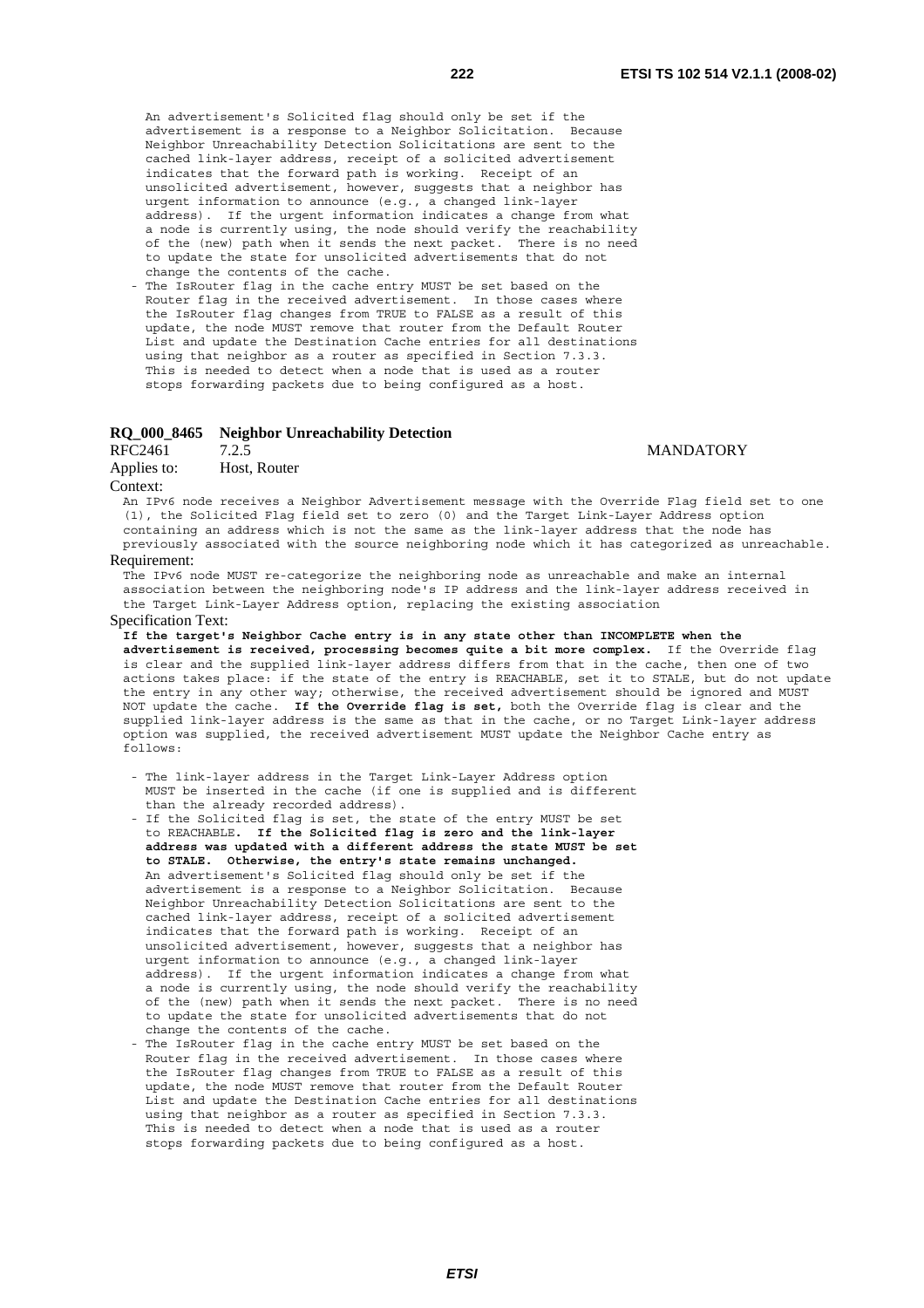#### **RQ\_000\_8466 Form Neighbor Advertisement Header**  RFC2461 7.2.5 MANDATORY

Applies to: Router, Host Context:

#### Requirement:

When constructing a Neighbor Advertisement message as a response to a received Neighbor Solicitation message, an IPv6 node MUST set the Solicited Flag field to the value one (1) Specification Text:

If the target's Neighbor Cache entry is in any state other than INCOMPLETE when the advertisement is received, processing becomes quite a bit more complex. If the Override flag is clear and the supplied link-layer address differs from that in the cache, then one of two actions takes place: if the state of the entry is REACHABLE, set it to STALE, but do not update the entry in any other way; otherwise, the received advertisement should be ignored and MUST NOT update the cache. If the Override flag is set, both the Override flag is clear and the supplied link-layer address is the same as that in the cache, or no Target Link-layer address option was supplied, the received advertisement MUST update the Neighbor Cache entry as follows:

- The link-layer address in the Target Link-Layer Address option MUST be inserted in the cache (if one is supplied and is different than the already recorded address).
- If the Solicited flag is set, the state of the entry MUST be set to REACHABLE. If the Solicited flag is zero and the link-layer address was updated with a different address the state MUST be set to STALE. Otherwise, the entry's state remains unchanged. **An advertisement's Solicited flag should only be set if the advertisement is a response to a Neighbor Solicitation.** Because Neighbor Unreachability Detection Solicitations are sent to the cached link-layer address, receipt of a solicited advertisement indicates that the forward path is working. Receipt of an unsolicited advertisement, however, suggests that a neighbor has urgent information to announce (e.g., a changed link-layer address). If the urgent information indicates a change from what a node is currently using, the node should verify the reachability of the (new) path when it sends the next packet. There is no need to update the state for unsolicited advertisements that do not change the contents of the cache.
- The IsRouter flag in the cache entry MUST be set based on the Router flag in the received advertisement. In those cases where the IsRouter flag changes from TRUE to FALSE as a result of this update, the node MUST remove that router from the Default Router List and update the Destination Cache entries for all destinations using that neighbor as a router as specified in Section 7.3.3. This is needed to detect when a node that is used as a router stops forwarding packets due to being configured as a host.

### **RQ\_000\_8467 Start Neighbor Reachability Determination**

RFC2461 7.2.5 RECOMMENDED Applies to: Router, Host Context:

#### Requirement:

If an IPv6 node receives an unsolicited Neighbor Advertisement message containing information which is not identical to the information it has previously registered for the advertising node, it SHOULD initiate Neighbor Unreachability procedures to verify the reachability of the new path prior to sending any other IPv6 packets to that node.

#### Specification Text:

If the target's Neighbor Cache entry is in any state other than INCOMPLETE when the advertisement is received, processing becomes quite a bit more complex. If the Override flag is clear and the supplied link-layer address differs from that in the cache, then one of two actions takes place: if the state of the entry is REACHABLE, set it to STALE, but do not update the entry in any other way; otherwise, the received advertisement should be ignored and MUST NOT update the cache. If the Override flag is set, both the Override flag is clear and the supplied link-layer address is the same as that in the cache, or no Target Link-layer address option was supplied, the received advertisement MUST update the Neighbor Cache entry as follows:

 - The link-layer address in the Target Link-Layer Address option MUST be inserted in the cache (if one is supplied and is different than the already recorded address).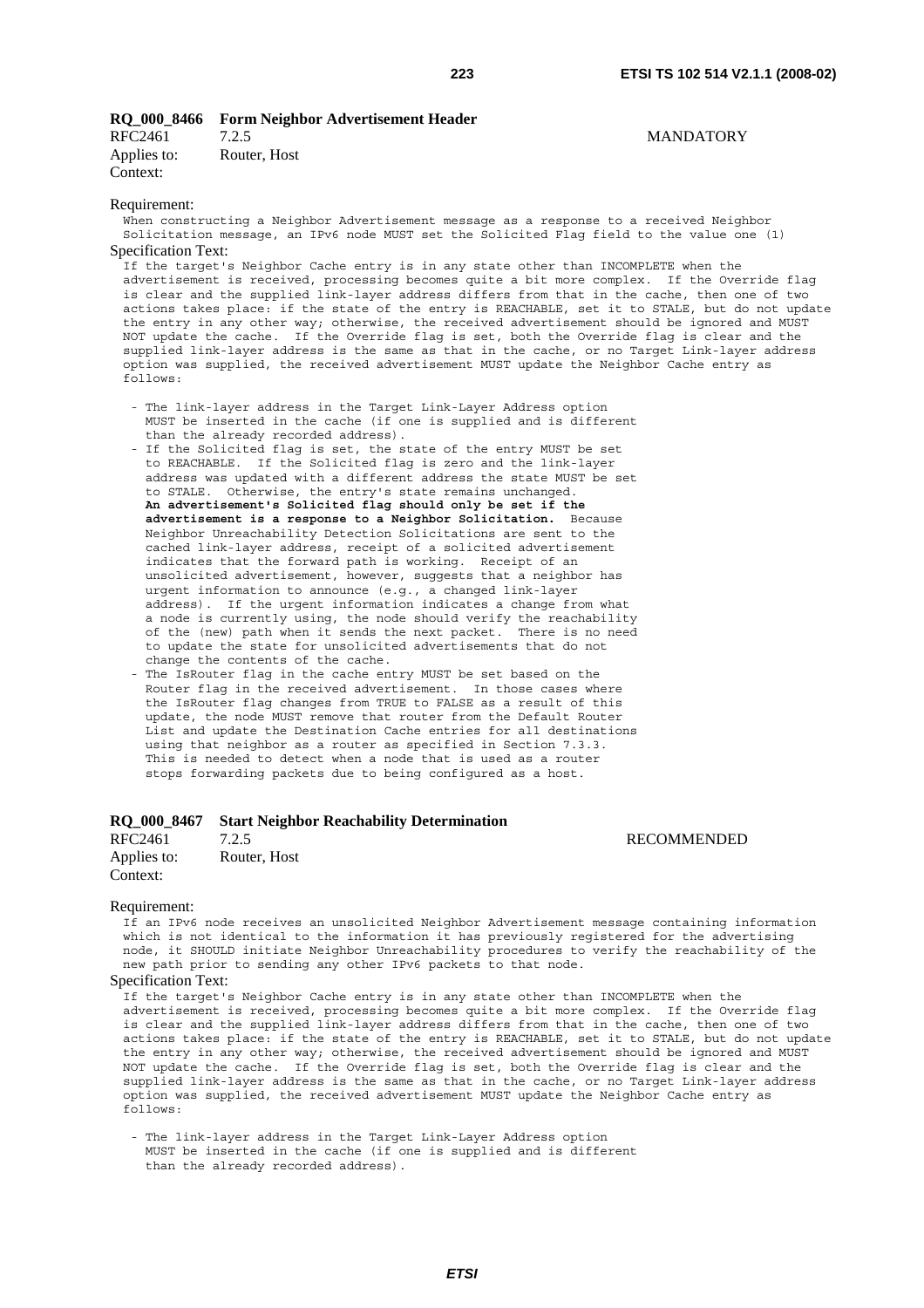- If the Solicited flag is set, the state of the entry MUST be set to REACHABLE. If the Solicited flag is zero and the link-layer address was updated with a different address the state MUST be set to STALE. Otherwise, the entry's state remains unchanged. An advertisement's Solicited flag should only be set if the advertisement is a response to a Neighbor Solicitation. Because Neighbor Unreachability Detection Solicitations are sent to the cached link-layer address, receipt of a solicited advertisement indicates that the forward path is working. **Receipt of an unsolicited advertisement, however, suggests that a neighbor has urgent information to announce (e.g., a changed link-layer address). If the urgent information indicates a change from what a node is currently using, the node should verify the reachability of the (new) path when it sends the next packet.** There is no need to update the state for unsolicited advertisements that do not change the contents of the cache.
- The IsRouter flag in the cache entry MUST be set based on the Router flag in the received advertisement. In those cases where the IsRouter flag changes from TRUE to FALSE as a result of this update, the node MUST remove that router from the Default Router List and update the Destination Cache entries for all destinations using that neighbor as a router as specified in Section 7.3.3. This is needed to detect when a node that is used as a router stops forwarding packets due to being configured as a host.

## **RQ\_000\_8468 Process Neighbor Advertisement**

Applies to: Host, Router

#### Context:

An IPv6 node receives a valid Neighbor Advertisement message in which the Router Flag field is set to zero (0)

#### Requirement:

The IPv6 node MUST categorize the advertising node as a host.

#### Specification Text:

If the target's Neighbor Cache entry is in any state other than INCOMPLETE when the advertisement is received, processing becomes quite a bit more complex. If the Override flag is clear and the supplied link-layer address differs from that in the cache, then one of two actions takes place: if the state of the entry is REACHABLE, set it to STALE, but do not update the entry in any other way; otherwise, the received advertisement should be ignored and MUST NOT update the cache. If the Override flag is set, both the Override flag is clear and the supplied link-layer address is the same as that in the cache, or no Target Link-layer address option was supplied, the received advertisement MUST update the Neighbor Cache entry as follows:

- The link-layer address in the Target Link-Layer Address option MUST be inserted in the cache (if one is supplied and is different than the already recorded address).
- If the Solicited flag is set, the state of the entry MUST be set to REACHABLE. If the Solicited flag is zero and the link-layer address was updated with a different address the state MUST be set to STALE. Otherwise, the entry's state remains unchanged. An advertisement's Solicited flag should only be set if the advertisement is a response to a Neighbor Solicitation. Because Neighbor Unreachability Detection Solicitations are sent to the cached link-layer address, receipt of a solicited advertisement indicates that the forward path is working. Receipt of an unsolicited advertisement, however, suggests that a neighbor has urgent information to announce (e.g., a changed link-layer address). If the urgent information indicates a change from what a node is currently using, the node should verify the reachability of the (new) path when it sends the next packet. There is no need to update the state for unsolicited advertisements that do not change the contents of the cache.
- **The IsRouter flag in the cache entry MUST be set based on the Router flag in the received advertisement.** In those cases where the IsRouter flag changes from TRUE to FALSE as a result of this update, the node MUST remove that router from the Default Router List and update the Destination Cache entries for all destinations using that neighbor as a router as specified in Section 7.3.3. This is needed to detect when a node that is used as a router stops forwarding packets due to being configured as a host.

#### T.2.5 MANDATORY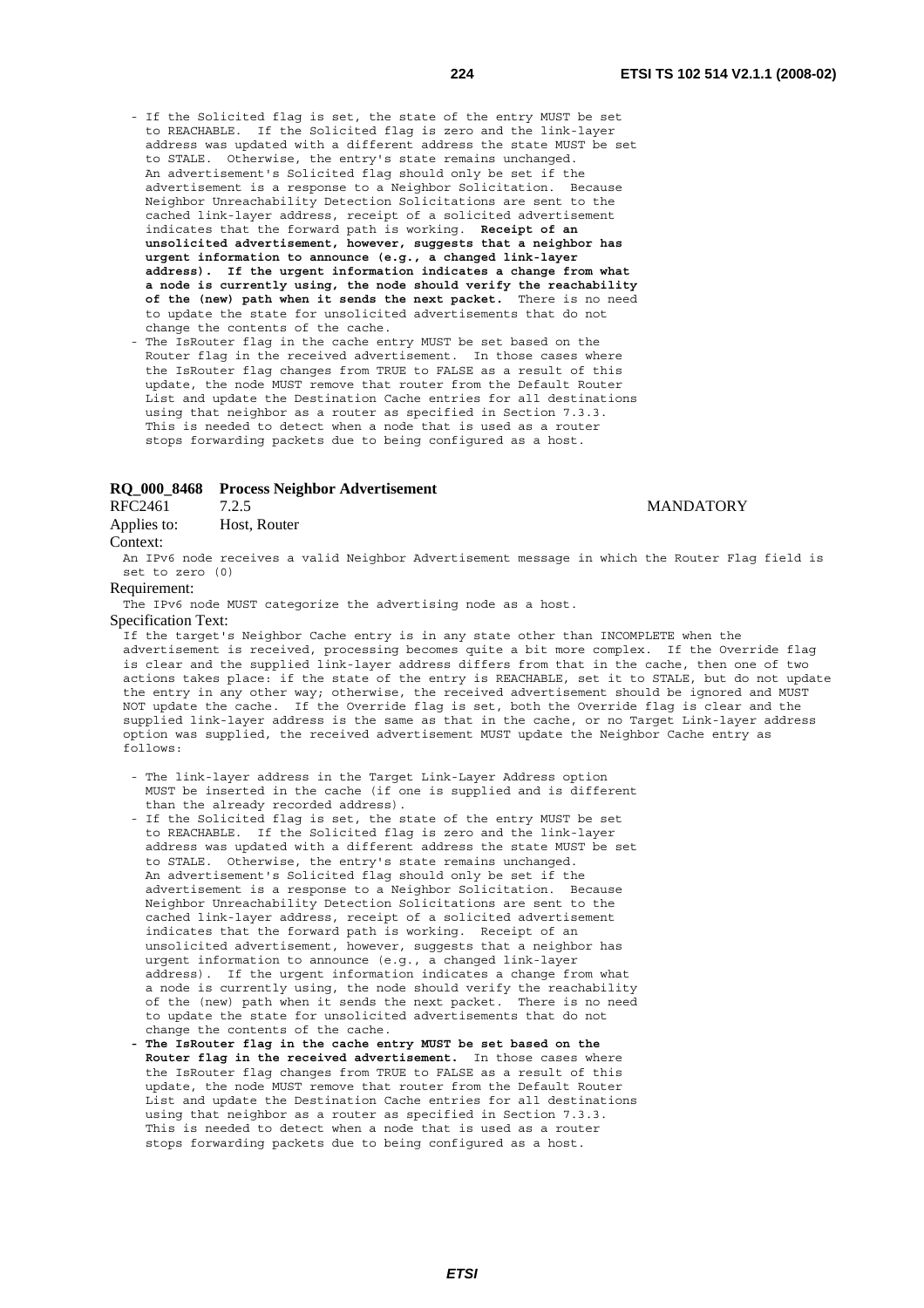#### **RQ\_000\_8469 Process Neighbor Advertisement**  RFC2461 7.2.5 MANDATORY

Applies to: Host, Router

#### Context:

An IPv6 node receives a valid Neighbor Advertisement containing a Router Flag field set to zero (0) from a node that it has previously categorized as a router.

#### Requirement:

The IPv6 node must no longer use the advertising router as a default router for all the destination prefixes that it has previously associated with that router.

#### Specification Text:

If the target's Neighbor Cache entry is in any state other than INCOMPLETE when the advertisement is received, processing becomes quite a bit more complex. If the Override flag is clear and the supplied link-layer address differs from that in the cache, then one of two actions takes place: if the state of the entry is REACHABLE, set it to STALE, but do not update the entry in any other way; otherwise, the received advertisement should be ignored and MUST NOT update the cache. If the Override flag is set, both the Override flag is clear and the supplied link-layer address is the same as that in the cache, or no Target Link-layer address option was supplied, the received advertisement MUST update the Neighbor Cache entry as follows:

- The link-layer address in the Target Link-Layer Address option MUST be inserted in the cache (if one is supplied and is different than the already recorded address).
- If the Solicited flag is set, the state of the entry MUST be set to REACHABLE. If the Solicited flag is zero and the link-layer address was updated with a different address the state MUST be set to STALE. Otherwise, the entry's state remains unchanged. An advertisement's Solicited flag should only be set if the advertisement is a response to a Neighbor Solicitation. Because Neighbor Unreachability Detection Solicitations are sent to the cached link-layer address, receipt of a solicited advertisement indicates that the forward path is working. Receipt of an unsolicited advertisement, however, suggests that a neighbor has urgent information to announce (e.g., a changed link-layer address). If the urgent information indicates a change from what a node is currently using, the node should verify the reachability of the (new) path when it sends the next packet. There is no need to update the state for unsolicited advertisements that do not change the contents of the cache.
- The IsRouter flag in the cache entry MUST be set based on the Router flag in the received advertisement. **In those cases where the IsRouter flag changes from TRUE to FALSE as a result of this update, the node MUST remove that router from the Default Router List and update the Destination Cache entries for all destinations using that neighbor as a router** as specified in Section 7.3.3. This is needed to detect when a node that is used as a router stops forwarding packets due to being configured as a host.

#### **RQ\_000\_8470 Neighbor Unreachability Detection**

### RFC2461 7.2.5 MANDATORY Applies to: Host, Router

#### Context:

An IPv6 node receives a Neighbor Advertisement message with the Override Flag field set to zero (0) and the Target Link-Layer Address option containing an address which is not the same as the link-layer address that the node has previously associated with the source neighboring node which it has categorized as unreachable.

#### Requirement:

The IPv6 node MUST invoke Neighbor Unreachability Detection for the sending node.

#### Specification Text:

The above rules ensure that the cache is updated either when the Neighbor Advertisement takes precedence (i.e., the Override flag is set) or when the Neighbor Advertisement refers to the same link-layer address that is currently recorded in the cache. **If none of the above apply, the advertisement prompts future Neighbor Unreachability Detection (if it is not already in progress) by changing the state in the cache entry.**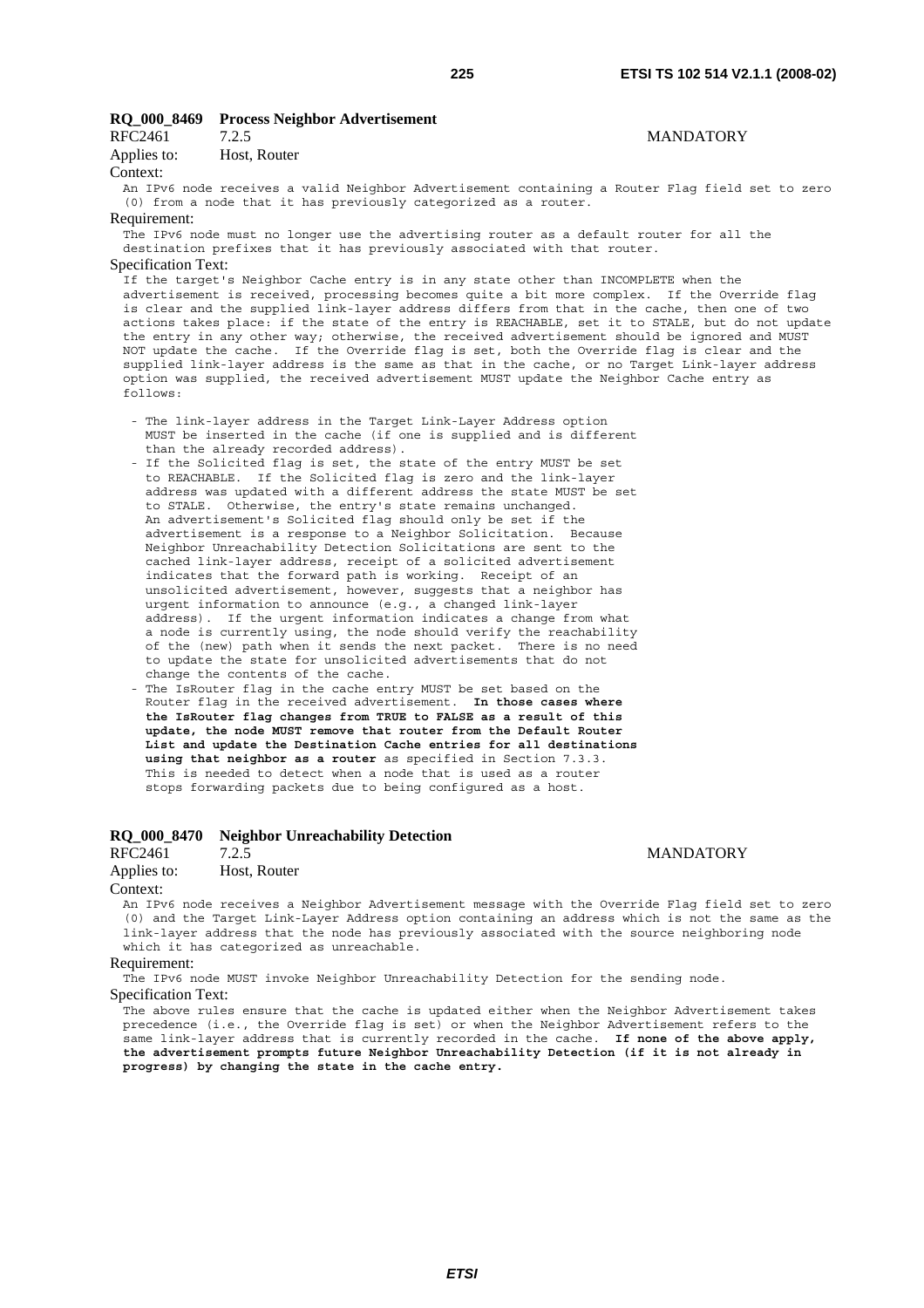| RFC2461                    | 7.2.6        | <b>OPTIONAL</b>                                                                                                                                                                                                                                                                                                                                                                                                                             |
|----------------------------|--------------|---------------------------------------------------------------------------------------------------------------------------------------------------------------------------------------------------------------------------------------------------------------------------------------------------------------------------------------------------------------------------------------------------------------------------------------------|
| Applies to:                | Host, Router |                                                                                                                                                                                                                                                                                                                                                                                                                                             |
| Context:                   |              |                                                                                                                                                                                                                                                                                                                                                                                                                                             |
| Requirement:               |              | An IPv6 node MAY send up to 3 unsolicited Neighbor Advertisements in a single sequence from a<br>particular IP Address to the link-local all-nodes multicast address (FF02:0:0:0:0:0:0:0:2).                                                                                                                                                                                                                                                |
| <b>Specification Text:</b> |              |                                                                                                                                                                                                                                                                                                                                                                                                                                             |
|                            |              | In some cases a node may be able to determine that its link-layer address has changed (e.g.,<br>hot-swap of an interface card) and may wish to inform its neighbors of the new link-layer<br>address quickly. In such cases a node MAY send up to MAX NEIGHBOR ADVERTISEMENT unsolicited<br>Neighbor Advertisement messages to the all-nodes multicast address. These advertisements MUST<br>be separated by at least RetransTimer seconds. |

|                         | RQ_000_8472 Generate Unsolicited Neighbor Advertisement |                  |
|-------------------------|---------------------------------------------------------|------------------|
| RFC2461                 | 7.2.6                                                   | <b>MANDATORY</b> |
| Applies to:<br>Context: | Router, Host                                            |                  |
|                         |                                                         |                  |

#### Requirement:

An IPv6 node MUST separate successive unsolicited Neighbor advertisement messages sent to a particular interface by at least 1 second.

#### Specification Text:

In some cases a node may be able to determine that its link-layer address has changed (e.g., hot-swap of an interface card) and may wish to inform its neighbors of the new link-layer address quickly. In such cases a node MAY send up to MAX NEIGHBOR\_ADVERTISEMENT unsolicited Neighbor Advertisement messages to the all-nodes multicast address. **These advertisements MUST be separated by at least RetransTimer seconds.**

#### **RQ\_000\_8473 Form Unsolicited NA Header**

| RFC2461     | 7.2.6  |
|-------------|--------|
| Applies to: | Router |
| Context:    |        |

#### **MANDATORY**

#### Requirement:

When constructing an unsolicited Neighbor advertisement message to be sent from a particular interface, and IPv6 router MUST set the fields in the message as follows:

| NA Field                         | Value                                  |
|----------------------------------|----------------------------------------|
|                                  |                                        |
| Target Address                   | An IP address of<br>the interface      |
| Target Link-Layer Address option | Link-layer address<br>of the interface |
| Solicited Flag                   | zero $(0)$                             |
| Router Flag                      | one                                    |

**RQ\_000\_8471 Generate Unsolicited Neighbor Advertisement** 

#### Specification Text:

**The Target Address field in the unsolicited advertisement is set to an IP address of the interface, and the Target Link-Layer Address option is filled with the new link-layer address. The Solicited flag MUST be set to zero,** in order to avoid confusing the Neighbor Unreachability Detection algorithm. **If the node is a router, it MUST set the Router flag to one;** otherwise it MUST set it to zero. The Override flag MAY be set to either zero or one. In either case, neighboring nodes will immediately change the state of their Neighbor Cache entries for the Target Address to STALE, prompting them to verify the path for reachability. If the Override flag is set to one, neighboring nodes will install the new link-layer address in their caches. Otherwise, they will ignore the new link-layer address, choosing instead to probe the cached address.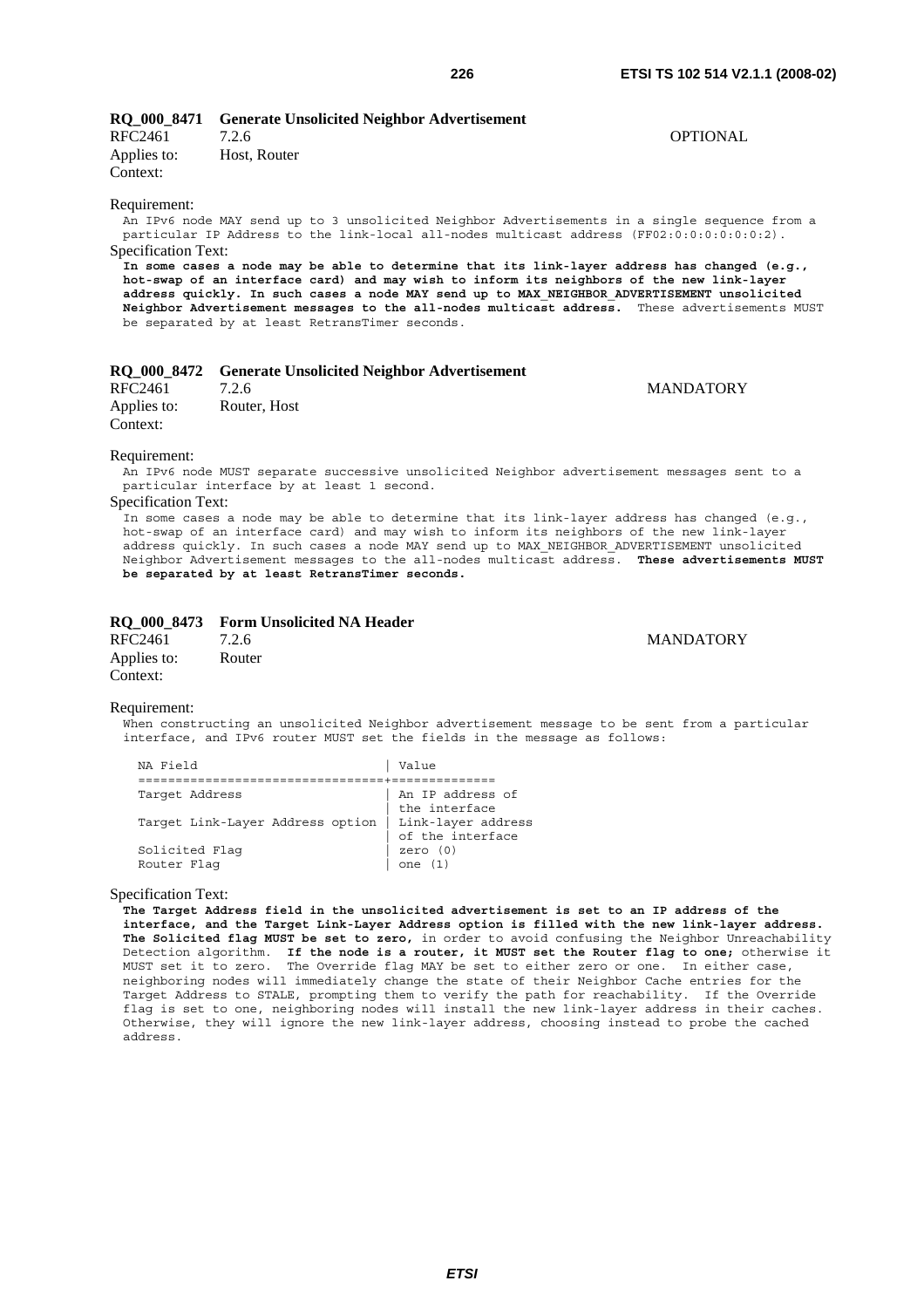### **RQ\_000\_8474 Form Unsolicited NA Header**

RFC2461 7.2.6 MANDATORY Applies to: Host Context:

#### Requirement:

When constructing an unsolicited Neighbor advertisement message to be sent from a particular interface, and IPv6 host MUST set the fields in the message as follows:

| NA Field                         | Value                                  |
|----------------------------------|----------------------------------------|
|                                  |                                        |
| Target Address                   | An IP address of<br>the interface      |
| Target Link-Layer Address option | Link-layer address<br>of the interface |
| Solicited Flag<br>Router Flaq    | zero $(0)$<br>zero $(0)$               |

#### Specification Text:

**The Target Address field in the unsolicited advertisement is set to an IP address of the interface, and the Target Link-Layer Address option is filled with the new link-layer address. The Solicited flag MUST be set to zero,** in order to avoid confusing the Neighbor Unreachability Detection algorithm. **If the node is a router, it MUST set the Router flag to one; otherwise it MUST set it to zero.** The Override flag MAY be set to either zero or one. In either case, neighboring nodes will immediately change the state of their Neighbor Cache entries for the Target Address to STALE, prompting them to verify the path for reachability. If the Override flag is set to one, neighboring nodes will install the new link-layer address in their caches. Otherwise, they will ignore the new link-layer address, choosing instead to probe the cached address.

#### **RQ\_000\_8475 Start Neighbor Reachability Determination**

RFC2461 7.2.6 MANDATORY Applies to: Router, Host

Context:

An IPv6 node receives an unsolicited Neighbor Advertisement with a new link-layer address from one of its known neighbors.

#### Requirement:

The IPv6 node MUST invoke Neighbor Unreachability procedures to verify the reachability of the path associated with the new link-layer address.

#### Specification Text:

The Target Address field in the unsolicited advertisement is set to an IP address of the interface, and the Target Link-Layer Address option is filled with the new link-layer address. The Solicited flag MUST be set to zero, in order to avoid confusing the Neighbor Unreachability Detection algorithm. If the node is a router, it MUST set the Router flag to one; otherwise it MUST set it to zero. The Override flag MAY be set to either zero or one. **In either case, neighboring nodes will immediately change the state of their Neighbor Cache entries for the Target Address to STALE, prompting them to verify the path for reachability.** If the Override flag is set to one, neighboring nodes will install the new link-layer address in their caches. Otherwise, they will ignore the new link-layer address, choosing instead to probe the cached address.

#### **RQ\_000\_8476 Generate Unsolicited Neighbor Advertisement**

| <b>RFC2461</b> | 7.2.6        | <b>OPTIONAL</b> |
|----------------|--------------|-----------------|
| Applies to:    | Host, Router |                 |
| Context:       |              |                 |

#### Requirement:

An IPv6 node MAY send separate unsolicited Neighbor advertisement messages from a particular interface for each IP address associated with the interface.

Specification Text:

**A node that has multiple IP addresses assigned to an interface MAY multicast a separate Neighbor Advertisement for each address.** In such a case the node SHOULD introduce a small delay between the sending of each advertisement to reduce the probability of the advertisements being lost due to congestion.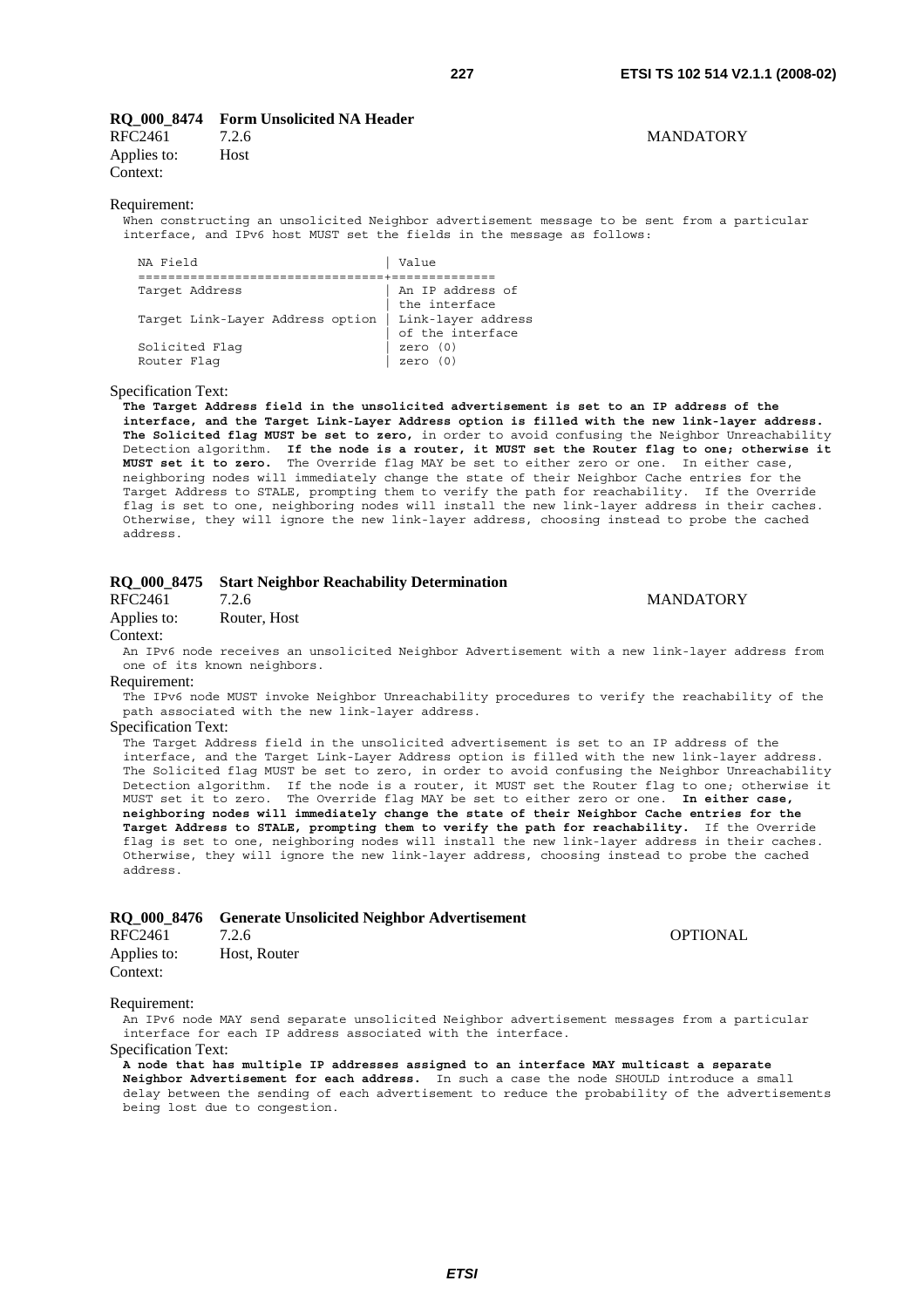### **RQ\_000\_8478 Generate Proxy NA**

| RFC2461     | 7.2.6        | OPTIONAL |
|-------------|--------------|----------|
| Applies to: | Host, Router |          |
| Context:    |              |          |

#### Requirement:

An IPv6 node providing proxy service MAY send up to 3 unsolicited Neighbor Advertisement messages to the link-local all-nodes multicast address (FF02:0:0:0:0:0:0:2) in the event that its link-layer address changes.

### Specification Text:

**A proxy MAY multicast Neighbor Advertisements when its link-layer address changes** or when it is configured (by system management or other mechanisms) to proxy for an address. If there are multiple nodes that are providing proxy services for the same set of addresses the proxies SHOULD provide a mechanism that prevents multiple proxies from multicasting advertisements for any one address, in order to reduce the risk of excessive multicast traffic.

### **RQ\_000\_8479 Generate Proxy NA**

| RFC2461     | 7.2.6        | OPTIONAL |
|-------------|--------------|----------|
| Applies to: | Router, Host |          |
| Context:    |              |          |

#### Requirement:

An IPv6 node MAY send up to 3 unsolicited Neighbor Advertisement messages to the link-local all-nodes multicast address (FF02:0:0:0:0:0:0:2) in the event that the node is reconfigured by system management procedures to provide proxy service for an address.

#### Specification Text:

**A proxy MAY multicast Neighbor Advertisements** when its link-layer address changes or **when it is configured (by system management or other mechanisms) to proxy for an address.** If there are multiple nodes that are providing proxy services for the same set of addresses the proxies SHOULD provide a mechanism that prevents multiple proxies from multicasting advertisements for any one address, in order to reduce the risk of excessive multicast traffic.

### **RQ\_000\_8481 Generate Unsolicited Anycast NA**

| RFC2461     | 7.2.6        | <b>OPTIONAL</b> |
|-------------|--------------|-----------------|
| Applies to: | Router, Host |                 |
| Context:    |              |                 |

#### Requirement:

An IPv6 node having an anycast address MAY send up to 3 unsolicited Neighbor Advertisements in a single sequence from the anycast address to the link-local all-nodes multicast address (FF02:0:0:0:0:0:0:2).

#### Specification Text:

Also, **a node belonging to an anycast address MAY multicast unsolicited Neighbor Advertisements for the anycast address when the node's link-layer address changes.**

### **RQ\_000\_8482 Address Resolution**

| <b>RFC2461</b> | 7.2.7        |
|----------------|--------------|
| Applies to:    | Router, Host |
| Context:       |              |

#### Requirement:

An IPv6 node use the same procedures for performing Address Resolution on an anycast address as is used on a unicast address.

#### Specification Text:

From the perspective of Neighbor Discovery, anycast addresses are treated just like unicast addresses in most cases. Because an anycast address is syntactically the same as a unicast address, **nodes performing address resolution or Neighbor Unreachability Detection on an anycast address treat it as if it were a unicast address. No special processing takes place.**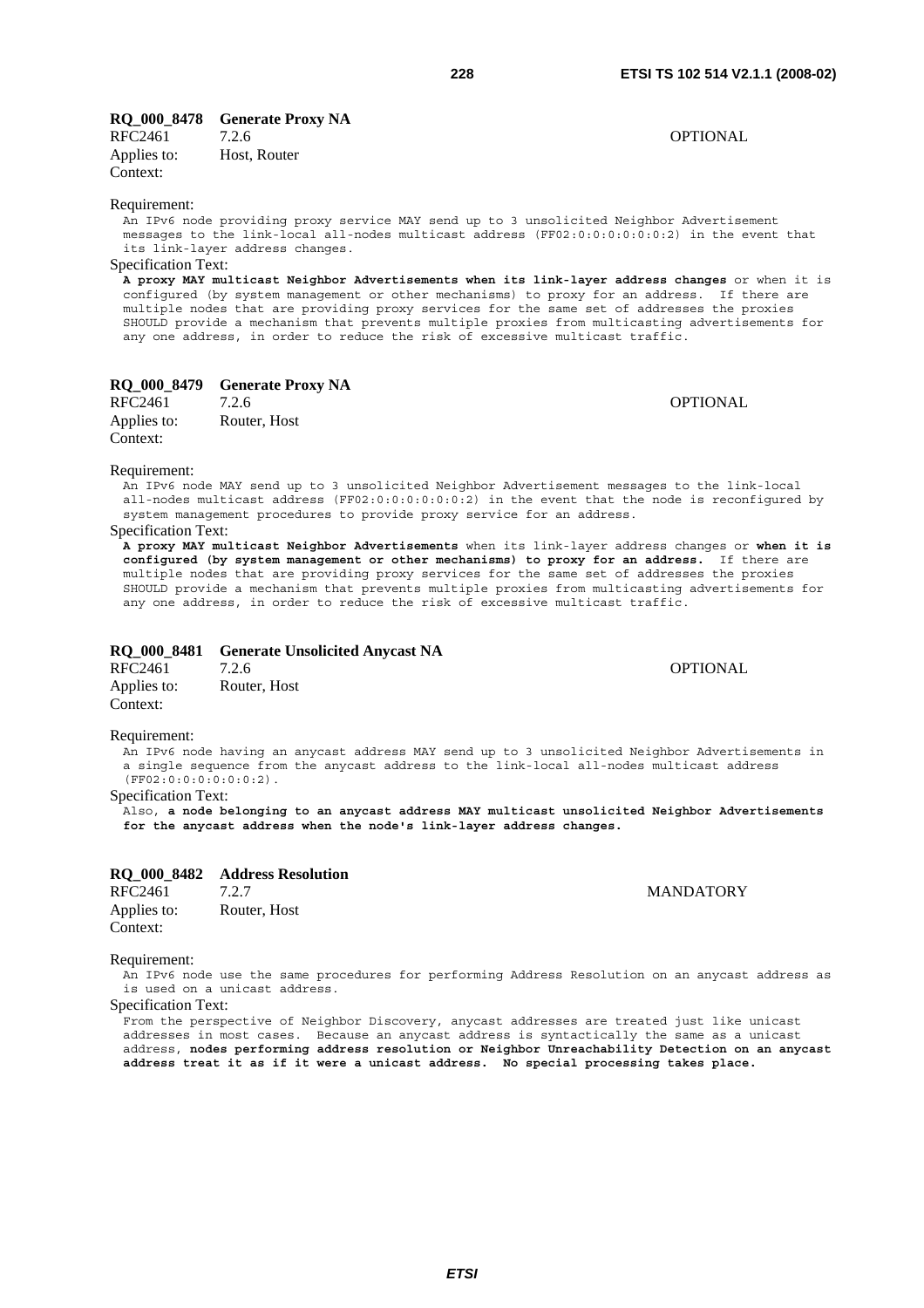## **RQ\_000\_8483 Neighbor Unreachability Detection**

| KFC2401     | 1.2.1        |
|-------------|--------------|
| Applies to: | Host, Router |
| Context:    |              |

#### Requirement:

An IPv6 node use the same procedures for performing Neighbor Unreachability Detection on an anycast address as is used on a unicast address.

Specification Text:

From the perspective of Neighbor Discovery, anycast addresses are treated just like unicast addresses in most cases. Because an anycast address is syntactically the same as a unicast address, **nodes performing address resolution or Neighbor Unreachability Detection on an anycast address treat it as if it were a unicast address. No special processing takes place.**

#### **RQ\_000\_8484 Process Anycast NS**

RFC2461 7.2.7 RECOMMENDED Applies to: Host, Router

#### Context:

An IPv6 node has received a valid Neighbor Solicitation message for one of its anycast address. Requirement:

The IPv6 node should delay a random time between 0 and 1 second before sending a Neighbor Advertisement message with the Override Flag field set to zero (0).

#### Specification Text:

**Nodes that have an anycast address assigned to an interface treat them exactly the same as if they were unicast addresses with two exceptions. First, Neighbor Advertisements sent in response to a Neighbor Solicitation SHOULD be delayed by a random time between 0 and MAX\_ANYCAST\_DELAY\_TIME to reduce the probability of network congestion. Second, the Override flag in Neighbor Advertisements SHOULD be set to 0, so that when multiple advertisements are received, the first received advertisement is used rather than the most recently received advertisement.**

## **RQ\_000\_8485 Generate Proxy NA**<br>RFC2461 7.2.8

RFC2461 7.2.8 OPTIONAL Applies to: Router Context:

#### Requirement:

In order to indicate that it is providing a proxy service to another node, an IPv6 router MAY transmit unsolicited Neighbor advertisements in which the Source Address field of the containing IPv6 Packet header is set to the router's own IP address, the Target Address field is set to the IP address of the other node and the Target Link-Layer Address option is set to the link-layer address of the router.

#### Specification Text:

Under limited circumstances, **a router MAY proxy for one or more other nodes, that is, through Neighbor Advertisements indicate that it is willing to accept packets not explicitly addressed to itself.** For example, a router might accept packets on behalf of a mobile node that has moved off-link. The mechanisms used by proxy are identical to the mechanisms used with anycast addresses.

#### **RQ\_000\_8486 Generate Proxy NA**

| RFC2461     | 7.2.8  |
|-------------|--------|
| Applies to: | Router |

#### Context:

An IPv6 router receives a Neighbor Solicitation sent to a solicited-node multicast address that corresponds to an IP address assigned to a node for which the router is providing proxy service.

#### Requirement:

The IPv6 node should delay a random time between 0 and 1 second before sending a Neighbor Advertisement message with the Override Flag field set to zero (0) to the soliciting node.

#### Specification Text:

Under limited circumstances, a router MAY proxy for one or more other nodes, that is, through Neighbor Advertisements indicate that it is willing to accept packets not explicitly addressed to itself. For example, a router might accept packets on behalf of a mobile node that has moved off-link. **The mechanisms used by proxy are identical to the mechanisms used with anycast addresses.** 

**A proxy MUST join the solicited-node multicast address(es) that correspond to the IP address(es) assigned to the node for which it is proxying.**

#### **MANDATORY**

### T.2.7 MANDATORY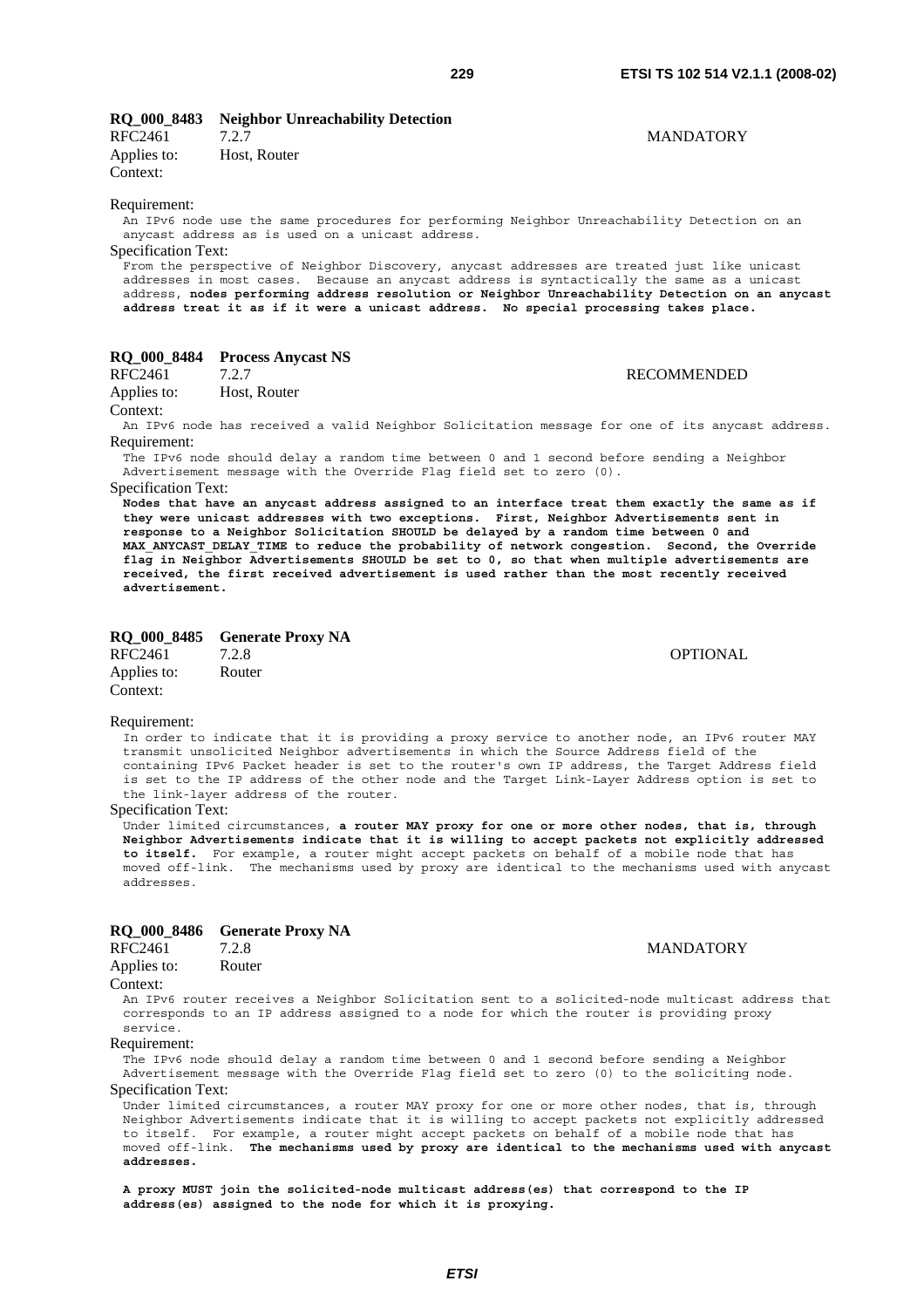#### **RQ\_000\_8487 Address Use**

| RFC2461     | 7.2.8        |
|-------------|--------------|
| Applies to: | Host, Router |
| Context:    |              |

#### Requirement:

An IPvb6 router that is providing proxy service to another node MUST accept and process packets in which the Source Address field of the header contains a solicited-node multicast address that corresponds to an IP address assigned to the other node (FF02:0:0:0:0:FFxx:xxxx).

Specification Text:

**A proxy MUST join the solicited-node multicast address(es) that correspond to the IP address(es) assigned to the node for which it is proxying.**

|             | RQ_000_8488 Form Neighbor Advertisement Header |
|-------------|------------------------------------------------|
| RFC2461     | 7.2.8                                          |
| Applies to: | Router                                         |

Context:

#### Requirement:

When constructing a Neighbor advertisement as a response to a Neighbor solicitation received on behalf of another node for which it is providing proxy service, an IPv6 router MUST set the Override Flag field to zero (0).

### Specification Text:

**All solicited proxy Neighbor Advertisement messages MUST have the Override flag set to zero.** This ensures that if the node itself is present on the link its Neighbor Advertisement (with the Override flag set to one) will take precedence of any advertisement received from a proxy. A proxy MAY send unsolicited advertisements with the Override flag set to one as specified in Section 7.2.6, but doing so may cause the proxy advertisement to override a valid entry created by the node itself.

#### **RQ\_000\_8489 Generate Proxy NA**

| RFC2461     | 7.2.8        | OPTIONAL |
|-------------|--------------|----------|
| Applies to: | Host, Router |          |
| Context:    |              |          |

### Requirement:

When constructing an unsolicited Neighbor advertisement to be sent on behalf of another node for which it is providing proxy service, an IPv6 router MAY set the Override Flag field to zero (0).

#### Specification Text:

All solicited proxy Neighbor Advertisement messages MUST have the Override flag set to zero. This ensures that if the node itself is present on the link its Neighbor Advertisement (with the Override flag set to one) will take precedence of any advertisement received from a proxy. **A proxy MAY send unsolicited advertisements with the Override flag set to one as specified in Section 7.2.6, but doing so may cause the proxy advertisement to override a valid entry created by the node itself.**

|                         | RQ 000 8490 Generate Neighbor Advertisement |                    |
|-------------------------|---------------------------------------------|--------------------|
| RFC2461                 | 7.2.8                                       | <b>RECOMMENDED</b> |
| Applies to:<br>Context: | Router                                      |                    |

#### Requirement:

When an IPv6 router receives Neighbor Solicitation on behalf of another node for which it is providing proxy service, the router SHOULD delay sending the Neighbor Advertisement response to the solicitation by a random time between 0 and 1 second.

### Specification Text:

Finally, **when sending a proxy advertisement in response to a Neighbor Solicitation, the sender should delay its response by a random time between 0 and MAX\_ANYCAST\_DELAY\_TIME seconds.**

**MANDATORY**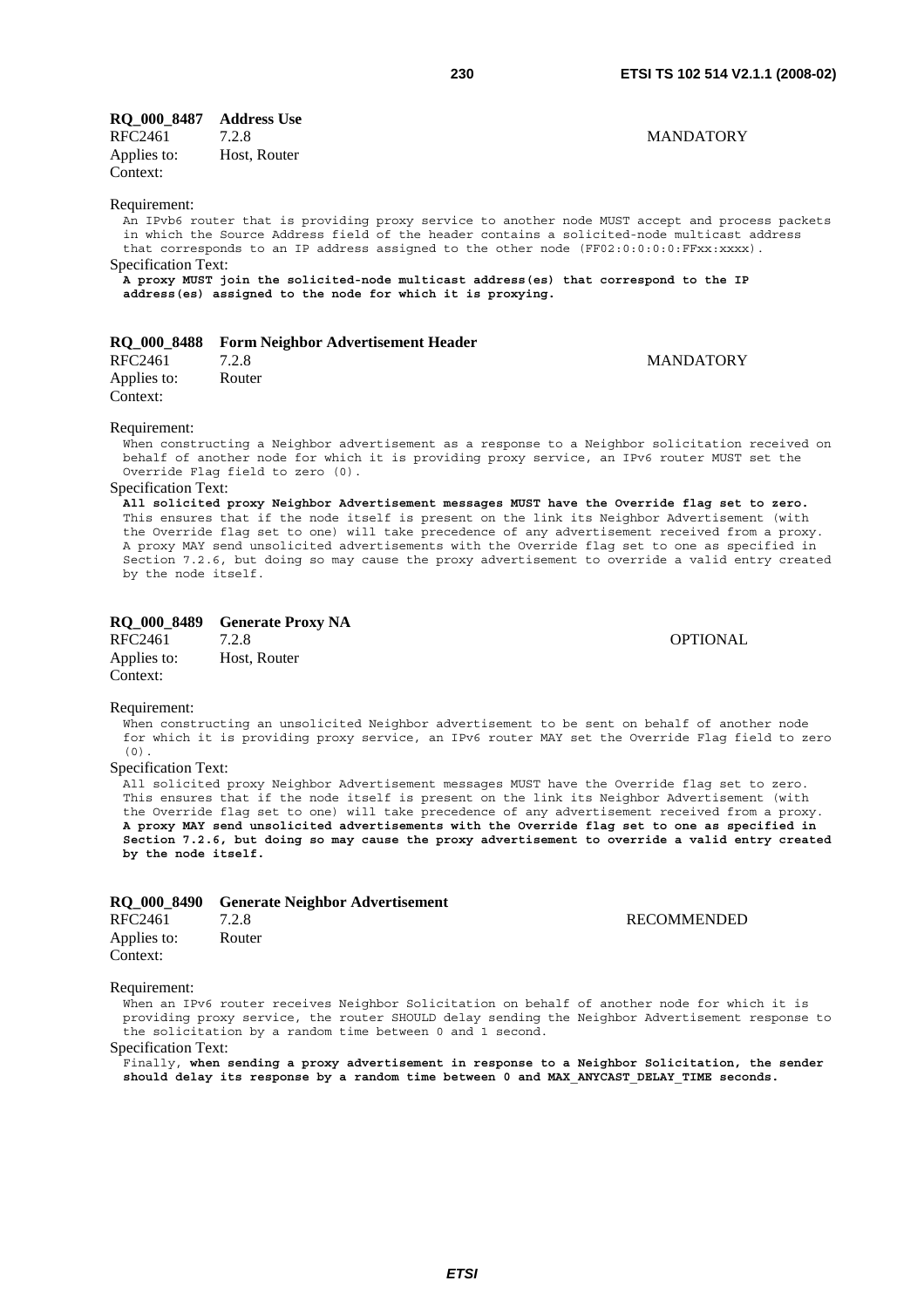**MANDATORY** 

**MANDATORY** 

### **RQ\_000\_8491 Neighbor Unreachability Detection**

RFC2461 7.3 MANDATORY Applies to: Host, Router Context:

#### Requirement:

An IPv6 node MUST invoke next-hop determination if it detects that a previously reachable neighboring node has become unreachable.

Specification Text:

When a path to a neighbor appears to be failing, the specific recovery procedure depends on how the neighbor is being used. If the neighbor is the ultimate destination, for example, address resolution should be performed again. If the neighbor is a router, however, attempting to switch to another router would be appropriate. **The specific recovery that takes place is covered under next-hop determination; Neighbor Unreachability Detection signals the need for next-hop determination by deleting a Neighbor Cache entry.**

|  |  | RQ_000_8492 Neighbor Unreachability Detection |  |
|--|--|-----------------------------------------------|--|
|--|--|-----------------------------------------------|--|

| RFC2461     | 7.3          |  |
|-------------|--------------|--|
| Applies to: | Host, Router |  |
| Context:    |              |  |

#### Requirement:

An IPv6 node MUST ONLY perform Neighbor Unreachability Detection for neighboring nodes to which unicast packets are sent.

#### Specification Text:

**Neighbor Unreachability Detection is performed only for neighbors to which unicast packets are sent;** it is not used when sending to multicast addresses.

#### **RQ\_000\_8494 Determine Neighbor Reachability**

| RFC2461     | 7.3.1        |
|-------------|--------------|
| Applies to: | Router, Host |
| Context:    |              |

#### Requirement:

An IPv6 node MUST categorize a neighbor as reachable if it receives a valid Neighbor Advertisement message from the node as a response to its own outgoing Neighbor Solicitation. Specification Text:

**A neighbor is considered reachable if the node has recently received a confirmation that packets sent recently to the neighbor were received by its IP layer. Positive confirmation can be gathered in two ways:** hints from upper layer protocols that indicate a connection is making "forward progress", or **receipt of a Neighbor Advertisement message that is a response to a Neighbor Solicitation message.**

|                         | RQ 000 8499 Neighbor Reachability Probing |                  |
|-------------------------|-------------------------------------------|------------------|
| RFC2461                 | 7.3.1                                     | <b>MANDATORY</b> |
| Applies to:<br>Context: | Router, Host                              |                  |

#### Requirement:

If an IPv6 node is unable to determine the reachability of neighboring node by any other means, it MUST send a Neighbor Solicitation message with the neighboring node's IP address set in the Target Address field and in the Destination Address field of the containing IPv6 Packet header. Specification Text:

In some cases (e.g., UDP-based protocols and routers forwarding packets to hosts) such reachability information may not be readily available from upper-layer protocols. **When no hints are available and a node is sending packets to a neighbor, the node actively probes the neighbor using unicast Neighbor Solicitation messages to verify that the forward path is still working.**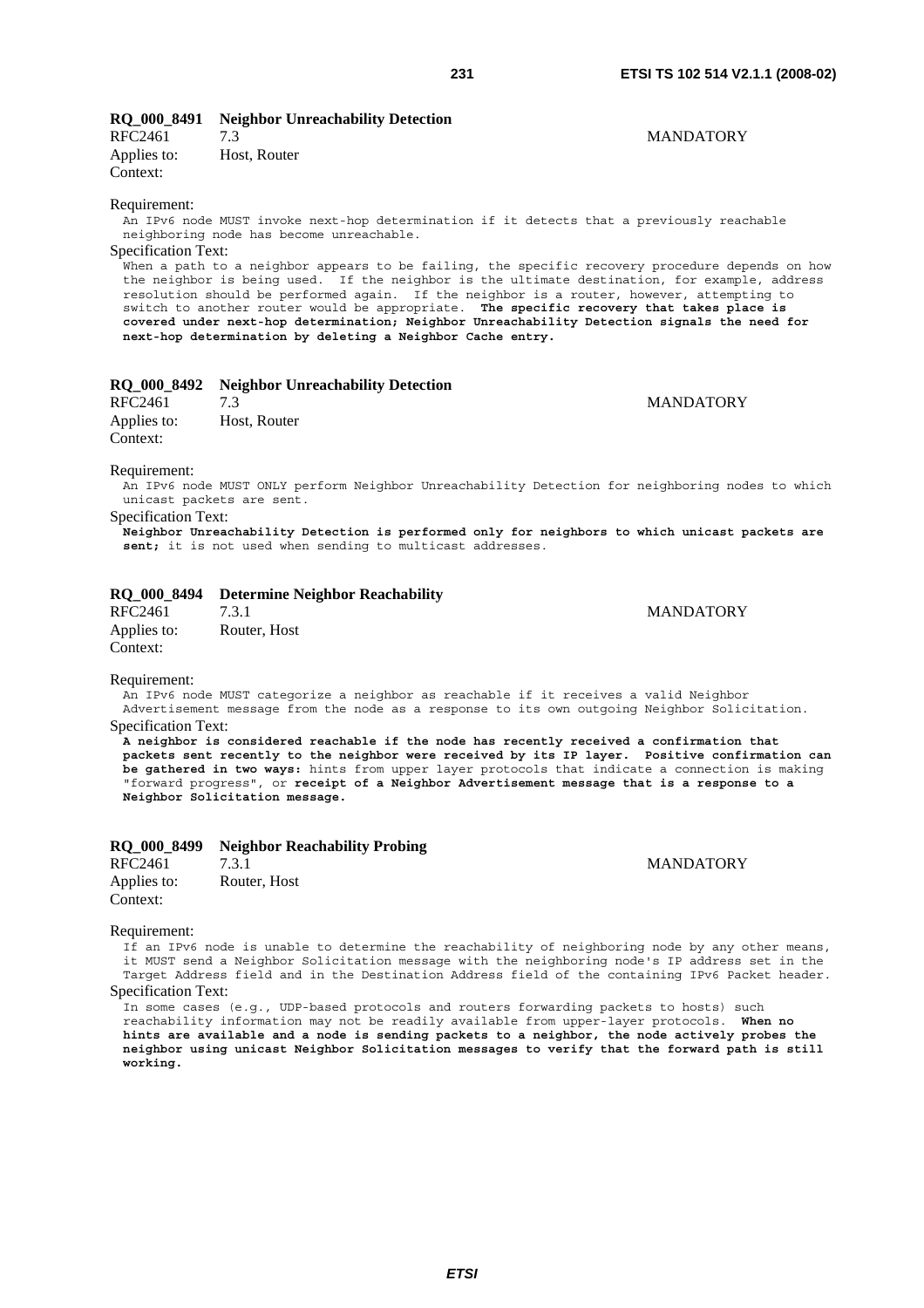### **RQ\_000\_8500 Invalid Reachability Indications**

RFC2461 7.3.1 MANDATORY Applies to: Router, Host

#### Context:

An IPv6 node sends a Neighbor Solicitation message to a neighboring node

#### Requirement:

The IPv6 node MUST NOT categorize the target node as reachable if it receives a Router advertisement in which the Solicited Flag field is set to zero from the target node. Specification Text:

The receipt of a solicited Neighbor Advertisement serves as reachability confirmation, since advertisements with the Solicited flag set to one are sent only in response to a Neighbor Solicitation. **Receipt of other Neighbor Discovery messages such as Router Advertisements** and Neighbor Advertisement **with the Solicited flag set to zero MUST NOT be treated as a reachability confirmation.** Receipt of unsolicited messages only confirm the one-way path from the sender to the recipient node. In contrast, Neighbor Unreachability Detection requires that a node keep track of the reachability of the forward path to a neighbor from the its perspective, not the neighbor's perspective. Note that receipt of a solicited advertisement indicates that a path is working in both directions. The solicitation must have reached the neighbor, prompting it to generate an advertisement. Likewise, receipt of an advertisement indicates that the path from the sender to the recipient is working. However, the latter fact is known only to the recipient; the advertisement's sender has no direct way of knowing that the advertisement it sent actually reached a neighbor. From the perspective of Neighbor Unreachability Detection, only the reachability of the forward path is of interest.

#### **RQ\_000\_8501 Invalid Reachability Indications**

| .           |             |
|-------------|-------------|
| RFC2461     | 7.3.1       |
| Applies to: | Router, Hos |

| pplies to: | Router, Host |  |
|------------|--------------|--|
|            |              |  |

Context:

An IPv6 node sends a Neighbor Solicitation message to a neighboring node Requirement:

The IPv6 node MUST NOT categorize the target node as reachable if it receives a Neighbor advertisement in which the Solicited Flag field is set to zero from the target node.

#### Specification Text:

The receipt of a solicited Neighbor Advertisement serves as reachability confirmation, since advertisements with the Solicited flag set to one are sent only in response to a Neighbor Solicitation. **Receipt of** other Neighbor Discovery messages such as Router Advertisements and **Neighbor Advertisement with the Solicited flag set to zero MUST NOT be treated as a reachability confirmation.** Receipt of unsolicited messages only confirm the one-way path from the sender to the recipient node. In contrast, Neighbor Unreachability Detection requires that a node keep track of the reachability of the forward path to a neighbor from the its perspective, not the neighbor's perspective. Note that receipt of a solicited advertisement indicates that a path is working in both directions. The solicitation must have reached the neighbor, prompting it to generate an advertisement. Likewise, receipt of an advertisement indicates that the path from the sender to the recipient is working. However, the latter fact is known only to the recipient; the advertisement's sender has no direct way of knowing that the advertisement it sent actually reached a neighbor. From the perspective of Neighbor Unreachability Detection, only the reachability of the forward path is of interest.

#### **RQ\_000\_8503 Neighbor Reachability Probing**

| RFC2461     | 7.3.2        |
|-------------|--------------|
| Applies to: | Router, Host |

**MANDATORY** 

Context:

An IPv6 node has received no positive confirmation for over 35 seconds that a particular node is reachable.

Requirement:

The IPv6 node MUST send a Neighbor Solicitation message with the unreachable node's IP address set in the Target Address field and in the Destination Address field of the containing IPv6 Packet header.

Specification Text:

.<br>DELAY

**More than ReachableTime milliseconds have elapsed since the last positive confirmation was received that the forward path was functioning properly, and a packet was sent within the last DELAY\_FIRST\_PROBE\_TIME seconds. If no reachability confirmation is received within DELAY\_FIRST\_PROBE\_TIME seconds of entering the DELAY state, send a Neighbor Solicitation** and change the state to PROBE.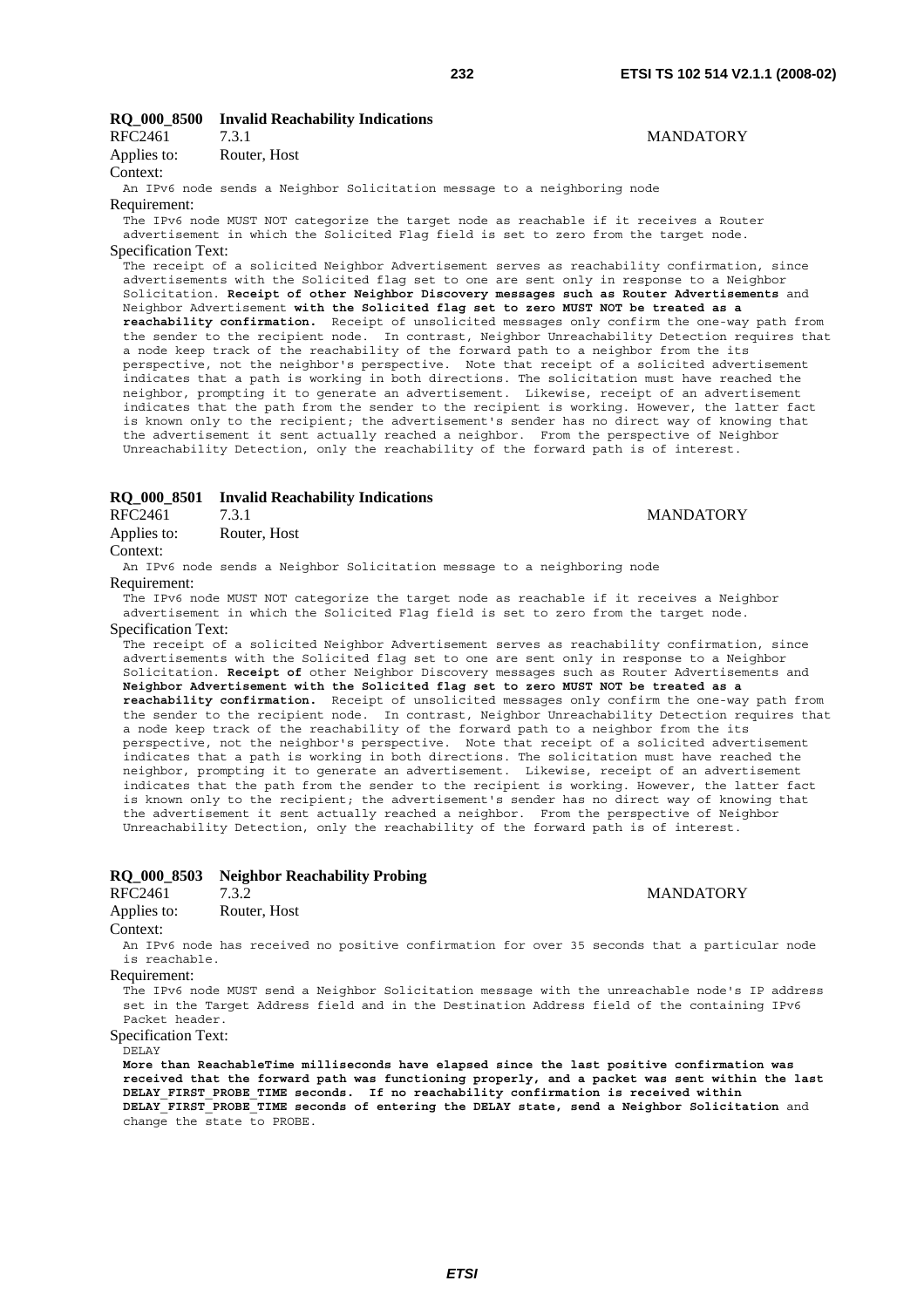#### **RQ\_000\_8504 Neighbor Reachability Probing**

| RFC2461     | 7.3.2 "PROBE" | <b>MANDATORY</b> |
|-------------|---------------|------------------|
| Applies to: | Host, Router  |                  |
| Context:    |               |                  |

#### Requirement:

An IPv6 node MUST retransmit Neighbor Solicitation messages every 1 second until a Neighbor advertisement is received from the target node. Specification Text:

PROBE

**A reachability confirmation is actively sought by retransmitting Neighbor Solicitations every RetransTimer milliseconds until a reachability confirmation is received**.

#### **RQ\_000\_8505 Neighbor Unreachability Detection**

| RFC2461     | 7.3.3        | <b>MANDATORY</b> |
|-------------|--------------|------------------|
| Applies to: | Host, Router |                  |

Context:

An IPv6 node is performing Neighbor Unreachability Detection procedures for a given path to a neighboring node.

Requirement:

The IPv6 node MUST continue to send packets not associated with Neighbor Unreachability Detection to the neighboring node's known link-layer address.

#### Specification Text:

**Neighbor Unreachability Detection operates in parallel with the sending of packets to a neighbor. While reasserting a neighbor's reachability, a node continues sending packets to that neighbor using the cached link-layer address.** If no traffic is sent to a neighbor, no probes are sent.

#### **RQ\_000\_8506 Neighbor Unreachability Detection**

| RFC2461     | 7.3.3        |
|-------------|--------------|
| Applies to: | Host, Router |
| Context:    |              |

#### Requirement:

An IPv6 node MUST NOT send Neighbor Solicitations to neighboring nodes that are categorized as unreachable if there are other packets to be sent to the neighbor.

Specification Text:

Neighbor Unreachability Detection operates in parallel with the sending of packets to a neighbor. While reasserting a neighbor's reachability, a node continues sending packets to that neighbor using the cached link-layer address. **If no traffic is sent to a neighbor, no probes are sent.**

#### **RQ\_000\_8507 Next Hop Determination**

RFC2461 7.3.3 RECOMMENDED Applies to: Router, Host Context:

**MANDATORY** 

#### Requirement:

An IPv6 node SHOULD invoke next-hop determination procedures for a neighboring node if address resolution has failed for the path to that node.

Specification Text:

When a node needs to perform address resolution on a neighboring address, it creates an entry in the INCOMPLETE state and initiates address resolution as specified in Section 7.2. **If address resolution fails, the entry SHOULD be deleted, so that subsequent traffic to that neighbor invokes the next-hop determination procedure again. Invoking next-hop determination at this point insures that alternate default routers are tried.**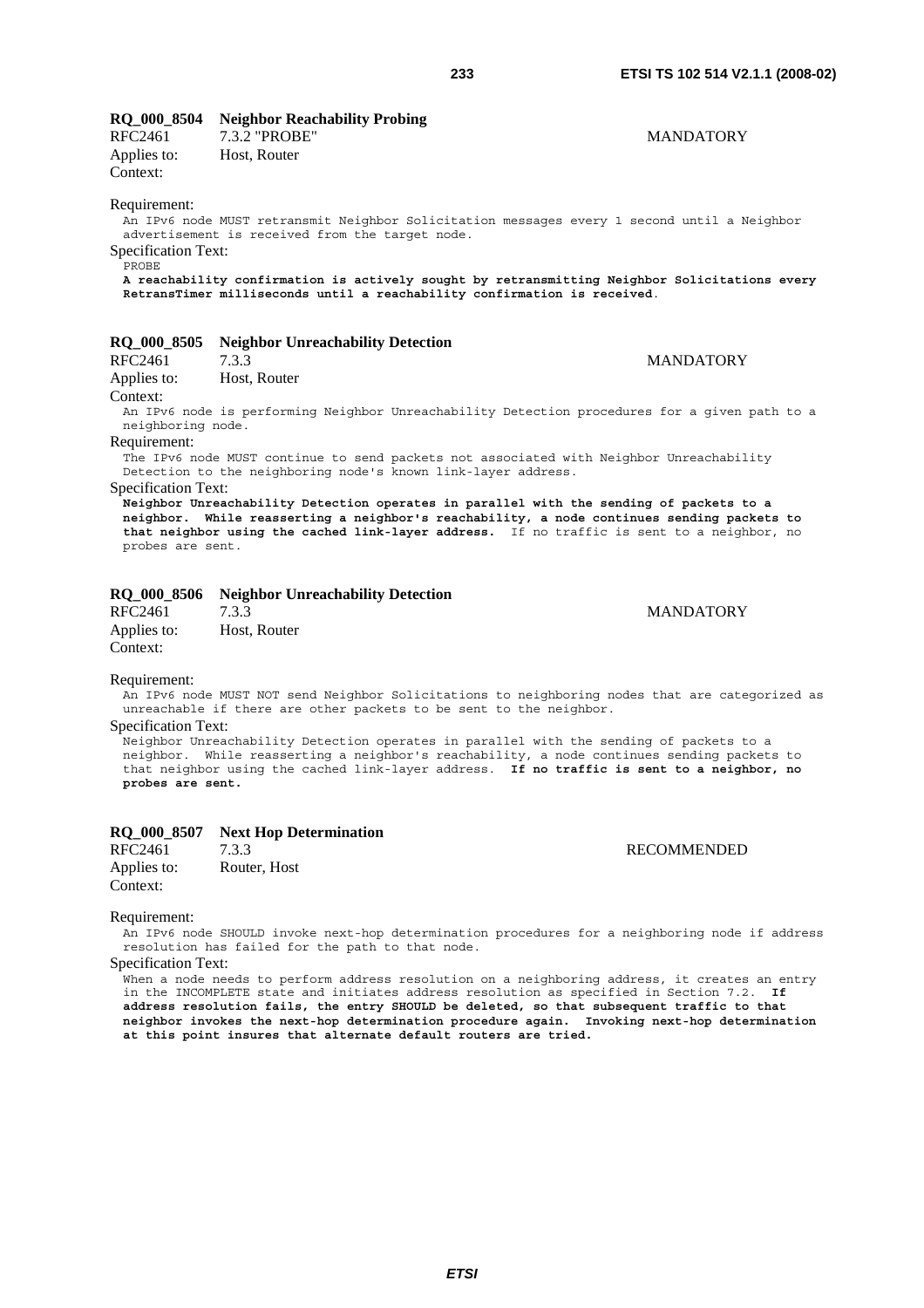### **RQ\_000\_8509 Neighbor Reachability Probing**

| RFC2461     | $7.3.3 - 6$  | <b>MANDATORY</b> |
|-------------|--------------|------------------|
| Applies to: | Router, Host |                  |
| Context:    |              |                  |

An IPv6 node has received no positive confirmation for over 35 seconds that a particular node is reachable.

#### Requirement:

The implementation retransmits MAX UNICAST SOLICIT Neighbor Solicitation messages every RetransTimer milliseconds.

#### Specification Text:

**When ReachableTime milliseconds have passed since receipt of the last reachability confirmation for a neighbor,** the Neighbor Cache entry's state changes from REACHABLE to STALE.

Note: An implementation may actually defer changing the state from REACHABLE to STALE until a packet is sent to the neighbor, i.e., there need not be an explicit timeout event associated with the expiration of ReachableTime.

**The first time a node sends a packet to a neighbor whose entry is STALE, the sender changes the**  state to DELAY and a sets a timer to expire in DELAY FIRST PROBE TIME seconds. If the entry is **still in the DELAY state when the timer expires, the entry's state changes to PROBE.** If reachability confirmation is received, the entry's state changes to REACHABLE.

**Upon entering the PROBE state, a node sends a unicast Neighbor Solicitation message to the neighbor using the cached link-layer address. While in the PROBE state, a node retransmits Neighbor Solicitation messages every RetransTimer milliseconds** until reachability confirmation is obtained. Probes are retransmitted even if no additional packets are sent to the neighbor. If no response is received after waiting RetransTimer milliseconds after sending the MAX UNICAST SOLICIT solicitations, retransmissions cease and the entry SHOULD be deleted. Subsequent traffic to that neighbor will recreate the entry and performs address resolution again.

#### **RQ\_000\_8510 Neighbor Reachability Probing**

RFC2461 7.3.3 MANDATORY

Applies to: Router, Host

Context:

An IPv6 node has received no positive confirmation for over 35 seconds that a particular node is reachable and received no Neighbor Advertisement messages in response to its 3 Neighbor Solicitations to the node.

#### Requirement:

The IPv6 node SHOULD categorize the node as unreachable until subsequent traffic directed at the neighboring node causes address resolution procedures to be invoked.

Specification Text:

Upon entering the PROBE state, a node sends a unicast Neighbor Solicitation message to the neighbor using the cached link-layer address. While in the PROBE state, a node retransmits Neighbor Solicitation messages every RetransTimer milliseconds until reachability confirmation is obtained. Probes are retransmitted even if no additional packets are sent to the neighbor. **If no response is received after waiting RetransTimer milliseconds after sending the MAX\_UNICAST\_SOLICIT solicitations, retransmissions cease and the entry SHOULD be deleted. Subsequent traffic to that neighbor will recreate the entry and performs address resolution again.**

#### **RQ\_000\_8511 Neighbor Reachability Probing**

| <b>KFU2401</b> | 1.5.5        |
|----------------|--------------|
| Applies to:    | Router, Host |
| Context:       |              |

#### Requirement:

An IPv6 node MUST NOT transmit Neighbor Solicitation messages to a single neighboring node more frequently than once every 1 second.

Specification Text:

Note that all Neighbor Solicitations are rate-limited on a per-neighbor basis. **A node MUST NOT send Neighbor Solicitations to the same neighbor more frequently than once every RetransTimer milliseconds.**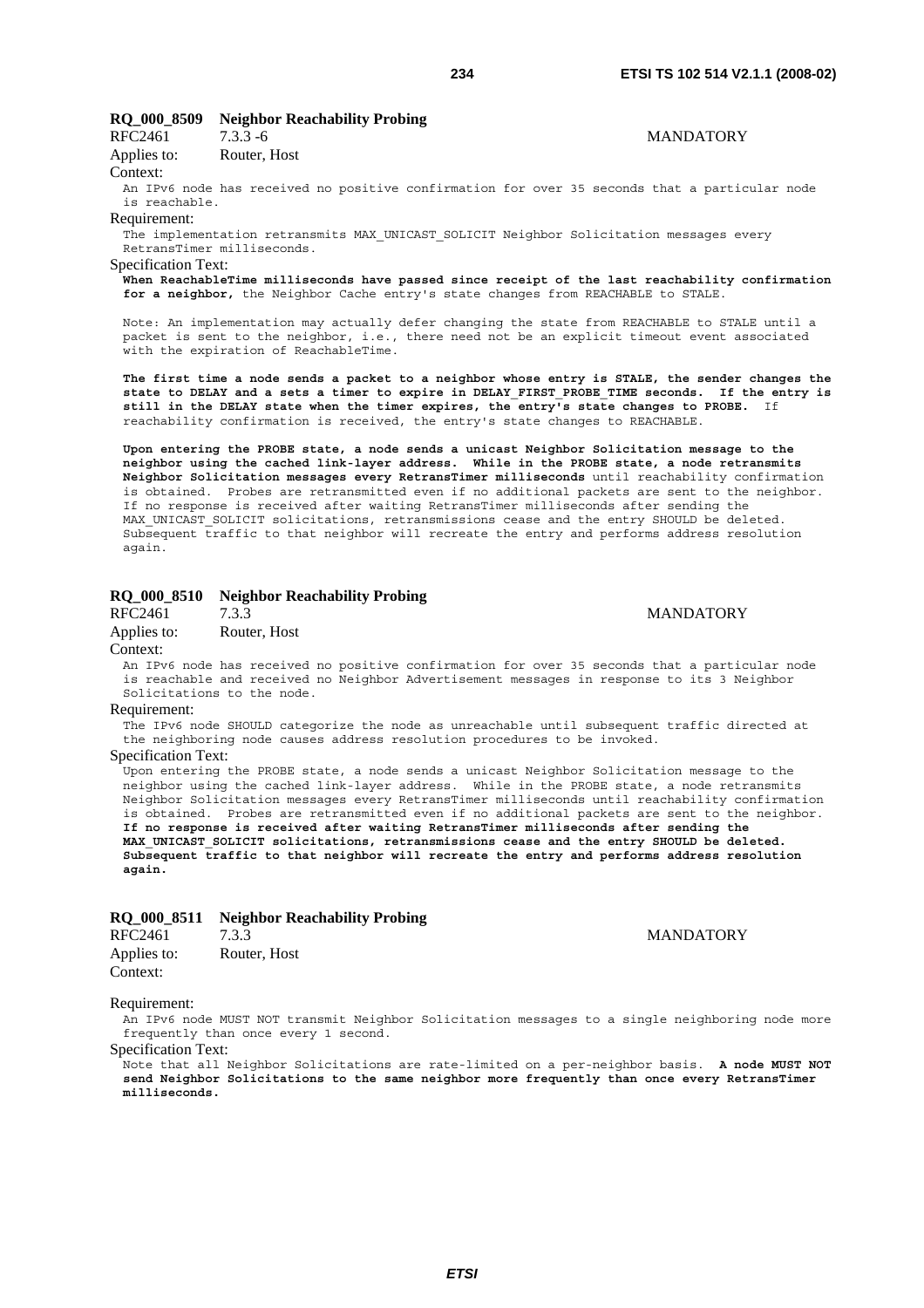**MANDATORY** 

#### **RQ\_000\_8512 Start Neighbor Reachability Determination**  RFC2461 733 MANDATORY

| <b>KFUZ401</b> | د.د. ۱       |
|----------------|--------------|
| Applies to:    | Router, Host |

Context:

An IPv6 node receives a Router Solicitation message from a previously unknown neighboring node on a link.

#### Requirement:

The IPv6 node MUST register the sending node as a neighbor and MUST verify the neighbor's reachability when next required to send a packet to it.

Specification Text:

**A Neighbor Cache entry enters the STALE state when created as a result of receiving packets other than solicited Neighbor Advertisements (i.e., Router Solicitations,** Router Advertisements, Redirects, and Neighbor Solicitations). These packets contain the link-layer address of either the sender or, in the case of Redirect, the redirection target. However, receipt of these link-layer addresses does not confirm reachability of the forward-direction path to that node. Placing a newly created Neighbor Cache entry for which the link-layer address is known in the STALE state provides assurance that path failures are detected quickly. In addition, should a cached link-layer address be modified due to receiving one of the above messages the state SHOULD also be set to STALE to provide prompt verification that the path to the new link-layer address is working.

#### **RQ\_000\_8513 Start Neighbor Reachability Determination**

| RFC2461     | 7.3.3        |
|-------------|--------------|
| Applies to: | Router, Host |
| Context:    |              |
|             |              |

An IPv6 node receives a Router Advertisement message from a previously unknown neighboring node on a link.

#### Requirement:

The IPv6 node MUST register the sending node as a neighbor and MUST verify the neighbor's reachability when next required to send a packet to it.

Specification Text:

**A Neighbor Cache entry enters the STALE state when created as a result of receiving packets other than solicited Neighbor Advertisements** (i.e., Router Solicitations, **Router Advertisements,** Redirects, and Neighbor Solicitations). These packets contain the link-layer address of either the sender or, in the case of Redirect, the redirection target. However, receipt of these link-layer addresses does not confirm reachability of the forward-direction path to that node. Placing a newly created Neighbor Cache entry for which the link-layer

address is known in the STALE state provides assurance that path failures are detected quickly. In addition, should a cached link-layer address be modified due to receiving one of the above messages the state SHOULD also be set to STALE to provide prompt verification that the path to the new link-layer address is working.

## **RQ\_000\_8514 Start Neighbor Reachability Determination**

#### RFC2461 7.3.3 MANDATORY

Applies to: Router, Host

#### Context:

An IPv6 node receives a redirect message from a previously unknown neighboring node on a link. Requirement:

The IPv6 node MUST register the sending node as a neighbor and MUST verify the neighbor's reachability when next required to send a packet to it.

Specification Text:

**A Neighbor Cache entry enters the STALE state when created as a result of receiving packets other than solicited Neighbor Advertisements** (i.e., Router Solicitations, Router Advertisements, **Redirects,** and Neighbor Solicitations). These packets contain the link-layer address of either the sender or, in the case of Redirect, the redirection target. However, receipt of these link-layer addresses does not confirm reachability of the forward-direction path to that node. Placing a newly created Neighbor Cache entry for which the link-layer address is known in the STALE state provides assurance that path failures are detected quickly. In addition, should a cached link-layer address be modified due to receiving one of the above messages the state SHOULD also be set to STALE to provide prompt verification that the path to the new link-layer address is working.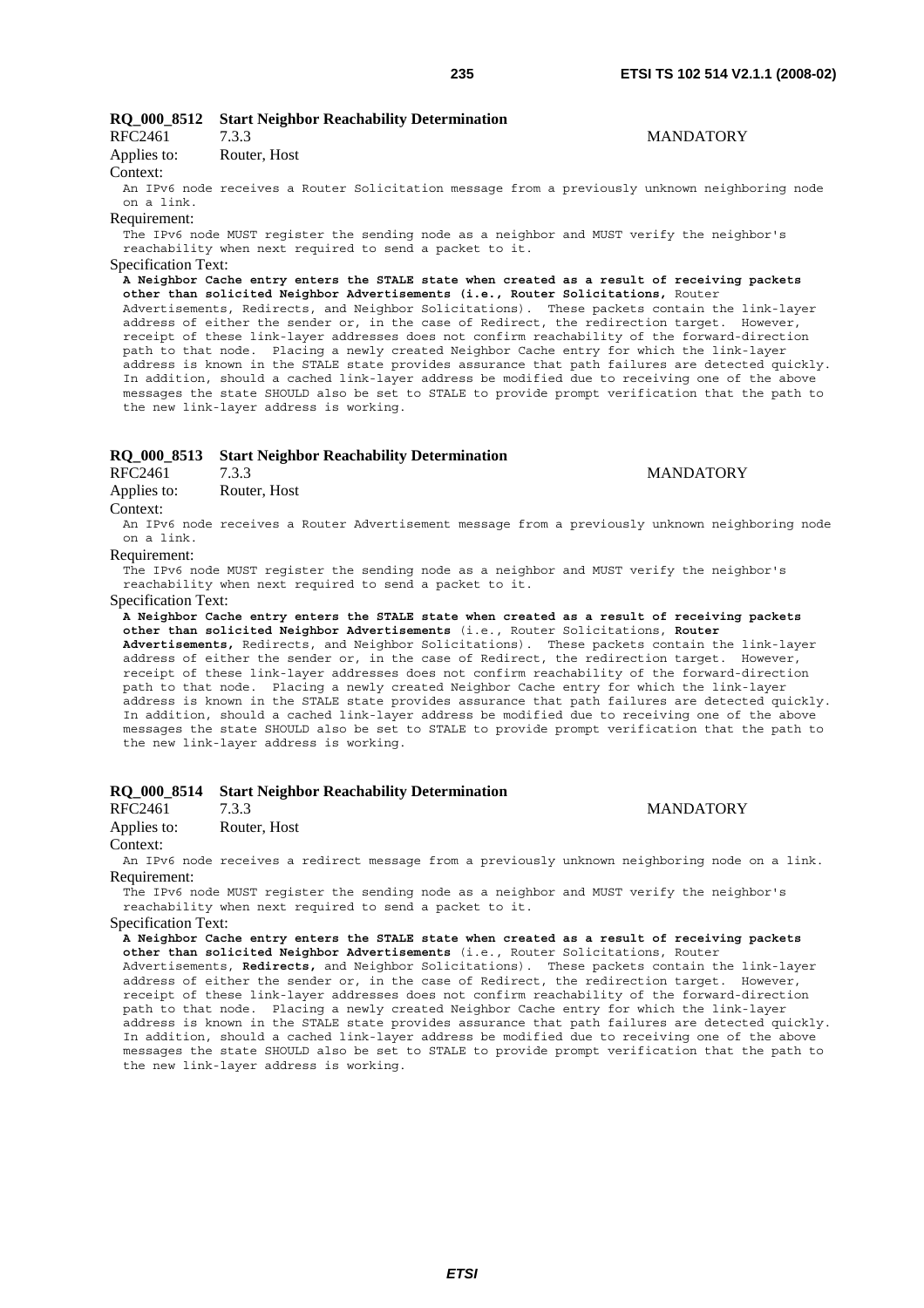#### **RQ\_000\_8515 Start Neighbor Reachability Determination**  RFC2461 7.3.3 MANDATORY

| <b>RFC2461</b> | 1.3.3        |
|----------------|--------------|
| Applies to:    | Host, Router |

Context:

An IPv6 node receives a Neighbor Solicitation message from a previously unknown neighboring node on a link.

#### Requirement:

The IPv6 node MUST register the sending node as a neighbor and MUST verify the neighbor's reachability when next required to send a packet to it.

Specification Text:

**A Neighbor Cache entry enters the STALE state when created as a result of receiving packets other than solicited Neighbor Advertisements** (i.e., Router Solicitations, Router Advertisements, Redirects, and **Neighbor Solicitations**). These packets contain the link-layer address of either the sender or, in the case of Redirect, the redirection target. However, receipt of these link-layer addresses does not confirm reachability of the forward-direction path to that node. Placing a newly created Neighbor Cache entry for which the link-layer address is known in the STALE state provides assurance that path failures are detected quickly. In addition, should a cached link-layer address be modified due to receiving one of the above messages the state SHOULD also be set to STALE to provide prompt verification that the path to the new link-layer address is working.

#### **RQ\_000\_8516 Start Neighbor Reachability Determination**

| RFC2461     | 7.3.3        | <b>RECOMMENDED</b>                                                                   |
|-------------|--------------|--------------------------------------------------------------------------------------|
| Applies to: | Host, Router |                                                                                      |
| Context:    |              |                                                                                      |
|             |              | An IBu6 node receives a Pouter Solicitation that indicates a known neighborts link-1 |

a Router Solicitation that indicates a known neighbor's link-layer address has been modified.

#### Requirement:

The IPv6 node SHOULD update its internal information related to the neighboring node and SHOULD verify the neighbor's reachability when next required to send a packet to it.

#### Specification Text:

A Neighbor Cache entry enters the STALE state when created as a result of receiving packets other than solicited Neighbor Advertisements (i.e., Router Solicitations, Router Advertisements, Redirects, and Neighbor Solicitations). These packets contain the link-layer address of either the sender or, in the case of Redirect, the redirection target. However, receipt of these link-layer addresses does not confirm reachability of the forward-direction path to that node. Placing a newly created Neighbor Cache entry for which the link-layer address is known in the STALE state provides assurance that path failures are detected quickly. **In addition, should a cached link-layer address be modified due to receiving one of the above messages the state SHOULD also be set to STALE to provide prompt verification that the path to the new link-layer address is working.**

## **RQ\_000\_8517 Start Neighbor Reachability Determination**

#### RFC2461 7.3.3 RECOMMENDED

Applies to: Host, Router

#### Context:

An IPv6 node receives a Router Advertisement that indicates a known neighbor's link-layer address has been modified.

#### Requirement:

The IPv6 node SHOULD update its internal information related to the neighboring node and SHOULD verify the neighbor's reachability when next required to send a packet to it.

#### Specification Text:

A Neighbor Cache entry enters the STALE state when created as a result of receiving packets other than solicited Neighbor Advertisements (i.e., Router Solicitations, Router Advertisements, Redirects, and Neighbor Solicitations). These packets contain the link-layer address of either the sender or, in the case of Redirect, the redirection target. However, receipt of these link-layer addresses does not confirm reachability of the forward-direction path to that node. Placing a newly created Neighbor Cache entry for which the link-layer address is known in the STALE state provides assurance that path failures are detected quickly. **In addition, should a cached link-layer address be modified due to receiving one of the above messages the state SHOULD also be set to STALE to provide prompt verification that the path to the new link-layer address is working.**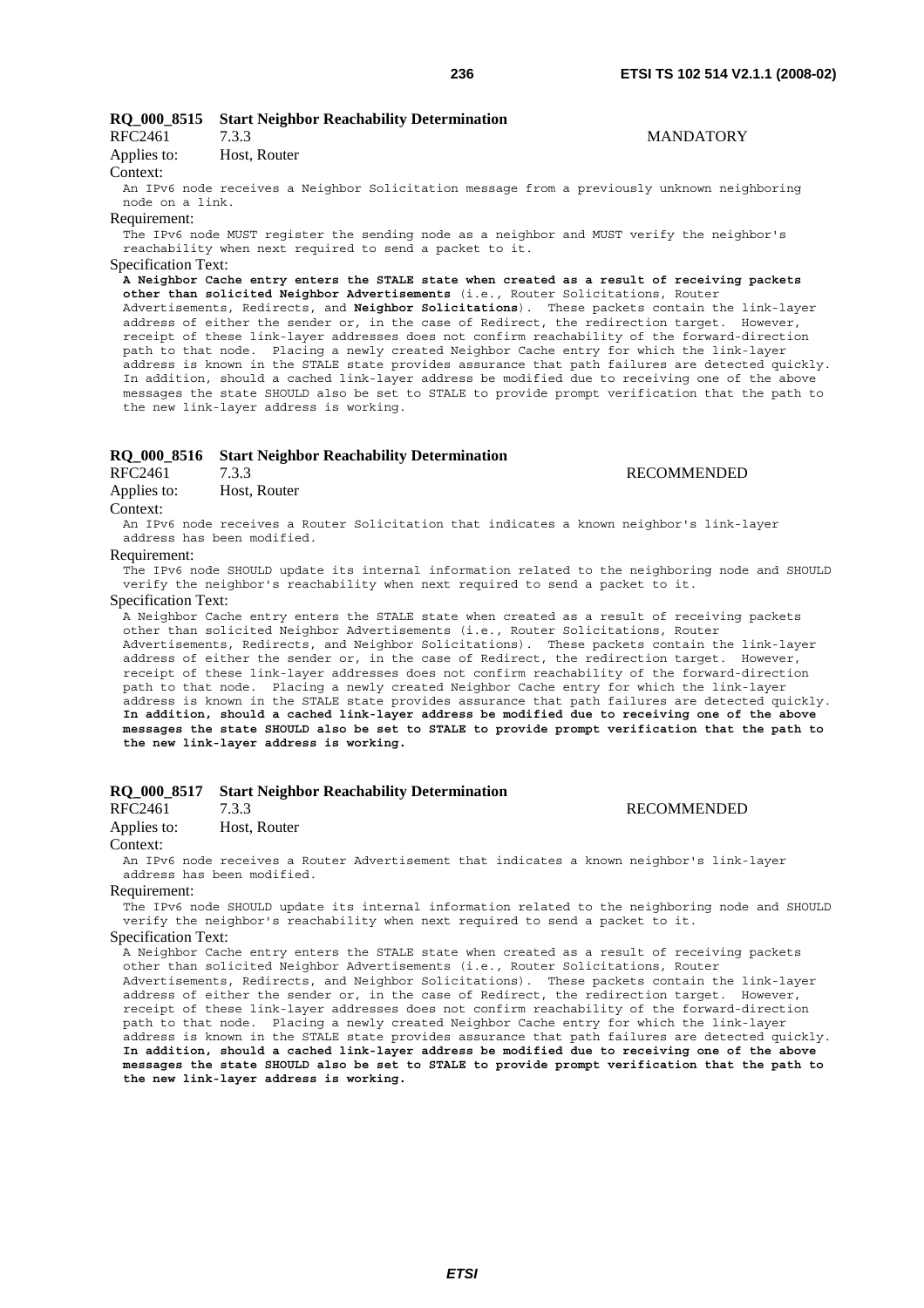**RECOMMENDED** 

**RECOMMENDED** 

**MANDATORY** 

### **RQ\_000\_8518 Start Neighbor Reachability Determination**

| RFC2461     | 7.3.3        |
|-------------|--------------|
| Applies to: | Router, Host |

Context:

An IPv6 node receives a Redirect that indicates a known neighbor's link-layer address has been modified.

#### Requirement:

The IPv6 node SHOULD update its internal information related to the neighboring node and SHOULD verify the neighbor's reachability when next required to send a packet to it.

#### Specification Text:

A Neighbor Cache entry enters the STALE state when created as a result of receiving packets other than solicited Neighbor Advertisements (i.e., Router Solicitations, Router Advertisements, Redirects, and Neighbor Solicitations). These packets contain the link-layer address of either the sender or, in the case of Redirect, the redirection target. However, receipt of these link-layer addresses does not confirm reachability of the forward-direction path to that node. Placing a newly created Neighbor Cache entry for which the link-layer address is known in the STALE state provides assurance that path failures are detected quickly. **In addition, should a cached link-layer address be modified due to receiving one of the above messages the state SHOULD also be set to STALE to provide prompt verification that the path to the new link-layer address is working.**

#### **RQ\_000\_8519 Start Neighbor Reachability Determination**

|          | RFC2461     | 7.3.3                           |  |
|----------|-------------|---------------------------------|--|
|          | Applies to: | Host, Router                    |  |
| Context: |             |                                 |  |
|          |             | An I Pu6 node receives a Neighl |  |

An IPv6 node receives a Neighbor Solicitation that indicates a known neighbor's link-layer address has been modified.

#### Requirement:

The IPv6 node SHOULD update its internal information related to the neighboring node and SHOULD verify the neighbor's reachability when next required to send a packet to it.

#### Specification Text:

A Neighbor Cache entry enters the STALE state when created as a result of receiving packets other than solicited Neighbor Advertisements (i.e., Router Solicitations, Router Advertisements, Redirects, and Neighbor Solicitations). These packets contain the link-layer address of either the sender or, in the case of Redirect, the redirection target. However, receipt of these link-layer addresses does not confirm reachability of the forward-direction path to that node. Placing a newly created Neighbor Cache entry for which the link-layer address is known in the STALE state provides assurance that path failures are detected quickly. **In addition, should a cached link-layer address be modified due to receiving one of the above messages the state SHOULD also be set to STALE to provide prompt verification that the path to the new link-layer address is working.**

## **RQ\_000\_8521 Process Neighbor Advertisement**

Applies to: Router, Host

#### Context:

An IPv6 node receives a valid Neighbor Advertisement containing a Router Flag field set to zero (0) from a node that it has previously categorized as a router.

#### Requirement:

The IPv6 node must no longer use the advertising router as a default router for all the destination prefixes that it has previously associated with that router.

#### Specification Text:

To properly detect the case where a router switches from being a router to being a host  $(e.g.,)$ if its IP forwarding capability is turned off by system management), a node MUST compare the Router flag field in all received Neighbor Advertisement messages with the IsRouter flag recorded in the Neighbor Cache entry. **When a node detects that a neighbor has changed from being a router to being a host, the node MUST remove that router from the Default Router List and update the Destination Cache as described in Section 6.3.5.** Note that a router may not be listed in the Default Router List, even though a Destination Cache entry is using it (e.g., a host was redirected to it). In such cases, all Destination Cache entries that reference the (former) router must perform next-hop determination again before using the entry.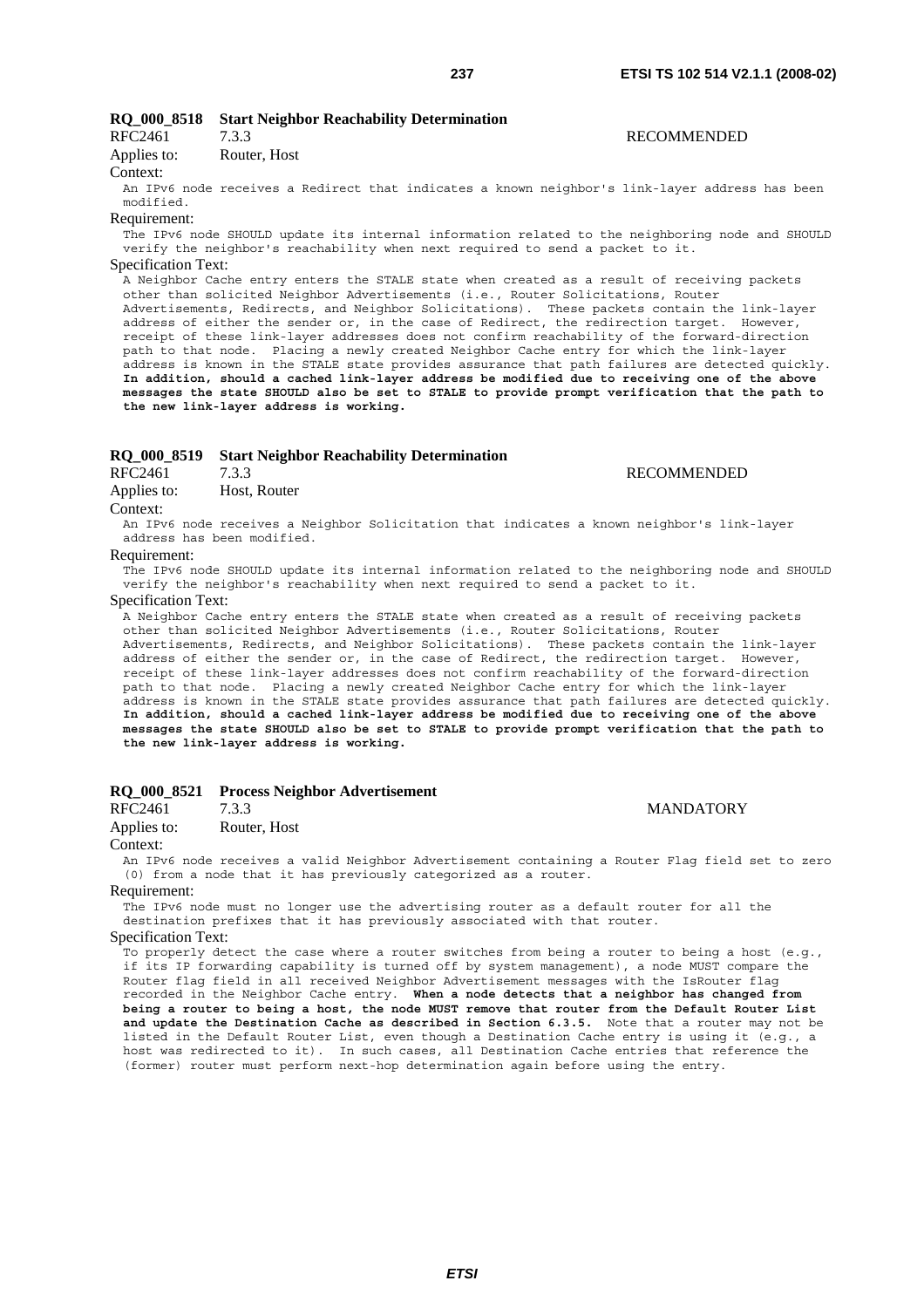### **RQ\_000\_8522 Process Neighbor Advertisement**

| RFC2461       | 7.3.3        | <b>MANDATORY</b> |
|---------------|--------------|------------------|
| Applies to:   | Host, Router |                  |
| $\sim$ $\sim$ |              |                  |

#### Context:

An IPv6 node receives a valid Neighbor Advertisement in which the Router Flag field is set to zero (0) from a neighboring node that it has previously categorized as a router but is not using as a default router.

#### Requirement:

The IPv6 node MUST perform next-hop determination for all addresses which would currently be directed towards neighboring node.

#### Specification Text:

To properly detect the case where a router switches from being a router to being a host (e.g., if its IP forwarding capability is turned off by system management), a node MUST compare the Router flag field in all received Neighbor Advertisement messages with the IsRouter flag recorded in the Neighbor Cache entry. **When a node detects that a neighbor has changed from being a router to being a host, the node MUST remove that router from the Default Router List and update the Destination Cache as described in Section 6.3.5. Note that a router may not be listed in the Default Router List, even though a Destination Cache entry is using it (e.g., a host was redirected to it). In such cases, all Destination Cache entries that reference the (former) router must perform next-hop determination again before using the entry.**

#### **RQ\_000\_8524 Invalid Reachability Indications**

| RFC2461     | 7.3.3        |
|-------------|--------------|
| Applies to: | Host, Router |
| Context:    |              |

#### Requirement:

An IPv6 node MUST NOT use link-specific (proprietary) information to confirm the reachability of a neighboring node.

#### Specification Text:

In some cases, link-specific information may indicate that a path to a neighbor has failed (e.g., the resetting of a virtual circuit). In such cases, link-specific information may be used to purge Neighbor Cache entries before the Neighbor Unreachability Detection would do so. **However, link-specific information MUST NOT be used to confirm the reachability of a neighbor; such information does not provide end-to-end confirmation between neighboring IP layers.**

8 MANDATORY

## **RQ\_000\_8526 Generate Redirect Message**

Applies to: Router

#### Context:

An IPv6 router receives an IPv6 packet in which the Source Address field is set to the IP address of a neighboring host and the Destination address is set to the IP Address of another node on the same link.

#### Requirement:

The IPv6 router MUST send a Redirect message to the sending host with both the Target Address field and the (Redirect) Destination Address field set to the IP address taken from the Destination field in the IPv6 header of the incoming packet.

#### Specification Text:

**Redirect messages are sent by routers** to redirect a host to a better first-hop router for a specific destination or **to inform hosts that a destination is in fact a neighbor (i.e., onlink). The latter is accomplished by having the ICMP Target Address be equal to the ICMP Destination Address.**

|  |  |  | RQ_000_8527 Determine Redirect Target Address Field |  |  |  |  |
|--|--|--|-----------------------------------------------------|--|--|--|--|
|--|--|--|-----------------------------------------------------|--|--|--|--|

| RFC2461     |        |
|-------------|--------|
| Applies to: | Router |
| Context:    |        |

**MANDATORY** 

#### Requirement:

An IPv6 router MUST be able to determine the link-local address of each of its neighboring routers.

#### Specification Text:

**A router MUST be able to determine the link-local address for each of its neighboring routers in order to ensure that the target address in a Redirect message identifies the neighbor router by its link-local address.** For static routing this requirement implies that the next-hop router's address should be specified using the link-local address of the router. For dynamic routing this requirement implies that all IPv6 routing protocols must somehow exchange the link-local addresses of neighboring routers.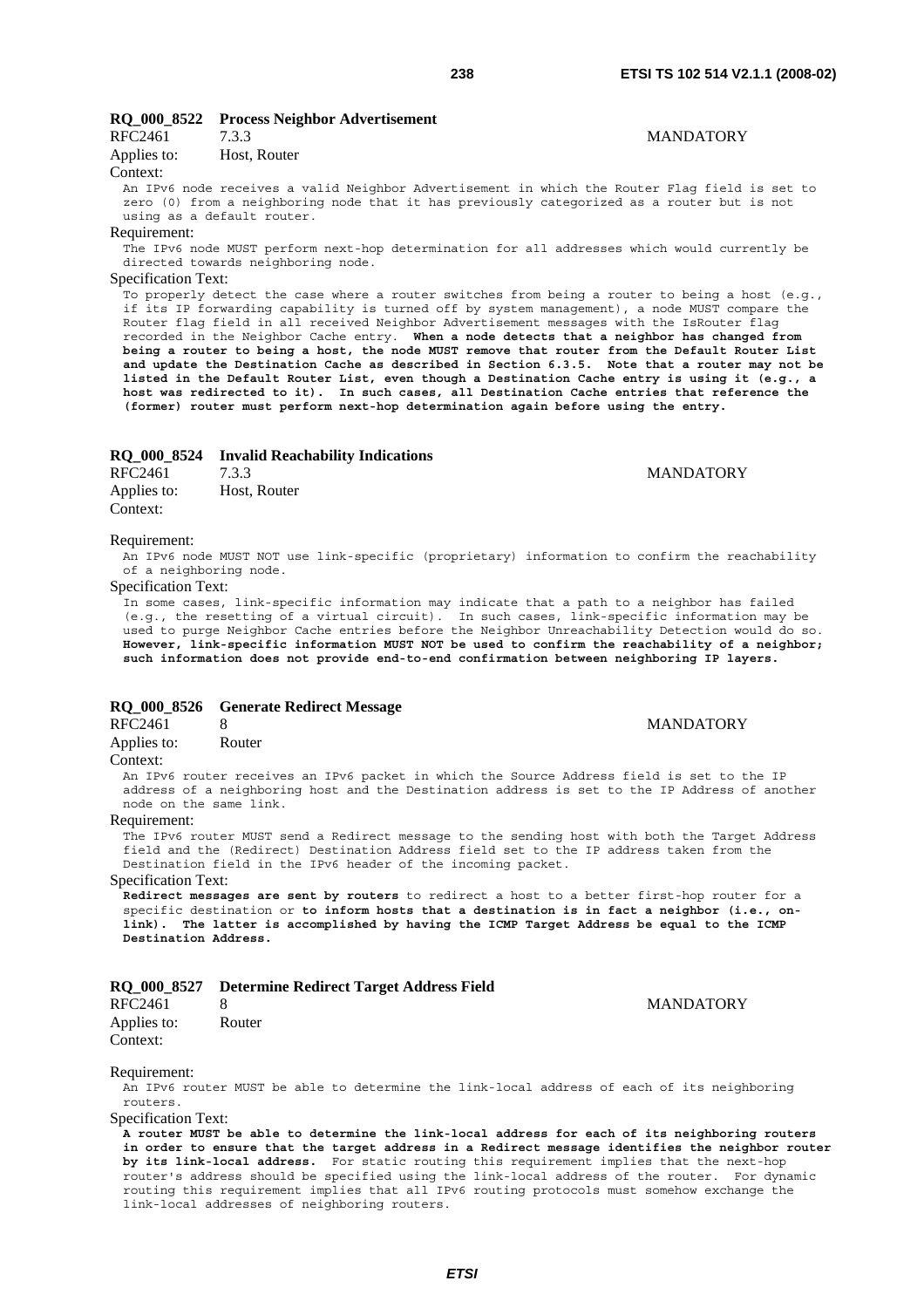| RFC2461<br>Applies to:<br>Context:                                   | RQ_000_8528 Process Field Anomalies in Redirect Message<br>8.1<br>Host                                                                                                                                                                                                                                                                                                                                                                                                                                                                                                                                                                                                                                                                                                                                                                                                                                                                                                                                                                                                                                                                                                                                                                                                                                                                                             | <b>MANDATORY</b> |
|----------------------------------------------------------------------|--------------------------------------------------------------------------------------------------------------------------------------------------------------------------------------------------------------------------------------------------------------------------------------------------------------------------------------------------------------------------------------------------------------------------------------------------------------------------------------------------------------------------------------------------------------------------------------------------------------------------------------------------------------------------------------------------------------------------------------------------------------------------------------------------------------------------------------------------------------------------------------------------------------------------------------------------------------------------------------------------------------------------------------------------------------------------------------------------------------------------------------------------------------------------------------------------------------------------------------------------------------------------------------------------------------------------------------------------------------------|------------------|
| Requirement:<br>address.<br>Specification Text:<br>- ICMP Code is 0. | An IPv6 host MUST silently discard a received Redirect message in which the Source Address<br>field of the containing IPv6 Packet header contains an address that is not a link-local<br>A host MUST silently discard any received Redirect message that does not satisfy all of the<br>following validity checks:<br>- IP Source Address is a link-local address. Routers must<br>use their link-local address as the source for Router<br>Advertisement and Redirect messages so that hosts can<br>uniquely identify routers<br>- The IP Hop Limit field has a value of 255, i.e., the packet<br>could not possibly have been forwarded by a router.<br>- If the message includes an IP Authentication Header, the message authenticates correctly.<br>- ICMP Checksum is valid.<br>- ICMP length (derived from the IP length) is 40 or more octets.<br>- The IP source address of the Redirect is the same as the current<br>first-hop router for the specified ICMP Destination Address.<br>- The ICMP Destination Address field in the redirect message does<br>not contain a multicast address.<br>- The ICMP Target Address is either a link-local address (when<br>redirected to a router) or the same as the ICMP Destination<br>Address (when redirected to the on-link destination).<br>- All included options have a length that is greater than zero. |                  |
|                                                                      |                                                                                                                                                                                                                                                                                                                                                                                                                                                                                                                                                                                                                                                                                                                                                                                                                                                                                                                                                                                                                                                                                                                                                                                                                                                                                                                                                                    |                  |

#### **RQ\_000\_8529 Process Field Anomalies in Redirect Message**

| RFC2461     | 8.1  |
|-------------|------|
| Applies to: | Host |
| Context:    |      |

**MANDATORY** 

#### Requirement:

An IPv6 host MUST silently discard a received Redirect message in which the Hop Limit field of the containing IPv6 Packet header is set to value other than decimal 255. Specification Text:

- IP Source Address is a link-local address. Routers must use their link-local address as the source for Router Advertisement and Redirect messages so that hosts can uniquely identify routers
- **The IP Hop Limit field has a value of 255, i.e., the packet could not possibly have been forwarded by a router.**
- If the message includes an IP Authentication Header, the message authenticates correctly.
- ICMP Checksum is valid.
- ICMP Code is 0.
- ICMP length (derived from the IP length) is 40 or more octets.
- The IP source address of the Redirect is the same as the current
- first-hop router for the specified ICMP Destination Address. - The ICMP Destination Address field in the redirect message does
- not contain a multicast address.
- The ICMP Target Address is either a link-local address (when redirected to a router) or the same as the ICMP Destination Address (when redirected to the on-link destination).
- All included options have a length that is greater than zero.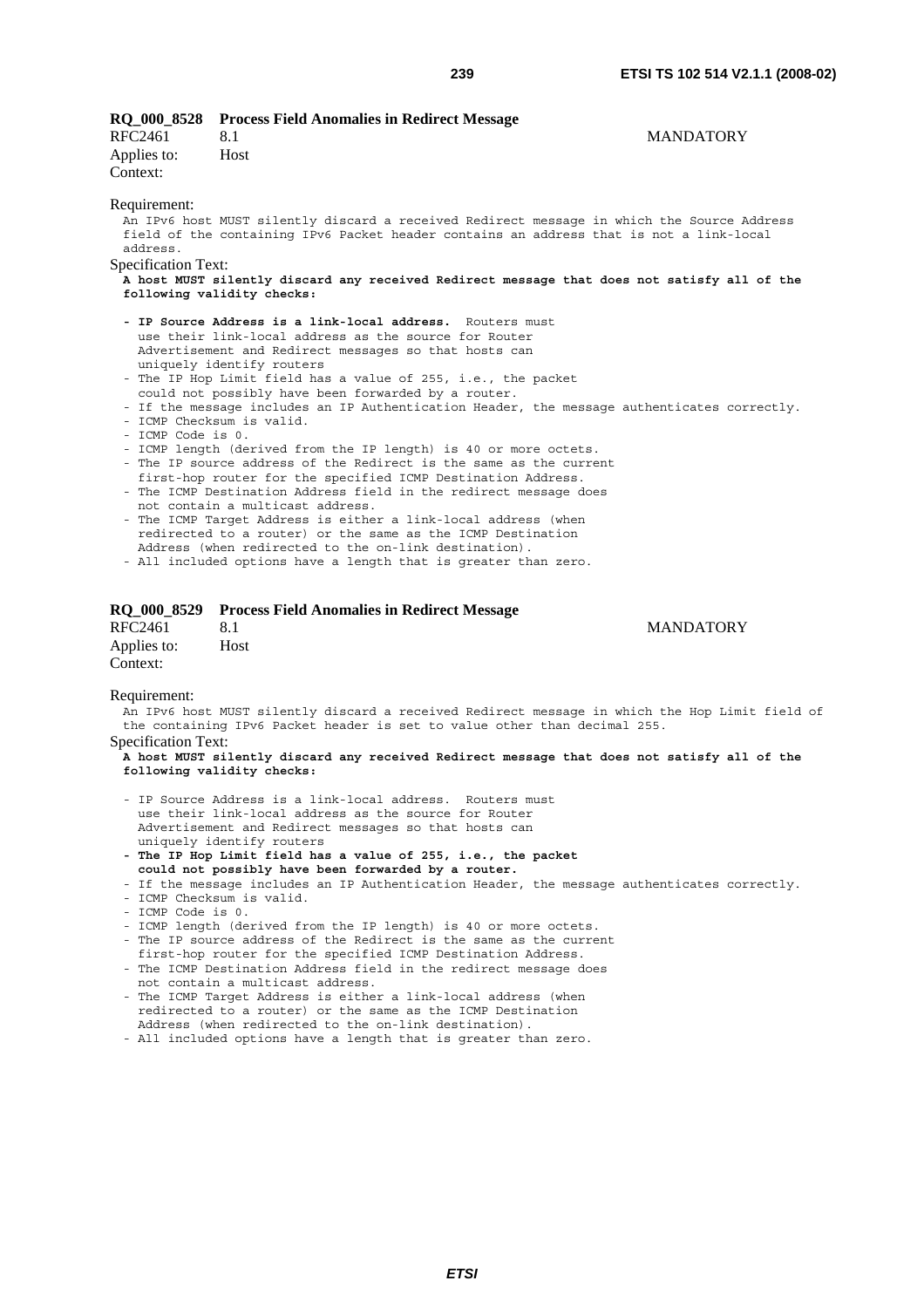| <b>RQ_000_8530</b><br>RFC2461<br>Applies to:<br>Context: | <b>Process Field Anomalies in Redirect Message</b><br>8.1<br>Host                                                                                                                                                                                                                                                                                                                                                                                                                                                                                                                                                                                                                                                                                                                                                                                 | <b>MANDATORY</b> |
|----------------------------------------------------------|---------------------------------------------------------------------------------------------------------------------------------------------------------------------------------------------------------------------------------------------------------------------------------------------------------------------------------------------------------------------------------------------------------------------------------------------------------------------------------------------------------------------------------------------------------------------------------------------------------------------------------------------------------------------------------------------------------------------------------------------------------------------------------------------------------------------------------------------------|------------------|
| Requirement:<br><b>Specification Text:</b>               | An IPv6 host MUST silently discard a received Redirect message containing an Authentication<br>Header if the packet fails authentication.<br>A host MUST silently discard any received Redirect message that does not satisfy all of the<br>following validity checks:                                                                                                                                                                                                                                                                                                                                                                                                                                                                                                                                                                            |                  |
| - ICMP Code is 0.                                        | - IP Source Address is a link-local address. Routers must<br>use their link-local address as the source for Router<br>Advertisement and Redirect messages so that hosts can<br>uniquely identify routers<br>- The IP Hop Limit field has a value of 255, i.e., the packet<br>could not possibly have been forwarded by a router.<br>- If the message includes an IP Authentication Header, the message authenticates correctly.<br>- ICMP Checksum is valid.<br>- ICMP length (derived from the IP length) is 40 or more octets.<br>- The IP source address of the Redirect is the same as the current<br>first-hop router for the specified ICMP Destination Address.<br>- The ICMP Destination Address field in the redirect message does<br>not contain a multicast address.<br>- The ICMP Target Address is either a link-local address (when |                  |

 redirected to a router) or the same as the ICMP Destination Address (when redirected to the on-link destination).

- All included options have a length that is greater than zero.

#### **RQ\_000\_8531 Process Field Anomalies in Redirect Message**

| RFC2461     | 8.1  |
|-------------|------|
| Applies to: | Host |
| Context:    |      |

**MANDATORY** 

#### Requirement:

An IPv6 host MUST silently discard a received Redirect message in which the contents of the ICMPv6 Checksum field does not match the calculated checksum value.

#### Specification Text:

- IP Source Address is a link-local address. Routers must use their link-local address as the source for Router Advertisement and Redirect messages so that hosts can uniquely identify routers
- The IP Hop Limit field has a value of 255, i.e., the packet
- could not possibly have been forwarded by a router.
- If the message includes an IP Authentication Header, the message authenticates correctly.
- **ICMP Checksum is valid.**
- ICMP Code is 0.
- ICMP length (derived from the IP length) is 40 or more octets.
- The IP source address of the Redirect is the same as the current first-hop router for the specified ICMP Destination Address.
- The ICMP Destination Address field in the redirect message does not contain a multicast address.
- The ICMP Target Address is either a link-local address (when redirected to a router) or the same as the ICMP Destination Address (when redirected to the on-link destination).
- All included options have a length that is greater than zero.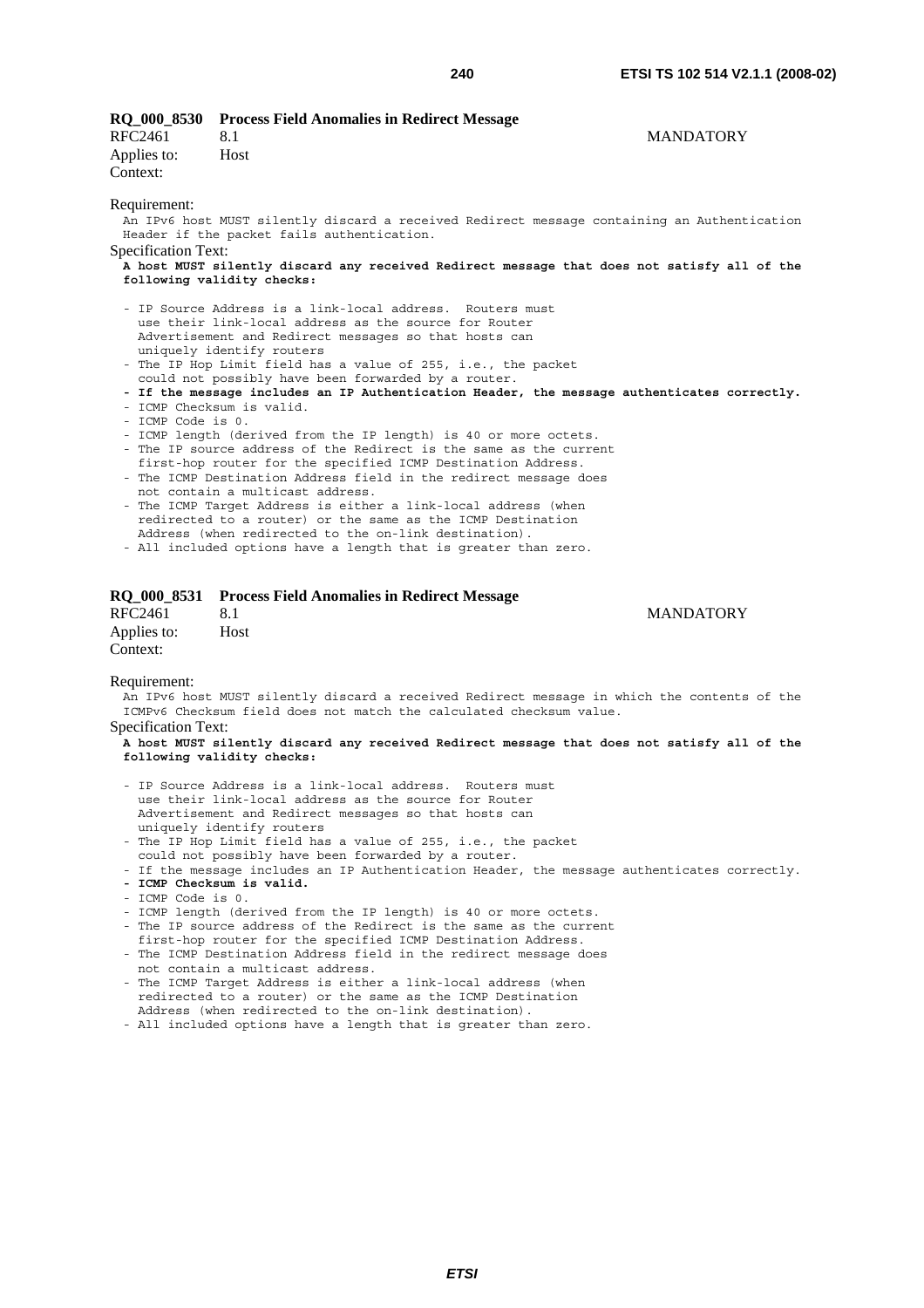**MANDATORY** 

|                            | RQ_000_8532 Process Field Anomalies in Redirect Message                                                                                                                                                  |                  |
|----------------------------|----------------------------------------------------------------------------------------------------------------------------------------------------------------------------------------------------------|------------------|
| RFC2461                    | 8.1                                                                                                                                                                                                      | <b>MANDATORY</b> |
| Applies to:                | Host                                                                                                                                                                                                     |                  |
| Context:                   |                                                                                                                                                                                                          |                  |
| Requirement:               |                                                                                                                                                                                                          |                  |
| octets.                    | An IPv6 host MUST silently discard a received Redirect message in which the ICMPv6 packet<br>length (derived from the Payload Length field in the IPv6 Packet Header) is less than 24                    |                  |
| <b>Specification Text:</b> |                                                                                                                                                                                                          |                  |
|                            | A host MUST silently discard any received Redirect message that does not satisfy all of the                                                                                                              |                  |
|                            | following validity checks:                                                                                                                                                                               |                  |
|                            | - IP Source Address is a link-local address. Routers must<br>use their link-local address as the source for Router<br>Advertisement and Redirect messages so that hosts can<br>uniquely identify routers |                  |
|                            | - The IP Hop Limit field has a value of 255, i.e., the packet                                                                                                                                            |                  |
|                            | could not possibly have been forwarded by a router.                                                                                                                                                      |                  |
|                            | - If the message includes an IP Authentication Header, the message authenticates correctly.                                                                                                              |                  |
| - ICMP Code is 0.          | - ICMP Checksum is valid.                                                                                                                                                                                |                  |
|                            | - ICMP length (derived from the IP length) is 40 or more octets.                                                                                                                                         |                  |
|                            | - The IP source address of the Redirect is the same as the current                                                                                                                                       |                  |
|                            | first-hop router for the specified ICMP Destination Address.                                                                                                                                             |                  |

- The ICMP Destination Address field in the redirect message does not contain a multicast address.
- The ICMP Target Address is either a link-local address (when redirected to a router) or the same as the ICMP Destination Address (when redirected to the on-link destination).
- All included options have a length that is greater than zero.

#### **RQ\_000\_8533 Host Processing of Redirect Message**

| RFC2461     | 8.1  |
|-------------|------|
| Applies to: | Host |
| Context:    |      |

Requirement:

An IPv6 host MUST silently discard a received Redirect message in which the Source Address of the containing IPv6 Packet header is not the same as the address of current first-hop router associated internally with the address received in the Redirect Destination Address field.

### Specification Text:

- IP Source Address is a link-local address. Routers must use their link-local address as the source for Router Advertisement and Redirect messages so that hosts can uniquely identify routers
- The IP Hop Limit field has a value of 255, i.e., the packet
- could not possibly have been forwarded by a router.
- If the message includes an IP Authentication Header, the message authenticates correctly.
- ICMP Checksum is valid.
- ICMP Code is 0.
- ICMP length (derived from the IP length) is 40 or more octets.
- **The IP source address of the Redirect is the same as the current**  first-hop router for the specified ICMP Destination Address.
- The ICMP Destination Address field in the redirect message does not contain a multicast address.
- The ICMP Target Address is either a link-local address (when redirected to a router) or the same as the ICMP Destination Address (when redirected to the on-link destination).
- All included options have a length that is greater than zero.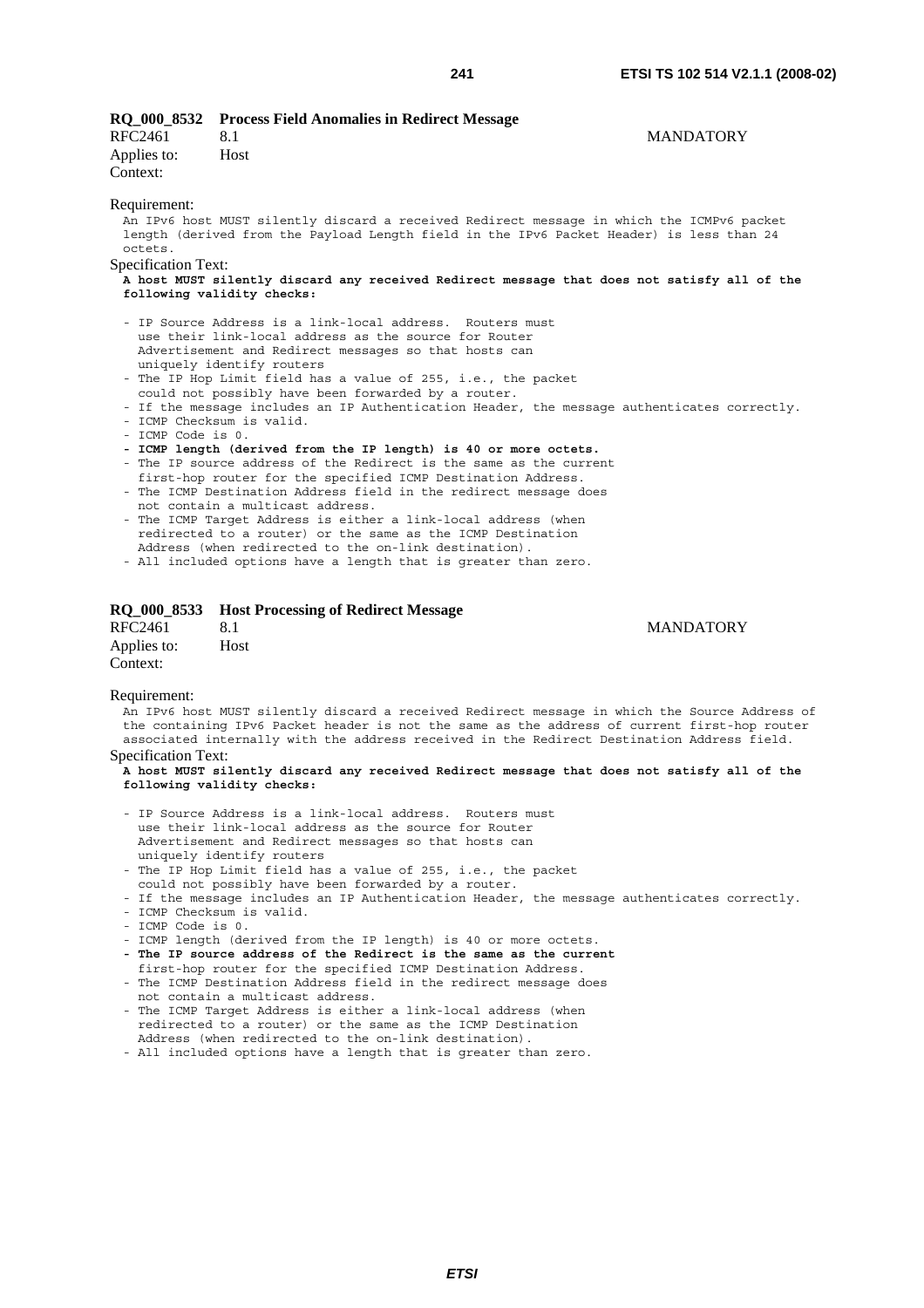| RFC2461<br>Applies to:<br>Context:                                | RQ_000_8534 Process Field Anomalies in Redirect Message<br>8.1<br>Host                                                                                                                                                                                                                                                                                                                                                                                                                                                                                                                                                                                                                                                                                                                                                                                                                                                                                                                                                                       | <b>MANDATORY</b> |
|-------------------------------------------------------------------|----------------------------------------------------------------------------------------------------------------------------------------------------------------------------------------------------------------------------------------------------------------------------------------------------------------------------------------------------------------------------------------------------------------------------------------------------------------------------------------------------------------------------------------------------------------------------------------------------------------------------------------------------------------------------------------------------------------------------------------------------------------------------------------------------------------------------------------------------------------------------------------------------------------------------------------------------------------------------------------------------------------------------------------------|------------------|
| Requirement:<br>is not set to zero $(0)$ .<br>Specification Text: | An IPv6 host MUST silently discard a received Redirect message in which the ICMPv6 Code field<br>A host MUST silently discard any received Redirect message that does not satisfy all of the<br>following validity checks:                                                                                                                                                                                                                                                                                                                                                                                                                                                                                                                                                                                                                                                                                                                                                                                                                   |                  |
| - ICMP Code is 0.                                                 | - IP Source Address is a link-local address. Routers must<br>use their link-local address as the source for Router<br>Advertisement and Redirect messages so that hosts can<br>uniquely identify routers<br>- The IP Hop Limit field has a value of 255, i.e., the packet<br>could not possibly have been forwarded by a router.<br>- If the message includes an IP Authentication Header, the message authenticates correctly.<br>- ICMP Checksum is valid.<br>- ICMP length (derived from the IP length) is 40 or more octets.<br>- The IP source address of the Redirect is the same as the current<br>first-hop router for the specified ICMP Destination Address.<br>- The ICMP Destination Address field in the redirect message does<br>not contain a multicast address.<br>- The ICMP Target Address is either a link-local address (when<br>redirected to a router) or the same as the ICMP Destination<br>Address (when redirected to the on-link destination).<br>- All included options have a length that is greater than zero. |                  |
| <b>RFC2461</b><br>Applies to:<br>Context:                         | RQ_000_8535 Process Field Anomalies in Redirect Message<br>8.1<br>Host                                                                                                                                                                                                                                                                                                                                                                                                                                                                                                                                                                                                                                                                                                                                                                                                                                                                                                                                                                       | <b>MANDATORY</b> |
| Requirement:<br>Specification Text:                               | An IPv6 host MUST silently discard a received Redirect message in which the (Redirect)<br>Destination Address field contains a multicast address<br>A host MUST silently discard any received Redirect message that does not satisfy all of the<br>following validity checks:                                                                                                                                                                                                                                                                                                                                                                                                                                                                                                                                                                                                                                                                                                                                                                |                  |
|                                                                   | - IP Source Address is a link-local address. Routers must<br>use their link-local address as the source for Router<br>Advertisement and Redirect messages so that hosts can<br>uniquely identify routers                                                                                                                                                                                                                                                                                                                                                                                                                                                                                                                                                                                                                                                                                                                                                                                                                                     |                  |

- The IP Hop Limit field has a value of 255, i.e., the packet
- could not possibly have been forwarded by a router.
- If the message includes an IP Authentication Header, the message authenticates correctly.
- ICMP Checksum is valid.
- ICMP Code is 0.
- ICMP length (derived from the IP length) is 40 or more octets.
- The IP source address of the Redirect is the same as the current first-hop router for the specified ICMP Destination Address.
- **The ICMP Destination Address field in the redirect message does not contain a multicast address.**
- The ICMP Target Address is either a link-local address (when redirected to a router) or the same as the ICMP Destination Address (when redirected to the on-link destination).
- All included options have a length that is greater than zero.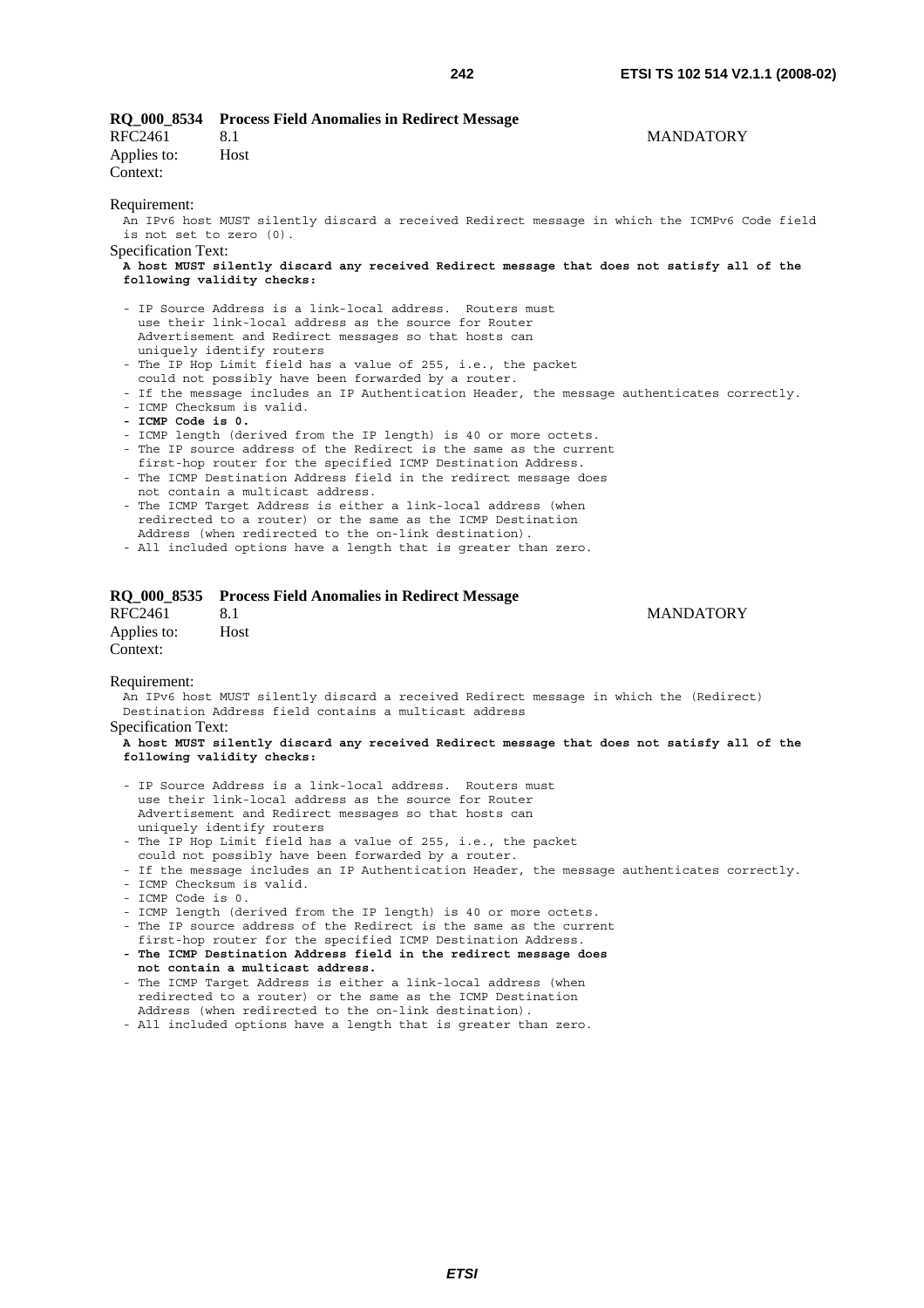|                         | RQ 000 8536 Process Field Anomalies in Redirect Message |                  |
|-------------------------|---------------------------------------------------------|------------------|
| RFC2461                 |                                                         | <b>MANDATORY</b> |
| Applies to:<br>Context: | Host                                                    |                  |

#### Requirement:

Specification Text:

An IPv6 host MUST silently discard a received Redirect message in which the Target Address field and the Destination Address field contain different values and the Target Address field does not contain a link-local address.

#### **A host MUST silently discard any received Redirect message that does not satisfy all of the following validity checks:**

- IP Source Address is a link-local address. Routers must use their link-local address as the source for Router Advertisement and Redirect messages so that hosts can uniquely identify routers
- The IP Hop Limit field has a value of 255, i.e., the packet could not possibly have been forwarded by a router.
- If the message includes an IP Authentication Header, the message authenticates correctly.
- ICMP Checksum is valid.
- ICMP Code is 0.
- ICMP length (derived from the IP length) is 40 or more octets.
- The IP source address of the Redirect is the same as the current
- first-hop router for the specified ICMP Destination Address. - The ICMP Destination Address field in the redirect message does
- not contain a multicast address.
- **The ICMP Target Address is** either **a link-local address (when redirected to a router)** or the same as the ICMP Destination Address (when redirected to the on-link destination).
- All included options have a length that is greater than zero.

#### **RQ\_000\_8537 Process Field Anomalies in Redirect Message**

| RFC2461     | 8.1  |
|-------------|------|
| Applies to: | Host |
| Context:    |      |

**MANDATORY** 

#### Requirement:

An IPv6 host MUST silently discard a received Redirect message in which the Target Address field and the Destination Address field contain the same link-local address Specification Text:

- IP Source Address is a link-local address. Routers must use their link-local address as the source for Router Advertisement and Redirect messages so that hosts can uniquely identify routers
- The IP Hop Limit field has a value of 255, i.e., the packet
- could not possibly have been forwarded by a router.
- If the message includes an IP Authentication Header, the message authenticates correctly. - ICMP Checksum is valid.
- ICMP Code is 0.
- ICMP length (derived from the IP length) is 40 or more octets.
- The IP source address of the Redirect is the same as the current
- first-hop router for the specified ICMP Destination Address.
- The ICMP Destination Address field in the redirect message does not contain a multicast address.
- **The ICMP Target Address is** either a link-local address (when redirected to a router) or **the same as the ICMP Destination Address (when redirected to the on-link destination)**.
- All included options have a length that is greater than zero.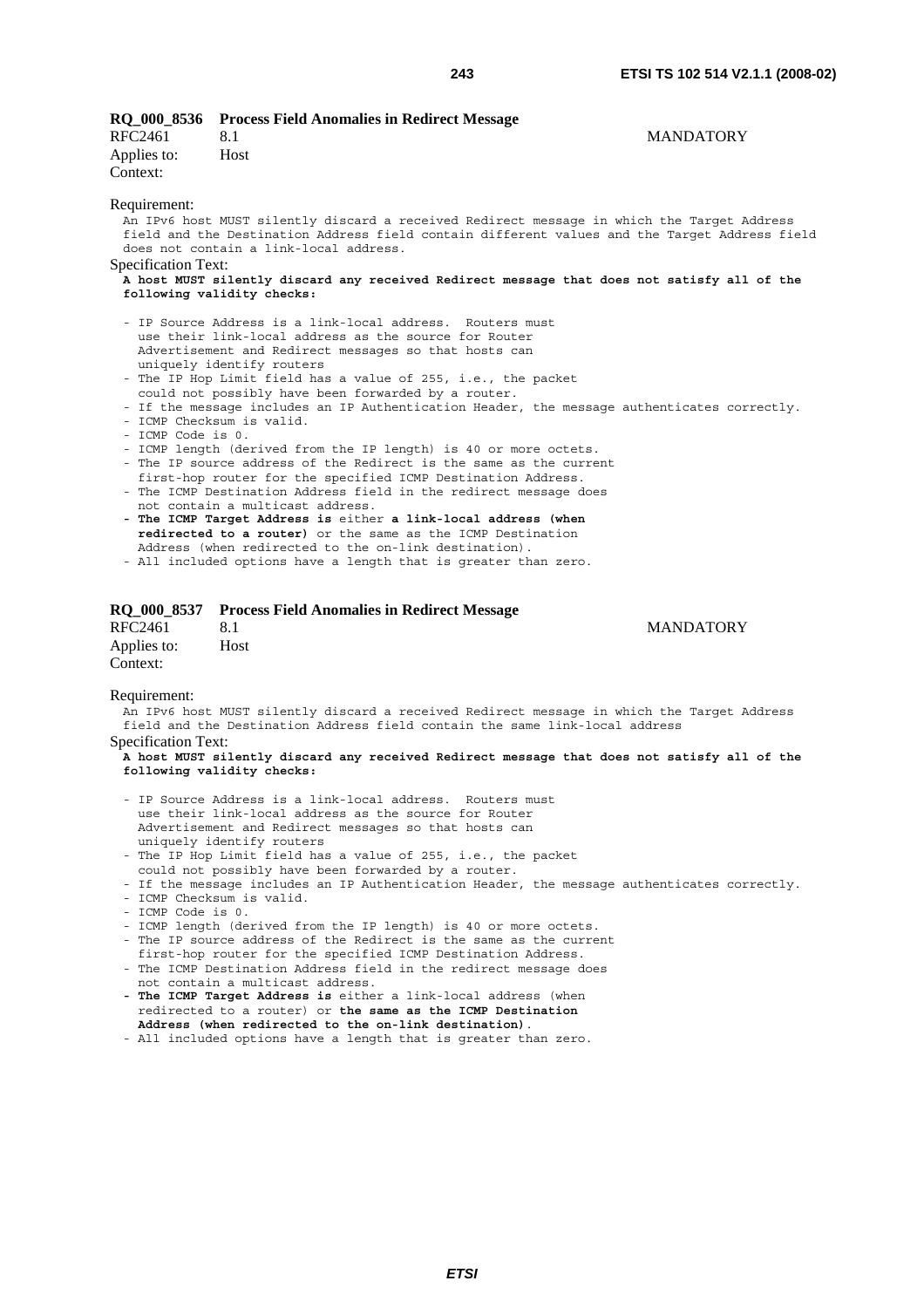| <b>RQ_000_8538</b>                                                                                                                                                                                                                                                                                                                                                                                                                                                                                                                                                                                                                                                                                                                                                                                                                                                                                                                                                                                                                                                          | <b>Process Option Anomalies in Redirect Message</b>                                                                                     |                  |
|-----------------------------------------------------------------------------------------------------------------------------------------------------------------------------------------------------------------------------------------------------------------------------------------------------------------------------------------------------------------------------------------------------------------------------------------------------------------------------------------------------------------------------------------------------------------------------------------------------------------------------------------------------------------------------------------------------------------------------------------------------------------------------------------------------------------------------------------------------------------------------------------------------------------------------------------------------------------------------------------------------------------------------------------------------------------------------|-----------------------------------------------------------------------------------------------------------------------------------------|------------------|
| RFC2461                                                                                                                                                                                                                                                                                                                                                                                                                                                                                                                                                                                                                                                                                                                                                                                                                                                                                                                                                                                                                                                                     | 8.1                                                                                                                                     | <b>MANDATORY</b> |
| Applies to:                                                                                                                                                                                                                                                                                                                                                                                                                                                                                                                                                                                                                                                                                                                                                                                                                                                                                                                                                                                                                                                                 | Host                                                                                                                                    |                  |
| Context:                                                                                                                                                                                                                                                                                                                                                                                                                                                                                                                                                                                                                                                                                                                                                                                                                                                                                                                                                                                                                                                                    |                                                                                                                                         |                  |
| equal to 0.                                                                                                                                                                                                                                                                                                                                                                                                                                                                                                                                                                                                                                                                                                                                                                                                                                                                                                                                                                                                                                                                 | The implementation receives a Redirect message containing an option that has a Length field                                             |                  |
| Requirement:                                                                                                                                                                                                                                                                                                                                                                                                                                                                                                                                                                                                                                                                                                                                                                                                                                                                                                                                                                                                                                                                |                                                                                                                                         |                  |
|                                                                                                                                                                                                                                                                                                                                                                                                                                                                                                                                                                                                                                                                                                                                                                                                                                                                                                                                                                                                                                                                             | An IPv6 host MUST silently discard a received Redirect message if the Length field in any of<br>its included options is set to zero (0) |                  |
| <b>Specification Text:</b>                                                                                                                                                                                                                                                                                                                                                                                                                                                                                                                                                                                                                                                                                                                                                                                                                                                                                                                                                                                                                                                  |                                                                                                                                         |                  |
|                                                                                                                                                                                                                                                                                                                                                                                                                                                                                                                                                                                                                                                                                                                                                                                                                                                                                                                                                                                                                                                                             | A host MUST silently discard any received Redirect message that does not satisfy all of the                                             |                  |
|                                                                                                                                                                                                                                                                                                                                                                                                                                                                                                                                                                                                                                                                                                                                                                                                                                                                                                                                                                                                                                                                             | following validity checks:                                                                                                              |                  |
| - IP Source Address is a link-local address. Routers must<br>use their link-local address as the source for Router<br>Advertisement and Redirect messages so that hosts can<br>uniquely identify routers<br>- The IP Hop Limit field has a value of 255, i.e., the packet<br>could not possibly have been forwarded by a router.<br>- If the message includes an IP Authentication Header, the message authenticates correctly.<br>- ICMP Checksum is valid.<br>- ICMP Code is 0.<br>- ICMP length (derived from the IP length) is 40 or more octets.<br>- The IP source address of the Redirect is the same as the current<br>first-hop router for the specified ICMP Destination Address.<br>- The ICMP Destination Address field in the redirect message does<br>not contain a multicast address.<br>- The ICMP Target Address is}} either a link-local address (when<br>redirected to a router) or the same as the ICMP Destination<br>Address (when redirected to the on-link destination).<br>$\{\{-\}$ All included options have a length that is greater than zero. |                                                                                                                                         |                  |

## **RQ\_000\_8539 Process Field Anomalies in Redirect Message**

8.1 MANDATORY Applies to: Host Context:

Requirement:

An IPv6 host MUST ignore the contents of the Reserved field in a received Redirect message. Specification Text:

**The contents of the Reserved field**, and of any unrecognized options **MUST be ignored.** Future, backward-compatible changes to the protocol may specify the contents of the Reserved field or add new options; backward-incompatible changes may use different Code values.

|                         | RQ 000 8540 Process Option Anomalies in Redirect Message |                  |
|-------------------------|----------------------------------------------------------|------------------|
| RFC2461                 |                                                          | <b>MANDATORY</b> |
| Applies to:<br>Context: | Host                                                     |                  |

#### Requirement:

An IPv6 host MUST ignore the contents of any unrecognized option in a received Redirect message.

Specification Text:

**The contents** of the Reserved field, and **of any unrecognized options MUST be ignored.** Future, backward-compatible changes to the protocol may specify the contents of the Reserved field or add new options; backward-incompatible changes may use different Code values.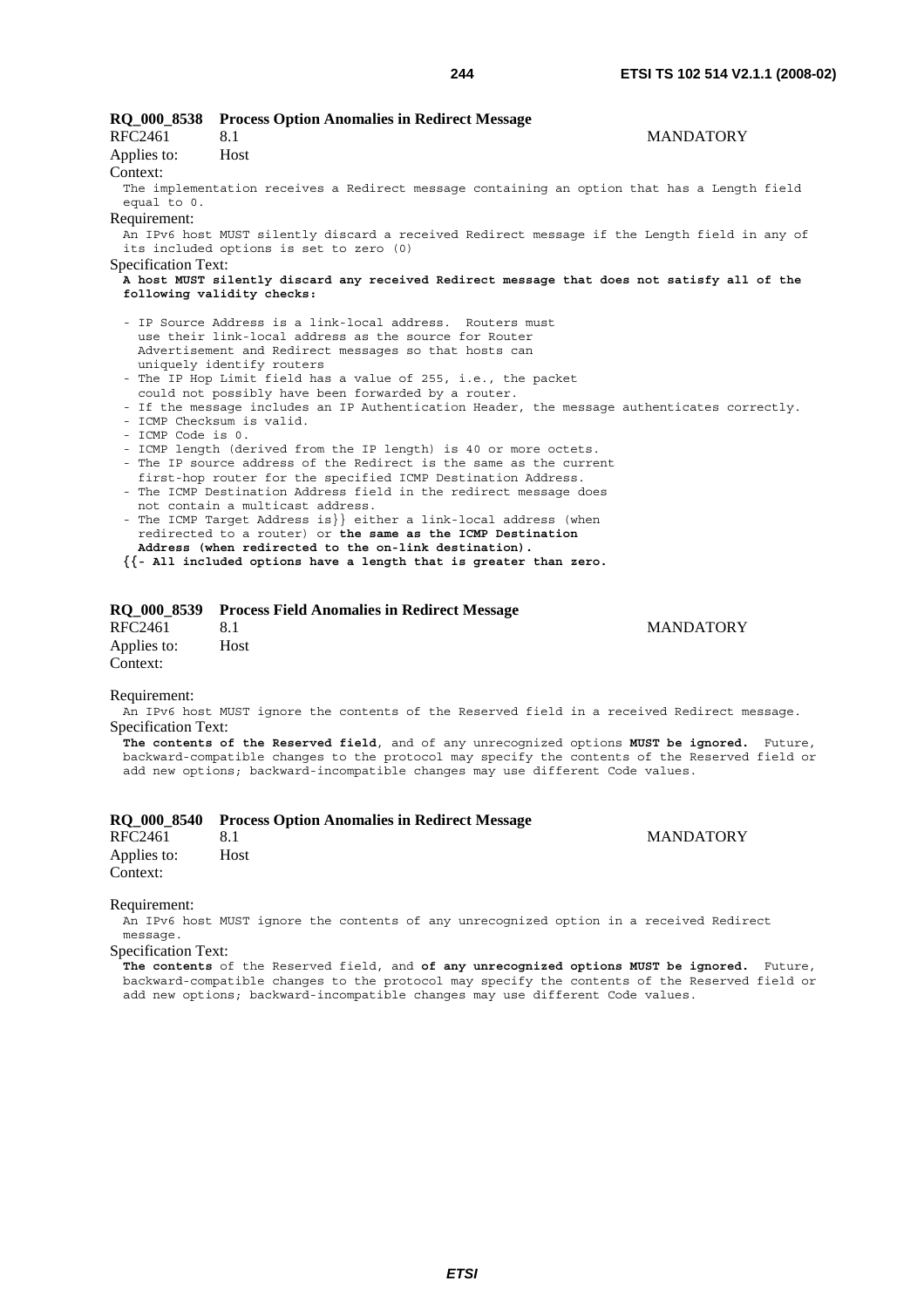| RQ_000_8541                                     | <b>Process Option Anomalies in Redirect Message</b>                                                                                                                                          |                  |
|-------------------------------------------------|----------------------------------------------------------------------------------------------------------------------------------------------------------------------------------------------|------------------|
| RFC2461                                         | 8.1                                                                                                                                                                                          | <b>MANDATORY</b> |
| Applies to:                                     | Host                                                                                                                                                                                         |                  |
| Context:                                        |                                                                                                                                                                                              |                  |
|                                                 |                                                                                                                                                                                              |                  |
| Requirement:                                    | An IPv6 host MUST ignore the contents of a Source Link-Layer option contained in a received                                                                                                  |                  |
| Redirect message.                               |                                                                                                                                                                                              |                  |
| <b>Specification Text:</b>                      |                                                                                                                                                                                              |                  |
|                                                 | The contents of any defined options that are not specified to be used with Redirect messages                                                                                                 |                  |
|                                                 | MUST be ignored and the packet processed as normal. The only defined options that may appear                                                                                                 |                  |
|                                                 | are the Target Link-Layer Address option and the Redirected Header option.                                                                                                                   |                  |
|                                                 |                                                                                                                                                                                              |                  |
| <b>RQ_000_8542</b>                              | <b>Process Option Anomalies in Redirect Message</b>                                                                                                                                          |                  |
| <b>RFC2461</b>                                  | 8.1                                                                                                                                                                                          | <b>MANDATORY</b> |
| Applies to:                                     | Host                                                                                                                                                                                         |                  |
| Context:                                        |                                                                                                                                                                                              |                  |
|                                                 |                                                                                                                                                                                              |                  |
| Requirement:                                    |                                                                                                                                                                                              |                  |
|                                                 | An IPv6 host MUST ignore the contents of a Prefix Information option contained in a received                                                                                                 |                  |
| Redirect message.<br><b>Specification Text:</b> |                                                                                                                                                                                              |                  |
|                                                 | The contents of any defined options that are not specified to be used with Redirect messages                                                                                                 |                  |
|                                                 | MUST be ignored and the packet processed as normal. The only defined options that may appear                                                                                                 |                  |
|                                                 | are the Target Link-Layer Address option and the Redirected Header option.                                                                                                                   |                  |
|                                                 |                                                                                                                                                                                              |                  |
|                                                 |                                                                                                                                                                                              |                  |
| RQ 000 8543<br><b>RFC2461</b>                   | <b>Process Option Anomalies in Redirect Message</b><br>8.1                                                                                                                                   | <b>MANDATORY</b> |
|                                                 |                                                                                                                                                                                              |                  |
| Applies to:                                     | Host                                                                                                                                                                                         |                  |
| Context:                                        |                                                                                                                                                                                              |                  |
| Requirement:                                    |                                                                                                                                                                                              |                  |
|                                                 | An IPv6 host MUST ignore the contents of an MTU option contained in a received Redirect                                                                                                      |                  |
| message.                                        |                                                                                                                                                                                              |                  |
| <b>Specification Text:</b>                      |                                                                                                                                                                                              |                  |
|                                                 | The contents of any defined options that are not specified to be used with Redirect messages                                                                                                 |                  |
|                                                 | MUST be ignored and the packet processed as normal. The only defined options that may appear<br>are the Target Link-Layer Address option and the Redirected Header option.                   |                  |
|                                                 |                                                                                                                                                                                              |                  |
|                                                 |                                                                                                                                                                                              |                  |
|                                                 | RQ_000_8544 Generate Redirect Options                                                                                                                                                        |                  |
| <b>RFC2461</b>                                  | 8.1                                                                                                                                                                                          | <b>MANDATORY</b> |
| Applies to:                                     | Router                                                                                                                                                                                       |                  |
| Context:                                        |                                                                                                                                                                                              |                  |
|                                                 |                                                                                                                                                                                              |                  |
| Requirement:                                    | When constructing a Redirect message, an IPv6 router MUST NOT include any options other than                                                                                                 |                  |
|                                                 | the Target Link-Layer Address option and the Redirected Header option.                                                                                                                       |                  |
| <b>Specification Text:</b>                      |                                                                                                                                                                                              |                  |
|                                                 | The contents of any defined options that are not specified to be used with Redirect messages                                                                                                 |                  |
|                                                 | MUST be ignored and the packet processed as normal. The only defined options that may appear                                                                                                 |                  |
|                                                 | are the Target Link-Layer Address option and the Redirected Header option.                                                                                                                   |                  |
|                                                 |                                                                                                                                                                                              |                  |
|                                                 | RQ_000_8545 Process Field Anomalies in Redirect Message                                                                                                                                      |                  |
| RFC2461                                         | 8.1                                                                                                                                                                                          | <b>MANDATORY</b> |
| Applies to:                                     | Host                                                                                                                                                                                         |                  |
| Context:                                        |                                                                                                                                                                                              |                  |
|                                                 |                                                                                                                                                                                              |                  |
| Requirement:                                    |                                                                                                                                                                                              |                  |
|                                                 | An IPv6 host MUST accept and process a received Redirect message in which the Target Address<br>field contains an address which is not covered under one of the prefixes established for the |                  |
|                                                 | link on which the Redirect is received.                                                                                                                                                      |                  |
| Specification Text:                             |                                                                                                                                                                                              |                  |
|                                                 | A host MUST NOT consider a redirect invalid just because the Target Address of the redirect is                                                                                               |                  |
|                                                 | not covered under one of the link's prefixes. Part of the semantics of the Redirect message is<br>that the Target Address is on-link.                                                        |                  |
|                                                 |                                                                                                                                                                                              |                  |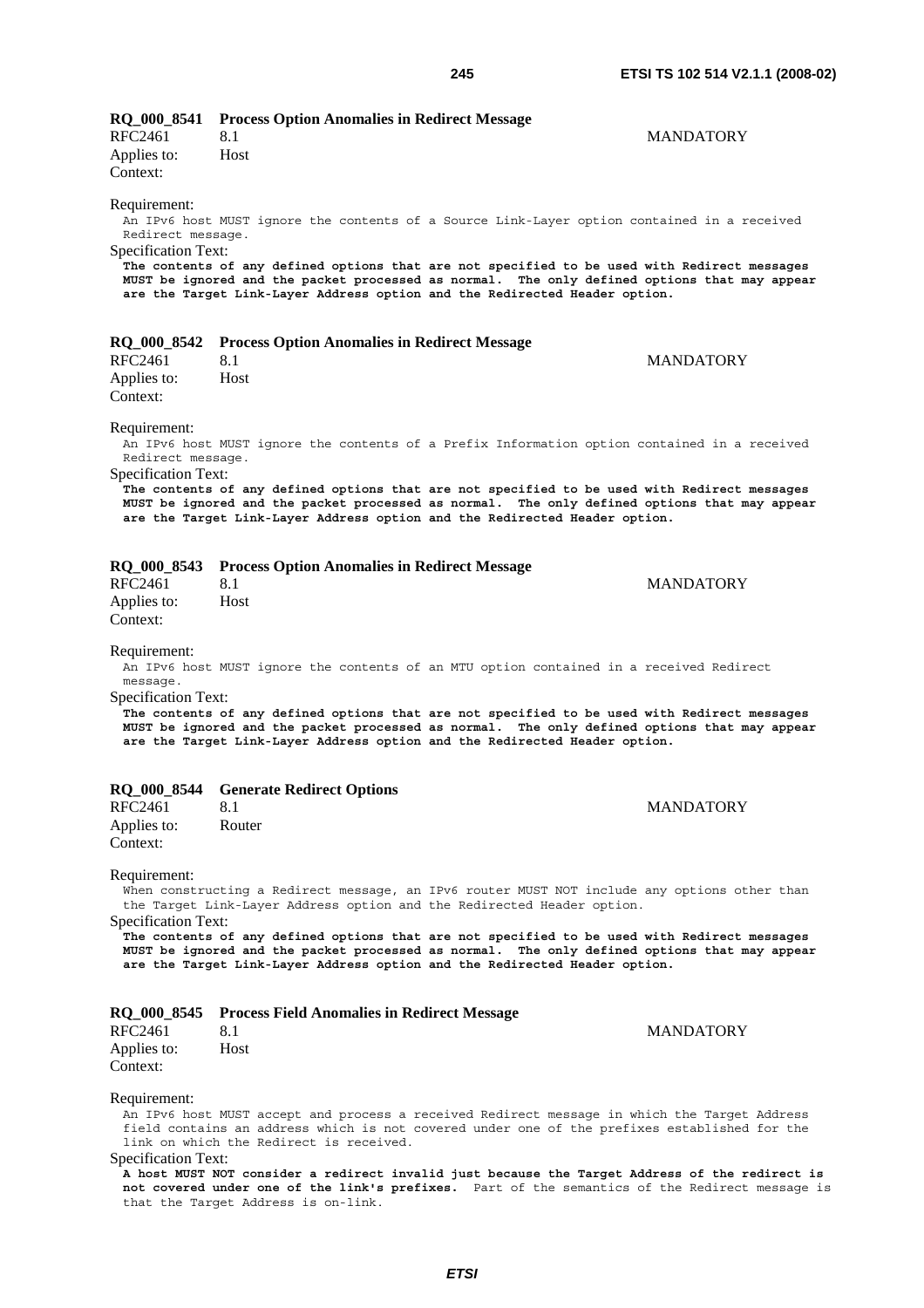#### **RQ\_000\_8546 Generate Redirect Message**

| RFC2461             | 8.2                                                                                        | <b>RECOMMENDED</b> |
|---------------------|--------------------------------------------------------------------------------------------|--------------------|
| Applies to:         | Router                                                                                     |                    |
| Context:            |                                                                                            |                    |
|                     | An IPv6 router receives a packet in which:                                                 |                    |
|                     | - the Source Address field contains the address of a node that                             |                    |
|                     | the router has categorized as a Neighbor;                                                  |                    |
|                     | - the Destination Address field contains an address which the router                       |                    |
|                     | determines can be reached more efficiently through a different                             |                    |
|                     | router on the same link as the sending node; and                                           |                    |
|                     | - the Destination Address field does not contain a multicast address.                      |                    |
| Requirement:        |                                                                                            |                    |
|                     | The IPv6 router SHOULD send a Redirect message to the sending node                         |                    |
| Specification Text: |                                                                                            |                    |
|                     | A router SHOULD send a redirect message, subject to rate limiting, whenever it forwards a  |                    |
|                     | packet that is not explicitly addressed to itself (i.e. a packet that is not source routed |                    |

- **the Source Address field of the packet identifies a neighbor, and**
- **the router determines that a better first-hop node resides on the same link as the sending node for the Destination Address**
- **of the packet being forwarded, and**
- **the Destination Address of the packet is not a multicast address**

#### **RQ\_000\_8547 Generate Redirect Message**

**through the router) in which:** 

| RFC2461     | 8.2    |  |
|-------------|--------|--|
| Applies to: | Router |  |
| Context:    |        |  |

#### **MANDATORY**

#### Requirement:

When constructing a Redirect message, an IPv6 router MUST set the fields in the message as  $f \cap 1 \cap ws$ 

| Field                                                              | Value                                                                                                                                                                                             |
|--------------------------------------------------------------------|---------------------------------------------------------------------------------------------------------------------------------------------------------------------------------------------------|
| Target Address                                                     | Address to which subsequent<br>packets for the destination<br>should be sent;                                                                                                                     |
|                                                                    | Destination Address + Destination Address field from<br>the IPv6 Header of the invoking<br>packet;                                                                                                |
| Target Link-Layer<br>Address option<br>Redirected Header<br>option | + Link-layer address associated<br>target address, if available;<br>+ As much of the forwarded packet<br>as will fit in the remainder<br>of the Redirect packet without<br>exceeding 1280 octets. |

Specification Text:

**The transmitted redirect packet contains, consistent with the message format given in Section 4.5:** 

**- In the Target Address field: the address to which subsequent packets for the destination SHOULD be sent**. If the target is a router, that router's link-local address MUST be used. If the target is a host the target address field MUST be set to the same value as the Destination Address field.

**- In the Destination Address field: the destination address of the invoking IP packet.** 

- **In the options:** 
	- **o Target Link-Layer Address option: link-layer address of the target, if known. o Redirected Header: as much of the forwarded packet as can fit without the redirect packet exceeding 1280 octets in size.**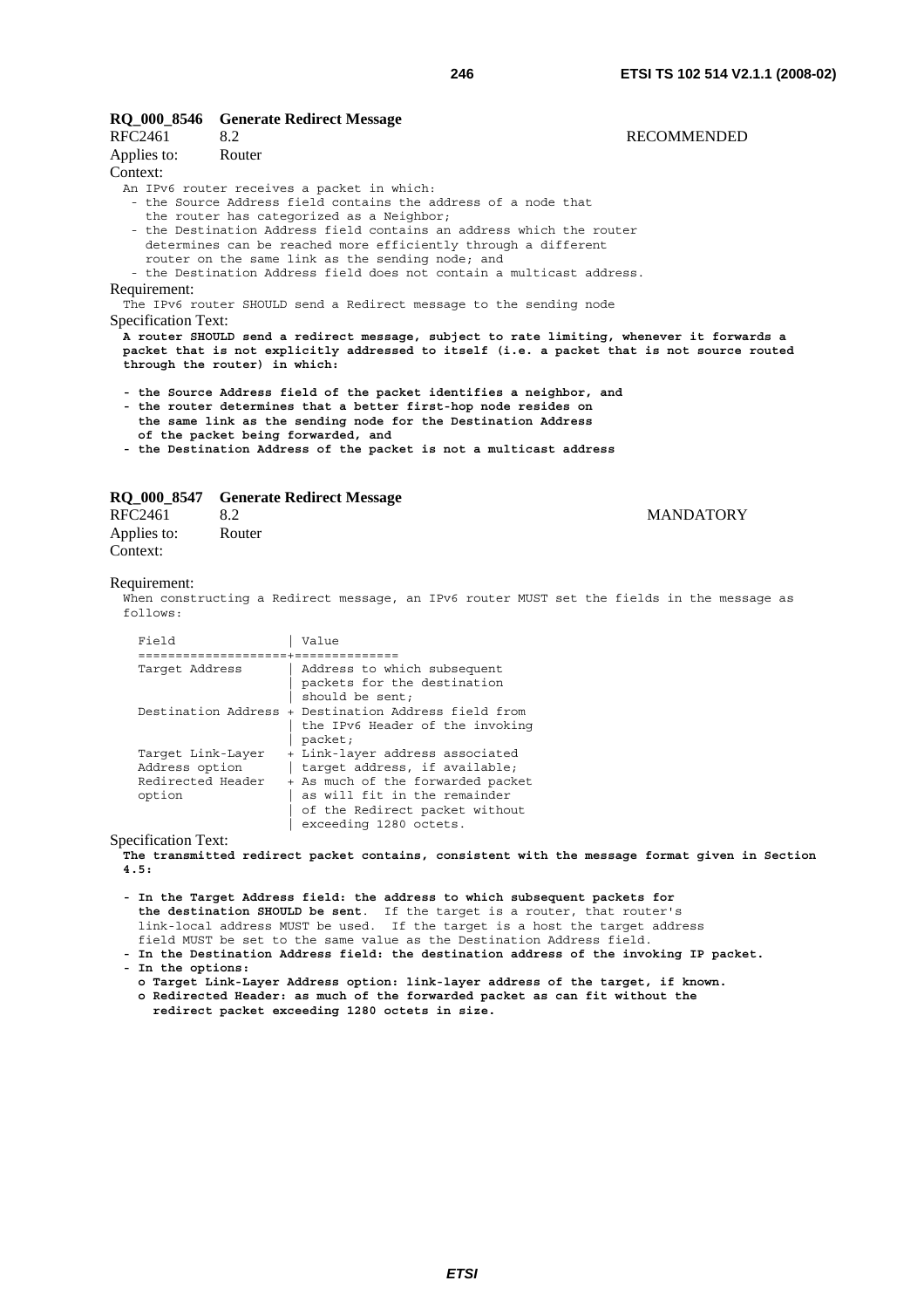|         | RQ_000_8549 Generate Redirect Message |                  |
|---------|---------------------------------------|------------------|
| RFC2461 |                                       | <b>MANDATORY</b> |

| RFC2461     | 8.2    |
|-------------|--------|
| Applies to: | Router |
| Context:    |        |

#### Requirement:

When constructing a Redirect message in which the Target Address field and the Destination Address field contain different addresses, an IPv6 router MUST set the Target Address field to contain the link-local address of the target router.

Specification Text:

**The transmitted redirect packet contains, consistent with the message format given in Section 4.5:** 

- **In the Target Address field: the address to which subsequent packets for the destination SHOULD be sent. If the target is a router, that router's link-local address MUST be used**. If the target is a host the target address field MUST be set to the same value as the Destination Address field.
- In the Destination Address field: the destination address of the invoking IP packet. - In the options:

o Target Link-Layer Address option: link-layer address of the target, if known.

o Redirected Header: as much of the forwarded packet as can fit without the

redirect packet exceeding 1280 octets in size.

#### **RQ\_000\_8550 Determine Redirect Target Address Field**

| RFC2461     | 8.2    |
|-------------|--------|
| Applies to: | Router |
| Context:    |        |

### **MANDATORY**

#### Requirement:

When constructing a Redirect message in which the Target Address field contains the address of a host, an IPv6 router MUST set the Target Address and the Destination Address to contain the same non-link-local address.

Specification Text:

**The transmitted redirect packet contains, consistent with the message format given in Section 4.5:** 

**- In the Target Address field: the address to which subsequent packets for the destination SHOULD be sent.** If the target is a router, that router's link-local address MUST be used. **If the target is a host the target address field MUST be set to the same value as the Destination Address field.** 

- In the Destination Address field: the destination address of the invoking IP packet.

- In the options:

o Target Link-Layer Address option: link-layer address of the target, if known.

o Redirected Header: as much of the forwarded packet as can fit without the

redirect packet exceeding 1280 octets in size.

|                         | RQ 000 8551 Generate Redirect Message |                  |
|-------------------------|---------------------------------------|------------------|
| RFC2461                 | 8.2                                   | <b>MANDATORY</b> |
| Applies to:<br>Context: | Router                                |                  |

Requirement:

An IPv6 node MUST limit the rate at which Redirect messages are sent to a single destination. Specification Text:

**A router MUST limit the rate at which Redirect messages are sent**, in order to limit the bandwidth and processing costs incurred by the Redirect messages when the source does not correctly respond to the Redirects, or the source chooses to ignore unauthenticated Redirect messages. **More details on the rate-limiting of ICMP error messages can be found in [ICMPv6].**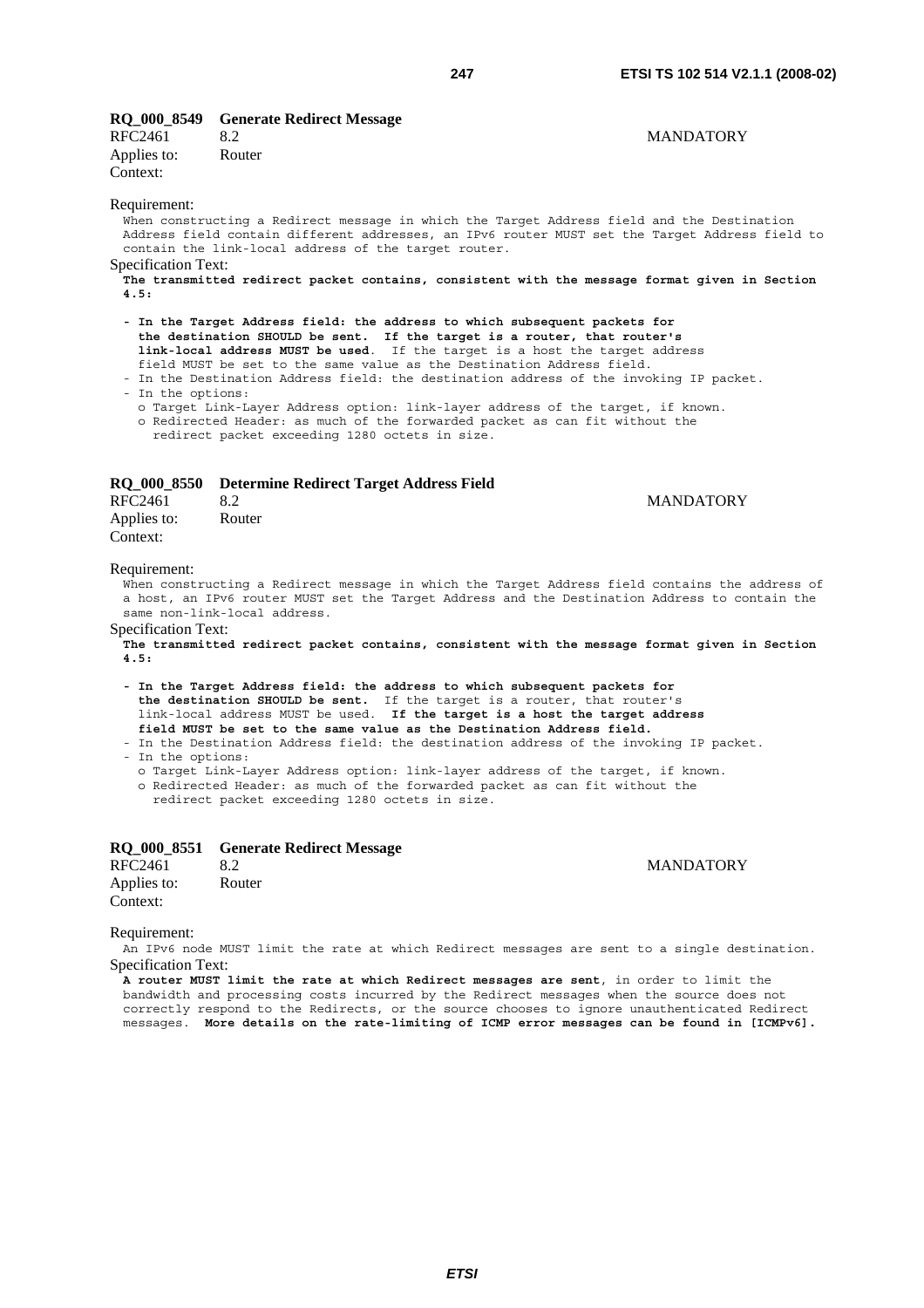**RQ\_000\_8552 Router Processing of Redirect Message**  RFC2461 8.2 MANDATORY

Applies to: Router Context:

Requirement:

An IPv6 router MUST NOT update its routing tables upon receipt of a Redirect Specification Text:

**A router MUST NOT update its routing tables upon receipt of a Redirect.**

#### **RQ\_000\_8554 Host Processing of Redirect Message**

RFC2461 8.3 RECOMMENDED Applies to: Host Context:

An IPv6 host receives a valid Redirect message.

Requirement:

The IPv6 host SHOULD ensure that subsequent packets sent to the address specified in the Destination Address field of the Redirect message are initially routed to the address contained in the Target Address field of the Redirect.

Specification Text:

**A host receiving a valid redirect SHOULD update its Destination Cache accordingly so that subsequent traffic goes to the specified target. If no Destination Cache entry exists for the destination, an implementation SHOULD create such an entry.**

## **RQ\_000\_8556 Host Processing of Redirect Message**

Applies to: Host

Context:

An IPv6 host receives a valid Redirect message in which the Target Address field contains the address of a neighboring node that the receiving host has previously categorized as reachable and the Target Link-Layer Address option contains the same link-layer address that the host has associated with the Target Address.

#### Requirement:

The IPv6 host MUST continue to categorize the neighboring target node as reachable using the existing link-layer address.

Specification Text:

If the redirect contains a Target Link-Layer Address option the host either creates or updates the Neighbor Cache entry for the target. In both cases the cached link-layer address is copied from the Target Link-Layer Address option. If a Neighbor Cache entry is created for the target its reachability state MUST be set to STALE as specified in Section 7.3.3. If a cache entry already existed and it is updated with a different link-layer address, its reachability state MUST also be set to STALE. **If the link-layer address is the same as that already in the cache, the cache entry's state remains unchanged.**

### **RQ\_000\_8557 Host Processing of Redirect Message MANDATORY** Applies to: Host Context: An IPv6 host receives a valid Redirect message in which the Target Address field contains the address of a neighboring node that the receiving host has previously categorized as reachable and the Target Link-Layer Address option contains a link-layer address that is not the same as the one that the host has associated with the Target Address.

Requirement:

The IPv6 host MUST update its internal information related to the neighboring node and MUST verify the neighbor's reachability when next required to send a packet to it.

Specification Text:

If the redirect contains a Target Link-Layer Address option the host either creates or updates the Neighbor Cache entry for the target. In both cases the cached link-layer address is copied from the Target Link-Layer Address option. If a Neighbor Cache entry is created for the target its reachability state MUST be set to STALE as specified in Section 7.3.3. **If a cache entry already existed and it is updated with a different link-layer address, its reachability state MUST also be set to STALE.** If the link-layer address is the same as that already in the cache, the cache entry's state remains unchanged.

Recognized the contract of the contract of the MANDATORY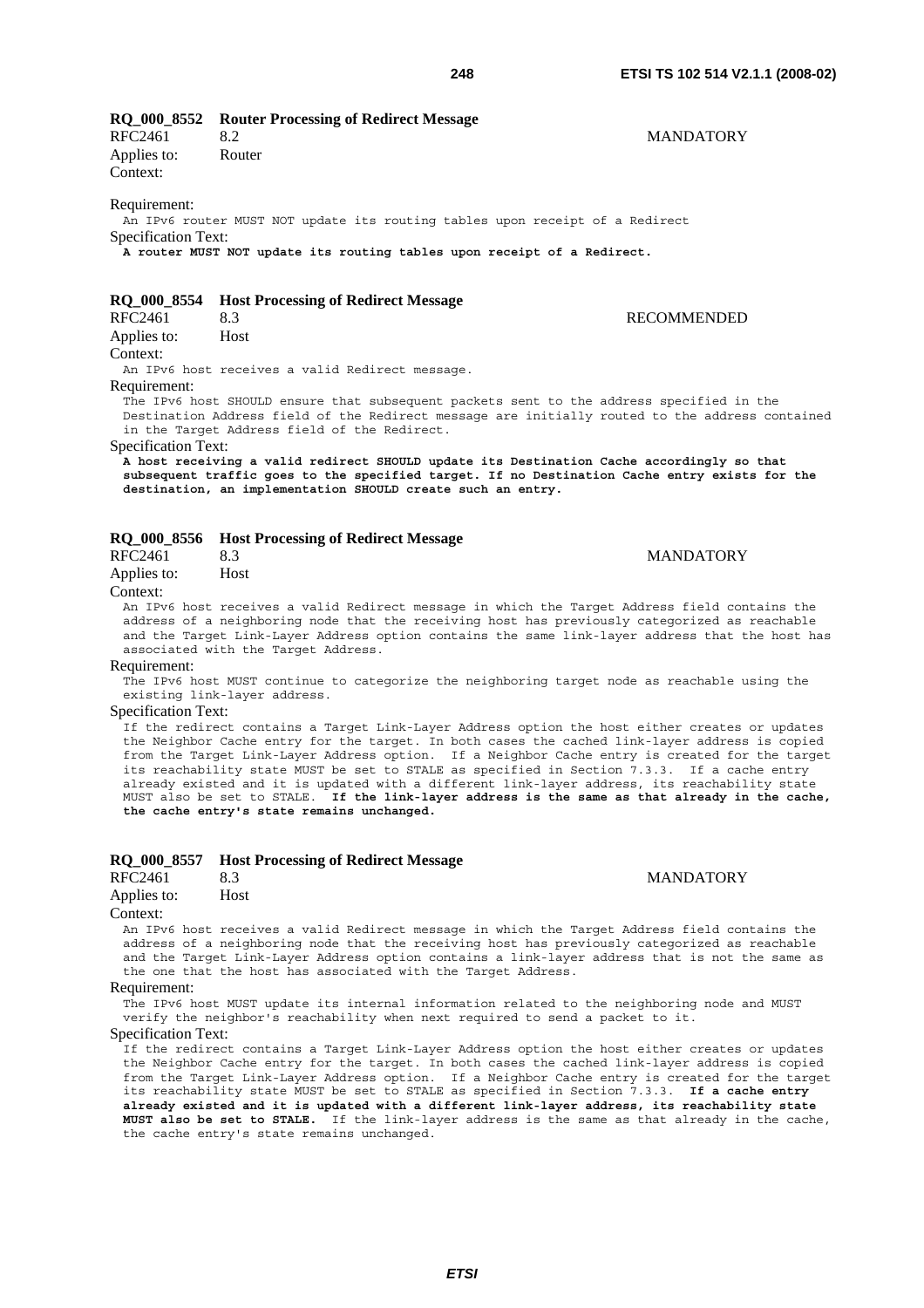### **RQ\_000\_8558 Host Processing of Redirect Message**

| RFC2461     | 8.3  |
|-------------|------|
| Applies to: | Host |

#### Context:

An IPv6 host receives a valid Redirect message in which the Target Address field contains the address of a node that the receiving host has not previously categorized as a neighbor and the Target Link-Layer Address option contains a link-layer

#### Requirement:

The IPv6 node MUST categorize the Target node as a neighbor, associate the Target Link-Layer Address with that node and MUST verify the new neighbor's reachability when next required to send a packet to it.

#### Specification Text:

If the redirect contains a Target Link-Layer Address option the host either creates or updates the Neighbor Cache entry for the target. In both cases the cached link-layer address is copied from the Target Link-Layer Address option. **If a Neighbor Cache entry is created for the target its reachability state MUST be set to STALE as specified in Section 7.3.3.** If a cache entry already existed and it is updated with a different link-layer address, its reachability state MUST also be set to STALE. If the link-layer address is the same as that already in the cache, the cache entry's state remains unchanged.

## **RQ\_000\_8559 Host Processing of Redirect Message**

Recognized the contract of the contract of the MANDATORY

Applies to: Host

Context:

An IPv6 host receives a valid Redirect message in which the Target Address field and the Destination Address field both contain the address of the same known neighbor.

Requirement:

The IPv6 host MUST NOT change its categorization of the neighboring node as either a router or a host.

Specification Text:

**If the Target and Destination Addresses are the same, the host MUST treat the Target as onlink.** If the Target Address is not the same as the Destination Address, the host MUST set IsRouter to TRUE for the target. If the Target and Destination Addresses are the same, however, one cannot reliably determine whether the Target Address is a router. Consequently, newly created Neighbor Cache entries should set the IsRouter flag to FALSE, **while existing cache entries should leave the flag unchanged.** If the Target is a router, subsequent Neighbor Advertisement or Router Advertisement messages will update IsRouter accordingly.

#### **RQ\_000\_8560 Host Processing of Redirect Message**

| RFC2461 | 8.3   MUST; RFC 2461, Appendix D | <b>MANDATORY</b> |
|---------|----------------------------------|------------------|
|         |                                  |                  |

Applies to: Host Context:

An IPv6 host receives a valid Redirect message in which the Target Address field and the Destination Address field contain different values.

#### Requirement:

The IPv6 host MUST categorize the Target node as a router.

Specification Text:

**If the Target and Destination Addresses are the same, the host MUST treat the Target as onlink. If the Target Address is not the same as the Destination Address, the host MUST set IsRouter to TRUE for the target.** If the Target and Destination Addresses are the same, however, one cannot reliably determine whether the Target Address is a router. Consequently, newly created Neighbor Cache entries should set the IsRouter flag to FALSE, while existing cache entries should leave the flag unchanged. If the Target is a router, subsequent Neighbor Advertisement or Router Advertisement messages will update IsRouter accordingly.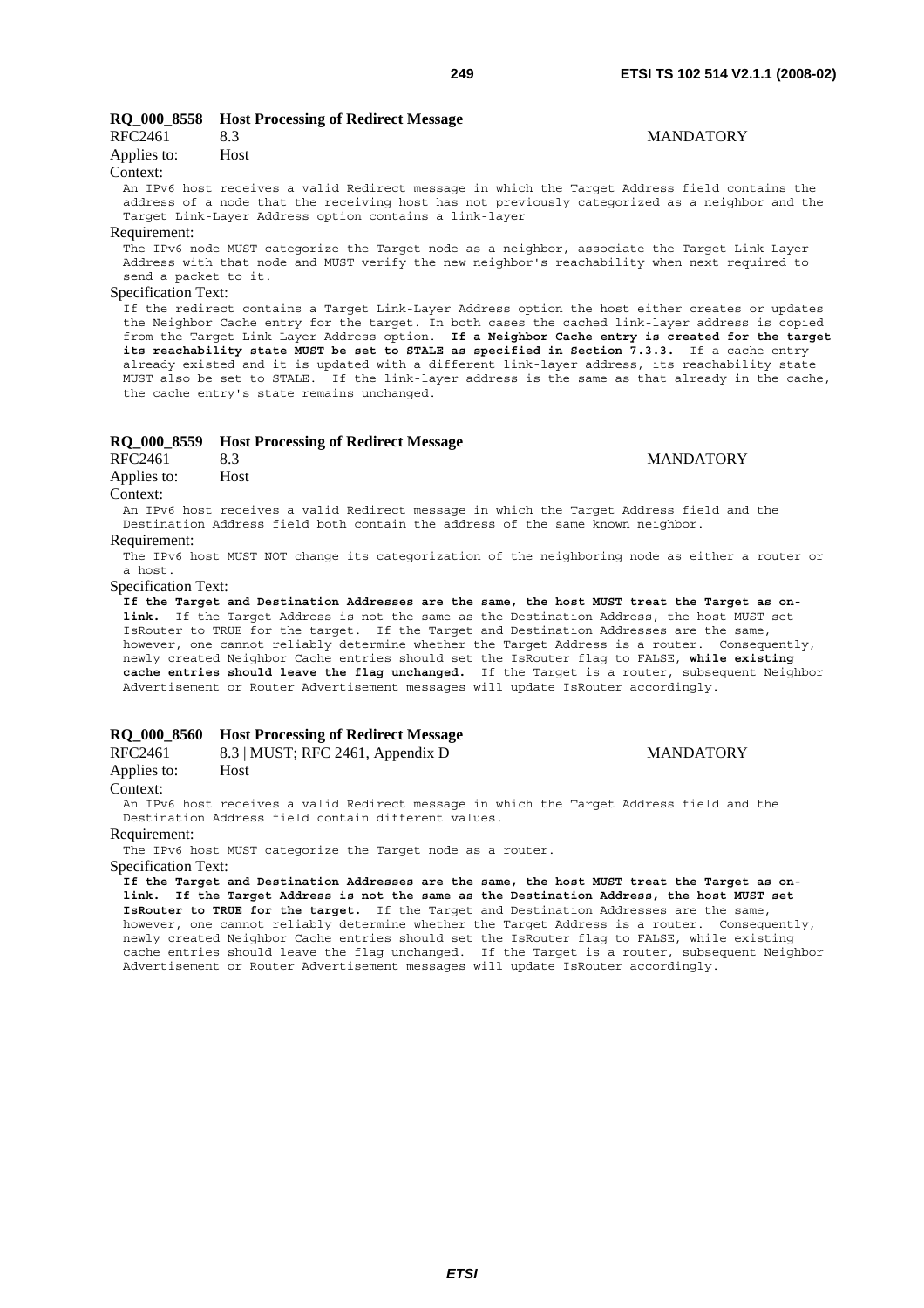RFC2461 8.3 MANDATORY

| Applies to:         | Host                                                                                                                                                                                       |                  |
|---------------------|--------------------------------------------------------------------------------------------------------------------------------------------------------------------------------------------|------------------|
| Context:            |                                                                                                                                                                                            |                  |
|                     | An IPv6 host receives a valid Redirect message in which the Target Address field and the                                                                                                   |                  |
|                     | Destination Address field both contain the address of the same previously unknown neighbor.                                                                                                |                  |
| Requirement:        |                                                                                                                                                                                            |                  |
|                     | The IPv6 host MUST categorize the Target node as a neighboring host.                                                                                                                       |                  |
| Specification Text: |                                                                                                                                                                                            |                  |
|                     | If the Target and Destination Addresses are the same, the host MUST treat the Target as on-                                                                                                |                  |
|                     | link. If the Target Address is not the same as the Destination Address, the host MUST set                                                                                                  |                  |
|                     | IsRouter to TRUE for the target. If the Target and Destination Addresses are the same,                                                                                                     |                  |
|                     | however, one cannot reliably determine whether the Target Address is a router. Consequently,<br>newly created Neighbor Cache entries should set the IsRouter flag to FALSE, while existing |                  |
|                     | cache entries should leave the flag unchanged. If the Target is a router, subsequent Neighbo                                                                                               |                  |
|                     | Advertisement or Router Advertisement messages will update IsRouter accordingly.                                                                                                           |                  |
|                     |                                                                                                                                                                                            |                  |
|                     |                                                                                                                                                                                            |                  |
|                     | RO 000 8562 Host Processing of Redirect Message                                                                                                                                            |                  |
| RFC2461             | 8.3                                                                                                                                                                                        | <b>MANDATORY</b> |

**RQ\_000\_8561 Host Processing of Redirect Message** 

# ter accordingly.

Applies to: Host Context: An IPv6 host receives a valid Redirect message Requirement: The IPv6 node MUST send subsequent packets to the address contained in the Destination Address field of the received Redirect message via the address contained in the Target Address field as the next hop. Specification Text: **Redirect messages apply to all flows that are being sent to a given destination. That is, upon receipt of a Redirect for a Destination Address, all Destination Cache entries to that address should be updated to use the specified next-hop, regardless of the contents of the Flow Label field that appears in the Redirected Header option.**

#### **RQ\_000\_8564 Generate Redirect Message**

RFC2461 8.3 MANDATORY Applies to: Host Context:

Requirement:

An IPv6 host MUST NOT send a Redirect message. Specification Text: **A host MUST NOT send Redirect messages.**

#### **RQ\_000\_8565 Using Options in Neighbor Discovery Messages**

| <b>RFC2461</b> | ч            |
|----------------|--------------|
| Applies to:    | Host, Router |
| Context:       |              |

Requirement:

An IPv6 node MUST ignore the contents of an unrecognized option in a valid Neighbor Discovery message.

Specification Text:

**In order to ensure that future extensions properly coexist with current implementations, all nodes MUST silently ignore any options they do not recognize in received ND packets and continue processing the packet.** All options specified in this document MUST be recognized. A node MUST NOT ignore valid options just because the ND message contains unrecognized ones.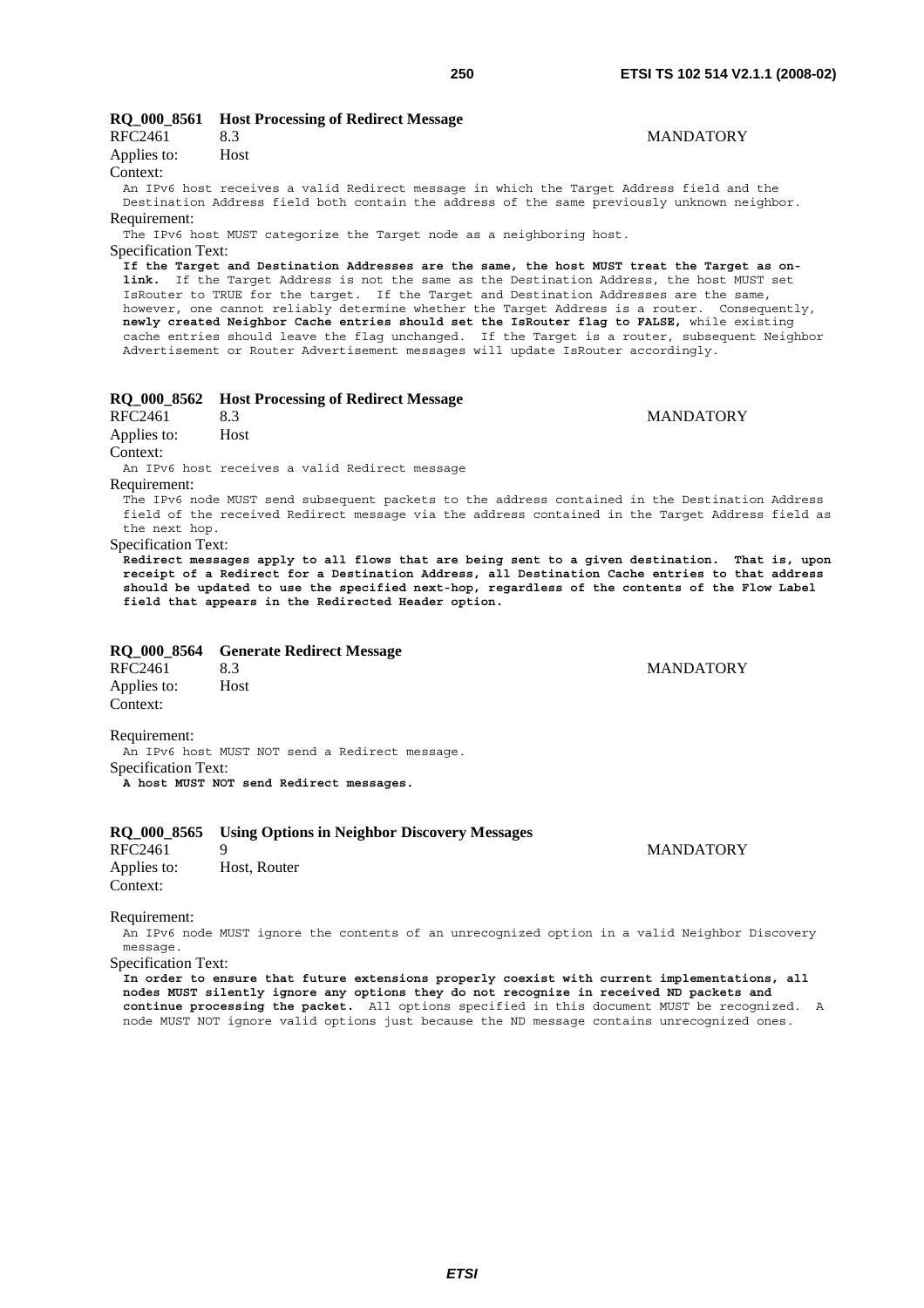| RQ_000_8566                                | <b>Using Options in Neighbor Discovery Messages</b>                                                                                                                                                                                                                                                                                                                                                                                                                                      |
|--------------------------------------------|------------------------------------------------------------------------------------------------------------------------------------------------------------------------------------------------------------------------------------------------------------------------------------------------------------------------------------------------------------------------------------------------------------------------------------------------------------------------------------------|
| <b>RFC2461</b>                             | 9<br>MANDATORY                                                                                                                                                                                                                                                                                                                                                                                                                                                                           |
| Applies to:                                | Router, Host                                                                                                                                                                                                                                                                                                                                                                                                                                                                             |
| Context:                                   |                                                                                                                                                                                                                                                                                                                                                                                                                                                                                          |
| Requirement:<br>Specification Text:        | An IPv6 node MUST attempt to process any valid option received in a Neighbor Discovery message.<br>In order to ensure that future extensions properly coexist with current implementations, all<br>nodes MUST silently ignore any options they do not recognize in received ND packets and<br>continue processing the packet. All options specified in this document MUST be recognized. A<br>node MUST NOT ignore valid options just because the ND message contains unrecognized ones. |
| RQ_000_8567                                | <b>Using Options in Neighbor Discovery Messages</b>                                                                                                                                                                                                                                                                                                                                                                                                                                      |
| <b>RFC2461</b>                             | 9<br><b>MANDATORY</b>                                                                                                                                                                                                                                                                                                                                                                                                                                                                    |
| Applies to:                                | Router, Host                                                                                                                                                                                                                                                                                                                                                                                                                                                                             |
| Context:                                   |                                                                                                                                                                                                                                                                                                                                                                                                                                                                                          |
|                                            |                                                                                                                                                                                                                                                                                                                                                                                                                                                                                          |
| Requirement:<br><b>Specification Text:</b> | An IPv6 node MUST NOT ignore any valid options that are received in a Neighbor Discovery<br>message that also contains unrecognized options.                                                                                                                                                                                                                                                                                                                                             |
|                                            | In order to ensure that future extensions properly coexist with current implementations, all<br>nodes MUST silently ignore any options they do not recognize in received ND packets and<br>continue processing the packet. All options specified in this document MUST be recognized. A<br>node MUST NOT ignore valid options just because the ND message contains unrecognized ones.                                                                                                    |
| RQ_000_8572                                | <b>Using Options in Neighbor Discovery Messages</b>                                                                                                                                                                                                                                                                                                                                                                                                                                      |
| <b>RFC2461</b>                             | <b>MANDATORY</b><br>9                                                                                                                                                                                                                                                                                                                                                                                                                                                                    |
| Applies to:<br>Context:                    | Router, Host                                                                                                                                                                                                                                                                                                                                                                                                                                                                             |
| Requirement:<br><b>Specification Text:</b> | An IPv6 node MUST process all valid options received in a Neighbor Discovery message regardless<br>of their order within the message.                                                                                                                                                                                                                                                                                                                                                    |
|                                            | Options in Neighbor Discovery packets can appear in any order; receivers MUST be prepared to<br>process them independently of their order. There can also be multiple instances of the same<br>option in a message (e.g., Prefix Information options).                                                                                                                                                                                                                                   |
|                                            | RQ_000_8573 Using Options in Neighbor Discovery Messages                                                                                                                                                                                                                                                                                                                                                                                                                                 |
| RFC2461                                    | <b>MANDATORY</b><br>9                                                                                                                                                                                                                                                                                                                                                                                                                                                                    |
| Applies to:<br>Context:                    | Host, Router                                                                                                                                                                                                                                                                                                                                                                                                                                                                             |
| Requirement:<br>Discovery message.         | An IPv6 node MUST process all valid instances of the same option within a single Neighbor                                                                                                                                                                                                                                                                                                                                                                                                |
| <b>Specification Text:</b>                 | Options in Neighbor Discovery packets can appear in any order; receivers MUST be prepared to<br>process them independently of their order. There can also be multiple instances of the same<br>option in a message (e.g., Prefix Information options).                                                                                                                                                                                                                                   |
|                                            |                                                                                                                                                                                                                                                                                                                                                                                                                                                                                          |

**RQ\_000\_8574 Router Processing of RA**  9 OPTIONAL Applies to: Router Context:

Requirement:

An IPv6 router MAY send multiple Router advertisement messages with each containing a subset of the required options.

Specification Text:

**If the number of included options in a Router Advertisement causes the advertisement's size to exceed the link MTU, the router can send multiple separate advertisements each containing a subset of the options.**

*ETSI*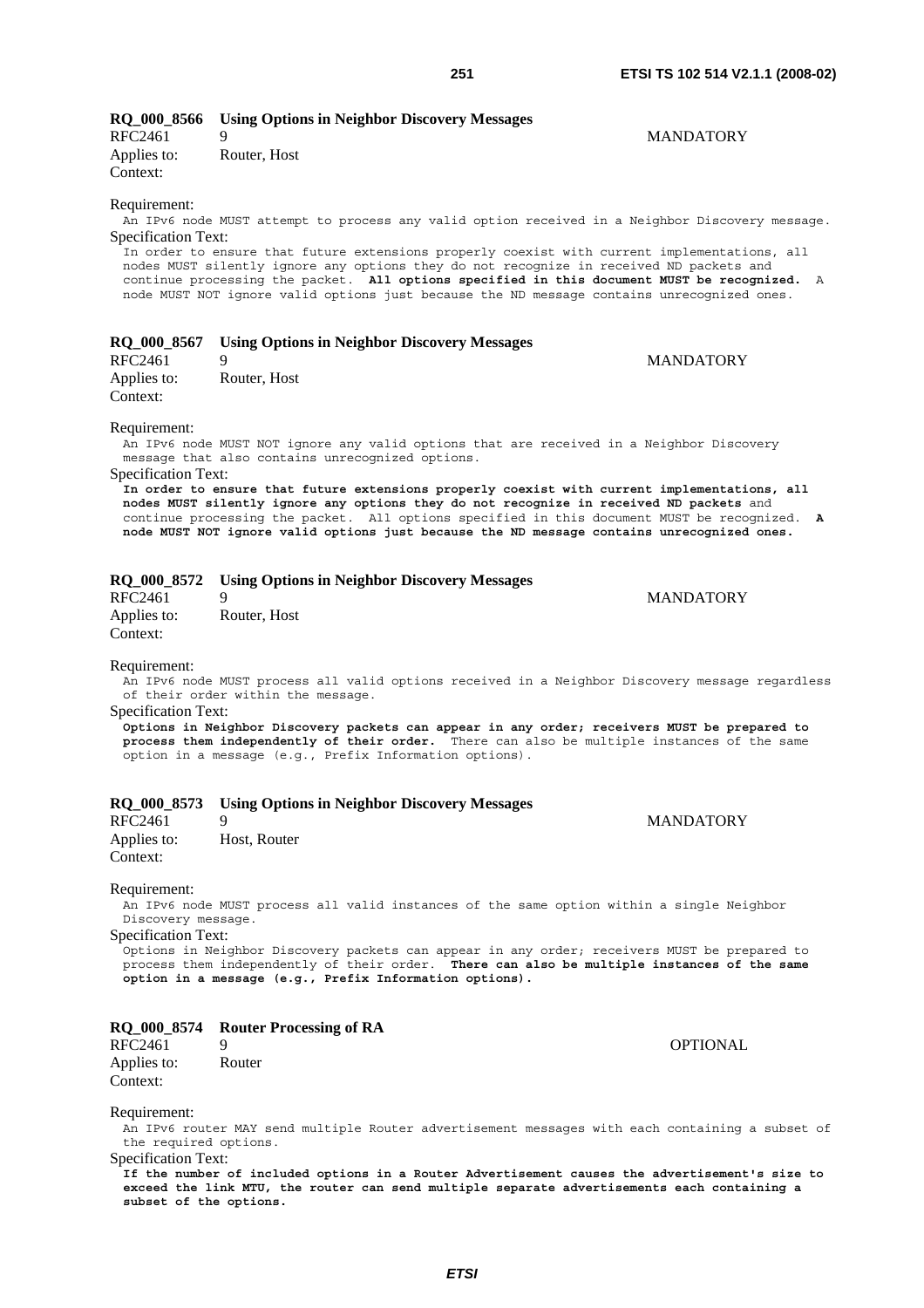| <b>RQ_000_8575</b><br>RFC2461                                                                                                                                                                                                                                                                                                                                                                                                                                            | <b>Generate Redirect Options</b><br>9<br>Router                                         |                                                                                                                                                                                                                                                                                                                                                       | <b>MANDATORY</b> |
|--------------------------------------------------------------------------------------------------------------------------------------------------------------------------------------------------------------------------------------------------------------------------------------------------------------------------------------------------------------------------------------------------------------------------------------------------------------------------|-----------------------------------------------------------------------------------------|-------------------------------------------------------------------------------------------------------------------------------------------------------------------------------------------------------------------------------------------------------------------------------------------------------------------------------------------------------|------------------|
| Applies to:<br>Context:                                                                                                                                                                                                                                                                                                                                                                                                                                                  |                                                                                         |                                                                                                                                                                                                                                                                                                                                                       |                  |
| Requirement:<br>Specification Text:                                                                                                                                                                                                                                                                                                                                                                                                                                      |                                                                                         | When constructing a Redirect message, an IPv6 router MUST limit the amount of data included in<br>the Redirected Header option such that the entire Redirect message does not exceed 1280 octets.<br>The amount of data to include in the Redirected Header option MUST be limited so that the<br>entire redirect packet does not exceed 1280 octets. |                  |
| <b>RQ_000_8576</b>                                                                                                                                                                                                                                                                                                                                                                                                                                                       |                                                                                         | <b>Generate Neighbor Discovery Messages</b>                                                                                                                                                                                                                                                                                                           |                  |
| <b>RFC2461</b>                                                                                                                                                                                                                                                                                                                                                                                                                                                           | 9                                                                                       |                                                                                                                                                                                                                                                                                                                                                       | <b>MANDATORY</b> |
| Applies to:<br>Context:                                                                                                                                                                                                                                                                                                                                                                                                                                                  | Host, Router                                                                            |                                                                                                                                                                                                                                                                                                                                                       |                  |
| Requirement:<br>When constructing a neighbor Discovery message, an IPv6 node MUST limit the size of the entire<br>packet (IPv6 Header plus Neighbor Discovery message) such that it does not exceed the MTU of<br>the link on which it is to be sent.<br>Specification Text:<br>The size of an ND packet including the IP header is limited to the link MTU (which is at least<br>1280 octets). When adding options to an ND packet a node MUST NOT exceed the link MTU. |                                                                                         |                                                                                                                                                                                                                                                                                                                                                       |                  |
| <b>RQ_000_8577</b>                                                                                                                                                                                                                                                                                                                                                                                                                                                       |                                                                                         | <b>ND Protocol Constants and Default Values</b>                                                                                                                                                                                                                                                                                                       |                  |
| <b>RFC2461</b><br>Applies to:                                                                                                                                                                                                                                                                                                                                                                                                                                            | 10<br>Router                                                                            |                                                                                                                                                                                                                                                                                                                                                       | <b>MANDATORY</b> |
| Context:                                                                                                                                                                                                                                                                                                                                                                                                                                                                 |                                                                                         |                                                                                                                                                                                                                                                                                                                                                       |                  |
| Requirement:<br>Discovery messages:                                                                                                                                                                                                                                                                                                                                                                                                                                      |                                                                                         | An IPv6 router MUST use the following timers and counters when sending and receiving Neighbor                                                                                                                                                                                                                                                         |                  |
| Timer/Counter                                                                                                                                                                                                                                                                                                                                                                                                                                                            |                                                                                         | Value                                                                                                                                                                                                                                                                                                                                                 |                  |
|                                                                                                                                                                                                                                                                                                                                                                                                                                                                          | Maximum interval between   16 seconds                                                   |                                                                                                                                                                                                                                                                                                                                                       |                  |
| initial RA messages                                                                                                                                                                                                                                                                                                                                                                                                                                                      | Maximum number of initial   3                                                           |                                                                                                                                                                                                                                                                                                                                                       |                  |
| RA messages                                                                                                                                                                                                                                                                                                                                                                                                                                                              | Maximum number of final                                                                 | $\vert$ 3                                                                                                                                                                                                                                                                                                                                             |                  |
| RA messages                                                                                                                                                                                                                                                                                                                                                                                                                                                              | Minimum delay between                                                                   | 3 seconds                                                                                                                                                                                                                                                                                                                                             |                  |
| RA messages                                                                                                                                                                                                                                                                                                                                                                                                                                                              | Maximum delay before                                                                    | $+$<br>0.5 seconds                                                                                                                                                                                                                                                                                                                                    |                  |
|                                                                                                                                                                                                                                                                                                                                                                                                                                                                          | sending a RA message                                                                    | $+$                                                                                                                                                                                                                                                                                                                                                   |                  |
| <b>Specification Text:</b><br>Router constants:                                                                                                                                                                                                                                                                                                                                                                                                                          |                                                                                         |                                                                                                                                                                                                                                                                                                                                                       |                  |
| MAX RA DELAY TIME                                                                                                                                                                                                                                                                                                                                                                                                                                                        | MAX INITIAL RTR ADVERTISEMENTS<br>MAX FINAL RTR ADVERTISEMENTS<br>MIN DELAY BETWEEN RAS | MAX INITIAL RTR ADVERT INTERVAL 16 seconds<br>3 transmissions<br>3 transmissions<br>3 seconds<br>0.5 seconds                                                                                                                                                                                                                                          |                  |
| Host constants:                                                                                                                                                                                                                                                                                                                                                                                                                                                          |                                                                                         |                                                                                                                                                                                                                                                                                                                                                       |                  |
|                                                                                                                                                                                                                                                                                                                                                                                                                                                                          | MAX RTR SOLICITATION DELAY<br>RTR SOLICITATION INTERVAL<br>MAX RTR SOLICITATIONS        | 1 second<br>4 seconds<br>3 transmissions                                                                                                                                                                                                                                                                                                              |                  |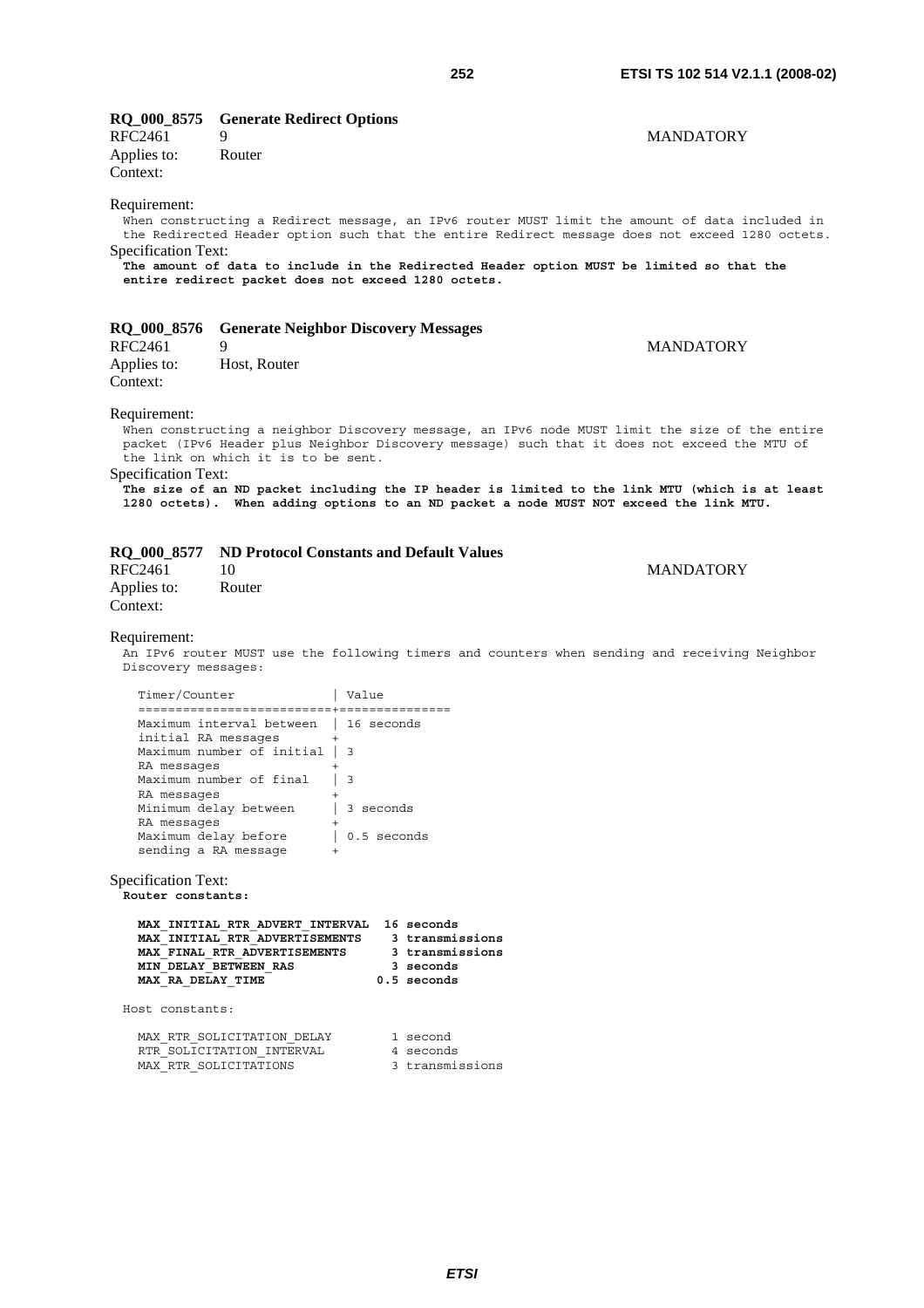Node constants:

| MAX MULTICAST SOLICIT<br>MAX UNICAST SOLICIT | 3 transmissions<br>3 transmissions |
|----------------------------------------------|------------------------------------|
| MAX ANYCAST DELAY TIME                       | 1 second                           |
| MAX NEIGHBOR ADVERTISEMENT                   | 3 transmissions                    |
| REACHABLE TIME                               | 30,000 milliseconds                |
| RETRANS TIMER                                | 1,000 milliseconds                 |
| DELAY FIRST PROBE TIME                       | 5 seconds                          |
| MIN RANDOM FACTOR                            | . 5                                |
| MAX RANDOM FACTOR                            | 15                                 |

|         | RQ_000_8578 ND Protocol Constants and Default Values |                  |
|---------|------------------------------------------------------|------------------|
| RFC2461 |                                                      | <b>MANDATORY</b> |

Applies to: Host Context:

### Requirement:

An IPv6 host MUST use the following timers and counters when sending and receiving Neighbor Discovery messages:

| Timer/Counter            |   | Value     |
|--------------------------|---|-----------|
| -----------------        |   |           |
| Maximum interval between |   | 4 seconds |
| RS messages              |   |           |
| Maximum number of        | 3 |           |
| repeated RS messages     |   |           |
| Maximum delay before     |   | 1 second  |
| sending a RS message     |   |           |
|                          |   |           |
|                          |   |           |

# Specification Text:

Router constants:

| MAX INITIAL RTR ADVERT INTERVAL, 16 seconds |                 |
|---------------------------------------------|-----------------|
| MAX INITIAL RTR ADVERTISEMENTS              | 3 transmissions |
| MAX FINAL RTR ADVERTISEMENTS                | 3 transmissions |
| MIN DELAY BETWEEN RAS                       | 3 seconds       |
| MAX RA DELAY TIME                           | $0.5$ seconds   |

**Host constants:** 

#### **MAX\_RTR\_SOLICITATION\_DELAY 1 second RTR\_SOLICITATION\_INTERVAL 4 seconds MAX\_RTR\_SOLICITATIONS 3 transmissions**

Node constants:

| MAX MULTICAST SOLICIT      | 3 transmissions     |
|----------------------------|---------------------|
| MAX UNICAST SOLICIT        | 3 transmissions     |
| MAX ANYCAST DELAY TIME     | 1 second            |
| MAX NEIGHBOR ADVERTISEMENT | 3 transmissions     |
| REACHABLE TIME             | 30,000 milliseconds |
| RETRANS TIMER              | 1,000 milliseconds  |
| DELAY FIRST PROBE TIME     | 5 seconds           |
| MIN RANDOM FACTOR          | . 5                 |
| MAX RANDOM FACTOR          | 15                  |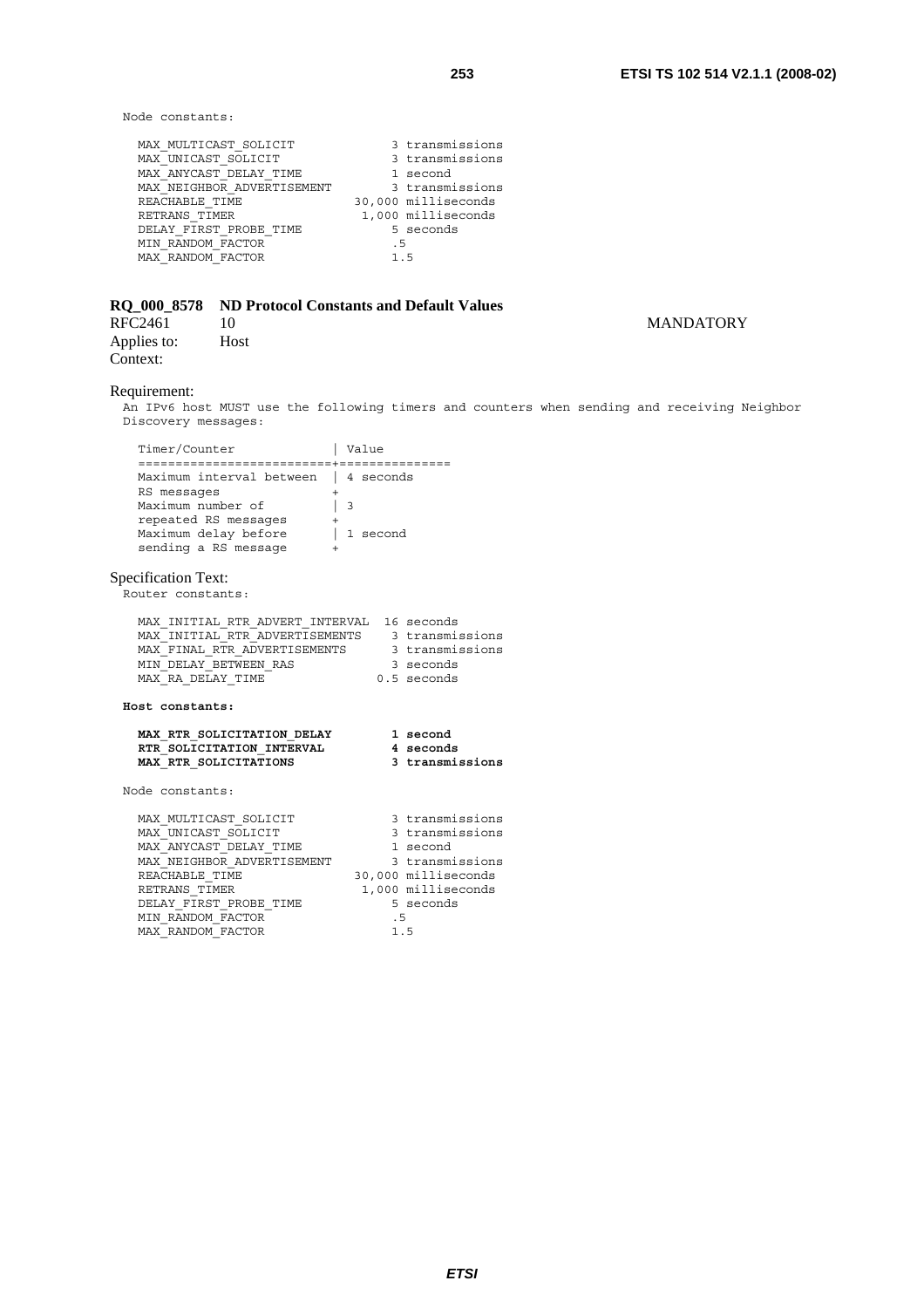# **RQ\_000\_8579 ND Protocol Constants and Default Values**

Applies to: Host, Router Context:

RFC2461 10 MANDATORY

#### Requirement:

An IPv6 node MUST use the following timers and counters when sending and receiving Neighbor Discovery messages:

| Timer/Counter                                                           | Value                  |
|-------------------------------------------------------------------------|------------------------|
| =======================<br>Maximum number of<br>multicast solicitations | 3                      |
| Maximum number of                                                       | 3                      |
| unicast solicitations<br>Maximum delay before                           | 1 second               |
| sending an anycast<br>ND message                                        |                        |
| Maximum number of<br>repeated NA messages                               | 3<br>$\ddot{}$         |
| Reachable Timer<br>Retransmission Timer                                 | 30 seconds<br>1 second |
| Delay to first probe<br>Minimum randomization                           | 5 seconds<br>0.5       |
| factor                                                                  | $^{+}$                 |
| Maximum randomization<br>factor                                         | 1.5                    |
| . .<br>$\sim$<br>-                                                      |                        |

Specification Text:

Router constants:

| MAX INITIAL RTR ADVERT INTERVAL 16 seconds |                 |
|--------------------------------------------|-----------------|
| MAX INITIAL RTR ADVERTISEMENTS             | 3 transmissions |
| MAX FINAL RTR ADVERTISEMENTS               | 3 transmissions |
| MIN DELAY BETWEEN RAS                      | 3 seconds       |
| MAX RA DELAY TIME                          | $0.5$ seconds   |
|                                            |                 |
|                                            |                 |

Host constants:

| MAX RTR SOLICITATION DELAY | 1 second        |
|----------------------------|-----------------|
| RTR SOLICITATION INTERVAL  | 4 seconds       |
| MAX RTR SOLICITATIONS      | 3 transmissions |

**Node constants:** 

| MAX MULTICAST SOLICIT      | 3 transmissions     |
|----------------------------|---------------------|
| MAX UNICAST SOLICIT        | 3 transmissions     |
| MAX ANYCAST DELAY TIME     | 1 second            |
| MAX NEIGHBOR ADVERTISEMENT | 3 transmissions     |
| REACHABLE TIME             | 30,000 milliseconds |
| RETRANS TIMER              | 1,000 milliseconds  |
| DELAY FIRST PROBE TIME     | 5 seconds           |
| MIN RANDOM FACTOR          | . 5                 |
| <b>MAX RANDOM FACTOR</b>   | 1.5                 |

# **RQ\_000\_8580 Process Redirect Message**

| RFC2461     | 11           |
|-------------|--------------|
| Applies to: | Router, Host |
| Context:    |              |

# **MANDATORY**

#### Requirement:

An IPv6 node MUST silently ignore a Redirect message received from a router that the node is not currently using for the address contained in the Destination Address field. Specification Text:

The trust model for redirects is the same as in IPv4. **A redirect is accepted only if received from the same router that is currently being used for that destination.** It is natural to trust the routers on the link. If a host has been redirected to another node (i.e., the destination is on-link) there is no way to prevent the target from issuing another redirect to some other destination. However, this exposure is no worse than it was; the target host, once subverted, could always act as a hidden router to forward traffic elsewhere.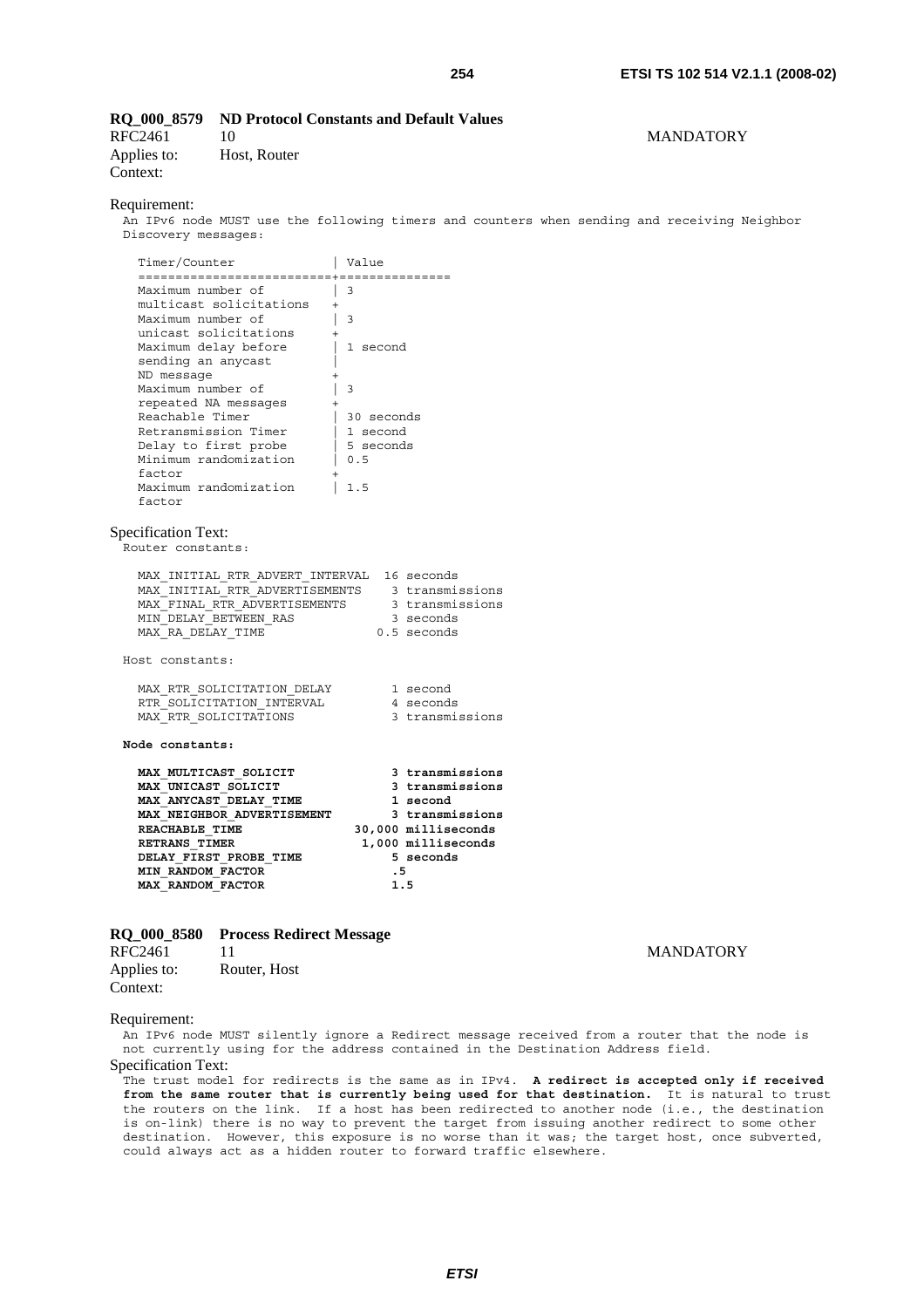# **RQ\_000\_8581 Generate Neighbor Discovery Messages**

| RFC2461                 |              | <b>MANDATORY</b> |
|-------------------------|--------------|------------------|
| Applies to:<br>Context: | Host, Router |                  |
|                         |              |                  |

#### Requirement:

An IPv6 node SHOULD include an Authentication Header in the containing IPv6 Packet header of a Neighbor Discovery message sent to a destination for which an AH security association exists. Specification Text:

Neighbor Discovery protocol packet exchanges can be authenticated using the IP Authentication Header [IPv6-AUTH]. **A node SHOULD include an Authentication Header when sending Neighbor Discovery packets if a security association for use with the IP Authentication Header exists for the destination address.** The security associations may have been created through manual configuration or through the operation of some key management protocol.

|                         | RQ_000_8583 Process Neighbor Discovery Messages |                  |
|-------------------------|-------------------------------------------------|------------------|
| RFC2461                 |                                                 | <b>MANDATORY</b> |
| Applies to:<br>Context: | Router, Host                                    |                  |
| Requirement:            |                                                 |                  |

An IPv6 node MUST ignore any received Neighbor Discovery message in which the Authentication Header fails authentication.

Specification Text:

**Received Authentication Headers in Neighbor Discovery packets MUST be verified for correctness and packets with incorrect authentication MUST be ignored.**

|  |  |  |  | RQ_000_8584 Process Neighbor Discovery Messages |  |
|--|--|--|--|-------------------------------------------------|--|
|--|--|--|--|-------------------------------------------------|--|

RFC2461 11 RECOMMENDED Applies to: Router, Host Context:

Requirement:

An IPv6 node SHOULD make it possible for received Neighbor Discovery packets to be ignored if they are not authenticated by either the Authentication Header or the Encapsulated Security Payload methods.

Specification Text:

**It SHOULD be possible for the system administrator to configure a node to ignore any Neighbor Discovery messages that are not authenticated using either the Authentication Header or Encapsulating Security Payload.** The configuration technique for this MUST be documented. Such a switch SHOULD default to allowing unauthenticated messages.

### **RQ\_000\_8585 Process Neighbor Discovery Messages**

RFC2461 11 RECOMMENDED Applies to: Router, Host Context:

#### Requirement:

Unless configured otherwise by system management procedures, an IPv6 node SHOULD process all received unauthenticated Neighbor Discovery messages.

Specification Text:

It SHOULD be possible for the system administrator to configure a node to ignore any Neighbor Discovery messages that are not authenticated using either the Authentication Header or Encapsulating Security Payload. The configuration technique for this MUST be documented. **Such a switch SHOULD default to allowing unauthenticated messages.**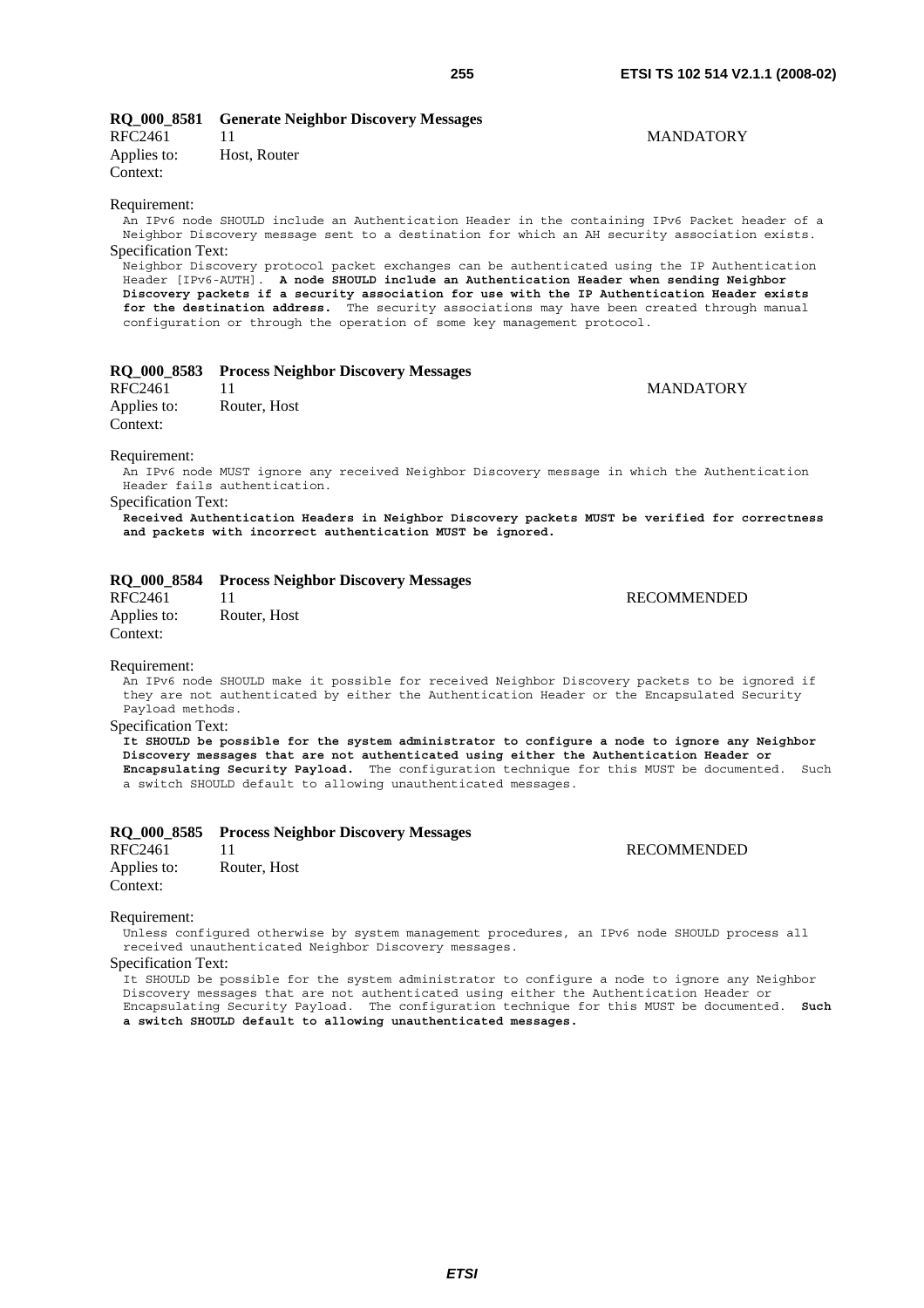|         | RQ_000_8586 Process Router Solicitation |                  |
|---------|-----------------------------------------|------------------|
| RFC2461 | Annendix D                              | <b>MANDATORY</b> |

| RFC2461     | Appendix D   |
|-------------|--------------|
| Applies to: | Router, Host |
| Context:    |              |

#### Requirement:

An IPv6 node MUST categorize the sender of a received Router Solicitation message as a host. Specification Text:

The background for these rules is that the ND messages contain, either implicitly or explicitly, information that indicates whether or not the sender (or Target Address) is a host or a router. The following assumptions are used:

- **The sender of a Router Solicitation is implicitly assumed to be a**
- **host since there is no need for routers to send such messages.** - The sender of a Router Advertisement is implicitly assumed to be a router.
- Neighbor Solicitation messages do not contain either an implicit or explicit indication about the sender. Both hosts and routers send such messages.
- Neighbor Advertisement messages contain an explicit "IsRouter flag", the R-bit.
- The target of the redirect, when the target differs from the destination address in the packet being redirected, is implicitly assumed to be a router. This is a natural assumption since that node is expected to be able to forward the packets towards the destination.
- The target of the redirect, when the target is the same as the destination, does not carry any host vs. router information. All that is known is that the destination (i.e. target) is on-link but it could be either a host or a router.

#### **RQ\_000\_8587 Process Router Advertisement**

| RFC2461     | Appendix D   |
|-------------|--------------|
| Applies to: | Host, Router |
| Context:    |              |

#### Requirement:

An IPv6 node MUST categorize the sender of a received Router Advertisement message as a router. Specification Text:

The background for these rules is that the ND messages contain, either implicitly or explicitly, information that indicates whether or not the sender (or Target Address) is a host or a router. The following assumptions are used:

- The sender of a Router Solicitation is implicitly assumed to be a
- host since there is no need for routers to send such messages. **- The sender of a Router Advertisement is implicitly assumed to be a router.**
- Neighbor Solicitation messages do not contain either an implicit or explicit indication about the sender. Both hosts and routers send such messages.
- Neighbor Advertisement messages contain an explicit "IsRouter flag", the R-bit.
- The target of the redirect, when the target differs from the destination address in the packet being redirected, is implicitly assumed to be a router. This is a natural assumption since that node is expected to be able to forward the packets towards the destination.
- The target of the redirect, when the target is the same as the destination, does not carry any host vs. router information. All that is known is that the destination (i.e. target) is on-link but it could be either a host or a router.

# **RQ\_000\_8588 Process Redirect Message**

RFC2461 Appendix D MANDATORY Applies to: Router, Host Context:

**MANDATORY** 

Requirement:

An IPv6 node MUST categorize the sender of a received Redirect message as a router if the Target Address field in the Redirect contains a different address to the Destination Address field.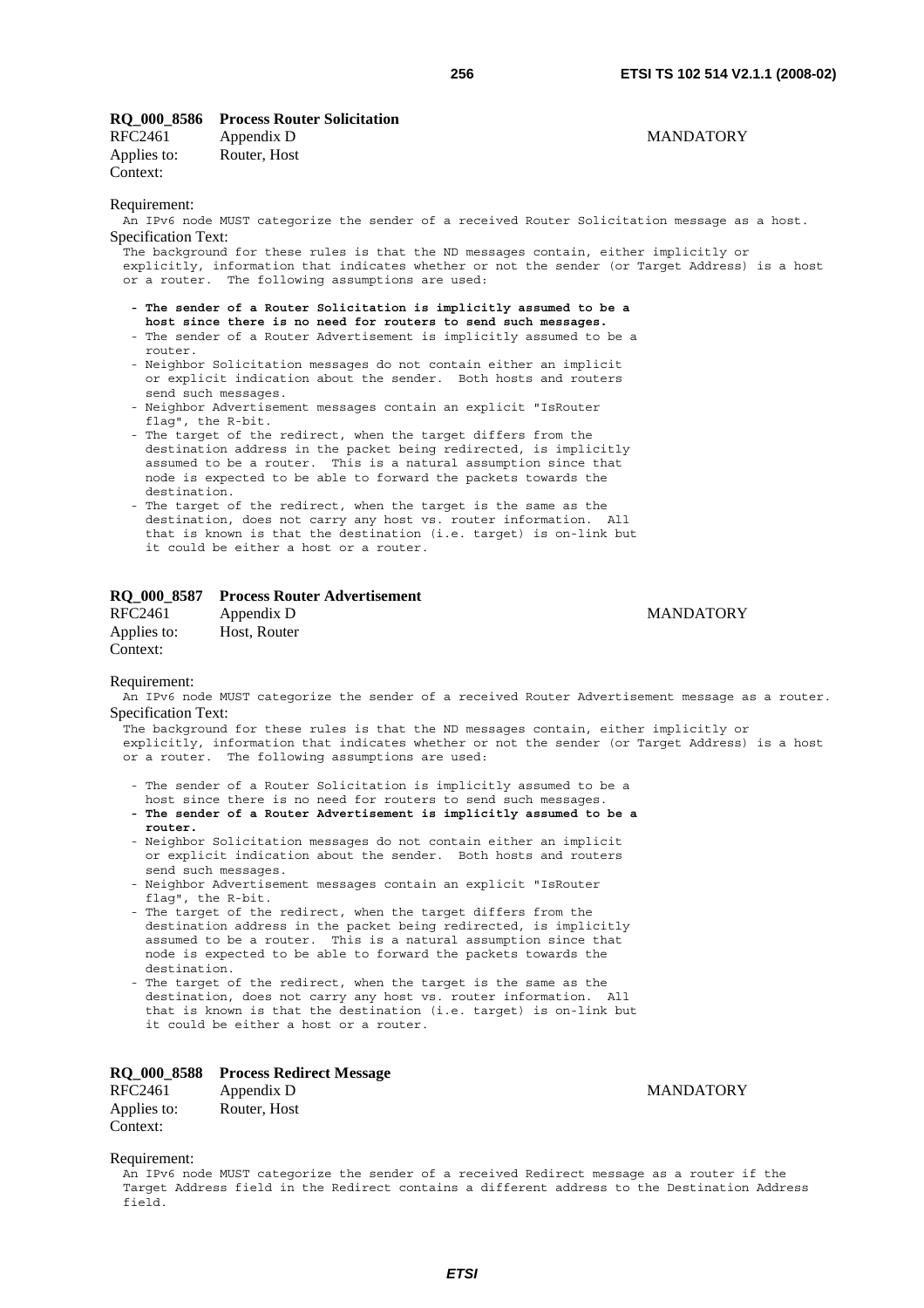#### Specification Text:

The background for these rules is that the ND messages contain, either implicitly or explicitly, information that indicates whether or not the sender (or Target Address) is a host or a router. The following assumptions are used:

- The sender of a Router Solicitation is implicitly assumed to be a host since there is no need for routers to send such messages.
- The sender of a Router Advertisement is implicitly assumed to be a router.
- Neighbor Solicitation messages do not contain either an implicit or explicit indication about the sender. Both hosts and routers send such messages.
- Neighbor Advertisement messages contain an explicit "IsRouter flag", the R-bit.
- **The target of the redirect, when the target differs from the destination address in the packet being redirected, is implicitly assumed to be a router. This is a natural assumption since that node is expected to be able to forward the packets towards the destination.**
- The target of the redirect, when the target is the same as the destination, does not carry any host vs. router information. All that is known is that the destination (i.e. target) is on-link but it could be either a host or a router.

#### **RQ\_000\_8589 Host Processing of Redirect Message**

| RFC2461     | Appendix D   |
|-------------|--------------|
| Applies to: | Host, Router |
| Context:    |              |

#### Requirement:

An IPv6 node MUST NOT re-categorize the sender of a received Redirect message as either a router or a host if the Target Address field in the Redirect contains the same address as the Destination Address field.

### Specification Text:

The background for these rules is that the ND messages contain, either implicitly or explicitly, information that indicates whether or not the sender (or Target Address) is a host or a router. The following assumptions are used:

- The sender of a Router Solicitation is implicitly assumed to be a
- host since there is no need for routers to send such messages. - The sender of a Router Advertisement is implicitly assumed to be a router.
- Neighbor Solicitation messages do not contain either an implicit or explicit indication about the sender. Both hosts and routers send such messages.
- Neighbor Advertisement messages contain an explicit "IsRouter flag", the R-bit.
- The target of the redirect, when the target differs from the destination address in the packet being redirected, is implicitly assumed to be a router. This is a natural assumption since that node is expected to be able to forward the packets towards the destination.
- **The target of the redirect, when the target is the same as the destination, does not carry any host vs. router information. All that is known is that the destination (i.e. target) is on-link but it could be either a host or a router.**

### **RQ\_000\_8590 Process Neighbor Solicitation**

| RFC2461     | Appendix D   |  |
|-------------|--------------|--|
| Applies to: | Host, Router |  |
| Context:    |              |  |

**MANDATORY** 

**MANDATORY** 

#### Requirement:

An IPv6 node MUST NOT re-categorize the sender of a received Neighbor Solicitation message as either a router or a host.

#### Specification Text:

The background for these rules is that the ND messages contain, either implicitly or explicitly, information that indicates whether or not the sender (or Target Address) is a host or a router. The following assumptions are used:

 - The sender of a Router Solicitation is implicitly assumed to be a host since there is no need for routers to send such messages.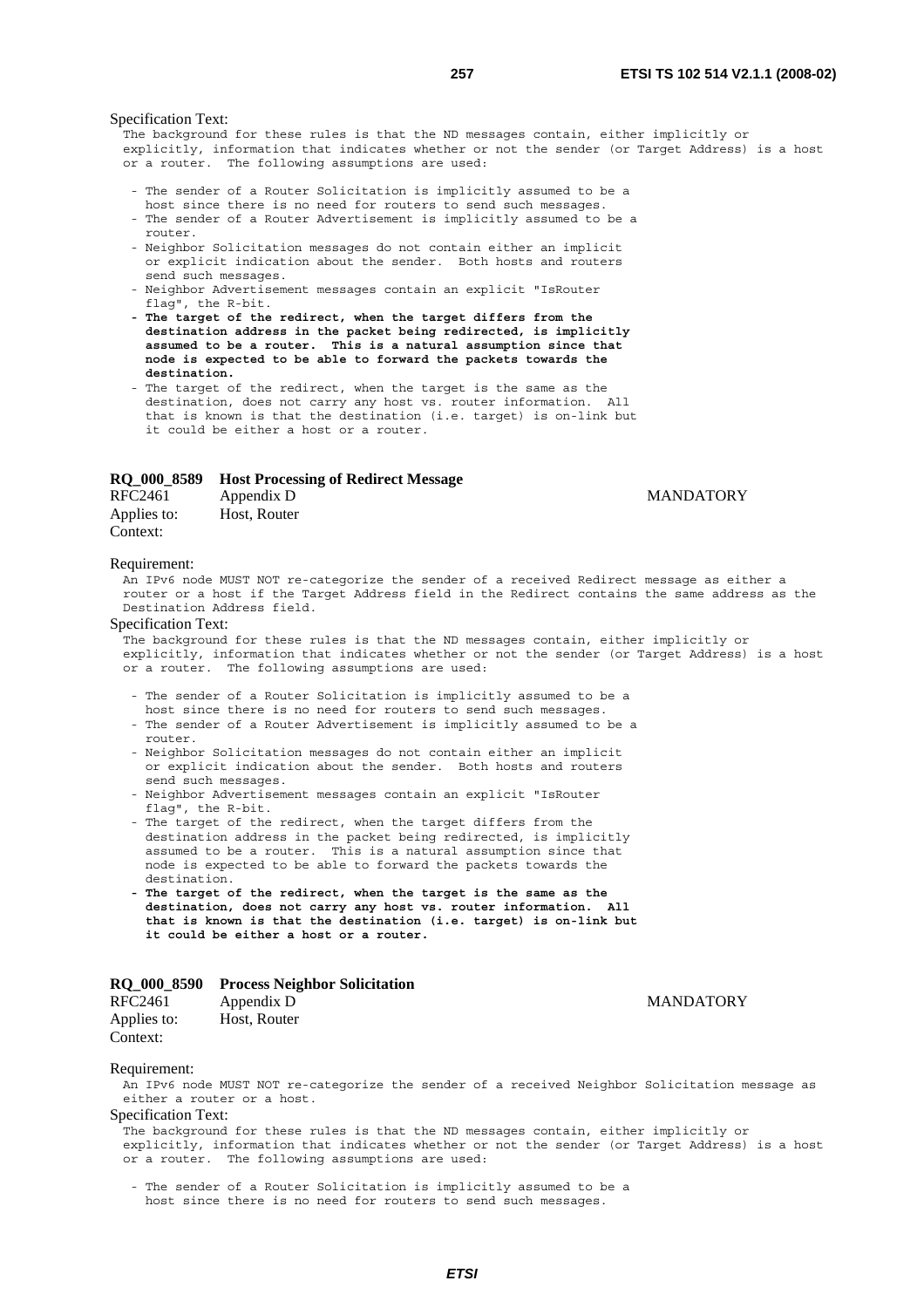**MANDATORY** 

**MANDATORY** 

- The sender of a Router Advertisement is implicitly assumed to be a router.
- **Neighbor Solicitation messages do not contain either an implicit or explicit indication about the sender. Both hosts and routers send such messages.**
- Neighbor Advertisement messages contain an explicit "IsRouter flag", the R-bit.
- The target of the redirect, when the target differs from the destination address in the packet being redirected, is implicitly assumed to be a router. This is a natural assumption since that node is expected to be able to forward the packets towards the destination.
- The target of the redirect, when the target is the same as the destination, does not carry any host vs. router information. All that is known is that the destination (i.e. target) is on-link but it could be either a host or a router.

### **RQ\_000\_8591 Process Neighbor Discovery Messages**

| RFC2461     | Appendix D   |
|-------------|--------------|
| Applies to: | Host, Router |
| Context:    |              |

#### Requirement:

An IPv6 node MUST categorize the sender of a Neighbor Discovery message as either a router or a host based upon any explicit information contained in the message.

# Specification Text:

The rules for setting the IsRouter flag are based on the information content above. **If an ND message contains explicit or implicit information the receipt of the message will cause the IsRouter flag to be updated.** But when there is no host vs. router information in the ND message the receipt of the message MUST NOT cause a change to the IsRouter state. When the receipt of such a message causes a Neighbor Cache entry to be created this document specifies that the IsRouter flag be set to FALSE. There is greater potential for mischief when a node incorrectly thinks a host is a router, than the other way around. In these cases a subsequent Neighbor Advertisement or Router Advertisement message will set the correct IsRouter value.

# **RQ\_000\_8592 Process Neighbor Discovery Messages**

| RFC2461     | Appendix D   |  |
|-------------|--------------|--|
| Applies to: | Router, Host |  |
| Context:    |              |  |

#### Requirement:

An IPv6 node MUST categorize the sender of a Neighbor Discovery message as either a router or a host based upon any implicit information contained in the message.

# Specification Text:

The rules for setting the IsRouter flag are based on the information content above. **If an ND message contains explicit or implicit information the receipt of the message will cause the IsRouter flag to be updated.** But when there is no host vs. router information in the ND message the receipt of the message MUST NOT cause a change to the IsRouter state. When the receipt of such a message causes a Neighbor Cache entry to be created this document specifies that the IsRouter flag be set to FALSE. There is greater potential for mischief when a node incorrectly thinks a host is a router, than the other way around. In these cases a subsequent Neighbor Advertisement or Router Advertisement message will set the correct IsRouter value.

|  |  | RQ_000_8593 Process Neighbor Discovery Messages |  |
|--|--|-------------------------------------------------|--|
|  |  |                                                 |  |

| <b>RFC2461</b> | Appendix D   |
|----------------|--------------|
| Applies to:    | Host, Router |
| Context:       |              |

#### **MANDATORY**

#### Requirement:

An IPv6 node MUST NOT re-categorize the sender of a Neighbor Discovery message as a router or host if there is neither explicit nor implicit information regarding the sender's status. Specification Text:

The rules for setting the IsRouter flag are based on the information content above. If an ND message contains explicit or implicit information the receipt of the message will cause the IsRouter flag to be updated. **But when there is no host vs. router information in the ND message the receipt of the message MUST NOT cause a change to the IsRouter state.** When the receipt of such a message causes a Neighbor Cache entry to be created this document specifies that the IsRouter flag be set to FALSE. There is greater potential for mischief when a node incorrectly thinks a host is a router, than the other way around. In these cases a subsequent Neighbor Advertisement or Router Advertisement message will set the correct IsRouter value.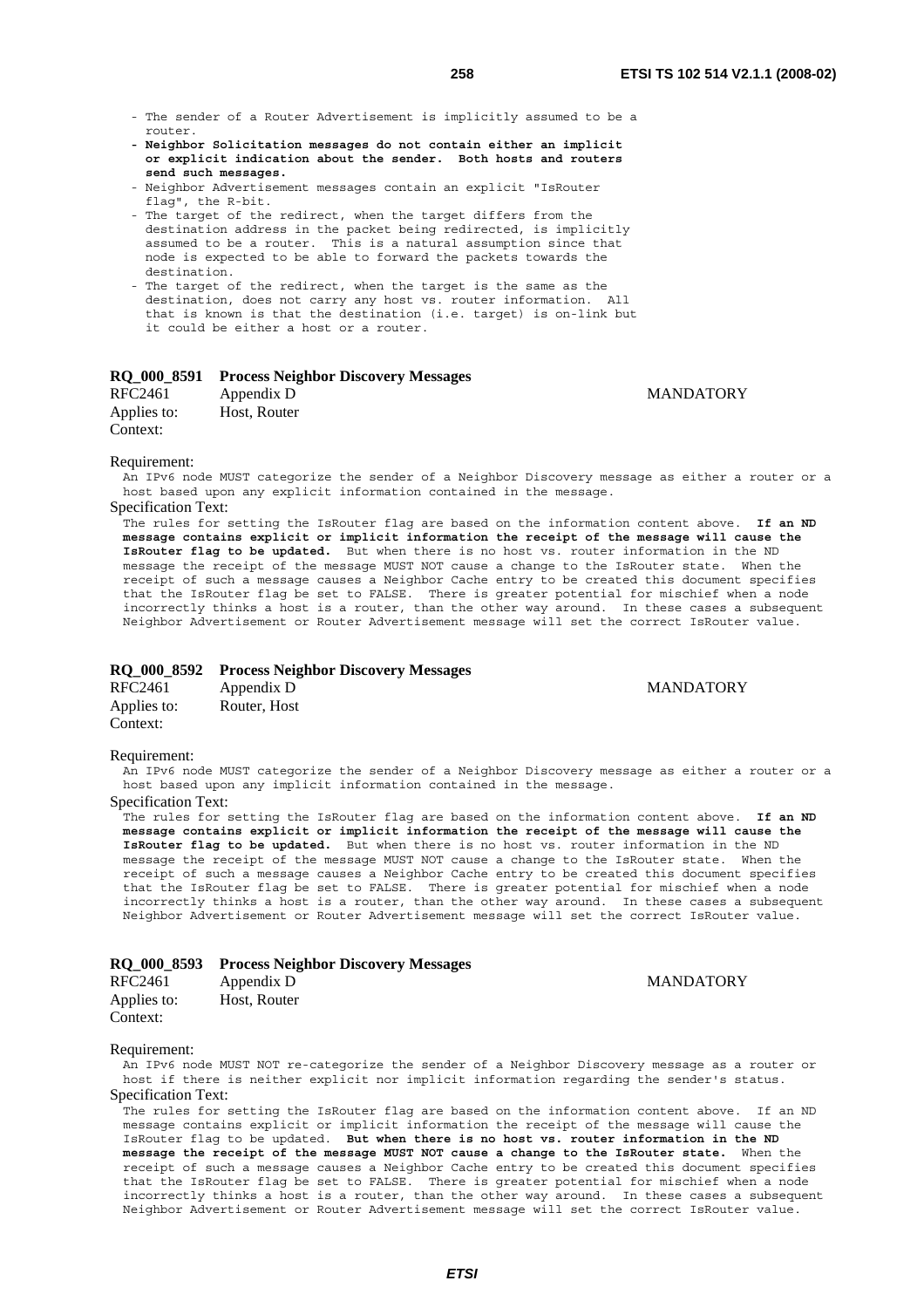# **RQ\_000\_8594 Address Resolution Behavior**

| RFC2461     | 7.2.5        | <b>MANDATORY</b> |
|-------------|--------------|------------------|
| Applies to: | Host, Router |                  |

#### Context:

An IPv6 node receives a Neighbor Advertisement message with the Override Flag field set to one (1), the Solicited Flag field set to zero (0) and the Target Link-Layer Address option containing an address which is the same as the link-layer address that the node has previously associated with the source neighboring node which it has categorized as unreachable.

#### Requirement:

The IPv6 node MUST NOT change its internal information concerning the neighboring node. Specification Text:

**If the target's Neighbor Cache entry is in any state other than INCOMPLETE when the advertisement is received, processing becomes quite a bit more complex.** If the Override flag is clear and the supplied link-layer address differs from that in the cache, then one of two actions takes place: if the state of the entry is REACHABLE, set it to STALE, but do not update the entry in any other way; otherwise, the received advertisement should be ignored and MUST NOT update the cache. **If the Override flag is set,** both the Override flag is clear and the supplied link-layer address is the same as that in the cache, or no Target Link-layer address option was supplied, the received advertisement MUST update the Neighbor Cache entry as follows:

- The link-layer address in the Target Link-Layer Address option MUST be inserted in the cache (if one is supplied and is different than the already recorded address).
- If the Solicited flag is set, the state of the entry MUST be set to REACHABLE**. If the Solicited flag is zero and the link-layer address was updated with a different address the state MUST be set to STALE. Otherwise, the entry's state remains unchanged.** An advertisement's Solicited flag should only be set if the advertisement is a response to a Neighbor Solicitation. Because Neighbor Unreachability Detection Solicitations are sent to the cached link-layer address, receipt of a solicited advertisement indicates that the forward path is working. Receipt of an unsolicited advertisement, however, suggests that a neighbor has urgent information to announce (e.g., a changed link-layer address). If the urgent information indicates a change from what a node is currently using, the node should verify the reachability of the (new) path when it sends the next packet. There is no need to update the state for unsolicited advertisements that do not change the contents of the cache.
- The IsRouter flag in the cache entry MUST be set based on the Router flag in the received advertisement. In those cases where the IsRouter flag changes from TRUE to FALSE as a result of this update, the node MUST remove that router from the Default Router List and update the Destination Cache entries for all destinations using that neighbor as a router as specified in Section 7.3.3. This is needed to detect when a node that is used as a router stops forwarding packets due to being configured as a host.

# **RQ\_000\_8595 Form Unsolicited NA Header**

RFC2461 4.4 MANDATORY

Applies to: Host, Router

Context:

An IPv6 node receives a valid Neighbor Solicitation message

Requirement:

The IPv6 node MUST set the S-Flag (Octet 5, bit 1) to one (1) in the Neighbor Advertisement message sent in response to the received solicitation

#### Specification Text:

Neighbor Advertisement Message Format

A node sends Neighbor Advertisements in response to Neighbor Solicitations and sends unsolicited Neighbor Advertisements in order to (unreliably) propagate new information quickly.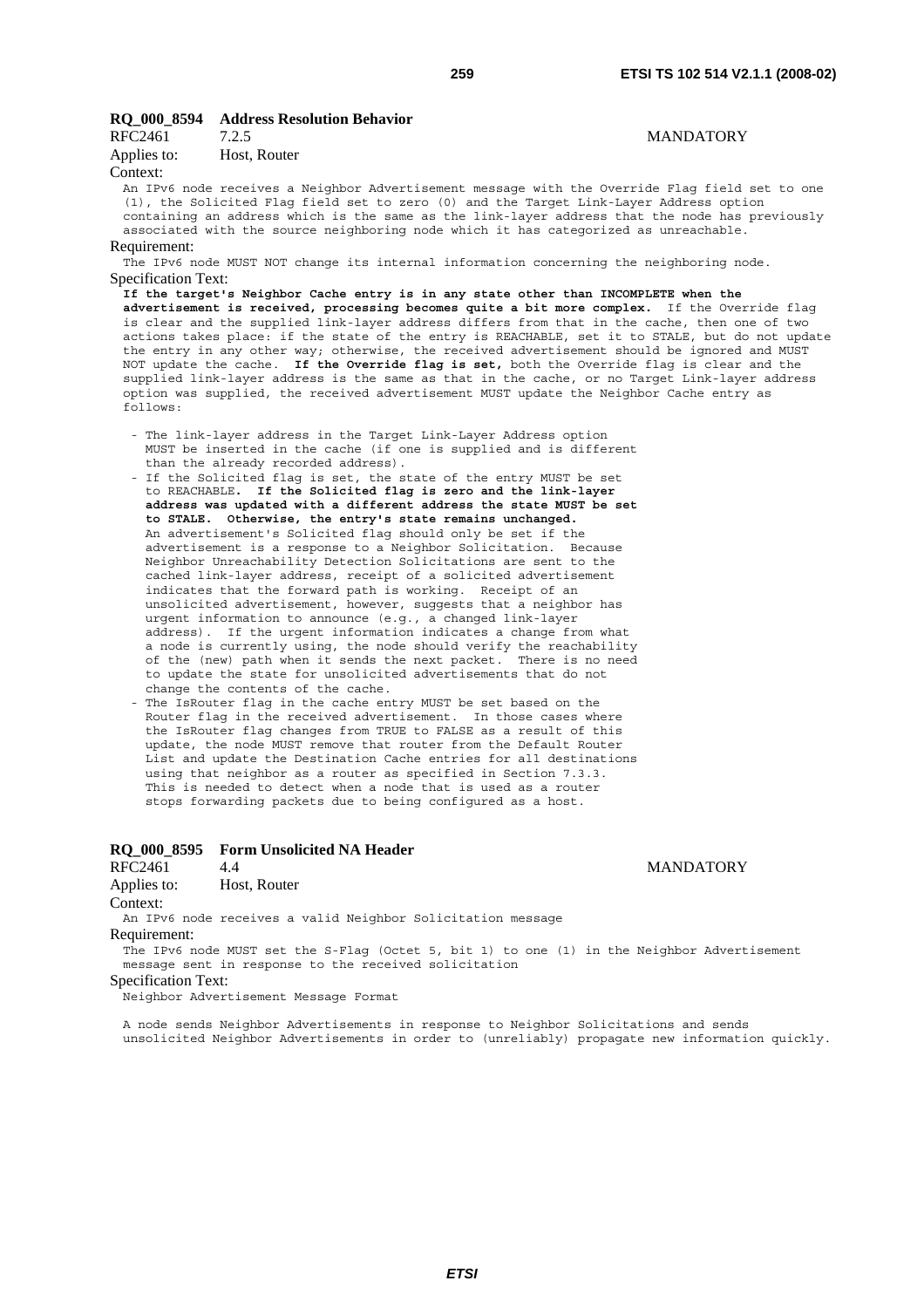| 4 5 6 7 8 9 0<br>$\Omega$<br>2<br>-3<br>1 | -1                      | 2 3 4 5 6 7 8 9 0<br>$\mathbf{1}$ | 2 3 4 5 6 7 8 9 0 1 |
|-------------------------------------------|-------------------------|-----------------------------------|---------------------|
|                                           |                         |                                   |                     |
| Type                                      | Code                    | Checksum                          |                     |
|                                           |                         |                                   | $+ - + - + - +$     |
| R S 0                                     | Reserved                |                                   |                     |
| $+ - + - + - + - + - + -$                 |                         |                                   |                     |
|                                           |                         |                                   |                     |
|                                           |                         |                                   |                     |
|                                           |                         |                                   |                     |
|                                           |                         |                                   |                     |
|                                           | Target Address          |                                   |                     |
|                                           |                         |                                   |                     |
|                                           |                         |                                   |                     |
|                                           |                         |                                   |                     |
|                                           |                         |                                   | -+-+-+-+-+-+-+-+-+  |
| Options                                   |                         |                                   |                     |
|                                           | +-+-+-+-+-+-+-+-+-+-+-+ |                                   |                     |

……

ICMP Fields:

| Type           | 136                                                                                                   |
|----------------|-------------------------------------------------------------------------------------------------------|
| Code           | $\Omega$                                                                                              |
| Checksum       | The ICMP checksum. See RFC 2463.                                                                      |
| R              | Router flag. When set, the R-bit indicates that                                                       |
|                | the sender is a router. The R-bit is used by                                                          |
|                | Neighbor Unreachability Detection to detect a                                                         |
|                | router that changes to a host.                                                                        |
| s              | Solicited flag. When set, the S-bit indicates that                                                    |
|                | the advertisement was sent in response to a                                                           |
|                | Neighbor Solicitation from the Destination address.                                                   |
|                | The S-bit is used as a reachability confirmation                                                      |
|                | for Neighbor Unreachability Detection. It MUST NOT                                                    |
|                | be set in multicast advertisements or in                                                              |
|                | unsolicited unicast advertisements.                                                                   |
| O              | Override flag. When set, the O-bit indicates that                                                     |
|                | the advertisement should override an existing cache                                                   |
|                | entry and update the cached link-layer address.                                                       |
|                | When it is not set the advertisement will not                                                         |
|                | update a cached link-layer address though it will                                                     |
|                | update an existing Neighbor Cache entry for which<br>no link-layer address is known. It SHOULD NOT be |
|                | set in solicited advertisements for anycast                                                           |
|                | addresses and in solicited proxy advertisements.                                                      |
|                | It SHOULD be set in other solicited advertisements                                                    |
|                | and in unsolicited advertisements.                                                                    |
| Reserved       | 29-bit unused field. It MUST be initialized to                                                        |
|                | zero by the sender and MUST be ignored by the                                                         |
|                | receiver.                                                                                             |
| Target Address |                                                                                                       |
|                | For solicited advertisements, the Target Address                                                      |
|                | field in the Neighbor Solicitation message that                                                       |
|                | prompted this advertisement. For an unsolicited                                                       |
|                | advertisement, the address whose link-layer address                                                   |
|                | has changed. The Target Address MUST NOT be a                                                         |
|                | multicast address.                                                                                    |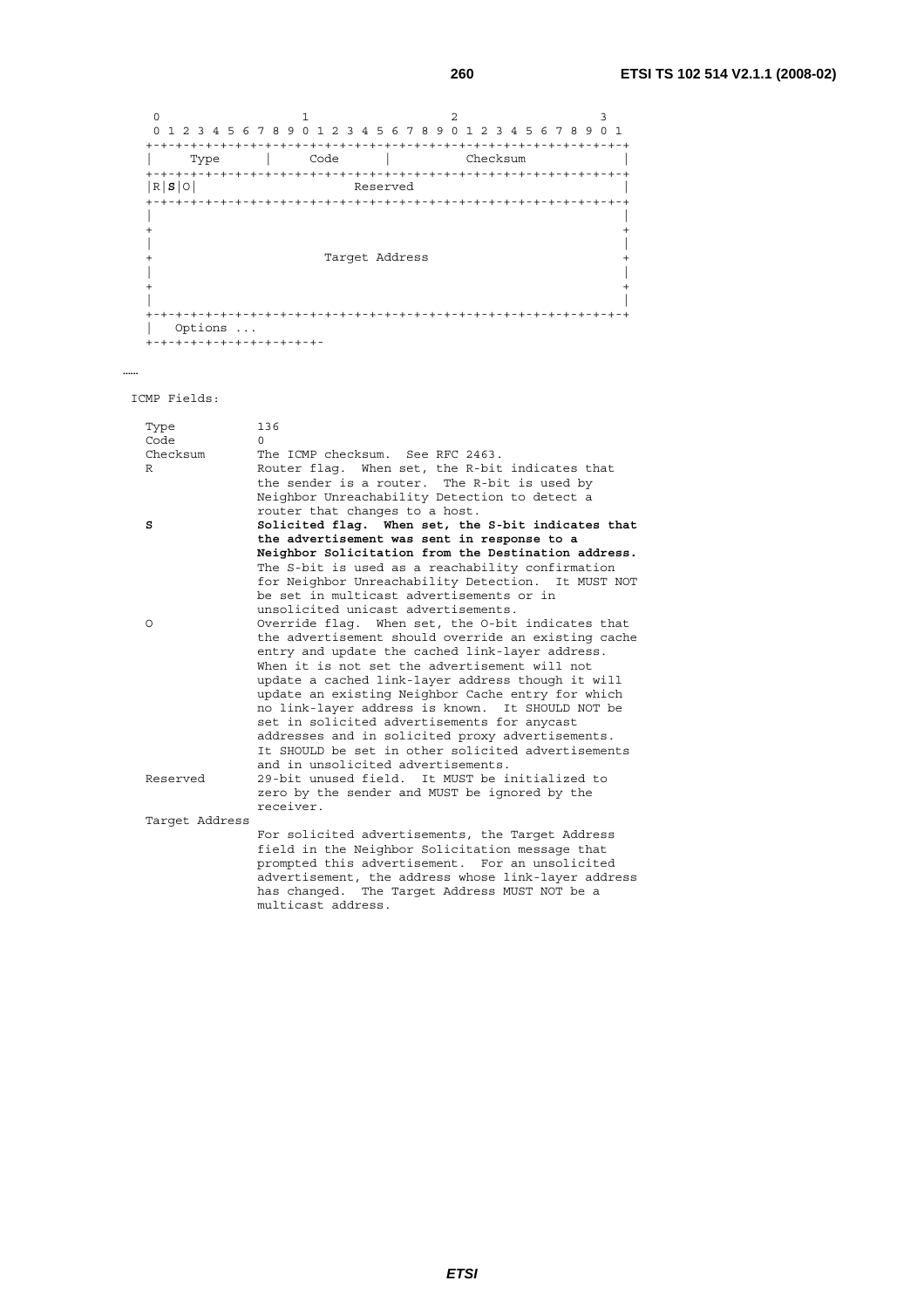# **RQ\_000\_8596 Process Neighbor Advertisement**

| RFC2461     | 7.2.5        | <b>MANDATORY</b> |
|-------------|--------------|------------------|
| Applies to: | Router, Host |                  |

Context:

An IPv6 node receives a valid Neighbor Advertisement message in which the Router Flag field is set to one (1)

#### Requirement:

The IPv6 node MUST categorize the advertising node as a router.

# Specification Text:

If the target's Neighbor Cache entry is in any state other than INCOMPLETE when the advertisement is received, processing becomes quite a bit more complex. If the Override flag is clear and the supplied link-layer address differs from that in the cache, then one of two actions takes place: if the state of the entry is REACHABLE, set it to STALE, but do not update the entry in any other way; otherwise, the received advertisement should be ignored and MUST NOT update the cache. If the Override flag is set, both the Override flag is clear and the supplied link-layer address is the same as that in the cache, or no Target Link-layer address option was supplied, the received advertisement MUST update the Neighbor Cache entry as follows:

- The link-layer address in the Target Link-Layer Address option MUST be inserted in the cache (if one is supplied and is different than the already recorded address).
- If the Solicited flag is set, the state of the entry MUST be set to REACHABLE. If the Solicited flag is zero and the link-layer address was updated with a different address the state MUST be set to STALE. Otherwise, the entry's state remains unchanged. An advertisement's Solicited flag should only be set if the advertisement is a response to a Neighbor Solicitation. Because Neighbor Unreachability Detection Solicitations are sent to the cached link-layer address, receipt of a solicited advertisement indicates that the forward path is working. Receipt of an unsolicited advertisement, however, suggests that a neighbor has urgent information to announce (e.g., a changed link-layer address). If the urgent information indicates a change from what a node is currently using, the node should verify the reachability of the (new) path when it sends the next packet. There is no need to update the state for unsolicited advertisements that do not change the contents of the cache.
- **The IsRouter flag in the cache entry MUST be set based on the Router flag in the received advertisement.** In those cases where the IsRouter flag changes from TRUE to FALSE as a result of this update, the node MUST remove that router from the Default Router List and update the Destination Cache entries for all destinations using that neighbor as a router as specified in Section 7.3.3. This is needed to detect when a node that is used as a router stops forwarding packets due to being configured as a host.

# 4.7 Requirements extracted from RFC 2462

# **RQ\_000\_1200 Simultaneous Stateless and Stateful Autoconfiguration**  RFC2462 1 OPTIONAL Applies to: Router, Host Context:

#### Requirement:

An IPv6 node MAY use stateful and stateless address autoconfiguration simultaneously Specification Text:

The stateless approach is used when a site is not particularly concerned with the exact addresses hosts use, so long as they are unique and properly routable. The stateful approach is used when a site requires tighter control over exact address assignments. **Both stateful and stateless address autoconfiguration may be used simultaneously**. The site administrator specifies which type of autoconfiguration to use through the setting of appropriate fields in Router Advertisement messages RFC2461.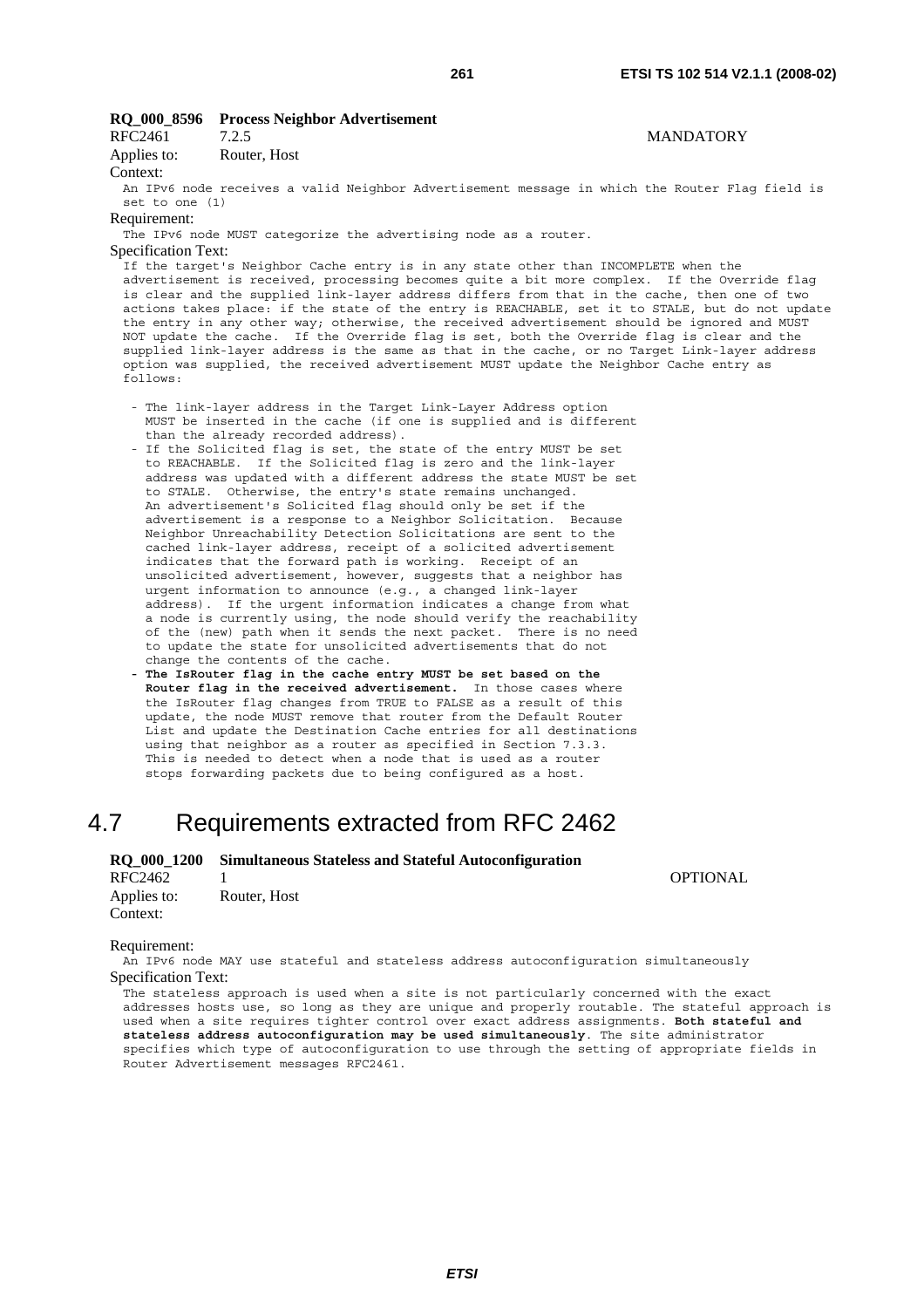# **RQ\_000\_1210 Detect Duplicate Address (DAD)**

| RFC2462           |                                 | <b>MANDATORY</b> |
|-------------------|---------------------------------|------------------|
| $\lambda = 12224$ | $\mathbf{H}_{\text{out}}$ Decay |                  |

# Applies to: Host, Router

Context:

An IPv6 node has initiated the Duplicate Address Detection procedure but this has not completed.

### Requirement:

The IPv6 node MUST accept Neighbor Solicitation and Neighbor Advertisement messages containing the address of the IPv6 node in the Target Address field but discard any other packets sent to that address.

## Specification Text:

An address on which the duplicate Address Detection Procedure is applied is said to be tentative until the procedure has completed successfully. A tentative address is not considered "assigned to an interface" in the traditional sense. That is, **the interface must accept Neighbor Solicitation and Advertisement messages containing the tentative address in the Target Address field, but processes such packets differently from those whose Target Address matches an address assigned to the interface. Other packets addressed to the tentative address should be silently discarded**.

### **RQ\_000\_1225 Form Link-local Address**

RFC2462 5.3 MANDATORY

Applies to: Host, Router

Context:

An IPv6 node enables one of its interfaces which has an identifier of 118 bits or less in length

#### Requirement:

The IPv6 node assigns a link-local address to the interface by appending its identifier to the link-local prefix [FE80::0].

#### Specification Text:

A node forms a link-local address whenever an interface becomes enabled. An interface may become enabled after any of the following events:

- The interface is initialized at system startup time.
- The interface is reinitialized after a temporary interface failure or after being temporarily disabled by system management.
- The interface attaches to a link for the first time.
- The interface becomes enabled by system management after having been administratively disabled.

**A link-local address is formed by prepending the well-known link-local prefix FE80::0 [RFC2373] (of appropriate length) to the interface identifier**. If the interface identifier has a length of N bits, the interface identifier replaces the right-most N zero bits of the link-local prefix. If the interface identifier is more than 118 bits in length, autoconfiguration fails and manual configuration is required. Note that interface identifiers will typically be 64-bits long and based on EUI-64 identifiers as described in RFC2373.

A link-local address has an infinite preferred and valid lifetime; it is never timed out.

# **RQ\_000\_1231 Stateless Autoconfiguration**

| RFC2462     | 4            |
|-------------|--------------|
| Applies to: | Host, Router |
| Context:    |              |

#### Requirement:

An IPv6 node MUST initiate Stateless address autoconfiguration for a multicast-capable interface when the interface is enabled.

Specification Text:

**Autoconfiguration is performed only on multicast-capable links and begins when a multicastcapable interface is enabled,** e.g., during system startup. Nodes (both hosts and routers) begin the autoconfiguration process by generating a link-local address for the interface. A linklocal address is formed by appending the interface's identifier to the well-known link-local prefix.

# **MANDATORY**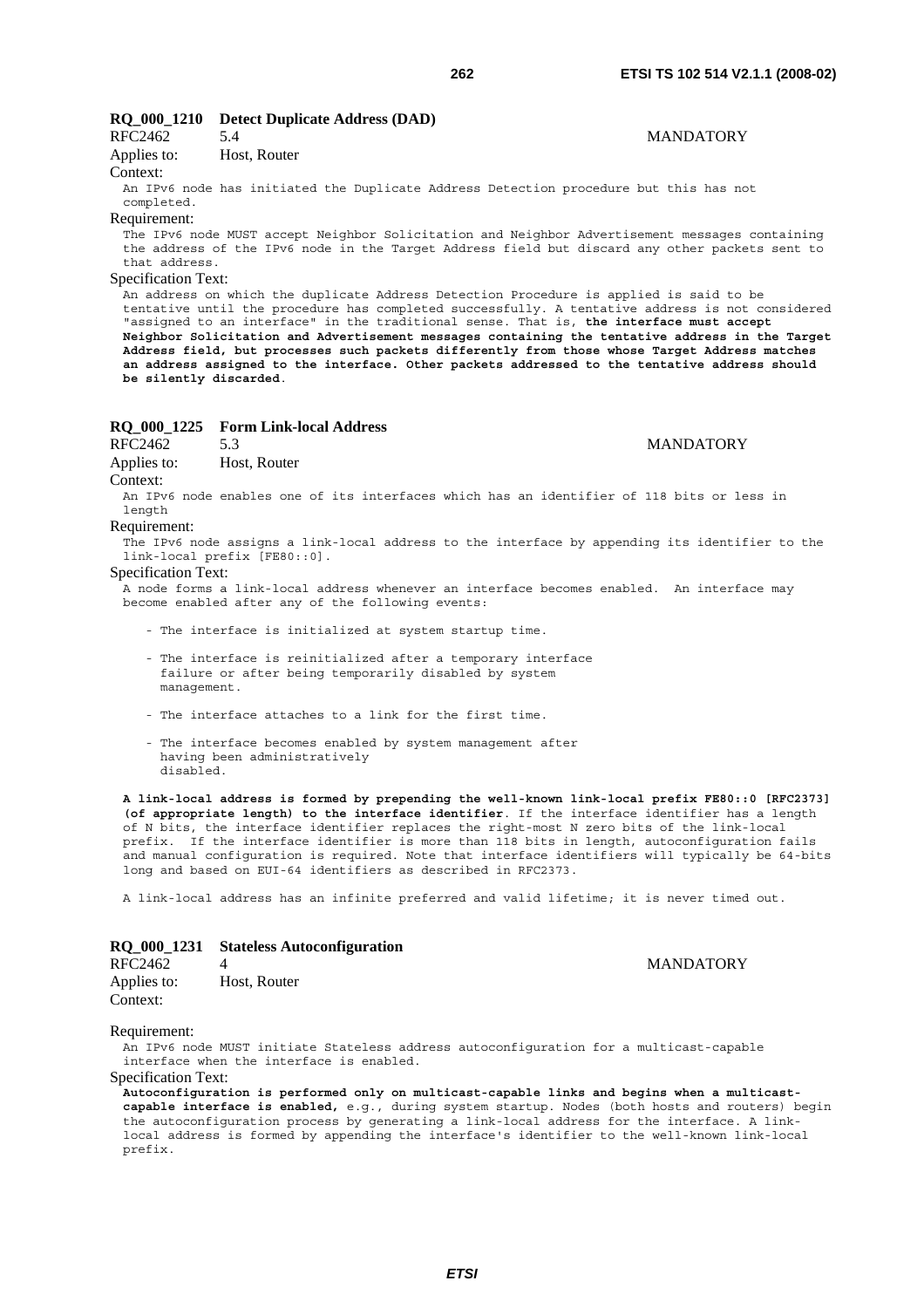# **RQ\_000\_1232 Stateless Autoconfiguration**

Applies to: Router, Host Context:

# RFC2462 4 MANDATORY

Requirement:

An IPv6 node MUST form a link-local address for an interface when the interface is enabled. Specification Text:

Autoconfiguration is performed only on multicast-capable links and begins when a multicastcapable interface is enabled, e.g., during system startup. **Nodes (both hosts and routers) begin the autoconfiguration process by generating a link-local address for the interface.** A linklocal address is formed by appending the interface's identifier to the well-known link-local prefix.

# **RQ\_000\_1235 Detect Duplicate Address (DAD)**

#### RFC2462 4 MANDATORY

Applies to: Host, Router

#### Context:

An IPv6 node receives a Neighbor Solicitation message with a Target Address field set to the link-local address associated with the interface on which the message is received.

#### Requirement:

The IPv6 node MUST send a Neighbor Advertisement message in which the Target Address field is set to the same value as that set in the Target Address field of the received Neighbor solicitation message.

#### Specification Text:

Before the link-local address can be assigned to an interface and used, however, a node must attempt to verify that this "tentative" address is not already in use by another node on the link. Specifically, it sends a Neighbor Solicitation message containing the tentative address as the target. **If another node is already using that address, it will return a Neighbor Advertisement saying so**. If another node is also attempting to use the same address, it will send a Neighbor Solicitation for the target as well. The exact number of times the Neighbor Solicitation is (re)transmitted and the delay time between consecutive solicitations is linkspecific and may be set by system management.

#### **RQ\_000\_1237 Duplicate Address Detection Timers and Counters**

RFC2462 4 OPTIONAL Applies to: Host, Router

Context:

An IPv6 node sends a Neighbor Solicitation message but gets no response.

#### Requirement:

An IPv6 node MAY retransmit a Neighbor Solicitation message any number of times at any appropriate interval.

## Specification Text:

Before the link-local address can be assigned to an interface and used, however, a node must attempt to verify that this "tentative" address is not already in use by another node on the link. Specifically, it sends a Neighbor Solicitation message containing the tentative address as the target. If another node is already using that address, it will return a Neighbor Advertisement saying so. If another node is also attempting to use the same address, it will send a Neighbor Solicitation for the target as well. **The exact number of times the Neighbor Solicitation is (re)transmitted and the delay time between consecutive solicitations is linkspecific** and may be set by system management.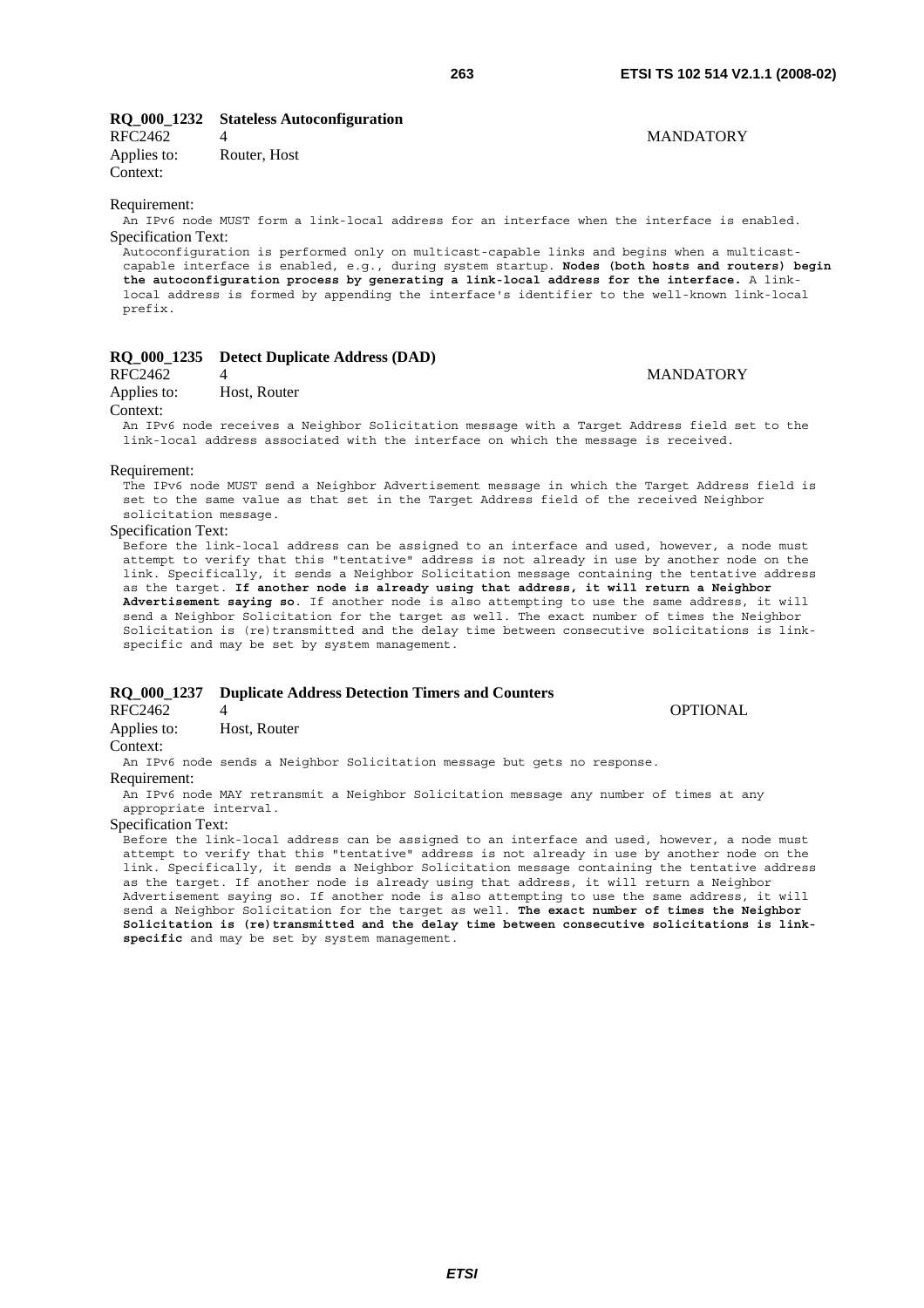# **RQ\_000\_1239 Detect Duplicate Address (DAD)**

# RFC2462 4 MANDATORY

Applies to: Host, Router

#### Context:

As part of its stateless address autoconfiguration process, an IPv6 node receives a Neighbor Advertisement message in response to its own Neighbor Solicitation.

#### Requirement:

The IPv6 node MUST terminate address autoconfiguration.

#### Specification Text:

Before the link-local address can be assigned to an interface and used, however, a node must attempt to verify that this "tentative" address is not already in use by another node on the link. Specifically, it sends a Neighbor Solicitation message containing the tentative address as the target. **If another node is already using that address, it will return a Neighbor Advertisement saying so**. If another node is also attempting to use the same address, it will send a Neighbor Solicitation for the target as well. The exact number of times the Neighbor Solicitation is (re)transmitted and the delay time between consecutive solicitations is linkspecific and may be set by system management.

**If a node determines that its tentative link-local address is not unique, autoconfiguration stops** and manual configuration of the interface is required. To simplify recovery in this case, it should be possible for an administrator to supply an alternate interface identifier that overrides the default identifier in such a way that the autoconfiguration mechanism can then be applied using the new (presumably unique) interface identifier. Alternatively, linklocal and other addresses will need to be configured manually.

# **RQ\_000\_1244 Stateless Autoconfiguration**

Applies to: Host, Router

#### Context:

As part of its stateless address autoconfiguration process, an IPv6 node receives no response to its own Neighbor Solicitation message.

#### Requirement:

The IPv6 node MUST assign the tentative link-local address to the interface on which autoconfiguration has completed.

#### Specification Text:

**Once a node ascertains that its tentative link-local address is unique, it assigns it to the interface.** At this point, the node has IP-level connectivity with neighboring nodes. The remaining autoconfiguration steps are performed only by hosts; the (auto)configuration of routers is beyond the scope of this document.

### **RQ\_000\_1246 Configure Address**

| <b>MANDATORY</b> |
|------------------|
|                  |
|                  |

#### Requirement:

An IPv6 router MUST periodically transmit Router Advertisement messages to each of its interfaces specifying whether a receiving host should perform stateful or stateless autoconfiguration.

### Specification Text:

The next phase of autoconfiguration involves obtaining a Router Advertisement or determining that no routers are present. **If routers are present, they will send Router Advertisements that specify what sort of autoconfiguration a host should do.** If no routers are present, stateful autoconfiguration should be invoked.

**Routers send Router Advertisements periodically,** but the delay between successive advertisements will generally be longer than a host performing autoconfiguration will want to wait [RFC2461]. To obtain an advertisement quickly, a host sends one or more Router

RFC2462 4 MANDATORY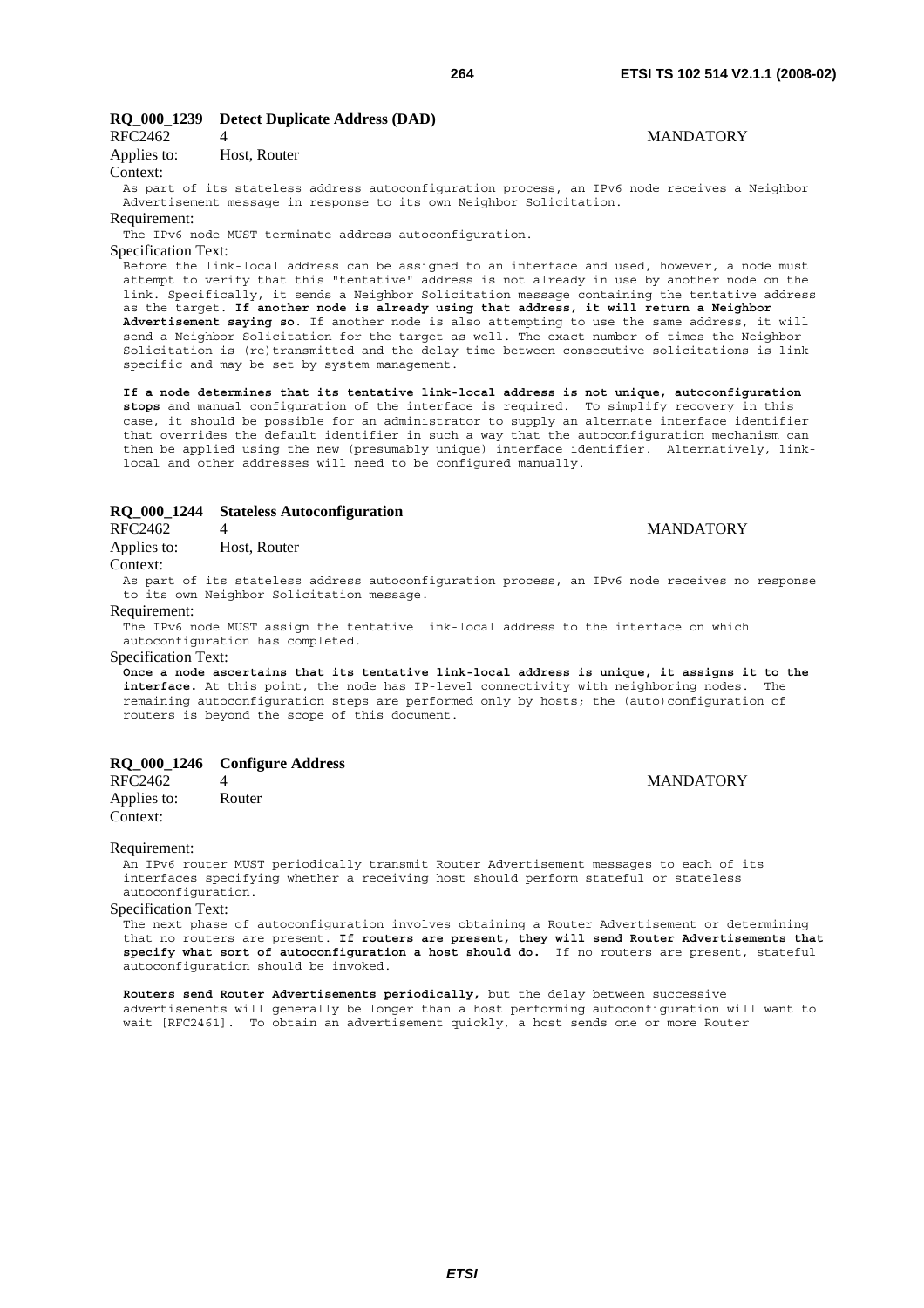# **RQ\_000\_1248 Assign Global Address**  RFC2462 4 OPTIONAL Applies to: Host Context: An IPv6 host has successfully completed Duplicate Address Detection Requirement: The IPv6 host MAY send one or more Router Solicitations to the all-routers multicast group. Specification Text: **Routers send Router Advertisements periodically, but the delay between successive advertisements will generally be longer than a host performing autoconfiguration will want to wait [DISCOVERY]. To obtain an advertisement quickly, a host sends one or more Router Solicitations to the all-routers multicast group**. **RQ\_000\_1250 Assign Global Address**  RFC2462 5.4 MANDATORY Applies to: Host, Router Context: Requirement: An IPv6 node MUST use Duplicate Address Detection (DAD) before assigning any unicast address to an interface. Specification Text: Duplicate Address Detection is performed on unicast addresses prior to assigning them to an

interface whose DupAddrDetectTransmits variable is greater than zero. **Duplicate Address Detection MUST take place on all unicast addresses, regardless of whether they are obtained through stateful, stateless or manual configuration**.

# **RQ\_000\_1251 Assign Global Address**

RFC2462 5.4 OPTIONAL

Applies to: Host, Router

Context:

An IPv6 node uses Stateless Autoconfiguration and has verified the uniqueness of the link-local address assigned to one of its interfaces.

Requirement:

The IPv6 node MAY decide not to test the uniqueness of each additional address created from an interface identifier that has already been verified as unique.

# Specification Text:

Duplicate Address Detection is performed on unicast addresses prior to assigning them to an interface whose DupAddrDetectTransmits variable is greater than zero. Duplicate Address Detection MUST take place on all unicast addresses, regardless of whether they are obtained through stateful, stateless or manual configuration, with the exception of the following cases:

 - Duplicate Address Detection MUST NOT be performed on anycast addresses.

 - Each individual unicast address SHOULD be tested for uniqueness. **However, when stateless address autoconfiguration is used, address uniqueness is determined solely by the interface identifier, assuming that subnet prefixes are assigned correctly (i.e., if all of an interface's addresses are generated from the same identifier, either all addresses or none of them will be duplicates). Thus, for a set of addresses formed from the same interface identifier, it is sufficient to check that the link local address generated from the identifier is unique on the link. In such cases, the link-local address MUST be tested for uniqueness, and if no duplicate address is detected, an implementation MAY choose to skip Duplicate Address Detection for additional addresses derived from the same interface identifier.**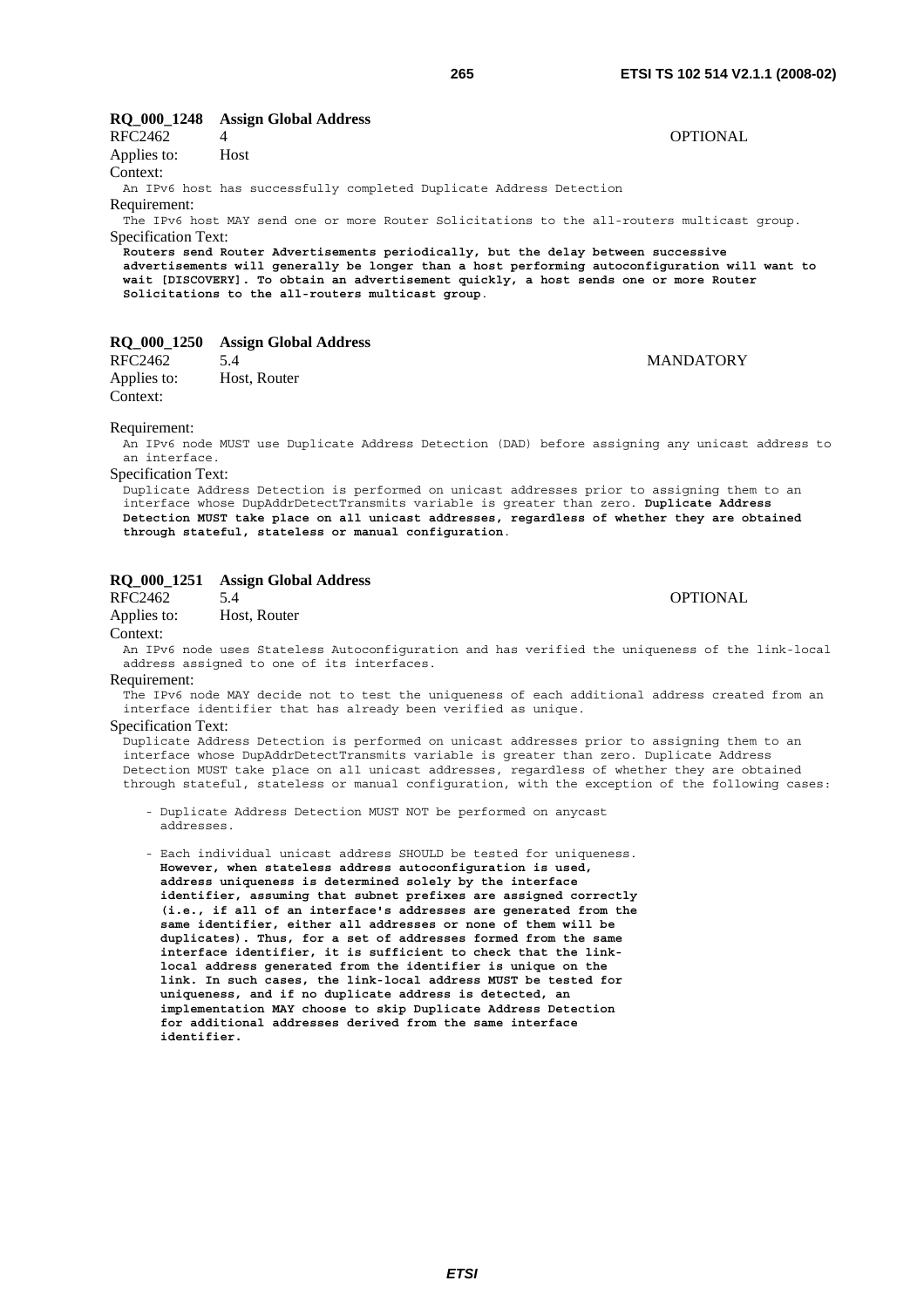# **RQ\_000\_1252 Stateful Autoconfiguration**

Applies to: Host, Router

Context:

An IPv6 node uses Stateful Address Autoconfiguration to assign addresses to its interfaces. Requirement:

Using Duplicate Address Detection (DAD), the IPv6 node SHOULD verify the uniqueness of each address assigned to each of its interfaces.

# Specification Text:

For safety, all addresses must be tested for uniqueness prior to their assignment to an interface. In the case of addresses created through stateless autoconfig, however, the uniqueness of an address is determined primarily by the portion of the address formed from an interface identifier. Thus, if a node has already verified the uniqueness of a link-local address, additional addresses created from the same interface identifier need not be tested individually. **In contrast, all addresses obtained manually or via stateful address autoconfiguration should be tested for uniqueness individually.** To accommodate sites that believe the overhead of performing Duplicate Address Detection outweighs its benefits, the use of Duplicate Address Detection can be disabled through the administrative setting of a perinterface configuration flag.

### **RQ\_000\_1254 Configure Address**

RFC2462 4 OPTIONAL Applies to: Host, Router Context:

#### Requirement:

An IPv6 node MAY invoke Duplicate Address Detection (DAD) in parallel with sending a Router Solicitation message to the interface whose address is being verified.

#### Specification Text:

To speed the autoconfiguration process, **a host may generate its link-local address (and verify its uniqueness) in parallel with waiting for a Router Advertisement. Because a router may delay responding to a Router Solicitation for a few seconds, the total time needed to complete autoconfiguration can be significantly longer if the two steps are done serially**.

# **RQ\_000\_1255 Configure Address**

RFC2462 5 MANDATORY

Applies to: Host

Context:

An IPv6 host has interfaces to more than one network

Requirement:

The IPv6 host MUST perform address autoconfiguration independently on each interface. Specification Text:

Autoconfiguration is performed on a per-interface basis on multicast-capable interfaces. **For multihomed hosts, autoconfiguration is performed independently on each interface.**  Autoconfiguration applies primarily to hosts, with two exceptions. Routers are expected to generate a link-local address using the procedure outlined below. In addition, routers perform Duplicate Address Detection on all addresses prior to assigning them to an interface.

### **RQ\_000\_1272 Stateless Autoconfiguration**

| RFC2462     | 5.3          |
|-------------|--------------|
| Applies to: | Host, Router |
| Context:    |              |

Requirement:

An IPv6 node MUST form a link-local address for an interface when the interface is enabled. Specification Text:

**A node forms a link-local address whenever an interface becomes enabled. An interface may become enabled after any of the following events:** 

- **The interface is initialized at system startup time.**
- **The interface is reinitialized after a temporary interface failure or after**
- **being temporarily disabled by system management.**
- **The interface attaches to a link for the first time.**

The interface becomes enabled by system management after having been administratively **disabled**.

See RQ\_COR\_1231

# RFC2462 4 RECOMMENDED

**MANDATORY**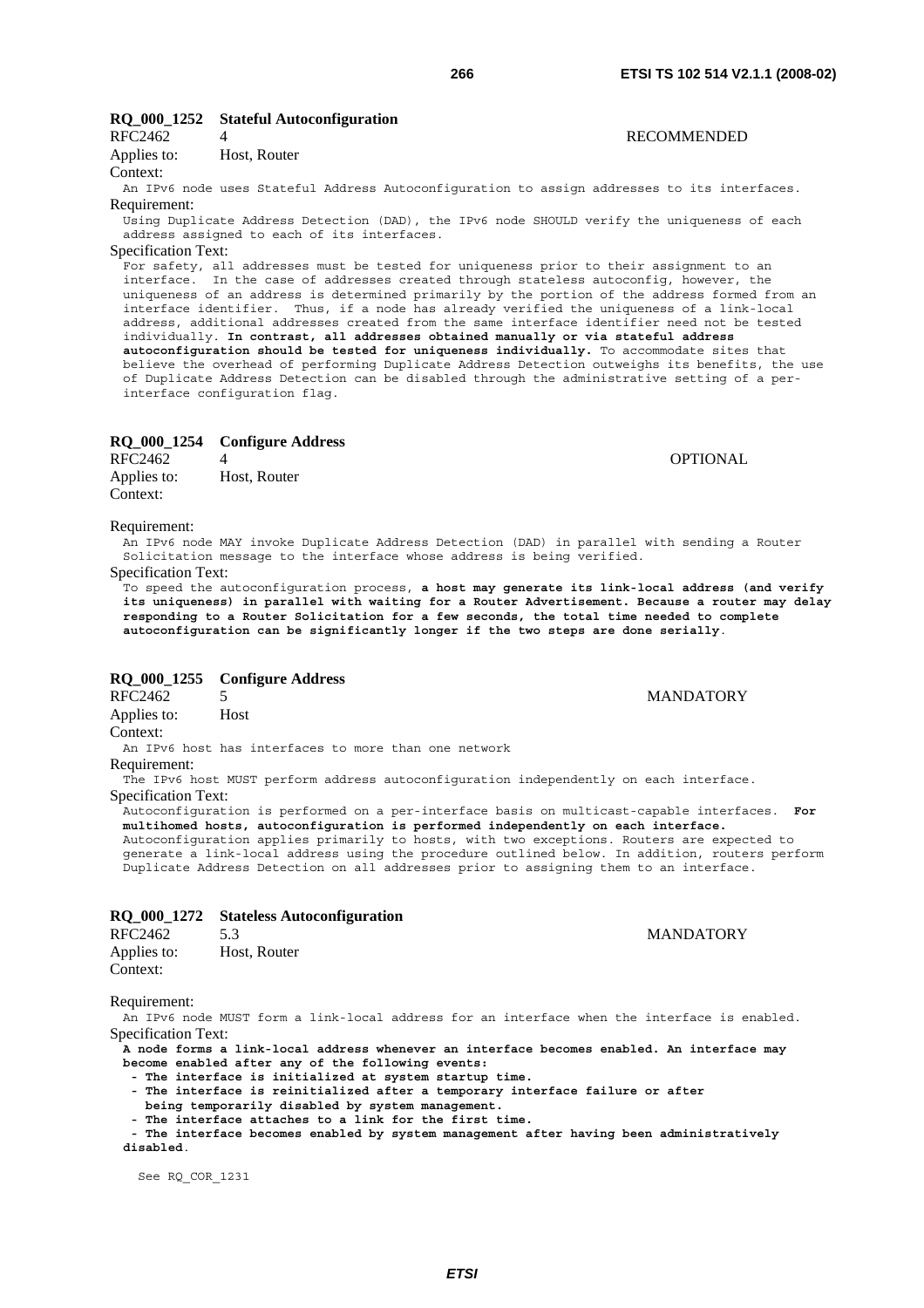# **RQ\_000\_1274 Process Invalid SA Syntax**

RFC2462 5.3 MANDATORY Applies to: Host, Router Context:

#### Requirement:

If stateless address autoconfiguration is to function successfully, an IPv6 MUST NOT permit an interface to be configured with an identifier of more than 118 bits in length. Specification Text:

A link-local address is formed by prepending the well-known link- local prefix FE80::0 [RFC2373] (of appropriate length) to the interface identifier. If the interface identifier has a length of N bits, the interface identifier replaces the right-most N zero bits of the linklocal prefix. **If the interface identifier is more than 118 bits in length, autoconfiguration fails and manual configuration is required. Note that interface identifiers will typically be 64-bits long and based on EUI-64 identifiers as described in RFC2373**.

# **RQ\_000\_1276 Form Link-local Address**

| RFC2462                 |              | <b>MANDATORY</b> |
|-------------------------|--------------|------------------|
| Applies to:<br>Context: | Host, Router |                  |

#### Requirement:

When assigning a link-local address to an interface, an IPv6 node MUST set infinite preferred and a valid lifetime for the address.

#### Specification Text:

**A link-local address has an infinite preferred and an infinite valid lifetime; it is never timed out**.

# **RQ\_000\_1277 Stateless Autoconfiguration**

RFC2462 5.4 MANDATORY Applies to: Host, Router Context:

#### Requirement:

An IPv6 node MUST NOT perform Duplicate Address Detection on anycast addresses. Specification Text:

Duplicate Address Detection is performed on unicast addresses prior to assigning them to an interface whose DupAddrDetectTransmits variable is greater than zero. Duplicate Address Detection MUST take place on all unicast addresses, regardless of whether they are obtained through stateful, stateless or manual configuration, with the exception of the following cases:

#### **- Duplicate Address Detection MUST NOT be performed on anycast addresses.**

 - Each individual unicast address SHOULD be tested for uniqueness. However, when stateless address autoconfiguration is used, address uniqueness is determined solely by the interface identifier, assuming that subnet prefixes are assigned correctly (i.e., if all of an interface's addresses are generated from the same identifier, either all addresses or none of them will be duplicates). Thus, for a set of addresses formed from the same interface identifier, it is sufficient to check that the link-local address generated from the identifier is unique on the link. In such cases, the link-local address MUST be tested for uniqueness, and if no duplicate address is detected, an implementation MAY choose to skip Duplicate Address Detection for additional addresses derived from the same interface identifier.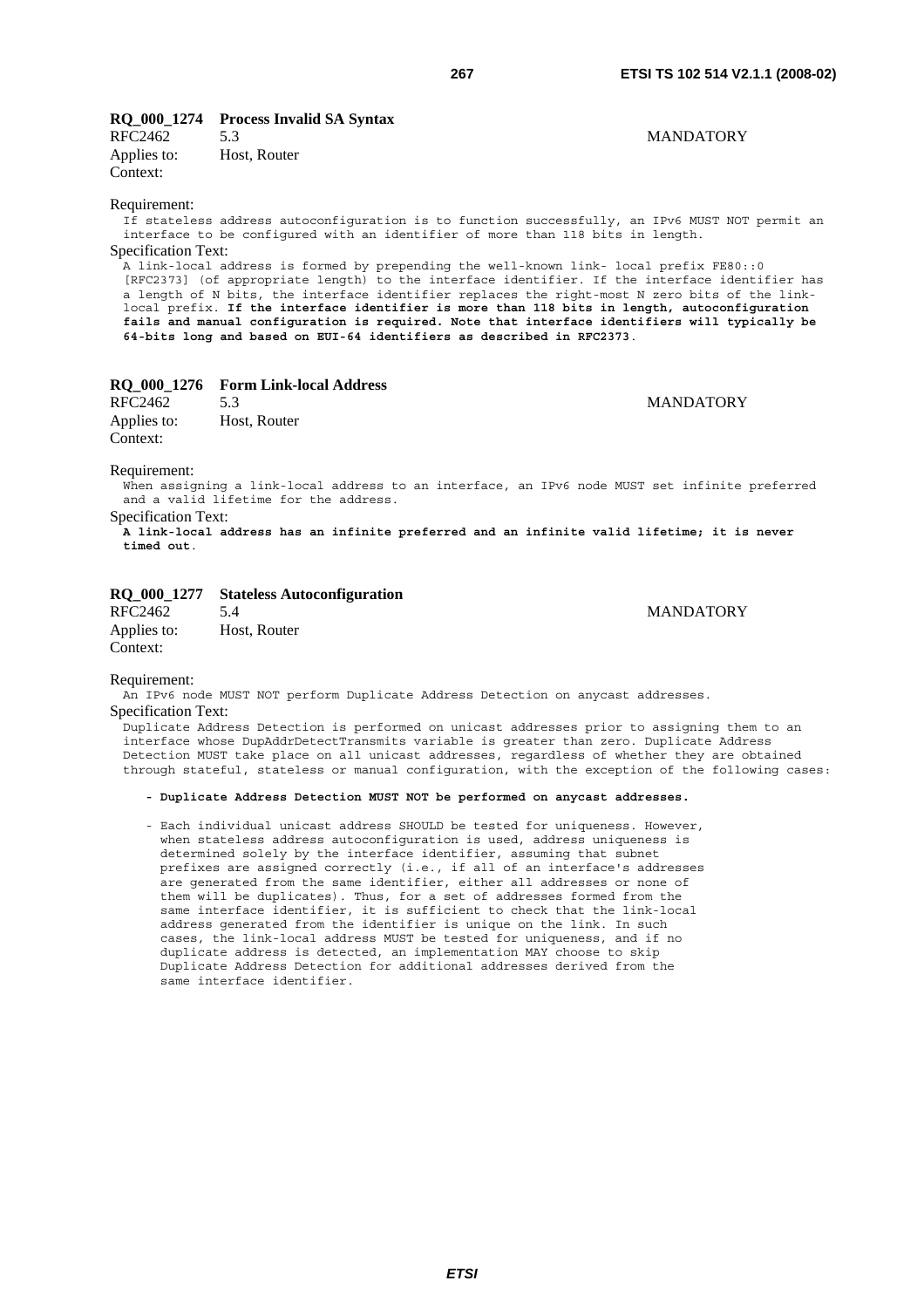# **RQ\_000\_1279 Stateless Autoconfiguration**

RFC2462 5.4.2 MANDATORY Applies to: Router, Host Context:

#### Requirement:

An IPv6 node MUST ensure that an interface is configured to join the all-nodes multicast address and the solicited-node multicast address of its tentative address before it sends a Neighbor Solicitation message on that interface.

#### Specification Text:

**Before sending a Neighbor Solicitation, an interface MUST join the all-nodes multicast address and the solicited-node multicast address of the tentative address**. The former insures that the node receives Neighbor Advertisements from other nodes already using the address; the latter insures that two nodes attempting to use the same address simultaneously detect each other's presence.

# **RQ\_000\_1280 Detect Duplicate Address (DAD)**

| RFC2462     | 5.4.2        | <b>MANDATORY</b> |
|-------------|--------------|------------------|
| Applies to: | Host, Router |                  |
| Context:    |              |                  |

#### Requirement:

When an IPv6 node sends a Neighbor Solicitation message, it MUST set the Target Address field in the message to the tentative address being checked, the Source Address field in the IPv6 Header to the Unspecified Address value 0:0 and the Destination Address field in the IPv6 Header to the solicited-node multicast address of the target address.

### Specification Text:

To check an address, a node sends DupAddrDetectTransmits Neighbor Solicitations, each separated by RetransTimer milliseconds. **The solicitation's Target Address is set to the address being checked, the IP source is set to the unspecified address and the IP destination is set to the solicited-node multicast address of the target address**.

#### **RQ\_000\_1281 Duplicate Address Detection Timers and Counters**

RFC2462 5.4.2 RECOMMENDED Applies to: Host, Router Context:

#### Requirement:

When initializing an interface an IPv6 node SHOULD send the first Neighbor Solicitation message after a random delay of between 0 and 1 seconds.

#### Specification Text:

**If the Neighbor Solicitation is the first message to be sent from an interface after interface (re)initialization, the node should delay sending the message by a random delay between 0 and**  MAX RTR SOLICITATION DELAY as specified in RFC2461. This serves to alleviate congestion when many nodes start up on the link at the same time, such as after a power failure, and may help to avoid race conditions when more than one node is trying to solicit for the same address at the same time. In order to improve the robustness of the Duplicate Address Detection algorithm, an interface MUST receive and process datagrams sent to the all-nodes multicast address or solicited-node multicast address of the tentative address while delaying transmission of the initial Neighbor Solicitation.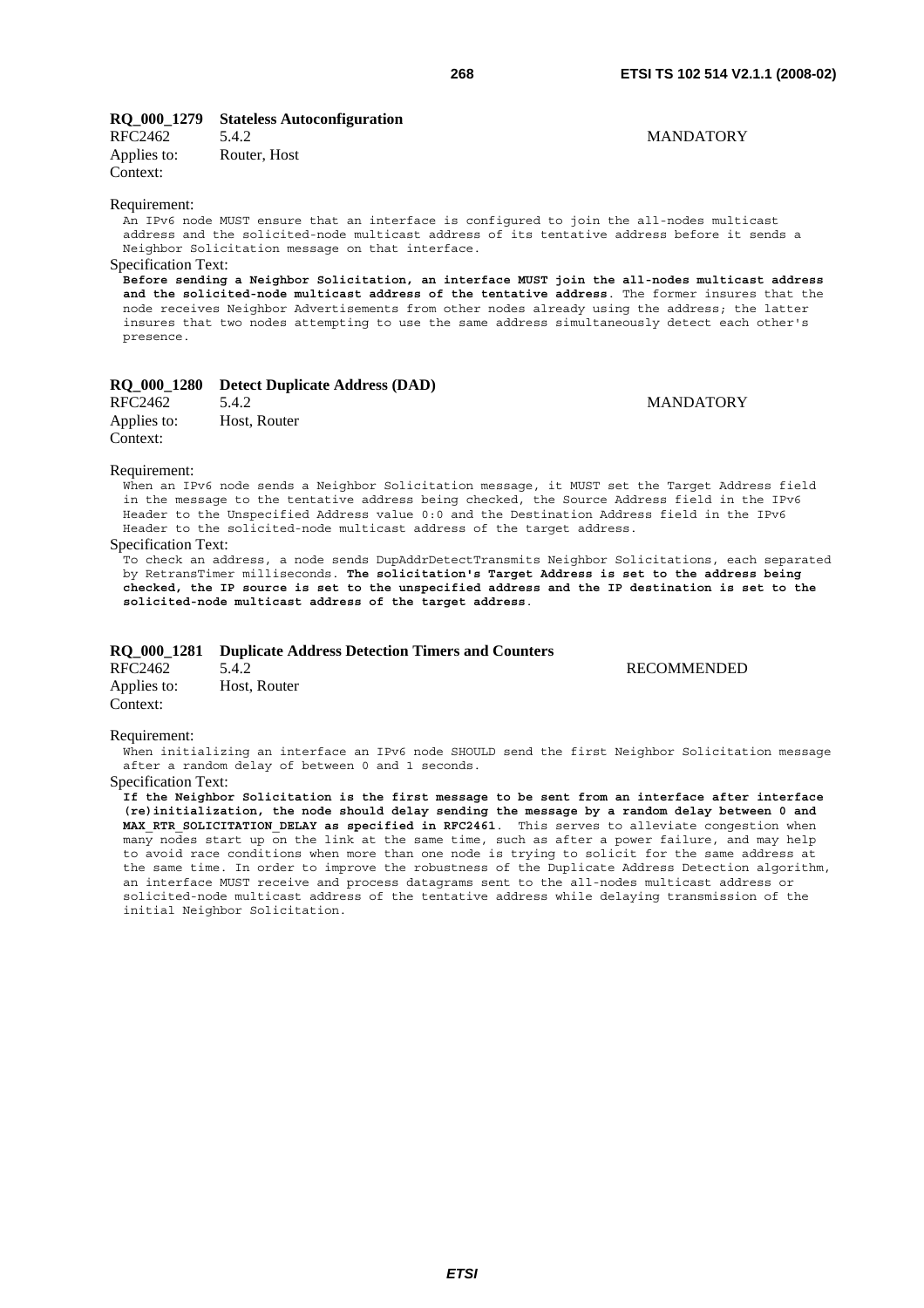# **RQ\_000\_1282 Detect Duplicate Address (DAD)**

| RFC2462     | 5.4.2        |
|-------------|--------------|
| Applies to: | Host, Router |
| Context:    |              |

#### Requirement:

An IPv6 node MUST receive and process datagrams sent to the all-nodes multicast address or solicited-node multicast address of the tentative address while delaying before sending the first Neighbor Solicitation on newly initialized interface.

#### Specification Text:

If the Neighbor Solicitation is the first message to be sent from an interface after interface (re)initialization, the node should delay sending the message by a random delay between 0 and MAX RTR SOLICITATION DELAY as specified in RFC2461. This serves to alleviate congestion when many nodes start up on the link at the same time, such as after a power failure, and may help to avoid race conditions when more than one node is trying to solicit for the same address at the same time. **In order to improve the robustness of the Duplicate Address Detection algorithm, an interface MUST receive and process datagrams sent to the all-nodes multicast address or solicited-node multicast address of the tentative address while delaying transmission of the initial Neighbor Solicitation**.

# **RQ\_000\_1284** Detect Duplicate Address (DAD)<br>RFC2462 5.4.3

| Applies to: |  | Host, Router |
|-------------|--|--------------|
|-------------|--|--------------|

Context:

An IPv6 node receives a neighbor Solicitation message in which the Target Address field is set to the tentative address which has been assigned by the receiving node to one of its interfaces.

#### Requirement:

The IPv6 node MUST NOT respond to the Neighbor Solicitation message

Specification Text:

.<br>On receipt of a valid Neighbor Solicitation message on an interface, node behavior depends on whether the target address is tentative or not. If the target address is not tentative (i.e., it is assigned to the receiving interface), the solicitation is processed as described in RFC2461. If the target address is tentative, and the source address is a unicast address, the solicitation's sender is performing address resolution on the target; the solicitation should be silently ignored. Otherwise, processing takes place as described below. **In all cases, a node MUST NOT respond to a Neighbor Solicitation for a tentative address**.

# **RQ\_000\_1285 Detect Duplicate Address (DAD)**

RFC2462 5.4.3 RECOMMENDED

Applies to: Router, Host

# Context:

An IPv6 node receives a Neighbor Solicitation message with the Target Address field of the message set to the Tentative Address assigned by the receiving IPv6 node to one of its interfaces and the Source Address field in the IPv6 Header set to the Unspecified Address value, 0:0.

#### Requirement:

The IPv6 node SHOULD discard its own tentative address.

#### Specification Text:

On receipt of a valid Neighbor Solicitation message on an interface, node behavior depends on whether the target address is tentative or not. If the target address is not tentative (i.e., it is assigned to the receiving interface), the solicitation is processed as described in RFC2461. **If the target address is tentative**, and the source address is a unicast address, the solicitation's sender is performing address resolution on the target; the solicitation should be silently ignored. Otherwise, processing takes place as described below. In all cases, a node MUST NOT respond to a Neighbor Solicitation for a tentative address.

**If the source address of the Neighbor Solicitation is the unspecified address, the solicitation is from a node performing Duplicate Address Detection. If the solicitation is from another node, the tentative address is a duplicate and should not be used (by either node)**. If the solicitation is from the node itself (because the node loops back multicast packets), the solicitation does not indicate the presence of a duplicate address.

# **MANDATORY**

S.4.3 MANDATORY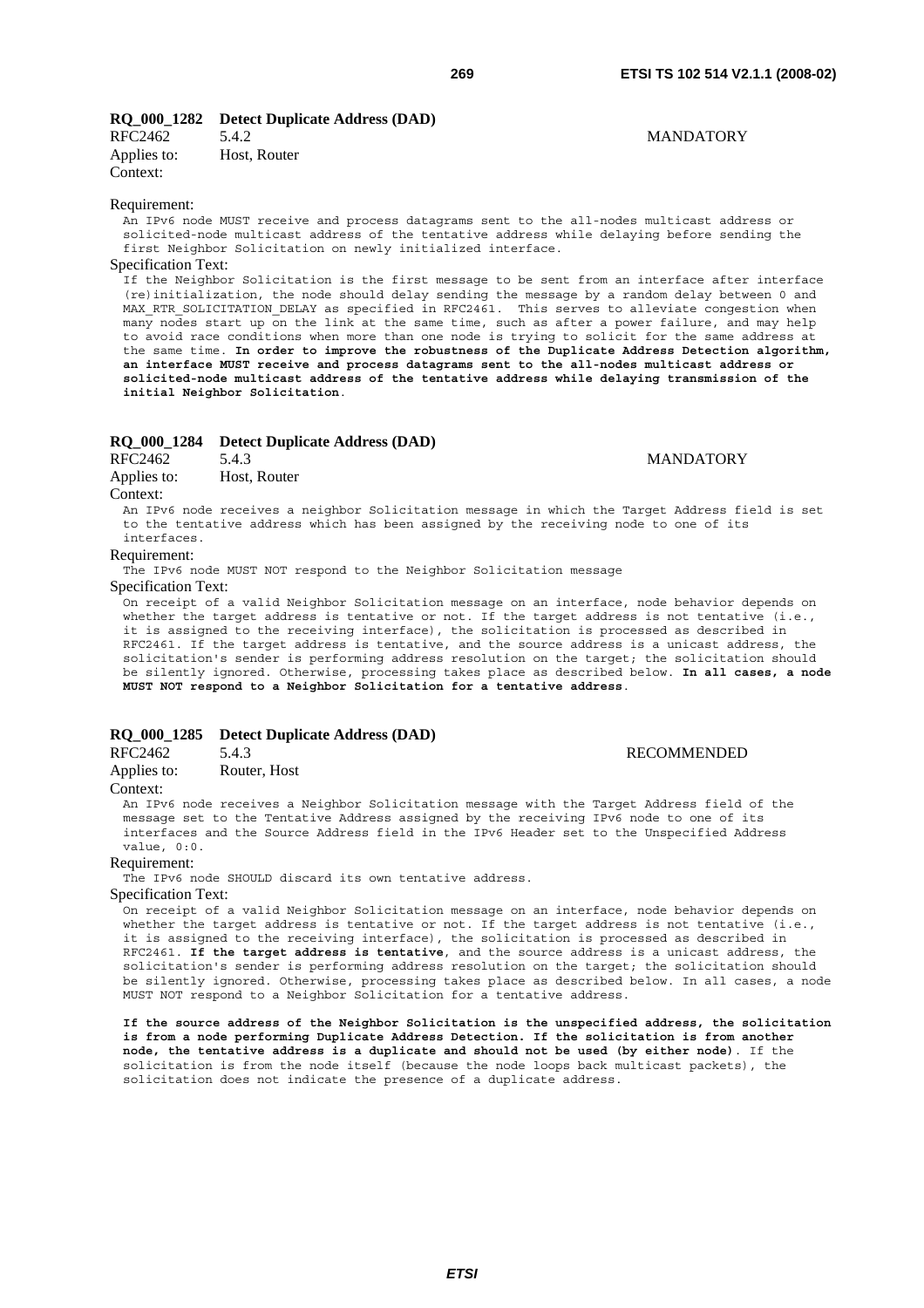# **RQ\_000\_1287 Detect Duplicate Address (DAD)**

| RFC2462                | 5.4.3                                                                                           | <b>MANDATORY</b> |
|------------------------|-------------------------------------------------------------------------------------------------|------------------|
| Applies to:            | Host, Router                                                                                    |                  |
| Context:               |                                                                                                 |                  |
|                        | An IPv6 node receives a Neighbor Solicitation message from another node with the Target Address |                  |
|                        | field in the message set to a tentative address for which the node is waiting to send a         |                  |
| Neighbor Solicitation. |                                                                                                 |                  |
| Requirement:           |                                                                                                 |                  |
|                        | The IPv6 node MUST discard the tentative address and terminate Address Autoconfiguration.       |                  |

Specification Text:

**The following tests identify conditions under which a tentative address is not unique:** 

 **- If a Neighbor Solicitation for a tentative address is received prior to having sent one, the tentative address is a duplicate. This condition occurs when two nodes run Duplicate Address Detection simultaneously, but transmit initial solicitations at different times (e.g., by selecting different random delay values before transmitting an initial solicitation)**.

 - If the actual number of Neighbor Solicitations received exceeds the number expected based on the loopback semantics (e.g., the interface does not loopback packet, yet one or more solicitations was received), the tentative address is a duplicate. This condition occurs when two nodes run Duplicate Address Detection simultaneously and transmit solicitations at roughly the same

# **RQ\_000\_1288 Duplicate Address Detection Timers and Counters**

| RFC2462     | 5.4.3 |
|-------------|-------|
| Applies to: | Host. |

Host, Router

# Context:

An IPv6 node sending Neighbor Solicitation messages using multicast packet loopback receives more Neighbor Solicitation messages, each with the Target Address field set to the same tentative address, than the number expected based upon the loopback semantics

#### Requirement:

The IPv6 node MUST discard the tentative address and terminate Address Autoconfiguration. Specification Text:

- **The following tests identify conditions under which a tentative address is not unique:**
	- If a Neighbor Solicitation for a tentative address is received prior to having sent one, the tentative address is a duplicate. This condition occurs when two nodes run Duplicate Address Detection simultaneously, but transmit initial solicitations at different times (e.g., by selecting different random delay values before transmitting an initial solicitation).
	- **If the actual number of Neighbor Solicitations received exceeds the number expected based on the loopback semantics (e.g., the interface does not loopback packet, yet one or more solicitations was received), the tentative address is a duplicate. This condition occurs when two nodes run Duplicate Address Detection simultaneously and transmit solicitations at roughly the same**

### **RQ\_000\_1290 Detect Duplicate Address (DAD)**

| RFC2462     | 5.4.4        |
|-------------|--------------|
| Applies to: | Host, Router |
| Contriv     |              |

Context:

An IPv6 node receives a Neighbor Advertisement message with the Target Address field set to the tentative address assigned to the receiving interface.

Requirement:

The IPv6 node MUST discard the tentative address and terminate Address Autoconfiguration. Specification Text:

**On receipt of a valid Neighbor Advertisement message on an interface, node behavior depends on whether the target address is tentative or matches a unicast or anycast address assigned to the interface. If the target address is assigned to the receiving interface, the solicitation is processed as described in RFC2461. If the target address is tentative, the tentative address is not unique**.

# **MANDATORY**

**MANDATORY**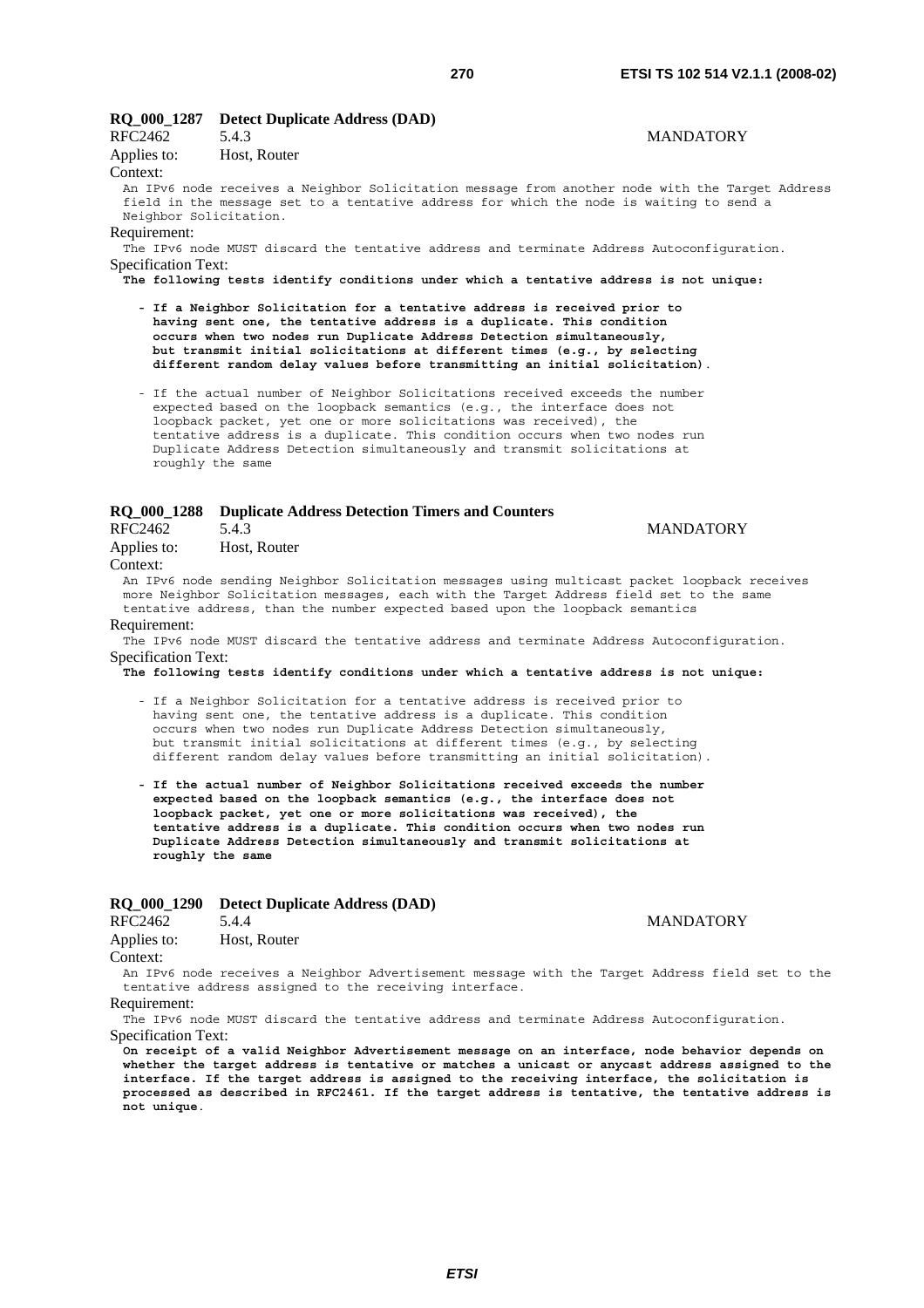| RFC2462                    | 5.4.5                                                                                    |  | <b>RECOMMENDED</b>                                                                              |
|----------------------------|------------------------------------------------------------------------------------------|--|-------------------------------------------------------------------------------------------------|
| Applies to:                | Host, Router                                                                             |  |                                                                                                 |
| Context:                   |                                                                                          |  |                                                                                                 |
|                            | duplicated in another node.                                                              |  | An IPv6 node using Duplicate Address Discovery (DAD) determines that a tentative address is     |
| Requirement:               |                                                                                          |  |                                                                                                 |
|                            |                                                                                          |  | The IPv6 node SHOULD record the duplicate address as an error in the a system management log.   |
| <b>Specification Text:</b> |                                                                                          |  |                                                                                                 |
|                            | A tentative address that is determined to be a duplicate as described above, MUST NOT be |  | assigned to an interface and the node SHOULD log a system management error. If the address is a |
|                            |                                                                                          |  | link-local address formed from an interface identifier, the interface SHOULD be disabled.       |
| RQ_000_1292                | <b>Assign Global Address</b>                                                             |  |                                                                                                 |
| RFC2462                    | 5.5                                                                                      |  | <b>MANDATORY</b>                                                                                |
| Applies to:                | Host, Router                                                                             |  |                                                                                                 |

Requirement:

Context:

An IPv6 node MUST support the stateless address autoconfiguration mechanism as the default method for constructing valid global addresses.

#### Specification Text:

Global and site-local addresses are formed by appending an interface identifier to a prefix of appropriate length. Prefixes are obtained from Prefix Information options contained in Router Advertisements. Creation of global and site-local addresses and configuration of other parameters as described in this section SHOULD be locally configurable. **However, the processing described below MUST be enabled by default.**

# **RQ\_000\_1294 Assign Global Address**

RFC2462 5.5.2 RECOMMENDED Applies to: Host

Context:

An IPv6 host has determined that there are no routers available on a link for which global addresses need to be established.

Requirement:

The IPv6 host SHOULD invoke stateful address autoconfiguration, DHCPv6, to obtain the necessary information for establishing global addresses.

Specification Text:

**If a link has no routers, a host MUST attempt to use stateful autoconfiguration to obtain addresses and other configuration information. An implementation MAY provide a way to disable the invocation of stateful autoconfiguration in this case, but the default SHOULD be enabled**.

### **RQ\_000\_1296 Use of M-bit**

RFC2462 5.5.3 RECOMMENDED Applies to: Host

# Context:

An IPv6 host is not executing the stateful address autoconfiguration protocol, DHCPv6, when it receives a Router Advertisement message in which the M field is set to the boolean value TRUE. Requirement:

The IPv6 host SHOULD invoke the stateful address autoconfiguration protocol, DHCPv6, to request address and other information.

Specification Text:

**On receipt of a valid Router Advertisement (as defined in RFC2461), a host copies the value of the advertisement's M bit into ManagedFlag. If the value of ManagedFlag changes from FALSE to TRUE, and the host is not already running the stateful address autoconfiguration protocol, the host should invoke the stateful address autoconfiguration protocol, requesting both address information and other information**. If the value of the ManagedFlag changes from TRUE to FALSE, the host should continue running the stateful address autoconfiguration, i.e., the change in the value of the ManagedFlag has no effect. If the value of the flag stays unchanged, no special action takes place. In particular, a host MUST NOT reinvoke stateful address configuration if it is already participating in the stateful protocol as a result of an earlier advertisement.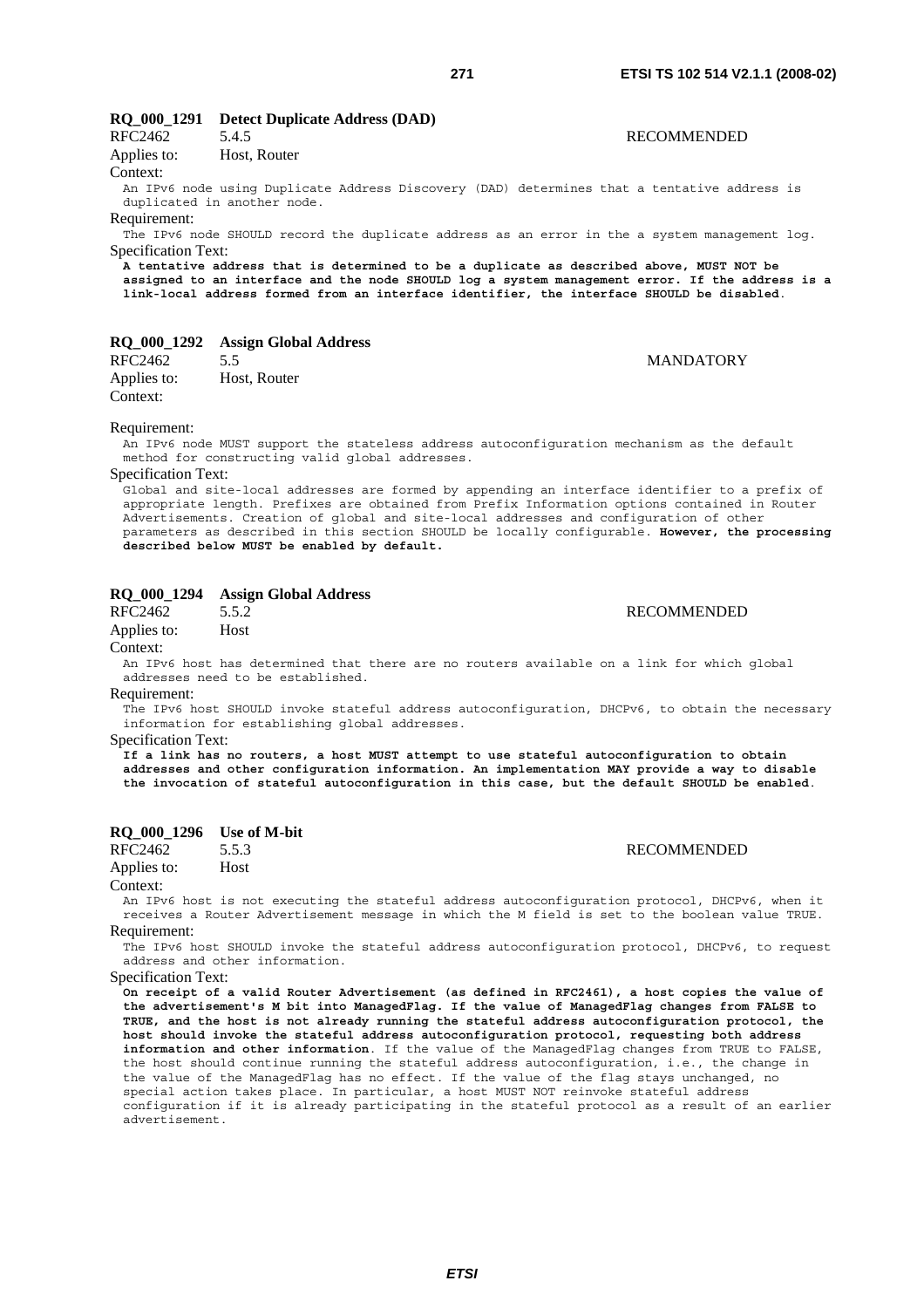**RECOMMENDED** 

# **RQ\_000\_1297 Use of M-bit**

| RFC2462     | 5.5.3 |
|-------------|-------|
| Applies to: | Host  |

#### Context:

An IPv6 host is executing the stateful address autoconfiguration protocol, DHCPv6, when it receives a Router Advertisement in which the M field is set to the boolean value FALSE. Requirement:

The IPv6 host SHOULD continue running the stateful address autoconfiguration protocol, DHCPv6. Specification Text:

**On receipt of a valid Router Advertisement (as defined in RFC2461), a host copies the value of the advertisement's M bit into ManagedFlag**. If the value of ManagedFlag changes from FALSE to TRUE, and the host is not already running the stateful address autoconfiguration protocol, the host should invoke the stateful address autoconfiguration protocol, requesting both address information and other information. **If the value of the ManagedFlag changes from TRUE to FALSE, the host should continue running the stateful address autoconfiguration, i.e., the change in the value of the ManagedFlag has no effect**. If the value of the flag stays unchanged, no special action takes place. In particular, a host MUST NOT reinvoke stateful address configuration if it is already participating in the stateful protocol as a result of an earlier advertisement.

# **RQ\_000\_1298 Use of M-bit**

Applies to: Host

#### Context:

An IPv6 host is executing stateless address autoconfiguration when it receives a Router Advertisement in which the M field is set to the same boolean value as was set in the M field of the previously received Router Advertisement message.

#### Requirement:

The IPv6 host MUST continue running Stateless Address Autoconfiguration.

#### Specification Text:

**On receipt of a valid Router Advertisement (as defined in RFC2461), a host copies the value of the advertisement's M bit into ManagedFlag**. If the value of ManagedFlag changes from FALSE to TRUE, and the host is not already running the stateful address autoconfiguration protocol, the host should invoke the stateful address autoconfiguration protocol, requesting both address information and other information. If the value of the ManagedFlag changes from TRUE to FALSE, the host should continue running the stateful address autoconfiguration, i.e., the change in the value of the ManagedFlag has no effect. **If the value of the flag stays unchanged, no special action takes place**. In particular, a host MUST NOT reinvoke stateful address configuration if it is already participating in the stateful protocol as a result of an earlier advertisement.

#### **RQ\_000\_1299 Use of M-bit**

| RFC2462     | 5.5.3 |
|-------------|-------|
| Applies to: | Host  |

#### Context:

An IPv6 host is executing the stateful address autoconfiguration protocol, DHCPv6, when it receives a Router Advertisement in which the M field is set to the same boolean value as was set in the M field of the previously received Router Advertisement message.

#### Requirement:

The IPv6 host MUST continue running the Stateful address autoconfiguration protocol, DHCPv6. Specification Text:

On receipt of a valid Router Advertisement (as defined in RFC2461), a host copies the value of the advertisement's M bit into ManagedFlag. If the value of ManagedFlag changes from FALSE to TRUE, and the host is not already running the stateful address autoconfiguration protocol, the host should invoke the stateful address autoconfiguration protocol, requesting both address information and other information. If the value of the ManagedFlag changes from TRUE to FALSE, the host should continue running the stateful address autoconfiguration, i.e., the change in the value of the ManagedFlag has no effect. **If the value of the flag stays unchanged, no special action takes place. In particular, a host MUST NOT reinvoke stateful address configuration if it is already participating in the stateful protocol as a result of an earlier advertisement**.

*ETSI* 

# $R_{\rm{F}}$ 5.5.3 MANDATORY

**MANDATORY**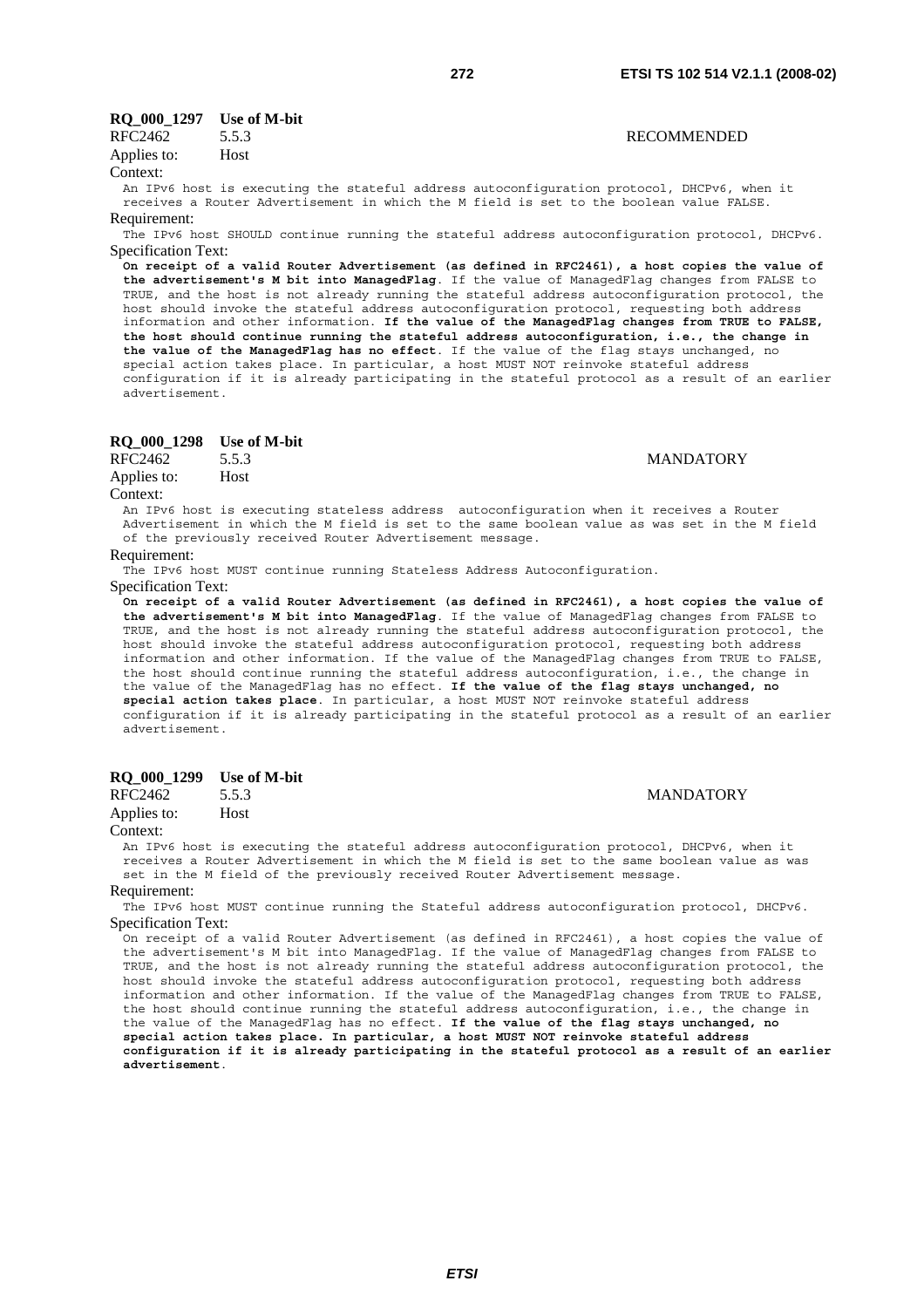# **RQ\_000\_1300 Use of O-Flag**

| RFC2462     |      | <b>RECOMMENDED</b> |
|-------------|------|--------------------|
| Applies to: | Host |                    |

#### Context:

An IPv6 host is executing Stateless Address Autoconfiguration when it receives a Router Advertisement message in which the O field is set to the boolean value TRUE and the M field is set to the value FALSE.

#### Requirement:

The IPv6 host SHOULD invoke the stateful address autoconfiguration protocol, DHCPv6, to request information other than addresses.

# Specification Text:

**An advertisement's O flag field is processed in an analogous manner. A host copies the value of the O flag into OtherConfigFlag. If the value of OtherConfigFlag changes from FALSE to TRUE, the host should invoke the stateful autoconfiguration protocol, requesting information (excluding addresses if ManagedFlag is set to FALSE)**. If the value of the OtherConfigFlag changes from TRUE to FALSE, the host should continue running the stateful address autoconfiguration protocol, i.e., the change in the value of OtherConfigFlag has no effect. If the value of the flag stays unchanged, no special action takes place. In particular, a host MUST NOT reinvoke stateful configuration if it is already participating in the stateful protocol as a result of an earlier advertisement.

# **RQ\_000\_1301 Use of O-Flag**

Applies to: Host

#### Context:

An IPv6 host is executing Stateless Address Autoconfiguration when it receives a Router Advertisement message in which the O field is set to the boolean value TRUE and the M field is set to the value TRUE.

#### Requirement:

The IPv6 host SHOULD invoke the stateful address autoconfiguration protocol, DHCPv6, to request information including addresses.

#### Specification Text:

**An advertisement's O flag field is processed in an analogous manner. A host copies the value of the O flag into OtherConfigFlag. If the value of OtherConfigFlag changes from FALSE to TRUE, the host should invoke the stateful autoconfiguration protocol, requesting information (excluding addresses if ManagedFlag is set to FALSE)**. If the value of the OtherConfigFlag changes from TRUE to FALSE, the host should continue running the stateful address autoconfiguration protocol, i.e., the change in the value of OtherConfigFlag has no effect. If the value of the flag stays unchanged, no special action takes place. In particular, a host MUST NOT reinvoke stateful configuration if it is already participating in the stateful protocol as a result of an earlier advertisement.

# **RQ\_000\_1302 Use of O-Flag**

Applies to: Host

#### Context:

An IPv6 host is executing the stateful address autoconfiguration protocol, DHCPv6, when it receives a Router Advertisement message in which the O field is set to the boolean value FALSE. Requirement:

The IPv6 host SHOULD continue running the stateful address autoconfiguration protocol, DHCPv6. Specification Text:

An advertisement's O flag field is processed in an analogous manner. A host copies the value of the O flag into OtherConfigFlag. If the value of OtherConfigFlag changes from FALSE to TRUE, the host should invoke the stateful autoconfiguration protocol, requesting information (excluding addresses if ManagedFlag is set to FALSE). **If the value of the OtherConfigFlag changes from TRUE to FALSE, the host should continue running the stateful address autoconfiguration protocol, i.e., the change in the value of OtherConfigFlag has no effect**. If the value of the flag stays unchanged, no special action takes place. In particular, a host MUST NOT reinvoke stateful configuration if it is already participating in the stateful protocol as a result of an earlier advertisement.

# **RQ\_000\_1303 Use of O-Flag**

| RFC2462         | 5.5.3 |  |  |   |  | <b>MANDATORY</b> |  |
|-----------------|-------|--|--|---|--|------------------|--|
| Applies to:     | Host  |  |  |   |  |                  |  |
| Context:        |       |  |  |   |  |                  |  |
| -- - -<br>_____ |       |  |  | . |  |                  |  |

An IPv6 host is executing stateless address autoconfiguration when it receives a Router Advertisement in which the O field is set to the same boolean value as was set in the O field of the previously received Router Advertisement message.

#### **RECOMMENDED**

# **RECOMMENDED**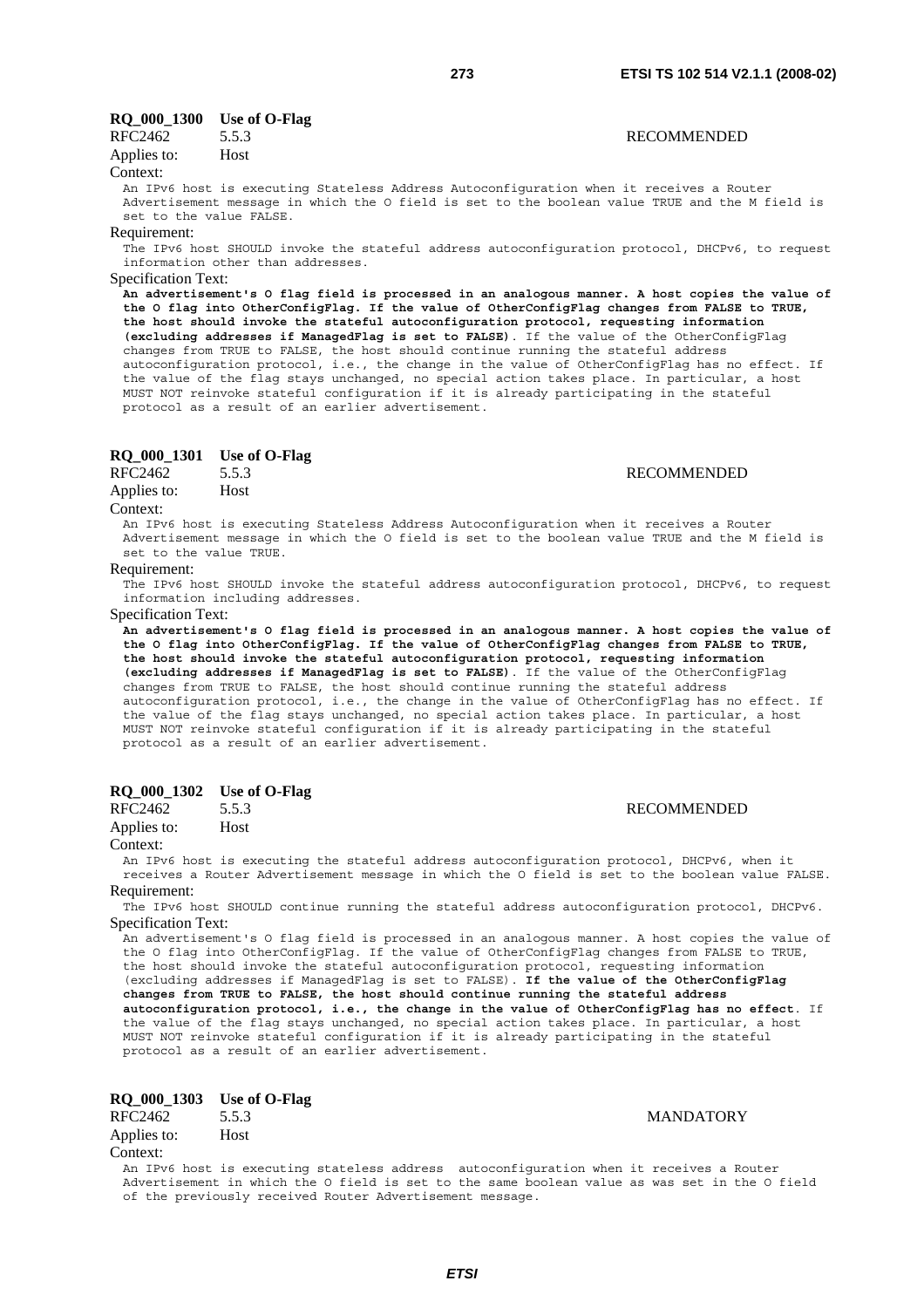Requirement:

The IPv6 host MUST continue running Stateless Address Autoconfiguration.

Specification Text:

An advertisement's O flag field is processed in an analogous manner. A host copies the value of the O flag into OtherConfigFlag. If the value of OtherConfigFlag changes from FALSE to TRUE, the host should invoke the stateful autoconfiguration protocol, requesting information (excluding addresses if ManagedFlag is set to FALSE). If the value of the OtherConfigFlag changes from TRUE to FALSE, the host should continue running the stateful address autoconfiguration protocol, i.e., the change in the value of OtherConfigFlag has no effect. **If the value of the flag stays unchanged, no special action takes place**. In particular, a host MUST NOT reinvoke stateful configuration if it is already participating in the stateful protocol as a result of an earlier advertisement.

| RQ_000_1304 |  |  | Use of O-Flag |
|-------------|--|--|---------------|
|-------------|--|--|---------------|

**RQ** 000 1305 Process the Prefix Information Option

| RFC2462     | 5.5.3 |
|-------------|-------|
| Applies to: | Host  |

## **MANDATORY**

Context:

An IPv6 host is executing the stateful address autoconfiguration protocol, DHCPv6, when it receives a Router Advertisement in which the O field is set to the same boolean value as was set in the O field of the previously received Router Advertisement message.

Requirement:

The IPv6 host MUST continue running the stateful address autoconfiguration protocol, DHCPv6 Specification Text:

An advertisement's O flag field is processed in an analogous manner. A host copies the value of the O flag into OtherConfigFlag. If the value of OtherConfigFlag changes from FALSE to TRUE, the host should invoke the stateful autoconfiguration protocol, requesting information (excluding addresses if ManagedFlag is set to FALSE). If the value of the OtherConfigFlag changes from TRUE to FALSE, the host should continue running the stateful address autoconfiguration protocol, i.e., the change in the value of OtherConfigFlag has no effect. **If the value of the flag stays unchanged, no special action takes place. In particular, a host MUST NOT reinvoke stateful configuration if it is already participating in the stateful protocol as a result of an earlier advertisement**.

|             |                     | $\mathbf{N}$ vv $\mathbf{v}$ 1909 - Frocess the Frenz fillor ination Option                                                                                         |                  |  |
|-------------|---------------------|---------------------------------------------------------------------------------------------------------------------------------------------------------------------|------------------|--|
| RFC2462     |                     | 5.5.3                                                                                                                                                               | <b>MANDATORY</b> |  |
| Applies to: |                     | Host                                                                                                                                                                |                  |  |
| Context:    |                     |                                                                                                                                                                     |                  |  |
|             |                     | An IPv6 host receives a Router Advertisement message containing a Prefix-Information option in<br>which the A (autonomous) field is set to the boolean value FALSE. |                  |  |
|             | Requirement:        |                                                                                                                                                                     |                  |  |
|             |                     | The IPv6 host MUST silently ignore the Prefix-Information Option.                                                                                                   |                  |  |
|             | Specification Text: |                                                                                                                                                                     |                  |  |
|             |                     | For each Prefix-Information option in the Router Advertisement:                                                                                                     |                  |  |
|             |                     | a) If the Autonomous flag is not set, silently ignore the                                                                                                           |                  |  |
|             |                     | Prefix Information option.                                                                                                                                          |                  |  |
|             |                     | b) If the prefix is the link-local prefix, silently ignore the                                                                                                      |                  |  |
|             |                     | Prefix Information option.<br>c) If the preferred lifetime is greater than the valid lifetime,                                                                      |                  |  |
|             |                     | silently ignore the Prefix Information option. A node MAY wish to                                                                                                   |                  |  |
|             |                     | log a system management error in this case.                                                                                                                         |                  |  |
|             |                     |                                                                                                                                                                     |                  |  |
|             |                     | d) If the prefix advertised does not match the prefix of an address                                                                                                 |                  |  |
|             |                     | already in the list, and the Valid Lifetime is not 0, form an<br>address (and add it to the list) by combining the advertised                                       |                  |  |
|             |                     | prefix with the link's interface identifier as follows:                                                                                                             |                  |  |
|             |                     |                                                                                                                                                                     |                  |  |
|             |                     |                                                                                                                                                                     |                  |  |

| interface identifier |<br>| interface identifier | interface identifier | +----------------------------------------------------------------+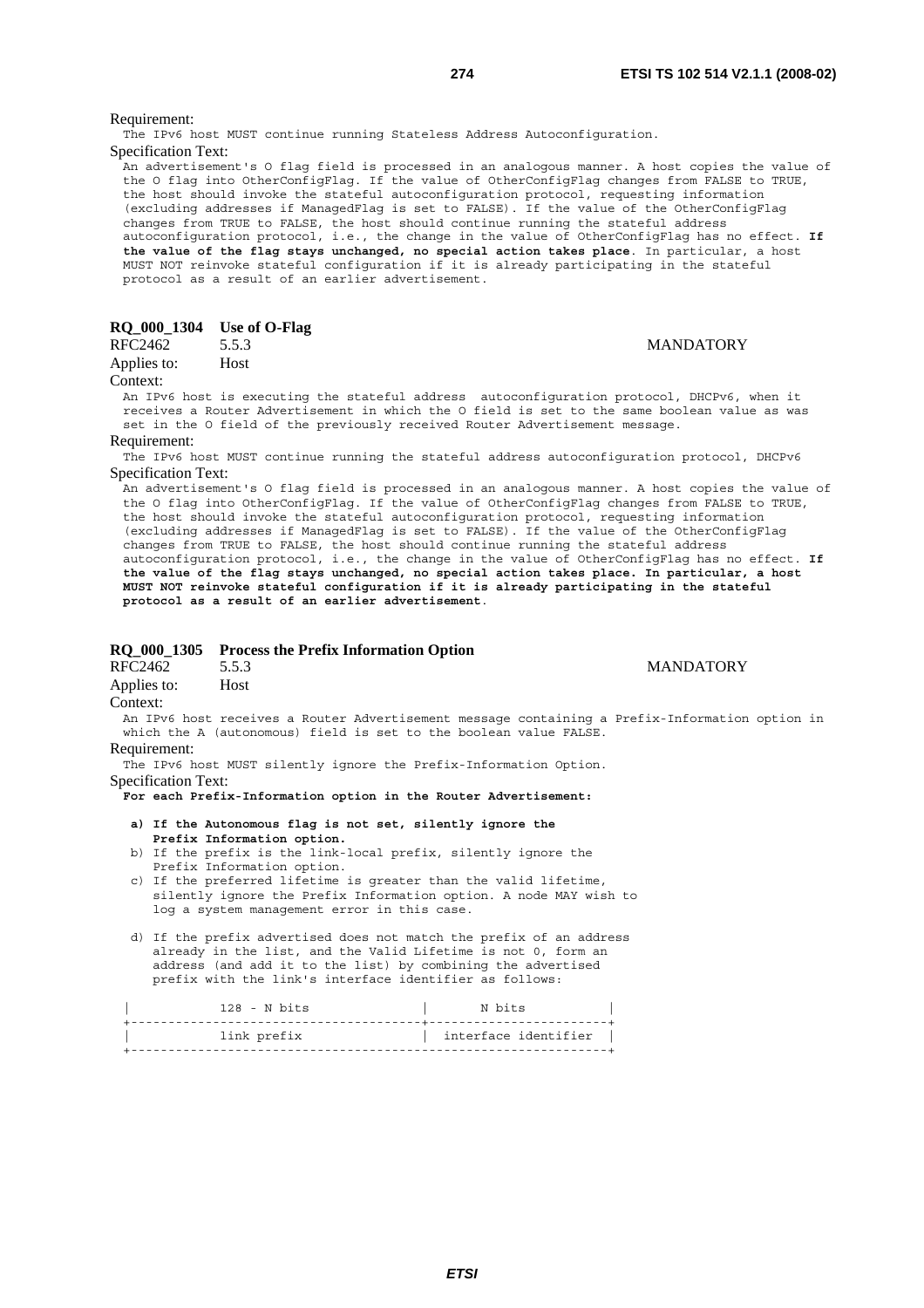|                               | RQ_000_1306 Process the Prefix Information Option                                                                                     |                      |                  |
|-------------------------------|---------------------------------------------------------------------------------------------------------------------------------------|----------------------|------------------|
| <b>RFC2462</b><br>Applies to: | 5.5.3<br>Host                                                                                                                         |                      | <b>MANDATORY</b> |
| Context:                      |                                                                                                                                       |                      |                  |
|                               | An IPv6 host receives a Router Advertisement message containing a Prefix-Information option in                                        |                      |                  |
| Requirement:                  | which the contents of the Prefix field is set to the IPv6 link-local prefix (FE80::)                                                  |                      |                  |
|                               | The IPv6 host MUST silently ignore the Prefix-Information Option.                                                                     |                      |                  |
| Specification Text:           |                                                                                                                                       |                      |                  |
|                               | For each Prefix-Information option in the Router Advertisement:                                                                       |                      |                  |
|                               | a) If the Autonomous flag is not set, silently ignore the                                                                             |                      |                  |
|                               | Prefix Information option.<br>b) If the prefix is the link-local prefix, silently ignore the                                          |                      |                  |
|                               | Prefix Information option.                                                                                                            |                      |                  |
|                               | c) If the preferred lifetime is greater than the valid lifetime,<br>silently ignore the Prefix Information option. A node MAY wish to |                      |                  |
|                               | log a system management error in this case.                                                                                           |                      |                  |
|                               | d) If the prefix advertised does not match the prefix of an address                                                                   |                      |                  |
|                               | already in the list, and the Valid Lifetime is not 0, form an                                                                         |                      |                  |
|                               | address (and add it to the list) by combining the advertised<br>prefix with the link's interface identifier as follows:               |                      |                  |
|                               |                                                                                                                                       |                      |                  |
|                               |                                                                                                                                       |                      |                  |
|                               | link prefix                                                                                                                           | interface identifier |                  |
|                               |                                                                                                                                       |                      |                  |
|                               |                                                                                                                                       |                      |                  |
|                               | RQ_000_1307 Process the Prefix Information Option                                                                                     |                      |                  |
| RFC2462<br>Applies to:        | 5.5.3<br>Host                                                                                                                         |                      | <b>MANDATORY</b> |
| Context:                      |                                                                                                                                       |                      |                  |
|                               | An IPv6 host receives a Router Advertisement message containing a Prefix-Information option in                                        |                      |                  |
| Lifetime field                | which the Preferred Lifetime field is set to a value greater than the value set in the Valid                                          |                      |                  |
| Requirement:                  |                                                                                                                                       |                      |                  |
|                               | The IPv6 host MUST silently ignore the Prefix Information Option.                                                                     |                      |                  |
| <b>Specification Text:</b>    | For each Prefix-Information option in the Router Advertisement:                                                                       |                      |                  |
|                               |                                                                                                                                       |                      |                  |
|                               | a) If the Autonomous flag is not set, silently ignore the<br>Prefix Information option.                                               |                      |                  |
|                               | b) If the prefix is the link-local prefix, silently ignore the                                                                        |                      |                  |
|                               | Prefix Information option.<br>c) If the preferred lifetime is greater than the valid lifetime,                                        |                      |                  |
|                               | silently ignore the Prefix Information option. A node MAY wish to                                                                     |                      |                  |
|                               | log a system management error in this case.                                                                                           |                      |                  |
|                               | d) If the prefix advertised does not match the prefix of an address                                                                   |                      |                  |
|                               | already in the list, and the Valid Lifetime is not 0, form an<br>address (and add it to the list) by combining the advertised         |                      |                  |
|                               | prefix with the link's interface identifier as follows:                                                                               |                      |                  |
|                               | $128 - N \text{ bits}$                                                                                                                | N bits               |                  |
|                               |                                                                                                                                       |                      |                  |
|                               |                                                                                                                                       |                      |                  |
|                               |                                                                                                                                       |                      |                  |
|                               | RQ_000_1308 Process the Prefix Information Option                                                                                     |                      |                  |
| RFC2462                       | 5.5.3                                                                                                                                 |                      | <b>OPTIONAL</b>  |
| Applies to:                   | Host                                                                                                                                  |                      |                  |
| Context:                      |                                                                                                                                       |                      |                  |

An IPv6 host receives a Router Advertisement message containing a Prefix-Information option in which the Preferred Lifetime field is set to a value greater than the value set in the Valid Lifetime field

# Requirement:

The IPv6 host MAY record the inconsistency between Preferred and Valid Lifetimes as an error in its system management log.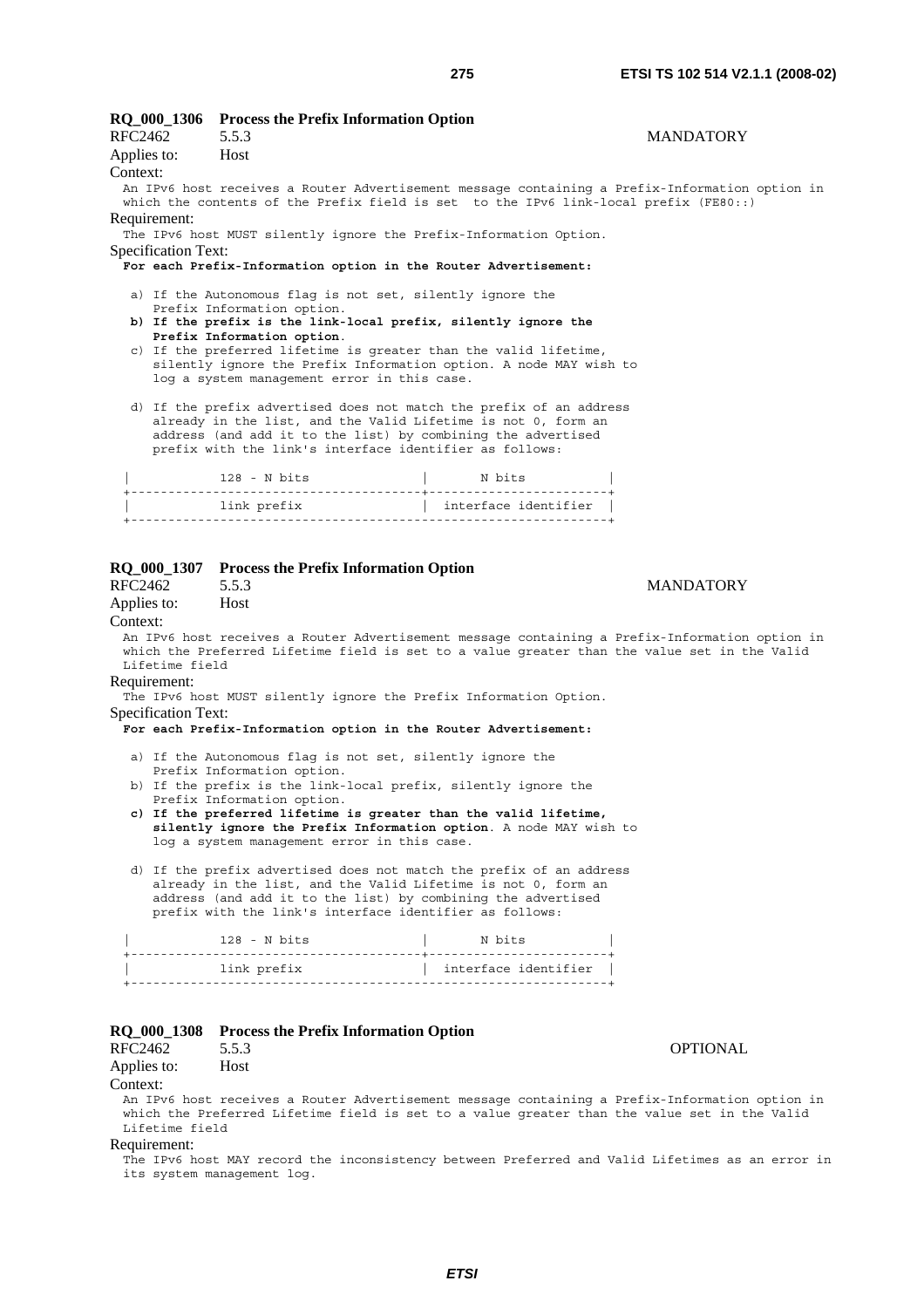Specification Text:

**For each Prefix-Information option in the Router Advertisement:**

- a) If the Autonomous flag is not set, silently ignore the
- Prefix Information option. b) If the prefix is the link-local prefix, silently ignore the Prefix Information option.
- **c) If the preferred lifetime is greater than the valid lifetime, silently ignore the Prefix Information option. A node MAY wish to log a system management error in this case**.
- d) If the prefix advertised does not match the prefix of an address already in the list, and the Valid Lifetime is not 0, form an address (and add it to the list) by combining the advertised prefix with the link's interface identifier as follows:

| 128 - N bits | N bits               |  |
|--------------|----------------------|--|
| link prefix  | interface identifier |  |
|              |                      |  |

# **RQ\_000\_1309 Process the Prefix Information Option**

Applies to: Host

### Context:

An IPv6 host receives a Router Advertisement message containing a Prefix-Information option in which the Prefix field is set to a value which does not match the prefix of a global address already assigned by the host and the Valid Lifetime field is not set to the value zero (0).

#### Requirement:

The IPv6 host MUST form a global address by combining the content of the received Prefix field (in the high order bits of the address) with the interface identifier of the link (in the low order bits) on which the Router Advertisement was received and assign the global address to that link if the length of the constructed global address is exactly 128 bits.

#### Specification Text:

#### **For each Prefix-Information option in the Router Advertisement:**

- a) If the Autonomous flag is not set, silently ignore the
- Prefix Information option.
- b) If the prefix is the link-local prefix, silently ignore the Prefix Information option.
- c) If the preferred lifetime is greater than the valid lifetime, silently ignore the Prefix Information option. A node MAY wish to log a system management error in this case.
- **d) If the prefix advertised does not match the prefix of an address already in the list, and the Valid Lifetime is not 0, form an address (and add it to the list) by combining the advertised prefix with the link's interface identifier as follows:**

| 128 - N bits | N bits               |
|--------------|----------------------|
| link prefix  | interface identifier |

# **RQ\_000\_1310 Process the Prefix Information Option**

| RFC2462     | 5.5.3 |
|-------------|-------|
| Applies to: | Host  |

### **MANDATORY**

**MANDATORY** 

Context:

An IPv6 host receives a Router Advertisement message containing a Prefix-Information option in which the Prefix field is set to a value which does not match the prefix of a global address already assigned by the host and the Valid Lifetime field is not set to the value zero (0).

#### Requirement:

The IPv6 host MUST form a global address by combining the content of the received Prefix field (in the high order bits of the address) with the interface identifier of the link (in the low order bits) on which the Router Advertisement was received and then ignore the Prefix-Information option if the length of the constructed global address is not exactly 128 bits.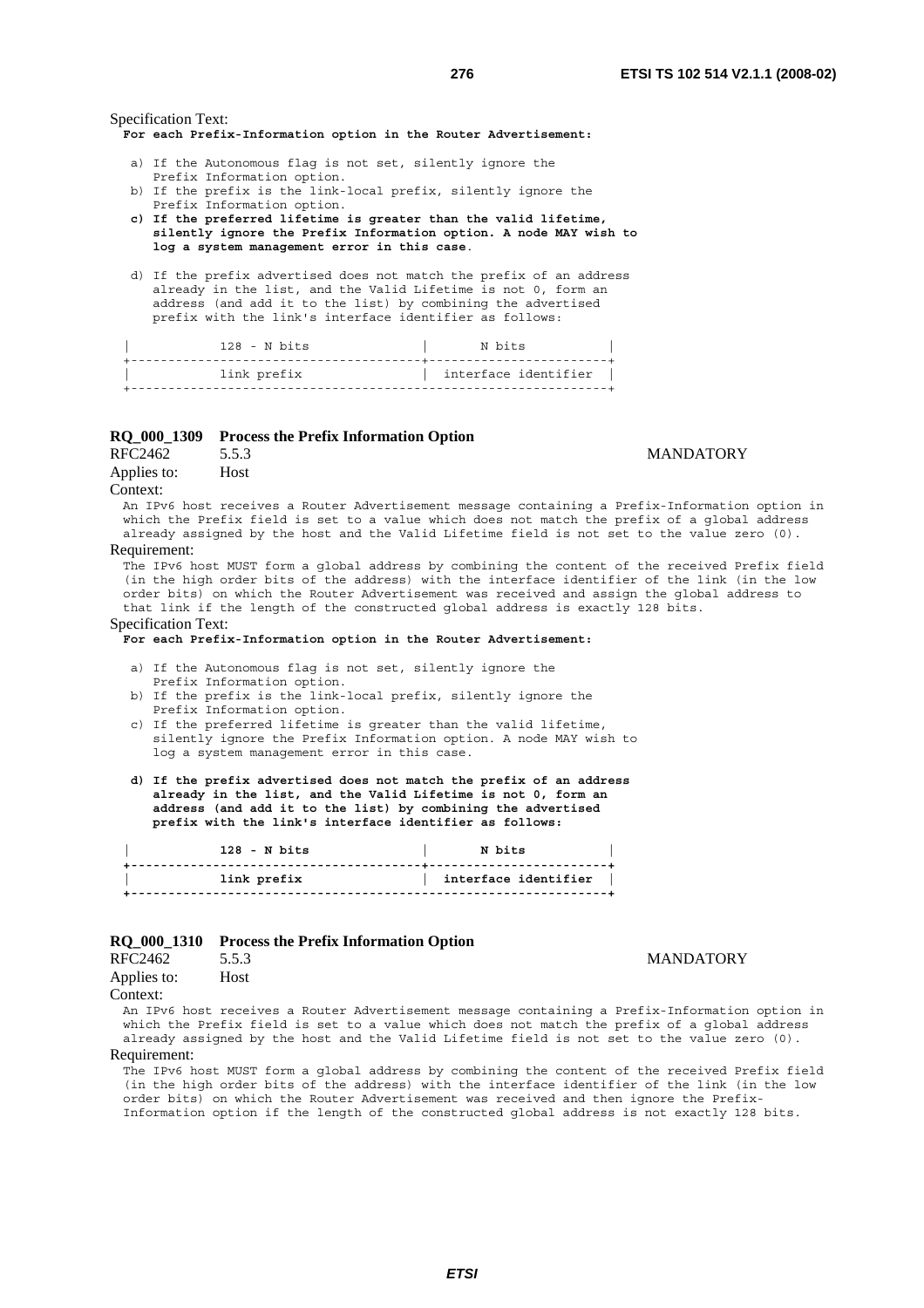# Specification Text:

. . . .

#### **For each Prefix-Information option in the Router Advertisement:**

 d) If the prefix advertised does not match the prefix of an address already in the list, and the Valid Lifetime is not 0, form an address (and add it to the list) by combining the advertised prefix with the link's interface identifier as follows:

| 128 - N bits | N bits               |
|--------------|----------------------|
| link prefix  | interface identifier |

 **If the sum of the prefix length and interface identifier length does not equal 128 bits, the Prefix Information option MUST be ignored**. An implementation MAY wish to log a system management error in this case. It is the responsibility of the system administrator to insure that the lengths of prefixes contained in Router Advertisements are consistent with the length of interface identifiers for that link type. Note that interface identifiers will typically be 64-bits long and based on EUI-64 identifiers as described in RFC2373.

# **RQ\_000\_1311 Process the Prefix Information Option**

RFC2462 5.5.3 OPTIONAL

Applies to: Host

#### Context:

An IPv6 host receives a Router Advertisement message containing a Prefix-Information option in which the Prefix field is set to a value which does not match the prefix of a global address already assigned by the host and the Valid Lifetime field is not set to the value zero (0). However, the length of the constructed global address (Prefix plus interface identifier) is not exactly 128 bits long.

# Requirement:

. . . .

The IPv6 host MAY record an appropriate error in its system management log. Specification Text:

**For each Prefix-Information option in the Router Advertisement:**

 d) If the prefix advertised does not match the prefix of an address already in the list, and the Valid Lifetime is not 0, form an address (and add it to the list) by combining the advertised prefix with the link's interface identifier as follows:

| interface identifier | $128 - N$ bits | N bits                    |
|----------------------|----------------|---------------------------|
| link prefix          |                | _________________________ |
|                      |                |                           |

 **If the sum of the prefix length and interface identifier length does not equal 128 bits, the Prefix Information option MUST be ignored. An implementation MAY wish to log a system management error in this case**. It is the responsibility of the system administrator to insure that the lengths of prefixes contained in Router Advertisements are consistent with the length of interface identifiers for that link type. Note that interface identifiers will typically be 64-bits long and based on EUI-64 identifiers as described in RFC2373.

#### **RQ\_000\_1313 Process the Prefix Information Option**

| RFC2462     | 5.5.3 |
|-------------|-------|
| Applies to: | Host  |

#### Context:

An IPv6 host receives a Router Advertisement message containing a Prefix-Information option in which the content of the Prefix field matches the prefix of a previously autoconfigured address on the same interface and the value set in the Valid Lifetime field represents a time which is either greater than 2 hours or greater than the remaining lifetime associated with the address.

#### Requirement:

The IPv6 host MUST set the current lifetime associated with the autoconfigured address to the value set in the Valid Lifetime field in the Prefix-Information option of the received Router Advertisement message.

# **MANDATORY**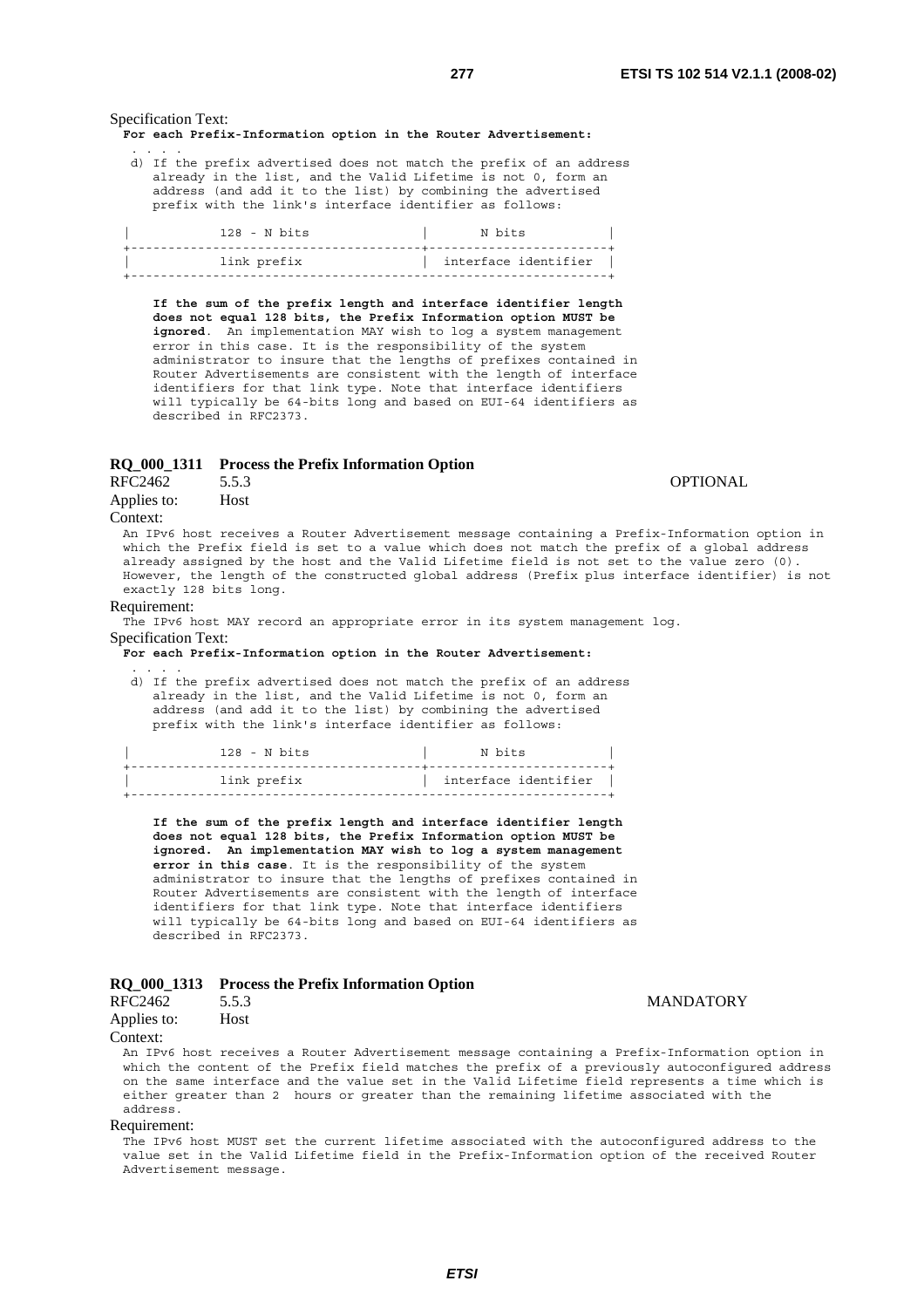**MANDATORY** 

Specification Text:

**For each Prefix-Information option in the Router Advertisement:** 

 **. . . .** 

- **e) If the advertised prefix matches the prefix of an autoconfigured address (i.e., one obtained via stateless or stateful address autoconfiguration) in the list of addresses associated with the interface, the specific action to perform depends on the Valid Lifetime in the received advertisement and the Lifetime associated with the previously autoconfigured address (which we call StoredLifetime in the discussion that follows):** 
	- **1) If the received Lifetime is greater than 2 hours or greater than StoredLifetime, update the stored Lifetime of the corresponding address**.
	- 2) If the StoredLifetime is less than or equal to 2 hours and the received Lifetime is less than or equal to StoredLifetime, ignore the prefix, unless the Router Advertisement from which this Prefix Information option was obtained has been authenticated (e.g., via IPSec [RFC2402]). If the Router advertisement was authenticated, the StoredLifetime should be set to the Lifetime in the received option.
	- 3) Otherwise, reset the stored Lifetime in the corresponding address to two hours.

#### **RQ\_000\_1315 Process the Prefix Information Option**

| RFC2462 | 5.5.3 |
|---------|-------|
|         |       |

Applies to: Host

#### Context:

An IPv6 host receives an unauthenticated Router Advertisement message containing a Prefix-Information option in which the content of the Prefix field matches the prefix of a previously autoconfigured address on the same interface and the value set in the Valid Lifetime field represents a time which is less than or equal to the remaining lifetime associated with the address which. itself, is less than or equal to 2 hours.

#### Requirement:

The IPv6 host MUST ignore the Prefix-Information Option.

Specification Text:

**For each Prefix-Information option in the Router Advertisement: . . . .** 

- **e) If the advertised prefix matches the prefix of an autoconfigured address (i.e., one obtained via stateless or stateful address autoconfiguration) in the list of addresses associated with the interface, the specific action to perform depends on the Valid Lifetime in the received advertisement and the Lifetime associated with the previously autoconfigured address (which we call StoredLifetime in the discussion that follows):**
	- 1) If the received Lifetime is greater than 2 hours or greater than StoredLifetime, update the stored Lifetime of the corresponding address.
	- **2) If the StoredLifetime is less than or equal to 2 hours and the received Lifetime is less than or equal to StoredLifetime, ignore the prefix**, unless the Router Advertisement from which this Prefix Information option was obtained has been authenticated (e.g., via IPSec [RFC2402]). If the Router advertisement was authenticated, the StoredLifetime should be set to the Lifetime in the received option.
	- 3) Otherwise, reset the stored Lifetime in the corresponding address to two hours.

# **RQ\_000\_1316 Process the Prefix Information Option**  RFC2462 5.5.3 RECOMMENDED Applies to: Host Context:

An IPv6 host receives an authenticated Router Advertisement message containing a Prefix-Information option in which the content of the Prefix field matches the prefix of a previously autoconfigured address on the same interface and the value set in the Valid Lifetime field represents a time which is less than or equal to the remaining lifetime associated with the address which. itself, is less than or equal to 2 hours.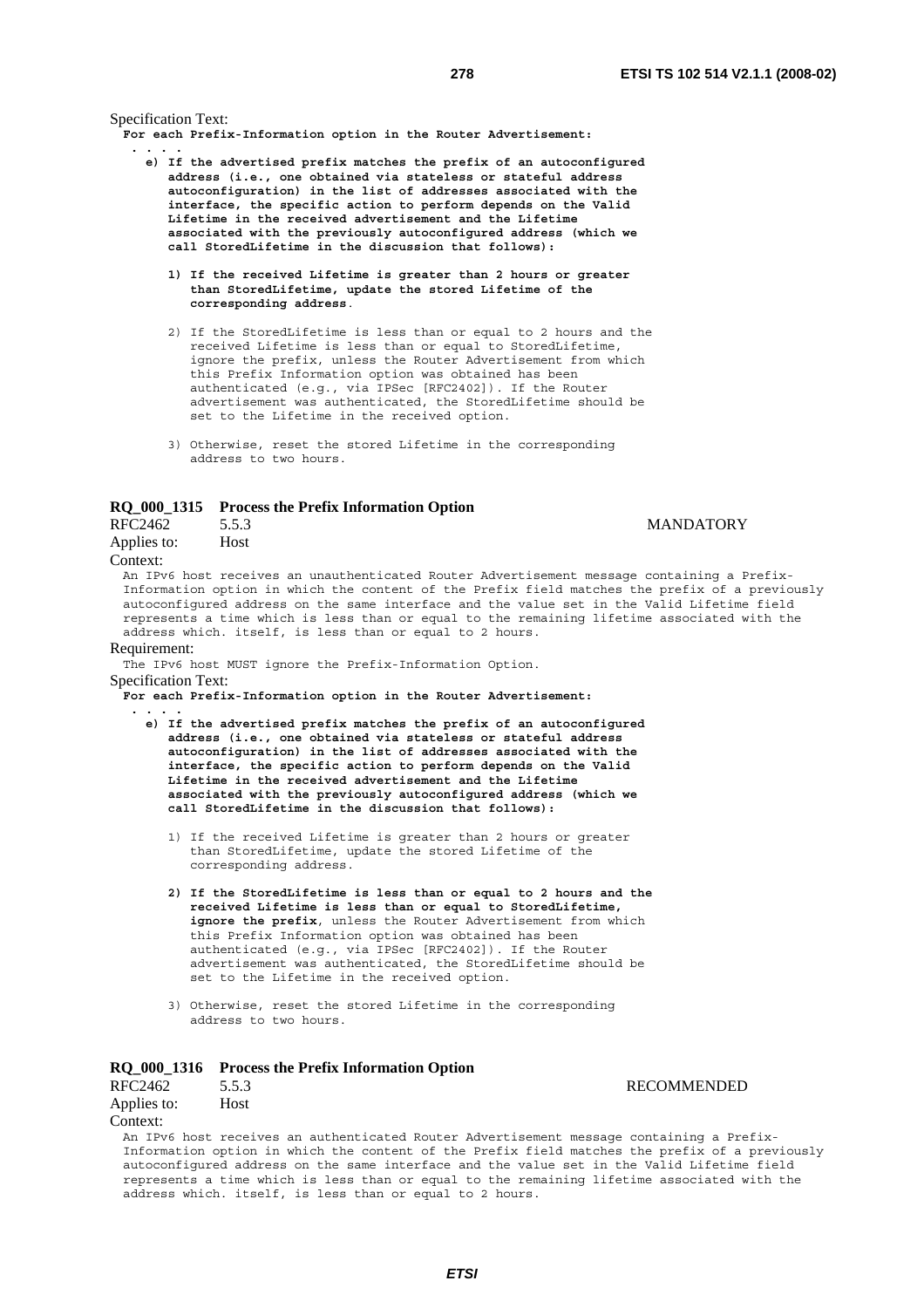Requirement: The IPv6 host SHOULD set the current lifetime associated with the autoconfigured address to the value set in the Valid Lifetime field in the Prefix-Information option of the received Router Advertisement message. Specification Text: **For each Prefix-Information option in the Router Advertisement: . . . . e) If the advertised prefix matches the prefix of an autoconfigured address (i.e., one obtained via stateless or stateful address autoconfiguration) in the list of addresses associated with the interface, the specific action to perform depends on the Valid Lifetime in the received advertisement and the Lifetime associated with the previously autoconfigured address (which we call StoredLifetime in the discussion that follows):** 1) If the received Lifetime is greater than 2 hours or greater than StoredLifetime, update the stored Lifetime of the corresponding address.  **2) If the StoredLifetime is less than or equal to 2 hours and the received Lifetime is less than or equal to StoredLifetime**, ignore the prefix, **unless the Router Advertisement from which this Prefix Information option was obtained has been authenticated (e.g., via IPSec [RFC2402]). If the Router advertisement was authenticated, the StoredLifetime should be set to the Lifetime in the received option.**

 3) Otherwise, reset the stored Lifetime in the corresponding address to two hours.

# **RQ\_000\_1317 Process the Prefix Information Option**

Applies to: Host Context:

**RECOMMENDED** 

# An IPv6 host receives a Router Advertisement message containing a Prefix-Information option in

which the content of the Prefix field matches the prefix of a previously autoconfigured address on the same interface and the value set in the Valid Lifetime field represents a time which is less than or equal to 2 hours the remaining lifetime associated with the address which. itself, is greater than 2 hours.

#### Requirement:

The IPv6 host SHOULD set the current lifetime associated with the autoconfigured address to two hours.

# Specification Text:

**For each Prefix-Information option in the Router Advertisement:** 

- **. . . .**
- **e) If the advertised prefix matches the prefix of an autoconfigured address (i.e., one obtained via stateless or stateful address autoconfiguration) in the list of addresses associated with the interface, the specific action to perform depends on the Valid Lifetime in the received advertisement and the Lifetime associated with the previously autoconfigured address (which we call StoredLifetime in the discussion that follows):**
	- 1) If the received Lifetime is greater than 2 hours or greater than StoredLifetime, update the stored Lifetime of the corresponding address.
	- 2) If the StoredLifetime is less than or equal to 2 hours and the received Lifetime is less than or equal to StoredLifetime}}, ignore the prefix, **unless the Router Advertisement from which this Prefix Information option was obtained has been authenticated (e.g., via IPSec [RFC2402]). If the Router advertisement was authenticated, the StoredLifetime should be set to the Lifetime in the received option.**

**{{** 

 **3) Otherwise, reset the stored Lifetime in the corresponding address to two hours.**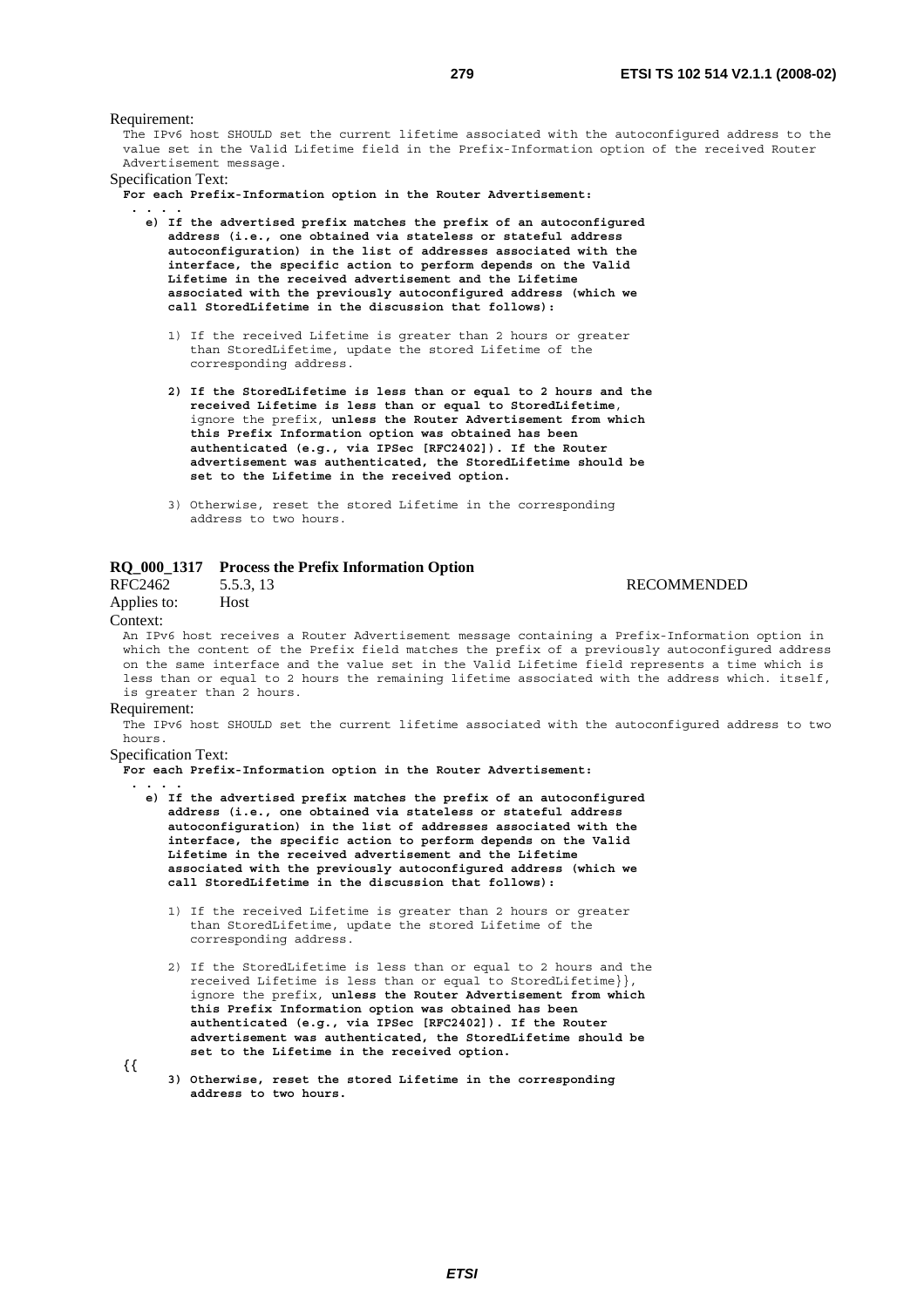## **RQ\_000\_1318 Deprecated Address Use**

| RFC2462 | J.J.4 | <b>OPTIONAL</b> |
|---------|-------|-----------------|
|         |       |                 |

Applies to: Host, Router

#### Context:

The preferred lifetime of an address associated with an interface on an IPv6 node has expired (it has become deprecated).

### Requirement:

The implementation prevents any new communication from using a deprecated address. Specification Text:

A preferred address becomes deprecated when its preferred lifetime expires. A deprecated address SHOULD continue to be used as a source address in existing communications, but SHOULD NOT be used in new communications if an alternate (non-deprecated) address is available and has sufficient scope. IP and higher layers (e.g., TCP, UDP) MUST continue to accept datagrams destined to a deprecated address since a deprecated address is still a valid address for the interface. **An implementation MAY prevent any new communication from using a deprecated address,**  but system management MUST have the ability to disable such a facility, and the facility MUST be disabled by default.

An address (and its association with an interface) becomes invalid when its valid lifetime expires. An invalid address MUST NOT be used as a source address in outgoing communications and MUST NOT be recognized as a destination on a receiving interface.

# **RQ\_000\_1319 Deprecated Address Use**

Applies to: Host, Router

RFC2462 5.5.4 RECOMMENDED

Context:

The preferred lifetime of an address associated with an interface on an IPv6 node has expired (it has become deprecated).

#### Requirement:

The IPv6 node SHOULD continue to use the deprecated address only in existing communications Specification Text:

A preferred address becomes deprecated when its preferred lifetime expires. **A deprecated address SHOULD continue to be used as a source address in existing communications, but SHOULD NOT be used in new communications if an alternate (non-deprecated) address is available and has sufficient scope.** IP and higher layers (e.g., TCP, UDP) MUST continue to accept datagrams destined to a deprecated address since a deprecated address is still a valid address for the interface. An implementation MAY prevent any new communication from using a deprecated address, but system management MUST have the ability to disable such a facility, and the facility MUST be disabled by default.

An address (and its association with an interface) becomes invalid when its valid lifetime expires. An invalid address MUST NOT be used as a source address in outgoing communications and MUST NOT be recognized as a destination on a receiving interface.

### **RQ\_000\_1320 Deprecated Address Use**

RFC2462 5.5.4 MANDATORY

Applies to: Host, Router

Context:

The preferred lifetime of an address associated with an interface on an IPv6 node has expired (it has become deprecated).

#### Requirement:

The IPv6 node MUST accept any datagram in which the Destination Address field of the IPv6 Header is set to the deprecated address.

# Specification Text:

A preferred address becomes deprecated when its preferred lifetime expires. A deprecated address SHOULD continue to be used as a source address in existing communications, but SHOULD NOT be used in new communications if an alternate (non-deprecated) address is available and has sufficient scope. **IP and higher layers (e.g., TCP, UDP) MUST continue to accept datagrams destined to a deprecated address since a deprecated address is still a valid address for the interface**. An implementation MAY prevent any new communication from using a deprecated address, but system management MUST have the ability to disable such a facility, and the facility MUST be disabled by default.

An address (and its association with an interface) becomes invalid when its valid lifetime expires. An invalid address MUST NOT be used as a source address in outgoing communications and MUST NOT be recognized as a destination on a receiving interface.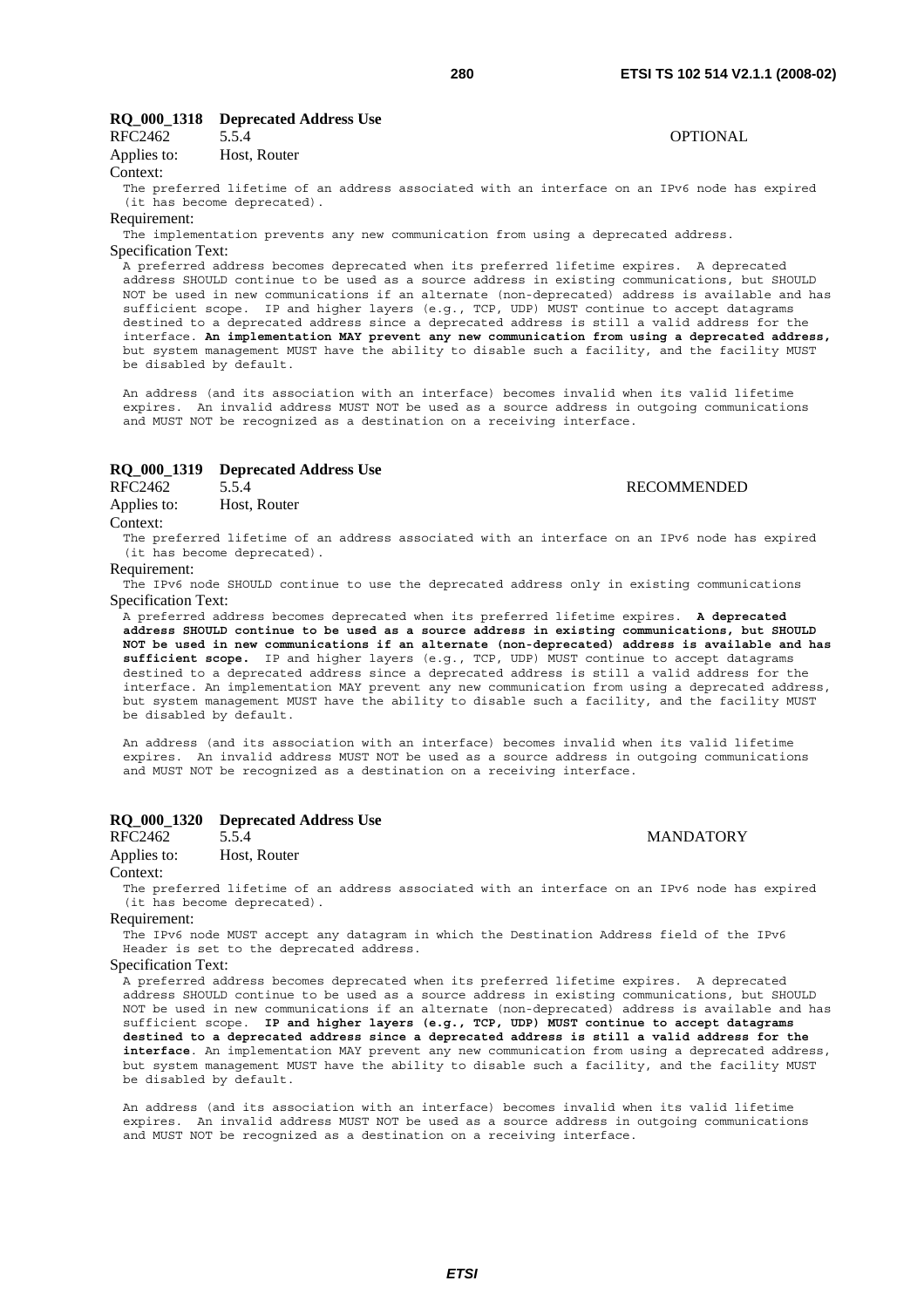# RFC2462 5.5.4 MANDATORY

Applies to: Router, Host

# Context:

The valid lifetime of an address associated with an interface on an IPv6 node has expired (it has become invalid).

### Requirement:

The IPv6 node MUST NOT use the invalid address in the Source Address field in the header of an outgoing IPv6 packet.

### Specification Text:

A preferred address becomes deprecated when its preferred lifetime expires. A deprecated address SHOULD continue to be used as a source address in existing communications, but SHOULD NOT be used in new communications if an alternate (non-deprecated) address is available and has sufficient scope. IP and higher layers (e.g., TCP, UDP) MUST continue to accept datagrams destined to a deprecated address since a deprecated address is still a valid address for the interface. An implementation MAY prevent any new communication from using a deprecated address, but system management MUST have the ability to disable such a facility, and the facility MUST be disabled by default.

An address (and its association with an interface) becomes invalid when its valid lifetime expires. **An invalid address MUST NOT be used as a source address in outgoing communications**  and MUST NOT be recognized as a destination on a receiving interface.

# **RQ\_000\_1322 Invalid Address**

# RFC2462 5.5.4 MANDATORY

Applies to: Router, Host

#### Context:

The valid lifetime of an address associated with an interface on an IPv6 node has expired (it has become invalid).

#### Requirement:

The IPv6 node MUST NOT accept an IPv6 packet in which the Destination Address field in the header is set to the invalid address.

#### Specification Text:

A preferred address becomes deprecated when its preferred lifetime expires. A deprecated address SHOULD continue to be used as a source address in existing communications, but SHOULD NOT be used in new communications if an alternate (non-deprecated) address is available and has sufficient scope. IP and higher layers (e.g., TCP, UDP) MUST continue to accept datagrams destined to a deprecated address since a deprecated address is still a valid address for the interface. An implementation MAY prevent any new communication from using a deprecated address, but system management MUST have the ability to disable such a facility, and the facility MUST be disabled by default.

An address (and its association with an interface) becomes invalid when its valid lifetime expires. **An invalid address** MUST NOT be used as a source address in outgoing communications and **MUST NOT be recognized as a destination on a receiving interface.**

|  | RQ_000_1324 Simultaneous Stateless and Stateful Autoconfiguration |
|--|-------------------------------------------------------------------|
|  |                                                                   |

## RFC2462 5.6 MANDATORY

# Applies to: Host

#### Context:

An IPv6 host has received information using Stateless Address Autoconfiguration which is inconsistent with information received using the stateful address autoconfiguration protocol DHCPv6

# Requirement:

The IPv6 host MUST use the most recently received address information regardless of whether it was obtained using Stateless Address Autoconfiguration or DHCPv6.

#### Specification Text:

It is possible for hosts to obtain address information using both stateless and stateful protocols since both may be enabled at the same time. It is also possible that the values of other configuration parameters such as MTU size and hop limit will be learned from both Router Advertisements and the stateful autoconfiguration protocol. If the same configuration information is provided by multiple sources, the value of this information should be consistent. However, it is not considered a fatal error if information received from multiple sources is inconsistent. Hosts accept the union of all information received via the stateless and stateful protocols. **If inconsistent information is learned different sources, the most recently obtained values always have precedence over information learned earlier**.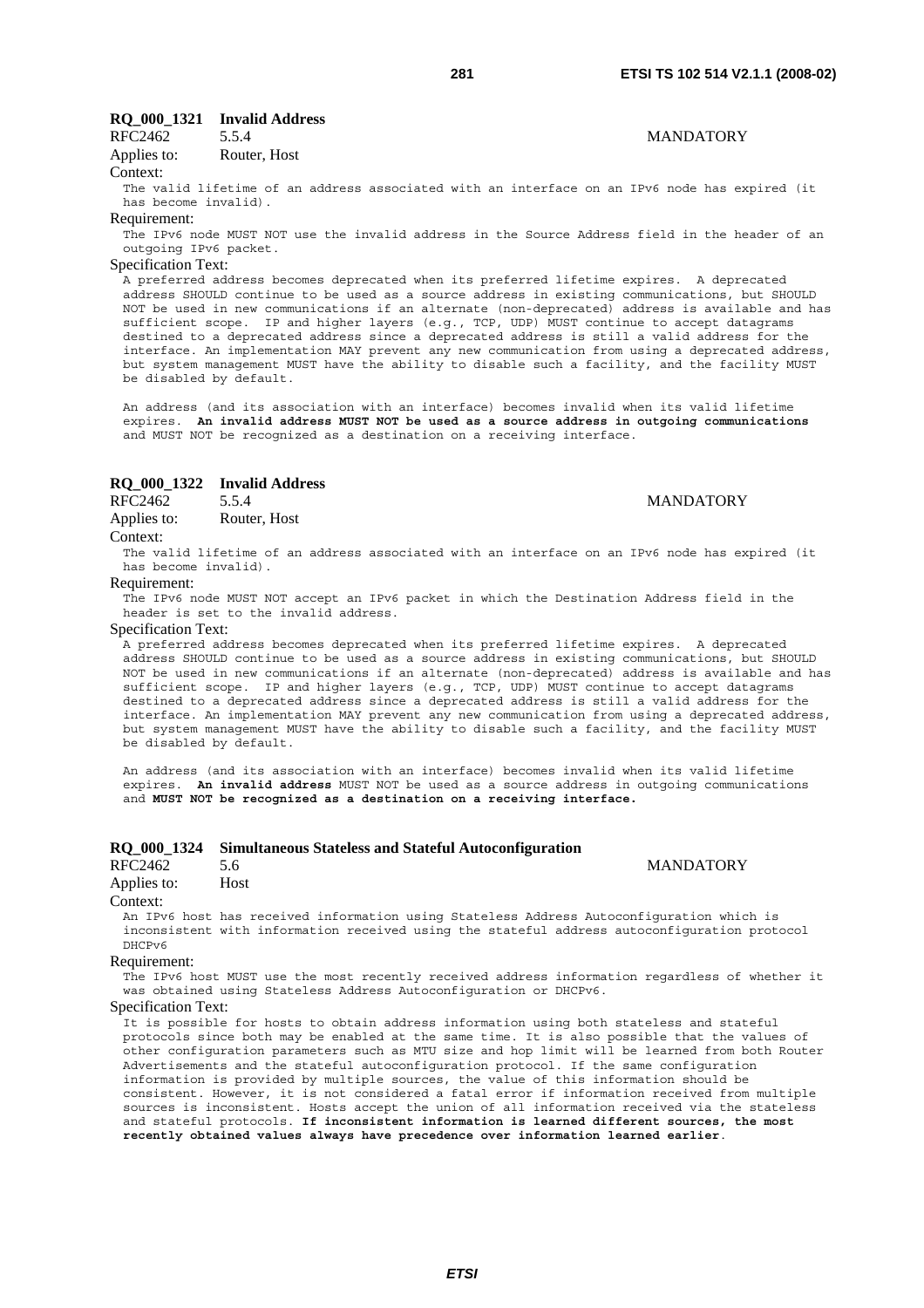# **RQ\_000\_1326 Detect Duplicate Address (DAD)**

Context:

Requirement:

An IPv6 node MAY use authenticated [RFC2402] Neighbor Discovery packets.

# Specification Text:

**The use of Duplicate Address Detection opens up the possibility of denial of service attacks. Any node can respond to Neighbor Solicitations for a tentative address, causing the other node to reject the address as a duplicate. This attack is similar to other attacks involving the spoofing of Neighbor Discovery messages and can be addressed by requiring that Neighbor Discovery packets be authenticated [RFC2402]**.

### **RQ\_000\_9013 Manual Address Configuration**

Applies to: Host, Router Context:

#### Requirement:

Using Duplicate Address Detection (DAD), an IPv6 node SHOULD verify the uniqueness of each address assigned manually to each of its interfaces.

# Specification Text:

For safety, all addresses must be tested for uniqueness prior to their assignment to an interface. In the case of addresses created through stateless autoconfig, however, the uniqueness of an address is determined primarily by the portion of the address formed from an interface identifier. Thus, if a node has already verified the uniqueness of a link-local address, additional addresses created from the same interface identifier need not be tested individually. **In contrast, all addresses obtained manually or via stateful address autoconfiguration should be tested for uniqueness individually.** To accommodate sites that believe the overhead of performing Duplicate Address Detection outweighs its benefits, the use of Duplicate Address Detection can be disabled through the administrative setting of a perinterface configuration flag.

## **RQ\_000\_9022 Detect Duplicate Address (DAD)**

RFC2462 5.4.5 MANDATORY

Applies to: Host, Router

Context:

An IPv6 node using Duplicate Address Discovery (DAD) determines that a tentative address is duplicated in another node.

#### Requirement:

The IPv6 node MUST NOT assign the duplicated tentative address to an interface. Specification Text:

**A tentative address that is determined to be a duplicate as described above, MUST NOT be** 

**assigned to an interface** and the node SHOULD log a system management error. If the address is a link-local address formed from an interface identifier, the interface SHOULD be disabled.

# **RQ\_000\_9023 Stateless Autoconfiguration**

#### RFC2462 5.4.5 RECOMMENDED

Applies to: Host, Router

Context:

An IPv6 node using Duplicate Address Discovery (DAD) determines that a tentative link-local address is duplicated in another node.

Requirement:

The IPv6 node SHOULD disable the interface associated with the duplicated link-local address. Specification Text:

**A tentative address that is determined to be a duplicate as described above**, MUST NOT be assigned to an interface and the node SHOULD log a system management error. ((If the address is a link-local address formed from an interface identifier, the interface SHOULD be disabled}}.

RFC2462 4 RECOMMENDED

RFC2462 6 OPTIONAL Applies to: Router, Host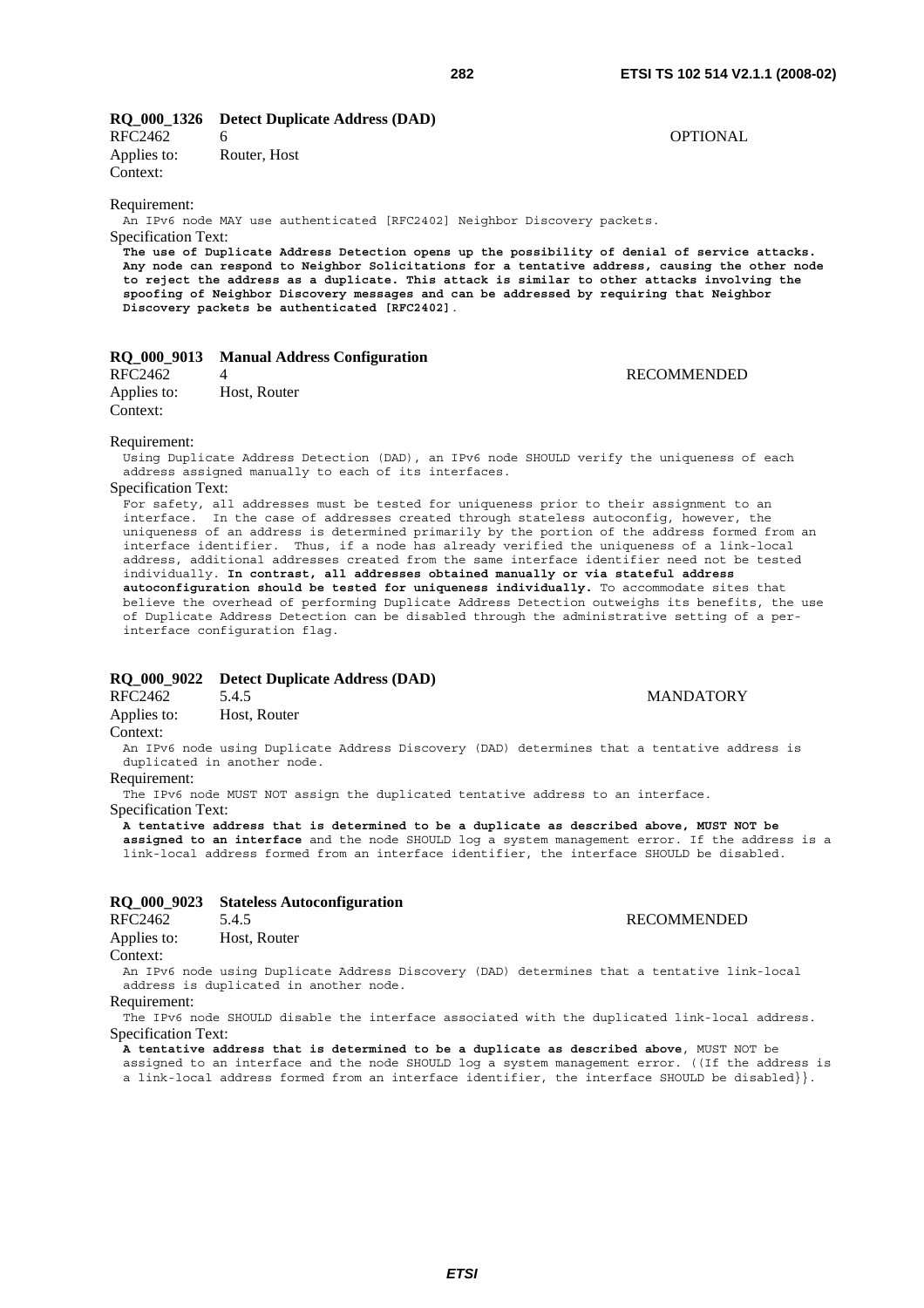**MANDATORY** 

| RFC2462                    | 5.4                                                           | <b>RECOMMENDED</b>                                                                                                                                                                      |
|----------------------------|---------------------------------------------------------------|-----------------------------------------------------------------------------------------------------------------------------------------------------------------------------------------|
| Applies to:                | Host, Router                                                  |                                                                                                                                                                                         |
| Context:                   |                                                               |                                                                                                                                                                                         |
|                            |                                                               | An IPv6 node has sent the configured number of Neighbor Solicitation messages with a specific                                                                                           |
|                            |                                                               | tentative address set in the Target Address field of each message and has received no neighbor                                                                                          |
|                            | Advertisement messages in response.                           |                                                                                                                                                                                         |
| Requirement:               |                                                               |                                                                                                                                                                                         |
|                            | The IPv6 node SHOULD process the tentative address as unique. |                                                                                                                                                                                         |
| <b>Specification Text:</b> |                                                               |                                                                                                                                                                                         |
|                            |                                                               | The following subsections describe specific tests a node performs to verify an address's<br>uniqueness. An address is considered unique if none of the tests indicate the presence of a |
|                            |                                                               | duplicate address within RetransTimer milliseconds after having sent DupAddrDetectTransmits                                                                                             |
|                            |                                                               | Neighbor Solicitations. Once an address is determined to be unique, it may be assigned to an                                                                                            |
| interface.                 |                                                               |                                                                                                                                                                                         |

# 4.8 Requirements extracted from RFC 2463

# **RQ\_000\_1404 Generate ICMPv6 Messages**

**RQ\_000\_9026 Detect Duplicate Address (DAD)** 

| RFC2463     | 2.1          |
|-------------|--------------|
| Applies to: | Router, Host |
| Context:    |              |

#### Requirement:

An IPv6 node MUST set the Next Header field to the value 58 (fifty-eight) in the IPv6 header or IPv6 Extension Header immediately preceding an ICMPv6 header

#### Specification Text:

**Every ICMPv6 message is preceded by an IPv6 header and zero or more IPv6 extension headers. The ICMPv6 header is identified by a Next Header value of 58 in the immediately preceding header.** (NOTE: this is different than the value used to identify ICMP for IPv4.)

The ICMPv6 messages have the following general format:

|      |      | 0 1 2 3 4 5 6 7 8 9 0 1 2 3 4 5 6 7 8 9 0 1 2 3 4 5 6 7 8 9 0 1 |  |
|------|------|-----------------------------------------------------------------|--|
|      |      |                                                                 |  |
| Type | Code | Checksum                                                        |  |
|      |      |                                                                 |  |
|      |      |                                                                 |  |
|      |      | Message Body                                                    |  |
|      |      |                                                                 |  |

 The type field indicates the type of the message. Its value determines the format of the remaining data.

 The code field depends on the message type. It is used to create an additional level of message granularity.

 The checksum field is used to detect data corruption in the ICMPv6 message and parts of the IPv6 header.

#### **RQ\_000\_1406 Determine ICMPv6 Message Source Address**

# RFC2463 2.2 MANDATORY

|  | Applies to: | Host, Router |
|--|-------------|--------------|
|--|-------------|--------------|

### Context:

An IPv6 node having more than one unicast address receives a packet sent to one of these unicast addresses which causes an ICMPv6 message to be sent as a response.

## Requirement:

The IPv6 node MUST use the unicast address to which the incoming message was sent as the Source IPv6 Address when calculating the value to be inserted in the Checksum field of the ICMPv6 response.

#### Specification Text:

A node that sends an ICMPv6 message has to determine both the Source and Destination IPv6 Addresses in the IPv6 header before calculating the checksum. **If the node has more than one unicast address, it must choose the Source Address of the message as follows:** 

 (a) **If the message is a response to a message sent to one of the node's unicast addresses, the Source Address of the reply must be that same address.**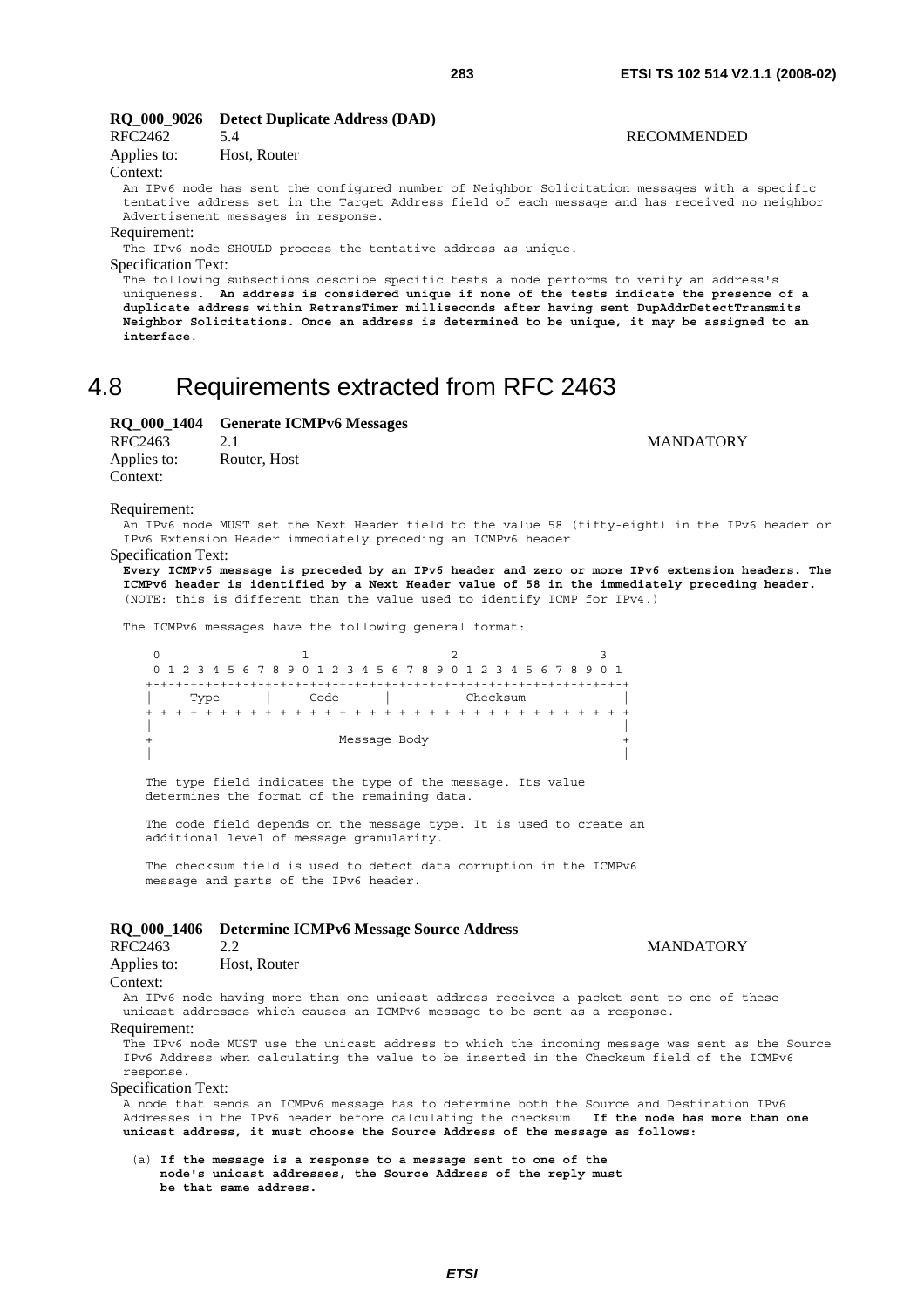- (b) If the message is a response to a message sent to a multicast or anycast group in which the node is a member, the Source Address of the reply must be a unicast address belonging to the
- interface on which the multicast or anycast packet was received. (c) If the message is a response to a message sent to an address that does not belong to the node, the Source Address should be that unicast address belonging to the node that will be most helpful in diagnosing the error. For example, if the message is a response to a packet forwarding action that cannot complete successfully, the Source Address should be a unicast address belonging to the interface on which the packet forwarding failed.
- (d) Otherwise, the node's routing table must be examined to determine which interface will be used to transmit the message to its destination, and a unicast address belonging to that interface must be used as the Source Address of the message.

# **RQ\_000\_1407 Determine ICMPv6 Message Source Address**

RFC2463 2.2 MANDATORY

Applies to: Host, Router

### Context:

An IPv6 node having more than one unicast address receives a packet sent to an address which is not one of its own unicast addresses and the packet causes an ICMPv6 message to be sent as a response.

### Requirement:

The IPv6 node MUST use one of its own unicast addresses as the IPv6 Source Address when calculating the value to be inserted in the checksum field of the ICMPv6 response message.

# Specification Text:

A node that sends an ICMPv6 message has to determine both the Source and Destination IPv6 Addresses in the IPv6 header before calculating the checksum. **If the node has more than one unicast address, it must choose the Source Address of the message as follows:** 

- (a) If the message is a response to a message sent to one of the node's unicast addresses, the Source Address of the reply must be that same address.
- (b) **If the message is a response to a message sent to a multicast or anycast group in which the node is a member, the Source Address of the reply must be a unicast address belonging to the interface on which the multicast or anycast packet was received.**
- (c) If the message is a response to a message sent to an address that does not belong to the node, the Source Address should be that unicast address belonging to the node that will be most helpful in diagnosing the error. For example, if the message is a response to a packet forwarding action that cannot complete successfully, the Source Address should be a unicast address belonging to the interface on which the packet forwarding failed.
- (d) Otherwise, the node's routing table must be examined to determine which interface will be used to transmit the message to its destination, and a unicast address belonging to that interface must be used as the Source Address of the message.

# **RQ\_000\_1408 Determine ICMPv6 Message Source Address**

### 2.2 RECOMMENDED

Applies to: Host, Router

#### Context:

An IPv6 node having more than one unicast address receives a packet sent to an address which is not one of its own unicast addresses and the packet causes an ICMPv6 message to be sent as a response.

#### Requirement:

The IPv6 node SHOULD select a source address for use in calculating the value to be inserted in the Checksum field of the ICMPv6 response message according to the rules that would be used to select the source address for any other packet originated by the node, given the destination address of the packet

#### Specification Text:

A node that sends an ICMPv6 message has to determine both the Source and Destination IPv6 Addresses in the IPv6 header before calculating the checksum. **If the node has more than one unicast address, it must choose the Source Address of the message as follows:** 

 (a) If the message is a response to a message sent to one of the node's unicast addresses, the Source Address of the reply must be that same address.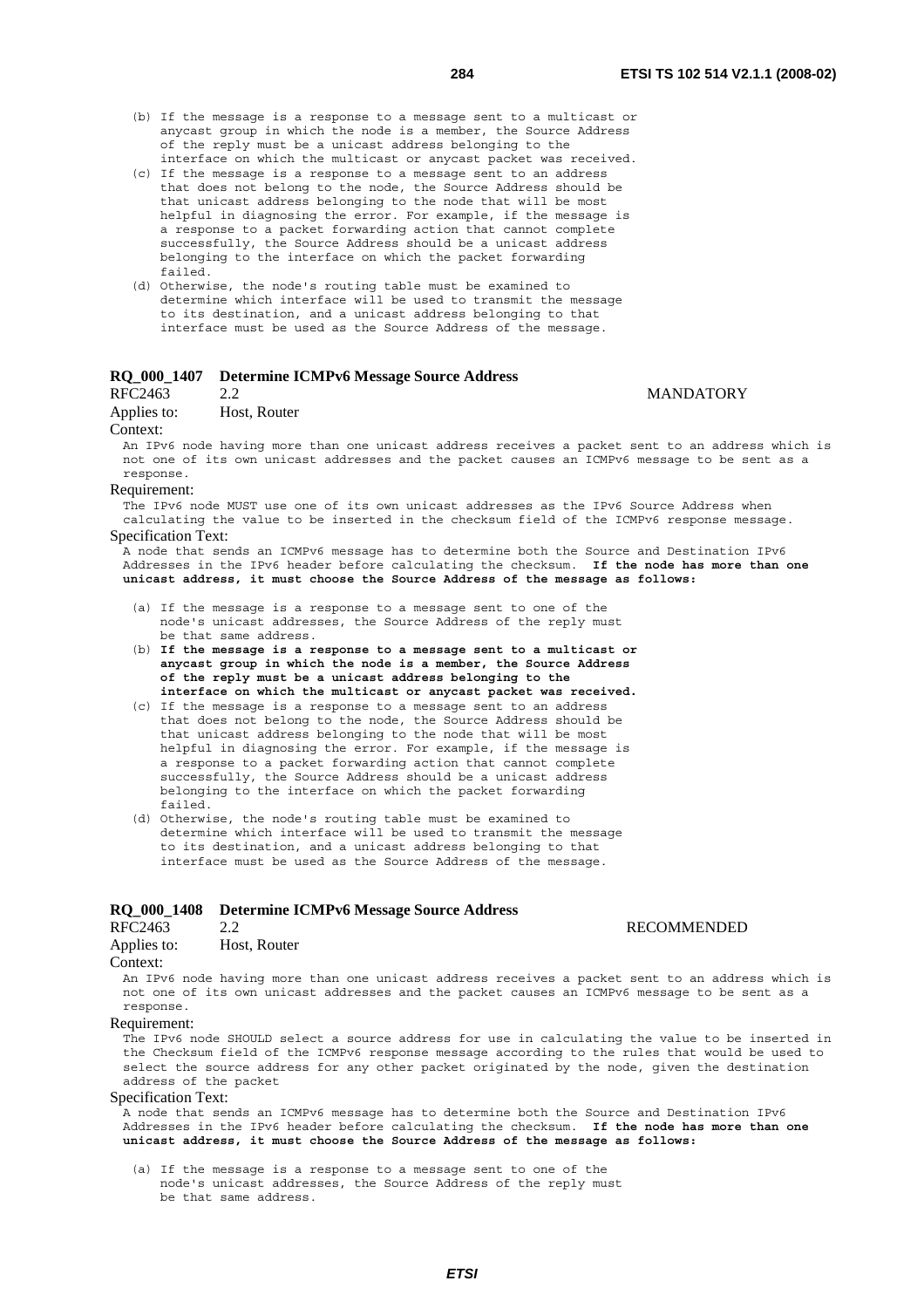- (b) **If the message is a response to a message sent to a multicast or anycast group in which the node is a member, the Source Address of the reply must be a unicast address belonging to the interface on which the multicast or anycast packet was received.**
- (c) If the message is a response to a message sent to an address that does not belong to the node, the Source Address should be that unicast address belonging to the node that will be most helpful in diagnosing the error. For example, if the message is a response to a packet forwarding action that cannot complete successfully, the Source Address should be a unicast address belonging to the interface on which the packet forwarding failed.
- (d) **Otherwise, the node's routing table must be examined to determine which interface will be used to transmit the message to its destination, and a unicast address belonging to that interface must be used as the Source Address of the message.**

# **RQ\_000\_1409 Determine ICMPv6 Message Source Address**

RFC2463 2.2 OPTIONAL

Applies to: Host, Router

Context:

An IPv6 node having more than one unicast address receives a packet sent to an address which is not one of its own unicast addresses and the packet causes an ICMPv6 message to be sent as a response.

#### Requirement:

The IPv6 node MAY select a source address for use in calculating the value to be inserted in the Checksum field of the ICMPv6 response message in away that would lead to a more informative choice of address reachable from the destination of the ICMPv6 packet.

#### Specification Text:

A node that sends an ICMPv6 message has to determine both the Source and Destination IPv6 Addresses in the IPv6 header before calculating the checksum. **If the node has more than one unicast address, it must choose the Source Address of the message as follows:** 

- (a) If the message is a response to a message sent to one of the node's unicast addresses, the Source Address of the reply must be that same address.
- (b) If the message is a response to a message sent to a multicast or anycast group in which the node is a member, the Source Address of the reply must be a unicast address belonging to the interface on which the multicast or anycast packet was received.
- (c) **If the message is a response to a message sent to an address that does not belong to the node, the Source Address should be that unicast address belonging to the node that will be most helpful in diagnosing the error. For example, if the message is a response to a packet forwarding action that cannot complete successfully, the Source Address should be a unicast address belonging to the interface on which the packet forwarding failed**.
- (d) Otherwise, the node's routing table must be examined to determine which interface will be used to transmit the message to its destination, and a unicast address belonging to that interface must be used as the Source Address of the message.

### **RQ\_000\_1410 Compute Checksum**

| RFC2463<br>$2.3 - 2$ |  |
|----------------------|--|

| Applies to: | Router, Host |
|-------------|--------------|
|-------------|--------------|

Context:

An IPv6 node constructs an ICMPv6 packet for transmission

#### Requirement:

The IPv6 node MUST calculate the value to be inserted into the Checksum field of the ICMPv6 Header as the 16-bit one's complement of the one's complement sum of the entire ICMPv6 message starting with the ICMPv6 message type field and preceded by a "pseudo-header" of IPv6 header fields, as described in RFC 2460, comprising the 128-bit Source and Destination Addresses, the ICMPv6 packet length in octets and a Next Header field set to fifty-eight (58). The Checksum field itself is assumed to be set to the value of zero (0).

Specification Text:

**The checksum is the 16-bit one's complement of the one's complement sum of the entire ICMPv6 message starting with the ICMPv6 message type field, prepended with a "pseudo-header" of IPv6 header fields, as specified in RFC 2460, section 8.1. The Next Header value used in the pseudoheader is 58. (NOTE: the inclusion of a pseudo-header in the ICMPv6 checksum is a change from IPv4; see RFC 2460 for the rationale for this change.)** 

**For computing the checksum, the checksum field is set to zero**.

**MANDATORY**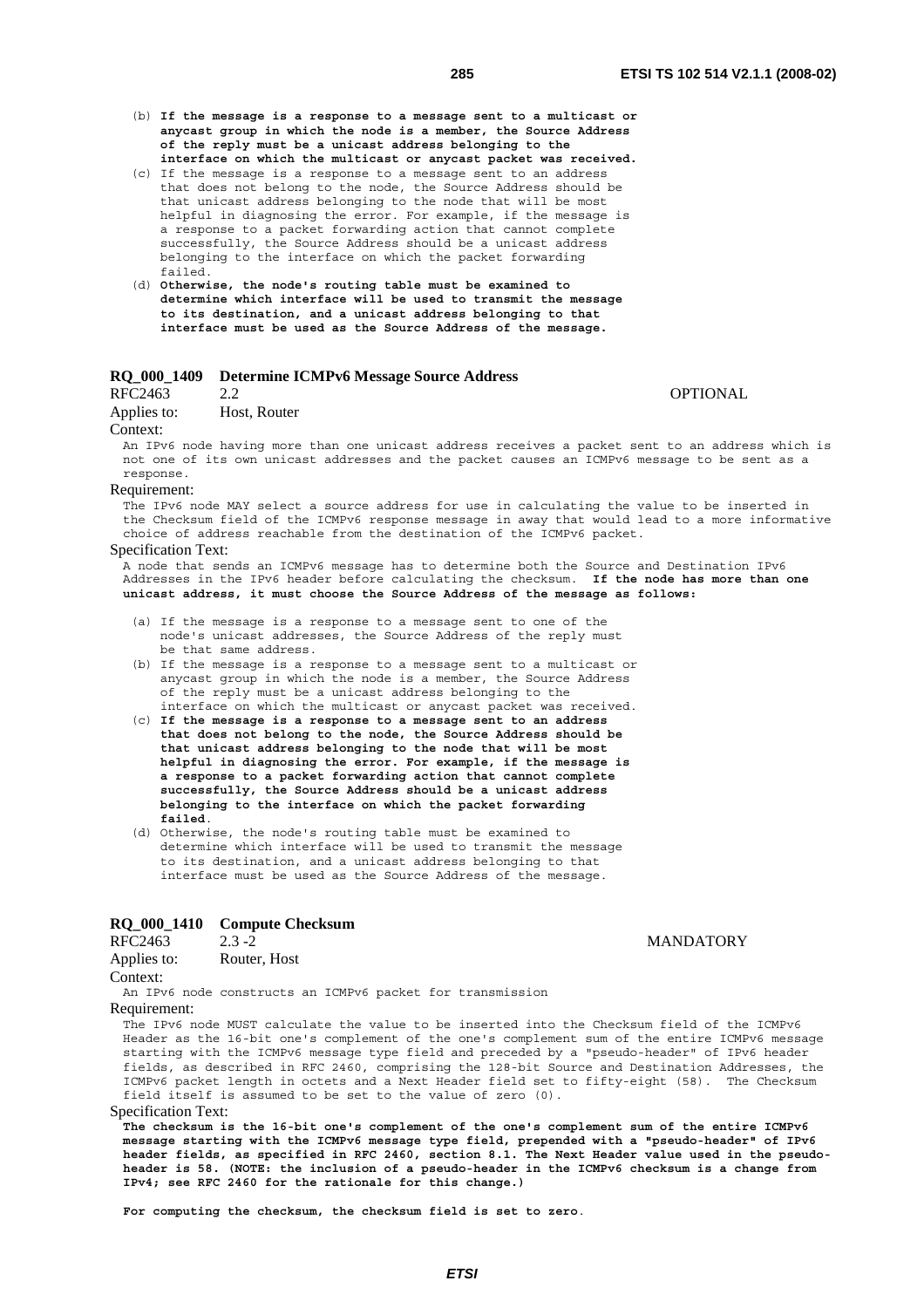# **RQ\_000\_1411 Process ICMPv6 Error Messages**  RFC2463 2.4 MANDATORY Applies to: Host, Router Context: An IPv6 node receives an ICMPv6 error message of unknown type. Requirement: The IPv6 node MUST pass the ICMPv6 error message to the upper-layer process that originated the packet that caused the error Specification Text: **Implementations MUST observe the following rules when processing ICMPv6 messages (from RFC-1122): (a) If an ICMPv6 error message of unknown type is received, it MUST be passed to the upper layer.** (b) If an ICMPv6 informational message of unknown type is received, it MUST be silently discarded. (c) Every ICMPv6 error message (type < 128) includes as much of the IPv6 offending (invoking) packet (the packet that caused the

- error) as will fit without making the error message packet exceed the minimum IPv6 MTU [RFC 2460]. (d) In those cases where the internet-layer protocol is required to
- pass an ICMPv6 error message to the upper-layer process, the upper-layer protocol type is extracted from the original packet (contained in the body of the ICMPv6 error message) and used to select the appropriate upper-layer process to handle the error.

# **RQ\_000\_1412 Process ICMPv6 Information Messages**

Applies to: Host, Router

### Context:

An IPv6 node receives an ICMPv6 error message of unknown type. Requirement:

The IPv6 node MUST silently ignore the unknown ICMPv6 message.

# Specification Text:

**Implementations MUST observe the following rules when processing ICMPv6 messages (from RFC-1122):**

- (a) If an ICMPv6 error message of unknown type is received, it MUST be passed to the upper layer.
- **(b) If an ICMPv6 informational message of unknown type is received, it MUST be silently discarded**.
- (c) Every ICMPv6 error message (type < 128) includes as much of the IPv6 offending (invoking) packet (the packet that caused the error) as will fit without making the error message packet exceed the minimum IPv6 MTU [RFC 2460].
- (d) In those cases where the internet-layer protocol is required to pass an ICMPv6 error message to the upper-layer process, the upper-layer protocol type is extracted from the original packet (contained in the body of the ICMPv6 error message) and used to select the appropriate upper-layer process to handle the error.

# **RQ\_000\_1413 Generate ICMPv6 Error Messages**

| RFC2463     | 2.4          |
|-------------|--------------|
| Applies to: | Host, Router |
| Context:    |              |

# Requirement:

An IPv6 node MUST include in any ICMPv6 error message as much of the IPv6 offending (invoking) packet (the packet that caused the error) as possible without making the error message packet exceed

the minimum IPv6 MTU

# Specification Text:

**Implementations MUST observe the following rules when processing ICMPv6 messages (from RFC-1122):**

- (a) If an ICMPv6 error message of unknown type is received, it MUST
- be passed to the upper layer.
- (b) If an ICMPv6 informational message of unknown type is received, it MUST be silently discarded.

## RFC2463 2.4 MANDATORY

**MANDATORY**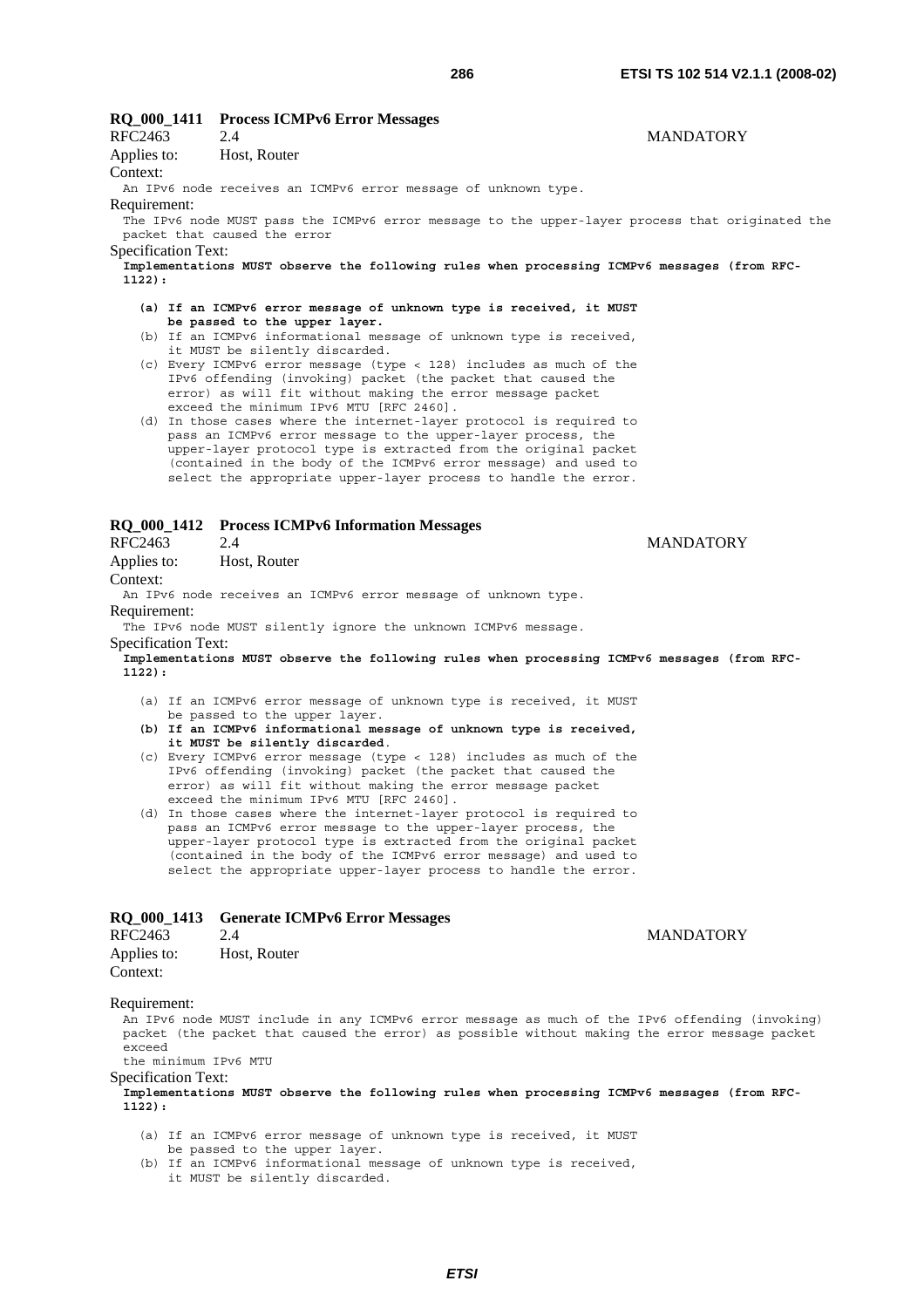- 
- **(c) Every ICMPv6 error message (type < 128) includes as much of the IPv6 offending (invoking) packet (the packet that caused the error) as will fit without making the error message packet exceed the minimum IPv6 MTU [RFC 2460]**.
- (d) In those cases where the internet-layer protocol is required to pass an ICMPv6 error message to the upper-layer process, the upper-layer protocol type is extracted from the original packet (contained in the body of the ICMPv6 error message) and used to select the appropriate upper-layer process to handle the error.

# **RQ\_000\_1415 Process ICMPv6 Error Messages**

Applies to: Host, Router

# 2.4 MANDATORY

### Context:

An IPv6 node receives an ICMPv6 error message but the size of the original message causing the error message to be sent is such that information regarding the upper-layer protocol is not present in the returned packet information.

# Requirement:

The IPv6 node MUST silently drop the ICMPv6 error message after any IPv6-layer processing. Specification Text:

**Implementations MUST observe the following rules when processing ICMPv6 messages (from RFC-1122):**

- (a) If an ICMPv6 error message of unknown type is received, it MUST be passed to the upper layer.
- (b) If an ICMPv6 informational message of unknown type is received, it MUST be silently discarded.
- (c) Every ICMPv6 error message (type < 128) includes as much of the IPv6 offending (invoking) packet (the packet that caused the error) as will fit without making the error message packet exceed the minimum IPv6 MTU [RFC 2460].
- **(d) In those cases where the internet-layer protocol is required to pass an ICMPv6 error message to the upper-layer process, the upper-layer protocol type is extracted from the original packet (contained in the body of the ICMPv6 error message) and used to select the appropriate upper-layer process to handle the error.**

**If the original packet had an unusually large amount of extension headers, it is possible that the upper-layer protocol type may not be present in the ICMPv6 message, due to truncation of the original packet to meet the minimum IPv6 MTU (RFC 2460) limit. In that case, the error message is silently dropped after any IPv6-layer processing.**

# **RQ\_000\_1416 Process ICMPv6 Error Messages**

| RFC2463                 | 2.4          | <b>MANDATORY</b> |
|-------------------------|--------------|------------------|
| Applies to:<br>Context: | Host, Router |                  |
|                         |              |                  |

Requirement:

**………** 

An IPv6 node MUST NOT send an ICMPv6 error message as a response to a received ICMPv6 error message.

Specification Text:

**Implementations MUST observe the following rules when processing ICMPv6 messages (from [RFC-1122]):** 

 **(e) An ICMPv6 error message MUST NOT be sent as a result of receiving:** 

 **(e.1) an ICMPv6 error message,** or

- (e.2) a packet destined to an IPv6 multicast address (there are two exceptions to this rule: (1) the Packet Too Big Message - Section 3.2 - to allow Path MTU discovery to work for IPv6 multicast, and (2) the Parameter Problem Message, Code 2 - Section 3.4 - reporting an unrecognized IPv6 option that has the Option Type highest-order two bits set to 10), or
- (e.3) a packet sent as a link-layer multicast, (the exception from e.2 applies to this case too), or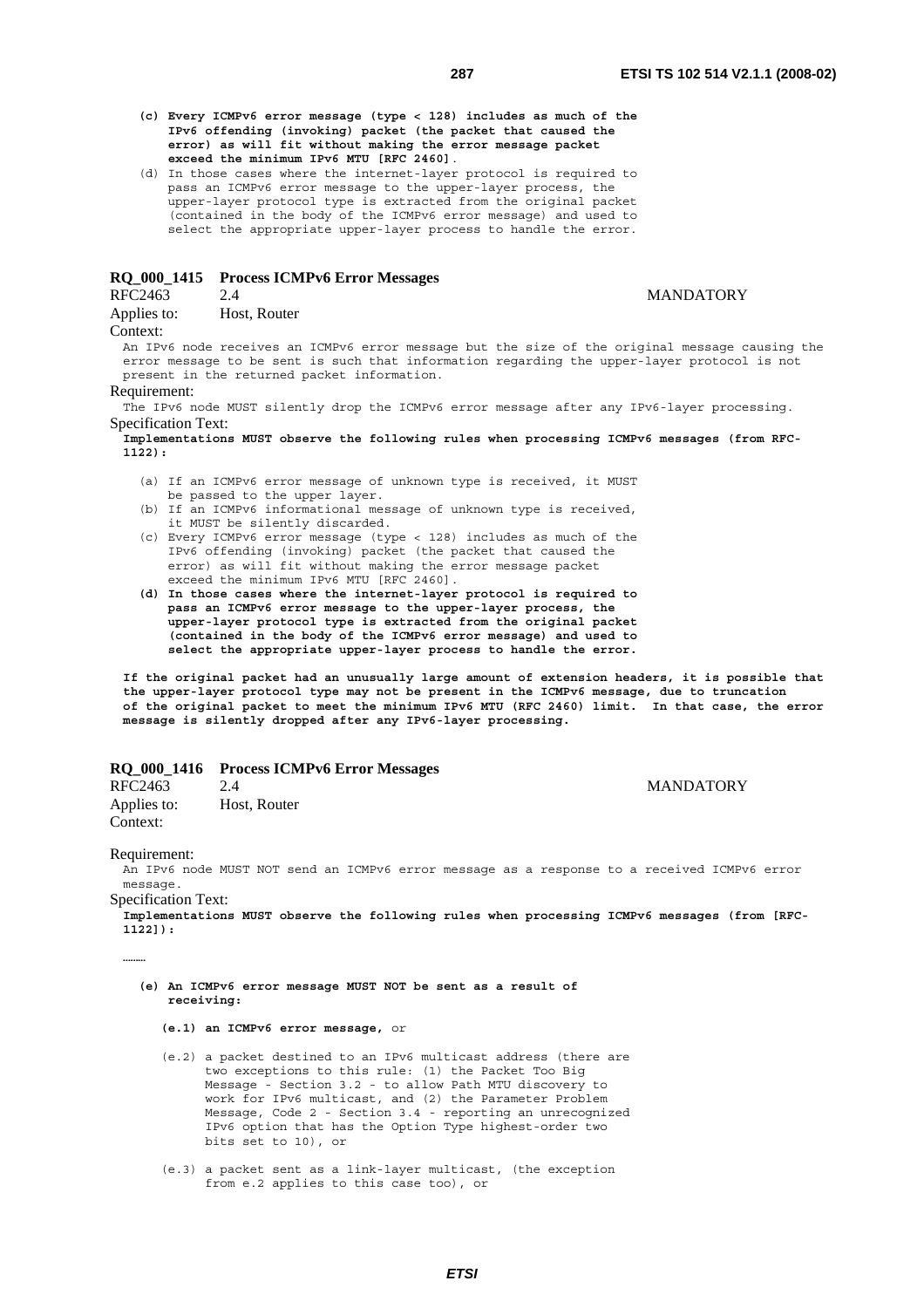- (e.4) a packet sent as a link-layer broadcast, (the exception from e.2 applies to this case too), or
- (e.5) a packet whose source address does not uniquely identify a single node -- e.g., the IPv6 Unspecified Address, an IPv6 multicast address, or an address known by the ICMP message sender to be an IPv6 anycast address.

# **RQ\_000\_1417 Process ICMPv6 Error Messages**

RFC2463 2.4 MANDATORY<br>Applies to: Host, Router Host, Router Context:

Requirement:

**………** 

An IPv6 node MUST NOT send an ICMPv6 error message as a response to a received IPv6 packet sent to a multicast address unless it is to report a Packet Too Big Message or a Parameter Problem Message, Code 2.

#### Specification Text:

**Implementations MUST observe the following rules when processing ICMPv6 messages (from [RFC-1122]):** 

- **(e) An ICMPv6 error message MUST NOT be sent as a result of receiving:**
	- (e.1) an ICMPv6 error message, or
	- **(e.2) a packet destined to an IPv6 multicast address (there are two exceptions to this rule: (1) the Packet Too Big Message - Section 3.2 - to allow Path MTU discovery to work for IPv6 multicast, and (2) the Parameter Problem Message, Code 2 - Section 3.4 - reporting an unrecognized IPv6 option that has the Option Type highest-order two bits set to 10)**, or
	- (e.3) a packet sent as a link-layer multicast, (the exception from e.2 applies to this case too), or
	- (e.4) a packet sent as a link-layer broadcast, (the exception from e.2 applies to this case too), or
	- (e.5) a packet whose source address does not uniquely identify a single node -- e.g., the IPv6 Unspecified Address, an IPv6 multicast address, or an address known by the ICMP message sender to be an IPv6 anycast address.

# **RQ\_000\_1419 Process ICMPv6 Error Messages**

RFC2463 2.4 MANDATORY Applies to: Host, Router Context:

Requirement:

An IPv6 node MUST NOT send an ICMPv6 error message as a response to a received IPv6 packet sent as a link-layer multicast unless it is to report a Packet Too Big Message or a Parameter Problem Message, Code 2.

Specification Text:

**Implementations MUST observe the following rules when processing ICMPv6 messages (from [RFC-1122]):** 

**………** 

 **(e) An ICMPv6 error message MUST NOT be sent as a result of receiving:**

(e.1) an ICMPv6 error message, or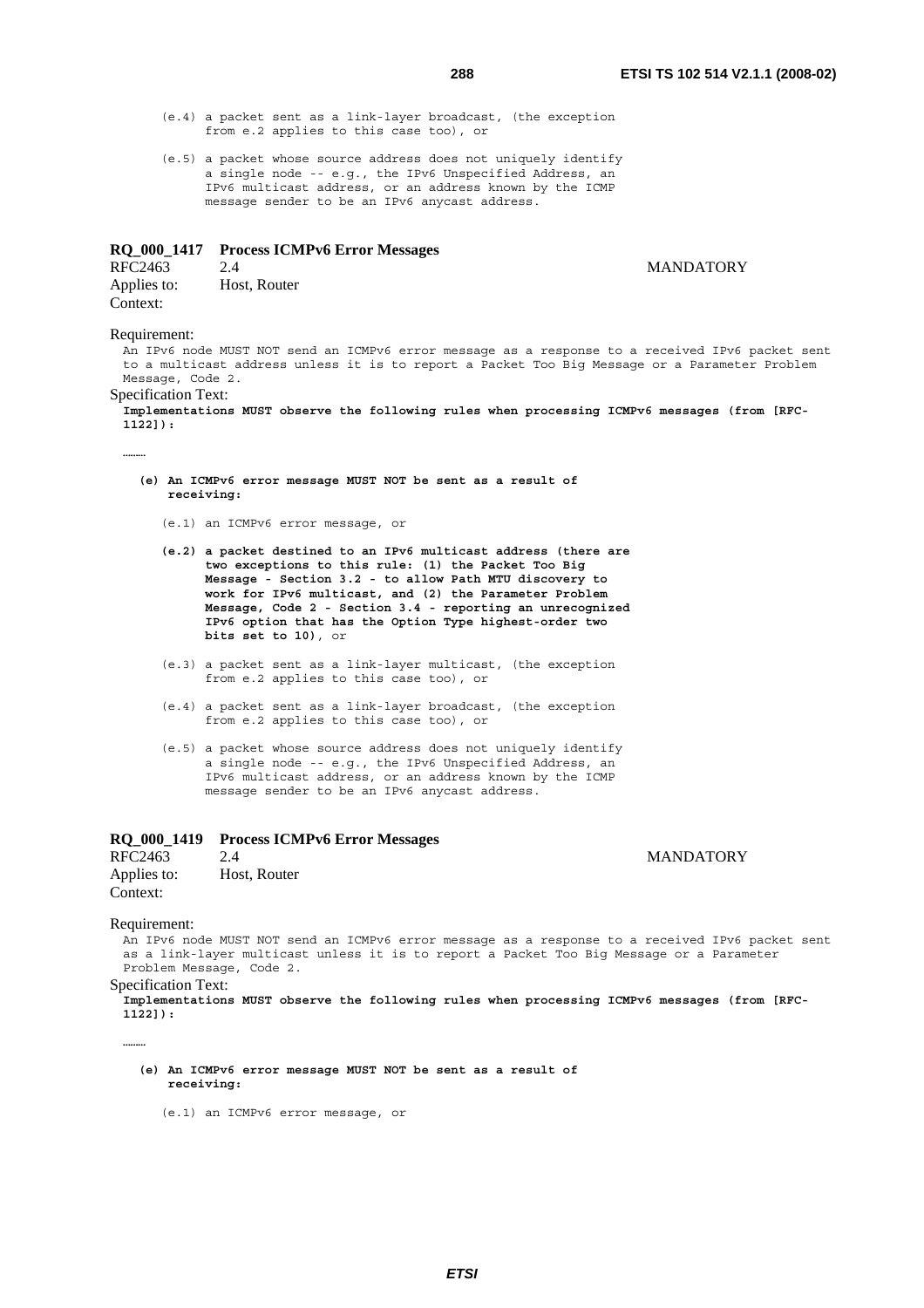- (e.2) a packet destined to an IPv6 multicast address (there are two exceptions to this rule: (1) the Packet Too Big Message - Section 3.2 - to allow Path MTU discovery to work for IPv6 multicast, and (2) the Parameter Problem Message, Code 2 - Section 3.4 - reporting an unrecognized IPv6 option that has the Option Type highest-order two bits set to 10), or
- **(e.3) a packet sent as a link-layer multicast, (the exception from e.2 applies to this case too),** or
- (e.4) a packet sent as a link-layer broadcast, (the exception from e.2 applies to this case too), or
- (e.5) a packet whose source address does not uniquely identify a single node -- e.g., the IPv6 Unspecified Address, an IPv6 multicast address, or an address known by the ICMP message sender to be an IPv6 anycast address.

# **RQ\_000\_1421 Process ICMPv6 Error Messages**

RFC2463 2.4 MANDATORY Applies to: Router, Host Context:

#### Requirement:

**………** 

An IPv6 node MUST NOT send an ICMPv6 error message as a response to a received IPv6 packet sent as a link-layer broadcast unless it is to report a Packet Too Big Message or a Parameter Problem Message, Code 2.

# Specification Text:

**Implementations MUST observe the following rules when processing ICMPv6 messages (from [RFC-1122]):** 

- **(e) An ICMPv6 error message MUST NOT be sent as a result of receiving:**
	- (e.1) an ICMPv6 error message, or
	- (e.2) a packet destined to an IPv6 multicast address (there are two exceptions to this rule: (1) the Packet Too Big Message - Section 3.2 - to allow Path MTU discovery to work for IPv6 multicast, and (2) the Parameter Problem Message, Code 2 - Section 3.4 - reporting an unrecognized IPv6 option that has the Option Type highest-order two bits set to 10), or
	- (e.3) a packet sent as a link-layer multicast, (the exception from e.2 applies to this case too), or
	- **(e.4) a packet sent as a link-layer broadcast, (the exception from e.2 applies to this case too)**, or
- (e.5) a packet whose source address does not uniquely identify a single node -- e.g., the IPv6 Unspecified Address, an IPv6 multicast address, or an address known by the ICMP message sender to be an IPv6 anycast address.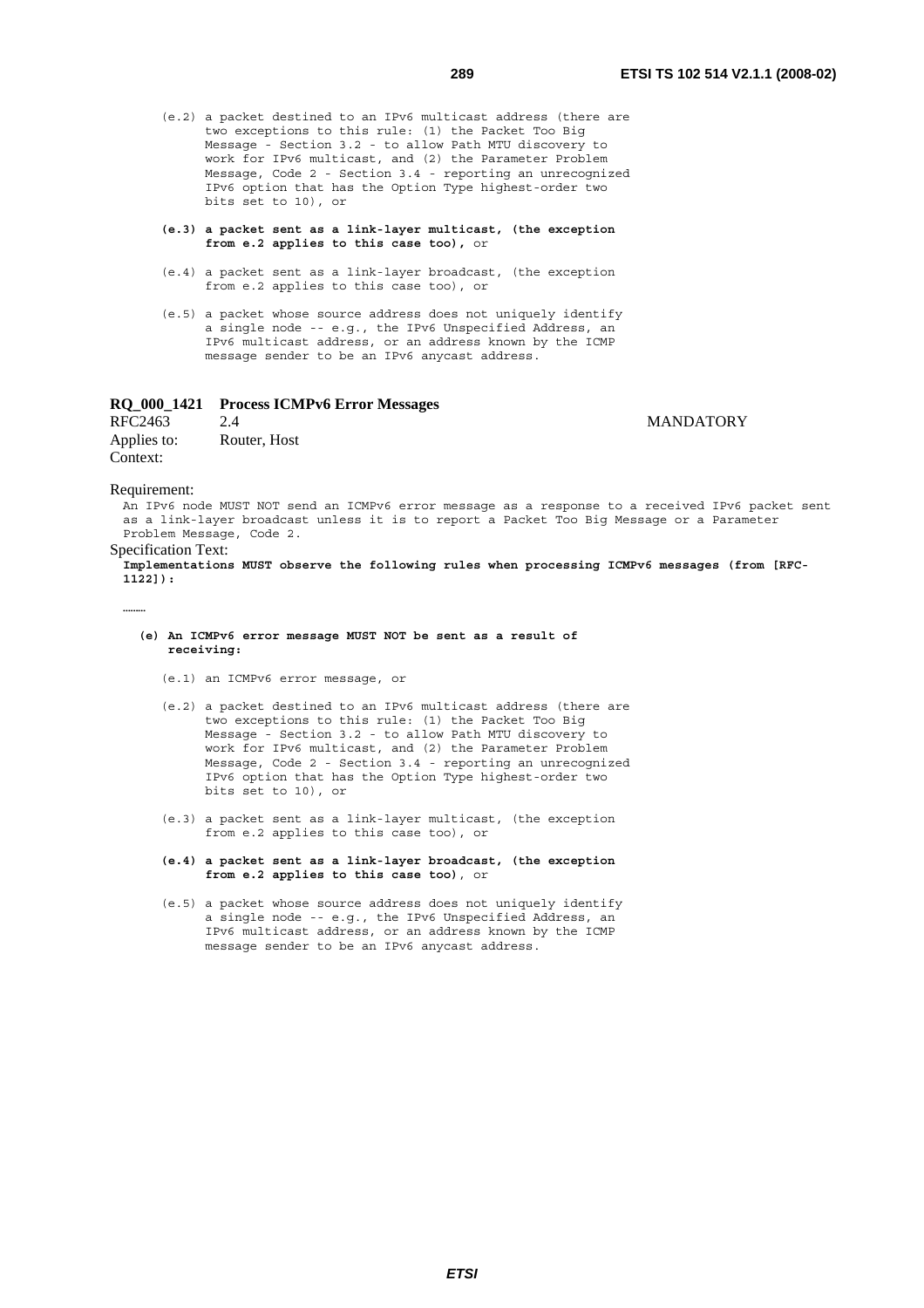# **RQ\_000\_1423 Process ICMPv6 Error Messages**

RFC2463 2.4, 7, 12 MANDATORY Applies to: Host, Router Context:

# Requirement:

**………** 

An IPv6 node MUST NOT send an ICMPv6 error message as a response to a received IPv6 packet in which the Source Address field does not uniquely identify a single node. Specification Text:

**Implementations MUST observe the following rules when processing ICMPv6 messages (from [RFC-1122]):** 

- **(e) An ICMPv6 error message MUST NOT be sent as a result of receiving:**
	- (e.1) an ICMPv6 error message, or
	- (e.2) a packet destined to an IPv6 multicast address (there are two exceptions to this rule: (1) the Packet Too Big Message - Section 3.2 - to allow Path MTU discovery to work for IPv6 multicast, and (2) the Parameter Problem Message, Code 2 - Section 3.4 - reporting an unrecognized IPv6 option that has the Option Type highest-order two bits set to 10), or
	- (e.3) a packet sent as a link-layer multicast, (the exception from e.2 applies to this case too), or
	- (e.4) a packet sent as a link-layer broadcast, (the exception from e.2 applies to this case too), or
	- **(e.5) a packet whose source address does not uniquely identify a single node -- e.g., the IPv6 Unspecified Address, an IPv6 multicast address, or an address known by the ICMP message sender to be an IPv6 anycast address.**

# **RQ\_000\_1427 Limit ICMP Bandwidth and Forwarding Costs**

RFC2463 2.4 MANDATORY Applies to: Host, Router Context:

#### Requirement:

...

An IPv6 node MUST control the rate at which ICMPv6 error messages are sent to a single destination.

Specification Text:

Implementations MUST observe the following rules when processing ICMPv6 messages (from [RFC-1122]):

- (f) **Finally, in order to limit the bandwidth and forwarding costs incurred sending ICMPv6 error messages, an IPv6 node MUST limit the rate of ICMPv6 error messages it sends. This situation may occur when a source sending a stream of erroneous packets fails to heed the resulting ICMPv6 error messages.** There are a variety of ways of implementing the rate-limiting function, for example:
	- (f.1) Timer-based for example, limiting the rate of transmission of error messages to a given source, or to any source, to at most once every T milliseconds.
	- (f.2) Bandwidth-based for example, limiting the rate at which error messages are sent from a particular interface to some fraction F of the attached link's bandwidth. The limit parameters (e.g., T or F in the above examples) MUST be configurable for the node, with a conservative default value (e.g.,  $T = 1$  second, NOT 0 seconds, or  $F = 2$  percent, NOT 100 percent).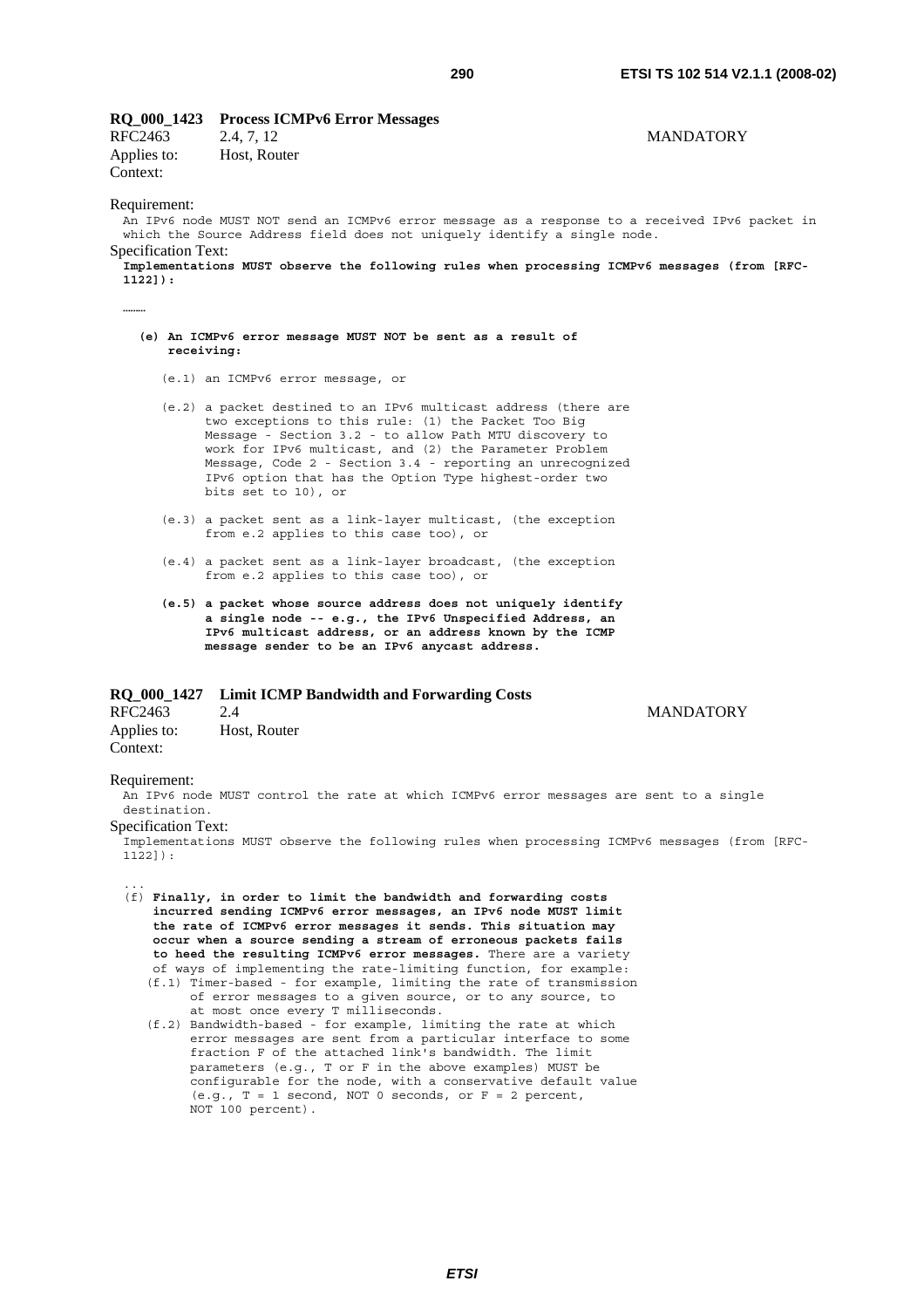# **RQ\_000\_1432 Generate Destination Unreachable Message**  RFC2463 3.1 RECOMMENDED Applies to: Router Context: An IPv6 router receives an IPv6 packet which cannot be delivered to its destination address for reasons other than congestion. Requirement: The IPv6 router SHOULD send an ICMPv6 message to the originator of the packet with the Type field in the ICMPv6 Header set to the value 1 (Destination Unreachable). Specification Text:  $0$  1 2 3 0 1 2 3 4 5 6 7 8 9 0 1 2 3 4 5 6 7 8 9 0 1 2 3 4 5 6 7 8 9 0 1 +-+-+-+-+-+-+-+-+-+-+-+-+-+-+-+-+-+-+-+-+-+-+-+-+-+-+-+-+-+-+-+-+ **| Type |** Code | Checksum | +-+-+-+-+-+-+-+-+-+-+-+-+-+-+-+-+-+-+-+-+-+-+-+-+-+-+-+-+-+-+-+-+ | Unused | +-+-+-+-+-+-+-+-+-+-+-+-+-+-+-+-+-+-+-+-+-+-+-+-+-+-+-+-+-+-+-+-+ As much of invoking packet as will fit without the ICMPv6 packet exceeding the minimum IPv6 MTU [IPv6] IPv6 Fields: Destination Address Copied from the Source Address field of the invoking packet. **ICMPv6 Fields: Type 1**

| Code   | 0 - no route to destination<br>1 - communication with destination<br>administratively prohibited                          |
|--------|---------------------------------------------------------------------------------------------------------------------------|
|        | 2 - (not assigned)<br>3 - address unreachable<br>4 - port unreachable                                                     |
| Unused | This field is unused for all code values.<br>It must be initialized to zero by the sender<br>and ignored by the receiver. |

# Description

**A Destination Unreachable message SHOULD be generated by a router, or by the IPv6 layer in the originating node, in response to a packet that cannot be delivered to its destination address for reasons other than congestion. (An ICMPv6 message MUST NOT be generated if a packet is dropped due to congestion.)**

If the reason for the failure to deliver is lack of a matching entry in the forwarding node's routing table, the Code field is set to 0 (NOTE: this error can occur only in nodes that do not hold a "default route" in their routing tables).

If the reason for the failure to deliver is administrative prohibition, e.g., a "firewall filter", the Code field is set to 1.

If there is any other reason for the failure to deliver, e.g., inability to resolve the IPv6 destination address into a corresponding link address, or a link-specific problem of some sort, then the Code field is set to 3.

A destination node SHOULD send a Destination Unreachable message with Code 4 in response to a packet for which the transport protocol (e.g., UDP) has no listener, if that transport protocol has no alternative means to inform the sender.

Upper layer notification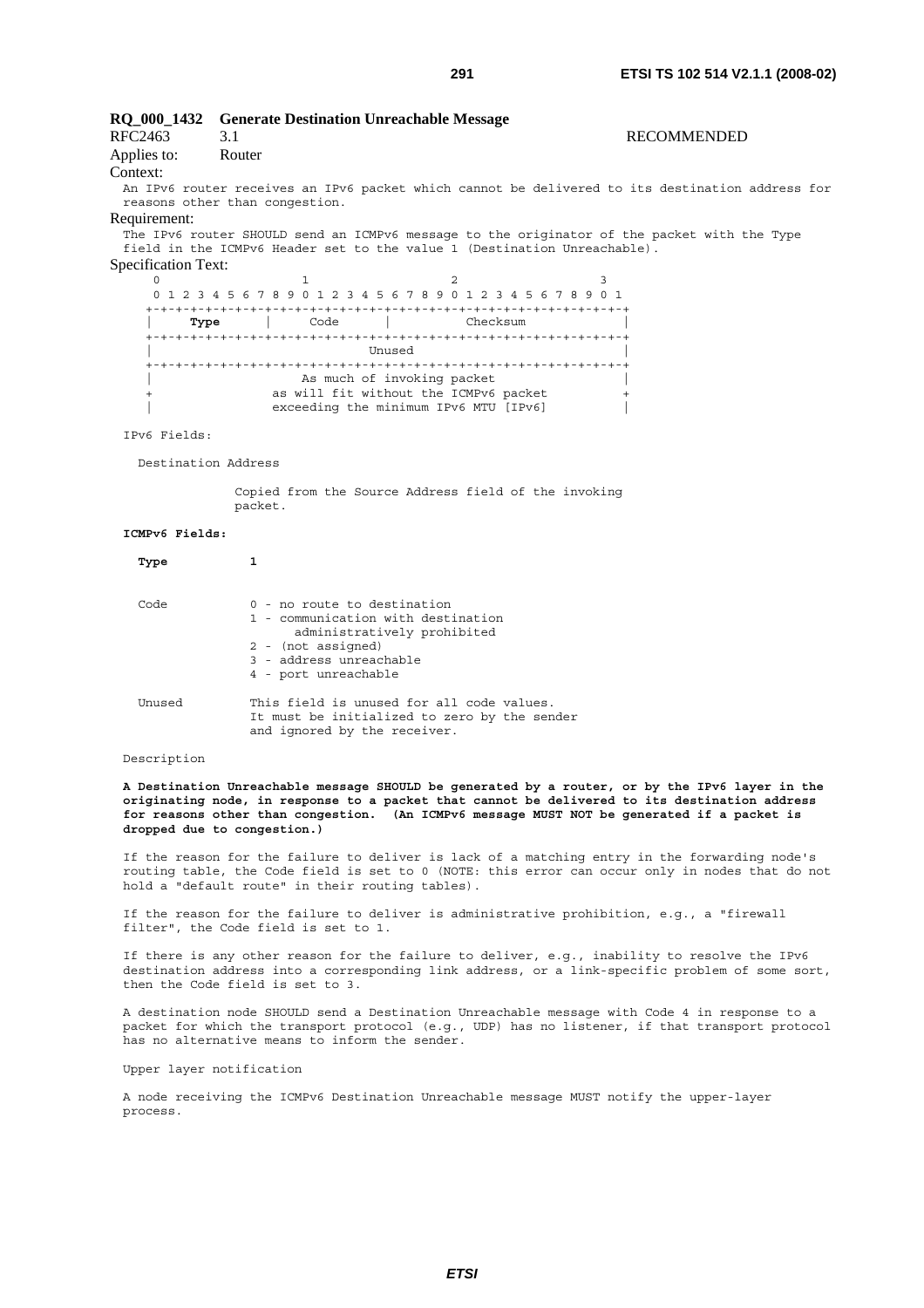| RFC2463<br>Applies to:<br>Context: | RQ_000_1433 Process Destination Unreachable Message<br>3.1<br>Host, Router                                                                                                                                                                                                                                                   | <b>MANDATORY</b> |  |  |  |  |
|------------------------------------|------------------------------------------------------------------------------------------------------------------------------------------------------------------------------------------------------------------------------------------------------------------------------------------------------------------------------|------------------|--|--|--|--|
|                                    | An IPv6 node receives an ICMPv6 Destination Unreachable Message.                                                                                                                                                                                                                                                             |                  |  |  |  |  |
| Requirement:                       |                                                                                                                                                                                                                                                                                                                              |                  |  |  |  |  |
|                                    | The IPv6 node MUST ignore any value set in the Unused field (octets 5 to 8) in the ICMPv6<br>Destination Unreachable message.                                                                                                                                                                                                |                  |  |  |  |  |
| Specification Text:                |                                                                                                                                                                                                                                                                                                                              |                  |  |  |  |  |
| Type                               | 1<br>2<br>3<br>0 1 2 3 4 5 6 7 8 9 0 1 2 3 4 5 6 7 8 9 0 1 2 3 4 5 6 7 8 9 0 1<br>Code l<br>Checksum                                                                                                                                                                                                                         |                  |  |  |  |  |
|                                    | Unused                                                                                                                                                                                                                                                                                                                       |                  |  |  |  |  |
|                                    | As much of invoking packet                                                                                                                                                                                                                                                                                                   |                  |  |  |  |  |
|                                    | as will fit without the ICMPv6 packet<br>$^{+}$                                                                                                                                                                                                                                                                              |                  |  |  |  |  |
|                                    | exceeding the minimum IPv6 MTU [IPv6]                                                                                                                                                                                                                                                                                        |                  |  |  |  |  |
| IPv6 Fields:                       |                                                                                                                                                                                                                                                                                                                              |                  |  |  |  |  |
| Destination Address                |                                                                                                                                                                                                                                                                                                                              |                  |  |  |  |  |
|                                    | Copied from the Source Address field of the invoking<br>packet.                                                                                                                                                                                                                                                              |                  |  |  |  |  |
| ICMPv6 Fields:                     |                                                                                                                                                                                                                                                                                                                              |                  |  |  |  |  |
| Type                               | 1                                                                                                                                                                                                                                                                                                                            |                  |  |  |  |  |
| Code                               | 0 - no route to destination<br>1 - communication with destination<br>administratively prohibited<br>2 - (not assigned)<br>3 - address unreachable<br>4 - port unreachable                                                                                                                                                    |                  |  |  |  |  |
| Unused                             | This field is unused for all code values.<br>It must be initialized to zero by the sender<br>and ignored by the receiver.                                                                                                                                                                                                    |                  |  |  |  |  |
| Description                        |                                                                                                                                                                                                                                                                                                                              |                  |  |  |  |  |
|                                    | A Destination Unreachable message SHOULD be generated by a router, or by the IPv6 layer in the<br>originating node, in response to a packet that cannot be delivered to its destination address<br>for reasons other than congestion. (An ICMPv6 message MUST NOT be generated if a packet is<br>dropped due to congestion.) |                  |  |  |  |  |

If the reason for the failure to deliver is lack of a matching entry in the forwarding node's routing table, the Code field is set to 0 (NOTE: this error can occur only in nodes that do not hold a "default route" in their routing tables).

If the reason for the failure to deliver is administrative prohibition, e.g., a "firewall filter", the Code field is set to 1.

If there is any other reason for the failure to deliver, e.g., inability to resolve the IPv6 destination address into a corresponding link address, or a link-specific problem of some sort, then the Code field is set to 3.

A destination node SHOULD send a Destination Unreachable message with Code 4 in response to a packet for which the transport protocol (e.g., UDP) has no listener, if that transport protocol has no alternative means to inform the sender.

Upper layer notification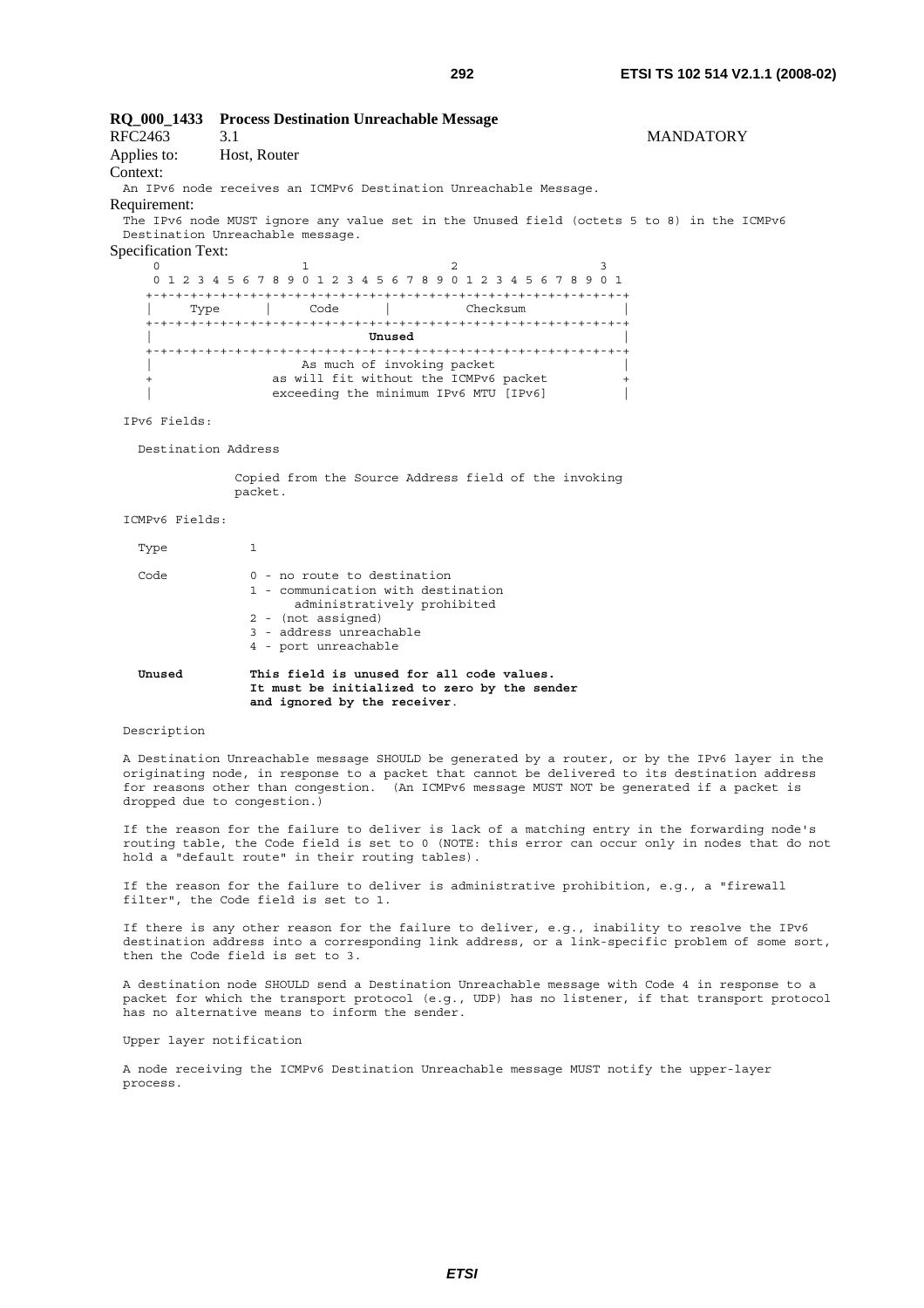# **RQ\_000\_1435 Generate Destination Unreachable Message**  RFC2463 3.1 MANDATORY Applies to: Router Context: An IPv6 router receives an IPv6 packet which cannot be forwarded to its Destination Address as a result of network congestion. Requirement: The IPv6 router MUST NOT send an ICMPv6 Destination Unreachable Message as a response to the originating node. Specification Text:  $0$  1 2 3 0 1 2 3 4 5 6 7 8 9 0 1 2 3 4 5 6 7 8 9 0 1 2 3 4 5 6 7 8 9 0 1 +-+-+-+-+-+-+-+-+-+-+-+-+-+-+-+-+-+-+-+-+-+-+-+-+-+-+-+-+-+-+-+-+ | Type | Code | Checksum | +-+-+-+-+-+-+-+-+-+-+-+-+-+-+-+-+-+-+-+-+-+-+-+-+-+-+-+-+-+-+-+-+ | Unused | +-+-+-+-+-+-+-+-+-+-+-+-+-+-+-+-+-+-+-+-+-+-+-+-+-+-+-+-+-+-+-+-+ As much of invoking packet as will fit without the ICMPv6 packet exceeding the minimum IPv6 MTU [IPv6] IPv6 Fields: Destination Address Copied from the Source Address field of the invoking packet. ICMPv6 Fields: Type 1 Code 0 - no route to destination 1 - communication with destination administratively prohibited 2 - (not assigned)

|        | 3 - address unreachable<br>4 - port unreachable                                                                           |
|--------|---------------------------------------------------------------------------------------------------------------------------|
| Unused | This field is unused for all code values.<br>It must be initialized to zero by the sender<br>and ignored by the receiver. |

#### Description

A Destination Unreachable message SHOULD be generated by a router, or by the IPv6 layer in the originating node, in response to a packet that cannot be delivered to its destination address for reasons other than congestion. **(An ICMPv6 message MUST NOT be generated if a packet is dropped due to congestion.)**

If the reason for the failure to deliver is lack of a matching entry in the forwarding node's routing table, the Code field is set to 0 (NOTE: this error can occur only in nodes that do not hold a "default route" in their routing tables).

If the reason for the failure to deliver is administrative prohibition, e.g., a "firewall filter", the Code field is set to 1.

If there is any other reason for the failure to deliver, e.g., inability to resolve the IPv6 destination address into a corresponding link address, or a link-specific problem of some sort, then the Code field is set to 3.

A destination node SHOULD send a Destination Unreachable message with Code 4 in response to a packet for which the transport protocol (e.g., UDP) has no listener, if that transport protocol has no alternative means to inform the sender.

# Upper layer notification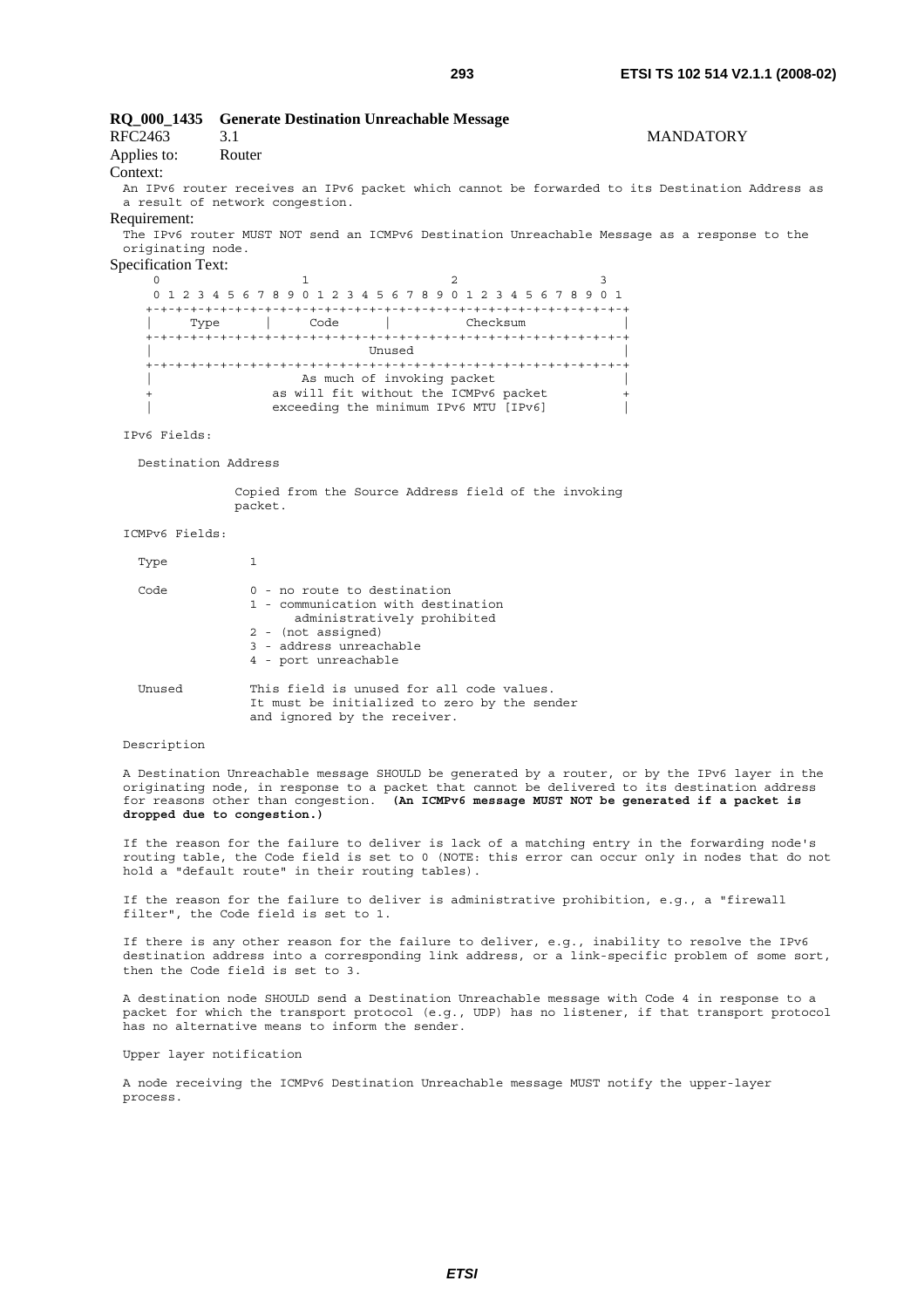# **RQ\_000\_1436 Destination Unreachable Code Field Value**  RFC2463 3.1 MANDATORY Applies to: Router Context: An IPv6 router constructs an ICMPv6 Destination Unreachable message as a response to a received IPv6 packet which cannot be delivered to its Destination Address because the router does not have a matching entry in its routing table. Requirement: The IPv6 router MUST set the ICMPv6 Code field to the value zero (0). Specification Text:  $0$  1 2 3 0 1 2 3 4 5 6 7 8 9 0 1 2 3 4 5 6 7 8 9 0 1 2 3 4 5 6 7 8 9 0 1 +-+-+-+-+-+-+-+-+-+-+-+-+-+-+-+-+-+-+-+-+-+-+-+-+-+-+-+-+-+-+-+-+ | Type **| Code |** Checksum | +-+-+-+-+-+-+-+-+-+-+-+-+-+-+-+-+-+-+-+-+-+-+-+-+-+-+-+-+-+-+-+-+ | Unused | +-+-+-+-+-+-+-+-+-+-+-+-+-+-+-+-+-+-+-+-+-+-+-+-+-+-+-+-+-+-+-+-+ As much of invoking packet as will fit without the ICMPv6 packet exceeding the minimum IPv6 MTU [IPv6] IPv6 Fields: Destination Address Copied from the Source Address field of the invoking packet. ICMPv6 Fields: Type 1  **Code 0 - no route to destination 1 - communication with destination administratively prohibited 2 - (not assigned)**

| 'l'ype |                                                                                                                                                                           |
|--------|---------------------------------------------------------------------------------------------------------------------------------------------------------------------------|
| Code   | 0 - no route to destination<br>1 - communication with destination<br>administratively prohibited<br>2 - (not assigned)<br>3 - address unreachable<br>4 - port unreachable |
| Unused | This field is unused for all code values.<br>It must be initialized to zero by the sender<br>and ignored by the receiver.                                                 |

#### Description

A Destination Unreachable message SHOULD be generated by a router, or by the IPv6 layer in the originating node, in response to a packet that cannot be delivered to its destination address for reasons other than congestion. (An ICMPv6 message MUST NOT be generated if a packet is dropped due to congestion.)

**If the reason for the failure to deliver is lack of a matching entry in the forwarding node's routing table, the Code field is set to 0 (NOTE: this error can occur only in nodes that do not hold a "default route" in their routing tables).**

If the reason for the failure to deliver is administrative prohibition, e.g., a "firewall filter", the Code field is set to 1.

If there is any other reason for the failure to deliver, e.g., inability to resolve the IPv6 destination address into a corresponding link address, or a link-specific problem of some sort, then the Code field is set to 3.

A destination node SHOULD send a Destination Unreachable message with Code 4 in response to a packet for which the transport protocol (e.g., UDP) has no listener, if that transport protocol has no alternative means to inform the sender.

Upper layer notification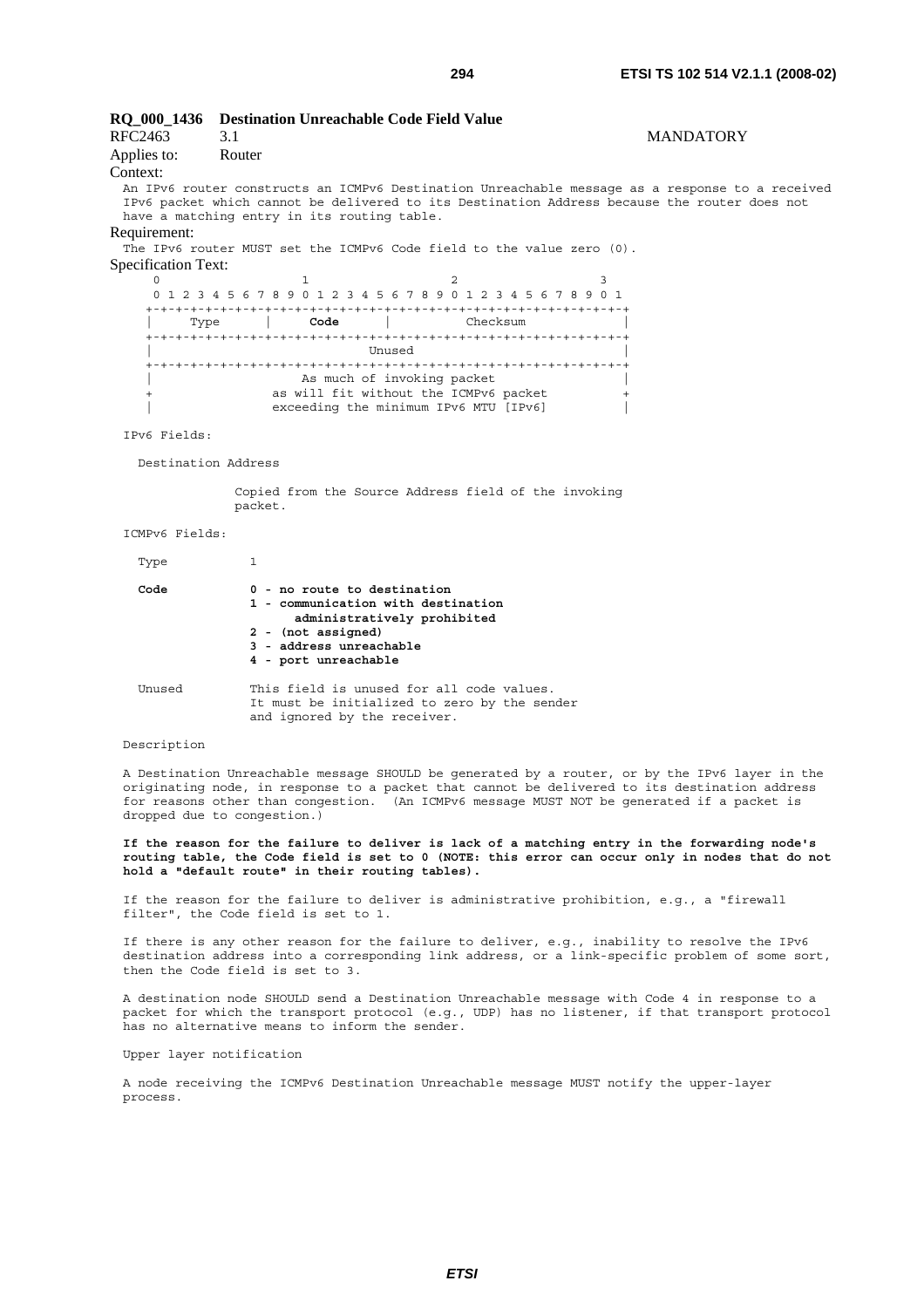| RFC2463<br>Applies to:<br>Context: | RQ_000_1437 Destination Unreachable Code Field Value<br>3.1<br>Router                                                                                                                                                                 | <b>MANDATORY</b> |
|------------------------------------|---------------------------------------------------------------------------------------------------------------------------------------------------------------------------------------------------------------------------------------|------------------|
|                                    | An IPv6 router constructs an ICMPv6 Destination Unreachable message as a response to a received<br>IPv6 packet which cannot be delivered to its Destination Address due to administrative<br>prohibition such as a "firewall filter". |                  |
| Requirement:                       | The IPv6 router MUST set the ICMPv6 Code field to the value 1.                                                                                                                                                                        |                  |
| <b>Specification Text:</b>         |                                                                                                                                                                                                                                       |                  |
| $\Omega$                           | $\overline{2}$<br>1<br>3                                                                                                                                                                                                              |                  |
|                                    | 0 1 2 3 4 5 6 7 8 9 0 1 2 3 4 5 6 7 8 9 0 1 2 3 4 5 6 7 8 9 0 1                                                                                                                                                                       |                  |
|                                    | Type   Code   Checksum                                                                                                                                                                                                                |                  |
|                                    | Unused                                                                                                                                                                                                                                |                  |
|                                    |                                                                                                                                                                                                                                       |                  |
|                                    | As much of invoking packet                                                                                                                                                                                                            |                  |
| $+$                                | as will fit without the ICMPv6 packet<br>$^{+}$<br>exceeding the minimum IPv6 MTU [IPv6]                                                                                                                                              |                  |
|                                    |                                                                                                                                                                                                                                       |                  |
| IPv6 Fields:                       |                                                                                                                                                                                                                                       |                  |
| Destination Address                |                                                                                                                                                                                                                                       |                  |
|                                    | Copied from the Source Address field of the invoking<br>packet.                                                                                                                                                                       |                  |
| ICMPv6 Fields:                     |                                                                                                                                                                                                                                       |                  |
| Type                               | 1                                                                                                                                                                                                                                     |                  |
| Code                               | 0 - no route to destination<br>1 - communication with destination<br>administratively prohibited<br>2 - (not assigned)<br>3 - address unreachable<br>4 - port unreachable                                                             |                  |
| Unused                             | This field is unused for all code values.<br>It must be initialized to zero by the sender<br>and ignored by the receiver.                                                                                                             |                  |
| Description                        |                                                                                                                                                                                                                                       |                  |

A Destination Unreachable message SHOULD be generated by a router, or by the IPv6 layer in the originating node, in response to a packet that cannot be delivered to its destination address for reasons other than congestion. (An ICMPv6 message MUST NOT be generated if a packet is dropped due to congestion.)

If the reason for the failure to deliver is lack of a matching entry in the forwarding node's routing table, the Code field is set to 0 (NOTE: this error can occur only in nodes that do not hold a "default route" in their routing tables).

### **If the reason for the failure to deliver is administrative prohibition, e.g., a "firewall filter", the Code field is set to 1.**

If there is any other reason for the failure to deliver, e.g., inability to resolve the IPv6 destination address into a corresponding link address, or a link-specific problem of some sort, then the Code field is set to 3.

A destination node SHOULD send a Destination Unreachable message with Code 4 in response to a packet for which the transport protocol (e.g., UDP) has no listener, if that transport protocol has no alternative means to inform the sender.

Upper layer notification

A node receiving the ICMPv6 Destination Unreachable message MUST notify the upper-layer process.

*ETSI*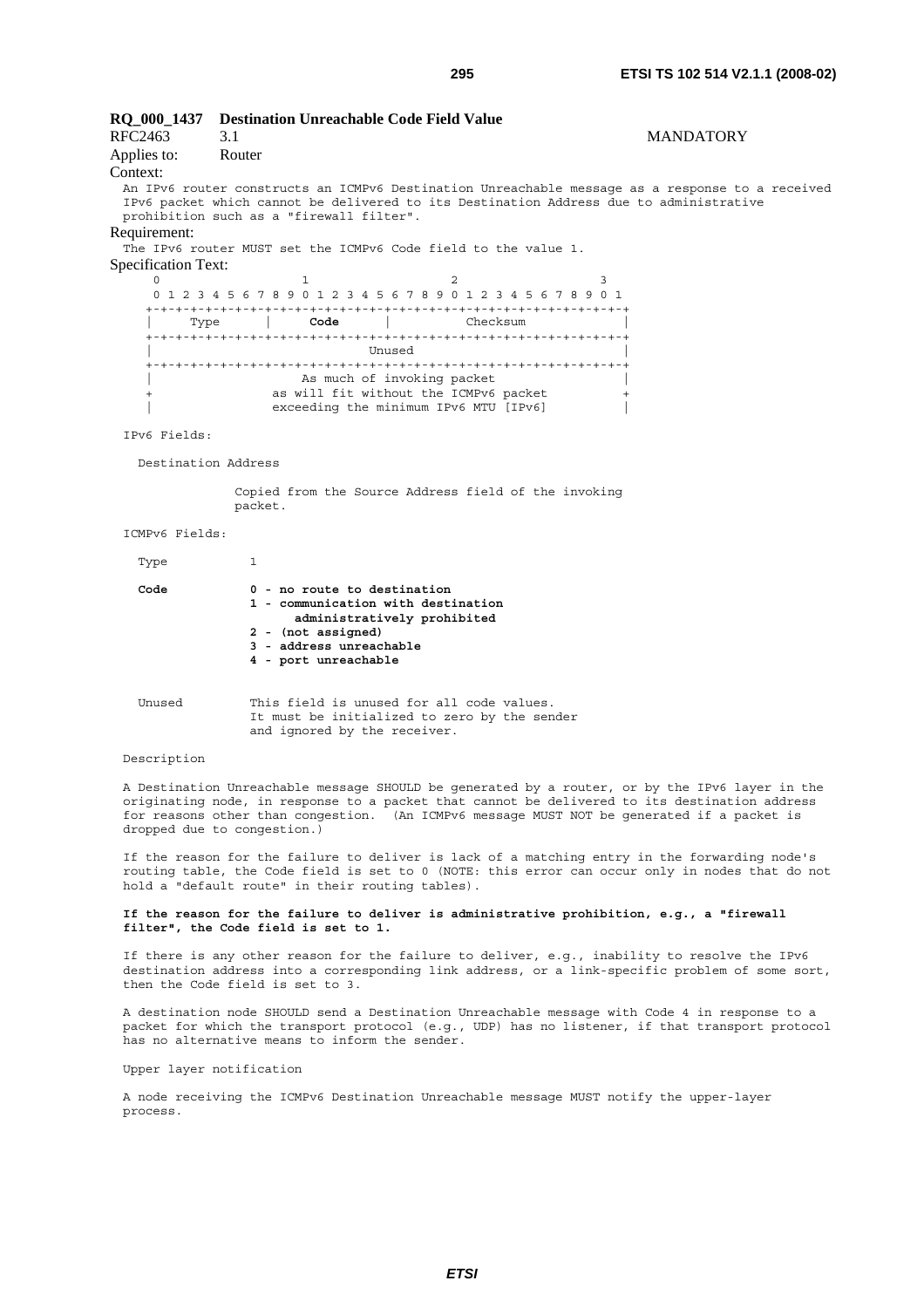# **RQ\_000\_1438 Destination Unreachable Code Field Value**  RFC2463 3.1 MANDATORY Applies to: Router Context: An IPv6 router constructs an ICMPv6 Destination Unreachable message as a response to a received IPv6 packet which cannot be delivered to its Destination Address due to any reason than the lack of a matching entry in the routing table or administrative prohibition. Requirement: The IPv6 router MUST set the ICMPv6 Code field to the value 3. Specification Text:  $0$  1 2 3 0 1 2 3 4 5 6 7 8 9 0 1 2 3 4 5 6 7 8 9 0 1 2 3 4 5 6 7 8 9 0 1 +-+-+-+-+-+-+-+-+-+-+-+-+-+-+-+-+-+-+-+-+-+-+-+-+-+-+-+-+-+-+-+-+ | Type **| Code |** Checksum | +-+-+-+-+-+-+-+-+-+-+-+-+-+-+-+-+-+-+-+-+-+-+-+-+-+-+-+-+-+-+-+-+ | Unused | +-+-+-+-+-+-+-+-+-+-+-+-+-+-+-+-+-+-+-+-+-+-+-+-+-+-+-+-+-+-+-+-+ As much of invoking packet as will fit without the ICMPv6 packet exceeding the minimum IPv6 MTU [IPv6] IPv6 Fields: Destination Address Copied from the Source Address field of the invoking packet.

#### ICMPv6 Fields:

| Type   |                                                                                                                                                                           |
|--------|---------------------------------------------------------------------------------------------------------------------------------------------------------------------------|
| Code   | 0 - no route to destination<br>1 - communication with destination<br>administratively prohibited<br>2 - (not assigned)<br>3 - address unreachable<br>4 - port unreachable |
| Unused | This field is unused for all code values.<br>It must be initialized to zero by the sender<br>and ignored by the receiver.                                                 |

#### Description

A Destination Unreachable message SHOULD be generated by a router, or by the IPv6 layer in the originating node, in response to a packet that cannot be delivered to its destination address for reasons other than congestion. (An ICMPv6 message MUST NOT be generated if a packet is dropped due to congestion.)

If the reason for the failure to deliver is lack of a matching entry in the forwarding node's routing table, the Code field is set to 0 (NOTE: this error can occur only in nodes that do not hold a "default route" in their routing tables).

If the reason for the failure to deliver is administrative prohibition, e.g., a "firewall filter", the Code field is set to 1.

**If there is any other reason for the failure to deliver, e.g., inability to resolve the IPv6 destination address into a corresponding link address, or a link-specific problem of some sort, then the Code field is set to 3.** 

A destination node SHOULD send a Destination Unreachable message with Code 4 in response to a packet for which the transport protocol (e.g., UDP) has no listener, if that transport protocol has no alternative means to inform the sender.

Upper layer notification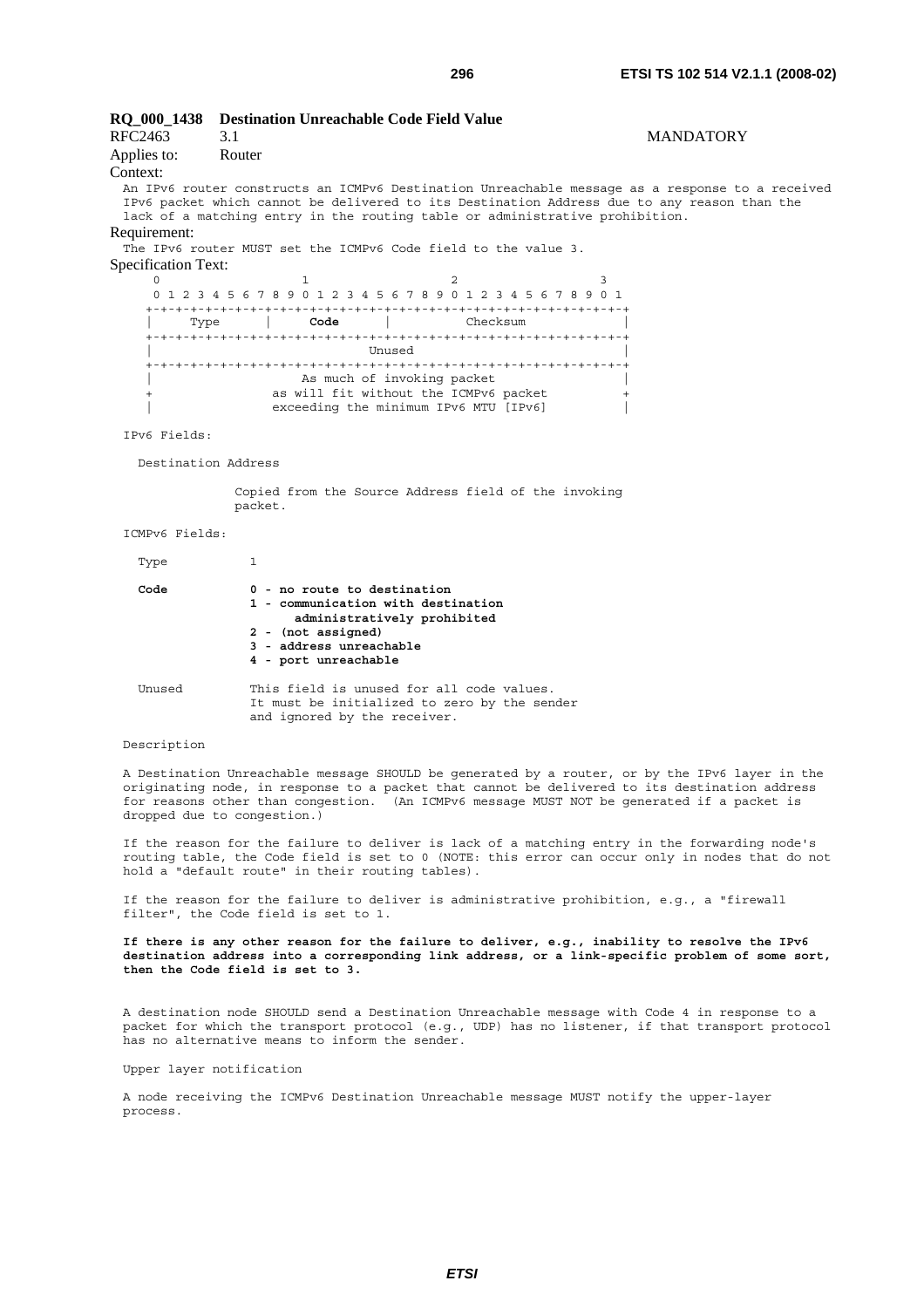# **RQ\_000\_1441 Destination Unreachable Code Field Value**  RFC2463 3.1 MANDATORY Applies to: Router Context: An IPv6 router constructs an ICMPv6 Destination Unreachable message as a response to a received IPv6 packet for which the transport protocol (e.g., UDP) has no listener and the transport protocol has no alternative means to inform the sender. Requirement: The IPv6 router MUST set the ICMPv6 Code field to the value 4. Specification Text:  $0$  1 2 3 0 1 2 3 4 5 6 7 8 9 0 1 2 3 4 5 6 7 8 9 0 1 2 3 4 5 6 7 8 9 0 1 +-+-+-+-+-+-+-+-+-+-+-+-+-+-+-+-+-+-+-+-+-+-+-+-+-+-+-+-+-+-+-+-+ | Type **| Code |** Checksum | +-+-+-+-+-+-+-+-+-+-+-+-+-+-+-+-+-+-+-+-+-+-+-+-+-+-+-+-+-+-+-+-+ | Unused | +-+-+-+-+-+-+-+-+-+-+-+-+-+-+-+-+-+-+-+-+-+-+-+-+-+-+-+-+-+-+-+-+ As much of invoking packet as will fit without the ICMPv6 packet exceeding the minimum IPv6 MTU [IPv6] IPv6 Fields: Destination Address Copied from the Source Address field of the invoking packet. ICMPv6 Fields: Type 1  **Code 0 - no route to destination 1 - communication with destination administratively prohibited 2 - (not assigned)**

| Type   |                                                                                                                                                                           |
|--------|---------------------------------------------------------------------------------------------------------------------------------------------------------------------------|
| Code   | 0 - no route to destination<br>1 - communication with destination<br>administratively prohibited<br>2 - (not assigned)<br>3 - address unreachable<br>4 - port unreachable |
| Unused | This field is unused for all code values.<br>It must be initialized to zero by the sender<br>and ignored by the receiver.                                                 |

#### Description

A Destination Unreachable message SHOULD be generated by a router, or by the IPv6 layer in the originating node, in response to a packet that cannot be delivered to its destination address for reasons other than congestion. (An ICMPv6 message MUST NOT be generated if a packet is dropped due to congestion.)

If the reason for the failure to deliver is lack of a matching entry in the forwarding node's routing table, the Code field is set to 0 (NOTE: this error can occur only in nodes that do not hold a "default route" in their routing tables).

If the reason for the failure to deliver is administrative prohibition, e.g., a "firewall filter", the Code field is set to 1.

If there is any other reason for the failure to deliver, e.g., inability to resolve the IPv6 destination address into a corresponding link address, or a link-specific problem of some sort, then the Code field is set to 3.

**A destination node SHOULD send a Destination Unreachable message with Code 4 in response to a packet for which the transport protocol (e.g., UDP) has no listener, if that transport protocol has no alternative means to inform the sender.**

Upper layer notification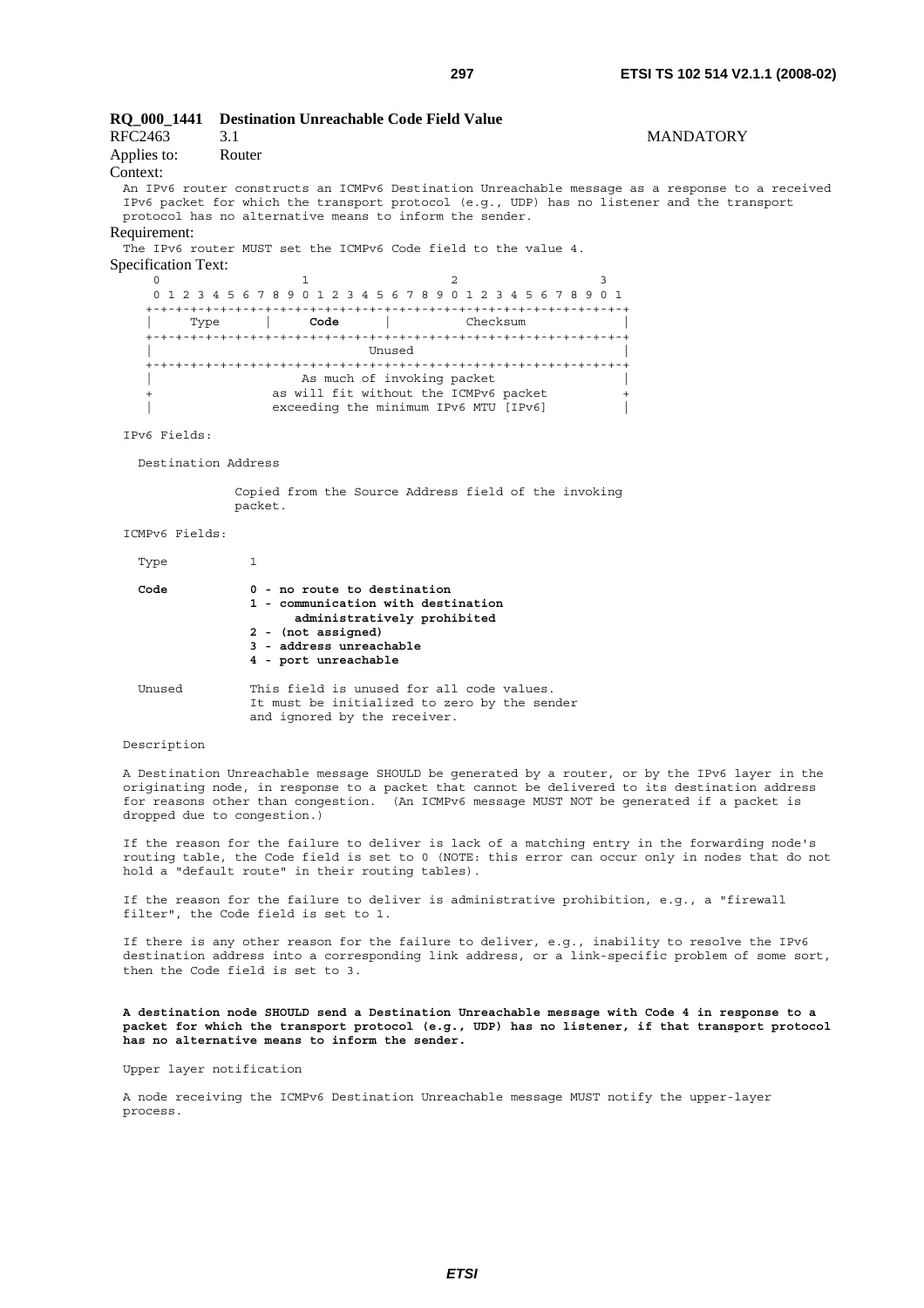# **RQ\_000\_1443 Generate Packet Too Big Message**

|                |        | $\sim$ |                  |
|----------------|--------|--------|------------------|
| <b>RFC2463</b> |        |        | <b>MANDATORY</b> |
| Applies to:    | Router |        |                  |
| Context:       |        |        |                  |

Context:

An IPv6 router receives an IPv6 packet which it cannot forward to the packet's destination address because the packet is larger than the MTU of the outgoing link

## Requirement:

The IPv6 router MUST send an ICMPv6 message to the originating node with the Type Field (octet 1) set to 2 (Packet Too Big), the Code Field (octet 2) set to zero (0), the Checksum Field (octets 3 and 4) set to the calculated checksum, the MTU Field (octets 5 to 8) set to the Maximum Transmission Unit of the next-hop link and the Message Body Field set to contain as much of invoking packet as will fit without the ICMPv6 packet exceeding the minimum IPv6 MTU. Specification Text:

| 0 1 2 3 4 5 6 7 8 9 0 1 2 3 4 5 6 7 8 9 0 1 2 3 4 5 6 7 8 9 0 1 |  |                                       |                            |  |      |  |  |  |  |          |  |  |  |  |
|-----------------------------------------------------------------|--|---------------------------------------|----------------------------|--|------|--|--|--|--|----------|--|--|--|--|
|                                                                 |  |                                       |                            |  |      |  |  |  |  |          |  |  |  |  |
| Type                                                            |  |                                       | Code                       |  |      |  |  |  |  | Checksum |  |  |  |  |
|                                                                 |  |                                       |                            |  |      |  |  |  |  |          |  |  |  |  |
|                                                                 |  |                                       |                            |  | MTTJ |  |  |  |  |          |  |  |  |  |
|                                                                 |  |                                       |                            |  |      |  |  |  |  |          |  |  |  |  |
|                                                                 |  |                                       | As much of invoking packet |  |      |  |  |  |  |          |  |  |  |  |
|                                                                 |  | as will fit without the ICMPv6 packet |                            |  |      |  |  |  |  |          |  |  |  |  |
|                                                                 |  | exceeding the minimum IPv6 MTU [IPv6] |                            |  |      |  |  |  |  |          |  |  |  |  |

**IPv6 Fields:** 

 **Destination Address** 

 **Copied from the Source Address field of the invoking packet.** 

**ICMPv6 Fields:** 

| Type | 2                                                            |
|------|--------------------------------------------------------------|
| Code | Set to 0 (zero) by the sender and ignored by the<br>receiver |

 **MTU The Maximum Transmission Unit of the next-hop link.** 

### **Description**

**A Packet Too Big MUST be sent by a router in response to a packet that it cannot forward because the packet is larger than the MTU of the outgoing link. The information in this message is used as part of the Path MTU Discovery process [PMTU].** 

Sending a Packet Too Big Message makes an exception to one of the rules of when to send an ICMPv6 error message, in that unlike other messages, it is sent in response to a packet received with an IPv6 multicast destination address, or a link-layer multicast or link-layer broadcast address.

Upper layer notification

An incoming Packet Too Big message MUST be passed to the upper-layer process.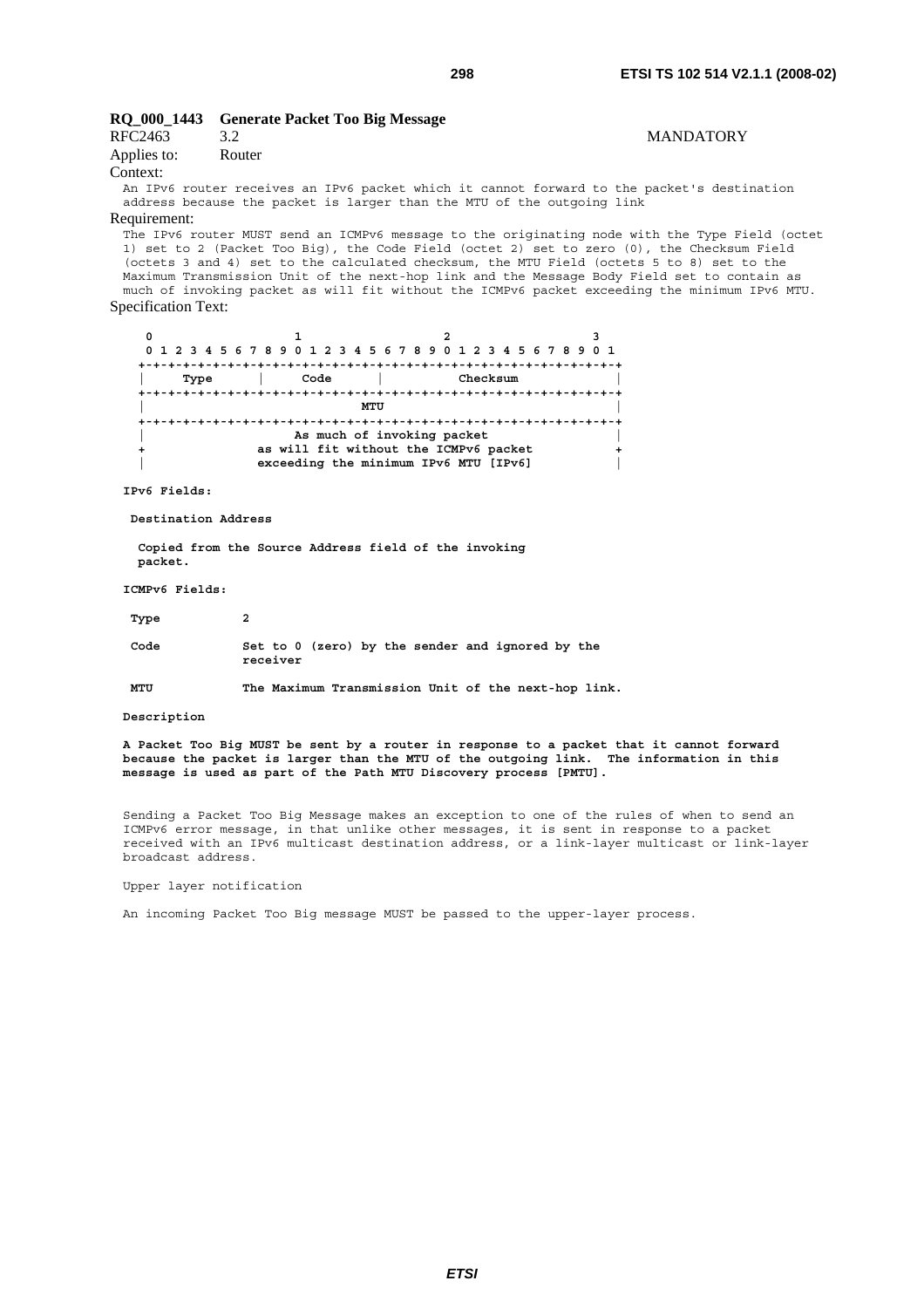**RQ\_000\_1444 Process Packet Too Big Message**  RFC2463 3.2 MANDATORY Applies to: Host, Router Context: An IPv6 node receives an ICMPv6 Packet Too Big message Requirement: The IPv6 node MUST ignore the contents of the Code field in the ICMPv6 Packet Too Big message. Specification Text: 0  $1$  2 3 0 1 2 3 4 5 6 7 8 9 0 1 2 3 4 5 6 7 8 9 0 1 2 3 4 5 6 7 8 9 0 1 +-+-+-+-+-+-+-+-+-+-+-+-+-+-+-+-+-+-+-+-+-+-+-+-+-+-+-+-+-+-+-+-+ | Type | Code | Checksum | +-+-+-+-+-+-+-+-+-+-+-+-+-+-+-+-+-+-+-+-+-+-+-+-+-+-+-+-+-+-+-+-+  $\blacksquare$  +-+-+-+-+-+-+-+-+-+-+-+-+-+-+-+-+-+-+-+-+-+-+-+-+-+-+-+-+-+-+-+-+ As much of invoking packet as will fit without the ICMPv6 packet exceeding the minimum IPv6 MTU [IPv6] IPv6 Fields: Destination Address Copied from the Source Address field of the invoking packet. ICMPv6 Fields: Type 2  **Code Set to 0 (zero) by the sender and ignored by the receiver**  MTU The Maximum Transmission Unit of the next-hop link. Description A Packet Too Big MUST be sent by a router in response to a packet that it cannot forward because the packet is larger than the MTU of the outgoing link. The information in this message is used as part of the Path MTU Discovery process [PMTU]. Sending a Packet Too Big Message makes an exception to one of the rules of when to send an ICMPv6 error message, in that unlike other messages, it is sent in response to a packet received with an IPv6 multicast destination address, or a link-layer multicast or link-layer broadcast address. Upper layer notification An incoming Packet Too Big message MUST be passed to the upper-layer process.

# **RQ\_000\_1447 Generate Time Exceeded Message**

| RFC2463     | 3.3    |
|-------------|--------|
| Applies to: | Router |
|             |        |

# **MANDATORY**

Context:

An IPv6 router receives a packet for which the router is not the destination and in which the Hop Limit field is set to either zero (0) or one (1)

Requirement:

The IPv6 router MUST discard the received packet and send an ICMPv6 message to the packet's originator with the Type Field (octet 1) set to 3 (Time Exceeded), the Code Field (octet 2) set to 0 (hop limit exceeded in transit), the Checksum Field (octets 3 and 4) set to the calculated checksum, the Unused field (octets 5 to 8) set to 0 and the Message Body Field set to contain as much of invoking packet as will fit without the ICMPv6 packet exceeding the minimum IPv6 MTU.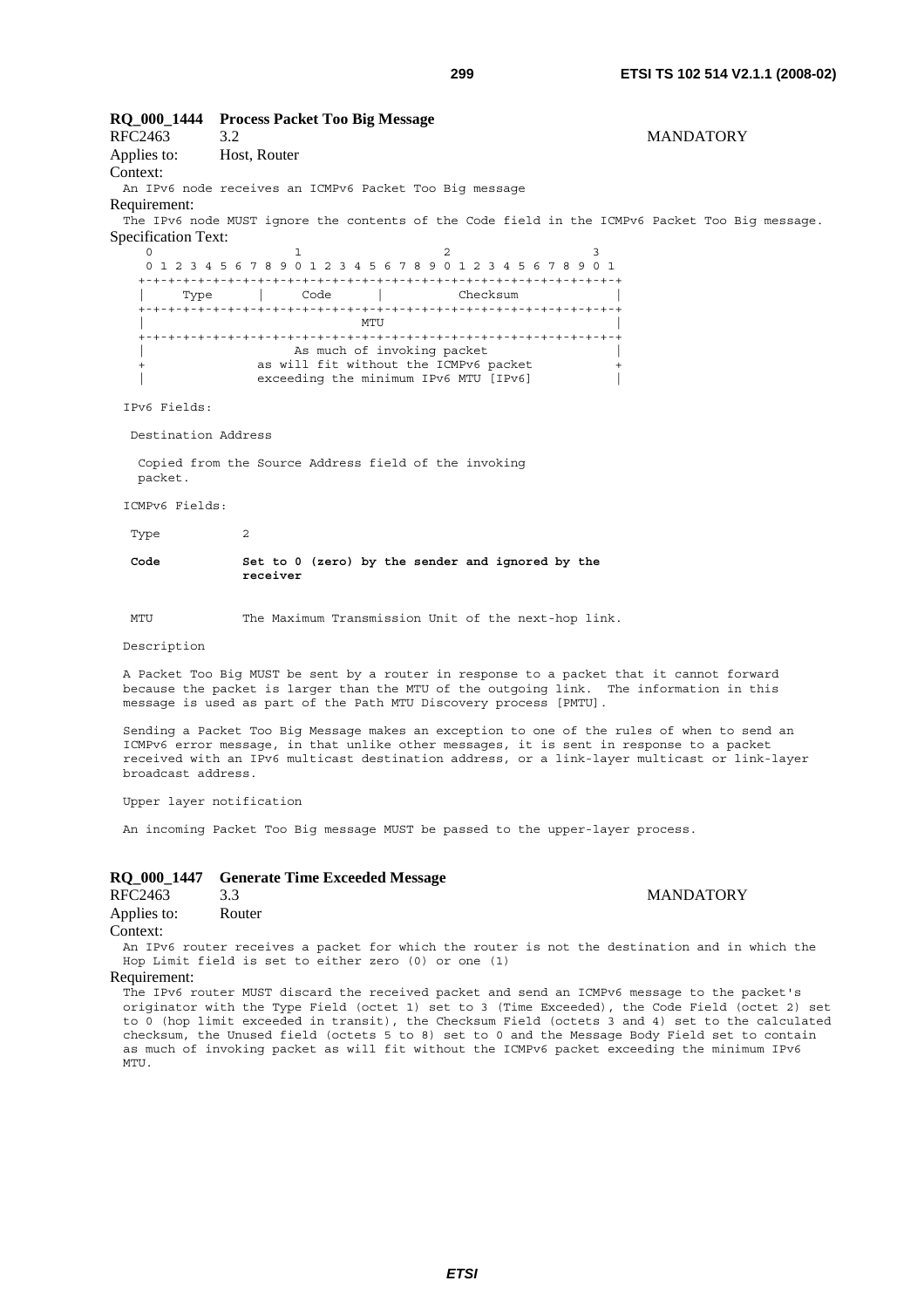Specification Text:

|      |      | 0 1 2 3 4 5 6 7 8 9 0 1 2 3 4 5 6 7 8 9 0 1 2 3 4 5 6 7 8 9 0 1                                              |  |
|------|------|--------------------------------------------------------------------------------------------------------------|--|
| Type | Code | Checksum                                                                                                     |  |
|      |      | Unused                                                                                                       |  |
|      |      | As much of invoking packet<br>as will fit without the ICMPv6 packet<br>exceeding the minimum IPv6 MTU [IPv6] |  |

**IPv6 Fields:** 

 **Destination Address Copied from the Source Address field of the invoking packet.** 

**ICMPv6 Fields:** 

| Type   | 3                                                                                                                         |
|--------|---------------------------------------------------------------------------------------------------------------------------|
| Code   | 0 - hop limit exceeded in transit                                                                                         |
|        | 1 - fragment reassembly time exceeded                                                                                     |
| Unused | This field is unused for all code values.<br>It must be initialized to zero by the sender<br>and ignored by the receiver. |

### **Description**

**If a router receives a packet with a Hop Limit of zero, or a router decrements a packet's Hop**  Limit to zero, it MUST discard the packet and send an ICMPv6 Time Exceeded message with Code 0 **to the source of the packet. This indicates either a routing loop or too small an initial Hop Limit value.**

The rules for selecting the Source Address of this message are defined in section 2.2.

Upper layer notification

An incoming Time Exceeded message MUST be passed to the upper-layer process.

# **RQ\_000\_1448 Process Time Exceeded Message**

| RFC2463                    | 3.3                                                                                           | <b>MANDATORY</b> |
|----------------------------|-----------------------------------------------------------------------------------------------|------------------|
| Applies to:                | Host, Router                                                                                  |                  |
| Context:                   |                                                                                               |                  |
|                            | An IPv6 node receives an ICMPv6 Time Exceeded message                                         |                  |
| Requirement:               |                                                                                               |                  |
|                            | The IPv6 node MUST ignore the contents of the Unused field (octets 5 to 8) in the ICMPv6 Time |                  |
| Exceeded message.          |                                                                                               |                  |
| <b>Specification Text:</b> |                                                                                               |                  |
| $\Omega$                   |                                                                                               |                  |
| 1 2 3 4 5 6 7              | 89012345678901<br>2 3 4 5<br><sup>9</sup><br>67                                               |                  |
| Type                       | Code<br>Checksum                                                                              |                  |
|                            |                                                                                               |                  |
|                            | Unused                                                                                        |                  |
|                            |                                                                                               |                  |
|                            | As much of invoking packet                                                                    |                  |
|                            | as will fit without the ICMPv6 packet                                                         |                  |
|                            | exceeding the minimum IPv6 MTU [IPv6]                                                         |                  |
| IPv6 Fields:               |                                                                                               |                  |

 Destination Address Copied from the Source Address field of the invoking packet.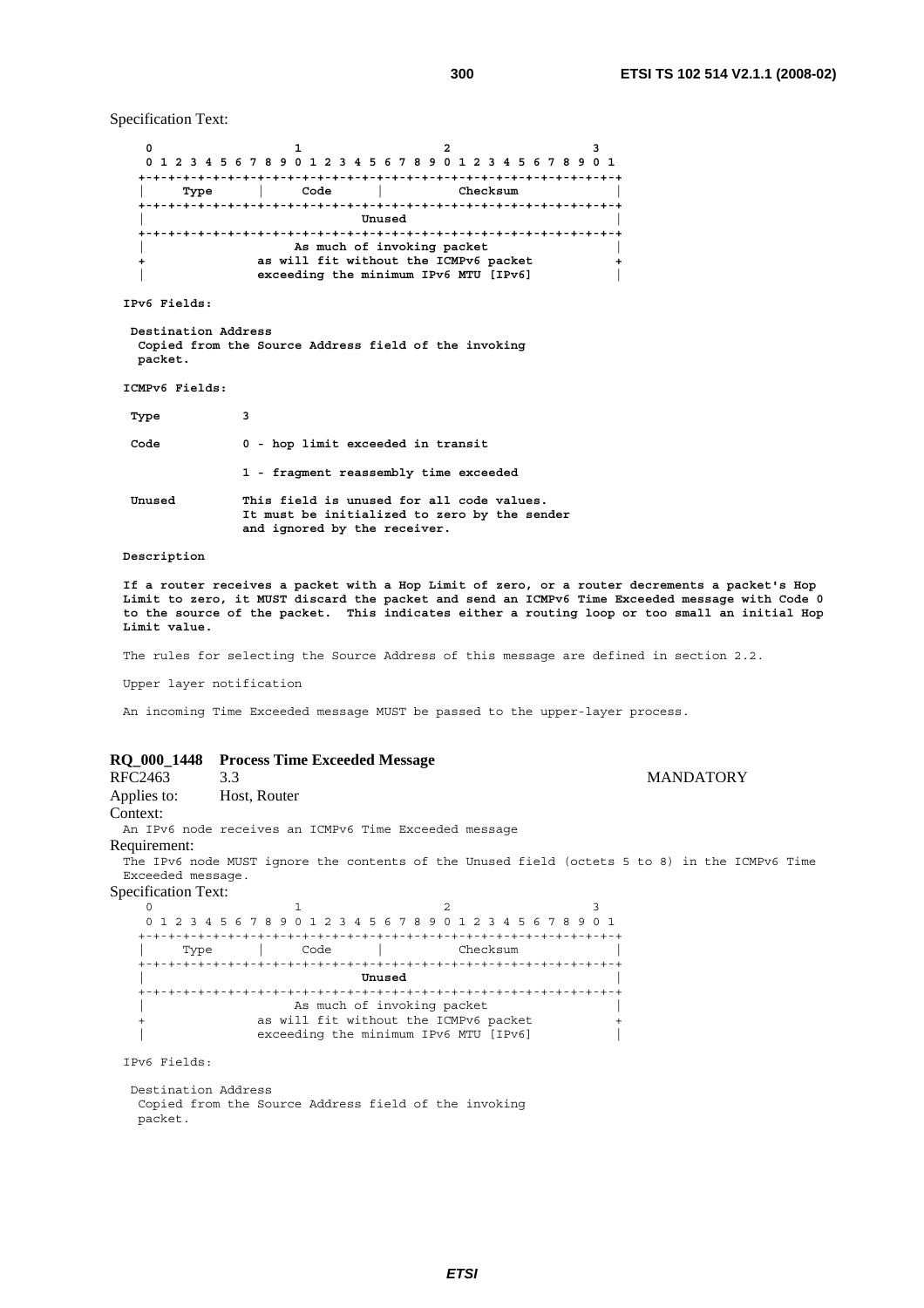ICMPv6 Fields:

| Unused | This field is unused for all code values.<br>It must be initialized to zero by the sender<br>and ignored by the receiver. |
|--------|---------------------------------------------------------------------------------------------------------------------------|
|        | 1 - fragment reassembly time exceeded                                                                                     |
| Code   | 0 - hop limit exceeded in transit                                                                                         |
| Type   | 3                                                                                                                         |

#### Description

If a router receives a packet with a Hop Limit of zero, or a router decrements a packet's Hop Limit to zero, it MUST discard the packet and send an ICMPv6 Time Exceeded message with Code 0 to the source of the packet. This indicates either a routing loop or too small an initial Hop Limit value.

The rules for selecting the Source Address of this message are defined in section 2.2.

Upper layer notification

An incoming Time Exceeded message MUST be passed to the upper-layer process.

# **RQ\_000\_1449 Generate Time Exceeded Message**

**MANDATORY** Applies to: Router Context: An IPv6 router receives a packet for which it is not the destination and which has a Hop Limit field set to a value of zero (0).

#### Requirement:

The IPv6 router MUST ignore the packet and send an ICMPv6 Time Exceeded message with Code field set to zero (0) to the source of the packet.

Specification Text:

0  $1$  2 3 0 1 2 3 4 5 6 7 8 9 0 1 2 3 4 5 6 7 8 9 0 1 2 3 4 5 6 7 8 9 0 1 +-+-+-+-+-+-+-+-+-+-+-+-+-+-+-+-+-+-+-+-+-+-+-+-+-+-+-+-+-+-+-+-+ | Type | Code | Checksum | +-+-+-+-+-+-+-+-+-+-+-+-+-+-+-+-+-+-+-+-+-+-+-+-+-+-+-+-+-+-+-+-+ | Unused | +-+-+-+-+-+-+-+-+-+-+-+-+-+-+-+-+-+-+-+-+-+-+-+-+-+-+-+-+-+-+-+-+ As much of invoking packet as will fit without the ICMPv6 packet exceeding the minimum IPv6 MTU [IPv6]

IPv6 Fields:

 Destination Address Copied from the Source Address field of the invoking packet.

ICMPv6 Fields:

| Type   |                                                                                                                           |
|--------|---------------------------------------------------------------------------------------------------------------------------|
| Code   | 0 - hop limit exceeded in transit                                                                                         |
|        | 1 - fragment reassembly time exceeded                                                                                     |
| Unused | This field is unused for all code values.<br>It must be initialized to zero by the sender<br>and ignored by the receiver. |

#### Description

**If a router receives a packet with a Hop Limit of zero,** or a router decrements a packet's Hop Limit to zero, **it MUST discard the packet and send an ICMPv6 Time Exceeded message with Code 0 to the source of the packet.** This indicates either a routing loop or too small an initial Hop Limit value.

The rules for selecting the Source Address of this message are defined in section 2.2.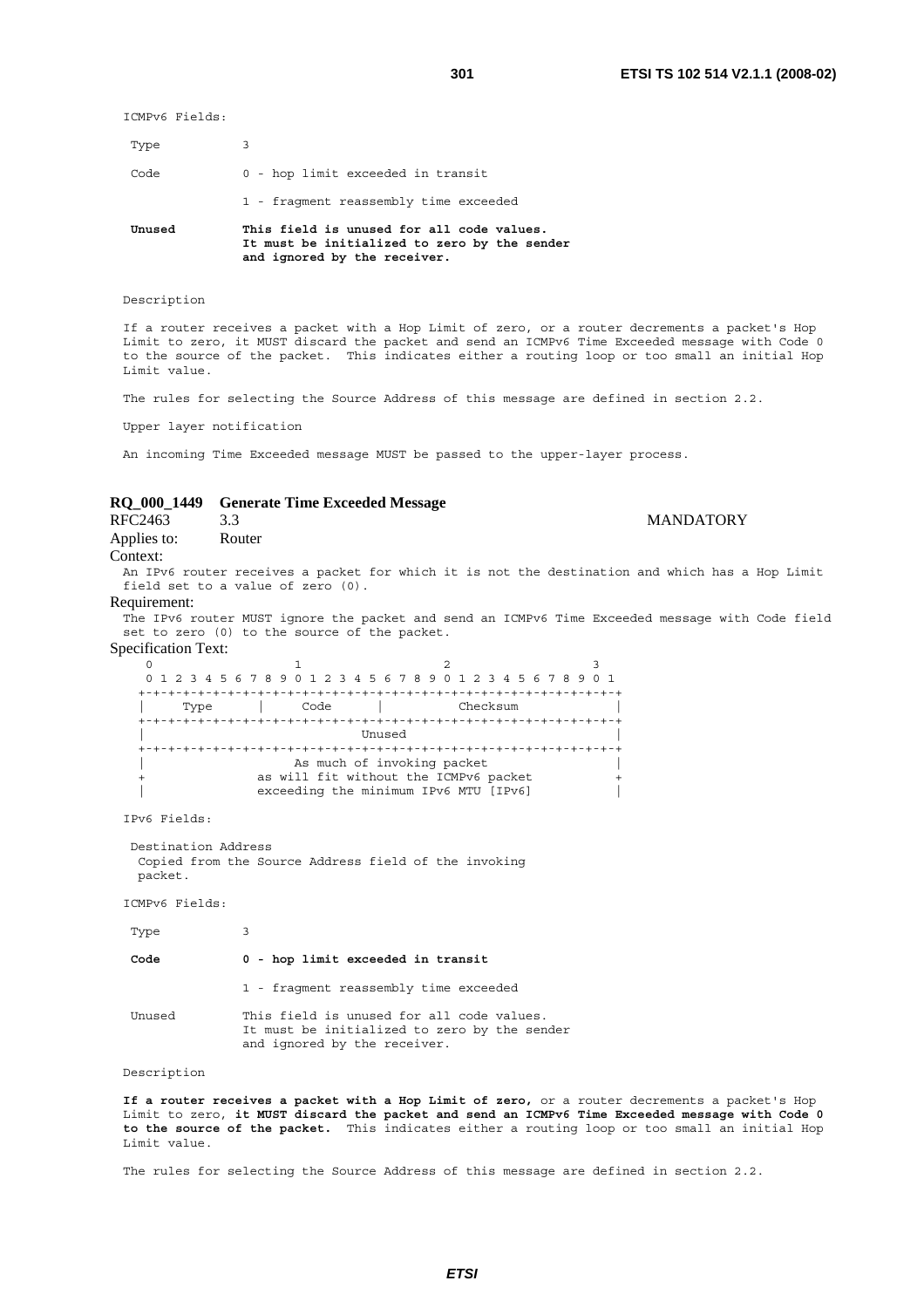Upper layer notification

An incoming Time Exceeded message MUST be passed to the upper-layer process.

**RQ\_000\_1450 Generate Time Exceeded Message**  RFC2463 3.3 MANDATORY Applies to: Router Context: An IPv6 router receives a packet for which it is not the destination and which has a Hop Limit field set to a value of one (1) Requirement: The IPv6 router MUST ignore the packet and send an ICMPv6 Time Exceeded message with Code field set to zero (0) to the source of the packet. Specification Text: 0  $1$  2 3 0 1 2 3 4 5 6 7 8 9 0 1 2 3 4 5 6 7 8 9 0 1 2 3 4 5 6 7 8 9 0 1 +-+-+-+-+-+-+-+-+-+-+-+-+-+-+-+-+-+-+-+-+-+-+-+-+-+-+-+-+-+-+-+-+ | Type | Code | Checksum | +-+-+-+-+-+-+-+-+-+-+-+-+-+-+-+-+-+-+-+-+-+-+-+-+-+-+-+-+-+-+-+-+ | Unused | +-+-+-+-+-+-+-+-+-+-+-+-+-+-+-+-+-+-+-+-+-+-+-+-+-+-+-+-+-+-+-+-+ As much of invoking packet as will fit without the ICMPv6 packet exceeding the minimum IPv6 MTU [IPv6] IPv6 Fields: Destination Address Copied from the Source Address field of the invoking packet. ICMPv6 Fields: Type 3  **Code 0 - hop limit exceeded in transit** 1 - fragment reassembly time exceeded Unused This field is unused for all code values. It must be initialized to zero by the sender and ignored by the receiver. Description **If a router receives a packet with a Hop Limit of zero, or a router decrements a packet's Hop Limit to zero, it MUST discard the packet and send an ICMPv6 Time Exceeded message with Code 0 to the source of the packet.** This indicates either a routing loop or too small an initial Hop Limit value. The rules for selecting the Source Address of this message are defined in section 2.2. Upper layer notification An incoming Time Exceeded message MUST be passed to the upper-layer process. **RQ\_000\_1453 Generate Parameter Problem Message**  RFC2463 3.4 RECOMMENDED

Applies to: Router, Host

Context:

An IPv6 node constructs an ICMPv6 message to be sent in response to an incoming IPv6 packet which it is unable to process because it contains erroneous data in a header field or extension header field.

## Requirement:

The IPv6 node MUST construct the ICMPv6 message with the Destination Address in the IPv6 Header set to the Source Address taken from the received offending packet, the ICMPv6 Type Field (octet 1) set to 4 (Parameter Problem), the Code Field (octet 2) set to zero (0), the Checksum Field (octets 3 and 4) set to the calculated checksum, the Pointer Field set to the octet offset within the invoking packet where the error was detected and the Message Body Field set to contain as much of invoking packet as will fit without the ICMPv6 packet exceeding the minimum IPv6 MTU.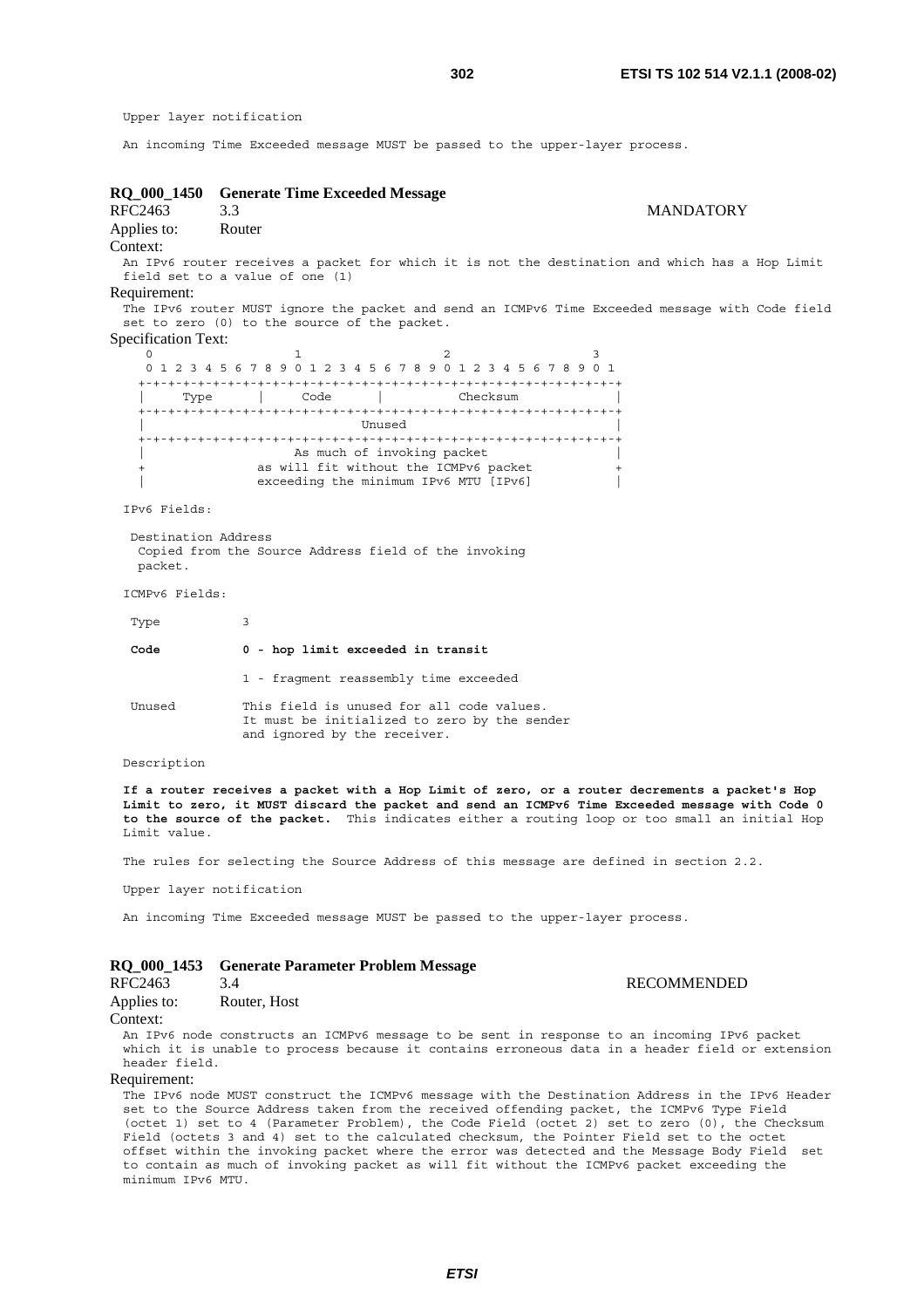Specification Text:

**0 1 2** 3  **0 1 2 3 4 5 6 7 8 9 0 1 2 3 4 5 6 7 8 9 0 1 2 3 4 5 6 7 8 9 0 1 +-+-+-+-+-+-+-+-+-+-+-+-+-+-+-+-+-+-+-+-+-+-+-+-+-+-+-+-+-+-+-+-+ | Type | Code | Checksum | +-+-+-+-+-+-+-+-+-+-+-+-+-+-+-+-+-+-+-+-+-+-+-+-+-+-+-+-+-+-+-+-+ | Pointer | +-+-+-+-+-+-+-+-+-+-+-+-+-+-+-+-+-+-+-+-+-+-+-+-+-+-+-+-+-+-+-+-+ | As much of invoking packet |**  as will fit without the ICMPv6 packet  **| exceeding the minimum IPv6 MTU [IPv6] |** 

**IPv6 Fields:** 

 **Destination Address** 

 **Copied from the Source Address field of the invoking packet.** 

```
 ICMPv6 Fields:
```
 **Type 4** 

| Code    | 0 - erroneous header field encountered                                                                     |
|---------|------------------------------------------------------------------------------------------------------------|
|         | 1 - unrecognized Next Header type encountered                                                              |
|         | 2 - unrecognized IPv6 option encountered                                                                   |
| Pointer | Identifies the octet offset within the<br>invoking packet where the error was detected.                    |
|         | The pointer will point beyond the end of the ICMPv6<br>packet if the field in error is beyond what can fit |

#### **Description**

**If an IPv6 node processing a packet finds a problem with a field in the IPv6 header or extension headers such that it cannot complete processing the packet,** it MUST discard the packet **and SHOULD send an ICMPv6 Parameter Problem message to the packet's source, indicating the type and location of the problem.**

 **in the maximum size of an ICMPv6 error message.** 

The pointer identifies the octet of the original packet's header where the error was detected. For example, an ICMPv6 message with Type field =  $4$ , Code field = 1, and Pointer field =  $40$ would indicate that the IPv6 extension header following the IPv6 header of the original packet holds an unrecognized Next Header field value.

Upper layer notification

A node receiving this ICMPv6 message MUST notify the upper-layer process.

# **RQ\_000\_1455 Process IPv6 Header**

| $\sim$ $\sim$ $\sim$ $\sim$ $\sim$ | Trocess H To Heads                              |                                                                                                                                                                    |                  |  |
|------------------------------------|-------------------------------------------------|--------------------------------------------------------------------------------------------------------------------------------------------------------------------|------------------|--|
| RFC2463                            | 3.4                                             |                                                                                                                                                                    | <b>MANDATORY</b> |  |
| Applies to:                        | Host, Router                                    |                                                                                                                                                                    |                  |  |
| Context:                           |                                                 |                                                                                                                                                                    |                  |  |
|                                    |                                                 | An IPv6 node receives an IPv6 packet which it is unable to process as a result of an error in<br>one or more of the IPv6 Header fields or Extension Header fields. |                  |  |
| Requirement:                       |                                                 |                                                                                                                                                                    |                  |  |
|                                    | The IPv6 node MUST discard the received packet. |                                                                                                                                                                    |                  |  |
| <b>Specification Text:</b>         |                                                 |                                                                                                                                                                    |                  |  |
|                                    |                                                 |                                                                                                                                                                    |                  |  |
|                                    |                                                 | 0 1 2 3 4 5 6 7 8 9 0 1 2 3 4 5 6 7 8 9 0 1 2 3 4 5 6 7 8 9 0 1                                                                                                    |                  |  |
|                                    |                                                 |                                                                                                                                                                    |                  |  |
| Type                               | Code                                            | Checksum                                                                                                                                                           |                  |  |
|                                    |                                                 | Pointer                                                                                                                                                            |                  |  |
|                                    |                                                 |                                                                                                                                                                    |                  |  |
|                                    |                                                 | As much of invoking packet                                                                                                                                         |                  |  |
|                                    |                                                 | as will fit without the ICMPv6 packet                                                                                                                              |                  |  |
|                                    |                                                 | exceeding the minimum IPv6 MTU [IPv6]                                                                                                                              |                  |  |

*ETSI*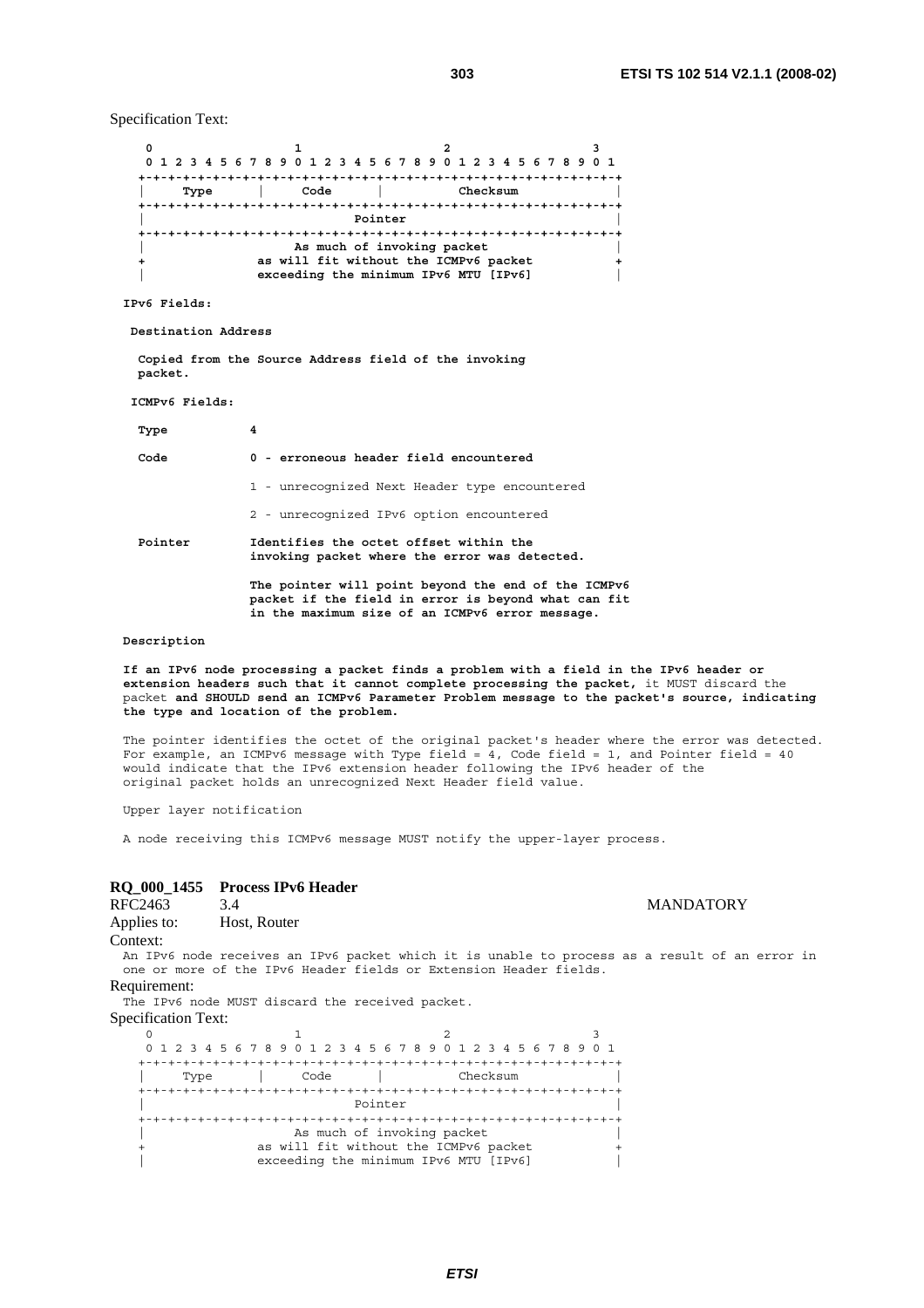**MANDATORY** 

IPv6 Fields:

Destination Address

 Copied from the Source Address field of the invoking packet.

ICMPv6 Fields:

| 4                                                                                                                                                             |
|---------------------------------------------------------------------------------------------------------------------------------------------------------------|
| 0 - erroneous header field encountered                                                                                                                        |
| 1 - unrecognized Next Header type encountered                                                                                                                 |
| 2 - unrecognized IPv6 option encountered                                                                                                                      |
| Identifies the octet offset within the<br>invoking packet where the error was detected.                                                                       |
| The pointer will point beyond the end of the ICMPv6<br>packet if the field in error is beyond what can fit<br>in the maximum size of an ICMPv6 error message. |
|                                                                                                                                                               |

### Description

**If an IPv6 node processing a packet finds a problem with a field in the IPv6 header or extension headers such that it cannot complete processing the packet, it MUST discard the packet** and SHOULD send an ICMPv6 Parameter Problem message to the packet's source, indicating the type and location of the problem.

The pointer identifies the octet of the original packet's header where the error was detected. For example, an ICMPv6 message with Type field =  $4$ , Code field = 1, and Pointer field =  $40$ would indicate that the IPv6 extension header following the IPv6 header of the original packet holds an unrecognized Next Header field value.

Upper layer notification

A node receiving this ICMPv6 message MUST notify the upper-layer process.

# **RQ\_000\_1459 Generate Echo Request Message**

| RFC2463                 |              |
|-------------------------|--------------|
| Applies to:<br>Context: | Host, Router |

An IPv6 node is requested to send an Echo Request Requirement:

The IPv6 node MUST construct and send an ICMPv6 message with the Type Field (octet 1) set to 128 (Echo Request), the Code Field (octet 2) set to zero (0), the Checksum Field (octets 3 and 4) set to the calculated checksum, the Identifier Field (octets 5 and 6) set to a unique integer value to aid in matching Echo Replies to this Echo Request, the Sequence Number Field (octets 7 and 8) set to an additional integer value to aid in matching Echo Replies to this Echo Request and the Data Field (octets 9 onwards) set to contain zero or more octets of arbitrary data.

#### Specification Text:



#### **IPv6 Fields:**

 **Destination Address** 

 **Any legal IPv6 address.**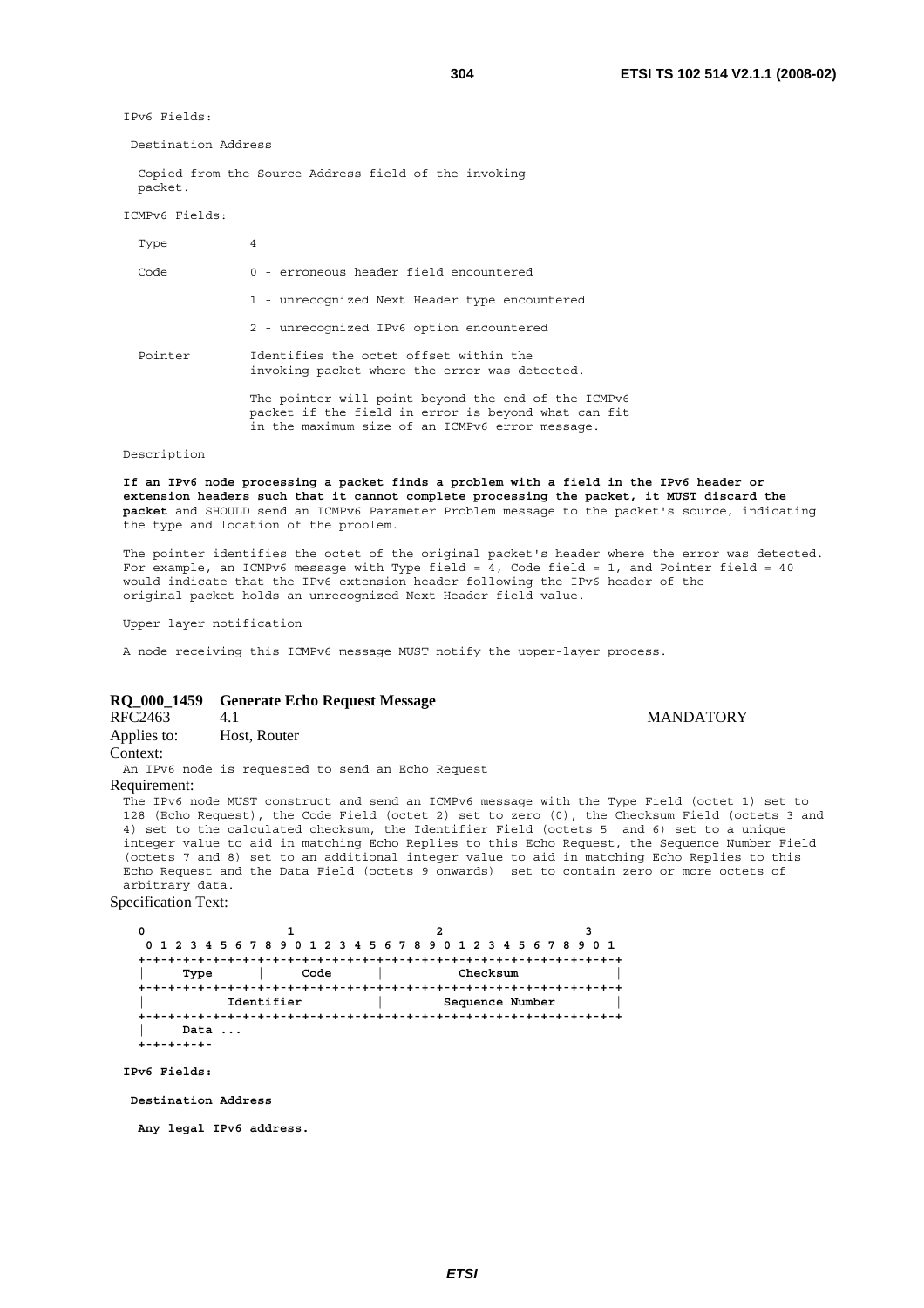**ICMPv6 Fields:** 

| Type       | 128                                                                                 |
|------------|-------------------------------------------------------------------------------------|
| Code       |                                                                                     |
| Identifier | An identifier to aid in matching Echo Replies<br>to this Echo Request. May be zero. |

 **Sequence Number** 

 **A sequence number to aid in matching Echo Replies to this Echo Request. May be zero.** 

 **Data Zero or more octets of arbitrary data.**

Description

Every node MUST implement an ICMPv6 Echo responder function that receives Echo Requests and sends corresponding Echo Replies. A node SHOULD also implement an application-layer interface for sending Echo Requests and receiving Echo Replies, for diagnostic purposes.

Upper layer notification

Echo Request messages MAY be passed to processes receiving ICMP messages.

# **RQ\_000\_1460 Process Echo Request Message**

A.1 MANDATORY Applies to: Host, Router Context: In IPv6 node receives an ICMPv6 Echo Request message. Requirement: The IPv6 node MUST send a corresponding Echo Reply message to the originator of the Echo Request. Specification Text: 0  $1$  2 3 0 1 2 3 4 5 6 7 8 9 0 1 2 3 4 5 6 7 8 9 0 1 2 3 4 5 6 7 8 9 0 1 +-+-+-+-+-+-+-+-+-+-+-+-+-+-+-+-+-+-+-+-+-+-+-+-+-+-+-+-+-+-+-+-+ | Type | Code | Checksum | +-+-+-+-+-+-+-+-+-+-+-+-+-+-+-+-+-+-+-+-+-+-+-+-+-+-+-+-+-+-+-+-+ | Identifier | Sequence Number +-+-+-+-+-+-+-+-+-+-+-+-+-+-+-+-+-+-+-+-+-+-+-+-+-+-+-+-+-+-+-+-+ Data ... .<br>+-+-+-+-+-IPv6 Fields: Destination Address Any legal IPv6 address. ICMPv6 Fields: Type 128 Code 0 Identifier An identifier to aid in matching Echo Replies to this Echo Request. May be zero. Sequence Number A sequence number to aid in matching Echo Replies to this Echo Request. May be zero. Data **Zero or more octets of arbitrary data.** 

Description

**Every node MUST implement an ICMPv6 Echo responder function that receives Echo Requests and sends corresponding Echo Replies**. A node SHOULD also implement an application-layer interface for sending Echo Requests and receiving Echo Replies, for diagnostic purposes.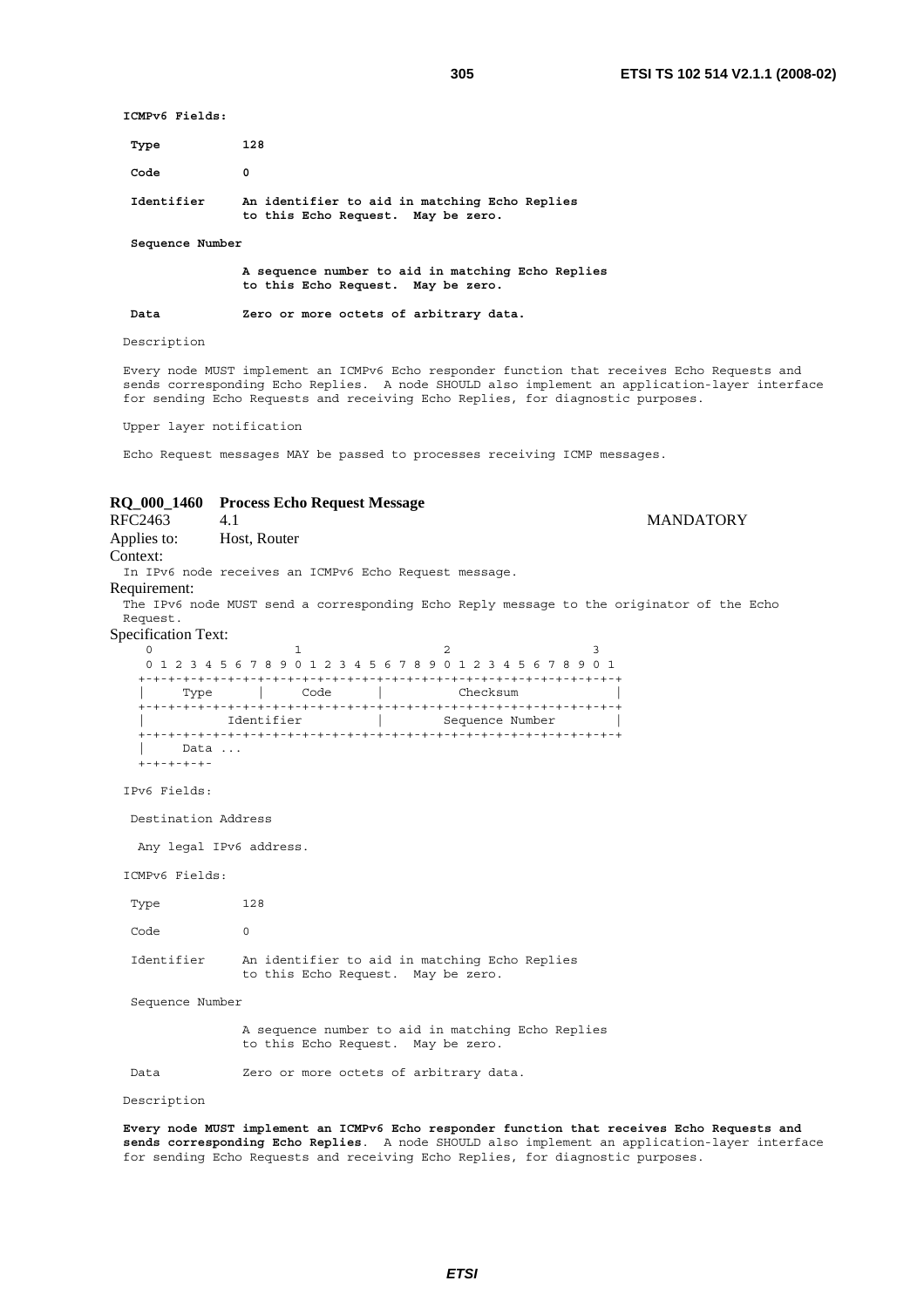Upper layer notification

Echo Request messages MAY be passed to processes receiving ICMP messages.

# **RQ\_000\_1463 Process Echo Request Message**

RFC2463 4.2 MANDATORY

Applies to: Host, Router

Context:

An IPv6 node receives an ICMPv6 Echo Request message sent to one of its valid unicast addresses.

#### Requirement:

The IPv6 node MUST send an ICMPv6 message to the originator of the incoming Echo Request message with the Type Field (octet 1) set to 129 (Echo Reply), the Code Field (octet 2) set to zero (0), the Checksum Field (octets 3 and 4) set to the calculated checksum, the Identifier Field (octets 5 and 6) set to the value received in the Identifier field in the invoking Echo Request message, the Sequence Number Field (octets 7 and 8) set to the value received in the Sequence Number field in the invoking Echo Request message and the Data Field (octets 9 onwards) set to the value received in the Data field in the invoking Echo Request message. Specification Text:

|               |            | 0 1 2 3 4 5 6 7 8 9 0 1 2 3 4 5 6 7 8 9 0 1 2 3 4 5 6 7 8 9 0 1 |  |
|---------------|------------|-----------------------------------------------------------------|--|
|               |            |                                                                 |  |
| Type          | Code       | Checksum                                                        |  |
|               |            | --------------                                                  |  |
|               | Identifier | Sequence Number                                                 |  |
|               |            |                                                                 |  |
| Data $\ldots$ |            |                                                                 |  |
|               |            |                                                                 |  |

**IPv6 Fields:** 

 **Destination Address** 

 **Copied from the Source Address field of the invoking Echo Request packet.** 

#### **ICMPv6 Fields:**

| Type               | 129                                                            |
|--------------------|----------------------------------------------------------------|
| Code               | 0                                                              |
| Identifier         | The identifier from the invoking Echo Request message.         |
| Sequence<br>Number | The sequence number from the invoking Echo Request<br>message. |
| Data               | The data from the invoking Echo Request message.               |

**Description** 

**Every node MUST implement an ICMPv6 Echo responder function that receives Echo Requests and sends corresponding Echo Replies.** A node SHOULD also implement an application-layer interface for sending Echo Requests and receiving Echo Replies, for diagnostic purposes.

The source address of an Echo Reply sent in response to a unicast Echo Request message MUST be the same as the destination address of that Echo Request message.

An Echo Reply SHOULD be sent in response to an Echo Request message sent to an IPv6 multicast address. The source address of the reply MUST be a unicast address belonging to the interface on which the multicast Echo Request message was received.

The data received in the ICMPv6 Echo Request message MUST be returned entirely and unmodified in the ICMPv6 Echo Reply message.

Upper layer notification

Echo Reply messages MUST be passed to the process that originated an Echo Request message. It may be passed to processes that did not originate the Echo Request message.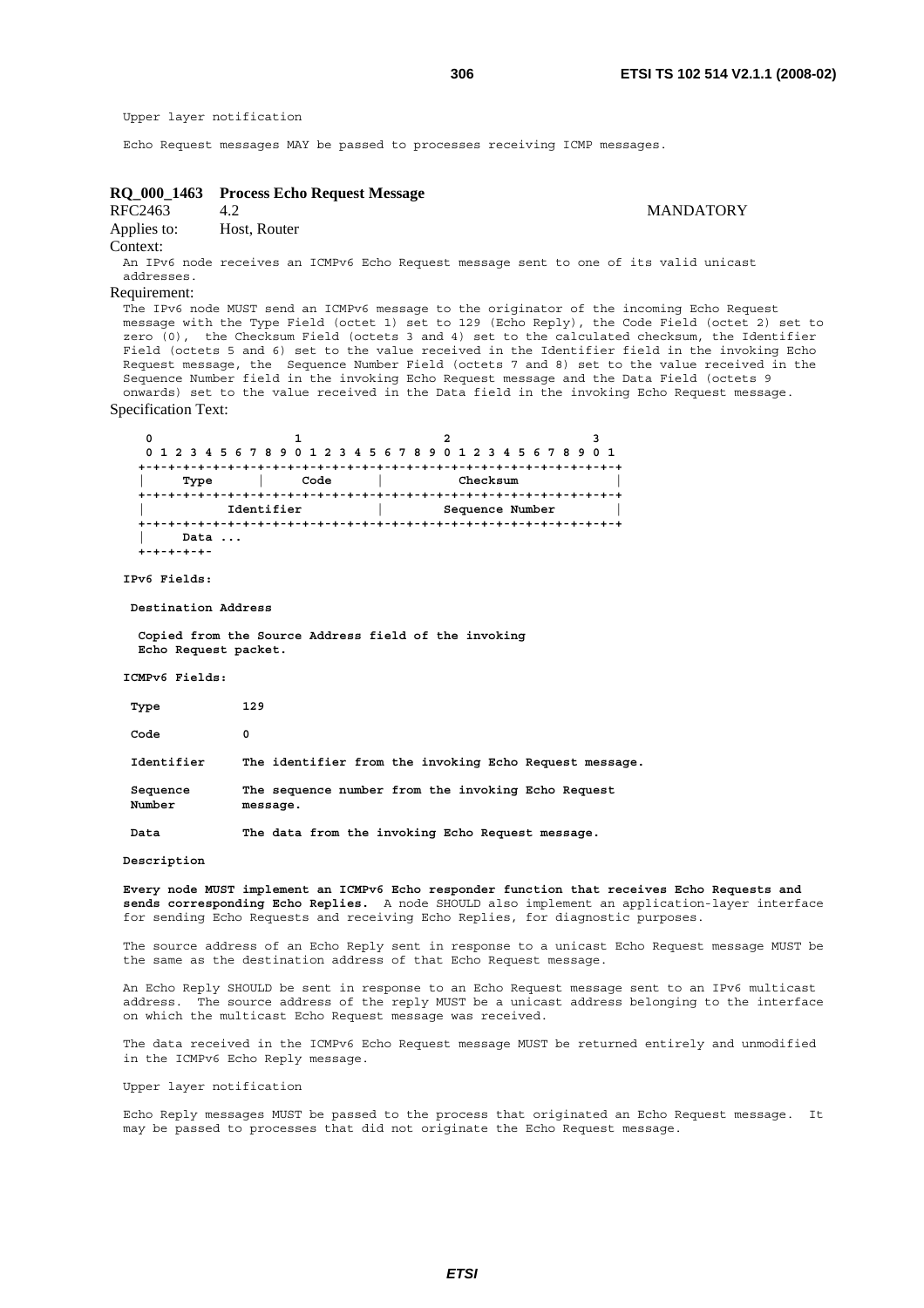# **RQ\_000\_1464 Process Echo Request Message**

| RFC2463                                                                                        |              |  |  |  |  |  | <b>MANDATORY</b> |  |
|------------------------------------------------------------------------------------------------|--------------|--|--|--|--|--|------------------|--|
| Applies to:                                                                                    | Host, Router |  |  |  |  |  |                  |  |
| Context:                                                                                       |              |  |  |  |  |  |                  |  |
| An IPu6 node receives an ICMPu6 Fcho Request message sent to one of its valid unicast addresse |              |  |  |  |  |  |                  |  |

de receives an ICMPv6 Echo Request message sent to one of its valid unicast ad Requirement:

The IPv6 node MUST set the Source Address field in the IPv6 Header of its corresponding Echo Reply message to the value of the Destination Address in the incoming Echo Request message. Specification Text:

```
0 1 2 3
  0 1 2 3 4 5 6 7 8 9 0 1 2 3 4 5 6 7 8 9 0 1 2 3 4 5 6 7 8 9 0 1 
 +-+-+-+-+-+-+-+-+-+-+-+-+-+-+-+-+-+-+-+-+-+-+-+-+-+-+-+-+-+-+-+-+ 
 | Type | Code | Checksum | 
  +-+-+-+-+-+-+-+-+-+-+-+-+-+-+-+-+-+-+-+-+-+-+-+-+-+-+-+-+-+-+-+-+ 
| Identifier | Sequence Number
 +-+-+-+-+-+-+-+-+-+-+-+-+-+-+-+-+-+-+-+-+-+-+-+-+-+-+-+-+-+-+-+-+ 
    Data ...
 +-+-+-+-+-
```
IPv6 Fields:

#### **Destination Address**

 **Copied from the Source Address field of the invoking Echo Request packet**.

ICMPv6 Fields:

| Type               | 129                                                            |
|--------------------|----------------------------------------------------------------|
| Code               | $\Omega$                                                       |
| Identifier         | The identifier from the invoking Echo Request message.         |
| Sequence<br>Number | The sequence number from the invoking Echo Request<br>message. |
| Data               | The data from the invoking Echo Request message.               |

Description

Every node MUST implement an ICMPv6 Echo responder function that receives Echo Requests and sends corresponding Echo Replies. A node SHOULD also implement an application-layer interface for sending Echo Requests and receiving Echo Replies, for diagnostic purposes.

### **The source address of an Echo Reply sent in response to a unicast Echo Request message MUST be the same as the destination address of that Echo Request message.**

An Echo Reply SHOULD be sent in response to an Echo Request message sent to an IPv6 multicast address. The source address of the reply MUST be a unicast address belonging to the interface on which the multicast Echo Request message was received.

The data received in the ICMPv6 Echo Request message MUST be returned entirely and unmodified in the ICMPv6 Echo Reply message.

Upper layer notification

Echo Reply messages MUST be passed to the process that originated an Echo Request message. It may be passed to processes that did not originate the Echo Request message.

# **RQ\_000\_1465 Process Echo Request Message**

# RFC2463 4.2 RECOMMENDED Applies to: Host, Router

Context:

An IPv6 node receives an ICMPv6 Echo Request message sent to a multicast address of which the receiving node is a member.

#### Requirement:

The IPv6 node SHOULD send an Echo Reply in response to the request.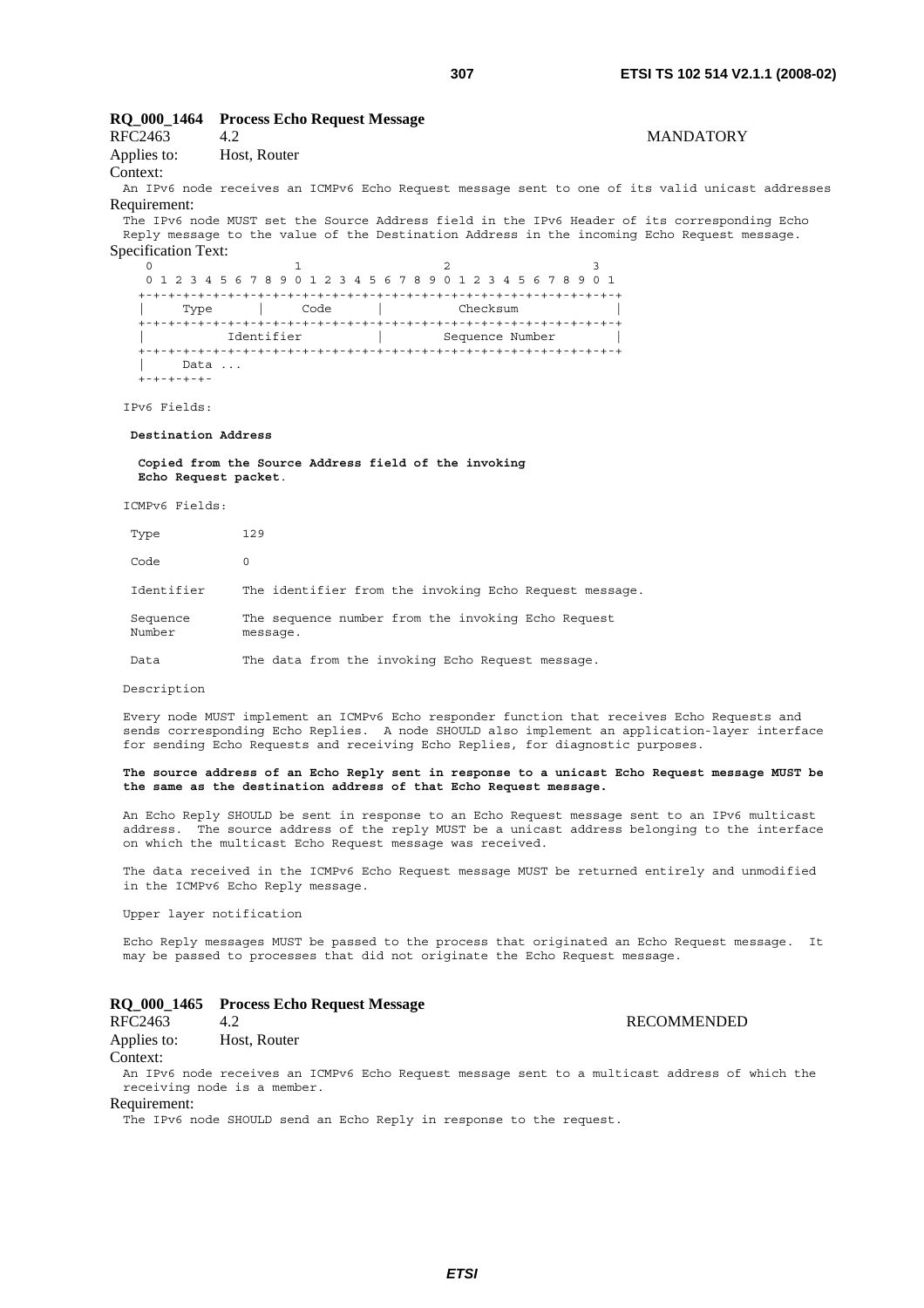Specification Text:

| 0 1 2 3 4 5 6 7 8 9 0 1 2 3 4 5 6 7 8 9 0 1 2 3 4 5 6 7 8 9 0 1 |      |                 |  |
|-----------------------------------------------------------------|------|-----------------|--|
|                                                                 |      |                 |  |
| Type                                                            | Code | Checksum        |  |
|                                                                 |      |                 |  |
| Identifier                                                      |      | Sequence Number |  |
|                                                                 |      |                 |  |
| $Data \ldots$                                                   |      |                 |  |
|                                                                 |      |                 |  |

IPv6 Fields:

Destination Address

 Copied from the Source Address field of the invoking Echo Request packet.

ICMPv6 Fields:

| Type               | 129                                                            |
|--------------------|----------------------------------------------------------------|
| Code               | $\Omega$                                                       |
| Identifier         | The identifier from the invoking Echo Request message.         |
| Sequence<br>Number | The sequence number from the invoking Echo Request<br>message. |

Data The data from the invoking Echo Request message.

Description

Every node MUST implement an ICMPv6 Echo responder function that receives Echo Requests and sends corresponding Echo Replies. A node SHOULD also implement an application-layer interface for sending Echo Requests and receiving Echo Replies, for diagnostic purposes.

The source address of an Echo Reply sent in response to a unicast Echo Request message MUST be the same as the destination address of that Echo Request message.

**An Echo Reply SHOULD be sent in response to an Echo Request message sent to an IPv6 multicast address.** The source address of the reply MUST be a unicast address belonging to the interface on which the multicast Echo Request message was received.

The data received in the ICMPv6 Echo Request message MUST be returned entirely and unmodified in the ICMPv6 Echo Reply message.

Upper layer notification

Echo Reply messages MUST be passed to the process that originated an Echo Request message. It may be passed to processes that did not originate the Echo Request message.

|         | RQ_000_1466 Process Echo Request Message |                  |
|---------|------------------------------------------|------------------|
| RFC2463 |                                          | <b>MANDATORY</b> |

| RFC2463     | 4.2          |
|-------------|--------------|
| Applies to: | Host, Router |

Context:

An IPv6 node sends an ICMPv6 Echo Reply in response to receiving an ECHO Request sent to a multicast address of which the receiving node is a member.

Requirement:

The IPv6 node MUST set the Source Address field in its ICMPv6 Echo Reply to a unicast address belonging to the interface on which the multicast Echo Request message was received. Specification Text:

| 0 1 2 3 4 5 6 7 8 9 0 1 2 3 4 5 6 7 8 9 0 1 2 3 4 5 6 7 8 9 0 1 |      |                 |  |
|-----------------------------------------------------------------|------|-----------------|--|
|                                                                 |      |                 |  |
| Type                                                            | Code | Checksum        |  |
|                                                                 |      |                 |  |
| Identifier                                                      |      | Sequence Number |  |
|                                                                 |      |                 |  |
| $Data \ldots$                                                   |      |                 |  |
|                                                                 |      |                 |  |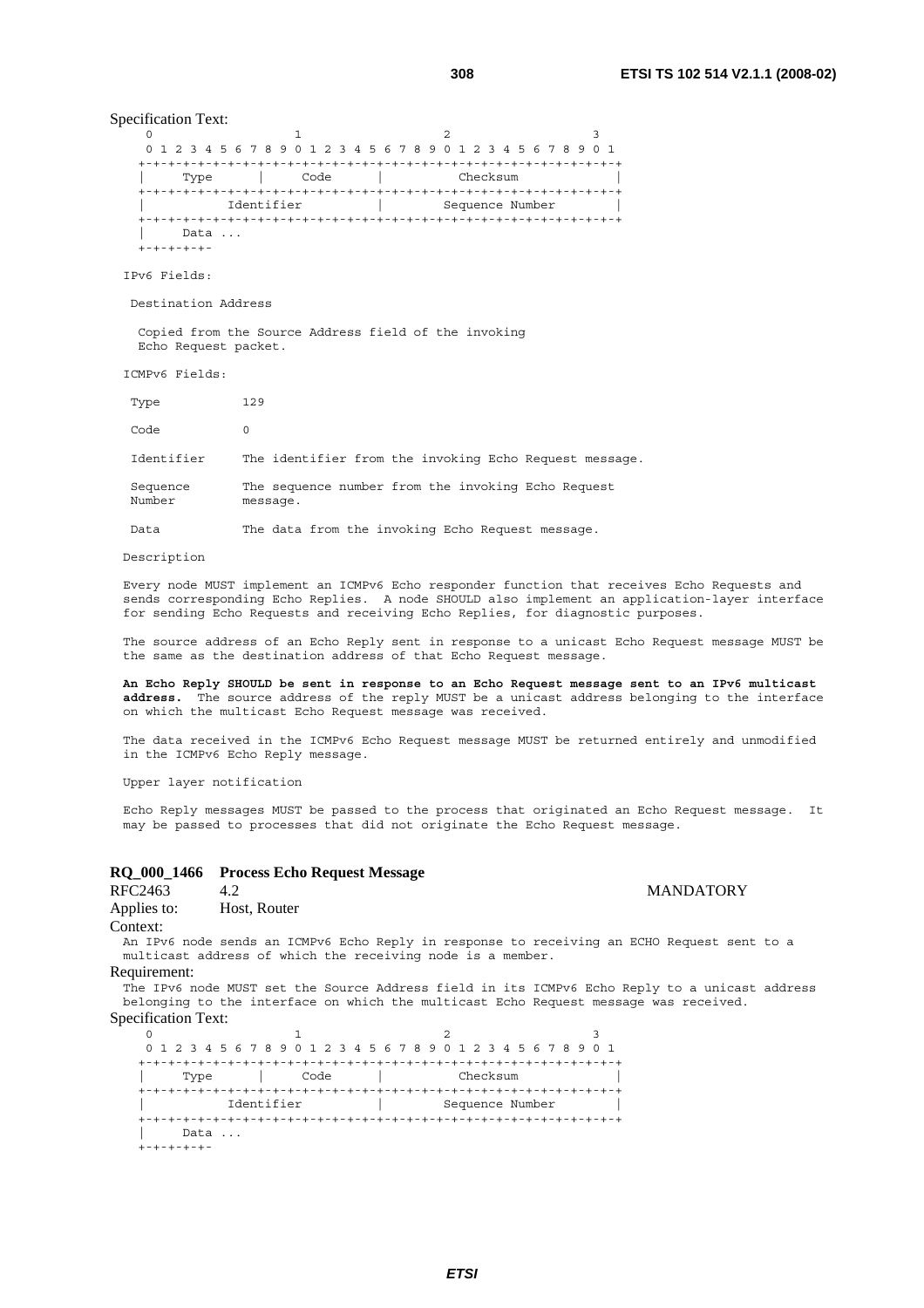**MANDATORY** 

IPv6 Fields:

Destination Address

 Copied from the Source Address field of the invoking Echo Request packet.

ICMPv6 Fields:

| Type               | 129                                                            |
|--------------------|----------------------------------------------------------------|
| Code               | $\Omega$                                                       |
| Identifier         | The identifier from the invoking Echo Request message.         |
| Sequence<br>Number | The sequence number from the invoking Echo Request<br>message. |

Data The data from the invoking Echo Request message.

Description

Every node MUST implement an ICMPv6 Echo responder function that receives Echo Requests and sends corresponding Echo Replies. A node SHOULD also implement an application-layer interface for sending Echo Requests and receiving Echo Replies, for diagnostic purposes.

The source address of an Echo Reply sent in response to a unicast Echo Request message MUST be the same as the destination address of that Echo Request message.

An Echo Reply SHOULD be sent in response to an Echo Request message sent to an IPv6 multicast address. **The source address of the reply MUST be a unicast address belonging to the interface on which the multicast Echo Request message was received**.

The data received in the ICMPv6 Echo Request message MUST be returned entirely and unmodified in the ICMPv6 Echo Reply message.

Upper layer notification

Echo Reply messages MUST be passed to the process that originated an Echo Request message. It may be passed to processes that did not originate the Echo Request message.

# **RQ\_000\_1467 Process Echo Request Message**

| RFC2463     | 4.2          |
|-------------|--------------|
| Applies to: | Router, Host |

Context:

An IPv6 node sends an ICMPv6 Echo Reply in response to receiving an Echo Request Requirement:

The IPv6 node MUST set the Data field in the ICMPv6 Echo Reply to the complete and unmodified contents of the Data field in the corresponding Echo Request message.

Specification Text:

|      |            | 0 1 2 3 4 5 6 7 8 9 0 1 2 3 4 5 6 7 8 9 0 1 2 3 4 5 6 7 8 9 0 1 |  |
|------|------------|-----------------------------------------------------------------|--|
|      |            |                                                                 |  |
| Type | Code       | Checksum                                                        |  |
|      |            |                                                                 |  |
|      | Identifier | Sequence Number                                                 |  |
|      |            |                                                                 |  |
| Data |            |                                                                 |  |
|      |            |                                                                 |  |

IPv6 Fields:

Destination Address

 Copied from the Source Address field of the invoking Echo Request packet.

ICMPv6 Fields:

| Type | 129 |
|------|-----|
| Code | ∩   |

Identifier The identifier from the invoking Echo Request message.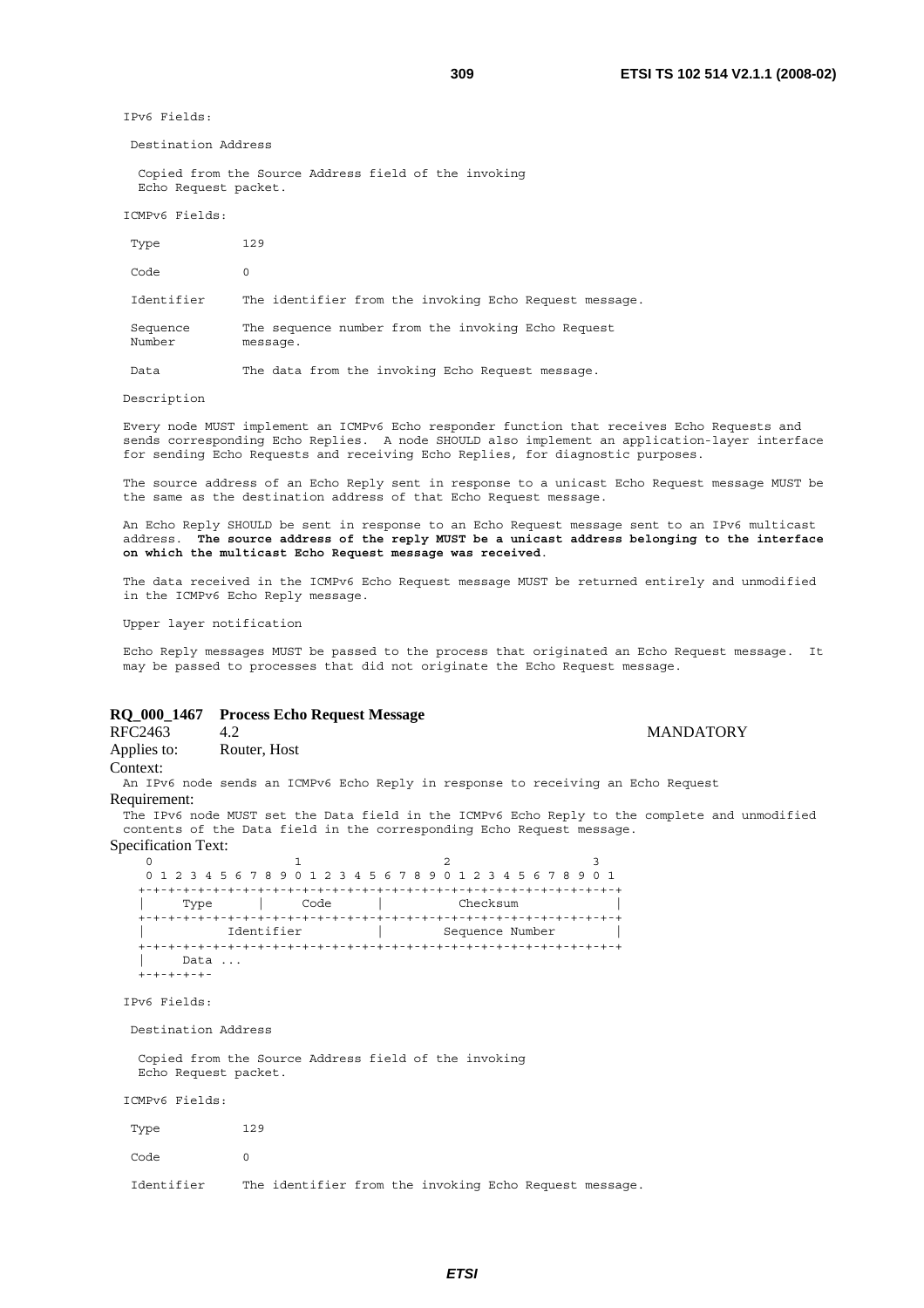Sequence The sequence number from the invoking Echo Request Number message.

Data The data from the invoking Echo Request message.

Description

Every node MUST implement an ICMPv6 Echo responder function that receives Echo Requests and sends corresponding Echo Replies. A node SHOULD also implement an application-layer interface for sending Echo Requests and receiving Echo Replies, for diagnostic purposes.

The source address of an Echo Reply sent in response to a unicast Echo Request message MUST be the same as the destination address of that Echo Request message.

An Echo Reply SHOULD be sent in response to an Echo Request message sent to an IPv6 multicast address. The source address of the reply MUST be a unicast address belonging to the interface on which the multicast Echo Request message was received.

**The data received in the ICMPv6 Echo Request message MUST be returned entirely and unmodified in the ICMPv6 Echo Reply message.** 

Upper layer notification

Echo Reply messages MUST be passed to the process that originated an Echo Request message. It may be passed to processes that did not originate the Echo Request message.

# **RQ\_000\_1468 Process Echo Reply Message**

RFC2463 4.1 MANDATORY Applies to: Host, Router

Context:

An IPv6 node receives an ICMPv6 Echo Reply messages in response to its Echo Request message. Requirement:

The IPv6 node MUST pass the Echo Reply messages to the [upper-layer] process that originated the original Echo Request message.

Specification Text:

0  $1$  2 3 0 1 2 3 4 5 6 7 8 9 0 1 2 3 4 5 6 7 8 9 0 1 2 3 4 5 6 7 8 9 0 1 +-+-+-+-+-+-+-+-+-+-+-+-+-+-+-+-+-+-+-+-+-+-+-+-+-+-+-+-+-+-+-+-+ | Type | Code | Checksum | +-+-+-+-+-+-+-+-+-+-+-+-+-+-+-+-+-+-+-+-+-+-+-+-+-+-+-+-+-+-+-+-+ | Identifier | Sequence Number | +-+-+-+-+-+-+-+-+-+-+-+-+-+-+-+-+-+-+-+-+-+-+-+-+-+-+-+-+-+-+-+-+ Data ... .<br>+-+-+-+-+-

IPv6 Fields:

Destination Address

 Copied from the Source Address field of the invoking Echo Request packet.

ICMPv6 Fields:

| Type               | 129                                                            |
|--------------------|----------------------------------------------------------------|
| Code               | $\Omega$                                                       |
| Identifier         | The identifier from the invoking Echo Request message.         |
| Sequence<br>Number | The sequence number from the invoking Echo Request<br>message. |
| Data               | The data from the invoking Echo Request message.               |

Description

Every node MUST implement an ICMPv6 Echo responder function that receives Echo Requests and sends corresponding Echo Replies. A node SHOULD also implement an application-layer interface for sending Echo Requests and receiving Echo Replies, for diagnostic purposes.

The source address of an Echo Reply sent in response to a unicast Echo Request message MUST be the same as the destination address of that Echo Request message.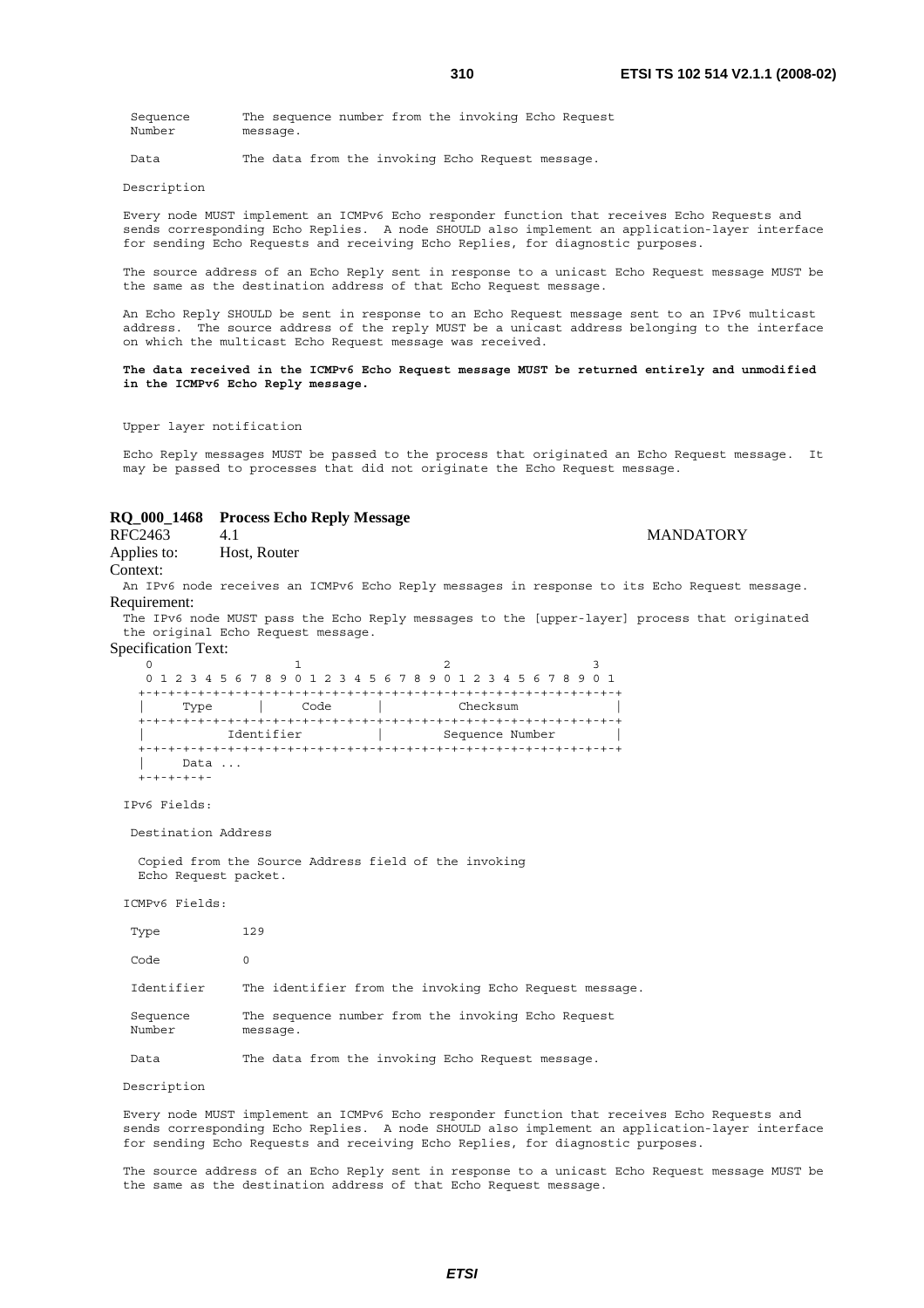An Echo Reply SHOULD be sent in response to an Echo Request message sent to an IPv6 multicast address. The source address of the reply MUST be a unicast address belonging to the interface on which the multicast Echo Request message was received.

The data received in the ICMPv6 Echo Request message MUST be returned entirely and unmodified in the ICMPv6 Echo Reply message.

Upper layer notification

**Echo Reply messages MUST be passed to the process that originated an Echo Request message.** It may be passed to processes that did not originate the Echo Request message.

# **RQ\_000\_1471 Protect ICMP Messages from Attacks**

RFC2463 5.1 RECOMMENDED Applies to: Host, Router Context:

#### Requirement:

An IPv6 node that implements ICMPv6 SHOULD include an Authentication Header (AH) in any transmitted ICMPv6 messages if a Security Association (SA) exists between the node and the destination address.

#### Specification Text:

ICMP protocol packet exchanges can be authenticated using the IP Authentication Header [RFC 4302]. **A node SHOULD include an Authentication Header when sending ICMP messages if a security association for use with the IP Authentication Header exists for the destination address.** The security associations may have been created through manual configuration or through the operation of some key management protocol.

Received Authentication Headers in ICMP packets MUST be verified for correctness and packets with incorrect authentication MUST be ignored and discarded.

It SHOULD be possible for the system administrator to configure a node to ignore any ICMP messages that are not authenticated using either the Authentication Header or Encapsulating Security Payload. Such a switch SHOULD default to allowing unauthenticated messages.

Confidentiality issues are addressed by the IP Security Architecture and the IP Encapsulating Security Payload documents [RFC 4301, RFC 4303].

# **RQ\_000\_1472 Protect ICMP Messages from Attacks**

Applies to: Host, Router

#### Context:

An IPv6 node receives an ICMPv6 message in which there is an IPv6 Authentication Header which cannot be correctly authenticated.

# Requirement:

The IPv6 node MUST ignore the contents of the ICMPv6 packet.

#### Specification Text:

ICMP protocol packet exchanges can be authenticated using the IP Authentication Header [RFC 4302]. A node SHOULD include an Authentication Header when sending ICMP messages if a security association for use with the IP Authentication Header exists for the destination address. The security associations may have been created through manual configuration or through the operation of some key management protocol.

# **Received Authentication Headers in ICMP packets MUST be verified for correctness and packets with incorrect authentication MUST be ignored and discarded.**

It SHOULD be possible for the system administrator to configure a node to ignore any ICMP messages that are not authenticated using either the Authentication Header or Encapsulating Security Payload. Such a switch SHOULD default to allowing unauthenticated messages.

Confidentiality issues are addressed by the IP Security Architecture and the IP Encapsulating Security Payload documents [RFC 4301, RFC 4303].

5.1 MANDATORY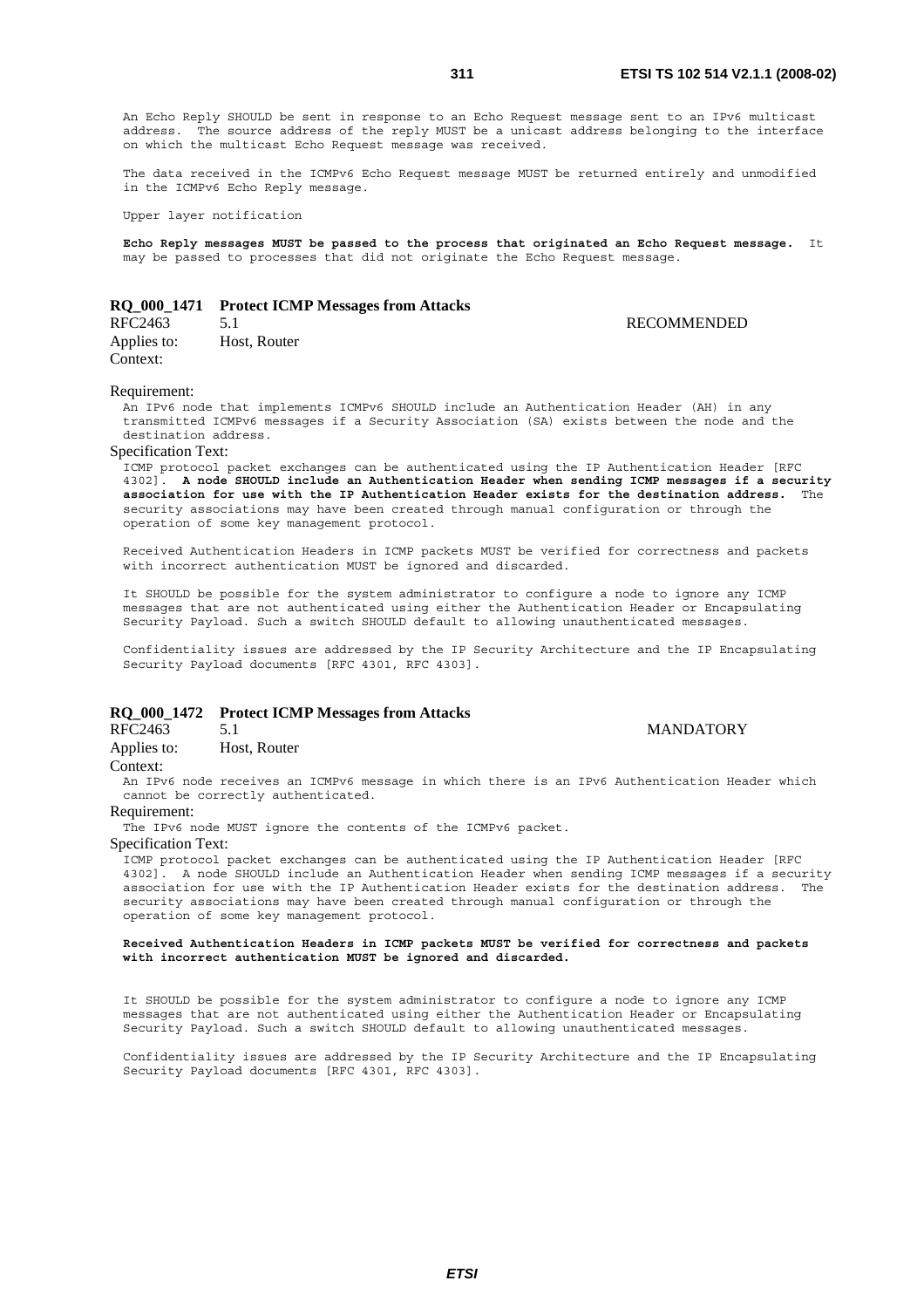# **RQ\_000\_1478 Generate Parameter Problem Message**  RFC2463 3.4 RECOMMENDED Applies to: Host, Router

Context:

An IPv6 node constructs an ICMPv6 message to be sent in response to an incoming IPv6 packet which it is unable to process because it contains an unrecognized value in a Next Header field Requirement:

The IPv6 node MUST construct the ICMPv6 message with the Destination Address in the IPv6 Header set to the Source Address taken from the received offending packet, the ICMPv6 Type Field (octet 1) set to 4 (Parameter Problem), the Code Field (octet 2) set to 1, the Checksum Field (octets 3 and 4) set to the calculated checksum, the Pointer Field set to the octet offset within the invoking packet where the error was detected and the Message Body Field set to contain as much of invoking packet as will fit without the ICMPv6 packet exceeding the minimum IPv6 MTU.

# Specification Text:

|      | 0 1 2 3 4 5 6 7 8 9 0 1 2 3 4 5 6 7 8 9 0 1 2 3 4 5 6 7 8 9 0 1 |          |  |
|------|-----------------------------------------------------------------|----------|--|
|      |                                                                 |          |  |
| Type | Code                                                            | Checksum |  |
|      |                                                                 |          |  |
|      | Pointer                                                         |          |  |
|      |                                                                 |          |  |
|      | As much of invoking packet                                      |          |  |
|      | as will fit without the ICMPv6 packet                           |          |  |
|      | exceeding the minimum IPv6 MTU [IPv6]                           |          |  |

**IPv6 Fields:** 

 **Destination Address** 

 **Copied from the Source Address field of the invoking packet.** 

#### **ICMPv6 Fields:**

| Type    | 4                                                                                                                                                             |
|---------|---------------------------------------------------------------------------------------------------------------------------------------------------------------|
| Code    | 0 - erroneous header field encountered                                                                                                                        |
|         | 1 - unrecognized Next Header type encountered                                                                                                                 |
|         | 2 - unrecognized IPv6 option encountered                                                                                                                      |
| Pointer | Identifies the octet offset within the<br>invoking packet where the error was detected.                                                                       |
|         | The pointer will point beyond the end of the ICMPv6<br>packet if the field in error is beyond what can fit<br>in the maximum size of an ICMPv6 error message. |

### **Description**

**If an IPv6 node processing a packet finds a problem with a field in the IPv6 header or extension headers such that it cannot complete processing the packet, it MUST discard the packet and SHOULD send an ICMPv6 Parameter Problem message to the packet's source, indicating the type and location of the problem.**

The pointer identifies the octet of the original packet's header where the error was detected. For example, an ICMPv6 message with Type field =  $4$ , Code field = 1, and Pointer field =  $40$ would indicate that the IPv6 extension header following the IPv6 header of the original packet holds an unrecognized Next Header field value.

## Upper layer notification

A node receiving this ICMPv6 message MUST notify the upper-layer process.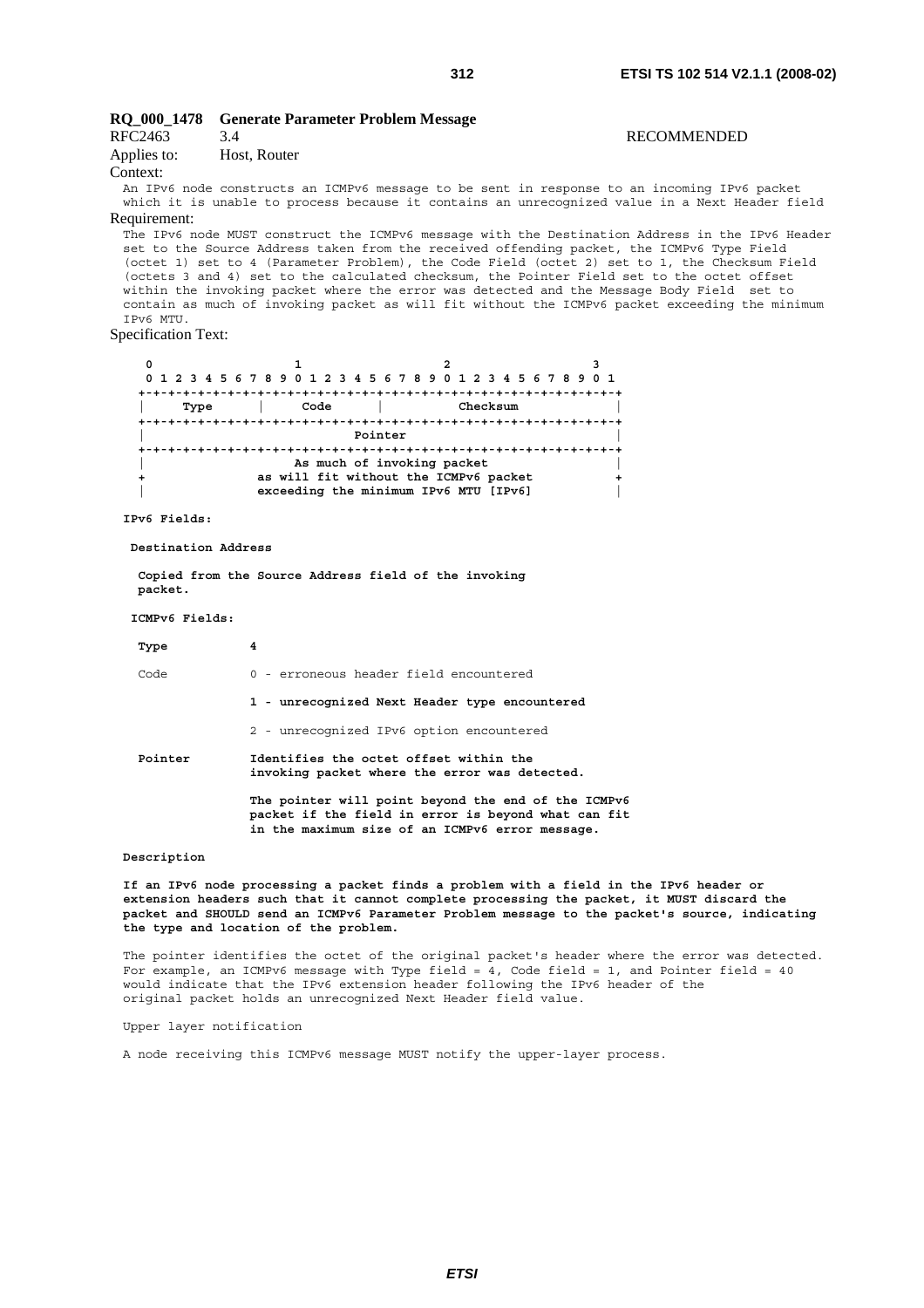| RFC2463<br>Applies to:<br>Context:<br>Requirement:<br>IPv6 MTU.<br><b>Specification Text:</b> | RQ_000_1480 Generate Parameter Problem Message<br>3.4<br>Router, Host<br>An IPv6 node constructs an ICMPv6 message to be sent in response to an incoming IPv6 packet<br>which it is unable to process because it contains an unrecognized Ipv6 option<br>The IPv6 node MUST construct the ICMPv6 message with the Destination Address in the IPv6 Header<br>set to the Source Address taken from the received offending packet, the ICMPv6 Type Field<br>(octet 1) set to 4 (Parameter Problem), the Code Field (octet 2) set to 2, the Checksum Field<br>(octets 3 and 4) set to the calculated checksum, the Pointer Field set to the octet offset<br>within the invoking packet where the error was detected and the Message Body Field set to<br>contain as much of invoking packet as will fit without the ICMPv6 packet exceeding the minimum | <b>RECOMMENDED</b> |
|-----------------------------------------------------------------------------------------------|-----------------------------------------------------------------------------------------------------------------------------------------------------------------------------------------------------------------------------------------------------------------------------------------------------------------------------------------------------------------------------------------------------------------------------------------------------------------------------------------------------------------------------------------------------------------------------------------------------------------------------------------------------------------------------------------------------------------------------------------------------------------------------------------------------------------------------------------------------|--------------------|
| 0                                                                                             | 2<br>1                                                                                                                                                                                                                                                                                                                                                                                                                                                                                                                                                                                                                                                                                                                                                                                                                                              | 3                  |
|                                                                                               | 0 1 2 3 4 5 6 7 8 9 0 1 2 3 4 5 6 7 8 9 0 1 2 3 4 5 6 7 8 9 0 1                                                                                                                                                                                                                                                                                                                                                                                                                                                                                                                                                                                                                                                                                                                                                                                     |                    |
| Type                                                                                          | Code<br>Checksum<br>$\mathbf{1}$                                                                                                                                                                                                                                                                                                                                                                                                                                                                                                                                                                                                                                                                                                                                                                                                                    |                    |
|                                                                                               | Pointer                                                                                                                                                                                                                                                                                                                                                                                                                                                                                                                                                                                                                                                                                                                                                                                                                                             |                    |
| +                                                                                             | As much of invoking packet<br>as will fit without the ICMPv6 packet<br>exceeding the minimum IPv6 MTU [IPv6]                                                                                                                                                                                                                                                                                                                                                                                                                                                                                                                                                                                                                                                                                                                                        | ÷                  |
| IPv6 Fields:                                                                                  |                                                                                                                                                                                                                                                                                                                                                                                                                                                                                                                                                                                                                                                                                                                                                                                                                                                     |                    |
| Destination Address                                                                           |                                                                                                                                                                                                                                                                                                                                                                                                                                                                                                                                                                                                                                                                                                                                                                                                                                                     |                    |
| packet.                                                                                       | Copied from the Source Address field of the invoking                                                                                                                                                                                                                                                                                                                                                                                                                                                                                                                                                                                                                                                                                                                                                                                                |                    |
| ICMPv6 Fields:                                                                                |                                                                                                                                                                                                                                                                                                                                                                                                                                                                                                                                                                                                                                                                                                                                                                                                                                                     |                    |
| Type                                                                                          | 4                                                                                                                                                                                                                                                                                                                                                                                                                                                                                                                                                                                                                                                                                                                                                                                                                                                   |                    |
| Code                                                                                          | 0 - erroneous header field encountered                                                                                                                                                                                                                                                                                                                                                                                                                                                                                                                                                                                                                                                                                                                                                                                                              |                    |
|                                                                                               | 1 - unrecognized Next Header type encountered                                                                                                                                                                                                                                                                                                                                                                                                                                                                                                                                                                                                                                                                                                                                                                                                       |                    |
|                                                                                               | 2 - unrecognized IPv6 option encountered                                                                                                                                                                                                                                                                                                                                                                                                                                                                                                                                                                                                                                                                                                                                                                                                            |                    |
| Pointer                                                                                       | Identifies the octet offset within the<br>invoking packet where the error was detected.                                                                                                                                                                                                                                                                                                                                                                                                                                                                                                                                                                                                                                                                                                                                                             |                    |
|                                                                                               | The pointer will point beyond the end of the ICMPv6<br>packet if the field in error is beyond what can fit<br>in the maximum size of an ICMPv6 error message.                                                                                                                                                                                                                                                                                                                                                                                                                                                                                                                                                                                                                                                                                       |                    |
| Description                                                                                   |                                                                                                                                                                                                                                                                                                                                                                                                                                                                                                                                                                                                                                                                                                                                                                                                                                                     |                    |

**If an IPv6 node processing a packet finds a problem with a field in the IPv6 header or extension headers such that it cannot complete processing the packet, it MUST discard the packet and SHOULD send an ICMPv6 Parameter Problem message to the packet's source, indicating the type and location of the problem.**

The pointer identifies the octet of the original packet's header where the error was detected. For example, an ICMPv6 message with Type field =  $4$ , Code field = 1, and Pointer field =  $40$ would indicate that the IPv6 extension header following the IPv6 header of the original packet holds an unrecognized Next Header field value.

Upper layer notification

A node receiving this ICMPv6 message MUST notify the upper-layer process.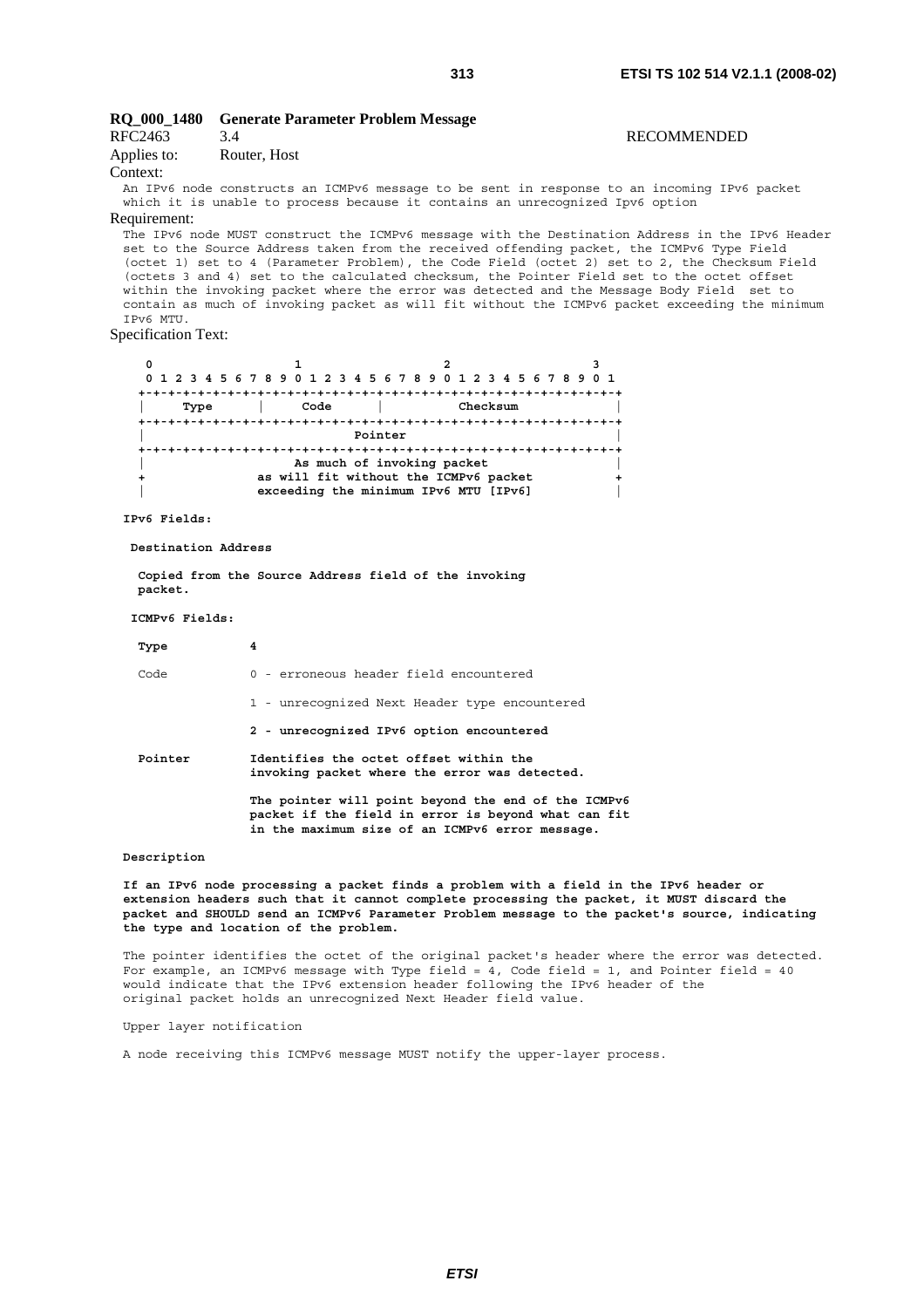# 4.9 Requirements extracted from RFC 2464

# **RQ\_000\_8000 IPv6 in Ethernet Frame**<br>RFC2464 2

Applies to: Router, Host

Context:

An IPv6 node is configured for the transmission and receipt of packets within an Ethernet frame Requirement:

The IPv6 node MUST use a default MTU size of 1500 octets.

Specification Text:

**The default MTU size for IPv6 [RFC2460] packets on an Ethernet is 1500 octets.** This size may be reduced by a Router Advertisement [RFC2461] containing an MTU option which specifies a smaller MTU, or by manual configuration of each node. If a Router Advertisement received on an Ethernet interface has an MTU option specifying an MTU larger than 1500, or larger than a manually configured value, that MTU option may be logged to system management but must be otherwise ignored.

# **RQ\_000\_8001 IPv6 in Ethernet Frame**

RFC2464 2 OPTIONAL Applies to: Host, Router

Context:

An IPv6 node is configured for the transmission and receipt of packets within an Ethernet frame and receives a Router Advertisement message containing an MTU option that specifies an MTU smaller than the default size of 1500 bytes but greater than or equal to 1280 octets.

Requirement:

The node MAY set the MTU to the size specified in the Router Advertisement's MTU option. Specification Text:

The default MTU size for IPv6 [RFC2460] packets on an Ethernet is 1500 octets. **This size may be reduced by a Router Advertisement [RFC2461] containing an MTU option which specifies a smaller MTU**, or by manual configuration of each node. If a Router Advertisement received on an Ethernet interface has an MTU option specifying an MTU larger than 1500, or larger than a manually configured value, that MTU option may be logged to system management but must be otherwise ignored.

# **RQ\_000\_8002 IPv6 in Ethernet Frame**

Applies to: Host, Router

Context:

An IPv6 node is configured for transmission and receipt of packets within an Ethernet frame and a manual configuration request is received to set the default MTU size to less than 1500 octets but greater than 1280 octets.

# Requirement:

The IPv6 node MUST set its default MTU size to the manually configured value.

Specification Text:

The default MTU size for IPv6 [RFC2460] packets on an Ethernet is 1500 octets. **This size may be reduced** by a Router Advertisement [RFC2461] containing an MTU option which specifies a smaller MTU, or **by manual configuration of each node.** If a Router Advertisement received on an Ethernet interface has an MTU option specifying an MTU larger than 1500, or larger than a manually configured value, that MTU option may be logged to system management but must be otherwise ignored.

# **RQ\_000\_8003 IPv6 in Ethernet Frame**

RFC2464 2 OPTIONAL Applies to: Host, Router

Context:

An IPv6 node is configured for transmission and receipt of packets within an Ethernet frame and receives a Router Advertisement message containing an MTU option specifying an MTU larger than the current default value (1500 octets or a manually configured value).

Requirement:

The IPv6 MAY log the MTU option request.

Specification Text:

The default MTU size for IPv6 [RFC2460] packets on an Ethernet is 1500 octets. This size may be reduced by a Router Advertisement [RFC2461] containing an MTU option which specifies a smaller MTU, or by manual configuration of each node. **If a Router Advertisement received on an Ethernet interface has an MTU option specifying an MTU larger than 1500**, or larger than a manually configured value, **that MTU option may be logged to system management** but must be otherwise ignored.

2 MANDATORY

RFC2464 2 MANDATORY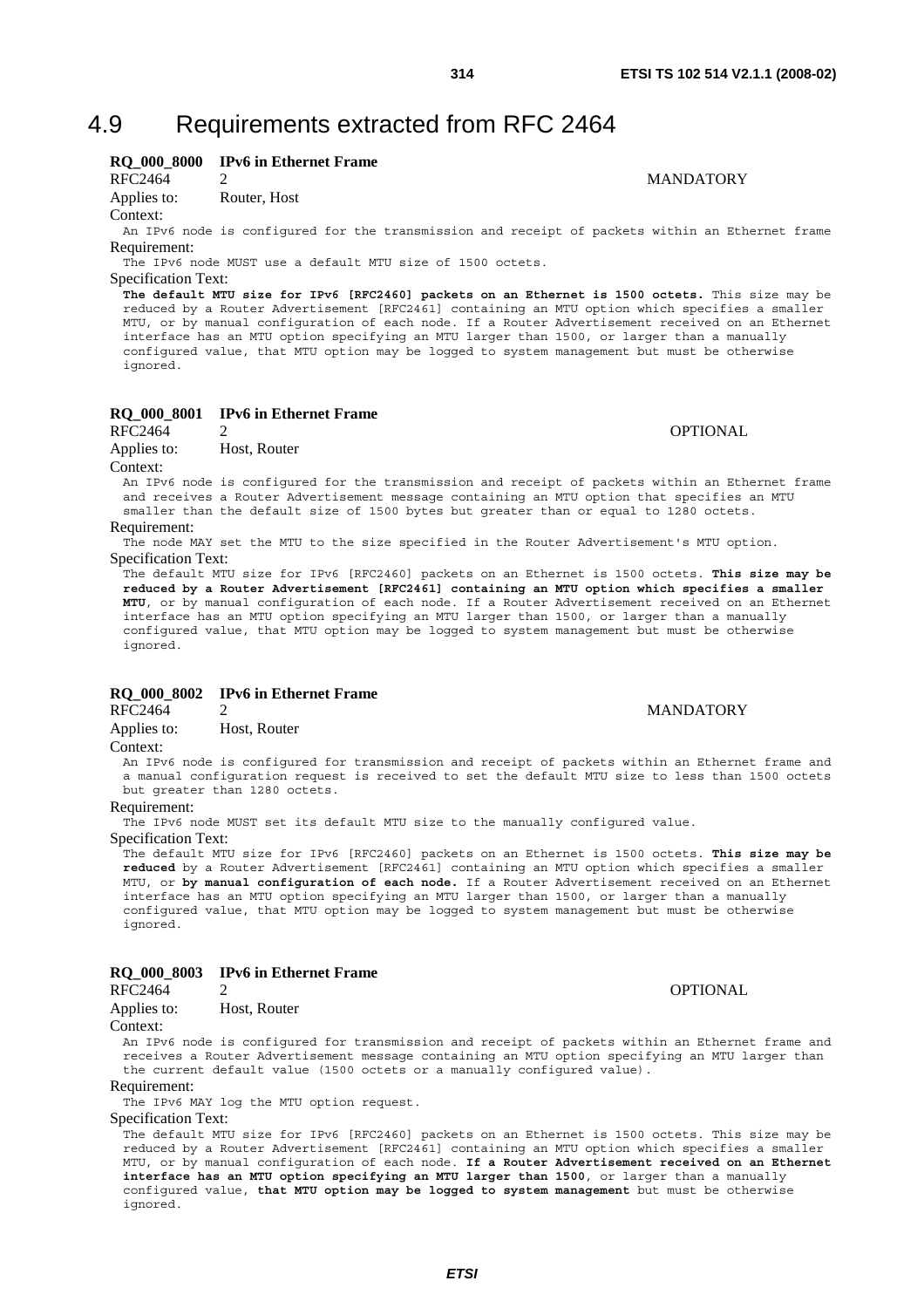**MANDATORY** 

# **RQ\_000\_8004 IPv6 in Ethernet Frame**

| RFC2464     |              |
|-------------|--------------|
| Applies to: | Host, Router |

# Context:

An IPv6 node is configured for transmission and receipt of packets within an Ethernet frame and receives a Router Advertisement message containing an MTU option specifying an MTU larger than current default value (1500 octets or a manually configured value).

# Requirement:

The IPv6 node MUST leave ignore the request to increase the MTU beyond 1500octets Specification Text:

The default MTU size for IPv6 [RFC2460] packets on an Ethernet is 1500 octets. This size may be reduced by a Router Advertisement [RFC2461] containing an MTU option which specifies a smaller MTU, or by manual configuration of each node. **If a Router Advertisement received on an Ethernet interface has an MTU option specifying an MTU larger than 1500**, or larger than a manually configured value, that MTU option may be logged to system management but **must be otherwise ignored**.

# **RQ\_000\_8007 IPv6 in Ethernet Frame**

RFC2464 3 MANDATORY Applies to: Host, Router Context:

An IPv6 node is configured for transmission and receipt of IPv6 packets within Ethernet frames. Requirement:

When constructing an IPv6 packet within an Ethernet frame, the IPv6 node MUST set the Ethernet Type code in the Ethernet frame to the value 86DD hexadecimal.

#### Specification Text:

IPv6 packets are transmitted in standard Ethernet frames. The Ethernet header contains the Destination and Source Ethernet addresses and **the Ethernet type code, which must contain the value 86DD hexadecimal.** The data field contains the IPv6 header followed immediately by the payload, and possibly padding octets to meet the minimum frame size for the Ethernet link.

# **RQ\_000\_8008** IPv6 in Ethernet Frame<br>RFC2464 3

Applies to: Router, Host

#### Context:

An IPv6 node is configured for transmission and receipt of IPv6 packets within Ethernet frames. Requirement:

When constructing an IPv6 packet within an Ethernet frame, the IPv6 node MUST set the Ethernet data field to contain the IPv6 header followed immediately by the IPv6 payload and any padding octets required to meet the Ethernet link's minimum frame size.

### Specification Text:

IPv6 packets are transmitted in standard Ethernet frames. The Ethernet header contains the Destination and Source Ethernet addresses and the Ethernet type code, which must contain the value 86DD hexadecimal. **The data field contains the IPv6 header followed immediately by the payload, and possibly padding octets to meet the minimum frame size for the Ethernet link.**

|             | RQ 000 8009 Stateless Autoconfiguration |                  |
|-------------|-----------------------------------------|------------------|
| RFC2464     | $4 - 3$                                 | <b>MANDATORY</b> |
| Applies to: | Router, Host                            |                  |
| Context:    |                                         |                  |

### Requirement:

When constructing an EUI-64 Interface Identifier from an IEEE 802 (Ethernet) address, an IPv6 node MUST set the most significant 3 octets of the identifier to the contents most significant 3 octets of the IEEE 802 address but with the next-to-lowest bit in the highest order octet complemented, the fourth and fifth octets together to the hexadecimal value FFFF and the least significant 3 octets to the value held in the least significant 3 octets of the IEEE 802 address.

Specification Text:

The OUI of the Ethernet address (the first three octets) becomes the company id of the EUI-64 **(the first three octets). The fourth and fifth octets of the EUI are set to the fixed value FFFE hexadecimal. The last three octets of the Ethernet address become the last three octets of the EUI-64.** 

# 3 MANDATORY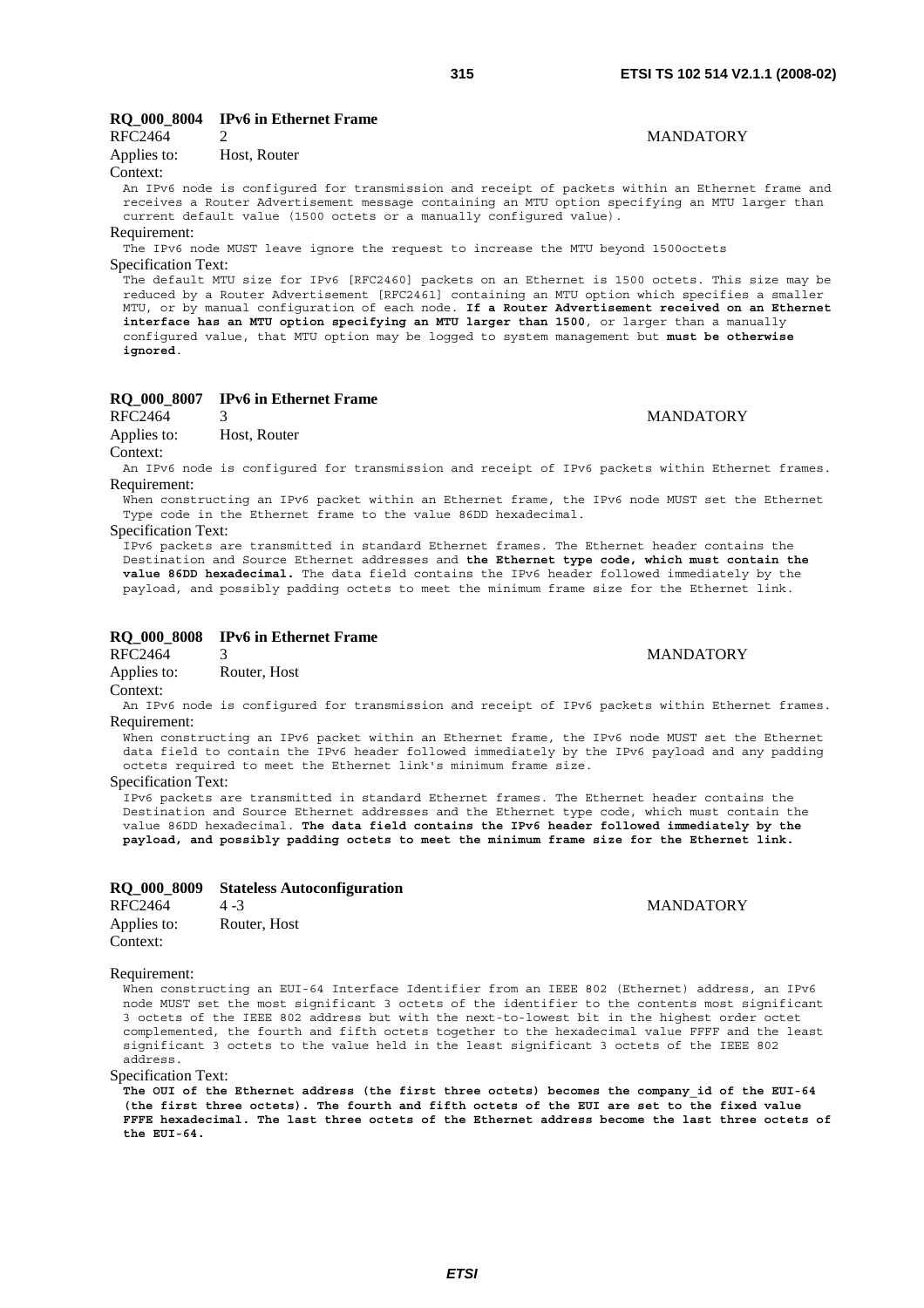**RECOMMENDED** 

**MANDATORY** 

**The Interface Identifier is then formed from the EUI-64 by complementing the "Universal/Local" (U/L) bit, which is the next-to- lowest order bit of the first octet of the EUI-64.** Complementing

this bit will generally change a 0 value to a 1, since an interface's built-in address is expected to be from a universally administered address space and hence have a globally unique value. A universally administered IEEE 802 address or an EUI-64 is signified by a 0 in the U/L bit position, while a globally unique IPv6 Interface Identifier is signified by a 1 in the corresponding position.

# **RQ\_000\_8010 Stateless Autoconfiguration**

| RFC2464     |              |
|-------------|--------------|
| Applies to: | Host, Router |
| Context:    |              |

# Requirement:

When constructing an EUI-64 Interface Identifier from an IEEE 802 (Ethernet) address, an IPv6 node SHOULD NOT use a MAC address which has been set manually or by software.

Specification Text:

**A different MAC address set manually or by software should not be used to derive the Interface Identifier.** If such a MAC address must be used, its global uniqueness property should be reflected in the value of the U/L bit.

# **RQ\_000\_8012 Stateless Autoconfiguration**

| RFC2464     | 4            |
|-------------|--------------|
| Applies to: | Host, Router |
| Context:    |              |

# Requirement:

An IPv6 node MUST construct a 64 bit IPv6 address prefix for stateless autoconfiguration over Ethernet.

Specification Text:

**An IPv6 address prefix used for stateless autoconfiguration [RFC2462] of an Ethernet interface must have a length of 64 bits.**

# **RQ\_000\_8013 Form Link-local Address**

RFC2464 5 MANDATORY Applies to: Host, Router

Context:

The implementation needs to form a link local address.

# Requirement:

An IPv6 node MUST construct a link-local address for an Ethernet interface by appending the Interface Identifier to the prefix FE80::/64 (FE80 0000 0000 000 + IPv6 Interface Identifier). Specification Text:

**The IPv6 link-local address [AARCH] for an Ethernet interface is formed by appending the Interface Identifier, as defined above (4), to the prefix FE80::/64.**

# **RQ\_000\_8014 Generate Extension Header Options**

| RFC2464     | 6            |
|-------------|--------------|
| Applies to: | Host, Router |
| Context:    |              |

**MANDATORY** 

# Requirement:

When constructing an IPv6 packet for unicast transmission over Ethernet, an IPv6 node MUST set the Type field in the Source Link-layer Address option to the value 1, the Length field to the value 1 and following 6 octets to the 48-bit Ethernet IEEE 802 address.

Specification Text:

**The procedure for mapping IPv6 unicast addresses into Ethernet link-layer addresses is described in [RFC2461]. The Source/Target Link-layer Address option has the following form when the link layer is Ethernet.**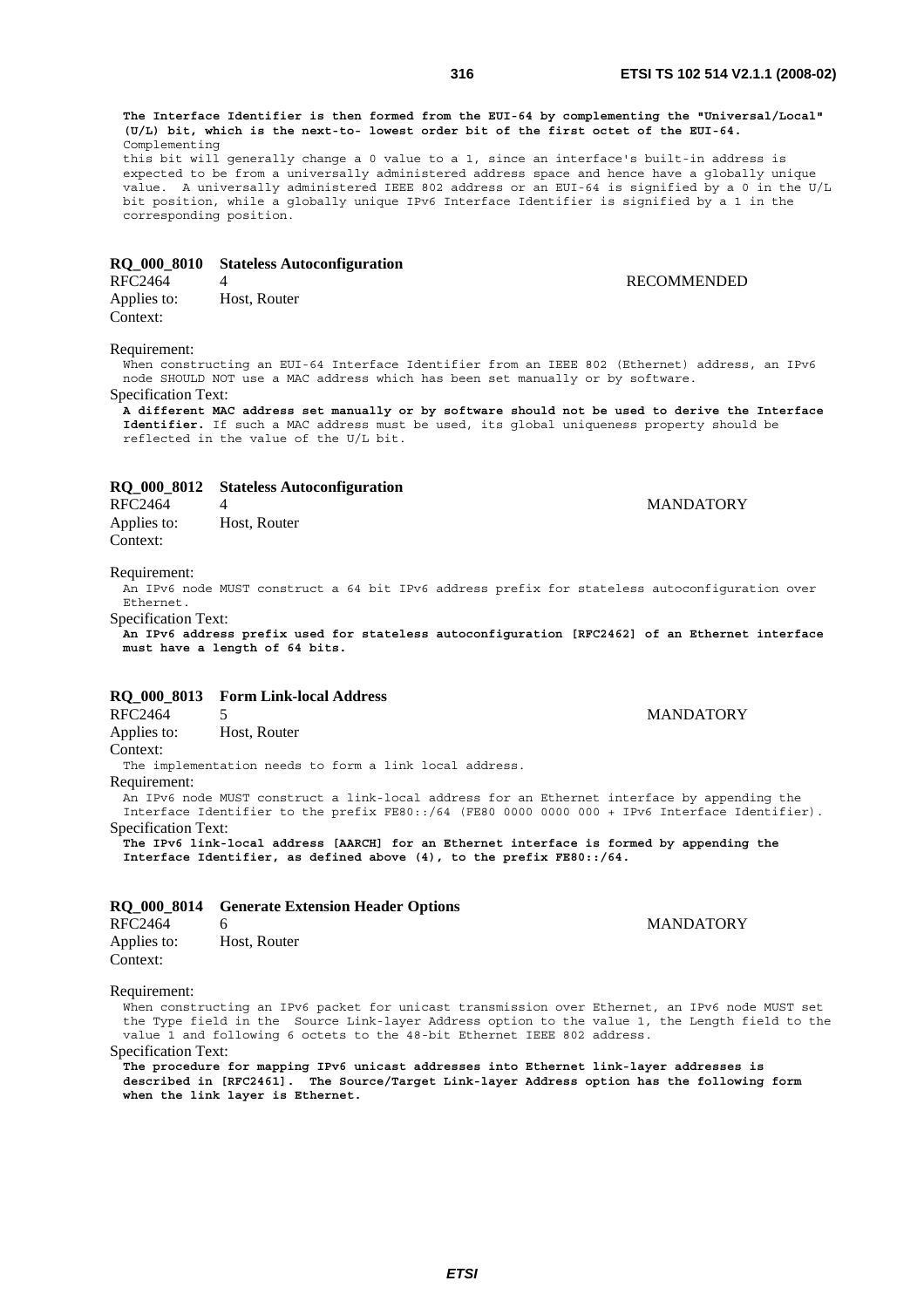| 0 |      |                                 |  |
|---|------|---------------------------------|--|
|   |      | 0 1 2 3 4 5 6 7 8 9 0 1 2 3 4 5 |  |
|   |      |                                 |  |
|   | Type | Length                          |  |
|   |      |                                 |  |
|   |      |                                 |  |
|   |      | Ethernet                        |  |
|   |      |                                 |  |
|   |      | Address                         |  |
|   |      |                                 |  |
|   |      |                                 |  |

# **Option fields:**

| Type |  | 1 for Source Link-layer address. |  |
|------|--|----------------------------------|--|
|      |  | 2 for Target Link-layer address. |  |
|      |  |                                  |  |

Length 1 (in units of 8 octets).

 **Ethernet Address** 

 **The 48 bit Ethernet IEEE 802 address, in canonical bit order. This is the address the interface currently responds to, and may be different from the built-in address used to derive the Interface Identifier.**

|  |  |  | RQ_000_8015 Generate Extension Header Options |  |  |  |
|--|--|--|-----------------------------------------------|--|--|--|
|--|--|--|-----------------------------------------------|--|--|--|

# RFC2464 6 MANDATORY Applies to: Host, Router Context:

### Requirement:

When constructing an IPv6 packet for unicast transmission over Ethernet, an IPv6 node MUST set the Type field in the Source Link-layer Address option to the value 2, the Length field to the value 1 and following 6 octets to the 48-bit Ethernet IEEE 802 address.

#### Specification Text:

**The procedure for mapping IPv6 unicast addresses into Ethernet link-layer addresses is described in [RFC2461]. The Source/Target Link-layer Address option has the following form when the link layer is Ethernet.** 

| 0 |      |          |                                 |
|---|------|----------|---------------------------------|
|   |      |          | 0 1 2 3 4 5 6 7 8 9 0 1 2 3 4 5 |
|   |      |          |                                 |
|   | Type |          | Length                          |
|   |      |          |                                 |
|   |      |          |                                 |
|   |      | Ethernet |                                 |
|   |      |          |                                 |
|   |      | Address  |                                 |
|   |      |          |                                 |
|   |      |          |                                 |

### **Option fields:**

| Type |  | 1 for Source Link-layer address. |  |
|------|--|----------------------------------|--|
|      |  | 2 for Target Link-layer address. |  |

 **Length 1 (in units of 8 octets).** 

 **Ethernet Address** 

 **The 48 bit Ethernet IEEE 802 address, in canonical bit order. This is the address the interface currently responds to, and may be different from the built-in address used to derive the Interface Identifier.**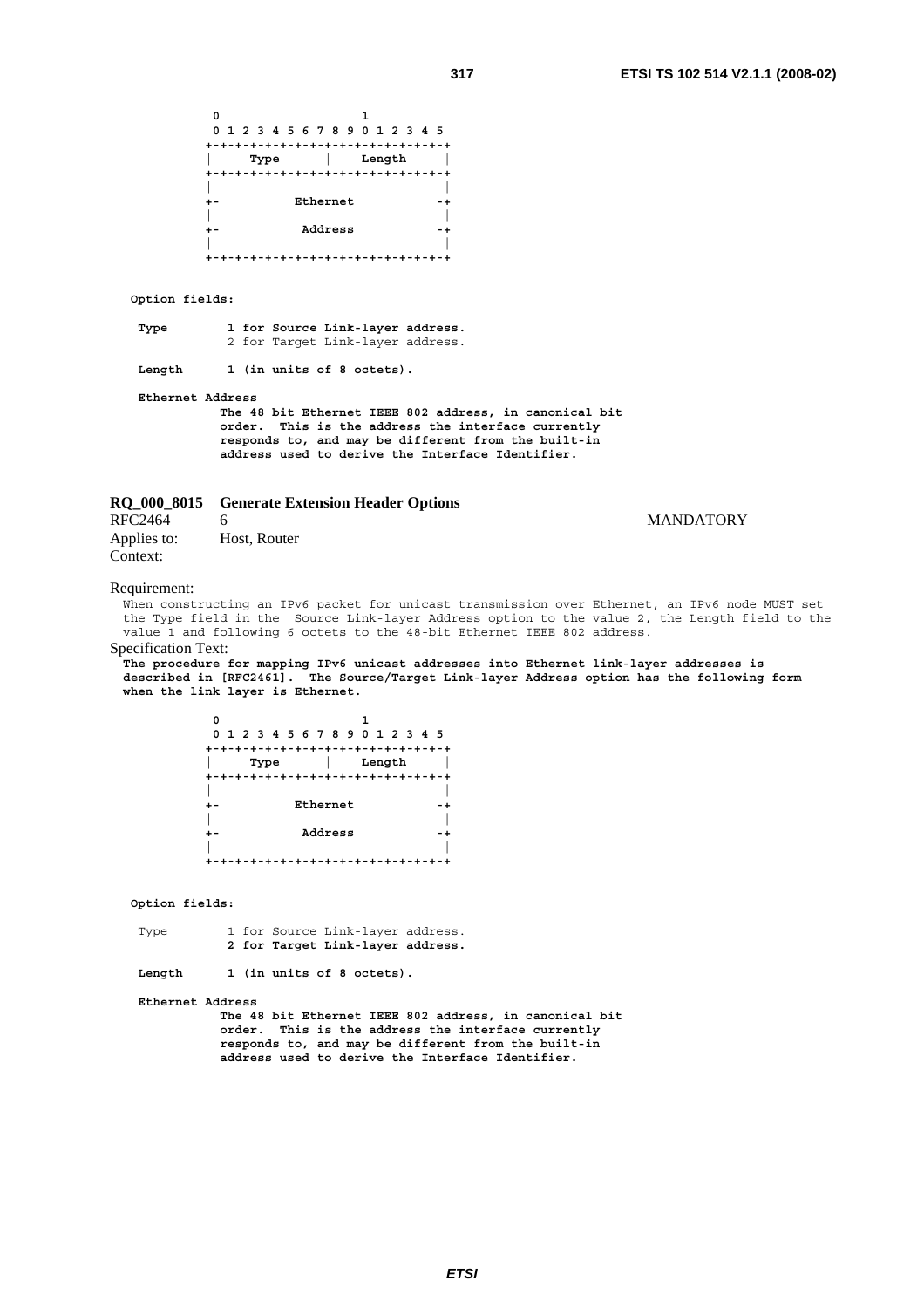# **RQ\_000\_8016 IPv6 in Ethernet Frame**

RFC2464 7 MANDATORY Applies to: Router, Host Context:

Requirement:

When constructing an IPv6 packet for multicast transmission over Ethernet, an IPv6 node MUST append the last 4 octets of the IPv6 multicast address to two octets having the hexadecimal value 3333

Specification Text:

**An IPv6 packet with a multicast destination address DST, consisting of the sixteen octets DST[1] through DST[16], is transmitted to the Ethernet multicast address whose first two octets are the value 3333 hexadecimal and whose last four octets are the last four octets of DST.** 

> **+-+-+-+-+-+-+-+-+-+-+-+-+-+-+-+-+ |0 0 1 1 0 0 1 1|0 0 1 1 0 0 1 1| +-+-+-+-+-+-+-+-+-+-+-+-+-+-+-+-+ | DST[13] | DST[14] | +-+-+-+-+-+-+-+-+-+-+-+-+-+-+-+-+ | DST[15] | DST[16] | +-+-+-+-+-+-+-+-+-+-+-+-+-+-+-+-+**

# 4.10 Requirements extracted from RFC 2675

**RQ\_000\_8800 Jumbograms** 

Context:

Applies to: Router, Host

Requirement:

An IPv6 node that is capable of attaching to links with MTUs of greater than 65,575 octets MUST support IPv6 Jumbograms.

# Specification Text:

**Jumbograms are relevant only to IPv6 nodes that may be attached to links with a link MTU greater than 65,575 octets**, and need not be implemented or understood by IPv6 nodes that do not support attachment to links with such large MTUs.

|  |  | RQ_000_8801 | <b>Jumbograms</b> |
|--|--|-------------|-------------------|
|--|--|-------------|-------------------|

| RFC2675     |              |
|-------------|--------------|
| Applies to: | Host, Router |
| Context:    |              |

# Requirement:

An IPv6 node that is not capable of attaching to links with MTUs of greater than 65,575 octets MAY support IPv6 Jumbograms.

Specification Text:

The Jumbo Payload option is relevant only for IPv6 nodes that may be attached to links with a link MTU greater than 65,575 octets (that is, 65,535 + 40, where 40 octets is the size of the IPv6 header). **The Jumbo Payload option need not be implemented or understood by IPv6 nodes that do not support attachment to links with MTU greater than 65,575.**

| RQ_000_8802 Jumbograms  |        |
|-------------------------|--------|
| RFC2675                 |        |
| Applies to:<br>Context: | Router |

#### Requirement:

An IPv6 MUST NOT make it possible for a particular link's MTU to be configured to a value greater than 65,575 octets if there are nodes attached to that link that do not support the Jumbo Payload option.

Specification Text:

**On links with configurable MTUs, the MTU must not be configured to a value greater than 65,575 octets if there are nodes attached to that link that do not support the Jumbo Payload option** and it can not be guaranteed that the Jumbo Payload option will not be sent to those nodes.

**MANDATORY** 

**OPTIONAL** 

# RFC2675 MANDATORY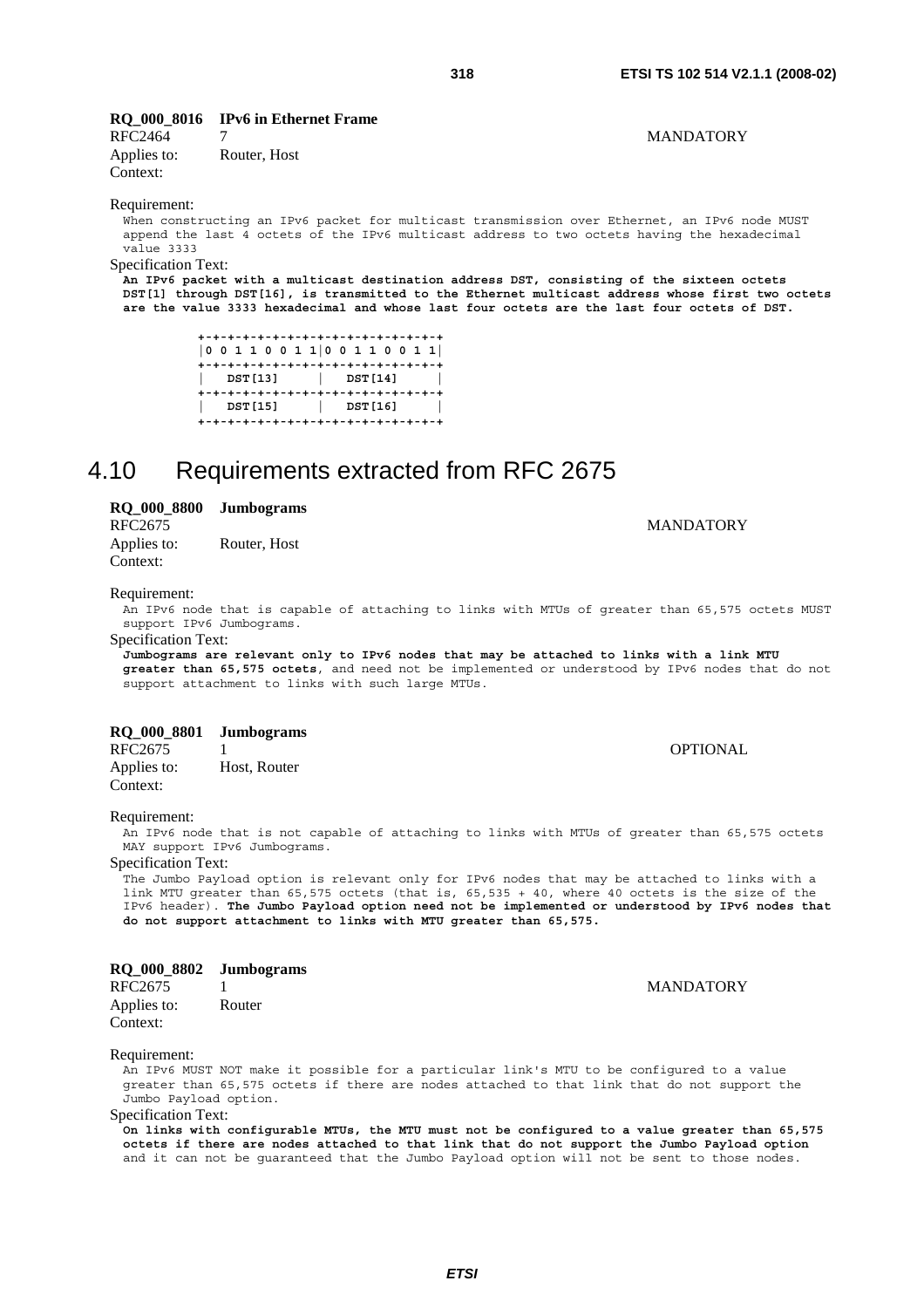# **RQ\_000\_8804 Generate Jumbograms**

# RFC2675 2 MANDATORY Applies to: Host, Router Context:

# Requirement:

When constructing an IPv6 packet, an IPv6 node MUST place any Jumbo Payload in the Hop-by-Hop Options Header immediately following the IPv6 Header and with the following fields and contents:

| Field<br>Descriptor                                       | Position in<br>Hop-by-Hop Options   | Contents                                                                                                                                                                |
|-----------------------------------------------------------|-------------------------------------|-------------------------------------------------------------------------------------------------------------------------------------------------------------------------|
| Option Type<br>Opt Data Length<br>Jumbo Payload<br>Length | Octet 3<br>Octet 4<br>Octets 5 to 8 | C2 (hexadecimal)<br>$\overline{4}$<br>Length of the IPv6 packet<br>in octets $( >65, 535)$ ,<br>excluding the IPv6 Header<br>including the Hop-by-Hop<br>Options Header |

The implementation places the Jumbo Payload option in an IPv6 Hop-by-Hop Options header immediately following the IPv6 header. The Option Type field is set to 0xC2 (hex, 8 bits) and the Opt Dat Len field is set to 4 (8 bits). The option's Length field is set to the length of the IPv6 packet in octets excluding the IPv6 header but including the Hop-by-Hop Options header and any other extension headers present. The Length value must be greater than 65,535.

#### Specification Text:

**The Jumbo Payload option is carried in an IPv6 Hop-by-Hop Options header, immediately following the IPv6 header**. This option has an alignment requirement of 4n + 2. (See RFC2460 Section 4.2 for discussion of option alignment.) The option has the following format:

 **+-+-+-+-+-+-+-+-+-+-+-+-+-+-+-+-+ | Option Type | Opt Data Len | +-+-+-+-+-+-+-+-+-+-+-+-+-+-+-+-+-+-+-+-+-+-+-+-+-+-+-+-+-+-+-+-+ | Jumbo Payload Length | +-+-+-+-+-+-+-+-+-+-+-+-+-+-+-+-+-+-+-+-+-+-+-+-+-+-+-+-+-+-+-+-+ Option Type 8-bit value C2 (hexadecimal).**  Opt Data Len 8-bit value 4.  **Jumbo Payload Length 32-bit unsigned integer. Length of the IPv6 packet in octets, excluding the IPv6 header but including the Hop-by-Hop Options header and any other extension headers present. Must be greater than 65,535.**

# **RQ\_000\_8805 Generate Jumbograms**

RFC2675 3 MANDATORY Applies to: Host, Router Context:

#### Requirement:

When constructing an IPv6 packet which includes a Jumbo Payload Option, an IPv6 node MUST set the Payload Length field in the IPv6 Header to zero (0).

Specification Text:

**The Payload Length field in the IPv6 header must be set to zero in every packet that carries the Jumbo Payload option.**

# **RQ\_000\_8806 Process Jumbograms**

| RFC2675      |                                                 | <b>MANDATORY</b> |
|--------------|-------------------------------------------------|------------------|
| Applies to:  | Router, Host                                    |                  |
| Context:     |                                                 |                  |
|              | An IPv6 node supports the Jumbo Payload option. |                  |
| Requirement: |                                                 |                  |

If the IPv6 node receives an IPv6 packet in which the Payload Length field is set to zero (0), the Next Header field is set to zero (0) but the overall packet extends beyond the IPv6 Header, it MUST process the Hop-by-Hop Options header to the payload's actual length.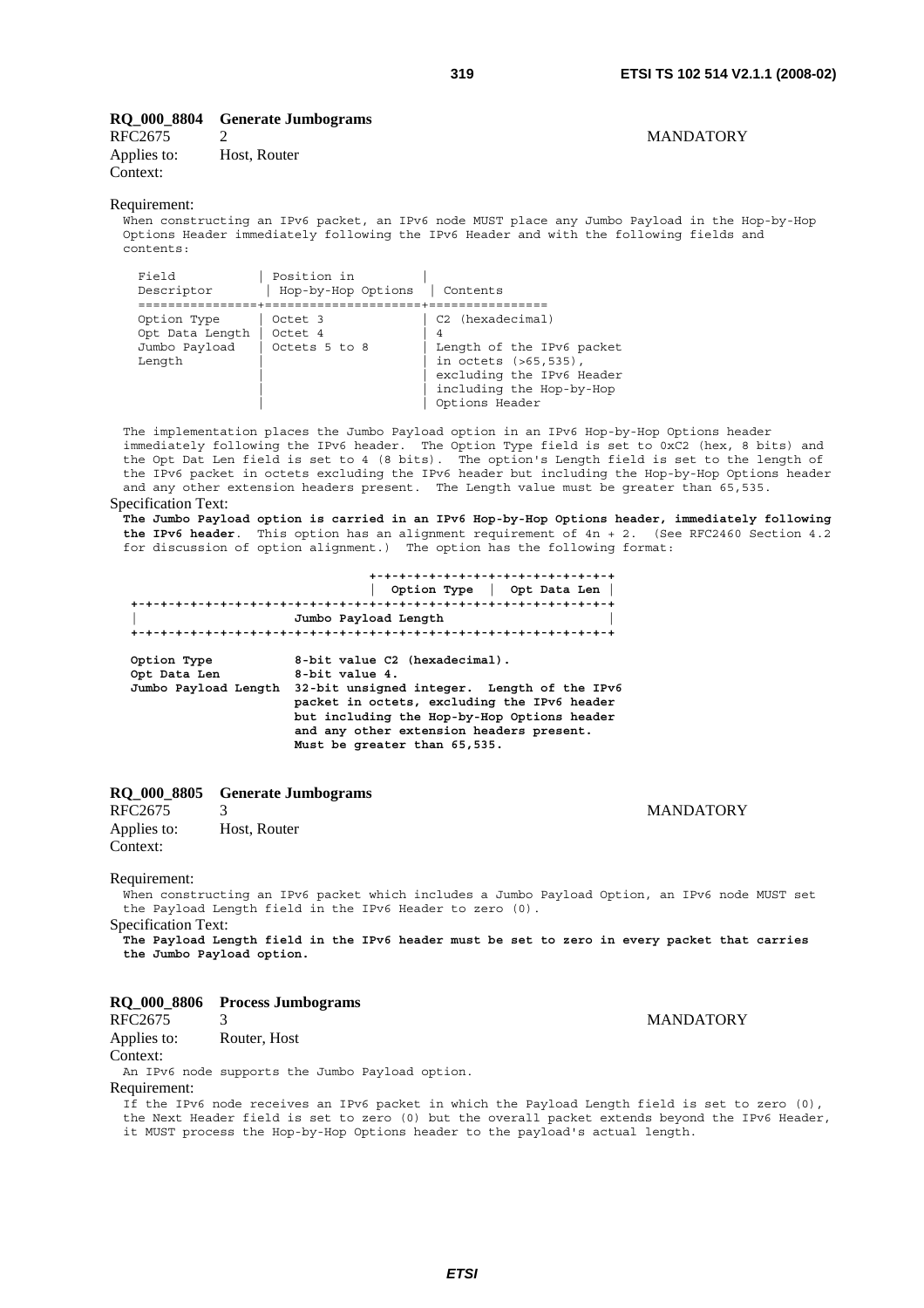# Specification Text:

**If a node that understands the Jumbo Payload option receives a packet whose IPv6 header carries a Payload Length of zero and a Next Header value of zero (meaning that a Hop-by-Hop Options header follows), and whose link-layer framing indicates the presence of octets beyond the IPv6 header, the node must proceed to process the Hop-by-Hop Options header in order to determine the actual length of the payload from the Jumbo Payload option.**

# **RQ\_000\_8807 Generate Jumbograms**

RFC2675 3 CONDITIONAL

Applies to: Host, Router Context:

# Requirement:

When constructing an IPv6 packet which includes a Fragment Header, an IPv6 node MUST NOT also include a Jumbo Payload option in the packet.

Specification Text:

**The Jumbo Payload option must not be used in a packet that carries a Fragment header.**

|  |  |  | RQ_000_8808 Generate Jumbograms |
|--|--|--|---------------------------------|
|--|--|--|---------------------------------|

| RFC2675     | 3            |
|-------------|--------------|
| Applies to: | Host, Router |
| Context:    |              |

# Requirement:

An IPv6 node MUST ensure that any higher-layer protocol uses the value contained in the Jumbo Payload Length field of the Jumbo Payload option (if present) for checksum purposes rather than the Payload Length field in the IPv6 packet header.

# Specification Text:

Higher-layer protocols that use the IPv6 Payload Length field to compute the value of the Upper-Layer Packet Length field in the checksum pseudo-header described in RFC2460, Section 8.1 must instead **use the Jumbo Payload Length field for that computation, for packets that carry the Jumbo Payload option.**

# **RQ\_000\_8809 Process Jumbograms**

RFC2675 3 MANDATORY

Applies to: Host, Router

# Context:

An IPv6 node that supports the Jumbo Payload option receives a packet in which the Payload Length field in the IPv6 Header is set to zero (0), the Next Header field is set to zero (Hopby-Hop Options header) but there is no Jumbo Payload option present.

# Requirement:

The IPv6 node MUST send an ICMPv6 Error Message to the sending address with the Type field set to 4, the Code field set to zero (0) and the Pointer field set to the position of the highorder octet of the IPv6 Payload Length field.

# Specification Text:

**Nodes that understand the Jumbo Payload option are required to detect a number of possible format errors, and if the erroneous packet was not destined to a multicast address, report the error by sending an ICMP Parameter Problem message [RFC2463] to the packet's source**. The following list of errors specifies the values to be used in the Code and Pointer fields of the Parameter Problem message:

```
 error: IPv6 Payload Length = 0 and 
       IPv6 Next Header = Hop-by-Hop Options and 
       Jumbo Payload option not present 
         Code: 0 
         Pointer: high-order octet of the IPv6 
                  Payload Length
error: IPv6 Payload Length != 0 and 
       Jumbo Payload option present 
         Code: 0 
         Pointer: Option Type field of the Jumbo 
                   Payload option 
error: Jumbo Payload option present and 
       Jumbo Payload Length < 65,536 
         Code: 0 
         Pointer: high-order octet of the Jumbo 
                   Payload Length
```
**MANDATORY** 

[if RQ\_000\_1064 then MANDATORY]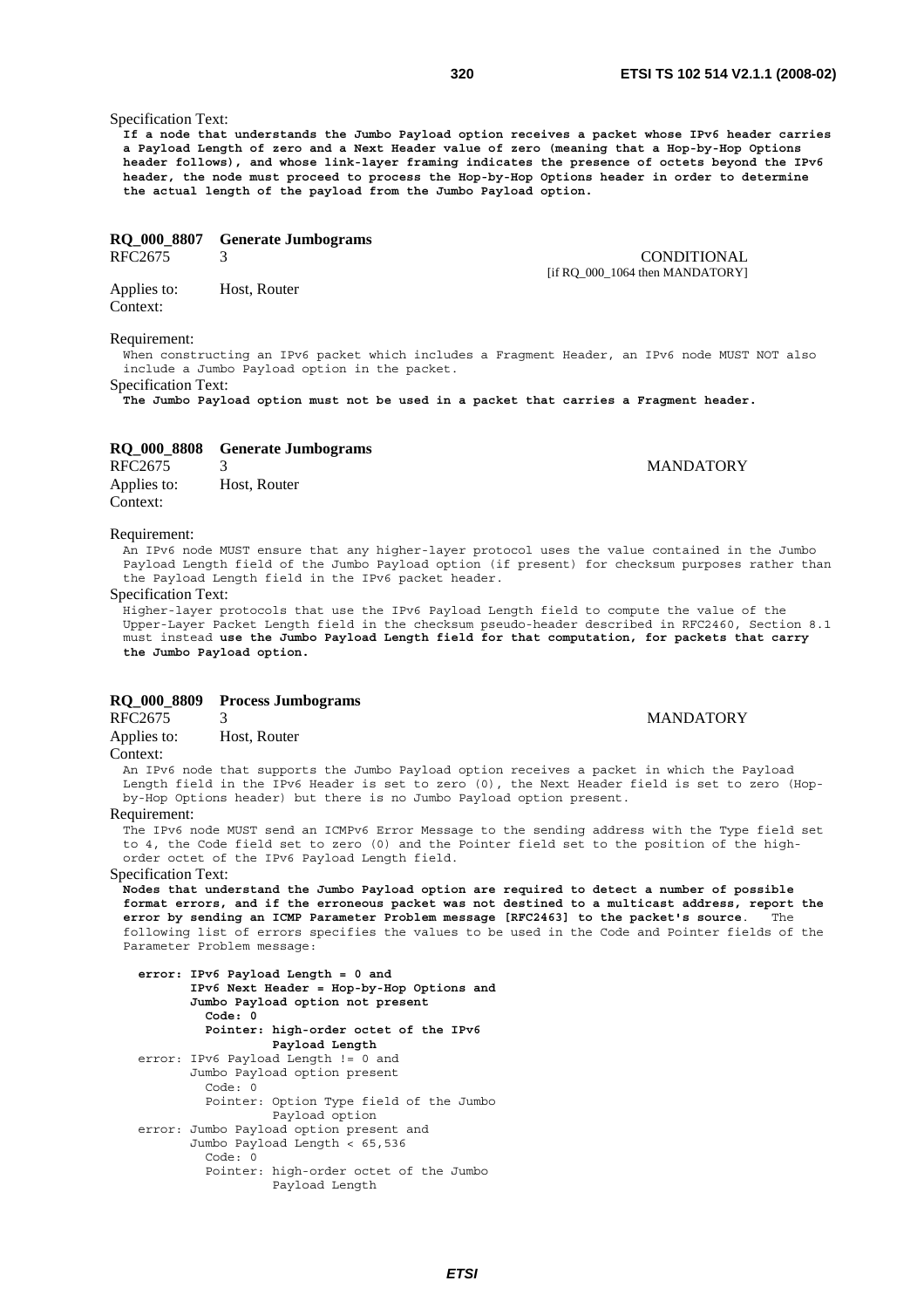error: Jumbo Payload option present and Fragment header present Code: 0 Pointer: high-order octet of the Fragment header.

# **RQ\_000\_8810 Process Jumbograms**

# RFC2675 3 MANDATORY

# Applies to: Host, Router

#### Context:

An IPv6 node that supports the Jumbo Payload option receives a packet in which the Payload Length field in the IPv6 Header is not set to zero (0), but there is a Jumbo Payload option present.

# Requirement:

The IPv6 node MUST send an ICMPv6 Error Message to the sending address with the Type field set to 4, the Code field set to zero (0) and the Pointer field set to the position of the Option Type field in the Jumbo Payload option.

#### Specification Text:

**Nodes that understand the Jumbo Payload option are required to detect a number of possible format errors, and if the erroneous packet was not destined to a multicast address, report the error by sending an ICMP Parameter Problem message [RFC2463] to the packet's source**. The following list of errors specifies the values to be used in the Code and Pointer fields of the Parameter Problem message:

 error: IPv6 Payload Length = 0 and IPv6 Next Header = Hop-by-Hop Options and Jumbo Payload option not present Code: 0 Pointer: high-order octet of the IPv6 Payload Length  **error: IPv6 Payload Length != 0 and Jumbo Payload option present Code: 0 Pointer: Option Type field of the Jumbo Payload option** error: Jumbo Payload option present and Jumbo Payload Length < 65,536 Code: 0 Pointer: high-order octet of the Jumbo Payload Length error: Jumbo Payload option present and Fragment header present Code: 0 Pointer: high-order octet of the Fragment header.

# **RQ\_000\_8811 Process Jumbograms**

# RFC2675 3<br>Applies to: Host, Router Host, Router

#### Context:

An IPv6 node that supports the Jumbo Payload option receives a packet which legitimately contains a Jumbo Payload option in which the Jumbo Payload Length field is set to a value less than decimal 65,536.

#### Requirement:

The IPv6 node MUST send an ICMPv6 Error Message to the sending address with the Type field set to 4, the Code field set to zero (0) and the Pointer field set to the position of the highorder octet of the Jumbo Payload Length field.

#### Specification Text:

**Nodes that understand the Jumbo Payload option are required to detect a number of possible format errors, and if the erroneous packet was not destined to a multicast address, report the error by sending an ICMP Parameter Problem message [RFC2463] to the packet's source**. The following list of errors specifies the values to be used in the Code and Pointer fields of the Parameter Problem message:

 error: IPv6 Payload Length = 0 and IPv6 Next Header = Hop-by-Hop Options and Jumbo Payload option not present Code: 0 Pointer: high-order octet of the IPv6 Payload Length error: IPv6 Payload Length != 0 and Jumbo Payload option present Code: 0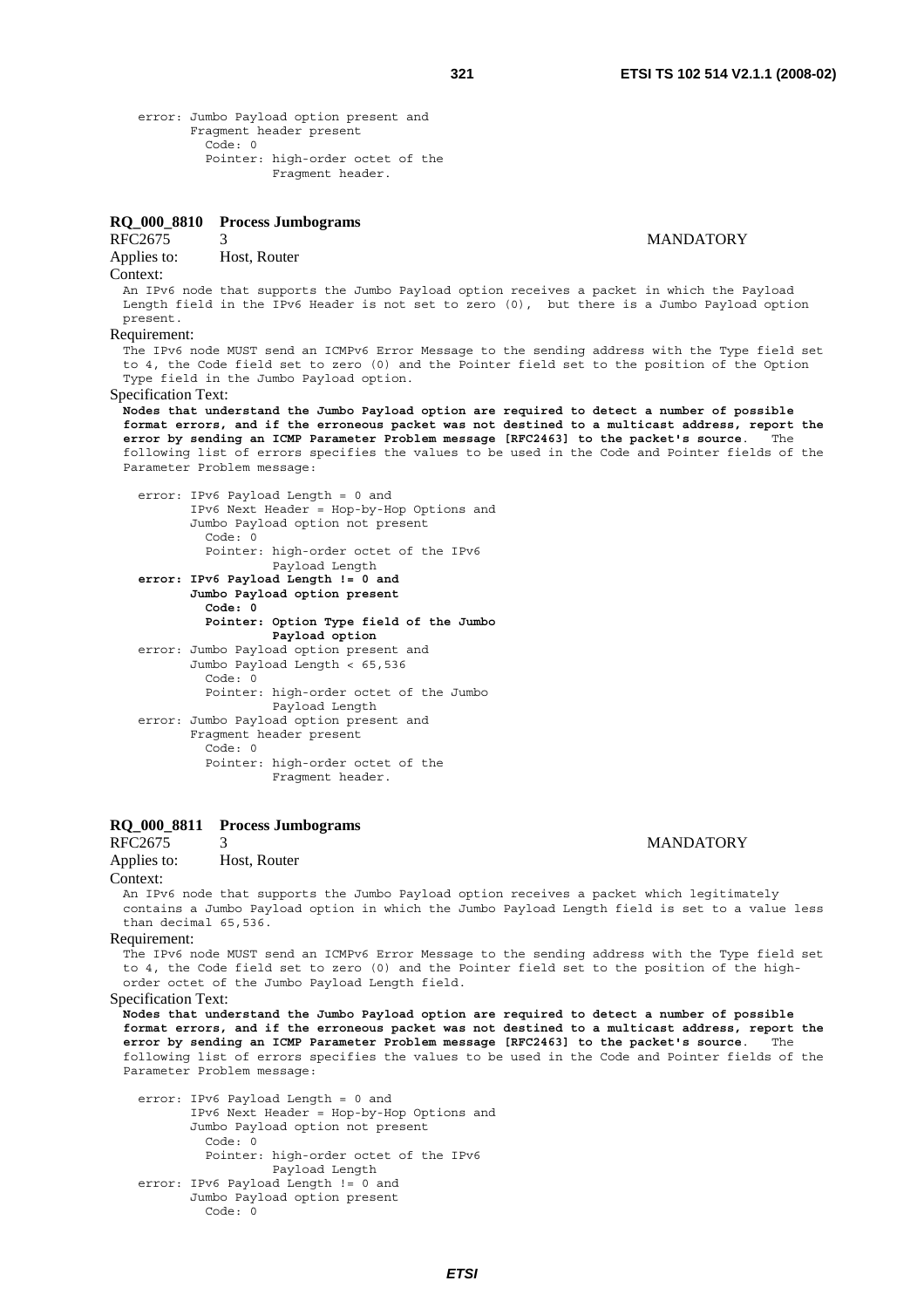Pointer: Option Type field of the Jumbo Payload option  **error: Jumbo Payload option present and Jumbo Payload Length < 65,536 Code: 0 Pointer: high-order octet of the Jumbo Payload Length** error: Jumbo Payload option present and Fragment header present Code: 0 Pointer: high-order octet of the Fragment header.

# **RQ\_000\_8812 Process Jumbograms**

Applies to: Router, Host

#### Context:

An IPv6 node that supports the Jumbo Payload option receives a packet which contains both a valid Jumbo Payload option and a Fragment Header

# Requirement:

The IPv6 node MUST send an ICMPv6 Error Message to the sending address with the Type field set to 4, the Code field set to zero (0) and the Pointer field set to the position of the highorder octet of the Fragment Header.

#### Specification Text:

**Nodes that understand the Jumbo Payload option are required to detect a number of possible format errors, and if the erroneous packet was not destined to a multicast address, report the error by sending an ICMP Parameter Problem message [RFC2463] to the packet's source**. The following list of errors specifies the values to be used in the Code and Pointer fields of the Parameter Problem message:

 error: IPv6 Payload Length = 0 and IPv6 Next Header = Hop-by-Hop Options and Jumbo Payload option not present Code: 0 Pointer: high-order octet of the IPv6 Payload Length error: IPv6 Payload Length != 0 and Jumbo Payload option present Code: 0 Pointer: Option Type field of the Jumbo Payload option error: Jumbo Payload option present and Jumbo Payload Length < 65,536 Code: 0 Pointer: high-order octet of the Jumbo Payload Length  **error: Jumbo Payload option present and Fragment header present Code: 0 Pointer: high-order octet of the Fragment header.**

# **RQ\_000\_8813 Process Hop by Hop Header**

# RFC2675 3 MANDATORY

### Applies to: Host, Router

Context:

An IPv6 node that does not support the Jumbo Payload option receives a packet in which the Payload Length field in the IPv6 Header is set to zero (0) and the Next Header field is set to zero (Hop-by-Hop Options header).

#### Requirement:

The IPv6 node MUST send an ICMPv6 Error Message to the sending address with the Type field set to 4, the Code field set to zero (0) and the Pointer field set to the high-order octet of the IPv6 Payload Length field.

# Specification Text:

**A node that does not understand the Jumbo Payload option is expected to respond to erroneouslyreceived jumbograms as follows, according to the IPv6 specification:** 

 **error: IPv6 Payload Length = 0 and IPv6 Next Header = Hop-by-Hop Options Code: 0 Pointer: high-order octet of the IPv6 Payload Length**

### 3 MANDATORY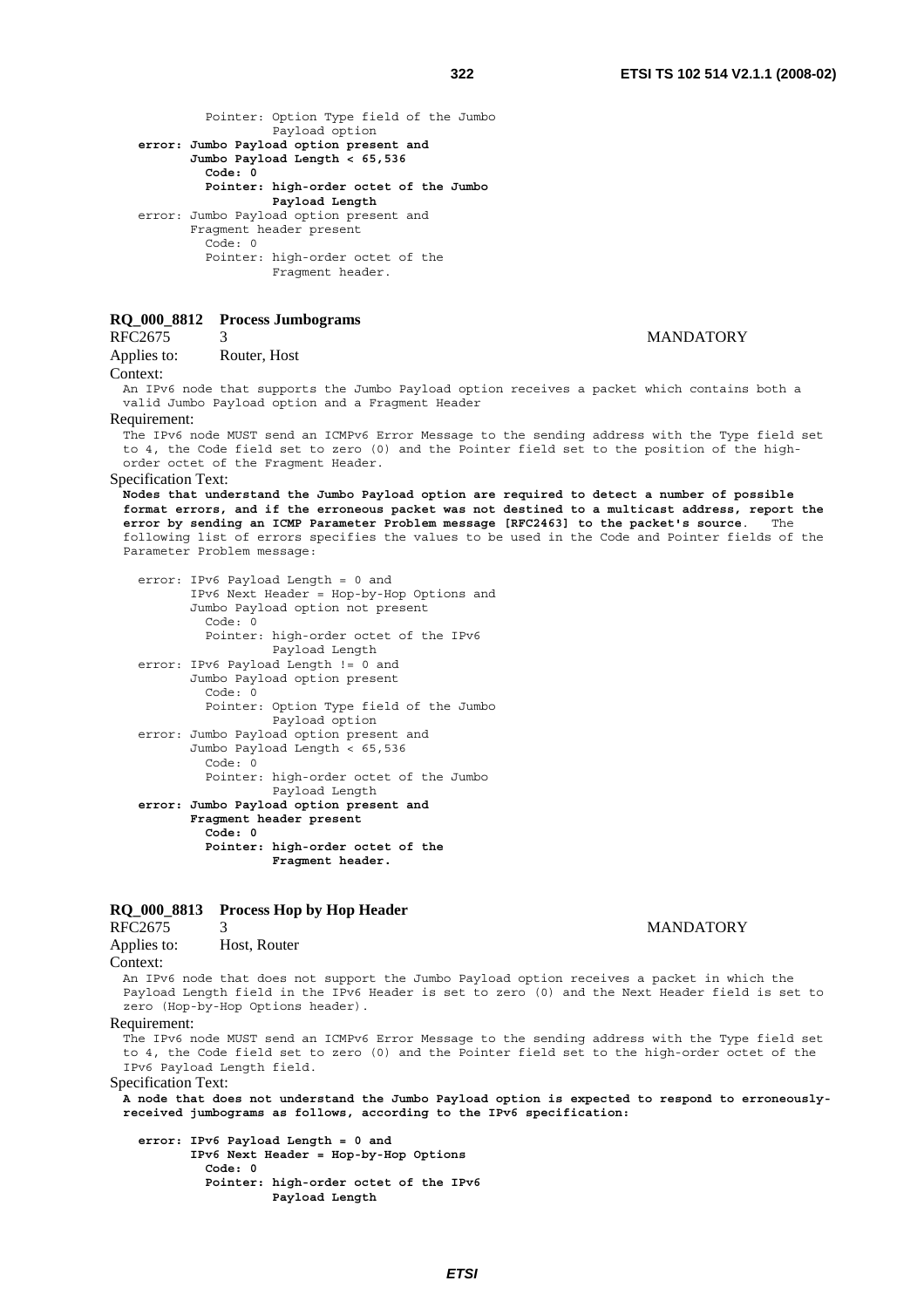```
 error: IPv6 Payload Length != 0 and 
       Jumbo Payload option present 
         Code: 2 
         Pointer: Option Type field of the Jumbo 
                   Payload option
```
# **RQ\_000\_8814 Process IPv6 Packet**

# RFC2675 3 MANDATORY

#### Applies to: Host, Router

Context:

An IPv6 node that does not support the Jumbo Payload option receives a packet in which the Payload Length field in the IPv6 Header is not set to zero (0) but there is a Jumbo Payload option present.

# Requirement:

The IPv6 node MUST send an ICMPv6 Error Message to the sending address with the Type field set to 4, the Code field set to zero (0) and the Pointer field set to the Option Type field of the Jumbo Payload option.

#### Specification Text:

**A node that does not understand the Jumbo Payload option is expected to respond to erroneouslyreceived jumbograms as follows, according to the IPv6 specification:**

 error: IPv6 Payload Length = 0 and IPv6 Next Header = Hop-by-Hop Options Code: 0 Pointer: high-order octet of the IPv6 Payload Length  **error: IPv6 Payload Length != 0 and Jumbo Payload option present Code: 2 Pointer: Option Type field of the Jumbo Payload option**

# **RQ\_000\_8815 UDP Jumbograms**

RFC2675 4 MANDATORY Applies to: Host, Router Context:

#### Requirement:

When constructing a UDP packet in which the overall length of the packet is greater than 65,535 octets, an IPv6 node that supports the Jumbo Payload option MUST set the Length field in the UDP Header to zero (0), set the Jumbo Payload Length field in the Jumbo Payload option to the actual length of the UDP Header plus data and calculate the UDP checksum from the value in the Jumbo payload Length field.

# Specification Text:

**The specific requirements for sending a UDP jumbogram are as follows:** 

 **When sending a UDP packet, if and only if the length of the UDP header plus UDP data is greater than 65,535, set the Length field in the UDP header to zero.** 

 **The IPv6 packet carrying such a large UDP packet will necessarily include a Jumbo Payload option in a Hop-by-Hop Options header; set the Jumbo Payload Length field of that option to be the actual length of the UDP header plus data, plus the length of all IPv6 extension headers present between the IPv6 header and the UDP header.** 

 **For generating the UDP checksum, use the actual length of the UDP header plus data, NOT zero, in the checksum pseudo-header [RFC2460, Section 8.1].**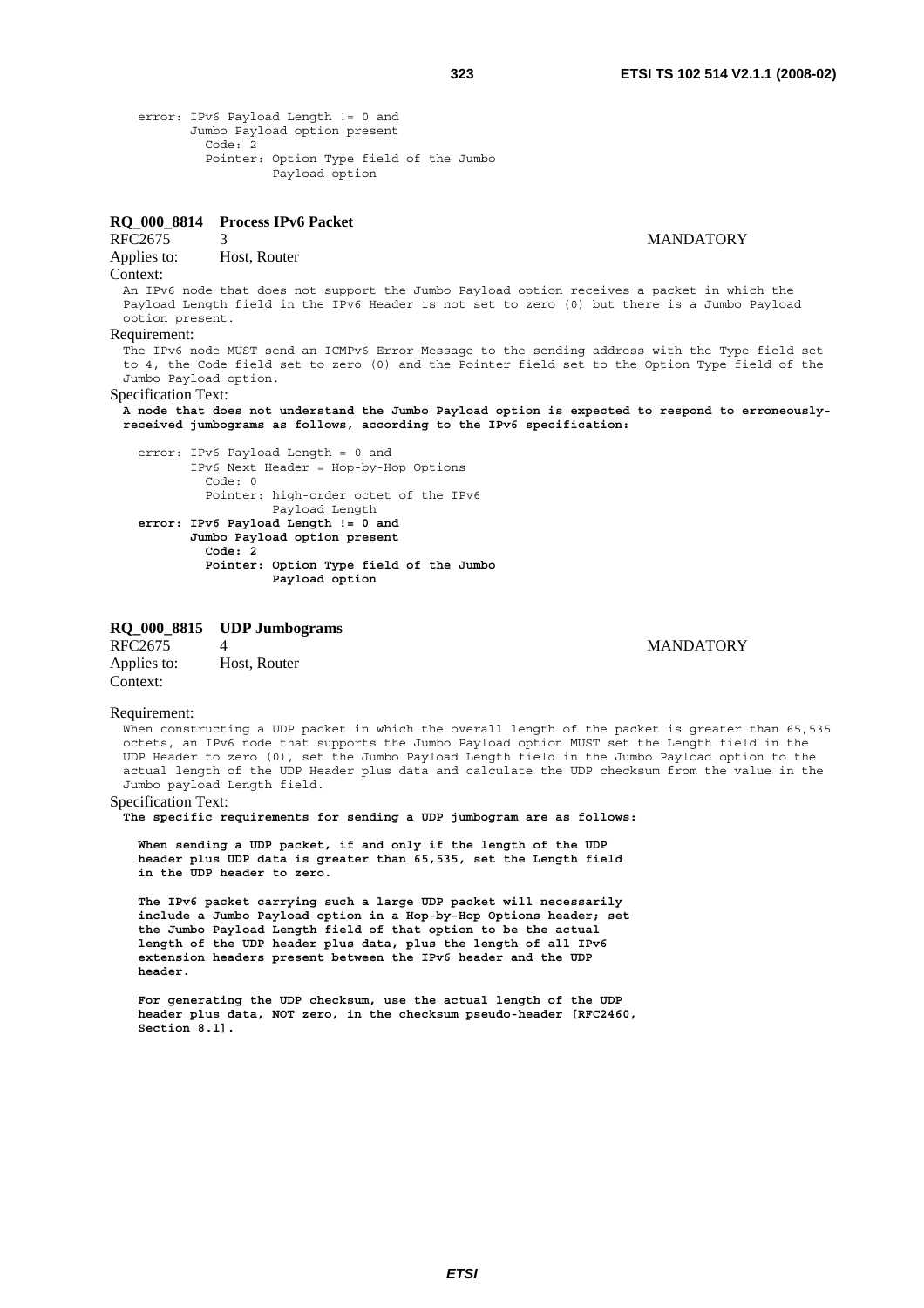# **RQ\_000\_8816 UDP Jumbograms**

# RFC2675 4 MANDATORY

Applies to: Host, Router

# Context:

An IPv6 node receives a UDP packet in which the Length field is set to zero and a Jumbo Payload option is present in the IPv6 Header.

#### Requirement:

For the purposes of verifying the UDP packet checksum, The IPv6 node MUST calculate the actual length of the UDP Header plus data as the value in the IPv6 Jumbo Payload Length field minus the length of all IPv6 extension headers between the IPv6 Header and the UDP Header. Specification Text:

**The specific requirements for receiving a UDP jumbogram are as follows:** 

 **When receiving a UDP packet, if and only if the Length field in the UDP header is zero, calculate the actual length of the UDP header plus data from the IPv6 Jumbo Payload Length field minus the length of all extension headers present between the IPv6 header and the UDP header.**

 In the unexpected case that the UDP Length field is zero but no Jumbo Payload option is present (i.e., the IPv6 packet is not a jumbogram), use the Payload Length field in the IPv6 header, in place of the Jumbo Payload Length field, in the above calculation.

 **For verifying the received UDP checksum, use the calculated length of the UDP header plus data, NOT zero, in the checksum pseudo header.**

# **RQ\_000\_8817 UDP Jumbograms**

Applies to: Router, Host

# A MANDATORY

### Context:

An IPv6 node receives a UDP packet in which the Length field is set to zero and no Jumbo Payload option is present in the IPv6 Header.

#### Requirement:

For the purposes of verifying the UDP packet checksum, The IPv6 node MUST calculate the actual length of the UDP Header plus data as the value in the IPv6 Payload Length field minus the length of all IPv6 extension headers between the IPv6 Header and the UDP Header. Specification Text:

#### **The specific requirements for receiving a UDP jumbogram are as follows:**

 **When receiving a UDP packet, if and only if the Length field in the UDP header is zero, calculate the actual length of the UDP header plus data from the IPv6 Jumbo Payload Length field minus the length of all extension headers present between the IPv6 header and the UDP header.** 

 **In the unexpected case that the UDP Length field is zero but no Jumbo Payload option is present (i.e., the IPv6 packet is not a jumbogram), use the Payload Length field in the IPv6 header, in place of the Jumbo Payload Length field, in the above calculation.** 

 **For verifying the received UDP checksum, use the calculated length of the UDP header plus data, NOT zero, in the checksum pseudo header.**

# **RQ\_000\_8818 TCP Jumbograms**

RFC2675 5.1 MANDATORY Applies to: Host, Router Context:

#### Requirement:

When establishing a TCP connection on a interface where the MTU minus 60 is greater than or equal to 65,535, an IPv6 node MUST send a Maximum Segment Size (MSS) of 65,535 in its initial TCP negotiation.

# Specification Text:

**When determining what MSS value to send, if the MTU of the directly attached interface minus 60 [IPv6, Section 8.3] is greater than or equal to 65,535, then set the MSS value to 65,535.**

*ETSI*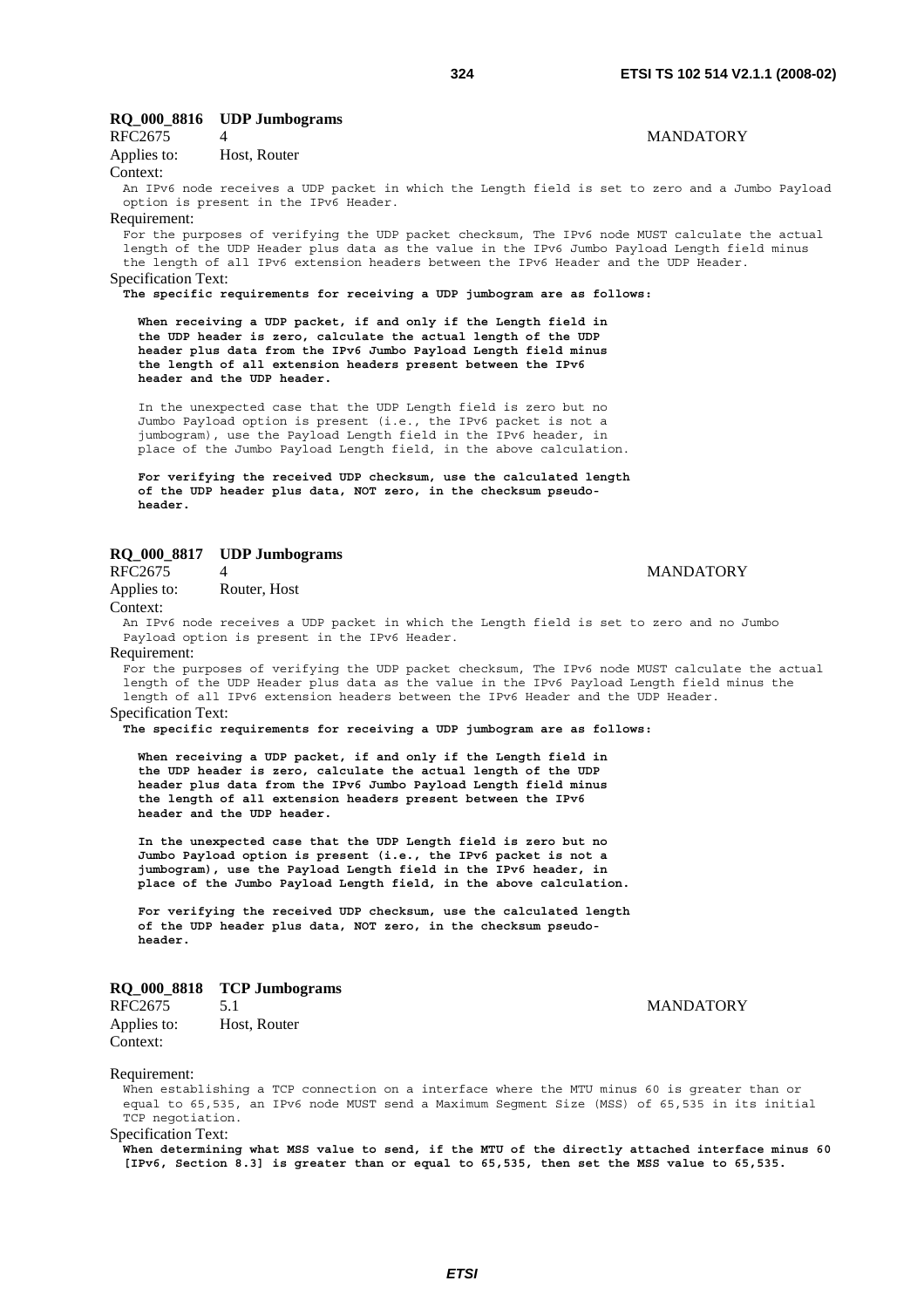**MANDATORY** 

## **RQ\_000\_8819 TCP Jumbograms**

| RFC2675 | 5.1 |  |
|---------|-----|--|
|         |     |  |

Applies to: Host, Router

Context:

An IPv6 node receives a TCP Jumbogram with the Maximum Segment Size value in the TCP header set to 65,535.

### Requirement:

The IPv6 node MUST assume an infinite Maximum Segment Size (MSS) and calculate the actual MSS by subtracting 60 from the value established by performing IPv6 Path MTU Discovery over the path to the TCP peer.

### Specification Text:

**When an MSS value of 65,535 is received, it is to be treated as infinity. The actual MSS is determined by subtracting 60 from the value learned by performing Path MTU Discovery [RFC1981] over the path to the TCP peer.**

### **RQ\_000\_8820 TCP Jumbograms**

RFC2675 5.2 MANDATORY Applies to: Host, Router Context:

### Requirement:

When constructing a TCP packet in which the URG bit field is to be set to one (1), an IPv6 node MUST set the Urgent Pointer to the offset in octets between the TCP Sequence Number field and the urgent Pointer field if that offset is less than 65,535.

### Specification Text:

**When a TCP packet is to be sent with an Urgent Pointer (i.e., the URG bit set), first calculate the offset from the Sequence Number to the Urgent Pointer. If the offset is less than 65,535, fill in the Urgent field and continue with the normal TCP processing.** If the offset is greater than 65,535, and the offset is greater than or equal to the length of the TCP data, fill in the Urgent Pointer with 65,535 and continue with the normal TCP processing. Otherwise, the TCP packet must be split into two pieces. The first piece contains data up to, but not including the data pointed to by the Urgent Pointer, and the Urgent field is set to 65,535 to indicate that the Urgent Pointer is beyond the end of this packet. The second piece can then be sent with the Urgent field set normally.

### **RQ\_000\_8821 TCP Jumbograms**

RFC2675 5.2 MANDATORY Applies to: Host, Router Context:

### Requirement:

When constructing a TCP packet in which the URG bit field is to be set to one (1), an IPv6 node MUST set the Urgent Pointer to 65,535 if the offset in octets between the TCP Sequence Number field and the urgent Pointer field if that offset is greater than 65,535 and greater than or equal to the length of TCP data.

### Specification Text:

**When a TCP packet is to be sent with an Urgent Pointer (i.e., the URG bit set), first calculate the offset from the Sequence Number to the Urgent Pointer.** If the offset is less than 65,535, fill in the Urgent field and continue with the normal TCP processing. **If the offset is greater than 65,535, and the offset is greater than or equal to the length of the TCP data, fill in the Urgent Pointer with 65,535 and continue with the normal TCP processing.** Otherwise, the TCP packet must be split into two pieces. The first piece contains data up to, but not including the data pointed to by the Urgent Pointer, and the Urgent field is set to 65,535 to indicate that the Urgent Pointer is beyond the end of this packet. The second piece can then be sent with the Urgent field set normally.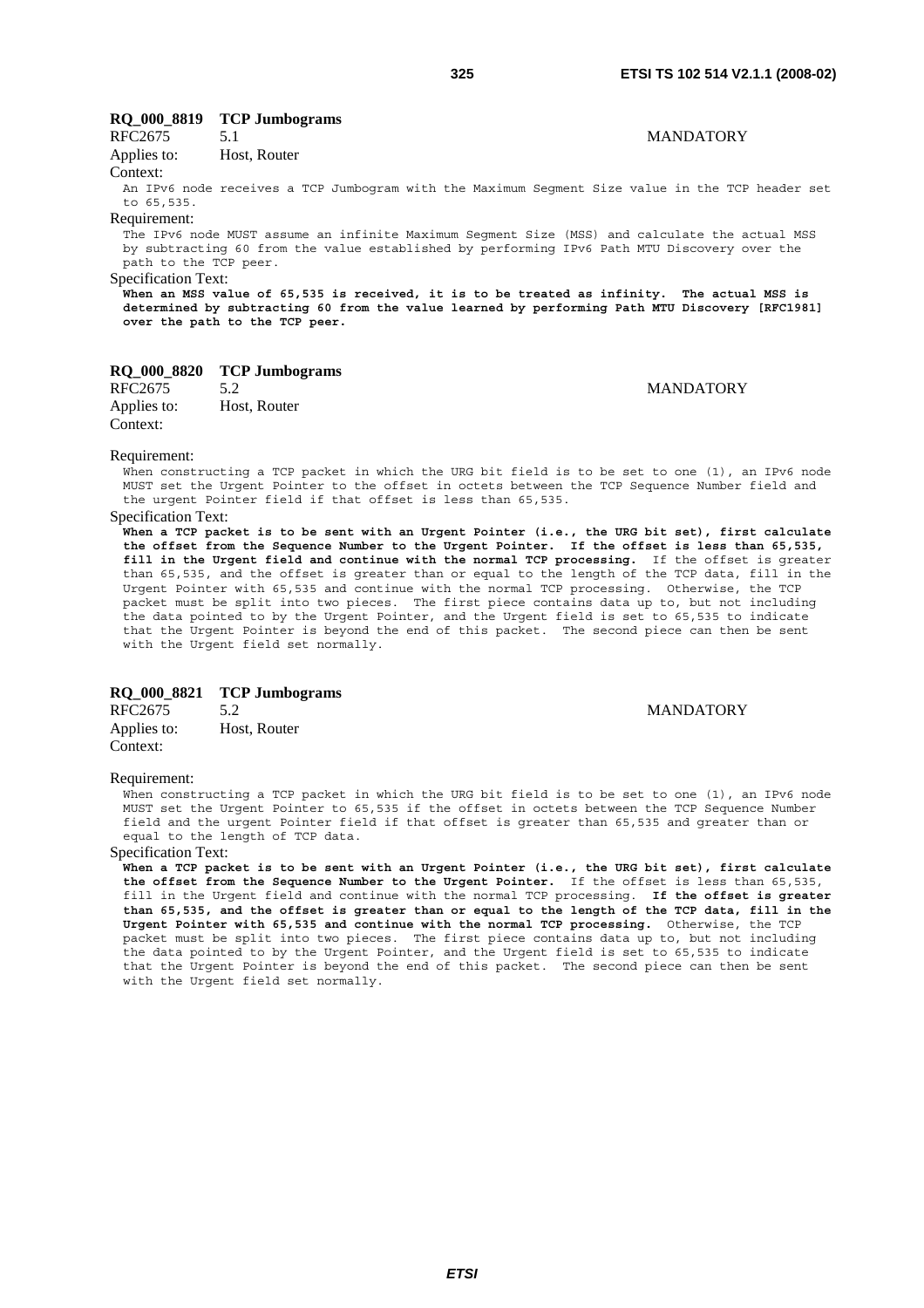**MANDATORY** 

**MANDATORY** 

### **RQ\_000\_8822 TCP Jumbograms**

| RFC2675     | 5.2          |
|-------------|--------------|
| Applies to: | Host, Router |
| Context:    |              |

### Requirement:

When constructing a TCP packet in which the URG bit field is to be set to one (1), an IPv6 node MUST split the TCP packet into two parts, as follows, to be sent in separate packets if the offset in octets between the TCP Sequence Number field and the urgent Pointer field if that offset is greater than 65,535 and less than the length of TCP data:

| TCP Data included<br>  Urgent Pointer contents<br>Packet |                                                                                        |
|----------------------------------------------------------|----------------------------------------------------------------------------------------|
| 65,535<br>Remaining data<br>End of the packet            | Data up to, but not<br>including the data<br>pointer to by the<br>Urgent Pointer field |

Specification Text:

**When a TCP packet is to be sent with an Urgent Pointer (i.e., the URG bit set), first calculate the offset from the Sequence Number to the Urgent Pointer.** If the offset is less than 65,535, fill in the Urgent field and continue with the normal TCP processing. If the offset is greater than 65,535, and the offset is greater than or equal to the length of the TCP data, fill in the Urgent Pointer with 65,535 and continue with the normal TCP processing. **Otherwise, the TCP packet must be split into two pieces. The first piece contains data up to, but not including the data pointed to by the Urgent Pointer, and the Urgent field is set to 65,535 to indicate that the Urgent Pointer is beyond the end of this packet. The second piece can then be sent with the Urgent field set normally.**

### **RQ\_000\_8823 Jumbograms**

RFC2675 5.2 MANDATORY

Applies to: Router, Host

Context:

An IPv6 node receives a TCP packet in which the Urgent bit field is set to one (1) and the Urgent Pointer field contains the decimal value 65,535.

#### Requirement:

The IPv6 node MUST process the packet using an offset equal to the length of the TCP data instead of the value received in the Urgent Pointer field.

Specification Text:

**For TCP input processing, when a TCP packet is received with the URG bit set and an Urgent field of 65,535, the Urgent Pointer is calculated using an offset equal to the length of the TCP data, rather than the offset in the Urgent field.**

## 4.11 Requirements extracted from RFC 3513

### **RQ\_000\_1600 Interface Identifiers**

| RFC3513     | 2            |
|-------------|--------------|
| Applies to: | Router, Host |
| Context:    |              |

#### Requirement:

If an IPv6 node ascribes an identifier to an interface or set of interfaces, that identifier MUST be 128 bits (16 octets) in length.

Specification Text:

**IPv6 addresses are 128-bit identifiers for interfaces and sets of interfaces (where "interface" is as defined in section 2 of RFC2460).** There are three types of addresses:

Unicast: An identifier for a single interface. A packet sent to a unicast address is delivered to the interface identified by that address.

Anycast: An identifier for a set of interfaces (typically belonging to different nodes). A packet sent to an anycast address is delivered to one of the interfaces identified by that address (the "nearest" one, according to the routing protocols' measure of distance).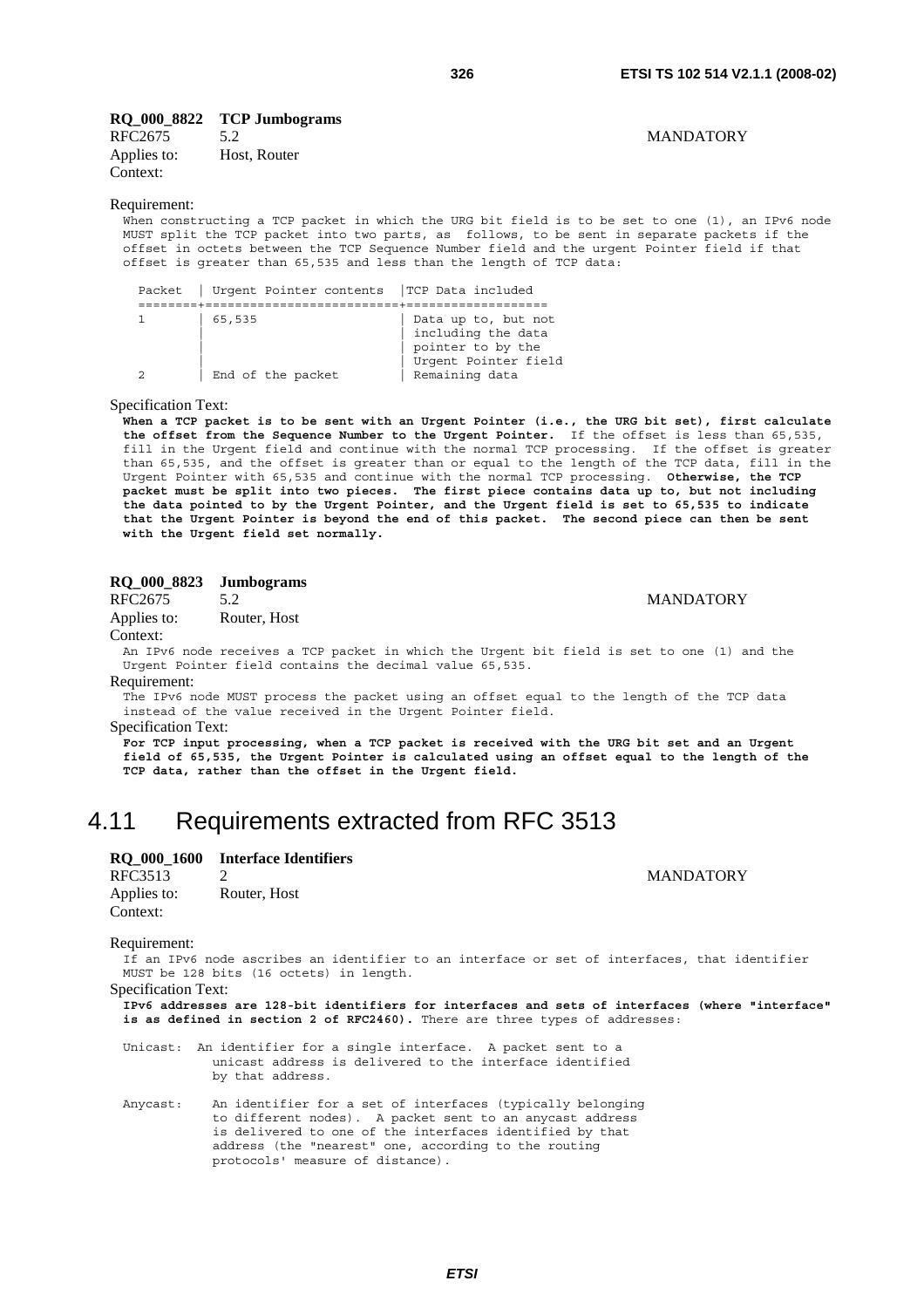Multicast: An identifier for a set of interfaces (typically belonging to different nodes). A packet sent to a multicast address is delivered to all interfaces identified by that address.

### **RQ\_000\_1611 Address Architecture**

RFC3513 2.1 MANDATORY Applies to: Host, Router Context:

**MANDATORY** 

### Requirement:

An IPv6 node MUST make it possible for IPv6 addresses of any type to be assigned to interfaces. Specification Text:

**IPv6 addresses of all types are assigned to interfaces, not nodes**. An IPv6 unicast address refers to a single interface. Since each interface belongs to a single node, any of that node's interfaces' unicast addresses may be used as an identifier for the node.

### **RQ\_000\_1613 Link-local Address**

| RFC3513     | 2.1          |
|-------------|--------------|
| Applies to: | Host, Router |
| Context:    |              |

#### Requirement:

An IPv6 node MUST make it possible for at least one link-local unicast address to be assigned to each of its interfaces.

### Specification Text:

**All interfaces are required to have at least one link-local unicast address (see section 2.8 for additional required addresses).** A single interface may also have multiple IPv6 addresses of any type (unicast, anycast, and multicast) or scope. Unicast addresses with scope greater than link-scope are not needed for interfaces that are not used as the origin or destination of any IPv6 packets to or from non-neighbors. This is sometimes convenient for point-to-point interfaces. There is one exception to this addressing model:

 A unicast address or a set of unicast addresses may be assigned to multiple physical interfaces if the implementation treats the multiple physical interfaces as one interface when presenting it to the internet layer. This is useful for load-sharing over multiple physical interfaces.

Currently IPv6 continues the IPv4 model that a subnet prefix is associated with one link. Multiple subnet prefixes may be assigned to the same link.

# **RQ\_000\_1614 Address Architecture**

RFC3513 2.1 OPTIONAL Applies to: Host, Router Context:

#### Requirement:

An IPv6 node MAY make it possible for multiple IPv6 addresses of any type (unicast, anycast, and multicast) or any scope to be assigned to each of its interfaces.

### Specification Text:

All interfaces are required to have at least one link-local unicast address (see section 2.8 for additional required addresses). **A single interface may also have multiple IPv6 addresses of any type (unicast, anycast, and multicast) or scope.** Unicast addresses with scope greater than link-scope are not needed for interfaces that are not used as the origin or destination of any IPv6 packets to or from non-neighbors. This is sometimes convenient for point-to-point interfaces. There is one exception to this addressing model:

 A unicast address or a set of unicast addresses may be assigned to multiple physical interfaces if the implementation treats the multiple physical interfaces as one interface when presenting it to the internet layer. This is useful for load-sharing over multiple physical interfaces.

Currently IPv6 continues the IPv4 model that a subnet prefix is associated with one link. Multiple subnet prefixes may be assigned to the same link.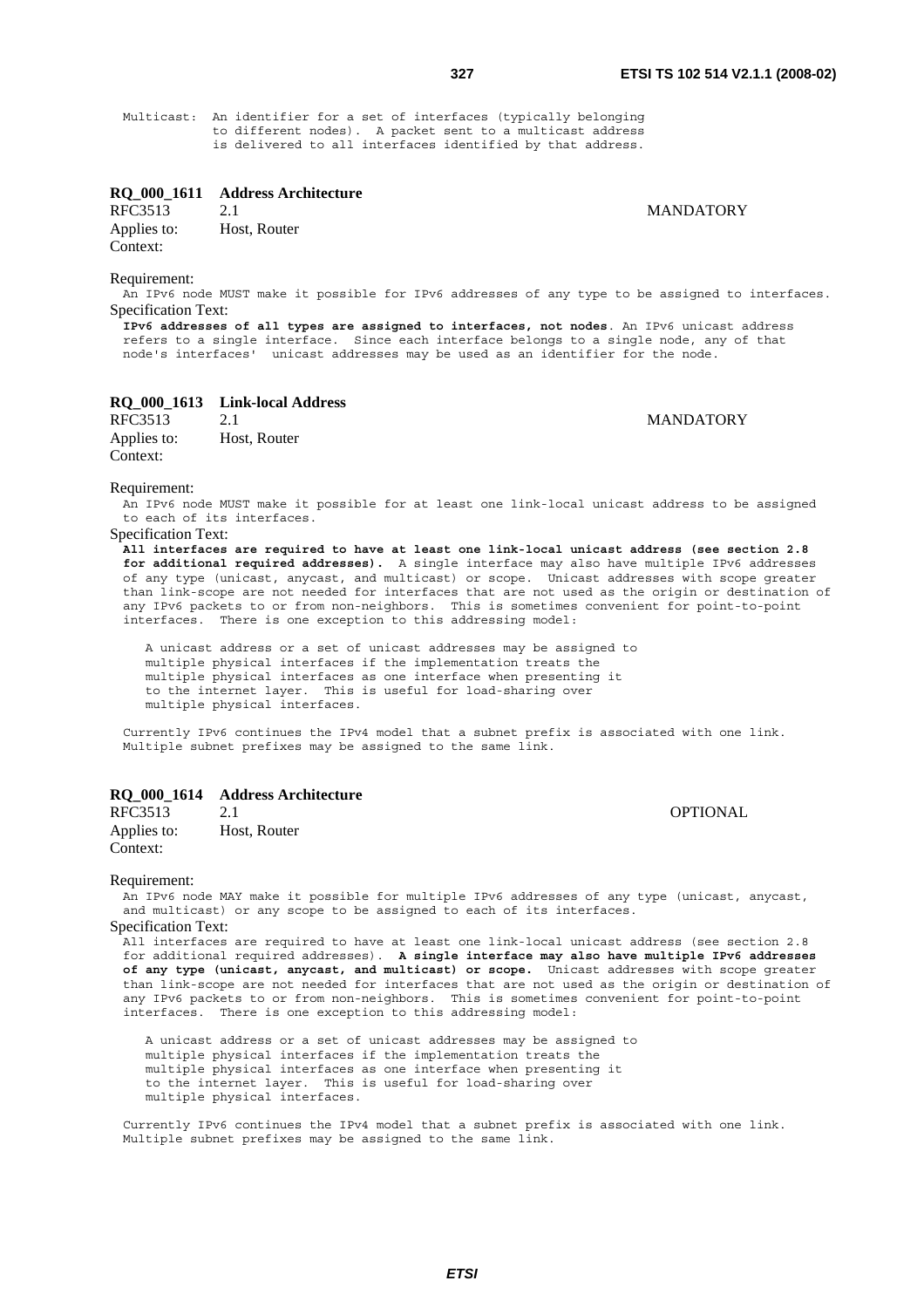## **RQ\_000\_1617 Unicast Address**

RFC3513 2.1 OPTIONAL Applies to: Host, Router Context:

### Requirement:

An IPv6 node MAY make it possible for a unicast address or set of addresses to be assigned to multiple physical interfaces.

### Specification Text:

All interfaces are required to have at least one link-local unicast address (see section 2.8 for additional required addresses). A single interface may also have multiple IPv6 addresses of any type (unicast, anycast, and multicast) or scope. Unicast addresses with scope greater than link-scope are not needed for interfaces that are not used as the origin or destination of any IPv6 packets to or from non-neighbors. This is sometimes convenient for point-to-point interfaces. **There is one exception to this addressing model:** 

 **A unicast address or a set of unicast addresses may be assigned to multiple physical interfaces if the implementation treats the multiple physical interfaces as one interface when presenting it to the internet layer. This is useful for load-sharing over multiple physical interfaces**.

Currently IPv6 continues the IPv4 model that a subnet prefix is associated with one link. Multiple subnet prefixes may be assigned to the same link.

### **RQ\_000\_1618 Address Architecture**

RFC3513 2.1 2.1 MANDATORY Applies to: Host, Router Context:

### Requirement:

An IPv6 node MUST NOT permit a single subnet prefix to be associated with more than one link. Specification Text:

All interfaces are required to have at least one link-local unicast address (see section 2.8 for additional required addresses). A single interface may also have multiple IPv6 addresses of any type (unicast, anycast, and multicast) or scope. Unicast addresses with scope greater than link-scope are not needed for interfaces that are not used as the origin or destination of any IPv6 packets to or from non-neighbors. This is sometimes convenient for point-to-point interfaces. There is one exception to this addressing model:

 A unicast address or a set of unicast addresses may be assigned to multiple physical interfaces if the implementation treats the multiple physical interfaces as one interface when presenting it to the internet layer. This is useful for load-sharing over multiple physical interfaces.

Currently IPv6 continues the IPv4 model that **a subnet prefix is associated with one link**. Multiple subnet prefixes may be assigned to the same link.

### **RQ\_000\_1619 Address Architecture**

| RFC3513     |              | <b>OPTIONAL</b> |
|-------------|--------------|-----------------|
| Applies to: | Host, Router |                 |
| Context:    |              |                 |

### Requirement:

An IpV6 node MAY make it possible multiple subnet prefixes to be assigned to a single link. Specification Text:

All interfaces are required to have at least one link-local unicast address (see section 2.8 for additional required addresses). A single interface may also have multiple IPv6 addresses of any type (unicast, anycast, and multicast) or scope. Unicast addresses with scope greater than link-scope are not needed for interfaces that are not used as the origin or destination of any IPv6 packets to or from non-neighbors. This is sometimes convenient for point-to-point interfaces. There is one exception to this addressing model:

 A unicast address or a set of unicast addresses may be assigned to multiple physical interfaces if the implementation treats the multiple physical interfaces as one interface when presenting it to the internet layer. This is useful for load-sharing over multiple physical interfaces.

*ETSI*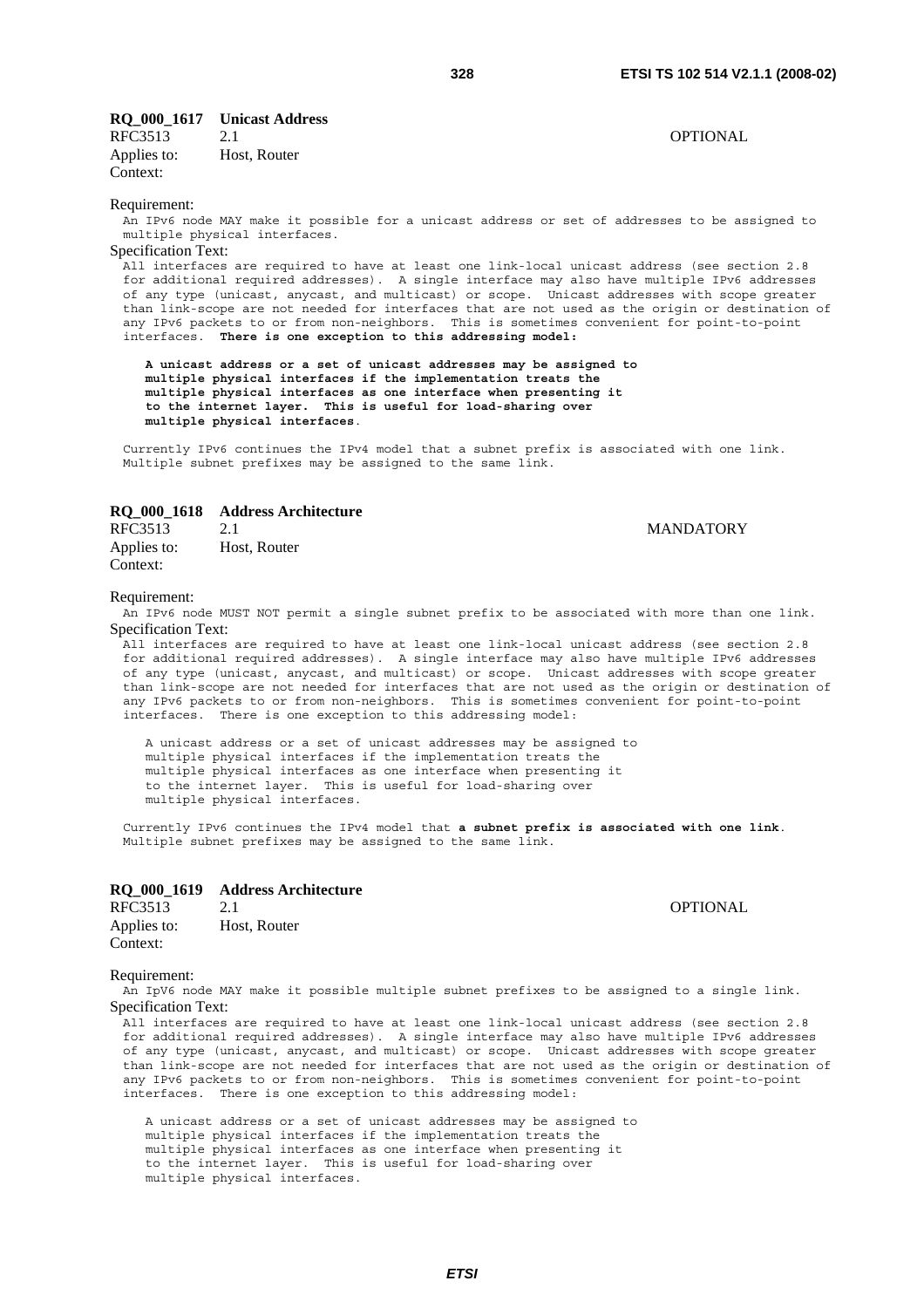Currently IPv6 continues the IPv4 model that a subnet prefix is associated with one link. **Multiple subnet prefixes may be assigned to the same link**.

# **RQ\_000\_1629 Unspecified Address**

Applies to: Host, Router Context:

**MANDATORY** 

Requirement:

When constructing an Unspecified IPv6 address, an IPv6 node MUST set each of the 128 address bits to zero (Hexadecimal 0000:0000:0000:0000:0000:0000:0000:0000). Specification Text:

**The type of an IPv6 address is identified by the high-order bits of the address, as follows:** 

| Address type                         | Binary prefix                   | IPv6 notation | Section |
|--------------------------------------|---------------------------------|---------------|---------|
| ------------<br>Unspecified          | $(128 \text{ bits})$<br>000     | :1/128        | 2.5.2   |
| Loopback                             | $001$ (128 bits)                | :1/128        | 2.5.3   |
| Multicast                            | 11111111                        | FF00::/8      | 2.7     |
| Link-local unicast                   | 1111111010                      | FE80: /10     | 2.5.6   |
| Site-local unicast<br>Global unicast | 1111111011<br>(everything else) | FEC0::/10     | 2.5.6   |

Anycast addresses are taken from the unicast address spaces (of any scope) and are not syntactically distinguishable from unicast addresses.

## **RQ\_000\_1630 Loopback Address**

| RFC3513     | 2.4          |
|-------------|--------------|
| Applies to: | Host, Router |
| Context:    |              |

### Requirement:

When constructing an IPv6 Loopback address, an IPv6 node MUST set the high-order 127 address bits to zero and the lowest order bit to 1 (Hexadecimal 0000:0000:0000:0000:0000:0000:0000:0001).

Specification Text:

**The type of an IPv6 address is identified by the high-order bits of the address, as follows:** 

| Address type                         | Binary prefix                   | IPv6 notation | Section |
|--------------------------------------|---------------------------------|---------------|---------|
| Unspecified                          | $000$ (128 bits)                | :1/128        | 2.5.2   |
| Loopback                             | $001$ (128 bits)                | :1/128        | 2.5.3   |
| Multicast                            | 11111111                        | FF00::/8      | 2.7     |
| Link-local unicast                   | 1111111010                      | FE80: /10     | 2.5.6   |
| Site-local unicast<br>Global unicast | 1111111011<br>(everything else) | $FEC0:$ : /10 | 2.5.6   |

Anycast addresses are taken from the unicast address spaces (of any scope) and are not syntactically distinguishable from unicast addresses.

### **RQ\_000\_1631 Multicast Address**

| RFC3513     | 2.4          |
|-------------|--------------|
| Applies to: | Host, Router |
| Context:    |              |

### Requirement:

When constructing an IPv6 multicast address, an IPv6 node MUST set the high-order 8 address bits to the binary value 11111111 (Hexadecimal FF)

Specification Text:

**The type of an IPv6 address is identified by the high-order bits of the address, as follows:** 

| Address type       | Binary prefix              | IPv6 notation | Section |
|--------------------|----------------------------|---------------|---------|
| ------------       | -----------                |               |         |
| Unspecified        | $000$ $(128 \text{ bits})$ | :1/128        | 2.5.2   |
| Loopback           | $001$ (128 bits)           | :1/128        | 2.5.3   |
| Multicast          | 11111111                   | FF00::/8      | 2.7     |
| Link-local unicast | 1111111010                 | $FE80:$ : /10 | 2.5.6   |
| Site-local unicast | 1111111011                 | $FEC0:$ : /10 | 2.5.6   |
| Global unicast     | (everything else)          |               |         |

**MANDATORY** 

**MANDATORY**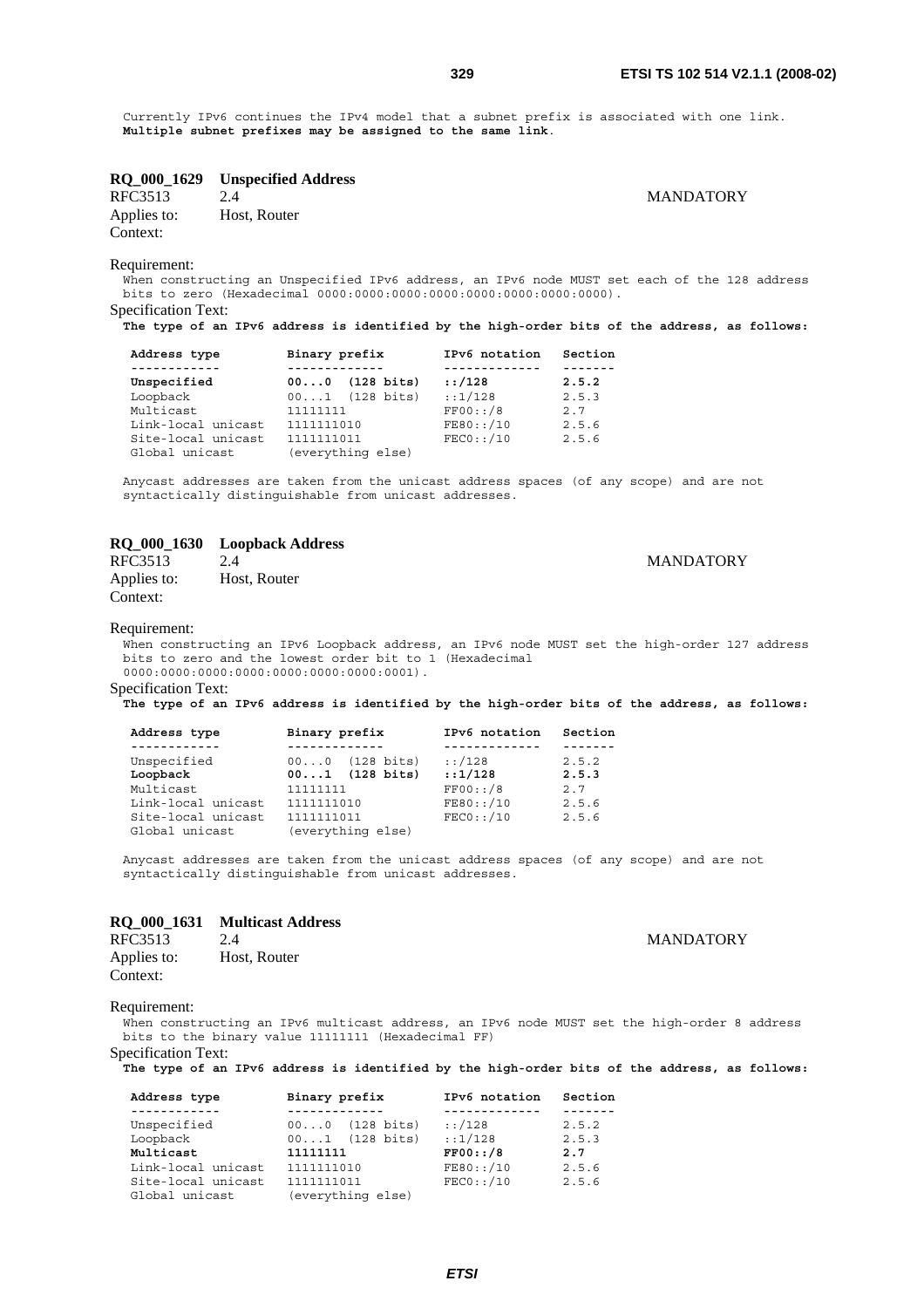**MANDATORY** 

Anycast addresses are taken from the unicast address spaces (of any scope) and are not syntactically distinguishable from unicast addresses.

# **RQ\_000\_1632 Unicast Address**

Applies to: Host, Router Context:

Requirement:

When constructing an IPv6 link-local unicast address, an IPv6 node MUST set the high-order 10 address bits to the binary value 1111111010 (Hexadecimal FE8) Specification Text:

**The type of an IPv6 address is identified by the high-order bits of the address, as follows:** 

| Address type       | Binary prefix                         | IPv6 notation | Section |
|--------------------|---------------------------------------|---------------|---------|
| .                  |                                       |               |         |
| Unspecified        | $(128 \text{ bits})$<br>$00 \ldots 0$ | :1/128        | 2.5.2   |
| Loopback           | $001$ (128 bits)                      | :1/128        | 2.5.3   |
| Multicast          | 11111111                              | FF00::/8      | 2.7     |
| Link-local unicast | 1111111010                            | FES0::/10     | 2.5.6   |
| Site-local unicast | 1111111011                            | FEC0::/10     | 2.5.6   |
| Global unicast     | (everything else)                     |               |         |

Anycast addresses are taken from the unicast address spaces (of any scope) and are not syntactically distinguishable from unicast addresses.

# **RQ\_000\_1633 Unicast Address**

2.4 MANDATORY

Applies to: Router, Host

Context:

An IPv6 node receives an IPv6 packet containing an address that is not the Unspecified address, the Loopback address, a link-local unicast address or a multicast address

### Requirement:

The IPv6 node MUST treat the received address as a global unicast address Specification Text:

**The type of an IPv6 address is identified by the high-order bits of the address, as follows:** 

| Address type       | Binary prefix              | IPv6 notation | Section |
|--------------------|----------------------------|---------------|---------|
| ----------         |                            |               |         |
| Unspecified        | $000$ $(128 \text{ bits})$ | :1/128        | 2.5.2   |
| Loopback           | $001$ (128 bits)           | :1/128        | 2.5.3   |
| Multicast          | 11111111                   | FF00::/8      | 2.7     |
| Link-local unicast | 1111111010                 | FE80: /10     | 2.5.6   |
| Site-local unicast | 1111111011                 | $FECO:$ : /10 | 2.5.6   |
| Global unicast     | (everything else)          |               |         |

Anycast addresses are taken from the unicast address spaces (of any scope) and are not syntactically distinguishable from unicast addresses.

# **RQ\_000\_1634 Anycast Address**

Applies to: Host, Router Context:

## Requirement:

An IPv6 node MUST construct an Anycast address from the available unicast address space using the same syntactical form as unicast addresses.

### Specification Text:

The type of an IPv6 address is identified by the high-order bits of the address, as follows:

| Address type       | Binary prefix              | IPv6 notation | Section |
|--------------------|----------------------------|---------------|---------|
| ----------         |                            |               |         |
| Unspecified        | $000$ $(128 \text{ bits})$ | :128          | 2.5.2   |
| Loopback           | $001$ (128 bits)           | : 1/128       | 2.5.3   |
| Multicast          | 11111111                   | $FF00:$ : /8  | 2.7     |
| Link-local unicast | 1111111010                 | FE80::/10     | 2.5.6   |
| Site-local unicast | 1111111011                 | $FEC0:$ : /10 | 2.5.6   |
| Global unicast     | (everything else)          |               |         |

### 2.4 MANDATORY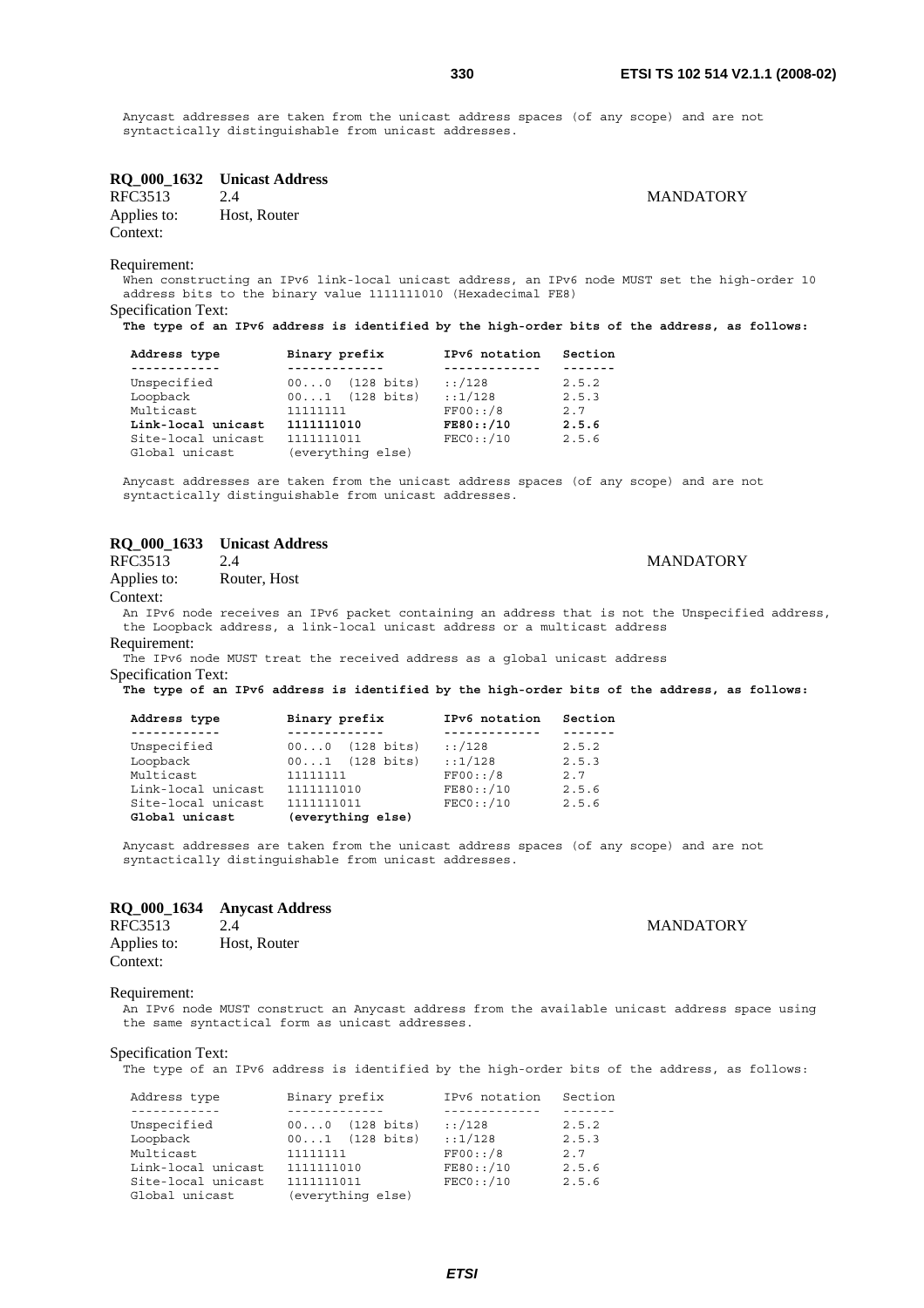**Anycast addresses are taken from the unicast address spaces (of any scope) and are not syntactically distinguishable from unicast addresses.**

# **RQ\_000\_1638 Unicast Address**

Applies to: Host, Router Context:

**RECOMMENDED** 

**MANDATORY** 

OPTIONAL

### Requirement:

An IPv6 node SHOULD NOT impose any specific internal structure on a unicast address associated with any of its interfaces.

### Specification Text:

IPv6 nodes may have considerable or little knowledge of the internal structure of the IPv6 address, depending on the role the node plays (for instance, host versus router). **At a minimum, a node may consider that unicast addresses (including its own) have no internal structure**:

128 bits +-----------------------------------------------------------------+ | node address | +-----------------------------------------------------------------+

### **RQ\_000\_1642 Interface Identifiers**

| RFC3513     | 2.5.1        |
|-------------|--------------|
| Applies to: | Host, Router |
| Context:    |              |

### Requirement:

An IPv6 node MUST NOT permit interface identifiers (low order bits of an IPv6 unicast address) to be duplicated within a subnet prefix (high order bits of an IPv6 unicast address).

### Specification Text:

Interface identifiers in IPv6 unicast addresses are used to identify interfaces on a link. **They are required to be unique within a subnet prefix**. It is recommended that the same interface identifier not be assigned to different nodes on a link. They may also be unique over a broader scope. In some cases an interface's identifier will be derived directly from that interface's link-layer address. The same interface identifier may be used on multiple interfaces on a single node, as long as they are attached to different subnets.

### **RQ\_000\_1646 Interface Identifiers**

| RFC3513     | 2.5.1        |
|-------------|--------------|
| Applies to: | Host, Router |
| Context:    |              |

### Requirement:

An IPv6 node MAY make it possible for an interface identifier (low order bits of IPv6 unicast address) to be used on multiple interfaces if these interfaces all belong to different subnets. Specification Text:

Interface identifiers in IPv6 unicast addresses are used to identify interfaces on a link. They are required to be unique within a subnet prefix. It is recommended that the same interface identifier not be assigned to different nodes on a link. They may also be unique over a broader scope. In some cases an interface's identifier will be derived directly from that interface's link-layer address. **The same interface identifier may be used on multiple interfaces on a single node, as long as they are attached to different subnets**.

|                            | RQ 000 1648 Modified EUI64 Interface Identifiers                                                                                                                            |                  |
|----------------------------|-----------------------------------------------------------------------------------------------------------------------------------------------------------------------------|------------------|
| RFC3513                    | $2.5.1, 2.5.4 - 5$                                                                                                                                                          | <b>MANDATORY</b> |
| Applies to:                | Host, Router                                                                                                                                                                |                  |
| Context:                   |                                                                                                                                                                             |                  |
|                            | An IPv6 node constructs an IPv6 unicast address with a prefix other than binary 000                                                                                         |                  |
| Requirement:               |                                                                                                                                                                             |                  |
|                            | The IPv6 node MUST construct the interface identifier that is 64 bits long and in Modified EUI-                                                                             |                  |
| 64 format.                 |                                                                                                                                                                             |                  |
| <b>Specification Text:</b> |                                                                                                                                                                             |                  |
|                            | For all unicast addresses, except those that start with binary value 000, Interface IDs are<br>required to be 64 bits long and to be constructed in Modified EUI-64 format. |                  |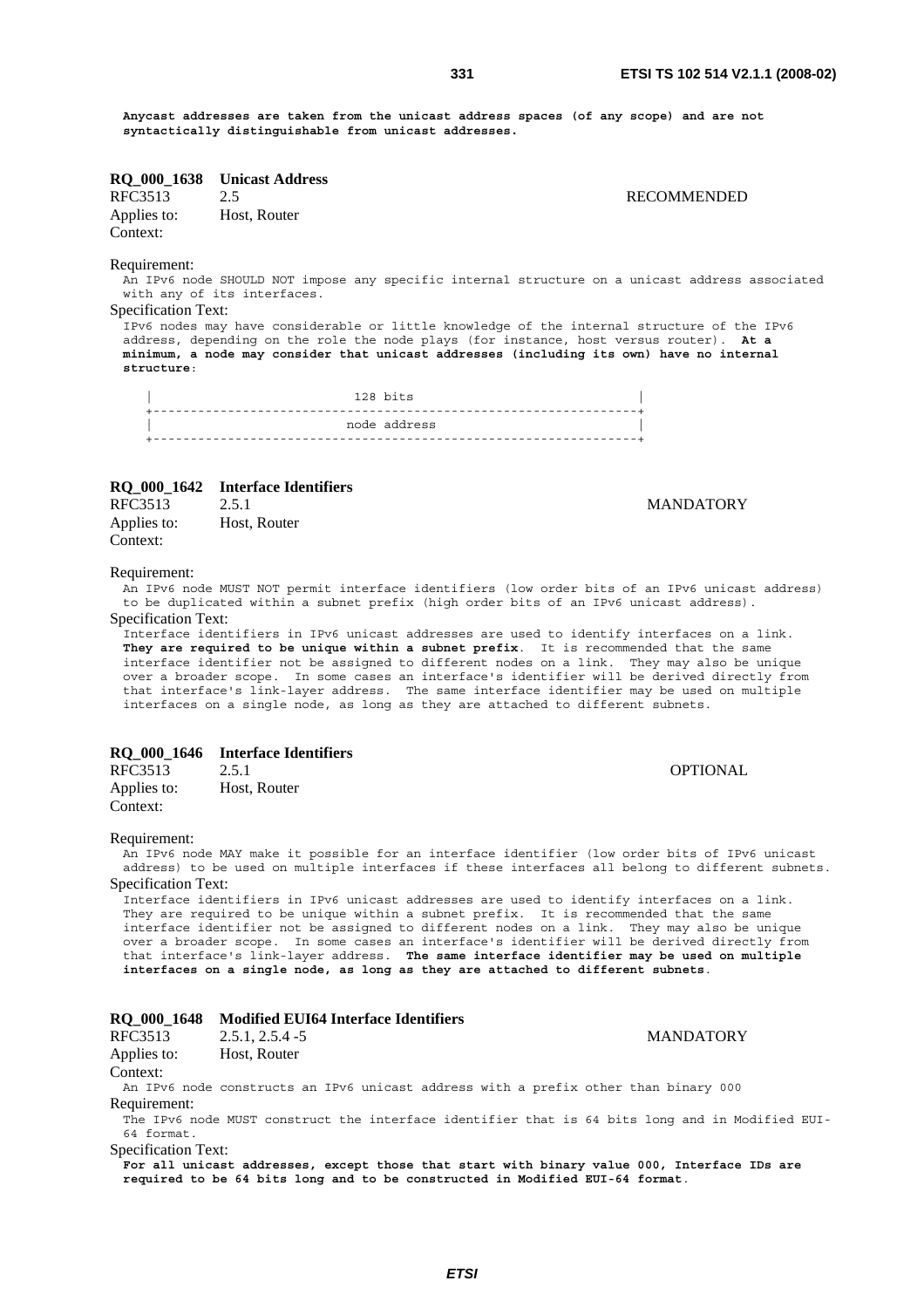# **RQ\_000\_1653 With Built-in Device Identifiers**

| 111 UJJ 19  | <u> 2.J.I</u> |
|-------------|---------------|
| Applies to: | Host, Router  |

Context:

An IPv6 node derives a Modified EUI-64 interface identifier from an IEEE EUI-64 identifier Requirement:

The IPv6 node MUST invert the state of bit 6 in the first octet (u bit) of the IEEE EUI-64 identifier.

Specification Text:

**Modified EUI-64 format interface identifiers are formed by inverting the "u" bit (universal/local bit in IEEE EUI-64 terminology) when forming the interface identifier from IEEE EUI-64 identifiers**. In the resulting Modified EUI-64 format the "u" bit is set to one (1) to indicate global scope, and it is set to zero (0) to indicate local scope. The first three octets in binary of an IEEE EUI-64 identifier are as follows:

0 0 0 1 1 2 |0 7 8 5 6 3| +----+----+----+----+----+----+ |cccc|ccug|cccc|cccc|cccc|cccc| +----+----+----+----+----+----+

written in Internet standard bit-order , where "u" is the universal/local bit, "g" is the individual/group bit, and "c" are the bits of the company\_id.

### **RQ\_000\_1655 Unspecified Address**

RFC3513 2.5.2 MANDATORY Applies to: Host, Router Context:

### Requirement:

An IPv6 node MUST NOT permit the address 0:0:0:0:0:0:0:0 (Unspecified address) to be assigned to any interface.

### Specification Text:

**The address 0:0:0:0:0:0:0:0 is called the unspecified address. It must never be assigned to any node. It indicates the absence of an address**. One example of its use is in the Source Address field of any IPv6 packets sent by an initializing host before it has learned its own address.

### **RQ\_000\_1658 Unspecified Address**

| RFC3513     | 2.5.2        |
|-------------|--------------|
| Applies to: | Router, Host |
| Context:    |              |

### Requirement:

An IPv6 node MUST NOT set the Destination Address field in any outgoing IPv6 packet to 0:0:0:0:0:0:0:0 (Unspecified address)

### Specification Text:

**The unspecified address must not be used as the destination address of IPv6 packets** or in IPv6 Routing Headers. An IPv6 packet with a source address of unspecified must never be forwarded by an IPv6 router.

### **RQ\_000\_1659 Unspecified Address**

| RFC3513     | 2.5.2        |  |
|-------------|--------------|--|
| Applies to: | Host, Router |  |
| Context:    |              |  |

### Requirement:

An IPv6 node MUST NOT set an Address field in the Routing Header of any outgoing IPv6 packet to 0:0:0:0:0:0:0:0 (Unspecified address)

## Specification Text:

**The unspecified address must not be used** as the destination address of IPv6 packets or **in IPv6 Routing Headers**. An IPv6 packet with a source address of unspecified must never be forwarded by an IPv6 router.

**MANDATORY** 

### **MANDATORY**

2.5.1 MANDATORY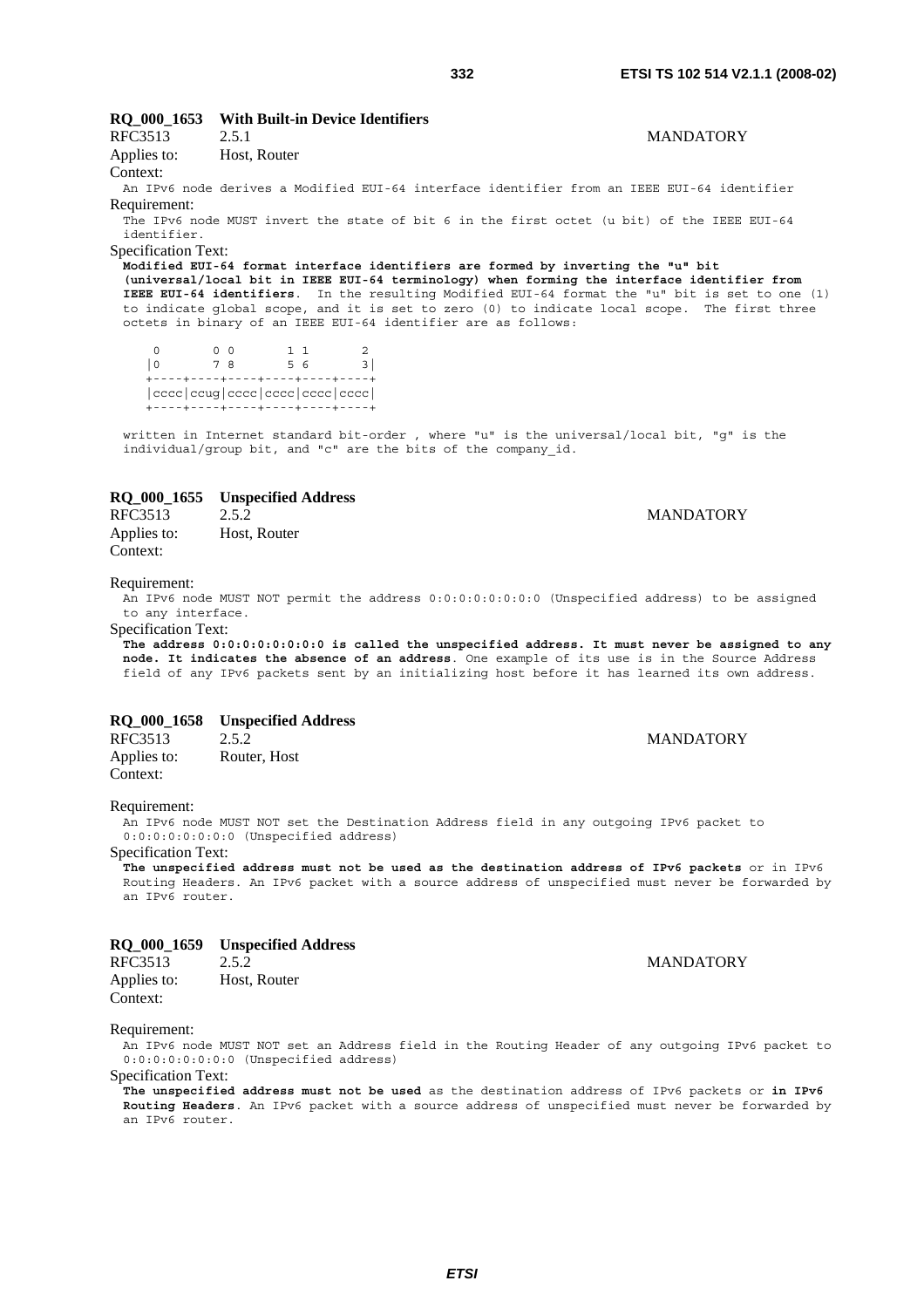## **RQ\_000\_1660 Unspecified Address**

| RFC3513                    | 2.5.2                                   | <b>MANDATORY</b>                                                                                |  |
|----------------------------|-----------------------------------------|-------------------------------------------------------------------------------------------------|--|
| Applies to:                | Router                                  |                                                                                                 |  |
| Context:                   |                                         |                                                                                                 |  |
|                            |                                         | An IPv6 router receives an IPv6 packet in which the Source address field is set to              |  |
|                            | $0:0:0:0:0:0:0:1$ (Unspecified address) |                                                                                                 |  |
| Requirement:               |                                         |                                                                                                 |  |
|                            |                                         | The IPv6 router MUST NOT forward the IPv6 packet.                                               |  |
| <b>Specification Text:</b> |                                         |                                                                                                 |  |
|                            |                                         | The unspecified address must not be used as the destination address of IPv6 packets or in IPv6  |  |
|                            |                                         | Routing Headers. An IPv6 packet with a source address of unspecified must never be forwarded by |  |
| an IPv6 router.            |                                         |                                                                                                 |  |
|                            |                                         |                                                                                                 |  |

### **RQ\_000\_1662 Loopback Address**

RFC3513 2.5.3 MANDATORY Applies to: Router, Host Context:

**MANDATORY** 

### Requirement:

An IPv6 node MUST NOT permit the address 0:0:0:0:0:0:0:1 (Loopback address) to be assigned to any interface.

### Specification Text:

The unicast address 0:0:0:0:0:0:0:1 is called the loopback address. It may be used by a node to send an IPv6 packet to itself. **It may never be assigned to any physical interface**. It is treated as having link-local scope, and may be thought of as the link-local unicast address of a virtual interface (typically called "the loopback interface") to an imaginary link that goes nowhere.

### **RQ\_000\_1664 Loopback Address**

| RFC3513     | 2.5.3        |
|-------------|--------------|
| Applies to: | Router, Host |
| Context:    |              |

### Requirement:

An IPv6 node MUST NOT set the IPv6 address value 0:0:0:0:0:0:0:1 (Loopback address) in the source address field of any IPv6 packets that are sent outside of the node.

### Specification Text:

The unicast address 0:0:0:0:0:0:0:1 is called the loopback address. It may be used by a node to send an IPv6 packet to itself. It may never be assigned to any physical interface. It is treated as having link-local scope, and may be thought of as the link-local unicast address of a virtual interface (typically called "the loopback interface") to an imaginary link that goes nowhere.

**The loopback address must not be used as the source address in IPv6 packets that are sent outside of a single node**. An IPv6 packet with a destination address of loopback must never be sent outside of a single node and must never be forwarded by an IPv6 router. A packet received on an interface with destination address of loopback must be dropped.

### **RQ\_000\_1665 Loopback Address**

| RFC3513     | 2.5.3        |
|-------------|--------------|
| Applies to: | Host, Router |
| Context:    |              |

### **MANDATORY**

### Requirement:

An IPv6 node MUST NOT set the IPv6 address value 0:0:0:0:0:0:0:1 (Loopback address) in the destination address field of any IPv6 packets that are sent outside of the node.

### Specification Text:

The unicast address 0:0:0:0:0:0:0:1 is called the loopback address. It may be used by a node to send an IPv6 packet to itself. It may never be assigned to any physical interface. It is treated as having link-local scope, and may be thought of as the link-local unicast address of a virtual interface (typically called "the loopback interface") to an imaginary link that goes nowhere.

The loopback address must not be used as the source address in IPv6 packets that are sent outside of a single node. **An IPv6 packet with a destination address of loopback must never be sent outside of a single node** and must never be forwarded by an IPv6 router. A packet received on an interface with destination address of loopback must be dropped.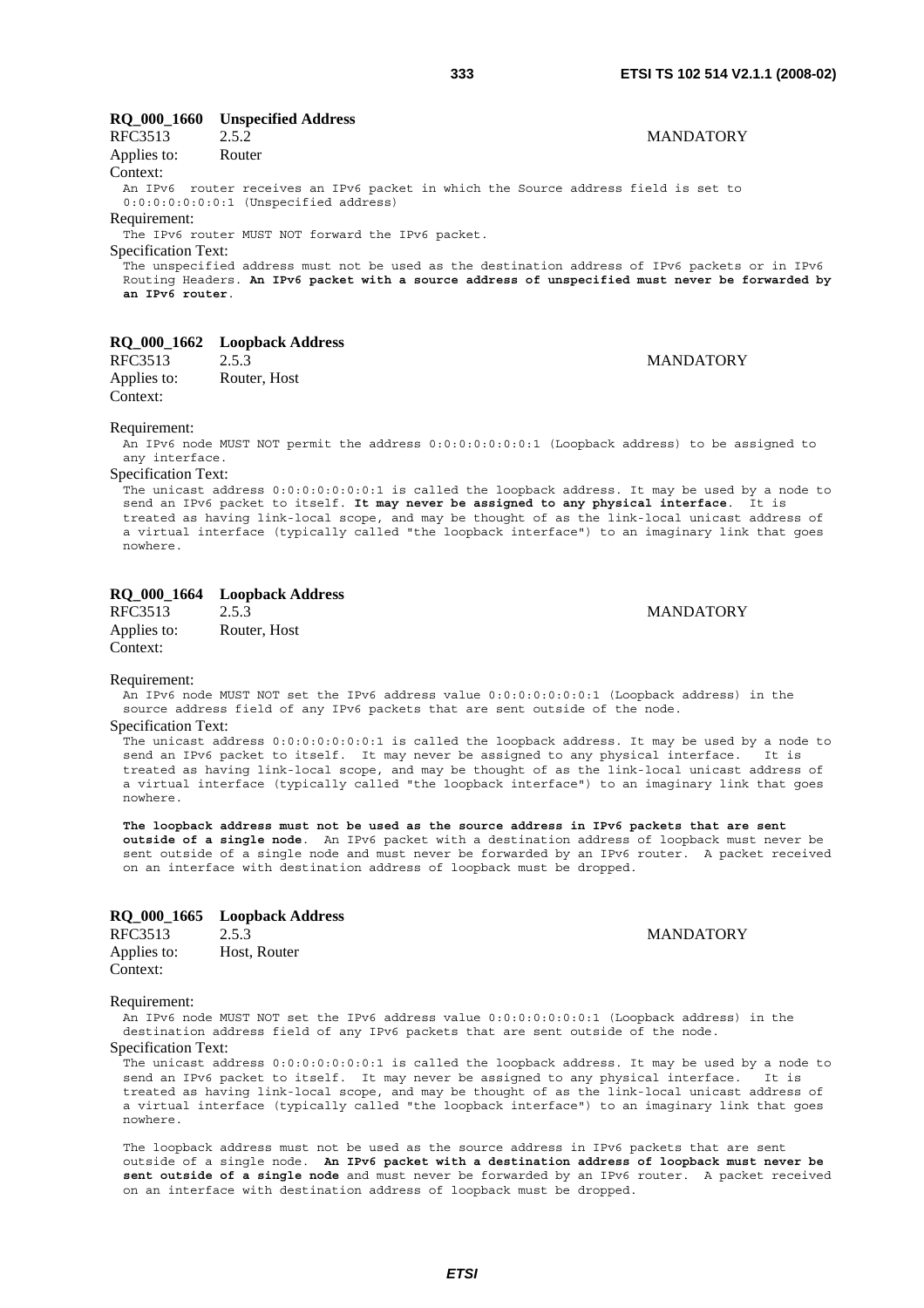### **RQ\_000\_1666 Loopback Address**

| RFC3513     | 2.5.3  |
|-------------|--------|
| Applies to: | Router |

### Context:

An IPv6 router receives an IPv6 packet in which the destination address field is set to the address value 0:0:0:0:0:0:0:1 (Loopback address)

#### Requirement:

The router MUST NOT forward the IPv6 packet.

### Specification Text:

The unicast address 0:0:0:0:0:0:0:1 is called the loopback address. It may be used by a node to send an IPv6 packet to itself. It may never be assigned to any physical interface. It is treated as having link-local scope, and may be thought of as the link-local unicast address of a virtual interface (typically called "the loopback interface") to an imaginary link that goes nowhere.

The loopback address must not be used as the source address in IPv6 packets that are sent outside of a single node. **An IPv6 packet with a destination address of loopback** must never be sent outside of a single node and **must never be forwarded by an IPv6 router**. A packet received on an interface with destination address of loopback must be dropped.

# **RQ\_000\_1667** Loopback Address<br>RFC3513 2.5.3

Applies to: Host, Router

#### Context:

An IPv6 node receives an IPv6 packet in which the destination address field is set to the address value 0:0:0:0:0:0:0:1 (Loopback address)

Requirement:

The IPv6 node MUST drop the IPv6 packet.

### Specification Text:

The unicast address 0:0:0:0:0:0:0:1 is called the loopback address. It may be used by a node to send an IPv6 packet to itself. It may never be assigned to any physical interface. It is treated as having link-local scope, and may be thought of as the link-local unicast address of a virtual interface (typically called "the loopback interface") to an imaginary link that goes nowhere.

The loopback address must not be used as the source address in IPv6 packets that are sent outside of a single node. An IPv6 packet with a destination address of loopback must never be sent outside of a single node and must never be forwarded by an IPv6 router. **A packet received on an interface with destination address of loopback must be dropped.**

### **RQ\_000\_1668 Unicast Address**

| RFC3513     | 2.5.4        |
|-------------|--------------|
| Applies to: | Host, Router |
| Context:    |              |

### **MANDATORY**

#### Requirement:

An IPv6 node MUST make it possible for a global unicast address comprising a global routing prefix in its high-order bits, a subnet identifier in its mid-order bits and an interface identifier in its low-order bits to be assigned to an interface

Specification Text:

**The general format for IPv6 global unicast addresses is as follows:** 

| n bits                            | m bits | 128-n-m bits |  |
|-----------------------------------|--------|--------------|--|
| qlobal routing prefix   subnet ID |        | interface ID |  |

where the global routing prefix is a (typically hierarchically- structured) value assigned to a site (a cluster of subnets/links), the subnet ID is an identifier of a link within the site, and the interface ID is as defined in section 2.5.1.

All global unicast addresses other than those that start with binary 000 have a 64-bit interface ID field (i.e., n + m = 64), formatted as described in section 2.5.1. Global unicast addresses that start with binary 000 have no such constraint on the size or structure of the interface ID field.

Examples of global unicast addresses that start with binary 000 are the IPv6 address with embedded IPv4 addresses described in section 2.5.5 and the IPv6 address containing encoded NSAP addresses specified in RFC 18888. An example of global addresses starting with a binary value other than 000 (and therefore having a 64-bit interface ID field) can be found in RFC 2374.

*ETSI* 

## **MANDATORY**

**MANDATORY**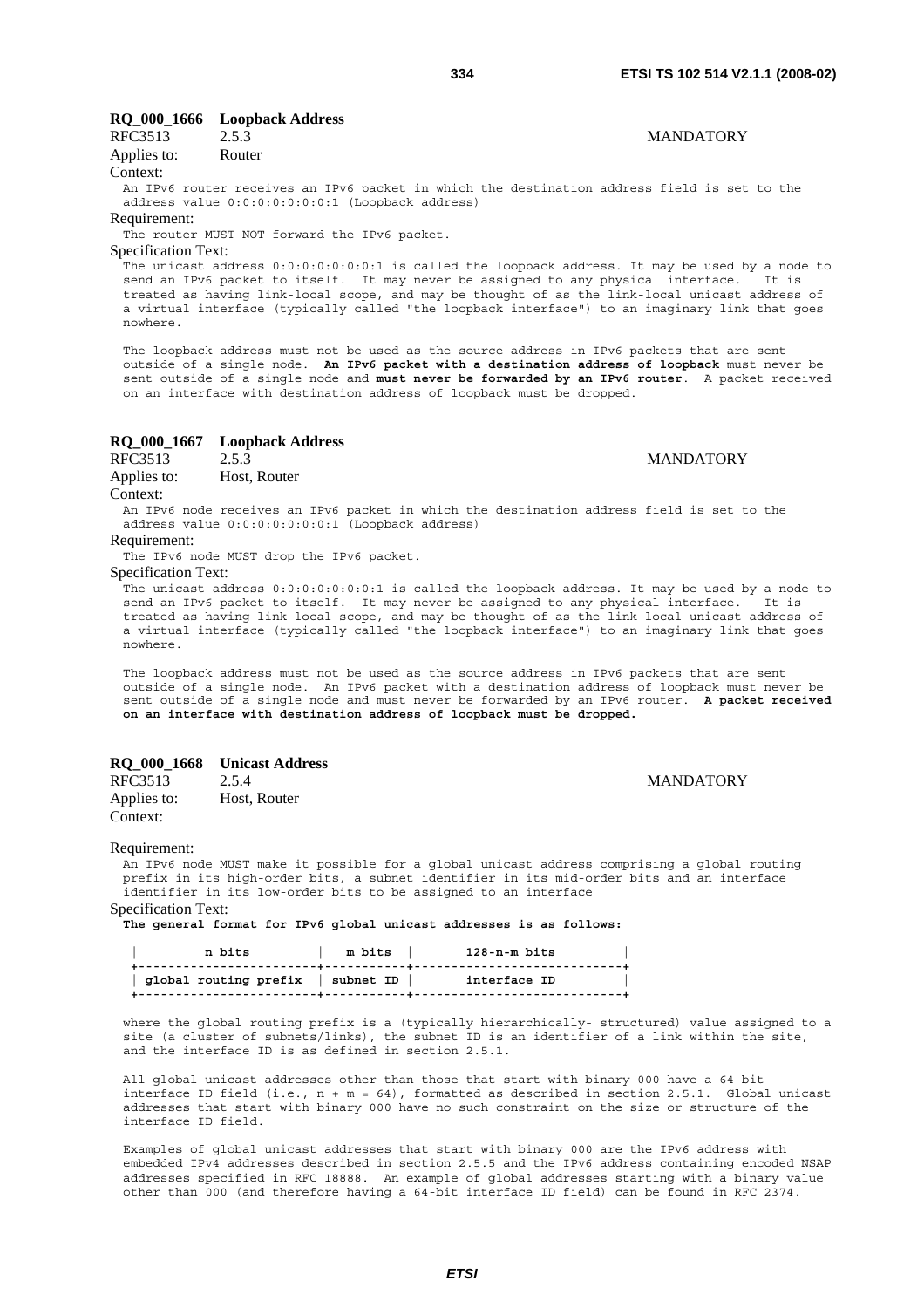| The IPv6 node MAY set the IPv4 address into the low-order 32 bits of the address field with the                                                                                                                                                                                      |  |  |
|--------------------------------------------------------------------------------------------------------------------------------------------------------------------------------------------------------------------------------------------------------------------------------------|--|--|
|                                                                                                                                                                                                                                                                                      |  |  |
| The IPv6 transition mechanisms include a technique for hosts and routers to dynamically tunnel                                                                                                                                                                                       |  |  |
| IPv6 packets over IPv4 routing infrastructure. IPv6 nodes that use this technique are assigned<br>special IPv6 unicast addresses that carry a global IPv4 address in the low-order 32 bits. This<br>type of address is termed an "IPv4- compatible IPv6 address" and has the format: |  |  |
|                                                                                                                                                                                                                                                                                      |  |  |

 **| 80 bits | 16 | 32 bits | +--------------------------------------+--------------------------+ |0000..............................0000|0000| IPv4 address | +--------------------------------------+----+---------------------+** 

### **Note: The IPv4 address used in the "IPv4-compatible IPv6 address" must be a globally-unique IPv4 unicast address.**

A second type of IPv6 address which holds an embedded IPv4 address is also defined. This address type is used to represent the addresses of IPv4 nodes as IPv6 addresses. This type of address is termed an "IPv4-mapped IPv6 address" and has the format:

| 80 bits                     | 16   32 bits |  |
|-----------------------------|--------------|--|
| 00000000 FFFF  IPv4 address |              |  |
|                             |              |  |

### **RQ\_000\_1673 Mapping of IPv4 Addresses**

RFC3513 2.5.5 RECOMMENDED

Applies to: Host, Router Context:

An IPv6 node constructs an IPv6 packet which is to be routed over an IPv4 routing infrastructure.

#### Requirement:

The IPv6 node SHOULD set the IPv4 address into the low-order 32 bits of the address field with the next 16 bits set to all ones (hex FFFF) and the high order 80 bits set to all-zeros (0). Specification Text:

**The IPv6 transition mechanisms include a technique for hosts and routers to dynamically tunnel IPv6 packets over IPv4 routing infrastructure. IPv6 nodes that use this technique are assigned special IPv6 unicast addresses that carry a global IPv4 address in the low-order 32 bits.** This type of address is termed an "IPv4- compatible IPv6 address" and has the format:

 | 80 bits | 16 | 32 bits | +--------------------------------------+--------------------------+ |0000..............................0000|0000| IPv4 address | +--------------------------------------+----+---------------------+

 Note: The IPv4 address used in the "IPv4-compatible IPv6 address" must be a globally-unique IPv4 unicast address.

**A second type of IPv6 address which holds an embedded IPv4 address is also defined. This address type is used to represent the addresses of IPv4 nodes as IPv6 addresses. This type of address is termed an "IPv4-mapped IPv6 address" and has the format:** 

| 80 bits | 16   32 bits |  |
|---------|--------------|--|
|         |              |  |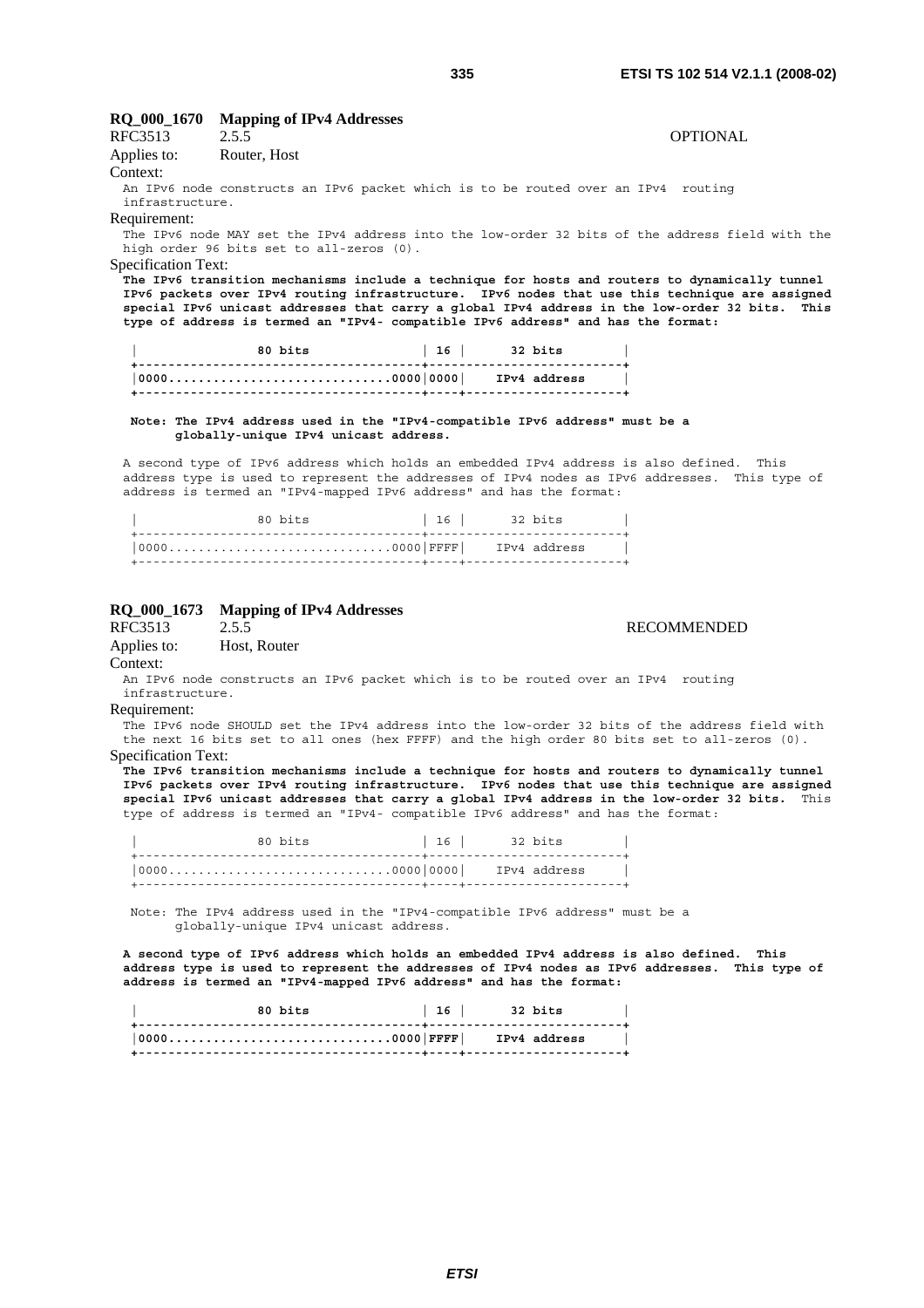### **RQ\_000\_1675 Link-local Address**

RFC3513 2.5.6 MANDATORY Applies to: Host, Router Context:

### Requirement:

An IPv6 node MUST interpret any address in the following format as link-Local:

| Address Bits   | Contents             |
|----------------|----------------------|
|                |                      |
| 0 to 63        | interface identifier |
| 64 to 117      | all zeros            |
| $118$ to $127$ | 1111111010           |

### Specification Text:

.<br>There are two types of local-use unicast addresses defined. These are Link-Local and Site-Local. The Link-Local is for use on a single link and the Site-Local is for use in a single site. **Link-Local addresses have the following format:** 

| 10<br>bits<br>. <b>.</b> | 54 bits | 64 bits      |
|--------------------------|---------|--------------|
| 1111111010               |         | interface ID |

Link-Local addresses are designed to be used for addressing on a single link for purposes such as automatic address configuration, neighbor discovery, or when no routers are present.

Routers must not forward any packets with link-local source or destination addresses to other links.

### **RQ\_000\_1676 Link-local Address**

RFC3513 2.5.6 MANDATORY

Applies to: Router

Context:

An IPv6 router receives an IPv6 packet in which the source address field is set to a Link-Local address

### Requirement:

The IPv6 router MUST NOT forward the packet to other links.

### Specification Text:

.<br>There are two types of local-use unicast addresses defined. These are Link-Local and Site-Local. The Link-Local is for use on a single link and the Site-Local is for use in a single site. Link-Local addresses have the following format:

| bits       | 54 bits | 64 bits      |  |
|------------|---------|--------------|--|
| 1111111010 |         | interface ID |  |

Link-Local addresses are designed to be used for addressing on a single link for purposes such as automatic address configuration, neighbor discovery, or when no routers are present.

### **Routers must not forward any packets with link-local source or destination addresses to other links.**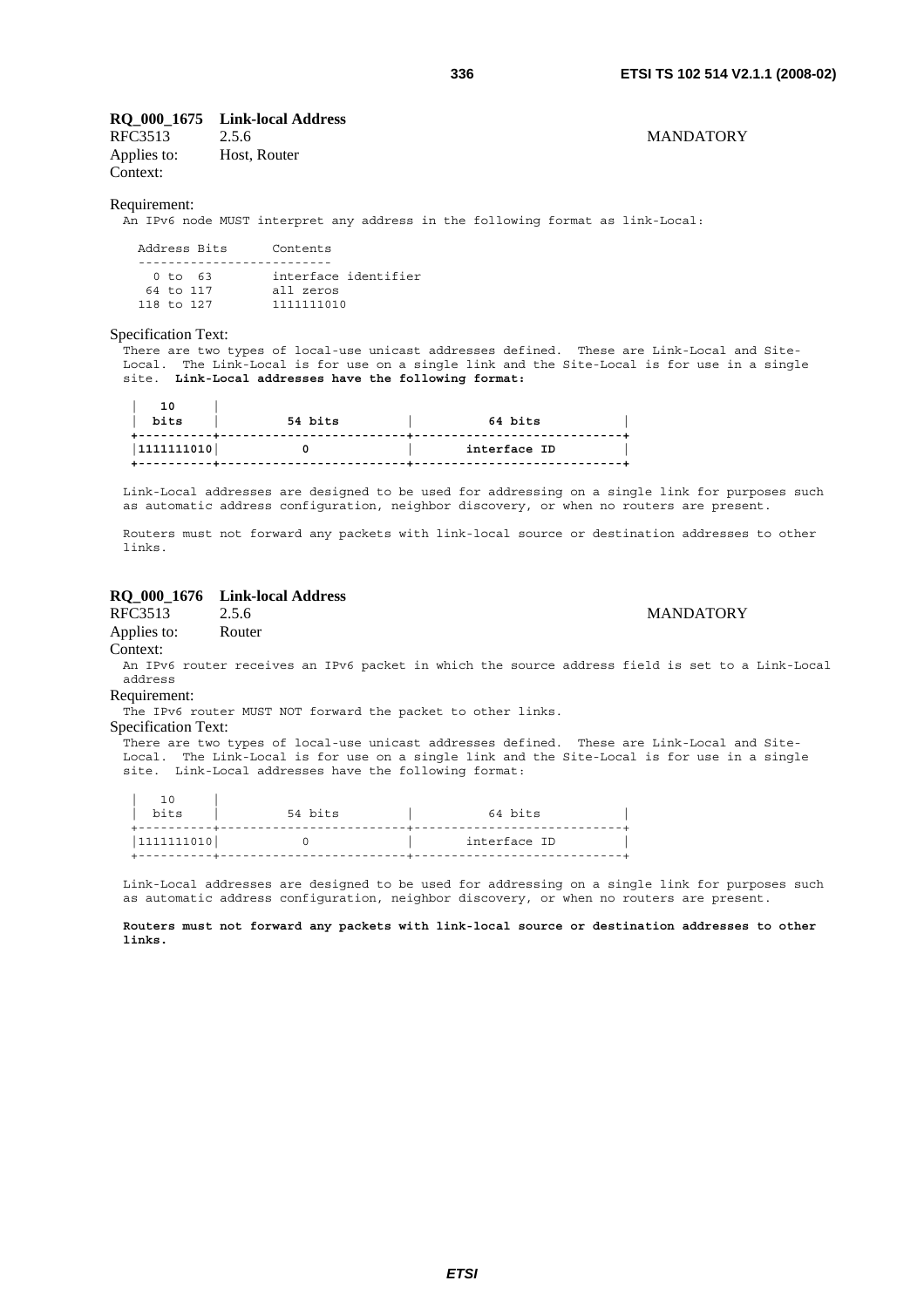### **RQ\_000\_1677 Link-local Address**

RFC3513 2.5.6 MANDATORY

## Applies to: Router

Context:

An IPv6 router receives an IPv6 packet in which the source address field is set to a Link-Local address

### Requirement:

The IPv6 router MUST NOT forward the packet to other links.

Specification Text:

| 10 |

There are two types of local-use unicast addresses defined. These are Link-Local and Site-Local. The Link-Local is for use on a single link and the Site-Local is for use in a single site. Link-Local addresses have the following format:

| . .<br>bits | 54 bits | 64 bits      |
|-------------|---------|--------------|
| 1111111010  |         | interface ID |
|             |         |              |

Link-Local addresses are designed to be used for addressing on a single link for purposes such as automatic address configuration, neighbor discovery, or when no routers are present.

**Routers must not forward any packets with link-local source or destination addresses to other links.**

## **RQ\_000\_1678 Anycast Address**

| RFC3513     | 2.6          |
|-------------|--------------|
| Applies to: | Host, Router |
| Context:    |              |

### Requirement:

An IPv6 node MUST make it possible for any of its unicast addresses to be explicitly configured as an anycast address.

### Specification Text:

Anycast addresses are allocated from the unicast address space, using any of the defined unicast address formats. Thus, anycast addresses are syntactically indistinguishable from unicast addresses. **When a unicast address is assigned to more than one interface, thus turning it into an anycast address, the nodes to which the address is assigned must be explicitly configured to know that it is an anycast address**.

### **RQ\_000\_1687 Anycast Address**

| RFC3513                | 2.6.1 |
|------------------------|-------|
| $\lambda$ 1, $\lambda$ | TT. D |

Applies to: Host, Router

Context:

An IPv6 node needs to send a packet to any one of the routers attached to a specific subnet Requirement:

The IPv6 node constructs the packet with the Destination field set to an address constructed with the appropriate subnet prefix set into the high-order bits and all zeros set into the remaining low-order bits.

### Specification Text:

**The Subnet-Router anycast address is predefined. Its format is as follows:** 

| n bits        | 128-n bits                                             |
|---------------|--------------------------------------------------------|
| subnet prefix | $\begin{array}{ccc} \mid & 00000000000000 \end{array}$ |
|               |                                                        |

**The "subnet prefix" in an anycast address is the prefix which identifies a specific link. This anycast address is syntactically the same as a unicast address for an interface on the link with the interface identifier set to zero.**

Packets sent to the Subnet-Router anycast address will be delivered to one router on the subnet. All routers are required to support the Subnet-Router anycast addresses for the subnets to which they have interfaces.

**The subnet-router anycast address is intended to be used for applications where a node needs to communicate with any one of the set of routers.**

**MANDATORY** 

**MANDATORY**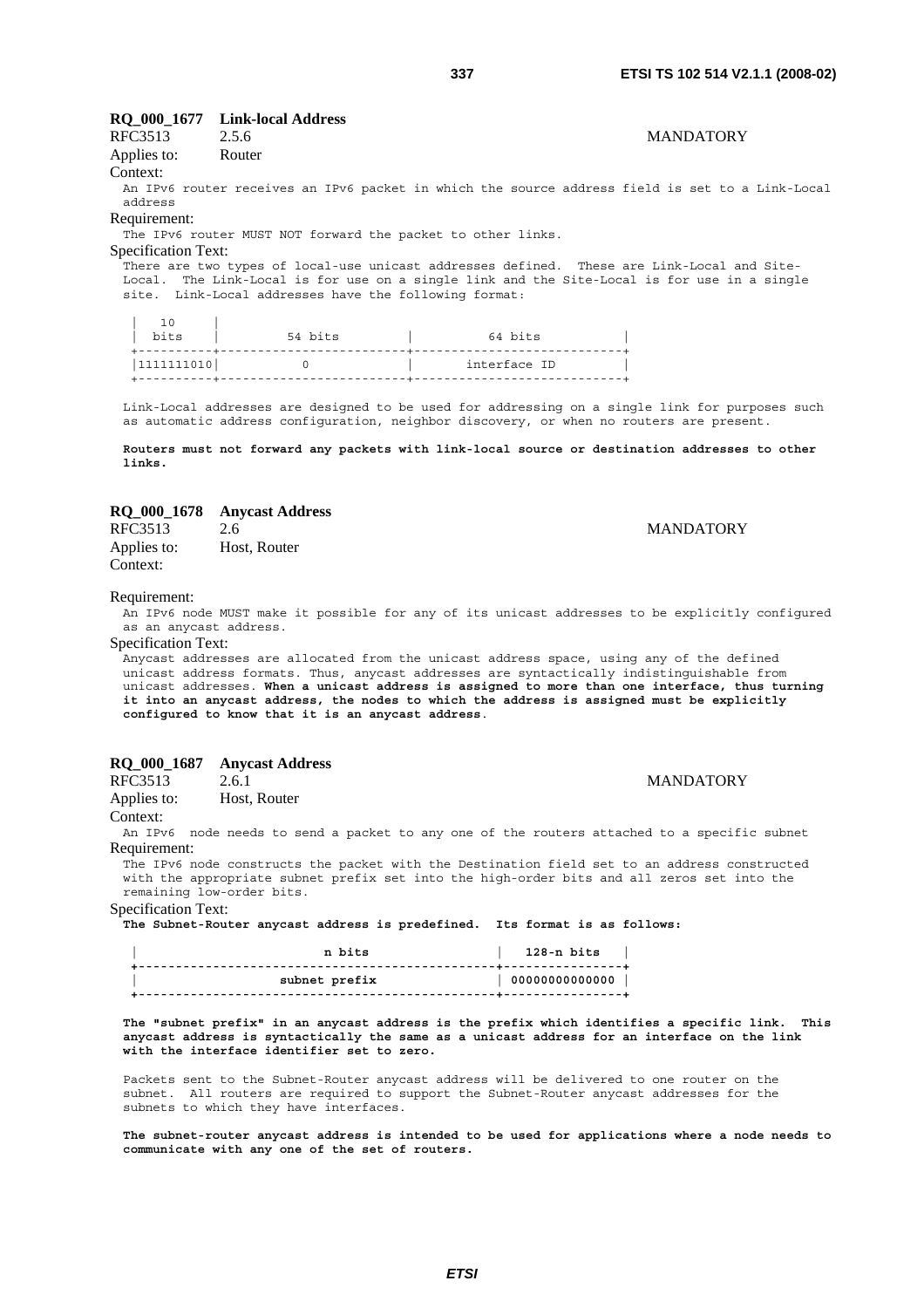### **RQ\_000\_1688 Anycast Address**

| RFC3513 2.6.1 |        | <b>MANDATORY</b> |
|---------------|--------|------------------|
| Applies to:   | Router |                  |

Context: An IPv6 router receives a packet in which the high-order bits of the Destination Address field are set to the subnet prefix of one of subnets to which the router has an interface and the remaining low-order bits are set to all zeros.

Requirement:

The IPv6 router MUST treat this packet as one sent to a Subnet-Router Anycast address. Specification Text:

**The Subnet-Router anycast address is predefined. Its format is as follows:** 

| n bits        | 128-n bits                                             |
|---------------|--------------------------------------------------------|
| subnet prefix | $\begin{array}{ccc} \mid & 00000000000000 \end{array}$ |
|               |                                                        |

The "subnet prefix" in an anycast address is the prefix which identifies a specific link. This anycast address is syntactically the same as a unicast address for an interface on the link with the interface identifier set to zero.

**Packets sent to the Subnet-Router anycast address will be delivered to one router on the subnet. All routers are required to support the Subnet-Router anycast addresses for the subnets to which they have interfaces.**

The subnet-router anycast address is intended to be used for applications where a node needs to communicate with any one of the set of routers.

# **RQ\_000\_1689 Multicast Address**

RFC3513 2.7 MANDATORY<br>Applies to: Router, Host Router, Host Context:

### Requirement:

An IPv6 node MUST make it possible for any of its interfaces to be assigned to any number of multicast groups.

Specification Text:

**An IPv6 multicast address is an identifier for a group of interfaces (typically on different nodes). An interface may belong to any number of multicast groups**. Multicast addresses have the following format:

|                            | 8   4   4 | 112 bits |  |
|----------------------------|-----------|----------|--|
| +------ -+----+----+----   |           |          |  |
| $ 11111111 $ flgs $ scop $ |           | qroup ID |  |
|                            |           |          |  |

 binary 11111111 at the start of the address identifies the address as being a multicast address.

 $+ - + - + - + - +$ flgs is a set of 4 flags:  $|0|0|0|T|$ +-+-+-+-+

The high-order 3 flags are reserved, and must be initialized to 0.

 T = 0 indicates a permanently-assigned ("well-known") multicast address, assigned by the Internet Assigned Number Authority (IANA).

T = 1 indicates a non-permanently-assigned ("transient") multicast address.

 scop is a 4-bit multicast scope value used to limit the scope of the multicast group. The values are:

 0 reserved 1 interface-local scope 2 link-local scope 3 reserved<br>4 admin-log admin-local scope 5 site-local scope 6 (unassigned)<br>7 (unassigned) (unassigned) 8 organization-local scope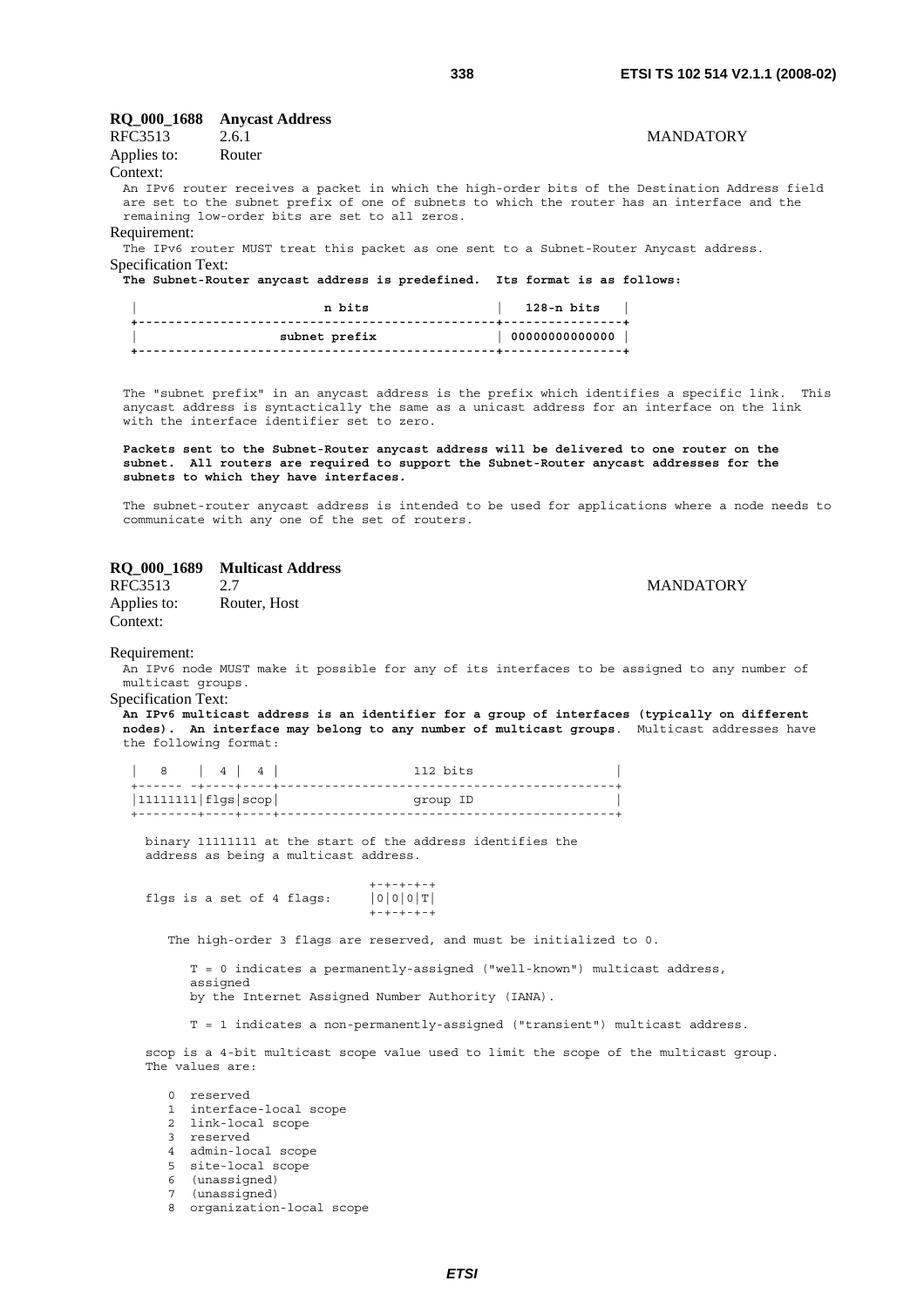9 (unassigned)

- A (unassigned) B (unassigned)
- C (unassigned)
- D (unassigned)
- $E$  global scope
- reserved

 interface-local scope spans only a single interface on a node, and is useful only for loopback transmission of multicast.

 link-local and site-local multicast scopes span the same topological regions as the corresponding unicast scopes.

 admin-local scope is the smallest scope that must be administratively configured, i.e., not automatically derived from physical connectivity or other, non- multicast-related configuration.

 organization-local scope is intended to span multiple sites belonging to a single organization.

 scopes labeled "(unassigned)" are available for administrators to define additional multicast regions.

 group ID identifies the multicast group, either permanent or transient, within the given scope.

### **RQ\_000\_1690 Multicast Address**

Applies to: Host, Router Context:

### RFC3513 2.7 MANDATORY

### Requirement:

An IPv6 node MUST construct an IPv6 multicast address in the following format:

| Bit position | Value              |
|--------------|--------------------|
|              |                    |
| $121 - 128$  | FF hex             |
| $118 - 120$  | $0$ (zero)         |
| 117          | T flag             |
| $113 - 116$  | scop field         |
| $001 - 112$  | multicast group ID |

### Specification Text:

An IPv6 multicast address is an identifier for a group of interfaces (typically on different nodes). An interface may belong to any number of multicast groups. **Multicast addresses have the following format:** 

| 8   4   4                  |  |  | 112 bits |  |
|----------------------------|--|--|----------|--|
| $ 11111111 $ flgs $ scop $ |  |  | group ID |  |
|                            |  |  |          |  |

 **binary 11111111 at the start of the address identifies the address as being a multicast address.** 

flgs is a set of 4 flags:  $|0|0|0|T|$  **+-+-+-+-+** 

 **The high-order 3 flags are reserved, and must be initialized to 0.** 

 **+-+-+-+-+** 

 **T = 0 indicates a permanently-assigned ("well-known") multicast address, assigned** 

 **by the Internet Assigned Number Authority (IANA).** 

 **T = 1 indicates a non-permanently-assigned ("transient") multicast address.** 

 **scop is a 4-bit multicast scope value used to limit the scope of the multicast group**. The values are:

0 reserved

- 1 interface-local scope
- 2 link-local scope
- 3 reserved
- 4 admin-local scope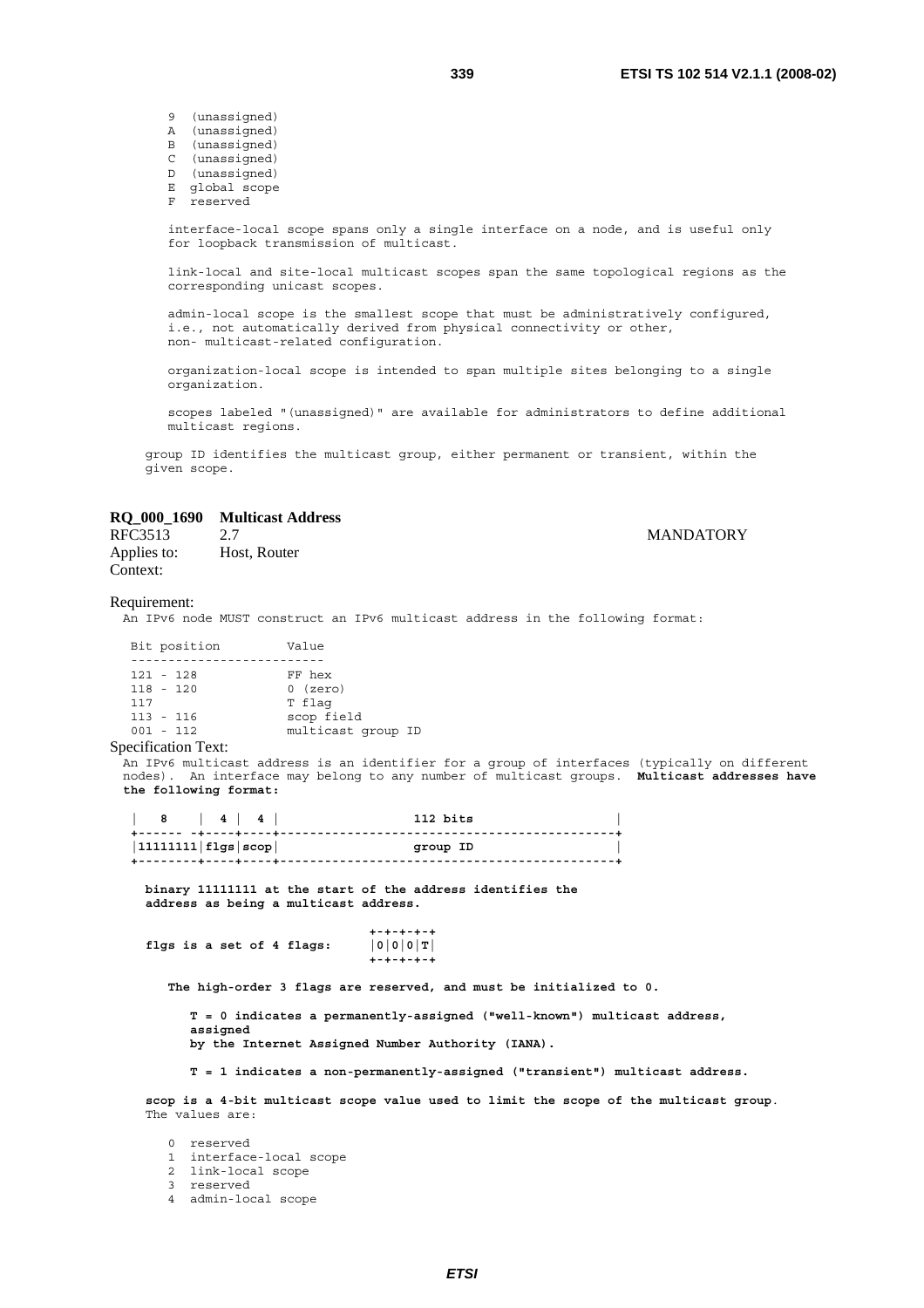- 5 site-local scope
- 6 (unassigned)
- 7 (unassigned)
- 8 organization-local scope
- 9 (unassigned)
- A (unassigned)<br>B (unassigned)
- (unassigned)
- C (unassigned)
- D (unassigned)
- E global scope
- F reserved

 link-local and site-local multicast scopes span the same topological regions as the corresponding unicast scopes.

 admin-local scope is the smallest scope that must be administratively configured, i.e., not automatically derived from physical connectivity or other, non- multicast-related configuration.

 organization-local scope is intended to span multiple sites belonging to a single organization.

 scopes labeled "(unassigned)" are available for administrators to define additional multicast regions.

 **group ID identifies the multicast group, either permanent or transient, within the given sc**ope.

### **RQ\_000\_1691 Multicast Address**

RFC3513 2.7 MANDATORY

Applies to: Router, Host Context:

An IPv6 node constructs a transient multicast address (i.e., one that has not been preassigned by IANA)

### Requirement:

The IPv6 node MUST set the T flag (bit 117) in the multicast address to one (1) Specification Text:

An IPv6 multicast address is an identifier for a group of interfaces (typically on different nodes). An interface may belong to any number of multicast groups. **Multicast addresses have the following format:** 

 **| 8 | 4 | 4 | 112 bits | +------ -+----+----+---------------------------------------------+ |11111111|flgs|scop| group ID | +--------+----+----+---------------------------------------------+**

 binary 11111111 at the start of the address identifies the address as being a multicast address.

 **+-+-+-+-+**  flgs is a set of 4 flags:  $|0|0|0|T|$  **+-+-+-+-+** 

 **The high-order 3 flags are reserved, and must be initialized to 0.** 

 **T = 0 indicates a permanently-assigned ("well-known") multicast address, assigned by the Internet Assigned Number Authority (IANA).** 

 **T = 1 indicates a non-permanently-assigned ("transient") multicast address.**

 scop is a 4-bit multicast scope value used to limit the scope of the multicast group. The values are:

 0 reserved 1 interface-local scope 2 link-local scope 3 reserved 4 admin-local scope 5 site-local scope 6 (unassigned)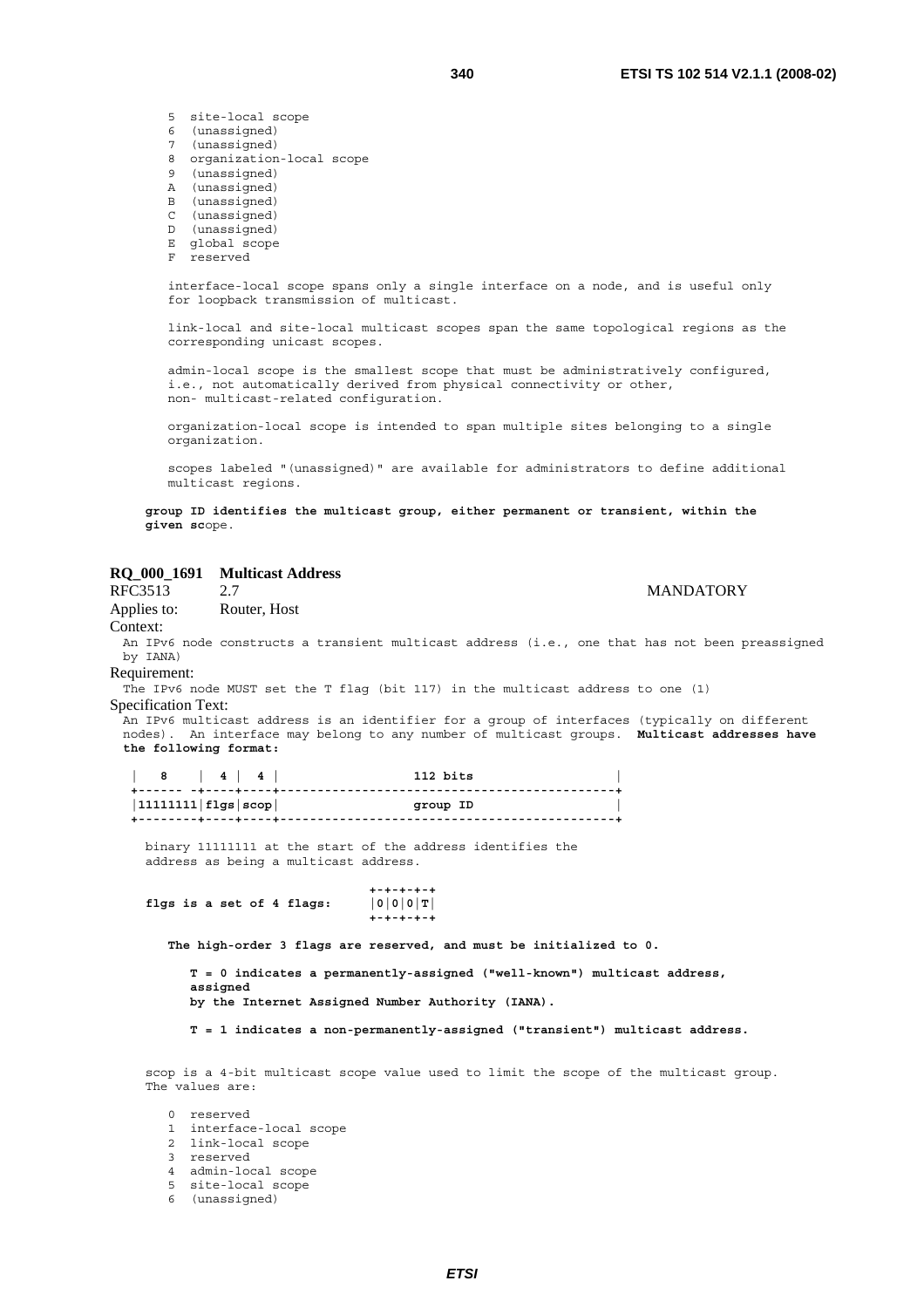- 7 (unassigned)
- 8 organization-local scope
- 9 (unassigned)
- A (unassigned)
- B (unassigned)
- C (unassigned)<br>D (unassigned)
- (unassigned)
- E global scope
- F reserved

 link-local and site-local multicast scopes span the same topological regions as the corresponding unicast scopes.

 admin-local scope is the smallest scope that must be administratively configured, i.e., not automatically derived from physical connectivity or other, non- multicast-related configuration.

 organization-local scope is intended to span multiple sites belonging to a single organization.

 scopes labeled "(unassigned)" are available for administrators to define additional multicast regions.

 group ID identifies the multicast group, either permanent or transient, within the given scope.

### **RQ\_000\_1692 Multicast Address**

| <b>RFC3513</b> | <b>MANDATORY</b> |
|----------------|------------------|
|                |                  |

Applies to: Router, Host

#### Context:

An IPv6 node constructs a transient IPv6 multicast address whose scope is limited to a single interface on the node (i.e., for the purpose of loopback transmission of multicast) Requirement:

The IPv6 node MUST set the scop field (bits 113 to 116) in the multicast address to the value one (1)

### Specification Text:

An IPv6 multicast address is an identifier for a group of interfaces (typically on different nodes). An interface may belong to any number of multicast groups. **Multicast addresses have the following format:** 

 **| 8 | 4 | 4 | 112 bits | +------ -+----+----+---------------------------------------------+ |11111111|flgs|scop| group ID | +--------+----+----+---------------------------------------------+** 

 binary 11111111 at the start of the address identifies the address as being a multicast address.

 $+ - + - + - + - +$ flgs is a set of 4 flags:  $|0|0|0|T|$ +-+-+-+-+

The high-order 3 flags are reserved, and must be initialized to 0.

 T = 0 indicates a permanently-assigned ("well-known") multicast address, assigned by the Internet Assigned Number Authority (IANA).

T = 1 indicates a non-permanently-assigned ("transient") multicast address.

 **scop is a 4-bit multicast scope value used to limit the scope of the multicast group. The values are**:

 0 reserved  **1 interface-local scope** 2 link-local scope 3 reserved 4 admin-local scope 5 site-local scope 6 (unassigned) 7 (unassigned)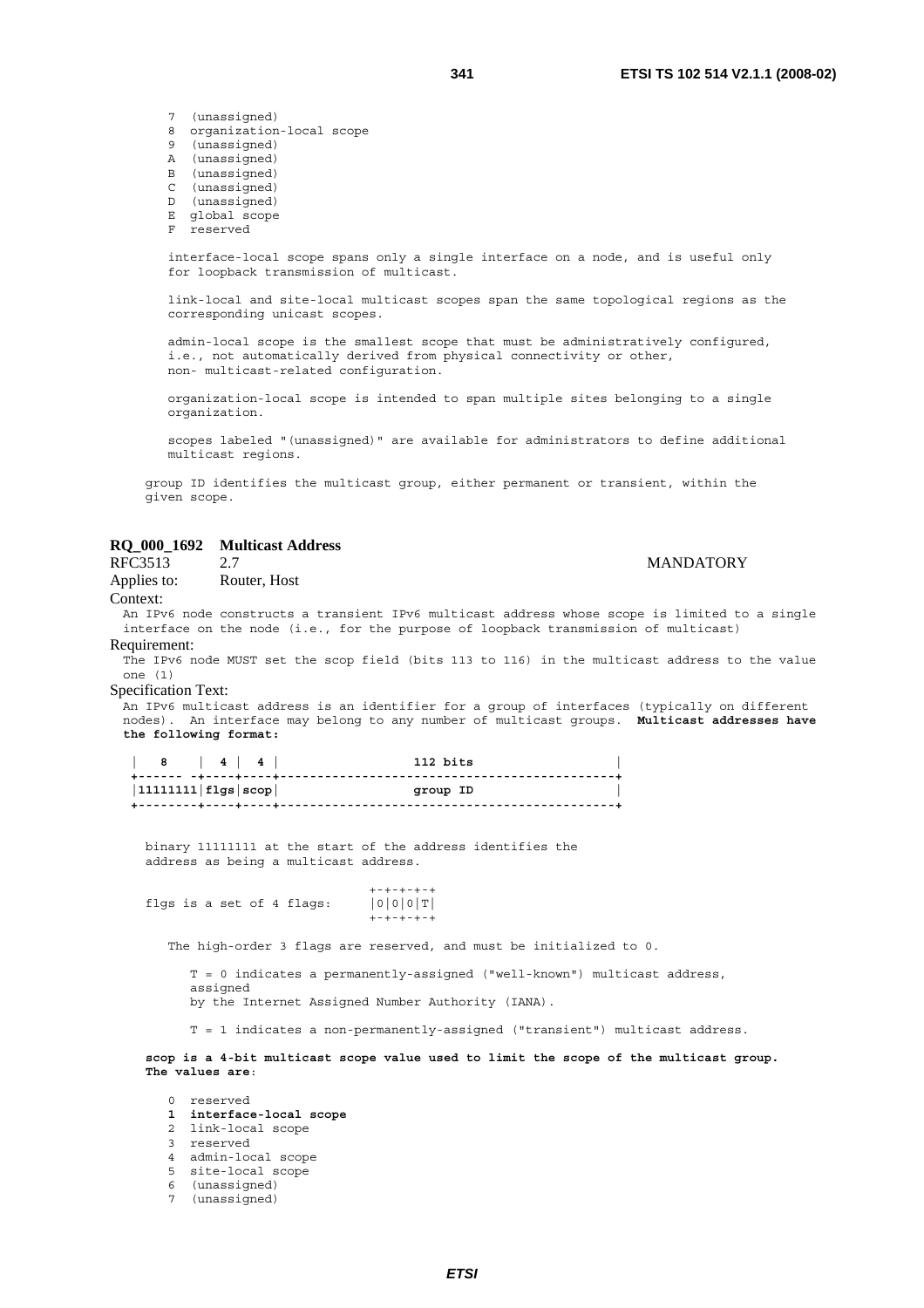- 8 organization-local scope
- 9 (unassigned)
- A (unassigned)
- B (unassigned)
- C (unassigned)
- D (unassigned)
- E global scope
- F reserved

 link-local and site-local multicast scopes span the same topological regions as the corresponding unicast scopes.

 admin-local scope is the smallest scope that must be administratively configured, i.e., not automatically derived from physical connectivity or other, non- multicast-related configuration.

 organization-local scope is intended to span multiple sites belonging to a single organization.

 scopes labeled "(unassigned)" are available for administrators to define additional multicast regions.

 group ID identifies the multicast group, either permanent or transient, within the given scope.

### **RQ\_000\_1693 Multicast Address**

RFC3513 2.7 MANDATORY

Applies to: Router, Host

Context:

An IPv6 node constructs a transient IPv6 multicast address whose scope is limited to link-local Requirement:

The IPv6 node MUST set the scop field (bits 113 to 116) in the multicast address to the value 2 Specification Text:

An IPv6 multicast address is an identifier for a group of interfaces (typically on different nodes). An interface may belong to any number of multicast groups. **Multicast addresses have the following format:** 

|                                   | $\begin{array}{c c c c c c c c c} \hline \text{8} & \text{4} & \text{4} & \text{4} & \text{4} \\ \hline \end{array}$ | 112 bits |
|-----------------------------------|----------------------------------------------------------------------------------------------------------------------|----------|
| $ 11111111 $ flgs $ {\tt scope} $ |                                                                                                                      | group ID |
|                                   |                                                                                                                      |          |

 binary 11111111 at the start of the address identifies the address as being a multicast address.

 +-+-+-+-+ flgs is a set of 4 flags:  $|0|0|0|T|$ +-+-+-+-+

The high-order 3 flags are reserved, and must be initialized to 0.

 T = 0 indicates a permanently-assigned ("well-known") multicast address, assigned

by the Internet Assigned Number Authority (IANA).

T = 1 indicates a non-permanently-assigned ("transient") multicast address.

 **scop is a 4-bit multicast scope value used to limit the scope of the multicast group. The values are:**

### 0 reserved 1 interface-local scope  **2 link-local scope**

- 3 reserved
- 4 admin-local scope
- 5 site-local scope
- 6 (unassigned)
- 7 (unassigned)
- 8 organization-local scope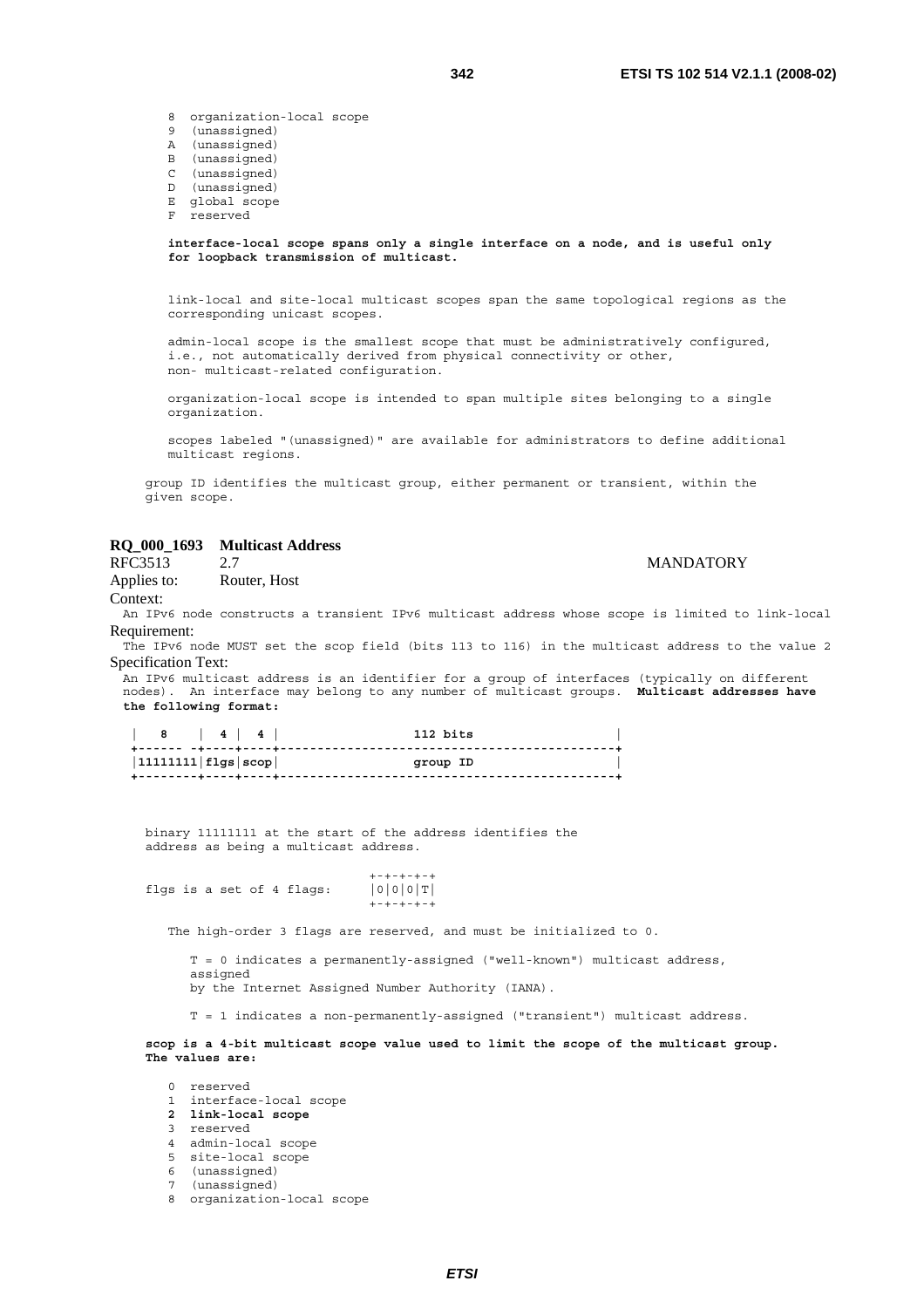- 9 (unassigned)
- A (unassigned)
- B (unassigned)
- C (unassigned)
- D (unassigned)
- E global scope reserved
- 

 **link-local and site-local multicast scopes span the same topological regions as the corresponding unicast scopes.** 

 admin-local scope is the smallest scope that must be administratively configured, i.e., not automatically derived from physical connectivity or other, non- multicast-related configuration.

 organization-local scope is intended to span multiple sites belonging to a single organization.

 scopes labeled "(unassigned)" are available for administrators to define additional multicast regions.

 group ID identifies the multicast group, either permanent or transient, within the given scope.

### **RQ\_000\_1694 Multicast Address**

### RFC3513 2.7 MANDATORY

Applies to: Router, Host

Context:

An IPv6 node constructs a transient IPv6 multicast address whose scope is limited to adminlocal

#### Requirement:

The IPv6 node MUST set the scop field (bits 113 to 116) in the multicast address to the value 4 Specification Text:

An IPv6 multicast address is an identifier for a group of interfaces (typically on different nodes). An interface may belong to any number of multicast groups. **Multicast addresses have the following format:** 

| 8   4   4                         |  | 112 bits |
|-----------------------------------|--|----------|
| $ 11111111 $ flgs $ {\tt scope} $ |  | group ID |
|                                   |  |          |

 binary 11111111 at the start of the address identifies the address as being a multicast address.

 $+ - + - + - + - +$ flgs is a set of 4 flags:  $|0|0|0|T|$ +-+-+-+-+

The high-order 3 flags are reserved, and must be initialized to 0.

 T = 0 indicates a permanently-assigned ("well-known") multicast address, assigned by the Internet Assigned Number Authority (IANA).

T = 1 indicates a non-permanently-assigned ("transient") multicast address.

 **scop is a 4-bit multicast scope value used to limit the scope of the multicast group. The values are:**

 0 reserved 1 interface-local scope 2 link-local scope 3 reserved  **4 admin-local scope** 5 site-local scope 6 (unassigned) 7 (unassigned)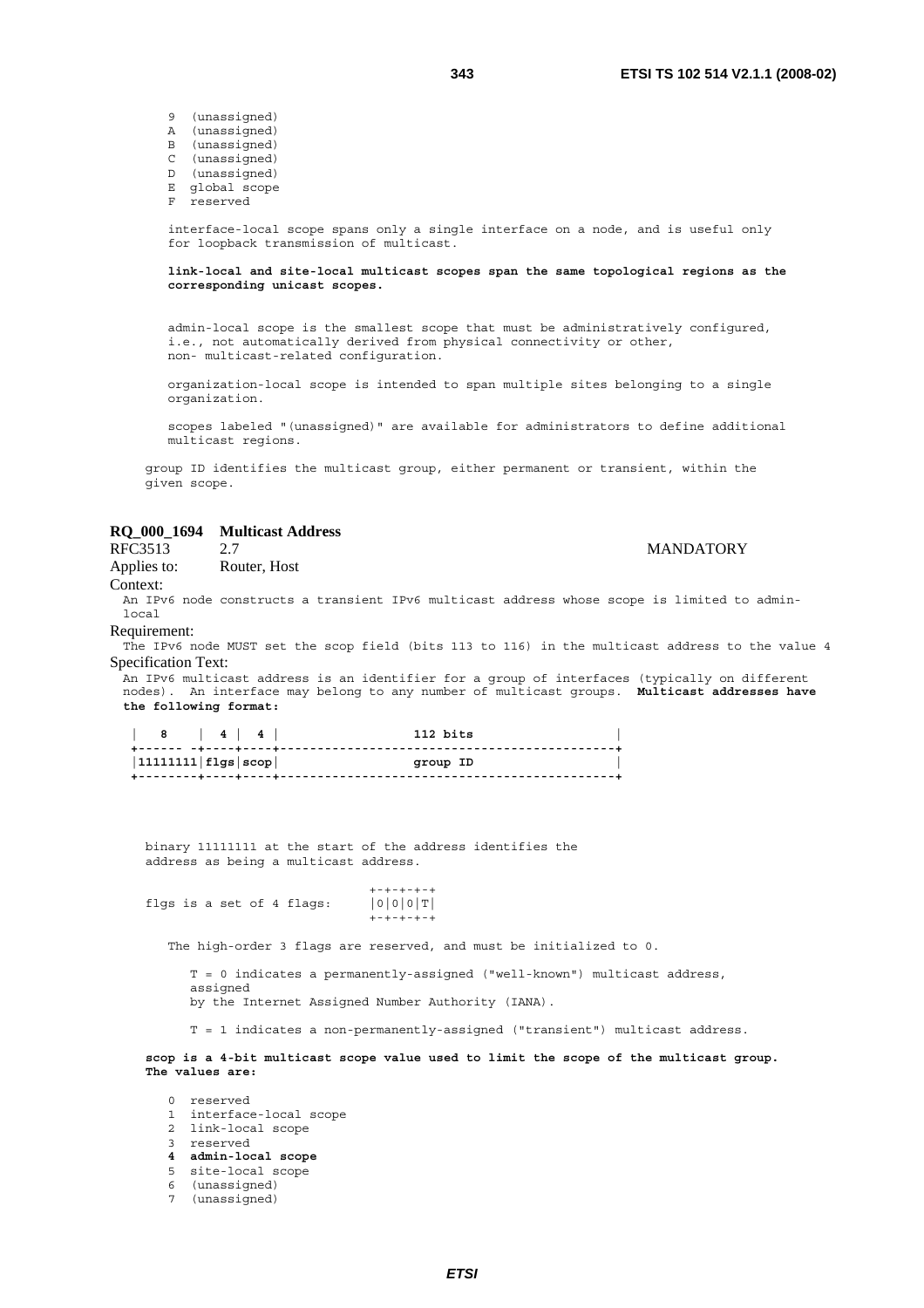8 organization-local scope 9 (unassigned) A (unassigned)

- B (unassigned)
- 
- C (unassigned) D (unassigned)
- E global scope
- F reserved

 interface-local scope spans only a single interface on a node, and is useful only for loopback transmission of multicast.

 link-local and site-local multicast scopes span the same topological regions as the corresponding unicast scopes.

 **admin-local scope is the smallest scope that must be administratively configured, i.e., not automatically derived from physical connectivity or other, non- multicast-related configuration.** 

 organization-local scope is intended to span multiple sites belonging to a single organization.

 scopes labeled "(unassigned)" are available for administrators to define additional multicast regions.

 group ID identifies the multicast group, either permanent or transient, within the given scope.

### **RQ\_000\_1695 Multicast Address**

RFC3513 2.7 MANDATORY

Applies to: Router, Host

Context:

An IPv6 node constructs a transient IPv6 multicast address whose scope is limited to a single administrative site Requirement:

The IPv6 node MUST set the scop field (bits 113 to 116) in the multicast address to the value 5 Specification Text:

**An IPv6 multicast address is an identifier for a group of interfaces (typically on different nodes). An interface may belong to any number of multicast groups. Multicast addresses have the following format:** 

| 8   4   4                  |  |  | 112 bits |  |
|----------------------------|--|--|----------|--|
| $ 11111111 $ flgs $ scop $ |  |  | group ID |  |
|                            |  |  |          |  |

 binary 11111111 at the start of the address identifies the address as being a multicast address.

 +-+-+-+-+ flgs is a set of 4 flags:  $|0|0|0|T|$ +-+-+-+-+

The high-order 3 flags are reserved, and must be initialized to 0.

 T = 0 indicates a permanently-assigned ("well-known") multicast address, assigned

by the Internet Assigned Number Authority (IANA).

T = 1 indicates a non-permanently-assigned ("transient") multicast address.

 **scop is a 4-bit multicast scope value used to limit the scope of the multicast group. The values are:**

### 0 reserved 1 interface-local scope 2 link-local scope 3 reserved 4 admin-local scope  **5 site-local scope** 6 (unassigned) (unassigned)

8 organization-local scope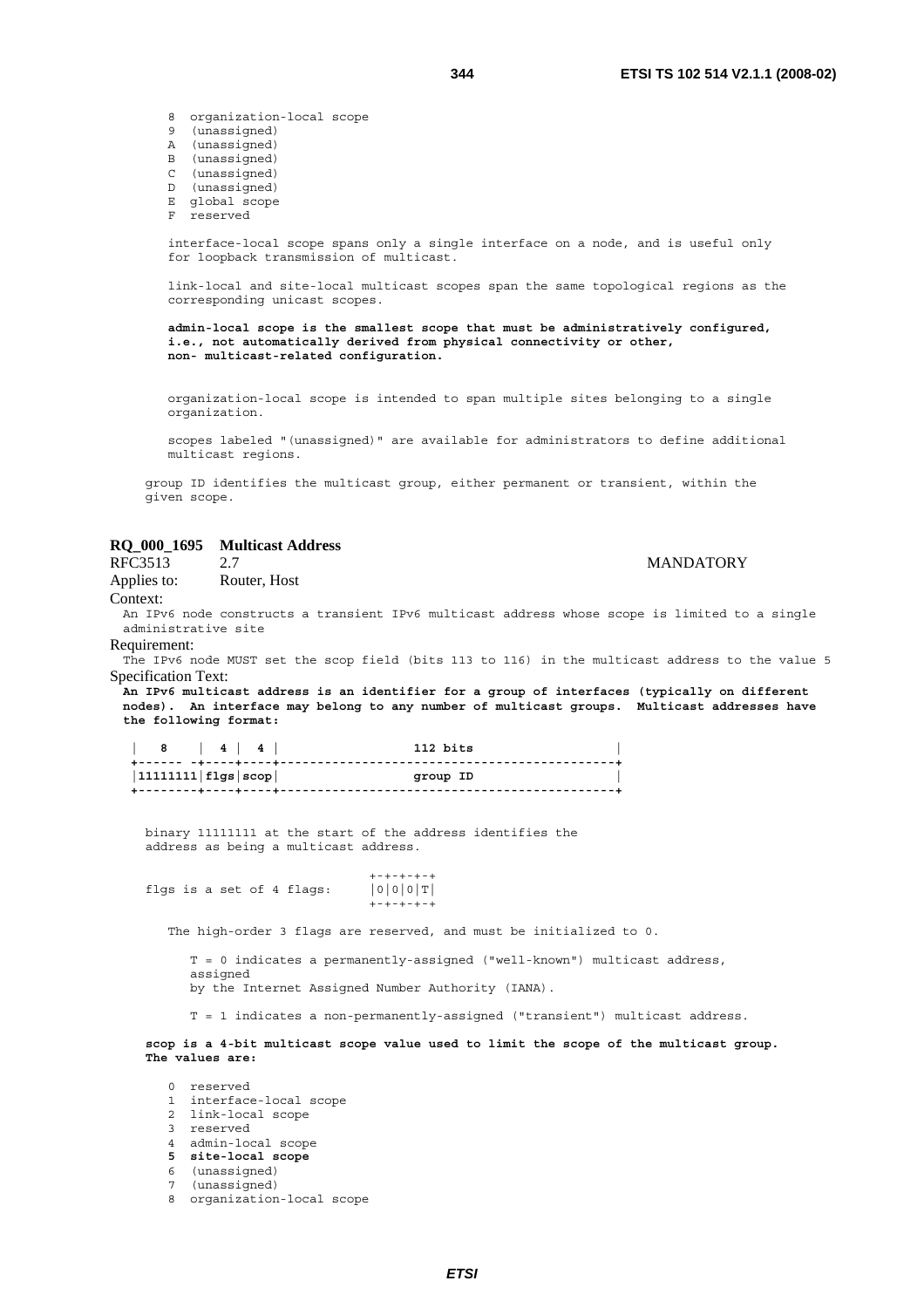9 (unassigned)

- A (unassigned)
- B (unassigned)
- C (unassigned)
- D (unassigned)
- E global scope
- reserved

 interface-local scope spans only a single interface on a node, and is useful only for loopback transmission of multicast.

 **link-local and site-local multicast scopes span the same topological regions as the corresponding unicast scopes.** 

 admin-local scope is the smallest scope that must be administratively configured, i.e., not automatically derived from physical connectivity or other, non- multicast-related configuration.

 organization-local scope is intended to span multiple sites belonging to a single organization.

 scopes labeled "(unassigned)" are available for administrators to define additional multicast regions.

 group ID identifies the multicast group, either permanent or transient, within the given scope.

### **RQ\_000\_1696 Multicast Address**

RFC3513 2.7 MANDATORY

Applies to: Router, Host

Context:

Requirement:

An IPv6 node constructs a transient IPv6 multicast address whose scope is limited to multiple administrative sites

The IPv6 node MUST set the scop field (bits 113 to 116) in the multicast address to the value 8 Specification Text:

**An IPv6 multicast address is an identifier for a group of interfaces (typically on different nodes). An interface may belong to any number of multicast groups. Multicast addresses have the following format:** 

| 8   4   4                  |  |  | 112 bits |  |
|----------------------------|--|--|----------|--|
| $ 11111111 $ flgs $ scop $ |  |  | group ID |  |
|                            |  |  |          |  |

 binary 11111111 at the start of the address identifies the address as being a multicast address.

 +-+-+-+-+ flgs is a set of 4 flags:  $|0|0|0|T|$ +-+-+-+-+

The high-order 3 flags are reserved, and must be initialized to 0.

 T = 0 indicates a permanently-assigned ("well-known") multicast address, assigned

by the Internet Assigned Number Authority (IANA).

T = 1 indicates a non-permanently-assigned ("transient") multicast address.

 **scop is a 4-bit multicast scope value used to limit the scope of the multicast group. The values are:**

### 0 reserved 1 interface-local scope 2 link-local scope 3 reserved

- 4 admin-local scope
- 5 site-local scope
- 6 (unassigned)
- (unassigned)
- **8 organization-local scope**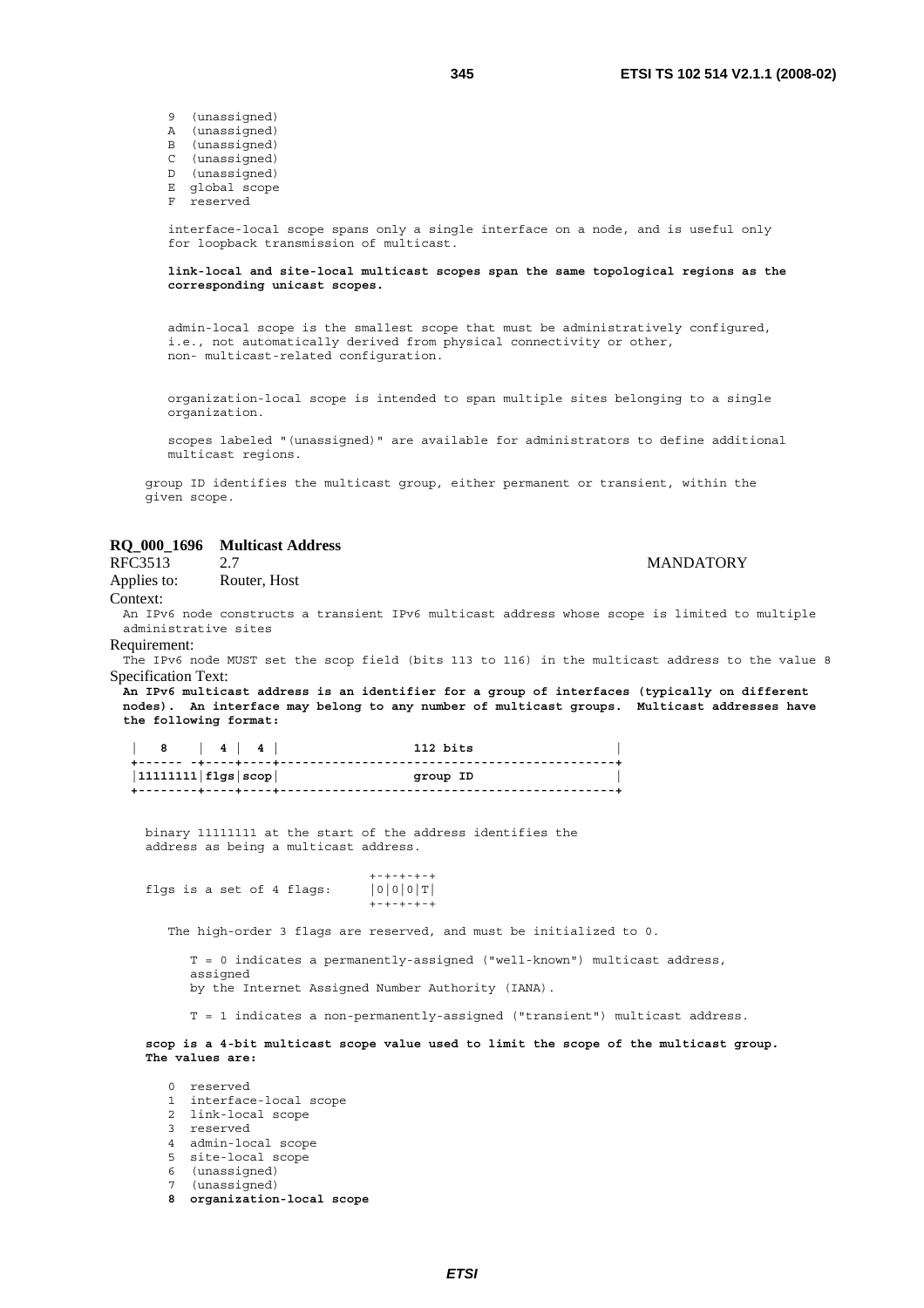- 9 (unassigned)
- A (unassigned)
- B (unassigned) C (unassigned)
- D (unassigned)
- 
- E global scope reserved

 link-local and site-local multicast scopes span the same topological regions as the corresponding unicast scopes.

 admin-local scope is the smallest scope that must be administratively configured, i.e., not automatically derived from physical connectivity or other, non- multicast-related configuration.

 **organization-local scope is intended to span multiple sites belonging to a single organization.**

 scopes labeled "(unassigned)" are available for administrators to define additional multicast regions.

 group ID identifies the multicast group, either permanent or transient, within the given scope.

### **RQ\_000\_1697 Multicast Address**

RFC3513 2.7 MANDATORY Applies to: Host, Router Context: An IPv6 node constructs a transient IPv6 multicast address whose scope is unlimited Requirement: The IPv6 node MUST set the scop field (bits 113 to 116) in the multicast address to the hexadecimal value E Specification Text: **An IPv6 multicast address is an identifier for a group of interfaces (typically on different nodes). An interface may belong to any number of multicast groups. Multicast addresses have the following format: 8** | 4 | 4 | 112 bits **112 bits +------ -+----+----+---------------------------------------------+ |11111111|flgs|scop| group ID | +--------+----+----+---------------------------------------------+**  binary 11111111 at the start of the address identifies the address as being a multicast address. +-+-+-+-+ flgs is a set of 4 flags:  $|0|0|0|T|$ +-+-+-+-+

The high-order 3 flags are reserved, and must be initialized to 0.

 T = 0 indicates a permanently-assigned ("well-known") multicast address, assigned

by the Internet Assigned Number Authority (IANA).

T = 1 indicates a non-permanently-assigned ("transient") multicast address.

 **scop is a 4-bit multicast scope value used to limit the scope of the multicast group. The values are:**

#### 0 reserved 1 interface-local scope

- 2 link-local scope
- 3 reserved
- 4 admin-local scope
- 5 site-local scope
- 6 (unassigned)
- 7 (unassigned)
- 8 organization-local scope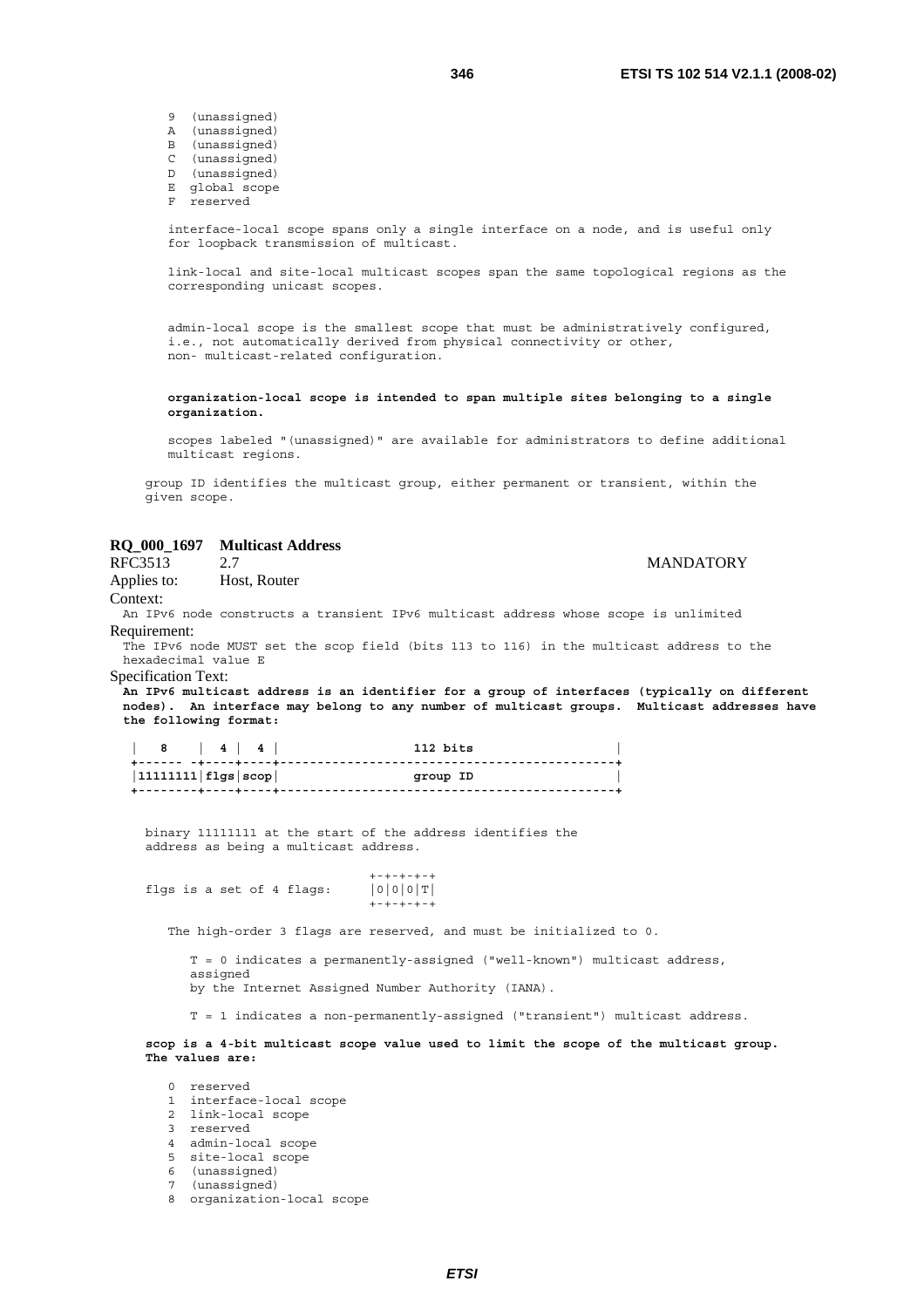9 (unassigned)

- A (unassigned)
- B (unassigned) C (unassigned)
- D (unassigned)
- **E global scope**
- reserved
- 

 interface-local scope spans only a single interface on a node, and is useful only for loopback transmission of multicast.

 link-local and site-local multicast scopes span the same topological regions as the corresponding unicast scopes.

 admin-local scope is the smallest scope that must be administratively configured, i.e., not automatically derived from physical connectivity or other, non- multicast-related configuration.

 organization-local scope is intended to span multiple sites belonging to a single organization.

 scopes labeled "(unassigned)" are available for administrators to define additional multicast regions.

 group ID identifies the multicast group, either permanent or transient, within the given scope.

### **RQ\_000\_1698 Multicast Address**

Applies to: Host, Router

Context:

An IPv6 node constructs a transient IPv6 multicast address whose scope is administrationspecific (i.e., not interface-local, link-local, site-local, organization-local or global) Requirement:

The IPv6 node MAY set the scop field (bits 113 to 116) in the multicast address to any of the hexadecimal values 6, 7, 9, A, B, C or D.

### Specification Text:

**An IPv6 multicast address is an identifier for a group of interfaces (typically on different nodes). An interface may belong to any number of multicast groups. Multicast addresses have the following format:** 

 **| 8 | 4 | 4 | 112 bits | +------ -+----+----+---------------------------------------------+ |11111111|flgs|scop| group ID | +--------+----+----+---------------------------------------------+** 

 binary 11111111 at the start of the address identifies the address as being a multicast address.

 $+ - + - + - + - +$ flgs is a set of 4 flags:  $|0|0|0|T|$ +-+-+-+-+

The high-order 3 flags are reserved, and must be initialized to 0.

 T = 0 indicates a permanently-assigned ("well-known") multicast address, assigned by the Internet Assigned Number Authority (IANA).

T = 1 indicates a non-permanently-assigned ("transient") multicast address.

 **scop is a 4-bit multicast scope value used to limit the scope of the multicast group. The values are:** 

 0 reserved 1 interface-local scope 2 link-local scope 3 reserved 4 admin-local scope 5 site-local scope  **6 (unassigned)**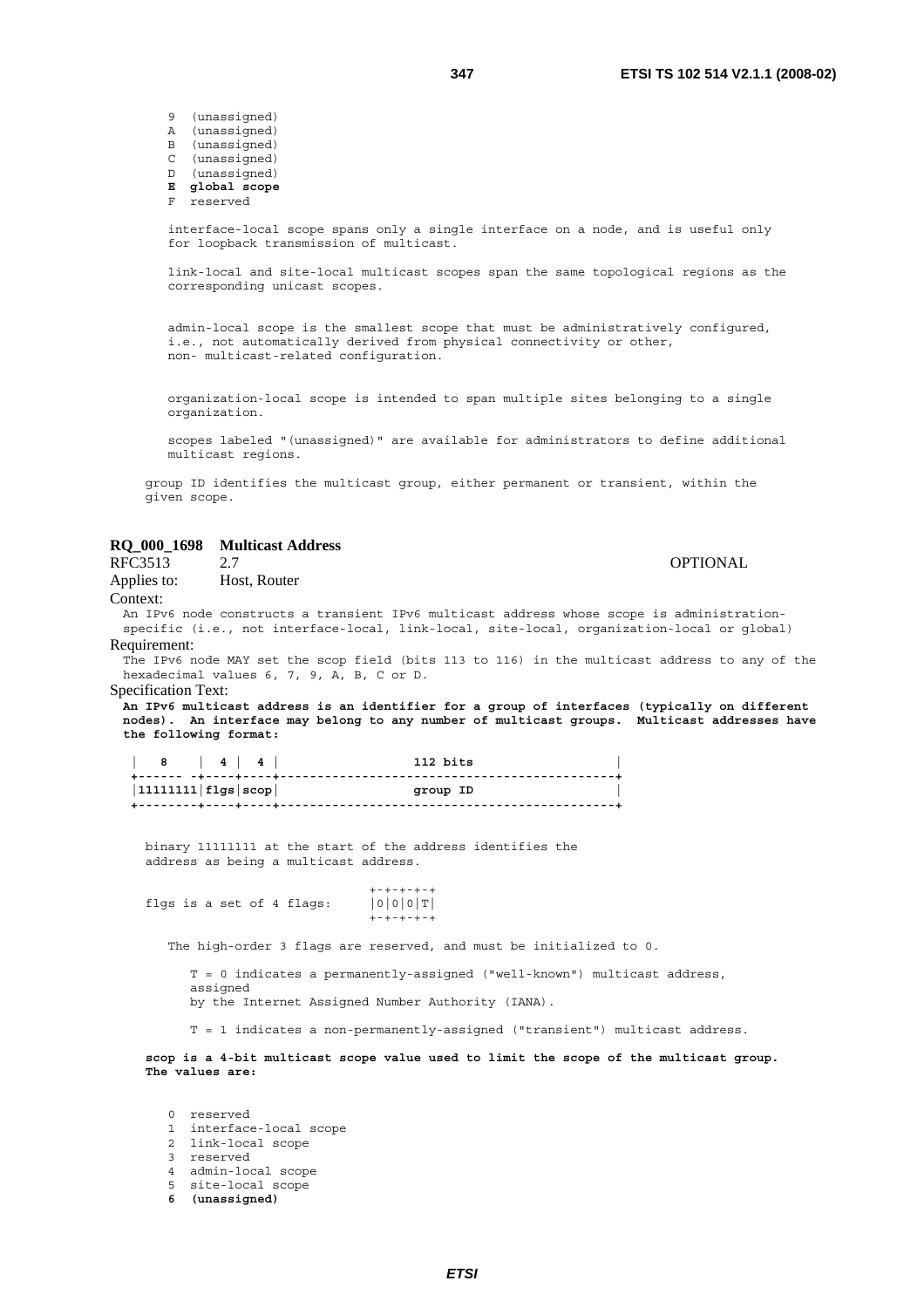**7 (unassigned)**

- 8 organization-local scope<br>9 (unassigned)
- **9 (unassigned)**
- **A (unassigned)**
- **B (unassigned)**
- **C (unassigned)**
- **D (unassigned)** E global scope
- 
- F reserved

 interface-local scope spans only a single interface on a node, and is useful only for loopback transmission of multicast.

 link-local and site-local multicast scopes span the same topological regions as the corresponding unicast scopes.

 admin-local scope is the smallest scope that must be administratively configured, i.e., not automatically derived from physical connectivity or other, non- multicast-related configuration.

 organization-local scope is intended to span multiple sites belonging to a single organization.

 **scopes labeled "(unassigned)" are available for administrators to define additional multicast regions.**

 group ID identifies the multicast group, either permanent or transient, within the given scope.

### **RQ\_000\_1707 Multicast Address Behavior**

RFC3513 2.7 MANDATORY Applies to: Router, Host Context:

#### Requirement:

An IPv6 node MUST NOT set the value in the source address field of an outgoing IPv6 packet to a multicast address.

Specification Text:

**Multicast addresses must not be used as source addresses in IPv6 packets or appear in any Routing header**.

### **RQ\_000\_1708 Multicast Address Behavior**

| RFC3513     | 2.7          |
|-------------|--------------|
| Applies to: | Router, Host |
| Context:    |              |

Requirement:

An IPv6 node MUST NOT set the value of any of the address fields in the Routing Header of an IPv6 packet to a multicast address.

Specification Text: **Multicast addresses must not be used as source addresses in IPv6 packets or appear in any Routing header**.

### **RQ\_000\_1709 Multicast Address Behavior**

| RFC3513     | 2.7    |  |
|-------------|--------|--|
| Applies to: | Router |  |
| Context:    |        |  |

### Requirement:

An IPv6 router MUST NOT forward any multicast packet beyond the scope indicated by the scop field in the destination multicast address. Specification Text:

**Routers must not forward any multicast packets beyond of the scope indicated by the scop field in the destination multicast address**.

**MANDATORY** 

**MANDATORY**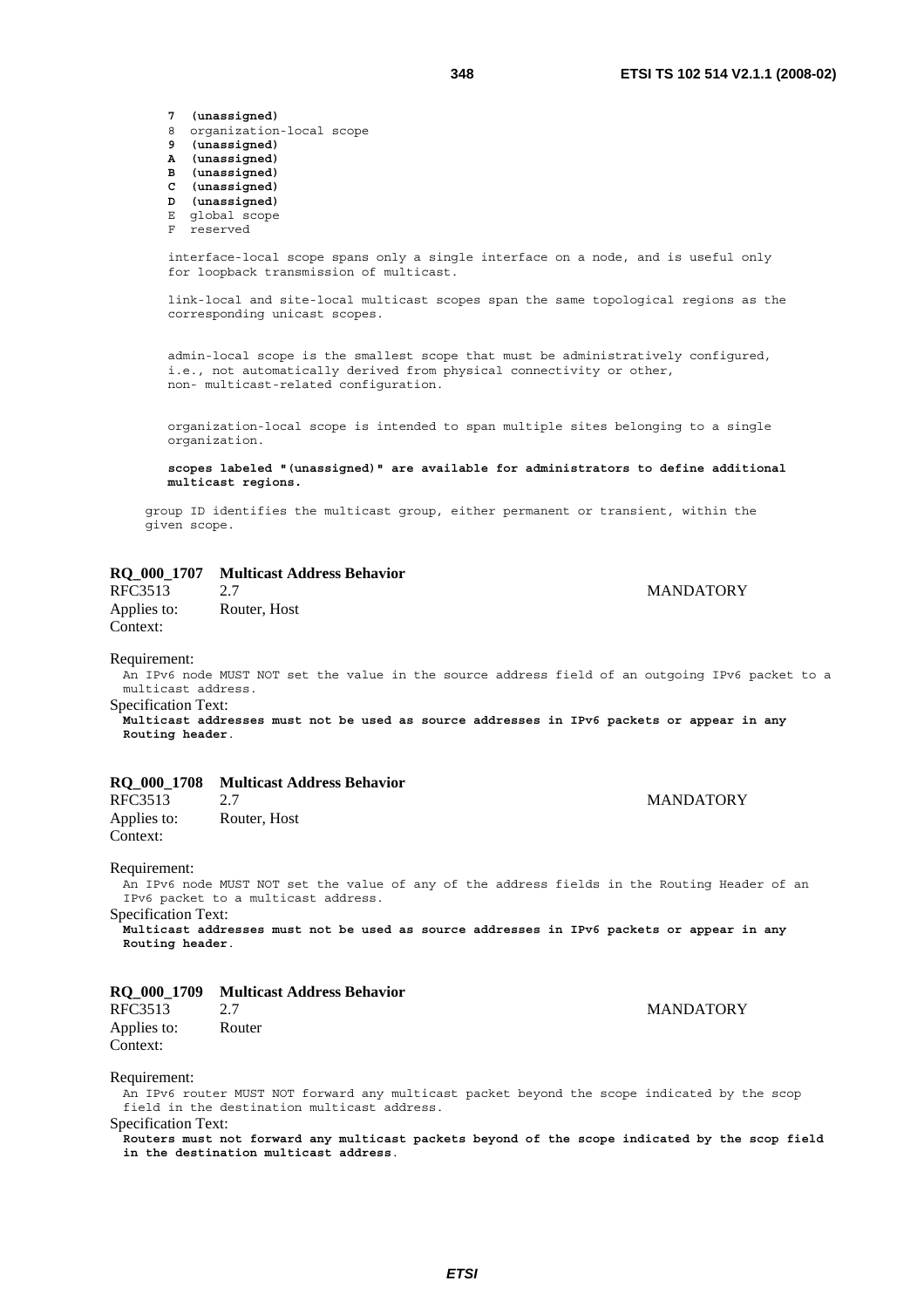### **RQ\_000\_1710 Multicast Address Behavior**

RFC3513 2.7 MANDATORY Applies to: Router, Host Context:

### Requirement:

An IPv6 node MUST NOT send an IPv6 packet in which the destination address field contains a multicast address with its scop field set to the value zero (0).

### Specification Text:

**Nodes must not originate a packet to a multicast address whose scop field contains the reserved value 0;** if such a packet is received, it must be silently dropped. Nodes should not originate a packet to a multicast address whose scop field contains the reserved value F; if such a packet is sent or received, it must be treated the same as packets destined to a global (scop E) multicast address.

### **RQ\_000\_1711 Multicast Address Behavior**

RFC3513 2.7 MANDATORY Applies to: Router, Host

Context:

An IPv6 node receives an IPv6 packet in which the destination address field contains a multicast address with its scop field set to the value zero (0).

Requirement:

The IPv6 node MUST silently drop the multicast packet.

### Specification Text:

Nodes must not originate a packet to a multicast address whose scop field contains the reserved value 0; **if such a packet is received, it must be silently dropped.** Nodes should not originate a packet to a multicast address whose scop field contains the reserved value F; if such a packet is sent or received, it must be treated the same as packets destined to a global (scop E) multicast address.

### **RQ\_000\_1712 Multicast Address Behavior**

| RFC3513     | 2.7          |
|-------------|--------------|
| Applies to: | Host, Router |
| Context:    |              |

### Requirement:

An IPv6 node SHOULD NOT send an IPv6 packet in which the destination address field contains a multicast address with its scop field set to the hexadecimal value F.

### Specification Text:

Nodes must not originate a packet to a multicast address whose scop field contains the reserved value 0; if such a packet is received, it must be silently dropped. **Nodes should not originate a packet to a multicast address whose scop field contains the reserved value F;** if such a packet is sent or received, it must be treated the same as packets destined to a global (scop E) multicast address.

### **RQ\_000\_1713 Multicast Address Behavior**

| RFC3513     | 2.7          |
|-------------|--------------|
| Applies to: | Host, Router |

Context:

An IPv6 node receives an IPv6 packet in which the destination address field contains a multicast address with its scop field set to the hexadecimal value F.

Requirement:

The IPv6 node MUST process the packet in the same way as a packet destined to a global (scop E) multicast address.

#### Specification Text:

Nodes must not originate a packet to a multicast address whose scop field contains the reserved value 0; if such a packet is received, it must be silently dropped. Nodes should not originate a packet to a multicast address whose scop field contains the reserved value F; **if such a packet is sent or received, it must be treated the same as packets destined to a global (scop E) multicast address.**

### **MANDATORY**

## **RECOMMENDED**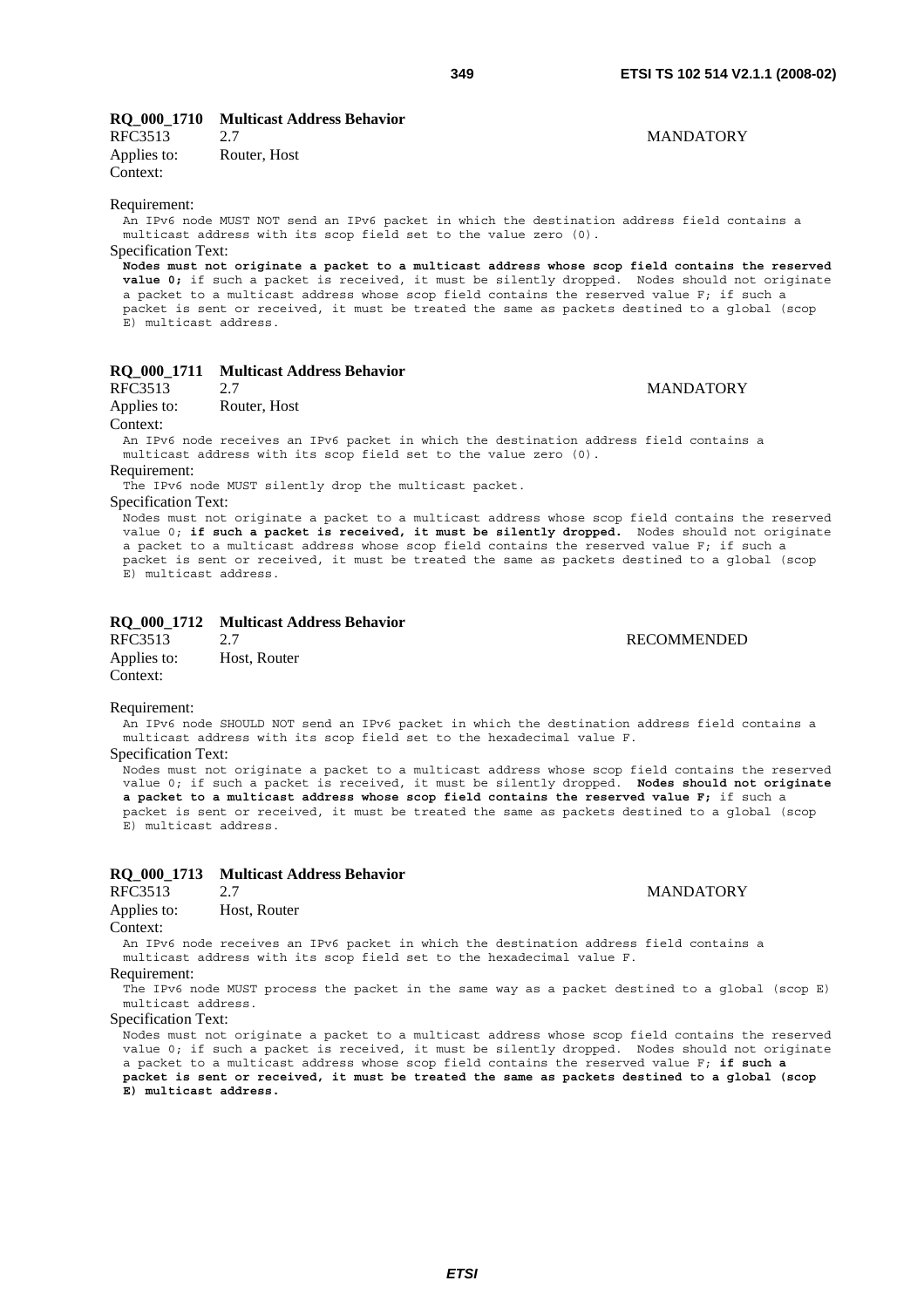# **RQ\_000\_1714** Multicast Address<br>RFC3513 2.7.1

RFC3513 2.7.1 MANDATORY Applies to: Host, Router Context:

### Requirement:

An IPv6 node MUST NOT construct a multicast IPv6 address containing a Group ID set to the values 0:0:0:0:0:0:1, 0:0:0:0:0:0:2, 0:0:0:0:0:0:5 or 0:0:0:0:1:FF00:0000 to 0:0:0:0:1:FFFF:FFFF with the T flag set to zero (0) unless the address is an All Nodes multicast address, an All Routers multicast address or a Solicited-node multicast address.

### Specification Text:

The following well-known multicast addresses are pre-defined. **The group ID's defined in this section are defined for explicit scope values.** 

**Use of these group IDs for any other scope values, with the T flag equal to 0, is not allowed**.

### **RQ\_000\_1715 Multicast Address**

| RFC3513     | 2.7.1        |
|-------------|--------------|
| Applies to: | Router, Host |
| Context:    |              |

**MANDATORY** 

### Requirement:

An IPv6 node MUST NOT assign the following addresses to any multicast group:

| FF00:0:0:0:0:0:0:0:0 | FF06:0:0:0:0:0:0:0:0 | FF0C:0:0:0:0:0:0:0:0 |
|----------------------|----------------------|----------------------|
| FF01:0:0:0:0:0:0:0:0 | FF07:0:0:0:0:0:0:0:0 | FF0D:0:0:0:0:0:0:0:0 |
| FF02:0:0:0:0:0:0:0:0 | FF08:0:0:0:0:0:0:0:0 | FF0E:0:0:0:0:0:0:0:0 |
| FF03:0:0:0:0:0:0:0:0 | FF09:0:0:0:0:0:0:0:0 | FF0F:0:0:0:0:0:0:0:0 |
| FF04:0:0:0:0:0:0:0:0 | FF0A:0:0:0:0:0:0:0:0 |                      |
| FF05:0:0:0:0:0:0:0:0 | FF0B:0:0:0:0:0:0:0:0 |                      |

#### Specification Text:

The following well-known multicast addresses are pre-defined. The group ID's defined in this section are defined for explicit scope values.

**Use of these group IDs for any other scope values, with the T flag equal to 0, is not allowed.** 

 **Reserved Multicast Addresses: FF00:0:0:0:0:0:0:0 FF01:0:0:0:0:0:0:0 FF02:0:0:0:0:0:0:0 FF03:0:0:0:0:0:0:0 FF04:0:0:0:0:0:0:0 FF05:0:0:0:0:0:0:0 FF06:0:0:0:0:0:0:0 FF07:0:0:0:0:0:0:0 FF08:0:0:0:0:0:0:0 FF09:0:0:0:0:0:0:0 FF0A:0:0:0:0:0:0:0 FF0B:0:0:0:0:0:0:0 FF0C:0:0:0:0:0:0:0 FF0D:0:0:0:0:0:0:0 FF0E:0:0:0:0:0:0:0 FF0F:0:0:0:0:0:0:0** 

**The above multicast addresses are reserved and shall never be assigned to any multicast group.**

 All Nodes Addresses: FF01:0:0:0:0:0:0:1 FF02:0:0:0:0:0:0:1

The above multicast addresses identify the group of all IPv6 nodes, within scope 1 (interfacelocal) or 2 (link-local).

 All Routers Addresses: FF01:0:0:0:0:0:0:2 FF02:0:0:0:0:0:0:2 FF05:0:0:0:0:0:0:2

The above multicast addresses identify the group of all IPv6 routers, within scope 1 (interface-local), 2 (link-local), or 5 (site-local).

Solicited-Node Address: FF02:0:0:0:0:1:FFXX:XXXX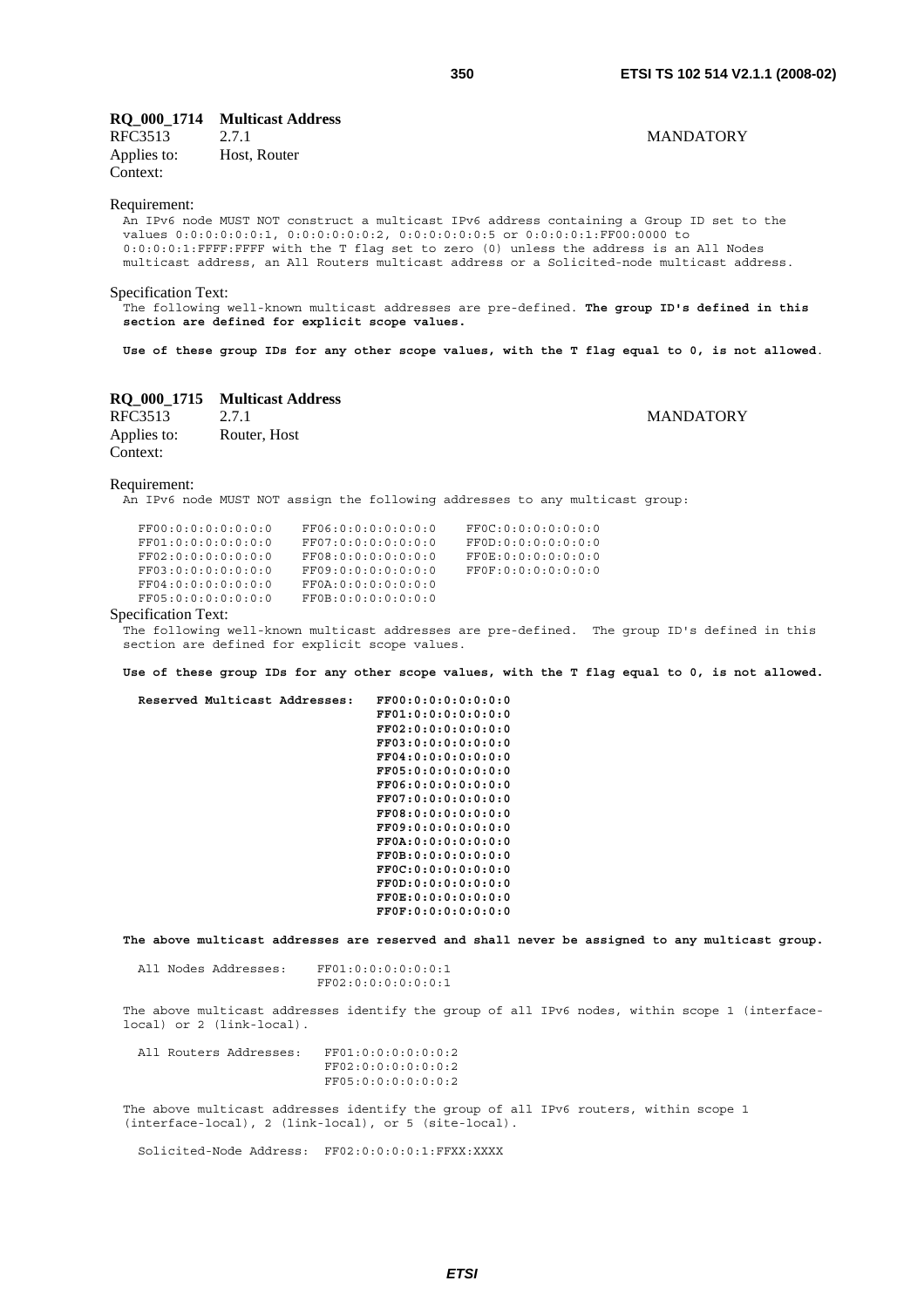**MANDATORY** 

Solicited-node multicast address are computed as a function of a node's unicast and anycast addresses. A solicited-node multicast address is formed by taking the low-order 24 bits of an address (unicast or anycast) and appending those bits to the prefix FF02:0:0:0:0:1:FF00::/104 resulting in a multicast address in the range

FF02:0:0:0:0:1:FF00:0000

 $t_{\Omega}$ 

FF02:0:0:0:0:1:FFFF:FFFF

### **RQ\_000\_1716 All Nodes Multicast Addresses**

| RFC3513     | 2.7.1        |
|-------------|--------------|
| Applies to: | Router, Host |
| Context:    |              |

#### Requirement:

In order to send a multicast IPv6 packet to all its associated interface-local nodes, an IPv6 node MUST set the destination address field in the packet to the address value FF01:0:0:0:0:0:0:1.

Specification Text:

 **All Nodes Addresses: FF01:0:0:0:0:0:0:1 FF02:0:0:0:0:0:0:1** 

**The above multicast addresses identify the group of all IPv6 nodes, within scope 1 (interfacelocal)** or 2 (link-local).

### **RQ\_000\_1717 All Nodes Multicast Addresses**

RFC3513 2.7.1 MANDATORY Applies to: Host, Router Context:

### Requirement:

In order to send a multicast IPv6 packet to all its associated link-local nodes, an IPv6 node MUST set the destination address field in the packet to the address value FF02:0:0:0:0:0:0:1. Specification Text:

 **All Nodes Addresses: FF01:0:0:0:0:0:0:1 FF02:0:0:0:0:0:0:1** 

**The above multicast addresses identify the group of all IPv6 nodes, within** scope 1 (interfacelocal) or **2 (link-local).**

# **RQ\_000\_1718** Router Multicast Addresses<br>RFC3513 2.7.1

RFC3513 2.7.1 MANDATORY Applies to: Host, Router Context:

### Requirement:

In order to send a multicast IPv6 packet to all its associated interface-local routers, an IPv6 node MUST set the destination address field in the packet to the address value FF01:0:0:0:0:0:0:2.

Specification Text:

 **All Routers Addresses: FF01:0:0:0:0:0:0:2 FF02:0:0:0:0:0:0:2 FF05:0:0:0:0:0:0:0** 

**The above multicast addresses identify the group of all IPv6 routers, within scope 1 (interface-local)**, 2 (link-local), or 5 (site-local).

*ETSI*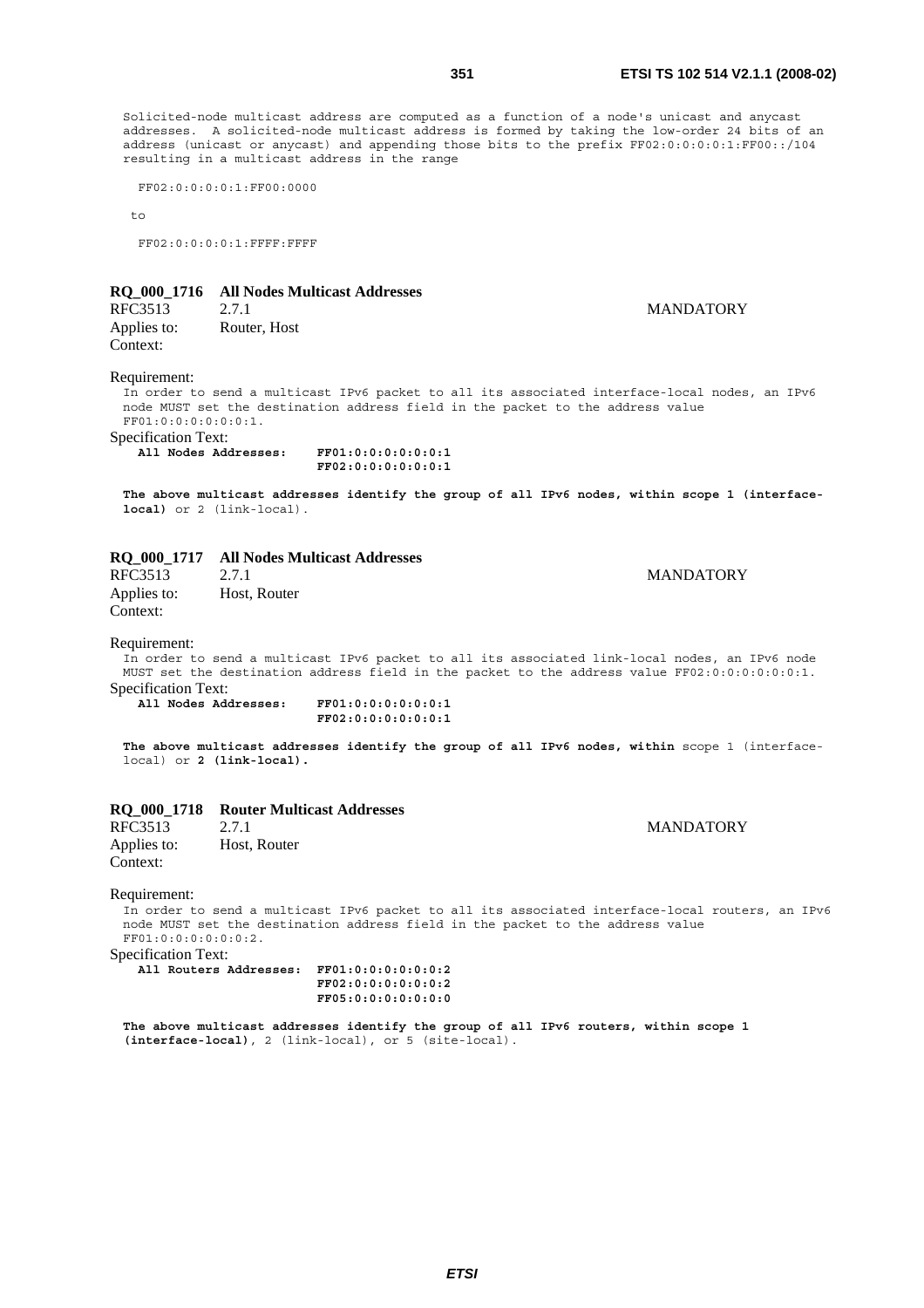### **RQ\_000\_1719 Router Multicast Addresses**

RFC3513 2.7.1 MANDATORY Applies to: Host, Router Context:

### Requirement:

In order to send a multicast IPv6 packet to all its associated link-local routers, an IPv6 node MUST set the destination address field in the packet to the address value FF02:0:0:0:0:0:0:2. Specification Text:

 **All Routers Addresses: FF01:0:0:0:0:0:0:2 FF02:0:0:0:0:0:0:2 FF05:0:0:0:0:0:0:0** 

**The above multicast addresses identify the group of all IPv6 routers, within** scope 1 (interface-local), **2 (link-local)**, or 5 (site-local).

# **RQ\_000\_1720 Router Multicast Addresses**

Applies to: Host, Router Context:

### **MANDATORY**

**MANDATORY** 

### Requirement:

In order to send a multicast IPv6 packet to all its associated site-local routers, an IPv6 node MUST set the destination address field in the packet to the address value FF05:0:0:0:0:0:0:2. Specification Text:

 **All Routers Addresses: FF01:0:0:0:0:0:0:2 FF02:0:0:0:0:0:0:2 FF05:0:0:0:0:0:0:2** 

**The above multicast addresses identify the group of all IPv6 routers, within** scope 1 (interface-local), 2 (link-local), or **5 (site-local)**.

### **RQ\_000\_1721 Solicited-Node Multicast Addresses**

| RFC3513     | 2.7.1        |
|-------------|--------------|
| Applies to: | Router, Host |
| Context:    |              |

### Requirement:

In order to send a solicited-node multicast IPv6 packet to all its associated link-local unicast addresses, an IPv6 node MUST set the high-order 104 bits of the destination address field in the packet to the address value FF0:0:0:0:0:1:FF00::/104 and the low-order 24 bits to the low-order 24 bits of the Unicast address being solicited.

#### Specification Text:

 **Solicited-Node Address: FF02:0:0:0:0:1:FFXX:XXXX** 

**Solicited-node multicast address are computed as a function of a node's unicast and anycast addresses. A solicited-node multicast address is formed by taking the low-order 24 bits of an address (unicast or anycast) and appending those bits to the prefix FF02:0:0:0:0:1:FF00::/104 resulting in a multicast address in the range** 

 **FF02:0:0:0:0:1:FF00:0000** 

 **to** 

 **FF02:0:0:0:0:1:FFFF:FFFF**.

# **RQ\_000\_1722 Solicited-Node Multicast Addresses**

Applies to: Router, Host Context:

**MANDATORY** 

### Requirement:

In order to send a solicited-node multicast IPv6 packet to all its associated link-local anycast addresses, an IPv6 node MUST set the high-order 104 bits of the destination address field in the packet to the address value FF0:0:0:0:0:1:FF00::/104 and the low-order 24 bits to the low-order 24 bits of the anycast address being solicited.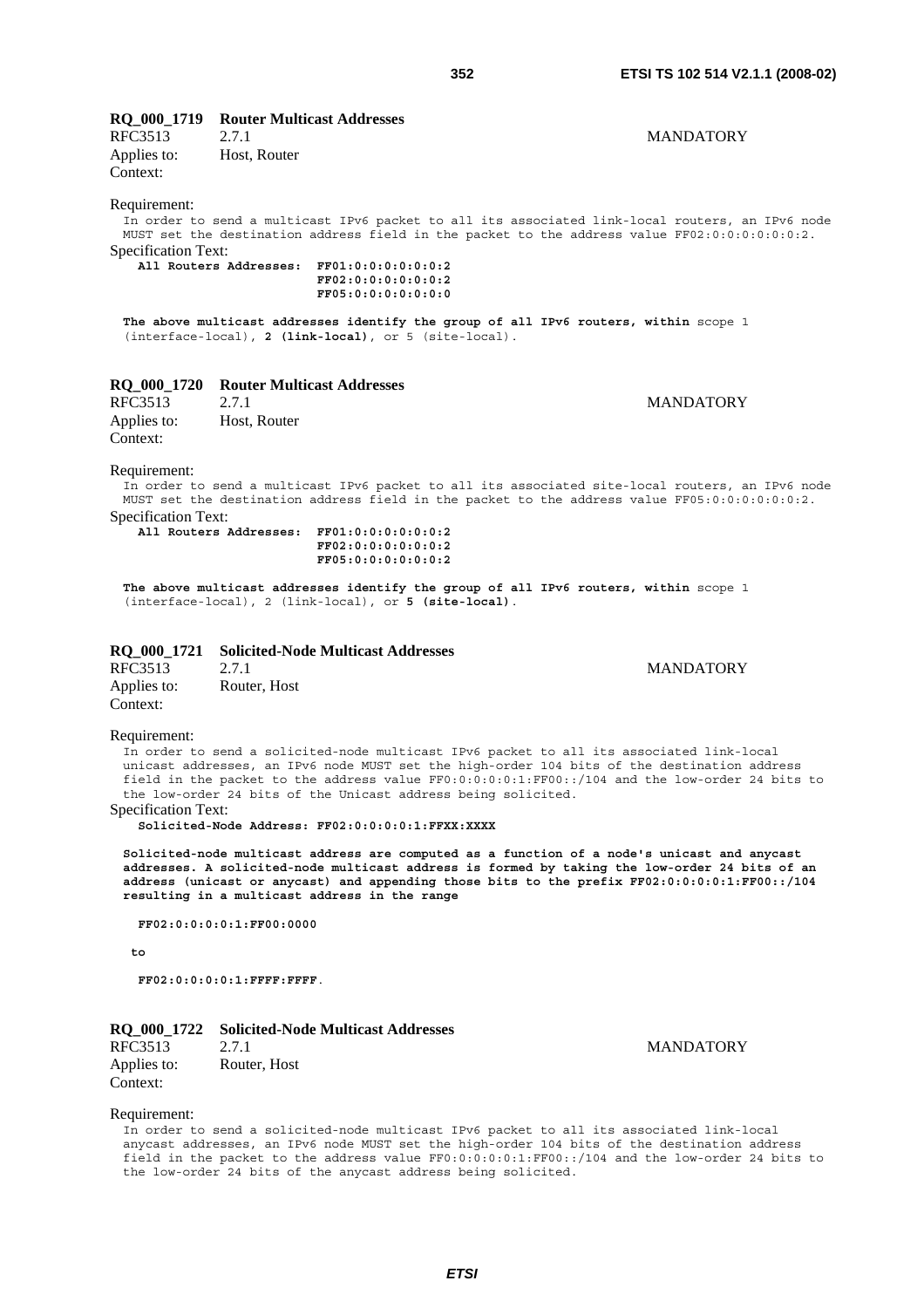Specification Text:

 **Solicited-Node Address: FF02:0:0:0:0:1:FFXX:XXXX** 

**Solicited-node multicast address are computed as a function of a node's unicast and anycast addresses. A solicited-node multicast address is formed by taking the low-order 24 bits of an address (unicast or anycast) and appending those bits to the prefix FF02:0:0:0:0:1:FF00::/104 resulting in a multicast address in the range** 

 **FF02:0:0:0:0:1:FF00:0000** 

 **to** 

 **FF02:0:0:0:0:1:FFFF:FFFF**.

### **RQ\_000\_1725 Solicited-Node Multicast Addresses**

RFC3513 2.7.1 MANDATORY Applies to: Host, Router Context:

Requirement:

An IPv6 node MUST join (on the appropriate interface) the solicited-node multicast address associated with each of its assigned unicast and anycast addresses.

Specification Text:

**A node is required to compute and join (on the appropriate interface) the associated Solicited-Node multicast addresses for every unicast and anycast address it is assigned**.

### **RQ\_000\_1726 Address Architecture**

| RFC3513                 | 2.8  | <b>MANDATORY</b> |
|-------------------------|------|------------------|
| Applies to:<br>Context: | Host |                  |
|                         |      |                  |

Requirement:

An IPv6 host MUST recognize the following addresses as identifying itself:

- (1) Its required Link-Local Address for each interface.
- (2) Any additional Unicast and Anycast Addresses that have been
- configured for the node's interfaces (manually or automatically).
- (3) The loopback address.
- (4) The All-Nodes Multicast Addresses defined in RFC3515.
- (5) The Solicited-Node Multicast Address for each of its unicast
- and anycast addresses.
- (6) Multicast Addresses of all other groups to which the node belongs.

Specification Text:

**A host is required to recognize the following addresses as identifying itself:** 

- **\* Its required Link-Local Address for each interface.**
- **\* Any additional Unicast and Anycast Addresses that have been**
- **configured for the node's interfaces (manually or automatically).**
- **\* The loopback address.**
- **\* The All-Nodes Multicast Addresses defined in section 2.7.1.**
- **\* The Solicited-Node Multicast Address for each of its unicast and anycast addresses.**
- 
- **\* Multicast Addresses of all other groups to which the node belongs**.

### **RQ\_000\_1727 Address Architecture**

| RFC3513     | 2.8    |
|-------------|--------|
| Applies to: | Router |
| Context:    |        |

#### Requirement:

An IPv6 host MUST recognize the following addresses as identifying itself:

- (1) Its required Link-Local Address for each interface.
- (2) Any additional Unicast and Anycast Addresses that have been
- configured for the node's interfaces (manually or automatically).
- (3) The loopback address.
- (4) The All-Nodes Multicast Addresses defined in RFC3515.
- (5) The Solicited-Node Multicast Address for each of its unicast and anycast addresses.

(6) Multicast Addresses of all other groups to which the node belongs.

**MANDATORY**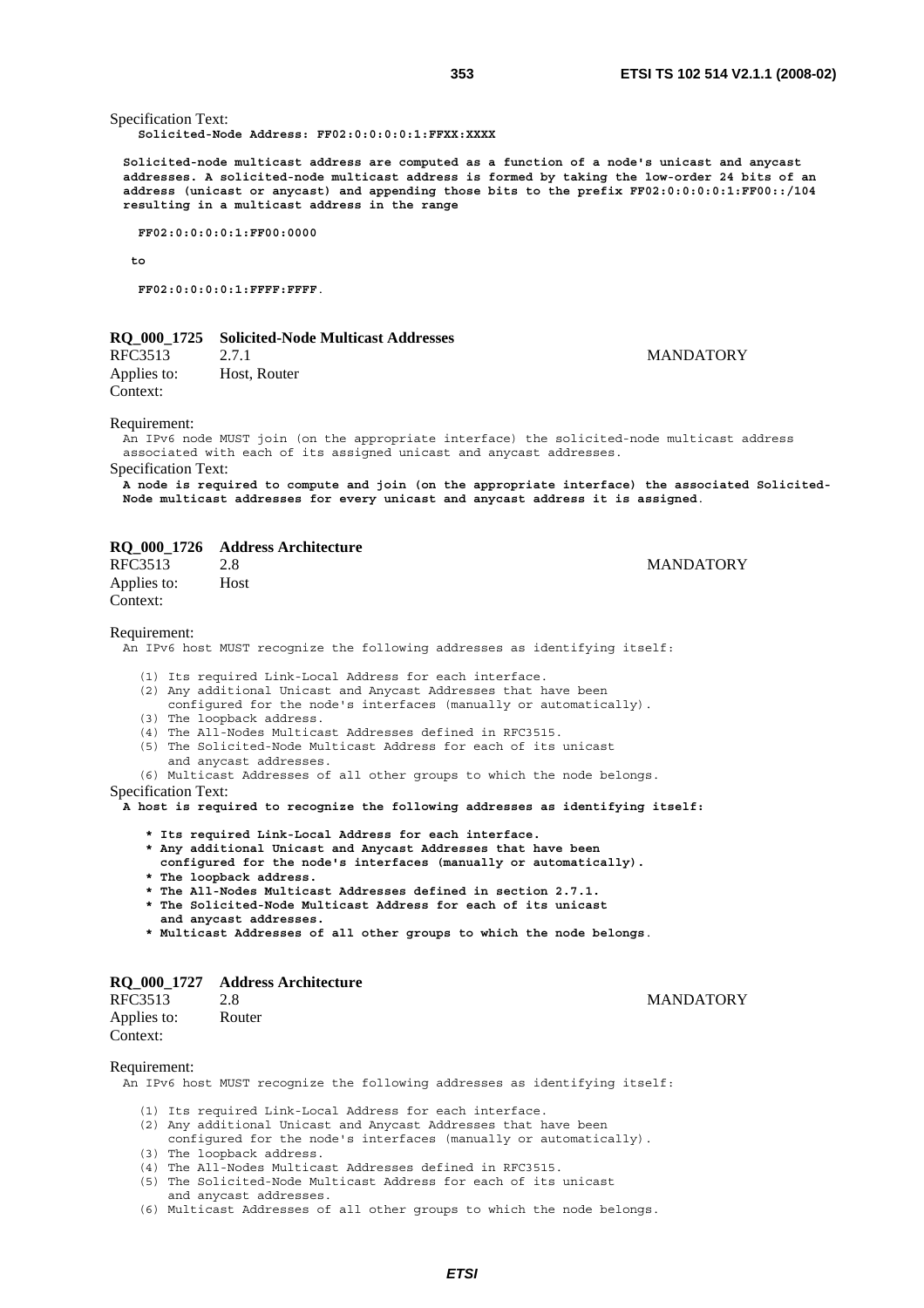(7) The Subnet-Router Anycast Addresses for all interfaces for which

it is configured to act as a router.

(8) All other Anycast Addresses with which the router has been configured.

(9) The All-Routers Multicast Addresses defined in section 2.7.1.

### Specification Text:

**A router is required to recognize all addresses that a host is required to recognize, plus the following addresses as identifying itself:** 

- **\* The Subnet-Router Anycast Addresses for all interfaces for which it**
- **is configured to act as a router.**
- **\* All other Anycast Addresses with which the router has been configured.**
- **\* The All-Routers Multicast Addresses defined in section 2.7.1**.

# **RQ\_000\_9051 Loopback Address**

RFC3513 2.5.3 MANDATORY Applies to: Router, Host Context:

Requirement:

An IPv6 node MUST NOT make it possible for the Loopback address (unicast address

0:0:0:0:0:0:0:1) to be assigned to any physical interface.

Specification Text:

**The unicast address 0:0:0:0:0:0:0:1 is called the loopback address. It may be used by a node to send an IPv6 packet to itself. It may never be assigned to any physical interface**.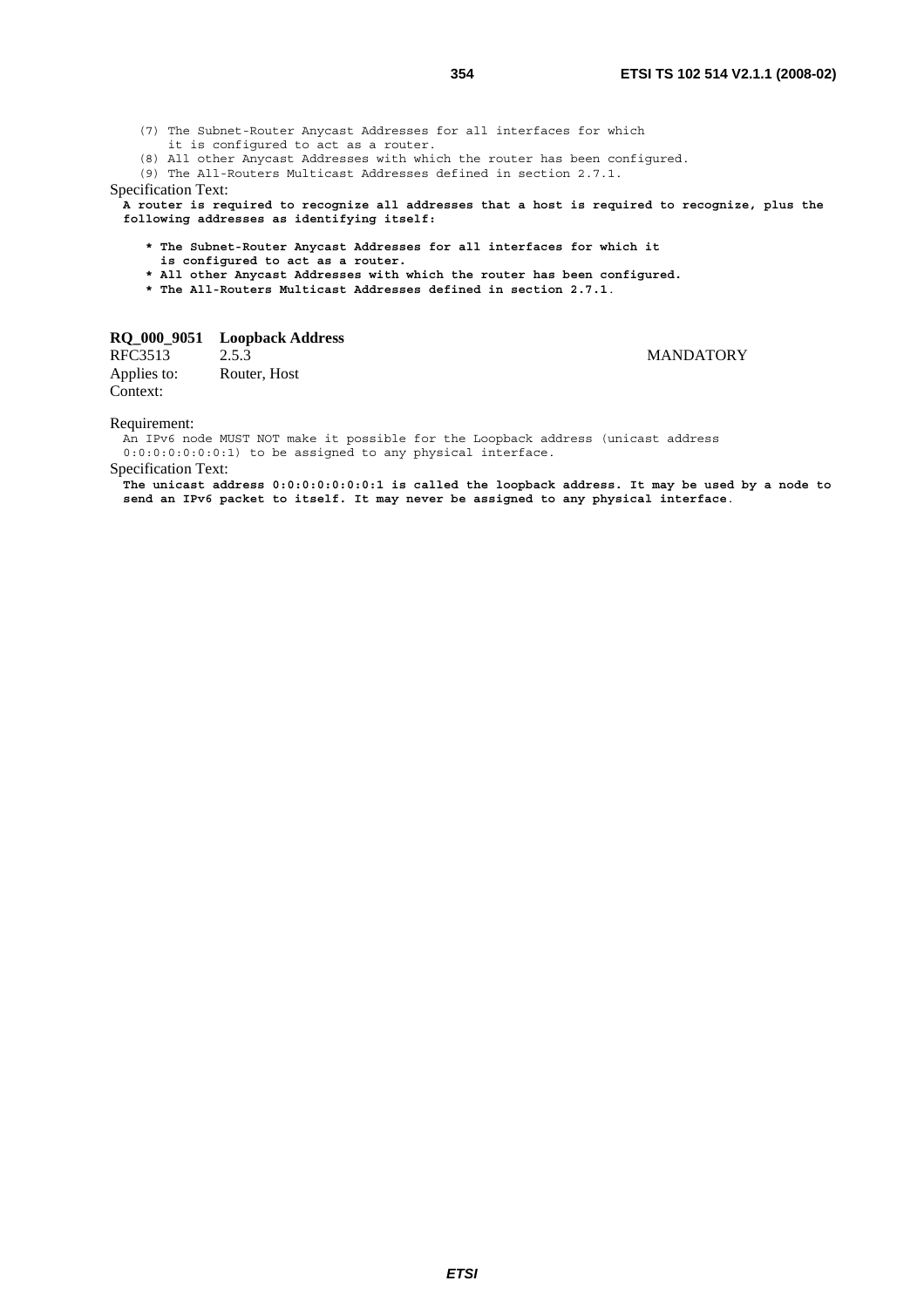# Annex A (informative): Duplicated requirements

Within the IPv6 Core Requirements Catalogue, a number of the extracted requirements duplicate other requirements taken from elsewhere in the set of core IPv6 specifications. Table A.1 summarizes these duplications.

| <b>Duplicate Requirements</b> |                           |  |
|-------------------------------|---------------------------|--|
| <b>Parent Requirement</b>     | <b>Child Requirements</b> |  |
| RQ 000_1004                   | RQ_000_1004               |  |
|                               | RQ_000_1049               |  |
| 000 1244<br>RQ                | RQ_000_1244               |  |
|                               | RQ_000_9026               |  |
| RQ 000_1272                   | RQ_000_1272               |  |
|                               | RQ 000_1232               |  |
| RQ 000 1287                   | RQ_000_1285               |  |
|                               | RQ_000_1287               |  |
| RQ_000_1449                   | RQ 000_1003               |  |
|                               | RQ_000_1449               |  |
| RQ 000 1802                   | RQ_000_1802               |  |
|                               | RQ_000_1098               |  |
| RQ_000_1818                   | RQ_000_1808               |  |
|                               | RQ_000_1818               |  |
| RQ_000_1822                   | RQ_000_1822               |  |
|                               | RQ 000_1103               |  |
| RQ 000_7003                   | RQ_000_7003               |  |
|                               | RQ_000_7030               |  |
| RQ_000_7034                   | RQ_000_7001               |  |
|                               | RQ_000_7034               |  |
| RQ 000 8124                   |                           |  |
|                               | RQ_000_8124               |  |
|                               | RQ_000_8110               |  |
| RQ 000 8136                   | RQ_000_8136               |  |
|                               | RQ_000_8299               |  |
| RQ_000_8141                   | RQ_000_8118               |  |
|                               | RQ_000_8141               |  |
|                               | RQ_000_8301               |  |
| RQ 000 8147                   | RQ_000_8147               |  |
|                               | RQ_000_8114               |  |
| RQ_000_8159                   | RQ_000_8159               |  |
|                               | RQ_000_8115               |  |
| RQ 000 8167                   | RQ 000 8167               |  |
|                               | RQ_000_8409               |  |
| RQ_000_8183                   | RQ_000_8183               |  |
|                               | RQ_000_8526               |  |
| RQ_000_8188                   | RQ_000_8188               |  |
|                               | RQ 000 8549               |  |
| RQ 000 8211                   | RQ_000_8211               |  |
|                               | RQ_000_8290               |  |
| RQ_000_8241                   | RQ_000_8241               |  |
|                               | RQ 000 8134               |  |
| RQ 000 8250                   | RQ 000 8250               |  |
|                               | RQ 000 8196               |  |
| RQ<br>000 8251                | RQ<br>000<br>8251         |  |
|                               | RQ 000<br>8145            |  |
| RQ 000 8349                   | RQ 000 8140               |  |
|                               | RQ<br>000<br>8287         |  |
|                               | RQ 000 8349               |  |
| RQ 000 8394                   | 8394<br>RQ<br>000         |  |
|                               | <b>RQ</b><br>000<br>8193  |  |
| RQ 000 8395                   | RQ 000<br>8395            |  |
|                               | 000<br>8153<br>RQ         |  |

**Table A.1: IPv6 Core duplicate requirements**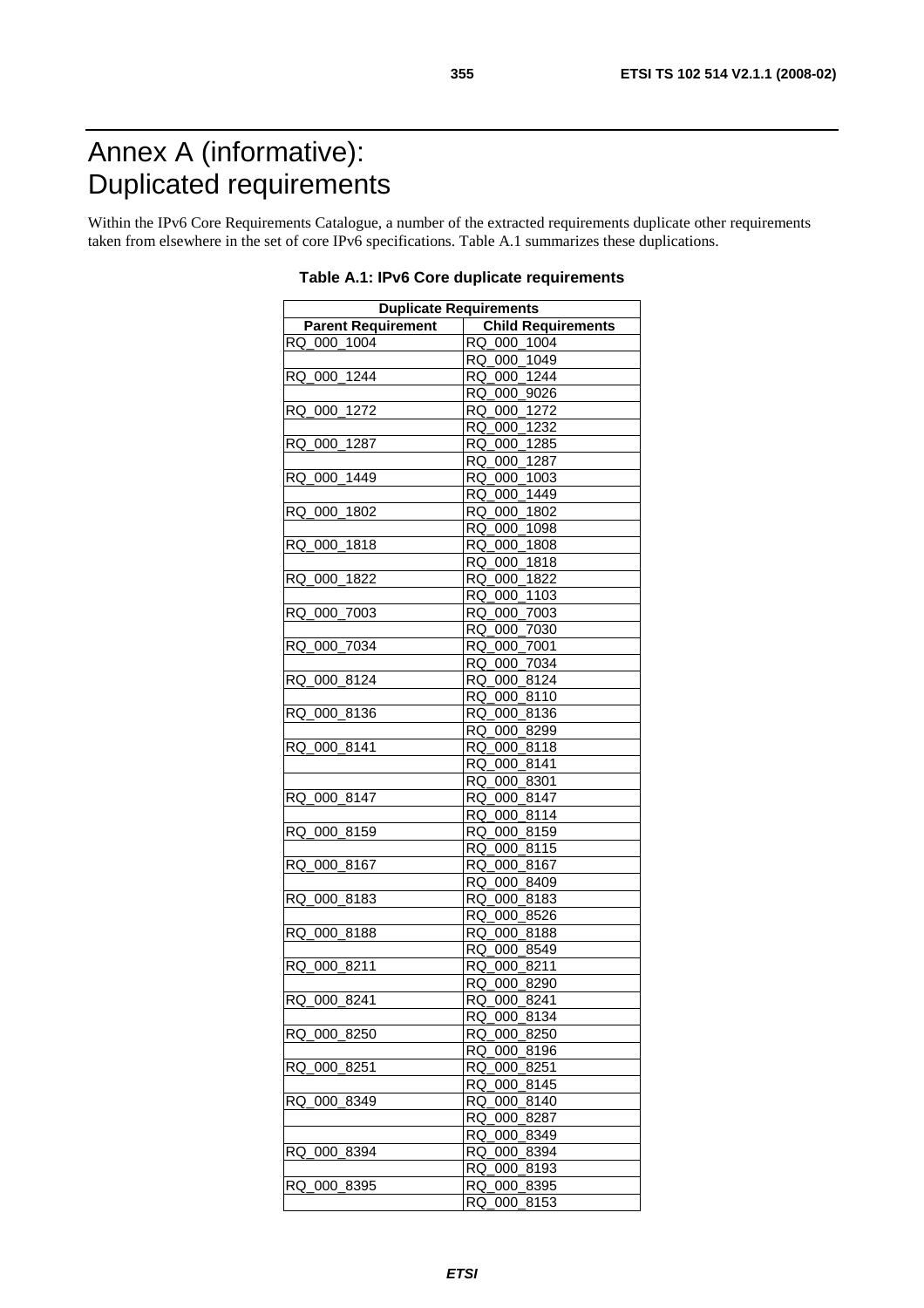| I<br>٠<br>. .<br>٠<br>×<br>٦<br>×<br>۰.<br>۰,<br>×<br>۰, |  |
|----------------------------------------------------------|--|
|                                                          |  |

| <b>Duplicate Requirements</b> |                           |  |
|-------------------------------|---------------------------|--|
| <b>Parent Requirement</b>     | <b>Child Requirements</b> |  |
| RQ_000_8396                   | RQ 000 8396               |  |
|                               | RQ_000_8158               |  |
| RQ 000 8397                   | RQ_000_8397               |  |
|                               | RQ 000 8203               |  |
| RQ 000 8398                   | RQ 000 8398               |  |
|                               | RQ_000_8213               |  |
| RQ_000_8399                   | RQ_000_8399               |  |
|                               | RQ_000_8219               |  |
| RQ_000_8400                   | RQ_000_8400               |  |
|                               | RQ_000_8226               |  |
| RQ_000_8408                   | RQ_000_8408               |  |
|                               | RQ 000 8194               |  |
| RQ 000 8410                   | RQ_000_8410               |  |
|                               | RQ_000_8181               |  |
| RQ 000 8411                   | RQ 000 8411               |  |
|                               | RQ_000_8206               |  |
| RQ 000 8412                   | RQ_000_8412               |  |
|                               | RQ 000 8214               |  |
| RQ_000_8413                   | RQ_000_8413               |  |
|                               | RQ_000_8220               |  |
| RQ 000 8414                   | RQ_000_8414               |  |
|                               | RQ_000_8225               |  |
| RQ 000 8469                   | RQ 000 8469               |  |
|                               | RQ 000 8521               |  |
| RQ 000 8488                   | RQ_000_8488               |  |
|                               | RQ_000_8174               |  |
| RQ_000_8538                   | RQ_000_8538               |  |
|                               | RQ_000_8197               |  |
| RQ_000_8539                   | RQ_000_8539               |  |
|                               | RQ_000_8187               |  |
| RQ 000 8541                   | RQ 000 8541               |  |
|                               | RQ_000_8207               |  |
| RQ 000 8543                   | RQ_000_8543               |  |
|                               | RQ_000_8228               |  |
| RQ_000_8546                   | RQ_000_8546               |  |
|                               | RQ 000 8117               |  |
|                               | RQ_000_8182               |  |
| RQ_000_8574                   | RQ_000_8574               |  |
|                               | RQ_000_8307               |  |
| RQ 000 8591                   | RQ 000 8591               |  |
|                               | RQ 000 8468               |  |
|                               | RQ 000<br>8596            |  |

*ETSI*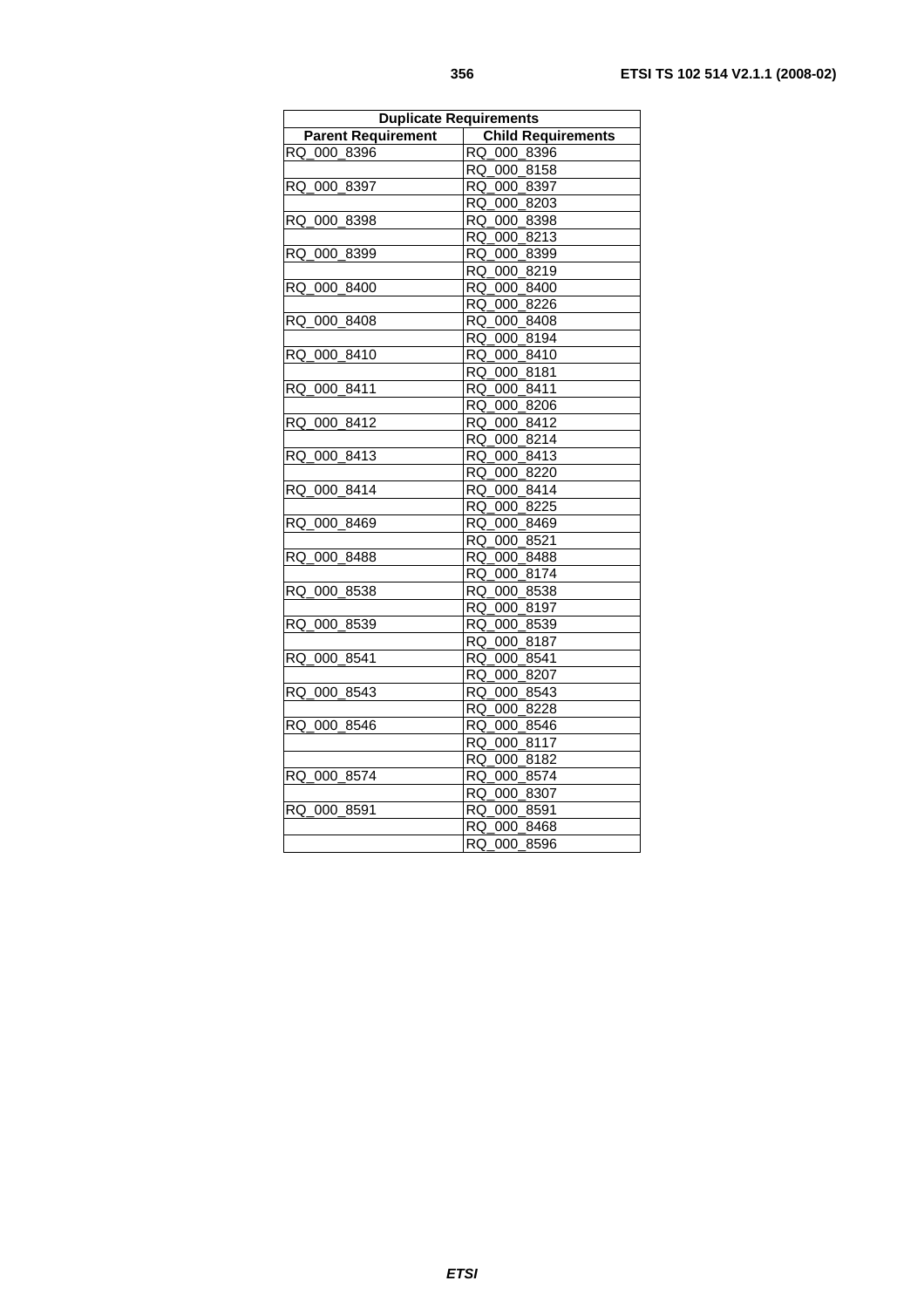# Annex B (informative): Bibliography

ETSI TS 102 351: "Methods for Testing and Specification (MTS); Internet Protocol Testing (IPT); IPv6 Testing: Methodology and Framework".